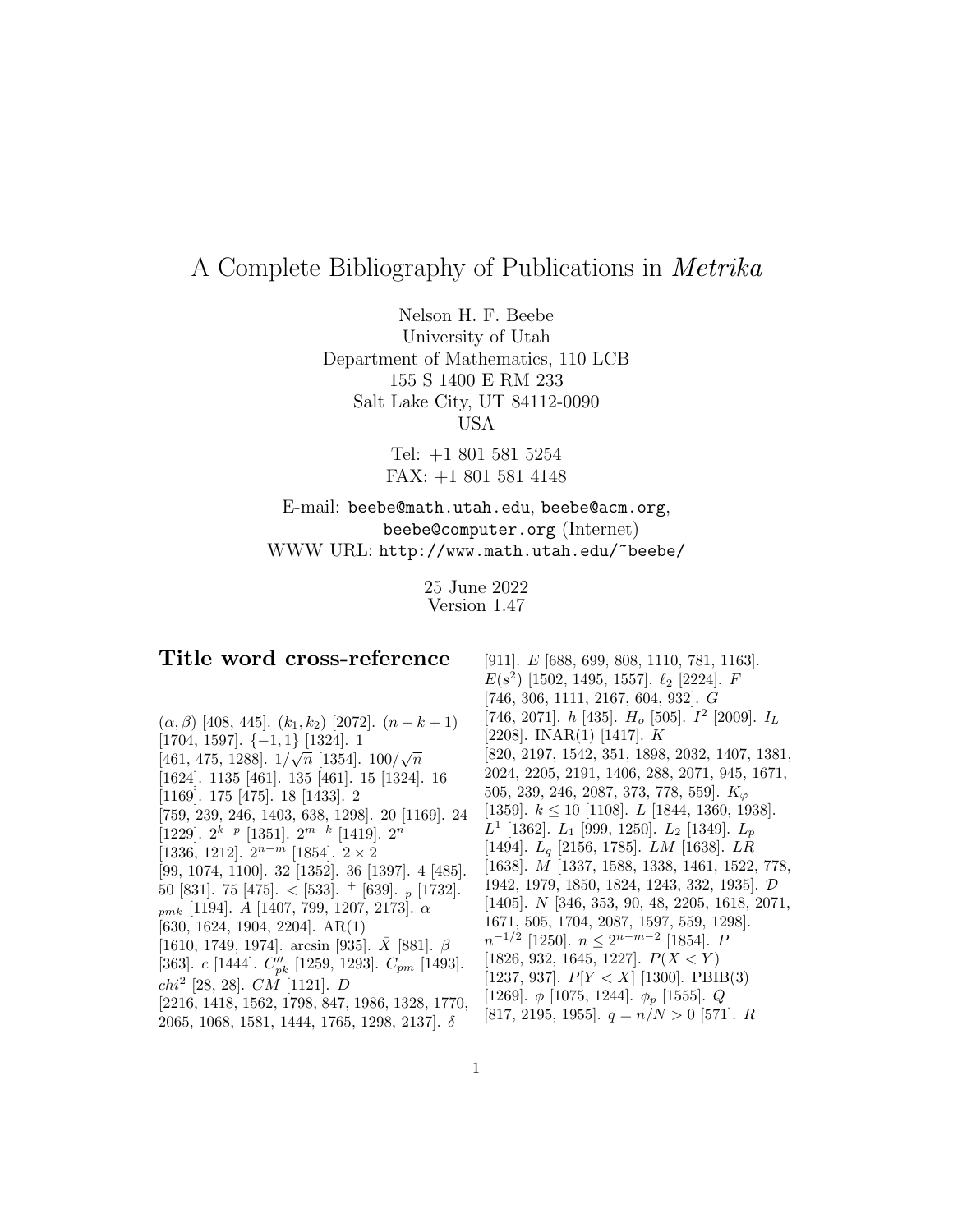[2011, 1776, 2128, 1696, 484, 513]. r∗ [1738].  $r \times c$  [284]. S [1121, 780, 1453].  $s^b$  [1156].  $s^{k-p}$  [1156].  $s^m$  [1645].  $s_1 \times s_2 \times s_3$  [1328].  $\sum p_i f(p_i) \geq p_i f(q_i)$  [361]. SLE<sub>8</sub> [1815]. T [1734, 342, 2188, 931, 1098, 1111, 1233, 167, 1544, 511, 1638].  $T_1$  [431].  $T_3$  [223]. U [927, 1253, 1062, 1818, 1625, 642, 654, 1607].  $\varphi$  [1055].  $\vec{D}$  [2220]. W [1638].  $x^2$  [205].  $X_{k+s:n} - X_{k:n}$  [825].  $z$  [427].

**-Charts** [461]. **-circulant** [2032, 1381]. **-copulas** [1618]. **-dependent** [332]. **-determinant** [1324]. **-dimensional** [1243]. **-dimensionaler** [48]. **-Discrepancy** [1349]. **-Divergence** [1359]. **-divergences** [1075]. **-elementiges** [353]. **-END** [1935]. **-estimates** [1121, 1337, 1942]. **-estimation** [1588, 1461, 1696]. **-estimators** [1522, 1979, 1850, 1453, 1824]. **-Felder-Tafeln** [485]. **-functionals** [1938]. **-kernel** [1338]. **-level** [2195, 759]. **-likelihood** [2156, 1785]. **-lists** [1406]. **-mean** [484]. **-measure** [2009]. **-method** [911]. **-mixing** [1055, 1244]. **-Mixtures** [2204]. **-model** [931, 1098]. **-Norm** [1362, 1250, 1494]. **-optimal** [1444, 1555, 699, 2216, 1418, 1562, 1798, 808, 1502, 1405, 847, 1986, 2011, 2208, 1110, 1207, 1328, 1770, 1495, 1557, 1776, 2065, 1068, 1581, 2173, 1765, 2220, 1298, 2137]. **-optimality** [688, 1407, 781, 2128, 1163]. **-Optimum** [642]. **-out-of-** [2205, 2071, 1671, 1704, 2087, 1597]. **-penalized** [2224]. **-person** [346]. **-Personen-Spiele** [90]. **-quantiles** [630]. **-record** [945]. **-records** [1542]. **-reduced** [817]. **-run** [1433]. **-runs** [2072]. **-sequence** [1955]. **-shrinking** [1354]. **-stable** [1904]. **-Stage** [1403, 373]. **-statistics** [435, 1253, 927, 1844, 1360, 1062, 1818, 1625, 778, 654]. **-Stichproben-Fall** [239, 246]. **-te** [513]. **-Test** [167, 2167, 604, 932]. **-Testes** [604]. **-Tests** [511]. **-th** [2024]. **-Transform** [427].

**-type** [1607]. **-value** [1227, 1826, 932]. **-Verfahren** [28].

**0** [1372, 1371]. **0-387-00135-2** [1371]. **0-387-20078-9** [1372].

**1** [441, 238, 269]. **19** [420]. **1939** [120]. **1958** [18]. **1968** [323].

**2** [1371]. **2012** [1814]. **26** [420]. **27** [1478].

**3** [1370]. **3-540-03079-4** [1370]. **3rd** [2044].

**4** [1370].

**5th** [7].

**9** [1372].

**a-priori** [1245]. **Abelian** [1322]. **Aberration** [1419, 1272, 864, 1170, 1080, 1545, 1640, 2227, 2159]. **abgegrenzten** [241, 268]. **ablehnung** [505]. **ableitbares** [277]. **Ableitung** [106]. **Abschätzung** [5]. **abschnittsweisen** [116]. **absolute** [1616]. **Abstände** [265, 501]. **Abständen** [528]. **abstract** [11]. **abundance** [2042]. **Abweichung** [562]. **accelerated** [1447, 1538, 2192]. **Acceleration** [1991]. **acceptance** [765]. **accepted** [851, 895]. **accepting** [2220]. **account** [407]. **accounting** [1311]. **Accumulation** [1793]. **Accurate** [949, 809]. **Acknowledgement** [547]. **active** [292]. **activity** [108]. **Adams** [1380]. **adaptive** [2049, 2189, 1581]. **addition** [2187]. **additional** [790, 2219]. **Additive** [2171, 1774, 1964, 60, 1928, 2041, 2201, 1700, 470, 1981, 463, 1659]. **additive-multiplicative** [2041]. **adequacy** [1748]. **adjacent** [1448, 984, 1721]. **Adjunktionsmatrizen** [84]. **Adjusted** [1364, 2016]. **adjustments** [2115, 479]. **Admissibility** [837, 1886, 1044, 1594, 1172, 590].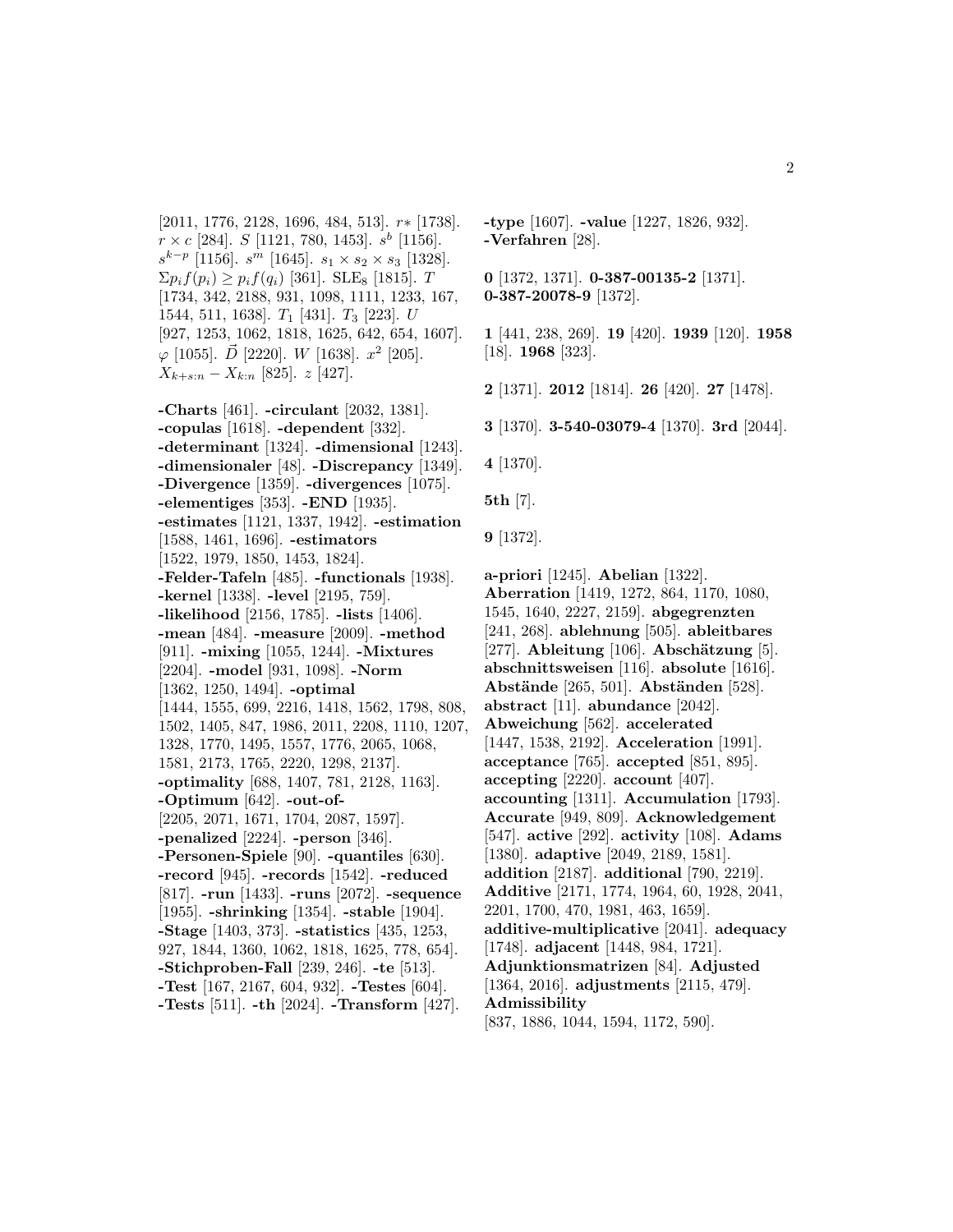**Admissible** [769, 452, 1500, 1024]. **admitting** [1322]. **advances** [390]. **affine** [1152]. **after** [915, 925]. **Against** [1408, 91, 952, 712, 649]. **age** [1273]. **ageing** [2123, 2114, 2091]. **aggregated** [621, 1720]. **agreement** [1486]. **ahead** [1581]. **algebra** [1319]. **algebraic** [2035, 1539]. **algorithm** [1118, 1442, 1653, 1746, 2189, 725, 1986, 1842, 1438, 299, 2025, 2220, 1463]. **Algorithms** [1121, 859]. **aliased** [1982, 2073]. **Allocation** [1407, 577, 1329, 1686, 174, 1277, 1289, 421, 571, 1263, 449]. **allocations** [912, 907]. **allowed** [387]. **allowing** [1777]. **Almost** [700, 1625, 460, 919, 1892, 1665]. **Alternative** [1399, 1499, 680, 975, 1690, 537]. **alternativen** [101]. **alternatives** [1022, 1190, 952, 680, 1268, 1828]. **Alternativtests** [537]. **always** [1100]. **am** [8]. **Amarts** [640]. **among** [1678, 1608]. **amount** [363]. **Analogiegerät** [185]. **Analogy** [842]. **Analyse** [44, 51, 58, 314, 65, 327]. **Analyses** [305]. **Analysis** [1313, 826, 720, 1343, 1413, 1394, 1366, 1362, 1371, 44, 51, 58, 486, 1673, 1336, 1119, 2035, 180, 1035, 2009, 285, 276, 477, 1238, 1695, 1019, 1835, 1283, 2133, 1928, 2041, 1863, 1031, 554, 250, 624, 1016, 2193, 2234, 32, 327, 1496, 1058, 1011, 2231, 1212, 1106, 1808, 543, 392, 1731, 2144, 100, 295, 728, 1033, 31, 65, 1463, 1480, 1370]. **Analytic** [2154]. **Analytical** [1474, 1049, 2103]. **Analyzing** [1432, 1746]. **ANCOVA** [44, 51, 58]. **Anderson** [50]. **Anderungen ¨** [323]. **Andrea** [1387]. **Angabefehlern** [334]. **angekommenen** [342]. **angewandten** [626]. **Ankündigung** [517]. **Ankunftszeiten** [342]. **Anlage** [110]. **Ann¨aherung** [205]. **Announcement** [188, 524, 545, 130]. **ANOVA** [1653, 2010, 1139, 1178, 401, 1132]. **ANOVA-type** [2010]. **Antonio** [1372]. **Antony** [1387]. **Antwortklassen** [353].

**Anwendung** [398, 43, 153, 140, 93]. **Anwendungen** [156]. **Application** [1349, 358, 2105, 141, 859, 900, 2026, 1570, 707, 514, 1460, 1577, 2085, 1657, 1047, 2083, 756, 192, 68, 129, 1201]. **Applications** [583, 1395, 967, 1365, 1891, 927, 1951, 1929, 1756, 1730, 2140, 1046, 1817, 1531, 1989, 854, 733, 1863, 2002, 236, 1494, 668, 1009, 1949, 1325, 2005, 1666, 1935, 1743, 1476]. **applied** [1019, 2219, 626, 1370]. **apportionment** [1263]. **appraisal** [486, 102]. **Approach** [2197, 486, 1997, 898, 1673, 2138, 1519, 876, 108, 1901, 1902, 840, 1486, 1794, 2168, 1930, 1467, 1732, 1028, 1931, 783, 2158, 1208, 565, 1983, 1293, 978, 292, 1113, 2184, 716]. **approaches** [1819]. **Approximate** [2058, 490, 847, 2224, 1749, 191, 2082]. **approximately** [419, 1053, 449]. **approximating** [475, 985]. **Approximation** [1375, 210, 527, 279, 1738, 692, 1728, 1947, 742, 860, 497, 858, 901, 1796]. **Approximations** [793, 2110, 1618]. **approximative** [996]. **Arbeit** [59]. **arbitrary** [243]. **arc** [1722]. **ARCH** [2162]. **Archimedean** [2135, 2013]. **arcsine** [1767]. **Area** [1626]. **argument** [838]. **ARIMA** [514]. **Arising** [1395, 1007, 884]. **ARMA** [621, 1105, 651, 647]. **ARMA-model** [651]. **ARMAX** [534]. **armed** [610]. **arms** [1239]. **array** [924]. **arrays** [1442, 141, 1645, 1179, 1326, 1352, 1433, 1584, 2232, 1028, 2005, 1765, 2187]. **arrival** [367, 339]. **arrivals** [217, 197, 354, 350, 394, 349]. **artificial** [1913]. **aspect** [1331]. **aspects** [844, 250, 390, 2062, 618]. **assays** [134]. **Assessing** [2059]. **Assessment** [1577, 1293, 335]. **Associated** [1398, 518, 1538, 1919, 2096, 1963, 924, 1901, 1902, 1734, 1946, 2019, 1864, 1111, 1039]. **association** [2007, 1035, 1152, 720, 1461, 1271]. **assumption** [562, 1511]. **assumptions** [1261]. **Asymmetric** [1349, 1369, 971, 1070,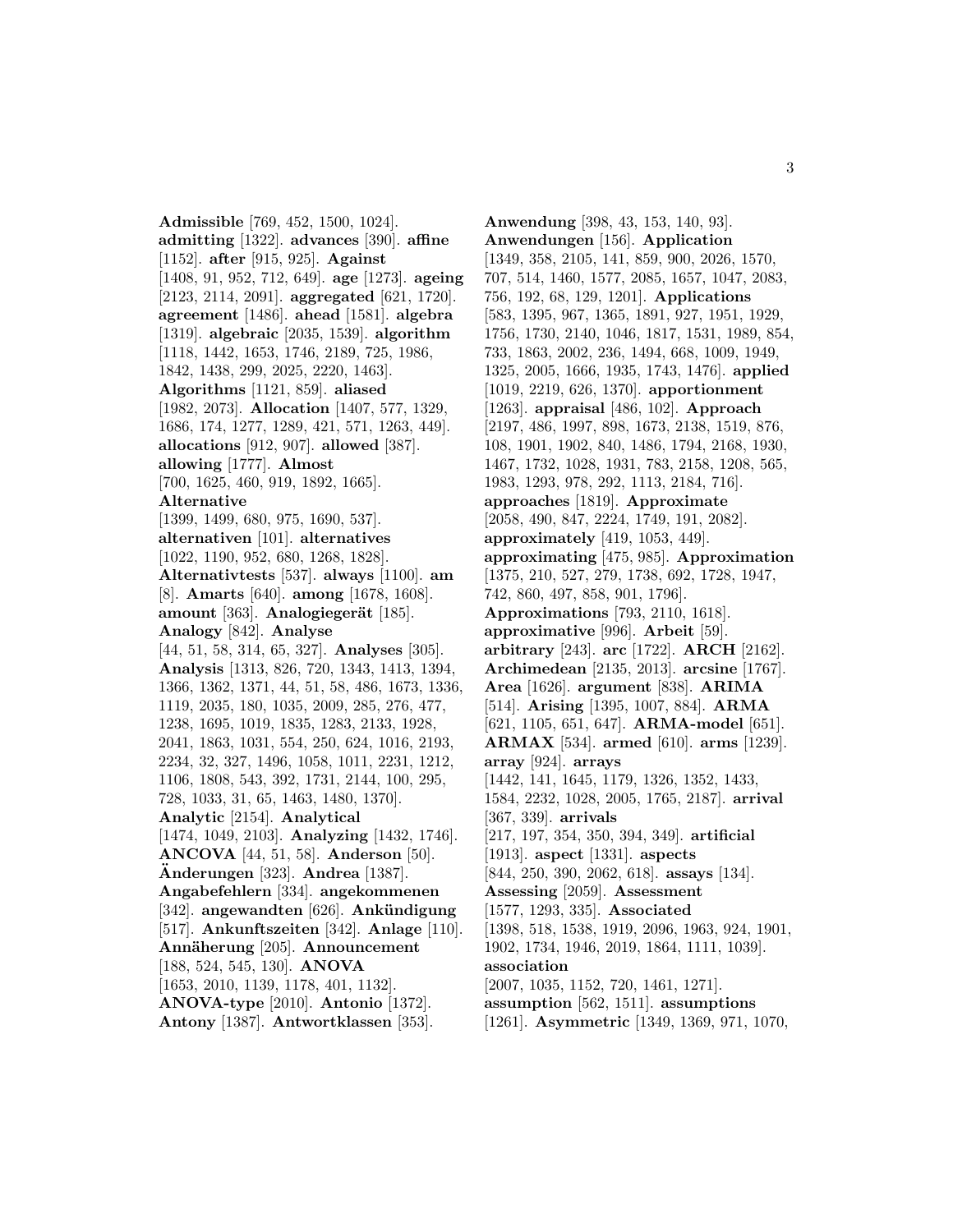1309, 2198, 1015, 1114, 1259]. **Asymmetrical** [2143, 1410, 1272, 688, 1678]. **Asymptotic** [1951, 1246, 1651, 1103, 1890, 1812, 996, 1868, 2235, 976, 2196, 1308, 811, 2176, 682, 1402, 1124, 974, 1436, 2127, 1261, 1593, 1670, 1711, 315, 1939, 1228, 2077, 1522, 267, 694, 708, 1334, 1862, 1849, 1850, 1453, 1337, 876, 1253, 1725, 872, 860, 616, 695, 1173, 360, 378, 291, 836, 652, 2172]. **Asymptotically** [1023, 2222, 955, 728, 1655, 1581]. **Asymptotics** [1697, 1353, 1567, 1979]. **Asymptotik** [98]. **asymptotische** [616, 139, 652]. **Atkinson** [1387]. **attributes** [667, 1017, 1458]. **aufgrund** [336]. **Aufteilung** [384]. **augmented** [2195, 991]. Ausdehnung<sup>[264]</sup>. Ausgewählte [161, 168, 239, 246]. **Ausgleichung** [437]. **Aussagen** [326]. **Ausschußanteilen** [511]. **Ausschußh¨aufigkeit** [116]. **Austria** [155]. **Auswahlsatz** [333]. **Auswahlverfahren** [229]. **Auszeichnung** [271]. **autocorrelated** [427, 1298]. **autocovariance** [1892, 2179]. **Automatic** [1384]. **automatischen** [110]. **automorphism** [1322]. **autoregression** [1171, 2190]. **autoregressive** [518, 1651, 2156, 1770, 2166, 1885, 801, 3, 1979, 1664, 2100, 1634]. **auxiliary** [919, 1099, 2074, 763, 944]. **availability** [252]. **average** [518, 918, 38, 1757, 1282, 1466, 578, 316, 905]. **averages** [563, 436, 471]. **averaging** [2003, 2161, 858, 901, 1836, 1870]. **avoiding** [1549]. **Award** [271]. **AX=B** [1230]. **axiomatic** [470]. **Axiomensystem** [202]. **axioms** [132, 138, 2061]. **B** [1824]. **B-spline** [1824]. **Bad** [7, 8, 191, 7, 8]. **Bahadur**

[587, 2046, 418, 754, 1906]. **balance** [1770]. **balanced** [1542, 1329, 141, 768, 1549, 1279, 634, 2166, 1278, 1894, 760, 401, 1766, 2182, 1910, 1909].

**Balking** [269, 238]. **balls** [1732]. **Ban** [1201]. **Banach** [484, 1817]. **Band** [20, 2201]. **bandit** [1239, 610]. **bands** [738, 1985]. **Bartlett** [886, 770, 1752]. **Barycentric** [1986]. **base** [438]. **Based** [1412, 1404, 1915, 927, 664, 2066, 1506, 1755, 1803, 1907, 2040, 1382, 1756, 1797, 1473, 2217, 1868, 1722, 1994, 876, 1076, 1750, 2192, 937, 2088, 1083, 2230, 1523, 1786, 2048, 1972, 1314, 1697, 1879, 1253, 1025, 1899, 1913, 2188, 750, 1957, 2133, 1636, 2181, 1714, 1785, 1343, 2002, 1534, 624, 2051, 791, 994, 2062, 1036, 659, 817, 1670, 1042, 2027, 2018, 2198, 2158, 1075, 2106, 1939, 251, 968, 1001, 1455, 2046, 1777, 1968, 1472, 1293, 1949, 2020, 1561, 2028, 1981, 255, 2064, 901, 778, 2177, 1736, 2079, 1037, 870, 1463, 1144, 1638, 2180, 1620, 1870, 1973, 2095, 1057, 1050]. **baseline** [2115]. **basic** [863, 28]. **Basis** [454, 653]. **batch** [197, 394]. **batches** [367]. **bathtub** [2028]. **bathtub-shaped** [2028]. **Bayes** [669, 1238, 1827, 1783, 1881, 1661, 837, 412, 783, 1711, 1575, 1245, 714, 697]. **Bayesian** [1959, 1182, 1915, 1598, 1994, 1487, 1750, 840, 2163, 2226, 1871, 2121, 1451, 421, 1194, 1293, 1362, 564, 2182, 1566, 1607, 1296]. **Bayesian-like** [1194]. **Bayessche** [355]. **bearing** [132, 138]. **Becker** [912]. **Bedeutung** [107]. **bedingter** [437]. **Begriffe** [166]. **Begündung** [653]. **Behandlung** [212, 13, 59]. **behavior** [1273, 1812, 2098, 455, 1868, 1311, 1559, 1453, 1057, 584]. **behaviour** [651, 155, 1862]. **Behnken** [970]. **Behrens** [182, 70, 2115, 430, 521]. **Beitrag** [392, 314, 53]. **bekannten** [191]. **bekannter** [191, 241]. **Bell** [2120]. **Bellman** [567]. **Bemerkung** [437, 333, 405, 60, 65]. **Bemerkungen** [275, 526, 392, 622, 59, 337]. **bending** [2000]. **Bennett** [420]. **Beobachtungen** [437, 464, 10]. **Beobachtungsmodellen** [340]. **Beobachtungswerte** [122]. **Berechnung** [149, 191, 17, 84, 15]. **Bericht** [18].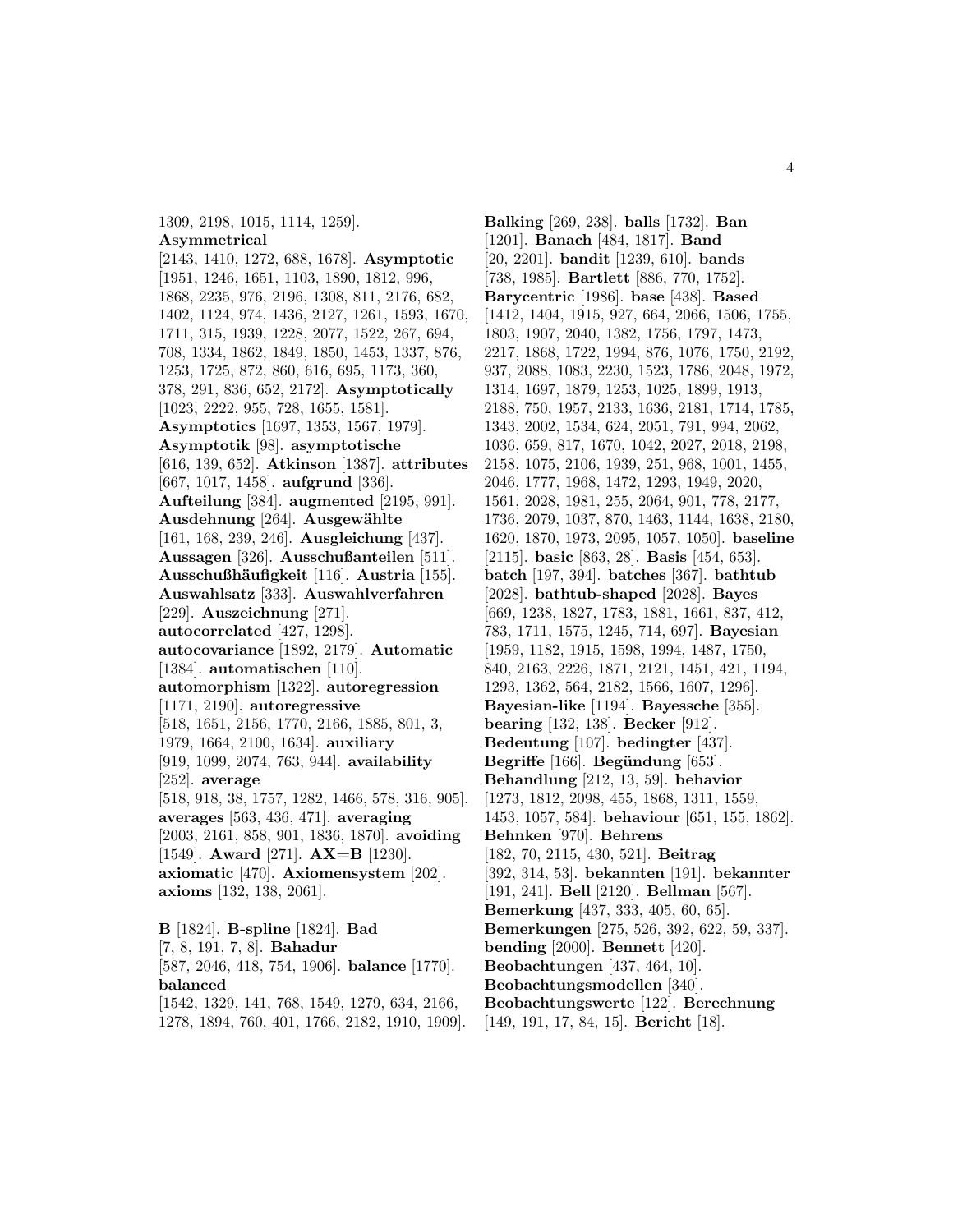**Berichtigung** [89]. **Berkson** [2218]. **Berlin** [1372, 1370]. **Bern** [142]. **Bernoulli** [330, 169]. **Bernstein** [1941, 909]. **Berry** [1511, 403, 329, 434, 836]. **Berry-Esséen** [836]. **Berücksichtigung** [423]. **Bessel** [214]. **Best** [1046, 922, 625, 2216, 1133, 610, 532, 1208, 615, 643, 447, 1427, 932]. **bester** [240]. **Bestimmung** [176, 297, 355, 52, 79, 67, 235, 38, 411, 528]. **beta** [1641, 306, 646, 146, 1111, 1749, 1456]. **beta-** [146]. **betaverteilten** [146]. **better** [1273, 2155]. **betting** [370]. **Between** [1356, 518, 1738, 998, 2007, 2138, 1944, 1490, 1412, 608, 97, 1648, 1042, 1788, 1271, 1896, 2167, 1545, 1936, 255, 926, 705, 1505, 1640, 1563, 697, 1344]. **Bevölkerung** [324]. Bevölkerungs [273]. Bevölkerungs-verteilung<sup>[273]</sup>. Beweis [28]. **Bewertung** [110, 554]. **Bhattacharyya** [1603]. **biadditive** [1139]. **Bias** [1569, 1898, 109, 1308, 97, 1137, 787, 1097, 274, 433, 1768, 1566]. **Bias-corrected** [1569]. **biased** [2217, 1952, 1930, 1681, 1554, 1984]. **Biases** [563, 1263]. **big** [2163]. **biggest** [210]. **bilinear** [1192, 1701]. **bimatrix** [1641]. **binary** [2178, 699, 1746, 2229, 2133, 1955, 1623]. **bindings** [556]. **Bindungen** [556]. **Binomial** [1078, 193, 86, 99, 91, 145, 375, 561, 831, 1570, 1330, 2081, 682, 2052, 657, 2042, 806, 658, 993, 1444, 1417, 573, 2136, 822]. **Biologie** [31]. **biology** [31]. **biometrical** [7]. **Biometrische** [7]. **Birnbaum** [1919, 2019, 2198, 1999, 2095]. **birth** [884]. **birth-death-with-immigration** [884]. **bis** [342]. **Bivariate** [1395, 854, 1912, 658, 1248, 1541, 1919, 2152, 186, 249, 351, 1994, 561, 632, 1320, 976, 1831, 2126, 2039, 1452, 646, 1348, 1501, 1510, 849, 1864, 1302, 1281, 1467, 657, 1075, 1485, 1857, 1217, 2134, 1949, 1808, 504, 1999, 798, 1866, 1572, 1995, 1492, 1872]. **Blackwell** [371]. **Block**

[602, 863, 1893, 1750, 1322, 1791, 1892, 2015, 781, 1207, 634, 2166, 834, 1278, 1143, 1291, 1591, 1163, 2159, 199]. **Blocked** [1982, 1903, 1894, 1011, 2159]. **Blöcken** [199]. **blocking** [1179]. **Blocks** [1405, 1074, 882, 1156, 913, 1108]. **Blockwise** [1462]. **Blomqvist** [1456]. **BLUEs** [2027]. **BLUPs** [1672, 1922]. **Blutdruckwerte** [323]. **Bonferroni** [1319]. **Book** [755, 821, 1066, 1081, 1101, 1115, 1141, 1150, 1166, 1223, 1231, 1240, 1264, 1294, 1304, 1315, 818, 788, 807, 734, 816, 1214, 693, 805, 810, 687, 1195, 1384, 775, 736, 953, 794, 1373, 1385, 947, 585, 813, 1372, 592, 566, 672, 1370, 753, 902, 633, 928, 1196, 605, 684, 676, 797, 650, 576, 603, 747, 749, 771, 855, 894, 833, 1175, 691, 936, 767, 1478, 601, 732, 773, 800, 880, 1389, 1188, 620, 1197, 703, 777, 792, 689, 613, 965, 745, 715, 548, 1185, 758, 1387, 536, 1186, 786, 920, 1205, 823, 764, 717, 1371, 914, 617, 941, 713, 1386, 660]. **Book** [724, 611, 873, 850, 1388, 958, 623, 727, 1476, 696, 722, 1477, 1383, 706, 679, 1275, 839, 1187, 710, 34, 206, 62, 480, 216, 516, 40, 131, 459, 409, 473, 137, 248, 260, 87, 95, 159, 56, 432, 9, 465, 443, 76, 81, 178, 165, 296, 317, 377, 393, 49, 19, 171, 499, 143, 69, 525, 27]. **Book-reviews** [894, 880, 873]. **Boolean** [1963, 811]. **Bootstrap** [1228, 1416, 1750, 1791, 1385, 1892, 1462, 1911, 1006, 1464, 1796, 1906, 1940]. **Bootstrapping** [1717, 964, 2014, 1584, 1085]. **both** [2141]. **Bound** [1349, 2076, 946, 957, 403, 329, 294]. **boundaries** [946]. **boundary** [690]. **bounded** [386, 785, 804, 1125, 1852]. **Bounds** [831, 1282, 419, 1671, 1564, 822, 1603, 1054, 1883, 1938, 1210, 1016, 1511, 1759, 653, 1319, 1654, 1843, 559]. **box** [1686, 486, 2085, 970, 1828]. **brain** [557]. **branching** [1965, 942, 1796]. **BRD** [324]. **Breakdown** [1585, 1739, 1050]. **Brownian** [1528, 844, 1445]. **Buchbesprcchungen** [189]. **Buchbesprechung** [195, 487].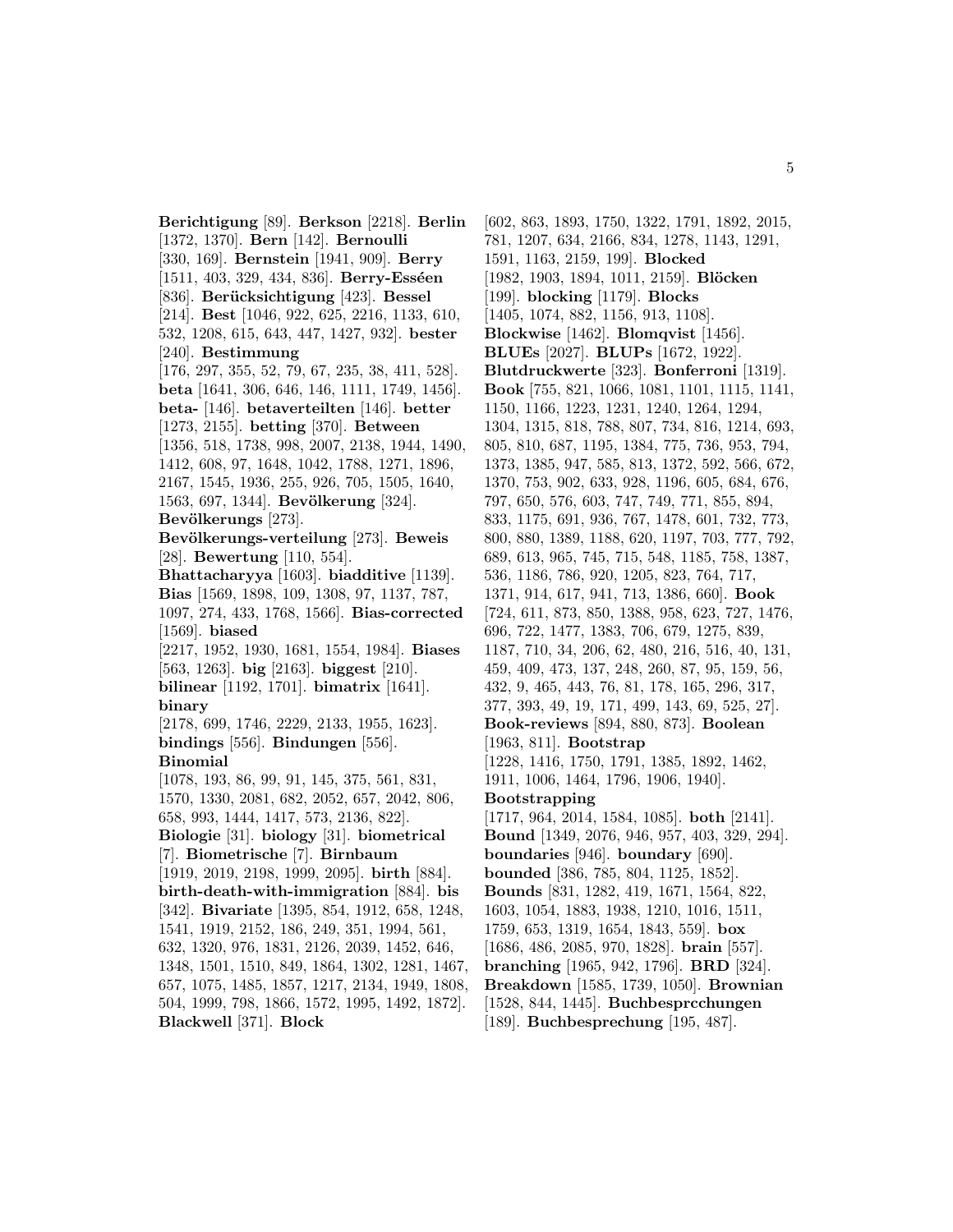#### **Buchbesprechungen**

[34, 206, 62, 480, 216, 516, 40, 131, 459, 409, 473, 137, 248, 260, 87, 95, 159, 56, 432, 9, 465, 443, 76, 81, 178, 165, 296, 317, 377, 393, 49, 19, 171, 499, 143, 69, 525, 27]. **Bucklew** [1372]. **Buckley** [1620]. **bulk** [217]. **Bulletin** [6]. **Bundesrepublik** [327]. **Burn** [1760]. **Burn-in** [1760]. **Burr** [1437]. **business** [24]. **bzw** [519].

**C** [1389, 1387, 1114, 1194, 271]. **cable** [38]. **calculation** [17, 15]. **calculations** [1789]. **calculus** [1532]. **calibrating** [1930]. **Calibration** [1457, 1289, 1568, 1682]. **canonical** [304]. **capability** [923, 1493, 1465, 1114, 1194, 1293]. **capacity** [864, 1274]. **capital** [121]. **Capture** [1777, 2068]. **Capture-recapture** [1777]. **cards** [1159]. **care** [1652]. **Carlo** [1386, 1473, 1617]. **carryover** [1882]. **Cascaded** [507]. **case** [1200, 1596, 1237, 1890, 2076, 1078, 996, 2125, 1486, 439, 1036, 204, 237, 985, 66, 815, 925, 133, 1012, 1331, 649, 1664, 1620, 2030]. **case-cohort** [1620]. **case-control** [1331]. **cases** [500]. **catalogue** [1327]. **catch** [1722]. **Categorical** [1359, 1032, 1536]. **Cauchy** [865, 1787]. **causal** [1282, 31]. **celebrate** [1333]. **cell** [563, 1577]. **cells** [1168]. **Censored** [1357, 1915, 1642, 976, 1072, 937, 1846, 2003, 1025, 2157, 750, 1878, 1680, 1938, 1091, 890, 1691, 2078, 1900, 1485, 468, 2102, 1916, 861, 1802, 1888, 1887, 2079, 2055, 1869, 1761, 2095]. **censoring** [1599, 1890, 1914, 738, 982, 2026, 1998, 1670, 2027, 1669, 1131, 1567, 728, 1234]. **censorship** [888]. **census** [1288]. **cent** [1624]. **Centered** [1349]. **Central** [1529, 657, 658, 555, 1625, 332]. **Cerioli** [1387]. **Certain** [1420, 1286, 1415, 688, 1135, 1326, 250, 624, 852, 701, 444, 395]. **chain** [1238]. **chains** [441, 1800, 1751]. **chance** [1454]. **Change** [927, 1343, 1355, 1668, 1190, 2212, 1489,

1953, 1313, 1076, 1923, 2049, 2221, 1062, 2044, 1717, 2014, 2045, 1106, 1136, 870]. **change-over** [1136]. **change-point** [1953, 1313, 1923, 2049, 2221, 2044, 1717]. **change-points** [2212]. **changeover** [1766]. **changes** [2050, 1911, 1940, 1943, 930]. **channel** [879]. **channels** [507]. **Chao** [2076]. **character** [1107, 1558, 1093, 975]. **Characteristic** [1343, 962, 1755, 1314, 799, 675, 1480]. **characteristics** [1096, 1310, 1027, 1589, 563, 662]. **Characterization** [1404, 825, 1721, 2096, 568, 575, 2039, 704, 1090, 1939, 1885, 2046, 1271, 470, 417, 400, 2103, 709, 1500, 481, 512, 1736, 2079, 580]. **Characterizations** [1219, 669, 1378, 968, 1209, 1455, 1056, 1693, 1866, 1492, 711, 1448, 644, 916, 702, 1286, 992, 1001]. **characterized** [998, 921, 893]. **characterizing** [1441, 2170, 877]. **charakterisieren** [469]. **Charakterisierung** [422, 575, 580]. **Charakteristiken** [219]. **charakteristischen** [176]. **Chart** [1078]. **Charts** [461, 1242, 1547, 1652, 1017, 881, 1019, 1943]. **Chaudhuri** [705]. **Chebyshev** [1046, 875]. **Checking** [2202]. **checks** [1775]. **chemical** [1770]. **Chernoffsches** [202]. **chessboard** [1514]. **Chi** [1358, 584, 1711, 2016, 285, 674]. **Chi-Square** [1358, 2016, 1711, 285, 584, 674]. **Choice** [1287, 557, 996, 1992, 2173, 1608, 1781, 2030]. **choices** [1446]. **chosen** [2087]. **Christofides** [1267]. **circle** [1798, 1735]. **circles** [1644]. **circulant** [2032, 1381]. **Circular** [1892, 1279, 2149, 1009, 1252, 748, 148]. **class** [1689, 1542, 223, 699, 180, 2160, 1622, 632, 1658, 1260, 979, 612, 2090, 763, 884, 431, 2167, 310, 444, 1808, 1491, 291, 434, 598, 1724, 558]. **Classes** [1905, 290, 344, 669, 2189, 1095, 701, 2091, 1707, 184]. **Classical** [624, 1280, 2218, 1980]. **Classification**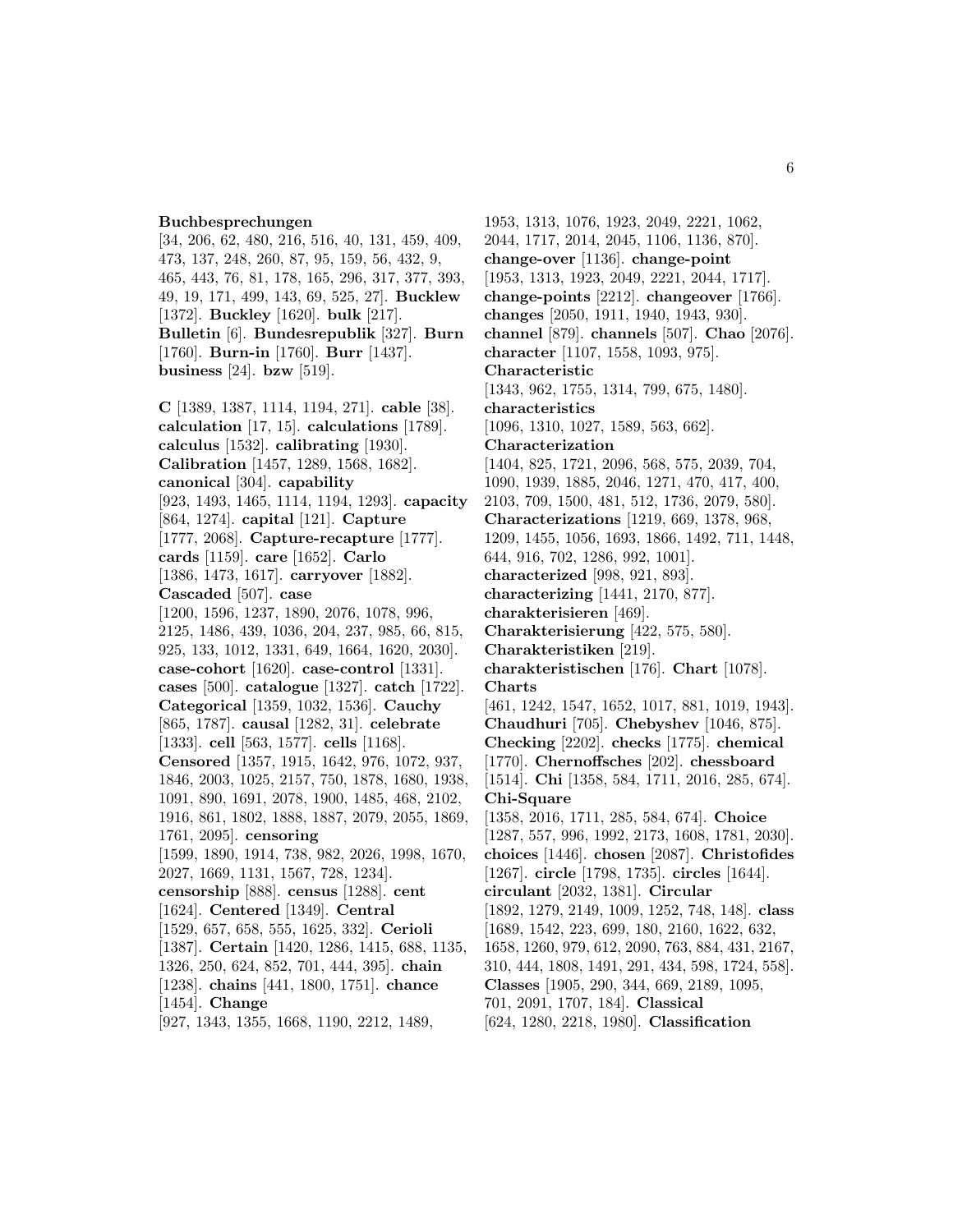[543, 2181, 2016]. **classifier** [1709]. **Clear** [1410, 2143, 1733, 1924]. **climb** [1000]. **Close** [1358]. **closeness** [1778, 1959]. **cluster** [1787, 789]. **clustered** [1968, 1623]. **clustering** [2116]. **clusters** [1034, 343]. **code** [2086]. **codes** [2031]. **codifference** [1646]. **coding** [253]. **Coefficient** [2174, 1879, 1801, 1680, 2213, 2183, 157, 1674, 1976, 2124, 2069, 1931, 1134, 796, 491, 1392, 1632, 1811, 1498, 1775, 1748, 1851, 1663, 2206]. **Coefficients** [1751, 2138, 876, 1892, 477, 723, 1105]. **cognition** [828]. **coherent** [1832, 1987, 2199, 1806, 1482, 2006, 2037, 2139, 1978, 1934]. **cohort** [1620]. **cold** [1832, 2139]. **Collapsibility** [1016]. **collected** [1997]. **collection** [173]. **Colloquium** [7]. **column** [1149, 1797, 1074, 1873, 759, 1982, 2092]. **column-orthogonal** [1873]. **Columns** [1379, 780, 642]. **COM** [2025]. **combination** [2022, 653]. **combinations** [2235, 2140]. **Combined** [817, 1654, 573, 2227]. **Combining** [1148, 1288, 2064]. **comlexity** [956]. **comments** [418, 622]. **common** [1237, 2211, 1473, 2014, 2084, 1769]. **commutative** [1893]. **compact** [2111, 938, 911]. **compared** [24]. **Comparing** [1407, 1551, 2129, 1162]. **Comparison** [1351, 1063, 502, 2056, 1135, 587, 1742, 705, 642, 729, 449]. **Comparisons** [1369, 1550, 1927, 2123, 2023, 1280, 1954, 2038, 1809, 1042, 2013, 801, 959, 2006, 2037, 1561]. **Competing** [1413, 1255, 1998, 2055]. **Complete** [1104, 1149, 599, 1846, 2039, 2078, 2074, 1271, 1291, 1582]. **completeness** [701]. **complex** [1267, 1600, 250, 2074]. **component** [1832, 2234, 961, 2071, 862, 2187, 1628]. **components** [1473, 1960, 917, 2199, 2205, 784, 2036, 1809, 760, 251, 1806, 2006, 2167, 2139, 1704, 2087, 1978, 1597, 1811, 1921, 1934, 1660, 1924]. **componentwise** [1991]. **composed** [2205]. **Composite** [2107, 2089, 637, 680, 2144].

**compositional** [1662]. **Compound** [306, 1779, 802, 1820]. **compounding** [2004]. **Comprehensive** [1201]. **compromise** [2073, 697]. **Compromised** [1051]. **Computation** [1578]. **Computational** [466, 670, 1477]. **compute** [1121]. **computer** [1873]. **computers** [15]. **Computing** [1718, 1118, 1986, 191]. **concave** [2140, 1418, 1426, 946, 2036]. **concavity** [1688]. **concentration** [523]. **concept** [1989, 371]. **Concepts** [1477, 1585]. **Concerning** [198, 127, 157, 429, 661]. **concomitant** [1890]. **Concomitants** [1395, 1895, 1485, 694, 1866]. **concordant** [649]. **condition** [1347, 2171, 1834, 1869]. **Conditional** [711, 1072, 1367, 2156, 2033, 992, 1409, 1975, 1292, 1951, 921, 583, 952, 2098, 2021, 568, 1441, 2039, 1987, 1617, 2219, 1010, 2205, 1732, 2191, 630, 1593, 2108, 1137, 1001, 1455, 1693, 481, 877, 2116, 718, 1705]. **conditionals** [1912]. **conditioned** [112]. **conditioning** [795, 744]. **Conditions** [496, 770, 1594, 967, 1055, 2079, 1244]. **Confidence** [1759, 134, 186, 1716, 903, 738, 1835, 1493, 2022, 2084, 1465, 2201, 2042, 815, 1707, 1334, 1781, 2030, 1985]. **confirmation** [92]. **conflict** [2202]. **conflicting** [1233, 1638]. **confounding** [1854, 2099, 1789]. **congruential** [814, 904]. **connected** [664]. **Connection** [1545, 1936]. **Connections** [1640, 1678, 1505]. **considered** [648]. **considering** [1689]. **Consistency** [596, 730, 872, 1230, 1342, 444, 500, 2136, 739, 1338, 1988, 1691, 2191, 531, 278, 899, 1256, 1942, 2053, 1619, 1833]. **Consistent** [1534, 1192, 302, 457, 1040, 1306, 1250]. **constancy** [1674]. **constant** [2048, 893, 1743]. **constants** [1046]. **Constrained** [1140, 2202, 1986, 1443]. **Constraint** [1369]. **Constraints** [1408, 1366, 1686, 2226, 534, 1153, 181]. **constructed** [2200]. **Constructing** [1420, 2086, 2138, 2031, 1854, 1028].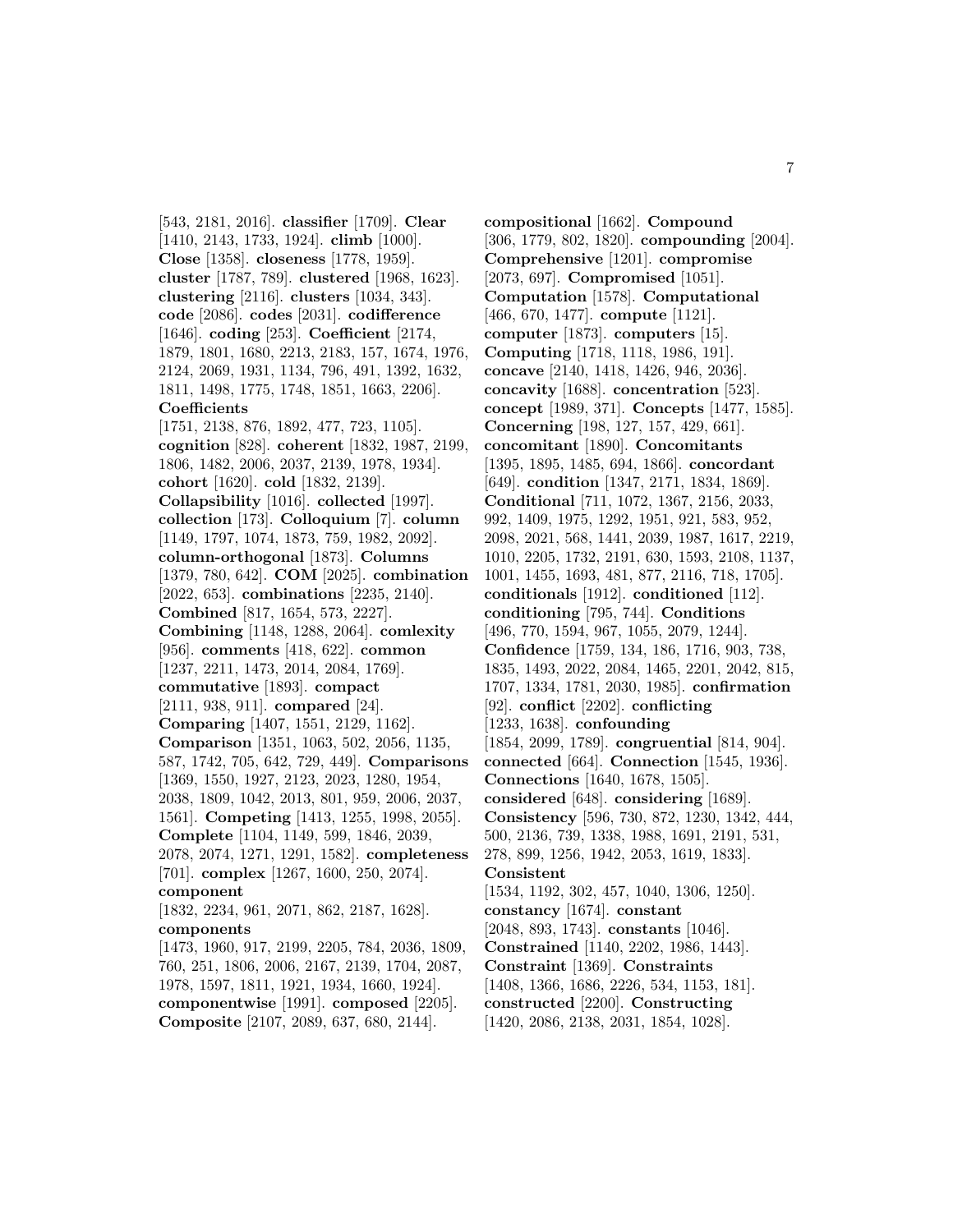**Construction** [2194, 1322, 1877, 1170, 1795, 804, 2112, 2236, 1328, 1894, 1679, 2232, 1160, 1442, 829, 1716, 2122, 1502, 759, 1220, 132, 138, 1495, 1557, 2131, 2103, 1024, 1781]. **Constructions** [1397]. **consumer** [843]. **consumption** [38, 274]. **Contacts** [21, 42, 63, 82, 103, 124, 144, 160, 179, 200, 221, 242, 261, 282, 303, 320, 341, 362, 383, 404, 425, 446, 467, 488, 509, 530, 551, 572, 593, 614, 635, 656, 677, 698, 719, 740, 761, 782, 803, 824, 845, 866, 887, 908, 929, 948, 966, 973, 980, 987, 995, 1002, 1008, 1014, 1021, 1029, 1038, 1045, 1052, 1059, 1067, 1073, 1082, 1088, 1094, 1102, 1109, 1116, 1130, 1142, 1151, 1158, 1167, 1176, 1189, 1198, 1206, 1215, 1224, 1232, 1241, 1249, 1257, 1265, 1276, 1285, 1295, 1305, 1316]. **Contacts** [1332, 1341, 1350, 1361, 1374, 1390, 1400, 1411, 1421, 1430, 1440, 1450, 1459, 1468, 1479, 1488, 1497, 1507, 1517, 1524, 1540, 1548, 1556, 1565, 1574, 1583, 1592, 1602, 1612, 1621, 1629, 1637, 1647, 1656, 1667, 1675, 1685, 1694, 1703, 1712, 1719, 1727, 1737, 1745, 1753, 1762, 1773, 1782, 1790, 1799, 1807, 1813, 1822, 1830, 1838, 1845, 1853, 1860, 1867, 1874]. **Containing** [1410, 1733, 1924]. **Contaminated** [1377, 1399, 1133, 1683]. **contamination** [869, 1344]. **content** [1122]. **content-corrected** [1122]. **contingency** [99, 284, 366, 952, 1622, 1932, 1713, 1585, 1983, 33, 30, 37, 1026, 420]. **continuity** [1815]. **continuous** [1965, 108, 2126, 569, 483, 451, 1145, 391, 2169, 489, 5, 2075, 1595, 1819, 1464, 1572, 1908, 1664]. **contoured** [1161]. **Contradictions** [1031]. **contrast** [1810, 380, 811, 1555, 403, 278, 329, 500]. **contrasts** [863]. **contribution** [290, 392]. **contributions** [861]. **Control** [1652, 1078, 1407, 1242, 1313, 1551, 1063, 1943, 1331, 1268, 1819, 1162, 638, 1550, 716]. **controlling** [1905]. **conventional** [455]. **Convergence**

[942, 484, 2189, 198, 1842, 2141, 2185, 1533, 1329, 555, 397, 1437, 1055, 482, 1244, 1665].

**converging** [154]. **converting** [1435]. **convex** [233, 283, 2066, 785, 1883, 2036]. **convex/concave** [2036]. **convolution** [1780, 1820, 594]. **convolutions** [1926]. **cooperative** [346]. **Copas** [2193]. **Copas-like** [2193]. **Copenhagen** [130]. **copula** [2098, 2135, 2013, 1949]. **copula-based** [1949]. **Copulas** [1420, 1541, 1756, 1714, 1618, 1290, 1615, 1808]. **Corrected** [1423, 1569, 1122]. **Correction** [2038, 2172, 109]. **corrections** [1242, 886, 1127]. **correlated** [385, 1892, 1279, 1570, 791, 354, 310, 394, 1164, 349, 1514, 1882, 2207, 1566]. **correlation** [2138, 180, 2048, 1412, 298, 1976, 957, 1134, 1936]. **correlations** [1636, 15]. **correspondence** [2035]. **corresponding** [1896]. **cost** [577, 1986, 173, 191, 675]. **cost-constrained** [1986]. **cost-effective** [173]. **Cost-optimized** [675]. **Costa** [636]. **Costa-optimized** [636]. **costs** [579, 173]. **count** [2068, 2164, 2002, 2047, 2100]. **countably** [1834]. **Counting** [169]. **covariance** [44, 51, 58, 1797, 2109, 704, 2168, 1098, 250, 1726, 1764, 2234, 1529, 1018, 1552, 2057]. **covariances** [2024, 563, 1560, 1284]. **covariate** [1901, 1902, 1091, 2224, 2141, 2136, 1606, 2082]. **covariates** [1518, 2115, 1627, 1123, 2129, 1715, 1950, 1709, 1431, 1861, 1925]. **covariation** [1817]. **coverage** [1849]. **Cox** [2085, 1606, 1828]. **CP** [2004]. **crack** [1657]. **Cram´er** [1375, 198, 1266, 1650, 654]. **Cramér-type** [1650]. **credit** [1530]. **Criteria** [1380, 1312, 452, 1260, 1826, 1678, 1193]. **Criterion** [1563, 2003, 515, 655, 1004, 1090, 1063, 1836, 1165]. **Criterion-robust** [1563]. **critical** [1965, 1796]. **cross** [1149, 1087, 2014, 2124, 1484, 1284, 1995]. **cross-covariances** [1284]. **cross-ratio** [1995]. **cross-sectional** [2124]. **cross-sectionally** [2014, 1484]. **crosses**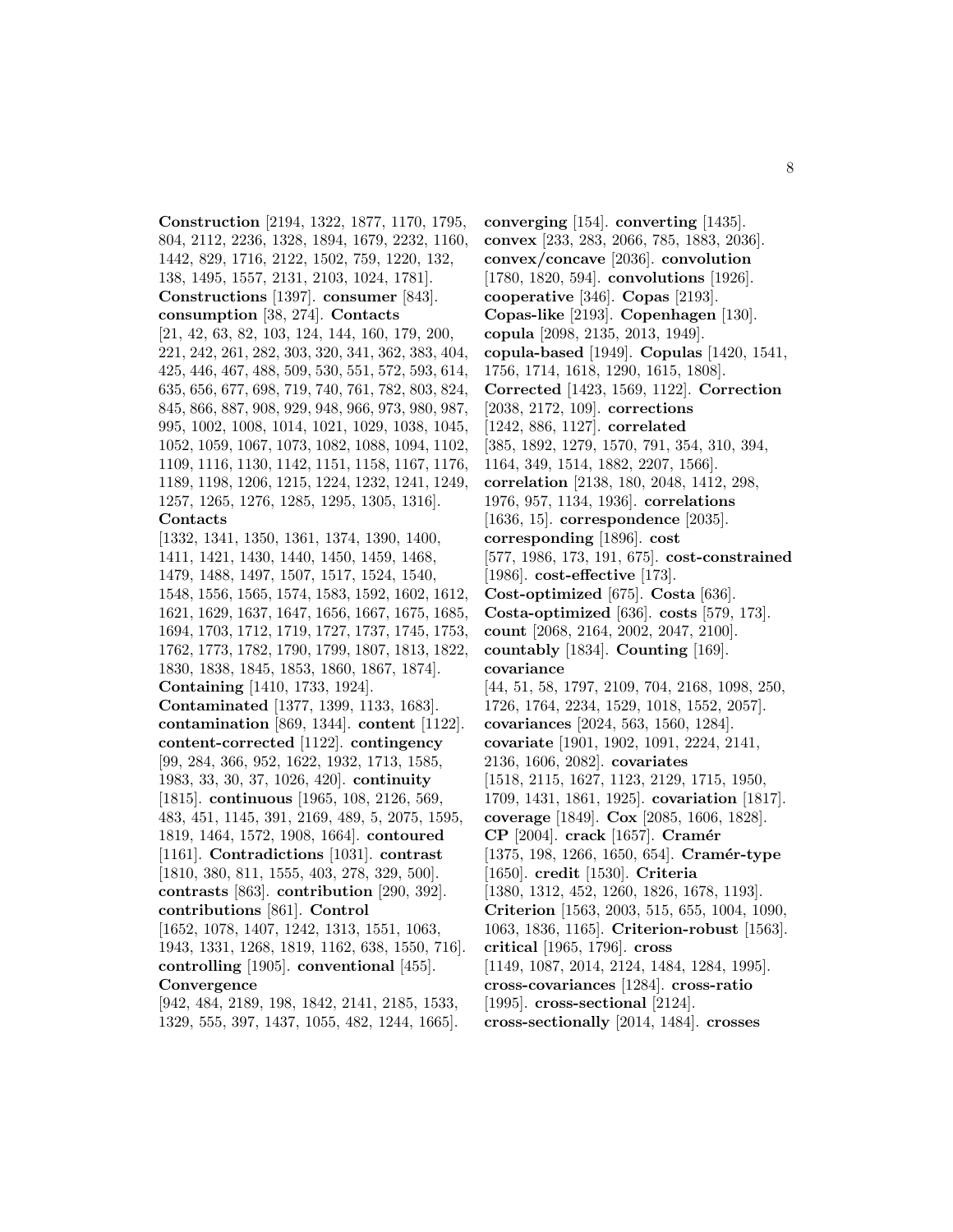[1591]. **crossings** [690]. **crossover** [2175, 1882]. **cubic** [848]. **Cuboidal** [1825]. **Cucconi** [2102]. **cum** [876, 226]. **CUMIN** [1547]. **Cumulative** [2101, 1951, 1435, 2062, 1945, 2218, 2134, 1784]. **cure** [2025]. **current** [2069]. **curtailed** [591]. **curve** [1815, 1023, 1741, 1091, 1956, 1936, 909]. **curved** [860]. **curves** [1083, 2129, 2233, 1058]. **CUSUM** [1078, 969, 1875]. **CUSUM-procedure** [1875]. **CVaR** [1812]. **cycles** [128, 135]. **cyclic** [1549, 725, 695, 1033].

**D** [371, 1371]. **D.** [371]. **damage** [589]. **Dantzig** [1758]. **daraus** [277]. **Darling** [1875]. **Darstellung** [338, 273]. **Data** [1489, 2174, 1878, 1357, 1657, 1359, 1393, 1915, 2068, 1997, 1653, 1951, 1642, 1755, 2105, 1270, 1119, 91, 1812, 2164, 2217, 2098, 1722, 876, 1964, 976, 1644, 1631, 1226, 461, 2021, 1846, 2132, 2230, 1523, 644, 2202, 2029, 1025, 1227, 2097, 1899, 1913, 2126, 2157, 1099, 750, 1152, 2163, 670, 2041, 2181, 2219, 1600, 1123, 1032, 1183, 2043, 1662, 1048, 1680, 1863, 1031, 1938, 1091, 2002, 24, 2051, 1330, 1668, 514, 1577, 1726, 2141, 2124, 2069, 1649, 1683, 1168, 1496, 1047, 1387, 1699, 2016, 2102, 1968, 2054, 1635, 1911, 1940, 2218, 1011, 1522, 2231, 2028, 1428, 955, 1887, 1720, 1731]. **data** [1536, 2210, 491, 1623, 1875, 1572, 1908, 2079, 1256, 1033, 970, 2055, 1026, 2153, 2100, 1620, 1851, 1869, 1761, 1925, 1344, 1888]. **data-based** [1899]. **dating** [489]. **DDA** [1843]. **DDR** [324, 271]. **death** [884]. **deciding** [1608]. **Decision** [483, 1339, 609, 612, 1905]. **decisions** [636]. **decomposition** [1710, 14, 598]. **decompositions** [940]. **deconvolution** [1810]. **decreasing** [1917, 1426, 1564]. **Dedication** [151]. **Default** [1756]. **defects** [799]. **deficiency** [2224, 1711]. **Defined** [1356, 1955]. **definite** [986]. **Definition** [733, 316]. **definitive** [1894]. **degree** [1941]. **degrees** [878]. **deliverables** [191].

**Demographie** [123]. **Demometrie** [123]. **denoising** [1842]. **denoting** [243]. **densest** [2180]. **densities** [1424, 2039, 804, 1426, 448]. **Density** [1367, 1377, 748, 1768, 739, 596, 678, 1677, 1907, 2040, 1722, 943, 1820, 1747, 2226, 1684, 1757, 1250, 1261, 1511, 1683, 2074, 889, 444, 1564, 1533, 1925]. **departure** [66, 339]. **departures** [394]. **Dependence** [1147, 1831, 1889, 1074, 1800, 1601, 1531, 1786, 2135, 1725, 1283, 1436, 1261, 2124, 977, 2061, 1456, 1582]. **dependency** [770]. **Dependent** [1416, 1519, 1446, 1812, 2098, 2148, 1576, 1048, 2014, 1668, 1460, 2036, 1593, 1462, 972, 1060, 1105, 1291, 1802, 332, 1891, 1484, 1918, 2089, 1453]. **depending** [339]. **depth** [1657, 1005, 1057]. **deren** [43, 30, 37]. **Derflinger** [1384]. **Derivation** [1320, 1307, 1922]. **derivatives** [1466, 1203, 683]. **derived** [304]. **Design** [1803, 1835, 830, 491, 1037, 1379, 846, 1518, 1730, 863, 141, 1112, 876, 1588, 881, 1221, 939, 859, 1823, 991, 1199, 634, 791, 390, 1894, 1004, 1090, 1613, 913, 438, 251, 1153, 1581, 926, 1682, 1724, 2220, 1160, 1480, 1607, 1165, 1193, 1453, 1085, 1371]. **Design-based** [1803]. **design-cum-model** [876]. **design-optimality** [991]. **designed** [1600]. **Designs** [1351, 1368, 1418, 1381, 1405, 1369, 1419, 1213, 1353, 1415, 1132, 1410, 1272, 1312, 1329, 664, 1318, 688, 699, 829, 812, 892, 1321, 1746, 1929, 1149, 1562, 1798, 2032, 2194, 1074, 1323, 1322, 1586, 2122, 109, 808, 1992, 776, 1841, 1877, 2031, 2200, 1170, 1279, 1429, 2015, 1718, 751, 848, 1502, 1873, 1095, 1795, 1854, 720, 780, 1087, 2143, 847, 1260, 1611, 1986, 2011, 2208, 1110, 2086, 2112, 2195, 1156, 1225, 1555, 2118, 2154, 781, 1207, 2236, 1328, 1770, 2166, 1495, 1557, 2150, 834, 1180, 1278, 1274, 1287, 2131, 852, 1920, 2099, 1679, 1776, 2065, 2128, 1080, 977, 760, 967, 835, 1068]. **designs** [1554, 1521, 1654, 1143, 2222, 1291, 1254, 1444, 2093, 1178, 1331, 1888, 1887, 926,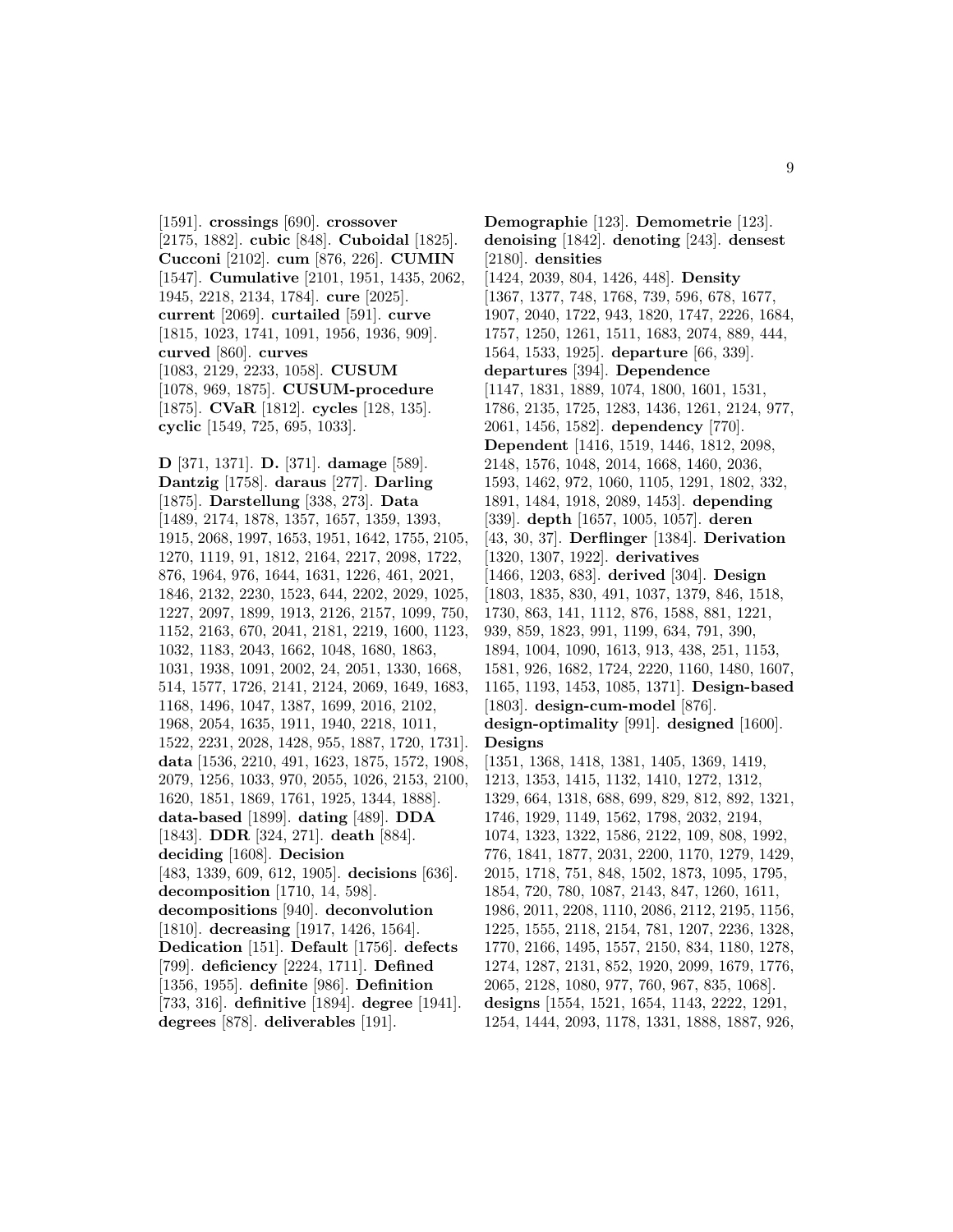401, 1591, 1766, 2175, 2173, 642, 1163, 1108, 1425, 1162, 1563, 1514, 1136, 1269, 1982, 2220, 1789, 970, 1882, 1327, 1856, 2227, 1903, 2092, 2180, 2073, 1298, 1566, 2214, 2137, 1733, 1924, 2159]. **desirability** [1346]. **destructive** [2025]. **detectability** [1698, 2042]. **Detecting** [2212, 930, 1943]. **detection** [1953, 2049, 2221, 1062, 2014, 2045]. **detector** [870]. **determinant** [1042, 1324, 1552]. **Determination** [1079, 1207, 1330, 401]. **determine** [667]. **determined** [795, 744, 1993, 1590]. **Determining** [38]. **deterministic** [871, 1527]. **deutschen** [120]. **Deutschland** [327]. **Deutungen** [458]. **development** [128, 135, 327, 208]. **developments** [820]. **deviation** [562, 1133, 918, 2008, 237, 1650, 490, 1344]. **deviations** [663, 654]. **device** [2105, 1449]. **DFRA** [1843]. **Diagnostic** [1071, 2193, 1972, 917, 1016, 1759, 1137]. **diagnostics** [997, 1069, 1544]. **dial** [477]. **diallel** [1149, 1087, 1591]. **dice** [1825]. **Dichtefunktionals** [462]. **Dichten** [528, 454]. **Dickey** [1981]. **dieser** [156]. **Dieter** [1373]. **differ** [257]. **Difference** [237, 314, 1118, 608, 97, 1557, 815, 825, 2017, 433, 1851]. **differences** [44, 51, 58, 729, 44, 51, 58]. **different** [2205, 1698, 173, 1859]. **differentiability** [911]. **differential** [1730, 2058, 1527, 2150, 301]. **differentiated** [637]. **diffusion** [2058, 2051, 1553, 1744]. **digraph** [1722]. **dimension** [1643, 1747, 1826, 2116, 2206]. **dimensional** [1651, 1035, 2228, 2132, 2230, 2029, 2179, 1865, 1801, 974, 1243, 2016, 2054, 1164, 2144, 208, 2203, 2207, 2206]. **dimensionaler** [48]. **dimensionality** [723]. **diminishing** [1424, 1009]. **direct** [978]. **directed** [538, 429]. **direction** [1601, 2012]. **directional** [1730, 1636]. **direkter** [437]. **Dirichlet** [2121]. **discontinuous**

[678, 1126, 396]. **discounted** [610]. **Discrepancies** [1356, 1654]. **Discrepancy** [1349, 1929, 1086, 1996, 2112, 1254, 311]. **Discrete** [1367, 1254, 3, 2209, 1441, 346, 872, 1486, 1504, 1481, 1611, 2024, 2205, 1443, 1478, 994, 951, 358, 1467, 32, 783, 1701, 1319, 133, 884, 1217, 1131, 1079, 2173, 1258, 1427, 1464]. **discrete-time** [1701]. **discretely** [2199]. **discretization** [793, 2169, 2075]. **Discriminant** [2133, 1362, 32, 2144, 295]. **discriminating** [1724]. **Discrimination** [1382, 1226, 1563]. **discriminatory** [71]. **Discussion** [1819]. **diskrete** [207, 43]. **dispersion** [180, 1723]. **Dispersionsmaßen** [422]. **Dispersive** [1660, 1580]. **displacement** [1682]. **dissimilarities** [543]. **Distance** [1004, 1376, 885, 1988, 2002, 1880, 2150, 1063, 2077, 2222, 535, 1949, 448, 369, 2116, 2180, 550, 2172]. **distances** [1549, 255]. **distinct** [1499]. **distinction** [1344]. **distorted** [2213, 2006]. **Distortion** [1344, 2233, 1665]. **distributed** [1571, 2199, 146, 2234, 889, 748, 597]. **Distribution** [1395, 1307, 1941, 1639, 1358, 1391, 1404, 1726, 204, 287, 1394, 1134, 712, 1376, 1416, 1200, 39, 1303, 1915, 2068, 1951, 1803, 2120, 544, 533, 562, 145, 368, 375, 2096, 1133, 2217, 1722, 1994, 1914, 1320, 903, 976, 1076, 1072, 2021, 865, 1735, 2146, 285, 1846, 935, 1840, 738, 840, 854, 575, 580, 2126, 1947, 2110, 2012, 750, 831, 389, 762, 1077, 1570, 702, 1286, 2226, 2219, 1086, 849, 1996, 742, 2, 211, 860, 1785, 1863, 515, 1302, 1435, 1111, 1534, 182, 250, 624, 886, 890, 197, 616, 595, 2078, 994, 1937, 2104, 1281, 1300, 439, 1732]. **distribution** [397, 2155, 1772, 2101, 1436, 1577, 2127, 237, 2027, 300, 213, 263, 1145, 1172, 1009, 1301, 1503, 468, 1983, 1777, 1857, 658, 503, 520, 1251, 1707, 2001, 1252, 2218, 2134, 187, 374, 2028, 490, 825, 1005, 1568, 255, 625, 256, 504, 291, 1767, 627, 2075, 257, 1439, 709, 173, 191, 482, 2177, 1595, 1039, 1567, 512, 541, 1346,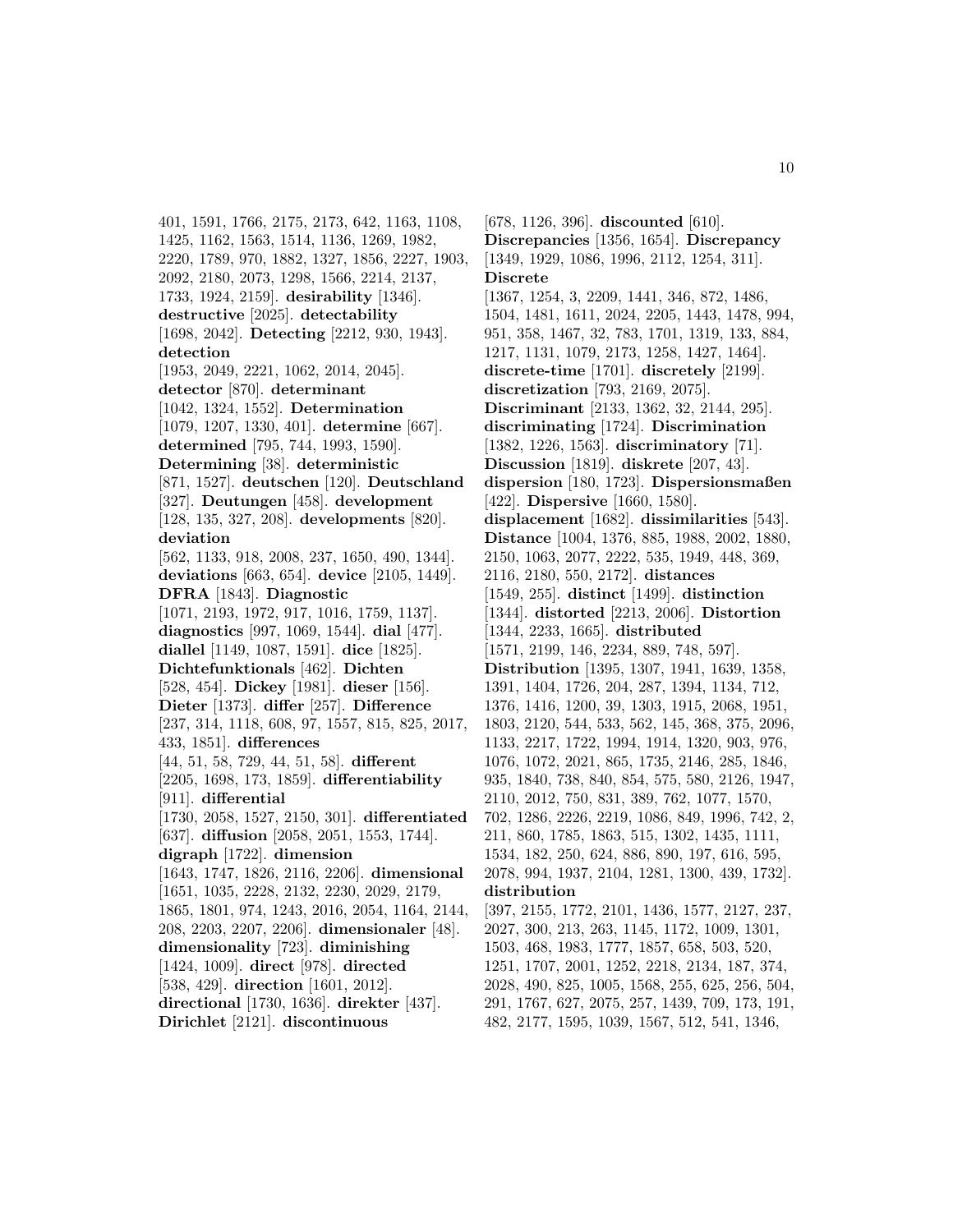1933, 2079, 1245, 1666, 2047, 313, 1664, 591, 1723, 718, 1721, 550, 944, 1296, 2095, 822, 39]. **Distribution-free** [1726, 712, 255, 257, 313]. **Distributional** [1114]. **Distributions** [795, 921, 744, 1420, 1848, 198, 245, 1181, 1396, 1689, 1542, 1182, 1844, 711, 998, 1347, 752, 1147, 1246, 1103, 2209, 2211, 1219, 1448, 1603, 1963, 1017, 1774, 1140, 561, 632, 937, 1222, 1441, 881, 1641, 1734, 413, 1831, 306, 644, 1946, 1827, 1899, 916, 2188, 569, 790, 1883, 1957, 646, 1348, 1501, 1688, 885, 2142, 1510, 2023, 1161, 1426, 1000, 1864, 2022, 2024, 475, 979, 1661, 1111, 1443, 1952, 2084, 992, 2078, 969, 1124, 652, 2052, 951, 1467, 1648, 2072, 657, 1437, 1769, 962, 2108, 2198, 1711, 1683, 1779, 1155, 2149, 1904, 2085]. **distributions** [686, 1587, 1912, 2006, 2083, 968, 1001, 1209, 1455, 884, 508, 1217, 1018, 1578, 1056, 1825, 1491, 256, 434, 1263, 875, 1505, 257, 1573, 1693, 1464, 1736, 1866, 1995, 1666, 1608, 510, 877, 1492, 1705, 582, 1204, 558]. **disturbance** [2176]. **Divergence** [1366, 1359, 1907, 2040, 538, 429]. **divergences** [1944, 1075]. **diverging** [1811]. **divided** [237]. **divisibility** [1689]. **divisible** [1510, 634]. **division** [1247]. **Dixon** [204]. **DNA** [1371]. **Do** [917, 1100]. **Dodge** [411]. **Doeblin** [598]. **Dokumentation** [280]. **Domain** [1356, 1412]. **Donoho** [1057]. **doppelten** [55]. **dose** [210]. **Dosis** [210]. **double** [812, 892, 2170, 1841, 218, 433]. **doubly** [2109, 1025, 1871]. **down** [1442, 2000]. **Dr** [230]. **drei** [636]. **dreidimensionale** [161, 168]. **drift** [2058]. **drifting** [1019]. **drifts** [1550]. **driven** [1489]. **Drop** [1518]. **Drop-the-loser** [1518]. **dropouts** [2215, 1431]. **DS** [1178, 1379]. **DS-optimal** [1178, 1379]. **dual** [1146, 365]. **duality** [725]. **duels** [385]. **dullness** [541]. **duplicate** [55]. **Durbin** [1617]. **durch** [528, 205, 25, 65]. **Durchschnitte** [156]. **durchschnittlichen** [323, 38]. **during** [327]. **Dutch** [102]. **dynamic**

[442, 1917, 766, 616, 1648, 1681, 1819, 1861]. **dynamischen** [616].

**E.** [1388, 35]. **Early** [1394, 2225]. **east** [2152]. **ebener** [343]. **EBLUPs** [1910, 1909]. **Eckart** [196, 196]. **ecology** [281]. **Ecometrics** [281]. **Econometric** [150, 194, 427, 616, 327]. **econometrics** [639]. **Economic** [812, 846, 892, 631, 791, 461, 881, 38, 24, 128, 135, 327, 626, 208]. **economics** [281, 68, 129]. **ed** [1383]. **EDF** [1209]. **Edgeworth** [1738]. **Editorial** [988, 1469, 1763, 1401, 856]. **education** [1037]. **Effect** [450, 369, 1792, 1112, 1970, 882, 2099, 1982, 2073]. **effect-number** [1982]. **Effective** [1203, 1442, 879, 173, 10, 1805]. **effectiveness** [285]. **Effects** [2174, 1342, 1410, 1242, 688, 1309, 2058, 2015, 2143, 1207, 2150, 834, 1282, 327, 1216, 604, 2182, 2210, 1500, 1765, 2190, 1922, 1623, 1984, 1910, 1909, 1882, 2082, 1733]. **Effekten** [604]. **Efficacies** [1402]. **Efficiencies** [1318, 1402, 2046, 754, 926]. **Efficiency** [2056, 1042, 1164, 249, 1135, 726, 1253, 1279, 1260, 1168, 419, 1939, 1143, 1561, 220, 456, 1334, 1514, 46]. **Efficient** [1255, 2174, 276, 1992, 2069, 1417, 1423, 2175, 1724, 1628, 1321, 1718, 681, 2183, 784, 967, 955, 1162]. **efforts** [173]. **Efron** [1009]. **EFSBP** [1739]. **Ehrenmitglied** [230]. **Ehrung** [88]. **Eigenschaft** [52, 79]. **Eigenschaften** [336]. **eigenvalue** [1529]. **eigenvalues** [950]. **Eight** [977]. **Eight-run** [977]. **einem** [636, 101, 392, 241, 228, 268, 35]. **einfache** [537, 10, 653]. **einfacher** [28]. **Einheiten** [173]. **einige** [43, 275, 526, 328, 392, 10]. **einiger** [652, 101]. **einparametrigen** [582]. **einschlägigen** [110]. **Eisenhart** [634]. **electronic** [15]. **elektronischen** [15]. **elementaren** [152, 172]. **elementary** [900, 494]. **elementiges** [353]. **elements** [1271]. **elementwise** [1230].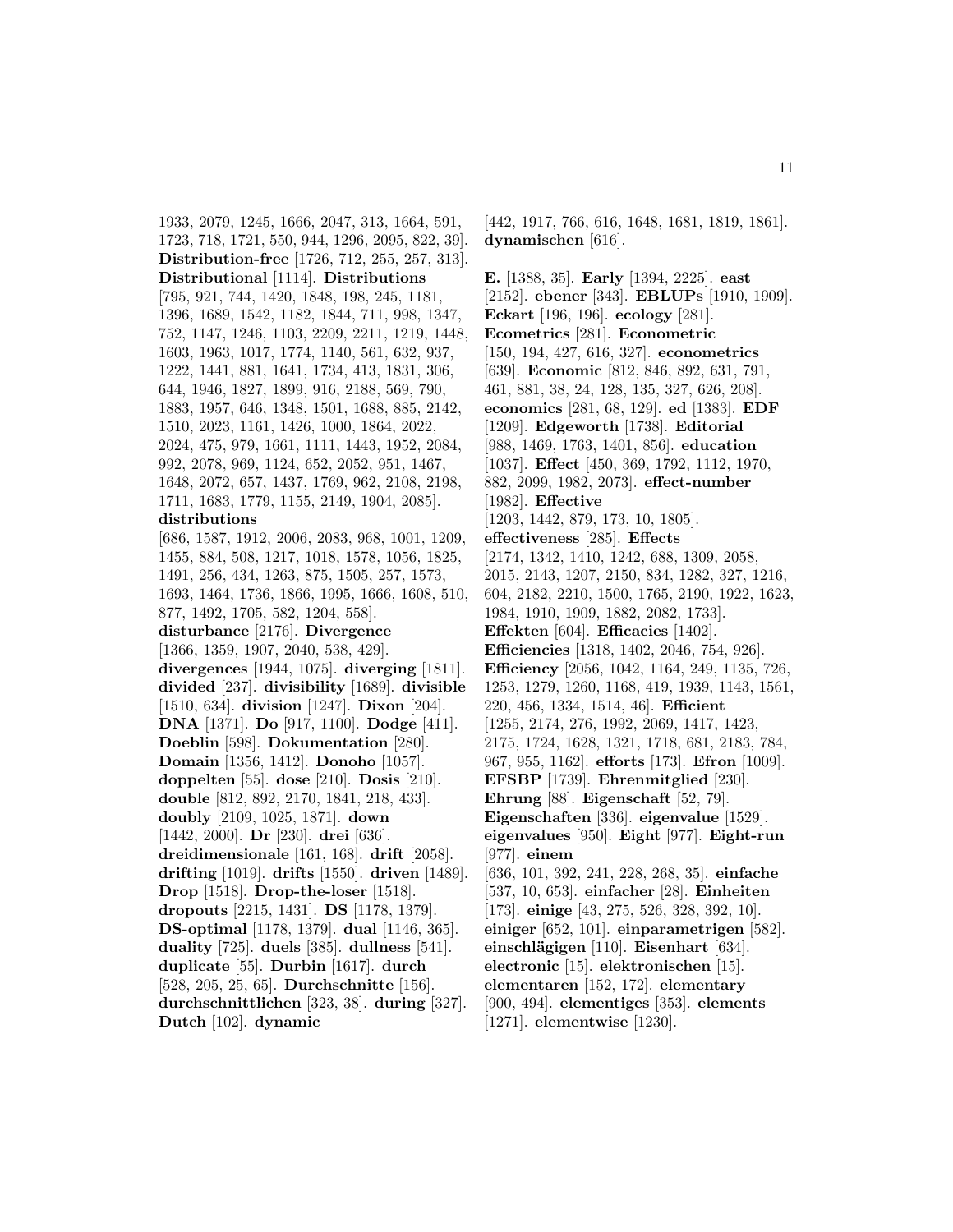**elementwise-weighted** [1230]. **Elfving** [2128, 1243]. **Elliptic** [1382]. **elliptical** [1876, 1844, 1470, 979, 2085, 1496, 343]. **elliptically** [1571, 1899, 790]. **Elliptische** [343]. **Empiric** [714]. **Empirical** [1923, 1238, 2029, 1865, 1680, 1343, 1466, 2197, 1632, 1755, 1314, 2157, 2193, 1515, 444, 1428, 1268, 1427, 1975, 1851, 697]. **empirischen** [219, 493]. **END** [2005, 1935]. **ended** [218]. **endlich** [537]. **entire** [125]. **Entrepreneurial** [155]. **Entropie** [12]. **Entropy** [1365, 254, 445, 1236, 931, 1210, 2062, 429, 1145, 1784, 12]. **Entscheidungen** [636, 115]. **Entscheidungskriterien** [202]. **Entscheidungsproblem** [202]. **Entwicklung** [327, 120]. **Entwicklungen** [328]. **environment** [1809]. **environmental** [192]. **EPC** [1019]. **epps** [742]. **epps-pulley** [742]. **equal** [584, 1288]. **equalities** [1614]. **equality** [1907, 351, 382, 1672, 2084, 1858, 1635]. **equation** [1730, 2130, 567, 451, 301, 932]. **equations** [2058, 1527, 429]. **equidistant** [1679]. **Equidistribution** [904]. **equipped** [1832, 2139]. **Equivalence** [2093, 1312, 2167]. **equivariant** [809]. **equivocation** [507]. **Erdos** [1875]. **Erdos-type** [1875]. **Ereignisse** [262, 372]. **Ereignissen** [559]. **Ergebnissen** [537]. **ergodic** [1993, 436, 471]. **ergodicity** [1751]. **Erhebungen** [334]. **Erhebungskosten** [173]. **Erkennen** [94, 828]. **Erklärung** [120]. **Erlang** [969]. **Ermittlung** [334]. **Erneuerungsprozesse** [474]. **Erratum** [1902, 1940, 1888, 1910]. **Error** [1423, 949, 1673, 1792, 1023, 1061, 768, 891, 2156, 616, 1191, 2104, 784, 653, 961, 163, 1097, 1484, 1427, 1608, 1638, 2107, 1886, 2082, 2137, 1628, 1659]. **error-in-variable** [2107]. **Errors** [1364, 1571, 1040, 1627, 2196, 427, 2219, 2011, 2213, 997, 1770, 619, 1233, 2166, 407, 1880, 2129, 652, 1192, 1230, 2218, 648, 1696, 457, 1164, 1514, 1606, 1882, 1980, 2089, 2207, 1566, 2214, 2186, 1663, 1453].

**Errors-in-Variables** [1364, 1040, 619, 1192, 1230, 648, 1980]. **Ersch¨opftheitsbegriff** [371]. **erster** [616]. **erwartungstreuer** [405]. **Erwartungswert** [342]. **Erwartungswerte** [61, 501]. **Erweitertes** [330]. **Erzeugung** [146]. **Esseen** [1511, 329, 434, 403, 836]. **Esseen-type** [434]. **estimate** [389, 267, 433, 1805, 5]. **estimated** [1812, 1017]. **Estimates** [685, 1121, 1337, 976, 1644, 380, 435, 885, 554, 97, 1250, 662, 1764, 1261, 1511, 403, 419, 278, 289, 329, 359, 447, 909, 1623, 1942, 1690, 1768, 1665, 2095, 1833]. **Estimating** [876, 1499, 1901, 982, 772, 1010, 2050, 1509, 2010, 1137, 498, 1114, 1646, 1933, 944, 2211, 1558, 495, 939, 1099, 1213, 1155, 1211, 1904, 438, 586, 925, 907, 1126, 763, 986, 1457, 627, 1765, 491, 1902]. **Estimation** [1242, 1596, 1571, 1107, 1120, 1157, 2174, 1395, 1093, 1716, 943, 1335, 1076, 891, 865, 2097, 2179, 2219, 1377, 1794, 2213, 1340, 1091, 931, 979, 1098, 890, 298, 1300, 1772, 2124, 1771, 300, 1590, 1604, 2149, 673, 915, 468, 628, 1015, 2001, 311, 1520, 1999, 1097, 2075, 963, 1439, 542, 184, 1258, 1425, 981, 1392, 1796, 697, 1634, 596, 868, 950, 743, 1997, 1677, 1673, 1237, 2060, 1598, 1803, 544, 533, 224, 599, 2217, 919, 1994, 1627, 632, 971, 1070, 700, 552, 1061, 741, 1588, 864, 461, 2021, 1820, 2111, 1747, 1658, 2058, 1970, 1523, 2170, 1941, 785]. **estimation** [1810, 766, 1697, 1899, 1948, 1913, 960, 872, 1990, 750, 1783, 2156, 2226, 1481, 608, 1123, 849, 1714, 2043, 1839, 2168, 1655, 1881, 1461, 2183, 1435, 1661, 1848, 1534, 1443, 2121, 595, 619, 956, 2113, 407, 2224, 2104, 1192, 29, 1516, 1715, 1274, 1438, 1758, 2201, 2234, 2141, 450, 412, 2018, 2069, 1950, 1855, 1339, 783, 1711, 1683, 1701, 938, 1168, 2106, 1145, 2074, 476, 760, 565, 686, 820, 251, 1777, 1692, 503, 508, 520, 1472, 1251, 302, 2218, 1018, 1669, 2134, 1949, 748, 540, 1956, 309, 187, 827, 647,

1106, 1568, 955, 641, 1696, 1417, 457, 1720].

12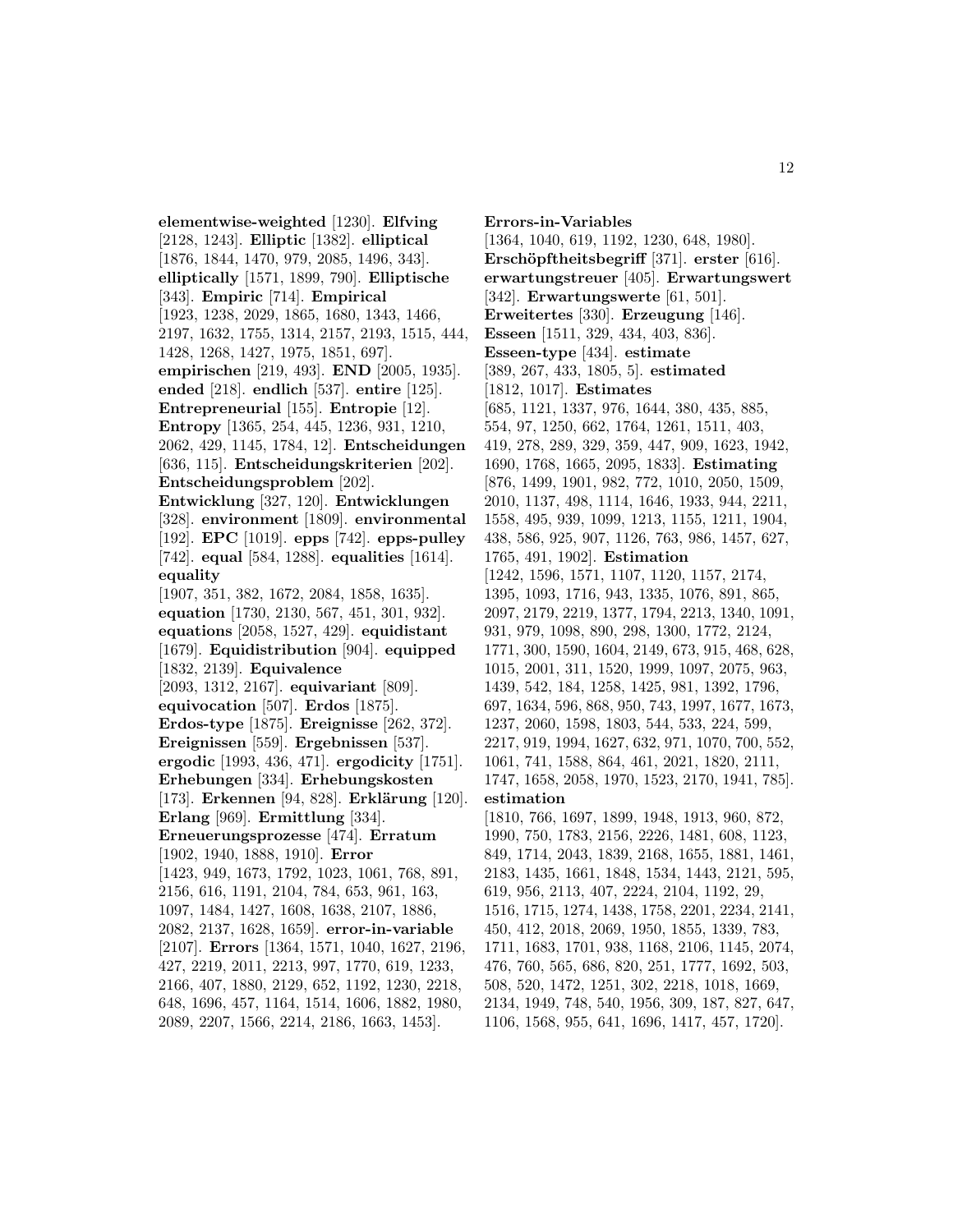### **estimation**

[862, 769, 778, 220, 226, 539, 606, 789, 379, 274, 2210, 867, 1064, 909, 491, 16, 1113, 1138, 316, 905, 714, 1256, 1744, 1811, 1849, 30, 37, 1606, 313, 1706, 1977, 2153, 2107, 2089, 2030, 1234, 1861, 1628, 582, 1013, 1925]. **estimations** [652, 1614]. **Estimator** [1364, 1355, 1342, 739, 1118, 344, 678, 2068, 1951, 1040, 1306, 2040, 2076, 871, 919, 726, 874, 960, 2208, 1662, 1702, 2161, 1691, 1230, 2191, 1900, 1593, 2117, 832, 2108, 479, 531, 1194, 615, 643, 1055, 190, 1552, 1508, 1097, 460, 975, 1333, 606, 1595, 227, 2057, 1244, 718, 1620]. **Estimators** [1473, 1357, 922, 1353, 1376, 223, 290, 344, 1876, 2105, 1119, 581, 1792, 2160, 1633, 2098, 1820, 1083, 669, 1827, 2189, 645, 2110, 681, 811, 1988, 1589, 1938, 2002, 2051, 1616, 1233, 837, 1191, 695, 563, 132, 138, 1124, 1044, 974, 439, 784, 817, 1670, 1042, 1788, 983, 1155, 1594, 1126, 1434, 763, 889, 721, 431, 1522, 448, 500, 625, 1533, 798, 482, 2177, 590, 1969, 177, 293, 312, 1500, 899, 148, 1979, 2053, 2059, 1850, 1024, 1026, 1638, 697, 1870, 1453, 1619, 1824]. **Eur69.95** [1370]. **Europäische** [150]. **European** [194]. **EV** [2034, 1632]. **Evaluating** [1360]. **Evaluation** [1229, 553, 554]. **Evaluations** [1957, 1898]. **Event** [1372, 1964, 2041, 33, 1201, 25]. **events** [905, 559, 372, 1373]. **evidence** [1125]. **evolution** [1383]. **evolving** [1471]. **EWMA** [1943]. **Exact** [1642, 1914, 1798, 847, 2027, 754, 2017, 1538, 86, 99, 284, 1797, 182, 2078, 2046, 1181, 1298]. **exactly** [440]. **exakten** [205]. **examination** [584]. **exceedance** [225]. **Exceedances** [1967, 1559]. **exceptional** [1643]. **excess** [690]. **exchange** [1118]. **exchangeability** [1576, 1989]. **exchangeable** [2109, 1639, 1007]. **exclusion** [1320]. **exhaustion** [371]. **exist** [599]. **Existence** [1364, 1549, 1815, 751, 71, 1623, 2095]. **Existenz** [388, 57, 71, 240, 405]. **exists** [1551]. **Exogenous** [2103]. **expansion**

[1738, 682, 708]. **expansions** [1084, 1725, 1266]. **expectation** [481]. **expectations** [1360, 921, 583, 1441, 1883, 1957, 1210, 1564, 1843, 877]. **Expected** [1366, 916, 946, 985, 1228, 1001, 401]. **Expectile** [2231]. **experience** [102]. **experimental** [1929, 776, 1718, 2150, 2128, 835, 2093]. **Experiments** [912, 1336, 1149, 141, 1645, 158, 1841, 1873, 1095, 1087, 1986, 1555, 759, 1287, 1009, 1521, 1153, 1011, 1212, 2173, 2187]. **explanation** [208]. **explanatory** [648]. **explicit** [1633]. **exploratory** [1033]. **Exploring** [1738, 1032, 1387]. **explosive** [2176]. **exponent** [1839]. **Exponential** [1422, 1297, 482, 1935, 1237, 1538, 1599, 1642, 533, 581, 2235, 1994, 1914, 1562, 976, 1490, 937, 522, 766, 1025, 580, 1760, 217, 2226, 860, 1027, 1881, 2022, 1302, 1661, 286, 1210, 197, 2078, 1281, 1300, 439, 496, 2101, 204, 237, 985, 783, 1826, 686, 815, 925, 825, 1181, 1567, 510, 1721, 1872, 1660, 838]. **Exponentialfamilien** [348, 240]. **exponentiality** [1636, 1280, 1939]. **exponentially** [889]. **Exponentialverteilung** [580]. **Exponentialverteilungen** [94]. **Exponentiated** [1307, 2148]. **exponentielle** [43]. **Exponentieller** [164, 122]. **extended** [1741, 1291, 2203]. **extendible** [1714]. **Extending** [991]. **Extension** [1060, 1804, 1541, 2209, 1432, 589]. **extensions** [1147, 849, 1319, 295]. **extrapolation** [683]. **Extrema** [265]. **extremal** [1213, 1767, 510]. **Extreme** [954, 2055, 1786, 1785, 1863, 1251, 731, 1754]. **extreme-value** [1786, 1754]. **Extremes** [1373, 629, 1246, 2148, 668, 1573, 1872]. **extremum** [939].

**factor** [2228, 1309, 276, 1095, 2011, 2182, 1765, 1982, 1924]. **Factorial**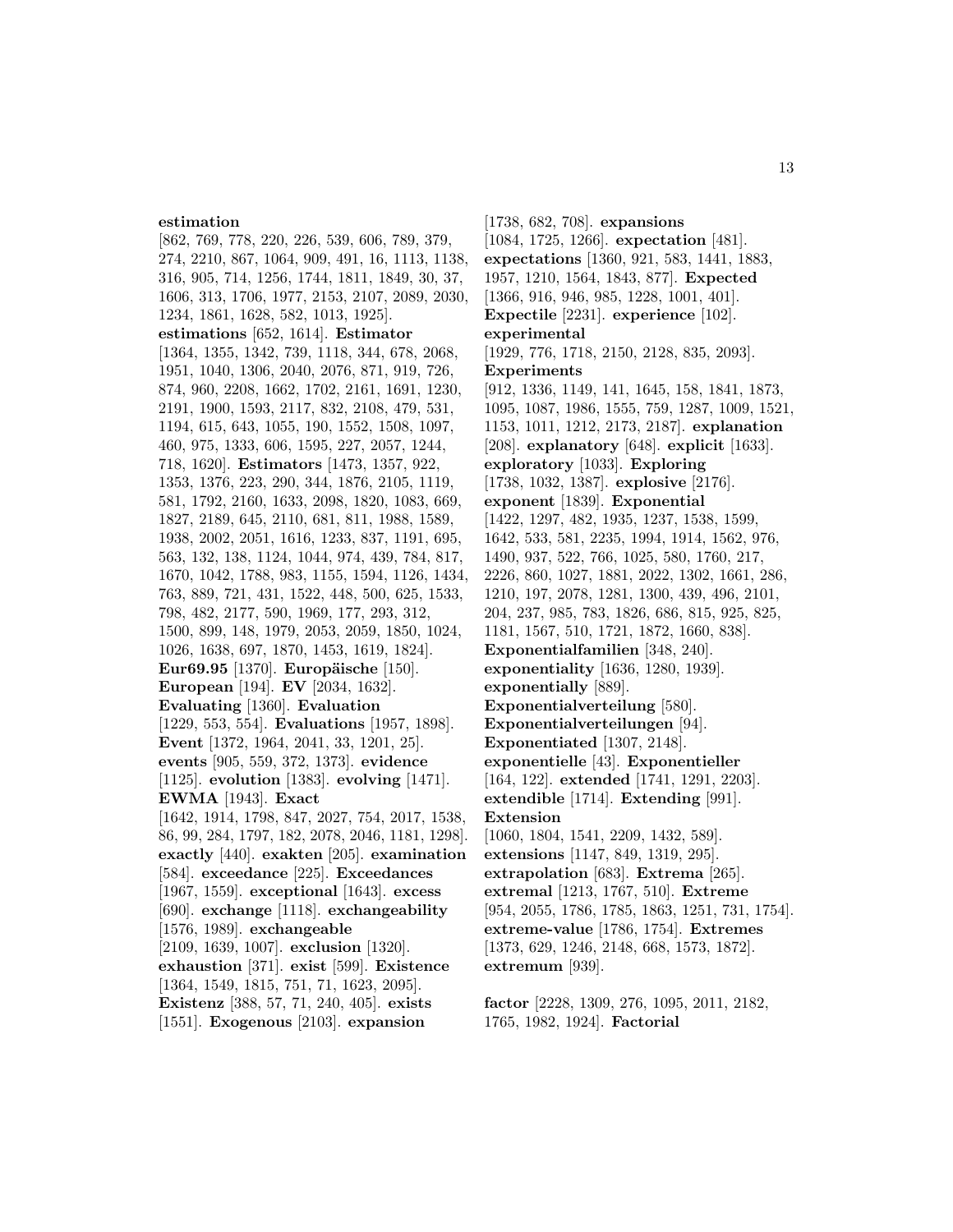[1368, 1419, 1410, 1272, 1312, 1336, 1645, 1179, 1309, 1586, 1841, 1156, 759, 1328, 1080, 977, 1011, 1254, 1212, 1327, 1733]. **Factorials** [1349, 1678, 1640]. **Factors** [1368, 882, 1095, 1575, 1298]. **fail** [1660]. **fail-safe** [1660]. **failed** [1076, 2199]. **Failure** [1077, 1642, 2202, 1426, 1299]. **Failures** [1394]. **Falk** [1373]. **fall** [1993, 239, 246]. **Falle** [33, 41]. **Familien** [244]. **families** [1321, 581, 1893, 1314, 1883, 804, 860, 1443, 1616, 2101, 1826, 289, 721, 1202, 798]. **Family** [1355, 2209, 1580, 1722, 943, 766, 733, 1510, 2023, 1881, 1302, 1661, 837, 783, 1711, 1181, 1886]. **Farlie** [1000]. **FDR** [1905]. **feature** [2033, 1976, 2016, 2054]. **Federal** [327]. **Fehlerabschätzung** [381]. **fehlerbehafteten** [464]. **Fehlerhinweis** [549]. **Fehlern** [652]. **Fehlerrechnung** [107]. **Felder** [485]. **Fertigung** [241, 268]. **fewer** [1992]. **FGM** [1541, 1147, 1420]. **Fiducial** [1980]. **field** [907, 1521]. **fields** [1658, 1937, 1476]. **filter** [2045]. **filtering** [766]. **finance** [1478, 1743]. **finding** [2187]. **Finite** [435, 1057, 1447, 1273, 664, 1107, 1347, 495,

1238, 960, 906, 918, 1481, 1611, 1589, 72, 132, 138, 298, 662, 1516, 412, 2149, 438, 498, 586, 1482, 628, 1581, 618, 830, 564, 769, 963, 606, 590, 1258, 1427, 177, 349, 1608, 1050]. **finitely** [537]. **fire** [385]. **First** [1364, 776, 2150, 1798, 1220, 616, 1885, 801, 1766, 1664]. **first-order** [1798, 801]. **Fisher** [1089, 70, 2115, 430, 766, 2012, 1183, 182, 96, 1604, 1009, 1485, 1173, 1916, 521, 2079]. **Fit** [1367, 752, 1821, 1755, 2120, 2096, 1972, 1878, 2142, 1380, 917, 2044, 2034, 1218, 994, 1071, 1684, 1757, 1880, 1937, 680, 968, 1209, 1020, 2047, 1498]. **Fitting** [1644, 1793, 1152, 670, 2059]. **five** [646, 2101]. **Fixed** [1353, 1588, 738, 1207, 1168, 806, 1911, 1940, 1500, 1567, 30, 37, 2136]. **fixed-design** [1588]. **fixed-width** [738]. **flation** [2164]. **Flexible** [1340, 1631]. **fluctuating** [4]. **fluctuation** [1743].

**Focused** [2003, 1836]. **folded** [2188, 1916, 1995]. **folding** [1053]. **Foldover** [1419, 2092]. **Föllmer** [1478]. **Follow** [1841]. **Follow-up** [1841]. **following** [1972]. **Forced** [1449]. **forecast** [616, 496]. **Forecasting** [102, 1861]. **Foreword** [1, 104, 321]. **Formaldehyd** [25, 65]. **formaldehyde** [25, 65]. **Formale** [219]. **formation** [132, 138, 2036]. **forms** [236, 1698, 986]. **formula** [1320]. **formulae** [435]. **formulas** [1308]. **formulation** [346, 680]. **forward** [1387]. **Four** [2061, 2086, 2112, 2227]. **four-level** [2086, 2112, 2227]. **Fourier** [477, 1948]. **Fourier-type** [1948]. **Fractional** [1419, 1713, 234, 305, 1272, 1312, 1528, 345, 386, 1445, 1179, 1309, 1586, 2196, 1841, 247, 258, 294, 364, 1327, 1733, 1156]. **fractionated** [1336, 1212]. **Frage** [2, 115, 140]. **Fragen** [326]. **frailty** [1928, 2114, 1513, 1995, 1958]. **frame** [2064]. **framework** [648]. **Frankfurt** [8, 8]. **Frankfurt/M** [8]. **Fréchet** [1579, 1496]. **free** [759, 1726, 1983, 2046, 255, 712, 257, 313]. **French** [44, 51, 58]. **Frequencies** [1366]. **Frequency** [1412, 2097]. **Frequency-domain** [1412]. **Friedman** [475]. **Frisch** [84]. **Frontiers** [638]. **f¨uhren** [505]. **Full** [1414]. **Fuller** [1981]. **fully** [1575]. **Function** [1418, 1626, 1376, 344, 678, 1596, 1755, 1803, 1236, 86, 284, 214, 2217, 1562, 971, 1070, 735, 1569, 2111, 1892, 1941, 640, 1314, 1728, 982, 2165, 750, 2039, 1152, 772, 2002, 1435, 994, 682, 956, 1771, 1211, 1145, 1172, 1015, 2218, 2134, 1055, 754, 1671, 825, 1646, 1005, 1568, 1682, 2177, 1595, 274, 1053, 1064, 295, 16, 1346, 1995, 550, 944]. **Functional** [2174, 1829, 596, 1951, 1040, 345, 2161, 567, 2063, 2141, 429, 451, 391, 2231, 2151, 2171, 1875, 1744, 2153, 1971, 2089, 2067]. **functionals** [234, 305, 844, 1938, 574, 1268, 247, 258, 294].

**Functions** [1343, 1398, 1542, 1292, 1473,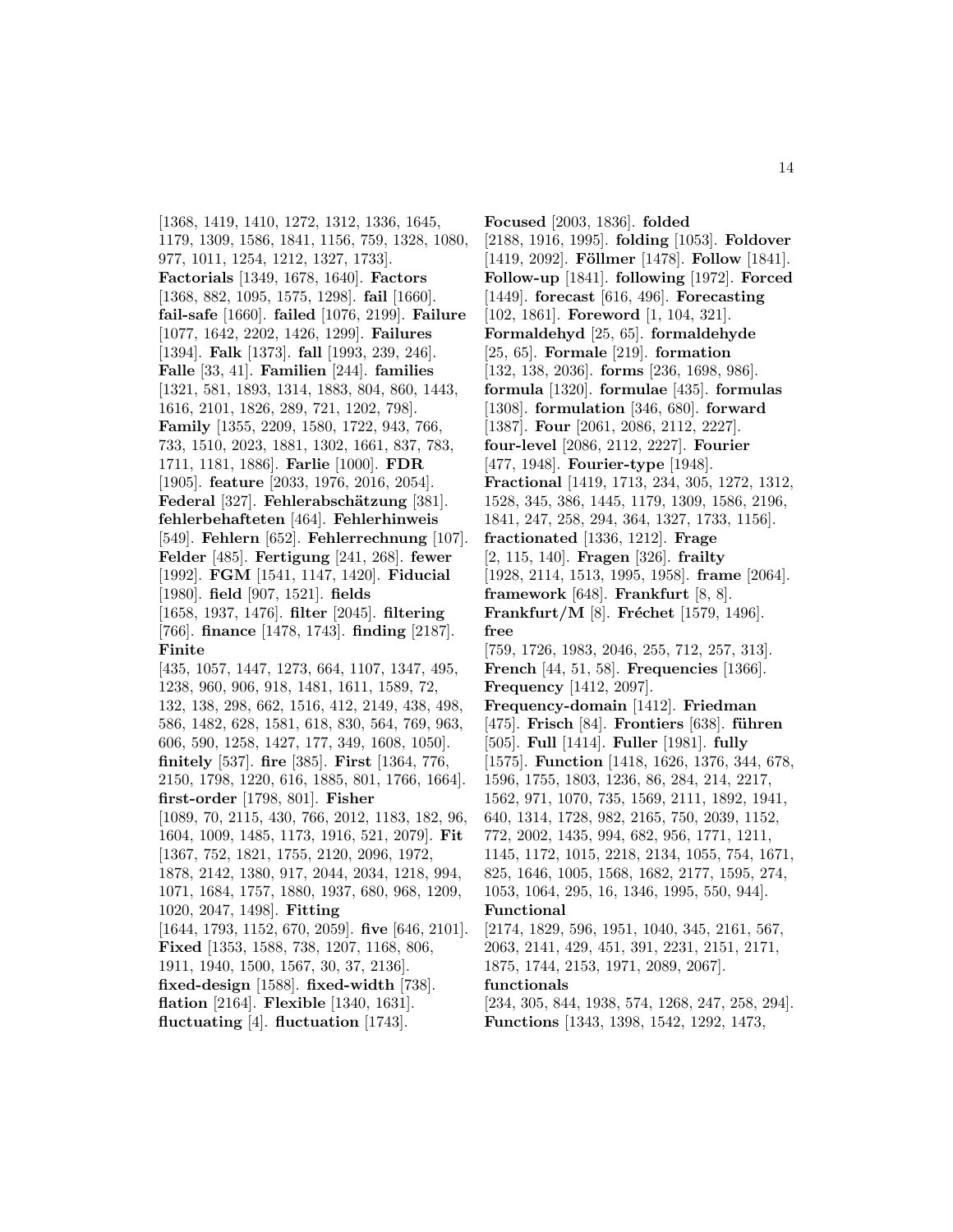943, 2021, 1901, 1902, 738, 799, 1688, 2219, 2033, 1443, 397, 2101, 494, 1466, 1788, 893, 962, 1590, 1650, 1126, 1482, 2233, 628, 1905, 417, 444, 255, 694, 408, 1614, 1908, 877]. **Funktion** [16]. **Funktionen** [519]. **Funktionsleiter** [338]. **Further** [218, 820, 360, 378, 1065]. **future** [2147]. **Fuzzy** [1677, 1409, 1393, 898, 1174, 1227, 1262, 1228, 1047, 1579, 990, 1256]. **FWER** [1905].

**G** [441, 1384, 238, 269, 1371]. **Galton** [954].

**galvanic** [1695]. **game** [579, 212]. **game-theoretic** [212]. **Games** [1454, 346]. **Gamma** [741, 1783, 1391, 2105, 413, 306, 2142, 2154, 146, 245, 1155, 1926, 1439, 718, 1859, 2096]. **gamma-distributed** [146]. **Gamma-Minimax** [1391, 741]. **gammaverteilten** [146]. **gap** [916]. **GARCH** [1948, 1684]. **Gastvorlesung** [8]. **Gauss** [875, 575]. **Gaussian** [2060, 2211, 1603, 1658, 2135, 575, 872, 389, 211, 1559, 532, 250, 2084, 497, 2094, 779, 793, 1855, 468, 1858, 1491, 1476, 1862, 2059, 1723, 1463]. **GD** [634]. **GD-PBIBD** [634]. **Geburten** [120]. **Geburten-** [120]. **Gedanken** [115]. **gegebenen** [505]. **Gelände** [215]. **Geleitwort** [1, 104, 321]. **gemeinsam** [597]. **Gemeinsame** [150]. **gemischten** [604]. **Genauigkeit** [118, 119, 215]. **General** [2164, 364, 1689, 1542, 934, 1246, 1040, 2009, 2221, 1095, 1854, 1501, 1481, 2121, 1495, 1557, 2155, 2117, 1788, 763, 770, 1595, 1640, 1614, 1572, 1789, 396, 607, 350]. **generalisation** [2035, 658, 504]. **Generalised** [1710, 1641, 468]. **generalization** [196, 372]. **Generalizations** [2072, 408]. **Generalized** [1368, 1929, 1946, 1420, 1827, 1493, 1897, 1465, 1920, 1342, 1784, 875, 2215, 1245, 1431, 1204, 1272, 1182, 1292, 2212, 518, 1120, 1219, 1448, 1424, 386, 1627, 561, 1184, 1222, 1238, 854, 1170, 2019, 1253, 1054, 982, 1570, 1785,

1863, 1210, 567, 992, 837, 1998, 1300, 1266, 1080, 1297, 213, 263, 479, 1912, 1554, 1635, 2091, 1579, 400, 1999, 521, 1767, 445, 627, 709, 177, 1039, 1736, 1811, 2100, 1872, 1234, 2082]. **generated** [2235, 1643, 1883, 972]. **generating** [1292, 2002, 1494, 1172, 2220]. **generation** [1386, 1384]. **generic** [1578]. **genomic** [1577]. **Gentle** [1386, 1477]. **Geodesic** [1735]. **geographischen** [273]. **geometric** [2068, 1774, 2165, 1777, 1693]. **geordneter** [265]. **German** [12, 34, 39, 105, 152, 172, 90, 1, 106, 6, 142, 150, 230, 271, 272, 322, 636, 176, 206, 297, 235, 426, 83, 562, 262, 107, 355, 422, 342, 474, 519, 62, 275, 319, 162, 437, 323, 424, 60, 480, 216, 353, 347, 516, 40, 110, 131, 280, 459, 388, 469, 492, 513, 575, 580, 196, 556, 7, 8, 308, 352, 398, 409, 473, 526, 111, 506, 210, 277, 137, 161, 168, 47, 584, 2, 324, 248, 38, 371, 828, 464, 84, 370, 48, 554, 146, 260, 199, 616, 87, 95, 139, 244, 325, 485, 159, 326]. **German** [202, 652, 340, 343, 167, 52, 101, 96, 114, 73, 85, 183, 402, 327, 61, 411, 675, 328, 115, 79, 56, 15, 77, 98, 207, 225, 265, 264, 432, 458, 501, 653, 9, 116, 531, 33, 212, 14, 57, 43, 71, 117, 153, 465, 348, 528, 443, 140, 330, 76, 231, 415, 604, 81, 154, 178, 505, 537, 28, 239, 246, 50, 104, 151, 219, 5, 321, 331, 392, 410, 18, 279, 165, 240, 203, 626, 53, 454, 462, 296, 317, 377, 393, 597, 13, 49, 55, 64, 118, 149, 173, 191, 241, 228, 268]. **German** [333, 423, 414, 67, 94, 511, 622, 405, 19, 314, 334, 205, 25, 171, 16, 120, 499, 35, 126, 148, 193, 259, 487, 93, 59, 17, 270, 316, 493, 164, 559, 384, 121, 10, 335, 80, 143, 30, 37, 69, 78, 156, 336, 381, 529, 31, 65, 122, 337, 372, 229, 525, 123, 166, 273, 318, 357, 27, 338, 215, 582, 416, 558]. **Germany** [327, 68, 129]. **Gesamtheit** [90]. **geschichteten** [333]. **Gesetzes** [372]. **Gewichtung** [437, 164, 122]. **gewisser** [265]. **gew¨ohnlichen** [554, 264]. **GI** [441, 72]. **GI/M/1** [441]. **GI/M/I** [72]. **Gibbs** [1991, 1825]. **GIG** [1505]. **Gini** [1742].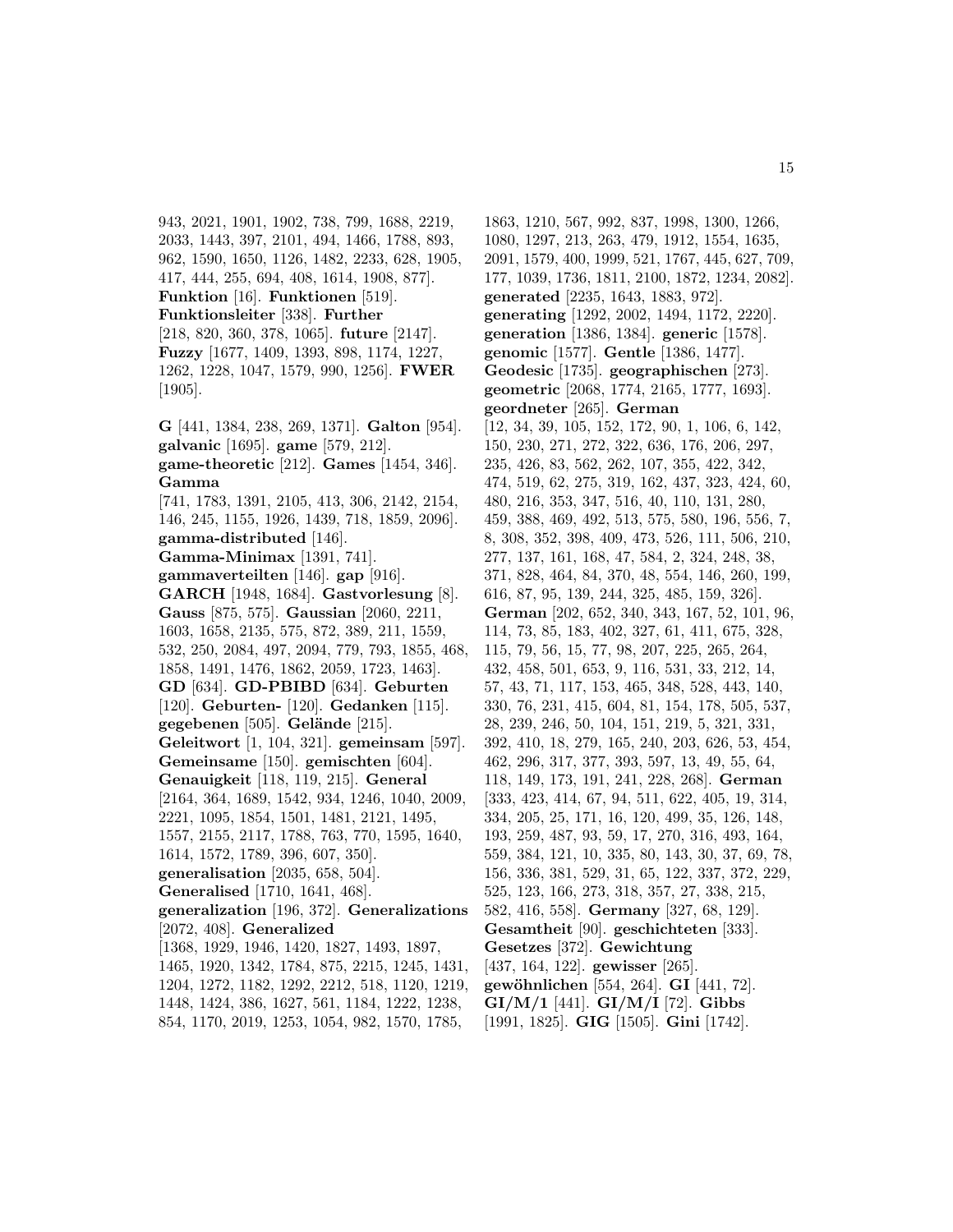**Giorgio** [318, 318]. **given** [1290, 449, 1296]. **gleichm¨aßig** [240]. **gleichverteilten** [342]. **Gleichwahrscheinlichkeit** [584]. **gleitenden** [156]. **global** [1470]. **Gl¨ucksspirale** [426]. **GMLE** [1620]. **gold** [1759]. **golden** [1333]. **Good** [1385]. **Goodness** [1821, 1367, 1380, 2044, 2034, 1218, 994, 1757, 2047, 1498, 752, 1755, 2120, 2096, 1972, 1878, 2142, 1684, 1937, 680, 968, 1209]. **Goodness-of-fit** [1821, 1380, 2044, 2034, 1218, 994, 1757, 2047, 1498, 1755, 2120, 2096, 1972, 1878, 2142, 1684, 1937, 968, 1209]. **goods** [121]. **GPSD** [1814]. **graph** [1328]. **Graphical** [1043, 1035, 1800, 1452, 13]. **graphischen** [338]. **graphisches** [78]. **Gray** [2031, 2086]. **Green** [982]. **Grenzwertsatz** [77]. **Grenzwerts¨atze** [265]. **grids** [1164]. **großem** [78]. **Gr¨oßen** [176, 119]. **gr¨oßten** [210]. **group** [1322, 2163, 634, 2232, 2106, 1415]. **grouped** [1653, 29]. **grouping** [442]. **Groups** [1368]. **Groupwise** [2116]. **Growing** [1471, 2029]. **growth** [1023, 1741, 1058, 1936]. **Grubbs** [770]. **Grundgesamtheit** [101]. **Grundgleichungen** [308, 352]. **Grundz¨uge** [152, 172]. **Gruyter** [1478]. **Guest** [8]. **guide** [2121]. **Gumbel** [1000, 504]. **Gut** [259]. **H** [392, 420, 271]. **H.** [1478, 392, 1476]. **Haar** [1425]. **Haar-wavelet** [1425]. **Haavelmo** [274]. **Haavelmo-bias** [274]. **habil** [231]. **Hadamard** [1169, 1229, 1397, 2200, 1220, 1274, 1325]. **Hain** [105]. **half** [1915]. **half-logistic** [1915]. **halfspace** [1057]. **Handbook** [1477]. **Hans** [322, 322]. **H¨ardle** [1477, 1370]. **harmonic** [477]. **Harrington** [1346]. **Hausdorff**

[1964, 1831, 2041, 1700, 2080, 1606, 1234]. **hc Heidelberg-New** [1370]. **Held** [1476]. **Hellinger** [1949]. **Help** [21, 42, 63, 82, 103, 124, 144, 160, 179, 200, 221, 242, 261, 282, 303, 320, 341, 362, 383, 404, 425, 446, 467, 488, 509, 530, 551, 572, 593, 614, 635, 656, 677, 698, 719, 740, 761, 782, 803, 824, 845, 866, 887, 908, 929, 948, 966, 973, 980, 987, 995, 1002, 1008, 1014, 1021, 1029, 1038, 1045, 1052, 1059, 1067, 1073, 1082, 1088, 1094, 1102, 1109, 1116, 1130, 1142, 1151, 1158, 1167, 1176, 1189, 1198, 1206, 1215, 1224, 1232, 1241, 1249, 1257, 1265, 1276, 1285, 1295, 1305, 1316]. **Help** [1332, 1341, 1350, 1361, 1374, 1390, 1400, 1411, 1421, 1430, 1440, 1450, 1459, 1468, 1479, 1488, 1497, 1507, 1517, 1524, 1540, 1548, 1556, 1565, 1574, 1583, 1592, 1602, 1612, 1621, 1629, 1637, 1647, 1656, 1667, 1675, 1685, 1694, 1703, 1712, 1719, 1727, 1737, 1745, 1753, 1762, 1773, 1782, 1790, 1799, 1807, 1813, 1822, 1830, 1838, 1845, 1853, 1860, 1867, 1874]. **helpful** [1006]. **Hermite** [1818, 2177]. **heterogeneity** [2009, 2081, 1777]. **heterogeneous** [1490, 2148, 1960, 2013, 1978, 1934, 1660, 1859]. **heteroscedastic** [2029, 2011, 1837, 2214, 1752, 2137]. **Heteroscedasticity** [1544]. **heteroscedatic** [996]. **heteroscesdastic** [2111]. **Heuristic** [1375, 1336, 1212]. **hidden** [1810, 2081]. **Hierarchical** [543, 1034]. **High** [2203, 2207, 2206, 1035, 2228, 2230, 2179, 1865, 1801, 1458]. **High-dimensional** [2203, 2207, 2206, 1035, 2228, 2230, 1865, 1801]. **high-quality** [1458]. **higher** [1084, 616, 1769, 1650]. **Highest** [2052]. **highly** [1336, 1212]. **Hilbert** [2171]. **Hilfe** [84, 616]. **hill** [1000]. **histogram** [933, 2181]. **histogram-based** [2181]. **histograms** [569, 490]. **Historical** [68, 129]. **history** [1539]. **hit** [553, 25, 65]. **hit-theoretical** [65]. **Hochrechnung** [424]. **höheren** [388].

[2198, 1012, 2055]. **heavy-tailed** [2198, 1012]. **Heidelberg** [1370].

[230]. **health** [1652, 192]. **heavy**

[1643]. **having** [2154, 245, 1749]. **Hazard** [1392, 998, 2123, 1868, 1348, 1688, 1426, 1466, 893, 1699, 1669, 1513]. **hazards**

**h¨oherer** [616]. **H¨older** [1528]. **H¨olderian**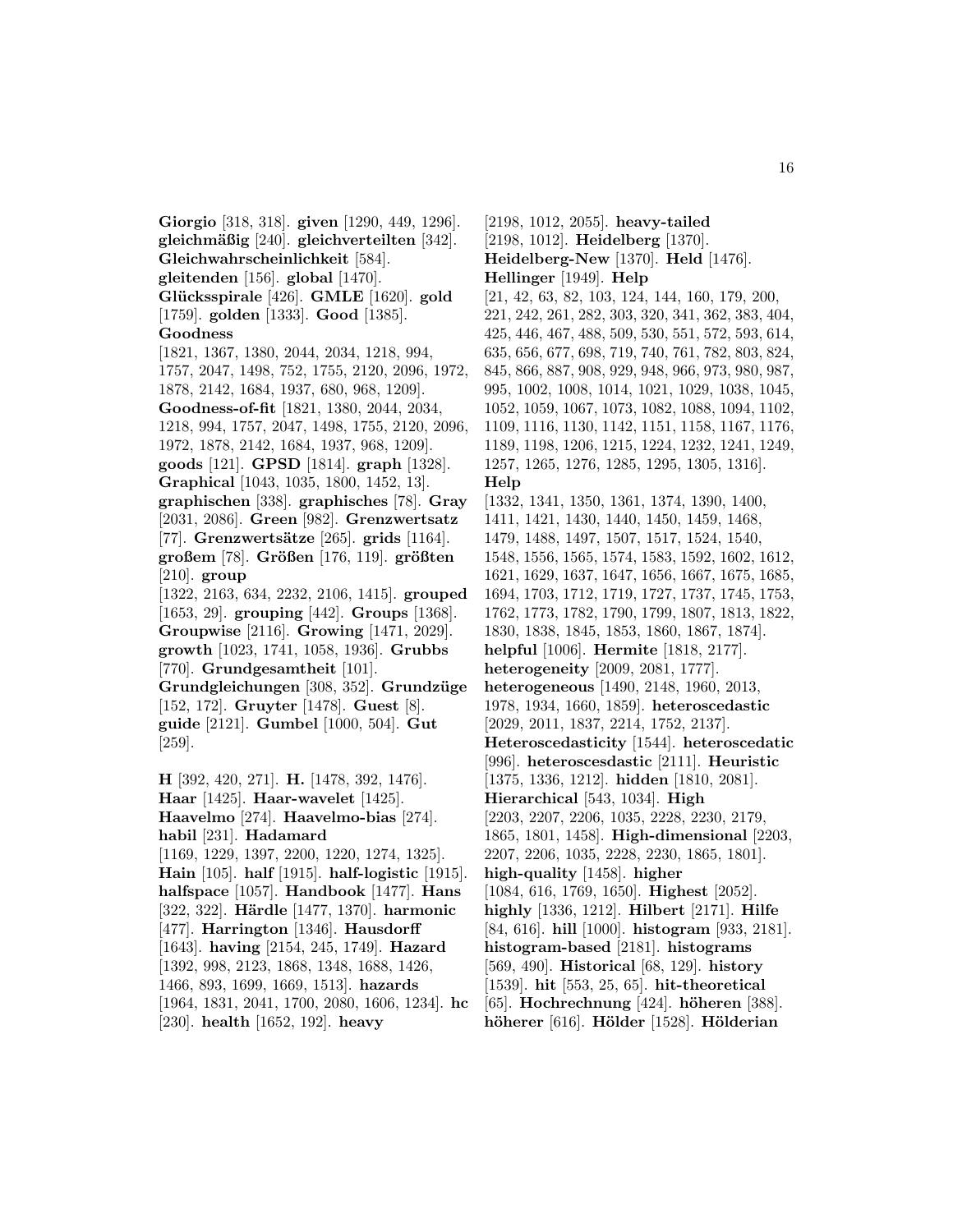[1345]. **Hommel** [653]. **HOMMEL'schen** [653]. **homogene** [519]. **Homogeneity** [2197, 145, 375, 2230, 2126, 2078, 712]. **homogeneous** [2040, 754]. **homogener** [519]. **Homogenitätsmaß** [325]. **Hörmann** [1384]. **Horvitz** [223, 290, 431]. **Hotelling** [1128]. **HT** [438]. **HT-method** [438]. **Huang** [1147]. **human** [1311]. **H¨usler** [1373]. **Hybrid** [2051, 1413, 1914, 2026, 1998, 2095]. **hyper** [217, 197]. **hyper-exponential** [197]. **hyper-Poisson** [217]. **hyperball** [1213]. **hyperbolic** [1985]. **hypercomplex** [624]. **hypercube** [2122, 1877, 1795, 2222, 1816]. **Hyperdeterminantal** [1526]. **hypergeometric** [213, 263, 256, 714]. **hypergeometrischen** [193]. **hyperspace** [127]. **Hypothese** [584]. **Hypothesen** [604, 537]. **Hypotheses** [1363, 1393, 1174, 671, 1227, 637, 1016, 779, 793, 604, 537, 990, 1385, 1388]. **Hypothesis** [201, 778, 898, 2228, 2109, 584, 1575, 10, 313, 2067].

**i.i.d** [2235]. **ideal** [281]. **identifiability** [1347, 1834]. **identification** [222, 232, 1442, 2178, 2119, 427, 534]. **Identifikation** [78]. **Identifying** [1702]. **Identit¨atstest** [203]. **identities** [1804]. **identity** [896, 661]. **IFR** [746, 1957]. **ihre** [327, 458, 148]. **II** [37, 1915, 1599, 1890, 1914, 937, 1025, 352, 1878, 634, 1670, 2027, 1251, 378, 1802, 1520, 37, 2095]. **II.** [869]. **III** [1924]. **Ill** [112]. **Ill-conditioned** [112]. **im** [531, 33, 41, 239, 246, 18, 55, 273, 215]. **images** [2031]. **Imbedded** [441]. **immigration** [1965, 942, 884]. **imperfect** [1994, 1990]. **Implications** [1259]. **implicit** [1590]. **imploring** [653]. **importance** [2113]. **Important** [546, 1804]. **Imprecise** [2192, 1740]. **Improved** [1363, 1251, 479, 1707, 1097]. **Improvement** [860, 428]. **Improving** [721, 1910, 1909]. **Imputation** [1973, 1713, 1051]. **IMS**

[142, 130]. **IMS-Tagung** [142]. **Inaccuracy** [253, 2088, 538, 1648, 1681, 1945, 429, 254, 2020, 463]. **inactivation** [25, 65]. **inactivity** [1987, 2091, 1934]. **INAR** [1918]. **INARCH** [2004]. **incidence** [913]. **incidental** [302]. **inclusion** [1320, 440, 751, 1452, 1288]. **inclusion-probabilities** [440]. **incomplete** [2126, 2181, 1713, 634, 1278, 1143, 609, 955]. **Inconsistency** [1355]. **incorporating** [2150]. **increase** [1100]. **Increasing** [2140, 1100, 1426, 1584, 2036, 1826]. **Indefinite** [345]. **Independence** [1402, 1399, 1622, 1041, 790, 1281, 2054, 1561]. **independent** [222, 232, 2056, 1519, 1123, 2205, 1417]. **Index** [52, 1951, 1569, 2029, 923, 1493, 2033, 1680, 2213, 1668, 1742, 2018, 2108, 1904, 1114, 1194, 1259, 1293, 1020, 1346, 1824]. **indices** [39, 1465]. **individual** [2210, 2190]. **individually** [1720]. **induced** [2209, 1995]. **inductive** [1389]. **industriellen** [328]. **ineffective** [210]. **Inequalities** [2135, 1046, 1042, 1297, 875]. **Inequality** [1408, 1360, 583, 507, 361, 1742, 391, 756, 434, 1891, 757, 1935]. **Inequivalent** [1169, 1229]. **Inference** [1919, 1893, 2084, 1422, 1742, 514, 2028, 1642, 1651, 1965, 1914, 1072, 1487, 2192, 1791, 2163, 1474, 1161, 1389, 2224, 2027, 2158, 1009, 1047, 2083, 1699, 2185, 1968, 1259, 830, 1012, 1456, 523, 2151, 1039, 2017, 1632, 1980, 1851, 2207, 1973, 1344]. **inferences** [1311, 733, 1572]. **inferential** [1538]. **inferiority** [1567]. **infimum** [1849]. **infinite** [1689, 1747, 1646, 1834]. **infinitely** [1239, 1510]. **inflated** [1950]. **inflates** [1624]. **inflation** [2076]. **Influence** [1626, 1137, 1496, 1463, 1473, 1125]. **influential** [1702]. **Information** [1414, 1938, 209, 1089, 1746, 863, 919, 776, 2003, 1740, 1099, 1835, 1260, 1183, 1098, 538, 1148, 1897, 1649, 1208, 1604, 2074, 1485, 763, 254, 1173, 1847, 470, 1916, 400, 955, 2064, 363, 408, 445, 428, 463, 1836, 2079, 944, 838, 506].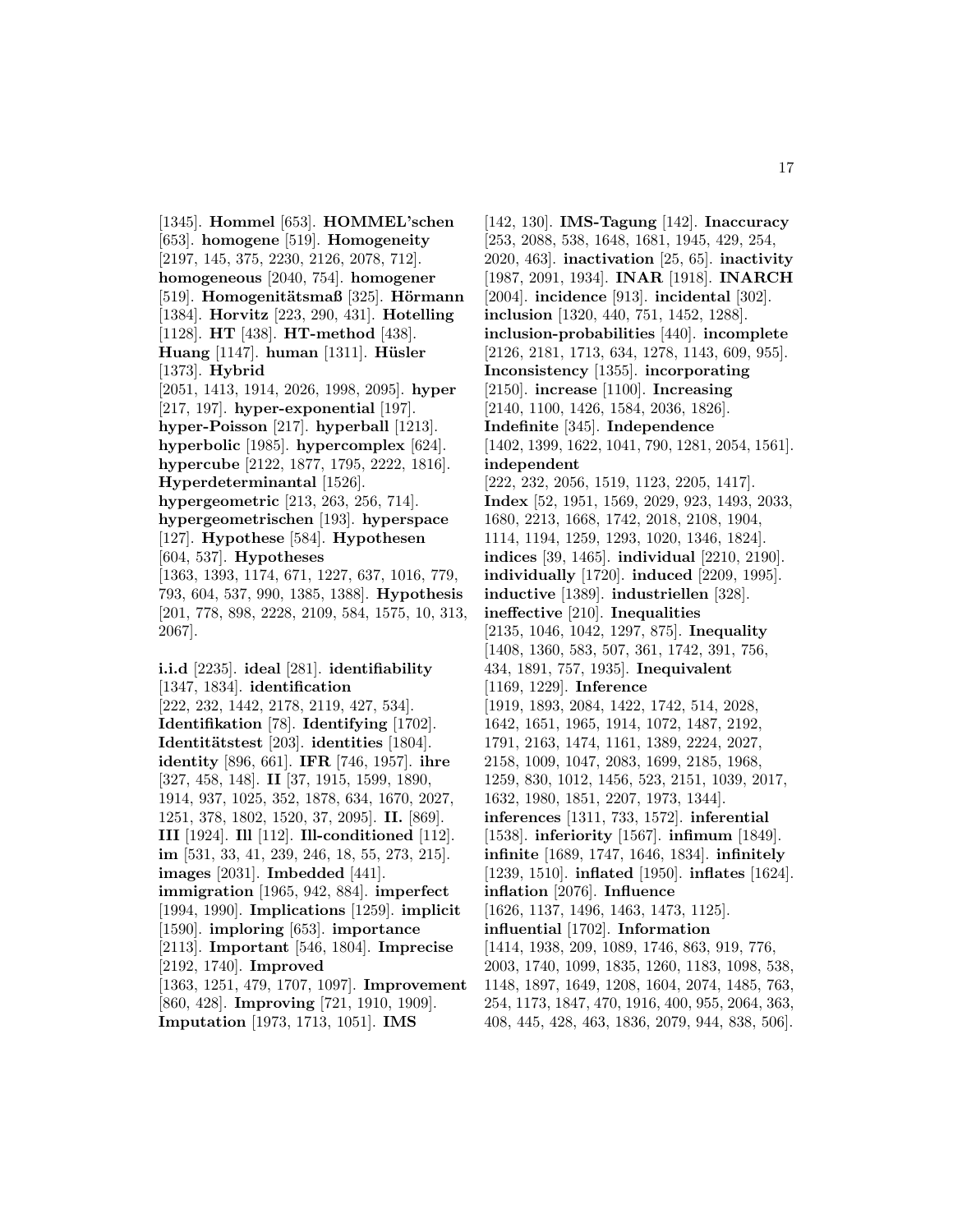**information-** [538]. **information-improvement** [428]. **informative** [982, 1431, 1234]. **inhomogene** [519]. **initial** [991, 1287]. **Inner** [2070]. **innovation** [1684]. **innovations** [1948, 1885, 1974, 1918]. **Inset** [538]. **Inset-inaccuracy** [538]. **Inspection** [1201, 1200, 1096, 1078, 900, 579]. **Instantaneous** [1394]. **Institute** [150, 194]. **Instituts** [230]. **instrumental** [2107]. **insulation** [38]. **Integer** [2184, 1610, 2221, 293, 2100]. **integer-estimators** [293]. **Integer-valued** [2184, 1610, 2221, 2100]. **Integral** [2142, 1193]. **integrated** [994]. **Integration** [48]. **integrative** [1019]. **intensity** [1530, 695, 2104, 1053]. **inter** [863, 1486]. **inter-block** [863]. **inter-rater** [1486]. **interacting** [913, 472]. **interaction** [1043, 634, 956, 1698, 1977, 1924]. **interactions** [1309, 1765]. **Interactive** [1035, 1034, 1032, 1031]. **intercept** [2154]. **interdependent** [1954, 2038]. **interference** [1429, 2015, 1180]. **Internationalen** [230]. **interpenetrating** [251, 588]. **interpolants** [787]. **Interpretation** [162, 808]. **interruptions** [269]. **interval** [1997, 1722, 1716, 785, 960, 1152, 2084, 2042, 5, 1849, 313, 1144]. **interval-valued** [1152]. **Intervallbreite** [5]. **intervals** [1915, 1835, 1493, 2022, 2052, 1465, 815, 1707, 3]. **intra** [180]. **intra-class** [180]. **Intraclass** [325]. **Introduction** [1030, 1478, 663, 1372]. **invariance** [770, 570, 558]. **invariant** [1899, 848, 1260, 1145, 1595]. **Invarianzeigenschaft** [558]. **inventory** [4, 356]. **inverse** [2060, 2211, 1603, 389, 211, 2084, 2094, 1855, 468, 1858, 1491, 573, 2059, 1723, 1463]. **inversion** [154]. **inversive** [904]. **invertibility** [621]. **Investigating** [1613, 1530]. **investigation** [1144]. **Investigations** [1371]. **Investitionsgüter** [121]. **involving** [583, 733, 1172]. **IPPS**

[705]. **irregular** [455]. **Irrtumswahrscheinlichkeitsschranke** [653]. **ISBN** [1372, 1370, 1371]. **isolating** [2212]. **isotonic** [1432, 692]. **Issue** [2044, 1814]. **issues** [1122]. **items** [1076]. **Iterated** [1398]. **Iterationsverfahren** [154]. **Iterative** [1377, 1793, 154]. **IV** [538, 1924]. **J** [1384, 8, 1388, 1477]. **J.** [8]. **Jackknife** [2197]. **Jacobi** [196, 196]. **Jahre** [231]. **Jahren** [323]. **James** [1372, 1386, 1620, 1870]. **Januar** [7]. **jedem** [199]. **Jefferson** [1380]. **Jenkins** [486]. **jittered** [2146]. **Joint** [194, 903, 2041, 1559, 2216, 1320, 1964, 1631,

2168, 1587, 1896, 1252, 1723]. **jointly** [597]. **Jordan** [622]. **Joseph** [105, 136]. **jubilee** [1333]. **Jumps** [1530]. **Jürg** [1373]. **Justification** [1288, 1272]. **justifying** [1869].

**Kabel** [38]. **Kabel-** [38]. **Kalman** [766]. **kanonischen** [264]. **Kantorovich** [1042, 1049]. **Kantorovich-type** [1042]. **Karhunen** [1695]. **Kausalanalyse** [31]. **Kenward** [2070]. **Kernel** [2217, 1747, 750, 2074, 2064, 739, 1792, 2160, 1600, 1338, 2094, 2141, 560, 1956, 1268, 2171, 870]. **Kernel-based** [2064]. **kernel-smoothing** [1956]. **kernel-type** [2160]. **kernel-weighted** [1268]. **Ketten** [519, 47, 519, 398]. **key** [1252]. **Keynesian** [274]. **kill** [369]. **kinds** [1764]. **Klasse** [381, 558]. **Klassifikation** [355]. **klassifikations** [23]. **klassifikations-problem** [23]. **klassifizierten** [340]. **kleinem** [270]. **kleinen** [61]. **knot** [2183]. **knowledge** [609]. **known** [452, 1098, 191]. **Koeffizient** [325]. **Kolmogorov** [1313, 885, 133, 396]. **kombiniertes** [23]. **Konferenz** [150]. **Konfidenzgrenzen** [116]. **Konfidenzintervall** [277]. **Konfidenzintervalle** [43, 85]. **Konsistenz**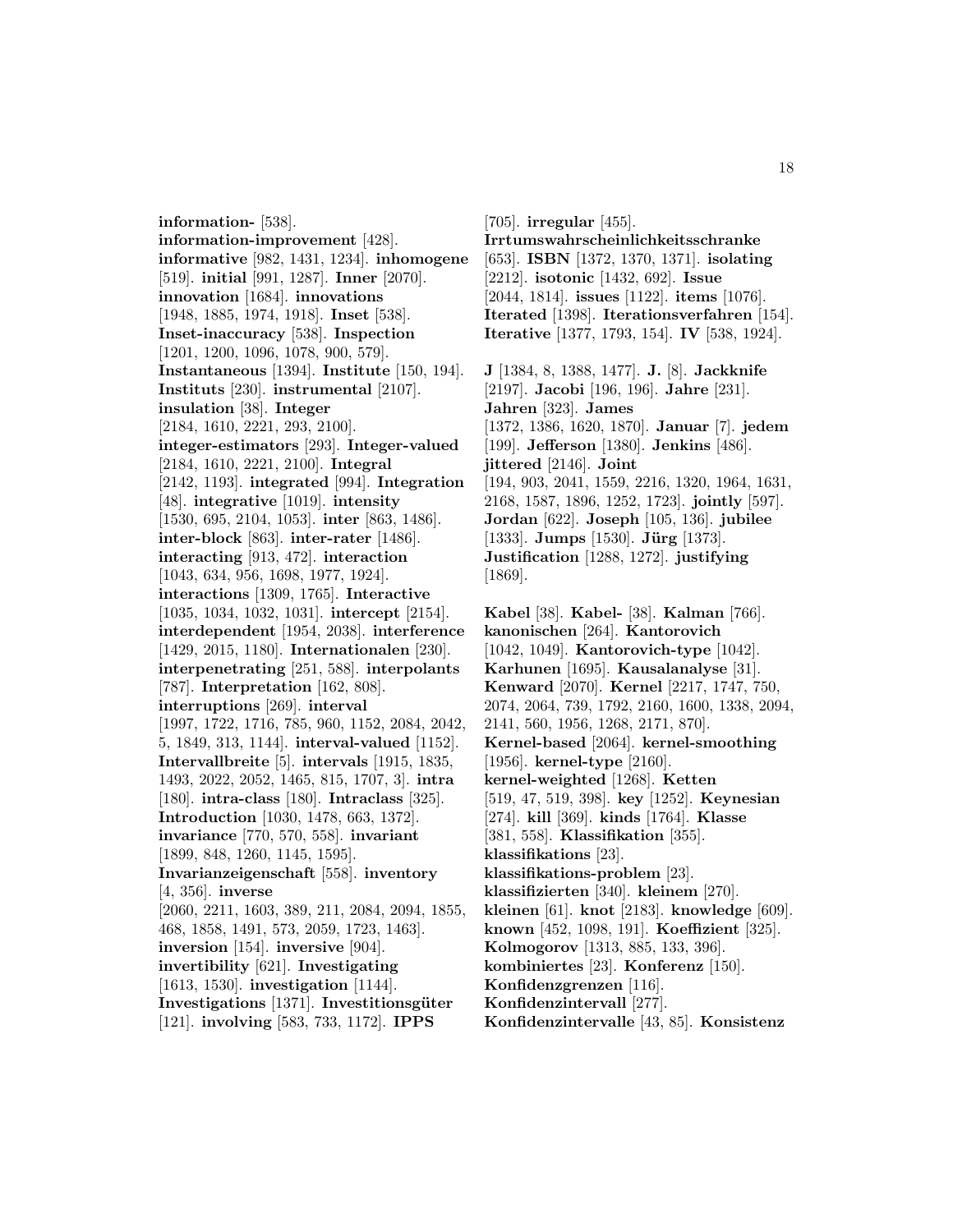[454]. **Konstruktionsbasis** [162]. **Kontingenzkoeffizient** [33, 41]. **Kontingenztafeln** [41, 30, 37, 33]. **kontinuierlichen** [411]. **Kontrollbehandlungen** [199]. **konvergierendes** [154]. **Konzentration** [275, 328]. **Korn** [1371]. **Korrektur** [487]. **Korrekturen** [336]. **Korrelationen** [15]. **Korrelationskoeffizienten** [185, 264]. **korrelativer** [113]. **Kosten** [191, 259]. **Kosten-optimale** [259]. **Kostenoptimale** [636, 675, 415]. **kostenoptimaler** [235, 411]. **Kotz** [1147]. **Kovarianzdichte** [402]. **Kovarianzen** [501]. **Koziol** [982]. **Kugelverteilung** [176]. **Kullback** [1847]. **Kunden** [342]. **Kunststoff** [38]. **kupierter** [78]. **kurtosis** [968, 1001, 1202]. **kutosis** [540].

**L** [1370, 1732, 531, 1371, 1388, 1476, 35]. **L.** [531]. **Lack** [1378, 1880, 1759]. **lack-of-fit** [1880]. **LAD** [1761]. **Lagrangian** [651]. **Lahiri** [883]. **Laplace** [1072, 2027, 627, 2017, 2095]. **Large** [950, 924, 869, 555, 11, 1808, 641, 2098, 2008, 1495, 2131, 1650, 1252, 663, 2005, 2182, 654, 1781, 2030]. **Large-sample** [950, 2098, 1252]. **Largest** [690, 820]. **LASSO** [2049]. **latent** [1631, 1282]. **later** [1864]. **Latin** [2122, 1877, 1795, 2222]. **lattice** [814, 569]. **lattice-and** [569]. **Law** [924, 522, 555, 11, 1398, 372]. **Laws** [1380, 1512, 2005, 1373]. **leading** [1789]. **Least** [2178, 871, 1364, 1152, 1118, 2189, 2208, 956, 1230, 974, 1788, 787, 961, 1434, 274, 2053, 1833]. **least-squares** [1788]. **Leben** [272]. **Lebensdauer** [506]. **Lebensdauerverteilung** [67]. **Lebensdauerverteilungen** [270]. **lecture** [8]. **Lee** [2172, 2112, 2077]. **left** [1900, 1593, 508, 520]. **left-truncated** [1900, 1593]. **Lehmann** [1388, 645, 35]. **Lehmann-unbiased** [645]. **Lehne** [505]. **Leibler** [1847]. **Leitungsisolierungen** [38].

**Lemma** [990, 1393, 1689, 853]. **length** [2217, 1017, 881, 1019, 1681, 339, 1389]. **Lepage** [2090]. **Lepage-type** [2090]. **Lerntheorie** [347]. **less** [1759, 870]. **level** [1609, 1598, 1112, 2032, 2194, 1901, 1902, 1841, 1326, 1433, 2200, 1221, 1381, 2086, 2112, 2195, 1589, 759, 2236, 852, 977, 1640, 1334, 1765, 1597, 1327, 1160, 2227, 1903, 1298, 1733, 1924]. **levels** [1095, 1216, 2182]. **leverage** [1730]. **Leydold** [1384]. **Liefermengen** [191]. **Life** [1413, 1447, 998, 1538, 1537, 214, 943, 2192, 962, 1482, 2091, 1671, 1131, 1144, 1296]. **life-testing** [943]. **Life-tests** [1413, 1538]. **lifelengths** [1806]. **lifetime** [752, 1919, 1953, 2105, 1729, 1504, 849, 2062, 1648, 1699, 1704, 1978, 1597]. **lifetimes** [2199, 2205, 1872]. **like** [125, 2193, 1194]. **Likelihood** [1960, 1408, 2042, 1342, 2197, 1914, 735, 976, 1490, 1923, 1658, 2058, 276, 413, 478, 1003, 2029, 1025, 2157, 872, 2156, 1865, 389, 1474, 1048, 1680, 1785, 515, 2130, 1534, 2078, 695, 2224, 29, 1438, 2193, 1670, 1769, 1466, 2018, 2158, 938, 1515, 267, 1428, 1508, 570, 709, 2210, 899, 867, 1567, 1623, 1572, 1908, 1632, 1975, 2203, 2184, 1606, 1608, 718, 1851, 1869, 697, 1234, 2095]. **likelihood-based** [1534]. **Limit** [1895, 1687, 555, 951, 1625, 332, 1416, 742, 1460, 1529, 2106, 256, 809]. **limited** [441, 339]. **Limiting** [1380, 1578]. **Limits** [922, 843, 949, 134, 186, 1122, 97, 184]. **Lin** [2200]. **line** [897, 2075]. **Linear** [1369, 1402, 922, 1342, 1692, 1366, 1353, 222, 232, 234, 305, 223, 290, 344, 743, 1174, 1673, 2119, 2216, 934, 2235, 2228, 2140, 365, 386, 1627, 1070, 1588, 427, 808, 1238, 2029, 1740, 1741, 869, 2179, 1728, 1865, 1481, 1611, 1672, 1801, 2043, 1555, 2118, 1717, 2154, 2022, 2034, 2161, 1837, 157, 112, 1191, 132, 138, 1937, 587, 1148, 1764, 1758, 2094, 1289, 1544, 2117, 2063, 1004, 1090, 2065, 66, 1788, 1829, 2069, 1529, 1594, 673, 301, 1047, 1554, 1635, 1749, 431, 540, 2167, 796, 447, 1106, 604, 1646, 694,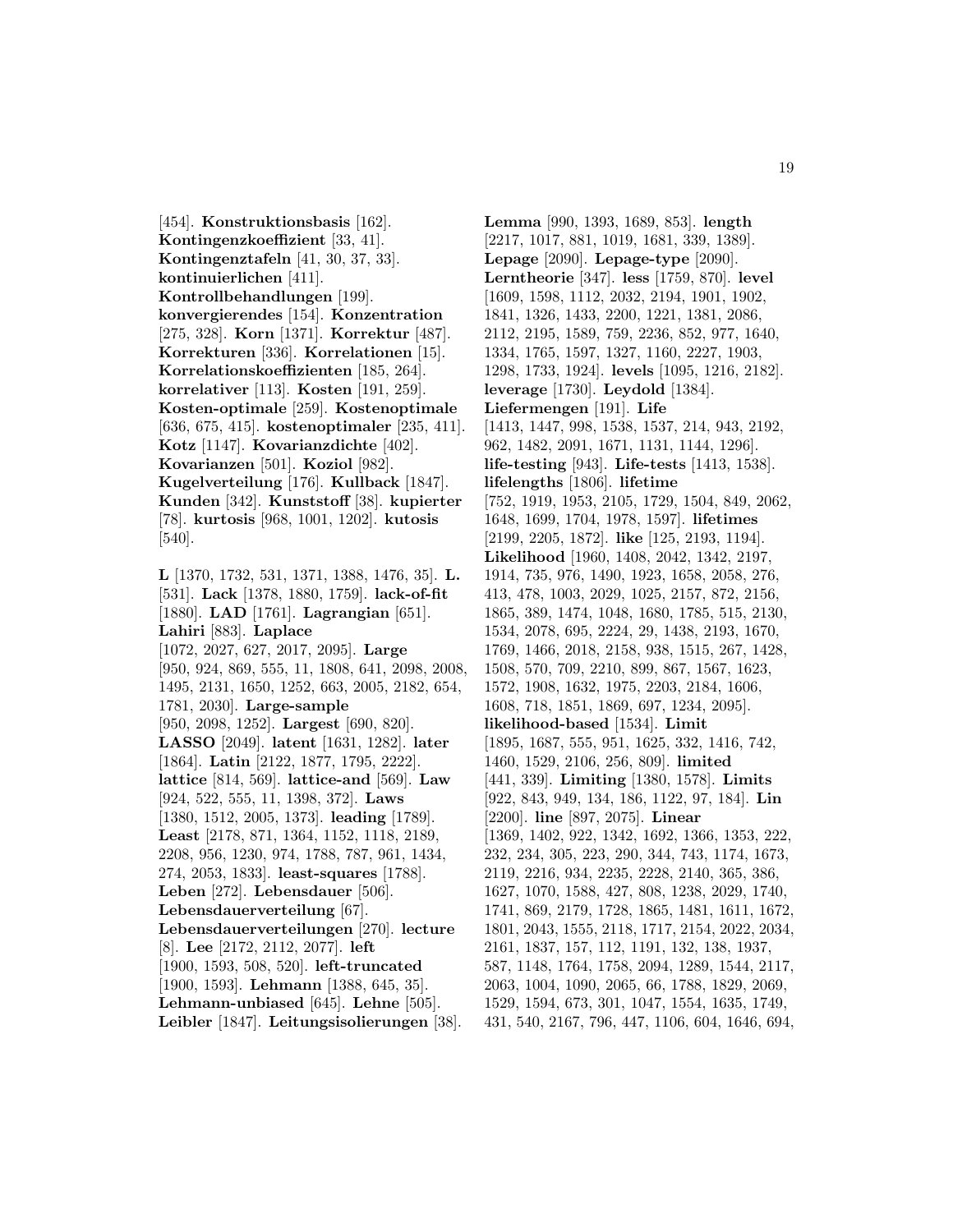978, 163, 181, 292, 2215, 1333, 482, 1819]. **linear**

[1258, 1427, 247, 258, 294, 1500, 728, 1425, 1614, 364, 1632, 1811, 1805, 1852, 1942, 1177, 313, 1850, 870, 1431, 1706, 1977, 2107, 1851, 1971, 2089, 2207, 1566, 1165, 1193, 1065, 2082, 2186, 1973, 1453, 1619, 1659, 1761, 2067]. **lineare** [604, 424]. **linearen** [464, 84]. **Linearity** [984, 1884, 1219, 1971]. **linearization** [1742]. **linearized** [2173]. **lines** [127]. **LINEX** [1596, 1661, 1771, 1211, 1064]. **liquidity** [2162]. **List** [322]. **lists** [1406]. **literature** [390]. **Liu** [1702, 1638]. **lives** [893]. **Local** [1588, 1791, 534, 587, 2094, 2046, 1944, 1528, 2196, 1702, 1461, 1508, 1535, 1268]. **localization** [2125]. **Locally** [678, 147, 790, 532, 1399, 1444, 2137, 768, 2176, 2154, 938]. **Location** [645, 1596, 1237, 1337, 865, 2148, 1314, 1827, 2226, 2023, 1616, 1692, 309, 1201, 2017, 1781, 1050]. **location-scale** [2148, 1314, 2023, 1616]. **locations** [2022, 815]. **Loéve** [1695]. **Loewner** [1090]. **Log** [1418, 1688, 2192, 1238, 1426, 1555, 1772, 1769, 1439, 728, 1852, 1886]. **Log-concave** [1418, 1426]. **Log-concavity** [1688]. **log-gamma** [1439]. **log-linear** [1238, 1852]. **log-logistic** [1772]. **log-normal** [1769]. **log-rank** [2192]. **Logarithm** [1398]. **logarithmic** [632]. **logarithmischen** [338]. **logarithmischer** [331]. **logconcave** [1587]. **Logistic** [1395, 1915, 594, 1715, 1772, 504, 16, 2145]. **logistischen** [16]. **logit** [2224]. **Loglinear** [1366]. **lognormal** [1172, 1690]. **logratio** [1794]. **Lohnpolitik** [327]. **lokal** [54]. **Lokalisations** [422]. **Lokalisations-und** [422]. **Lomax** [1251, 2001]. **Long** [252, 1757, 1880, 1937, 2129, 1943, 1453]. **long-memory** [1943]. **long-range-dependent** [1453]. **Long-run** [252]. **longitudinal** [1631, 2021, 1123, 2043, 1522, 1731, 1861].

**look** [1626, 832]. **Lorenz** [231, 774, 231].

**loser** [1518]. **loss** [1542, 843, 1596, 971, 1070, 785, 1899, 931, 1661, 1616, 1771, 1211, 1145, 1015, 1595, 1064, 1886]. **lot** [900, 906, 918]. **Lotterie** [426]. **Lotto** [584]. **lotto-numbers** [584]. **low** [2228, 1768]. **low-dimensional** [2228]. **Lowe** [136]. **Lower** [1349, 1654, 2076, 1854, 559, 1789]. **lower-order** [1789]. **LRT** [2167]. **LTS** [1127]. **Lukacs** [1146].

**M** [441, 8, 72, 531, 1371, 441, 238, 269]. **M.** [531]. **M.-L** [531]. **M.L.R.** [289]. **M.L.R.-families** [289]. **M/G/1** [441, 238, 269]. **machine** [387]. **main** [1112, 1309, 882, 2099, 2182, 1765, 8]. **main-effect** [1112]. **majority** [653]. **Management** [150, 194]. **MANOVA** [2182, 1752]. **many** [452, 1239, 537, 349]. **map** [2031, 2086]. **March** [18]. **Marco** [1387]. **Marginal** [1222, 366, 2126, 1123, 563, 1757, 1937, 926, 30, 37, 2047, 420]. **Marginalizing** [1536]. **marginals** [1831, 1749]. **marked** [1452, 695]. **market** [4]. **Markoff** [398]. **Markoffsche** [519]. **Markoffscher** [519]. **Markov** [1476, 1821, 441, 1800, 1658, 1238, 380, 872, 1961, 267, 1751]. **Markovian** [1487, 598]. **Markowsche** [47]. **Marshall** [1756, 1714, 1872]. **martingales** [690]. **marxistischen** [93]. **März** [18]. **mass** [2052]. **matches** [102]. **material** [38]. **Materialverbrauches** [38]. **Mathematical** [6, 22, 18, 109, 828]. **Mathematics** [1478, 68, 129]. **Mathematische** [18, 6]. **mathematischen** [93]. **mathematischer** [153, 140]. **mathematisches** [828]. **Matrices** [1414, 1397, 1379, 776, 1169, 1229, 2179, 382, 720, 2168, 1220, 157, 112, 1274, 1726, 1529, 1325]. **Matricvariate** [1734]. **matrix** [950, 1876, 1797, 2109, 1734, 704, 931, 979, 1098, 1042, 1594, 154, 1520, 1505, 661, 2057]. **Matrixinversion** [154].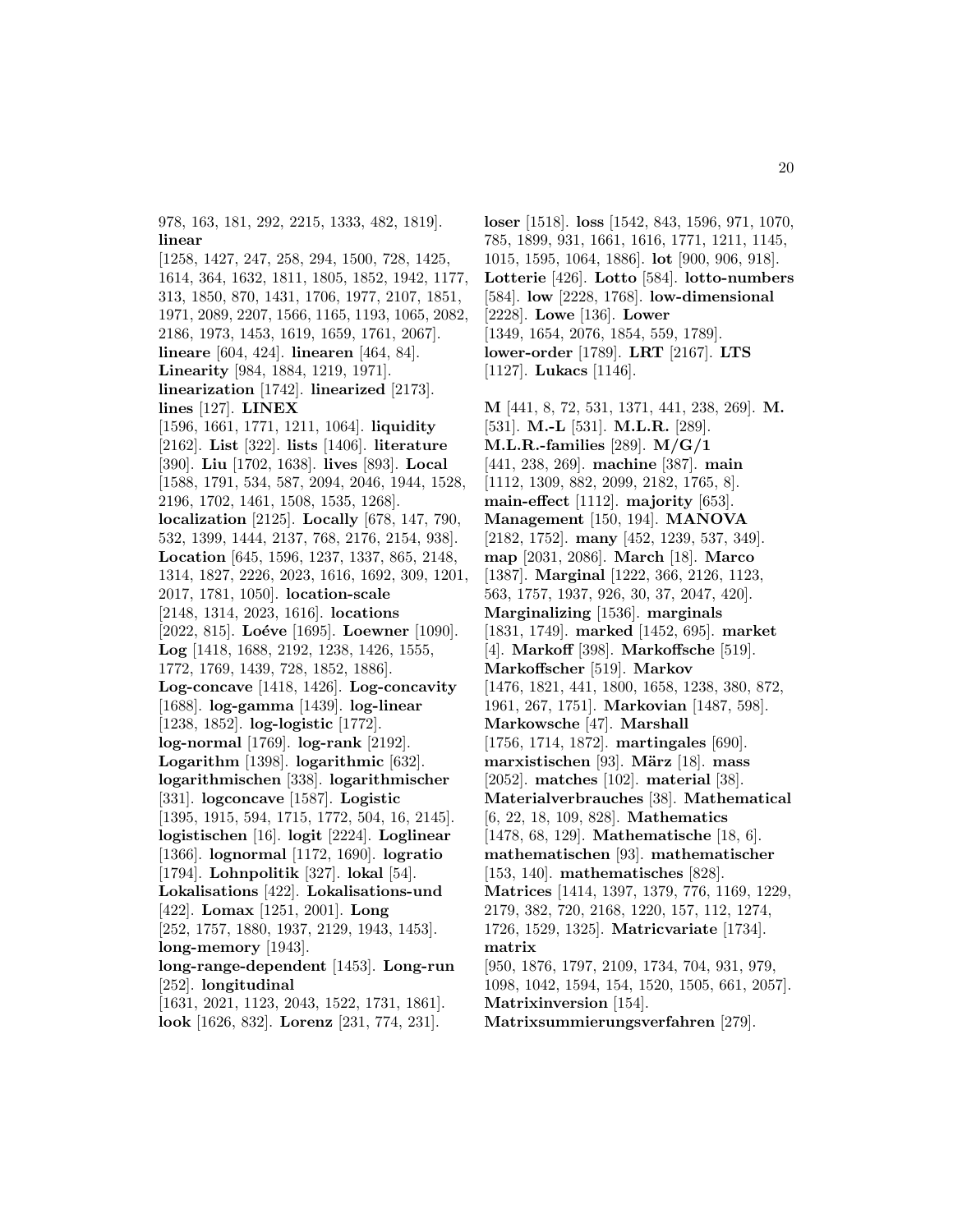**max** [1510, 235]. **max-infinitely** [1510]. **Max-Prinzips** [235]. **Maxbias** [1083]. **Maxima** [501, 1437, 1692, 1862, 1859]. **Maximal** [1253, 1419, 1729, 1324]. **maximale** [33, 41, 505]. **Maximin** [2180, 1718, 967, 2222]. **maximizing** [1535]. **Maximum** [864, 1658, 526, 389, 439, 1342, 2147, 1133, 976, 2058, 276, 413, 478, 1025, 872, 1636, 2156, 1077, 1348, 1474, 1426, 1863, 695, 29, 1438, 1670, 938, 1587, 33, 490, 267, 756, 1508, 709, 2210, 899, 867, 1623, 1606, 1608, 1664, 718, 697, 1234, 2095]. **maximum-likelihood** [276]. **MCD** [1127]. **McShane** [1371]. **MDS** [1034]. **Mean** [1061, 784, 1482, 2083, 1427, 998, 1609, 2060, 2211, 1157, 1558, 971, 741, 484, 999, 1947, 2012, 906, 1504, 2033, 1589, 515, 2014, 2050, 1509, 397, 1726, 1769, 779, 793, 893, 1855, 1211, 565, 820, 925, 763, 1015, 731, 1943, 754, 1671, 1012, 5, 401, 1097, 539, 606, 1064, 1597, 1723, 1796, 1057, 148]. **Means** [1420, 1907, 224, 351, 1898, 2228, 1070, 569, 608, 1551, 1771, 801, 981, 697, 1550]. **measurability** [278]. **measure** [1778, 2007, 2009, 2088, 695, 1648, 1681, 1904, 2020, 1582]. **Measurement** [1423, 209, 949, 562, 2213, 1191, 1696, 523, 1606, 2082, 2137, 2186, 1663, 1659, 1104]. **measurements** [39, 1289, 1162]. **Measures** [1725, 1139, 2066, 1944, 2000, 1812, 125, 733, 1897, 2061, 1496, 470, 400, 1456, 1202, 363, 445, 463, 1665]. **measuring** [13, 55, 191]. **mechanistic** [2082]. **Median** [83, 289, 1303, 2223, 2146, 1099, 831, 419, 359, 521, 1144, 822]. **Median-Quartile-Test** [83]. **medians** [186]. **meeting** [130, 194]. **mehrdimensionale** [264, 225]. **mehrdimensionaler** [454]. **mehrere** [415]. **mehreren** [384]. **mehrerer** [501]. **mehrfacher** [15]. **Mehrfachkorrelationen** [84]. **Mehrheitstestkombination** [653]. **Mehrstufige** [406]. **mehrstufigen** [416]. **Memory**

[1378, 1757, 1880, 1937, 2129, 1943]. **Mengenfunktionen** [60]. **Merkmal** [675]. **Merkmale** [5, 101, 415]. **Merkmalen** [114, 384]. **Merkmalwerte** [241, 268]. **message** [1389]. **messende** [562, 13, 55, 149, 191, 241, 268, 423, 59]. **messender** [64]. **Messung** [275, 328, 273]. **Messungen** [215]. **Meßwerte** [437]. **meta** [2009, 2193]. **meta-analysis** [2009, 2193]. **Method** [1340, 2119, 440, 2049, 1323, 413, 2200, 196, 2157, 874, 2163, 1863, 1460, 1494, 1769, 1243, 1290, 438, 961, 1515, 535, 1956, 154, 911, 1428, 226, 191, 16, 870, 2082, 2187, 1705]. **Methode** [16, 314]. **Methoden** [153, 140, 93, 335]. **methodologies** [959]. **Methods** [1380, 1953, 224, 276, 1718, 670, 2142, 1475, 619, 187, 1457, 600, 311, 2064, 1263, 2075, 100, 449, 1383, 335, 313, 1477, 1386]. **metric** [1496]. **Metrika** [420, 1814]. **metrischen** [219]. **Michael** [1373]. **Micro** [24, 1720]. **micro-aggregated** [1720]. **Micro-economic** [24]. **Microarray** [1371]. **Midzuno** [883, 827, 190]. **mikro** [122]. **mikro-ökonomische** [122]. **mildly** [2176]. **MIMSQE** [768]. **Mini** [235]. **minification** [1248]. **Minima** [236]. **Minimal** [1260, 634, 1729, 704]. **Minimally** [1418]. **Minimally-supported** [1418]. **Minimax** [785, 483, 1391, 1435, 1443, 139, 983, 1145, 1521, 2134, 1595, 2214, 1673, 455, 452, 741, 1827, 1899, 790, 804, 1020, 708, 883]. **minimax-tests** [804]. **Minimierung** [528]. **minimization** [1810]. **Minimum** [544, 632, 1405, 885, 1419, 2002, 595, 1880, 503, 508, 520, 1949, 2159, 1272, 678, 2040, 1890, 1470, 1812, 599, 864, 1170, 380, 1854, 1077, 1348, 2023, 811, 1988, 1426, 1389, 403, 760, 1587, 278, 329, 535, 1545, 448, 500, 1552, 311, 798, 665, 1113, 1789, 2227]. **minimum-concomitant** [1890]. **minimum-discrepancy** [311]. **minres** [276]. **Mischverteilungen** [78].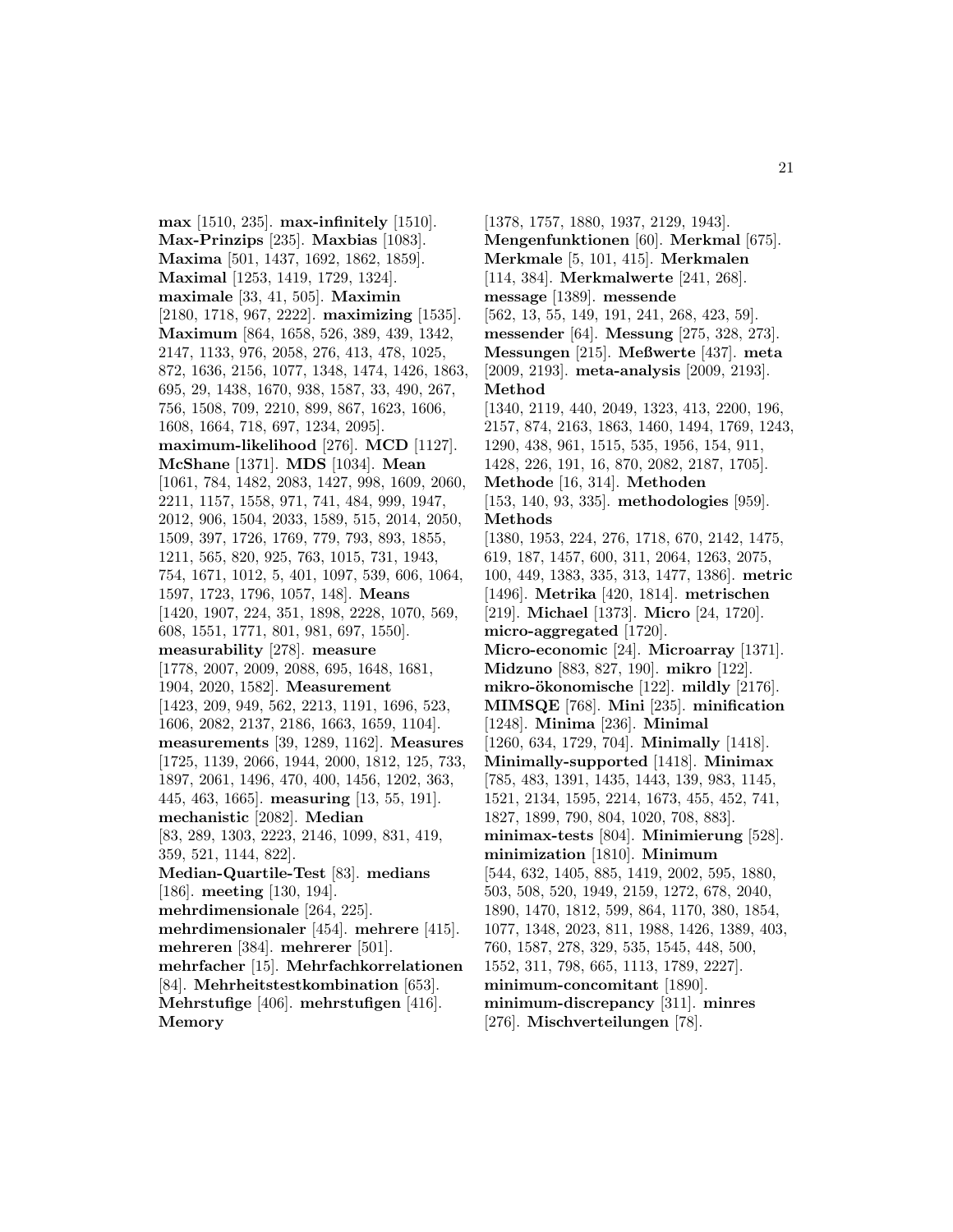**misclassification** [1330, 1608]. **Mises** [2012, 1375, 1084, 1947, 555, 1266, 1009, 1532]. **missing** [1335, 2132, 1715, 2063, 1950, 1709, 1428, 1731, 1836, 981, 1113, 1026, 1431, 1775, 1748, 2153, 1851, 1973, 1925]. **missingness** [1536]. **misspecification** [1984]. **misspecified** [1434, 1065]. **Mitteilung** [170]. **Mitteilungsblatt** [6]. **mittels** [235]. **Mittelwert** [5]. **Mittelwerte** [423, 148]. **Mittelwerten** [316]. **Mixed** [1729, 2174, 1225, 1342, 1415, 2227, 1733, 1924, 688, 2032, 2194, 976, 1970, 1221, 1429, 2015, 1672, 2043, 2112, 1207, 2236, 538, 2224, 1764, 2010, 2065, 2018, 2185, 2167, 604, 1910, 1909, 1882, 1431, 1706, 1160, 2082]. **mixed-effect** [1970]. **mixed-effects** [604, 1910, 1909]. **Mixed-level** [1733, 1924, 2032, 2194, 1221, 2112, 2236, 1160]. **Mixing** [1362, 1055, 757, 1244]. **Mixture** [1405, 1447, 1927, 1347, 2178, 1140, 413, 762, 1952, 1516, 2149, 1134, 1560, 1020, 1536, 2220]. **Mixtures** [2204, 2000, 2123, 1756, 1555, 897, 912, 1482, 2006, 2083, 1573, 1834]. **MLE** [1103, 1961]. **MLE-process** [1961]. **MLEs** [1599, 1741]. **MM** [1353]. **MM-Estimators** [1353]. **MNBU** [2155]. **mode** [766, 1010, 1691, 1593, 1085]. **Model** [1364, 634, 1422, 1472, 1669, 1568, 1423, 1984, 1392, 1870, 1915, 1571, 664, 688, 1610, 1919, 2105, 1651, 1120, 99, 214, 1470, 1473, 2228, 1917, 876, 1964, 1631, 891, 1923, 2111, 1970, 2003, 1810, 2202, 1879, 1740, 1429, 1741, 1948, 982, 1760, 1449, 900, 1019, 2156, 1928, 2041, 1481, 1123, 1555, 1680, 991, 2161, 931, 1098, 1837, 616, 1952, 619, 1191, 1277, 1192, 1230, 974, 1465, 2191, 817, 1715, 2193, 2201, 1462, 2063, 832, 2124, 1788, 1829, 2069, 1950, 2198, 1604, 1826, 1594, 1451, 498, 586, 961, 1009, 1134, 1700, 1912, 1699, 1216, 2025, 589, 1139, 557, 1749, 651, 472]. **model** [1522, 796, 1131, 1106, 1936, 1696, 1520, 978, 1974, 2151, 1484, 1154, 2173, 173, 1553, 789, 1427, 1836, 728, 1614, 1922, 2162, 1852, 2053, 2184, 1918, 2004, 1606, 1882, 1026, 1977,

1980, 1638, 1851, 2089, 2207, 1234, 2082, 1453, 1634, 1085, 838, 1824, 1344]. **Model-based** [1472, 664]. **Model-calibration** [1568]. **model-restricted** [1026]. **Modeling** [2100, 1951, 1530, 2087]. **Modell** [353, 228, 334]. **Modelle** [355, 424, 604, 219]. **Modelling** [878, 1378]. **Modells** [616, 173]. **Models** [2174, 1358, 1342, 1366, 1415, 1447, 222, 232, 743, 1927, 1966, 1876, 1174, 1318, 2178, 1538, 1599, 934, 1270, 1040, 1306, 1119, 1446, 1756, 1255, 1023, 1035, 2164, 2160, 871, 1963, 996, 1730, 1530, 1622, 1627, 1798, 943, 700, 1569, 1588, 768, 2021, 1800, 1043, 2148, 2196, 427, 808, 2230, 2221, 1531, 644, 1238, 1003, 2029, 2019, 2015, 2097, 2189, 2157, 1452, 1865, 1474, 1611, 1672, 2011, 2208, 811, 1801, 2043, 2033, 2118, 2213, 2154, 991, 1207, 897, 2161, 2183, 157, 2081, 994, 2113, 128, 135, 1124, 2224, 1180, 514, 1516, 1900, 1674, 1764, 1758, 2010, 1976, 1544, 2117, 655]. **models** [1004, 1090, 912, 1698, 1776, 2042, 2065, 1243, 1788, 2018, 1931, 1613, 1213, 2114, 2149, 1060, 1885, 673, 801, 621, 1554, 1271, 1635, 1949, 540, 2167, 618, 861, 1444, 604, 1646, 955, 1513, 1999, 1535, 2103, 2215, 1536, 1258, 2182, 2210, 1500, 1053, 1425, 1614, 1623, 1113, 1563, 1724, 1995, 1632, 1811, 1805, 1942, 1979, 1975, 2220, 2059, 1910, 1909, 313, 1850, 1431, 1706, 1723, 1463, 1958, 1498, 1775, 1748, 1856, 2107, 1921, 1872, 1480, 1132, 1566, 2214, 1165, 1193, 1065, 1861, 2082, 2137, 2186, 1663, 1973, 2206, 1619, 1628, 1659, 1761, 1985, 2067, 1833]. **modification** [2076, 201]. **Modifications** [1000]. **Modified** [1863, 293, 214, 478, 2090, 503, 520, 1620, 1752]. **modularity** [2127]. **Modularization** [2026]. **modulus** [1815, 904]. **M¨ogliche** [326]. **m¨oglichen** [636]. **M¨oglichkeiten** [280]. **molecular** [1383]. **Moment** [1364, 1714, 1619, 1292, 2178, 776, 1786, 435, 1172, 1545]. **Moment-based** [1714, 1786]. **Momente** [388, 513]. **Momentengleichung** [348].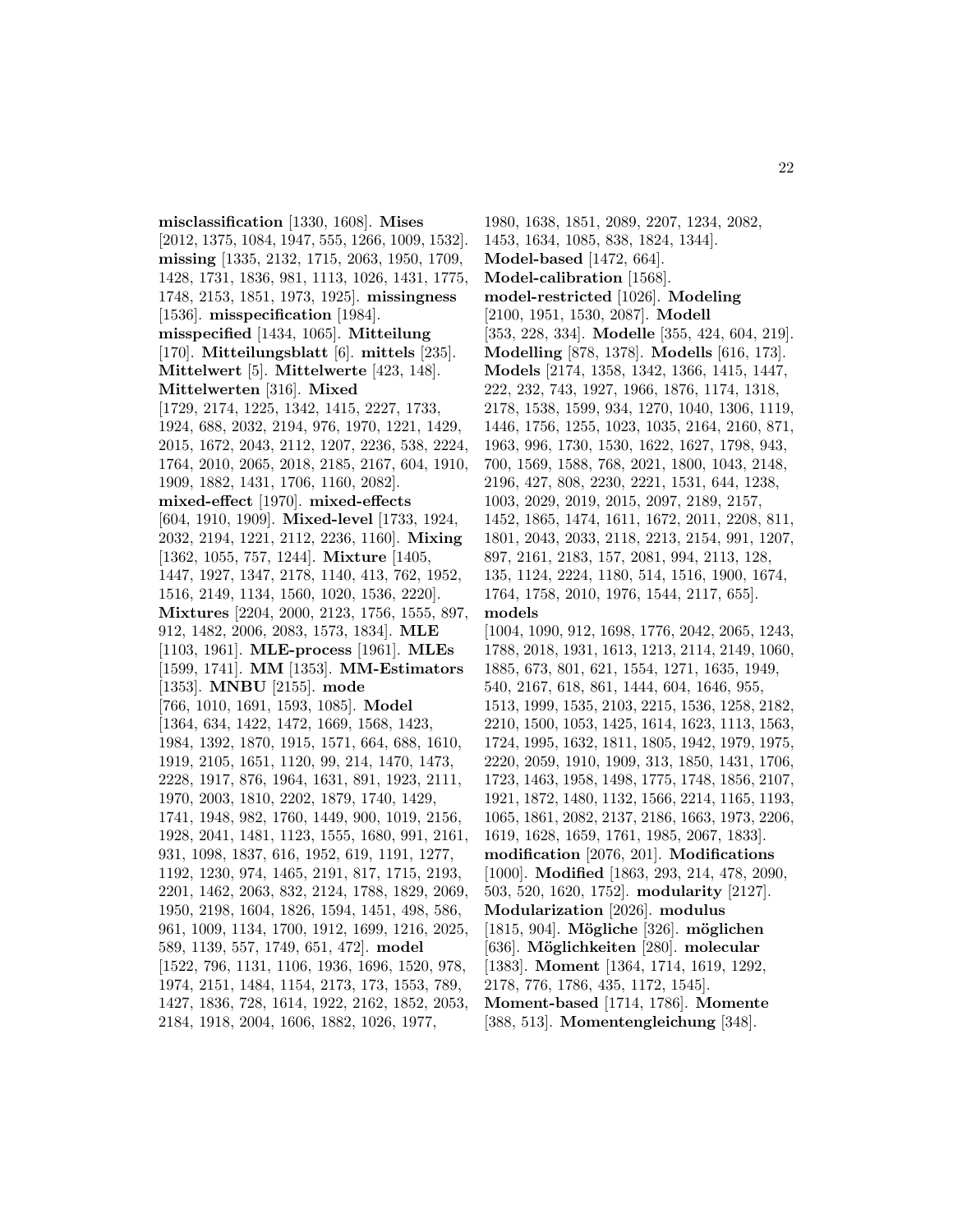**Momentenproblem** [244]. **Moments** [1307, 1644, 896, 1054, 2188, 1501, 2024, 2010]. **Monge** [1049]. **Monitoring** [1284, 1553, 1652, 1171, 1458, 1201, 1550]. **monographs** [26]. **Monotone** [1382, 1800, 1536]. **Monotonicity** [735, 1348, 1599, 1688]. **Monte** [1386, 1473, 1617]. **Morgenstern** [1395, 1994, 1000]. **Mori** [1477]. **Mortara** [318]. **mosaic** [1032]. **Most** [1399, 2225, 147, 1079, 173, 809]. **motion** [844]. **motions** [1528]. **motivation** [1354]. **Moving** [436, 471, 518, 1757]. **MST** [1034]. **MTAR** [1484]. **Multi** [2032, 1381, 1107, 1061, 879, 2011, 1961, 2065, 251, 2016, 1458, 975, 542, 2182, 1640, 649, 208]. **multi-attributes** [1458]. **multi-channel** [879]. **multi-character** [1107, 975]. **multi-classification** [2016]. **multi-dimensional** [208]. **multi-factor** [2011]. **Multi-level** [2032, 1381, 1640]. **multi-response** [2065]. **multi-sided** [649]. **multi-stage** [1061, 251, 542]. **multi-step** [1961]. **multi-way** [2182]. **multichotomous** [1823]. **Multidimensional** [2008, 225]. **Multilinear** [540]. **Multinomial** [1391, 2202, 515, 1438, 1577, 1455, 1635, 266]. **multiparameter** [1022]. **Multiple** [1368, 671, 1331, 1190, 1966, 2212, 2119, 1454, 1740, 859, 848, 1099, 1570, 2033, 2168, 1605, 2130, 2045, 15, 1905, 1696, 1535, 729, 697, 2159, 1985, 1833]. **multiple-index** [2033]. **multiple-outlier** [1966]. **multiplicative** [700, 2097, 2041, 1958]. **multiplier** [1086, 651]. **Multipolishing** [1092]. **Multiresolution** [1695, 933]. **multiresponse** [1776]. **multistage** [959]. **Multivariate** [1927, 998, 180, 1963, 1490, 1364, 999, 2012, 1111, 1378, 893, 959, 1105, 1363, 1615, 577, 1596, 1844, 711, 2123, 1962, 224, 919, 741, 1643, 1800, 937, 730, 1043, 1901, 1902, 1734, 2170, 2048, 1084, 1741, 1725, 1370, 2188, 960, 1077, 1688, 1474, 702, 849, 1426, 931, 1098, 250, 624, 951, 1192,

1230, 2155, 1726, 962, 1594, 1904, 1387, 1058, 503, 508, 520, 770, 1251, 1018, 309, 1561, 1520, 1456, 564, 1284, 1693, 930, 899, 867, 512, 1623, 1033, 1850, 1638, 1057, 1050]. **M¨unzner** [322]. **mutual** [1582]. **MV** [1407]. **MV-optimality** [1407].

**nach** [110, 575, 84, 241, 268]. **Nachruf** [319, 96, 50, 318]. **N¨aherungsverfahren** [191]. **n¨aherungsweisen** [297]. **naive** [832]. **nat** [231]. **national** [17]. **Natur** [828]. **Natural** [1481, 630, 934, 22, 631, 1302, 2101, 828]. **Nauheim** [7, 8]. **near** [1890, 1437, 1862]. **near-maxima** [1437, 1862]. **Nearest** [2166, 1376]. **nearly** [1877, 1795, 1028]. **nearness** [1778]. **Necessary** [1594, 967, 615, 643, 1869]. **need** [158]. **Negative** [1407, 99, 145, 375, 561, 552, 831, 2022, 2081, 657, 1460, 985, 686, 806, 1455, 658, 1444, 256, 1417, 312, 2136, 822]. **negatively** [1576, 237, 1891]. **neighbor** [1279, 2166]. **neighborhoods** [1354]. **neighbors** [2191]. **Neighbour** [1376, 2150]. **Nested** [100, 1074, 2122, 780, 2182, 1563, 1724]. **Network** [2190]. **networks** [2127, 55]. **neue** [16]. **neuer** [437]. **neuere** [328]. **Newly** [851, 895]. **Neyman** [8, 8, 680, 789, 990, 1393, 1104]. **Nichtg¨ultigkeit** [584]. **Nichtkonsistenz** [531]. **nichtparametrische** [10]. **nichtparametrischen** [35, 381]. **nichtparametrisches** [529, 506]. **nichtquadratischer** [33, 41]. **Nielsen** [1383]. **Niveau** [52, 79]. **NN** [2191]. **no** [599, 1644]. **noise** [45]. **noisy** [1010, 2104, 2218]. **Non** [1364, 1414, 1576, 1412, 1843, 699, 2040, 224, 368, 1023, 1157, 365, 552, 2111, 942, 984, 346, 2050, 514, 657, 1711, 938, 1650, 531, 658, 470, 33, 1749, 754, 500, 963, 2175, 578, 312, 1567, 598, 2079, 35, 1245, 1721, 1869, 1886]. **non-additive** [470]. **non-adjacent**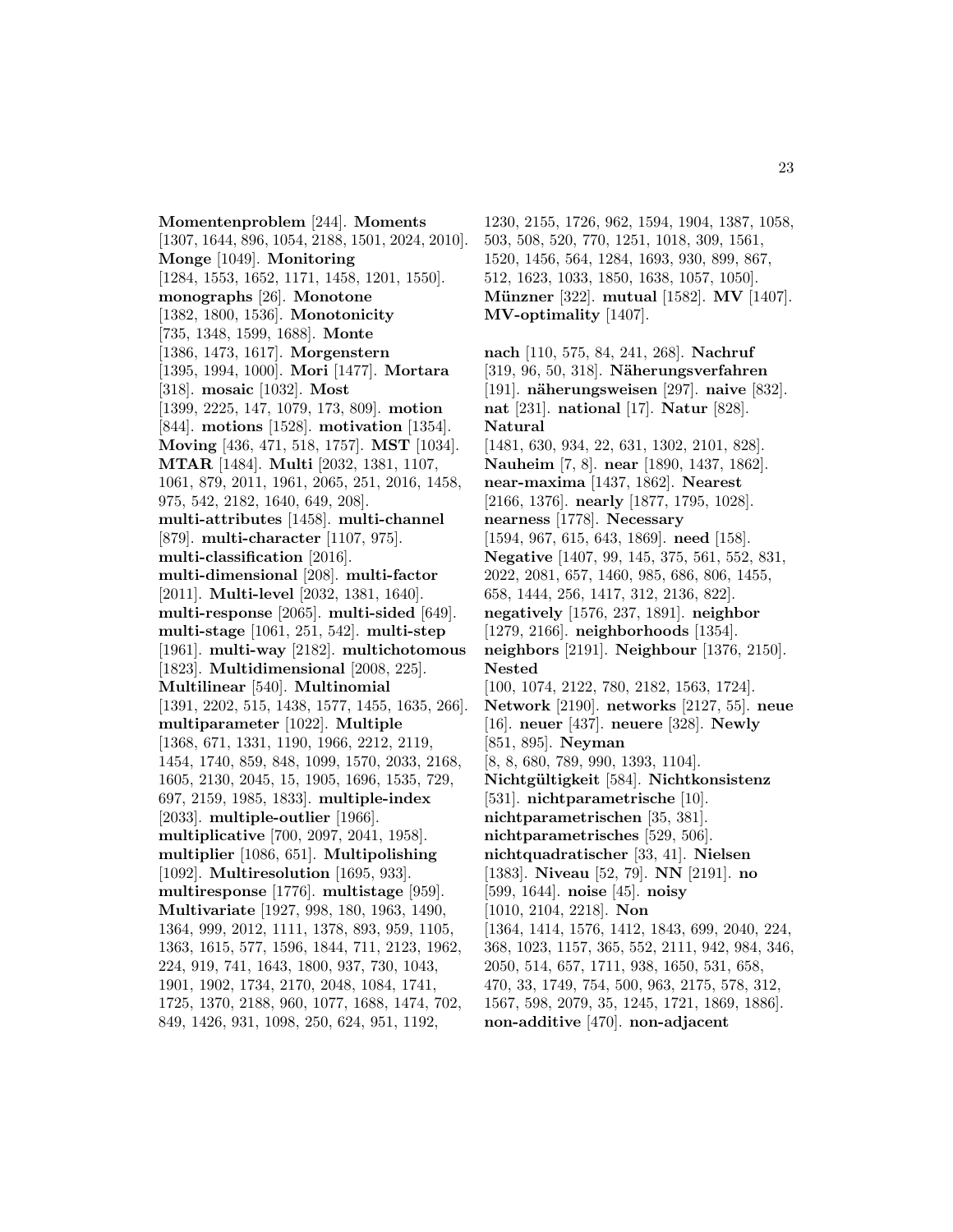[984, 1721]. **non-central** [657, 658]. **non-cooperative** [346]. **Non-correlation** [1412]. **non-deficiency** [1711]. **Non-exchangeability** [1576]. **Non-Existence** [1364]. **non-homogeneous** [2040, 754]. **non-inferiority** [1567]. **non-linear** [365, 1749]. **non-M.-L.** [531]. **non-Markovian** [598]. **non-negative** [552, 312]. **non-normal** [1023]. **non-normality-Special** [514]. **non-null** [368]. **non-overlapping** [1650]. **non-parametric** [224, 35, 1869]. **Non-positive** [1843]. **non-precise** [1245]. **non-regular** [2175, 1886]. **non-regularity** [2079]. **non-response** [963]. **non-sequential** [578]. **non-simultaneous** [2050]. **non-square** [33]. **non-standard** [500]. **non-stationary** [942]. **Noncentral** [1641, 285, 762]. **Nonclassical** [1398]. **nonconcave** [1801]. **nonconstant** [1318]. **nonhomogeneous** [1821]. **nonidentical** [1246, 1704]. **nonignorable** [2132, 2215, 1731]. **nonisomorphic** [1442, 1433]. **Nonlinear** [860, 1408, 1342, 1925, 1318, 1306, 996, 1923, 814, 2189, 534, 1124, 2201, 1434, 1153, 1949, 1850, 2082]. **nonlinearity** [1139]. **nonnegative** [986, 827, 1908]. **nonnegativity** [639]. **nonnormal** [949, 768]. **Nonparametric** [1997, 1226, 2021, 1820, 1970, 956, 2113, 2104, 1250, 1683, 938, 2054, 2218, 1018, 1456, 909, 1775, 2153, 596, 1951, 1519, 681, 1883, 1600, 1938, 2129, 1462, 2108, 288, 1568, 291, 729, 728, 10, 1690, 1607, 1705, 1628, 1085]. **Nonregular** [1368, 1274, 1312, 837]. **nonresponse** [662]. **nonsymmetric** [1235]. **nonuniform** [1384, 497]. **nonvalidity** [584]. **Norm** [1362, 1250, 1494, 760]. **Normal** [1358, 1404, 1907, 562, 1023, 1133, 971, 1070, 741, 1735, 575, 762, 1077, 1688, 702, 608, 997, 157, 624, 1509, 1769, 1771, 983, 1211, 820, 1134, 2083, 968, 1001, 1209, 1707, 1097, 1974, 539, 709, 1064, 512, 910, 1995, 1138, 1921]. **normality** [1755, 1337, 730, 2170, 669, 872,

742, 514, 1261, 1593, 66, 315, 2046, 360, 378, 1522, 267, 694, 836]. **normalization** [1246]. **normalized** [484]. **normalizing** [802]. **normally** [597]. **normals** [1560]. **normalverteilter** [355, 597]. **Normalverteilung** [469, 575, 331]. **Normalverteilungen** [78, 48, 85]. **Normalverteilungsannahme** [562]. **North** [2152]. **North-east** [2152]. **Note** [1815, 99, 186, 249, 351, 380, 133, 247, 396, 233, 223, 1270, 1337, 1133, 1171, 1239, 935, 1041, 1523, 781, 1207, 1220, 2130, 1438, 1776, 1080, 476, 815, 251, 45, 1678, 1896, 615, 643, 374, 945, 911, 68, 129, 373, 257, 539, 456, 312, 665, 481, 512, 757, 1256, 1942, 970, 420, 1050, 765]. **Notes** [1988, 407]. **notice** [546]. **notion** [1739]. **Notiz** [215]. **Nuclear** [1201]. **nuisance** [1218, 1837]. **null** [368]. **Nullhypothese** [106]. **number** [1890, 1076, 2199, 2183, 2191, 1437, 1577, 1809, 1168, 1216, 1386, 578, 173, 2182, 905, 1811, 1805, 1982, 2073]. **Numbers** [1373, 814, 904, 584, 146, 2005, 924, 555, 11]. **Numerical** [1049]. **numerischen** [48, 52, 79].

**OAVS** [913]. **oben** [241, 268]. **obere** [559]. **Oberwolfach** [18]. **Obituary** [319, 96, 50, 318]. **object** [543]. **objectives** [1454]. **objects** [2, 1068, 748]. **Objekten** [2]. **observation** [1797, 1551, 1624, 1203]. **Observations** [1382, 1377, 2040, 1890, 1993, 413, 1279, 872, 790, 1010, 483, 1702, 2104, 1593, 237, 1060, 889, 1291, 266, 1533, 981, 1113, 10, 1298]. **observed** [1072, 563, 1701, 955]. **observers** [649]. **obtain** [1290]. **Obtained** [1397, 1220]. **obtaining** [276]. **occupancy** [1320]. **occurrence** [648]. **odds** [2069, 1912, 1271]. **off** [382]. **Officers** [1159]. **offset** [369]. **ohne** [106]. **okonometrische ¨** [327]. **okonometrischen ¨** [616]. **Okonomie ¨** [93]. **okonomische ¨** [122]. **okonomischen ¨** [337]. **okonomischer ¨** [410]. **Old** [187, 430]. **Olkin**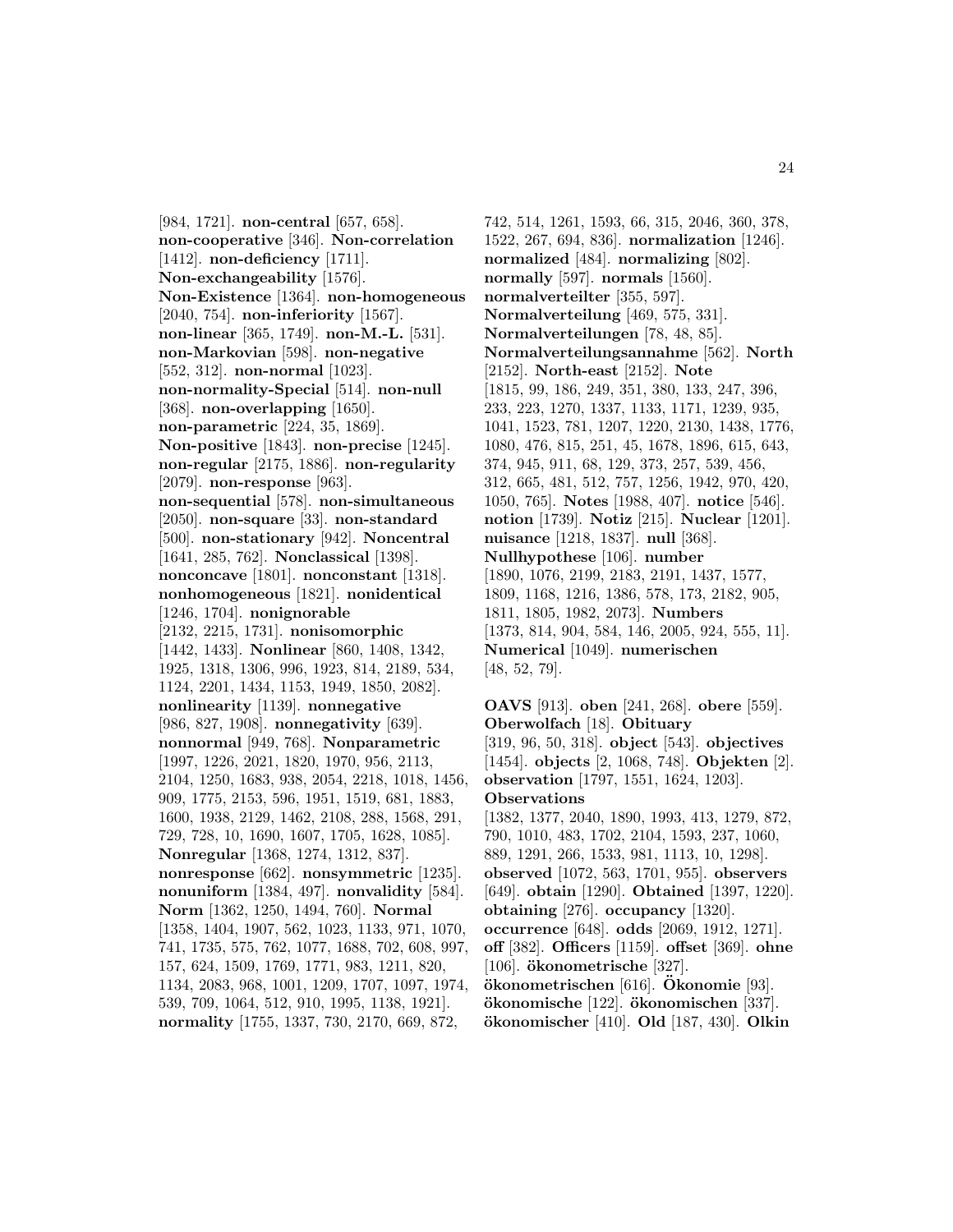[1756, 1714, 1872]. **OLSE** [1164]. **Olympia** [426]. **Olympia-Lotterie** [426]. **One** [1915, 1382, 1624, 1363, 1581, 1579, 649, 1985, 2105, 1651, 1103, 671, 952, 2076, 891, 610, 1551, 791, 837, 1465, 779, 793, 1290, 1216, 309, 1615, 1178, 728, 1721, 1752, 582]. **one-** [728]. **one-dimensional** [1651]. **one-inflation** [2076]. **one-parameter** [1103, 582]. **One-sample** [1915, 1579]. **one-shot** [2105]. **One-sided** [649, 1985, 671, 952, 791, 779, 793]. **One-step** [1581]. **one-way** [891, 1465, 1216, 1752]. **ones** [2212, 1955]. **online** [1036]. **only** [1499, 257]. **operating** [799]. **Operationscharakteristiken** [399]. **operator** [1053]. **Optimal** [1312, 664, 581, 1898, 442, 1730, 1074, 1407, 1221, 1429, 1686, 848, 1783, 1883, 1369, 1611, 2118, 2161, 1180, 662, 1289, 912, 913, 1125, 1009, 1554, 1153, 1291, 266, 1591, 683, 1201, 1403, 1162, 1575, 1882, 1856, 2030, 699, 1538, 2216, 1023, 1812, 1418, 1562, 1798, 1179, 808, 939, 2015, 859, 1502, 1405, 1087, 847, 1986, 2011, 2208, 1110, 2086, 1655, 2154, 1207, 1328, 1770, 1277, 1495, 1557, 1287, 1894, 1776, 2065, 907, 1068, 2222, 1581, 1444, 1178, 1888, 1887, 1766, 2173, 191, 1819, 1765, 728, 449, 1425, 1563, 2220, 1706, 2073, 1298, 1165, 1193, 1379, 1781, 2137, 716]. **Optimal** [1555]. **optimale** [54, 340, 331, 384, 259]. **optimalen** [297, 333]. **optimaler** [191]. **Optimalität** [604]. **Optimality** [829, 1645, 1279, 834, 760, 1143, 1415, 1514, 688, 1407, 808, 637, 991, 781, 496, 1004, 1090, 2128, 1063, 604, 2093, 373, 1163]. **optimally** [772]. **optimization** [826, 2219, 1129, 600]. **optimized** [636, 675]. **Optimum** [577, 174, 586, 835, 642, 667, 1318, 461, 438, 421, 1216, 571]. **optional** [1624, 1630]. **options** [2225]. **optisches** [185]. **Order** [1397, 1778, 1182, 1292, 1966, 2066, 1895, 2216, 795, 744, 2209, 1219, 1448, 1424, 1868, 2140, 1798, 1932, 1222, 984, 1884, 776, 841, 896, 1229, 1960, 2019, 1084, 916, 1054, 2165,

1883, 1957, 1854, 772, 2023, 2208, 2130, 1210, 616, 992, 2150, 1250, 1516, 1954, 2038, 2036, 1769, 1771, 1297, 2013, 1650, 1155, 1885, 801, 1485, 1047, 1482, 1324, 954, 1173, 1847, 2001, 731, 615, 643, 647, 1802, 825, 1564, 1843, 641, 694, 574, 1439, 1334, 1736, 1666, 1744, 2184, 1789, 1664, 877, 1781, 2030, 1861, 2187]. **order-of-addition** [2187]. **order-restricted** [1771]. **ordered** [1190, 1483, 1438, 237, 476, 2006, 1934]. **Ordering** [2148, 2019, 774, 712, 1958, 1660]. **orderings** [1780, 1580, 2140, 1490, 1486, 2091]. **Orders** [1351, 1169, 1896, 651]. **ordinal** [644, 543]. **ordinary** [554, 961]. **Ordnung** [616]. **orientation** [1657]. **oriented** [327]. **Ornstein** [1530, 1970]. **Orthogonal** [141, 882, 1266, 1442, 1893, 1645, 1323, 1179, 2122, 1877, 1326, 1352, 1433, 1873, 1795, 2099, 2232, 1028, 1657, 1258, 1427, 1765, 1903, 2187]. **orthogonally** [1260]. **Oskar** [50, 50]. **Other** [1399, 363, 445, 449]. **outcome** [1715]. **outcomes** [102]. **outgoing** [846]. **outlier** [1966, 869]. **outliers** [2119, 840, 286, 450, 1981, 648]. **overdispersed** [2100]. **overdispersion** [1652]. **overhead** [577]. **overlapping** [1884, 307, 1650]. **overshoot** [946]. **overview** [862].

**P** [1388]. **Paar** [183]. **paarigen** [10]. **packings** [2180]. **pair** [795]. **Paired** [1369, 2056, 1992, 2126, 1726, 10]. **pairs** [671, 1992]. **pairwise** [1460, 959]. **Paley** [1397]. **panel** [1653, 108, 2230, 2124, 1911, 1940, 1484, 2210]. **panels** [2014]. **Panjer** [2209]. **paper** [418]. **papers** [851, 895, 2044, 1930]. **parabola** [1009]. **paradox** [92]. **Parallel** [2163, 1960, 1990, 358, 2036]. **parallel/series** [2036]. **paralleled** [252]. **parallelism** [1571]. **Parallelität** [117]. **Parameter** [1395, 849, 411, 67, 270, 1596, 1237, 1103, 533,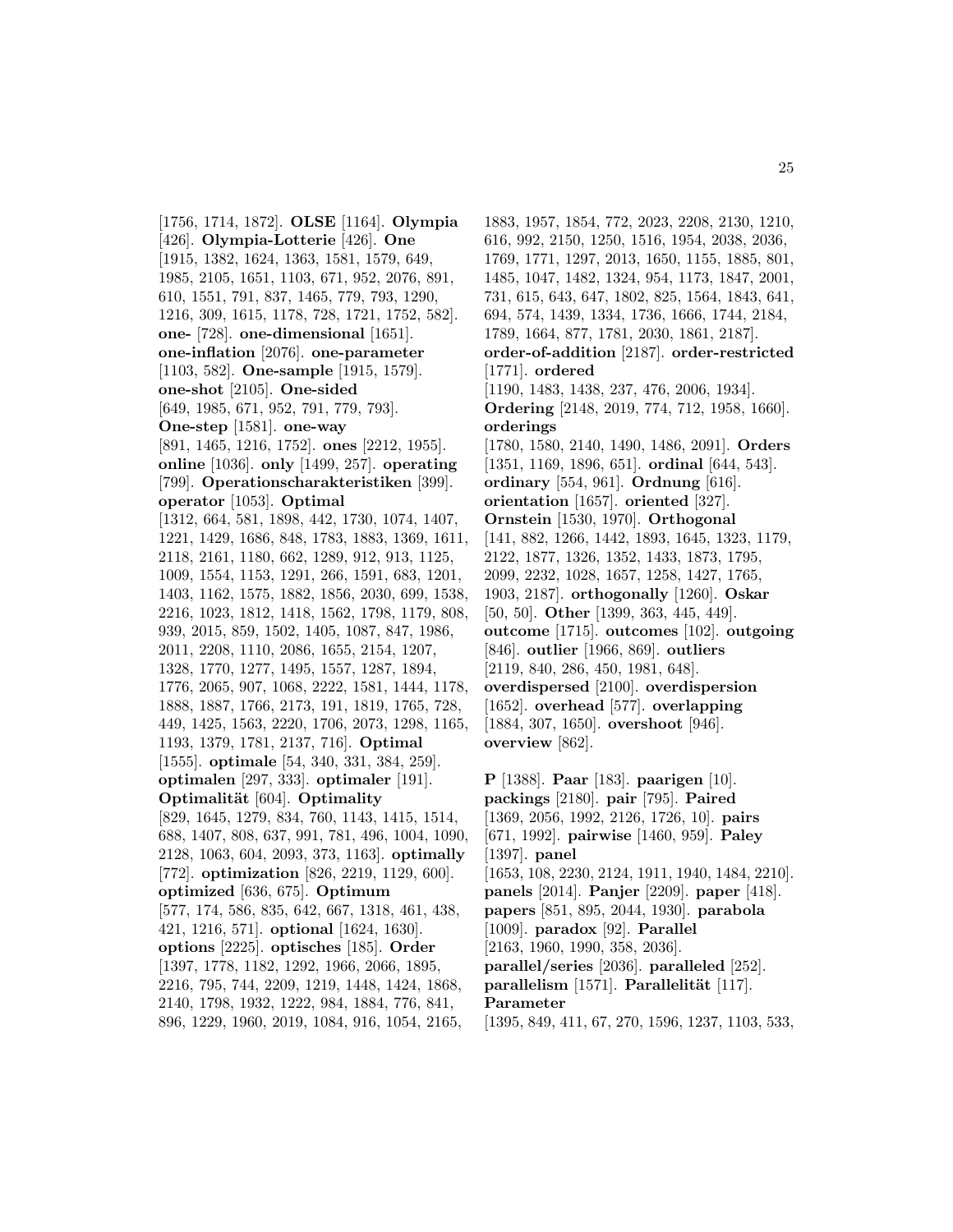1914, 1644, 865, 785, 1783, 646, 1785, 1616, 2078, 837, 1044, 1422, 1772, 1758, 2117, 1701, 468, 993, 889, 1153, 2028, 625, 1417, 778, 257, 1933, 1138, 30, 37, 591, 718, 1296, 582]. **Parameter-** [270]. **parameterfreie** [239, 246]. **Parameterfunktionen** [414]. **Parameters** [1357, 1571, 1599, 544, 1633, 871, 1171, 903, 461, 1846, 645, 1990, 389, 885, 811, 1837, 890, 2084, 2078, 791, 1191, 450, 300, 1590, 1155, 476, 479, 1858, 1692, 2001, 302, 309, 625, 1696, 5, 1751, 1439, 729, 789, 312, 258, 867, 2017, 1572, 1859, 2095]. Parameterschätzproblemen [582]. **Parametersch¨atzung** [30, 37]. **Parametric** [234, 1810, 1699, 1464, 1396, 1821, 224, 452, 2021, 1385, 2226, 1435, 1443, 1788, 1614, 35, 364, 1632, 1869, 1705]. **parametrized** [885]. **Paretian** [1948]. **Pareto** [544, 903, 595, 494, 2108, 287, 300, 1503, 1251, 187, 374, 1056, 625, 641, 1039, 541, 1736, 1248, 1933, 2079]. **Pareto-type** [2108]. **parities** [121]. **parsimonious** [670]. **Part** [844]. **Partial** [1543, 2073, 1313, 1798, 484, 1280, 1559, 1976, 1692, 1345, 2093, 2215, 1971, 2089, 2067]. **Partially** [1586, 141, 1639, 2029, 982, 1801, 2213, 2161, 634, 1758, 2201, 2063, 1829, 2069, 1632, 1811, 1234, 1973, 1619, 1659]. **particles** [1471]. **particular** [283, 1881, 1661]. **partielle** [167]. **partitioned** [1788]. **partly** [1701]. **passing** [387]. **Past** [1365, 1546, 2088, 2165, 1504, 2062, 1648, 1681, 1945, 1704, 1597]. **paternity** [335]. **patients** [557]. **Pattern** [1368, 2099, 1536, 1982, 2073]. **pattern-mixture** [1536]. **patterns** [553, 1864]. **Paul** [231]. **pay** [382]. **pay-off** [382]. **Payley** [1220]. **PBIB** [720]. **PBIBD** [634]. **PDE** [2170]. **Pearson** [2016, 1520, 990, 1393]. **peeling** [1842]. **Penalized** [1003, 2224, 2184]. **penalty** [1801]. **percentage** [831]. **Percentile** [1616, 2039, 2090]. **percolation** [1816]. **performance** [1792, 1812, 1530, 1842, 961]. **period** [1584, 327]. **Periodic** [1200, 1584].

**periodically** [1892]. **permutation** [618, 1385]. **permutations** [2236, 2092]. **Permutationstest** [277]. **person** [346]. **Personen** [90]. **perturbed** [836, 1553]. **Petersburger** [330]. **Pfadkoeffizienten** [167]. **phase** [354, 421, 350]. **phase-type** [354]. **phases** [996]. **Phillip** [1385]. **PHR** [1966]. **physiological** [1695]. **Pitman** [1778, 1959]. **places** [2]. **plan** [1112]. **planar** [343, 1708, 789]. **Pläne** [149, 191, 2125, 241, 268, 423, 74]. **Plänen** [13, 59]. **planes** [127]. **planning** [4, 1296]. **Plans** [1419, 1200, 636, 667, 1179, 1309, 1549, 882, 799, 675, 212, 13, 55, 191]. **plastics** [38]. **Plätze** [2]. **play** [1199, 191]. **play-the-winner-type** [1199]. **playing** [1159]. **plot** [2194, 2143, 2227, 1733]. **plots** [1032, 1092]. **plug** [1665]. **plug-in** [1665]. **plus** [1112, 1645, 2232]. **pmk** [1114]. **Point** [1343, 1355, 1376, 927, 1489, 1953, 1313, 1076, 1923, 2049, 2221, 1526, 939, 831, 1452, 2044, 1559, 1717, 1668, 343, 299, 1213, 2045, 1739, 1006, 1064, 1138, 1256, 870]. **points** [1190, 2212, 2009, 935, 1793, 1494, 1050]. **Poisson** [262, 1303, 1610, 802, 1120, 1963, 632, 2125, 2146, 1820, 2221, 854, 217, 211, 1027, 1655, 1871, 197, 695, 2052, 2104, 2018, 1950, 1779, 476, 1857, 2185, 2025, 754, 1444, 1508, 899, 867, 1053, 2059, 1918, 1463, 2100, 697, 1634]. **Poisson-inverse** [211]. **Polar** [1445]. **policy** [327]. **politischen** [93]. **Pólya** [458]. **P´olya-Verteilung** [458]. **Polygonal** [1108]. **Polynomial** [1418, 1423, 1811, 1562, 1941, 859, 847, 787, 1724, 2137, 1985]. **population** [664, 1107, 1716, 495, 874, 960, 1589, 286, 662, 204, 412, 1855, 287, 1208, 1211, 438, 498, 586, 763, 628, 1015, 618, 830, 1005, 769, 963, 539, 606, 590, 981]. **Populations** [1382, 1803, 351, 762, 608, 819, 1771, 820, 806, 1858, 2001, 1916, 1564, 1843, 564, 177, 910]. **portfolio** [1470, 1129, 2057]. **portfolios** [1812]. **Positive** [1407, 1110, 1843, 312]. **Positively** [1398]. **positivity** [227].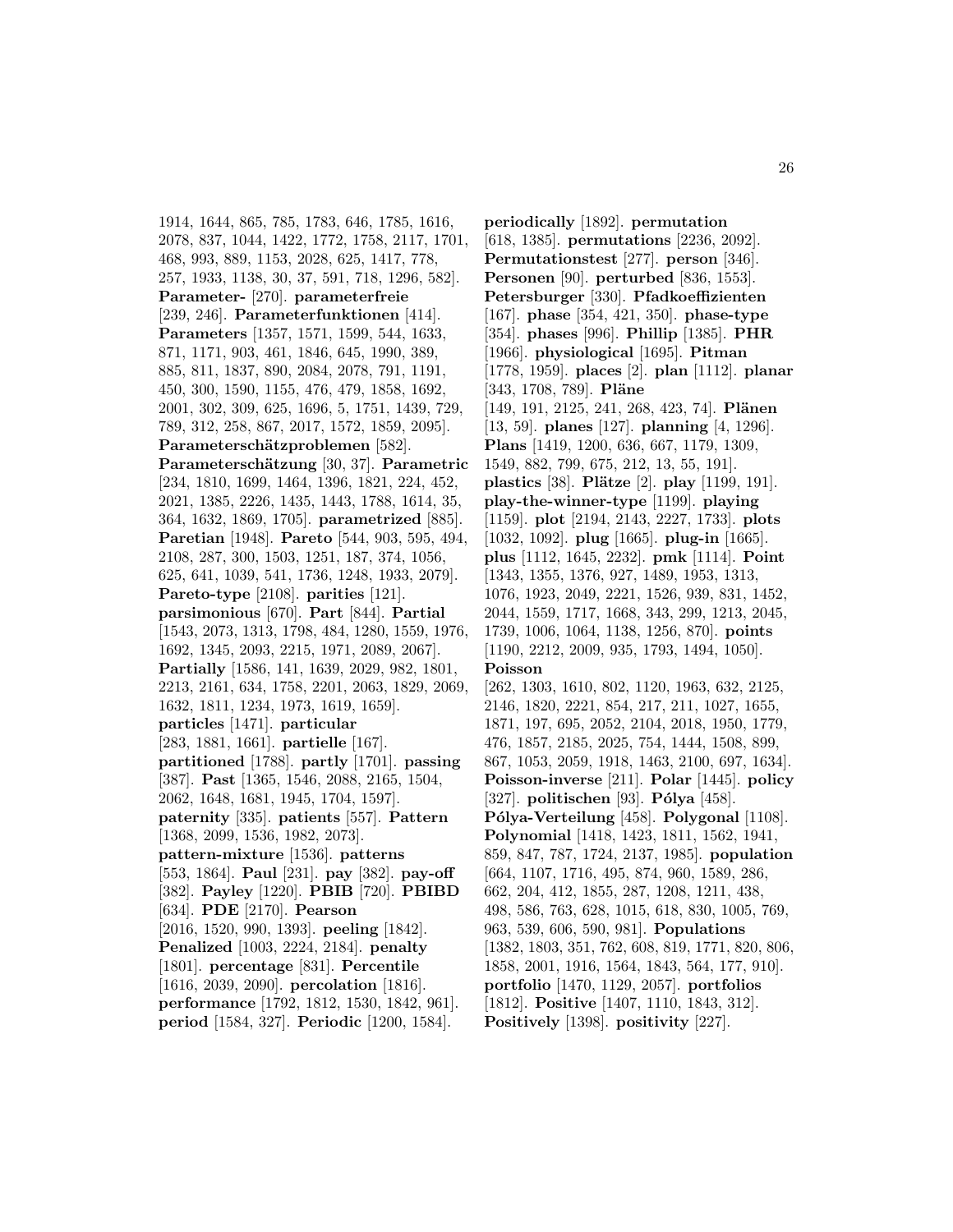**possible** [636, 610, 1566]. **possibly** [2126, 1434]. **posterior** [766, 2052]. **posteriori** [1923]. **postponable** [269]. **Potentialtheorie** [398]. **power** [1907, 2040, 86, 284, 735, 1820, 904, 1253, 1100, 1948, 1728, 682, 1301, 503, 508, 520, 71, 417, 1535]. **Powerful** [1399, 147, 1079, 2225]. **powers** [1533, 1138]. **pp** [1370]. **PPSWR** [705]. **practical** [1630]. **practice** [1537]. **praktische** [107]. **preassigned** [751]. **Precedence** [1506]. **Precedence-type** [1506]. **precise** [1245]. **precision** [1520]. **Predicting** [731]. **Prediction** [1542, 1391, 2233, 978, 1915, 664, 2216, 1487, 840, 1025, 1611, 1871, 1148, 2052, 809, 2147, 1144, 1607]. **predictions** [616]. **Predictive** [606, 1182, 2226]. **predictor** [1427]. **predictors** [2154, 662]. **Preface** [1117, 1317, 1814, 1525, 857]. **Preferred** [1340]. Preisparitäten [121]. Preliminary [130, 1233, 1191, 1638]. **prescribed** [843, 846]. **Presence** [1351, 1413, 1518, 180, 840, 556, 1091, 1330, 1998, 2129, 662, 2074, 302, 2218, 1669, 1428, 944]. **present** [1925]. **Preservation** [2036]. **pretest** [1804]. **prevalence** [2224]. **previous** [1609, 1299]. **price** [514, 121]. **principal** [1473, 2234]. **principle** [570]. **principles** [1037]. **Prinzip** [330]. **Prinzips** [235]. **prior** [2202, 1835]. **prior-data** [2202]. **priori** [1245]. **priority** [395]. **privacy** [1823]. **privacy-protecting** [1823]. **probabilistic** [2103]. **probabilities** [440, 751, 1086, 1297, 1708, 225, 666, 1288, 46]. **Probability** [526, 1262, 1720, 209, 737, 1107, 1944, 1335, 826, 125, 22, 1835, 804, 584, 2002, 439, 653, 1472, 756, 369, 55, 888, 559, 714, 1849, 1935, 1492, 1013, 370]. **probability-densities** [804]. **probability-like** [125]. **probable** [327]. **Probeentnahmen** [116]. **Probenahme** [20, 118]. **Problem** [636, 79, 410, 279, 283, 1489, 387, 70, 1313, 455, 2115, 430, 1432, 356, 707, 1435, 29, 1172, 367, 354, 531, 23, 600, 1049, 192, 521, 571, 395, 394, 258, 294, 757,

1247, 339, 349, 1690, 1065, 531]. **Probleme** [280, 17]. **Problems** [1359, 1022, 147, 452, 1239, 579, 762, 1570, 2044, 612, 421, 309, 175, 310, 350, 491, 582, 17]. **procedure** [846, 1755, 1793, 1655, 1881, 806, 993, 901, 573, 1334, 1875, 1608, 1104]. **Procedures** [667, 812, 892, 1598, 1558, 943, 1072, 1972, 1996, 1848, 791, 496, 659, 985, 686, 756, 705]. **Proceedings** [466]. **Process** [1293, 802, 1792, 881, 1787, 923, 1493, 1559, 1027, 1655, 1010, 1871, 2104, 1465, 1961, 1289, 779, 793, 45, 884, 1114, 1194, 1943, 754, 28, 1006, 930, 899, 867, 1053, 208, 1664, 1796, 716]. **Processes** [1376, 518, 1821, 1965, 1313, 1530, 1588, 1820, 1817, 640, 1639, 1526, 869, 2179, 380, 872, 1019, 1452, 607, 2176, 629, 532, 2051, 2121, 695, 1462, 66, 783, 1203, 1458, 1105, 2169, 267, 1268, 789, 1969, 598, 1248, 1744, 2100, 1550, 471, 558]. **processes-** [869]. **product** [1096, 896, 2024, 893, 287, 1503, 926, 460, 220, 226, 606, 1563, 2147]. **product-type** [460]. **Production** [4, 1458, 146]. **Productivity** [327]. **Productivity-oriented** [327]. **products** [1436, 1625, 597]. **Produkten** [597]. **Produktionsplanung** [140]. **Produktivitätsorientierte** [327]. **Prof** [271]. **Prof.** [230, 271, 231]. **Profile** [1369, 1496]. **Prognosefehlers** [616]. **Prognosemodelle** [122]. **Prognosen** [616, 164]. **program** [365, 386]. **programming** [233, 234, 305, 283, 345, 442, 1718, 112, 163, 181, 292, 1819, 247, 258, 294, 364]. **Progressive** [1447, 1915, 1890, 2026, 1998, 1670, 2027]. **progressively** [1915, 1642, 1914, 1072, 1802, 570]. **Projection** [1272, 1326, 1397, 2200, 1929, 1352, 725, 1220, 1050]. **projections** [1169, 1229]. **projektive** [338]. **proof** [518, 28]. **Properties** [1397, 1928, 1365, 2204, 737, 1889, 2123, 1528, 1246, 1103, 1756, 1890, 976, 1831, 669, 904,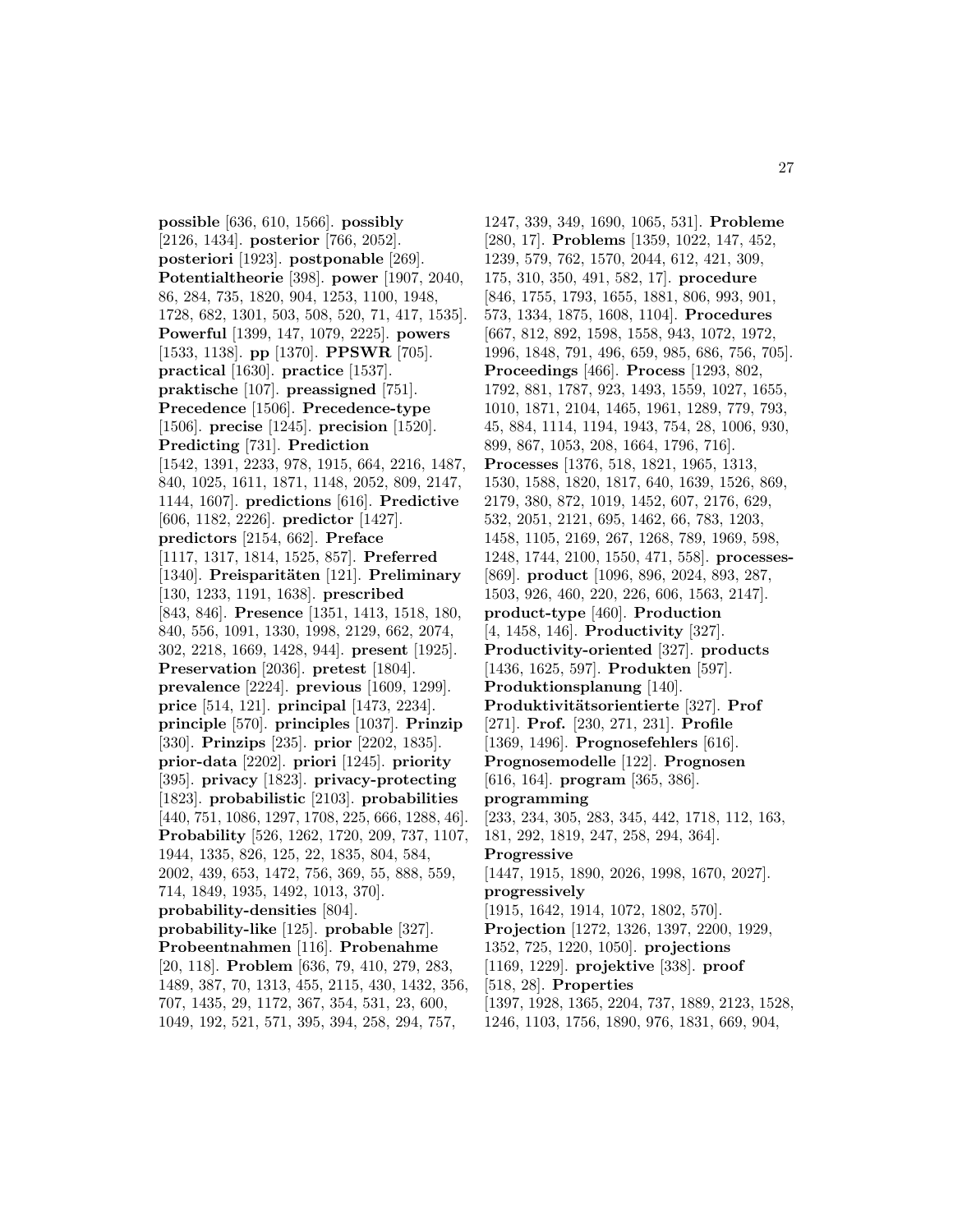1326, 1352, 2200, 2019, 733, 811, 917, 2176, 1662, 1426, 629, 1605, 1220, 2205, 695, 974, 2155, 852, 1670, 962, 245, 1587, 2083, 2077, 2172, 1114, 1345, 945, 1802, 825, 1808, 1926, 2080, 256, 482, 2177, 598, 1850, 2092, 1934]. **Property** [1378, 1673, 2000, 1424, 1774, 1179, 1007, 1767, 883, 541, 558]. **Proportion** [1362, 868, 1598, 1093, 1716, 1794, 2106]. **Proportional** [1513, 1392, 2123, 440, 1831, 1793, 2069, 1912, 1699, 1560, 2080, 1263, 449, 1606, 1234]. **proportions** [1499, 1993, 1849]. **protecting** [1823]. Prozentpunktschätzung [270]. **Prozesse** [558]. **Prüfaufwands** [173, 228]. **Prüfpläne** [636, 235, 675, 259]. **Prüfplänen** [212]. **Prüfung** [562, 584, 55, 191, 241, 268, 423, 59, 10, 13, 64, 149, 205, 259]. Prüfverfahren [239, 246]. **Pr¨ufverteilungen** [161, 168]. **PrY** [533]. **Pseudo** [1428]. **pseudorandom** [814, 904]. **psycho** [1695]. **psycho-physiological** [1695]. **psychologischen** [52, 79]. **Publications** [322]. **Publisher** [2038]. **pulley** [742]. **Punkthaufen** [343]. **Punktprozesse** [402]. **Punktprozessen** [388, 513]. **purely** [2060]. **Pyrrho** [853].

**QMLE** [2221]. **quadrant** [1460]. **Quadrat** [584]. **Quadrat-Tests** [584]. **Quadratic** [1532, 345, 939, 236, 1213, 760, 986, 1615, 2151, 1024]. **quadratically** [768]. **Quadrupling** [2131]. **Qualitative** [1969, 1093, 415]. **qualitativen** [114]. **quality** [846, 1313, 1458, 638]. **Quantile** [1119, 960, 2062, 1968, 2049, 2132, 1543, 2003, 2157, 2113, 2191, 1976, 1829, 2233, 1720, 2151, 2144, 1975, 2153, 2107, 2089, 1973, 2206]. **Quantile-based** [2062]. **quantiles** [1993, 630, 1251, 1457, 641, 836, 1906]. **quantitative** [1270, 1558, 1449, 1589, 675]. **quantitatives** [675]. **quantities** [1590]. **quantized** [1168]. **quarter** [2223]. **Quartile** [83, 1118]. **Quasi** [752, 692, 969, 1423, 2210, 867, 233, 1474, 2018, 899, 2184].

**Quasi-isotonic** [692]. **quasi-likelihood** [2018, 2184]. **Quasi-maximum** [2210, 867, 899]. **Quasi-stationarity** [969]. **quaternary** [2031]. **question** [2]. **queue** [1487, 218, 339]. **Queueing** [36, 350, 441, 367, 354, 310, 192, 395, 394, 339, 349]. **Queues** [217, 197]. **Queuing** [238, 72]. **Quick** [899]. **quotient** [510]. **Quotientenmethode** [314].

**R** [1371]. **Radmacher** [1371]. **raking** [563]. **Random** [1367, 1839, 972, 1409, 2169, 1398, 577, 2007, 2138, 1246, 1962, 1446, 1512, 2235, 1490, 891, 1643, 1384, 826, 158, 2148, 1658, 2058, 1993, 924, 738, 1576, 1941, 1483, 2019, 2135, 594, 1617, 1996, 607, 1007, 1225, 629, 146, 940, 1937, 1897, 1945, 834, 1465, 497, 1584, 1460, 1954, 2038, 1809, 2063, 1529, 2013, 1228, 907, 11, 1047, 1203, 1587, 1216, 2185, 1271, 2091, 1579, 618, 1926, 1891, 2005, 963, 597, 1288, 184, 1476, 888, 2182, 1500, 1922, 1623, 148, 316, 1935, 1775, 1748, 2153, 1453, 1085, 1925, 1833, 1386]. **random-effects** [1922]. **randomization** [682, 560]. **Randomized** [1310, 868, 1270, 1598, 1135, 1558, 1716, 1267, 1499, 1184, 1449, 1277, 1630, 769, 1154]. **randomly** [1091, 748, 2087, 1761]. **randomness** [796]. **Randsummen** [30, 37]. **Rang** [54]. **range** [756, 1453]. **ranges** [756]. **Ranggr¨oßen** [61, 126]. **Rangtests** [357, 354]. **Rangvariable** [556]. **Rank** [2230, 1414, 1419, 1837, 1402, 1399, 796, 147, 1489, 368, 1255, 2192, 2224, 587, 819, 602, 964, 649, 1982, 556]. **Rank-based** [2230]. **rank-deficiency** [2224]. **Ranked** [1558, 1755, 1157, 1994, 865, 1011]. **ranking** [1994, 915]. **rankings** [1446]. **ranks** [659, 1818, 972, 1981]. **rapidly** [154]. **Rare** [1373, 1372, 372]. **Rasmus** [1383]. **Rate** [555, 998, 2123, 1868, 1077, 1348, 1426, 2141, 1912, 1699, 2025, 1669, 836]. **rater** [1486]. **Rates** [1665, 893, 1533, 339]. **Ratio** [1408, 226, 134, 186, 224, 919, 726, 735, 1490,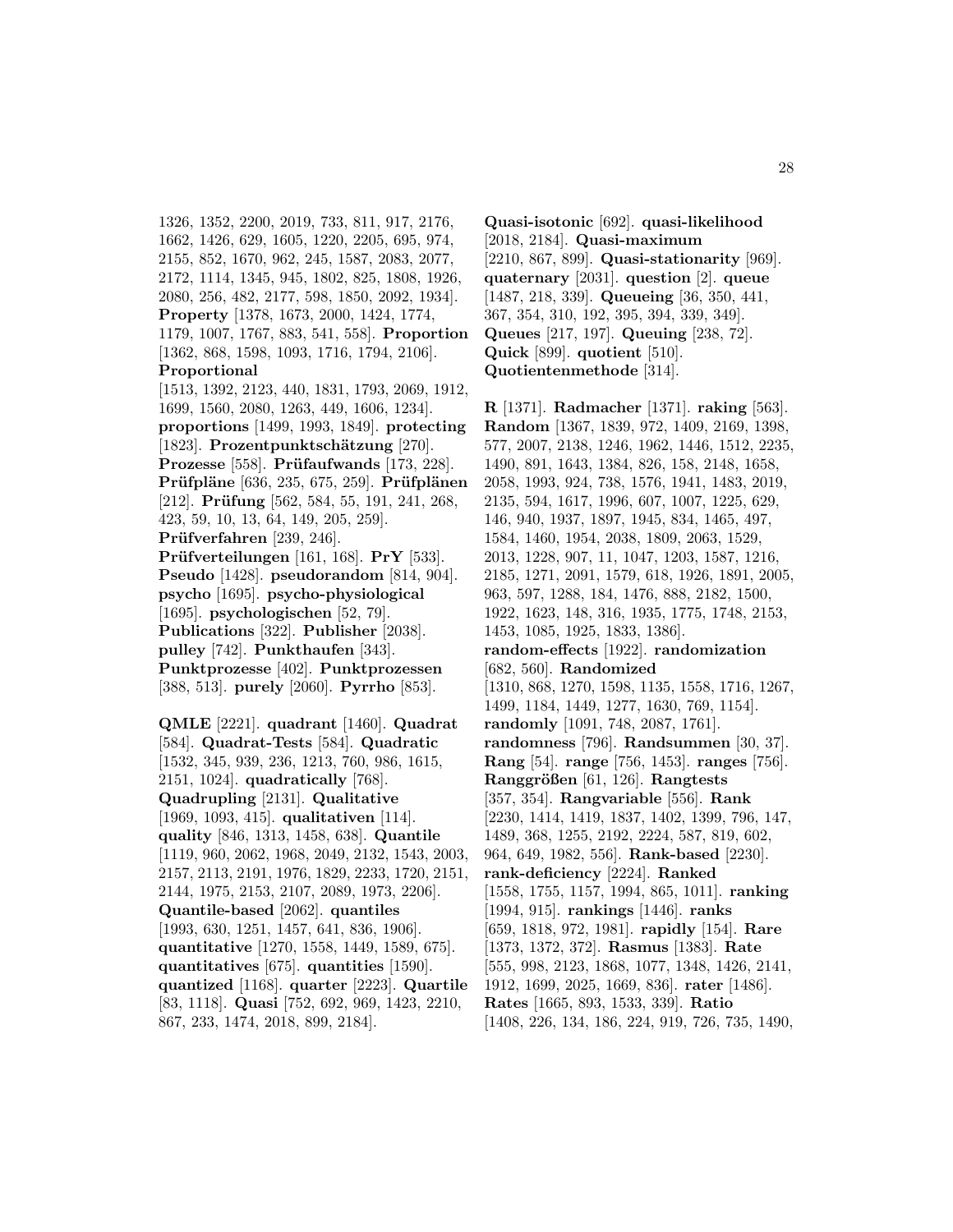1960, 874, 960, 1785, 515, 2078, 563, 97, 2042, 957, 1271, 190, 570, 220, 888, 1567, 981, 1995, 2203]. **Raum** [273]. **Re** [1744]. **Re-weighted** [1744]. **real** [2049, 1913, 1863, 2075]. **real-time** [2049]. **Realisation** [559]. **realization** [559]. **realizations** [243]. **really** [1006]. **rearrangement** [600]. **recapture** [2068, 1777]. **Rechenmaschinen** [15]. **rechteckverteilter** [501]. **Rechtsvorschriften** [110]. **reciprocal** [2094]. **Recognition** [989]. **Reconstruction** [1546, 1299]. **Record** [1395, 1039, 1089, 1778, 1609, 1506, 1898, 1441, 1523, 916, 1183, 1649, 1339, 2233, 1784, 945, 2028, 1866, 2147, 1492, 1721]. **records** [1542, 1609, 1546, 2152, 1962, 1774, 1967, 1687, 2024, 1299, 957]. **Recovered** [997]. **recovery** [863]. **rectangular** [829]. **Recurrence** [1292, 2188]. **recurrent** [1964, 2041]. **recursion** [942]. **Recursive** [181, 1323, 1261, 647, 955, 1244]. **redescending** [1338]. **reduced** [1199, 2051, 817]. **reduction** [2116, 2206]. **redundant** [358]. **reduzierter** [506]. **reexamination** [274]. **Referees** [989]. **reference** [863]. **regarding** [1122]. **region** [903, 2030]. **regional** [2224]. **Regionalstatistik** [111]. **regions** [1781]. **Regression** [1418, 2111, 1283, 1357, 1404, 531, 1353, 1392, 1174, 1673, 1121, 2178, 2119, 1919, 1306, 1792, 1219, 1448, 1313, 1146, 2160, 871, 996, 1562, 1798, 876, 2196, 984, 808, 2132, 1543, 1884, 1432, 2003, 692, 644, 766, 939, 1740, 2189, 1913, 859, 848, 2157, 2156, 1865, 723, 2181, 1481, 847, 1611, 1600, 2208, 1110, 860, 1717, 554, 997, 1069, 2034, 1218, 157, 1233, 2081, 956, 2129, 1148, 1016, 1715, 1900, 1674, 2094, 1462, 1544, 2063, 2141, 832, 1698, 1466, 1829, 2018, 1950, 299, 2198, 1213, 1451, 673, 1434, 1657, 479, 2233, 1515, 2025, 1949, 1055, 1345, 2231, 796, 861]. **regression** [1106, 1444, 1020, 1568, 1696, 1508, 1535, 457,

2151, 1333, 1258, 1427, 1836, 491, 2171, 1113, 1724, 1572, 1244, 1805, 1852, 1975, 2053, 2136, 1690, 1850, 1463, 1856, 2153, 1492, 1721, 1638, 2107, 2145, 1971, 2089, 2214, 932, 2186, 1973, 1628, 1985, 2067, 1085, 1833, 31]. **regressions** [1164, 31]. **Regressions-** [31]. **Regressionsanalyse** [554, 229]. **Regressionskoeffizienten** [106, 167, 203]. **regressors** [1164, 1833]. **regular** [2175, 1982, 1327, 1886]. **regularity** [1792, 452, 2079]. **regularization** [956]. **Regularized** [2132]. **Reihen** [14, 454]. **Reiss** [1373]. **Reiz** [353]. **Related** [1404, 664, 629, 475, 2072, 1180, 1056, 1456]. **relation** [1738, 1725]. **Relations** [2024, 1292, 2188, 1788]. **Relationship** [1356, 518, 998, 926, 1177]. **relationships** [1896]. **Relative** [1402, 2114, 408, 1673, 685, 249, 1722, 288, 1847, 463]. **Relevance** [1048, 639]. **relevation** [2088, 2020, 2080]. **Reliability** [1990, 1422, 2139, 2080, 927, 2000, 1832, 849, 2205, 2062, 358, 925, 945, 2087, 674]. **Remaining** [1537, 893, 1806]. **remark** [645, 447, 647]. **Remarks** [209, 924, 1527, 392, 578, 1065, 65]. **reneging** [36, 238, 269]. **renewal** [930]. **repair** [878, 1990]. **repairable** [878]. **Repeated** [874, 1162, 2186]. **replacement** [440, 174, 46]. **replicated** [699, 1586, 109]. **replicates** [1321, 1269]. **replications** [2034]. **Report** [18]. **repräsentativer** [336]. **representation** [560, 1263]. **Representations** [1934, 304, 1906]. **representing** [943]. **reproducing** [1471, 2171]. **Republic** [327]. **rer** [231]. **research** [26, 626]. **residual** [998, 1609, 1236, 2048, 1827, 1945, 962, 1806, 1482, 2091, 1784, 2020, 1671, 1978, 1872]. **residual-based** [2048]. **Residuals** [1416, 1780, 1345, 1766]. **resilience** [2114]. **resolution** [413, 1920, 1924]. **Resolvable** [1278, 1321, 1269]. **resource** [1036]. **resources** [631]. **resp** [645]. **Response**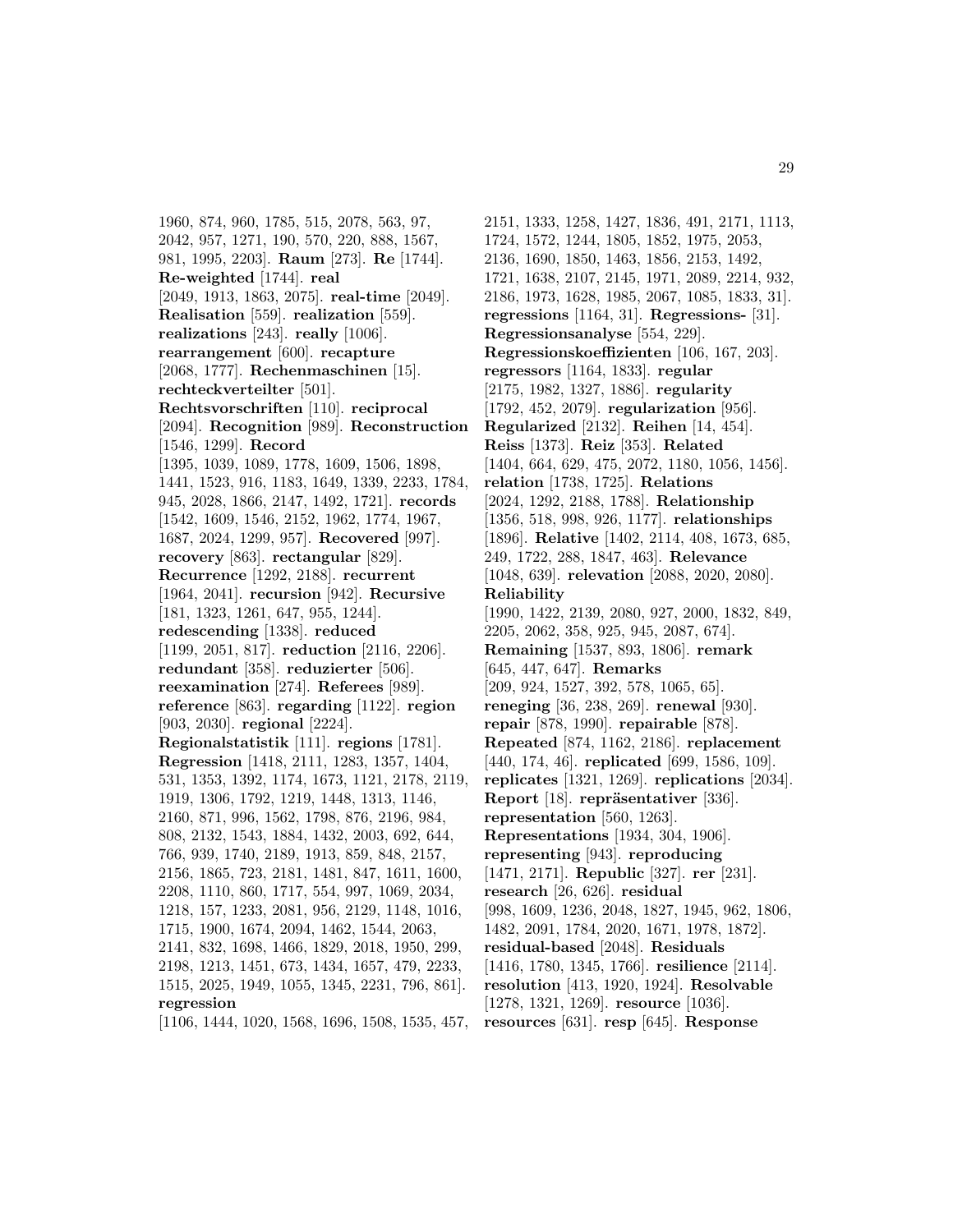[2174, 433, 868, 1318, 1746, 1270, 1598, 1135, 1558, 1716, 1267, 1184, 1310, 644, 1695, 1449, 1277, 407, 1282, 2141, 2065, 1554, 1630, 769, 963, 1154, 1836, 1563, 1775, 1851, 1607]. **responses** [1157, 1499, 2132, 2063, 1731, 1748, 2153, 1973]. **restricted** [1022, 452, 1658, 477, 1509, 1771, 1155, 2001, 1614, 1026, 1065]. **restricting** [1499]. **restriction** [157]. **Restrictions** [1379, 1932, 1438, 1635, 1933]. **result** [403]. **Results** [1704, 453, 664, 1951, 1538, 1895, 1236, 996, 2235, 1645, 2031, 610, 1854, 1501, 1988, 2008, 218, 858, 2106, 1709, 1700, 360, 378, 537, 1049, 1736]. **Reverse** [1007]. **reversed** [2088, 1831, 1348, 1688, 1426, 1513]. **Review** [1294, 1304, 1315, 1384, 1373, 1385, 1372, 1370, 1478, 1389, 1387, 1371, 1386, 1388, 100, 1476, 1477, 1383, 755, 821, 818, 807, 734, 805, 687, 736, 794, 813, 1280, 749, 771, 691, 773, 800, 390, 703, 777, 792, 689, 745, 715, 758, 786, 823, 764, 717, 724, 696, 722, 679]. **reviewers** [1930]. **Reviews** [34, 1066, 1081, 1101, 1115, 1141, 1150, 1166, 1223, 1231, 1240, 1264, 206, 1214, 62, 1195, 480, 216, 516, 40, 131, 459, 1196, 409, 473, 137, 248, 1175, 260, 87, 95, 159, 1188, 1197, 56, 432, 1185, 9, 1186, 1205, 465, 443, 76, 81, 178, 165, 296, 317, 377, 393, 49, 19, 171, 499, 143, 69, 1275, 525, 27, 1187, 788, 816, 693, 810, 775, 953, 947, 585, 592, 566, 672, 753, 902, 633, 928, 605, 684, 676, 797, 650, 576, 603, 747, 855, 894, 833, 936, 767, 601, 732, 880, 620, 613, 965, 548, 536, 920, 914]. **reviews** [617, 941, 713, 660, 611, 873, 850, 958, 623, 727, 706, 839, 710]. **revisited** [430]. **reward** [985]. **reweighting** [1473]. **rho** [1561]. **Riani** [1387]. **ridge** [1233, 479]. **Riesz** [1840]. **Right** [1131, 1878, 1680, 1900]. **right-censored** [1680, 1900]. **Risikoaversion** [162]. **Risikos** [139]. **Risk** [681, 685, 1255, 1530, 1847, 1553, 1113, 1665]. **Risk-efficient** [681]. **Risks** [1413, 1901, 1902, 1998, 2055]. **Robust**

[1959, 2105, 1907, 2040, 1149, 1633, 1879, 1899, 1129, 659, 1516, 1976, 2234, 1126, 1981, 1731, 2144, 1396, 1572, 1120, 1083, 1846, 1003, 848, 2110, 1783, 1655, 1881, 2121, 619, 2198, 1521, 1563, 1128, 1856, 1566, 2214]. **Robustness** [1122, 1136, 514, 447, 1969, 2059, 970]. **ROC** [1956]. **Roger** [2070]. **Rolf** [1373]. **Rolf-Dieter** [1373]. **Romano** [1388]. **Ronald** [96]. **room** [441]. **Root** [1416, 2196, 1484]. **roots** [2130]. **Rosenthal** [1891]. **Rosenthal-type** [1891]. **rotatability** [776, 841]. **rotatable** [2150]. **Rounding** [1380, 1086, 1996]. **row** [1149, 1074, 759, 642]. **row-column** [1149, 1074, 759]. **row-columns** [642]. **Rows** [1379, 780]. **rowwise** [2005]. **RRSB** [1754]. **Rue** [1476]. **ruin** [1553]. **rule** [934, 971, 879, 612]. **rules** [1783, 1086, 266]. **Run** [1351, 1017, 881, 1019, 1639, 1433, 2131, 977, 252, 98]. **Run-Testes** [98]. **Runs** [1483, 1645, 2229, 1946, 1352, 2072, 1955].

**S** [1389]. **Saddlepoint** [2110, 2012]. **safe** [1660]. **Sagoroff** [272, 319]. **Saisonbereinigung** [410, 337]. **same** [1310]. **Sample** [1078, 1330, 1273, 950, 1915, 147, 2098, 1994, 1267, 865, 108, 1993, 1253, 1100, 1686, 1947, 1161, 682, 132, 138, 407, 390, 1262, 29, 819, 1529, 806, 968, 1001, 1252, 731, 1127, 309, 1579, 1808, 641, 1079, 836, 578, 10, 1851, 1057, 1050]. **sampled** [1499, 621]. **Samples** [1382, 1404, 1953, 2056, 1519, 145, 375, 1072, 937, 2148, 1878, 890, 2078, 288, 251, 1485, 468, 1916, 1949, 1417, 588, 778, 910, 1984, 313, 1781, 2030, 1619, 2095]. **Sampling** [70, 91, 307, 666, 1403, 737, 577, 1107, 667, 1755, 1157, 1558, 1716, 440, 1061, 1335, 1549, 751, 174, 799, 900, 1794, 1225, 1589, 1991, 1475, 2113, 132, 138, 1732, 1137, 438, 251, 421, 701, 1472, 502, 190, 618, 830, 564, 769, 220, 963, 1051, 542, 708, 883, 1288, 177, 573, 433, 910, 981, 1480, 46, 1013, 765]. **satisfying** [1912]. **saturated** [2099]. **Sätzen**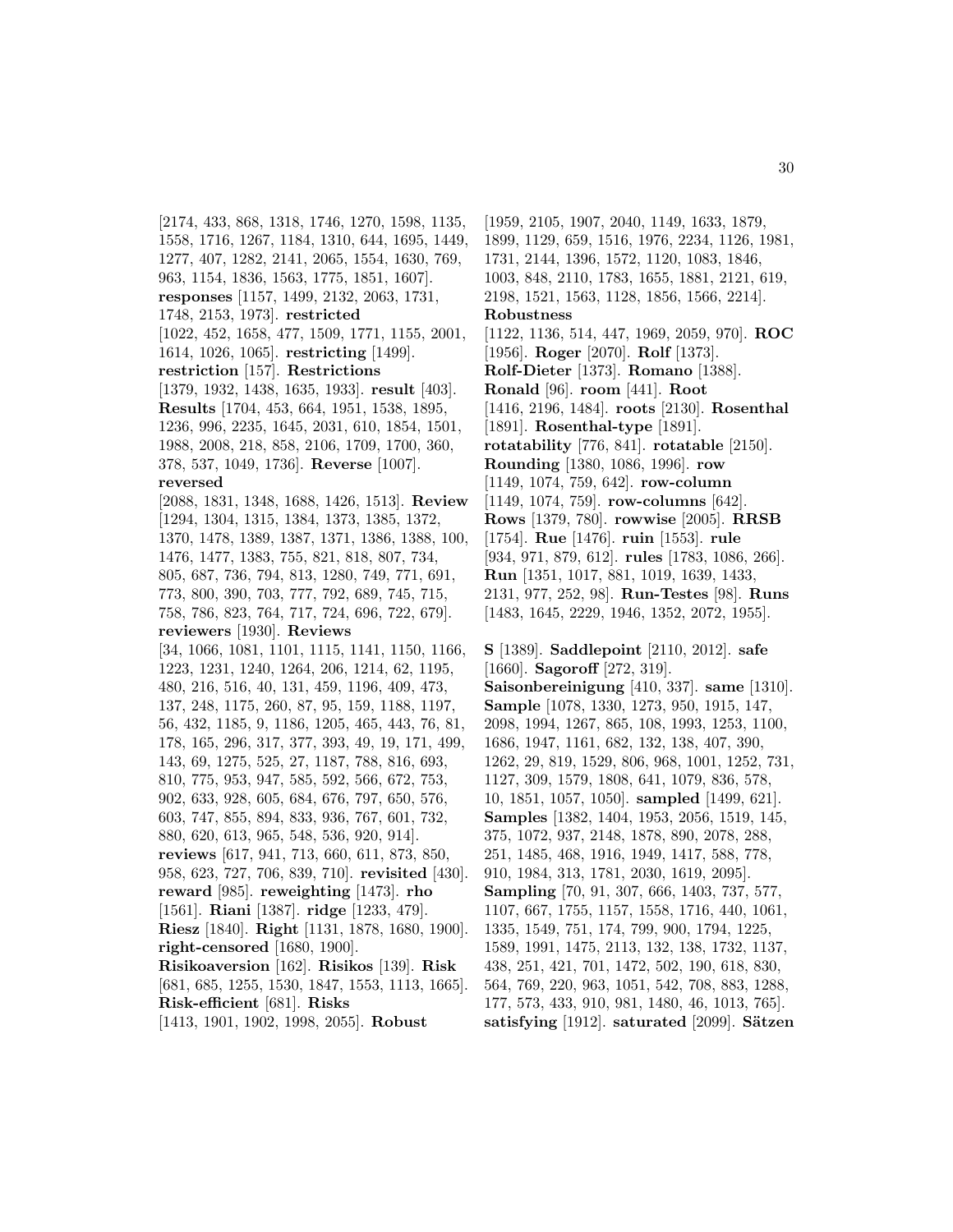#### [622]. **Saunders**

[1919, 2019, 2198, 1999, 2095]. **scale** [1756, 1133, 1083, 2148, 1314, 645, 1783, 2023, 931, 979, 1218, 1616, 2078, 1124, 1044, 1772, 1155, 2046, 1692, 2001, 721, 729, 1138, 1781, 1859]. **scale-contaminated** [1133]. **scale-free** [2046]. **scaled** [1098, 1954, 2038]. **scales** [304]. **scanning** [879]. **scatter** [1050]. **scattered** [1644, 1494]. **scatterers** [343]. **scattering** [12]. **Scharfe** [559]. **Schätzbare** [414]. **Schätzen** [506, 402]. **Schätzer** [531, 526, 405]. **Schätzfolgen** [381]. **Schätzfunktionen** [148, 126]. **Schätzproblem** [529]. **Schätzproblemen** [492]. **Schätzung** [464, 454, 462, 16, 316]. **Sch¨atzungen** [554, 101]. **Sch¨atzverfahren** [652]. **Schätzwerte** [64]. **scheduling** [387]. **scheme** [737, 190, 883]. **schemes** [1146, 2026, 969, 972, 3, 1550]. **Schichtabgrenzung** [331]. **Schied** [1478]. **Schlecht** [259]. **Schlechtanteile** [191]. **Schlechtst¨ucke** [116]. **schnell** [154]. **Schnittkreise** [176]. **Schranken** [559]. **Schriftenverzeichnis** [322]. **Schur** [1926]. **Sch¨utzenberger** [757]. **sciences** [22, 150, 194]. **scientific** [1930]. **Score** [1423, 1569]. **scores** [1930]. **scoring** [766]. **Scott** [789]. **scrambled** [1630]. **Screening** [852, 812, 846, 892, 1095, 2033, 791, 1976, 1894, 2016, 2054, 2144]. **search** [1112, 1095, 1991, 1387]. **Seat** [1263, 1308]. **Second** [1861, 776, 2208, 1047, 173, 1334, 1744]. **second-order** [2208, 1334, 1744]. **second-stage** [173]. **Secretary** [579]. **sectional** [2124]. **sectionally** [2014, 1484]. **sections** [1615]. **seemingly** [1628]. **seen** [299]. **seismic** [1201]. **selected** [1997, 772, 1211, 1015, 641]. **Selecting** [1535, 932]. **Selection** [1208, 934, 1879, 1801, 1991, 2183, 659, 1758, 2193, 1894, 655, 1931, 1604, 1826, 1709, 1451, 915, 806, 1669, 1836, 2184, 1723, 2073, 2145, 46, 1663, 1659, 1761]. **selections** [2057].

**selector** [1758]. **self** [1997, 1979, 1882]. **self-selected** [1997]. **self-weighted** [1979]. **Seltene** [262]. **seltener** [372]. **Semi** [2063, 2161, 1278, 1248, 1575, 1632, 2067]. **semi-balanced** [1278]. **Semi-functional** [2063, 2161, 2067]. **semi-parametric** [1632]. **semi-Pareto** [1248]. **semidefinite** [1718]. **semifoldover** [1841]. **semifoldovers** [1903]. **Semiotische** [152, 172]. **Semiparametric** [1715, 1950, 1606, 1255, 1123, 1900, 1522, 1532, 2053]. **Sen** [827, 190, 883]. **sense** [587]. **sensitive** [1558, 1499, 1310, 1823, 870, 1480]. **sensitivity** [1598, 1093, 1589, 1759]. **separable** [484]. **Separating** [1560]. **sequence** [1483, 1559, 1864, 169, 1955]. **sequences** [1962, 2229, 629, 1961, 2225, 1862]. **Sequential** [743, 1627, 971, 1070, 738, 608, 565, 1268, 1064, 1138, 1805, 2060, 1868, 1222, 681, 1062, 1717, 1655, 1881, 1235, 1605, 2130, 1661, 1848, 612, 1287, 783, 1711, 801, 915, 993, 578, 888]. **sequentially** [925]. **Sequentielle** [74]. **serial** [1936]. **serially** [2098, 1918]. **serie** [2047]. **Serienfertigung** [140]. **serienweisem** [116]. **Series** [1412, 453, 486, 1951, 632, 1226, 1043, 2221, 1791, 1892, 2133, 1691, 2036, 2141, 655, 2045, 503, 508, 520, 14, 1749, 1949, 1981, 1646, 392, 1284, 1268, 2177, 1269, 2184]. **server** [1487]. **servers** [349]. **service** [217, 197, 367, 354, 350]. **Session** [18]. **set** [1755, 1157, 1558, 1994, 865, 1901, 1902, 640]. **sets** [1445, 1643, 1993, 1557, 622]. **Setting** [843, 938]. **settings** [2175, 1921]. **setup** [2071]. **Several** [1396, 147, 1096, 2211, 2084, 1551, 2078, 1769, 1858, 2064]. **sFDA** [2231]. **Shannon** [1649]. **Shape** [2066, 1165, 1710, 2219, 1785, 2084, 1858, 1933, 1995, 591, 718, 1296, 1859]. **shaped** [897, 1534, 2028]. **Sharp** [1054, 1210, 559]. **sheep** [1159]. **sheets** [1445]. **Shewhart** [1242, 1019]. **shift** [436]. **shock** [2103, 313]. **shocks** [2019]. **short** [263, 1539, 2210].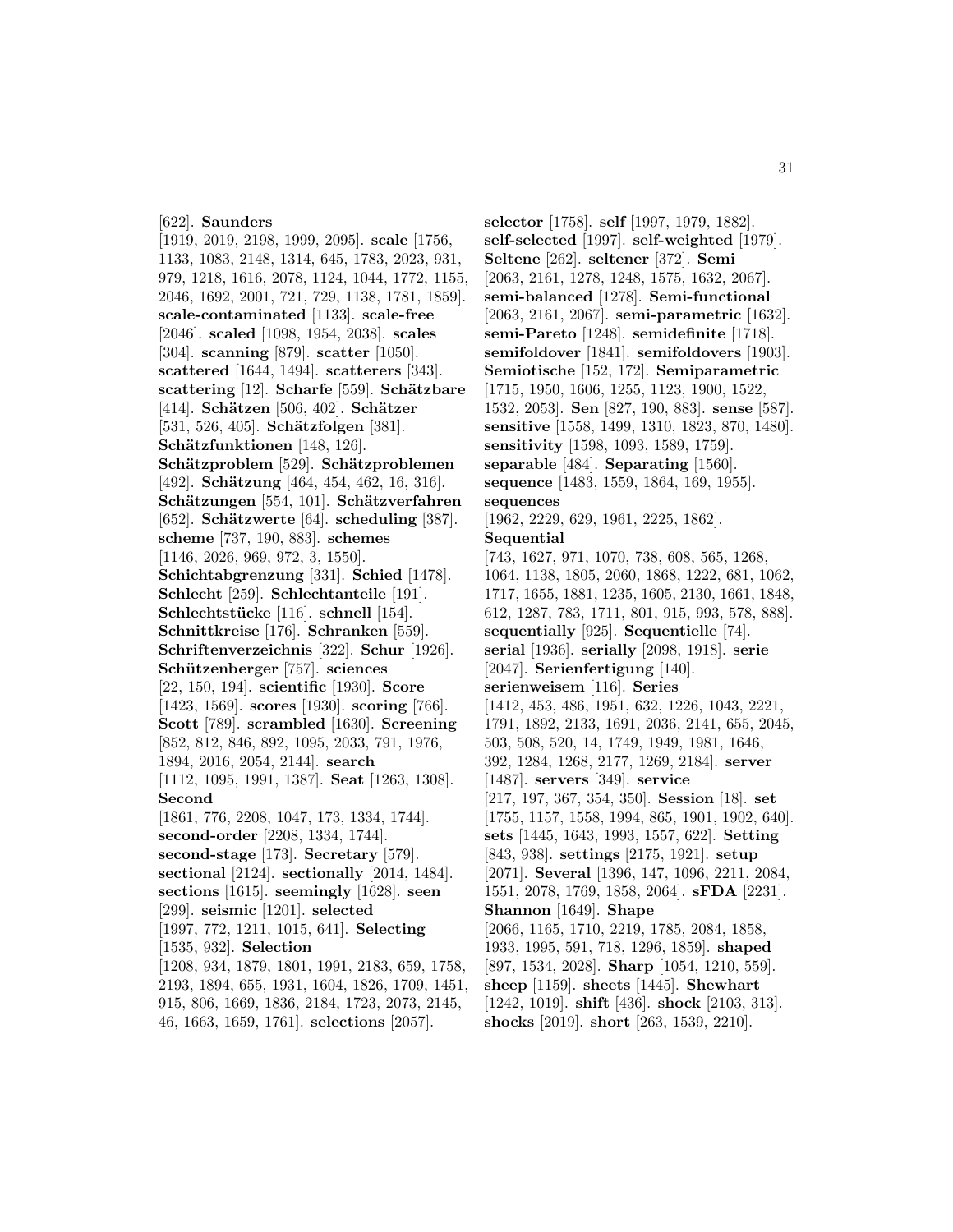**shortest** [1835]. **shot** [2105]. **Shrinkage** [868, 1237, 2043, 1855, 1977, 1876, 971, 2168, 1804, 2057, 2184, 1026]. **shrinkage-pretest** [1804]. **shrinking** [1354]. **Sided** [1363, 892, 671, 952, 580, 1835, 791, 779, 793, 1301, 649, 1985]. **sign** [249, 351]. **signed** [368]. **significance** [906, 918]. **significant** [222, 232]. **signifikanzniveau** [505]. **Simar** [1370]. **SIMEX** [1697]. **SIMEX-based** [1697]. **Simon** [1371]. **Simple** [1307, 1828, 1599, 2035, 440, 879, 1864, 1191, 2061, 1657, 537, 28, 10, 653]. **simplest** [2101]. **simplicially** [1161]. **simplifying** [1789]. **simulation** [1988, 1372]. **Simulations** [1036]. **Simultan** [75]. **Simultaneous** [1096, 1706, 1651, 2050, 2201, 565, 959, 1985]. **Single** [1953, 1415, 2212, 1951, 812, 892, 744, 1797, 1569, 1487, 2029, 1680, 2213, 2018, 1824]. **Single-group** [1415]. **single-index** [1569, 2029, 1680, 2213, 2018, 1824]. **singular** [1065]. **sinusoidal** [1164]. **Sir** [96, 96]. **Site** [1201]. **Six** [1321, 1068]. **size** [1078, 440, 1074, 1686, 1986, 1330, 1952, 806, 367, 1911, 1940, 1108, 910]. **size-** [1986]. **size-biased** [1952]. **sizes** [1100, 834, 2131, 588]. **skew** [1689, 1844, 1688, 2149, 1974, 1921]. **skew-elliptical** [1844]. **skew-normal** [1688, 1974, 1921]. **skew-symmetric** [2149]. **skewness** [1966, 968, 1001, 540]. **skin** [1695]. **Slawtscho** [319, 272, 319]. **Slope** [134, 2230]. **Slow** [1437]. **Small** [1309, 1373, 1127, 1953, 882, 1947, 2051, 1788, 1911, 1940, 1564, 1843, 1514, 313]. **smallest** [2019]. **Smooth** [1155, 2125, 1972, 750, 917, 1071, 680]. **smoothed** [1569]. **smoothers** [1338]. **Smoothing** [1913, 569, 1003, 496, 1956, 870, 1132, 1705]. **smoothness** [2171]. **soccer** [102]. **social** [2140]. **Society** [150, 194]. **Solidarity** [598]. **Solution** [600, 339, 305, 430]. **solutions**

[276, 1527, 2154, 483, 451, 391, 163]. **Some** [453, 1236, 2009, 844, 1395, 644, 1352, 610, 1854, 1501, 2205, 250, 858, 2106, 1618, 1709, 1700, 1365, 1587, 1363, 175, 618, 400, 256, 2204, 578, 295, 1736, 313, 1026, 2092, 1065, 1329, 829, 2035, 1023, 2160, 871, 735, 730, 1531, 854, 2189, 2110, 762, 1988, 946, 1848, 940, 992, 1124, 390, 652, 1261, 429, 421, 1804, 470, 1896, 1325, 1765, 981, 1934, 844, 392, 10]. **sooner** [1864]. **source** [2125]. **Sozialismus** [93]. **sozialwissenschaftlichen** [107]. **space** [1471, 1747, 484, 1817, 1003, 72, 1581, 339, 349]. **spaces** [1262, 1732, 1079, 2171]. **spacings** [2235, 1490, 1643, 1883, 1957, 1687, 1863, 1650, 2147]. **Span** [55]. **Spannweitenpläne** [55]. **sparse** [2118, 2145]. **Spatial** [1461, 1588, 1747, 1515, 2231, 1977]. **spatially** [1164]. **SPC** [1019]. **SPC/** [1019]. **Spearman** [1561]. **Special** [2044, 514, 18, 1814, 844, 863, 707, 560, 434]. **species** [472]. **specific** [1759]. **specification** [1041]. **specified** [1273, 1309, 1053, 1765]. **spectral** [1725, 1904]. **spectrum** [1481, 1611, 1258, 1427]. **speed** [1329]. **Spezialtagung** [18]. **Sphäre** [316]. **sphere** [1494, 316, 550]. **spheres** [1732]. **spherically** [1827, 1899]. **sphericity** [2203]. **Spiel** [330]. **Spiele** [90]. **spieltheoretische** [212]. **Spline** [2018, 1879, 1913, 2183, 1811, 1132, 1824]. **Spline-based** [2018, 1879]. **splines** [956]. **split** [2194, 2143, 1278, 1143, 2227, 1733]. **split-block** [1278, 1143]. **split-plot** [2194, 2143, 2227, 1733]. **SPR** [637]. **spread** [288]. **Springer** [1372, 1370, 1371]. **Square** [1358, 2016, 1136, 952, 1061, 285, 918, 584, 1711, 33, 674]. **squared** [1673, 784, 1427, 1886]. **squared-log** [1886]. **Squares** [1364, 2178, 871, 2189, 1152, 2208, 956, 1230, 974, 1788, 787, 961, 1434, 401, 274, 2053, 1833]. **Stabilit¨at** [115]. **Stability** [1001, 163]. **stabilizing** [802]. **stable** [1948, 1839, 1904, 1105]. **stable-Paretian**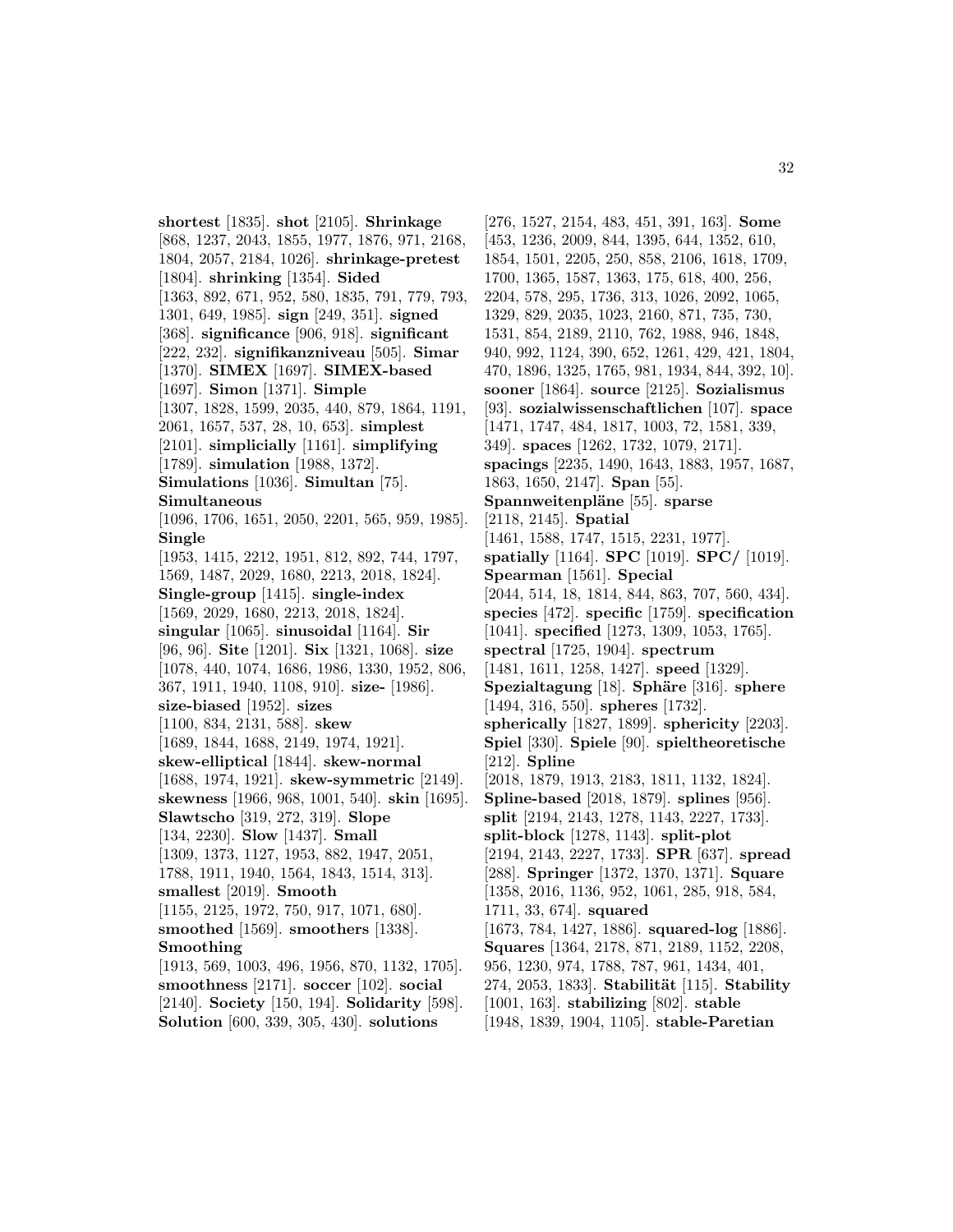[1948]. **Stage** [1403, 1997, 667, 846, 1061, 1335, 1881, 2022, 1277, 2201, 985, 686, 815, 251, 701, 721, 373, 542, 173, 1334, 910]. **stages** [743, 173]. **standard** [237, 1759, 500, 1097]. **standardisierte** [167]. **standby** [1832, 2071, 2139]. **Stange** [59]. **star** [897, 1534]. **star-shaped** [897, 1534]. **stärkste** [75]. **starting** [558]. **Startverteilungen** [558]. **state** [1889, 1965, 1003, 339]. **stationärer** [402]. **stationarity** [969, 1578]. **Stationary** [1412, 2014, 1376, 942, 1238, 1086, 2176, 1010, 655, 2169, 1263, 2162]. **Statistic** [1359, 1416, 744, 742, 1785, 182, 1060, 2102, 133, 1567, 396]. **Statistical** [26, 1965, 1311, 477, 1161, 1662, 668, 2158, 472, 2151, 789, 455, 452, 1622, 1370, 553, 733, 900, 102, 624, 1930, 1047, 14, 600, 523, 1388, 184, 1247, 638, 1177, 1973, 1344, 1389, 1383]. **statistician** [299]. **statisticians** [1333]. **Statistics** [6, 466, 1375, 1253, 607, 18, 1477, 1778, 1182, 1292, 927, 1966, 1844, 1360, 1895, 2216, 795, 1219, 1448, 1424, 599, 1868, 2140, 1222, 826, 984, 1884, 896, 1639, 2019, 916, 1054, 2165, 1062, 1883, 1957, 435, 772, 2023, 555, 475, 24, 2130, 236, 1210, 634, 992, 1233, 1036, 1818, 1954, 2038, 204, 1266, 1529, 1339, 287, 1297, 2013, 1485, 1482, 954, 1173, 1847, 1625, 1252, 731, 945, 1802, 1539, 825, 602, 1564, 1843, 255, 641, 694, 291, 626, 570, 574, 778, 1006, 1439, 964, 1736, 654, 1037, 1666, 2055, 877, 1781, 2030, 1050]. **Statistik** [18, 105, 152, 172, 6, 107, 626]. **Statistiker** [136]. **Statistische** [355, 110]. **Statistischen** [230, 275, 347, 280, 326, 67, 334, 336]. **statistischer** [115, 14]. **status** [2069]. **Steffensen** [1360]. **Stein** [1689, 1899, 1460, 2057, 1870]. **Stein-type** [2057]. **step** [1442, 1538, 1599, 2183, 1961, 1581]. **step-down** [1442]. **step-stress** [1538, 1599]. **stepwise** [299]. **Sterbewahrscheinlichkeiten** [324, 338]. **Stereologie** [308, 352]. **Stetige** [527, 205].

**stetigem** [353]. **stetiger** [5]. **Stichproben** [107, 353, 239, 246, 61, 265, 333]. **Stichproben-Theorie** [353]. **Stichprobenplan** [411]. **Stichprobenpläne** [415]. **Stichprobenplanes** [416]. **Stichprobentheorie** [414]. **Stichprobenumfang** [139, 270, 78]. **Stichprobenumfanges** [297]. **Stichprobenumfangs** [384]. **Stichprobenverfahren** [406, 111]. **stigmatized** [1803]. **Stochastic** [1780, 1599, 385, 1954, 2038, 1809, 2013, 2006, 2037, 1927, 1889, 2123, 2209, 2058, 692, 1810, 1527, 1486, 2023, 1991, 1010, 1871, 858, 1090, 66, 1701, 301, 1896, 472, 901, 163, 181, 292, 712, 1154, 1819, 1969, 598, 208, 1193, 558, 210, 1478]. **stochastically** [1917]. **stochastische** [527, 210]. **stochastischen** [279]. **stochastischer** [558]. **stock** [514]. **stopping** [971, 1848, 612, 266, 1819, 2225]. **Straight** [897]. **Straight-line** [897]. **strata** [1686]. **Strategies** [1403, 950, 1135, 1239, 586, 1804, 701, 502, 1288]. **strategy** [489, 827]. **Stratification** [827, 442, 571, 449]. **stratified** [577, 174, 1277, 390, 564]. **Stream** [350]. **Strecker** [392]. **Strength** [1369, 1917, 1152, 1422, 2232, 2071]. **Stress** [1422, 1447, 1915, 1538, 1599, 1917, 2071]. **Stress-strength** [1422, 1917, 2071]. **Streufl¨achen** [343]. **Streuung** [106, 12]. **Streuungszerlegung** [183]. **Strong** [1512, 1342, 1055, 1244, 1833, 739, 1527, 2008, 1691, 2232, 2005, 1942, 924, 555]. **strongly** [1905]. **structural** [619, 1911, 1940]. **Structure** [1340, 1147, 1023, 814, 842, 2033, 770, 1936, 2004]. **structured** [1893]. **structures** [1035, 1893, 534, 1704]. **Student** [2188, 1233, 1638]. **Student-** [2188, 1638]. **Studentized** [1069, 654]. **Studien** [626]. **Studies** [1478, 70, 91, 826, 1695, 1282, 1036, 2, 626]. **study** [1473, 1832, 1987, 1027, 472, 1597]. **Stufe** [173]. **Stufen** [173]. **Sub** [463, 251].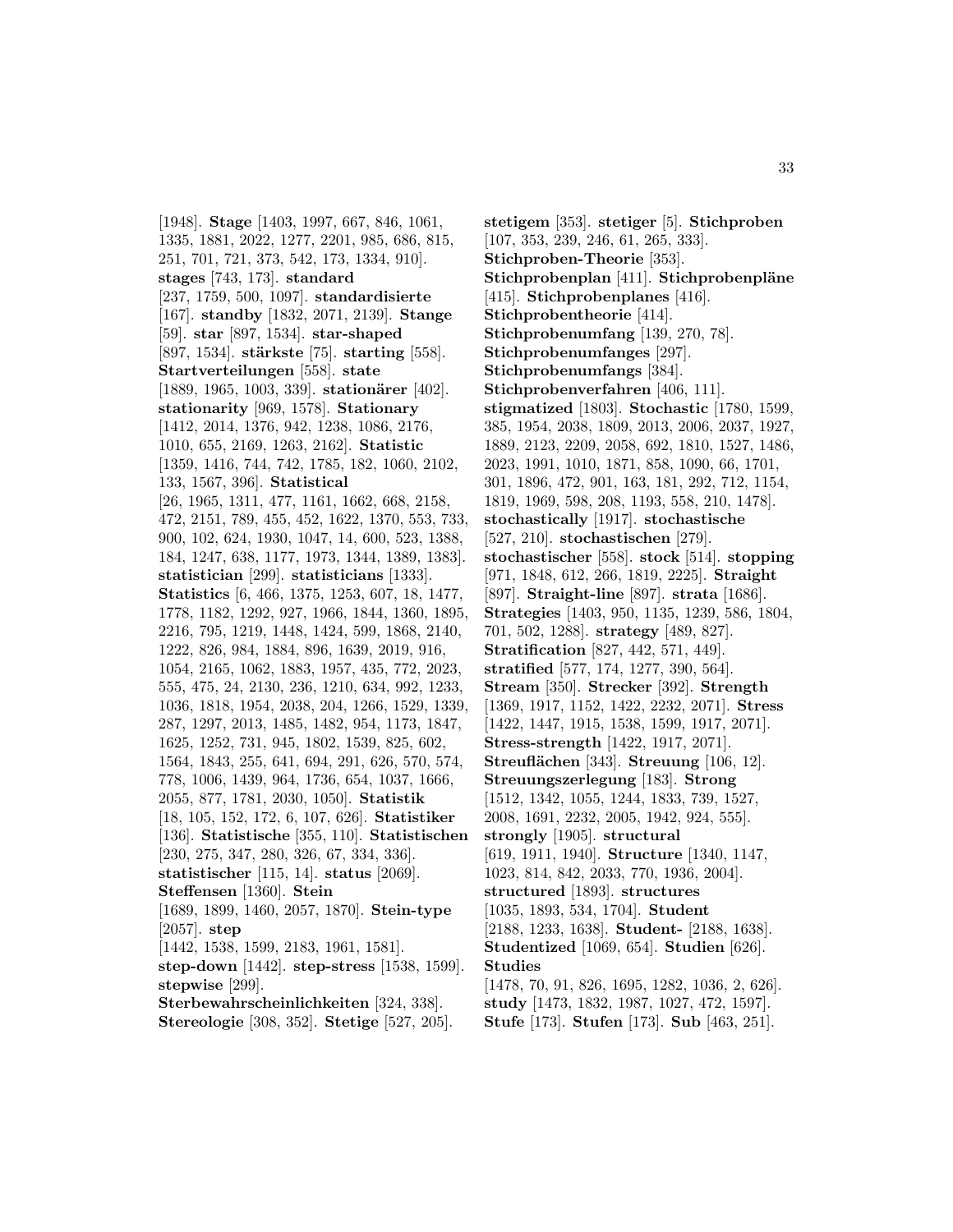**sub-samples** [251]. **Subject** [1366, 1627, 534, 1536, 1550]. **Subjective** [564, 209]. **submartingale** [1007]. **submitted** [191]. **subpopulations** [307]. **subranges** [1083]. **Subsampling** [1012]. **Subset** [1356]. **substitution** [874, 1617]. **Subsystems** [1414]. **Suche** [110]. **Sufficiency** [379, 417]. **sufficient** [599, 634, 967, 560, 2116, 1834, 1869]. **Suffizienz** [492]. **sum** [1559, 184]. **summation** [497]. **Summen** [597]. **sums** [1313, 1512, 484, 1996, 1436, 1650, 2185, 1345, 1533, 597]. **superadditive** [1891]. **superadditivity** [754]. **superiority** [1065]. **superpopulation** [498, 586]. **Supersaturated** [1381, 1746, 2032, 2194, 2200, 1221, 1502, 1495, 1557, 1679, 1160]. **supplementary** [1557]. **Support** [1405, 2111]. **supported** [1418]. **supporting** [968]. **sure** [1625, 1665]. **surface** [907, 1563, 1607]. **surfaces** [776]. **surrogate** [2113, 1908]. **Survey** [1475, 1333, 2056, 876, 108, 1099, 1823, 1600, 1794, 1137, 255, 963, 1051, 708, 491, 981, 1480, 1816]. **surveys** [1107, 1267, 407, 2074, 489, 1630, 2064, 975]. **survival** [1631, 982, 1928, 1938, 1091, 893, 962, 1613, 2054, 557, 1808, 1995]. **survivor** [772]. **SV** [1710]. **Switching** [531, 2071]. **symmetric** [1827, 1899, 1683, 2149, 628]. symmetrical<sup>[790]</sup>. Symmetrieprüfung [485]. **symmetrischen** [90]. **symmetry** [1147, 366, 952, 1075, 420]. **synthesis** [1538]. **system** [879, 72, 2199, 2205, 358, 2036, 1809, 1806, 1699, 2071, 1671, 2139, 1597]. **systematic** [1225, 220]. **systematische** [324]. **systems** [1889, 878, 1729, 441, 1868, 285, 1832, 1960, 1990, 1987, 1701, 252, 1482, 2006, 2037, 238, 269, 2087, 1978, 1934, 1660]. **table** [99, 284, 263]. **tables**

[366, 952, 1622, 1932, 1100, 1713, 1585, 1983, 33, 30, 37, 1026, 420]. **Tafeln** [485]. **Tagung** [142]. **Tail** [1626, 1668, 2108, 1297, 1904, 1456, 1057].

**tailed** [2198, 1012]. **tails** [2055]. **taking** [407]. **target** [918]. **Tatsachen** [166]. **te** [513]. **teaching** [1036]. **technique** [283, 386, 1267, 1184, 1310, 1630]. **Techniques** [32, 1228]. **technology** [1037]. **technology-based** [1037]. **Teil** [85]. **Term** [1340, 370]. **terminal** [1964, 2041]. **terms** [2156, 962, 1847, 1693]. **Test** [83, 2049, 1407, 1412, 167, 1408, 1201, 67, 94, 1396, 35, 1416, 420, 843, 949, 2070, 1489, 636, 562, 86, 99, 91, 145, 249, 284, 368, 375, 1470, 1797, 2228, 1076, 1923, 2192, 1041, 2230, 2170, 1786, 2048, 1972, 478, 869, 1728, 790, 1636, 584, 742, 1235, 1605, 24, 1218, 2078, 1233, 1191, 1668, 682, 1684, 1937, 2193, 675, 1063, 1759, 2045, 288, 653, 770, 993, 212, 23, 651, 2167, 604, 756, 291, 521, 712, 173, 729, 888, 2225, 1162, 674, 2203, 1743, 1128, 510, 591, 1638, 1971, 932, 1296, 1752]. **test-statistics** [1233]. **Testen** [511]. **Testes** [604, 98]. **Testing** [746, 1174, 952, 2109, 1932, 1227, 2126, 1785, 286, 1674, 779, 1858, 1857, 1635, 1911, 2197, 1393, 2004, 1748, 1705, 1022, 1273, 774, 898, 2105, 671, 1120, 214, 943, 2192, 2097, 723, 1570, 2142, 2084, 2078, 2081, 793, 1168, 2106, 1228, 535, 651, 1578, 2167, 796, 1331, 778, 990, 1567, 1575, 10, 2047, 313, 1498, 1634, 1940, 1388]. **Tests** [1190, 366, 75, 1314, 1358, 906, 918, 584, 1402, 1281, 66, 1075, 1399, 1363, 54, 505, 240, 10, 1921, 2067, 1022, 1447, 927, 147, 752, 1821, 1506, 1538, 2056, 1907, 2040, 1519, 2120, 581, 127, 351, 2096, 1255, 1023, 1313, 996, 735, 730, 1846, 1385, 1253, 1100, 2012, 1878, 804, 917, 1280, 637, 1717, 532, 2034, 1837, 157, 994, 1071, 1757, 1880, 680, 587, 1413, 1726, 819, 1939, 2090, 968, 1209, 1983, 2046, 71, 1561, 754, 796, 1579, 1981, 537, 1079, 373, 1484, 257, 578, 13, 55, 191, 1181, 1464, 649, 728, 1638, 52, 79, 57, 43, 71, 511]. **Testverfahren** [485]. **tetrachorischen** [185]. **text** [1036]. **th** [1898, 2024]. **their** [1147, 1395, 141, 2031, 1352, 1725, 435, 1380, 132, 138, 1274, 1485, 1365, 1047, 408, 2005,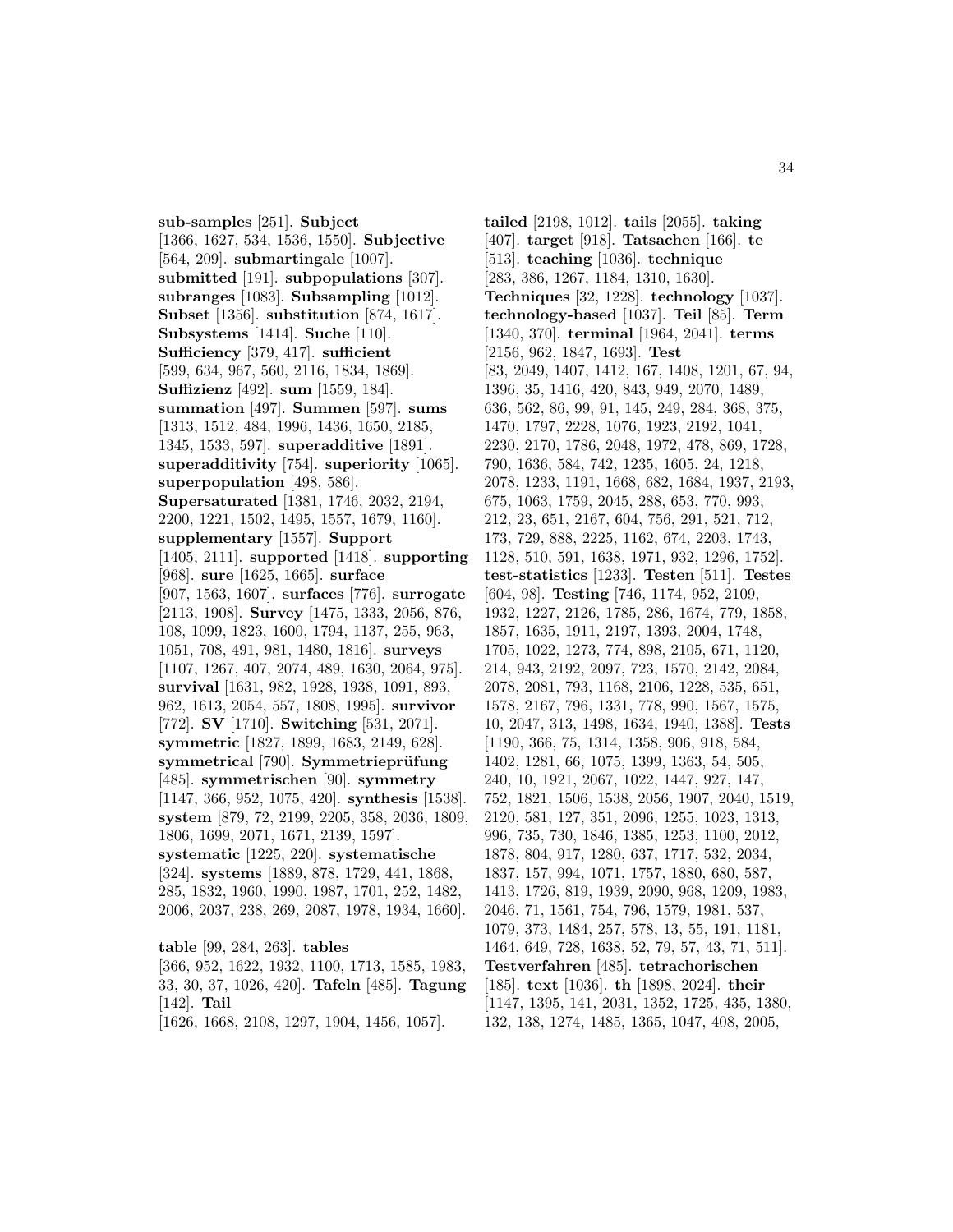148, 1666]. **Theorem** [60, 196, 1146, 1993, 2128, 1529, 1650, 28, 1245, 555, 1625, 28, 332]. **Theorems** [198, 1687, 951, 1460, 400]. **theoretic** [1339, 1208, 212, 838]. **Theoretical** [1561, 1746, 65]. **Theorie** [353, 526, 53, 156, 357, 354, 156]. **theories** [125]. **theorists** [1754]. **Theory** [1476, 290, 1537, 158, 2196, 1710, 631, 607, 483, 250, 538, 1328, 1475, 132, 138, 407, 1262, 253, 663, 618, 192, 609, 445]. **there** [158]. **third** [841]. **Thompson** [223, 290, 431]. **Three** [1146, 2022, 686, 743, 636, 1889, 1321, 882, 1326, 1433, 1095, 646, 815, 993, 1334, 1327]. **three-level** [1327]. **Three-stage** [2022, 686, 815, 1334]. **three-state** [1889]. **threshold** [2220]. **Time** [1351, 1412, 453, 486, 1951, 1965, 871, 1171, 1964, 1631, 1226, 2021, 1310, 2049, 1471, 1043, 2221, 1791, 1892, 1946, 1760, 1987, 2133, 2041, 1123, 1864, 197, 1691, 2141, 655, 793, 783, 1701, 2045, 2071, 2091, 1105, 2169, 1749, 1949, 3, 175, 1981, 1646, 392, 1284, 1268, 1819, 2210, 905, 2184, 2047, 1872, 1934, 1478]. **time-discretization** [793]. **time-independent** [1123]. **time-intervals** [3]. **time-transformed** [1760]. **time-varying** [1171, 2021, 2210]. **times** [1528, 1848, 1299, 1567]. **Todesprozeß** [120]. **Todesprozesses** [464]. **tolerance** [1122]. **tolerances** [1114, 1259]. **Toleranzbereich** [241, 268]. **tool** [1033]. **Top** [1406, 1446]. **Top-** [1406]. **total** [664, 1107, 1662, 1230, 438]. **Totally** [1110]. **totals** [563, 30, 37]. **tough** [1000]. **toxicological** [2105]. **trace** [1098]. **traditional** [24]. **Training** [1382]. **transform** [2066, 2088, 1883, 2142, 2020, 2080, 427]. **Transformation** [338, 196, 1144]. **transformation-based** [1144]. **Transformationen** [469]. **transformations** [802, 1878, 436, 1828].

**Transformationsverfahrens** [196]. **transformed** [1760, 1711, 1872]. **transforming** [1318]. **transforms** [358]. **transient** [339]. **transienter** [398]. **translation** [669]. **Transportation** [283, 1049]. **trapezoidal** [1204]. **treatment** [1551, 212, 1217, 13, 1247]. **Treatments** [1407, 1329, 1551, 1063, 642, 1162]. **Treaty** [1201]. **Tree** [1972]. **trees** [954]. **Trefferereignis** [25]. **treffertheoretischen** [65]. **Trend** [1351, 652, 1519, 86, 91, 759, 1578, 649]. **Trendextrapolation** [80]. **trending** [1791]. **Trennanalyse** [73]. **trennscharfer** [57, 71]. **Trennung** [78]. **Trennverfahren** [114]. **trials** [86, 2229, 1864, 169, 1955]. **triangular** [924]. **trigonometric** [1798, 1856]. **trigonometrischer** [454]. **Trimmed** [1900, 1898, 1947, 1057]. **Truncated** [1357, 1610, 1103, 581, 632, 2188, 389, 1897, 1945, 1900, 1593, 819, 508, 520, 1217, 570, 1163, 1995]. **truncation** [707]. **Tsallis** [2062]. **tubes** [1319]. **Tukey** [1057]. **tumor** [2105]. **tumour** [557]. **Turing** [2068]. **Two** [387, 1382, 1112, 1095, 1404, 1422, 1764, 2201, 819, 985, 418, 1202, 1480, 737, 1997, 1329, 667, 1944, 846, 892, 1907, 533, 2098, 996, 1622, 1914, 1335, 1310, 1309, 413, 882, 1841, 904, 2200, 1253, 580, 1835, 762, 702, 356, 1672, 608, 1881, 2022, 2183, 1713, 2078, 1277, 682, 97, 2129, 1648, 974, 1180, 237, 852, 1042, 2232, 1771, 977, 1155, 1092, 476, 1301, 421, 2046, 1271, 701, 2001, 721, 615, 643, 472, 309, 2028, 1560, 2139, 537, 625, 1164, 257, 642, 173, 1765, 910, 728, 1269, 10, 2227, 1721, 1903, 1298, 1851, 1924]. **two-** [2227]. **two-dimensional** [1164]. **two-factor** [1309, 1765, 1924]. **Two-level** [1112, 1841, 2200, 852, 977, 1765, 1903, 1298]. **Two-parameter** [1422, 533, 1914, 2078, 2028, 625]. **two-phases** [996]. **Two-sample** [819, 1253, 682, 10, 1851]. **two-sided** [892, 580, 1835, 1301]. **Two-stage**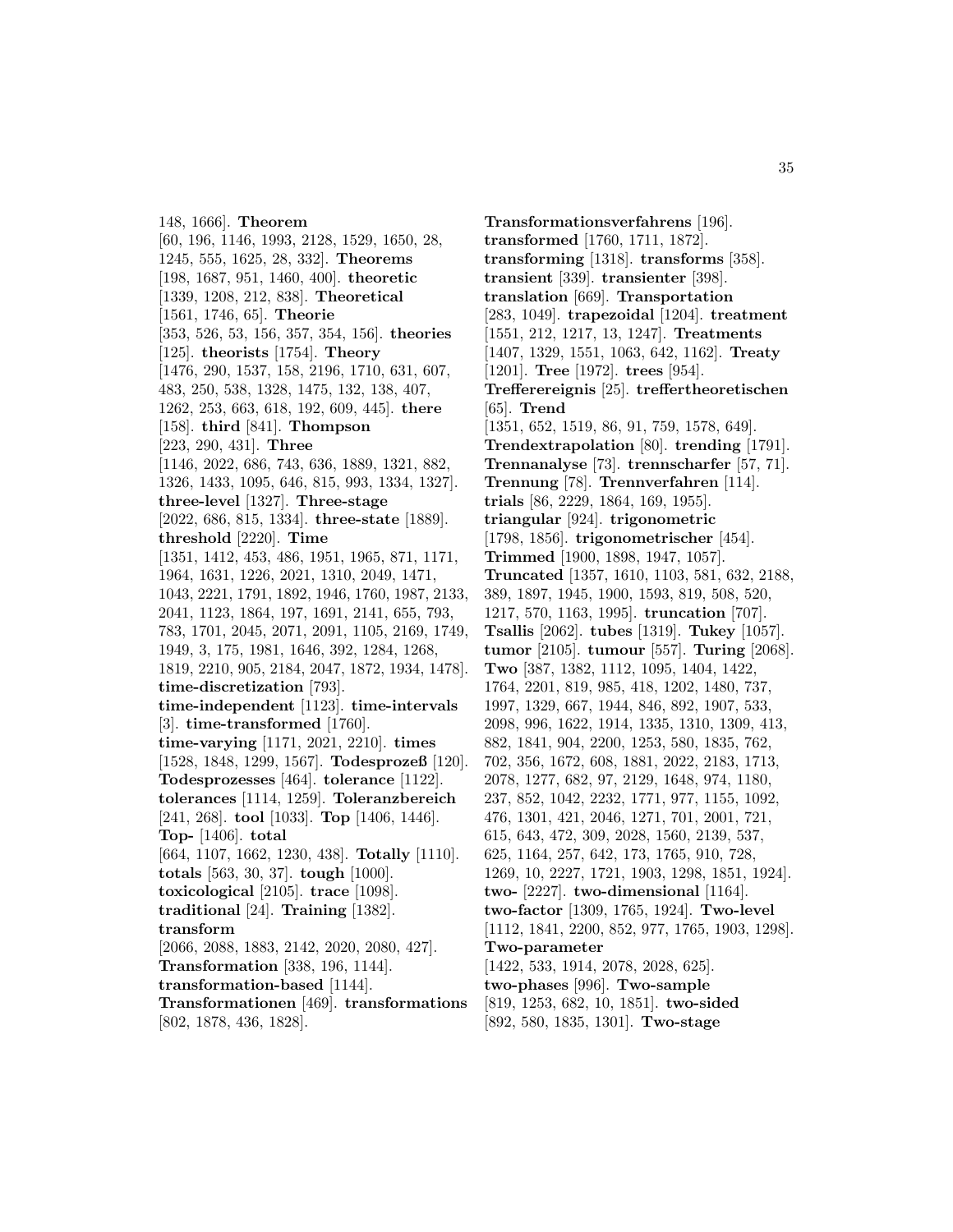[2201, 985, 1997, 667, 846, 1335, 1881, 1277, 721, 910]. **two-step** [2183]. **two-way** [1622, 1713, 1092, 728]. **Type** [1375, 1395, 1025, 799, 780, 1542, 1506, 2040, 1313, 2160, 1994, 942, 1948, 1873, 1199, 1207, 2010, 1042, 2108, 1650, 2090, 354, 350, 1491, 1520, 434, 395, 363, 408, 445, 1891, 460, 2057, 1875, 654, 1607, 1599, 1642, 1914, 937, 1878, 1670, 2027, 2102, 1802, 2095, 1915, 1890]. **type-** [363]. **Type-I** [1599, 1642, 2102, 2095]. **Type-II** [1599, 1914, 937, 1878, 1670, 1802, 2095, 1915, 1890]. **types** [1893, 2205]. **Typisierung** [113].

**U** [1873]. **U-type** [1873]. **uberall ¨** [57, 71, 10]. **überlappenden** [85]. **Uberschreitungswahrscheinlichkeiten ¨** [77, 225]. **Uberv¨ ¨ olkerung** [166]. **Uhlenbeck** [1530, 1970]. **Uhlmann** [1676]. **ultrahigh** [2132, 2016, 2054, 2144]. **ultrahigh-dimensional** [2132, 2054]. **UMP** [1022]. **UMPU** [1100]. **UMPU-tests** [1100]. **UMVUE** [1103, 937]. **unabh¨angiger** [501]. **unavailability** [970]. **unbekannten** [355]. **unbekannter** [268]. **Unbiased** [1589, 1690, 1022, 678, 2216, 544, 599, 919, 632, 700, 645, 595, 817, 419, 760, 503, 508, 520, 289, 359, 827, 625, 798, 769, 460, 379, 1427]. **unbiasedness** [735, 1256]. **uncertain** [1751, 1805]. **uncertainty** [733, 400]. **underdispersed** [2100]. **Underlying** [1396]. **Unequal** [1407, 737, 1335, 1472, 588, 778, 666, 910, 1013]. **unequally** [699]. **unexpected** [1673]. **Unfavorable** [582]. **unfolded** [1916]. **Unfolding** [1053]. **Ungewißheit** [202]. **Ungünstige** [582]. **ung¨unstigster** [528]. **unified** [1844, 2138, 1519, 158, 2026, 407, 1467, 1217, 1736, 716]. **Uniform** [2195, 2191, 798, 739, 1337, 1424, 1722, 935, 2031, 1286, 1996, 2236, 1691, 1732, 2131, 1055, 1936, 482, 1666, 1244]. **uniformity** [1545, 1640]. **Uniformly** [809, 599, 1494, 1079]. **unimodal** [448, 875]. **unique** [290]. **Uniquely** [922]. **uniqueness**

[304, 1527, 2095]. **Unit** [1484, 1416, 1494, 905]. **units** [1335, 1499, 2150, 173, 46]. **unity** [2196]. **Univariable** [122]. **Univariate** [1420, 1689, 486, 1688, 1896]. **Universal** [2160, 1908, 1044, 71]. **Universally** [2015, 1766, 10]. **universally-effective** [10]. **universe** [298]. **universes** [132, 138]. **Unknown** [1396, 881, 2226, 791, 2104, 1590, 910]. **Unlacing** [1816]. **unordering** [431]. **unpaired** [288]. **unrelated** [1628]. **Unreplicated** [1351]. **unsere** [105]. **unten** [241, 268]. **untere** [559]. **Unterschiede** [324]. **unterschiedlichen** [173]. **unterschiedlicher** [173]. **Untersuchung** [426]. **Untersuchungen** [506, 2]. Untervölkerung<sup>[166]</sup>. unverfälschte<sup>[75]</sup>. **unverfälschter** [240]. **unverzerrte** [64]. **unvollst¨andigen** [176, 199]. **unwirksamen** [210]. **up-dating** [489]. **upon** [1777]. **Upper** [294, 386, 97, 957, 1843, 559]. **urn** [1329, 1750, 1199]. **urn-based** [1750]. **Ursachenforschung** [326]. **Use** [521, 1113, 109, 1069, 2186]. **used** [1273, 2155]. **useful** [1537, 619, 332]. **Using** [1367, 1362, 99, 919, 1716, 865, 1820, 568, 2200, 1718, 960, 1099, 2039, 720, 772, 1794, 1098, 1328, 2121, 616, 1034, 1277, 956, 2113, 1339, 1063, 1604, 763, 1203, 2233, 1692, 1568, 955, 641, 963, 1682, 1439, 606, 184, 1866, 1346, 2107, 1705, 1824]. **Utilitätskurve** [162]. **utilities** [1446, 733]. **utility** [1446].

**Vague** [1393]. **validity** [838]. **value** [1786, 1227, 1785, 1863, 2084, 1826, 1228, 708, 1754, 2055, 1721, 932]. **valued** [1610, 1817, 2221, 1152, 2184, 2100]. **Values** [1395, 1089, 1778, 1609, 1506, 1898, 1441, 916, 2233, 1001, 993, 1784, 1039, 1866, 148, 316, 2147, 1492, 1721]. **VaR** [1812]. **Variability** [1958, 1199]. **Variable** [1801, 1758, 316, 1723, 2145, 1663, 1659, 1879, 556, 1991, 791, 834, 1282, 1920, 1931, 1228,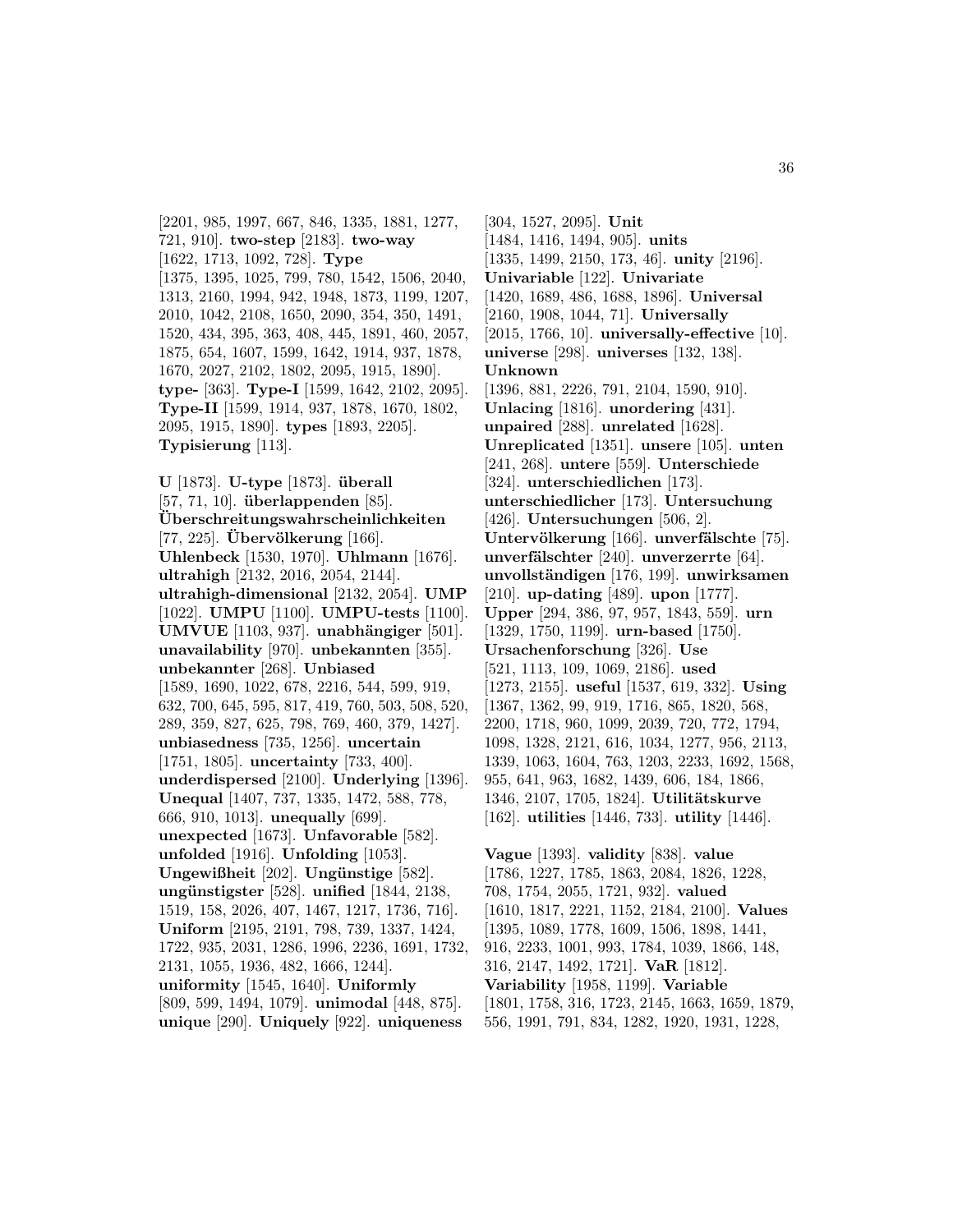367, 1579, 1615, 648, 369, 396, 2107, 1761]. **Variablen** [73, 652, 148]. **Variables** [1364, 1367, 1409, 1398, 222, 232, 2007, 2138, 1040, 1512, 2235, 1490, 924, 1576, 1483, 2135, 594, 900, 1823, 1996, 1007, 940, 619, 652, 1192, 1230, 1897, 1945, 1460, 1954, 2038, 32, 494, 972, 2013, 11, 1047, 1587, 648, 1926, 457, 332, 1891, 2005, 597, 184, 148, 316, 1805, 1935, 1980, 2107, 1859, 2159, 765]. **Variance** [802, 919, 1409, 1106, 1013, 344, 678, 1318, 544, 1470, 599, 632, 495, 552, 768, 891, 568, 881, 1697, 874, 1996, 2033, 1589, 515, 250, 595, 784, 1764, 2117, 412, 983, 760, 498, 565, 586, 251, 503, 508, 520, 1472, 1707, 2167, 827, 1579, 190, 1646, 5, 862, 798, 769, 627, 963, 542, 173, 100, 590, 227, 665, 728, 1921]. **variance-estimation** [552]. **variance-estimator** [227]. **variance/covariance** [1764]. **Variances** [2197, 1396, 518, 1729, 1481, 563, 778, 1258, 910, 1743]. **Variante** [314, 493]. **variants** [2035]. **Varianz** [101, 5, 173, 241, 268, 164]. **Varianzen** [61, 501]. **Variate** [314, 1876, 1384, 1641]. **Variation** [1424, 1662, 1009]. **variogram** [2110]. **Various** [1402, 878, 943, 1046, 1654]. **Varying** [2174, 1392, 1107, 871, 1171, 2021, 1879, 1801, 1680, 2213, 2183, 1674, 1976, 2124, 2069, 1931, 3, 2210, 258, 1632, 1811, 1498, 1775, 1748, 46, 1663, 2206]. **Varying-Coefficient** [2174, 1392, 1680, 2213, 2183, 1674, 2069, 1632, 1498, 2206]. **Vaterschaftsbegutachtung** [335]. **vector** [1827, 236, 659, 1836, 2190]. **vectors** [1827, 2050, 1726]. **Vektoren** [355]. **verallgemeinerten** [511]. **verallgemeinerter** [120]. **Verallgemeinerung** [196, 458, 372]. **verbandstheoretische** [152, 172]. **Verbesserungen** [437]. **Verfahren** [355, 28, 118, 78, 166]. **Verfahrenskontrollen** [336]. **Vergleich** [399, 485, 118, 193]. **Vergleiche** [183]. **Verhalten** [437, 139, 584].

**Verkehrsz¨ahlungen** [118]. **Verlag** [1370]. **vermutlichen** [327]. **verschiebungsinvarianten** [492]. **verschiedene** [156]. **verschiedenen** [458]. **versions** [770, 1561, 1456]. **Versuchs** [74]. **Versuchsanordnungen** [199]. **Versuchspl¨ane** [340]. **Verteilung** [176, 2, 616, 207, 458, 173, 191, 228, 423, 205, 273, 262, 205, 193]. **Verteilungen** [652, 43, 582, 43, 528]. **verteilungsfreien** [106]. **Verteilungsfunktion** [493]. **Verteilungsindizes** [39]. **Verteilungsmaße** [39]. **Vertical** [128, 135]. **Vertrauensgrenzen** [167]. **Verzerrte** [64]. **Verzweigungsprozesse** [53]. **via** [1120, 1219, 1320, 1441, 1710, 1941, 1841, 725, 1801, 2086, 1991, 1557, 1758, 1976, 2184, 2116, 1492, 1721, 932]. **vielen** [537]. **view** [1603, 939, 299]. **virus** [65, 25]. **Virusinaktivierung** [25, 65]. **visualization** [1034, 1033]. **vitality** [2165]. **volatility** [1474]. **Volkseinkommens** [120]. **Volksverm¨ogens** [17]. **v¨olliger** [202]. **vom** [20]. **von-Mises** [1009]. **Voraussetzung** [106]. **vorgegeben** [30, 37]. **vorgelegten** [191]. **Vorkenntnissen** [423]. **Vorkommen** [116]. **Vorliegen** [556]. **Vorschlag** [437]. **vs** [1063]. **W** [1370, 1371, 1477]. **W.** [1384].

**wachsendem** [139]. **wage** [327]. **Wahl** [73, 416]. **Wahlergebnissen** [424]. **w¨ahrend** [327]. **Wahrscheinlichkeit** [559]. **Wahrscheinlichkeits** [370]. **Wahrscheinlichkeits-** [370]. **Wahrscheinlichkeitslernen** [347]. **Wahrscheinlichkeitsnetz** [55]. **waiting** [441, 1946, 1864, 72, 175, 349]. **Wald** [2040, 1060]. **Wald-type** [2040]. **walks** [826]. **Wallace** [1389]. **Walter** [376]. **warehouse** [356]. **Warner** [1499, 1277]. **warranted** [1334]. **Warteschlange** [342]. **Warteschlangenproblem** [207]. **Wartungsstrategien** [474]. **Watson** [954].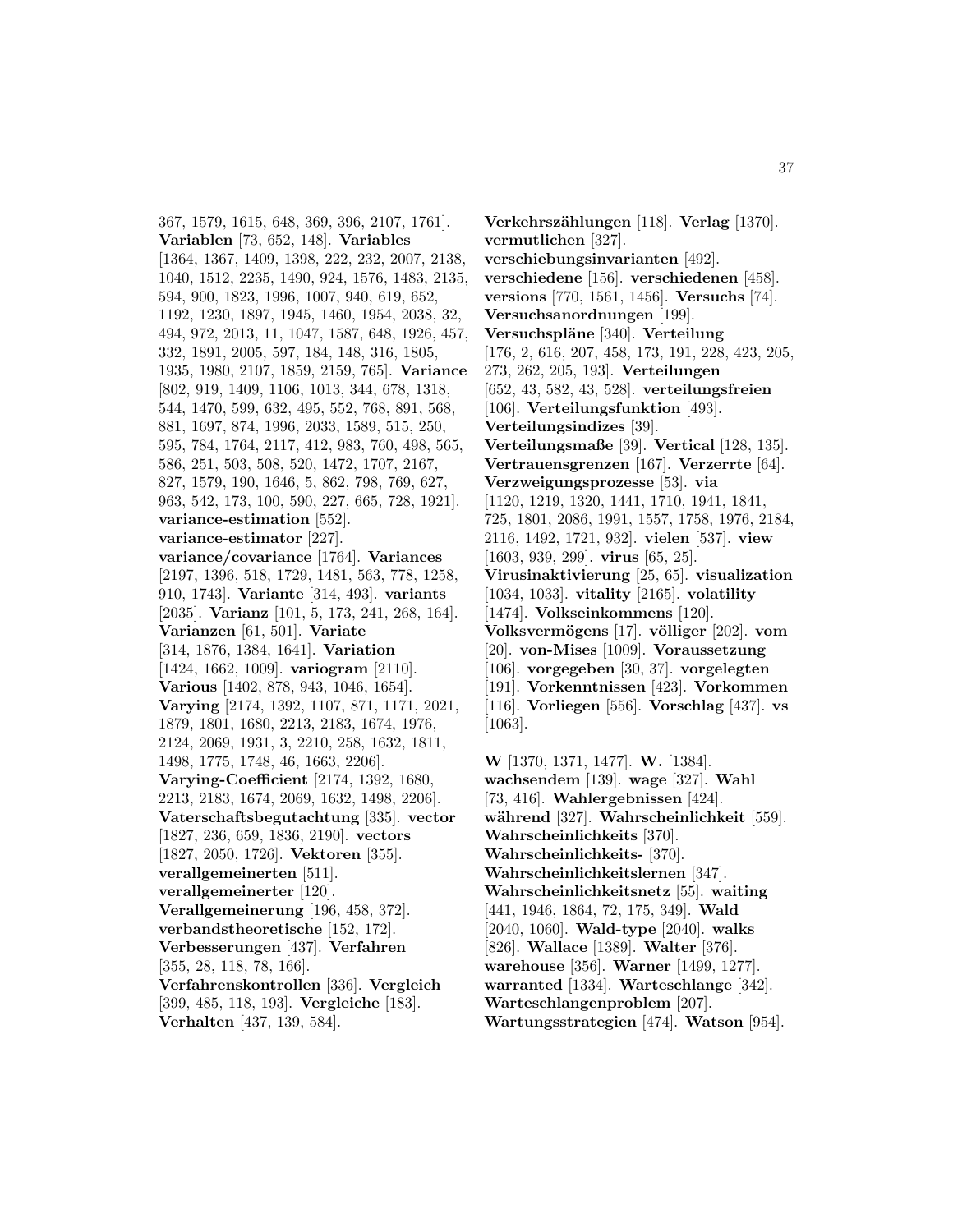**wavelet** [1842, 1462, 1425, 1925]. **way** [1622, 891, 853, 1713, 1465, 1092, 1216, 1178, 2182, 728, 1752]. **ways** [1499]. **Weak** [2229, 1531, 198, 397, 2005, 1774, 1441, 1989, 1687, 1679]. **weaken** [1622]. **weakly** [1462]. **wealth** [17]. **weapon** [285]. **web** [1036]. **web-based** [1036]. **Wegmüller** [376]. **Weibull** [1200, 1633, 1307, 1846, 840, 1960, 2130, 886, 890, 1394, 1754, 591, 1144, 1296]. **weighing** [1770, 1068]. **Weight** [1418, 1562]. **Weighted** [1434, 1399, 2160, 1512, 1716, 1048, 1230, 1788, 2158, 1779, 1552, 2093, 2087, 2144, 1268, 1744, 1979, 2053]. **Weighting** [1407, 1839]. **weights** [1470, 1812, 1125, 1682]. **Weinman** [937]. **Welch** [182]. **welfare** [2140]. **well** [452]. **wenn** [505]. **Werner** [1676]. **Wettbegriff** [370]. **whether** [746, 1273, 257]. **Which** [1340]. **whose** [30, 37]. **Widmung** [151]. **width** [738, 5]. **Wigner** [1529]. **Wilcoxon** [2056, 368]. **Wilhelm** [230, 271]. **William** [271]. **Williams** [1136]. **Winding** [1708]. **Winkler** [230, 271]. **winner** [1199]. **Winsorized** [1900]. **wire** [38]. **Wirken** [272]. **wirksame** [10]. **Wirksamkeit** [101]. **Wirkungen** [327]. **wirtschaftliche** [327]. **wirtschaftlichen** [38]. **wirtschaftlicher** [149]. **wirtschaftlichste** [173, 228]. **Wirtschaftsforschung** [626]. **Wirtschaftspolitik** [93]. **Wirtschaftsprozessen** [47]. **wirtschaftsstatistischer** [119]. **Wirtschaftswissenschaften** [153]. **Wishart** [950, 1505, 661]. **Wissenschaften** [219]. **without** [440, 2015, 2154, 682, 1759]. **Wordtype** [1368]. **working** [2199, 1809]. **workings** [2070]. **workshop** [142, 2044]. **Wright** [1371]. **Wynn** [2189].

**X** [533]. **XII** [1437]. **XVIII** [1370]. **XVIII/486** [1370]. **XX** [639].

**year** [1333]. **Years** [231]. **York** [1370, 1371]. **Young** [196, 196].

**Zahl** [173]. **Zahlen** [584]. **Zahlenfolgen** [279]. **Z¨ahlungen** [402]. **zeichnerische** [13, 59]. **Zeit** [342]. **zeitgenössische** [105]. **Zeitparameter** [353]. **Zeitraumes** [327]. **Zeitreihen** [314, 117, 410, 164, 80, 337]. **Zeitreihenanalyse** [392]. **Zenga** [1742]. **Zentrale** [77]. **Zerlegung** [14, 228]. **Zero** [1610, 632, 2112, 1950]. **zero-inflated** [1950]. **Zhao** [1371]. **zirkulären** [148]. **zufällige** [316, 324]. **zufälligen** [148]. **zufälliger** [355]. **Zufallskomponenten** [228]. **Zufallsvariablen** [244, 597]. **Zufallsvariabler** [501]. **Zufallszahlen** [146]. **zugrundeliegende** [28]. **zum** [333, 94, 371, 79, 410]. **Zur** [119, 338, 355, 342, 275, 437, 110, 526, 2, 485, 52, 115, 354, 154, 505, 392, 626, 53, 191, 67, 405, 314, 334, 120, 59, 10, 78, 65, 337, 123, 90, 106, 297, 422, 388, 48, 554, 73, 98, 140, 604, 240, 462, 270, 316, 357, 416]. **Zusammenh¨ange** [113]. **zus¨atzlichen** [199]. **zwei** [353, 161, 168, 537, 118, 173]. **zwei-** [161, 168]. **zweier** [485, 85, 399]. **zweifach** [340]. **zweifache** [458, 228]. **zweiseitigen** [580]. **Zweistichprobenhypothese** [10]. **zweiter** [173].

# **References**

## **Anderson:1958:GGF**

[1] Prof. Oskar Anderson, Prof. Wilhelm Winkler, Prof. Hans Kellerer, and Prof. Slawtscho Sagoroff. Geleitwort. (German) [Foreword]. Metrika, 1(1):1– 2, ???? 1958. CODEN MTRKA8. ISSN 0026-1335 (print), 1435-926X (electronic). URL http://link.springer. com/accesspage/article/10.1007/ BF02613388.

### **Hetz:1958:UFV**

[2] Dipl.-Math. Dr. W. Hetz and Dipl.- Math. Dr. H. Klinger. Untersuchungen zur Frage der Verteilung von Ob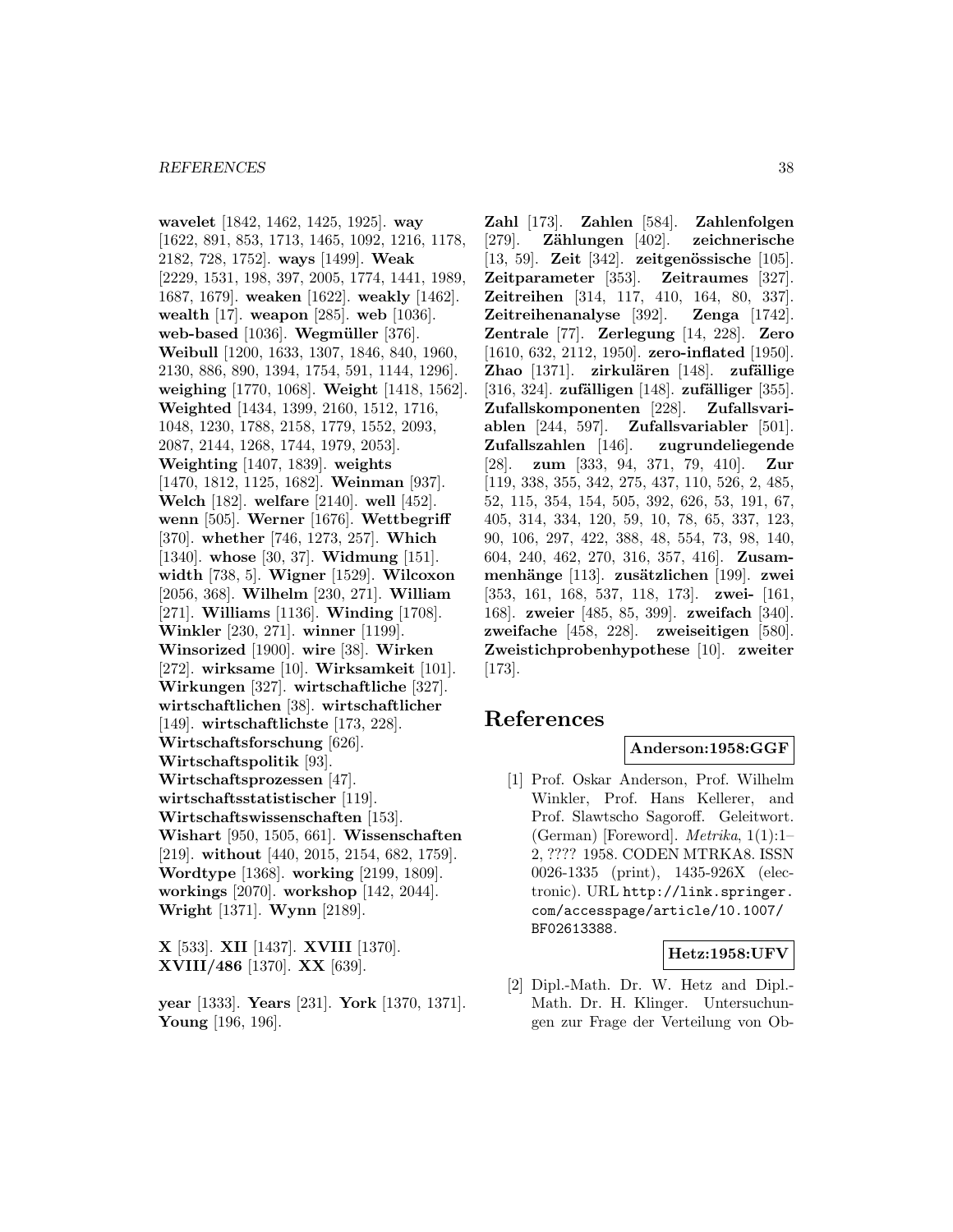jekten auf Plätze. (German) [Studies on the question of the distribution of objects in places]. Metrika, 1(1):3–20, ???? 1958. CODEN MTRKA8. ISSN 0026-1335 (print), 1435-926X (electronic). URL http://link.springer. com/article/10.1007/BF02613389.

## **Quenouille:1958:DAS**

[3] Prof. M. H. Quenouille. Discrete autoregressive schemes with varying timeintervals. Metrika, 1(1):21–27, ???? 1958. CODEN MTRKA8. ISSN 0026-1335 (print), 1435-926X (electronic). URL http://link.springer. com/article/10.1007/BF02613390.

## **Dano:1958:PIP**

[4] S. Danö and E. L. Jensen. Production and inventory planning in a fluctuating market. *Metrika*,  $1(1):28-40$ , ???? 1958. CODEN MTRKA8. ISSN 0026-1335 (print), 1435-926X (electronic). URL http://link.springer. com/article/10.1007/BF02613391.

### **Schaffer:1958:AVS**

[5] Dr. K.-A. Schäffer and Dipl. Math. M. Nourney. Abschätzung der Varianz stetiger Merkmale aus Intervallbreite und Mittelwert. (German) [Estimate of the variance of continuous parameters of interval width and mean]. Metrika, 1(1):41–56, ???? 1958. CODEN MTRKA8. ISSN 0026-1335 (print), 1435-926X (electronic). URL http://link.springer. com/article/10.1007/BF02613392.

## **Anonymous:1958:MMS**

[6] Anonymous. Mitteilungsblatt für mathematische Statistik. (German) [Bulletin of mathematical statistics].

Metrika, 1(1):57–68, ???? 1958. CODEN MTRKA8. ISSN 0026- 1335 (print), 1435-926X (electronic). URL http://link.springer.com/ article/10.1007/BF02613393.

## **Geppert:1958:BCB**

[7] M. P. Geppert. Das 5. Biometrische Colloquium in Bad Nauheim (24.–26. Januar 1958). (German) [The 5th biometrical colloquium in Bad Nauheim (24–26 Januar 1958)]. Metrika, 1 (1):69–71, ???? 1958. CODEN MTRKA8. ISSN 0026-1335 (print), 1435-926X (electronic). URL http: //link.springer.com/article/10. 1007/BF02613394.

## **Geppert:1958:GJN**

[8] M. P. Geppert. Gastvorlesung von J. Neyman in Frankfurt/M. und Bad Nauheim. (German) [Guest lecture by J. Neyman in Frankfurt am Main and Bad Nauheim]. Metrika, 1(1):72–73, ???? 1958. CODEN MTRKA8. ISSN 0026-1335 (print), 1435-926X (electronic). URL http://link.springer. com/accesspage/article/10.1007/ BF02613395.

### **Munzner:1958:BGB**

[9] H. Münzner, S. Koller, M. Nourney, and K.-A. Schäffer. Buchbesprechungen. (German) [Book reviews]. *Metrika*, 1(1):73–80, ???? 1958. CODEN MTRKA8. ISSN 0026-1335 (print), 1435-926X (electronic). URL http://link.springer. com/article/10.1007/BF02613396.

### **Walter:1958:EEN**

[10] E. Walter. Einige einfache nichtparametrische überall wirksame Tests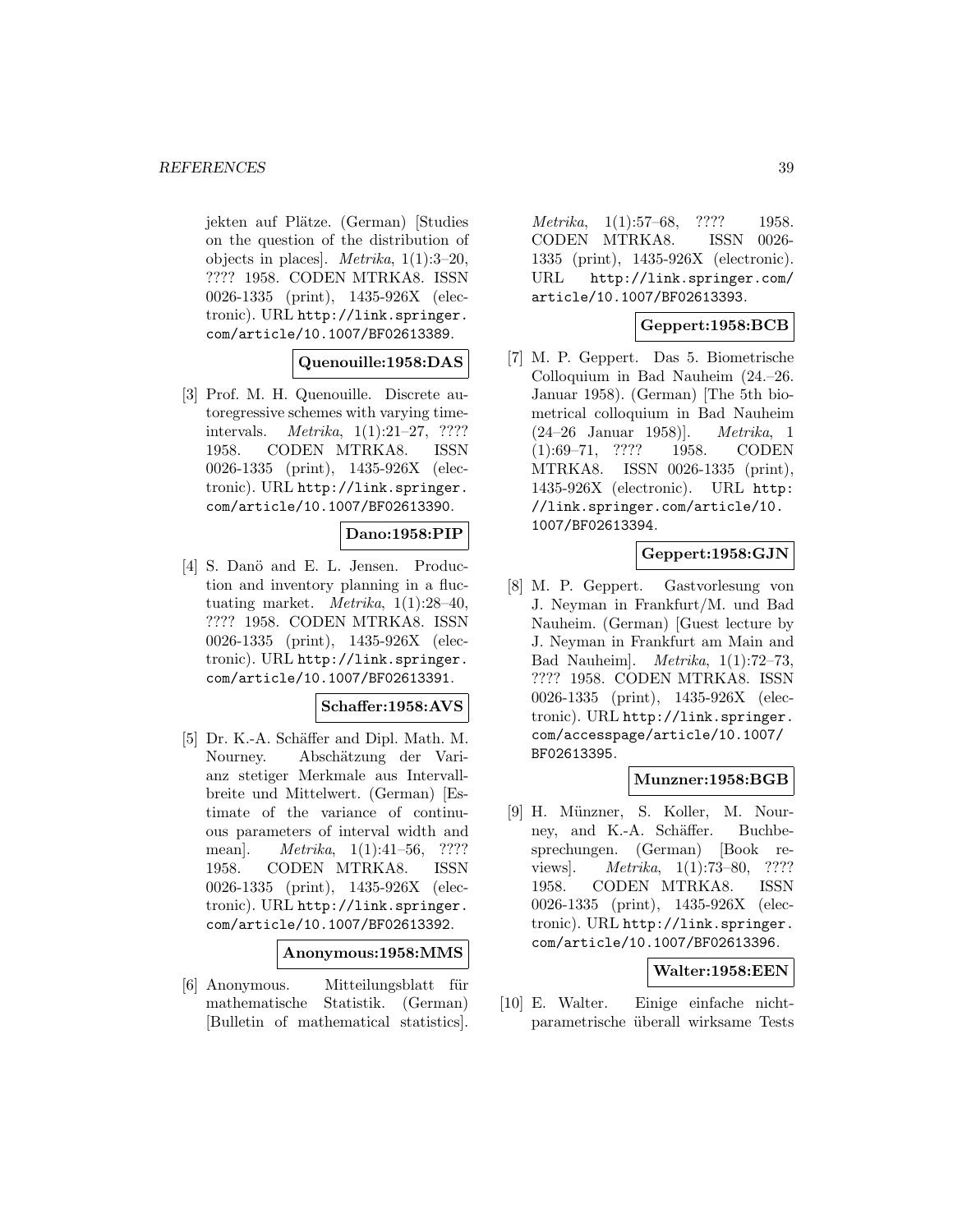zur Prüfung der Zweistichprobenhypothese mit paarigen Beobachtungen. (German) [Some simple nonparametric universally-effective tests for testing the two-sample hypothesis with paired observations]. Metrika, 1(1):81–88, ???? 1958. CODEN MTRKA8. ISSN 0026-1335 (print), 1435-926X (electronic). URL http://link.springer. com/article/10.1007/BF02613397.

# **Nasr:1958:LLN**

[11] Dr. S. K. Nasr. A Law of Large Numbers for abstract random variables. Metrika, 1(1):89–98, ???? 1958. CODEN MTRKA8. ISSN 0026-1335 (print), 1435-926X (electronic). URL http://link.springer. com/article/10.1007/BF02613398.

# **Adam:1958:ESG**

[12] Dr. A. Adam. Entropie und Streuung. (German) [Entropy and scattering]. Metrika, 1(1):99–110, ???? 1958. CODEN MTRKA8. ISSN 0026-1335 (print), 1435-926X (electronic). URL http://link.springer. com/article/10.1007/BF02613399.

### **Stange:1958:ZBP**

[13] Prof. Dr. K. Stange. Die zeichnerische Behandlung von Plänen für messende Prüfung. (German) [The graphical treatment plans for measuring tests]. Metrika, 1(1):111–129, ???? 1958. CODEN MTRKA8. ISSN 0026- 1335 (print), 1435-926X (electronic). URL http://link.springer.com/ article/10.1007/BF02613400. See remark [59].

# **Pfanzagl:1958:ZSR**

 $[14]$  Dozent Dr. J. Pfanzagl. Über die Zerlegung statistischer Reihen. (German) [On the decomposition of statistical series]. Metrika,  $1(1):130-147$ , ???? 1958. CODEN MTRKA8. ISSN 0026-1335 (print), 1435-926X (electronic). URL http://link.springer. com/article/10.1007/BF02613401.

# **Moos:1958:BMK**

[15] Dipl.-Ing. H. Moos. Berechnung mehrfacher Korrelationen auf elektronischen Rechenmaschinen. (German) [Calculation of multiple correlations on electronic computers]. Metrika, 1 (1):148–153, ???? 1958. CODEN MTRKA8. ISSN 0026-1335 (print), 1435-926X (electronic). URL http: //link.springer.com/article/10. 1007/BF02613402.

# **Tintner:1958:NMS**

[16] Prof. Dr. G. Tintner. Eine neue Methode für die Schätzung der logistischen Funktion. (German) [A new method for the estimation of the logistic function]. *Metrika*,  $1(1):154-157$ , ???? 1958. CODEN MTRKA8. ISSN 0026-1335 (print), 1435-926X (electronic). URL http://link.springer. com/article/10.1007/BF02613403.

# **Vinski:1958:PBV**

[17] Dr. I. Vinski. Probleme der Berechnung des Volksvermögens. (German) [Problems of calculation of national wealth. *Metrika*, 1(1):158–170, ???? 1958. CODEN MTRKA8. ISSN 0026-1335 (print), 1435-926X (electronic). URL http://link.springer. com/article/10.1007/BF02613404.

### **Schmetterer:1958:BSM**

[18] L. Schmetterer. Bericht ¨uber die Spezialtagung über Mathematische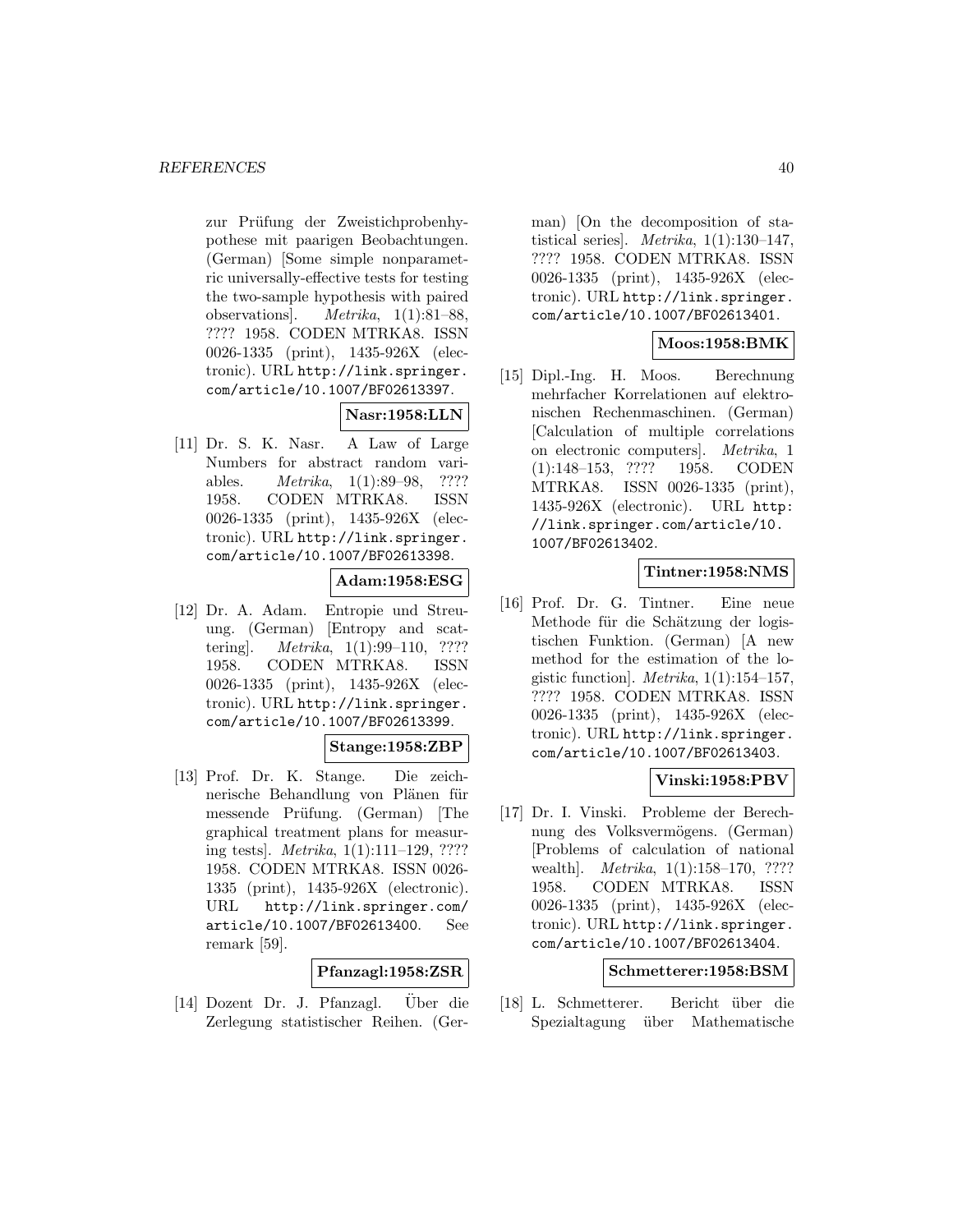Statistik im März 1958 in Oberwolfach. (German) [Report on the special session on mathematical statistics in March 1958 in Oberwolfach]. Metrika, 1(1):173–174, ???? 1958. CODEN MTRKA8. ISSN 0026-1335 (print), 1435-926X (electronic). URL http: //link.springer.com/accesspage/ article/10.1007/BF02613405.

### **Strecker:1958:BGB**

[19] H. Strecker. Buchbesprechungen. (German) [Book reviews]. Metrika, 1 (1):175–176, ???? 1958. CODEN MTRKA8. ISSN 0026-1335 (print), 1435-926X (electronic). URL http: //link.springer.com/accesspage/ article/10.1007/BF02613406.

### **Stange:1958:PB**

[20] Prof. Dr. K. Stange. Probenahme vom band. Metrika, 1(1):177–222, ???? 1958. CODEN MTRKA8. ISSN 0026-1335 (print), 1435-926X (electronic). URL http://link.springer. com/article/10.1007/BF02613407.

### **Anonymous:1958:HC**

[21] Anonymous. Help & contacts. Metrika, 1(1):??, ???? 1958. CODEN MTRKA8. ISSN 0026-1335 (print), 1435-926X (electronic).

### **Fisher:1959:MPN**

[22] Prof. Sir Ronald A. Fisher. Mathematical probability in the natural sciences. *Metrika*, 2(1):1–10, ???? 1959. CODEN MTRKA8. ISSN 0026-1335 (print), 1435-926X (electronic). URL http://link.springer. com/article/10.1007/BF02613720.

# **Pfanzagl:1959:KTK**

[23] Dozent Dr. Johann Pfanzagl. Ein kombiniertes test & klassifikationsproblem. Metrika, 2(1):11–45, ???? 1959. CODEN MTRKA8. ISSN 0026-1335 (print), 1435-926X (electronic). URL http://link.springer. com/article/10.1007/BF02613721.

## **Jochems:1959:MEB**

[24] D. B. Jochems and H. Neudecker. Micro-economic business test data compared with traditional statistics. Metrika, 2(1):46–61, ???? 1959. CODEN MTRKA8. ISSN 0026- 1335 (print), 1435-926X (electronic). URL http://link.springer.com/ article/10.1007/BF02613722.

# **Stur:1959:VDF**

[25] Dr. med. Dietrich Stur. Die Virusinaktivierung durch Formaldehyd als Trefferereignis. (German) [Virus inactivation by formaldehyde as a hit event]. *Metrika*, 2(1):62–77, ???? 1959. CODEN MTRKA8. ISSN 0026-1335 (print), 1435-926X (electronic). URL http://link.springer. com/article/10.1007/BF02613723.

### **Anonymous:1959:SRM**

[26] Anonymous. Statistical research monographs. Metrika, 2(1):78, ???? 1959. CODEN MTRKA8. ISSN 0026-1335 (print), 1435-926X (electronic). URL http://link.springer. com/accesspage/article/10.1007/ BF02613724.

# **Wolff:1959:BGB**

[27] Wolff, Franz Ferschl, H. Kregeloh, and P. Korndörfer. Buchbesprechungen. (German) [Book reviews]. Metrika,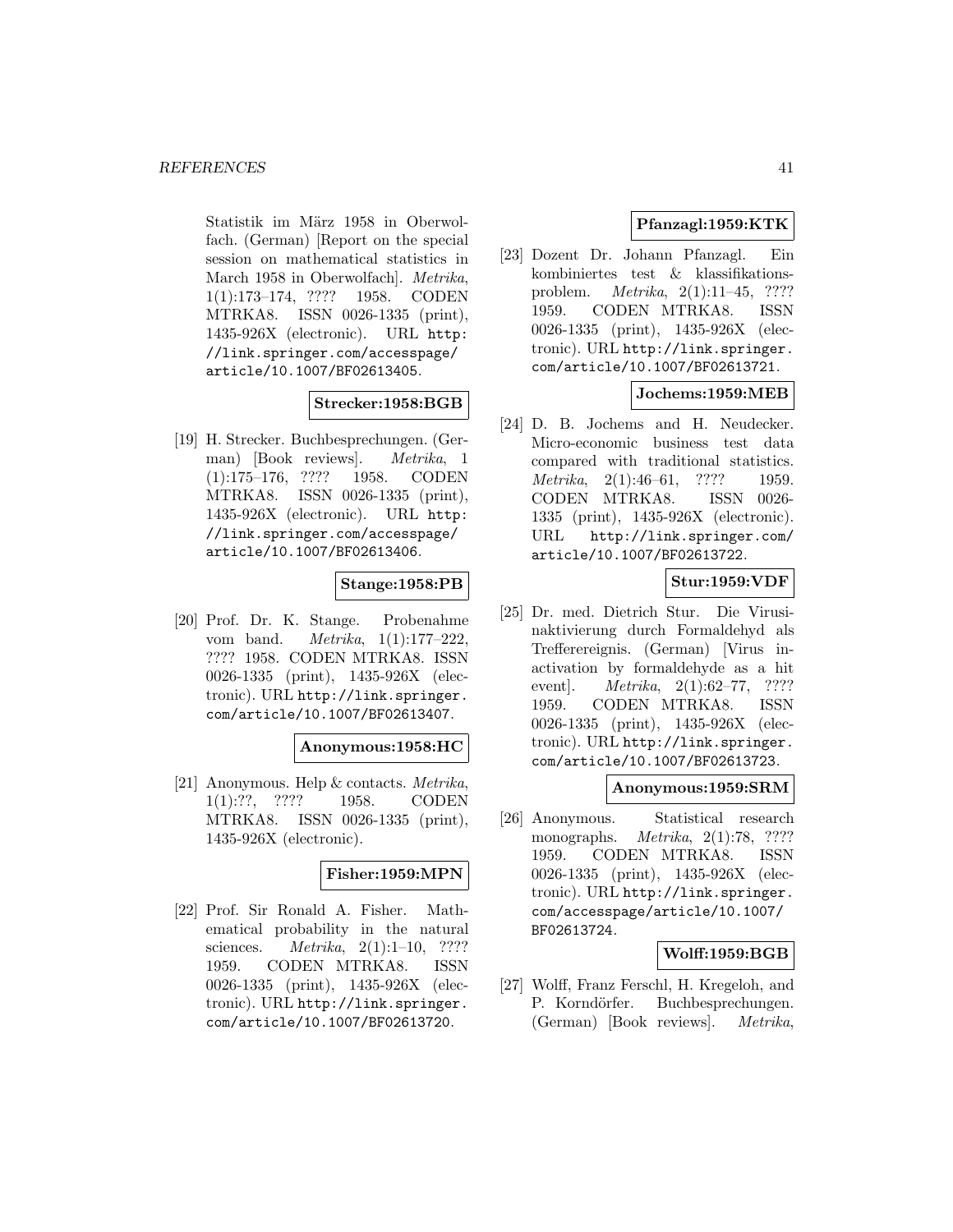2(1):79–88, ???? 1959. CODEN MTRKA8. ISSN 0026-1335 (print), 1435-926X (electronic). URL http: //link.springer.com/article/10. 1007/BF02613725.

## **Rybarz:1959:EBV**

[28] Prof. Dr. J. Rybarz. Ein einfacher Beweis für das dem  $\chi^2$ -Verfahren zugrundeliegende Theorem. (German) [A simple proof of the  $chi^2$  process basic theorem]. *Metrika*,  $2(1):89-93$ , ???? 1959. CODEN MTRKA8. ISSN 0026-1335 (print), 1435-926X (electronic). URL http://link.springer. com/article/10.1007/BF02613726.

### **Kulldorff:1959:PML**

[29] Gunnar Kulldorff. A problem of maximum likelihood estimation from a grouped sample. Metrika, 2(1):94–99, ???? 1959. CODEN MTRKA8. ISSN 0026-1335 (print), 1435-926X (electronic). URL http://link.springer. com/article/10.1007/BF02613727.

**Weichselberger:1959:PKDa**

[30] Dr. Kurt Weichselberger. Uber die Parameterschätzung bei Kontingenztafeln, deren Randsummen vorgegeben sind (I). (German) [On the parameter estimation in contingency tables whose marginal totals are fixed (I)]. Metrika, 2(1):100–130, ???? 1959. CODEN MTRKA8. ISSN 0026-1335 (print), 1435-926X (electronic). URL http: //link.springer.com/article/10. 1007/BF02613728.

### **Wette:1959:RKB**

[31] Dr. Reimut Wette. Regressions- und Kausalanalyse in der Biologie. (German) [Regression and causal analysis

in biology]. Metrika, 2(1):131–137, ???? 1959. CODEN MTRKA8. ISSN 0026-1335 (print), 1435-926X (electronic). URL http://link.springer. com/article/10.1007/BF02613729.

### **Linhart:1959:TDA**

[32] H. Linhart. Techniques for discriminant analysis with discrete variables. Metrika, 2(1):138–149, ???? 1959. CODEN MTRKA8. ISSN 0026-1335 (print), 1435-926X (electronic). URL http://link.springer. com/article/10.1007/BF02613730.

## **Pawlik:1959:MKIa**

[33] Kurt Pawlik. Der maximale Kontingenzkoeffizient im Falle nichtquadratischer Kontingenztafeln. (German) [The maximum contingency in the event of nonsquare contingency tables]. Metrika, 2(1):150–166, ???? 1959. CODEN MTRKA8. ISSN 0026-1335 (print), 1435-926X (electronic). URL http: //link.springer.com/article/10. 1007/BF02613731.

### **Adam:1959:BGB**

[34] A. Adam. Buchbesprechungen. (German) [Book reviews]. Metrika, 2 (1):167–168, ???? 1959. CODEN MTRKA8. ISSN 0026-1335 (print), 1435-926X (electronic). URL http: //link.springer.com/accesspage/ article/10.1007/BF02613732.

## **Uhlmann:1959:ENT**

[35] Dr. Werner Uhlmann. Zu einem nichtparametrischen Test von E. L. Lehmann. (German) [On a nonparametric test of E. L. Lehmann]. Metrika, 2(1):169–185, ???? 1959. CODEN MTRKA8. ISSN 0026- 1335 (print), 1435-926X (electronic).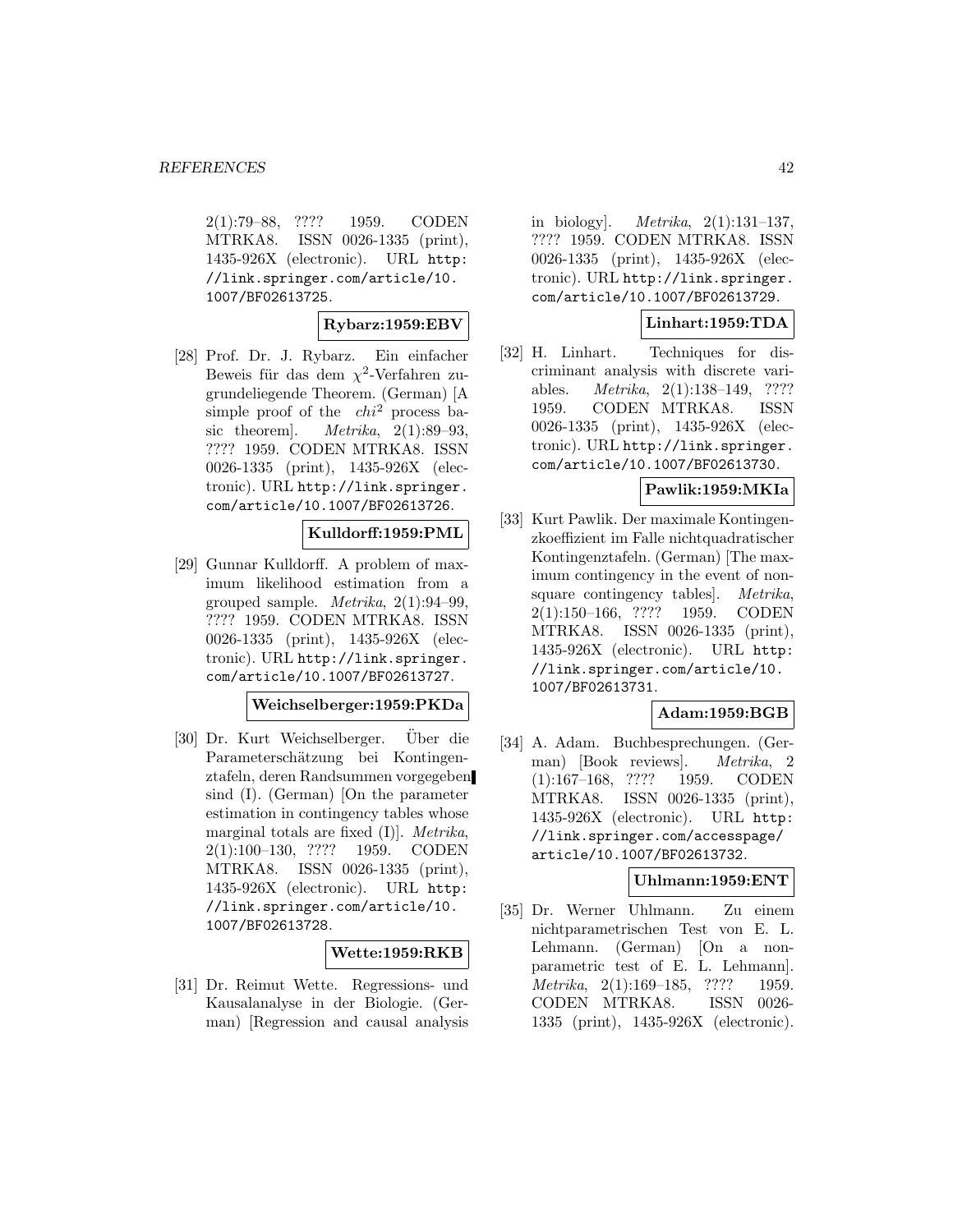URL http://link.springer.com/ article/10.1007/BF02613733.

**Haight:1959:QR**

[36] Frank A. Haight. Queueing with reneging. Metrika, 2(1):186–197, ???? 1959. CODEN MTRKA8. ISSN 0026-1335 (print), 1435-926X (electronic). URL http://link.springer. com/article/10.1007/BF02613734.

**Weichselberger:1959:PKDb**

[37] Dr. Kurt Weichselberger. Uber die Parameterschätzung bei Kontingenztafeln, deren Randsummen vorgegeben sind (II). (German) [On the parameter estimation in contingency tables whose marginal totals are fixed (II)]. Metrika, 2(1):198–229, ???? 1959. CODEN MTRKA8. ISSN 0026-1335 (print), 1435-926X (electronic). URL http: //link.springer.com/article/10. 1007/BF02613735.

#### **Heumann:1959:BDW**

[38] H. Heumann and E. Nobis. Bestimmung des durchschnittlichen und des wirtschaftlichen Materialverbrauches von Kunststoff bei Kabel- und Leitungsisolierungen. (German) [Determining the average and the economic material consumption of plastics in cable and wire insulation].  $Metrika$ ,  $2(1):230-238$ , ???? 1959. CODEN MTRKA8. ISSN 0026-1335 (print), 1435-926X (electronic). URL http://link.springer. com/article/10.1007/BF02613736.

### **Adam:1959:VVG**

[39] Dr. Adolf Adam. Verteilungsmaße und Verteilungsindizes. (German) [Distribution measurements and distribution indices. *Metrika*,  $2(1):239-244$ ,

???? 1959. CODEN MTRKA8. ISSN 0026-1335 (print), 1435-926X (electronic). URL http://link.springer. com/article/10.1007/BF02613737.

### **Fels:1959:BGB**

[40] E. Fels, E. Walter, O. Schürz, H. Kregeloh, A. Klingst, and A. Adam. Buchbesprechungen. (German) [Book reviews]. Metrika, 2(1):245–255, ???? 1959. CODEN MTRKA8. ISSN 0026-1335 (print), 1435-926X (electronic). URL http://link.springer. com/article/10.1007/BF02613738.

## **Pawlik:1959:MKIb**

[41] K. Pawlik. Der maximale kontingenzkoeffizient im falle nichtquadratischer kontingenztafeln. Metrika, 2(1):256, ???? 1959. CODEN MTRKA8. ISSN 0026-1335 (print), 1435-926X (electronic). URL http://link.springer. com/accesspage/article/10.1007/ BF02613739.

#### **Anonymous:1959:HC**

[42] Anonymous. Help & contacts. Metrika, 2(1):??, ???? 1959. CODEN MTRKA8. ISSN 0026-1335 (print), 1435-926X (electronic).

#### **Pfanzagl:1960:TKE**

[43] Professor Dr. Johann Pfanzagl. Tests und Konfidenzintervalle für exponentielle Verteilungen und deren Anwendung auf einige diskrete Verteilungen. (German) []. Metrika, 3(1):1–25, ???? 1960. CODEN MTRKA8. ISSN 0026-1335 (print), 1435-926X (electronic). URL http://link.springer. com/article/10.1007/BF02613435.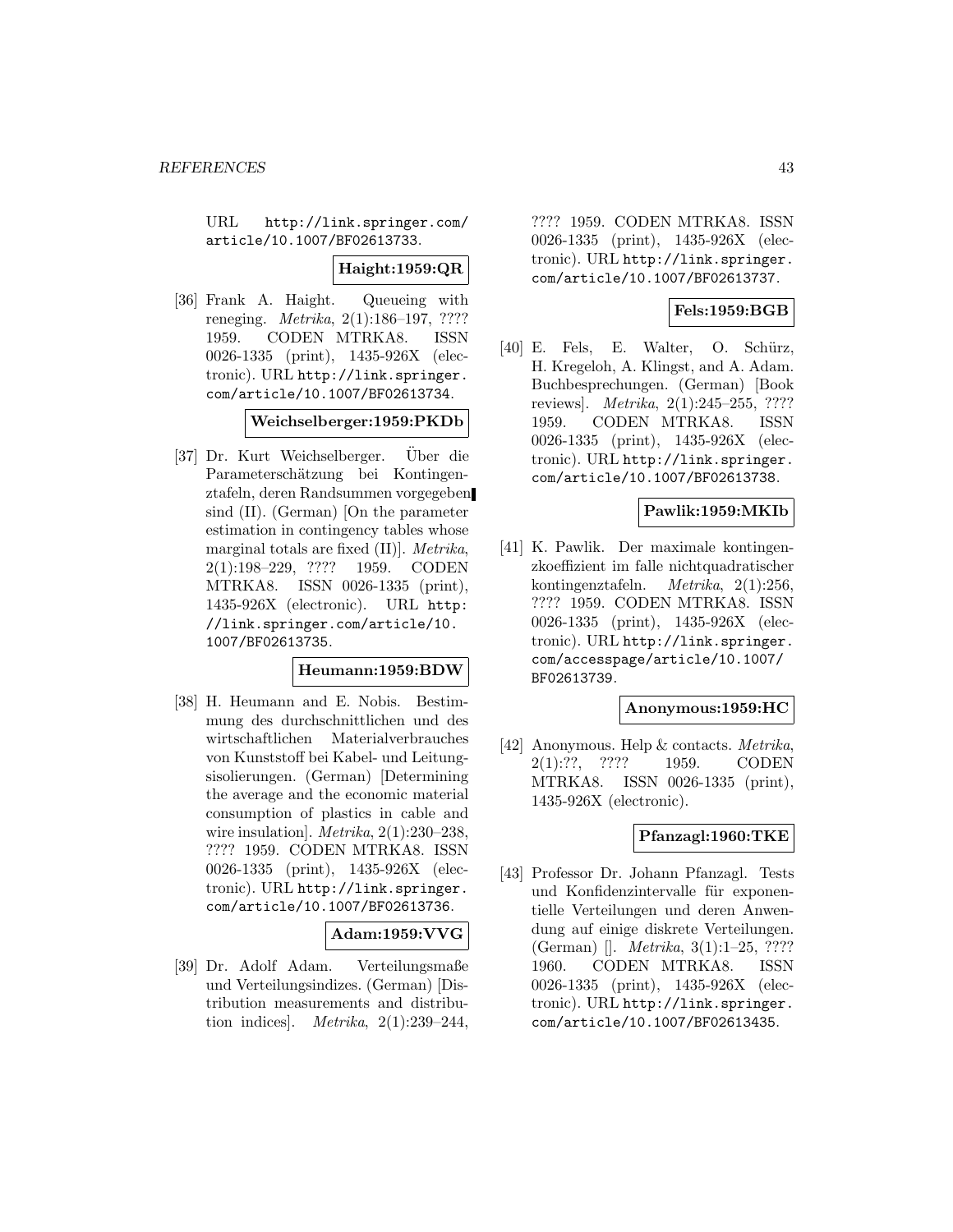### **Abt:1960:ACAa**

[44] Dr. Klaus Abt. Analyse de covariance et analyse par différences. (French) [ANCOVA analysis and differences]. Metrika, 3(1):26–45, ???? 1960. CODEN MTRKA8. ISSN 0026-1335 (print), 1435-926X (electronic). URL http://link.springer. com/article/10.1007/BF02613436.

### **Nasr:1960:NNP**

[45] Dr. Saad K. Nasr. A note on a noise process. Metrika, 3(1):46–52, ???? 1960. CODEN MTRKA8. ISSN 0026-1335 (print), 1435-926X (electronic). URL http://link.springer. com/article/10.1007/BF02613437.

### **Zarkovic:1960:ESV**

[46] S. S. Zarkovic. On the efficiency of sampling with varying probabilities and the selection of units with replacement. Metrika, 3(1):53–60, ???? 1960. CODEN MTRKA8. ISSN 0026-1335 (print), 1435-926X (electronic). URL http://link.springer. com/article/10.1007/BF02613438.

### **Henn:1960:MKW**

[47] Prof. Dr. Rudolf Henn. Markowsche Ketten bei Wirtschaftsprozessen. (German) []. *Metrika*, 3(1):61–73, ???? 1960. CODEN MTRKA8. ISSN 0026-1335 (print), 1435-926X (electronic). URL http://link.springer. com/article/10.1007/BF02613439.

## **Ihm:1960:NID**

[48] Dr. Peter Ihm. Zur numerischen Integration n-dimensionaler Normalverteilungen. (German) []. Metrika, 3(1):74–78, ???? 1960. CODEN MTRKA8. ISSN

0026-1335 (print), 1435-926X (electronic). URL http://link.springer. com/article/10.1007/BF02613440.

## **Stange:1960:BGB**

[49] K. Stange, S. Sagoroff, Dr. Franz Ferschl, and Dr. Schwarz. Buchbesprechungen. (German) [Book reviews]. Metrika, 3(1):79–88, ???? 1960. CODEN MTRKA8. ISSN 0026-1335 (print), 1435-926X (electronic). URL http://link.springer. com/article/10.1007/BF02613441.

#### **Sagoroff:1960:NOA**

[50] S. Sagoroff. Nachruf für Oskar Anderson. (German) [Obituary for Oskar Anderson]. Metrika, 3(1):89–94, ???? 1960. CODEN MTRKA8. ISSN 0026-1335 (print), 1435-926X (electronic). URL http://link.springer. com/article/10.1007/BF02613442.

## **Abt:1960:ACAb**

[51] Dr. Klaus Abt. Analyse de covariance et analyse par différences. (French) [ANCOVA analysis and differences]. Metrika, 3(1):95–116, ???? 1960. CODEN MTRKA8. ISSN 0026-1335 (print), 1435-926X (electronic). URL http://link.springer. com/article/10.1007/BF02613443.

### **Lienert:1960:INB**

[52] Dr. G. A. Lienert and O. Ebel. Ein Index zur numerischen Bestimmung der Niveau–Eigenschaft eines psychologischen Tests. (German) []. Metrika, 3(1):117–127, ???? 1960. CODEN MTRKA8. ISSN 0026-1335 (print), 1435-926X (electronic). URL http: //link.springer.com/article/10. 1007/BF02613444.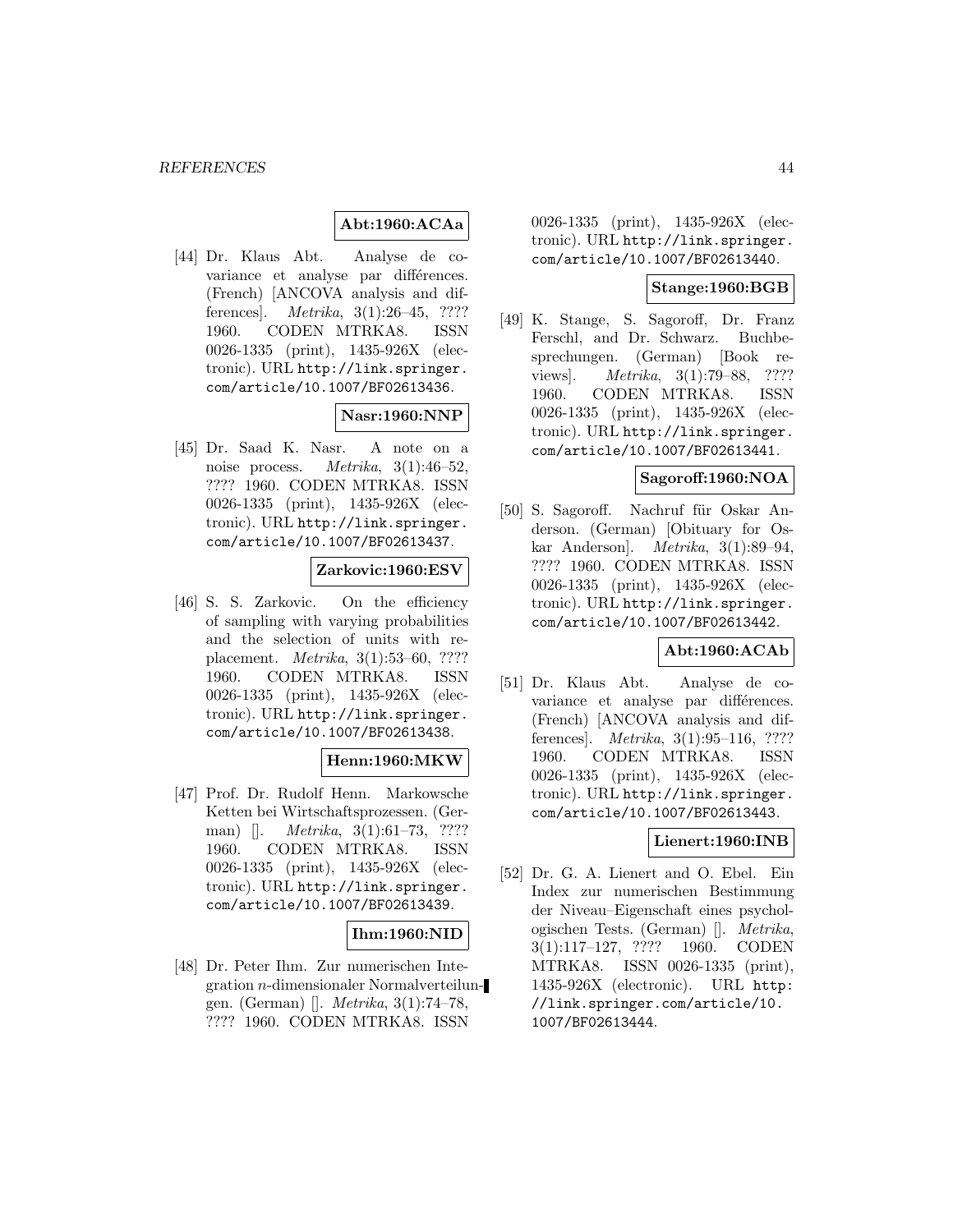#### **Schneider:1960:BTV**

[53] B. Schneider. Beitrag zur Theorie der Verzweigungsprozesse. (German) []. *Metrika*, 3(1):128–142, ???? 1960. CODEN MTRKA8. ISSN 0026-1335 (print), 1435-926X (electronic). URL http://link.springer. com/article/10.1007/BF02613445.

### **Pfanzagl:1960:LOR**

[54] Professor Dr. J. Pfanzagl. Uber lokal optimale rang–tests. Metrika, 3(1):143–150, ???? 1960. CODEN MTRKA8. ISSN 0026-1335 (print), 1435-926X (electronic). URL http: //link.springer.com/article/10. 1007/BF02613446.

## **Stange:1960:SMP**

[55] Prof. Dr. K. Stange. Spannweitenpläne für messende Prüfung im doppelten Wahrscheinlichkeitsnetz. (German) [Span of plans for measuring tests in duplicate probability networks. *Metrika*, 3(1):151-165, ???? 1960. CODEN MTRKA8. ISSN 0026-1335 (print), 1435-926X (electronic). URL http://link.springer. com/article/10.1007/BF02613447.

### **Mittenecker:1960:BGB**

[56] Erich Mittenecker and J. Pfanzagl. Buchbesprechungen. (German) [Book reviews]. Metrika, 3(1):166–168, ???? 1960. CODEN MTRKA8. ISSN 0026-1335 (print), 1435-926X (electronic). URL http://link.springer. com/article/10.1007/BF02613448.

#### **Pfanzagl:1960:EUT**

[57] Prof. Dr. J. Pfanzagl. Über die Existenz überall trennscharfer Tests. (German) []. *Metrika*, 3(1):169–176, ????

1960. CODEN MTRKA8. ISSN 0026-1335 (print), 1435-926X (electronic). URL http://link.springer. com/article/10.1007/BF02613449.

# **Abt:1960:ACAc**

[58] Dr. Klaus Abt. Analyse de covariance et analyse par différences. (French) [ANCOVA analysis and differences]. Metrika, 3(1):177–211, ???? 1960. CODEN MTRKA8. ISSN 0026-1335 (print), 1435-926X (electronic). URL http://link.springer. com/article/10.1007/BF02613450.

### **Vas:1960:BAK**

[59] Eva Vas. Bemerkungen zur Arbeit ´ von K. Stange über "Die zeichnerische Behandlung von Plänen für messende Prüfung". (German) []. *Metrika*, 3 (1):212–214, ???? 1960. CODEN MTRKA8. ISSN 0026-1335 (print), 1435-926X (electronic). URL http: //link.springer.com/article/10. 1007/BF02613451. See [13].

### **Eberl:1960:BTA**

[60] Dr. Walther Eberl. Bemerkung über ein Theorem für additive Mengenfunktionen. (German) []. Metrika, 3 (1):215–217, ???? 1960. CODEN MTRKA8. ISSN 0026-1335 (print), 1435-926X (electronic). URL http: //link.springer.com/article/10. 1007/BF02613452.

### **Ludwig:1960:EVR**

 $[61]$  Dr. Otto Ludwig. Uber Erwartungswerte und Varianzen von Ranggrößen in kleinen Stichproben. (German) []. Metrika, 3(1):218–222, ???? 1960. CODEN MTRKA8. ISSN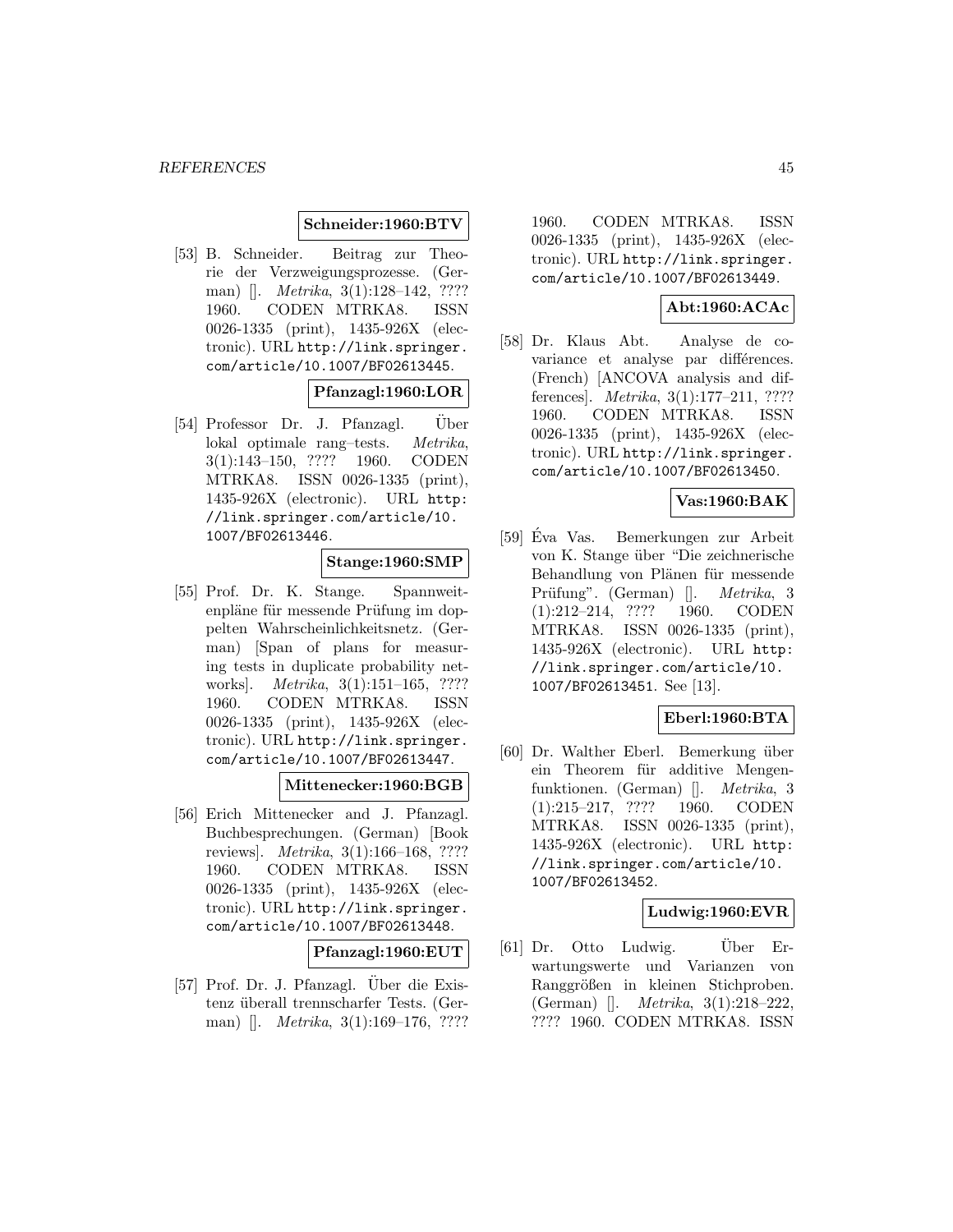0026-1335 (print), 1435-926X (electronic). URL http://link.springer. com/article/10.1007/BF02613453.

### **Brandau:1960:BGB**

[62] Eberhard Brandau, P. Korndörfer, Erich Mittenecker, and G. Reißig. Buchbesprechungen. (German) [Book reviews]. Metrika, 3(1):234–240, ???? 1960. CODEN MTRKA8. ISSN 0026-1335 (print), 1435-926X (electronic). URL http://link.springer. com/article/10.1007/BF02613454.

**Anonymous:1960:HC**

[63] Anonymous. Help & contacts. Metrika, 3(1):??, ???? 1960. CODEN MTRKA8. ISSN 0026-1335 (print), 1435-926X (electronic).

## **Stange:1961:VUS**

[64] K. Stange. Verzerrte und unverzerrte Schätzwerte bei messender Prüfung. (German) []. Metrika, 4(1):1–29, ???? 1961. CODEN MTRKA8. ISSN 0026-1335 (print), 1435-926X (electronic). URL http://link.springer. com/article/10.1007/BF02613864.

## **Wette:1961:BTA**

[65] Dr. R. Wette. Bemerkung zur treffertheoretischen Analyse der Virusinaktivierung durch Formaldehyd. (German) [Remarks on the hit-theoretical analysis of virus inactivation by formaldehyde]. Metrika, 4(1):30–36, ???? 1961. CODEN MTRKA8. ISSN 0026-1335 (print), 1435-926X (electronic). URL http://link.springer. com/article/10.1007/BF02613865.

**Lomnicki:1961:TDN**

[66] Z. A. Lomnicki. Tests for departure from normality in the case of

linear stochastic processes. Metrika, 4(1):37–62, ???? 1961. CODEN MTRKA8. ISSN 0026-1335 (print), 1435-926X (electronic). URL http: //link.springer.com/article/10. 1007/BF02613866.

# **Stormer:1961:STB**

[67] H. Störmer. Uber einen statistischen Test zur Bestimmung der Parameter einer Lebensdauerverteilung. (German) []. *Metrika*, 4(1):63–77, ???? 1961. CODEN MTRKA8. ISSN 0026-1335 (print), 1435-926X (electronic). URL http://link.springer. com/article/10.1007/BF02613867.

### **Sagoroff:1961:HNA**

[68] Prof. Dr. S. Sagoroff. Historical note on the application of mathematics in economics in Germany. Metrika, 4(1):78–81, ???? 1961. CODEN MTRKA8. ISSN 0026-1335 (print), 1435-926X (electronic). URL http: //link.springer.com/article/10. 1007/BF02613868.

### **Weichselberger:1961:BGB**

[69] K. Weichselberger, A. Adam, F. Ferschl, S. Koller, and A. Linder. Buchbesprechungen. (German) [Book reviews]. Metrika, 4(1):82–88, ???? 1961. CODEN MTRKA8. ISSN 0026-1335 (print), 1435-926X (electronic). URL http://link.springer. com/article/10.1007/BF02613869.

### **Bennett:1961:SSB**

[70] B. M. Bennett and P. Hsu. Sampling studies on the Behrens–Fisher problem. Metrika, 4(1):89–104, ???? 1961. CODEN MTRKA8. ISSN 0026-1335 (print), 1435-926X (elec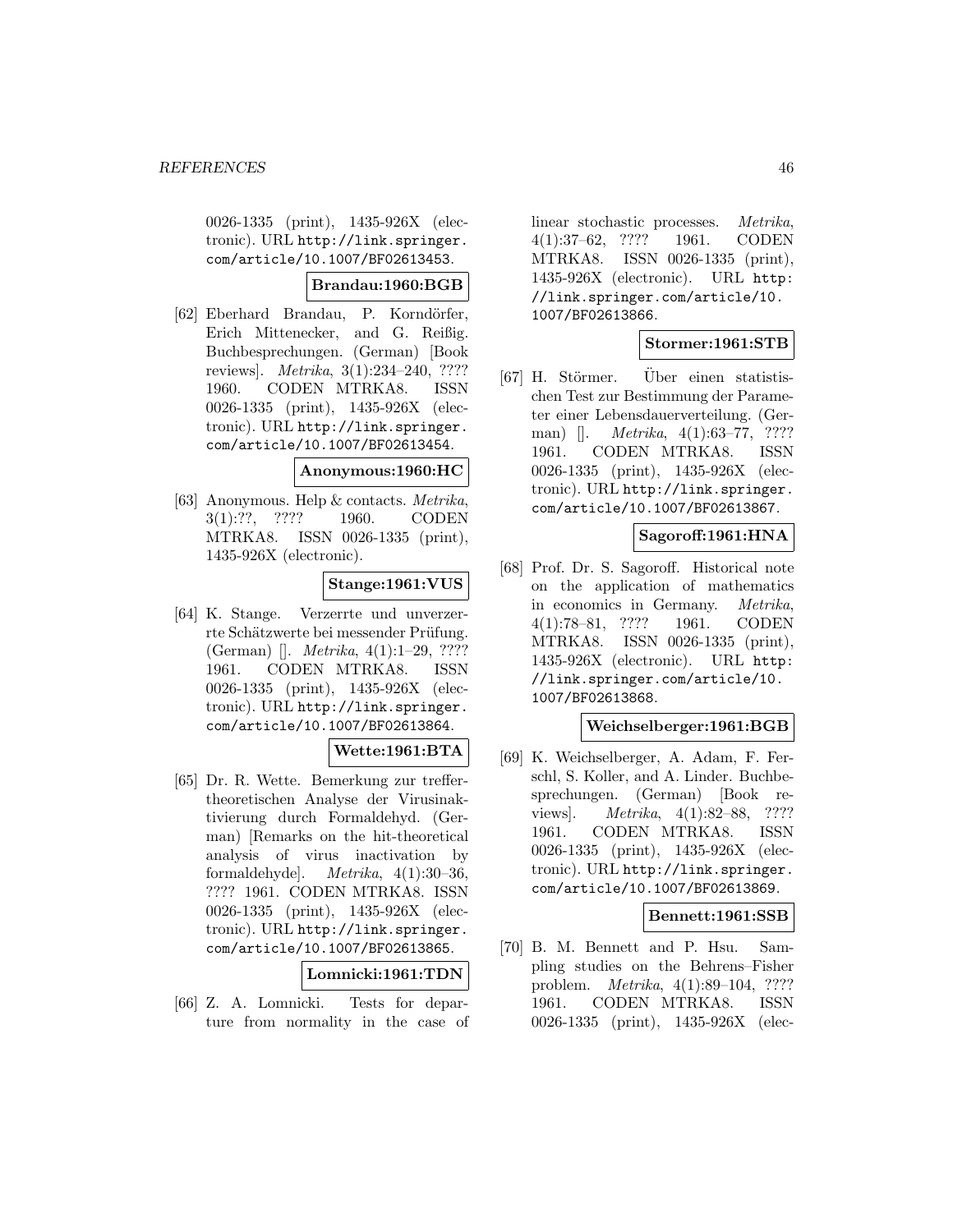tronic). URL http://link.springer. com/article/10.1007/BF02613870.

#### **Pfanzagl:1961:EUT**

[71] Prof. Dr. J. Pfanzagl. Über die Existenz überall trennscharfer Tests. (German) [On the universal existence of discriminatory power tests]. Metrika, 4(1):105–106, ???? 1961. CODEN MTRKA8. ISSN 0026-1335 (print), 1435-926X (electronic). URL http: //link.springer.com/accesspage/ article/10.1007/BF02613871.

## **Jaiswal:1961:QSG**

[72] N. K. Jaiswal. The queuing system GI/M/I with finite waiting space. Metrika, 4(1):107–125, ???? 1961. CODEN MTRKA8. ISSN 0026- 1335 (print), 1435-926X (electronic). URL http://link.springer.com/ article/10.1007/BF02613872.

### **Linhart:1961:WVT**

[73] H. Linhart. Zur Wahl von Variablen in der Trennanalyse. (German) []. Metrika, 4(1):126–139, ???? 1961. CODEN MTRKA8. ISSN 0026-1335 (print), 1435-926X (electronic). URL http://link.springer. com/article/10.1007/BF02613873.

# **Vogel:1961:SVP**

[74] W. Vogel. Sequentielle Versuchs– Pläne. *Metrika*, 4(1):140–157, ???? 1961. CODEN MTRKA8. ISSN 0026-1335 (print), 1435-926X (electronic). URL http://link.springer. com/article/10.1007/BF02613874.

### **Bierlein:1961:SSU**

[75] Dr. D. Bierlein. Simultan stärkste unverfälschte tests. Metrika,  $4(1)$ :

158–168, ???? 1961. CODEN MTRKA8. ISSN 0026-1335 (print), 1435-926X (electronic). URL http: //link.springer.com/article/10. 1007/BF02613875.

# **Reissig:1961:BGB**

[76] G. Reißig and O. Ludwig. Buchbesprechungen. (German) [Book reviews. *Metrika*, 4(1):169–172, ???? 1961. CODEN MTRKA8. ISSN 0026-1335 (print), 1435-926X (electronic). URL http://link.springer. com/article/10.1007/BF02613876.

#### **Morgenstern:1961:ZGU**

[77] Prof. Dr. D. Morgenstern. Der Zentrale Grenzwertsatz für Überschreitungswahrscheinlichkeiten. (German) []. Metrika, 4(1):173–175, ???? 1961. CODEN MTRKA8. ISSN 0026-1335 (print), 1435-926X (electronic). URL http://link.springer. com/article/10.1007/BF02613877.

# **Weichselberger:1961:GVT**

[78] Dr. K. Weichselberger. Uber ein graphisches Verfahren zur Trennung von Mischverteilungen und zur Identifikation kupierter Normalverteilungen bei großem Stichprobenumfang. (German) []. *Metrika*, 4(1):178-229, ???? 1961. CODEN MTRKA8. ISSN 0026-1335 (print), 1435-926X (electronic). URL http://link.springer. com/article/10.1007/BF02613878.

# **Michel:1961:PNB**

[79] Dr. L. Michel. Zum Problem der numerischen Bestimmung der Niveau–Eigenschaft eines psychologischen Tests. (German) []. Metrika, 4 (1):230–236, ???? 1961. CODEN MTRKA8. ISSN 0026-1335 (print),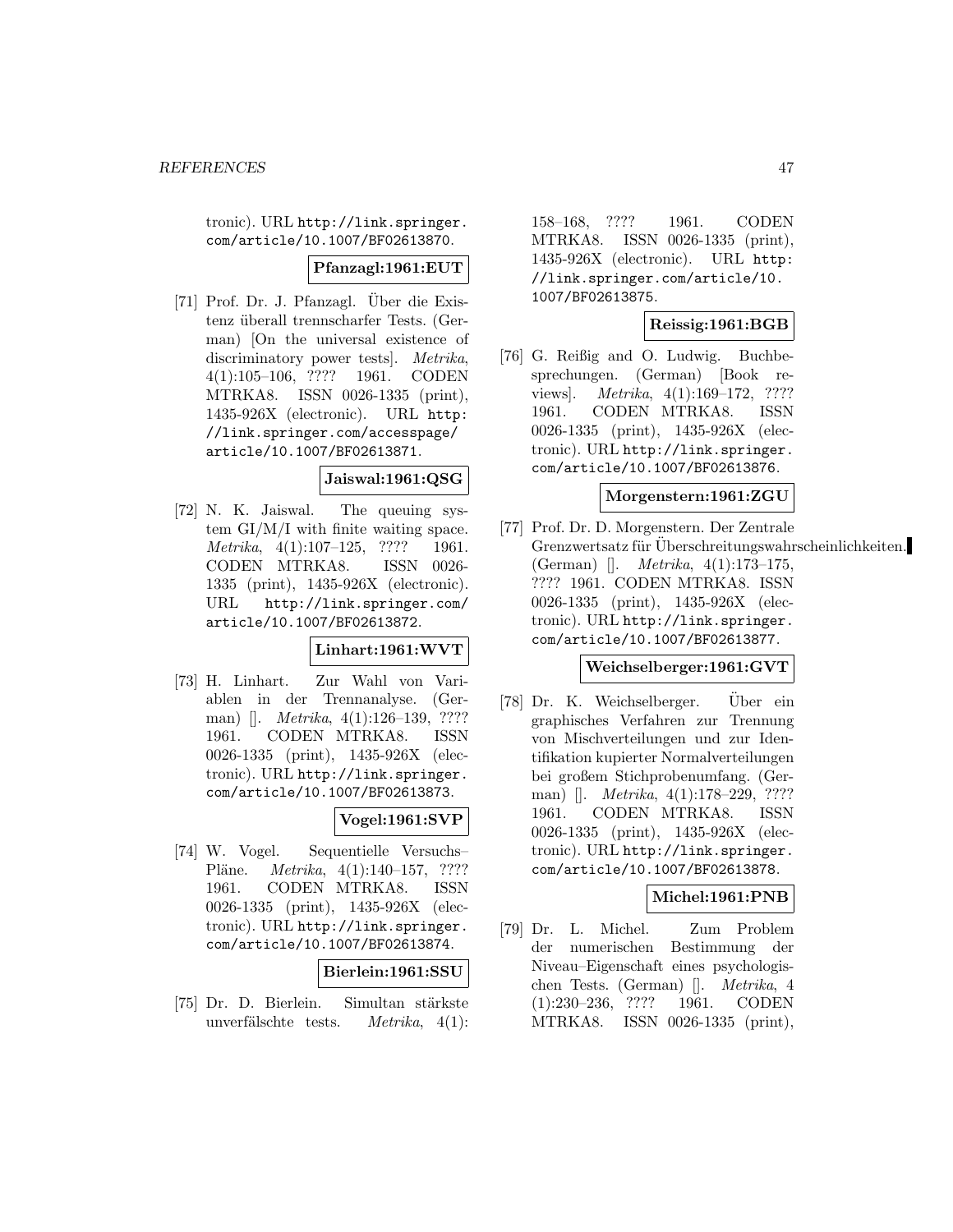1435-926X (electronic). URL http: //link.springer.com/article/10. 1007/BF02613879.

### **Wartmann:1961:TZG**

[80] Dr. R. Wartmann. Trendextrapolation bei Zeitreihen. (German) []. Metrika, 4(1):237–246, ???? 1961. CODEN MTRKA8. ISSN 0026-1335 (print), 1435-926X (electronic). URL http: //link.springer.com/article/10. 1007/BF02613880.

#### **Roppert:1961:BGB**

[81] J. Roppert, S. Sagoroff, G. Bruckmann, F. Ferschl, and G. Fasching. Buchbesprechungen. (German) [Book reviews]. Metrika, 4(1):247–252, ???? 1961. CODEN MTRKA8. ISSN 0026-1335 (print), 1435-926X (electronic). URL http://link.springer. com/article/10.1007/BF02613881.

#### **Anonymous:1961:HC**

[82] Anonymous. Help & contacts. Metrika, 4(1):??, ???? 1961. CODEN MTRKA8. ISSN 0026-1335 (print), 1435-926X (electronic).

## **Bauer:1962:MQT**

[83] Dipl.-Math. R. K. Bauer. Der "Median-Quartile-Test". (German) []. Metrika, 5(1):1–16, ???? 1962. CODEN MTRKA8. ISSN 0026-1335 (print), 1435-926X (electronic). URL http: //link.springer.com/article/10. 1007/BF02616180.

### **Hoch:1962:BLM**

[84] Dr. J. Hoch. Berechnung von linearen Mehrfachkorrelationen mit Hilfe von Adjunktionsmatrizen nach Frisch. (German) []. Metrika, 5(1):17–30, ????

1962. CODEN MTRKA8. ISSN 0026-1335 (print), 1435-926X (electronic). URL http://link.springer. com/article/10.1007/BF02616181.

## **Linhart:1962:KUT**

[85] H. Linhart. Konfidenzintervalle für den überlappenden Teil zweier Normalverteilungen. (German) []. Metrika, 5(1):31–48, ???? 1962. CODEN MTRKA8. ISSN 0026-1335 (print), 1435-926X (electronic). URL http: //link.springer.com/article/10. 1007/BF02616182.

## **Bennett:1962:ETT**

[86] Professor B. M. Bennett. On an exact test for trend in binomial trials and its power function. Metrika, 5(1):49–53, ???? 1962. CODEN MTRKA8. ISSN 0026-1335 (print), 1435-926X (electronic). URL http://link.springer. com/article/10.1007/BF02616183.

## **Kellerer:1962:BGBa**

[87] H. Kellerer, H. Schneeweiß, O. Ludwig, R. E. Quandt, F. Ferschl, J. Pfanzagl, G. Schmid, W. Winkler, G. Reißig, and H. Kremser. Buchbesprechungen. (German) [Book reviews]. Metrika, 5(1):54–79, ???? 1962. CODEN MTRKA8. ISSN 0026-1335 (print), 1435-926X (electronic). URL http: //link.springer.com/article/10. 1007/BF02616184.

### **Linder:1962:E**

[88] Professor Dr. Arthur Linder. Ehrung. Metrika, 5(1):79, ???? 1962. CODEN MTRKA8. ISSN 0026-1335 (print), 1435-926X (electronic). URL http: //link.springer.com/accesspage/ article/10.1007/BF02616185.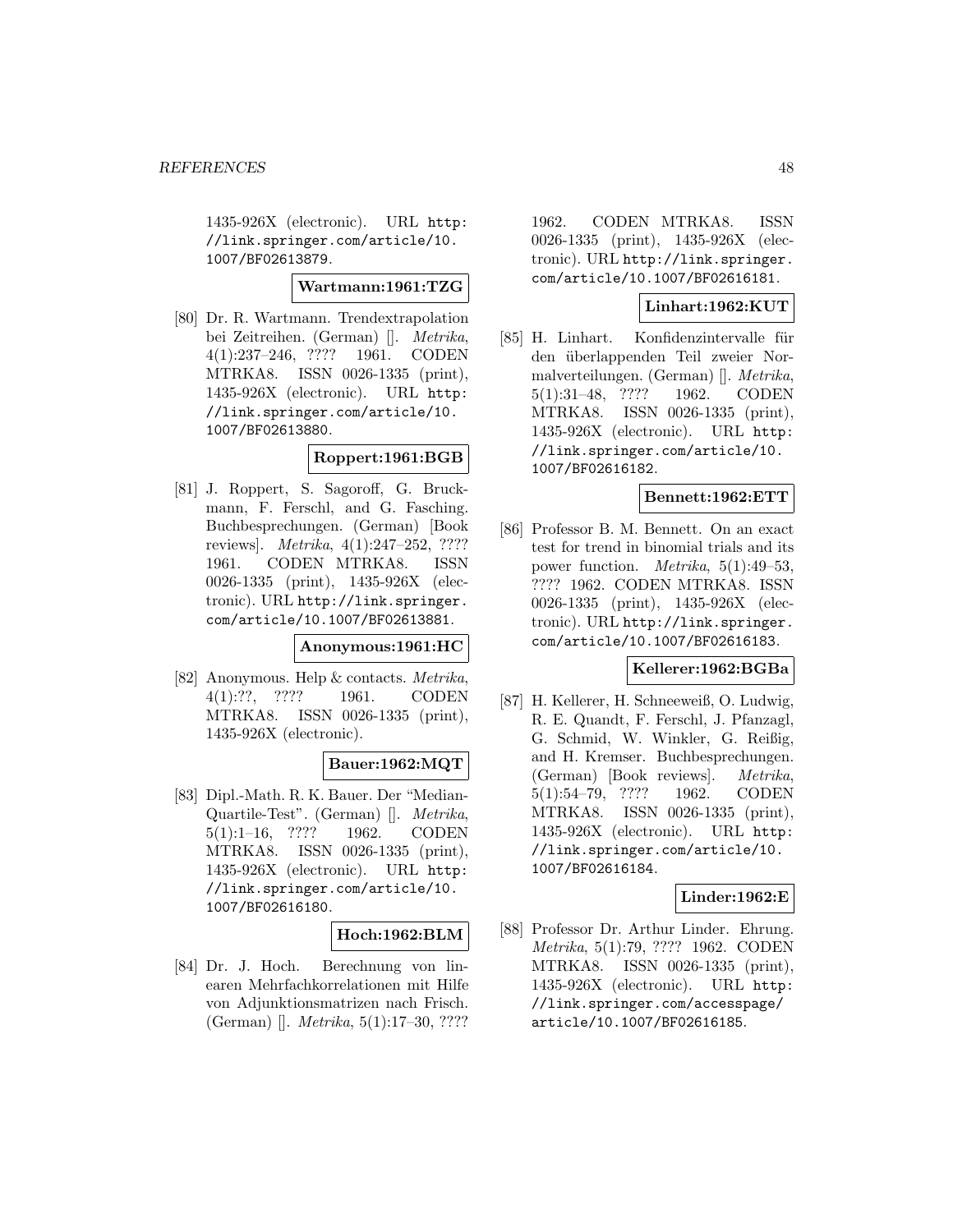## **Anonymous:1962:B**

[89] Anonymous. Berichtigung. Metrika, 5 (1):80, ???? 1962. CODEN MTRKA8. ISSN 0026-1335 (print), 1435-926X (electronic). URL http://link. springer.com/accesspage/article/ 10.1007/BF02616186.

## **Ahrens:1962:GSP**

[90] J. Ahrens. Zur Gesamtheit der symmetrischen n-Personen-Spiele. (German) []. *Metrika*, 5(1):81–95, ???? 1962. CODEN MTRKA8. ISSN 0026-1335 (print), 1435-926X (electronic). URL http://link.springer. com/article/10.1007/BF02616187.

#### **Bennett:1962:SST**

[91] Prof. B. M. Bennett and Prof. P. Hsu. Sampling studies on a test against trend in binomial data. Metrika, 5 (1):96–104, ???? 1962. CODEN MTRKA8. ISSN 0026-1335 (print), 1435-926X (electronic). URL http: //link.springer.com/article/10. 1007/BF02616188.

### **Canfield:1962:PC**

[92] J. Canfield. On the paradox of confirmation. Metrika, 5(1):105–118, ???? 1962. CODEN MTRKA8. ISSN 0026-1335 (print), 1435-926X (electronic). URL http://link.springer. com/article/10.1007/BF02616189.

## **Varga:1962:AMM**

[93] Prof. Dr. S. Varga. Die Anwendung von mathematischen Methoden in der marxistischen politischen Okonomie ¨ und in der Wirtschaftspolitik des Sozialismus. (German) []. *Metrika*, 5(1):119–127, ???? 1962. CODEN MTRKA8. ISSN 0026-1335 (print),

1435-926X (electronic). URL http: //link.springer.com/article/10. 1007/BF02616190.

### **Stormer:1962:TEE**

[94] Dr. H. Störmer. Ein Test zum Erkennen von Exponentialverteilungen. (German)  $\Box$  *Metrika*, 5(1): 128–137, ???? 1962. CODEN MTRKA8. ISSN 0026-1335 (print), 1435-926X (electronic). URL http: //link.springer.com/article/10. 1007/BF02616191.

#### **Kellerer:1962:BGBb**

[95] H. G. Kellerer and J. Pfanzagl. Buchbesprechungen. (German) [Book reviews]. Metrika, 5(1):138–140, ???? 1962. CODEN MTRKA8. ISSN 0026-1335 (print), 1435-926X (electronic). URL http://link.springer. com/article/10.1007/BF02616192.

## **Linder:1962:NSR**

[96] A. Linder. Nachruf für Sir Ronald Fisher. (German) [Obituary for Sir Ronald Fisher]. Metrika, 5(1):141–144, ???? 1962. CODEN MTRKA8. ISSN 0026-1335 (print), 1435-926X (electronic). URL http://link.springer. com/article/10.1007/BF02616193.

### **Koop:1962:ULD**

[97] J. C. Koop. On upper limits to the difference in bias between two ratio estimates. *Metrika*,  $5(1):145-149$ , ???? 1962. CODEN MTRKA8. ISSN 0026-1335 (print), 1435-926X (electronic). URL http://link.springer. com/article/10.1007/BF02616194.

### **Morgenstern:1962:ART**

[98] Professor Dr. D. Morgenstern. Zur Asymptotik des Run-Testes. (Ger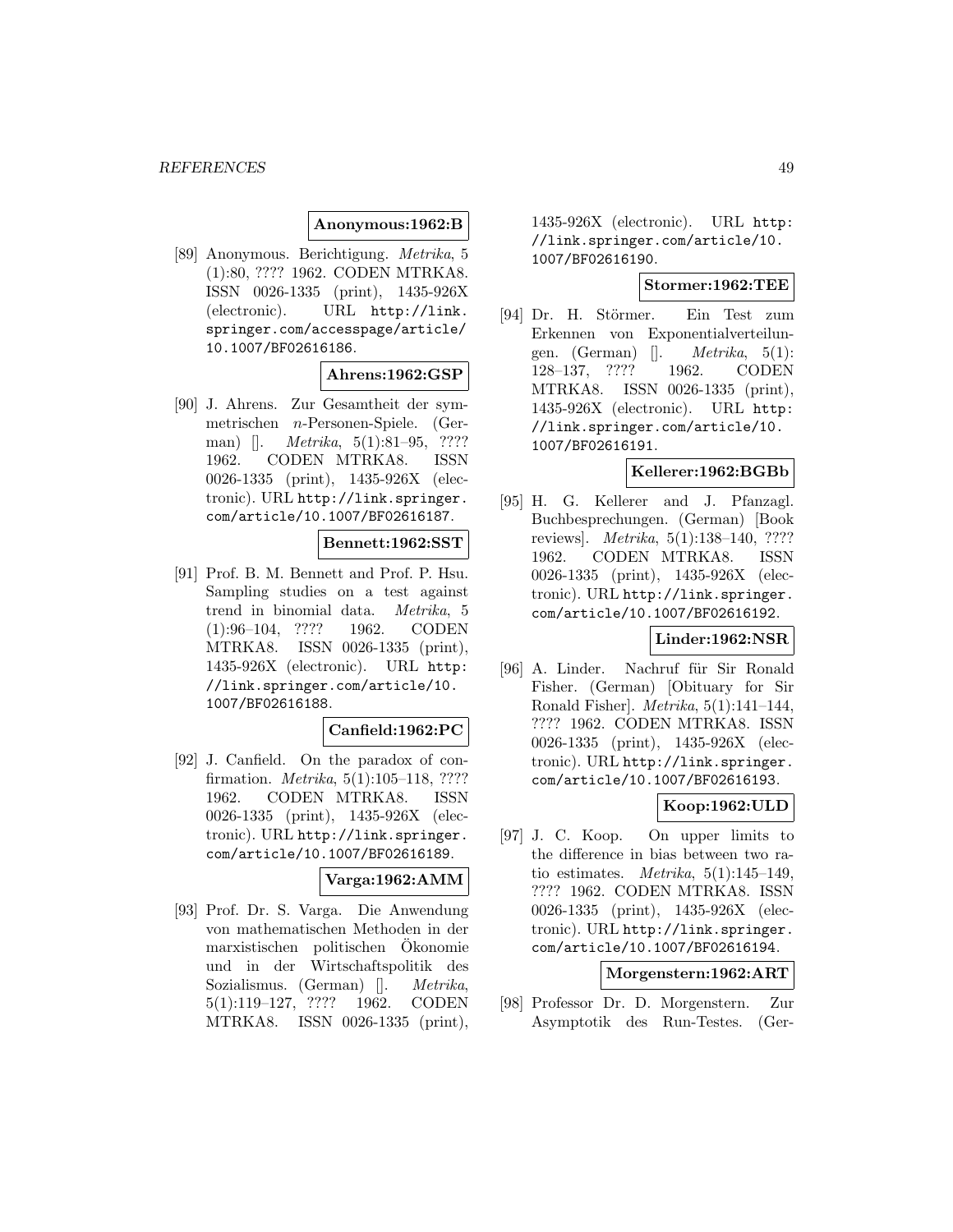man) []. *Metrika*, 5(1):150–153, ???? 1962. CODEN MTRKA8. ISSN 0026-1335 (print), 1435-926X (electronic). URL http://link.springer. com/article/10.1007/BF02616195.

## **Bennett:1962:NET**

[99] Professor B. M. Bennett. Note on an exact test for the  $2 \times 2$  contingency table using the negative binomial model. Metrika, 5(1):154–157, ???? 1962. CODEN MTRKA8. ISSN 0026-1335 (print), 1435-926X (electronic). URL http://link.springer. com/article/10.1007/BF02616196.

### **Storm:1962:NAV**

[100] L. E. Storm. Nested analysis of variance: Review of methods. Metrika, 5(1):158–183, ???? 1962. CODEN MTRKA8. ISSN 0026-1335 (print), 1435-926X (electronic). URL http: //link.springer.com/article/10. 1007/BF02616197.

#### **Likes:1962:WES**

[101] J. Likes. Wirksamkeit einiger Schätzungen der Varianz einer Grundgesamtheit mit einem alternativen Merkmale. (German)  $\Box$  *Metrika*, 5(1): 184–193, ???? 1962. CODEN MTRKA8. ISSN 0026-1335 (print), 1435-926X (electronic). URL http: //link.springer.com/article/10. 1007/BF02616198.

#### **Jochems:1962:FOS**

[102] Dr. Senior Research Officer D. B. Jochems. Forecasting the outcomes of soccer matches: A statistical appraisal of the Dutch experience. Metrika, 5 (1):194–207, ???? 1962. CODEN MTRKA8. ISSN 0026-1335 (print),

1435-926X (electronic). URL http: //link.springer.com/article/10. 1007/BF02616199.

### **Anonymous:1962:HC**

[103] Anonymous. Help & contacts. Metrika, 5(1):??, ???? 1962. CODEN MTRKA8. ISSN 0026-1335 (print), 1435-926X (electronic).

### **Sagoroff:1963:GGF**

[104] S. Sagoroff. Geleitwort. (German) [Foreword]. *Metrika*,  $6(1)$ :*i*-*ii*, ???? 1963. CODEN MTRKA8. ISSN 0026-1335 (print), 1435-926X (electronic). URL http://link.springer. com/accesspage/article/10.1007/ BF02613348.

## **Adam:1963:JHU**

[105] Prof. Dr. A. Adam. Joseph Hain und unsere zeitgenössische Statistik. (German) []. Metrika, 6(1):1–9, ???? 1963. CODEN MTRKA8. ISSN 0026-1335 (print), 1435-926X (electronic). URL http://link.springer. com/article/10.1007/BF02613349.

### **Anderson:1963:VAS**

[106] Prof. Dr. O. Anderson and Dipl.- Math. R. K. Bauer. Zur verteilungsfreien Ableitung der Streuung von Regressionskoeffizienten ohne Voraussetzung der Nullhypothese. (German) []. *Metrika*, 6(1):10–17, ???? 1963. CODEN MTRKA8. ISSN 0026-1335 (print), 1435-926X (electronic). URL http://link.springer. com/article/10.1007/BF02613350.

### **Blind:1963:PBF**

[107] Prof. Dr. A. Blind. Die praktische Bedeutung der Fehlerrechnung bei Stichproben in der sozialwissenschaftlichen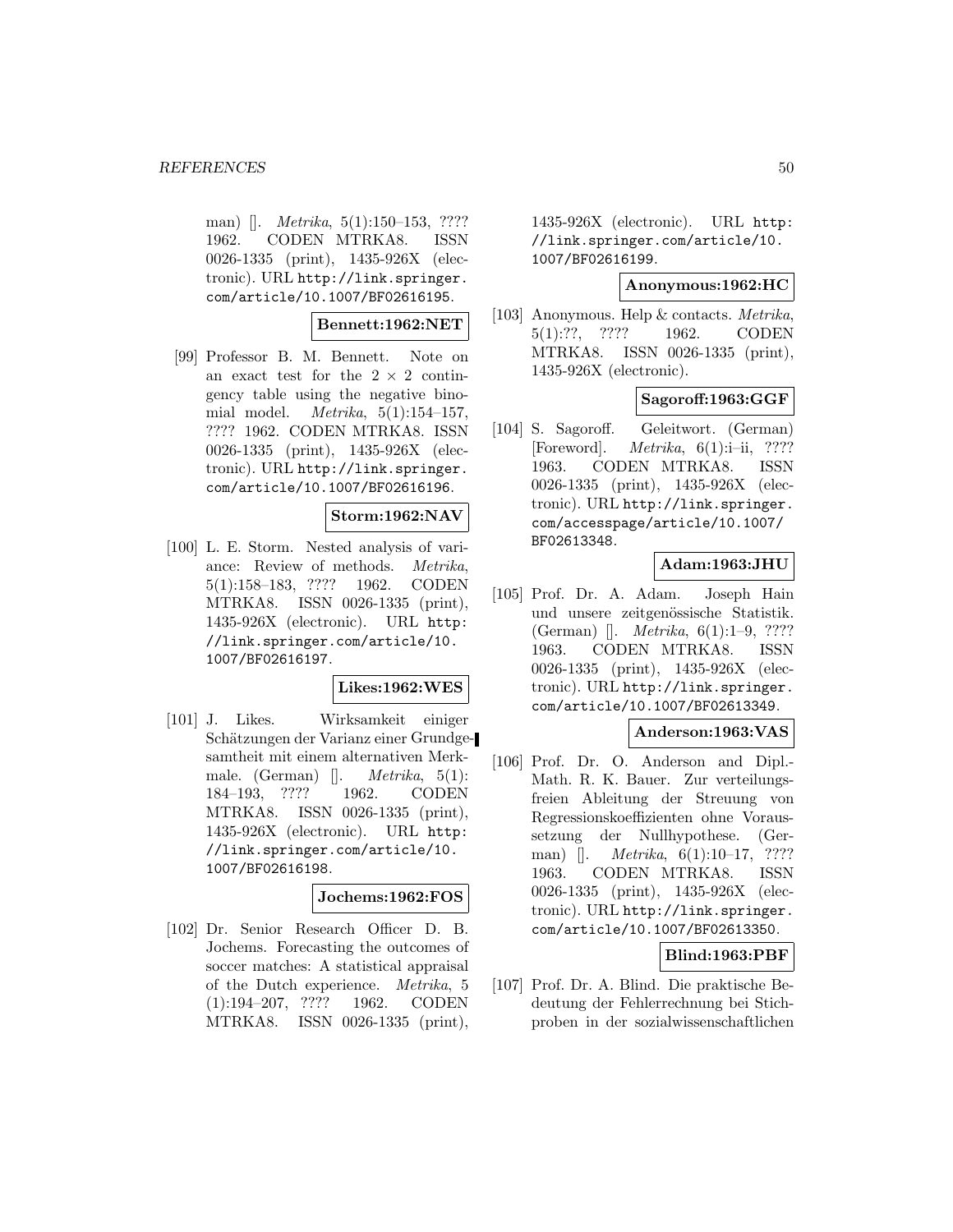Statistik. (German) []. Metrika, 6 (1):18–29, ???? 1963. CODEN MTRKA8. ISSN 0026-1335 (print), 1435-926X (electronic). URL http: //link.springer.com/article/10. 1007/BF02613351.

### **Dalenius:1963:PAC**

[108] T. Dalenius. The panel approach to continuous sample survey activity. Metrika, 6(1):30–36, ???? 1963. CODEN MTRKA8. ISSN 0026- 1335 (print), 1435-926X (electronic). URL http://link.springer.com/ article/10.1007/BF02613352.

#### **Deming:1963:CMB**

[109] W. E. Deming, LL.D., Ph.D. On the correction of mathematical bias by use of replicated designs. Metrika, 6(1):37–42, ???? 1963. CODEN MTRKA8. ISSN 0026-1335 (print), 1435-926X (electronic). URL http: //link.springer.com/article/10. 1007/BF02613353.

### **Fels:1963:SBA**

[110] Prof. Dr. E. Fels. Statistische Bewertung einer automatischen Anlage zur Suche nach einschlägigen Rechtsvorschriften. (German) []. Metrika, 6(1):43–49, ???? 1963. CODEN MTRKA8. ISSN 0026-1335 (print), 1435-926X (electronic). URL http: //link.springer.com/article/10. 1007/BF02613354.

#### **Gunzert:1963:SRG**

[111] Prof. Dr. R. Gunzert. Stichprobenverfahren und Regionalstatistik. (German) []. *Metrika*, 6(1):50–59, ???? 1963. CODEN MTRKA8. ISSN 0026-1335 (print), 1435-926X (electronic). URL http://link.springer. com/article/10.1007/BF02613355.

#### **Kendall:1963:ICM**

[112] Prof. Dr. M. G. Kendall. Illconditioned matrices in linear programming. Metrika, 6(1):60–64, ???? 1963. CODEN MTRKA8. ISSN 0026-1335 (print), 1435-926X (electronic). URL http://link.springer. com/article/10.1007/BF02613356.

## **Koller:1963:TKZ**

[113] Prof. Dr. Dr. S. Koller. Typisierung korrelativer Zusammenhänge. Metrika, 6(1):65–75, ???? 1963. CODEN MTRKA8. ISSN 0026-1335 (print), 1435-926X (electronic). URL http: //link.springer.com/article/10. 1007/BF02613357.

# **Linder:1963:TQM**

[114] Prof. Dr. A. Linder. Trennverfahren bei qualitativen Merkmalen. (German) []. Metrika, 6(1):76–83, ???? 1963. CODEN MTRKA8. ISSN 0026-1335 (print), 1435-926X (electronic). URL http://link.springer. com/article/10.1007/BF02613358.

#### **Menges:1963:GFS**

[115] Prof. Dr. G. Menges. Gedanken zur Frage der Stabilität statistischer Entscheidungen. (German) []. Metrika, 6(1):84–94, ???? 1963. CODEN MTRKA8. ISSN 0026-1335 (print), 1435-926X (electronic). URL http: //link.springer.com/article/10. 1007/BF02613359.

### **Munzner:1963:KAA**

[116] Prof. Dr. H. Münzner. Konfidenzgrenzen für die Ausschußhäufigkeit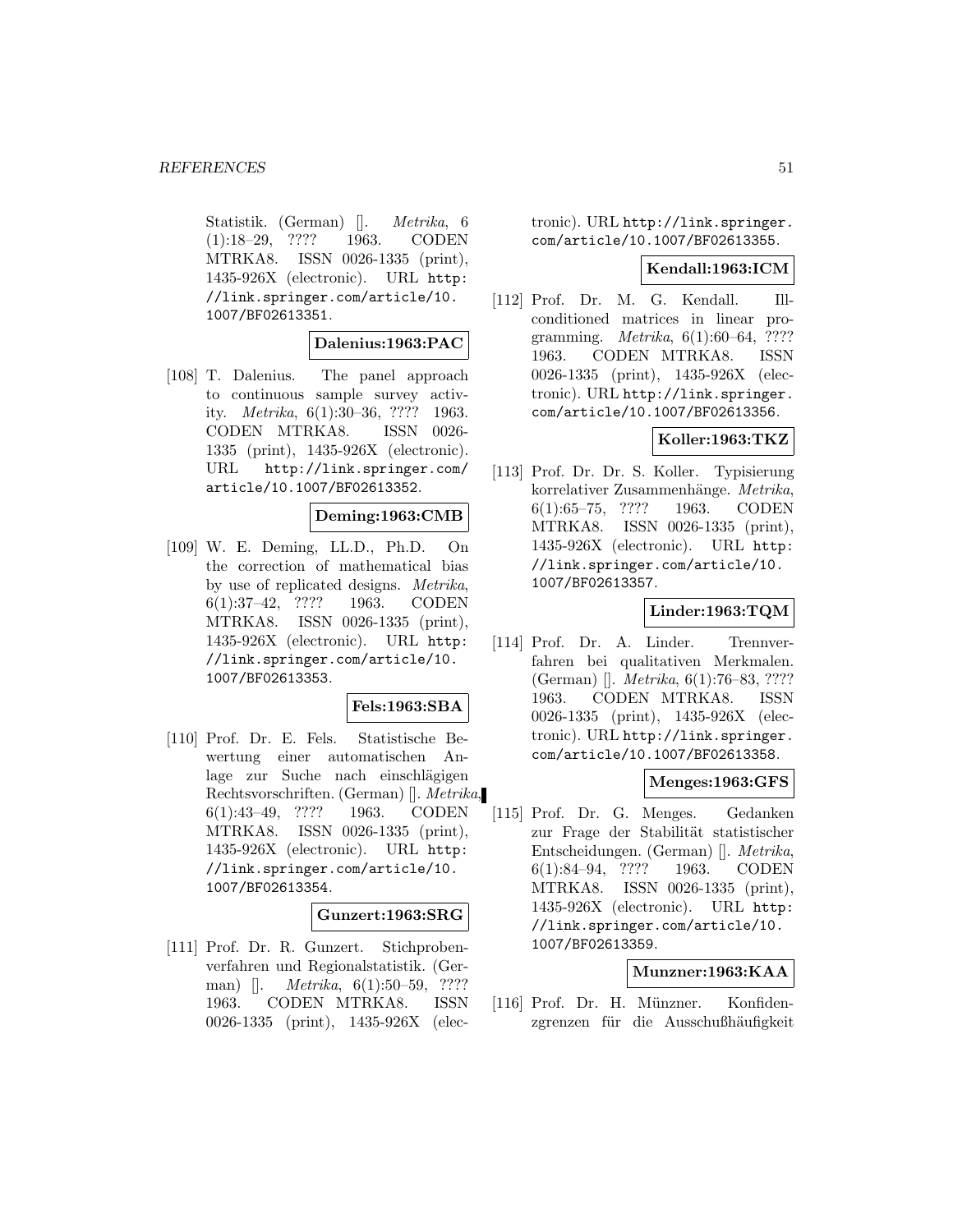bei abschnittsweisen Probeentnahmen und serienweisem Vorkommen der Schlechtstücke. (German) []. Metrika, 6(1):95–99, ???? 1963. CODEN MTRKA8. ISSN 0026-1335 (print), 1435-926X (electronic). URL http: //link.springer.com/article/10. 1007/BF02613360.

#### **Pfanzagl:1963:PZG**

 $[117]$  Prof. Dr. J. Pfanzagl. Uber die Parallelität von Zeitreihen. (German)  $[$ . *Metrika*, 6(1):100–113, ???? 1963. CODEN MTRKA8. ISSN 0026-1335 (print), 1435-926X (electronic). URL http://link.springer. com/article/10.1007/BF02613361.

**Stange:1963:VGZ**

[118] Prof. Dr. K. Stange. Vergleich der Genauigkeit von zwei Verfahren der Probenahme bei Verkehrszählungen. (German) []. Metrika, 6(1):114–132, ???? 1963. CODEN MTRKA8. ISSN 0026-1335 (print), 1435-926X (electronic). URL http://link.springer. com/article/10.1007/BF02613362.

## **Strecker:1963:GWG**

[119] Prof. Dr. H. Strecker. Zur genauigkeit wirtschaftsstatistischer Größen. Metrika, 6(1):133–142, ???? 1963. CODEN MTRKA8. ISSN 0026-1335 (print), 1435-926X (electronic). URL http: //link.springer.com/article/10. 1007/BF02613363.

### **Tintner:1963:VGT**

[120] G. Tintner and J. K. Sengupta. Ein verallgemeinerter Geburten- und Todesprozeß zur Erklärung der Entwicklung des deutschen Volkseinkommens, 1851–1939. (German) []. Metrika, 6

(1):143–147, ???? 1963. CODEN MTRKA8. ISSN 0026-1335 (print), 1435-926X (electronic). URL http: //link.springer.com/article/10. 1007/BF02613364.

### **Wagenfuhr:1963:PIG**

[121] Prof. Dr. R. Wagenführ. Preisparitäten für Investitionsgüter. (German) [Price parities for capital goods]. Metrika, 6(1):148–154, ???? 1963. CODEN MTRKA8. ISSN 0026-1335 (print), 1435-926X (electronic). URL http: //link.springer.com/article/10. 1007/BF02613365.

### **Wetzel:1963:UMO**

[122] Prof. Dr. W. Wetzel. Univariable mikro-ökonomische Prognosemodelle mit exponentieller Gewichtung der Beobachtungswerte. (German) []. *Metrika*, 6(1):155–186, ???? 1963. CODEN MTRKA8. ISSN 0026-1335 (print), 1435-926X (electronic). URL http://link.springer. com/article/10.1007/BF02613366.

#### **Winkler:1963:DDG**

[123] Hofrat Prof. Dr. Dr. h. c. W. Winkler. Von der Demographie zur Demometrie. (German) []. Metrika, 6(1):187–198, ???? 1963. CODEN MTRKA8. ISSN 0026-1335 (print), 1435-926X (electronic). URL http://link.springer. com/article/10.1007/BF02613367.

#### **Anonymous:1963:HCa**

[124] Anonymous. Help & contacts. Metrika, 6(1):??, ???? 1963. CODEN MTRKA8. ISSN 0026-1335 (print), 1435-926X (electronic).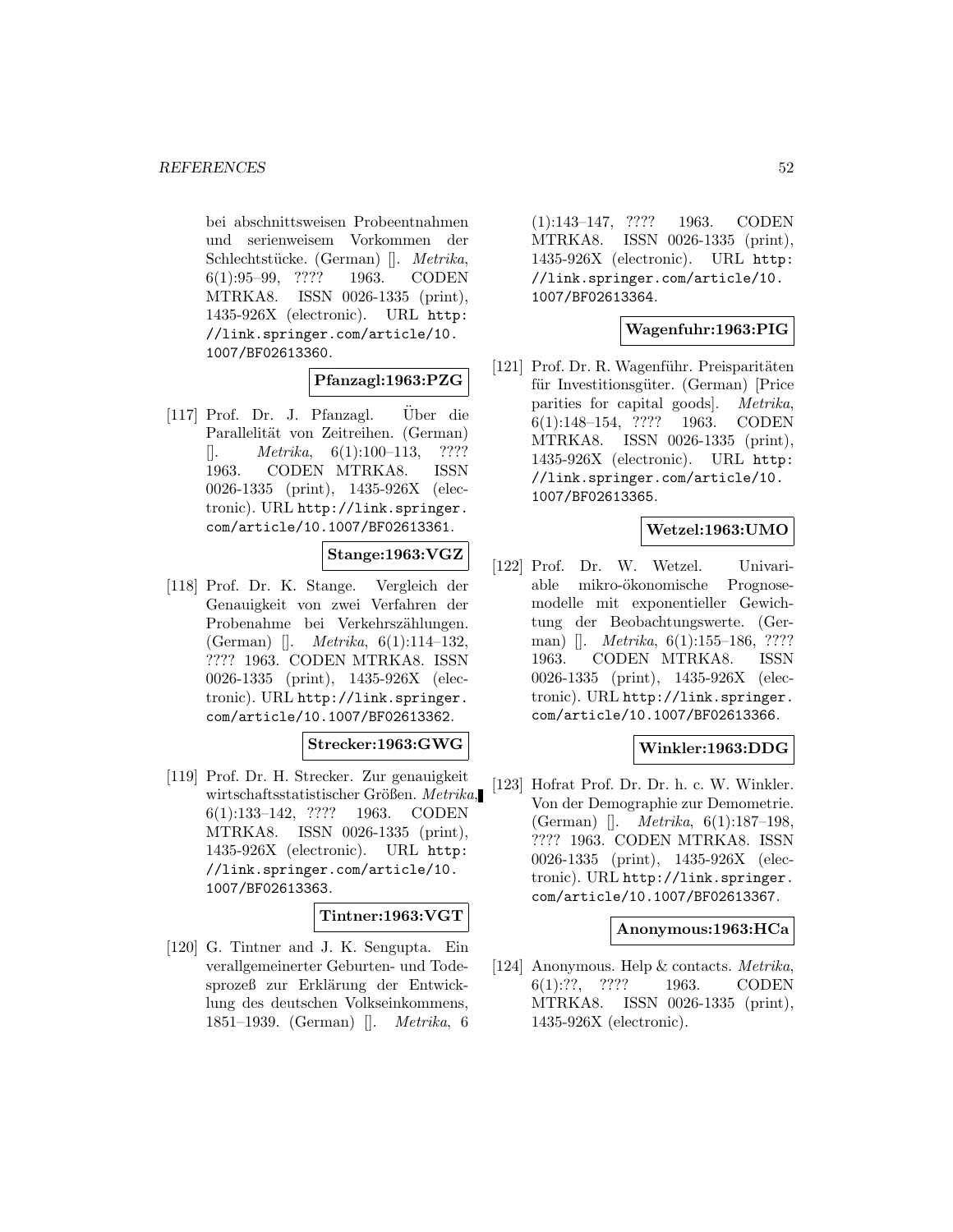## **Fels:1963:APL**

[125] E. M. Fels. About probability-like measures for entire theories. Metrika, 7(1):1–22, ???? 1963. CODEN MTRKA8. ISSN 0026-1335 (print), 1435-926X (electronic). URL http: //link.springer.com/article/10. 1007/BF02613958.

### **Uhlmann:1963:RSG**

 $[126]$  W. Uhlmann. Ranggrößen als Schätzfunktionen. (German) []. Metrika, 7(1):23–40, ???? 1963. CODEN MTRKA8. ISSN 0026-1335 (print), 1435-926X (electronic). URL http: //link.springer.com/article/10. 1007/BF02613959.

#### **Bennett:1963:TCL**

[127] B. M. Bennett. On tests concerning lines and planes in hyperspace. *Metrika*, 7(1):41–46, ???? 1963. CODEN MTRKA8. ISSN 0026-1335 (print), 1435-926X (electronic). URL http://link.springer. com/article/10.1007/BF02613960.

### **Korenjak:1963:VMEa**

[128] Dipl.-Ing. F. Korenjak. Vertical models for economic development and cycles. Metrika, 7(1):47–70, ???? 1963. CODEN MTRKA8. ISSN 0026-1335 (print), 1435-926X (electronic). URL http://link.springer. com/article/10.1007/BF02613961.

#### **Sagoroff:1963:HNA**

[129] S. Sagoroff. Historical note on the application of mathematics in economics in Germany. Metrika, 7(1):71–75, ???? 1963. CODEN MTRKA8. ISSN 0026-1335 (print), 1435-926X (electronic). URL http://link.springer. com/article/10.1007/BF02613962.

#### **Anonymous:1963:PAI**

[130] Anonymous. Preliminary announcement of the IMS Copenhagen meeting. Metrika, 7(1):76, ???? 1963. CODEN MTRKA8. ISSN 0026-1335 (print), 1435-926X (electronic). URL http: //link.springer.com/accesspage/ article/10.1007/BF02613963.

#### **Ferschl:1963:BGB**

[131] F. Ferschl, W. Oehmisch, M. Behara, and O. Heinisch. Buchbesprechungen. (German) [Book reviews]. Metrika, 7(1):76–80, ???? 1963. CODEN MTRKA8. ISSN 0026-1335 (print), 1435-926X (electronic). URL http: //link.springer.com/article/10. 1007/BF02613964.

## **Koop:1963:ASFa**

[132] Dr. J. C. Koop. On the axioms of sample formation and their bearing on the construction of linear estimators in sampling theory for finite universes. Metrika, 7(1):81–114, ???? 1963. CODEN MTRKA8. ISSN 0026-1335 (print), 1435-926X (electronic). URL http://link.springer. com/article/10.1007/BF02613965.

#### **Noether:1963:NKS**

[133] G. E. Noether. Note on the Kolmogorov statistic in the discrete case. Metrika, 7(1):115–116, ???? 1963. CODEN MTRKA8. ISSN 0026-1335 (print), 1435-926X (electronic). URL http://link.springer. com/accesspage/article/10.1007/ BF02613966.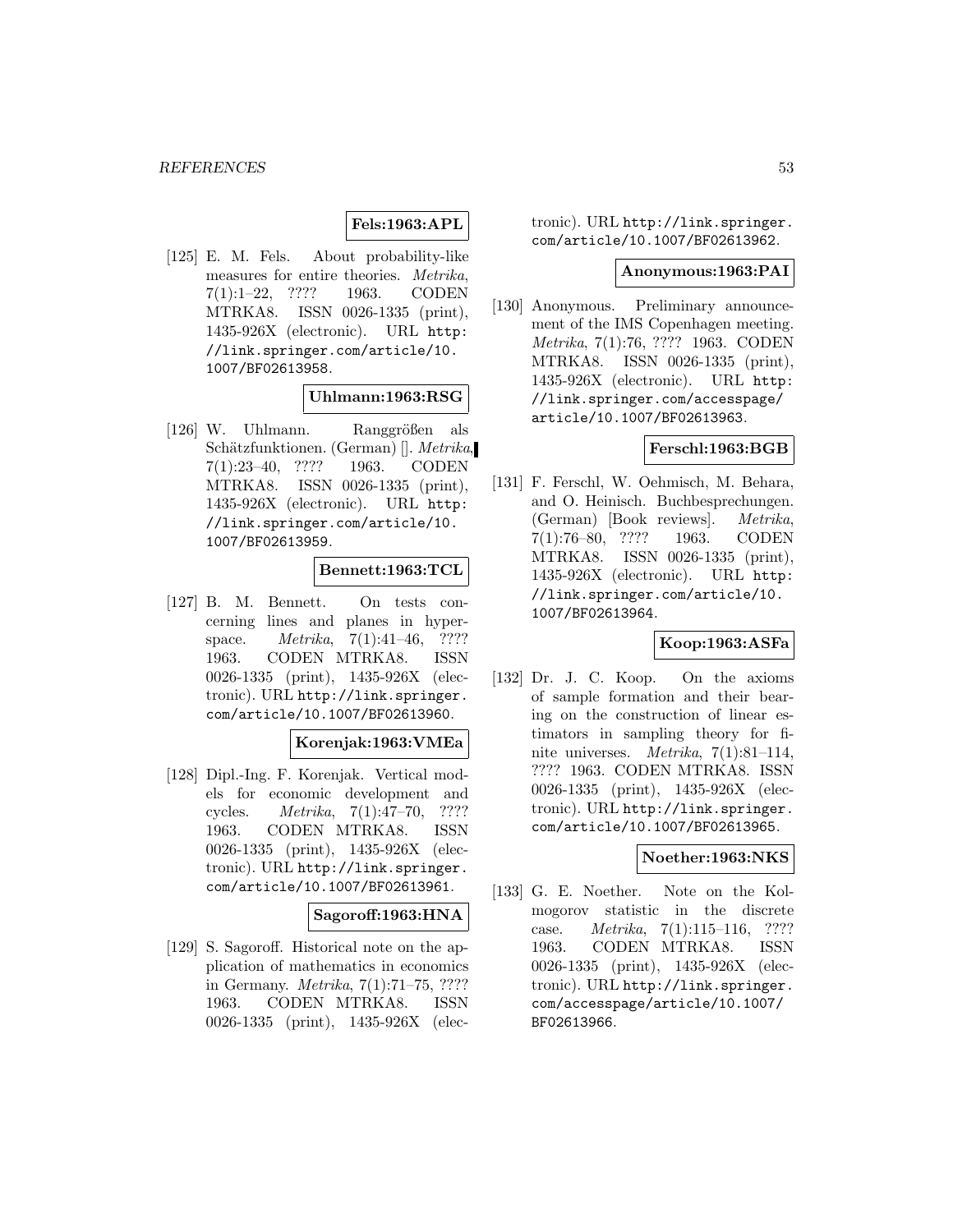#### **Bennett:1963:SRA**

[134] B. M. Bennett. Slope ratio assays and confidence limits. Metrika, 7 (1):117–120, ???? 1963. CODEN MTRKA8. ISSN 0026-1335 (print), 1435-926X (electronic). URL http: //link.springer.com/article/10. 1007/BF02613967.

#### **Korenjak:1963:VMEb**

[135] Dipl.-Ing. F. Korenjak. Vertical models for economic development and cycles. Metrika, 7(1):121–142, ???? 1963. CODEN MTRKA8. ISSN 0026-1335 (print), 1435-926X (electronic). URL http://link.springer. com/article/10.1007/BF02613968.

# **Hampe:1963:JLS**

[136] Prof. Dr. A. Hampe. Joseph Lowe als statistiker. Metrika, 7(1):143–158, ???? 1963. CODEN MTRKA8. ISSN 0026-1335 (print), 1435-926X (electronic). URL http://link.springer. com/article/10.1007/BF02613969.

#### **Heinisch:1963:BGB**

[137] O. Heinisch, E. P. Billeter, Saad K. Nasr, K. Krickeberg, Professor Dr. W. Wetzel, H. S. Hoffmann, G. Reissig, and Josef Roppert. Buchbesprechungen. (German) [Book reviews]. *Metrika*, 7(1):159–164, ???? 1963. CODEN MTRKA8. ISSN 0026-1335 (print), 1435-926X (electronic). URL http://link.springer. com/article/10.1007/BF02613970.

**Koop:1963:ASFb**

[138] J. C. Koop. On the axioms of sample formation and their bearing on the construction of linear estimators in sampling theory for finite uni-

verses. Metrika, 7(1):165–204, ???? 1963. CODEN MTRKA8. ISSN 0026-1335 (print), 1435-926X (electronic). URL http://link.springer. com/article/10.1007/BF02613971.

#### **Kellerer:1963:AVM**

[139] H. G. Kellerer. Das asymptotische Verhalten des Minimax–Risikos bei wachsendem Stichprobenumfang. (German) []. *Metrika*, 7(1):205–212, ???? 1963. CODEN MTRKA8. ISSN 0026-1335 (print), 1435-926X (electronic). URL http://link.springer. com/article/10.1007/BF02613972.

### **Rabar:1963:FPA**

[140] F. Rabár and M. Krajcsovits. Zur Frage der Produktionsplanung mit der Anwendung mathematischer Methoden in der Serienfertigung. (German) []. *Metrika*, 7(1):213–230, ???? 1963. CODEN MTRKA8. ISSN 0026-1335 (print), 1435-926X (electronic). URL http://link.springer. com/article/10.1007/BF02613973.

## **Chakravarti:1963:OPB**

[141] I. M. Chakravarti. Orthogonal and partially balanced arrays and their application in design of experiments. Metrika, 7(1):231–243, ???? 1963. CODEN MTRKA8. ISSN 0026- 1335 (print), 1435-926X (electronic). URL http://link.springer.com/ article/10.1007/BF02613974.

#### **Anonymous:1963:ITB**

[142] Anonymous. IMS-Tagung 1964 in Bern. (German) [IMS workshop 1964 in Bern]. Metrika, 7(1):243, ???? 1963. CODEN MTRKA8. ISSN 0026-1335 (print), 1435-926X (elec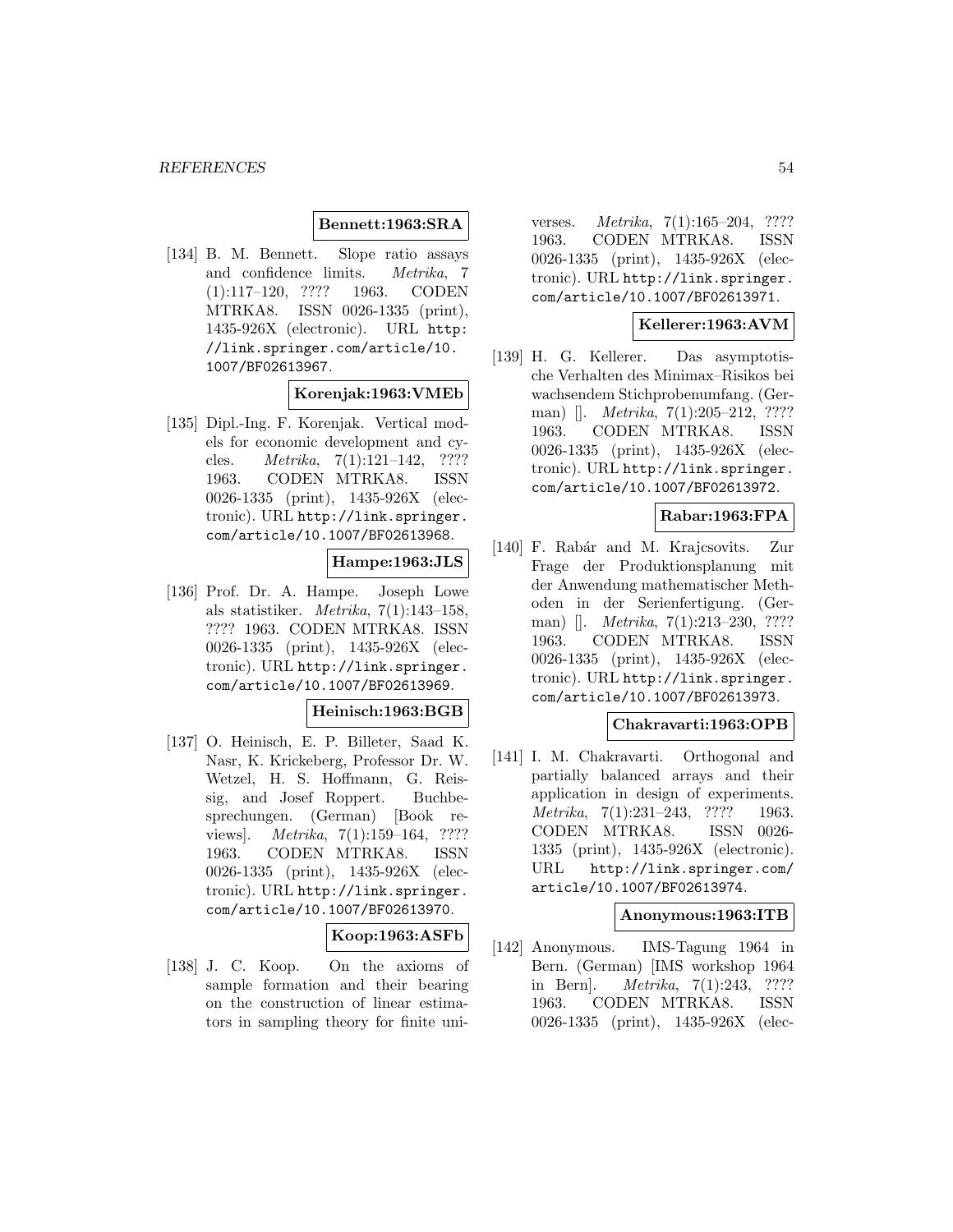tronic). URL http://link.springer. com/accesspage/article/10.1007/ BF02613975.

**Wegmuller:1963:BGB**

[143] W. Wegmüller and W. Oehmisch. Buchbesprechungen. (German) [Book reviews]. Metrika, 7(1):243–244, ???? 1963. CODEN MTRKA8. ISSN 0026-1335 (print), 1435-926X (electronic). URL http://link.springer. com/accesspage/article/10.1007/ BF02613976.

#### **Anonymous:1963:HCb**

[144] Anonymous. Help & contacts. Metrika, 7(1):??, ???? 1963. CODEN MTRKA8. ISSN 0026-1335 (print), 1435-926X (electronic).

### **Bennett:1964:THS**

[145] B. M. Bennett. On a test of homogeneity for samples from a negative binomial distribution. Metrika, 8(1):1–4, ???? 1964. CODEN MTRKA8. ISSN 0026-1335 (print), 1435-926X (electronic). URL http://link.springer. com/article/10.1007/BF02613705.

# **Johnk:1964:EBG**

[146] Dipl.-Volkswirt M. D. Jöhnk. Erzeugung von betaverteilten und gammaverteilten Zufallszahlen. (German) [Production of beta- and gammadistributed random numbers]. Metrika, 8(1):5–15, ???? 1964. CODEN MTRKA8. ISSN 0026-1335 (print), 1435-926X (electronic). URL http: //link.springer.com/article/10. 1007/BF02613706.

**Andrews:1964:LMP**

[147] F. C. Andrews and D. R. Truax. Locally most powerful rank tests for several sample problems. Metrika, 8(1):16–24, ???? 1964. CODEN MTRKA8. ISSN 0026-1335 (print), 1435-926X (electronic). URL http: //link.springer.com/article/10. 1007/BF02613707.

### **Uhlmann:1964:MIS**

[148] Dozent Dr. W. Uhlmann. Mittelwerte und ihre Schätzfunktionen bei zirkulären zufälligen Variablen. (German) [Mean values and their estimators in circular random variables]. Metrika, 8(1):25–47, ???? 1964. CODEN MTRKA8. ISSN 0026-1335 (print), 1435-926X (electronic). URL http://link.springer. com/article/10.1007/BF02613708.

# **Stange:1964:BWP**

[149] Prof. Dr. K. Stange. Die Berechnung wirtschaftlicher Pläne für messende Prüfung. (German) []. *Metrika*, 8 (1):48–82, ???? 1964. CODEN MTRKA8. ISSN 0026-1335 (print), 1435-926X (electronic). URL http: //link.springer.com/article/10. 1007/BF02613709.

### **Anonymous:1964:GEK**

[150] Anonymous. Gemeinsame Europäische Konferenz von Econometric Society und The Institute of Management Sciences. (German) []. Metrika, 8(1):83– 84, ???? 1964. CODEN MTRKA8. ISSN 0026-1335 (print), 1435-926X (electronic). URL http://link. springer.com/accesspage/article/ 10.1007/BF02613710.

### **Sagoroff:1964:WGD**

[151] S. Sagoroff. Widmung. (German) [Dedication]. Metrika, 8(1):85, ????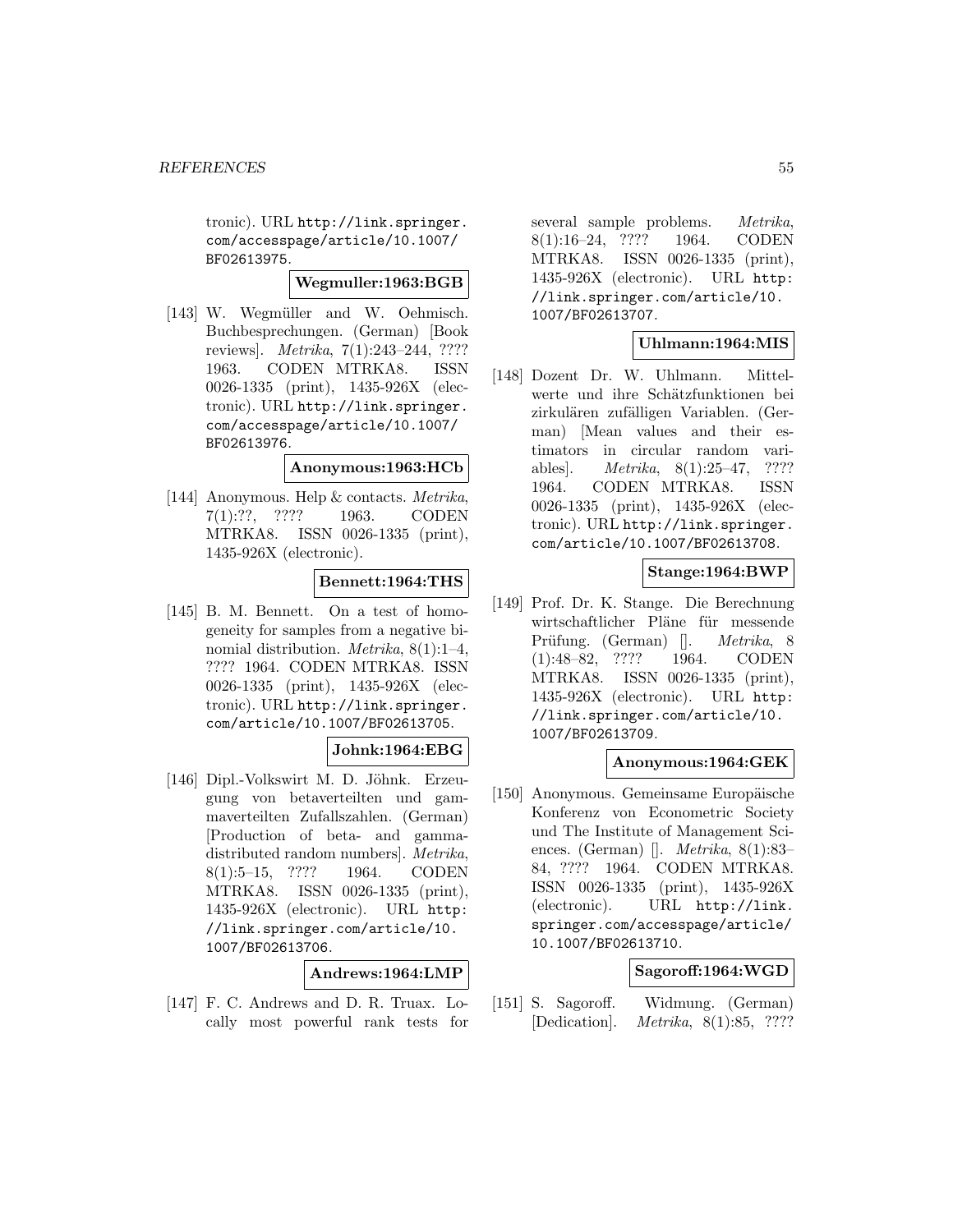1964. CODEN MTRKA8. ISSN 0026-1335 (print), 1435-926X (electronic). URL http://link.springer. com/accesspage/article/10.1007/ BF02613711.

### **Adam:1964:SVG**

[152] Prof. Dr. A. Adam. Semiotische und verbandstheoretische Grundzüge einer elementaren Statistik. (German) []. *Metrika*, 8(1):87–128, ???? 1964. CODEN MTRKA8. ISSN 0026-1335 (print), 1435-926X (electronic). URL http://link.springer. com/article/10.1007/BF02613712.

**Pfanzagl:1964:AMM**

 $[153]$  Prof. Dr. J. Pfanzagl. Über die Anwendung mathematischer Methoden in den Wirtschaftswissenschaften. (German) []. *Metrika*, 8(1):129–151, ???? 1964. CODEN MTRKA8. ISSN 0026-1335 (print), 1435-926X (electronic). URL http://link.springer. com/article/10.1007/BF02613713.

### **Roppert:1964:SKI**

[154] Dr. J. Roppert. Ein schnell konvergierendes Iterationsverfahren zur Matrixinversion. (German) [A rapidly converging iterative method for matrix inversion]. *Metrika*,  $8(1):152-154$ , ???? 1964. CODEN MTRKA8. ISSN 0026-1335 (print), 1435-926X (electronic). URL http://link.springer. com/article/10.1007/BF02613714.

**Streissler:1964:EBA**

[155] E. Streissler and P. Hoschka. Entrepreneurial behaviour in Austria. Metrika, 8(1):155–184, ???? 1964. CODEN MTRKA8. ISSN 0026- 1335 (print), 1435-926X (electronic).

URL http://link.springer.com/ article/10.1007/BF02613715.

#### **Weichselberger:1964:TGD**

[156] Prof. Dr. K. Weichselberger. Uber eine Theorie der gleitenden Durchschnitte und verschiedene Anwendungen dieser Theorie. (German) []. Metrika, 8 (1):185–230, ???? 1964. CODEN MTRKA8. ISSN 0026-1335 (print), 1435-926X (electronic). URL http: //link.springer.com/article/10. 1007/BF02613716.

# **Kabe:1964:TCC**

[157] D. G. Kabe. On tests concerning coefficient matrices of linear restriction with normal regression models. Metrika, 8(1):231–234, ???? 1964. CODEN MTRKA8. ISSN 0026-1335 (print), 1435-926X (electronic). URL http://link.springer. com/article/10.1007/BF02613717.

#### **Dalenius:1964:TNU**

[158] Docent T. Dalenius and Professor B. Matérn. Is there a need for a unified theory of random experiments? Metrika, 8(1):235–247, ???? 1964. CODEN MTRKA8. ISSN 0026-1335 (print), 1435-926X (electronic). URL http://link.springer. com/article/10.1007/BF02613718.

### **Koller:1964:BGB**

[159] S. Koller, Professor W. Wegmüller, and A. Panzera. Buchbesprechungen. (German) [Book reviews]. Metrika, 8(1):248–250, ???? 1964. CODEN MTRKA8. ISSN 0026-1335 (print), 1435-926X (electronic). URL http: //link.springer.com/article/10. 1007/BF02613719.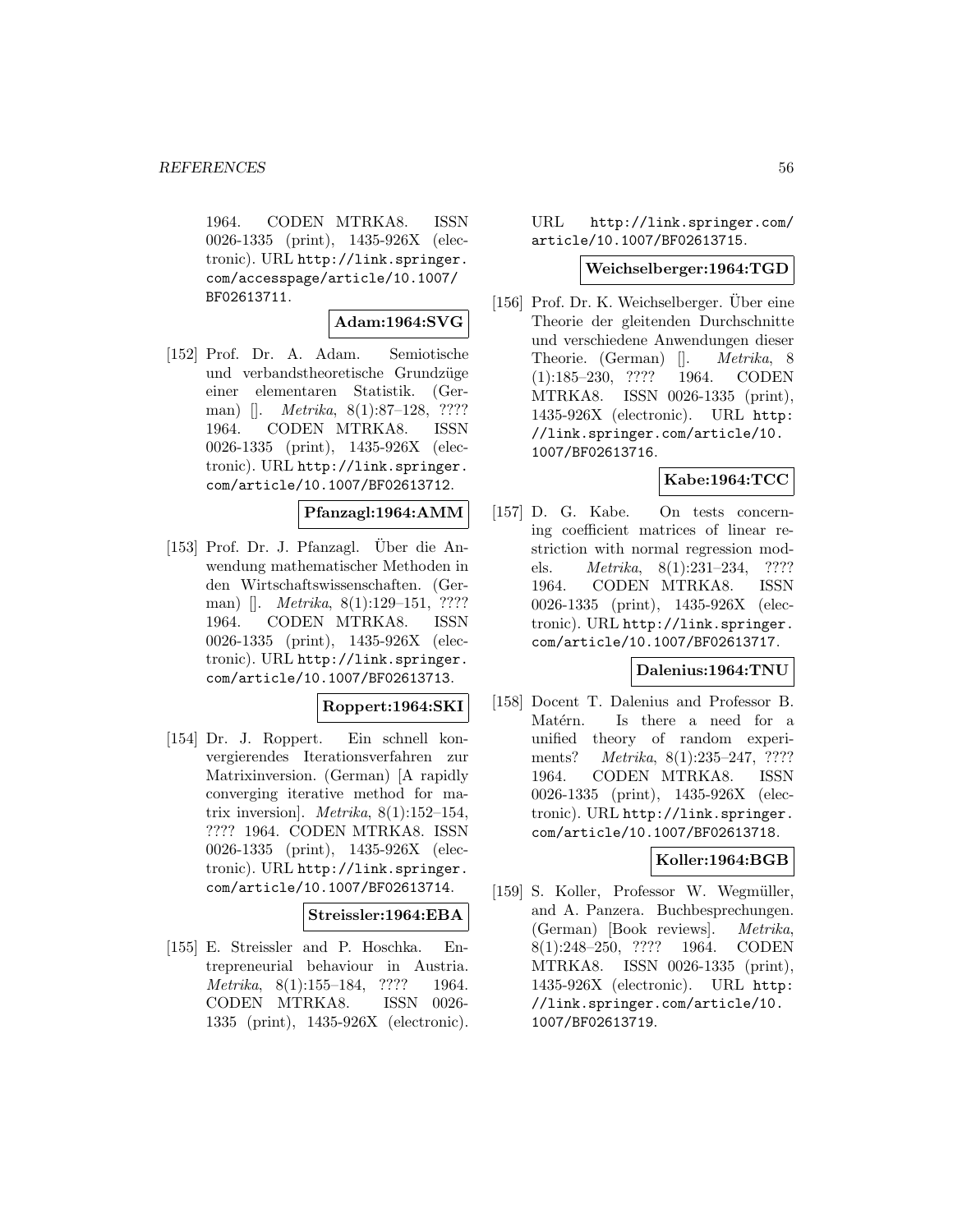#### **Anonymous:1964:HC**

[160] Anonymous. Help & contacts. Metrika, 8(1):??, ???? 1964. CODEN MTRKA8. ISSN 0026-1335 (print), 1435-926X (electronic).

#### **Hengartner:1965:AZDa**

[161] O. Hengartner. Ausgewählte zwei- und dreidimensionale Prüfverteilungen. (German) []. Metrika, 9(1):1–37, ???? 1965. CODEN MTRKA8. ISSN 0026-1335 (print), 1435-926X (electronic). URL http://link.springer. com/article/10.1007/BF02614168.

#### **Buhlmann:1965:RIK**

[162] H. Bühlmann. Die Risikoaversion als Interpretation und Konstruktionsbasis der Utilitätskurve. (German)  $[$ . *Metrika*, 9(1):38–46, ???? 1965. CODEN MTRKA8. ISSN 0026- 1335 (print), 1435-926X (electronic). URL http://link.springer.com/ article/10.1007/BF02614169.

#### **Sengupta:1965:SSU**

[163] J. K. Sengupta, C. Millham, and G. Tintner. On the stability of solutions under error in stochastic linear programming. Metrika, 9(1):47–60, ???? 1965. CODEN MTRKA8. ISSN 0026-1335 (print), 1435-926X (electronic). URL http://link.springer. com/article/10.1007/BF02614170.

# **VonPrillwitz:1965:VPE**

[164] H. Von Prillwitz. Die Varianz der Prognosen bei Exponentieller Gewichtung der Zeitreihen. (German) []. Metrika, 9(1):61–68, ???? 1965. CODEN MTRKA8. ISSN 0026-1335 (print), 1435-926X (electronic). URL http:

//link.springer.com/article/10. 1007/BF02614171.

#### **Schmid:1965:BGB**

[165] G. Schmid, G. Bruckmann, H. Müller-Merbach, G. Fischer, A. Adam, G. Bruckmann, E. M. Meixner, Max-Detlev Jöhnk, M. P. Geppert, and O. Pichler. Buchbesprechungen. (German) [Book reviews]. Metrika, 9 (1):69–84, ???? 1965. CODEN MTRKA8. ISSN 0026-1335 (print), 1435-926X (electronic). URL http: //link.springer.com/article/10. 1007/BF02614172.

# **Winkler:1965:UUB**

[166] Wilhelm Winkler. Ubervölkerung, Untervölkerung Begriffe, Verfahren, Tatsachen. (German) []. *Metrika*, 9 (1):85–102, ???? 1965. CODEN MTRKA8. ISSN 0026-1335 (print), 1435-926X (electronic). URL http: //link.springer.com/article/10. 1007/BF02614173.

## **LeRoy:1965:TVP**

[167] H. L. Le Roy.  $t$ -Test und Vertrauensgrenzen für Pfadkoeffizienten (standardisierte partielle Regressionskoeffizienten). (German) []. Metrika, 9(1):103–104, ???? 1965. CODEN MTRKA8. ISSN 0026-1335 (print), 1435-926X (electronic). URL http: //link.springer.com/accesspage/ article/10.1007/BF02614174.

#### **Hengartner:1965:AZDb**

[168] O. Hengartner. Ausgewählte zwei- und dreidimensionale Prüfverteilungen. (German) []. Metrika, 9(1):105–148, ???? 1965. CODEN MTRKA8. ISSN 0026-1335 (print), 1435-926X (elec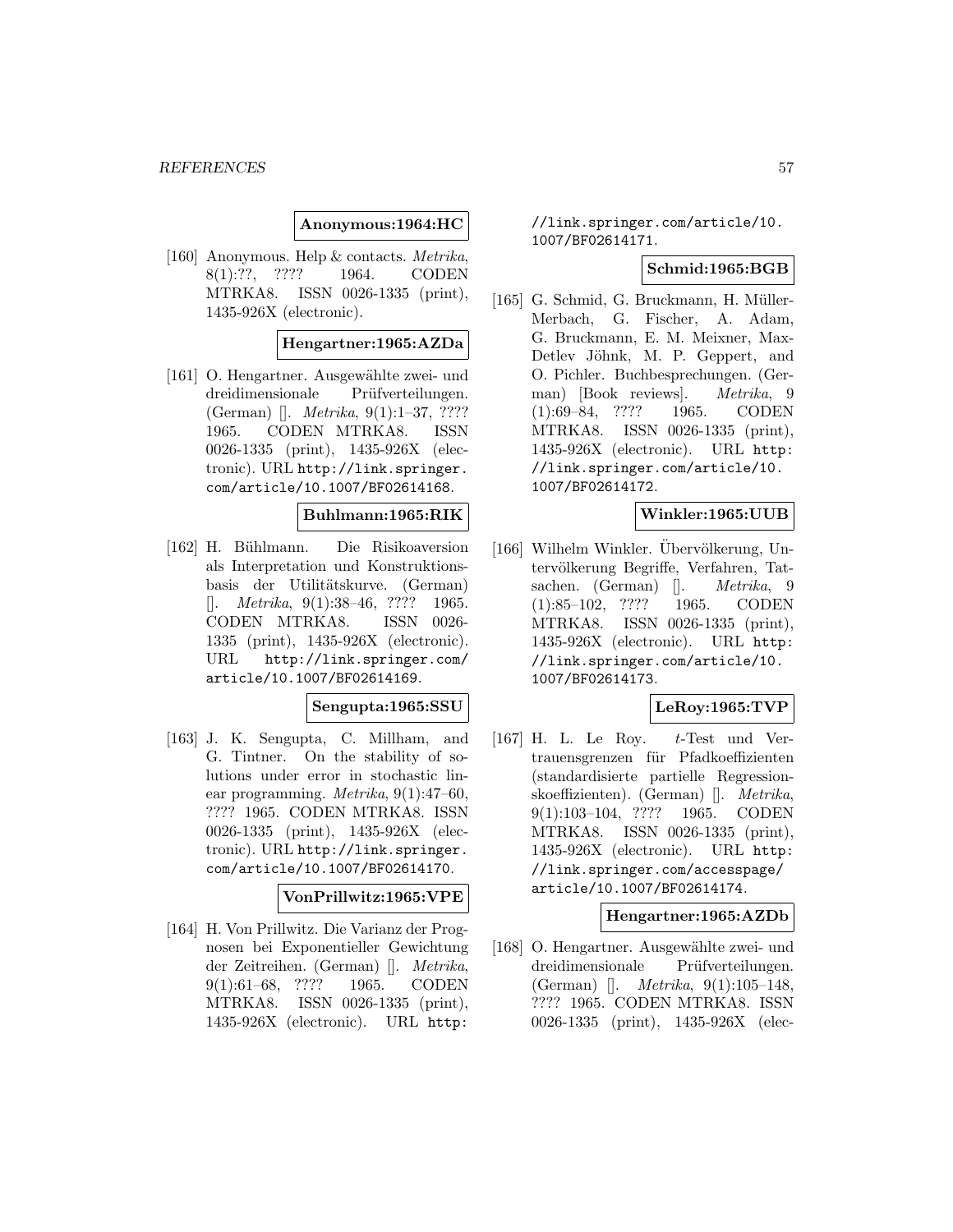tronic). URL http://link.springer. com/article/10.1007/BF02614175.

## **Kurth:1965:CSB**

[169] R. Kurth. Counting as a sequence of Bernoulli trials. Metrika, 9(1):149–152, ???? 1965. CODEN MTRKA8. ISSN 0026-1335 (print), 1435-926X (electronic). URL http://link.springer. com/article/10.1007/BF02614176.

### **Anonymous:1965:M**

[170] Anonymous. Mitteilung. Metrika, 9(1): 153, ???? 1965. CODEN MTRKA8. ISSN 0026-1335 (print), 1435-926X (electronic). URL http://link. springer.com/accesspage/article/ 10.1007/BF02614177.

## **Tichy:1965:BGB**

[171] Gunther Tichy, Dr. Gerhart Bruckmann, F. Ferschl, M. Kricke, and Hans Prillwitz. Buchbesprechungen. (German) [Book reviews]. Metrika, 9(1):154–161, ???? 1965. CODEN MTRKA8. ISSN 0026-1335 (print), 1435-926X (electronic). URL http: //link.springer.com/article/10. 1007/BF02614178.

### **Adam:1965:SVG**

[172] Prof. Dr. A. Adam. Semiotische und verbandstheoretische Grundzüge einer elementaren Statistik. (German) []. *Metrika*, 9(1):163–194, ???? 1965. CODEN MTRKA8. ISSN 0026-1335 (print), 1435-926X (electronic). URL http://link.springer. com/article/10.1007/BF02614179.

#### **Stange:1965:WVP**

[173] Prof. Dr. K. Stange. Die wirtschaftlichste Verteilung des Prüfaufwands auf

die zwei Stufen eines Modells mit unterschiedlicher Zahl und Varianz und unterschiedlichen Erhebungskosten der Einheiten zweiter Stufe. (German) [The most cost-effective distribution of test efforts on the two stages of a model with different number and different variance and collection costs of secondstage units. *Metrika*,  $9(1):195-211$ , ???? 1965. CODEN MTRKA8. ISSN 0026-1335 (print), 1435-926X (electronic). URL http://link.springer. com/article/10.1007/BF02614180.

### **Ghosh:1965:OAS**

[174] S. P. Ghosh. Optimum allocation in stratified sampling with replacement. *Metrika*, 9(1):212-221, ???? 1965. CODEN MTRKA8. ISSN 0026-1335 (print), 1435-926X (electronic). URL http://link.springer. com/article/10.1007/BF02614181.

#### **Raade:1965:SWT**

[175] L. Råde. Some waiting time problems. Metrika, 9(1):222–227, ???? 1965. CODEN MTRKA8. ISSN 0026-1335 (print), 1435-926X (electronic). URL http://link.springer. com/article/10.1007/BF02614182.

### **Bach:1965:BCG**

[176] G. Bach. Über die Bestimmung von charakteristischen Größen einer Kugelverteilung aus der unvollständigen Verteilung der Schnittkreise. (German) []. *Metrika*, 9(1):228–233, ???? 1965. CODEN MTRKA8. ISSN 0026-1335 (print), 1435-926X (electronic). URL http://link.springer. com/article/10.1007/BF02614183.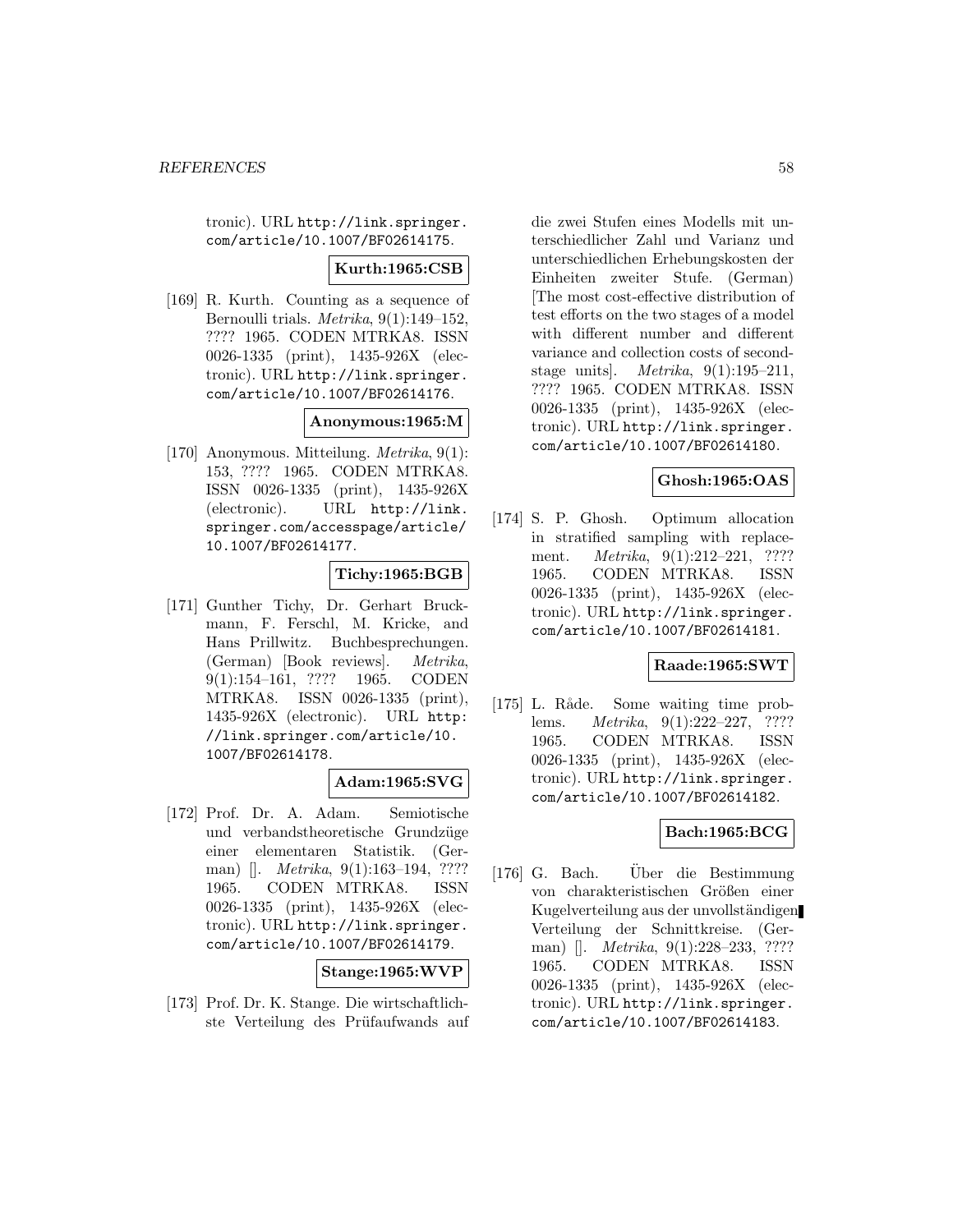#### **Subrahmanya:1965:GES**

[177] M. T. Subrahmanya. On generalized estimators in sampling from finite populations. Metrika, 9(1):234–239, ???? 1965. CODEN MTRKA8. ISSN 0026-1335 (print), 1435-926X (electronic). URL http://link.springer. com/article/10.1007/BF02614184.

## **Roppert:1965:BGB**

[178] J. Roppert and E. M. Fels. Buchbesprechungen. (German) [Book reviews. *Metrika*, 9(1):240–242, ???? 1965. CODEN MTRKA8. ISSN 0026-1335 (print), 1435-926X (electronic). URL http://link.springer. com/article/10.1007/BF02614185.

### **Anonymous:1965:HC**

[179] Anonymous. Help & contacts. Metrika, 9(1):??, ???? 1965. CODEN MTRKA8. ISSN 0026-1335 (print), 1435-926X (electronic).

#### **Bennett:1966:MAD**

[180] Prof. Dr. B. M. Bennett. Multivariate 'analysis of dispersion' in the presence of intra-class correlation. Metrika, 10(1):1–5, ???? 1966. CODEN MTRKA8. ISSN 0026-1335 (print), 1435-926X (electronic). URL http: //link.springer.com/article/10. 1007/BF02613412.

#### **Sengupta:1966:RCS**

[181] J. K. Sengupta. Recursive constraints and stochastic linear programming. *Metrika*, 10(1):6–12, ???? 1966. CODEN MTRKA8. ISSN 0026-1335 (print), 1435-926X (electronic). URL http://link.springer. com/article/10.1007/BF02613413.

# **Kabe:1966:EDF**

[182] D. G. Kabe. On the exact distribution of the Fisher–Behrens–Welch statistic. Metrika, 10(1):13–15, ???? 1966. CODEN MTRKA8. ISSN 0026-1335 (print), 1435-926X (electronic). URL http://link.springer. com/article/10.1007/BF02613414.

### **Linhart:1966:SPV**

[183] H. Linhart. Streuungszerlegung für Paar–Vergleiche. (German) []. Metrika, 10(1):16–38, ???? 1966. CODEN MTRKA8. ISSN 0026-1335 (print), 1435-926X (electronic). URL http: //link.springer.com/article/10. 1007/BF02613415.

## **Strobel:1966:ESS**

[184] D. Strobel. Estimation of the sum of statistical variables by using classes with random limits. *Metrika*, 10 (1):39–45, ???? 1966. CODEN MTRKA8. ISSN 0026-1335 (print), 1435-926X (electronic). URL http: //link.springer.com/article/10. 1007/BF02613416.

### **Beck:1966:OAT**

[185] U. P. Beck. Ein optisches Analogiegerät für den tetrachorischen korrelationskoeffizienten. Metrika, 10(1):46–51, ???? 1966. CODEN MTRKA8. ISSN 0026-1335 (print), 1435-926X (electronic). URL http://link.springer. com/article/10.1007/BF02613417.

# **Bennett:1966:NCL**

[186] Prof. B. M. Bennett. Note on confidence limits for a ratio of bivariate medians. *Metrika*,  $10(1):52-54$ , ???? 1966. CODEN MTRKA8. ISSN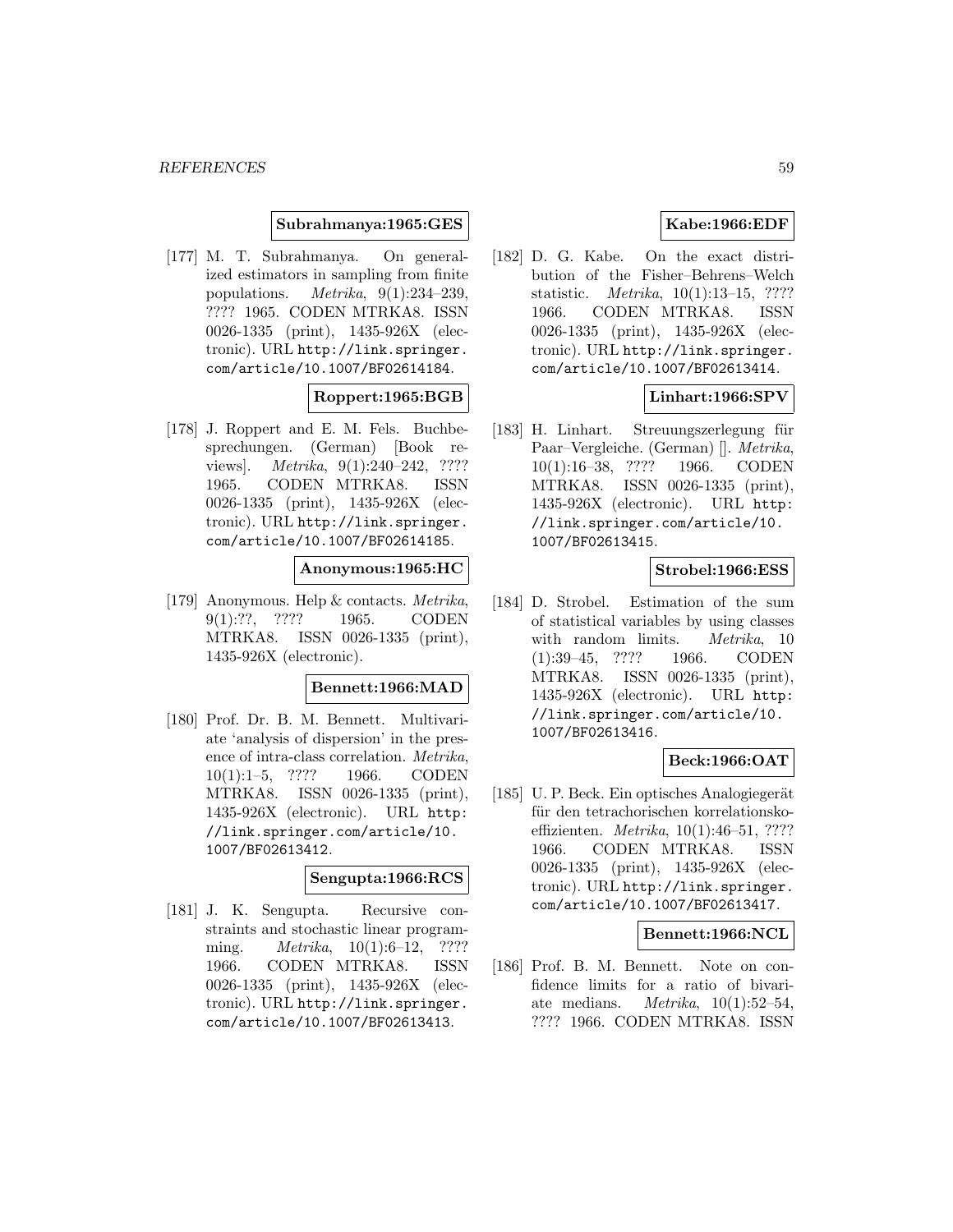0026-1335 (print), 1435-926X (electronic). URL http://link.springer. com/article/10.1007/BF02613418.

# **Quandt:1966:ONM**

[187] Prof. Dr. R. E. Quandt. Old and new methods of estimation and the Pareto distribution. *Metrika*,  $10(1):55-82$ , ???? 1966. CODEN MTRKA8. ISSN 0026-1335 (print), 1435-926X (electronic). URL http://link.springer. com/article/10.1007/BF02613419.

#### **Anonymous:1966:A**

[188] Anonymous. Announcement. Metrika, 10(1):83, ???? 1966. CODEN MTRKA8. ISSN 0026-1335 (print), 1435-926X (electronic). URL http: //link.springer.com/accesspage/ article/10.1007/BF02613420.

#### **Wegmuller:1966:B**

[189] Prof. W. Wegmüller, Dr. W. Leinfellner, and G. Fischer. Buchbesprcchungen. Metrika, 10(1):84–88, ???? 1966. CODEN MTRKA8. ISSN 0026-1335 (print), 1435-926X (electronic). URL http://link.springer. com/article/10.1007/BF02613421.

### **Rao:1966:VRE**

[190] T. J. Rao. On the variance of the ratio estimator for Midzuno–Sen sampling scheme.  $Metrika$ ,  $10(1):89-91$ , ???? 1966. CODEN MTRKA8. ISSN 0026-1335 (print), 1435-926X (electronic). URL http://link.springer. com/article/10.1007/BF02613422.

### **Stange:1966:NBO**

[191] Prof. Dr. K. Stange. Ein Näherungsverfahren zur Berechnung optimaler Pläne für messende Prüfung bei bekannten

Kosten und bekannter Verteilung der Schlechtanteile in den vorgelegten Liefermengen. (German) [An approximate method for computing optimal plans for measuring tests at a known cost and known distribution of bad play in the deliverables submitted]. Metrika, 10(1):92–136, ???? 1966. CODEN MTRKA8. ISSN 0026-1335 (print), 1435-926X (electronic). URL http: //link.springer.com/article/10. 1007/BF02613423.

## **Rustagi:1966:AQT**

[192] J. S. Rustagi. An application of queueing theory to a problem of environmental health. Metrika, 10(1):137–144, ???? 1966. CODEN MTRKA8. ISSN 0026-1335 (print), 1435-926X (electronic). URL http://link.springer. com/article/10.1007/BF02613424.

### **Uhlmann:1966:VHB**

[193] Prof. Dr. W. Uhlmann. Vergleich der hypergeometrischen mit der Binomial– Verteilung. (German) []. Metrika, 10 (1):145–158, ???? 1966. CODEN MTRKA8. ISSN 0026-1335 (print), 1435-926X (electronic). URL http: //link.springer.com/article/10. 1007/BF02613425.

#### **Anonymous:1966:JEM**

[194] Anonymous. Joint European meeting of the Econometric Society and the Institute of Management Sciences. *Metrika*, 10(1):159, ???? 1966. CODEN MTRKA8. ISSN 0026-1335 (print), 1435-926X (electronic). URL http://link.springer. com/accesspage/article/10.1007/ BF02613426.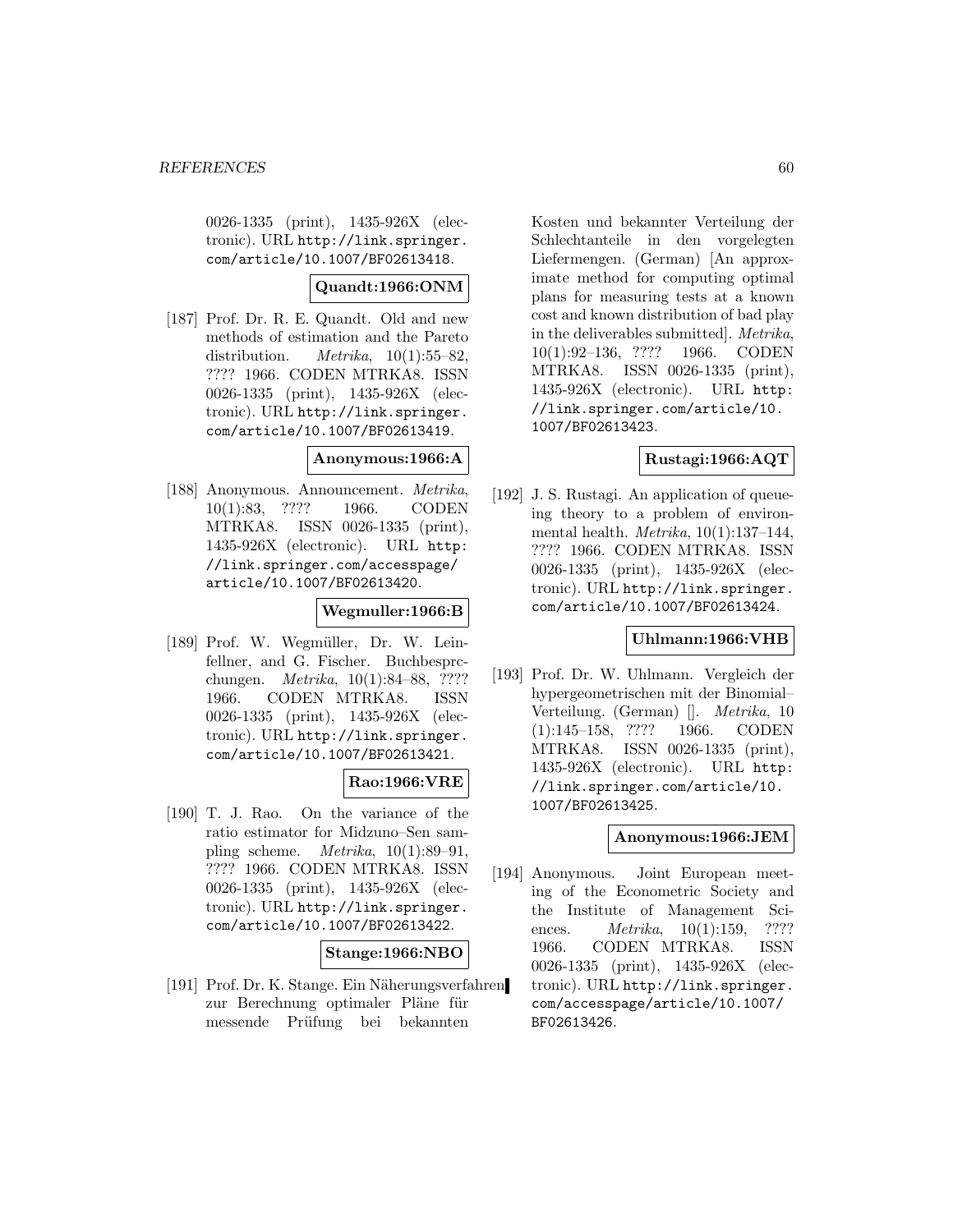# **Tichy:1966:B**

[195] Gunther Tichy. Buchbesprechung. Metrika, 10(1):159-160, ???? 1966. CODEN MTRKA8. ISSN 0026- 1335 (print), 1435-926X (electronic). URL http://link.springer.com/ accesspage/article/10.1007/BF02613427.

### **Fischer:1966:TEY**

[196] Dr. G. Fischer and Dr. J. Roppert. Über ein Theorem von Eckart und Young: "Eine Verallgemeinerung eines Transformationsverfahrens von Jacobi". (German) [On a theorem of Eckart and Young: "A generalization of a transformation method of Jacobi"]. Metrika, 10(1):161–170, ???? 1966. CODEN MTRKA8. ISSN 0026-1335 (print), 1435-926X (electronic). URL http://link.springer. com/article/10.1007/BF02613428.

#### **Kanpur:1966:QBP**

[197] S. K. Gupta Kanpur and J. K. Goyal Kanpur. Queues with batch Poisson arrivals and hyper-exponential service time distribution. Metrika, 10 (1):171–178, ???? 1966. CODEN MTRKA8. ISSN 0026-1335 (print), 1435-926X (electronic). URL http: //link.springer.com/article/10. 1007/BF02613429.

#### **Krickeberg:1966:CTC**

[198] K. Krickeberg. On Cramér's theorems concerning weak convergence of distributions. Metrika, 10(1):179–181, ???? 1966. CODEN MTRKA8. ISSN 0026-1335 (print), 1435-926X (electronic). URL http://link.springer. com/article/10.1007/BF02613430.

# **Kalin:1966:VUB**

[199] Prof. Dr. A. Kälin. Versuchsanordnungen in unvollständigen Blöcken mit zusätzlichen Kontrollbehandlungen in jedem Block. (German) []. Metrika, 10(1):182–218, ???? 1966. CODEN MTRKA8. ISSN 0026-1335 (print), 1435-926X (electronic). URL http: //link.springer.com/article/10. 1007/BF02613431.

#### **Anonymous:1966:HC**

[200] Anonymous. Help & contacts. Metrika, 10(1):??, ???? 1966. CODEN MTRKA8. ISSN 0026-1335 (print), 1435-926X (electronic).

#### **Dillon:1967:HM**

[201] Thaddeus M. Dillon. Hypothesis modification. Metrika, 11(1):1–14, ???? 1967. CODEN MTRKA8. ISSN 0026-1335 (print), 1435-926X (electronic). URL http://link.springer. com/article/10.1007/BF02613571.

#### **Kramer:1967:EEV**

[202] Giselbert Kramer. Entscheidungsproblem, Entscheidungskriterien bei völliger Ungewißheit und Chernoffsches Axiomensystem. (German) []. Metrika, 11(1):15–38, ???? 1967. CODEN MTRKA8. ISSN 0026-1335 (print), 1435-926X (electronic). URL http: //link.springer.com/article/10. 1007/BF02613572.

#### **Schneeberger:1967:IRG**

[203] Dr. H. Schneeberger. Identitätstest von Regressionskoeffizienten. (German) []. *Metrika*, 11(1):39–45, ???? 1967. CODEN MTRKA8. ISSN 0026-1335 (print), 1435-926X (elec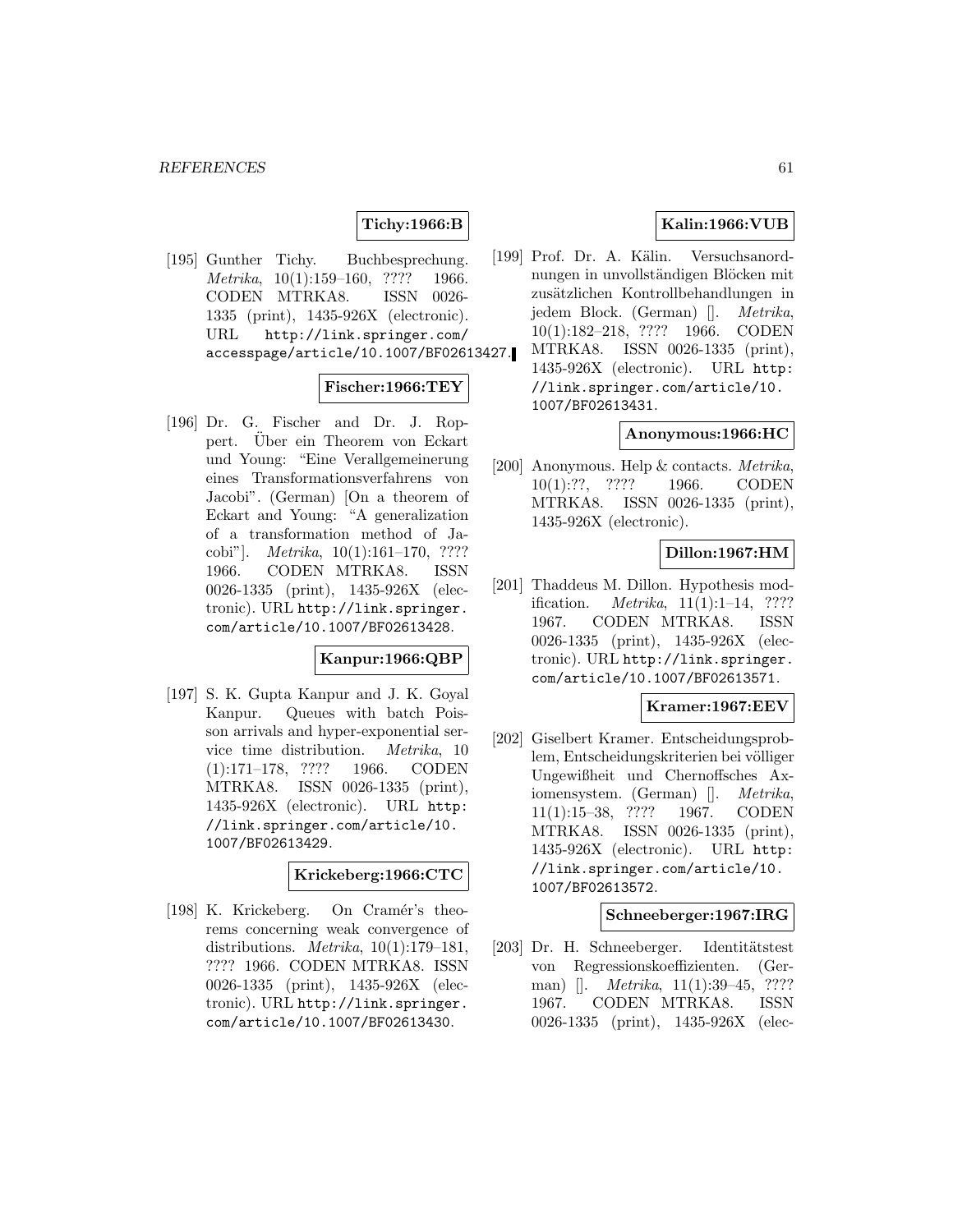tronic). URL http://link.springer. com/article/10.1007/BF02613573.

**Likes:1967:DDS**

[204] Ing. J. Likes. Distribution of Dixon's statistics in the case of an exponential population. *Metrika*,  $11(1):46-54$ , ???? 1967. CODEN MTRKA8. ISSN 0026-1335 (print), 1435-926X (electronic). URL http://link.springer. com/article/10.1007/BF02613574.

## **Studer:1967:PAE**

[205] Herbert Studer. Prüfung der Annäherung der exakten  $x^2$  Verteilung durch die stetige  $x^2$  Verteilung. (German) []. *Metrika*, 11(1):55–78, ???? 1967. CODEN MTRKA8. ISSN 0026-1335 (print), 1435-926X (electronic). URL http://link.springer. com/article/10.1007/BF02613575.

### **Bandelow:1967:BGB**

[206] Christoph Bandelow and S. Sagoroff. Buchbesprechungen. (German) [Book reviews]. Metrika, 11(1):79–80, ???? 1967. CODEN MTRKA8. ISSN 0026-1335 (print), 1435-926X (electronic). URL http://link.springer. com/accesspage/article/10.1007/ BF02613576.

### **Morgenstern:1967:DVW**

[207] Professor Dr. Dietrich Morgenstern. Eine diskrete Verteilung für ein Warteschlangenproblem. (German) []. Metrika, 11(1):81–84, ???? 1967. CODEN MTRKA8. ISSN 0026- 1335 (print), 1435-926X (electronic). URL http://link.springer.com/ article/10.1007/BF02613577.

# **Tintner:1967:MDS**

[208] G. Tintner and R. Narayanan. A multi-dimensional stochastic process for the explanation of economic development. Metrika, 11(1):85–90, ???? 1967. CODEN MTRKA8. ISSN 0026-1335 (print), 1435-926X (electronic). URL http://link.springer. com/article/10.1007/BF02613578.

# **Aczel:1967:RMS**

[209] Prof. Dr. J. Aczel and Prof. Dr. J. Pfanzagl. Remarks on the measurement of subjective probability and information. Metrika, 11(1):91–105, ???? 1967. CODEN MTRKA8. ISSN 0026-1335 (print), 1435-926X (electronic). URL http://link.springer. com/article/10.1007/BF02613579.

## **Harders:1967:SAG**

[210] H. Harders. Stochastische Approximation der größten unwirksamen Dosis. (German) [Stochastic approximation of the biggest ineffective dose]. Metrika, 11(1):106–114, ???? 1967. CODEN MTRKA8. ISSN 0026-1335 (print), 1435-926X (electronic). URL http: //link.springer.com/article/10. 1007/BF02613580.

# **Holla:1967:PIG**

[211] M. S. Holla. On a Poisson-inverse Gaussian distribution. Metrika, 11 (1):115–121, ???? 1967. CODEN MTRKA8. ISSN 0026-1335 (print), 1435-926X (electronic). URL http: //link.springer.com/article/10. 1007/BF02613581.

# **Penkov:1967:SBP**

[212] Dr. Boyan Penkov and Dr. Radu Theodorescu. Über die spieltheoretis-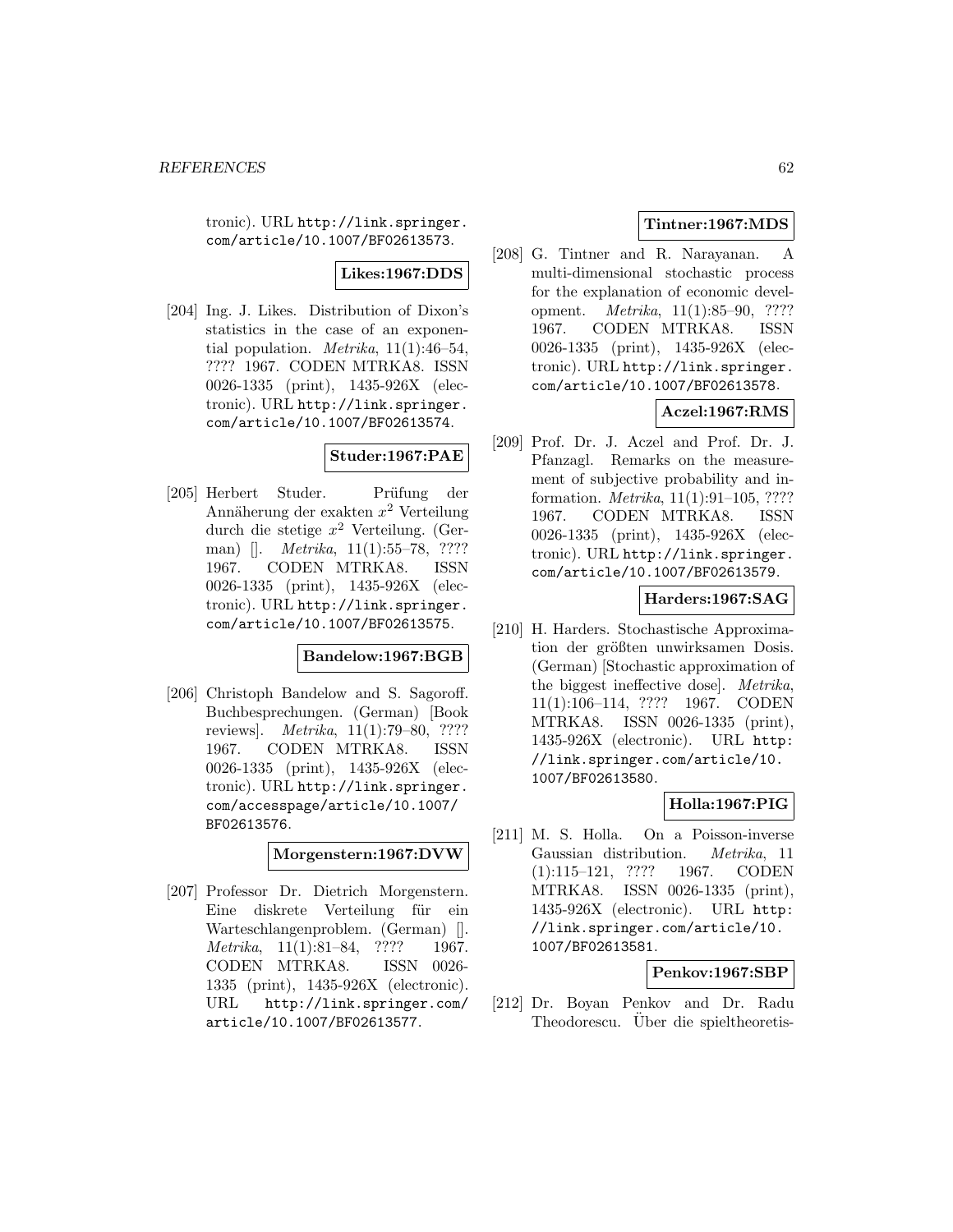che Behandlung von Prüfplänen. (German) [On the game-theoretic treatment of test plans]. Metrika, 11(1):122–126, ???? 1967. CODEN MTRKA8. ISSN 0026-1335 (print), 1435-926X (electronic). URL http://link.springer. com/article/10.1007/BF02613582.

### **Mathai:1967:GHD**

[213] A. M. Mathai and Prof. Dr. R. K. Saxena. On a generalized hypergeometric distribution. Metrika, 11(1):127–132, ???? 1967. CODEN MTRKA8. ISSN 0026-1335 (print), 1435-926X (electronic). URL http://link.springer. com/article/10.1007/BF02613583.

## **Bhattacharya:1967:MBF**

[214] Samir Kumar Bhattacharya. A modified Bessel function model in life testing. *Metrika*,  $11(1):133-144$ , ???? 1967. CODEN MTRKA8. ISSN 0026-1335 (print), 1435-926X (electronic). URL http://link.springer. com/article/10.1007/BF02613584.

### **Zahel:1967:NGM**

[215] G. Zahel. Notiz über die Genauigkeit von Messungen im Gelände. (German) []. *Metrika*, 11(1):145–149, ???? 1967. CODEN MTRKA8. ISSN 0026-1335 (print), 1435-926X (electronic). URL http://link.springer. com/article/10.1007/BF02613585.

#### **Feichtinger:1967:BGB**

[216] Dr. Feichtinger, G. Bruckmann, W. Winkler, A. Linder, W. Nörauer, S. Sagoroff, and E. M. Fels. Buchbesprechungen. (German) [Book reviews]. Metrika, 11(1):150–156, ???? 1967. CODEN MTRKA8. ISSN 0026-1335 (print), 1435-926X (electronic). URL http://link.springer. com/article/10.1007/BF02613586.

#### **Goyal:1967:QHP**

[217] J. K. Goyal. Queues with hyper-Poisson arrivals and bulk exponential service. *Metrika*, 11(1):157–167, ???? 1967. CODEN MTRKA8. ISSN 0026-1335 (print), 1435-926X (electronic). URL http://link.springer. com/article/10.1007/BF02613587.

## **Kashyap:1967:FRD**

[218] B. R. K. Kashyap. Further results for the double ended queue. Metrika, 11(1):168–186, ???? 1967. CODEN MTRKA8. ISSN 0026-1335 (print), 1435-926X (electronic). URL http: //link.springer.com/article/10. 1007/BF02613588.

#### **Sagoroff:1967:FCM**

[219] Prof. Dr. S. Sagoroff. Formale Charakteristiken der metrischen Modelle in den empirischen Wissenschaften. (German) []. *Metrika*, 11(1):187–198, ???? 1967. CODEN MTRKA8. ISSN 0026-1335 (print), 1435-926X (electronic). URL http://link.springer. com/article/10.1007/BF02613589.

### **Singh:1967:ESS**

[220] M. P. Singh. On the efficiency of systematic sampling in ratio and product estimation.  $Metrika$ ,  $11(1):199-205$ , ???? 1967. CODEN MTRKA8. ISSN 0026-1335 (print), 1435-926X (electronic). URL http://link.springer. com/article/10.1007/BF02613590.

#### **Anonymous:1967:HCa**

[221] Anonymous. Help & contacts. Metrika, 11(1):??, ???? 1967. CODEN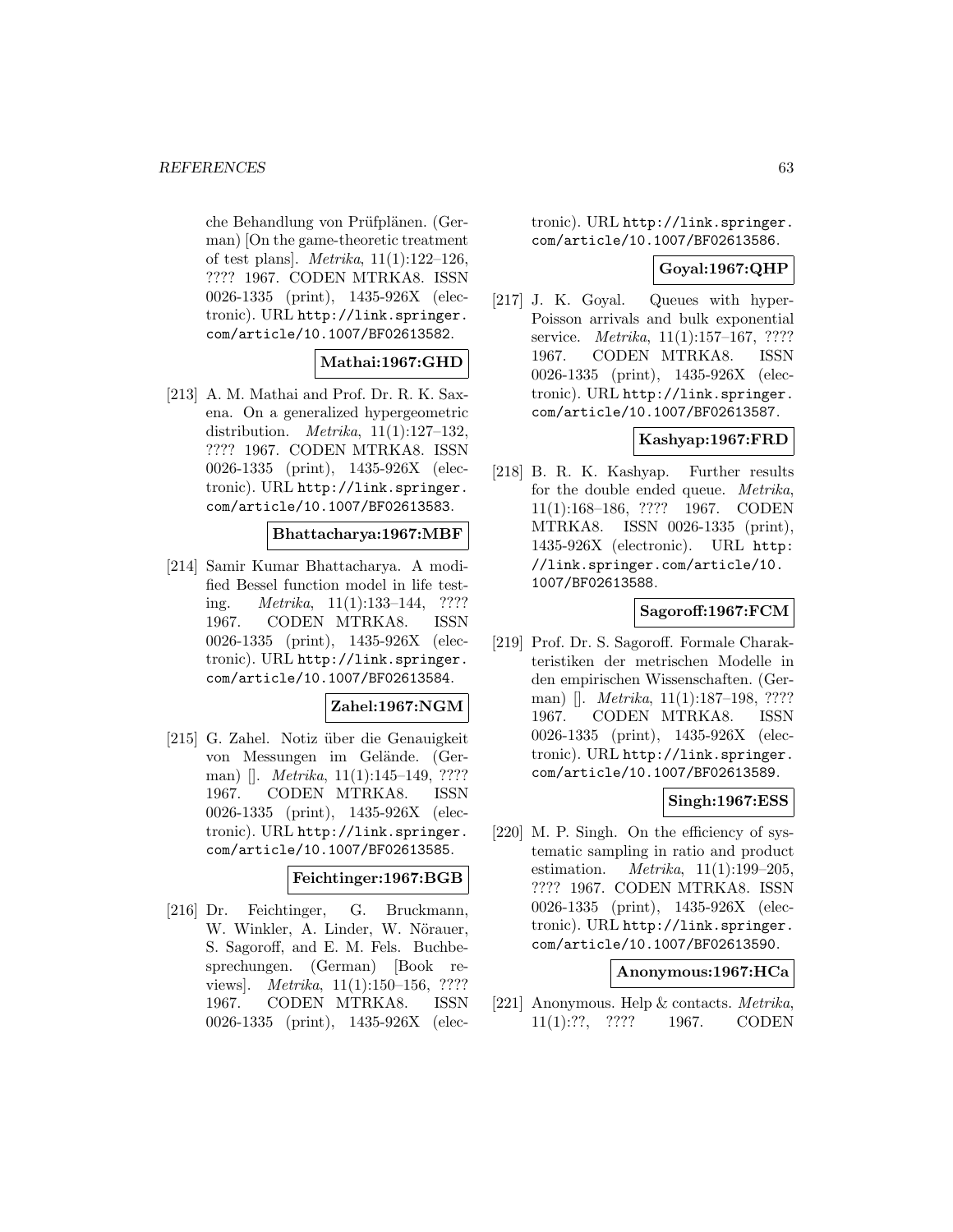MTRKA8. ISSN 0026-1335 (print), 1435-926X (electronic).

**Abt:1967:ISIa**

[222] Dr. Klaus Abt. On the identification of the significant independent variables in linear models. *Metrika*,  $12(1):1-15$ , ???? 1967. CODEN MTRKA8. ISSN 0026-1335 (print), 1435-926X (electronic). URL http://link.springer. com/article/10.1007/BF02613477.

### **Ajgaonkar:1967:NHT**

[223] S. G. Prabhu Ajgaonkar. A note on Horvitz's and Thompson's  $T_3$  class of linear estimators. Metrika, 12 (1):16–21, ???? 1967. CODEN MTRKA8. ISSN 0026-1335 (print), 1435-926X (electronic). URL http: //link.springer.com/article/10. 1007/BF02613478.

### **Bennett:1967:ERM**

[224] B. M. Bennett. On estimation of a ratio of multivariate means by nonparametric methods. Metrika, 12 (1):22–28, ???? 1967. CODEN MTRKA8. ISSN 0026-1335 (print), 1435-926X (electronic). URL http: //link.springer.com/article/10. 1007/BF02613479.

**Morgenstern:1967:MUG**

[225] Prof. Dr. Dietrich Morgenstern. Mehrdimensionale Überschreitungswahrscheinlic**hk wient**icle/10.1007/BF02613484. (German) [Multidimensional exceedance probabilities]. Metrika, 12(1):29–33, ???? 1967. CODEN MTRKA8. ISSN 0026-1335 (print), 1435-926X (electronic). URL http://link.springer. com/article/10.1007/BF02613480.

# **Singh:1967:RPM**

[226] M. P. Singh. Ratio cum product method of estimation. Metrika, 12 (1):34–42, ???? 1967. CODEN MTRKA8. ISSN 0026-1335 (print), 1435-926X (electronic). URL http: //link.springer.com/article/10. 1007/BF02613481.

## **Subrahmanya:1967:PVE**

[227] M. T. Subrahmanya. On the positivity of a variance-estimator. Metrika, 12(1):43–47, ???? 1967. CODEN MTRKA8. ISSN 0026-1335 (print), 1435-926X (electronic). URL http: //link.springer.com/article/10. 1007/BF02613482.

## **Stange:1967:WVP**

[228] Prof. Dr. K. Stange. Die wirtschaftlichste Verteilung des Prüfaufwands bei einem Modell mit Zufallskomponenten für zweifache Zerlegung. (German) []. *Metrika*, 12(1):48–67, ???? 1967. CODEN MTRKA8. ISSN 0026-1335 (print), 1435-926X (electronic). URL http://link.springer. com/article/10.1007/BF02613483.

**Wiezorke:1967:ARG**

[229] Dipl.-Math. Bernhard Wiezorke. Auswahlverfahren in der Regressionsanalyse. (German) []. *Metrika*, 12(1):68–79, ???? 1967. CODEN MTRKA8. ISSN 0026-1335 (print), 1435-926X (electronic). URL http://link.springer.

### **Anonymous:1967:PDD**

[230] Anonymous. Prof. Dr. Dr. hc. Dr. Wilhelm Winkler, Ehrenmitglied des Internationalen Statistischen Instituts. (German) []. Metrika, 12(1):80, ????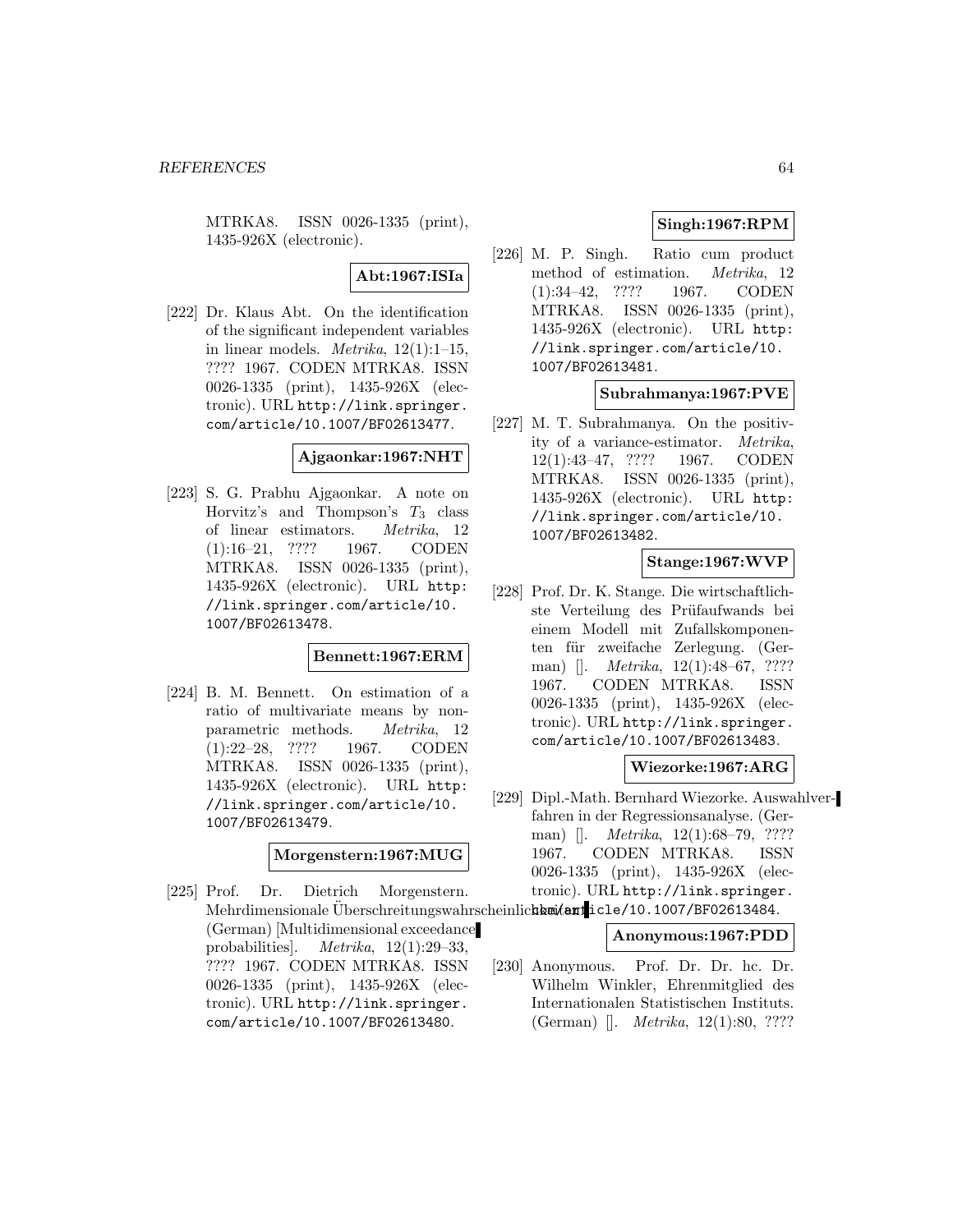1967. CODEN MTRKA8. ISSN 0026-1335 (print), 1435-926X (electronic). URL http://link.springer. com/accesspage/article/10.1007/ BF02613486.

### **Rey:1967:PDR**

[231] Dr. H. Rey. Prof. Dr. rer. nat. habil. Paul Lorenz 80 Jahre. (German) [Prof. Dr. rer. nat. habil. Paul Lorenz 80 years]. Metrika, 12(1):80, ???? 1967. CODEN MTRKA8. ISSN 0026-1335 (print), 1435-926X (electronic). URL http://link.springer. com/accesspage/article/10.1007/ BF02613485.

## **Abt:1967:ISIb**

[232] Dr. Klaus Abt. On the identification of the significant independent variables in linear models. *Metrika*,  $12(1):81-96$ , ???? 1967. CODEN MTRKA8. ISSN 0026-1335 (print), 1435-926X (electronic). URL http://link.springer. com/article/10.1007/BF02613487.

#### **Aggarwal:1967:NQC**

[233] S. P. Aggarwal. A note on quasi convex programming. Metrika, 12(1):97–105, ???? 1967. CODEN MTRKA8. ISSN 0026-1335 (print), 1435-926X (electronic). URL http://link.springer. com/article/10.1007/BF02613488.

#### **Aggarwal:1967:PLF**

[234] S. P. Aggarwal. Parametric linear fractional functionals programming. *Metrika*, 12(1):106–114, ???? 1967. CODEN MTRKA8. ISSN 0026-1335 (print), 1435-926X (electronic). URL http://link.springer. com/article/10.1007/BF02613489.

## **Basler:1967:BKP**

[235] Dr. Herbert Basler. Bestimmung kostenoptimaler Prüfpläne mittels des Mini–Max-Prinzips. (German) []. Metrika, 12(1):115–154, ???? 1967. CODEN MTRKA8. ISSN 0026- 1335 (print), 1435-926X (electronic). URL http://link.springer.com/ article/10.1007/BF02613490.

# **Kabe:1967:MVQ**

[236] D. G. Kabe. Minima of vector quadratic forms with applications to statistics. Metrika, 12(1):155–160, ???? 1967. CODEN MTRKA8. ISSN 0026-1335 (print), 1435-926X (electronic). URL http://link.springer. com/article/10.1007/BF02613491.

# **Likes:1967:DTO**

[237] Ing. J. Likes. Difference of two ordered observations divided by standard deviation in the case of negatively exponential distribution. Metrika, 12 (1):161–172, ???? 1967. CODEN MTRKA8. ISSN 0026-1335 (print), 1435-926X (electronic). URL http: //link.springer.com/article/10. 1007/BF02613492.

# **Rao:1967:QBR**

[238] S. Subba Rao. Queuing with balking and reneging in  $M/G/1$  systems. Metrika, 12(1):173–188, ???? 1967. CODEN MTRKA8. ISSN 0026-1335 (print), 1435-926X (electronic). URL http://link.springer. com/article/10.1007/BF02613493.

# **Rytz:1967:APP**

[239] C. Rytz. Ausgewählte parameterfreie Prüfverfahren im 2- und  $k$ -Stichproben-Fall. (German) []. Metrika,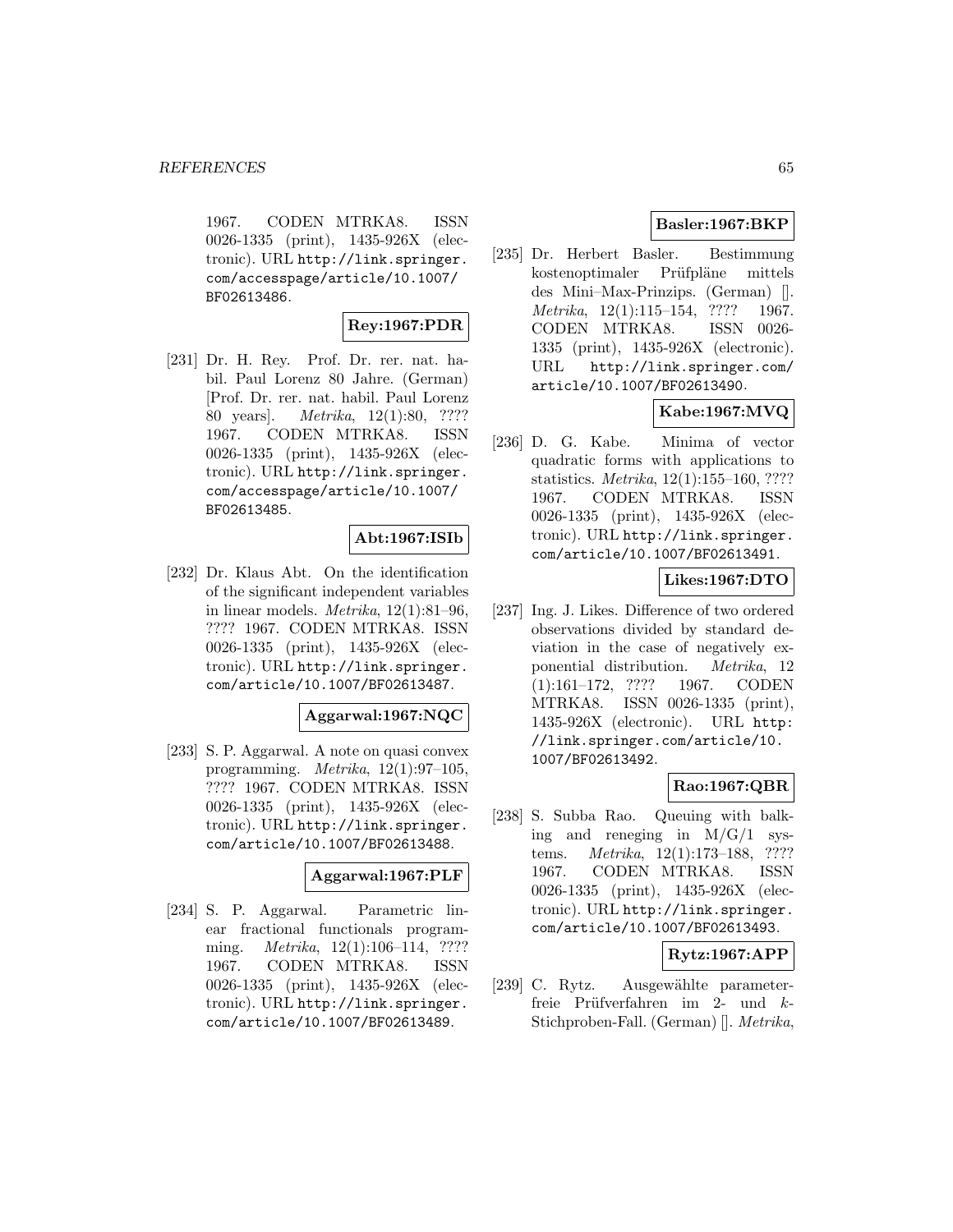12(1):189–204, ???? 1967. CODEN MTRKA8. ISSN 0026-1335 (print), 1435-926X (electronic). URL http: //link.springer.com/article/10. 1007/BF02613494.

### **Schmitz:1967:EGB**

[240] Dr. Norbert Schmitz. Zur Existenz gleichmäßig bester unverfälschter Tests bei Exponentialfamilien. (German) []. *Metrika*, 12(1):205-212, ???? 1967. CODEN MTRKA8. ISSN 0026-1335 (print), 1435-926X (electronic). URL http://link.springer. com/article/10.1007/BF02613495.

### **Stange:1967:PMP**

[241] Prof. Dr. K. Stange. Pläne für messende Prüfung bei bekannter Varianz der Fertigung und einem nach oben und unten abgegrenzten Toleranzbereich für die Merkmalwerte. (German) []. *Metrika*, 12(1):213–233, ???? 1967. CODEN MTRKA8. ISSN 0026-1335 (print), 1435-926X (electronic). URL http://link.springer. com/article/10.1007/BF02613496.

#### **Anonymous:1967:HCb**

[242] Anonymous. Help & contacts. Metrika, 12(1):??, ???? 1967. CODEN MTRKA8. ISSN 0026-1335 (print), 1435-926X (electronic).

#### **Fels:1968:DAR**

[243] Prof. Dr. E. M. Fels. On denoting arbitrary realizations. *Metrika*,  $13(1):1-2$ , ???? 1968. CODEN MTRKA8. ISSN 0026-1335 (print), 1435-926X (electronic). URL http://link.springer. com/accesspage/article/10.1007/ BF02613370.

# **Kellerer:1968:MFZ**

[244] Prof. Dr. H. G. Kellerer. Ein Momentenproblem für Familien von Zufallsvariablen. (German) []. Metrika, 13(1):3–9, ???? 1968. CODEN MTRKA8. ISSN 0026-1335 (print), 1435-926X (electronic). URL http: //link.springer.com/article/10. 1007/BF02613371.

# **Mathai:1968:DHG**

[245] A. M. Mathai and R. K. Saxena. Distributions having the gamma properties. *Metrika*, 13(1):10–16, ???? 1968. CODEN MTRKA8. ISSN 0026-1335 (print), 1435-926X (electronic). URL http://link.springer. com/article/10.1007/BF02613372.

# **Rytz:1968:APP**

[246] C. Rytz. Ausgewählte parameterfreie Prüfverfahren im 2- und  $k$ -Stichproben-Fall. (German) []. Metrika, 13(1):17–71, ???? 1968. CODEN MTRKA8. ISSN 0026-1335 (print), 1435-926X (electronic). URL http: //link.springer.com/article/10. 1007/BF02613373.

# **Swarup:1968:NLF**

[247] Kanti Swarup. Note on linear fractional functionals programming. Metrika, 13(1):72–77, ???? 1968. CODEN MTRKA8. ISSN 0026-1335 (print), 1435-926X (electronic). URL http: //link.springer.com/article/10. 1007/BF02613374.

## **Heubes:1968:BGB**

[248] J. Heubes, A. Linder, and P. Sint. Buchbesprechungen. (German) [Book reviews]. Metrika, 13(1):78–80, ???? 1968. CODEN MTRKA8. ISSN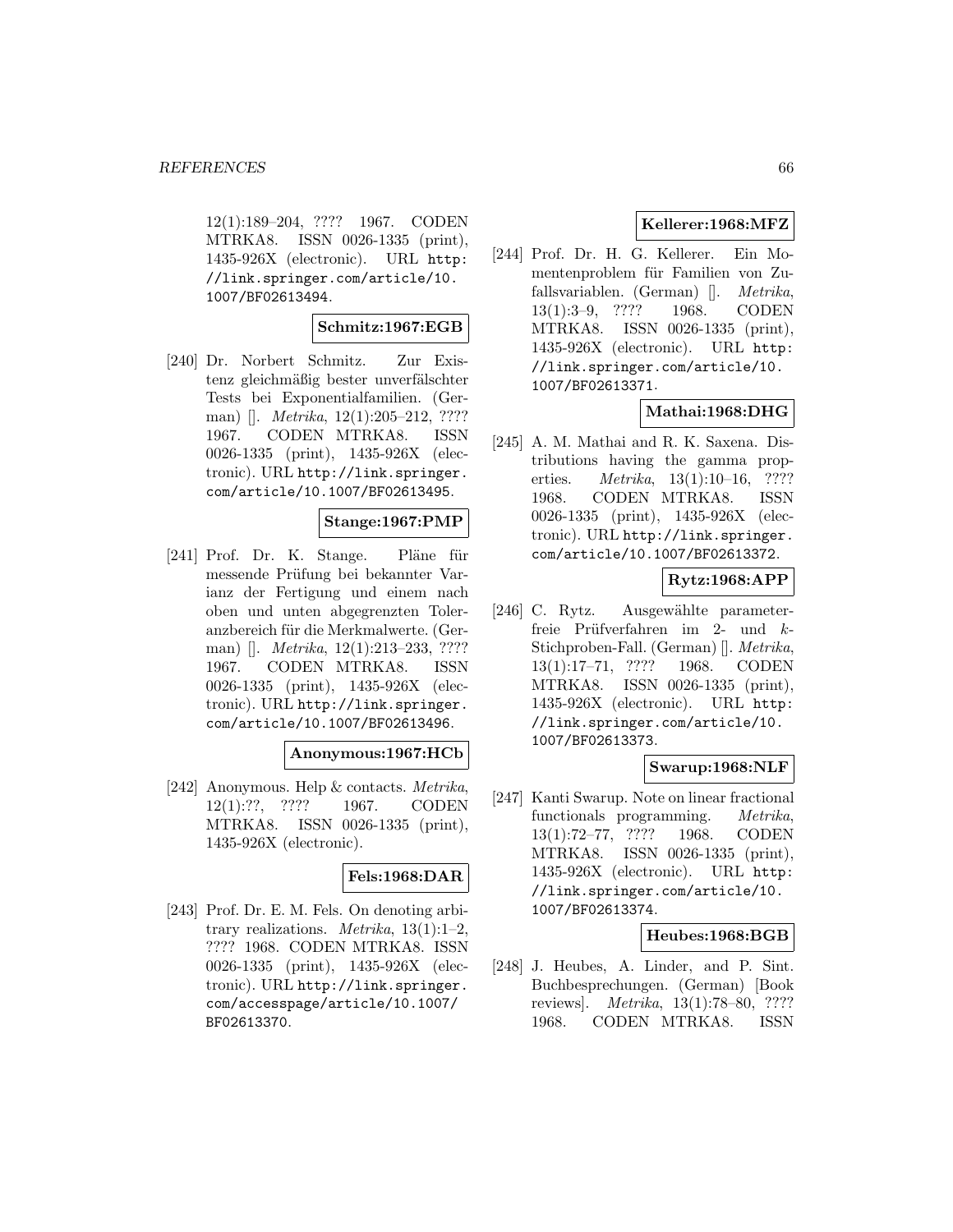0026-1335 (print), 1435-926X (electronic). URL http://link.springer. com/article/10.1007/BF02613375.

#### **Bennett:1968:NRE**

[249] Prof. Dr. B. M. Bennett. Note on the relative efficiency of a bivariate sign test. Metrika, 13(1):81–85, ???? 1968. CODEN MTRKA8. ISSN 0026-1335 (print), 1435-926X (electronic). URL http://link.springer. com/article/10.1007/BF02613376.

## **Kabe:1968:SAA**

[250] D. G. Kabe. Some aspects of analysis of variance and covariance theory for a certain multivariate complex Gaussian distribution. Metrika, 13(1):86–97, ???? 1968. CODEN MTRKA8. ISSN 0026-1335 (print), 1435-926X (electronic). URL http://link.springer. com/article/10.1007/BF02613377.

### **Murthy:1968:NEV**

[251] Dr. M. N. Murthy. A note on estimation of variance components in a multi-stage sampling design based on interpenetrating sub-samples. Metrika, 13(1):98–103, ???? 1968. CODEN MTRKA8. ISSN 0026-1335 (print), 1435-926X (electronic). URL http: //link.springer.com/article/10. 1007/BF02613378.

#### **Natarajan:1968:LRA**

[252] R. Natarajan. Long-run availability of paralleled systems. Metrika, 13 (1):104–122, ???? 1968. CODEN MTRKA8. ISSN 0026-1335 (print), 1435-926X (electronic). URL http: //link.springer.com/article/10. 1007/BF02613379.

# **Nath:1968:ICT**

[253] Prem Nath. Inaccuracy and coding theory. Metrika, 13(1):123–135, ???? 1968. CODEN MTRKA8. ISSN 0026-1335 (print), 1435-926X (electronic). URL http://link.springer. com/article/10.1007/BF02613380.

# **Nath:1968:EII**

[254] Prem Nath. Entropy, inaccuracy and information. Metrika, 13(1):136–148, ???? 1968. CODEN MTRKA8. ISSN 0026-1335 (print), 1435-926X (electronic). URL http://link.springer. com/article/10.1007/BF02613381.

#### **Sahler:1968:SDF**

[255] W. Sahler. A survey on distributionfree statistics based on distances between distribution functions. Metrika, 13(1):149–169, ???? 1968. CODEN MTRKA8. ISSN 0026-1335 (print), 1435-926X (electronic). URL http: //link.springer.com/article/10. 1007/BF02613382.

### **Sarndal:1968:SPN**

[256] C. E. Särndal. Some properties of the negative hypergeometric distribution and its limit distributions. Metrika, 13(1):170–190, ???? 1968. CODEN MTRKA8. ISSN 0026-1335 (print), 1435-926X (electronic). URL http: //link.springer.com/article/10. 1007/BF02613383.

### **Sidak:1968:NDF**

[257] Z. Sidák. A note on distribution-free tests whether two distributions differ only by a parameter. Metrika, 13(1):191–195, ???? 1968. CODEN MTRKA8. ISSN 0026-1335 (print),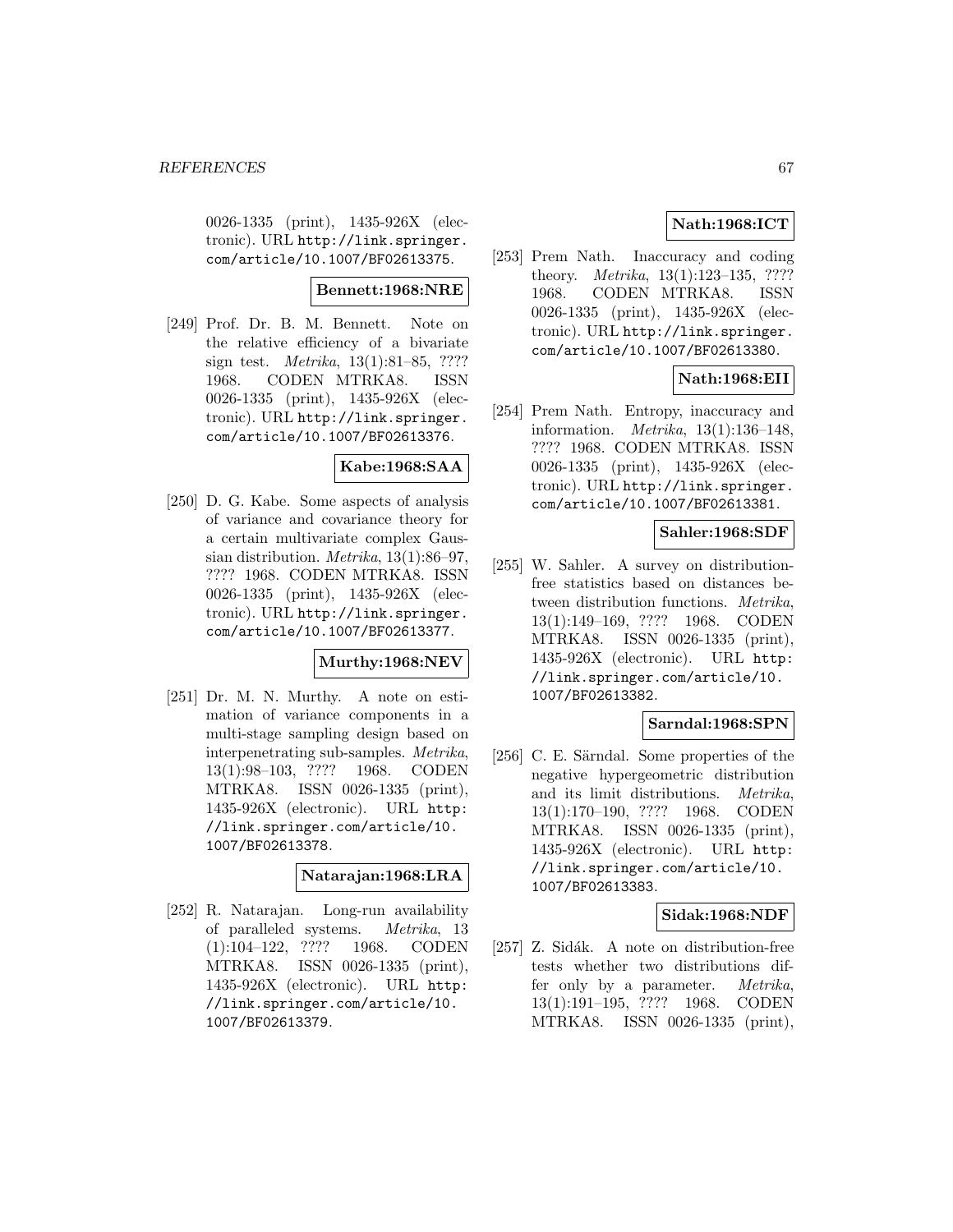1435-926X (electronic). URL http: //link.springer.com/article/10. 1007/BF02613384.

## **Swarup:1968:VAP**

[258] K. Swarup. On varying all the parameters in a linear fractional functionals programming problem. Metrika, 13(1):196–205, ???? 1968. CODEN MTRKA8. ISSN 0026-1335 (print), 1435-926X (electronic). URL http: //link.springer.com/article/10. 1007/BF02613385.

#### **Uhlmann:1968:KOP**

[259] Prof. Dr. Werner Uhlmann. Kostenoptimale Prüfpläne für die Gut-Schlecht–Prüfung. (German) []. *Metrika*, 13(1):206–224, ???? 1968. CODEN MTRKA8. ISSN 0026-1335 (print), 1435-926X (electronic). URL http: //link.springer.com/article/10. 1007/BF02613386.

### **Kaelin:1968:BGB**

[260] A. Kaelin, A. Linder, F. Ferschl, and P. Sint. Buchbesprechungen. (German) [Book reviews]. Metrika, 13 (1):225–234, ???? 1968. CODEN MTRKA8. ISSN 0026-1335 (print), 1435-926X (electronic). URL http: //link.springer.com/article/10. 1007/BF02613387.

#### **Anonymous:1968:HC**

[261] Anonymous. Help & contacts. Metrika, 13(1):??, ???? 1968. CODEN MTRKA8. ISSN 0026-1335 (print), 1435-926X (electronic).

**Bergmann:1969:SEP**

[262] Prof. Dr. G. Bergmann. Seltene Ereignisse und Poisson–Verteilung.

(German)  $[1. \, Metrika, 14(1):1-20, 14(1):1-20]$ ???? 1969. CODEN MTRKA8. ISSN 0026-1335 (print), 1435-926X (electronic). URL http://link.springer. com/article/10.1007/BF02613638.

### **Mathai:1969:STG**

[263] A. M. Mathai and R. K. Saxena. A short table of the generalized hypergeometric distribution. Metrika, 14(1):21–24, ???? 1969. CODEN MTRKA8. ISSN 0026-1335 (print), 1435-926X (electronic). URL http: //link.springer.com/article/10. 1007/BF02613639.

## **Morgenstern:1969:MAG**

[264] Prof. Dr. D. Morgenstern. Eine mehrdimensionale Ausdehnung des gewöhnlichen und des kanonischen Korrelationskoeffizienten. (German) []. Metrika, 14(1):25–43, ???? 1969. CODEN MTRKA8. ISSN 0026- 1335 (print), 1435-926X (electronic). URL http://link.springer.com/ article/10.1007/BF02613640.

#### **Morgenstern:1969:GEA**

[265] Prof. Dr. D. Morgenstern. Grenzwertsätze für die Extrema der Abstände gewisser geordneter Stichproben. (German) []. *Metrika*, 14(1):44–47, ???? 1969. CODEN MTRKA8. ISSN 0026-1335 (print), 1435-926X (electronic). URL http://link.springer. com/article/10.1007/BF02613641.

### **Randolph:1969:OSR**

[266] P. H. Randolph. Optimal stopping rules for multinomial observations. Metrika, 14(1):48–61, ???? 1969. CODEN MTRKA8. ISSN 0026-1335 (print), 1435-926X (elec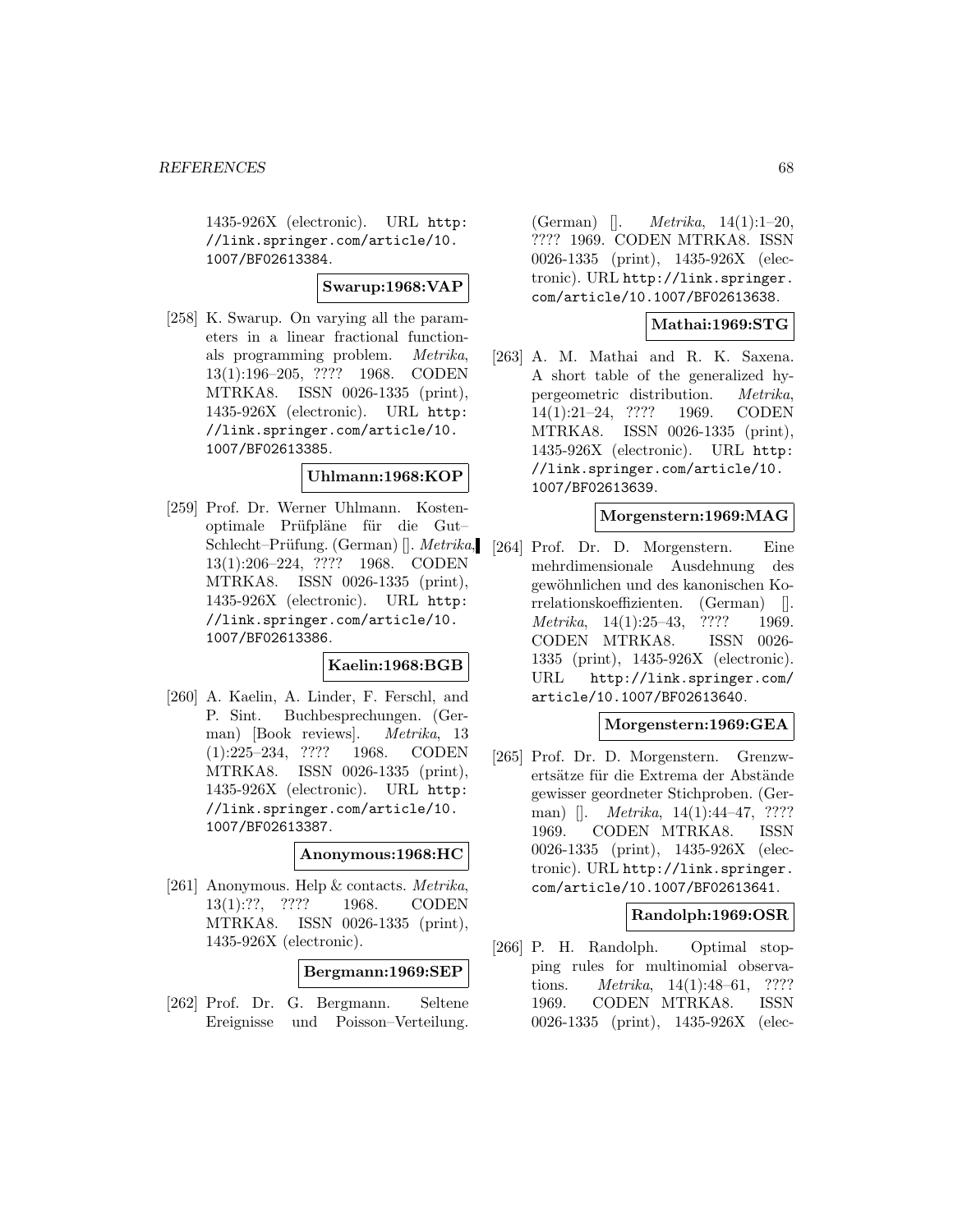tronic). URL http://link.springer. com/article/10.1007/BF02613642.

**Roussas:1969:ANM**

[267] G. G. Roussas. Asymptotic normality of the maximum likelihood estimate in Markov processes. Metrika, 14(1):62–70, ???? 1969. CODEN MTRKA8. ISSN 0026-1335 (print), 1435-926X (electronic). URL http: //link.springer.com/article/10. 1007/BF02613643.

# **Stange:1969:PMP**

[268] Prof. Dr. K. Stange. Pläne für messende Prüfung bei unbekannter Varianz der Fertigung und einem nach oben und unten abgegrenzten Toleranzbereich für die Merkmalwerte. (German) []. *Metrika*, 14(1):71–100, ???? 1969. CODEN MTRKA8. ISSN 0026-1335 (print), 1435-926X (electronic). URL http://link.springer. com/article/10.1007/BF02613644.

## **Rao:1969:BRM**

[269] S. Subba Rao. Balking and reneging in  $M/G/1$  systems with postponable interruptions. Metrika, 14(1):101–116, ???? 1969. CODEN MTRKA8. ISSN 0026-1335 (print), 1435-926X (electronic). URL http://link.springer. com/article/10.1007/BF02613645.

## **Vogt:1969:PPL**

[270] H. Vogt. Zur Parameter- und Prozentpunktschätzung von Lebensdauerverteilungen bei kleinem Stichprobenumfang. (German) []. Metrika, 14(1):117–131, ???? 1969. CODEN MTRKA8. ISSN 0026-1335 (print), 1435-926X (electronic). URL http: //link.springer.com/article/10. 1007/BF02613646.

## **Anonymous:1969:APD**

[271] Anonymous. Auszeichnung für Prof. DDr. h. c. Wilhelm Winkler. (German) [Award for Prof. DDr. h. c. William Winkler]. Metrika, 14(1):132, ???? 1969. CODEN MTRKA8. ISSN 0026-1335 (print), 1435-926X (electronic). URL http://link.springer. com/accesspage/article/10.1007/ BF02613647.

### **Anonymous:1969:SSL**

[272] Anonymous. Slawtscho Sagoroff, Leben und Wirken. (German) []. Metrika, 14(1):133–137, ???? 1969. CODEN MTRKA8. ISSN 0026-1335 (print), 1435-926X (electronic). URL http: //link.springer.com/article/10. 1007/BF02613648.

### **Winkler:1969:DMB**

[273] Prof. Dr. DDr. h. c. W. Winkler. Darstellung und Messung der Bevölkerungs-verteilung im geographischen Raum. (German) []. Metrika, 14(1):138–163, ???? 1969. CODEN MTRKA8. ISSN 0026- 1335 (print), 1435-926X (electronic). URL http://link.springer.com/ article/10.1007/BF02613649.

### **Streissler:1969:RHB**

[274] Prof. Dr. E. Streissler. A reexamination of the Haavelmo-bias in the least squares estimation of the Keynesian consumption function. Metrika, 14(1):164–182, ???? 1969. CODEN MTRKA8. ISSN 0026-1335 (print), 1435-926X (electronic). URL http: //link.springer.com/article/10. 1007/BF02613650.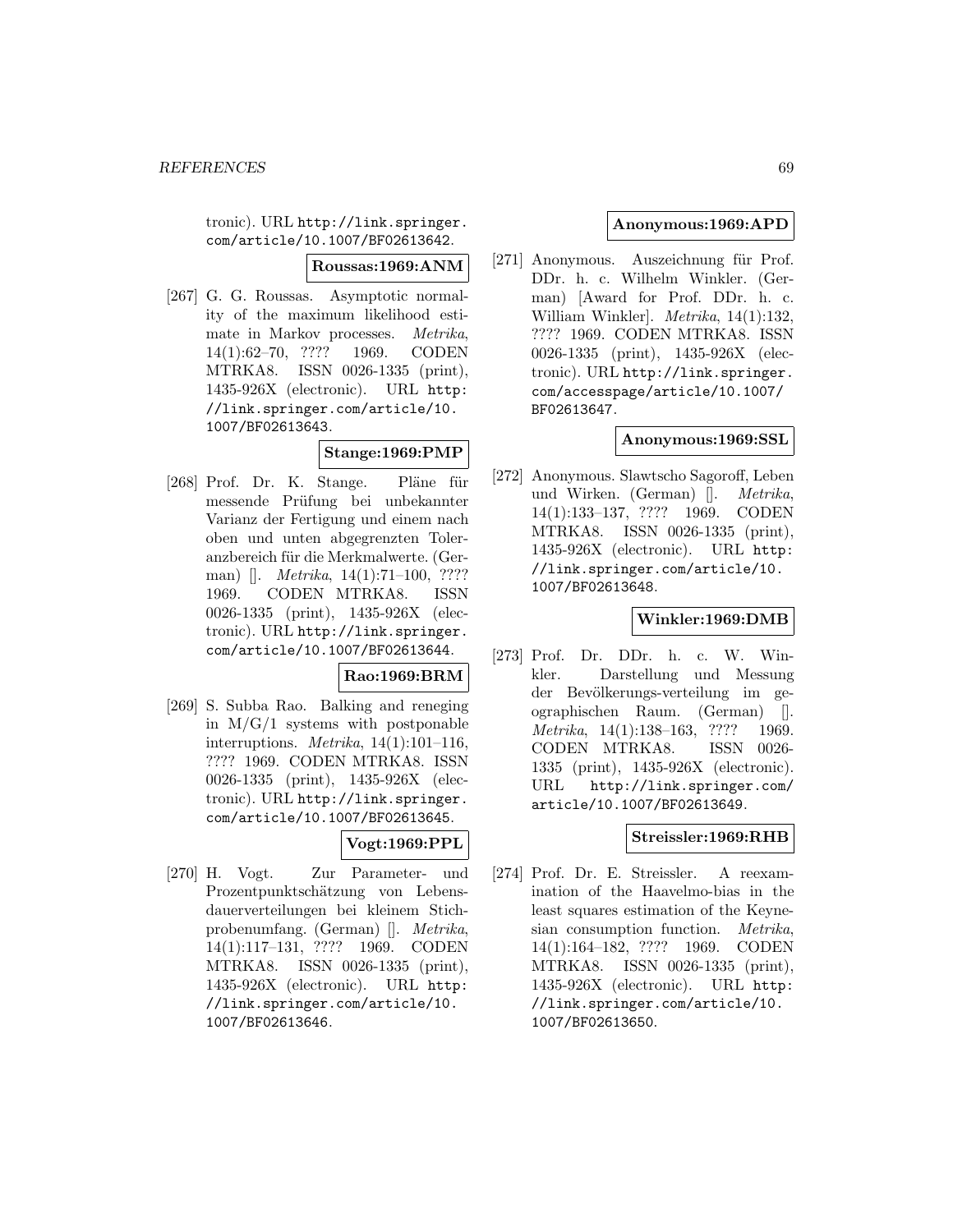#### **Bruckmann:1969:EBS**

[275] Prof. Dr. G. Bruckmann. Einige Bemerkungen zur statistischen Messung der Konzentration. (German)  $[$ . *Metrika*, 14(1):183–213, ???? 1969. CODEN MTRKA8. ISSN 0026-1335 (print), 1435-926X (electronic). URL http://link.springer. com/article/10.1007/BF02613651.

### **Derflinger:1969:EMO**

[276] Prof. Dr. G. Derflinger. Efficient methods for obtaining the minres and maximum-likelihood solutions in factor analysis. *Metrika*,  $14(1):214-231$ , ???? 1969. CODEN MTRKA8. ISSN 0026-1335 (print), 1435-926X (electronic). URL http://link.springer. com/article/10.1007/BF02613652.

### **Heiler:1969:PDA**

[277] Prof. S. Heiler and Prof. Dr. K. Weichselberger. Über den Permutationstest und ein daraus ableitbares Konfidenzintervall. (German) []. Metrika, 14(1):232–248, ???? 1969. CODEN MTRKA8. ISSN 0026-1335 (print), 1435-926X (electronic). URL http: //link.springer.com/article/10. 1007/BF02613653.

#### **Pfanzagl:1969:MCM**

[278] Prof. Dr. J. Pfanzagl. On the measurability and consistency of minimum contrast estimates. Metrika, 14 (1):249–272, ???? 1969. CODEN MTRKA8. ISSN 0026-1335 (print), 1435-926X (electronic). URL http: //link.springer.com/article/10. 1007/BF02613654.

#### **Schmetterer:1969:PSA**

[279] Prof. Dr. L. Schmetterer. Uber ein Problem der stochastischen Approximation und ein Matrixsummierungsverfahren für Zahlenfolgen. (German) []. Metrika, 14(1):273–276, ???? 1969. CODEN MTRKA8. ISSN 0026-1335 (print), 1435-926X (electronic). URL http://link.springer. com/article/10.1007/BF02613655.

# **Ferschl:1969:PMS**

[280] Prof. Dr. F. Ferschl. Probleme und Möglichkeiten einer statistischen Dokumentation. (German) []. Metrika, 14 (1):277–292, ???? 1969. CODEN MTRKA8. ISSN 0026-1335 (print), 1435-926X (electronic). URL http: //link.springer.com/article/10. 1007/BF02613656.

### **Bennett:1969:EIE**

[281] Prof. J. F. Bennett. Ecometrics: An ideal for economics and ecology. Metrika, 14(1):293–301, ???? 1969. CODEN MTRKA8. ISSN 0026-1335 (print), 1435-926X (electronic). URL http://link.springer. com/article/10.1007/BF02613657.

#### **Anonymous:1969:HC**

[282] Anonymous. Help & contacts. Metrika, 14(1):??, ???? 1969. CODEN MTRKA8. ISSN 0026-1335 (print), 1435-926X (electronic).

#### **Aggarwal:1970:TTP**

[283] S. P. Aggarwal. Transportation technique for a particular convex programming problem. *Metrika*,  $15(1):1-5$ , ???? 1970. CODEN MTRKA8. ISSN 0026-1335 (print), 1435-926X (elec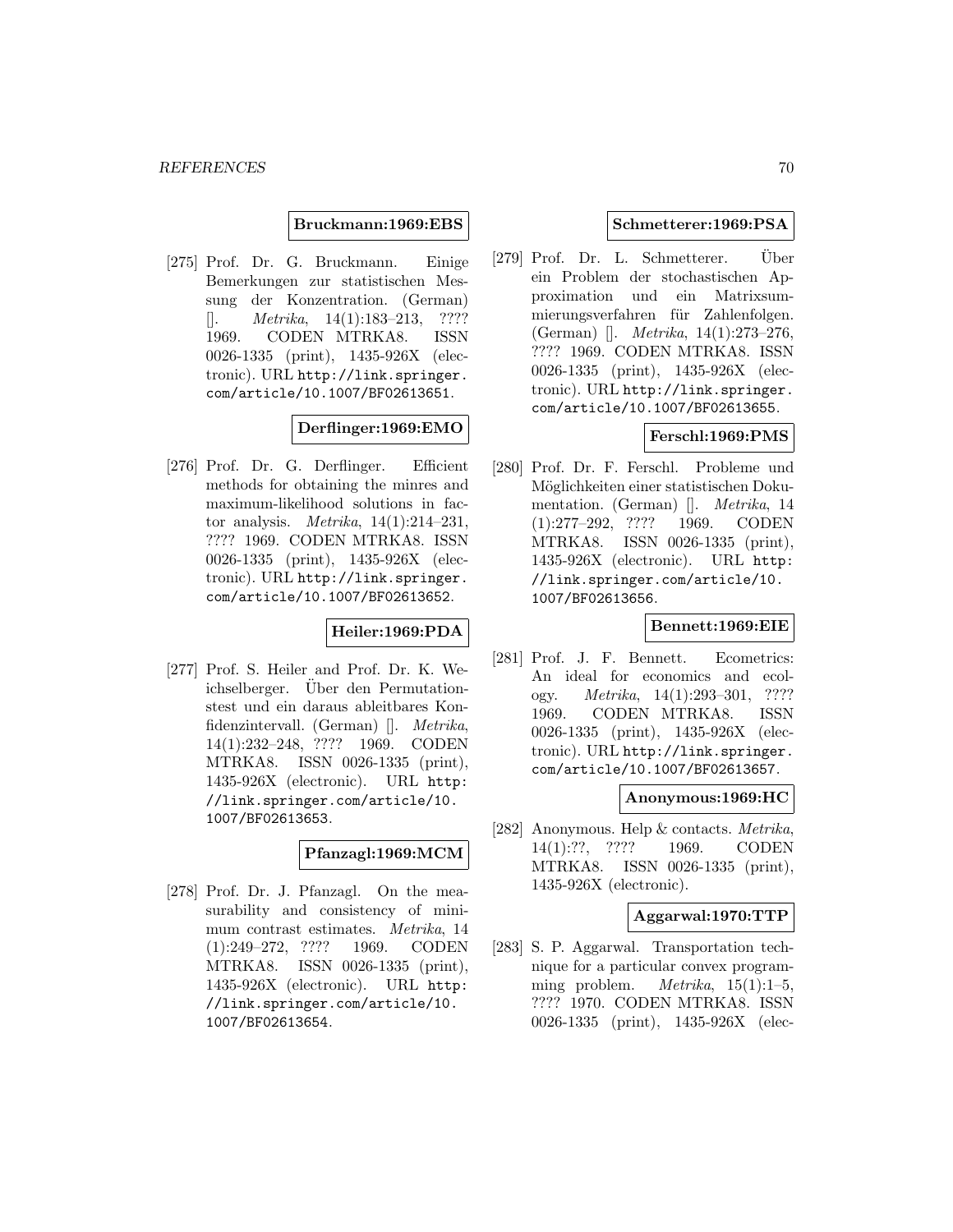tronic). URL http://link.springer. com/article/10.1007/BF02613548.

#### **Bennett:1970:PFE**

[284] B. M. Bennett. On the power function of the exact test for the  $r \times c$ contingency table. Metrika, 15(1):6–8, ???? 1970. CODEN MTRKA8. ISSN 0026-1335 (print), 1435-926X (electronic). URL http://link.springer. com/article/10.1007/BF02613549.

## **Delhi:1970:NCS**

[285] M. S. Holla Delhi. On a noncentral chi-square distribution in the analysis of weapon systems effectiveness. *Metrika*, 15(1):9–14, ???? 1970. CODEN MTRKA8. ISSN 0026-1335 (print), 1435-926X (electronic). URL http://link.springer. com/article/10.1007/BF02613550.

### **Kabe:1970:TOE**

[286] D. G. Kabe. Testing outliers from an exponential population. Metrika, 15(1):15–18, ???? 1970. CODEN MTRKA8. ISSN 0026-1335 (print), 1435-926X (electronic). URL http: //link.springer.com/article/10. 1007/BF02613551.

# **Malik:1970:DPS**

[287] H. J. Malik. Distribution of product statistics from a Pareto population. Metrika, 15(1):19–22, ???? 1970. CODEN MTRKA8. ISSN 0026-1335 (print), 1435-926X (electronic). URL http://link.springer. com/article/10.1007/BF02613552.

**Meyer-Bahlburg:1970:NTR**

[288] Dipl.-Psych. H. F. L. Meyer-Bahlburg. A nonparametric test for relative

spread in k unpaired samples. Metrika, 15(1):23–29, ???? 1970. CODEN MTRKA8. ISSN 0026-1335 (print), 1435-926X (electronic). URL http: //link.springer.com/article/10. 1007/BF02613553.

### **Pfanzagl:1970:MUE**

[289] Prof. Dr. J. Pfanzagl. Median unbiased estimates for M.L.R.-families. Metrika, 15(1):30–39, ???? 1970. CODEN MTRKA8. ISSN 0026-1335 (print), 1435-926X (electronic). URL http: //link.springer.com/article/10. 1007/BF02613554.

## **Ajgaonkar:1970:CTU**

[290] S. G. Prabhu Ajgaonkar. A contribution to the theory of unique estimators for Horvitz and Thompson's classes of linear estimators. Metrika, 15(1):40–47, ???? 1970. CODEN MTRKA8. ISSN 0026-1335 (print), 1435-926X (electronic). URL http: //link.springer.com/article/10. 1007/BF02613555.

# **Schach:1970:ADC**

[291] S. Schach. The asymptotic distribution of a class of nonparametric test statistics. Metrika, 15(1):48–58, ???? 1970. CODEN MTRKA8. ISSN 0026-1335 (print), 1435-926X (electronic). URL http://link.springer. com/article/10.1007/BF02613556.

### **Sengupta:1970:AAS**

[292] J. K. Sengupta. On the active approach of stochastic linear programming. *Metrika*, 15(1):59–70, ???? 1970. CODEN MTRKA8. ISSN 0026-1335 (print), 1435-926X (electronic). URL http://link.springer. com/article/10.1007/BF02613557.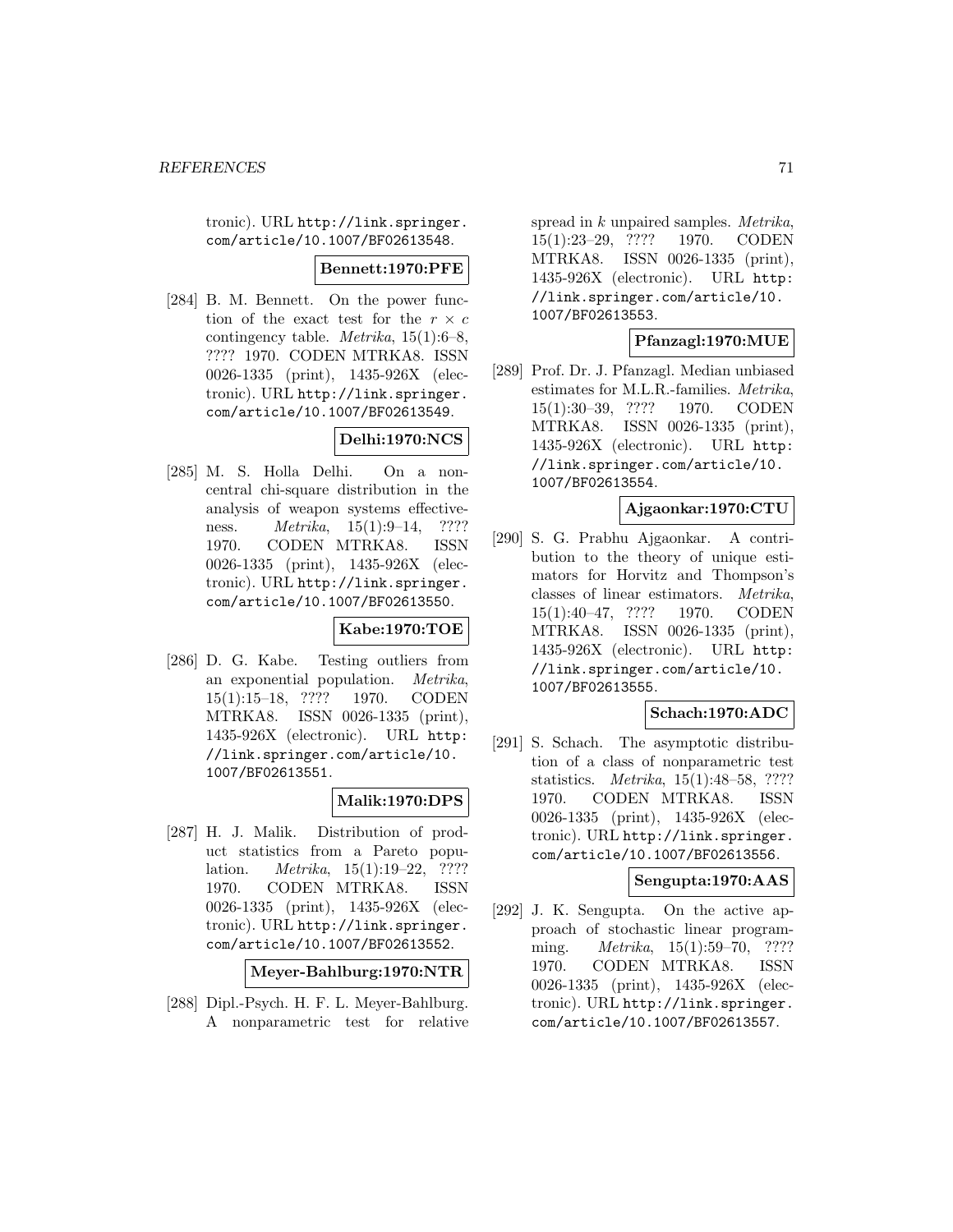#### **Subrahmanya:1970:MIE**

[293] M. T. Subrahmanya. Modified integerestimators. Metrika, 15(1):71–80, ???? 1970. CODEN MTRKA8. ISSN 0026-1335 (print), 1435-926X (electronic). URL http://link.springer. com/article/10.1007/BF02613558.

#### **Swarup:1970:UBP**

[294] K. Swarup. Upper bound problem in linear fractional functionals programming. Metrika, 15(1):81–85, ???? 1970. CODEN MTRKA8. ISSN 0026-1335 (print), 1435-926X (electronic). URL http://link.springer. com/article/10.1007/BF02613559.

### **Tallis:1970:SED**

[295] G. M. Tallis. Some extensions of discriminant function analysis. Metrika, 15(1):86–91, ???? 1970. CODEN MTRKA8. ISSN 0026-1335 (print), 1435-926X (electronic). URL http: //link.springer.com/article/10. 1007/BF02613560.

#### **Sint:1970:BGBa**

[296] P. Sint and Wilhelm Winkler. Buchbesprechungen. (German) [Book reviews]. Metrika, 15(1):92–95, ???? 1970. CODEN MTRKA8. ISSN 0026-1335 (print), 1435-926X (electronic). URL http://link.springer. com/article/10.1007/BF02613561.

## **Bandemer:1970:NBO**

[297] Prof. Dr. H. Bandemer. Zur näherungsweisen Bestimmung des optimalen Stichprobenumfanges. (German) []. *Metrika*, 15(1):97–104, ???? 1970. CODEN MTRKA8. ISSN 0026-1335 (print), 1435-926X (electronic). URL http://link.springer. com/article/10.1007/BF02613562.

#### **Koop:1970:ECF**

[298] Dr. J. C. Koop. Estimation of correlation for a finite universe. Metrika, 15(1):105–109, ???? 1970. CODEN MTRKA8. ISSN 0026-1335 (print), 1435-926X (electronic). URL http: //link.springer.com/article/10. 1007/BF02613563.

## **Lutjohann:1970:SRA**

[299] H. Lütjohann. The stepwise regression algorithm seen from the statistician's point of view. *Metrika*,  $15(1):110-125$ . ???? 1970. CODEN MTRKA8. ISSN 0026-1335 (print), 1435-926X (electronic). URL http://link.springer. com/article/10.1007/BF02613564.

#### **Malik:1970:EPP**

[300] H. J. Malik. Estimation of the parameters of the Pareto distribution. Metrika, 15(1):126–132, ???? 1970. CODEN MTRKA8. ISSN 0026-1335 (print), 1435-926X (electronic). URL http://link.springer. com/article/10.1007/BF02613565.

### **Nasr:1970:LSD**

[301] S. K. Nasr. On a linear stochastic differential equation. Metrika, 15 (1):133–140, ???? 1970. CODEN MTRKA8. ISSN 0026-1335 (print), 1435-926X (electronic). URL http: //link.springer.com/article/10. 1007/BF02613566.

### **Pfanzagl:1970:CEP**

[302] Prof. Dr. J. Pfanzagl. Consistent estimation in the presence of incidental parameters. Metrika, 15(1):141–148,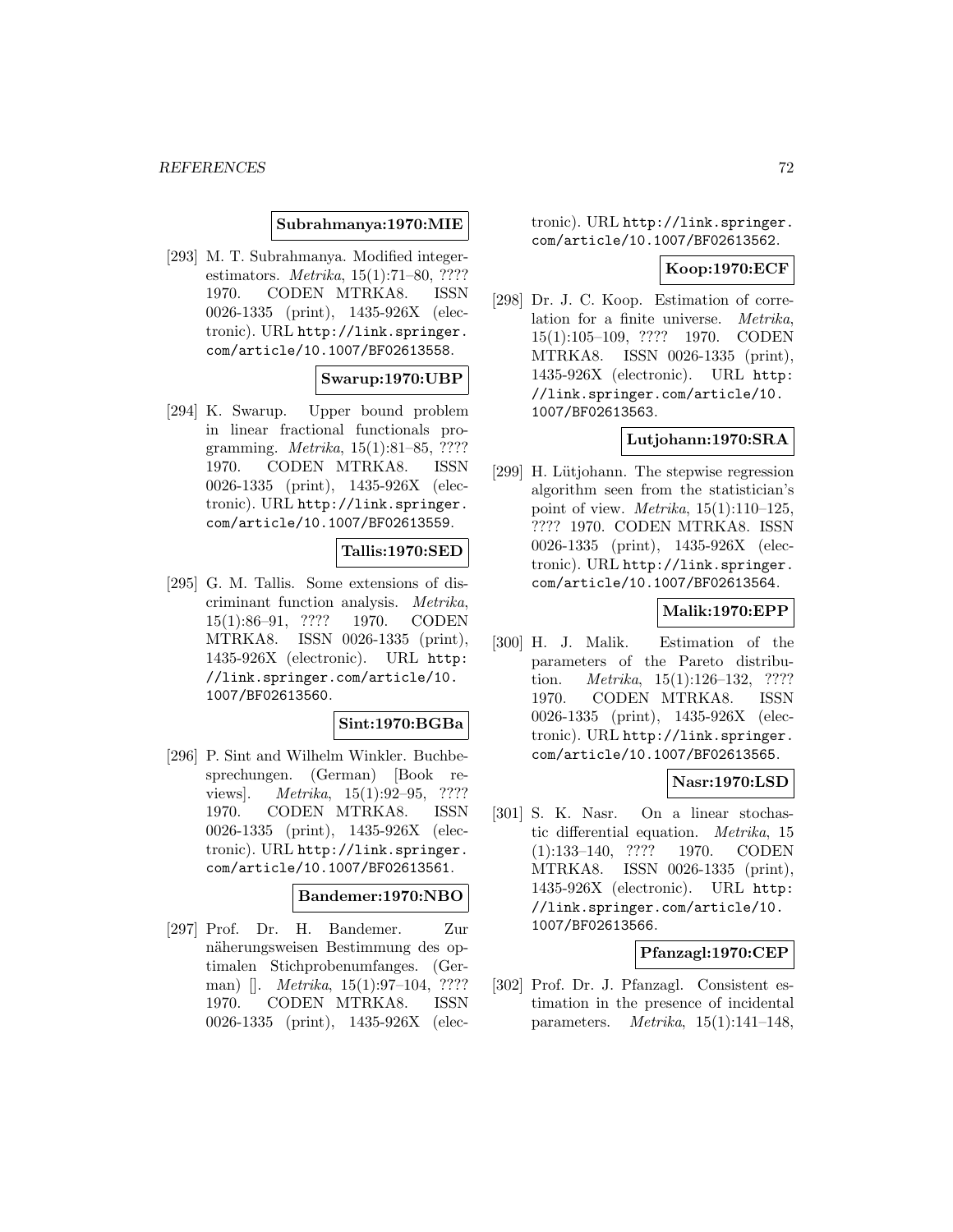???? 1970. CODEN MTRKA8. ISSN 0026-1335 (print), 1435-926X (electronic). URL http://link.springer. com/article/10.1007/BF02613567.

**Anonymous:1970:HCa**

[303] Anonymous. Help & contacts. Metrika, 15(1):??, ???? 1970. CODEN MTRKA8. ISSN 0026-1335 (print), 1435-926X (electronic).

# **Aczel:1970:USD**

[304] J. Aczel, D. Z. Djoković, and J. Pfanzagl. On the uniqueness of scales derived from canonical representations. Metrika, 16(1):1–8, ???? 1970. CODEN MTRKA8. ISSN 0026-1335 (print), 1435-926X (electronic). URL http://link.springer. com/article/10.1007/BF02613932.

# **Aggarwal:1970:ASL**

[305] S. P. Aggarwal. Analyses of the solution to a linear fractional functionals programming. *Metrika*,  $16(1):9-26$ , ???? 1970. CODEN MTRKA8. ISSN 0026-1335 (print), 1435-926X (electronic). URL http://link.springer. com/article/10.1007/BF02613933.

# **Dubey:1970:CGB**

[306] Satya D. Dubey. Compound gamma, beta and  $F$  distributions. *Metrika*, 16(1):27–31, ???? 1970. CODEN MTRKA8. ISSN 0026-1335 (print), 1435-926X (electronic). URL http: //link.springer.com/article/10. 1007/BF02613934.

## **Frank:1970:SOS**

[307] Ove Frank. Sampling from overlapping subpopulations. *Metrika*,  $16(1):32-42$ , ???? 1970. CODEN MTRKA8. ISSN

0026-1335 (print), 1435-926X (electronic). URL http://link.springer. com/article/10.1007/BF02613935.

# **Giger:1970:GSG**

[308] H. Giger. Grundgleichungen der Stereologie I. (German) []. Metrika, 16 (1):43–57, ???? 1970. CODEN MTRKA8. ISSN 0026-1335 (print), 1435-926X (electronic). URL http: //link.springer.com/article/10. 1007/BF02613936.

# **Puri:1970:ELP**

[309] Madan Lal Puri and Pranab Kumar Sen. On the estimation of location parameters in the multivariate one sample and two sample problems. Metrika, 16(1):58–73, ???? 1970. CODEN MTRKA8. ISSN 0026-1335 (print), 1435-926X (electronic). URL http://link.springer. com/article/10.1007/BF02613937.

## **Rana:1970:CCQ**

[310] R. K. Rana. On a class of correlated queueing problems. Metrika, 16(1):74–84, ???? 1970. CODEN MTRKA8. ISSN 0026-1335 (print), 1435-926X (electronic). URL http: //link.springer.com/article/10. 1007/BF02613938.

# **Sahler:1970:EMD**

[311] W. Sahler. Estimation by minimumdiscrepancy methods. *Metrika*, 16 (1):85–106, ???? 1970. CODEN MTRKA8. ISSN 0026-1335 (print), 1435-926X (electronic). URL http: //link.springer.com/article/10. 1007/BF02613939.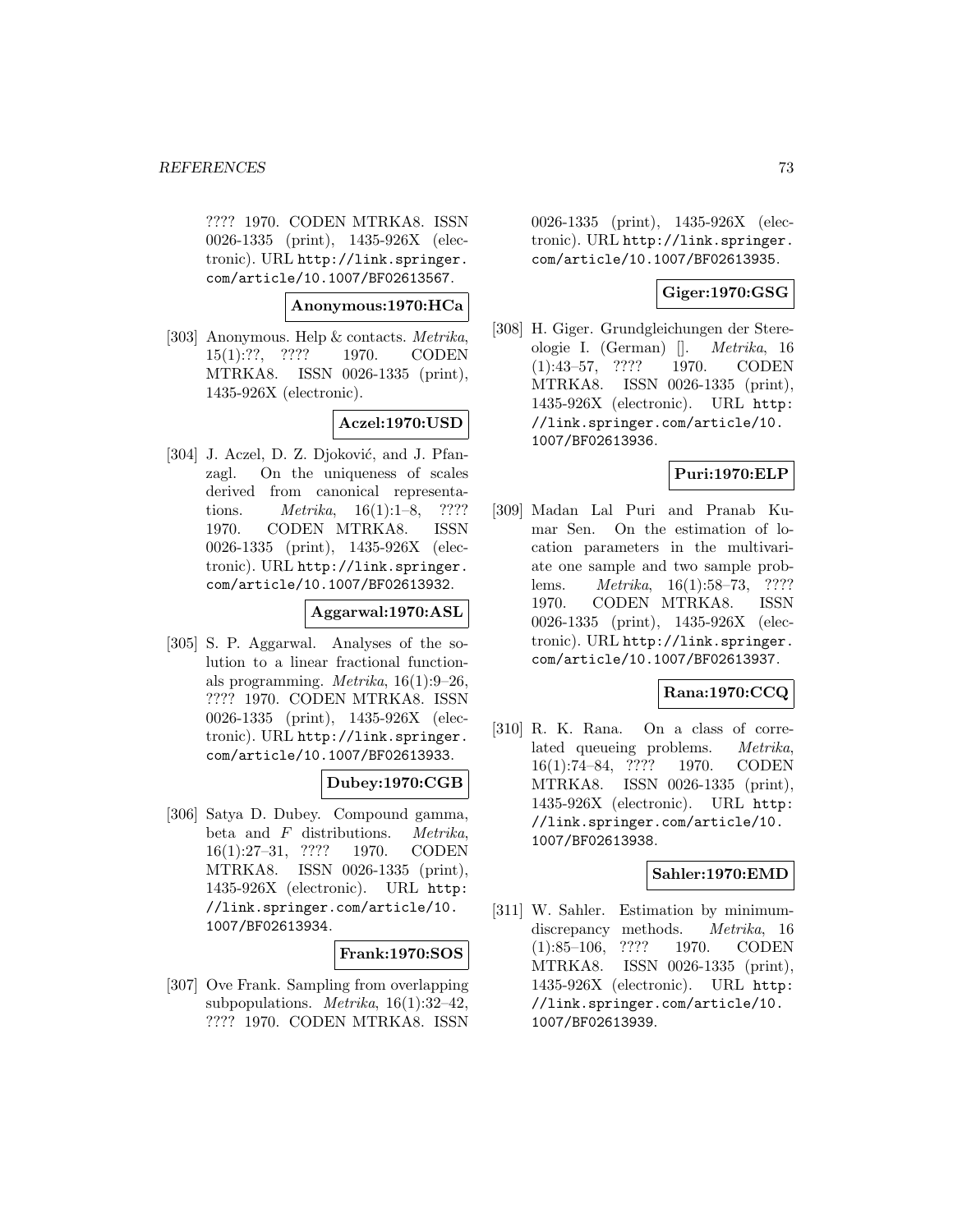#### **Subrahmanya:1970:NNN**

[312] M. T. Subrahmanya. A note on nonnegative estimators of positive parameters. Metrika, 16(1):107–114, ???? 1970. CODEN MTRKA8. ISSN 0026-1335 (print), 1435-926X (electronic). URL http://link.springer. com/article/10.1007/BF02613940.

# **Winckler:1970:SDF**

[313] Klaus Winckler. Some distribution-free small samples methods for interval estimation and hypothesis testing in linear shock models. Metrika, 16(1):115–129, ???? 1970. CODEN MTRKA8. ISSN 0026-1335 (print), 1435-926X (electronic). URL http://link.springer. com/article/10.1007/BF02613941.

# **Strecker:1970:BAZ**

[314] Prof. Dr. H. Strecker. Ein Beitrag zur Analyse von Zeitreihen: Die Quotientenmethode, eine Variante der "Variate Difference" Methode. (German) []. *Metrika*, 16(1):130-187, ???? 1970. CODEN MTRKA8. ISSN 0026- 1335 (print), 1435-926X (electronic). URL http://link.springer.com/ article/10.1007/BF02613942. See remark [392].

#### **Michel:1970:AN**

[315] Dipl.-Math. R. Michel and Prof. Dr. J. Pfanzagl. Asymptotic normality. *Metrika*, 16(1):188-205, ???? 1970. CODEN MTRKA8. ISSN 0026-1335 (print), 1435-926X (electronic). URL http://link.springer. com/article/10.1007/BF02613943.

#### **Vogt:1970:DSM**

[316] Dr. H. Vogt. Zur Definition und Schätzung von Mittelwerten für zufällige Variable auf der Sphäre. (German) [On the definition and estimation of average values for random variables on the sphere]. Metrika,  $16(1):206-235$ , ???? 1970. CODEN MTRKA8. ISSN 0026-1335 (print), 1435-926X (electronic). URL http://link.springer. com/article/10.1007/BF02613944.

# **Sint:1970:BGBb**

[317] P. Sint, Dr. L. Reisinger, Josef Roppert, S. Sagoroff, Sint, A. Linder, K. Kreiter, and W. Winkler. Buchbesprechungen. (German) [Book reviews]. Metrika, 16(1):236–244, ???? 1970. CODEN MTRKA8. ISSN 0026-1335 (print), 1435-926X (electronic). URL http://link.springer. com/article/10.1007/BF02613945.

## **Winkler:1970:NGM**

[318] Wilhelm Winkler. Nachruf Giorgio Mortara. (German) [Obituary for Giorgio Mortara]. Metrika, 16(1):245, ???? 1970. CODEN MTRKA8. ISSN 0026-1335 (print), 1435-926X (electronic). URL http://link.springer. com/accesspage/article/10.1007/ BF02613946.

#### **Bruckmann:1970:NSS**

[319] Gerhart Bruckmann. Nachruf Slawtscho Sagoroff. (German) [Obituary for Slawtscho Sagoroff]. Metrika, 16(1): 246, ???? 1970. CODEN MTRKA8. ISSN 0026-1335 (print), 1435-926X (electronic). URL http://link. springer.com/accesspage/article/ 10.1007/BF02613947.

#### **Anonymous:1970:HCb**

[320] Anonymous. Help & contacts. Metrika, 16(1):??, ???? 1970. CODEN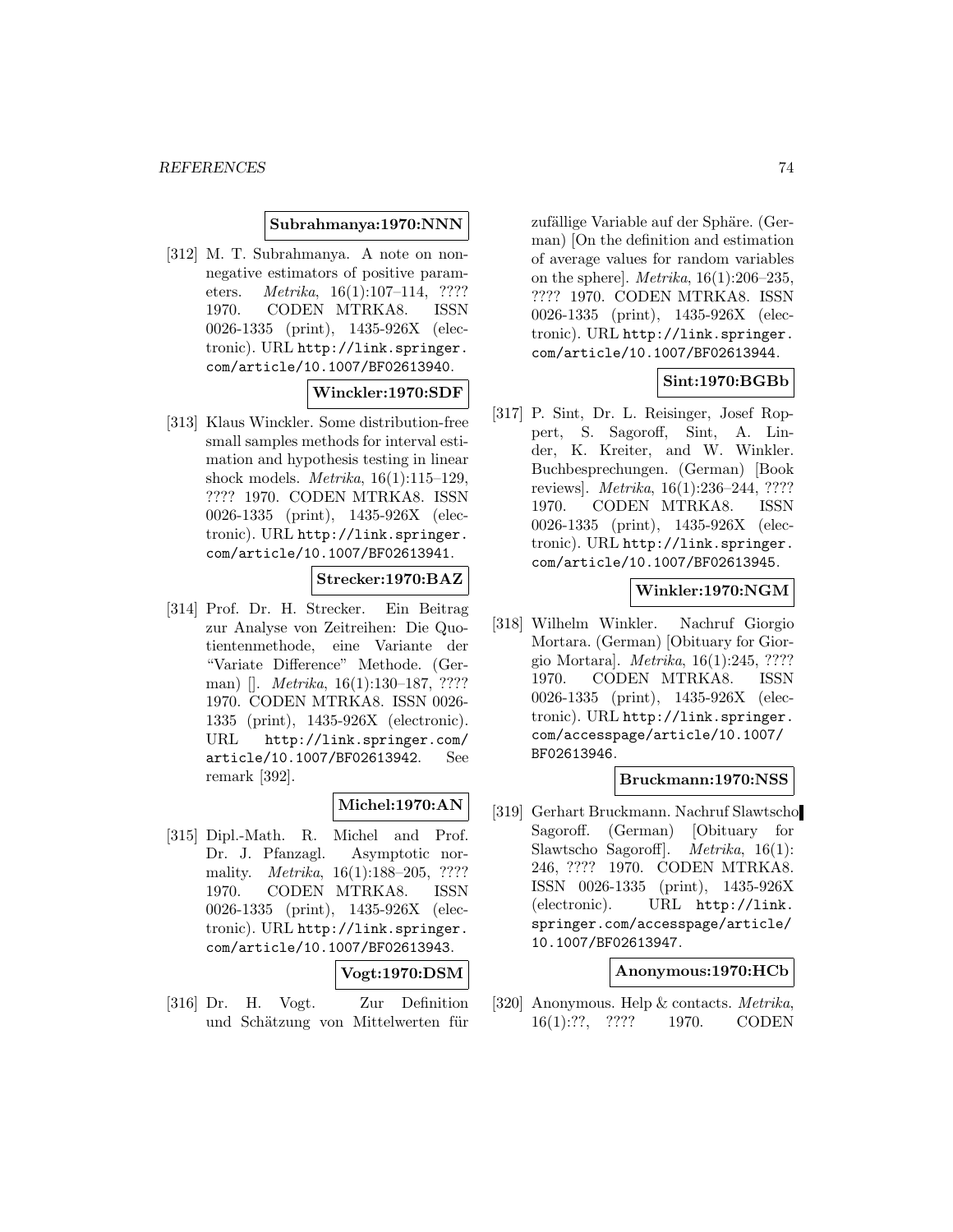MTRKA8. ISSN 0026-1335 (print), 1435-926X (electronic).

# **Schaffer:1971:GGF**

[321] K.-A. Schäffer and W. Wetzel. Geleitwort. (German) [Foreword]. Metrika, 17(1):1–2, ???? 1971. CODEN MTRKA8. ISSN 0026-1335 (print), 1435-926X (electronic). URL http: //link.springer.com/accesspage/ article/10.1007/BF02613805.

# **Anonymous:1971:SHM**

[322] Anonymous. Schriftenverzeichnis von Hans Münzner. (German) [List of publications of Hans Münzner]. Metrika, 17(1):3–4, ???? 1971. CODEN MTRKA8. ISSN 0026-1335 (print), 1435-926X (electronic). URL http: //link.springer.com/accesspage/ article/10.1007/BF02613806.

# **Doring:1971:ADB**

[323] Dr. H. Döring. Anderungen der durchschnittlichen Blutdruckwerte in den Jahren 1956–1968. (German) [].  $Metrika, 17(1):5-13, ???? 1971.$ CODEN MTRKA8. ISSN 0026- 1335 (print), 1435-926X (electronic). URL http://link.springer.com/ article/10.1007/BF02613807.

## **Heubeck:1971:ZSU**

[324] Dr. G. Heubeck. Zufällige oder systematische Unterschiede in den Sterbewahrscheinlichkeiten der Bevölkerung der BRD und der DDR?. (German) []. *Metrika*, 17(1):14–23, ???? 1971. CODEN MTRKA8. ISSN 0026-1335 (print), 1435-926X (electronic). URL http://link.springer. com/article/10.1007/BF02613808.

# **Kellerer:1971:IKH**

[325] Prof. Dr. H. Kellerer. Der Intraclass–  $K$ oeffizient — ein Homogenitätsmaß. (German) []. Metrika, 17(1):24–28, ???? 1971. CODEN MTRKA8. ISSN 0026-1335 (print), 1435-926X (electronic). URL http://link.springer. com/article/10.1007/BF02613809.

# **Koller:1971:MAF**

[326] Prof. Dr. S. Koller. Mögliche Aussagen bei Fragen der statistischen Ursachenforschung. (German) []. Metrika, 17(1):30–42, ???? 1971. CODEN MTRKA8. ISSN 0026-1335 (print), 1435-926X (electronic). URL http: //link.springer.com/article/10. 1007/BF02613810.

# **Ludeke:1971:PLI**

[327] Prof. Dr. D. Lüdeke. Produktivitätsorientierte Lohnpolitik und ihre vermutlichen Wirkungen auf die wirtschaftliche Entwicklung in der Bundesrepublik Deutschland während des Zeitraumes 1952–1966 — Eine okonometrische Analyse. (German) ¨ [Productivity-oriented wage policy and its probable effects on economic development in the Federal Republic of Germany during the period 1952–1966 — an econometric analysis]. Metrika, 17(1):43–68, ???? 1971. CODEN MTRKA8. ISSN 0026-1335 (print), 1435-926X (electronic). URL http: //link.springer.com/article/10. 1007/BF02613811.

## **Marfels:1971:ENE**

[328] Prof. Dr. C. Marfels. Einige neuere Entwicklungen in der Messung der industriellen Konzentration. (German)  $[$ . *Metrika*, 17(1):69–81, ???? 1971.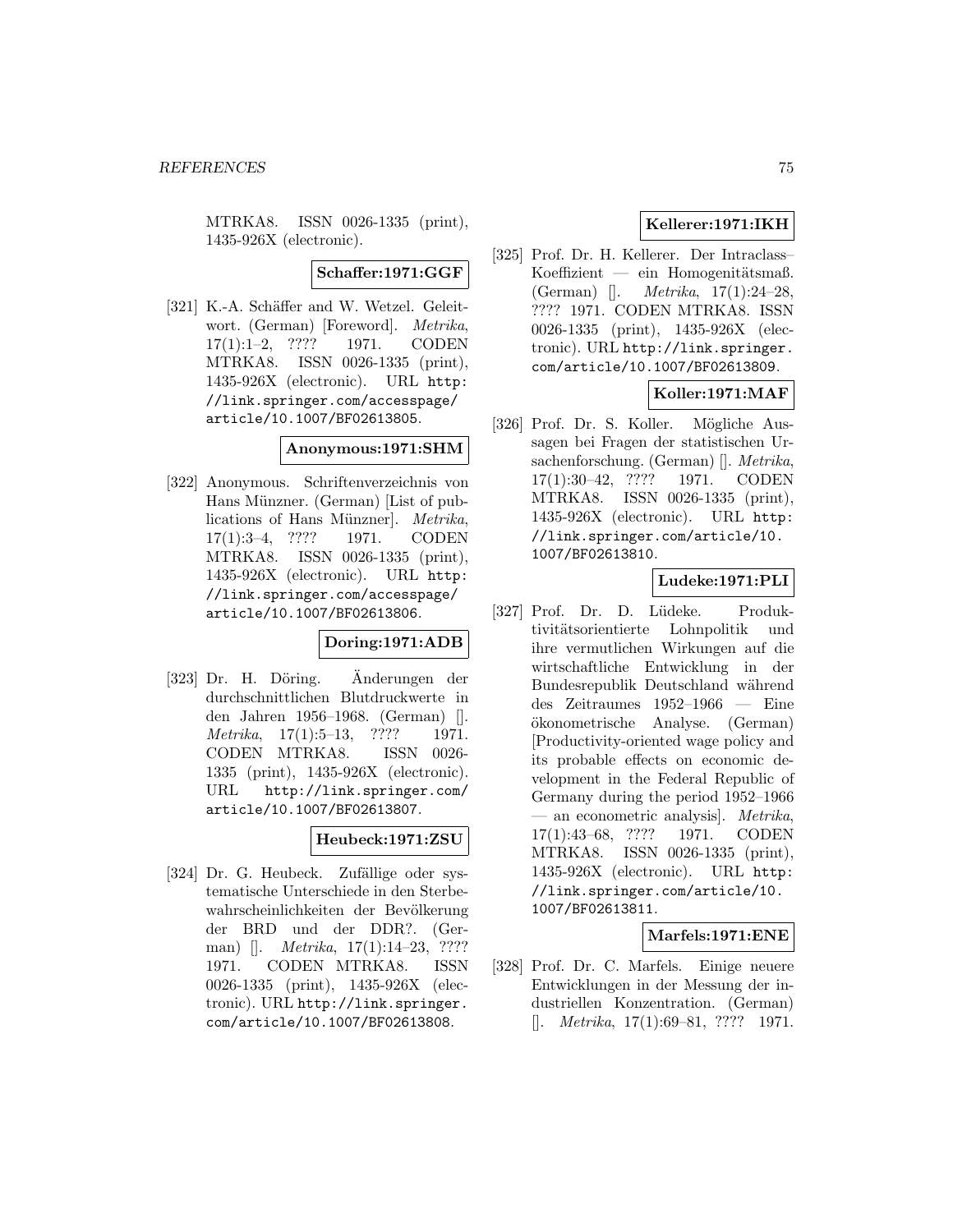CODEN MTRKA8. ISSN 0026- 1335 (print), 1435-926X (electronic). URL http://link.springer.com/ article/10.1007/BF02613812.

# **Pfanzagl:1971:BEB**

[329] Prof. Dr. J. Pfanzagl. The Berry– Esseen bound for minimum contrast estimates. *Metrika*, 17(1):82–91, ???? 1971. CODEN MTRKA8. ISSN 0026-1335 (print), 1435-926X (electronic). URL http://link.springer. com/article/10.1007/BF02613813.

# **Reichel:1971:EBP**

[330] Dr. G. Reichel. Erweitertes Bernoulli– Prinzip und Petersburger Spiel. (German) []. *Metrika*, 17(1):92–97, ???? 1971. CODEN MTRKA8. ISSN 0026-1335 (print), 1435-926X (electronic). URL http://link.springer. com/article/10.1007/BF02613814.

#### **Schaffer:1971:OSL**

[331] Prof. Dr. K.-A. Schäffer. Optimale Schichtabgrenzung bei logarithmischer Normalverteilung. (German) []. *Metrika*, 17(1):98–115, ???? 1971. CODEN MTRKA8. ISSN 0026-1335 (print), 1435-926X (electronic). URL http://link.springer. com/article/10.1007/BF02613815.

#### **Schonfeld:1971:UCL**

[332] Prof. Dr. P. Schönfeld. A useful Central Limit Theorem for m-dependent variables. Metrika, 17(1):116–128, ???? 1971. CODEN MTRKA8. ISSN 0026-1335 (print), 1435-926X (electronic). URL http://link.springer. com/article/10.1007/BF02613816.

# **Stange:1971:BOA**

[333] Professor Dr. K. Stange. Eine Bemerkung zum optimalen Auswahlsatz bei geschichteten Stichproben. (German) []. *Metrika*, 17(1):129–140, ???? 1971. CODEN MTRKA8. ISSN 0026-1335 (print), 1435-926X (electronic). URL http://link.springer. com/article/10.1007/BF02613817.

## **Strecker:1971:MEA**

[334] Professor Dr. H. Strecker. Ein Modell zur Ermittlung von Angabefehlern in statistischen Erhebungen. (German)  $[$ . *Metrika*, 17(1):141–145, ???? 1971. CODEN MTRKA8. ISSN 0026-1335 (print), 1435-926X (electronic). URL http://link.springer. com/article/10.1007/BF02613818.

# **Walter:1971:MVG**

[335] Prof. Dr. E. Walter. Über die Methoden der Vaterschaftsbegutachtung. (German) [On methods of assessment of paternity]. Metrika, 17(1):146–158, ???? 1971. CODEN MTRKA8. ISSN 0026-1335 (print), 1435-926X (electronic). URL http://link.springer. com/article/10.1007/BF02613819.

## **Weichselberger:1971:SEK**

[336] Prof. Dr. K. Weichselberger. Uber die statistischen Eigenschaften von Korrekturen aufgrund repräsentativer Verfahrenskontrollen. (German) []. Metrika, 17(1):159–188, ???? 1971. CODEN MTRKA8. ISSN 0026- 1335 (print), 1435-926X (electronic). URL http://link.springer.com/ article/10.1007/BF02613820.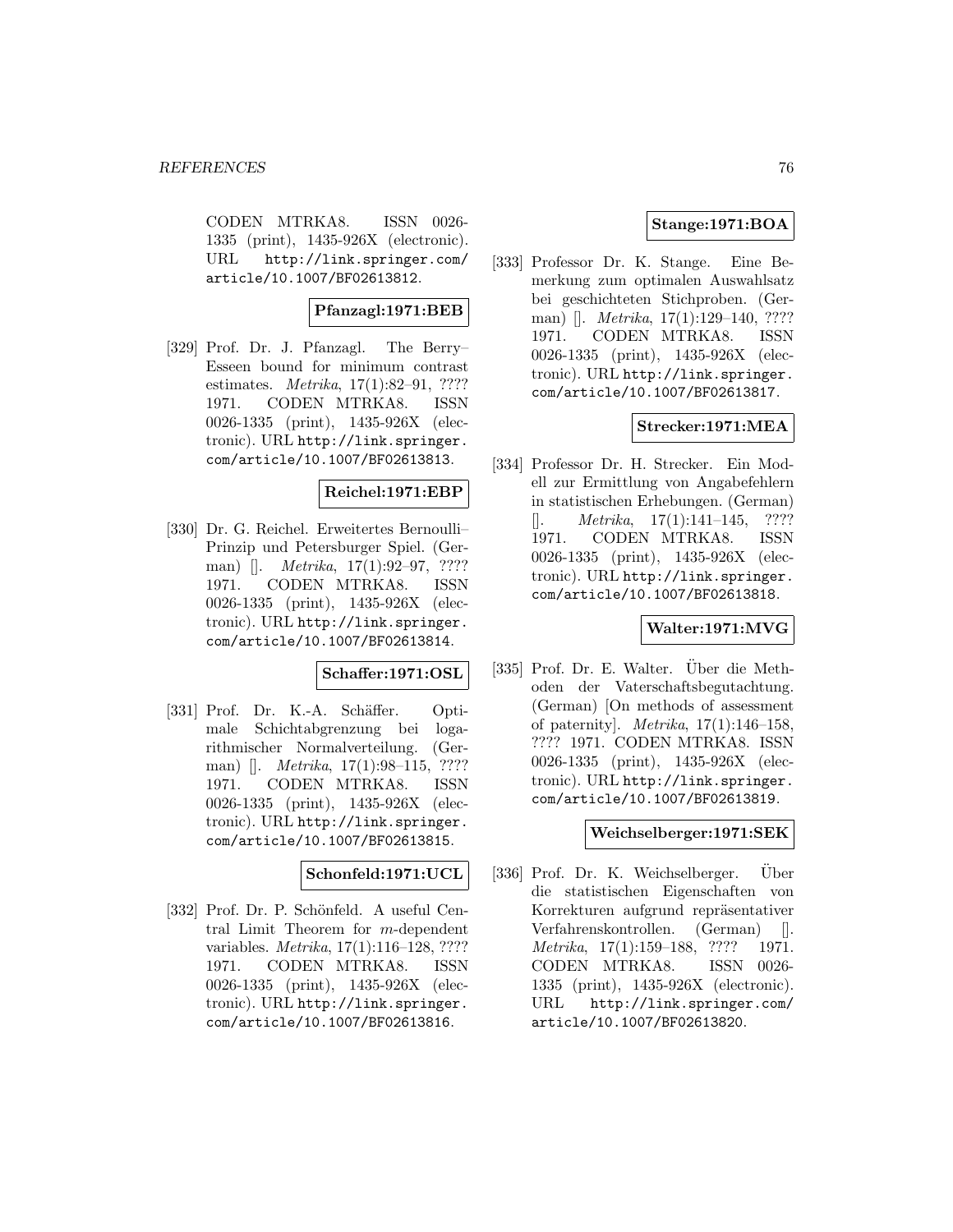## **Wetzel:1971:BSO**

[337] Prof. Dr. W. Wetzel. Bemerkungen zur Saisonbereinigung von ökonomischen Zeitreihen. (German) []. Metrika, 17 (1):189–196, ???? 1971. CODEN MTRKA8. ISSN 0026-1335 (print), 1435-926X (electronic). URL http: //link.springer.com/article/10. 1007/BF02613821.

## **Wunsche:1971:PTL**

[338] Prof. Dr. G. Wünsche. Über die projektive Transformation der logarithmischen Funktionsleiter (Zur graphischen Darstellung von Sterbewahrscheinlichkeiten). (German) []. Metrika, 17 (1):197–205, ???? 1971. CODEN MTRKA8. ISSN 0026-1335 (print), 1435-926X (electronic). URL http: //link.springer.com/article/10. 1007/BF02613822.

# **Tuteja:1971:STS**

[339] R. K. Tuteja. Solution of a transient state, limited space queueing problem with arrival and departure rates depending on queue length. Metrika, 17(1):207–214, ???? 1971. CODEN MTRKA8. ISSN 0026-1335 (print), 1435-926X (electronic). URL http: //link.springer.com/article/10. 1007/BF02613823.

#### **Kurotschka:1971:OVZ**

[340] Dr. V. Kurotschka. Optimale Versuchspläne bei zweifach klassifizierten Beobachtungsmodellen. (German) []. Metrika, 17(1):215–232, ???? 1971. CODEN MTRKA8. ISSN 0026- 1335 (print), 1435-926X (electronic). URL http://link.springer.com/ article/10.1007/BF02613824.

## **Anonymous:1971:HC**

[341] Anonymous. Help & contacts. *Metrika*, 17(1):??, ???? 1971. CODEN MTRKA8. ISSN 0026-1335 (print), 1435-926X (electronic).

# **Bosch:1972:EBZ**

[342] Dr. K. Bosch and Prof. Dr. H. Richter. Uber den Erwartungswert der bis zur Zeit t angekommenen Kunden einer Warteschlange bei gleichverteilten Ankunftszeiten. (German)  $\Box$  *Metrika*, 18(1):1–5, ???? 1972. CODEN MTRKA8. ISSN 0026-1335 (print), 1435-926X (electronic). URL http://link.springer. com/article/10.1007/BF02614230.

# **Landhausser:1972:ESE**

[343] E. Landhäusser. Elliptische Streuflächen ebener Punkthaufen. (German) [Elliptical scatterers of planar point clusters]. Metrika, 18(1):6–14, ???? 1972. CODEN MTRKA8. ISSN 0026-1335 (print), 1435-926X (electronic). URL http://link.springer. com/article/10.1007/BF02614231.

## **Ajgaonkar:1972:CEV**

[344] S. G. Prabhu Ajgaonkar. On classes of estimators of the variance function of a linear estimator. Metrika, 18(1):15–20, ???? 1972. CODEN MTRKA8. ISSN 0026-1335 (print), 1435-926X (electronic). URL http://link.springer. com/article/10.1007/BF02614232.

## **Bector:1972:IQF**

[345] C. R. Bector. Indefinite quadratic fractional functional programming. Metrika, 18(1):21–30, ???? 1972. CODEN MTRKA8. ISSN 0026- 1335 (print), 1435-926X (electronic).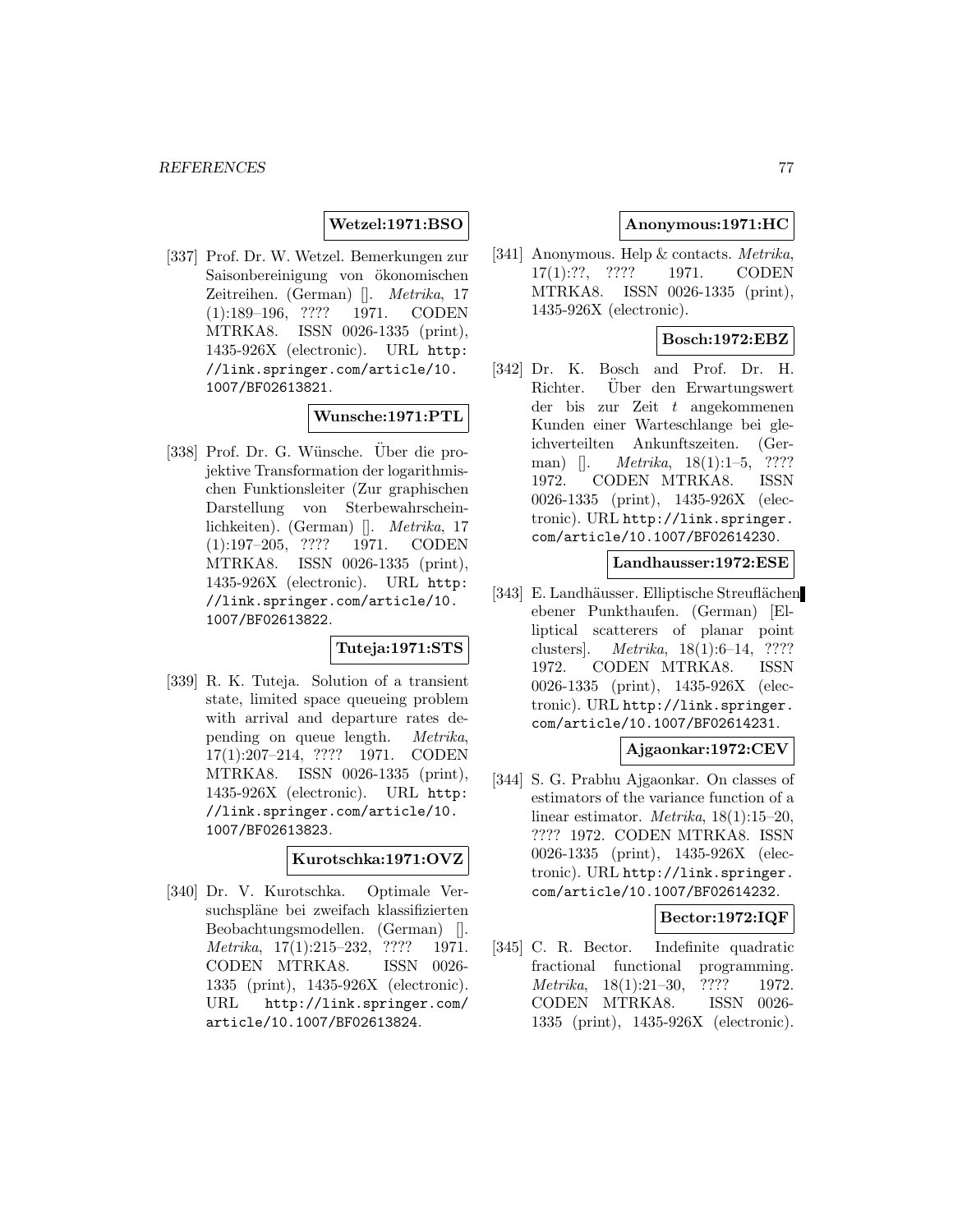URL http://link.springer.com/ article/10.1007/BF02614233.

# **Edlefsen:1972:FDP**

[346] L. E. Edlefsen and C. B. Millham. On a formulation of discrete, N-person non-cooperative games. Metrika, 18 (1):31–34, ???? 1972. CODEN MTRKA8. ISSN 0026-1335 (print), 1435-926X (electronic). URL http: //link.springer.com/article/10. 1007/BF02614234.

#### **Feichtinger:1972:WSL**

[347] Dr. Gustav Feichtinger. "Wahrscheinlichkeitslernen" in der statistischen Lerntheorie. (German) []. Metrika, 18(1):35–55, ???? 1972. CODEN MTRKA8. ISSN 0026-1335 (print), 1435-926X (electronic). URL http: //link.springer.com/article/10. 1007/BF02614235.

#### **Plachky:1972:MEG**

[348] Dr. D. Plachky. Eine Momentengleichung bei Exponentialfamilien. (German) []. *Metrika*, 18(1):56–59, ???? 1972. CODEN MTRKA8. ISSN 0026-1335 (print), 1435-926X (electronic). URL http://link.springer. com/article/10.1007/BF02614236.

# **Tuteja:1972:QPC**

[349] R. K. Tuteja. On the queueing problem of correlated arrivals with many servers in a finite waiting space. *Metrika*, 18(1):60–68, ???? 1972. CODEN MTRKA8. ISSN 0026-1335 (print), 1435-926X (electronic). URL http://link.springer. com/article/10.1007/BF02614237.

# **Rana:1972:QPA**

[350] R. K. Rana. Queueing problems with arrivals in General Stream and phase type service.  $Metrika$ ,  $18(1):69-80$ , ???? 1972. CODEN MTRKA8. ISSN 0026-1335 (print), 1435-926X (electronic). URL http://link.springer. com/article/10.1007/BF02614238.

## **Bennett:1972:NST**

[351] B. M. Bennett. Note on sign tests for equality of means of  $k$  bivariate populations. *Metrika*, 18(1):81–83, ???? 1972. CODEN MTRKA8. ISSN 0026-1335 (print), 1435-926X (electronic). URL http://link.springer. com/article/10.1007/BF02614239.

# **Giger:1972:GSI**

[352] H. Giger. Grundgleichungen der Stereologie II. (German) []. Metrika, 18 (1):84–93, ???? 1972. CODEN MTRKA8. ISSN 0026-1335 (print), 1435-926X (electronic). URL http: //link.springer.com/article/10. 1007/BF02614240.

#### **Feichtinger:1972:EMR**

[353] Dr. Gustav Feichtinger. Über ein N-elementiges Modell der Reiz– Stichproben-Theorie mit stetigem Zeitparameter und zwei Antwortklassen. (German) []. Metrika, 18(1):94–109, ???? 1972. CODEN MTRKA8. ISSN 0026-1335 (print), 1435-926X (electronic). URL http://link.springer. com/article/10.1007/BF02614241.

## **Murari:1972:QPC**

[354] K. Murari. A queueing problem with correlated arrivals and correlated phase-type service zur theorie des rangtests. *Metrika*,  $18(1):110-119$ ,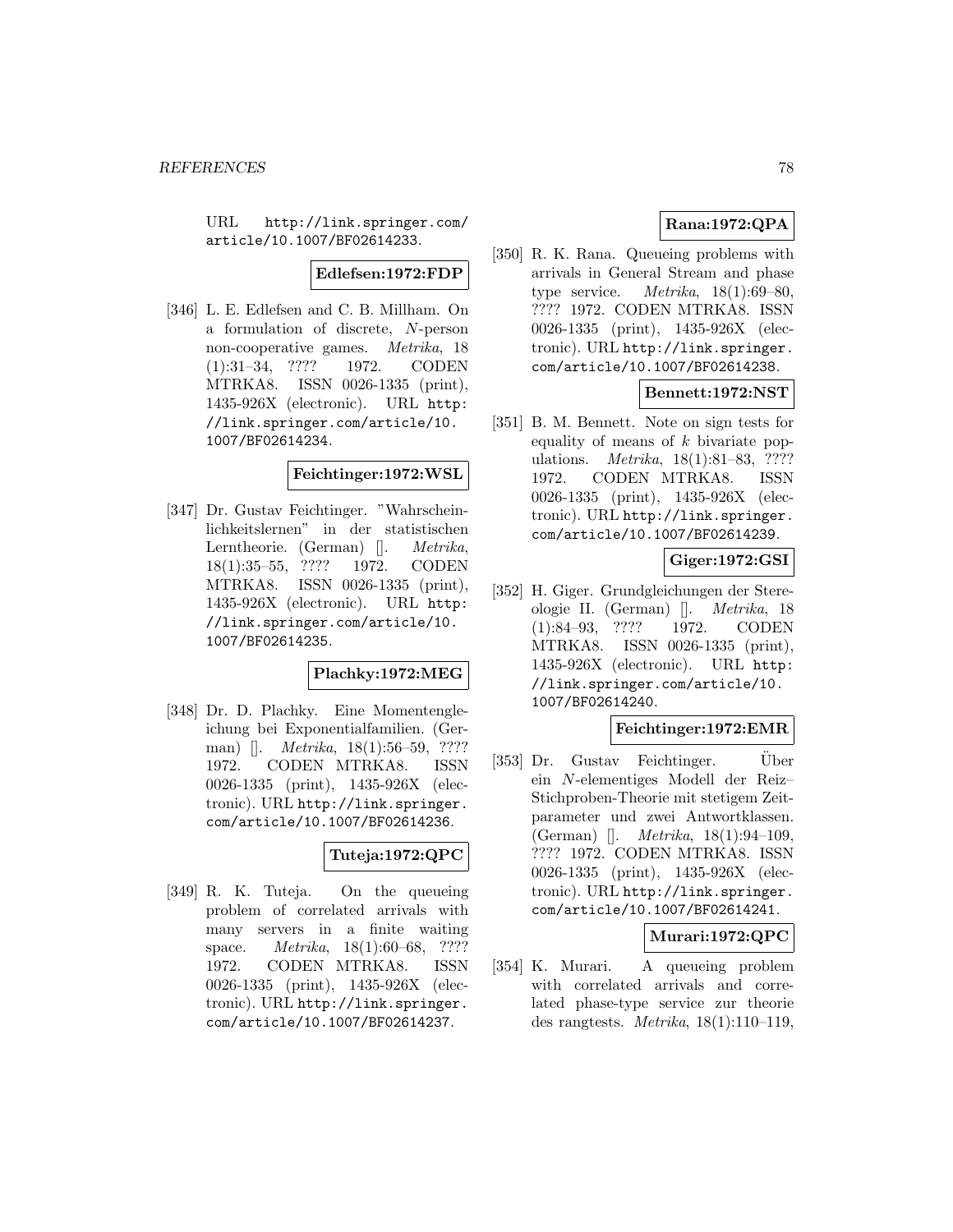???? 1972. CODEN MTRKA8. ISSN 0026-1335 (print), 1435-926X (electronic). URL http://link.springer. com/article/10.1007/BF02614242.

# **Bock:1972:SMB**

[355] Dr. Hans Hermann Bock. Statistische Modelle und Bayessche Verfahren zur Bestimmung einer unbekannten Klassifikation normalverteilter zufälliger Vektoren. (German) []. Metrika, 18 (1):120–132, ???? 1972. CODEN MTRKA8. ISSN 0026-1335 (print), 1435-926X (electronic). URL http: //link.springer.com/article/10. 1007/BF02614243.

# **Hasija:1972:TWI**

[356] R. L. Hasija. A two warehouse inventory problem. *Metrika*,  $18(1):133-136$ , ???? 1972. CODEN MTRKA8. ISSN 0026-1335 (print), 1435-926X (electronic). URL http://link.springer. com/article/10.1007/BF02614244.

# **Witting:1972:TRG**

[357] Prof. Dr. H. Witting. Zur Theorie der Rangtests. (German) []. Metrika, 18(1):137–144, ???? 1972. CODEN MTRKA8. ISSN 0026-1335 (print), 1435-926X (electronic). URL http: //link.springer.com/article/10. 1007/BF02614245.

## **Kulshrestha:1972:ADT**

[358] Dr. D. K. Kulshrestha. Application of discrete transforms in reliability of a parallel redundant system. Metrika, 18(1):145–153, ???? 1972. CODEN MTRKA8. ISSN 0026-1335 (print), 1435-926X (electronic). URL http://link.springer. com/article/10.1007/BF02614246.

# **Pfanzagl:1972:MUE**

[359] Prof. Dr. J. Pfanzagl. On median unbiased estimates. Metrika, 18 (1):154–173, ???? 1972. CODEN MTRKA8. ISSN 0026-1335 (print), 1435-926X (electronic). URL http: //link.springer.com/article/10. 1007/BF02614247.

# **Pfanzagl:1972:FRAa**

[360] Prof. Dr. J. Pfanzagl. Further results on asymptotic normality. I. Metrika, 18(1):174–198, ???? 1972. CODEN MTRKA8. ISSN 0026-1335 (print), 1435-926X (electronic). URL http: //link.springer.com/article/10. 1007/BF02614248.

# **Fischer:1972:I**

[361] P. Fischer. On the inequality  $\sum p_i f(p_i) \geq p_i f(q_i)$ . Metrika, 18 (1):199–208, ???? 1972. CODEN MTRKA8. ISSN 0026-1335 (print), 1435-926X (electronic). URL http: //link.springer.com/article/10. 1007/BF02614249.

## **Anonymous:1972:HCa**

[362] Anonymous. Help & contacts. Metrika, 18(1):??, ???? 1972. CODEN MTRKA8. ISSN 0026-1335 (print), 1435-926X (electronic).

## **Sharma:1972:AIT**

[363] B. D. Sharma. On amount of information of type- $\beta$  and other measures. *Metrika*, 19(1):1–10, ???? 1972. CODEN MTRKA8. ISSN 0026-1335 (print), 1435-926X (electronic). URL http://link.springer. com/article/10.1007/BF01893270.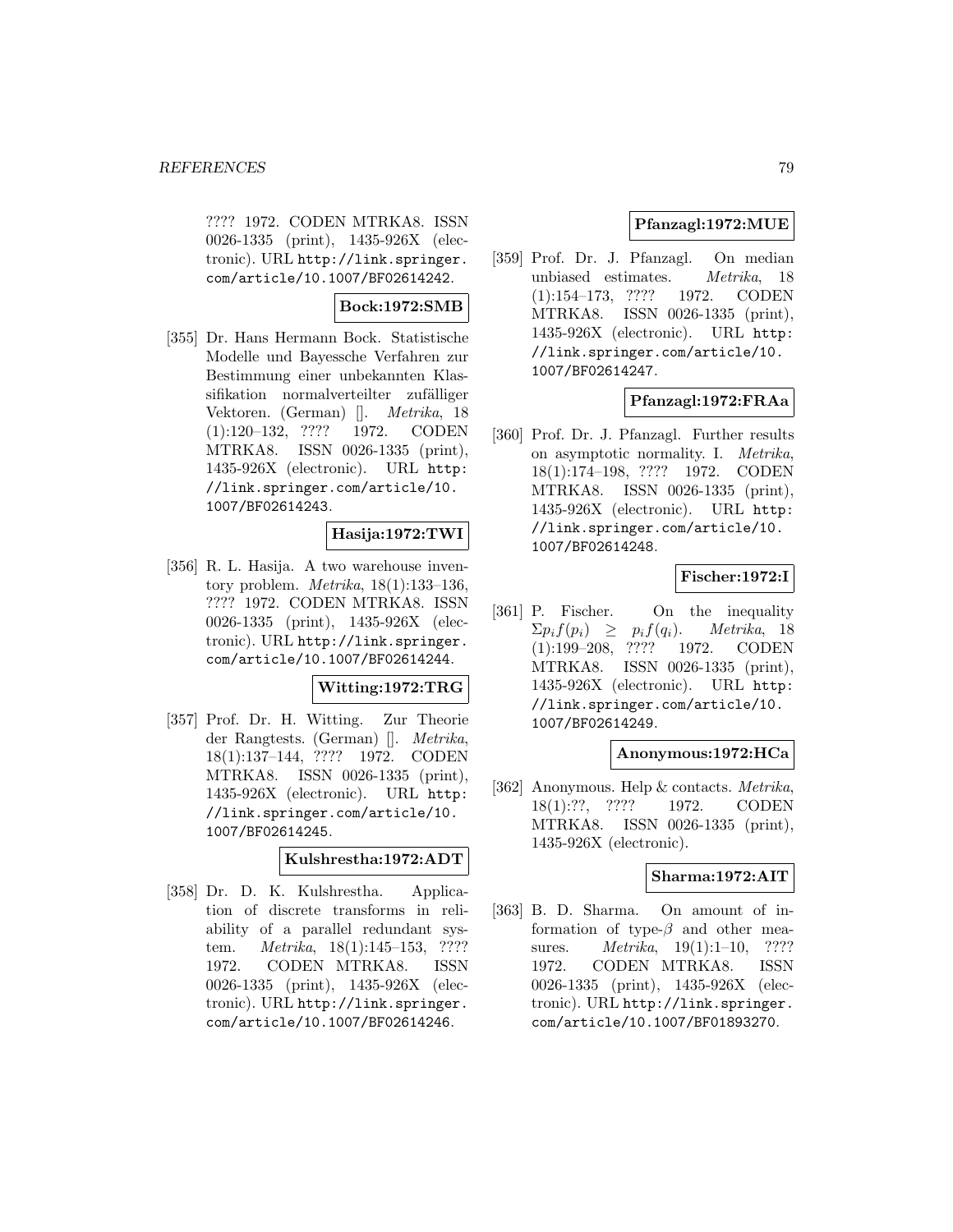# **Varma:1972:GPL**

[364] G. K. Varma. General parametric linear fractional programming. Metrika, 19(1):11–17, ???? 1972. CODEN MTRKA8. ISSN 0026-1335 (print), 1435-926X (electronic). URL http: //link.springer.com/article/10. 1007/BF01893271.

## **Chadha:1972:DNL**

[365] S. S. Chadha and R. N. Kaul. A dual non-linear program. Metrika, 19(1):18–22, ???? 1972. CODEN MTRKA8. ISSN 0026-1335 (print), 1435-926X (electronic). URL http: //link.springer.com/article/10. 1007/BF01893272.

## **Bennett:1972:TMS**

[366] B. M. Bennett. Tests for marginal symmetry in contingency tables. Metrika, 19(1):23–26, ???? 1972. CODEN MTRKA8. ISSN 0026-1335 (print), 1435-926X (electronic). URL http: //link.springer.com/article/10. 1007/BF01893273.

## **Murari:1972:QPA**

[367] K. Murari. A queueing problem with arrival and service in batches of variable size. Metrika, 19(1):27–35, ???? 1972. CODEN MTRKA8. ISSN 0026-1335 (print), 1435-926X (electronic). URL http://link.springer. com/article/10.1007/BF01893274.

#### **Bennett:1972:NND**

[368] B. M. Bennett. On the non-null distribution of Wilcoxon's signed rank test. Metrika, 19(1):36–38, ???? 1972. CODEN MTRKA8. ISSN 0026-1335 (print), 1435-926X (electronic). URL http://link.springer. com/article/10.1007/BF01893275.

#### **Singh:1972:EVO**

[369] N. Singh and N. Bhashyam. Effect of the variable offset distance on the kill probability. Metrika, 19(1):39–47, ???? 1972. CODEN MTRKA8. ISSN 0026-1335 (print), 1435-926X (electronic). URL http://link.springer. com/article/10.1007/BF01893276.

#### **Humburg:1972:WWG**

[370] Dipl.-Math. J. Humburg. Wahrscheinlichkeitsund Wettbegriff. (German) [Probability and betting term. Metrika, 19(1):48–53, ???? 1972. CODEN MTRKA8. ISSN 0026-1335 (print), 1435-926X (electronic). URL http: //link.springer.com/article/10. 1007/BF01893277.

## **Heyer:1972:EDB**

[371] Prof. Dr. H. Heyer. Zum Erschöpftheitsbegriff von D. Blackwell. (German) [On the exhaustion concept of D. Blackwell]. Metrika, 19(1):54–67, ???? 1972. CODEN MTRKA8. ISSN 0026-1335 (print), 1435-926X (electronic). URL http://link.springer. com/article/10.1007/BF01893278.

# **Widdra:1972:VGS**

[372] W. Widdra. Eine Verallgemeinerung des "Gesetzes seltener Ereignisse". (German) [A generalization of the "Law of Rare Events"]. Metrika, 19(1):68–71, ???? 1972. CODEN MTRKA8. ISSN 0026-1335 (print), 1435-926X (electronic). URL http: //link.springer.com/article/10. 1007/BF01893279.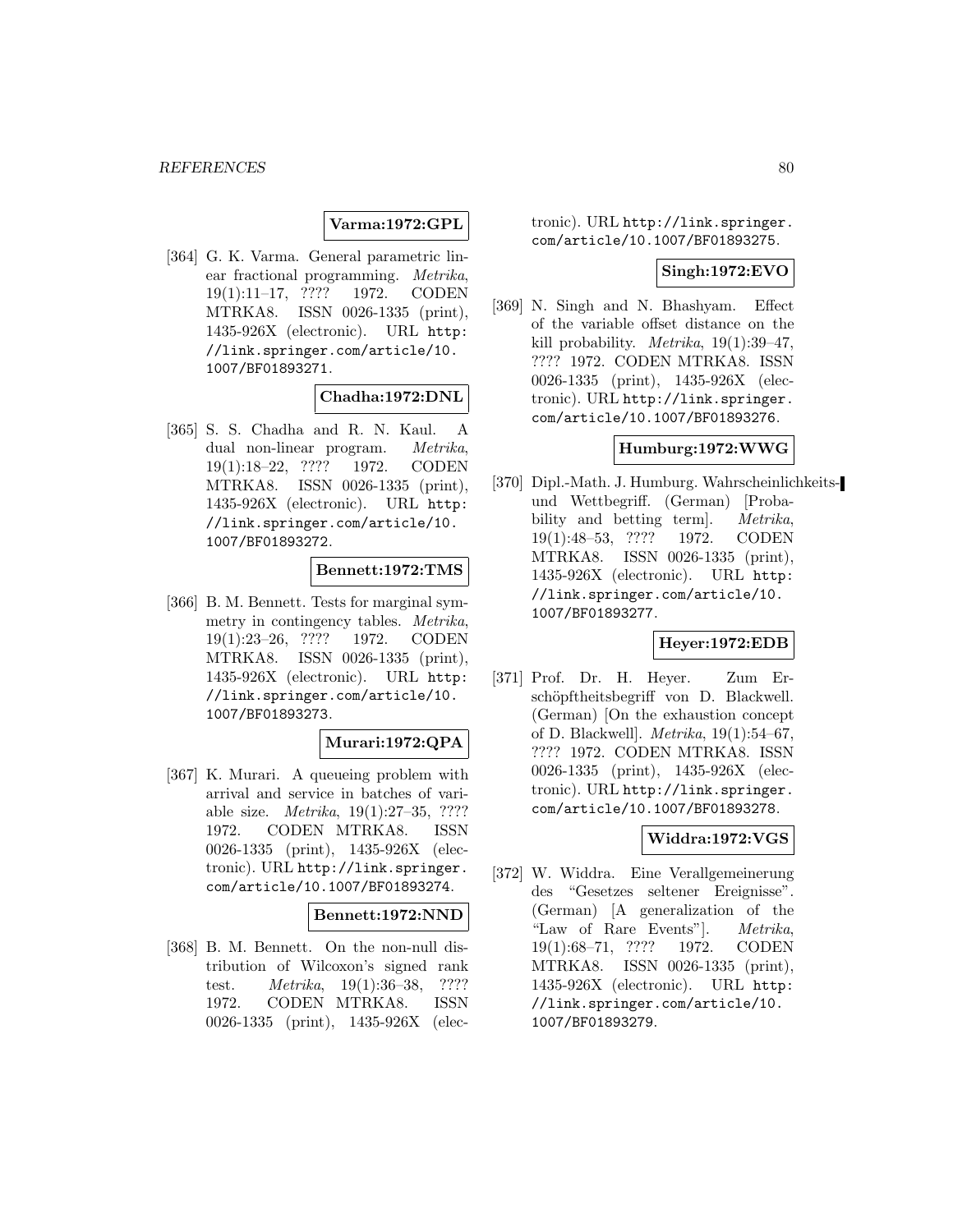#### **Schmitz:1972:NOS**

[373] Dr. N. Schmitz. A note on the optimality of k-stage tests. Metrika, 19(1):72–75, ???? 1972. CODEN MTRKA8. ISSN 0026-1335 (print), 1435-926X (electronic). URL http: //link.springer.com/article/10. 1007/BF01893280.

#### **Raghavachari:1972:NPD**

[374] M. Raghavachari. A note on the Pareto distribution. Metrika, 19(1):76, ???? 1972. CODEN MTRKA8. ISSN 0026-1335 (print), 1435-926X (electronic). URL http://link.springer. com/accesspage/article/10.1007/ BF01893281.

#### **Bennett:1972:THS**

[375] B. M. Bennett. On a test of homogeneity for samples from a negative binomial distribution. Metrika, 19(1):77, ???? 1972. CODEN MTRKA8. ISSN 0026-1335 (print), 1435-926X (electronic). URL http://link.springer. com/accesspage/article/10.1007/ BF01893282.

#### **Riedwyl:1972:WW**

[376] Hans Riedwyl. Walter Wegmüller. Metrika, 19(1):78, ???? 1972. CODEN MTRKA8. ISSN 0026-1335 (print), 1435-926X (electronic). URL http: //link.springer.com/accesspage/ article/10.1007/BF01893283.

# **Sint:1972:BGB**

[377] P. Sint, J. Gordesch, L. Reisinger, A. Kaelin, P. Ihm, F. Streit, Karl Trautmann, and Karl Trautmann. Buchbesprechungen. (German) [Book reviews]. Metrika, 19(1):79–88, ???? 1972. CODEN MTRKA8. ISSN

0026-1335 (print), 1435-926X (electronic). URL http://link.springer. com/article/10.1007/BF01893284.

## **Pfanzagl:1972:FRAb**

[378] Prof. Dr. J. Pfanzagl. Further results on asymptotic normality II. Metrika, 19(1):89–97, ???? 1972. CODEN MTRKA8. ISSN 0026-1335 (print), 1435-926X (electronic). URL http: //link.springer.com/article/10. 1007/BF01893285.

#### **Strasser:1972:SUE**

[379] H. Strasser. Sufficiency and unbiased estimation.  $Metrika$ , 19(1):98-114, ???? 1972. CODEN MTRKA8. ISSN 0026-1335 (print), 1435-926X (electronic). URL http://link.springer. com/article/10.1007/BF01893286.

#### **Ganssler:1972:NMC**

[380] Prof. Dr. P. Gänssler. Note on minimum contrast estimates for Markov processes. Metrika, 19(1):115–130, ???? 1972. CODEN MTRKA8. ISSN 0026-1335 (print), 1435-926X (electronic). URL http://link.springer. com/article/10.1007/BF01893287.

#### **Wertz:1972:FKN**

[381] Dr W. Wertz. Fehlerabschätzung für eine Klasse von nichtparametrischen Schätzfolgen. (German) []. *Metrika*, 19(1):131–139, ???? 1972. CODEN MTRKA8. ISSN 0026-1335 (print), 1435-926X (electronic). URL http: //link.springer.com/article/10. 1007/BF01893288.

#### **Gordesch:1972:EPM**

[382] Dr. J. Gordesch. On the equality of pay-off matrices. Metrika, 19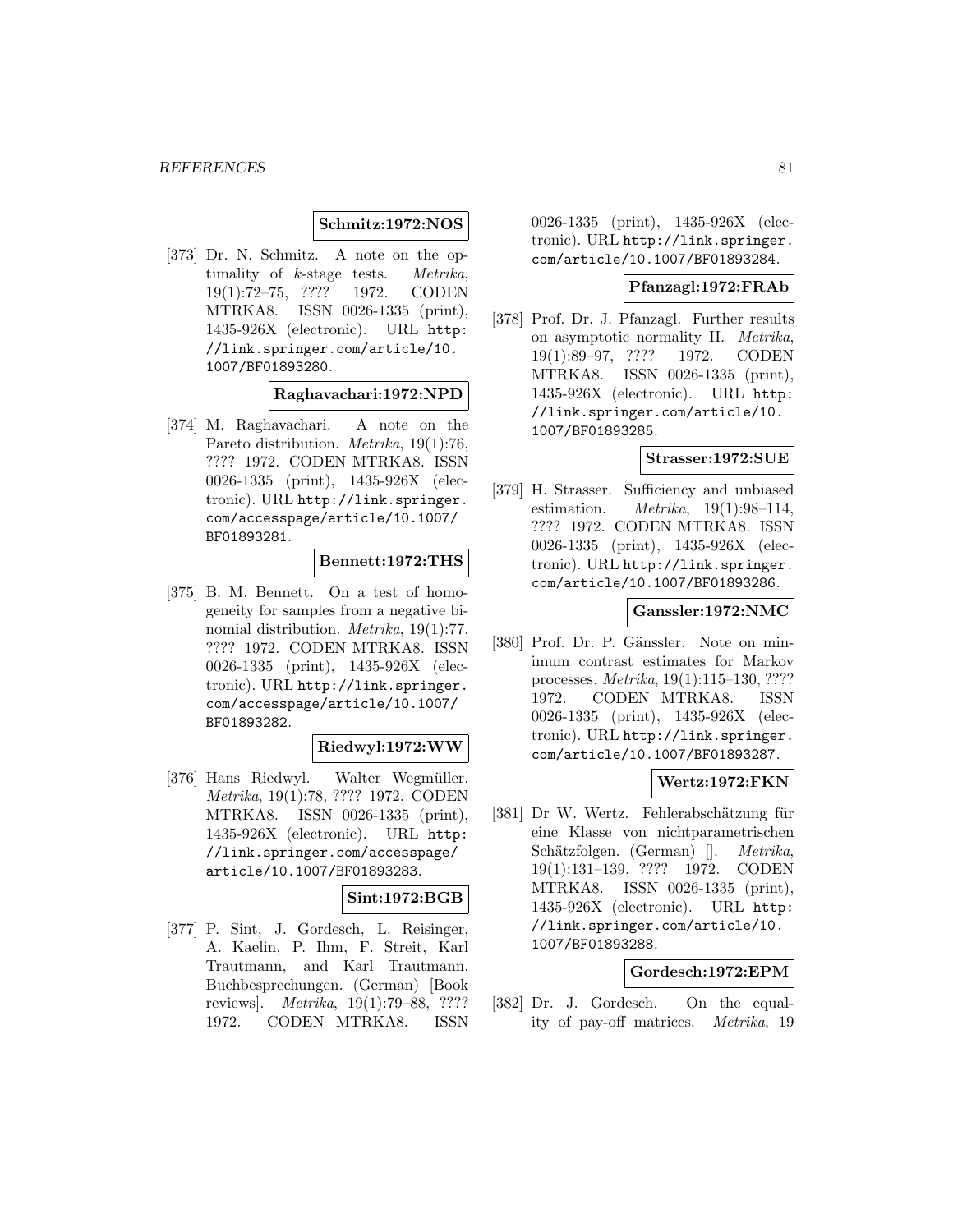(1):140–149, ???? 1972. CODEN MTRKA8. ISSN 0026-1335 (print), 1435-926X (electronic). URL http: //link.springer.com/article/10. 1007/BF01893289.

#### **Anonymous:1972:HCb**

[383] Anonymous. Help & contacts. Metrika, 19(1):??, ???? 1972. CODEN MTRKA8. ISSN 0026-1335 (print), 1435-926X (electronic).

#### **VonSchneeberger:1973:OAS**

[384] H. Von Schneeberger. Optimale Aufteilung des Stichprobenumfangs bei mehreren Merkmalen. (German)  $[$ . *Metrika*, 20(1):1–16, ???? 1973. CODEN MTRKA8. ISSN 0026- 1335 (print), 1435-926X (electronic). URL http://link.springer.com/ article/10.1007/BF01893795.

## **Bhashyam:1973:SDC**

[385] N. Bhashyam. Stochastic duels with correlated fire. *Metrika*,  $20(1):17-24$ , ???? 1973. CODEN MTRKA8. ISSN 0026-1335 (print), 1435-926X (electronic). URL http://link.springer. com/article/10.1007/BF01893796.

## **Chadha:1973:GUB**

[386] S. S. Chadhà. A generalized upper bounded technique for a linear fractional program. *Metrika*,  $20(1):25-35$ , ???? 1973. CODEN MTRKA8. ISSN 0026-1335 (print), 1435-926X (electronic). URL http://link.springer. com/article/10.1007/BF01893797.

## **Bagga:1973:TMS**

[387] P. C. Bagga. Two machine scheduling problem when passing allowed. Metrika, 20(1):36–40, ???? 1973.

CODEN MTRKA8. ISSN 0026- 1335 (print), 1435-926X (electronic). URL http://link.springer.com/ article/10.1007/BF01893798.

# **Fieger:1973:EHM**

[388] Prof. Dr. W. Fieger. Zur Existenz der höheren Momente von Punktprozessen. (German) []. Metrika, 20(1):41–50, ???? 1973. CODEN MTRKA8. ISSN 0026-1335 (print), 1435-926X (electronic). URL http://link.springer. com/article/10.1007/BF01893799.

## **Gupta:1973:MLE**

[389] R. P. Gupta. Maximum likelihood estimate of the parameters of a truncated inverse Gaussian distribution. Metrika, 20(1):51–53, ???? 1973. CODEN MTRKA8. ISSN 0026-1335 (print), 1435-926X (electronic). URL http://link.springer. com/article/10.1007/BF01893800.

## **Kpedekpo:1973:RAS**

[390] G. M. K. Kpedekpo. Recent advances on some aspects of stratified sample design. a review of the literature. Metrika, 20(1):54–64, ???? 1973. CODEN MTRKA8. ISSN 0026-1335 (print), 1435-926X (electronic). URL http://link.springer. com/article/10.1007/BF01893801.

## **Muszely:1973:CSF**

[391] Gy. Muszély. On continuous solutions of a functional inequality. Metrika, 20(1):65–69, ???? 1973. CODEN MTRKA8. ISSN 0026-1335 (print), 1435-926X (electronic). URL http: //link.springer.com/article/10. 1007/BF01893802.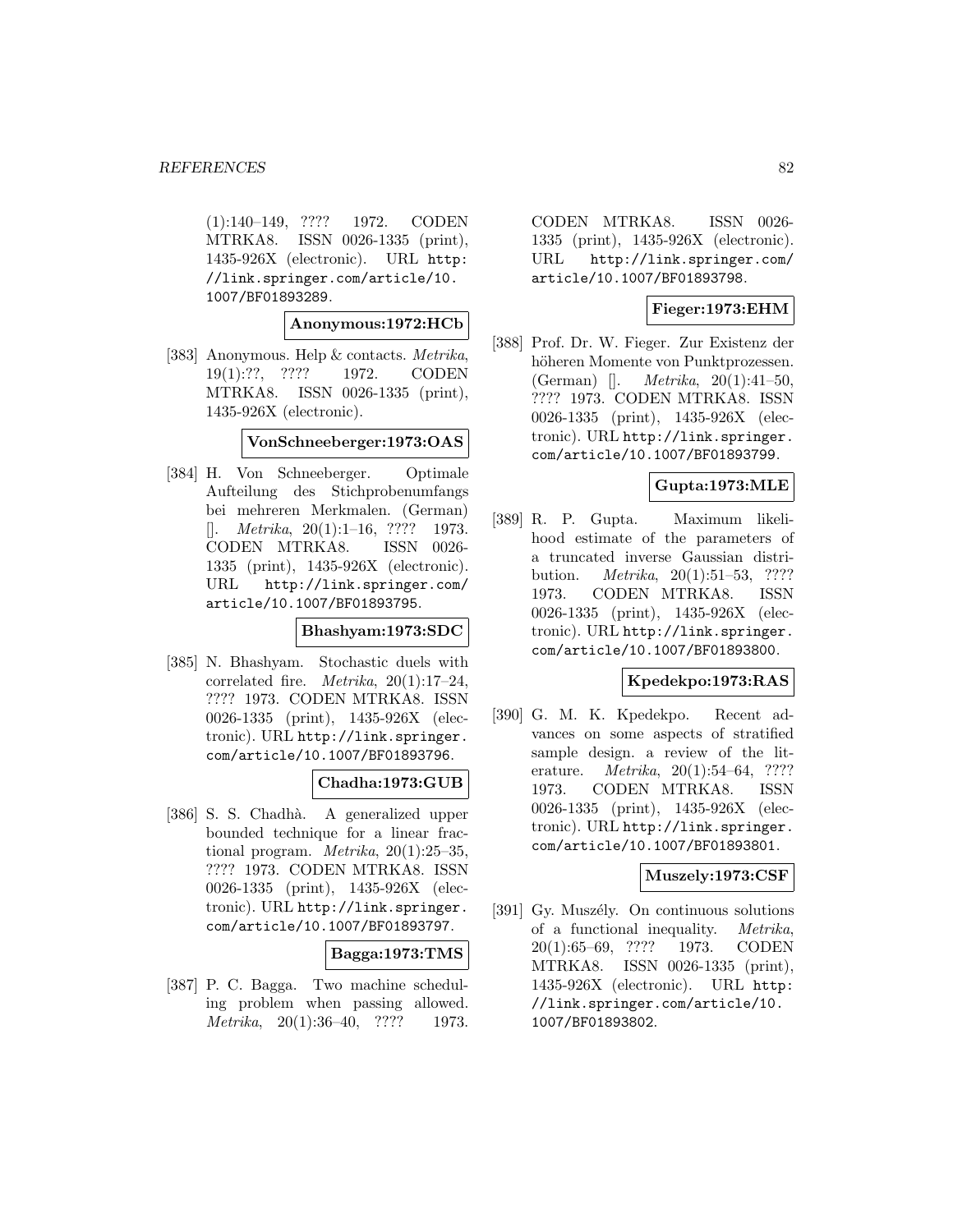# **Schips:1973:EBE**

[392] B. Schips and W. Stier. Einige Bemerkungen zu einem Beitrag zur Zeitreihenanalyse von H. Strecker. (German) [Some remarks on a contribution to time series analysis by H. Strecker]. Metrika, 20(1):70–73, ???? 1973. CODEN MTRKA8. ISSN 0026- 1335 (print), 1435-926X (electronic). URL http://link.springer.com/ article/10.1007/BF01893803. See [314].

# **Sint:1973:BGB**

[393] P. Sint, J. Gordesch, E. Neuwirth, L. Reisinger, F. Streit, E. Fürst, and R. Wytek. Buchbesprechungen. (German) [Book reviews]. Metrika, 20(1):74–80, ???? 1973. CODEN MTRKA8. ISSN 0026-1335 (print), 1435-926X (electronic). URL http: //link.springer.com/article/10. 1007/BF01893804.

# **Sharda:1973:QPB**

[394] Miss Sharda. A queueing problem with batch arrivals and correlated departures. Metrika, 20(1):81–92, ???? 1973. CODEN MTRKA8. ISSN 0026-1335 (print), 1435-926X (electronic). URL http://link.springer. com/article/10.1007/BF01893805.

#### **Sharda:1973:CTP**

[395] Miss Sharda. On a certain type of priority queueing problem. Metrika, 20(1):93–100, ???? 1973. CODEN MTRKA8. ISSN 0026-1335 (print), 1435-926X (electronic). URL http: //link.springer.com/article/10. 1007/BF01893806.

# **Wheeler:1973:NKS**

[396] Donald J. Wheeler. Note on the Kolmogorov statistic for a general discontinuous variable. Metrika, 20 (1):101–102, ???? 1973. CODEN MTRKA8. ISSN 0026-1335 (print), 1435-926X (electronic). URL http: //link.springer.com/accesspage/ article/10.1007/BF01893807.

# **Laube:1973:WCC**

[397] G. Laube. Weak convergence and convergence in the mean of distribution functions.  $Metrika$ , 20(1):103-105, ???? 1973. CODEN MTRKA8. ISSN 0026-1335 (print), 1435-926X (electronic). URL http://link.springer. com/article/10.1007/BF01893808.

#### **Goldstein:1973:APT**

[398] B. H. Goldstein. Uber eine Anwendung der Potentialtheorie transienter Markoff–Ketten. (German) []. Metrika, 20(1):106–113, ???? 1973. CODEN MTRKA8. ISSN 0026-1335 (print), 1435-926X (electronic). URL http: //link.springer.com/article/10. 1007/BF01893809.

# **Vogt:1973:VZO**

[399] Dr. H. Vogt. Vergleich zweier operationscharakteristiken. Metrika, 20 (1):114–121, ???? 1973. CODEN MTRKA8. ISSN 0026-1335 (print), 1435-926X (electronic). URL http: //link.springer.com/article/10. 1007/BF01893810.

#### **Rathie:1973:SCT**

[400] Dr. P. N. Rathie. Some characterization theorems for generalized measures of uncertainty and information. Metrika, 20(1):122–130, ????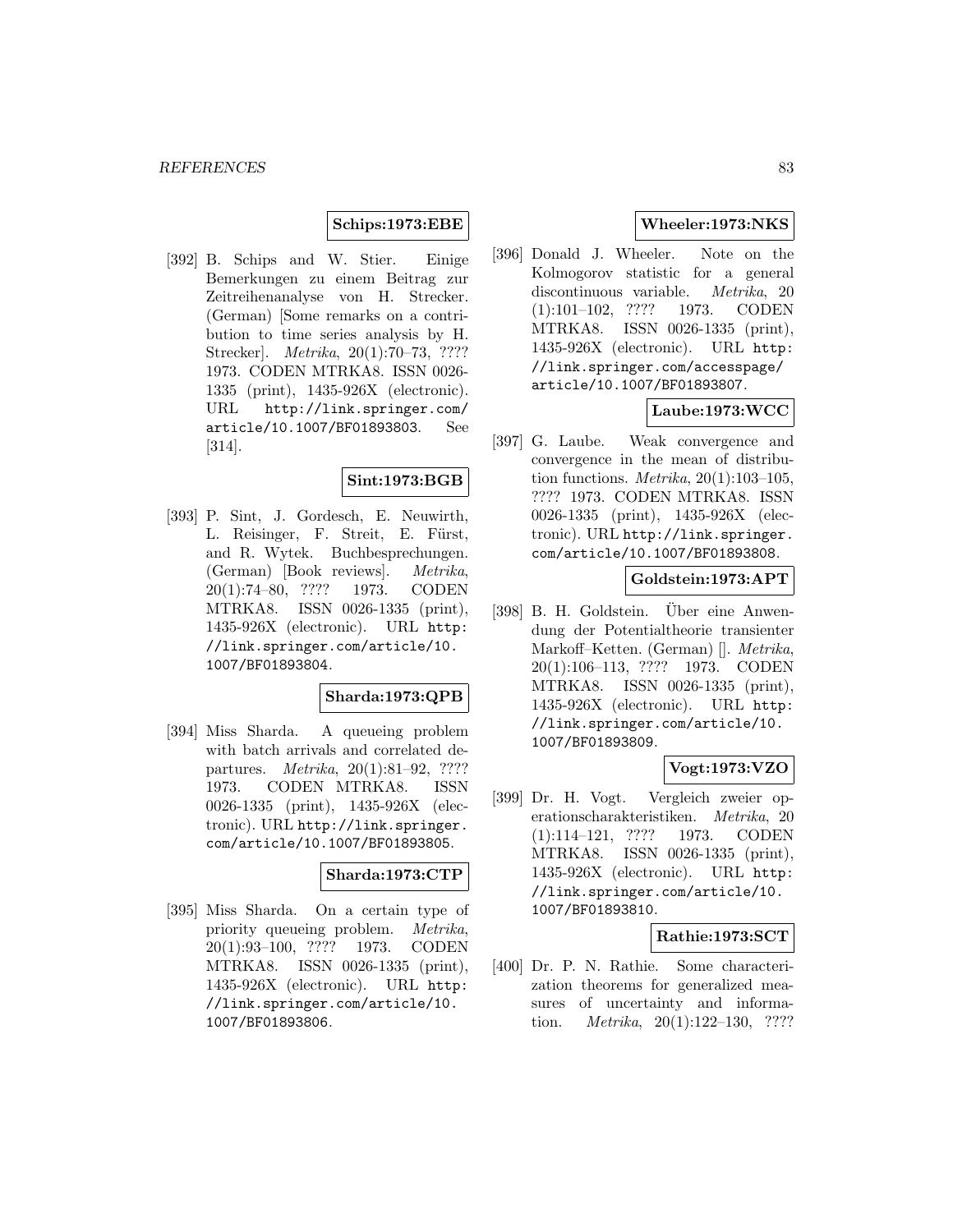1973. CODEN MTRKA8. ISSN 0026-1335 (print), 1435-926X (electronic). URL http://link.springer. com/article/10.1007/BF01893811.

**Seeger:1973:DEM**

[401] P. Seeger. The determination of expected mean squares for ANOVA in balanced designs. Metrika, 20 (1):131–136, ???? 1973. CODEN MTRKA8. ISSN 0026-1335 (print), 1435-926X (electronic). URL http: //link.springer.com/article/10. 1007/BF01893812.

# **Linhart:1973:SKS**

[402] H. Linhart. Schätzen der Kovarianzdichte stationärer Punktprozesse aus Zählungen. (German) []. Metrika, 20(1):137–147, ???? 1973. CODEN MTRKA8. ISSN 0026-1335 (print), 1435-926X (electronic). URL http: //link.springer.com/article/10. 1007/BF01893813.

## **Michel:1973:BBE**

[403] R. Michel. The bound in the Berry– Esséen result for minimum contrast estimates. Metrika, 20(1):148–155, ???? 1973. CODEN MTRKA8. ISSN 0026-1335 (print), 1435-926X (electronic). URL http://link.springer. com/article/10.1007/BF01893814.

#### **Anonymous:1973:HC**

[404] Anonymous. Help & contacts. Metrika, 20(1):??, ???? 1973. CODEN MTRKA8. ISSN 0026-1335 (print), 1435-926X (electronic).

## **Strasser:1974:BEE**

[405] Dr. H. Strasser. Eine Bemerkung zur Existenz erwartungstreuer Schätzer.

(German) []. Metrika, 21(1):1–5, ???? 1974. CODEN MTRKA8. ISSN 0026-1335 (print), 1435-926X (electronic). URL http://link.springer. com/article/10.1007/BF01893888.

# **Stenger:1974:MS**

[406] Prof. Dr. H. Stenger. Mehrstufige stichprobenverfahren. Metrika, 21(1):7–18, ???? 1974. CODEN MTRKA8. ISSN 0026-1335 (print), 1435-926X (electronic). URL http://link.springer. com/article/10.1007/BF01893889.

# **Koop:1974:NUT**

[407] Dr. J. C. Koop. Notes for a unified theory of estimation for sample surveys taking into account response errors. *Metrika*, 21(1):19–39, ???? 1974. CODEN MTRKA8. ISSN 0026-1335 (print), 1435-926X (electronic). URL http://link.springer. com/article/10.1007/BF01893890.

## **Sharma:1974:RIF**

[408] B. D. Sharma and R. Autar. Relative information functions and their type  $(\alpha, \beta)$  generalizations. *Metrika*, 21(1):41–50, ???? 1974. CODEN MTRKA8. ISSN 0026-1335 (print), 1435-926X (electronic). URL http: //link.springer.com/article/10. 1007/BF01893891.

## **Gordesch:1974:BGB**

[409] J. Gordesch, G. Pflug, H.-J. Lenz, H. Strasser, W. Vogel, H. Basler, W. Hazod, A. Linder, G. Feichtinger, F. Ferschl, W. Polasek, H. Drygas, D. Morgenstern, J. Gordesch, P. Sint, and et al. Buchbesprechungen. (German) [Book reviews]. Metrika, 21 (1):51–64, ???? 1974. CODEN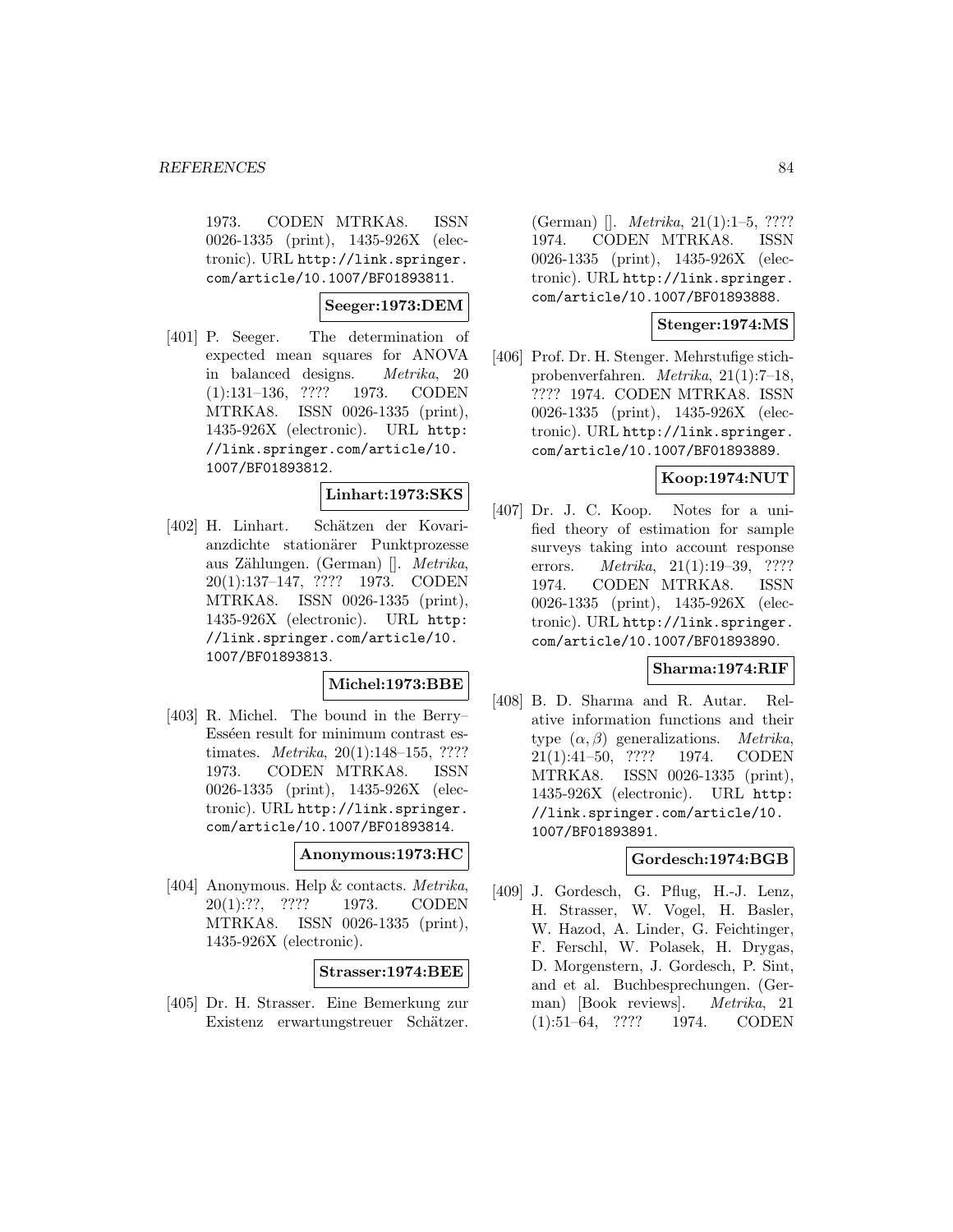MTRKA8. ISSN 0026-1335 (print), 1435-926X (electronic). URL http: //link.springer.com/article/10. 1007/BF01893892.

**Schips:1974:PSO**

[410] B. Schips and W. Stier. Zum Problem der Saisonbereinigung ¨okonomischer Zeitreihen. (German) []. Metrika, 21(1):65–81, ???? 1974. CODEN MTRKA8. ISSN 0026-1335 (print), 1435-926X (electronic). URL http: //link.springer.com/article/10. 1007/BF01893893.

# **Ludwig:1974:BKP**

[411] Dr. R. Ludwig. Bestimmung kostenoptimaler Parameter für den kontinuierlichen Stichprobenplan von Dodge. (German) []. Metrika, 21(1):83–126, ???? 1974. CODEN MTRKA8. ISSN 0026-1335 (print), 1435-926X (electronic). URL http://link.springer. com/article/10.1007/BF01893894.

## **Liu:1974:BEV**

[412] T. P. Liu. Bayes estimation for the variance of a finite population. Metrika, 21(1):127–132, ???? 1974. CODEN MTRKA8. ISSN 0026-1335 (print), 1435-926X (electronic). URL http: //link.springer.com/article/10. 1007/BF01893895.

#### **Dickinson:1974:RMO**

[413] Dr. J. P. Dickinson. On the resolution of a mixture of observations from two gamma distributions by the method of maximum likelihood. *Metrika*, 21(1):133-141, ???? 1974. CODEN MTRKA8. ISSN 0026-1335 (print), 1435-926X (electronic). URL http://link.springer. com/article/10.1007/BF01893896.

# **Stenger:1974:SPS**

[414] Prof. Dr. H. Stenger. Schätzbare Parameterfunktionen in der Stichprobentheorie. (German) []. Metrika, 21 (1):143–154, ???? 1974. CODEN MTRKA8. ISSN 0026-1335 (print), 1435-926X (electronic). URL http: //link.springer.com/article/10. 1007/BF01893897.

# **Richter:1974:KSM**

[415] Dr. G. Richter. Kostenoptimale Stichprobenpläne für mehrere qualitative Merkmale. (German) []. Metrika, 21 (1):155–173, ???? 1974. CODEN MTRKA8. ISSN 0026-1335 (print), 1435-926X (electronic). URL http: //link.springer.com/article/10. 1007/BF01893898.

#### **vCollani:1974:WMS**

[416] Dipl Mathem. E. v. Collani. Zur Wahl eines mehrstufigen Stichprobenplanes. (German) []. Metrika, 21(1):175–196, ???? 1974. CODEN MTRKA8. ISSN 0026-1335 (print), 1435-926X (electronic). URL http://link.springer. com/article/10.1007/BF01893899.

# **Pfanzagl:1974:CSP**

[417] Prof. Dr. J. Pfanzagl. A characterization of sufficiency by power functions. Metrika, 21(1):197–199, ???? 1974. CODEN MTRKA8. ISSN 0026-1335 (print), 1435-926X (electronic). URL http://link.springer. com/article/10.1007/BF01893900.

#### **Padmanabhan:1974:TCP**

[418] A. R. Padmanabhan. Two comments on a paper of Bahadur. Metrika, 21 (1):201–203, ???? 1974. CODEN MTRKA8. ISSN 0026-1335 (print),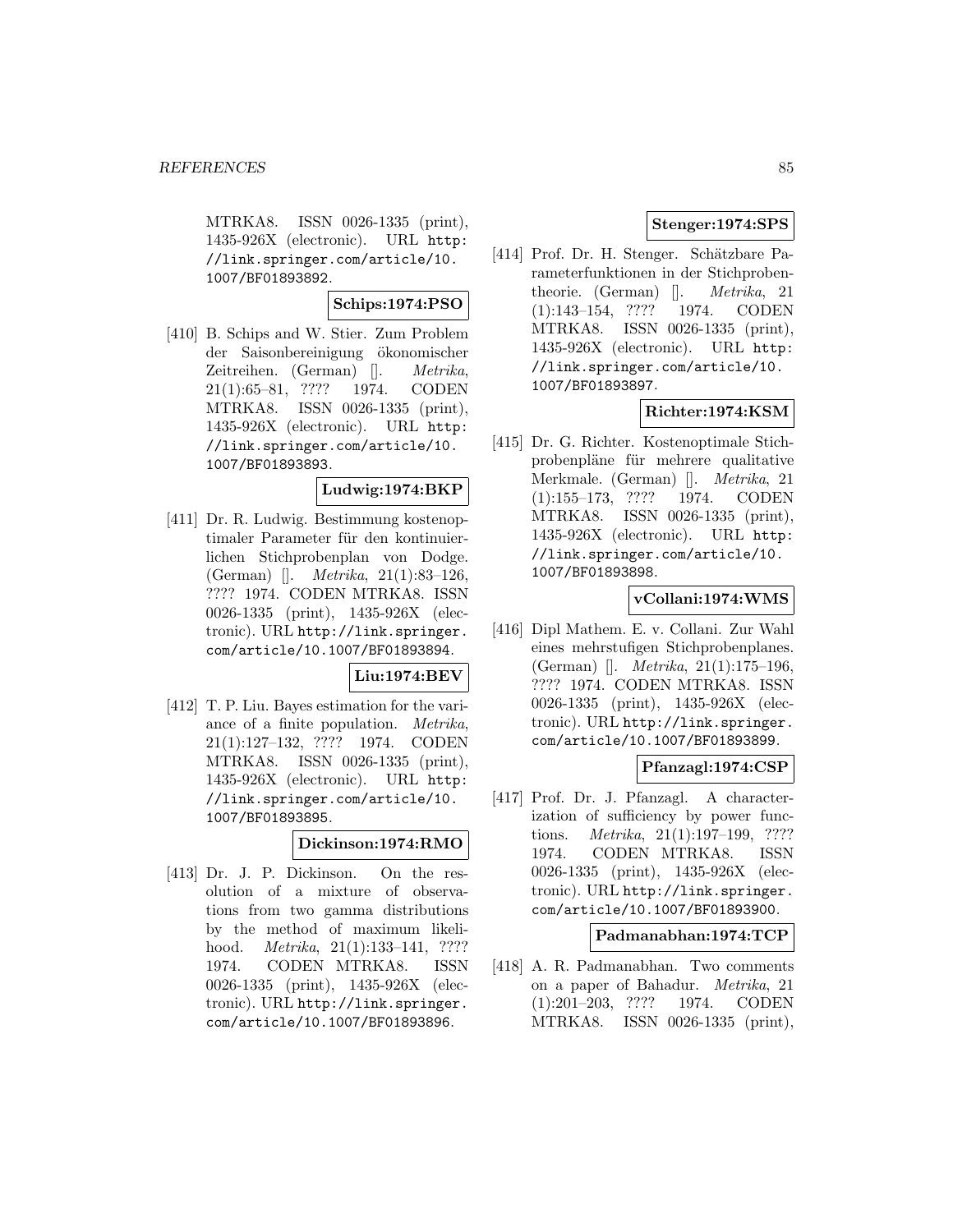1435-926X (electronic). URL http: //link.springer.com/article/10. 1007/BF01893901.

**Michel:1974:BEA**

[419] Dipl.-Math. R. Michel. Bounds for the efficiency of approximately median unbiased estimates. Metrika, 21 (1):205–211, ???? 1974. CODEN MTRKA8. ISSN 0026-1335 (print), 1435-926X (electronic). URL http: //link.springer.com/article/10. 1007/BF01893902.

# **Zimmermann:1974:NBT**

[420] Dipl.-Math. H. Zimmermann. A note on Bennett's "Test for marginal symmetry in contingency tables", Metrika **19**, 1972, H. 1, 23–26. Metrika, 21 (1):213–214, ???? 1974. CODEN MTRKA8. ISSN 0026-1335 (print), 1435-926X (electronic). URL http: //link.springer.com/accesspage/ article/10.1007/BF01893903.

## **Naik:1974:BOA**

[421] U. D. Naik. On Bayesian optimum allocation in some two phase sampling problems. Metrika, 21(1):215–221, ???? 1974. CODEN MTRKA8. ISSN 0026-1335 (print), 1435-926X (electronic). URL http://link.springer. com/article/10.1007/BF01893904.

## **Bomsdorf:1974:CLD**

[422] Dr. E. Bomsdorf. Zur Charakterisierung von Lokalisations-und Dispersionsmaßen. (German) []. Metrika, 21(1):223–229, ???? 1974. CODEN MTRKA8. ISSN 0026-1335 (print), 1435-926X (electronic). URL http: //link.springer.com/article/10. 1007/BF01893905.

# **Stange:1974:PMP**

[423] Professor Dr. K. Stange. Pläne für messende Prüfung bei Berücksichtigung von "Vorkenntnissen" über die Verteilung der Mittelwerte. (German) []. Metrika, 21(1):231–247, ???? 1974. CODEN MTRKA8. ISSN 0026-1335 (print), 1435-926X (electronic). URL http: //link.springer.com/article/10. 1007/BF01893906.

# **Drygas:1974:LMH**

[424] Priv.-Doz. Dr. H. Drygas. Lineare Modelle und Hochrechnung von Wahlergebnissen. (German) []. Metrika, 21(1):249–255, ???? 1974. CODEN MTRKA8. ISSN 0026- 1335 (print), 1435-926X (electronic). URL http://link.springer.com/ article/10.1007/BF01893907.

# **Anonymous:1974:HC**

[425] Anonymous. Help & contacts. Metrika, 21(1):??, ???? 1974. CODEN MTRKA8. ISSN 0026-1335 (print), 1435-926X (electronic).

# **Basler:1975:UOL**

[426] Dr. H. Basler. Eine Untersuchung der Olympia-Lotterie "Glücksspirale 1971". (German) []. Metrika, 22 (1):1–11, ???? 1975. CODEN MTRKA8. ISSN 0026-1335 (print), 1435-926X (electronic). URL http: //link.springer.com/article/10. 1007/BF01899709.

# **Deistler:1975:TIL**

[427] Dr. M. Deistler. *z*-Transform and identification of linear econometric models with autocorrelated errors. Metrika, 22(1):13–25, ???? 1975. CODEN MTRKA8. ISSN 0026-1335 (print),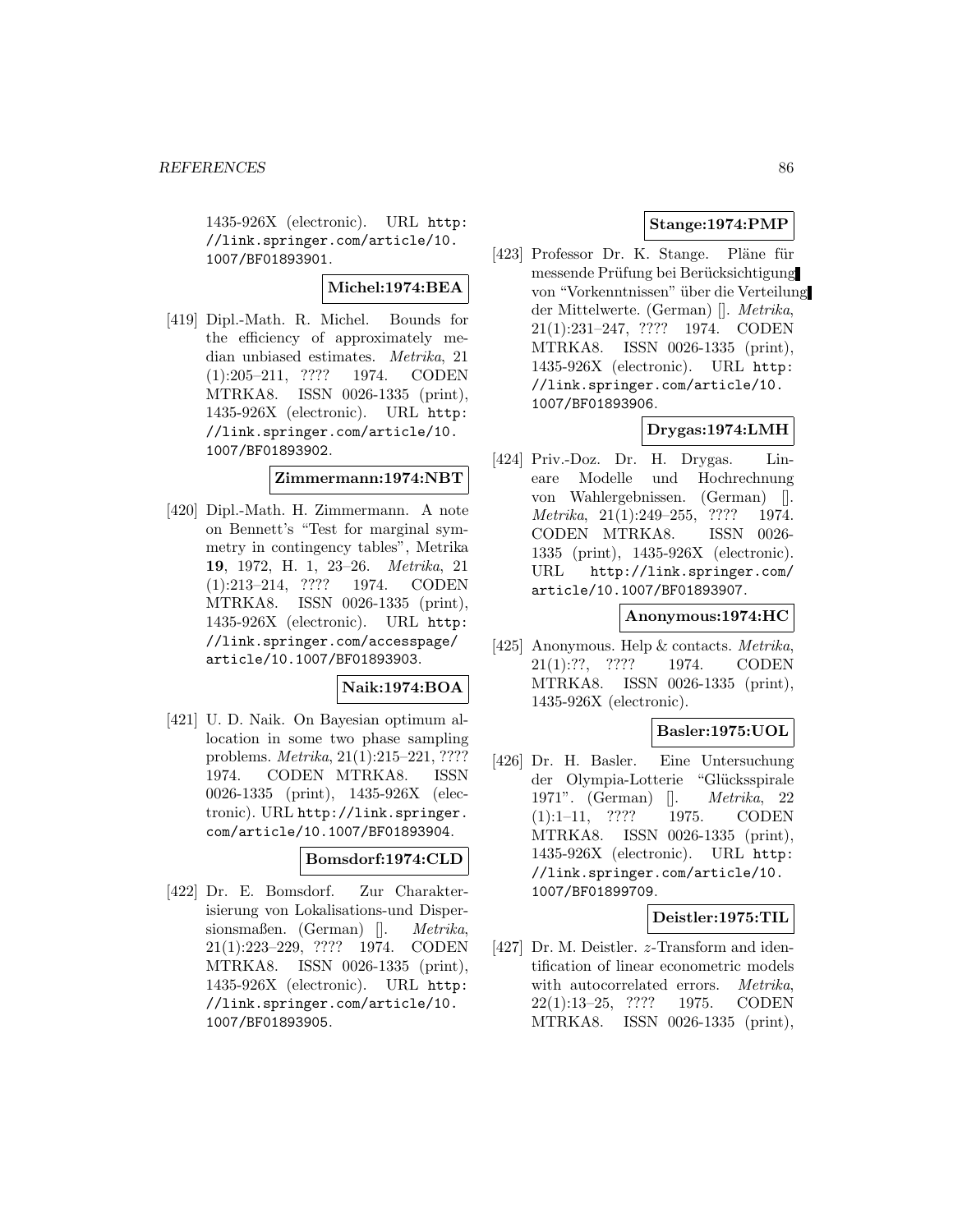1435-926X (electronic). URL http: //link.springer.com/article/10. 1007/BF01899710.

**Sharma:1975:II**

[428] B. D. Sharma and R. Autar. On information-improvement. Metrika, 22(1):27–34, ???? 1975. CODEN MTRKA8. ISSN 0026-1335 (print), 1435-926X (electronic). URL http: //link.springer.com/article/10. 1007/BF01899711.

## **Mittal:1975:SFE**

[429] D. P. Mittal. On some functional equations concerning entropy, directed divergence and inaccuracy. *Metrika*, 22(1):35–45, ???? 1975. CODEN MTRKA8. ISSN 0026-1335 (print), 1435-926X (electronic). URL http: //link.springer.com/article/10. 1007/BF01899712.

# **Davenport:1975:BFP**

[430] J. M. Davenport and J. T. Webster. The Behrens–Fisher problem, an old solution revisited. Metrika, 22(1):47–54, ???? 1975. CODEN MTRKA8. ISSN 0026-1335 (print), 1435-926X (electronic). URL http: //link.springer.com/article/10. 1007/BF01899713.

**Prabhu-Ajgaonkar:1975:UHT**

[431] S. G. Prabhu-Ajgaonkar. On unordering Horvitz and Thompson's  $T_1$ class of linear estimators. Metrika, 22(1):55–59, ???? 1975. CODEN MTRKA8. ISSN 0026-1335 (print), 1435-926X (electronic). URL http: //link.springer.com/article/10. 1007/BF01899714.

# **Morgenstern:1975:BGB**

[432] D. Morgenstern, W. Uhlmann, and P. Sint. Buchbesprechungen. (German) [Book reviews]. Metrika, 22(1):61–64, ???? 1975. CODEN MTRKA8. ISSN 0026-1335 (print), 1435-926X (electronic). URL http://link.springer. com/article/10.1007/BF01899715.

# **Talukder:1975:RBD**

[433] M. A. H. Talukder. Response bias and difference estimate in double sampling. Metrika, 22(1):65–75, ???? 1975. CODEN MTRKA8. ISSN 0026-1335 (print), 1435-926X (electronic). URL http://link.springer. com/article/10.1007/BF01899716.

# **Schaefer:1975:BET**

[434] Dr. M. Schaefer. Berry–Esseen-type inequality for a special class of distributions. Metrika, 22(1):77–83, ???? 1975. CODEN MTRKA8. ISSN 0026-1335 (print), 1435-926X (electronic). URL http://link.springer. com/article/10.1007/BF01899717.

## **Gupta:1975:FMF**

[435] B. C. Gupta. Finite moment formulae of h-statistics and their estimates. Metrika, 22(1):85–95, ???? 1975. CODEN MTRKA8. ISSN 0026-1335 (print), 1435-926X (electronic). URL http://link.springer. com/article/10.1007/BF01899718.

## **Pfaffelhuber:1975:MSA**

[436] E. Pfaffelhuber. Moving shift averages for ergodic transformations. Metrika, 22(1):97–101, ???? 1975. CODEN MTRKA8. ISSN 0026-1335 (print), 1435-926X (electronic). URL http: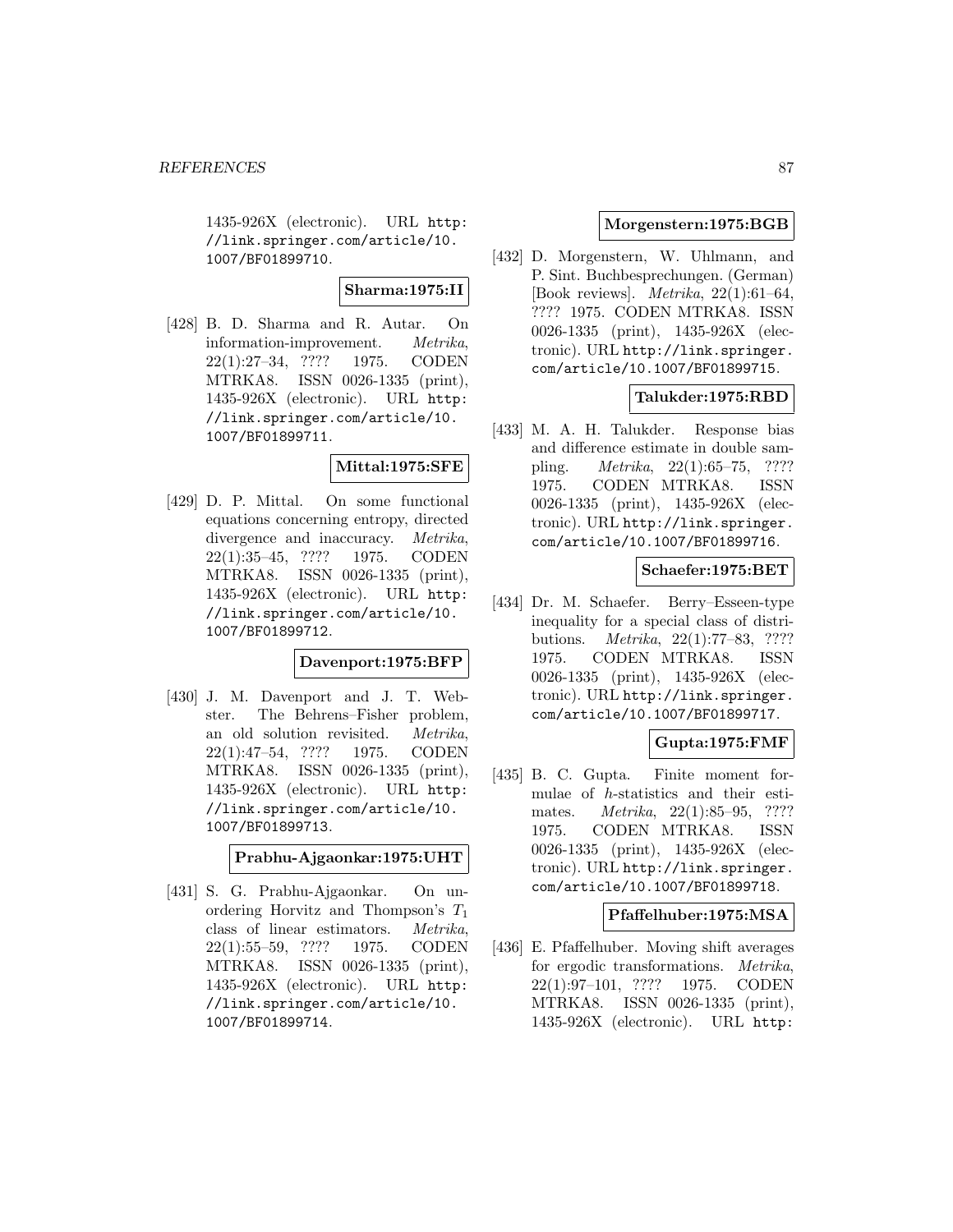//link.springer.com/article/10. 1007/BF01899719.

#### **Diefenbach:1975:BVV**

[437] L. Diefenbach. Eine Bemerkung über das Verhalten der Verbesserungen und ein neuer Vorschlag zur Gewichtung der Meßwerte bei Ausgleichung bedingter direkter Beobachtungen. (German) []. Metrika, 22(1):103–118, ???? 1975. CODEN MTRKA8. ISSN 0026-1335 (print), 1435-926X (electronic). URL http://link.springer. com/article/10.1007/BF01899720.

## **Mukhopadhyay:1975:OSD**

[438] P. Mukhopadhyay. An optimum sampling design to base HT-method of estimating a finite population total. Metrika, 22(1):119–127, ???? 1975. CODEN MTRKA8. ISSN 0026-1335 (print), 1435-926X (electronic). URL http://link.springer. com/article/10.1007/BF01899721.

## **Kuss:1975:MPE**

[439] Dr. rer. nat. U. Kuß. Maximum probability estimators in the case of exponential distribution. Metrika, 22 (1):129–146, ???? 1975. CODEN MTRKA8. ISSN 0026-1335 (print), 1435-926X (electronic). URL http: //link.springer.com/article/10. 1007/BF01899722.

## **Chaudhuri:1975:SMS**

[440] Dr. A. Chaudhuri. A simple method of sampling without replacement with inclusion-probabilities exactly proportional to size. *Metrika*,  $22(1):147-152$ , ???? 1975. CODEN MTRKA8. ISSN 0026-1335 (print), 1435-926X (electronic). URL http://link.springer. com/article/10.1007/BF01899723.

# **Bhat:1975:IMC**

[441] U. N. Bhat. Imbedded Markov chains in queueing systems  $M/G/1$ and GI/M/1 with limited waiting room. Metrika, 22(1):153–160, ???? 1975. CODEN MTRKA8. ISSN 0026-1335 (print), 1435-926X (electronic). URL http://link.springer. com/article/10.1007/BF01899724.

# **Buhler:1975:OSG**

[442] Dr. W. Bühler and Dr. T. Deutler. Optimal stratification and grouping by dynamic programming. Metrika, 22(1):161–175, ???? 1975. CODEN MTRKA8. ISSN 0026-1335 (print), 1435-926X (electronic). URL http: //link.springer.com/article/10. 1007/BF01899725.

# **Polasek:1975:BGB**

[443] W. Polasek, P. Sint, A. Leitsch, E. Neuwirth, W. Polasek, F. Ferschl, G. Feichtinger, L. Reisinger, E. Neuwirth, W. Till, L. Schmetterer, and H. Störmer. Buchbesprechungen. (German) [Book reviews]. Metrika, 22(1):177–188, ???? 1975. CODEN MTRKA8. ISSN 0026-1335 (print), 1435-926X (electronic). URL http: //link.springer.com/article/10. 1007/BF01899726.

## **Reiss:1975:CCC**

[444] R. D. Reiss. Consistency of a certain class of empirical density functions. Metrika, 22(1):189–203, ???? 1975. CODEN MTRKA8. ISSN 0026-1335 (print), 1435-926X (electronic). URL http://link.springer. com/article/10.1007/BF01899727.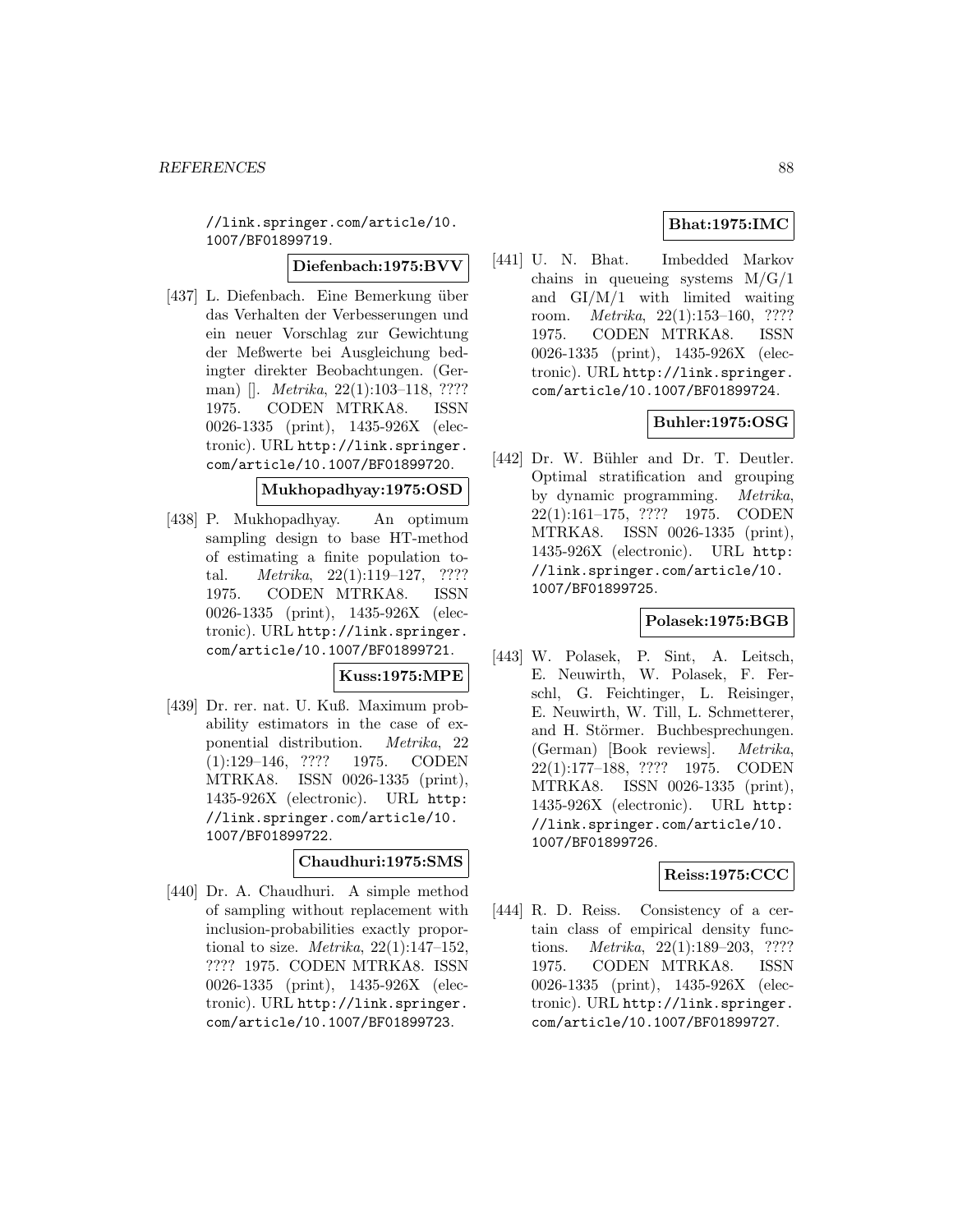## **Sharma:1975:ETO**

[445] B. D. Sharma and I. J. Taneja. Entropy of type  $(\alpha, \beta)$  and other generalized measures in information theory. Metrika, 22(1):205–215, ???? 1975. CODEN MTRKA8. ISSN 0026-1335 (print), 1435-926X (electronic). URL http://link.springer. com/article/10.1007/BF01899728.

#### **Anonymous:1975:HC**

[446] Anonymous. Help & contacts. Metrika, 22(1):??, ???? 1975. CODEN MTRKA8. ISSN 0026-1335 (print), 1435-926X (electronic).

#### **Rehder:1976:RRL**

[447] W. Rehder. A remark on robustness of linear best estimates. Metrika, 23(1):1– 6, ???? 1976. CODEN MTRKA8. ISSN 0026-1335 (print), 1435-926X (electronic). URL http://link.springer. com/article/10.1007/BF01902844.

#### **Reiss:1976:MDE**

[448] Dr. R.-D. Reiss. On minimum distance estimators for unimodal densities. *Metrika*, 23(1):7–14, ???? 1976. CODEN MTRKA8. ISSN 0026-1335 (print), 1435-926X (electronic). URL http://link.springer. com/article/10.1007/BF01902845.

## **Thomsen:1976:CAO**

[449] I. Thomsen. A comparison of approximately optimal stratification given proportional allocation with other methods of stratification and allocation. Metrika, 23(1):15–25, ???? 1976. CODEN MTRKA8. ISSN 0026-1335 (print), 1435-926X (electronic). URL http://link.springer. com/article/10.1007/BF01902846.

## **Lingappaiah:1976:EOE**

[450] G. S. Lingappaiah. Effect of outliers on the estimation of parameters. Metrika, 23(1):27–30, ???? 1976. CODEN MTRKA8. ISSN 0026-1335 (print), 1435-926X (electronic). URL http://link.springer. com/article/10.1007/BF01902847.

## **Mittal:1976:CSF**

[451] D. P. Mittal. On continuous solutions of a functional equation. Metrika, 23(1):31–40, ???? 1976. CODEN MTRKA8. ISSN 0026-1335 (print), 1435-926X (electronic). URL http: //link.springer.com/article/10. 1007/BF01902848.

# **Brown:1976:RRA**

[452] Dr. C. C. Brown. The restricted regularity of admissible minimax criteria for many well known parametric statistical problems. Metrika, 23(1):41–63, ???? 1976. CODEN MTRKA8. ISSN 0026-1335 (print), 1435-926X (electronic). URL http://link.springer. com/article/10.1007/BF01902849.

#### **Anderson:1976:SNT**

[453] O. D. Anderson. Some new time series results. *Metrika*,  $23(1):65-76$ , ???? 1976. CODEN MTRKA8. ISSN 0026-1335 (print), 1435-926X (electronic). URL http://link.springer. com/article/10.1007/BF01902850.

# **Schuler:1976:KSM**

[454] Dr. L. Schüler. Über die Konsistenz einer Schätzung mehrdimensionaler Dichten auf der Basis trigonometrischer Reihen. (German) []. Metrika, 23(1):77–82, ???? 1976. CODEN MTRKA8. ISSN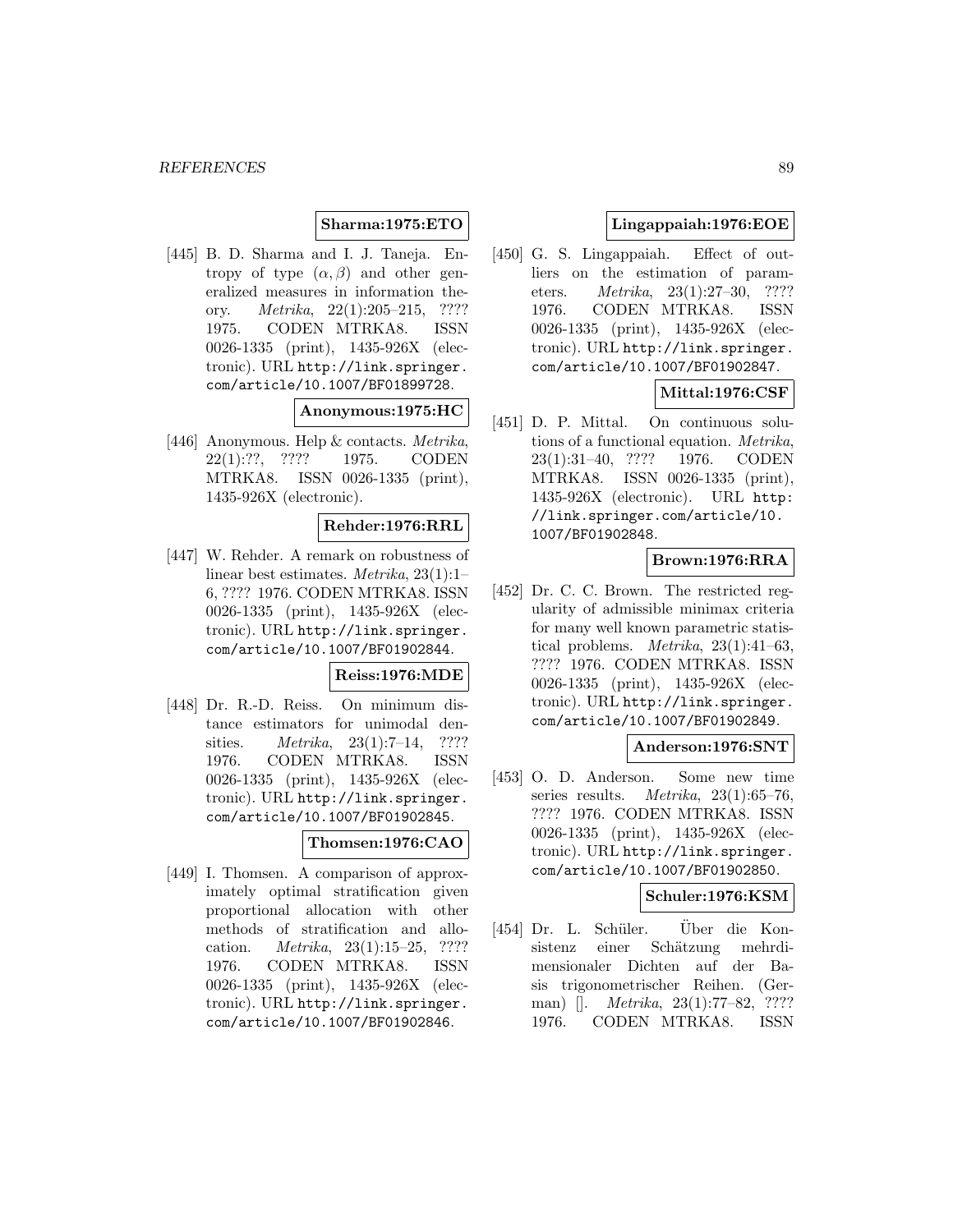0026-1335 (print), 1435-926X (electronic). URL http://link.springer. com/article/10.1007/BF01902851.

## **Brown:1976:CSP**

[455] Dr. C. C. Brown. A conventional statistical problem with irregular minimax behavior. Metrika, 23(1):83–89, ???? 1976. CODEN MTRKA8. ISSN 0026-1335 (print), 1435-926X (electronic). URL http://link.springer. com/article/10.1007/BF01902852.

# **Strasser:1976:NE**

[456] Prof. Dr. H. Strasser. A note on efficiency.  $Metrika$ ,  $23(1):91-100$ , ???? 1976. CODEN MTRKA8. ISSN 0026-1335 (print), 1435-926X (electronic). URL http://link.springer. com/article/10.1007/BF01902853.

## **Schneeweiss:1976:CER**

[457] Prof. Dr. H. Schneeweiß. Consistent estimation of a regression with errors in the variables. *Metrika*,  $23(1):101-115$ , ???? 1976. CODEN MTRKA8. ISSN 0026-1335 (print), 1435-926X (electronic). URL http://link.springer. com/article/10.1007/BF01902854.

## **Morgenstern:1976:ZVP**

[458] Prof. Dr. D. Morgenstern. Eine zweifache Verallgemeinerung der Pólya-Verteilung und ihre verschiedenen Deutungen. (German) []. Metrika, 23 (1):117–122, ???? 1976. CODEN MTRKA8. ISSN 0026-1335 (print), 1435-926X (electronic). URL http: //link.springer.com/article/10. 1007/BF01902855.

# **Ferschl:1976:BGB**

[459] F. Ferschl, P. Rice, W. Wetzel, J. Casti, W. Grossmann, and B. Rüger.

Buchbesprechungen. (German) [Book reviews]. Metrika, 23(1):123–126, ???? 1976. CODEN MTRKA8. ISSN 0026-1335 (print), 1435-926X (electronic). URL http://link.springer. com/article/10.1007/BF01902856.

# **Shukla:1976:AUP**

[460] N. D. Shukla. Almost unbiased product-type estimator. Metrika, 23 (1):127–133, ???? 1976. CODEN MTRKA8. ISSN 0026-1335 (print), 1435-926X (electronic). URL http: //link.springer.com/article/10. 1007/BF01902857.

# **Chiu:1976:EDP**

[461] W. K. Chiu. On the estimation of data parameters for economic optimum 135–1135–1135–1-charts. Metrika, 23 (1):135–147, ???? 1976. CODEN MTRKA8. ISSN 0026-1335 (print), 1435-926X (electronic). URL http: //link.springer.com/article/10. 1007/BF01902858.

# **Schuler:1976:SDG**

[462] Dr. L. Schüler and Dr. H. Wolff. Zur Schätzung eines Dichtefunktionals. (German) []. Metrika, 23(1):149–154, ???? 1976. CODEN MTRKA8. ISSN 0026-1335 (print), 1435-926X (electronic). URL http://link.springer. com/article/10.1007/BF01902859.

# **Sharma:1976:SAM**

[463] B. D. Sharma and H. C. Gupta. Sub additive measures of relative information and inaccuracy. Metrika, 23 (1):155–165, ???? 1976. CODEN MTRKA8. ISSN 0026-1335 (print), 1435-926X (electronic). URL http: //link.springer.com/article/10. 1007/BF01902860.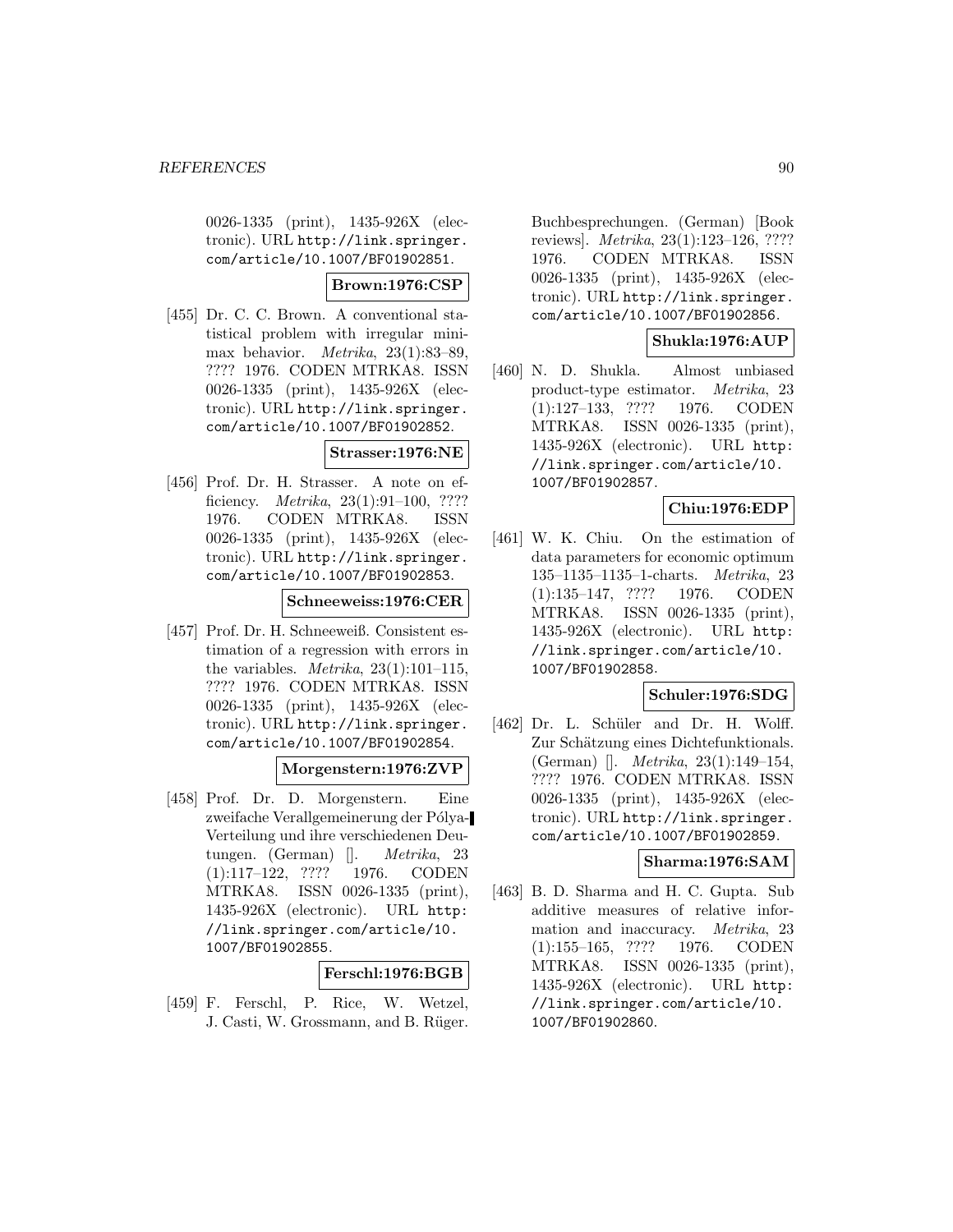## **Hilden:1976:SLT**

[464] Dr. H. Hilden. Die Schätzung des linearen Todesprozesses bei fehlerbehafteten Beobachtungen. (German)  $[$ . *Metrika*, 23(1):167–191, ???? 1976. CODEN MTRKA8. ISSN 0026-1335 (print), 1435-926X (electronic). URL http://link.springer. com/article/10.1007/BF01902861.

# **Pflug:1976:BGB**

[465] G. Pflug, Yu. A. Rozanov, W. Vogel, A. Kalliauer, and W. Grossmann. Buchbesprechungen. (German) [Book reviews]. Metrika, 23(1):193–195, ???? 1976. CODEN MTRKA8. ISSN 0026-1335 (print), 1435-926X (electronic). URL http://link.springer. com/article/10.1007/BF01902862.

# **Anonymous:1976:PCS**

[466] Anonymous. Proceedings in computational statistics. Metrika, 23(1):196, ???? 1976. CODEN MTRKA8. ISSN 0026-1335 (print), 1435-926X (electronic). URL http://link.springer. com/accesspage/article/10.1007/ BF01902863.

## **Anonymous:1976:HC**

[467] Anonymous. Help & contacts. Metrika, 23(1):??, ???? 1976. CODEN MTRKA8. ISSN 0026-1335 (print), 1435-926X (electronic).

# **Nath:1977:EPI**

[468] G. B. Nath. Estimation of the parameter of the inverse Gaussian distribution from generalised censored samples. *Metrika*, 24(1):1–6, ???? 1977. CODEN MTRKA8. ISSN 0026-1335 (print), 1435-926X (electronic). URL http://link.springer. com/article/10.1007/BF01893387.

#### **Fieger:1977:TNC**

[469] Prof. Dr. W. Fieger. Transformationen, die die Normalverteilung charakterisieren. (German) []. Metrika, 24(1):7–22, ???? 1977. CODEN MTRKA8. ISSN 0026-1335 (print), 1435-926X (electronic). URL http: //link.springer.com/article/10. 1007/BF01893388.

# **Patni:1977:ACS**

[470] G. C. Patni and Dr. K. C. Jain. On axiomatic characterization of some non-additive measures of information. *Metrika*, 24(1):23–34, ???? 1977. CODEN MTRKA8. ISSN 0026-1335 (print), 1435-926X (electronic). URL http://link.springer. com/article/10.1007/BF01893389.

# **delJunco:1977:MAE**

[471] A. del Junco and J. M. Steele. Moving averages of ergodic processes. Metrika, 24(1):35–43, ???? 1977. CODEN MTRKA8. ISSN 0026-1335 (print), 1435-926X (electronic). URL http: //link.springer.com/article/10. 1007/BF01893390.

## **Prajneshu:1977:SSS**

[472] Prajneshu. Statistical study of a stochastic model of two interacting species. Metrika, 24(1):45–53, ???? 1977. CODEN MTRKA8. ISSN 0026-1335 (print), 1435-926X (electronic). URL http://link.springer. com/article/10.1007/BF01893391.

# **Gordesch:1977:BGB**

[473] J. Gordesch, E. Neuwirth, H. Strasser, J. Ledolter, H. Abele, F. Ferschl,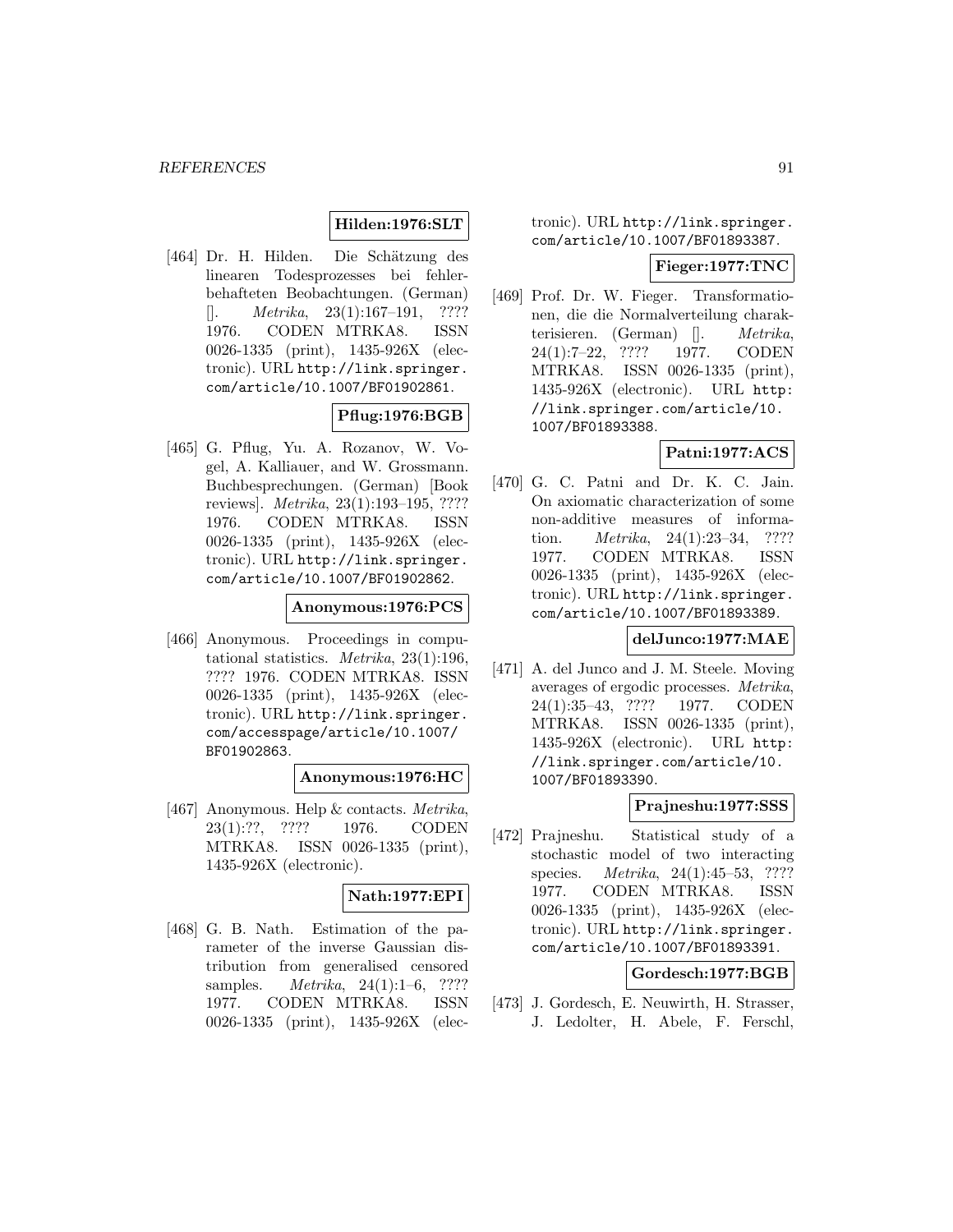W. Polasek, A. Szöllösi-Nagy, G. Pflug, G. Bonelli, E. Neuwirth, and Eberl. Buchbesprechungen. (German) [Book reviews]. Metrika, 24(1):55–63, ???? 1977. CODEN MTRKA8. ISSN 0026-1335 (print), 1435-926X (electronic). URL http://link.springer. com/article/10.1007/BF01893392.

## **Bosch:1977:EWG**

[474] Prof. Dr. K. Bosch. Erneuerungsprozesse mit Wartungsstrategien. (German) []. Metrika, 24(1):65–74, ???? 1977. CODEN MTRKA8. ISSN 0026- 1335 (print), 1435-926X (electronic). URL http://link.springer.com/ article/10.1007/BF01893393.

# **Jensen:1977:ADF**

[475] Prof. D. R. Jensen. On approximating the distributions of Friedman's 75-175-175-1 and related statistics. Metrika, 24(1):75–85, ???? 1977. CODEN MTRKA8. ISSN 0026-1335 (print), 1435-926X (electronic). URL http://link.springer. com/article/10.1007/BF01893394.

## **Mudholkar:1977:NET**

[476] Prof. G. S. Mudholkar, P. Subbaiah, and S. George. A note on the estimation of two ordered Poisson parameters. Metrika, 24(1):87–98, ???? 1977. CODEN MTRKA8. ISSN 0026-1335 (print), 1435-926X (electronic). URL http://link.springer. com/article/10.1007/BF01893395.

**Dyer:1977:SAF**

[477] D. Dyer. Statistical analysis of Fourier coefficients in a restricted harmonic dial. *Metrika*, 24(1):99–105, ???? 1977. CODEN MTRKA8. ISSN

0026-1335 (print), 1435-926X (electronic). URL http://link.springer. com/article/10.1007/BF01893396.

# **Fabian:1977:MML**

[478] Professor V. Fabian. A modified maximum likelihood test. Metrika, 24 (1):107–112, ???? 1977. CODEN MTRKA8. ISSN 0026-1335 (print), 1435-926X (electronic). URL http: //link.springer.com/article/10. 1007/BF01893397.

# **Myoken:1977:GRE**

[479] Professor H. Myoken and Professor Y. Uchida. The generalized ridge estimator and improved adjustments for regression parameters. Metrika, 24 (1):113–124, ???? 1977. CODEN MTRKA8. ISSN 0026-1335 (print), 1435-926X (electronic). URL http: //link.springer.com/article/10. 1007/BF01893398.

## **Erber:1977:BGB**

[480] G. Erber, G. Knolmayer, J. Gordesch, E. v. Collani, G. Pflug, and W. Grossmann. Buchbesprechungen. (German) [Book reviews]. Metrika, 24(1):125–128, ???? 1977. CODEN MTRKA8. ISSN 0026-1335 (print), 1435-926X (electronic). URL http: //link.springer.com/article/10. 1007/BF01893399.

## **Talwalker:1977:NCC**

[481] Dr. S. Talwalker. A note on characterization by the conditional expectation. Metrika, 24(1):129–136, ???? 1977. CODEN MTRKA8. ISSN 0026-1335 (print), 1435-926X (electronic). URL http://link.springer. com/article/10.1007/BF01893400.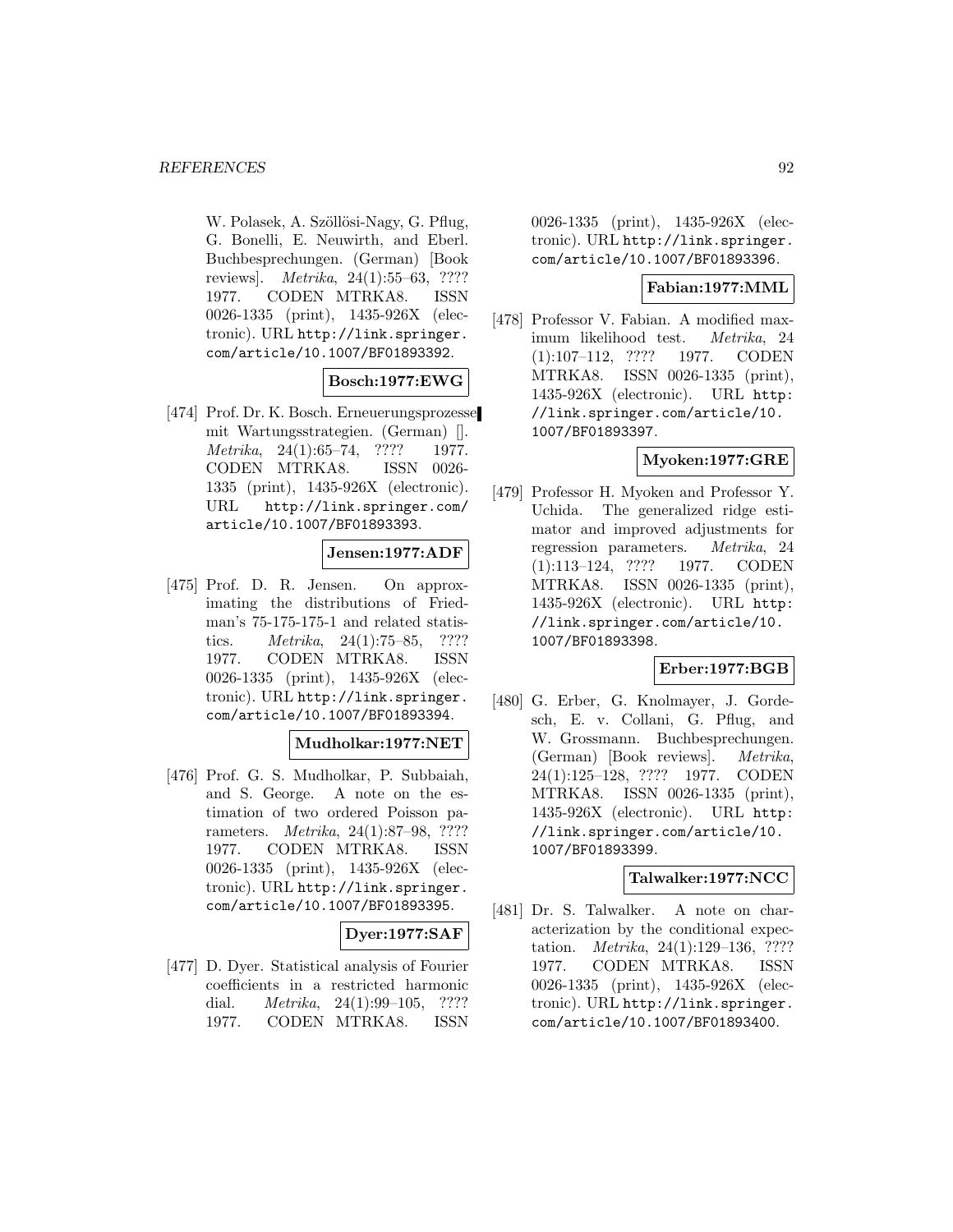#### **Steinebach:1977:ECP**

[482] J. Steinebach. Exponential convergence properties of linear estimators under exponential and uniform distribution. Metrika, 24(1):137–161, ???? 1977. CODEN MTRKA8. ISSN 0026-1335 (print), 1435-926X (electronic). URL http://link.springer. com/article/10.1007/BF01893401.

# **Irle:1977:DTC**

[483] Dr. A. Irle. Decision theory for continuous observations: Minimax solutions. Metrika, 24(1):163–168, ???? 1977. CODEN MTRKA8. ISSN 0026-1335 (print), 1435-926X (electronic). URL http://link.springer. com/article/10.1007/BF01893402.

# **Dale:1977:CMN**

[484] A. I. Dale. Convergence in r-mean of normalized partial sums in a separable Banach space. Metrika, 24(1):169–173, ???? 1977. CODEN MTRKA8. ISSN 0026-1335 (print), 1435-926X (electronic). URL http://link.springer. com/article/10.1007/BF01893403.

## **Knusel:1977:VZT**

[485] Prof. Dr. L. Knüsel. Vergleich zweier Testverfahren zur Symmetrieprüfung in 4-Felder-Tafeln. (German) []. Metrika, 24(1):175–186, ???? 1977. CODEN MTRKA8. ISSN 0026-1335 (print), 1435-926X (electronic). URL http://link.springer. com/article/10.1007/BF01893404.

#### **Anderson:1977:ABJ**

[486] O. D. Anderson. An appraisal of the Box–Jenkins approach to univariate time series analysis. Metrika, 24 (1):187–194, ???? 1977. CODEN

MTRKA8. ISSN 0026-1335 (print), 1435-926X (electronic). URL http: //link.springer.com/article/10. 1007/BF01893405.

# **Unbehauen:1977:KBG**

[487] H. Unbehauen, B. Göring, and B. Bauer. Korrektur zu der Buchbesprechung. (German) []. Metrika, 24(1): 195, ???? 1977. CODEN MTRKA8. ISSN 0026-1335 (print), 1435-926X (electronic). URL http://link. springer.com/accesspage/article/ 10.1007/BF01893407.

#### **Anonymous:1977:HC**

[488] Anonymous. Help & contacts. Metrika, 24(1):??, ???? 1977. CODEN MTRKA8. ISSN 0026-1335 (print), 1435-926X (electronic).

#### **Platek:1978:SDC**

[489] R. Platek and Dr. M. P. Singh. A strategy for up-dating continuous surveys. *Metrika*, 25(1):1–7, ???? 1978. CODEN MTRKA8. ISSN 0026-1335 (print), 1435-926X (electronic). URL http://link.springer. com/article/10.1007/BF02204346.

#### **Reiss:1978:ADM**

[490] R.-D. Reiss. Approximate distribution of the maximum deviation of histograms. Metrika, 25(1):9–26, ???? 1978. CODEN MTRKA8. ISSN 0026-1335 (print), 1435-926X (electronic). URL http://link.springer. com/article/10.1007/BF02204347.

## **Thomsen:1978:DEP**

[491] I. Thomsen. Design and estimation problems when estimating a regression coefficient from survey data. Metrika,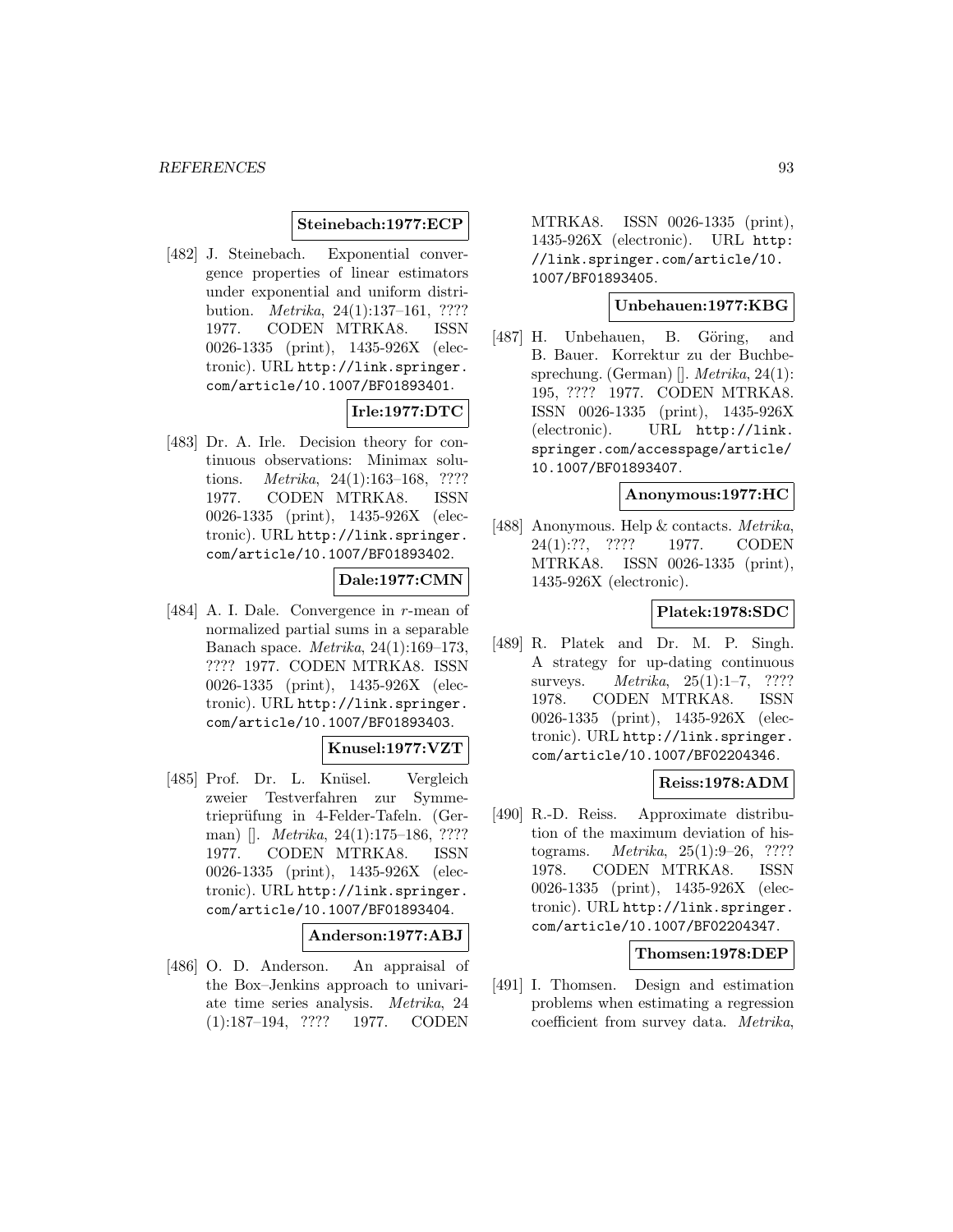25(1):27–35, ???? 1978. CODEN MTRKA8. ISSN 0026-1335 (print), 1435-926X (electronic). URL http: //link.springer.com/article/10. 1007/BF02204348.

# **Fieger:1978:SVS**

[492] Prof. Dr. W. Fieger. Suffizienz bei verschiebungsinvarianten Schätzproblemen. (German) []. Metrika, 25(1):37–48, ???? 1978. CODEN MTRKA8. ISSN 0026-1335 (print), 1435-926X (electronic). URL http://link.springer. com/article/10.1007/BF02204349.

# **Vogt:1978:VEV**

[493] Dr. H. Vogt. Uber eine Variante der empirischen Verteilungsfunktion. (German) []. Metrika, 25(1):49–58, ???? 1978. CODEN MTRKA8. ISSN 0026-1335 (print), 1435-926X (electronic). URL http://link.springer. com/article/10.1007/BF02204350.

# **Lorah:1978:EFP**

[494] Ms. D. J. Lorah and Prof. R. M. Stark. On elementary functions of Pareto variables. Metrika, 25(1):59–63, ???? 1978. CODEN MTRKA8. ISSN 0026-1335 (print), 1435-926X (electronic). URL http://link.springer. com/article/10.1007/BF02204351.

# **Chaudhuri:1978:EVF**

[495] Dr. A. Chaudhuri. On estimating the variance of a finite population. *Metrika*, 25(1):65–76, ???? 1978. CODEN MTRKA8. ISSN 0026-1335 (print), 1435-926X (electronic). URL http://link.springer. com/article/10.1007/BF02204352.

# **Ledolter:1978:COE**

[496] Dr. J. Ledolter and Prof. G. E. P. Box. Conditions for the optimality of exponential smoothing forecast procedures. Metrika, 25(1):77–93, ???? 1978. CODEN MTRKA8. ISSN 0026-1335 (print), 1435-926X (electronic). URL http://link.springer. com/article/10.1007/BF02204353.

## **Landers:1978:NGA**

[497] Prof. Dr. D. Landers and Prof. Dr. L. Rogge. On nonuniform Gaussian approximation for random summation. *Metrika*, 25(1):95–114, ???? 1978. CODEN MTRKA8. ISSN 0026-1335 (print), 1435-926X (electronic). URL http://link.springer. com/article/10.1007/BF02204354.

# **Mukhopadhyay:1978:EVF**

[498] P. Mukhopadhyay. Estimating the variance of a finite population under a superpopulation model. Metrika, 25 (1):115–122, ???? 1978. CODEN MTRKA8. ISSN 0026-1335 (print), 1435-926X (electronic). URL http: //link.springer.com/article/10. 1007/BF02204355.

## **Uberhuber:1978:BGB**

 $[499]$  Chr W. Überhuber, R. Schlittgen, G. Pflug, J. Ledolter, J. Gordesch, W. Grossmann, R. Schlittgen, G. Bonelli, and A. Linder. Buchbesprechungen. (German) [Book reviews]. Metrika, 25(1):123–128, ???? 1978. CODEN MTRKA8. ISSN 0026-1335 (print), 1435-926X (electronic). URL http://link.springer. com/article/10.1007/BF02204356.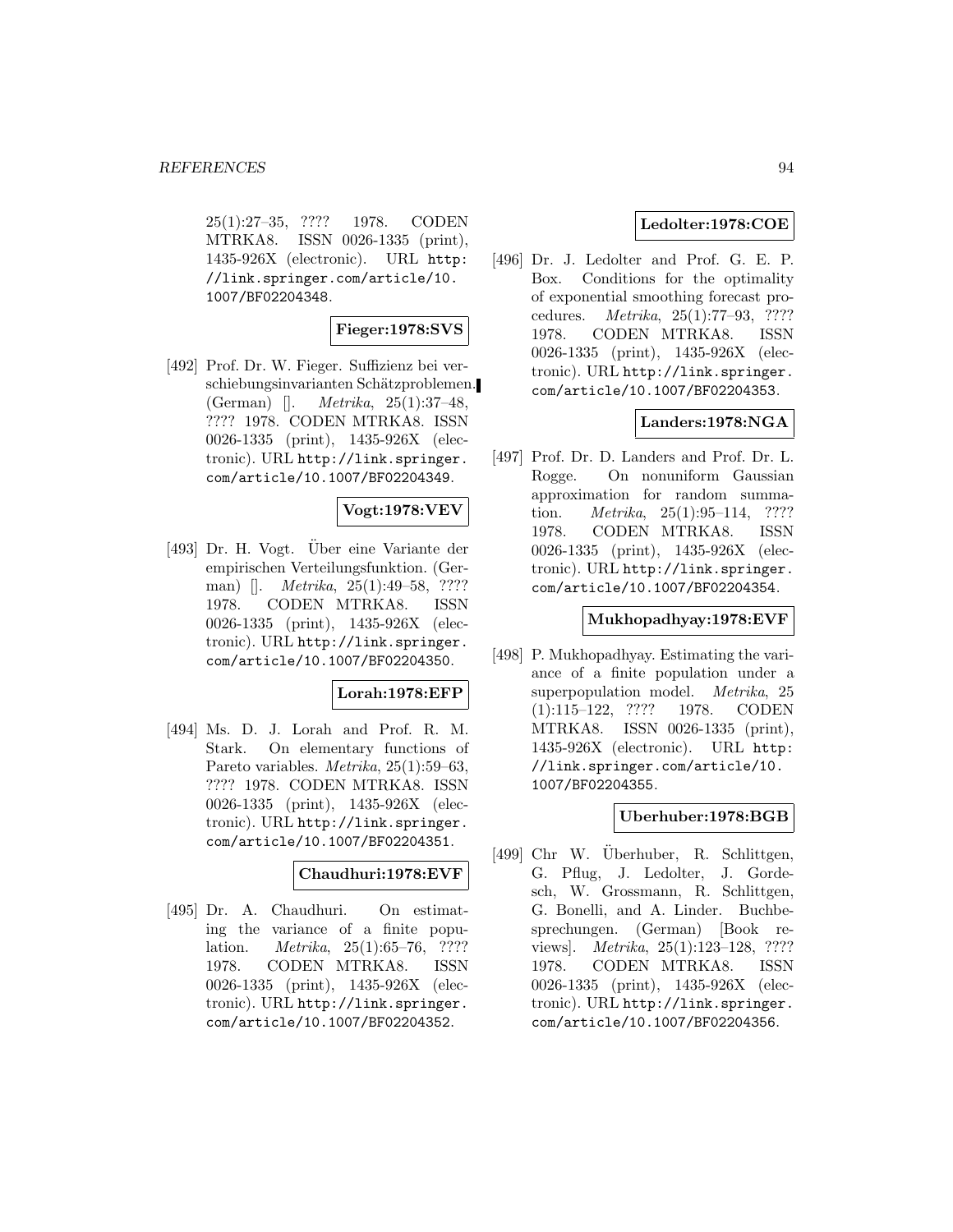## **Reiss:1978:CMC**

[500] R.-D. Reiss. Consistency of minimum contrast estimators in non-standard cases. Metrika, 25(1):129–142, ???? 1978. CODEN MTRKA8. ISSN 0026-1335 (print), 1435-926X (electronic). URL http://link.springer. com/article/10.1007/BF02204357.

# **Morgenstern:1978:EVK**

[501] Prof. Dr. D. Morgenstern. Erwartungswerte, Varianzen und Kovarianzen mehrerer Maxima der Abstände unabh¨angiger rechteckverteilter Zufallsvariabler. (German) []. Metrika, 25(1):143–148, ???? 1978. CODEN MTRKA8. ISSN 0026-1335 (print), 1435-926X (electronic). URL http: //link.springer.com/article/10. 1007/BF02204358.

#### **Pedgaonkar:1978:CSS**

[502] A. M. Pedgaonkar and S. G. Prabhu-Ajgaonkar. Comparison of sampling strategies. Metrika, 25(1):149–153, ???? 1978. CODEN MTRKA8. ISSN 0026-1335 (print), 1435-926X (electronic). URL http://link.springer. com/article/10.1007/BF02204359.

## **Patel:1978:MVUa**

[503] S. R. Patel. Minimum variance unbiased estimation of multivariate modified power series distribution. Metrika, 25(1):155–161, ???? 1978. CODEN MTRKA8. ISSN 0026-1335 (print), 1435-926X (electronic). URL http: //link.springer.com/article/10. 1007/BF02204360.

**Satterthwaite:1978:GGB**

[504] S. P. Satterthwaite and Dr. T. P. Hutchinson. A generalisation of

Gumbel's bivariate logistic distribution. Metrika, 25(1):163–170, ???? 1978. CODEN MTRKA8. ISSN 0026-1335 (print), 1435-926X (electronic). URL http://link.springer. com/article/10.1007/BF02204361.

# **Ruger:1978:MST**

[505] B. R¨uger. Das maximale signifikanzniveau des Tests: "Lehne  $H_0$  ab, wenn k unter n gegebenen tests zur ablehnung führen". (German) []. *Metrika*, 25(1):171–178, ???? 1978. CODEN MTRKA8. ISSN 0026-1335 (print), 1435-926X (electronic). URL http://link.springer. com/article/10.1007/BF02204362.

## **Hackl:1978:NSL**

[506] Dipl. Ing. Dr. P. Hackl. Nichtparametrisches Schätzen in Lebensdauer — Untersuchungen bei reduzierter Information. (German) []. Metrika, 25(1):179–192, ???? 1978. CODEN MTRKA8. ISSN 0026- 1335 (print), 1435-926X (electronic). URL http://link.springer.com/ article/10.1007/BF02204363.

## **El-Sayed:1978:CCE**

[507] A.-B. El-Sayed. Cascaded channels and the equivocation inequality. Metrika, 25(1):193–208, ???? 1978. CODEN MTRKA8. ISSN 0026-1335 (print), 1435-926X (electronic). URL http://link.springer. com/article/10.1007/BF02204364.

# **Patel:1978:MVUb**

[508] S. R. Patel and Dr. S. M. Shah. Minimum variance unbiased estimation of left truncated multivariate power series distributions. Metrika, 25(1):209–218,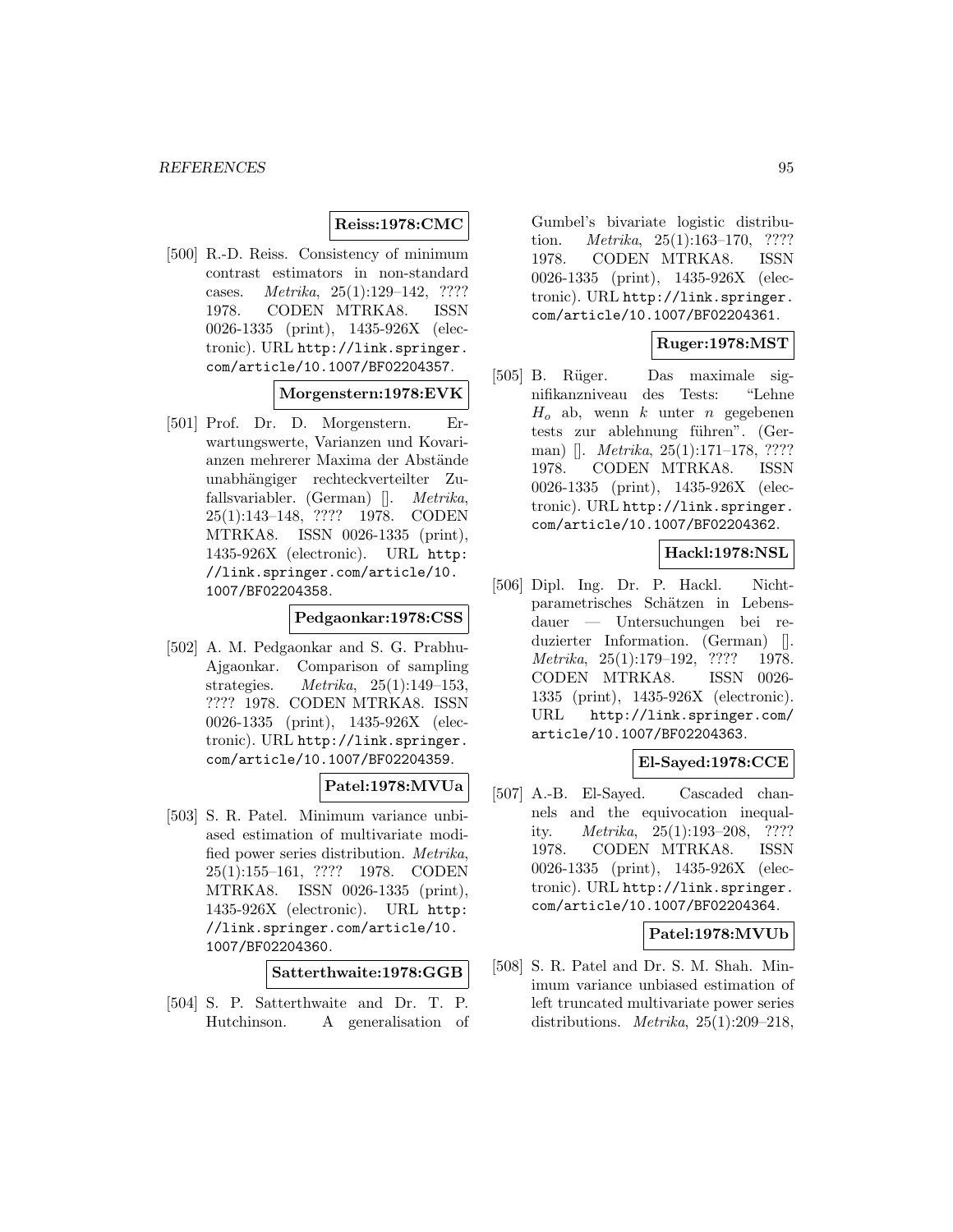#### *REFERENCES* 96

???? 1978. CODEN MTRKA8. ISSN 0026-1335 (print), 1435-926X (electronic). URL http://link.springer. com/article/10.1007/BF02204365.

#### **Anonymous:1978:HC**

[509] Anonymous. Help & contacts. Metrika, 25(1):??, ???? 1978. CODEN MTRKA8. ISSN 0026-1335 (print), 1435-926X (electronic).

**Wong:1979:EQT**

[510] Prof. P. G. Wong and Prof. S. P. Wong. An extremal quotient test for exponential distributions. *Metrika*,  $26(1):1-4$ , ???? 1979. CODEN MTRKA8. ISSN 0026-1335 (print), 1435-926X (electronic). URL http://link.springer. com/article/10.1007/BF01893465.

## **Stormer:1979:TAV**

 $[511]$  Prof. Dr. H. Störmer. Über das Testen von Ausschußanteilen mit verallgemeinerten  $t$ -Tests. (German) [].  $Metrika, 26(1):5-24, ???? 1979.$ CODEN MTRKA8. ISSN 0026- 1335 (print), 1435-926X (electronic). URL http://link.springer.com/ article/10.1007/BF01893466.

## **Talwalker:1979:NCM**

[512] Dr. Sh. Talwalker. A note on the characterization of the multivariate normal distribution. Metrika, 26(1):25–30, ???? 1979. CODEN MTRKA8. ISSN 0026-1335 (print), 1435-926X (electronic). URL http://link.springer. com/article/10.1007/BF01893467.

## **Fieger:1979:TMP**

[513] Prof. Dr. W. Fieger. r-te Momente von Punktprozessen. (German) []. Metrika, 26(1):31–41, ???? 1979. CODEN

MTRKA8. ISSN 0026-1335 (print), 1435-926X (electronic). URL http: //link.springer.com/article/10. 1007/BF01893468.

# **Ledolter:1979:IRA**

[514] J. Ledolter. Inference robustness of ARIMA models under non-normalityspecial application to stock price data. Metrika, 26(1):43–56, ???? 1979. CODEN MTRKA8. ISSN 0026-1335 (print), 1435-926X (electronic). URL http://link.springer. com/article/10.1007/BF01893469.

#### **Hutcheson:1979:MVL**

[515] K. Hutcheson and N. I. Lyons. The mean and variance of the likelihood ratio criterion for the multinomial distribution. *Metrika*,  $26(1):57-61$ , ???? 1979. CODEN MTRKA8. ISSN 0026-1335 (print), 1435-926X (electronic). URL http://link.springer. com/article/10.1007/BF01893470.

#### **Feichtinger:1979:BGB**

[516] G. Feichtinger, H. Strelec, G. Pflug, K. H. Keil, and P. Fleissner. Buchbesprechungen. (German) [Book reviews]. *Metrika*, 26(1):63–64, ???? 1979. CODEN MTRKA8. ISSN 0026-1335 (print), 1435-926X (electronic). URL http://link.springer. com/accesspage/article/10.1007/ BF01893472.

# **Wertz:1979:A**

[517] Prof. Dr. W. Wertz. Ankündigung. Metrika, 26(1):63, ???? 1979. CODEN MTRKA8. ISSN 0026-1335 (print), 1435-926X (electronic). URL http: //link.springer.com/accesspage/ article/10.1007/BF01893471.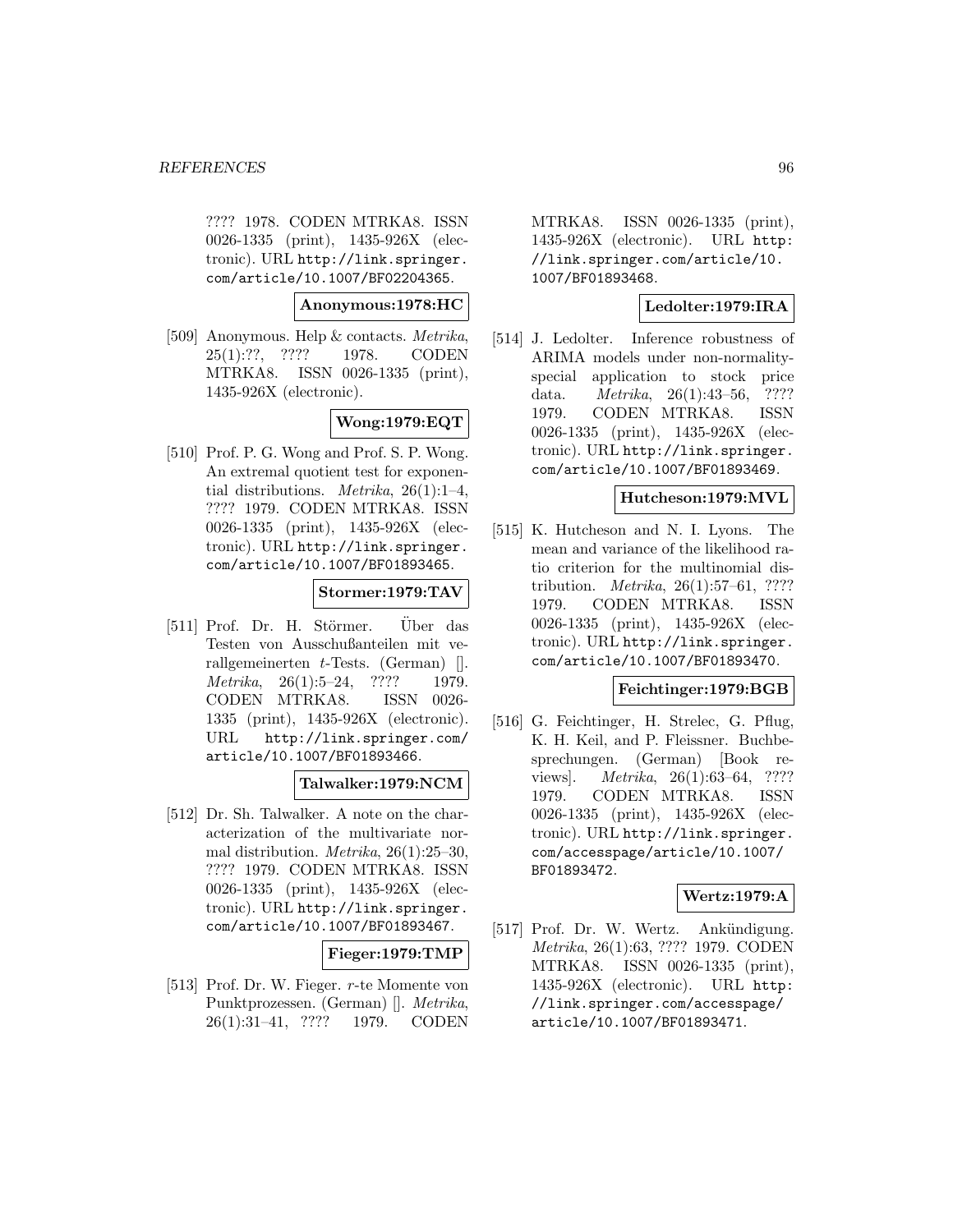**Anderson:1979:PRB**

[518] O. D. Anderson. A proof of a relationship between the generalized variances for associated autoregressive and moving average processes. Metrika, 26(1):65–70, ???? 1979. CODEN MTRKA8. ISSN 0026-1335 (print), 1435-926X (electronic). URL http: //link.springer.com/article/10. 1007/BF01893473.

## **Bosch:1979:FHM**

[519] Prof. Dr. K. Bosch. Funktionen homogener Markoffscher Ketten als homogene bzw. inhomogene Markoffsche Ketten. (German) []. Metrika, 26(1):71–85, ???? 1979. CODEN MTRKA8. ISSN 0026-1335 (print), 1435-926X (electronic). URL http: //link.springer.com/article/10. 1007/BF01893474.

## **Patel:1979:MVU**

[520] S. R. Patel. Minimum variance unbiased estimation of left truncated multivariate modified power series distribution. Metrika, 26(1):87–94, ???? 1979. CODEN MTRKA8. ISSN 0026-1335 (print), 1435-926X (electronic). URL http://link.springer. com/article/10.1007/BF01893475.

# **Schlittgen:1979:UMT**

[521] R. Schlittgen. Use of a median test for a generalized Behrens–Fisher problem. Metrika, 26(1):95–103, ???? 1979. CODEN MTRKA8. ISSN 0026-1335 (print), 1435-926X (electronic). URL http://link.springer. com/article/10.1007/BF01893476.

# **Dallas:1979:EL**

[522] Dr. A. C. Dallas. On the exponential law. Metrika, 26(1):105–108, ???? 1979. CODEN MTRKA8. ISSN 0026-1335 (print), 1435-926X (electronic). URL http://link.springer. com/article/10.1007/BF01893477.

## **Sendler:1979:SIC**

[523] W. Sendler. On statistical inference in concentration measurement. Metrika, 26(1):109–122, ???? 1979. CODEN MTRKA8. ISSN 0026-1335 (print), 1435-926X (electronic). URL http: //link.springer.com/article/10. 1007/BF01893478.

## **Anonymous:1979:A**

[524] Anonymous. Announcement. Metrika, 26(1):123–124, ???? 1979. CODEN MTRKA8. ISSN 0026-1335 (print), 1435-926X (electronic). URL http: //link.springer.com/accesspage/ article/10.1007/BF01893479.

## **Wilrich:1979:BGB**

[525] P.-Th. Wilrich, H. Fleischner, G. Pflug, F. Landler, W. Fauni, H. Strelec, and W. Polasek. Buchbesprechungen. (German) [Book reviews]. Metrika, 26 (1):124–127, ???? 1979. CODEN MTRKA8. ISSN 0026-1335 (print), 1435-926X (electronic). URL http: //link.springer.com/article/10. 1007/BF01893480.

#### **Grossmann:1979:EBT**

[526] Dr. W. Grossmann. Einige Bemerkungen zur Theorie der Maximum Probability Schätzer. (German)  $[$ . *Metrika*, 26(1):129–137, ???? 1979. CODEN MTRKA8. ISSN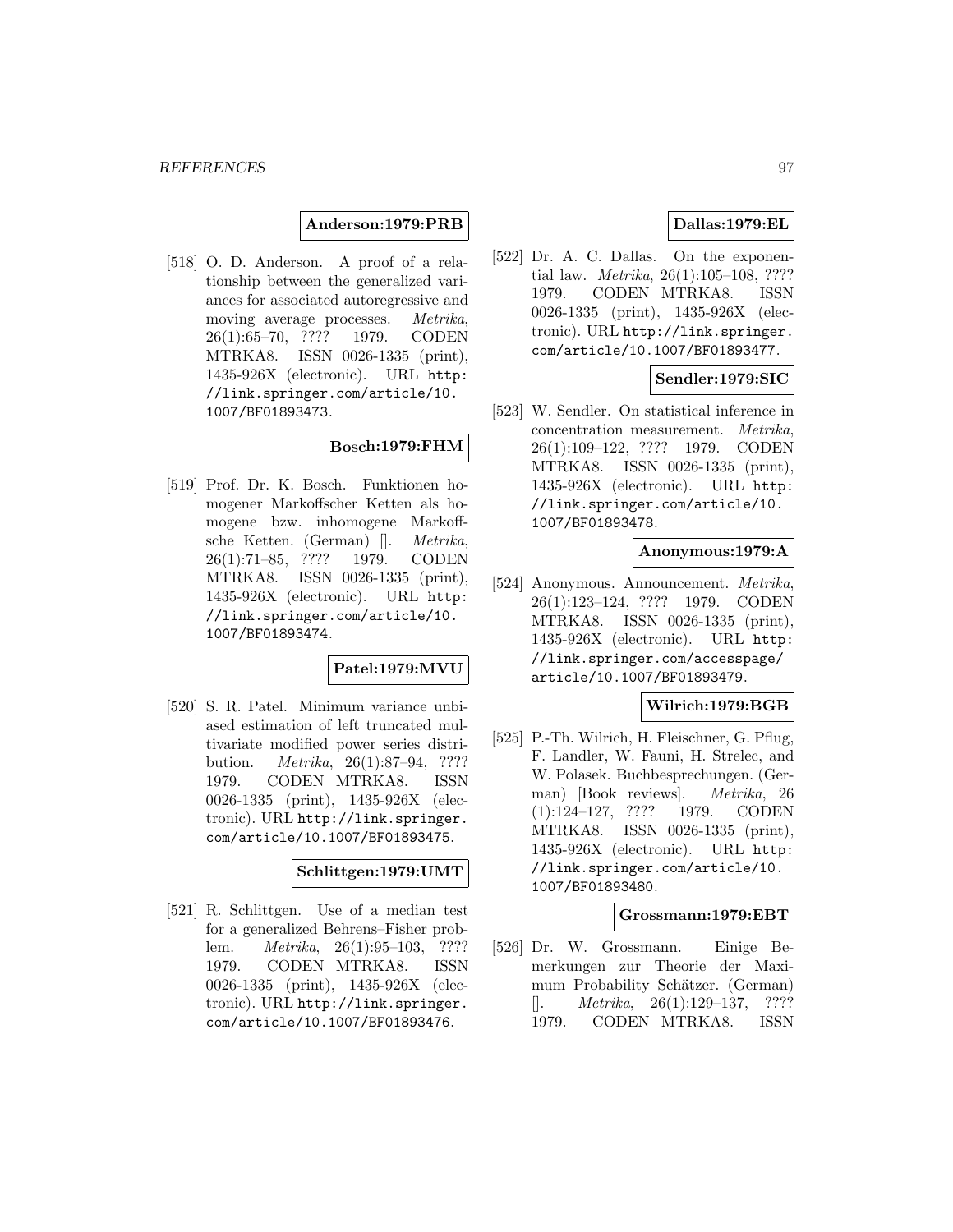0026-1335 (print), 1435-926X (electronic). URL http://link.springer. com/article/10.1007/BF01893481.

# **Pflug:1979:SSA**

[527] Dr. G. Pflug. Stetige stochastische approximation. Metrika, 26(1):139–150, ???? 1979. CODEN MTRKA8. ISSN 0026-1335 (print), 1435-926X (electronic). URL http://link.springer. com/article/10.1007/BF01893482.

# **Plachky:1979:BUD**

[528] Prof. Dr. D. Plachky. Bestimmung ungünstigster Dichten durch Minimierung von Abständen bei Verteilungen. (German)  $\Box$  *Metrika*, 26(1): 151–155, ???? 1979. CODEN MTRKA8. ISSN 0026-1335 (print), 1435-926X (electronic). URL http: //link.springer.com/article/10. 1007/BF01893483.

# **Wertz:1979:NSG**

[529] Prof. Dr. W. Wertz. Uber ein nichtparametrisches Schätzproblem. (German) []. *Metrika*, 26(1):157–167, ???? 1979. CODEN MTRKA8. ISSN 0026-1335 (print), 1435-926X (electronic). URL http://link.springer. com/article/10.1007/BF01893484.

#### **Anonymous:1979:HC**

[530] Anonymous. Help & contacts. Metrika, 26(1):??, ???? 1979. CODEN MTRKA8. ISSN 0026-1335 (print), 1435-926X (electronic).

## **Oberhofer:1980:NMS**

[531] Prof. Dr. W. Oberhofer. Die Nichtkonsistenz der M.-L. Schätzer im "Switching Regression" Problem. (German)

[The consistency of the non-M.-L. estimator in the "switching regression" problem]. Metrika, 27(1):1–13, ???? 1980. CODEN MTRKA8. ISSN 0026-1335 (print), 1435-926X (electronic). URL http://link.springer. com/article/10.1007/BF01893572.

# **Irle:1980:LBT**

[532] Dr. A. Irle. Locally best tests for Gaussian processes. *Metrika*,  $27(1):15-28$ , ???? 1980. CODEN MTRKA8. ISSN 0026-1335 (print), 1435-926X (electronic). URL http://link.springer. com/article/10.1007/BF01893573.

# **Beg:1980:EPX**

[533] M. A. Beg. On the estimation of PrY<X for the two-parameter exponential distribution. Metrika, 27 (1):29–34, ???? 1980. CODEN MTRKA8. ISSN 0026-1335 (print), 1435-926X (electronic). URL http: //link.springer.com/article/10. 1007/BF01893574.

## **Kohn:1980:LIA**

[534] R. Kohn. Local identification of AR-MAX structures subject to nonlinear constraints. Metrika, 27(1):35–41, ???? 1980. CODEN MTRKA8. ISSN 0026-1335 (print), 1435-926X (electronic). URL http://link.springer. com/article/10.1007/BF01893575.

#### **Pollard:1980:MDM**

[535] D. Pollard. The minimum distance method of testing. Metrika, 27 (1):43–70, ???? 1980. CODEN MTRKA8. ISSN 0026-1335 (print), 1435-926X (electronic). URL http: //link.springer.com/article/10. 1007/BF01893576.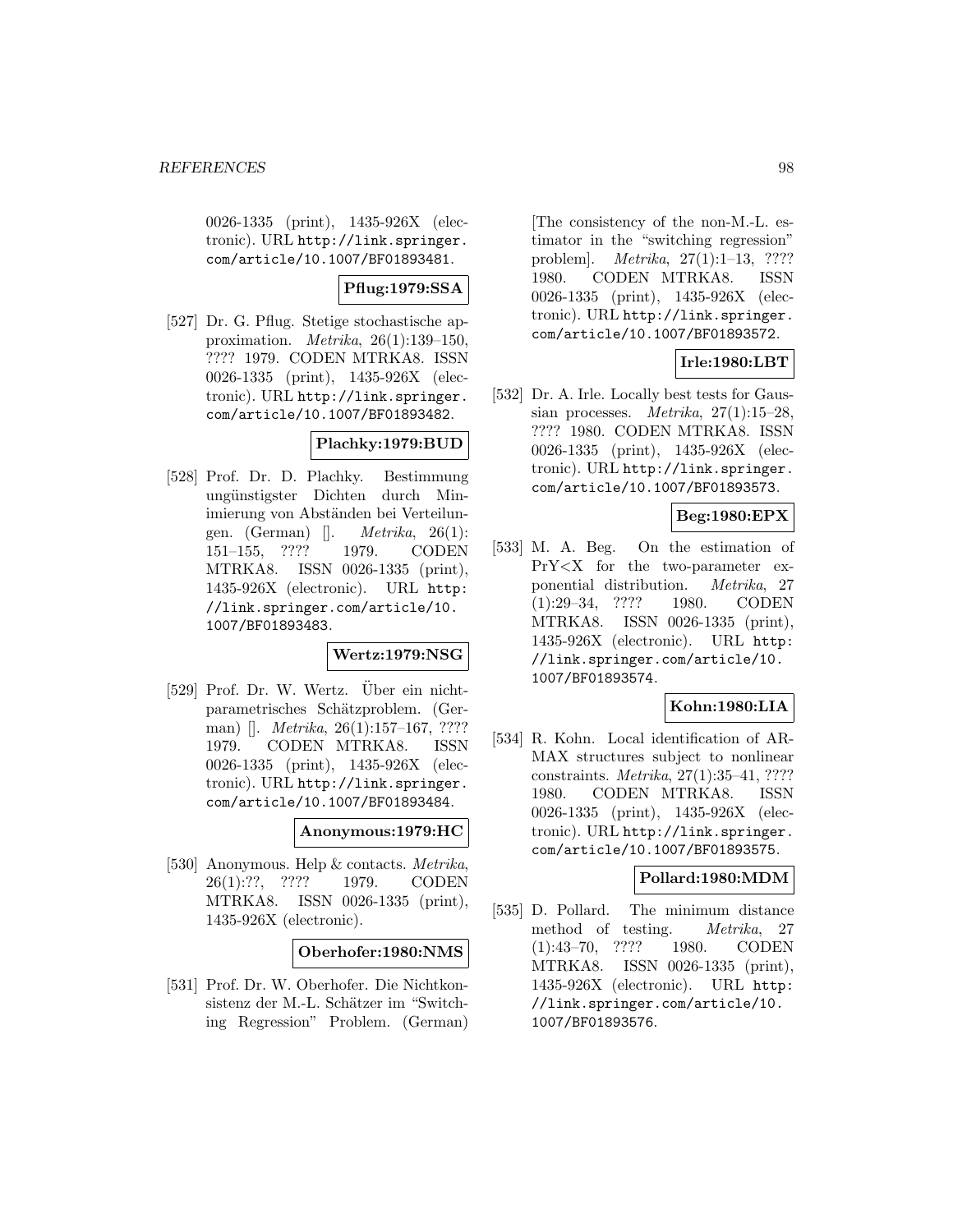#### **Neuwirth:1980:BR**

[536] E. Neuwirth, F. Ferschl, and G. Pflug. Book reviews. Metrika, 27(1):71–72, ???? 1980. CODEN MTRKA8. ISSN 0026-1335 (print), 1435-926X (electronic). URL http://link.springer. com/accesspage/article/10.1007/ BF01893577.

## **Ruger:1980:AZE**

[537] Priv.-Doz. Dr. B. Rüger. Alternativtests für zwei einfache Hypothesen mit endlich vielen Ergebnissen. (German) [Alternative tests for two simple hypotheses with finitely many results]. Metrika, 27(1):73–90, ???? 1980. CODEN MTRKA8. ISSN 0026-1335 (print), 1435-926X (electronic). URL http://link.springer. com/article/10.1007/BF01893578.

# **Kannappan:1980:MTI**

[538] Pl. Kannappan. A mixed theory of information- IV: Inset-inaccuracy and directed divergence. Metrika, 27(1):91–98, ???? 1980. CODEN MTRKA8. ISSN 0026-1335 (print), 1435-926X (electronic). URL http: //link.springer.com/article/10. 1007/BF01893579.

#### **Srivastava:1980:NEM**

[539] V. K. Srivastava. A note on the estimation of mean in normal population. *Metrika*, 27(1):99–102, ???? 1980. CODEN MTRKA8. ISSN 0026-1335 (print), 1435-926X (electronic). URL http://link.springer. com/article/10.1007/BF01893580.

**Pukelsheim:1980:MES**

[540] F. Pukelsheim. Multilinear estimation of skewness and kutosis in lin-

ear models. Metrika, 27(1):103–113, ???? 1980. CODEN MTRKA8. ISSN 0026-1335 (print), 1435-926X (electronic). URL http://link.springer. com/article/10.1007/BF01893581.

## **Talwalker:1980:PDP**

[541] Dr. S. Talwalker. On the property of dullness of Pareto distribution. Metrika, 27(1):115–119, ???? 1980. CODEN MTRKA8. ISSN 0026-1335 (print), 1435-926X (electronic). URL http://link.springer. com/article/10.1007/BF01893582.

#### **Srinath:1980:EVM**

[542] Dr. K. P. Srinath and Dr. M. A. Hidiroglou. Estimation of variance in multi-stage sampling. Metrika, 27 (1):121–125, ???? 1980. CODEN MTRKA8. ISSN 0026-1335 (print), 1435-926X (electronic). URL http: //link.springer.com/article/10. 1007/BF01893583.

## **Schader:1980:HAC**

[543] M. Schader. Hierarchical analysis: Classification with ordinal object dissimilarities. *Metrika*,  $27(1):127-132$ , ???? 1980. CODEN MTRKA8. ISSN 0026-1335 (print), 1435-926X (electronic). URL http://link.springer. com/article/10.1007/BF01893584.

## **Baxter:1980:MVU**

[544] M. A. Baxter. Minimum variance unbiased estimation of the parameters of the Pareto distribution. Metrika, 27(1):133–138, ???? 1980. CODEN MTRKA8. ISSN 0026-1335 (print), 1435-926X (electronic). URL http: //link.springer.com/article/10. 1007/BF01893585.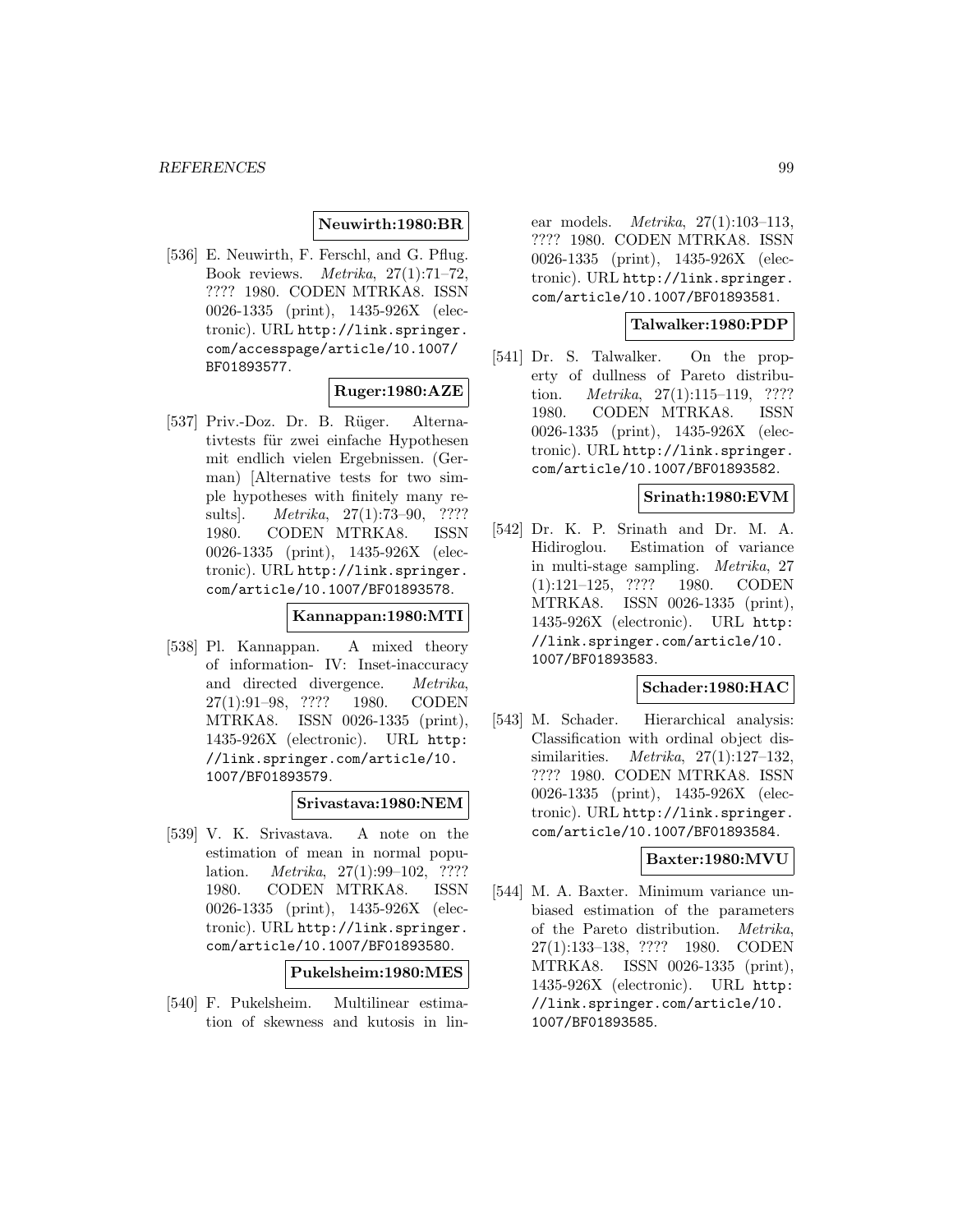#### **Anonymous:1980:A**

[545] Anonymous. Announcement. Metrika, 27(1):139, ???? 1980. CODEN MTRKA8. ISSN 0026-1335 (print), 1435-926X (electronic). URL http: //link.springer.com/accesspage/ article/10.1007/BF01893587.

#### **Anonymous:1980:IN**

[546] Anonymous. Important notice. Metrika, 27(1):139, ???? 1980. CODEN MTRKA8. ISSN 0026- 1335 (print), 1435-926X (electronic). URL http://link.springer.com/ accesspage/article/10.1007/BF01893588.

#### **Dallas:1980:A**

[547] Ag. Dallas. Acknowledgement. Metrika, 27(1):139, ???? 1980. CODEN MTRKA8. ISSN 0026- 1335 (print), 1435-926X (electronic). URL http://link.springer.com/ accesspage/article/10.1007/BF01893586.

#### **Morgenstern:1980:BR**

[548] D. Morgenstern, W. Grossmann, W. Polasek, G. Feichtinger, G. Pflug, A. Kalliauer, and J. Gordesch. Book reviews. Metrika, 27(1):140–143, ???? 1980. CODEN MTRKA8. ISSN 0026-1335 (print), 1435-926X (electronic). URL http://link.springer. com/article/10.1007/BF01893589.

#### **Anonymous:1980:F**

[549] Anonymous. Fehlerhinweis. Metrika, 27(1):143, ???? 1980. CODEN MTRKA8. ISSN 0026-1335 (print), 1435-926X (electronic). URL http: //link.springer.com/accesspage/ article/10.1007/BF01893590.

# **Yaqub:1980:DDF**

[550] M. Yaqub and A. H. Khan. On the distribution of a distance function on the sphere. *Metrika*,  $27(1):145-151$ , ???? 1980. CODEN MTRKA8. ISSN 0026-1335 (print), 1435-926X (electronic). URL http://link.springer. com/article/10.1007/BF01893591.

#### **Anonymous:1980:HC**

[551] Anonymous. Help & contacts. Metrika, 27(1):??, ???? 1980. CODEN MTRKA8. ISSN 0026-1335 (print), 1435-926X (electronic).

# **Chaudhuri:1981:NNV**

[552] Dr. A. Chaudhuri and R. Arnab. On non-negative variance-estimation. Metrika, 28(1):1–12, ???? 1981. CODEN MTRKA8. ISSN 0026- 1335 (print), 1435-926X (electronic). URL http://link.springer.com/ article/10.1007/BF01902872.

#### **Gebhardt:1981:SEH**

[553] Dr. D. Gebhardt. On the statistical evaluation of hit patterns. Metrika, 28(1):13–21, ???? 1981. CODEN MTRKA8. ISSN 0026-1335 (print), 1435-926X (electronic). URL http: //link.springer.com/article/10. 1007/BF01902873.

# **Jahn:1981:BSG**

[554] J. Jahn. Zur Bewertung von Schätzungen bei der gewöhnlichen Regressionsanalyse. (German) [On the evaluation of estimates in ordinary regression analysis]. Metrika, 28 (1):23–33, ???? 1981. CODEN MTRKA8. ISSN 0026-1335 (print), 1435-926X (electronic). URL http: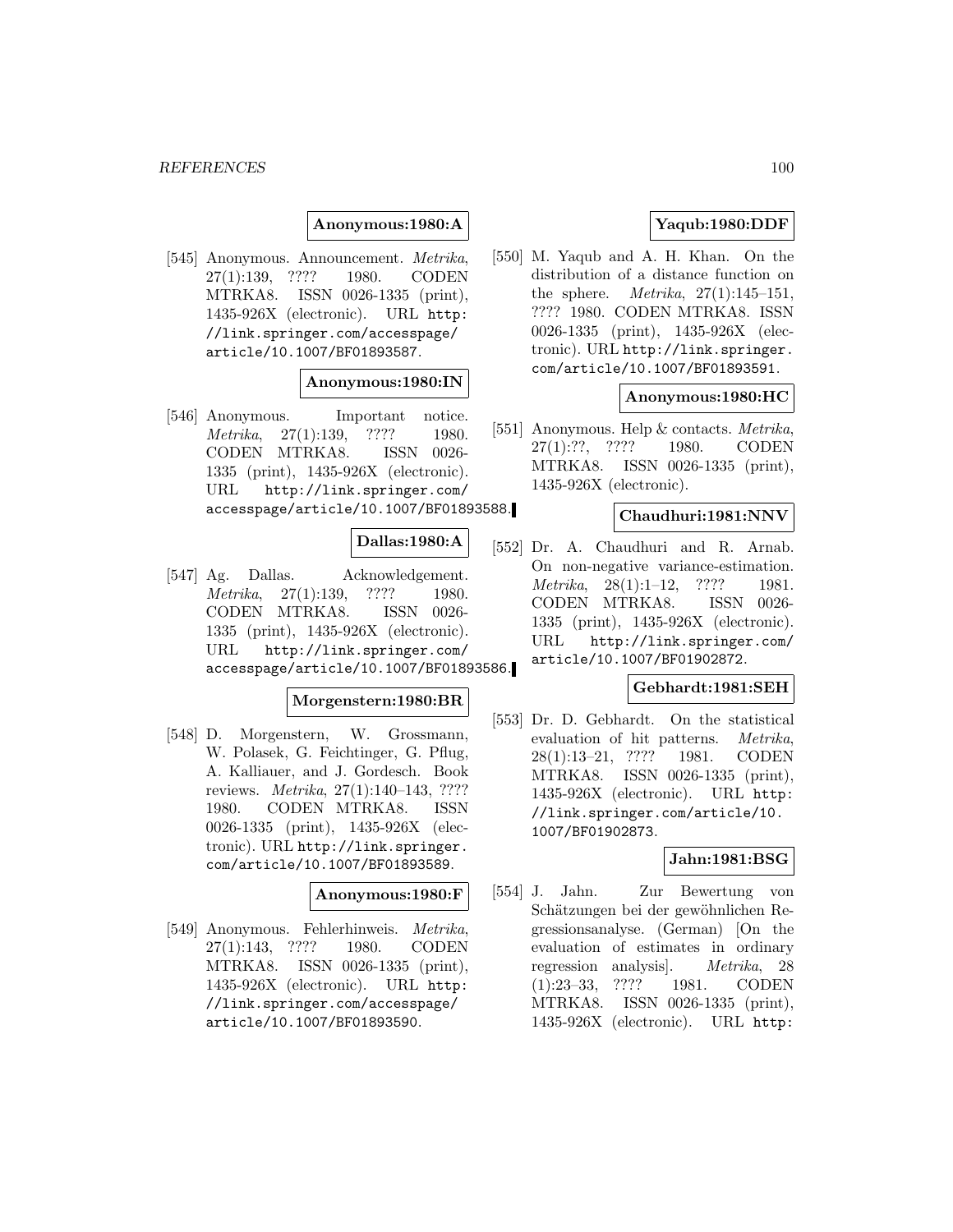//link.springer.com/article/10. 1007/BF01902874.

**Janssen:1981:RCC**

[555] P. Janssen. Rate of convergence in the Central Limit Theorem and in the Strong law of Large Numbers for von Mises statistics. Metrika, 28(1):35–46, ???? 1981. CODEN MTRKA8. ISSN 0026-1335 (print), 1435-926X (electronic). URL http://link.springer. com/article/10.1007/BF01902875.

## **Garrelfs:1981:RVB**

[556] Dr. H. Garrelfs. Rangvariable bei Vorliegen von Bindungen. (German) [Rank in the presence of variable bindings]. Metrika, 28(1):47–52, ???? 1981. CODEN MTRKA8. ISSN 0026-1335 (print), 1435-926X (electronic). URL http://link.springer. com/article/10.1007/BF01902876.

## **Pereira:1981:CSM**

[557] B. de B. Pereira. Choice of a survival model for patients with a brain tumour. Metrika, 28(1):53–61, ???? 1981. CODEN MTRKA8. ISSN 0026-1335 (print), 1435-926X (electronic). URL http://link.springer. com/article/10.1007/BF01902877.

## **vonChossy:1981:ISK**

[558] R. von Chossy and U. G. Oppel. Eine Invarianzeigenschaft für Startverteilungen einer Klasse stochastischer Prozesse. (German) [An invariance property for a class of stochastic processes starting distributions]. Metrika, 28(1):63-69, ???? 1981. CODEN MTRKA8. ISSN 0026-1335 (print), 1435-926X (electronic). URL http://link.springer. com/article/10.1007/BF01902878.

# **VonRuger:1981:SUO**

[559] Dr. B. Von Rüger. Scharfe untere und obere Schranken für die Wahrscheinlichkeit der Realisation von  $k$  unter *n* Ereignissen. (German) [Sharp lower and upper bounds for the probability of realization of  $k$  in  $n$ events]. Metrika, 28(1):71–77, ???? 1981. CODEN MTRKA8. ISSN 0026-1335 (print), 1435-926X (electronic). URL http://link.springer. com/article/10.1007/BF01902879.

# **Pfanzagl:1981:SRS**

[560] Prof. Dr. J. Pfanzagl. A special representation of a sufficient randomization kernel. Metrika, 28(1):79–81, ???? 1981. CODEN MTRKA8. ISSN 0026-1335 (print), 1435-926X (electronic). URL http://link.springer. com/article/10.1007/BF01902880.

## **Charalambides:1981:BGB**

[561] Ch. A. Charalambides and H. Papageorgiou. On bivariate generalized binomial and negative binomial distributions. Metrika, 28(1):83–92, ???? 1981. CODEN MTRKA8. ISSN 0026-1335 (print), 1435-926X (electronic). URL http://link.springer. com/article/10.1007/BF01902881.

# **Behl:1981:MPA**

[562] Dipl.-Math. M. Behl. Die messende Prüfung bei Abweichung von der Normalverteilungsannahme. (German) [The measurement test for deviation from the normal distribution assumption]. Metrika, 28(1):93–107, ???? 1981. CODEN MTRKA8. ISSN 0026-1335 (print), 1435-926X (electronic). URL http://link.springer. com/article/10.1007/BF01902882.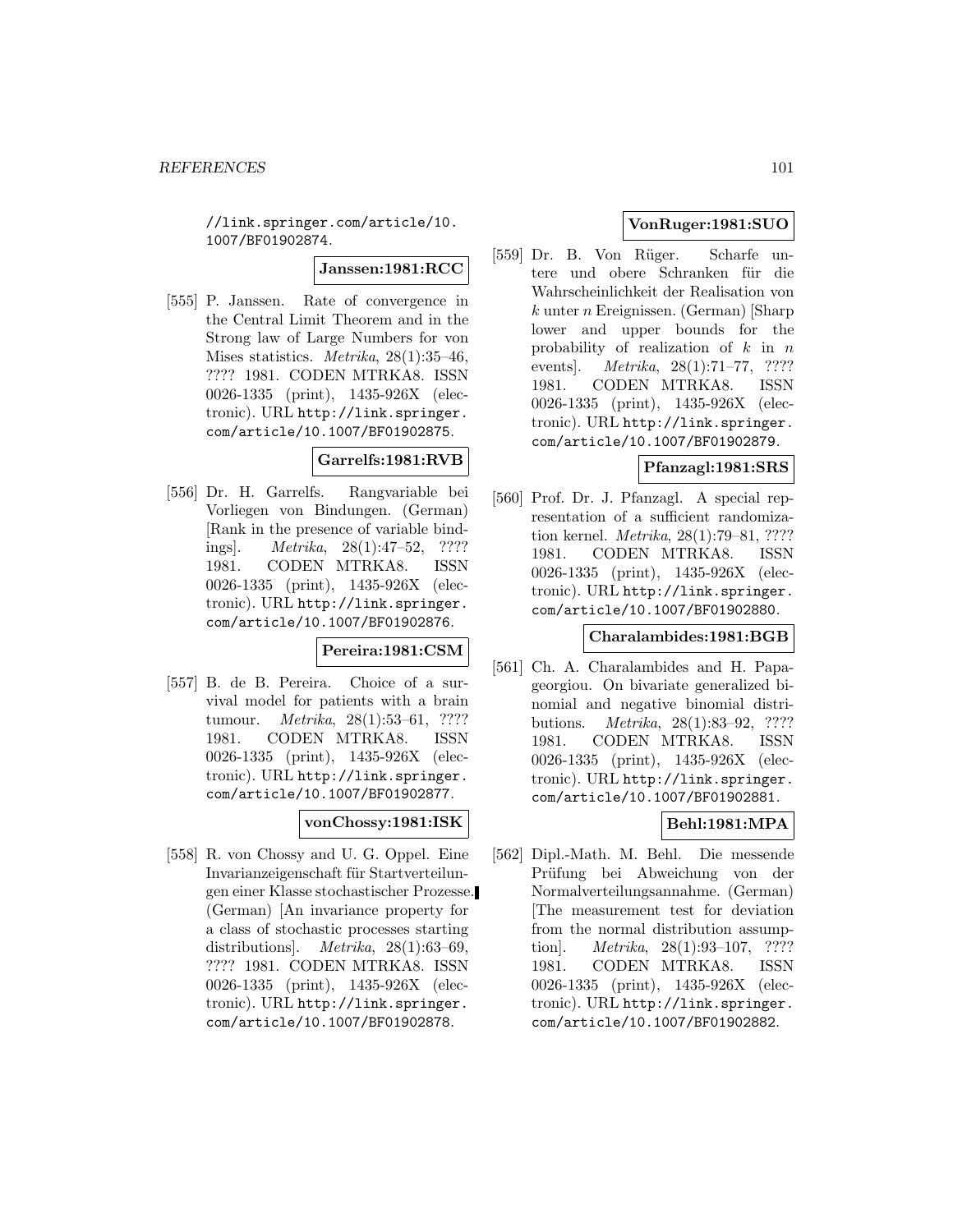## **Konijn:1981:BVC**

[563] H. S. Konijn. Biases, variances and covariances of raking ratio estimators for marginal and cell totals and averages of observed characteristics. Metrika, 28(1):109–121, ???? 1981. CODEN MTRKA8. ISSN 0026-1335 (print), 1435-926X (electronic). URL http://link.springer. com/article/10.1007/BF01902883.

**Sekkappan:1981:SBM**

[564] R. M. Sekkappan. Subjective Bayesian multivariate stratified sampling from finite populations. *Metrika*,  $28(1)$ : 123–132, ???? 1981. CODEN MTRKA8. ISSN 0026-1335 (print), 1435-926X (electronic). URL http: //link.springer.com/article/10. 1007/BF01902884.

# **Mukhopadhyay:1981:SAS**

[565] Asst. Prof. Dr. N. Mukhopadhyay. Sequential approach to simultaneous estimation of the mean and variance. Metrika, 28(1):133–136, ???? 1981. CODEN MTRKA8. ISSN 0026-1335 (print), 1435-926X (electronic). URL http://link.springer. com/article/10.1007/BF01902885.

## **Ferschl:1981:BR**

[566] F. Ferschl and F. Eicker. Book reviews. Metrika, 28(1):137, ???? 1981. CODEN MTRKA8. ISSN 0026-1335 (print), 1435-926X (electronic). URL http://link.springer. com/accesspage/article/10.1007/ BF01902886.

## **Kardos:1981:GBF**

[567] Dr. P. Kardos. On generalized Bellman's functional equation. Metrika,

28(1):139–149, ???? 1981. CODEN MTRKA8. ISSN 0026-1335 (print), 1435-926X (electronic). URL http: //link.springer.com/article/10. 1007/BF01902887.

# **Dallas:1981:CUC**

[568] Dr. A. C. Dallas. A characterization using the conditional variance. Metrika, 28(1):151–153, ???? 1981. CODEN MTRKA8. ISSN 0026-1335 (print), 1435-926X (electronic). URL http://link.springer. com/article/10.1007/BF01902888.

# **Gawronski:1981:SHM**

[569] W. Gawronski and U. Stadtmüller. Smoothing histograms by means of lattice-and continuous distributions. Metrika, 28(1):155–164, ???? 1981. CODEN MTRKA8. ISSN 0026- 1335 (print), 1435-926X (electronic). URL http://link.springer.com/ article/10.1007/BF01902889.

## **Sen:1981:IPP**

[570] P. K. Sen and Y. Tsong. An invariance principle for progressively truncated likelihood ratio statistics. Metrika, 28(1):165–177, ???? 1981. CODEN MTRKA8. ISSN 0026-1335 (print), 1435-926X (electronic). URL http: //link.springer.com/article/10. 1007/BF01902890.

#### **Schneeberger:1981:POS**

[571] Prof. Dr. H. Schneeberger. The problem of optimum stratification and allocation with  $q = n/N > 0$ . Metrika, 28(1):179–189, ???? 1981. CODEN MTRKA8. ISSN 0026-1335 (print), 1435-926X (electronic). URL http: //link.springer.com/article/10. 1007/BF01902891.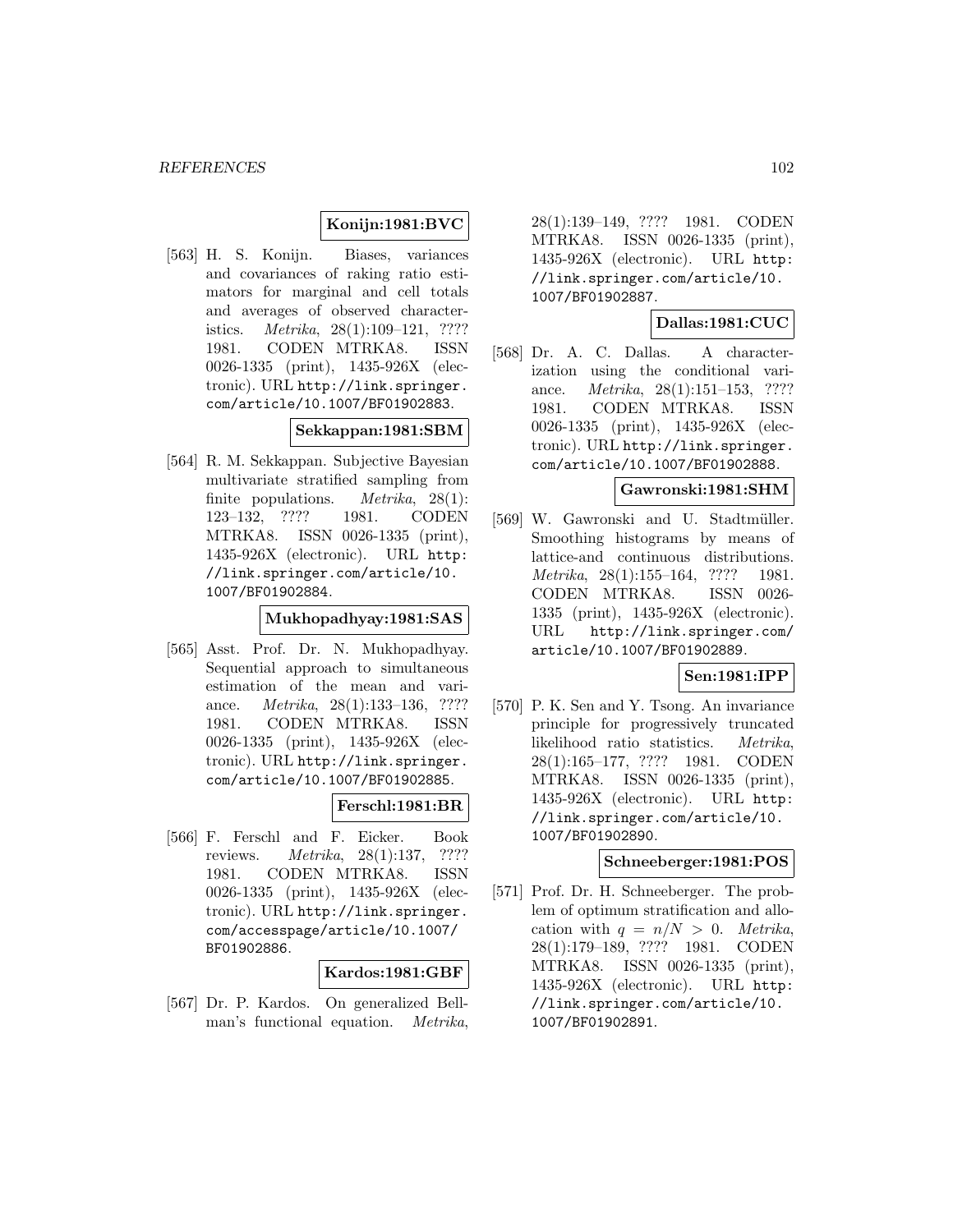#### **Anonymous:1981:HC**

[572] Anonymous. Help & contacts. Metrika, 28(1):??, ???? 1981. CODEN MTRKA8. ISSN 0026-1335 (print), 1435-926X (electronic).

#### **Subrahmanya:1982:CIB**

[573] M. T. Subrahmanya. The combined inverse binomial sampling procedure. Metrika, 29(1):1–17, ???? 1982. CODEN MTRKA8. ISSN 0026-1335 (print), 1435-926X (electronic). URL http://link.springer. com/article/10.1007/BF01893362.

#### **Sendler:1982:FOS**

[574] Dr. W. Sendler. On functionals of order statistics. Metrika, 29(1):19–54, ???? 1982. CODEN MTRKA8. ISSN 0026-1335 (print), 1435-926X (electronic). URL http://link.springer. com/article/10.1007/BF01893363.

#### **Findeisen:1982:CNN**

[575] Dr. P. Findeisen. Die Charakterisierung der Normalverteilung nach Gauß. (German) [The characterization of the Gaussian normal distribution]. Metrika, 29(1):55–63, ???? 1982. CODEN MTRKA8. ISSN 0026-1335 (print), 1435-926X (electronic). URL http://link.springer. com/article/10.1007/BF01893364.

## **Heyer:1982:BR**

[576] H. Heyer, F. Ferschl, A. C. Harvey, P.- Th. Wilrich, W. Grossmann, G. Pflug, A. Linder, and K. D. Schmidt. Book reviews. Metrika, 29(1):65–70, ???? 1982. CODEN MTRKA8. ISSN 0026-1335 (print), 1435-926X (electronic). URL http://link.springer. com/article/10.1007/BF01893365.

# **Ahsan:1982:OAM**

[577] M. J. Ahsan and S. U. Khan. Optimum allocation in multivariate stratified random sampling with overhead cost. Metrika, 29(1):71–78, ???? 1982. CODEN MTRKA8. ISSN 0026-1335 (print), 1435-926X (electronic). URL http://link.springer. com/article/10.1007/BF01893366.

# **Stadje:1982:SRA**

[578] Dr. W. Stadje. Some remarks on the average sample number of sequential and non-sequential tests. Metrika, 29(1):79–86, ???? 1982. CODEN MTRKA8. ISSN 0026-1335 (print), 1435-926X (electronic). URL http: //link.springer.com/article/10. 1007/BF01893367.

## **Grant:1982:SPI**

[579] Dr. P. Grant. Secretary problems with inspection costs as a game. Metrika, 29(1):87–93, ???? 1982. CODEN MTRKA8. ISSN 0026-1335 (print), 1435-926X (electronic). URL http: //link.springer.com/article/10. 1007/BF01893368.

#### **Findeisen:1982:CZE**

[580] Dr. P. Findeisen. Charakterisierung der zweiseitigen Exponentialverteilung. (German) [Characterization of the two-sided exponential distribution]. Metrika, 29(1):95–102, ???? 1982. CODEN MTRKA8. ISSN 0026- 1335 (print), 1435-926X (electronic). URL http://link.springer.com/ article/10.1007/BF01893369.

#### **Beg:1982:OTE**

[581] M. A. Beg. Optimal tests and estimators for truncated exponential fam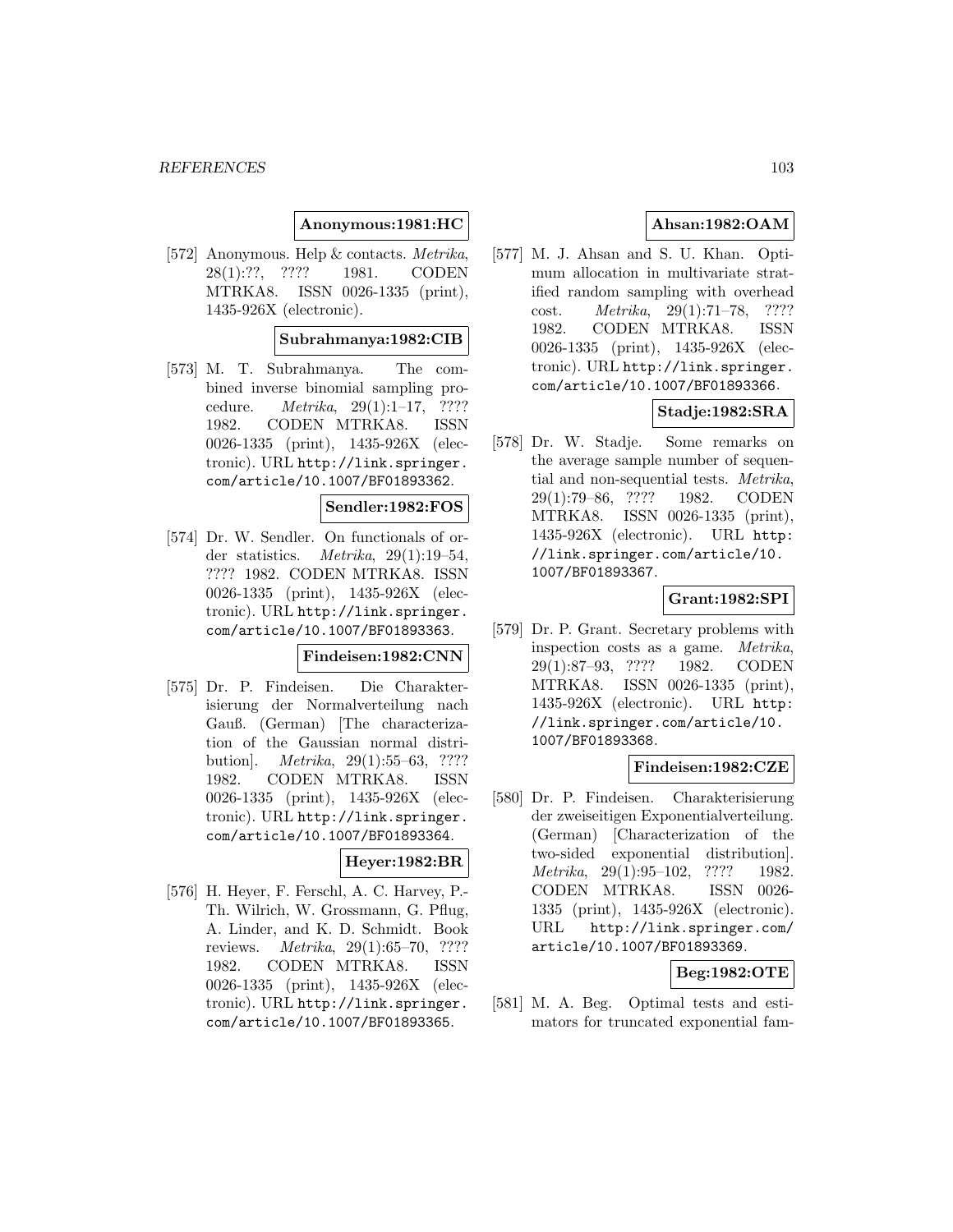ilies.  $Metrika$ ,  $29(1):103-113$ , ???? 1982. CODEN MTRKA8. ISSN 0026-1335 (print), 1435-926X (electronic). URL http://link.springer. com/article/10.1007/BF01893370.

## **Zinzius:1982:UVE**

[582] Dr. E. Zinzius. Ungünstige Verteilungen bei einparametrigen Parameterschätzproblemen. (German) [Unfavorable distributions in one-parameter parameter estimation problems]. Metrika, 29(1):115–128, ???? 1982. CODEN MTRKA8. ISSN 0026-1335 (print), 1435-926X (electronic). URL http: //link.springer.com/article/10. 1007/BF01893371.

## **Bhattacharya:1982:AII**

[583] Prof. Dr. S. K. Bhattacharya and G. S. Pandey. Applications of an inequality involving conditional expectations. *Metrika*, 29(1):129–133, ???? 1982. CODEN MTRKA8. ISSN 0026-1335 (print), 1435-926X (electronic). URL http://link.springer. com/article/10.1007/BF01893372.

# **Henze:1982:VCQ**

[584] N. Henze. Verhalten des Chi– Quadrat-Tests für Prüfung der Gleichwahrscheinlichkeit der Lotto–Zahlen bei Nichtgültigkeit der Hypothese. (German) [Behavior of the chi-square test for examination of equal probability of lotto-numbers with nonvalidity of the hypothesis]. Metrika, 29 (1):135–139, ???? 1982. CODEN MTRKA8. ISSN 0026-1335 (print), 1435-926X (electronic). URL http: //link.springer.com/article/10. 1007/BF01893373.

## **Dutter:1982:BR**

[585] R. Dutter, Ch. Mandl, W. Polasek, and J. Gordesch. Book reviews. Metrika, 29(1):141–142, ???? 1982. CODEN MTRKA8. ISSN 0026-1335 (print), 1435-926X (electronic). URL http: //link.springer.com/accesspage/ article/10.1007/BF01893374.

## **Mukhopadhyay:1982:OSE**

[586] P. Mukhopadhyay. Optimum strategies for estimating the variance of a finite population under a superpopulation model. Metrika, 29(1):143–158, ???? 1982. CODEN MTRKA8. ISSN 0026-1335 (print), 1435-926X (electronic). URL http://link.springer. com/article/10.1007/BF01893375.

# **Kremer:1982:LCL**

[587] Dr. E. Kremer. Local comparison of linear rank tests, in the Bahadur sense. Metrika, 29(1):159–173, ???? 1982. CODEN MTRKA8. ISSN 0026-1335 (print), 1435-926X (electronic). URL http://link.springer. com/article/10.1007/BF01893376.

## **Sengupta:1982:ISU**

[588] S. Sengupta. On interpenetrating samples of unequal sizes. Metrika, 29 (1):175–188, ???? 1982. CODEN MTRKA8. ISSN 0026-1335 (print), 1435-926X (electronic). URL http: //link.springer.com/article/10. 1007/BF01893377.

#### **Panaretos:1982:EDM**

[589] J. Panaretos. An extension of the damage model. Metrika, 29(1):189–194, ???? 1982. CODEN MTRKA8. ISSN 0026-1335 (print), 1435-926X (elec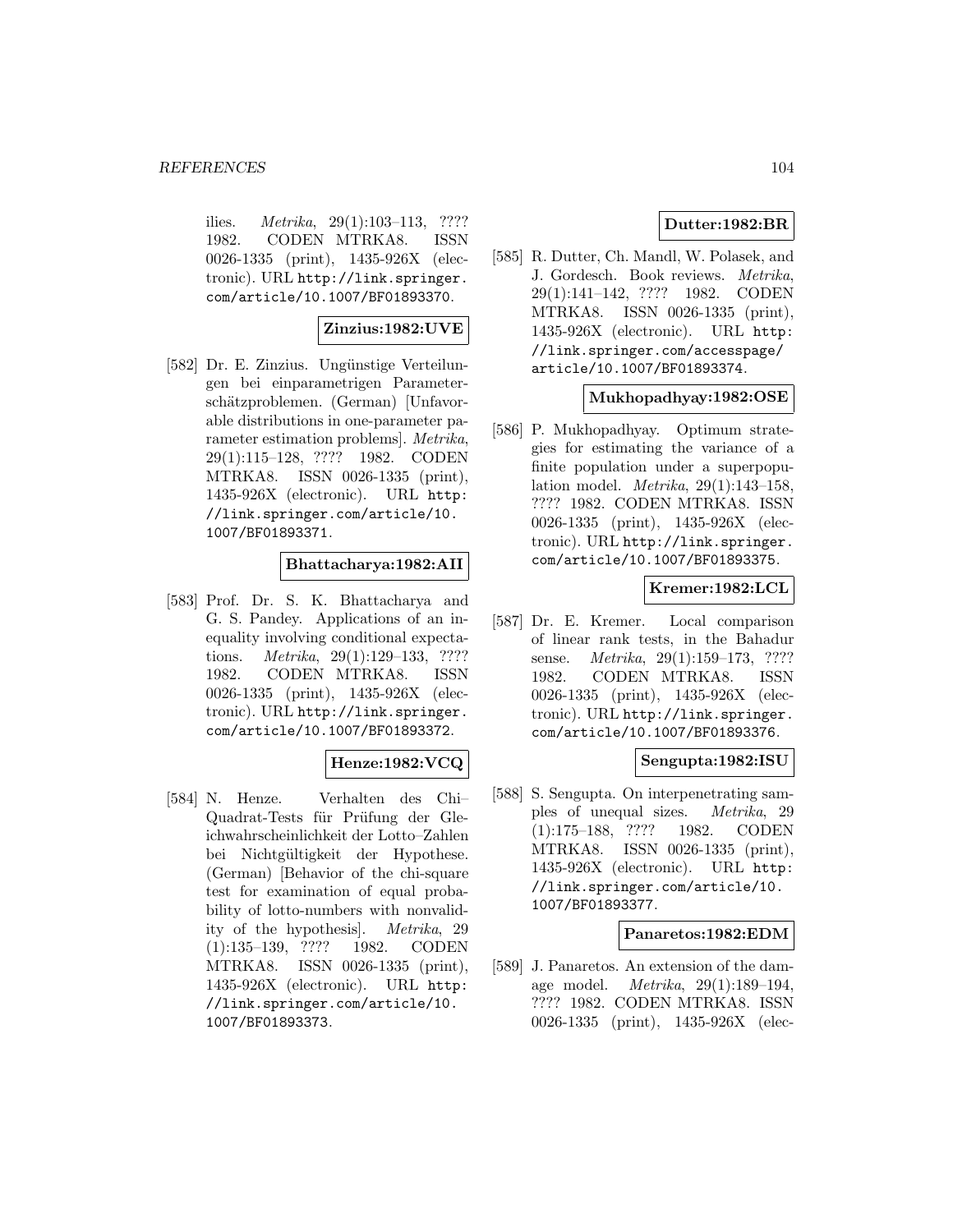tronic). URL http://link.springer. com/article/10.1007/BF01893378.

**Strauss:1982:AEF**

[590] I. Strauss. On the admissibility of estimators for the finite population variance. Metrika, 29(1):195–202, ???? 1982. CODEN MTRKA8. ISSN 0026-1335 (print), 1435-926X (electronic). URL http://link.springer. com/article/10.1007/BF01893379.

**Wong:1982:CTS**

[591] Dr. P. G. Wong and Dr. S. P. Wong. A curtailed test for the shape parameter of the Weibull distribution. Metrika, 29(1):203–209, ???? 1982. CODEN MTRKA8. ISSN 0026-1335 (print), 1435-926X (electronic). URL http://link.springer. com/article/10.1007/BF01893380.

**Feichtinger:1982:BR**

[592] G. Feichtinger, E. J. Hannan, K. D. Schmidt, P. Mandl, and L. E. Moses. Book reviews. Metrika, 29(1):211–214, ???? 1982. CODEN MTRKA8. ISSN 0026-1335 (print), 1435-926X (electronic). URL http://link.springer. com/article/10.1007/BF01893381.

## **Anonymous:1982:HC**

[593] Anonymous. Help & contacts. Metrika, 29(1):??, ???? 1982. CODEN MTRKA8. ISSN 0026-1335 (print), 1435-926X (electronic).

## **George:1983:CLR**

[594] E. O. George and G. S. Mudholkar. On the convolution of logistic random variables.  $Metrika$ ,  $30(1):1-13$ , ???? 1983. CODEN MTRKA8. ISSN

0026-1335 (print), 1435-926X (electronic). URL http://link.springer. com/article/10.1007/BF02056895.

## **Kern:1983:MVU**

[595] D. M. Kern. Minimum variance unbiased estimation in the Pareto distribution. Metrika, 30(1):15–19, ???? 1983. CODEN MTRKA8. ISSN 0026-1335 (print), 1435-926X (electronic). URL http://link.springer. com/article/10.1007/BF02056896.

## **Ahmad:1983:CNE**

[596] Professor I. A. Ahmad and Professor P.-E. Lin. Consistency of a nonparametric estimation of a density functional. Metrika, 30(1):21–29, ???? 1983. CODEN MTRKA8. ISSN 0026-1335 (print), 1435-926X (electronic). URL http://link.springer. com/article/10.1007/BF02056897.

## **Stadje:1983:SPG**

[597] Dr. W. Stadje. Summen von Produkten gemeinsam normalverteilter Zufallsvariablen. (German) [Sums of products of jointly normally distributed random variables]. Metrika, 30(1):31–36, ???? 1983. CODEN MTRKA8. ISSN 0026-1335 (print), 1435-926X (electronic). URL http: //link.springer.com/article/10. 1007/BF02056898.

#### **Theodorescu:1983:SPD**

[598] Prof. Dr. R. Theodorescu and Prof. R. L. Tweedie. Solidarity properties and a Doeblin decomposition for a class of non-Markovian stochastic processes. Metrika, 30(1):37–47, ???? 1983. CODEN MTRKA8. ISSN 0026-1335 (print), 1435-926X (elec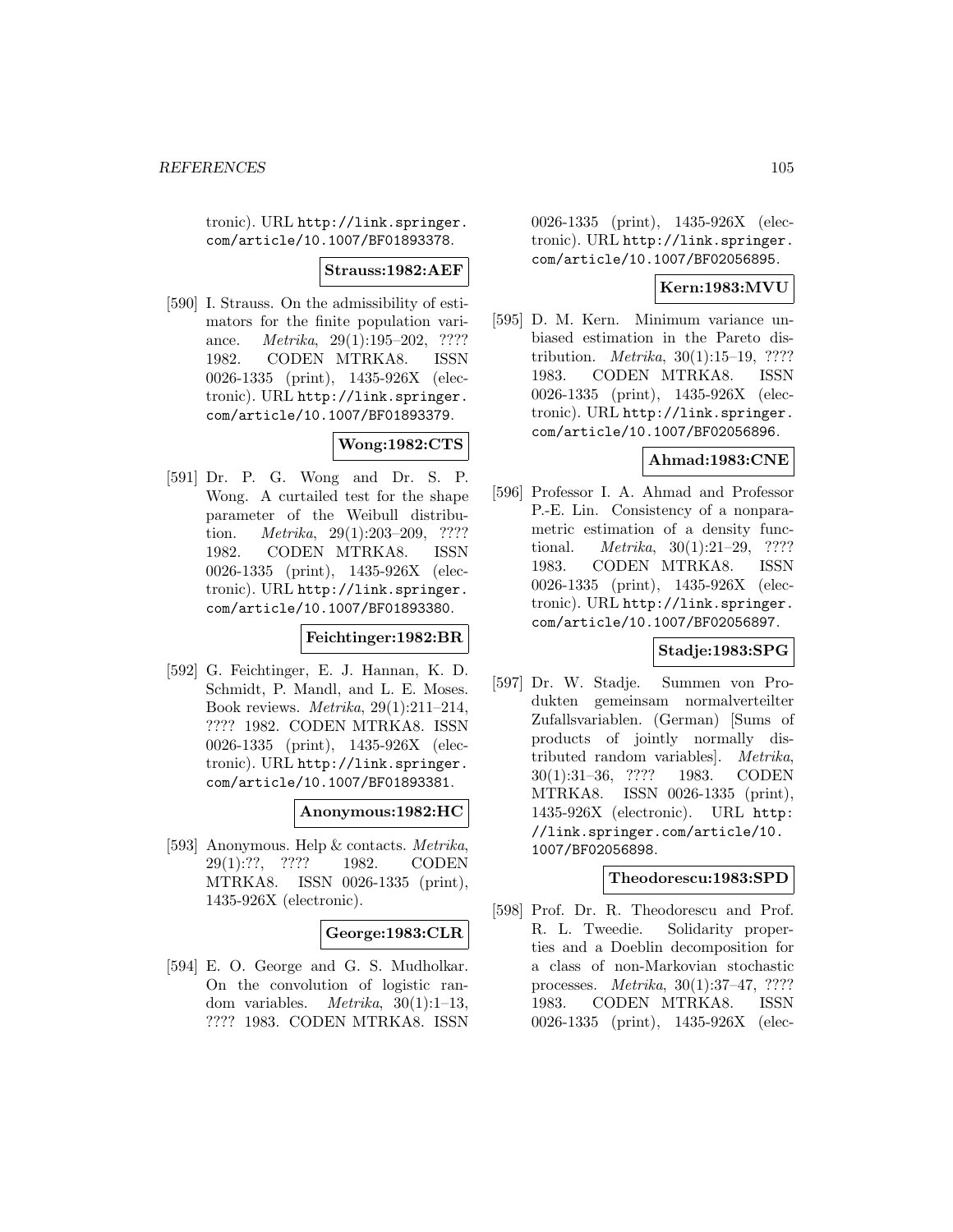tronic). URL http://link.springer. com/article/10.1007/BF02056899.

#### **Bondesson:1983:UMV**

[599] L. Bondesson. On uniformly minimum variance unbiased estimation when no complete sufficient statistics exist. Metrika, 30(1):49–54, ???? 1983. CODEN MTRKA8. ISSN 0026-1335 (print), 1435-926X (electronic). URL http://link.springer. com/article/10.1007/BF02056900.

# **Ruschendorf:1983:SSO**

[600] Dr. L. Rüschendorf. Solution of a statistical optimization problem by rearrangement methods. Metrika, 30 (1):55–61, ???? 1983. CODEN MTRKA8. ISSN 0026-1335 (print), 1435-926X (electronic). URL http: //link.springer.com/article/10. 1007/BF02056901.

## **Kalin:1983:BR**

[601] D. Kalin, H. Witting, H. G. Seifert, Prof. Dr. H. Schneeberger, F. Eicker, G. Rothenberger, H. Schoch, O. Richter, H. Rost, P. A. Meyer, G. Leha, E. Dettweiler, H. Heyer, E. Siebert, H. Rieder, and et al. Book reviews. Metrika, 30(1):63–72, ???? 1983. CODEN MTRKA8. ISSN 0026-1335 (print), 1435-926X (electronic). URL http://link.springer. com/article/10.1007/BF02056902.

# **Rothe:1983:BRS**

[602] Dr. G. Rothe. Block rank statistics. Metrika, 30(1):73–83, ???? 1983. CODEN MTRKA8. ISSN 0026-1335 (print), 1435-926X (electronic). URL http://link.springer. com/article/10.1007/BF02056903.

# **Heyer:1983:BR**

[603] H. Heyer. Book reviews. Metrika, 30 (1):84, ???? 1983. CODEN MTRKA8. ISSN 0026-1335 (print), 1435-926X (electronic). URL http://link. springer.com/accesspage/article/ 10.1007/BF02056904.

# **Roebruck:1983:OTL**

[604] Dr. P. Roebruck. Zur Optimalität  $des$   $F$ -Testes für lineare Hypothesen über lineare Modelle mit gemischten Effekten. (German) [On the optimality of F-test for linear hypotheses about linear mixed-effects models. *Metrika*, 30(1):85–91, ???? 1983. CODEN MTRKA8. ISSN 0026-1335 (print), 1435-926X (electronic). URL http://link.springer. com/article/10.1007/BF02056905.

# **Gotze:1983:BR**

[605] F. Götze and D. Plachky. Book reviews. Metrika, 30(1):92, ???? 1983. CODEN MTRKA8. ISSN 0026-1335 (print), 1435-926X (electronic). URL http: //link.springer.com/accesspage/ article/10.1007/BF02056906.

## **Srivastava:1983:PEF**

[606] S. K. Srivastava. Predictive estimation of finite population mean using product estimator. Metrika, 30(1):93–99, ???? 1983. CODEN MTRKA8. ISSN 0026-1335 (print), 1435-926X (electronic). URL http://link.springer. com/article/10.1007/BF02056907.

#### **Heyer:1983:SRP**

[607] H. Heyer. Statistics of random processes. I: General theory. Metrika, 30(1):100, ???? 1983. CODEN MTRKA8. ISSN 0026-1335 (print),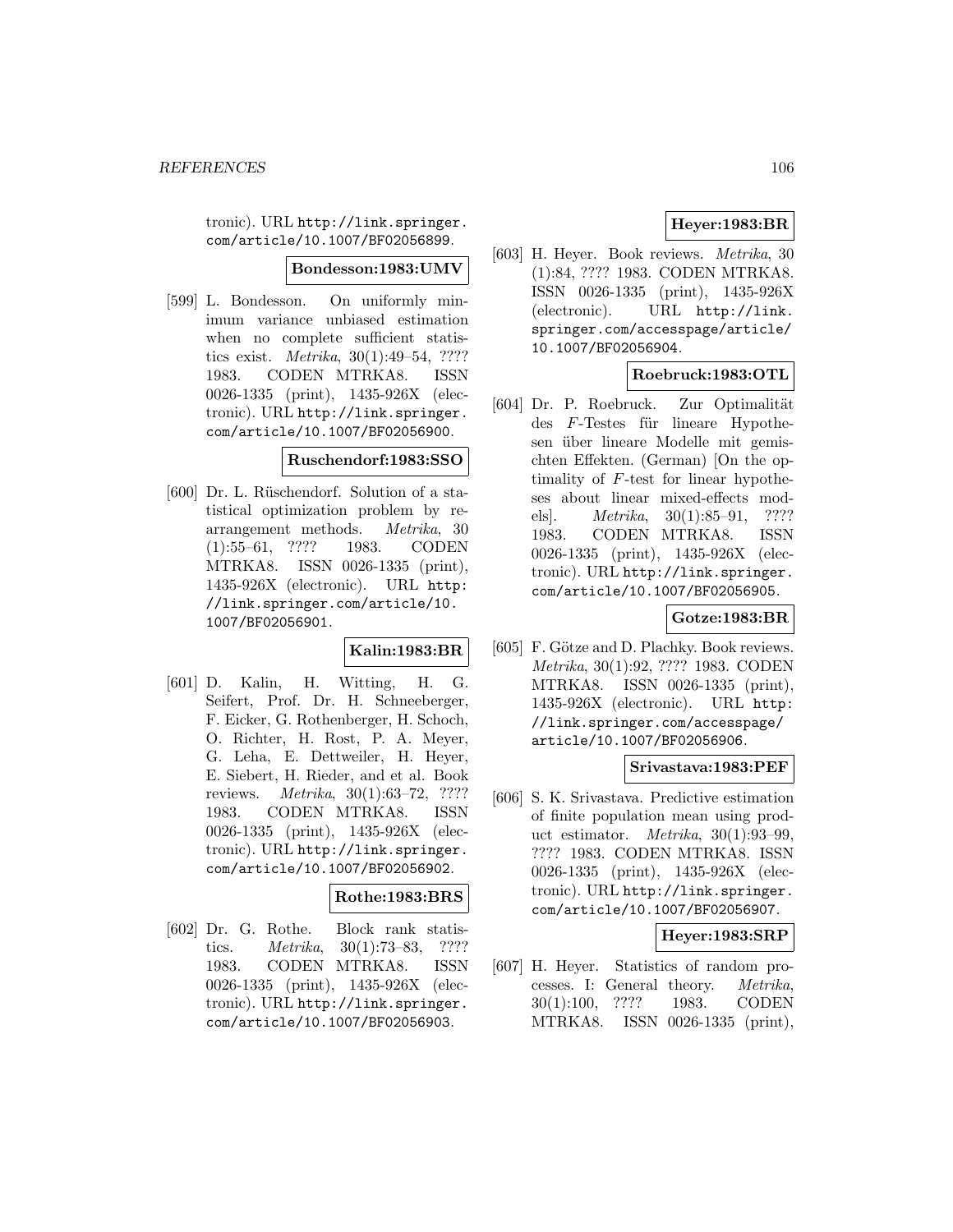1435-926X (electronic). URL http: //link.springer.com/accesspage/ article/10.1007/BF02056908.

# **Hayre:1983:SED**

[608] L. S. Hayre. Sequential estimation of the difference between the means of two normal populations. Metrika, 30(1):101–107, ???? 1983. CODEN MTRKA8. ISSN 0026-1335 (print), 1435-926X (electronic). URL http: //link.springer.com/article/10. 1007/BF02056909.

# **Ryan:1983:DTI**

[609] M. J. Ryan. Decision theory and incomplete knowledge. Metrika, 30(1): 108, ???? 1983. CODEN MTRKA8. ISSN 0026-1335 (print), 1435-926X (electronic). URL http://link. springer.com/accesspage/article/ 10.1007/BF02056910.

#### **Glazebrook:1983:SBP**

[610] K. D. Glazebrook and D. M. Jones. Some best possible results for a discounted one armed bandit. Metrika, 30(1):109–115, ???? 1983. CODEN MTRKA8. ISSN 0026-1335 (print), 1435-926X (electronic). URL http: //link.springer.com/article/10. 1007/BF02056911.

## **Sendler:1983:BR**

[611] W. Sendler and D. Morgenstern. Book reviews. *Metrika*,  $30(1):116$ , ???? 1983. CODEN MTRKA8. ISSN 0026-1335 (print), 1435-926X (electronic). URL http://link.springer. com/accesspage/article/10.1007/ BF02056912.

# **Kalin:1983:SRC**

[612] Prof. Dr. D. Kalin and Prof. Dr. R. Theodorescu. On a stopping rule for a class of sequential decision problems. Metrika, 30(1):117–123, ???? 1983. CODEN MTRKA8. ISSN 0026-1335 (print), 1435-926X (electronic). URL http://link.springer. com/article/10.1007/BF02056913.

# **Louton:1983:BR**

[613] T. Louton and R. Schassberger. Book reviews. Metrika, 30(1):124, ???? 1983. CODEN MTRKA8. ISSN 0026-1335 (print), 1435-926X (electronic). URL http://link.springer. com/accesspage/article/10.1007/ BF02056914.

#### **Anonymous:1983:HC**

[614] Anonymous. Help & contacts. Metrika, 30(1):??, ???? 1983. CODEN MTRKA8. ISSN 0026-1335 (print), 1435-926X (electronic).

## **Prabhu-Ajgaonkar:1984:NNB**

[615] S. G. Prabhu-Ajgaonkar. A note on necessary best estimator of order two. Metrika, 31(1):1–4, ???? 1984. CODEN MTRKA8. ISSN 0026-1335 (print), 1435-926X (electronic). URL http://link.springer. com/article/10.1007/BF01915176.

## **Katzenbeisser:1984:AVP**

[616] Dr. W. Katzenbeisser. Die asymptotische Verteilung des Prognosefehlers bei Prognosen mit Hilfe eines dynamischen ökonometrischen Modells höherer als erster Ordnung. (German) [The asymptotic distribution of the forecast error in predictions using a dynamic econometric model of higher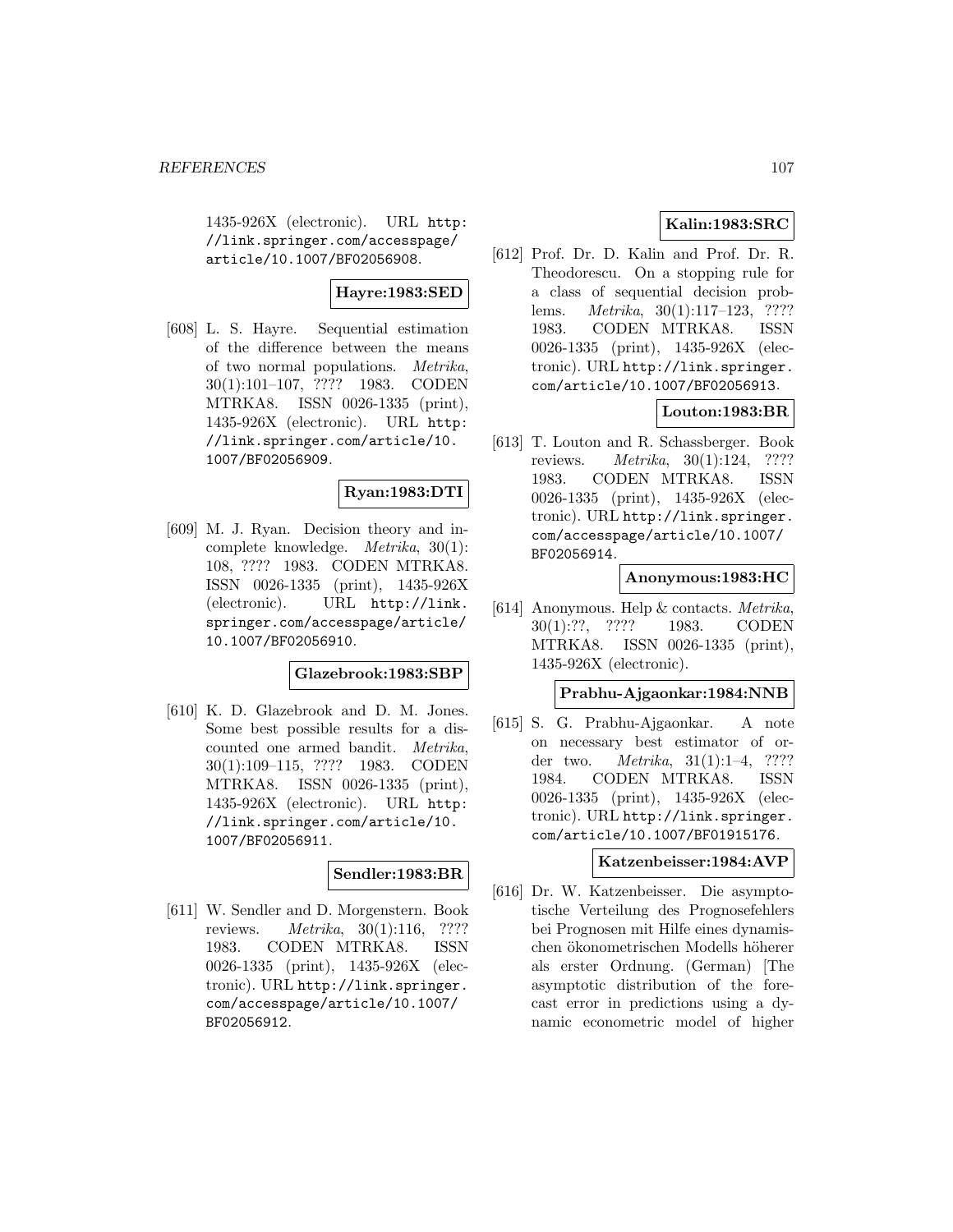than first order]. *Metrika*,  $31(1):5-23$ , ???? 1984. CODEN MTRKA8. ISSN 0026-1335 (print), 1435-926X (electronic). URL http://link.springer. com/article/10.1007/BF01915177.

# **Schaich:1984:BR**

[617] E. Schaich and D. Morgenstern. Book reviews. Metrika, 31(1):24, ???? 1984. CODEN MTRKA8. ISSN 0026-1335 (print), 1435-926X (electronic). URL http://link.springer. com/accesspage/article/10.1007/ BF01915178.

## **Rao:1984:SAR**

[618] T. J. Rao. Some aspects of random permutation models in finite population sampling theory. *Metrika*,  $31(1):25-32$ , ???? 1984. CODEN MTRKA8. ISSN 0026-1335 (print), 1435-926X (electronic). URL http://link.springer. com/article/10.1007/BF01915179.

## **Ketellapper:1984:REM**

[619] R. H. Ketellapper and A. E. Ronner. Are robust estimation methods useful in the structural errors-invariables model? Metrika, 31(1):33–41, ???? 1984. CODEN MTRKA8. ISSN 0026-1335 (print), 1435-926X (electronic). URL http://link.springer. com/article/10.1007/BF01915180.

## **Krafft:1984:BR**

[620] O. Krafft and H. Heyer. Book reviews. Metrika, 31(1):42, ???? 1984. CODEN MTRKA8. ISSN 0026-1335 (print), 1435-926X (electronic). URL http: //link.springer.com/accesspage/ article/10.1007/BF01915181.

# **Niemi:1984:ISA**

[621] H. Niemi. The invertibility of sampled and aggregated ARMA models. Metrika, 31(1):43–50, ???? 1984. CODEN MTRKA8. ISSN 0026-1335 (print), 1435-926X (electronic). URL http://link.springer. com/article/10.1007/BF01915182.

# **Stormer:1984:BSJ**

[622] Prof. Dr. H. Störmer. Bemerkungen zu den Sätzen von Jordan. (German) [Comments on Jordan sets]. Metrika, 31(1):51–59, ???? 1984. CODEN MTRKA8. ISSN 0026-1335 (print), 1435-926X (electronic). URL http: //link.springer.com/article/10. 1007/BF01915183.

# **Strasser:1984:BR**

[623] H. Strasser and P. Gänssler. Book reviews. Metrika, 31(1):60–62, ???? 1984. CODEN MTRKA8. ISSN 0026-1335 (print), 1435-926X (electronic). URL http://link.springer. com/article/10.1007/BF01915184.

## **Kabe:1984:CSA**

[624] D. G. Kabe. Classical statistical analysis based on a certain hypercomplex multivariate normal distribution. Metrika, 31(1):63–76, ???? 1984. CODEN MTRKA8. ISSN 0026-1335 (print), 1435-926X (electronic). URL http://link.springer. com/article/10.1007/BF01915185.

## **Saksena:1984:BUE**

[625] Ass. Prof. S. K. Saksena and Prof. A. M. Johnson. Best unbiased estimators for the parameters of a two-parameter Pareto distribution. Metrika, 31(1):77–83, ???? 1984.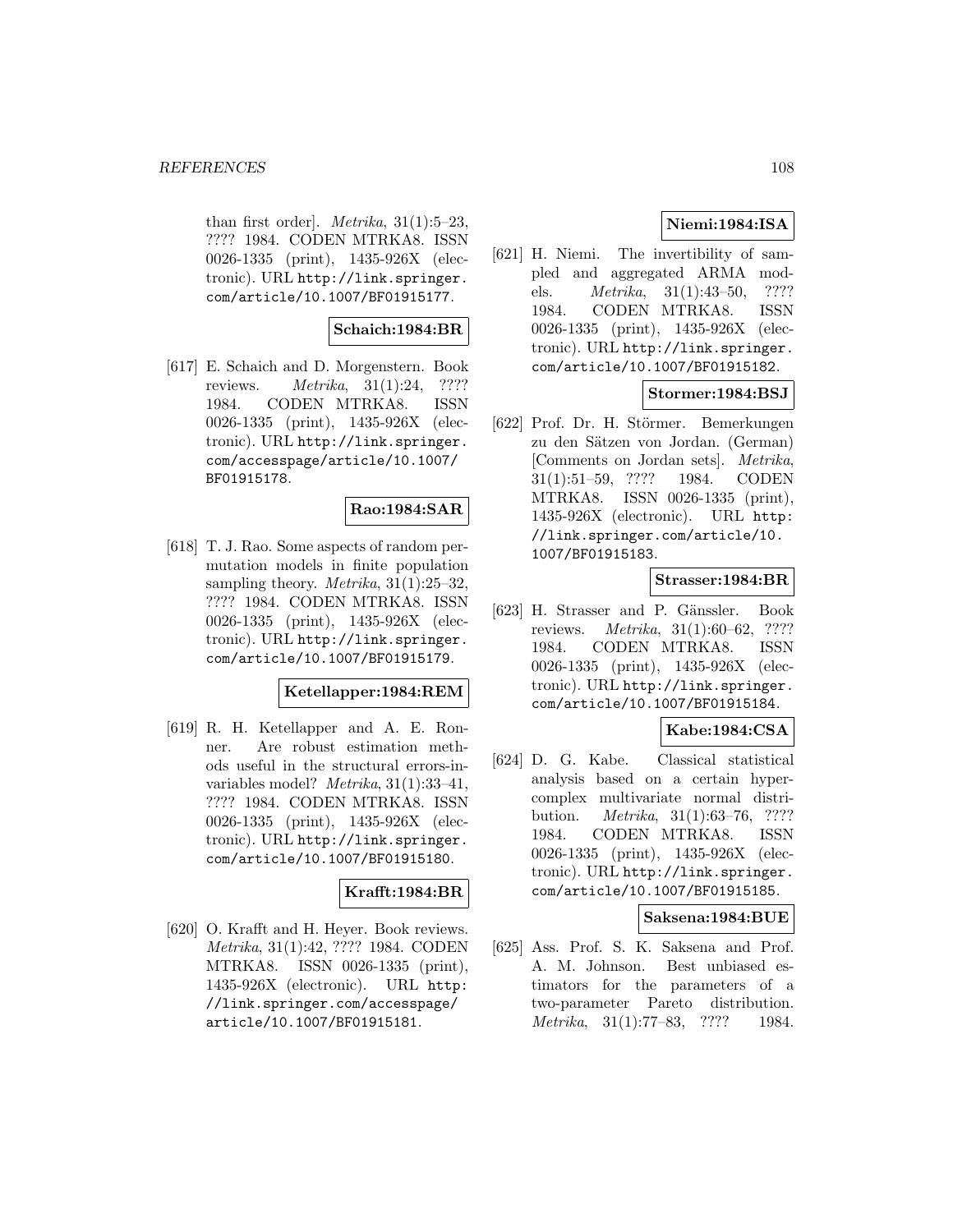CODEN MTRKA8. ISSN 0026- 1335 (print), 1435-926X (electronic). URL http://link.springer.com/ article/10.1007/BF01915186.

#### **Schneeweiss:1984:SAW**

[626] H. Schneeweiß. Studien zur angewandten Wirtschaftsforschung und Statistik. (German) [Studies on applied economic research and statistics]. Metrika, 31(1):84, ???? 1984. CODEN MTRKA8. ISSN 0026-1335 (print), 1435-926X (electronic). URL http: //link.springer.com/accesspage/ article/10.1007/BF01915187.

#### **Sharma:1984:EVG**

[627] D. Sharma. On estimating the variance of a generalized Laplace distribution. Metrika, 31(1):85–88, ???? 1984. CODEN MTRKA8. ISSN 0026-1335 (print), 1435-926X (electronic). URL http://link.springer. com/article/10.1007/BF01915188.

#### **Padmawar:1984:ESF**

[628] V. R. Padmawar and P. Mukhopadhyay. Estimation of symmetric functions of a finite population. Metrika, 31(1):89–97, ???? 1984. CODEN MTRKA8. ISSN 0026-1335 (print), 1435-926X (electronic). URL http: //link.springer.com/article/10. 1007/BF01915189.

## **Husler:1984:ERP**

[629] J. Hüsler. Extremes and related properties of random sequences and processes. Metrika, 31(1):98, ???? 1984. CODEN MTRKA8. ISSN 0026-1335 (print), 1435-926X (electronic). URL http://link.springer. com/accesspage/article/10.1007/ BF01915190.

# **Landers:1984:NQC**

[630] Prof. Dr. D. Landers and Prof. Dr. L. Rogge. Natural  $\alpha$ -quantiles and conditional  $\alpha$ -quantiles. *Metrika*, 31 (1):99–113, ???? 1984. CODEN MTRKA8. ISSN 0026-1335 (print), 1435-926X (electronic). URL http: //link.springer.com/article/10. 1007/BF01915191.

## **Haslinger:1984:ETN**

[631] F. Haslinger. Economic theory of natural resources. Metrika, 31(1):114, ???? 1984. CODEN MTRKA8. ISSN 0026-1335 (print), 1435-926X (electronic). URL http://link.springer. com/accesspage/article/10.1007/ BF01915192.

#### **Charalambides:1984:MVU**

[632] Priv.-Doz. Dr. Ch. A. Charalambides. Minimum variance unbiased estimation for the zero class truncated bivariate Poisson and logarithmic series distributions. *Metrika*,  $31(1):115-123$ , ???? 1984. CODEN MTRKA8. ISSN 0026-1335 (print), 1435-926X (electronic). URL http://link.springer. com/article/10.1007/BF01915193.

#### **Georgii:1984:BR**

[633] H.-O. Georgii and F. Pukelsheim. Book reviews. Metrika, 31(1):124–126, ???? 1984. CODEN MTRKA8. ISSN 0026-1335 (print), 1435-926X (electronic). URL http://link.springer. com/article/10.1007/BF01915194.

#### **Kapadia:1984:MSS**

[634] C. H. Kapadia and D. L. Weeks. Minimal sufficient statistics for the group divisible partially balanced incomplete block design (GD-PBIBD)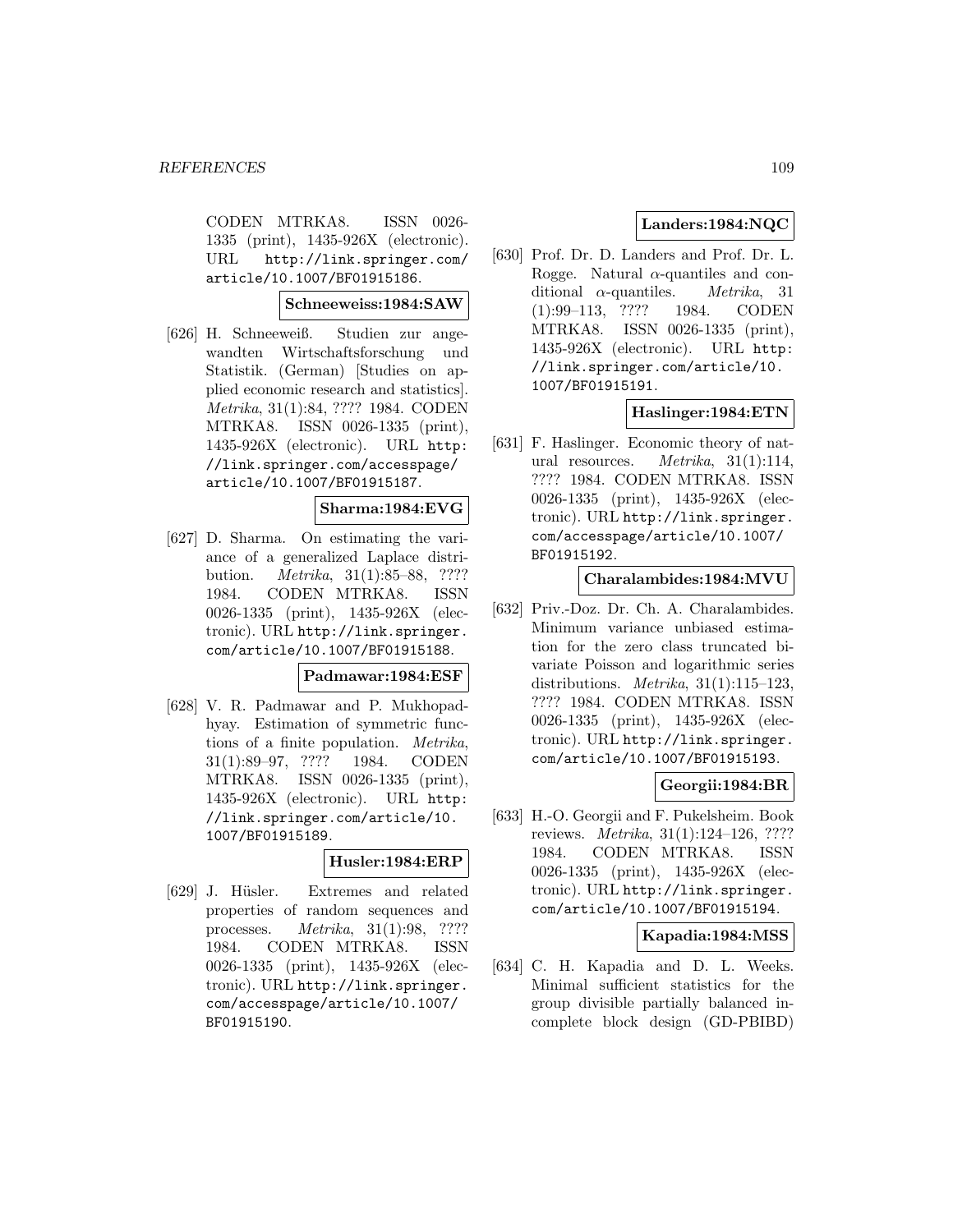with interaction under an Eisenhart Model II. Metrika, 31(1):127–144, ???? 1984. CODEN MTRKA8. ISSN 0026-1335 (print), 1435-926X (electronic). URL http://link.springer. com/article/10.1007/BF01915195.

#### **Anonymous:1984:HC**

[635] Anonymous. Help & contacts. Metrika, 31(1):??, ???? 1984. CODEN MTRKA8. ISSN 0026-1335 (print), 1435-926X (electronic).

# **Arnold:1985:KPE**

[636] Dr. B. Arnold. Kostenoptimale Prüfpläne bei einem Problem mit drei möglichen Entscheidungen. (German) [Costa-optimized test plans for a problem with three possible decisions]. Metrika, 32(1):1–14, ???? 1985. CODEN MTRKA8. ISSN 0026-1335 (print), 1435-926X (electronic). URL http://link.springer. com/article/10.1007/BF01897793.

## **Holm:1985:ODS**

[637] S. Holm. On the optimality of differentiated SPR tests of composite hypotheses. Metrika, 32(1):15–33, ???? 1985. CODEN MTRKA8. ISSN 0026-1335 (print), 1435-926X (electronic). URL http://link.springer. com/article/10.1007/BF01897794.

#### **Uhlmann:1985:FSQ**

[638] W. Uhlmann. Frontiers in statistical quality control 2. Metrika, 32(1):34, ???? 1985. CODEN MTRKA8. ISSN 0026-1335 (print), 1435-926X (electronic). URL http://link.springer. com/accesspage/article/10.1007/ BF01897795.

## **Ronning:1985:NXR**

[639] Prof. Dr. Gerd Ronning. On the nonnegativity of  $XX^+$  and its relevance in econometrics. Metrika, 32(1):35–47, ???? 1985. CODEN MTRKA8. ISSN 0026-1335 (print), 1435-926X (electronic). URL http://link.springer. com/article/10.1007/BF01897796.

## **Edgar:1985:ASF**

[640] G. A. Edgar. Amarts and set function processes. Metrika, 32(1):48, ???? 1985. CODEN MTRKA8. ISSN 0026-1335 (print), 1435-926X (electronic). URL http://link.springer. com/accesspage/article/10.1007/ BF01897797.

# **Saleh:1985:LSE**

[641] A. K. Md. E. Saleh, M. M. Ali, and D. Umbach. Large sample estimation of Pareto quantiles using selected order statistics. Metrika, 32(1):49–56, ???? 1985. CODEN MTRKA8. ISSN 0026-1335 (print), 1435-926X (electronic). URL http://link.springer. com/article/10.1007/BF01897798.

#### **Sonnemann:1985:ORC**

[642] E. Sonnemann. U-optimum rowcolumns designs for the comparison of two treatments. Metrika, 32(1):57–63, ???? 1985. CODEN MTRKA8. ISSN 0026-1335 (print), 1435-926X (electronic). URL http://link.springer. com/article/10.1007/BF01897799.

#### **Prabhu-Ajgaonkar:1985:NNB**

[643] S. G. Prabhu-Ajgaonkar. A note on necessary best estimator of order two. Metrika, 32(1):64, ???? 1985. CODEN MTRKA8. ISSN 0026-1335 (print),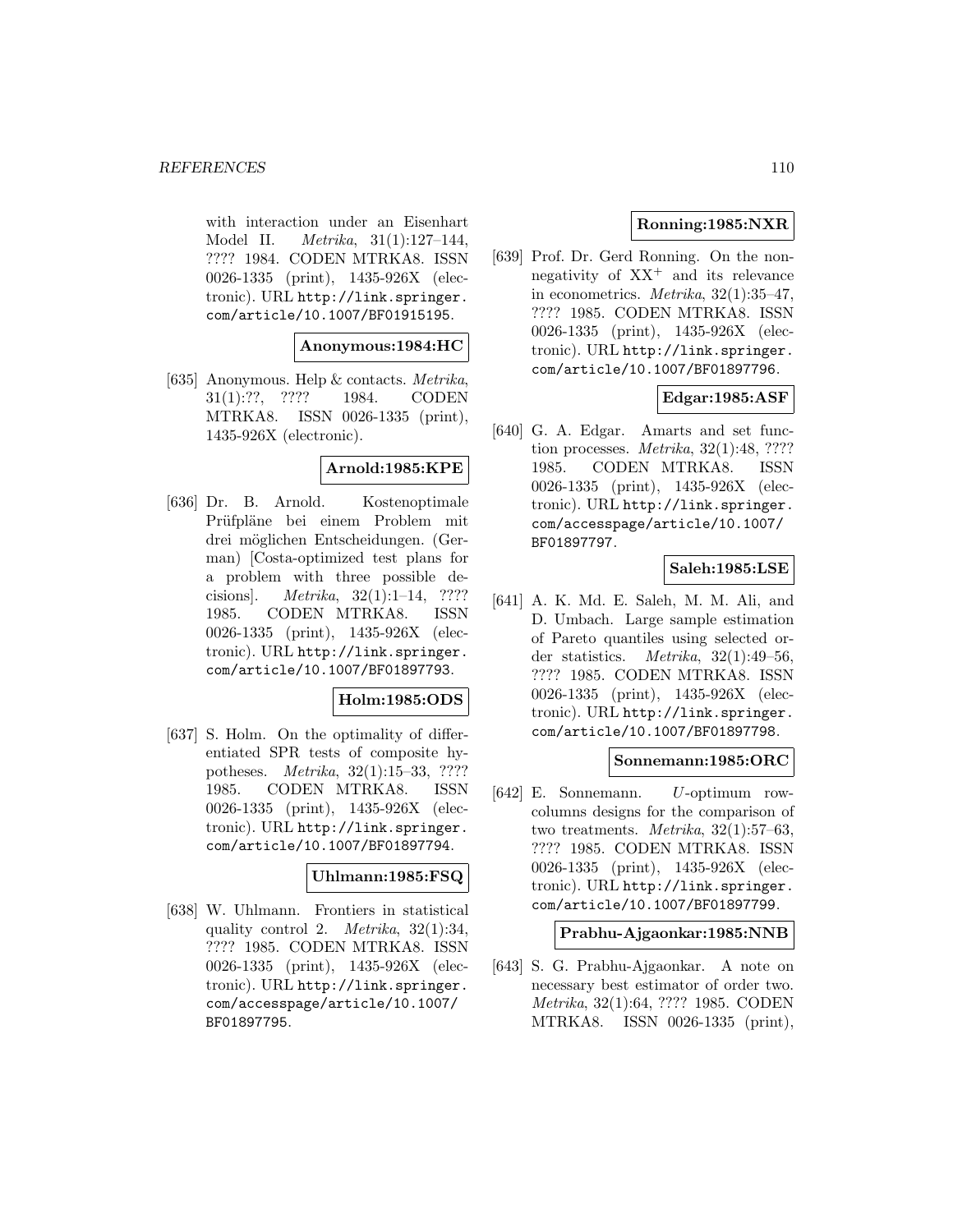1435-926X (electronic). URL http: //link.springer.com/accesspage/ article/10.1007/BF01897800.

**Engel:1985:SCD**

[644] J. Engel. Some characterizations of distributions by regression models for ordinal response data. Metrika, 32 (1):65–72, ???? 1985. CODEN MTRKA8. ISSN 0026-1335 (print), 1435-926X (electronic). URL http: //link.springer.com/article/10. 1007/BF01897801.

## **Gajek:1985:RLU**

[645] L. Gajek. A remark on Lehmannunbiased estimators for scale resp. location parameters. Metrika, 32(1):73–84, ???? 1985. CODEN MTRKA8. ISSN 0026-1335 (print), 1435-926X (electronic). URL http://link.springer. com/article/10.1007/BF01897802.

**Gupta:1985:TFP**

[646] A. K. Gupta and C. F. Wong. On three and five parameter bivariate beta distributions. *Metrika*, 32(1):85–91, ???? 1985. CODEN MTRKA8. ISSN 0026-1335 (print), 1435-926X (electronic). URL http://link.springer. com/article/10.1007/BF01897803.

**Reschenhofer:1985:RRE**

[647] E. Reschenhofer. A remark on the recursive estimation of ARMA order. Metrika, 32(1):93–96, ???? 1985. CODEN MTRKA8. ISSN 0026-1335 (print), 1435-926X (electronic). URL http://link.springer. com/article/10.1007/BF01897804.

**Ronner:1985:OOE**

[648] A. E. Ronner and A. G. M. Steerneman. The occurrence of outliers in the explanatory variable considered in an errors-in-variables framework. Metrika, 32(1):97–107, ???? 1985. CODEN MTRKA8. ISSN 0026-1335 (print), 1435-926X (electronic). URL http://link.springer. com/article/10.1007/BF01897805.

# **Terpstra:1985:OSM**

[649] T. J. Terpstra. One-sided and multisided rank tests against trend in the case of concordant observers. Metrika, 32(1):109–123, ???? 1985. CODEN MTRKA8. ISSN 0026-1335 (print), 1435-926X (electronic). URL http: //link.springer.com/article/10. 1007/BF01897806.

# **Hey:1985:BR**

[650] John D. Hey, W. Wetzel, M. Metivier, D. M. Chibisov, and V. K. Malinovski. Book reviews. Metrika, 32(1):124–128, ???? 1985. CODEN MTRKA8. ISSN 0026-1335 (print), 1435-926X (electronic). URL http://link.springer. com/article/10.1007/BF01897807.

## **Potscher:1985:BLM**

[651] B. M. Pötscher. The behaviour of the Lagrangian multiplier test in testing the orders of an ARMAmodel. Metrika, 32(1):129–150, ???? 1985. CODEN MTRKA8. ISSN 0026-1335 (print), 1435-926X (electronic). URL http://link.springer. com/article/10.1007/BF01897808.

# **Kramer:1985:AVE**

[652] Dr. W. Krämer. Asymptotische Verteilungen einiger Schätzverfahren bei Trend und Fehlern in den Variablen. (German) [Asymptotic distributions of some estimations in trend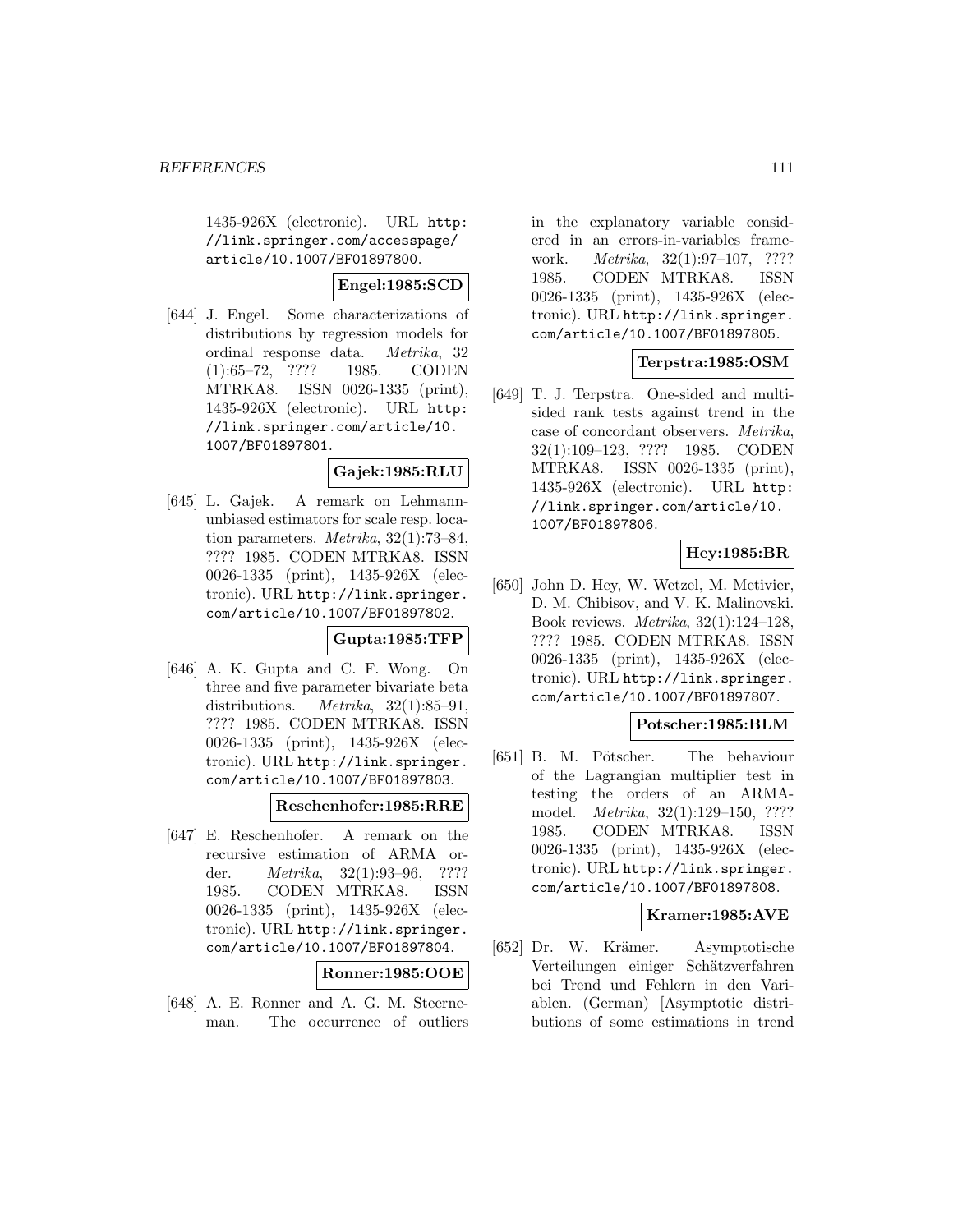and errors in variables]. Metrika, 32 (1):151–162, ???? 1985. CODEN MTRKA8. ISSN 0026-1335 (print), 1435-926X (electronic). URL http: //link.springer.com/article/10. 1007/BF01897809.

#### **Morgenstern:1985:EBI**

[653] Prof. Dr. D. Morgenstern. Einfache Begündung für die Irrtumswahrscheinlichkeitsschranke der HOMMEL'schen Mehrheitstestkombination. (German) [Simple basis for imploring the probability of error bounds of the majority Hommel test combination]. Metrika, 32(1):163–164, ???? 1985. CODEN MTRKA8. ISSN 0026-1335 (print), 1435-926X (electronic). URL http: //link.springer.com/accesspage/ article/10.1007/BF01897810.

#### **Vandemaele:1985:CTL**

[654] M. Vandemaele and N. Veraverbeke. Cramér type large deviations for Studentized U-statistics. Metrika, 32 (1):165–179, ???? 1985. CODEN MTRKA8. ISSN 0026-1335 (print), 1435-926X (electronic). URL http: //link.springer.com/article/10. 1007/BF01897811.

## **Linhart:1985:CSM**

[655] H. Linhart and P. Volkers. On a criterion for the selection of models for stationary time series. Metrika, 32 (1):181–196, ???? 1985. CODEN MTRKA8. ISSN 0026-1335 (print), 1435-926X (electronic). URL http: //link.springer.com/article/10. 1007/BF01897812.

#### **Anonymous:1985:HC**

[656] Anonymous. Help & contacts. Metrika, 32(1):??, ???? 1985. CODEN MTRKA8. ISSN 0026-1335 (print), 1435-926X (electronic).

#### **Lee:1986:BNC**

[657] P. A. Lee and S. H. Ong. The bivariate non-central negative binomial distributions. Metrika, 33(1):1–28, ???? 1986. CODEN MTRKA8. ISSN 0026-1335 (print), 1435-926X (electronic). URL http://link.springer. com/article/10.1007/BF01894723.

# **Ong:1986:BNC**

[658] S. H. Ong and P. A. Lee. Bivariate non-central negative binomial distribution: Another generalisation. Metrika, 33(1):29–46, ???? 1986. CODEN MTRKA8. ISSN 0026-1335 (print), 1435-926X (electronic). URL http: //link.springer.com/article/10. 1007/BF01894724.

## **Lee:1986:RSP**

[659] Y. J. Lee and E. J. Dudewicz. Robust selection procedures based on vector ranks. Metrika, 33(1):47–63, ???? 1986. CODEN MTRKA8. ISSN 0026-1335 (print), 1435-926X (electronic). URL http://link.springer. com/article/10.1007/BF01894725.

## **Schmitz:1986:BR**

[660] N. Schmitz and D. W. Stroock. Book reviews. Metrika, 33(1):64, ???? 1986. CODEN MTRKA8. ISSN 0026-1335 (print), 1435-926X (electronic). URL http://link.springer. com/accesspage/article/10.1007/ BF01894726.

# **Sharma:1986:ICW**

[661] D. Sharma and K. Krishnamoorthy. An identity concerning a Wishart matrix. Metrika, 33(1):65–68, ????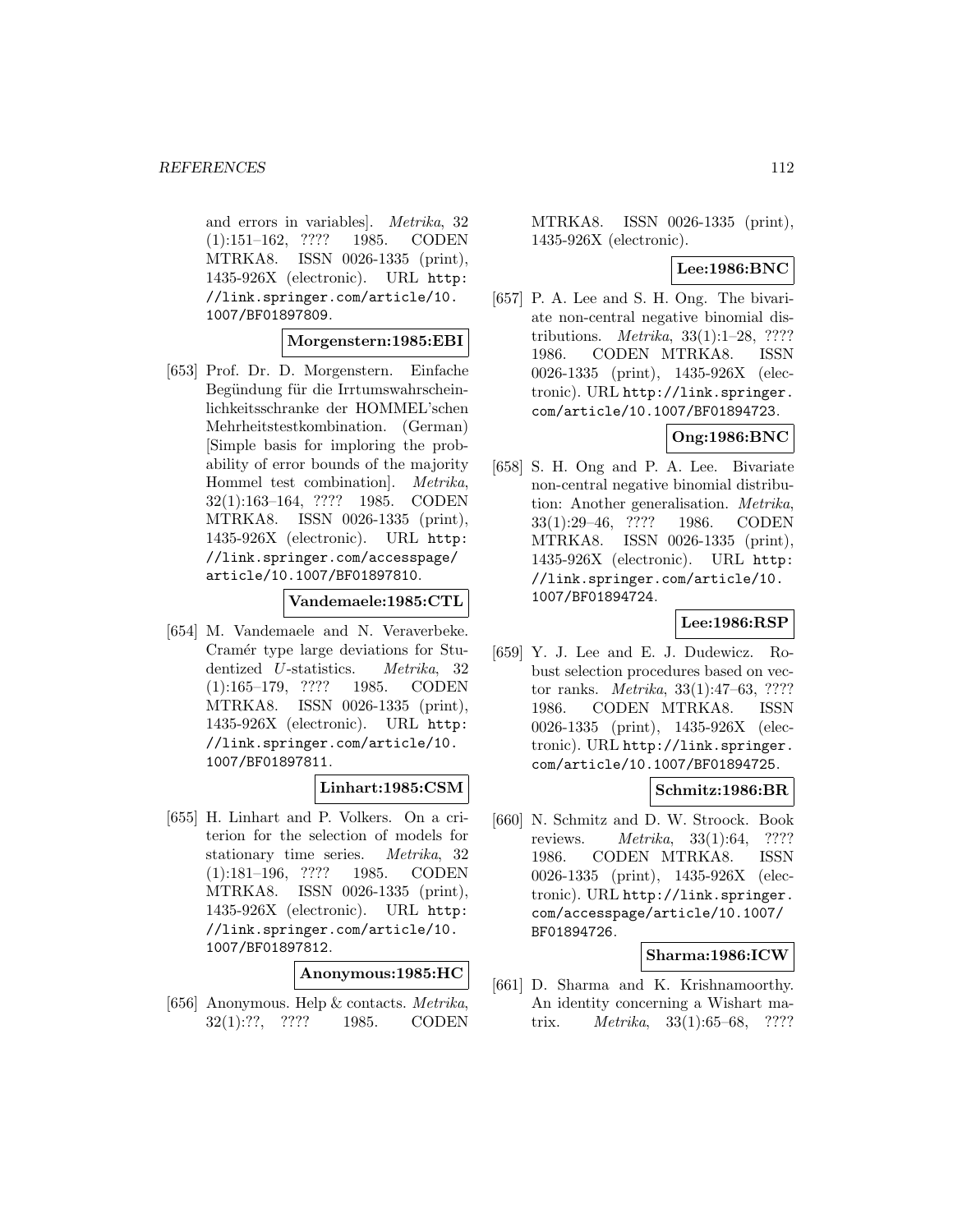1986. CODEN MTRKA8. ISSN 0026-1335 (print), 1435-926X (electronic). URL http://link.springer. com/article/10.1007/BF01894727.

# **Laake:1986:OEO**

[662] P. Laake. Optimal estimates and optimal predictors of finite population characteristics in the presence of nonresponse. Metrika, 33(1):69–77, ???? 1986. CODEN MTRKA8. ISSN 0026-1335 (print), 1435-926X (electronic). URL http://link.springer. com/article/10.1007/BF01894728.

#### **Priouret:1986:ITL**

[663] P. Priouret. An introduction to the theory of large deviations. Metrika, 33(1): 78, ???? 1986. CODEN MTRKA8. ISSN 0026-1335 (print), 1435-926X (electronic). URL http://link. springer.com/accesspage/article/ 10.1007/BF01894729.

## **Arnab:1986:OPF**

[664] Dr. R. Arnab. Optimal prediction for a finite population total with connected designs and related model-based results. Metrika, 33(1):79–84, ???? 1986. CODEN MTRKA8. ISSN 0026-1335 (print), 1435-926X (electronic). URL http://link.springer. com/article/10.1007/BF01894730.

#### **Takeuchi:1986:NMV**

[665] K. Takeuchi and M. Akahira. A note on minimum variance. Metrika, 33(1):85–91, ???? 1986. CODEN MTRKA8. ISSN 0026-1335 (print), 1435-926X (electronic). URL http: //link.springer.com/article/10. 1007/BF01894731.

# **Singh:1986:SUP**

[666] M. P. Singh. Sampling with unequal probabilities. Metrika, 33(1):92, ???? 1986. CODEN MTRKA8. ISSN 0026-1335 (print), 1435-926X (electronic). URL http://link.springer. com/accesspage/article/10.1007/ BF01894732.

# **Arnold:1986:PDO**

[667] Dr. B. F. Arnold. Procedures to determine optimum two-stage sampling plans by attributes. Metrika, 33(1):93–109, ???? 1986. CODEN MTRKA8. ISSN 0026-1335 (print), 1435-926X (electronic). URL http: //link.springer.com/article/10. 1007/BF01894733.

## **Loynes:1986:SEA**

[668] R. M. Loynes. Statistical extremes and applications. Metrika, 33(1):100, ???? 1986. CODEN MTRKA8. ISSN 0026-1335 (print), 1435-926X (electronic). URL http://link.springer. com/accesspage/article/10.1007/ BF01894734.

## **Eberl:1986:CNT**

[669] W. Eberl, Jr. Characterizations of normality in translation classes by properties of Bayes estimators. Metrika, 33(1):111–119, ???? 1986. CODEN MTRKA8. ISSN 0026-1335 (print), 1435-926X (electronic). URL http: //link.springer.com/article/10. 1007/BF01894735.

#### **Hackl:1986:CMP**

[670] P. Hackl. Computational methods for parsimonious data fitting. Metrika, 33(1):120, ???? 1986. CODEN MTRKA8. ISSN 0026-1335 (print),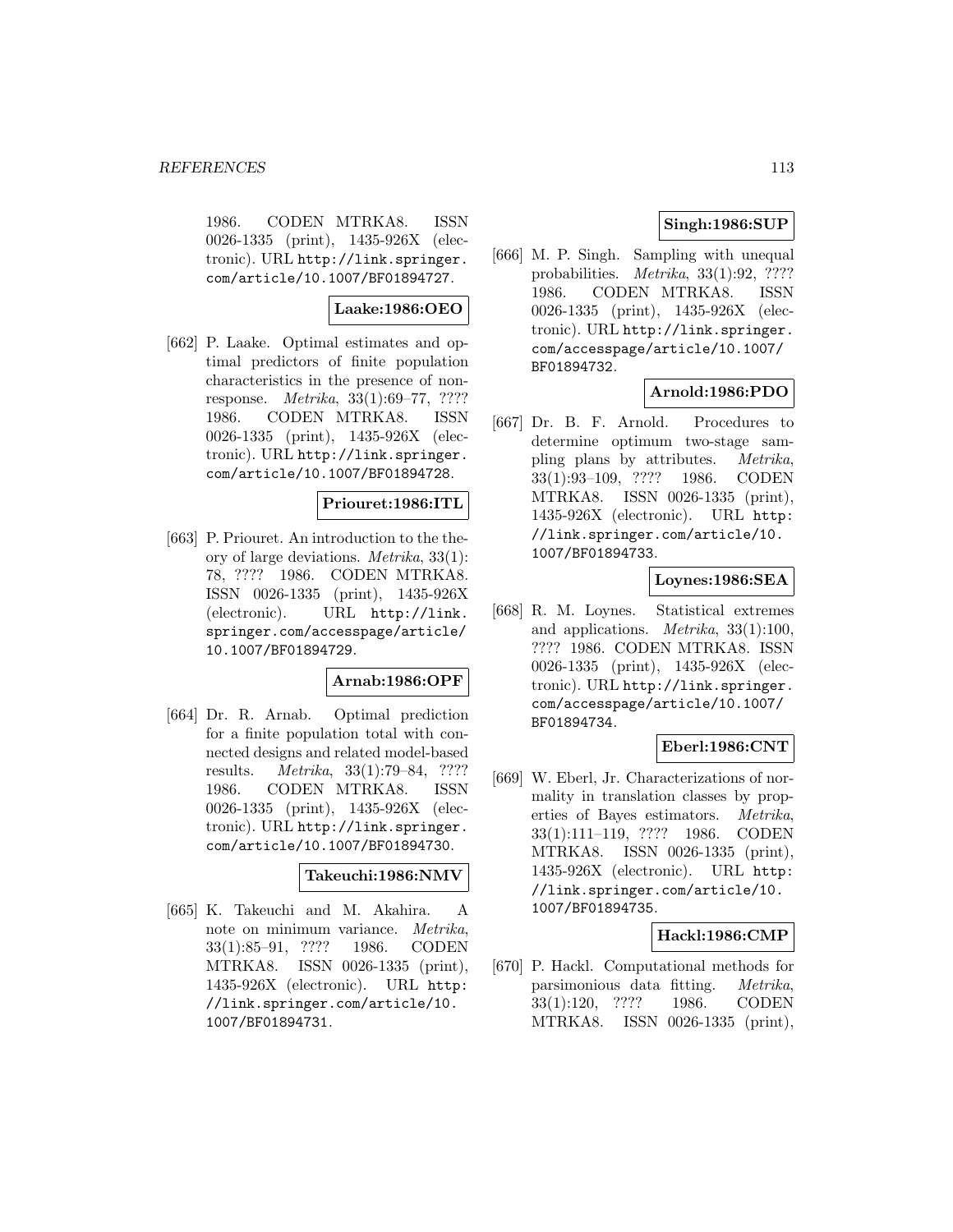1435-926X (electronic). URL http: //link.springer.com/accesspage/ article/10.1007/BF01894736.

## **Bauer:1986:MTP**

[671] P. Bauer, P. Hackl, G. Hommel, and E. Sonnemann. Multiple testing of pairs of one-sided hypotheses. Metrika, 33(1):121–127, ???? 1986. CODEN MTRKA8. ISSN 0026-1335 (print), 1435-926X (electronic). URL http://link.springer. com/article/10.1007/BF01894737.

#### **Follmer:1986:BR**

[672] H. Föllmer and K. Wittkowski. Book reviews. Metrika, 33(1):128, ???? 1986. CODEN MTRKA8. ISSN 0026-1335 (print), 1435-926X (electronic). URL http://link.springer. com/accesspage/article/10.1007/ BF01894738.

# **Mukhopadhyay:1986:EUL**

[673] P. Mukhopadhyay. Estimation under linear regression models. Metrika, 33(1):129–134, ???? 1986. CODEN MTRKA8. ISSN 0026-1335 (print), 1435-926X (electronic). URL http: //link.springer.com/article/10. 1007/BF01894739.

# **Viollaz:1986:RCS**

[674] Dr. A. J. Viollaz. On the reliability of the chi-square test. Metrika, 33(1):135–142, ???? 1986. CODEN MTRKA8. ISSN 0026-1335 (print), 1435-926X (electronic). URL http: //link.springer.com/article/10. 1007/BF01894740.

## **Mader:1986:KPQ**

[675] Dr. U. M¨ader. Kostenoptimale Prüfpläne für ein quantitatives Merk-

mal. (German) [Cost-optimized test plans for a quantitative characteristic]. Metrika, 33(1):143–163, ???? 1986. CODEN MTRKA8. ISSN 0026-1335 (print), 1435-926X (electronic). URL http://link.springer. com/article/10.1007/BF01894741.

# **Hackl:1986:BR**

[676] P. Hackl and W. Hansen. Book reviews. Metrika, 33(1):164, ???? 1986. CODEN MTRKA8. ISSN 0026-1335 (print), 1435-926X (electronic). URL http://link.springer. com/accesspage/article/10.1007/ BF01894742.

#### **Anonymous:1986:HC**

[677] Anonymous. Help & contacts. Metrika, 33(1):??, ???? 1986. CODEN MTRKA8. ISSN 0026-1335 (print), 1435-926X (electronic).

# **Akahira:1987:LMV**

[678] M. Akahira and K. Takeuchi. Locally minimum variance unbiased estimator in a discontinuous density function. Metrika, 34(1):1–15, ???? 1987. CODEN MTRKA8. ISSN 0026-1335 (print), 1435-926X (electronic). URL http://link.springer. com/article/10.1007/BF02613124.

## **Wiegert:1987:BR**

[679] R. Wiegert. Book review. Metrika, 34 (1):16, ???? 1987. CODEN MTRKA8. ISSN 0026-1335 (print), 1435-926X (electronic). URL http://link. springer.com/accesspage/article/ 10.1007/BF02613125.

# **Koziol:1987:AFN**

[680] Prof. J. A. Koziol, Ph. D. An alternative formulation of Neyman's smooth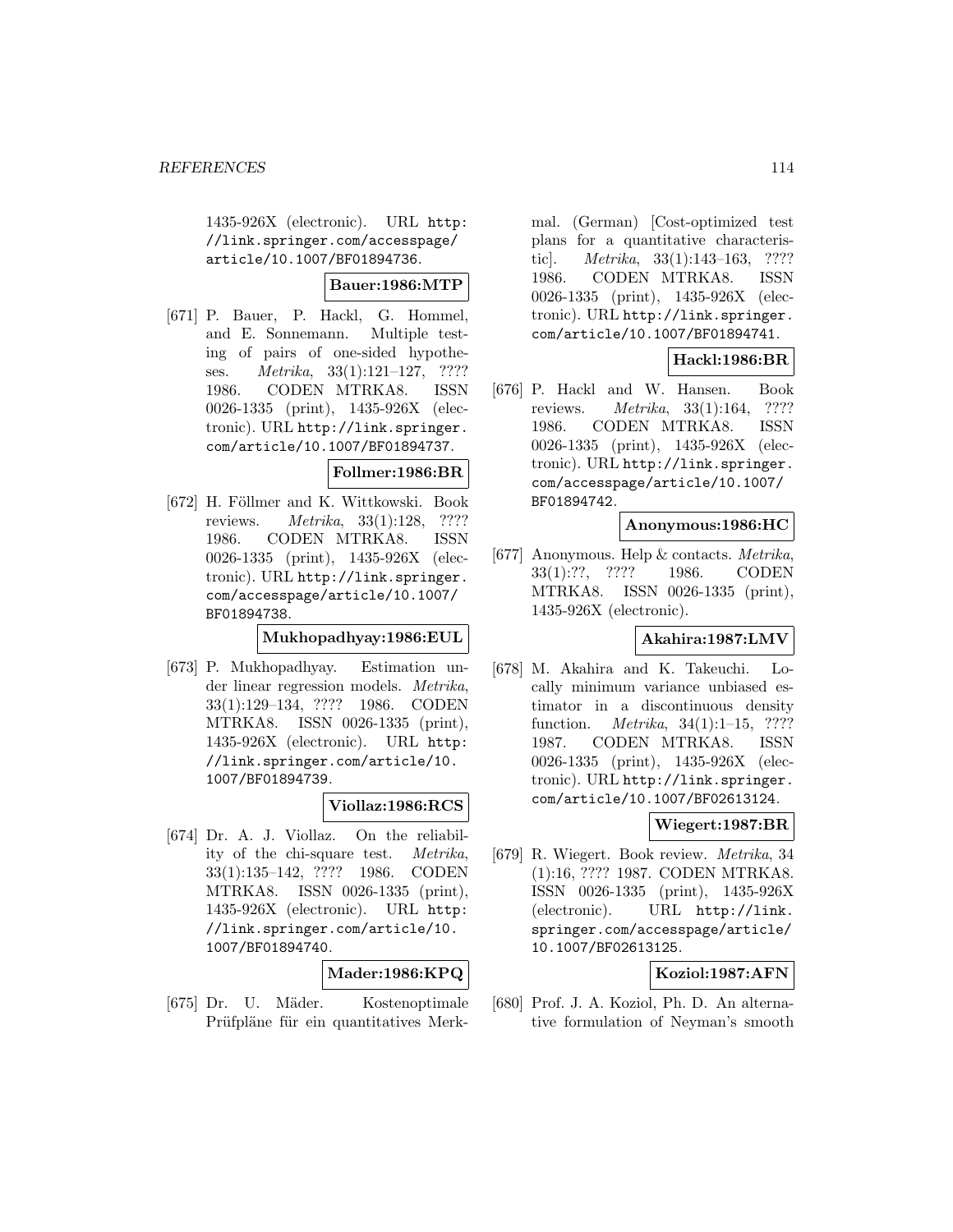goodness of fit tests under composite alternatives. Metrika, 34(1):17–24, ???? 1987. CODEN MTRKA8. ISSN 0026-1335 (print), 1435-926X (electronic). URL http://link.springer. com/article/10.1007/BF02613126.

## **Goldmann:1987:REN**

[681] Dr. Werner Goldmann. Risk-efficient nonparametric sequential estimators. Metrika, 34(1):25–30, ???? 1987. CODEN MTRKA8. ISSN 0026- 1335 (print), 1435-926X (electronic). URL http://link.springer.com/ article/10.1007/BF02613127.

## **Knusel:1987:AEP**

[682] L. Knüsel and J. Michalk. Asymptotic expansion of the power function of the two-sample binomial test with and without randomization. Metrika, 34(1):31–44, ???? 1987. CODEN MTRKA8. ISSN 0026-1335 (print), 1435-926X (electronic). URL http: //link.springer.com/article/10. 1007/BF02613128.

## **Spruill:1987:OED**

[683] M. C. Spruill. Optimal extrapolation of derivatives. Metrika, 34(1):45–60, ???? 1987. CODEN MTRKA8. ISSN 0026-1335 (print), 1435-926X (electronic). URL http://link.springer. com/article/10.1007/BF02613129.

#### **Gotze:1987:BR**

[684] F. Götze, H. Stenger, U. Dieter, and J. W. Thompson. Book reviews. Metrika, 34(1):61–64, ???? 1987. CODEN MTRKA8. ISSN 0026-1335 (print), 1435-926X (electronic). URL http://link.springer. com/article/10.1007/BF02613130.

# **Begun:1987:ERR**

[685] Dr. J. M. Begun. Estimates of relative risk. Metrika, 34(1):65–82, ???? 1987. CODEN MTRKA8. ISSN 0026-1335 (print), 1435-926X (electronic). URL http://link.springer. com/article/10.1007/BF02613131.

# **Mukhopadhyay:1987:TSE**

[686] N. Mukhopadhyay and A. Mauromoustakos. Three-stage estimation procedures for the negative exponential distributions. Metrika, 34(1):83–93, ???? 1987. CODEN MTRKA8. ISSN 0026-1335 (print), 1435-926X (electronic). URL http://link.springer. com/article/10.1007/BF02613132.

## **Borges:1987:BR**

[687] R. Borges. Book review. Metrika, 34 (1):94, ???? 1987. CODEN MTRKA8. ISSN 0026-1335 (print), 1435-926X (electronic). URL http://link. springer.com/accesspage/article/ 10.1007/BF02613133.

# **Bagchi:1987:OCA**

[688] S. Bagchi. On the E-optimality of certain asymmetrical designs under mixed effects model. Metrika, 34(1):95–105, ???? 1987. CODEN MTRKA8. ISSN 0026-1335 (print), 1435-926X (electronic). URL http://link.springer. com/article/10.1007/BF02613134.

#### **Ledrappier:1987:BR**

[689] F. Ledrappier. Book review. Metrika, 34(1):106, ???? 1987. CODEN MTRKA8. ISSN 0026-1335 (print), 1435-926X (electronic). URL http: //link.springer.com/accesspage/ article/10.1007/BF02613135.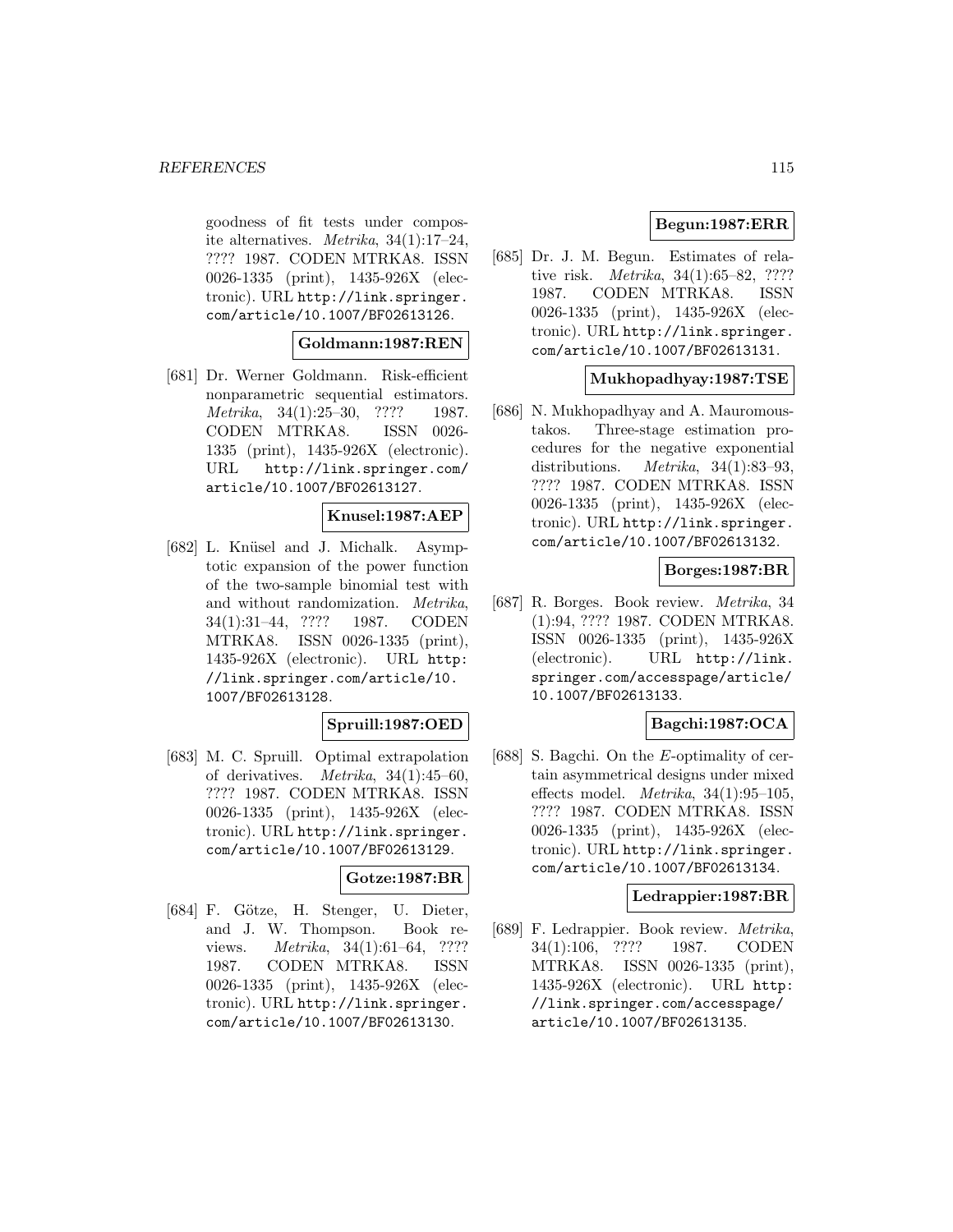# **Irle:1987:LEB**

[690] Prof. Dr. A. Irle. Largest excess of boundary crossings for martingales. Metrika, 34(1):107–115, ???? 1987. CODEN MTRKA8. ISSN 0026-1335 (print), 1435-926X (electronic). URL http://link.springer. com/article/10.1007/BF02613136.

## **Jacod:1987:BR**

[691] J. Jacod. Book review. Metrika, 34(1):116, ???? 1987. CODEN MTRKA8. ISSN 0026-1335 (print), 1435-926X (electronic). URL http: //link.springer.com/accesspage/ article/10.1007/BF02613137.

# **Dupac:1987:QIR**

[692] V. Dupac. Quasi-isotonic regression and stochastic approximation. Metrika, 34(1):117–123, ???? 1987. CODEN MTRKA8. ISSN 0026-1335 (print), 1435-926X (electronic). URL http: //link.springer.com/article/10. 1007/BF02613138.

## **Beran:1987:BR**

[693] R. Beran, S. Schach, and A. Dress. Book reviews. Metrika, 34(1):124–127, ???? 1987. CODEN MTRKA8. ISSN 0026-1335 (print), 1435-926X (electronic). URL http://link.springer. com/article/10.1007/BF02613139.

#### **Sandstrom:1987:ANL**

[694] Dr. Arne Sandström. Asymptotic normality of linear functions of concomitants of order statistics. Metrika, 34 (1):129–142, ???? 1987. CODEN MTRKA8. ISSN 0026-1335 (print), 1435-926X (electronic). URL http: //link.springer.com/article/10. 1007/BF02613140.

# **Konecny:1987:APM**

[695] Dr. Franz Konecny. The asymptotic properties of maximum likelihood estimators for marked Poisson processes with a cyclic intensity measure. *Metrika*, 34(1):143-155, ???? 1987. CODEN MTRKA8. ISSN 0026-1335 (print), 1435-926X (electronic). URL http://link.springer. com/article/10.1007/BF02613141.

# **Takacs:1987:BR**

[696] L. Takács. Book review. Metrika, 34(1):156, ???? 1987. CODEN MTRKA8. ISSN 0026-1335 (print), 1435-926X (electronic). URL http: //link.springer.com/accesspage/ article/10.1007/BF02613142.

#### **Zamudio:1987:EMP**

[697] F. Zamudio and Prof. Dr. Malay Ghosh. Estimation of multiple Poisson means: A compromise between maximum likelihood and empirical Bayes estimators. Metrika, 34(1):157–166, ???? 1987. CODEN MTRKA8. ISSN 0026-1335 (print), 1435-926X (electronic). URL http://link.springer. com/article/10.1007/BF02613143.

#### **Anonymous:1987:HC**

[698] Anonymous. Help & contacts. Metrika, 34(1):??, ???? 1987. CODEN MTRKA8. ISSN 0026-1335 (print), 1435-926X (electronic).

## **Bagchi:1988:CNB**

[699] S. Bagchi. A class of non binary unequally replicated E-optimal designs. Metrika, 35(1):1–12, ???? 1988. CODEN MTRKA8. ISSN 0026-1335 (print), 1435-926X (elec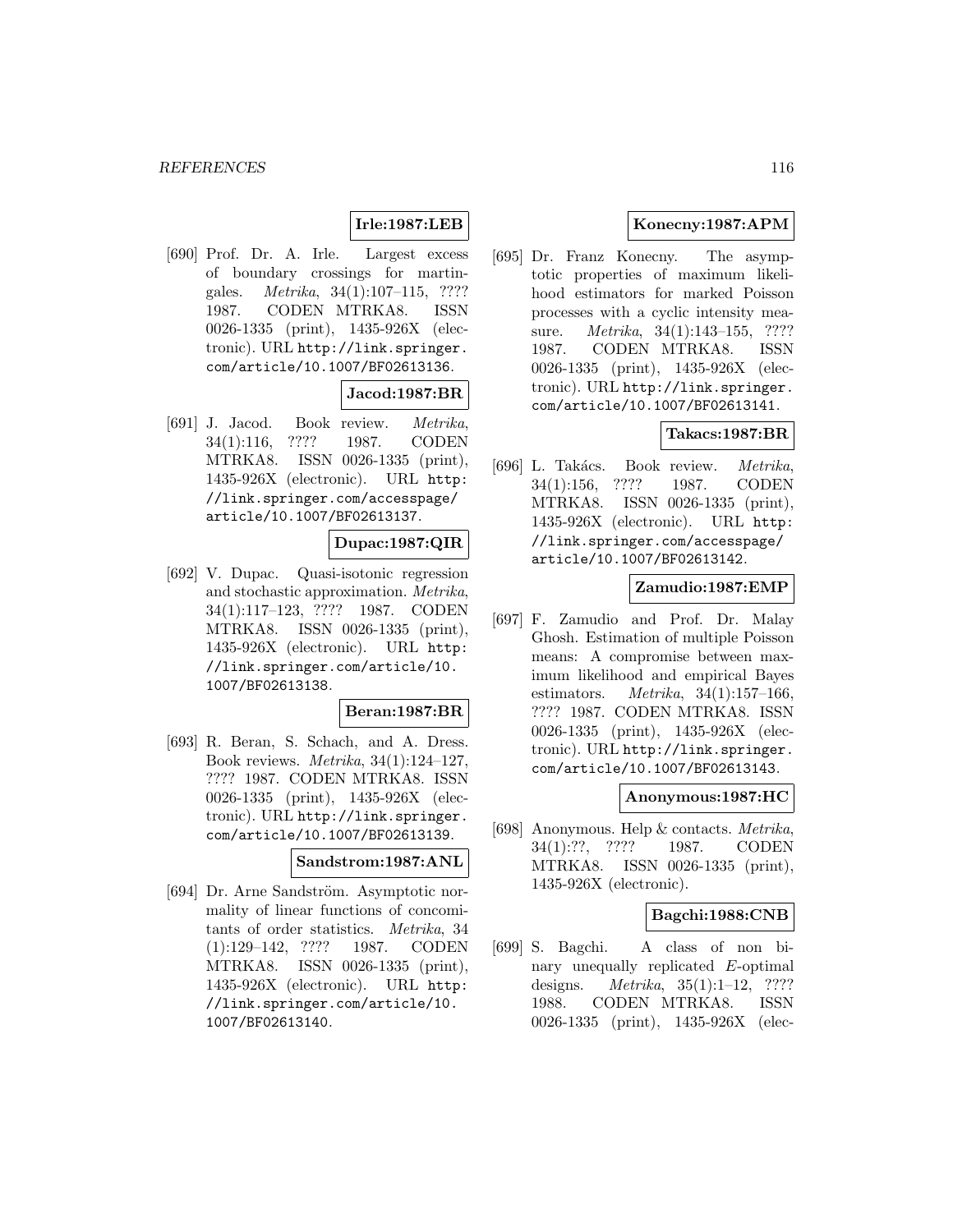tronic). URL http://link.springer. com/article/10.1007/BF02613280.

#### **Chaubey:1988:AUE**

[700] Y. P. Chaubey and B. Singh. Almost unbiased estimation in multiplicative models. Metrika, 35(1):13–28, ???? 1988. CODEN MTRKA8. ISSN 0026-1335 (print), 1435-926X (electronic). URL http://link.springer. com/article/10.1007/BF02613281.

## **Padmawar:1988:CCC**

[701] V. R. Padmawar. On the completeness of certain classes of two stage sampling strategies. Metrika, 35(1):29–40, ???? 1988. CODEN MTRKA8. ISSN 0026-1335 (print), 1435-926X (electronic). URL http://link.springer. com/article/10.1007/BF02613282.

#### **Hamedani:1988:TRC**

[702] Prof. G. G. Hamedani. On two recent characterizations of multivariate normal distribution. Metrika, 35(1):41–47, ???? 1988. CODEN MTRKA8. ISSN 0026-1335 (print), 1435-926X (electronic). URL http://link.springer. com/article/10.1007/BF02613283.

## **Kurotschka:1988:BR**

[703] V. Kurotschka. Book review. Metrika, 35(1):48, ???? 1988. CODEN MTRKA8. ISSN 0026-1335 (print), 1435-926X (electronic). URL http: //link.springer.com/accesspage/ article/10.1007/BF02613284.

## **Grubel:1988:MCC**

[704] R. Grübel. A minimal characterization of the covariance matrix. Metrika, 35(1):49–52, ???? 1988. CODEN MTRKA8. ISSN 0026-1335 (print), 1435-926X (electronic). URL http: //link.springer.com/article/10. 1007/BF02613285.

## **Sengupta:1988:CBP**

[705] Prof. Dr. S. Sengupta. A comparison between PPSWR and Chaudhuri's IPPS procedures. Metrika, 35(1):53–57, ???? 1988. CODEN MTRKA8. ISSN 0026-1335 (print), 1435-926X (electronic). URL http: //link.springer.com/article/10. 1007/BF02613286.

## **Wertz:1988:BR**

[706] W. Wertz, V. Barnett, Sándor Csörgő, and K. V. Mardia. Book reviews. Metrika, 35(1):58–62, ???? 1988. CODEN MTRKA8. ISSN 0026- 1335 (print), 1435-926X (electronic). URL http://link.springer.com/ article/10.1007/BF02613287.

# **Horalek:1988:SAT**

[707] V. Horálek and V. Benes. On a special application of the truncation problem. Metrika, 35(1):63–76, ???? 1988. CODEN MTRKA8. ISSN 0026-1335 (print), 1435-926X (electronic). URL http://link.springer. com/article/10.1007/BF02613288.

# **Stenger:1988:AEM**

[708] Prof. Dr. H. Stenger. Asymptotic expansion of the minimax value in survey sampling. Metrika, 35(1):77–92, ???? 1988. CODEN MTRKA8. ISSN 0026-1335 (print), 1435-926X (electronic). URL http://link.springer. com/article/10.1007/BF02613289.

# **Stadje:1988:GML**

[709] W. Stadje. A generalized maximum likelihood characterization of the nor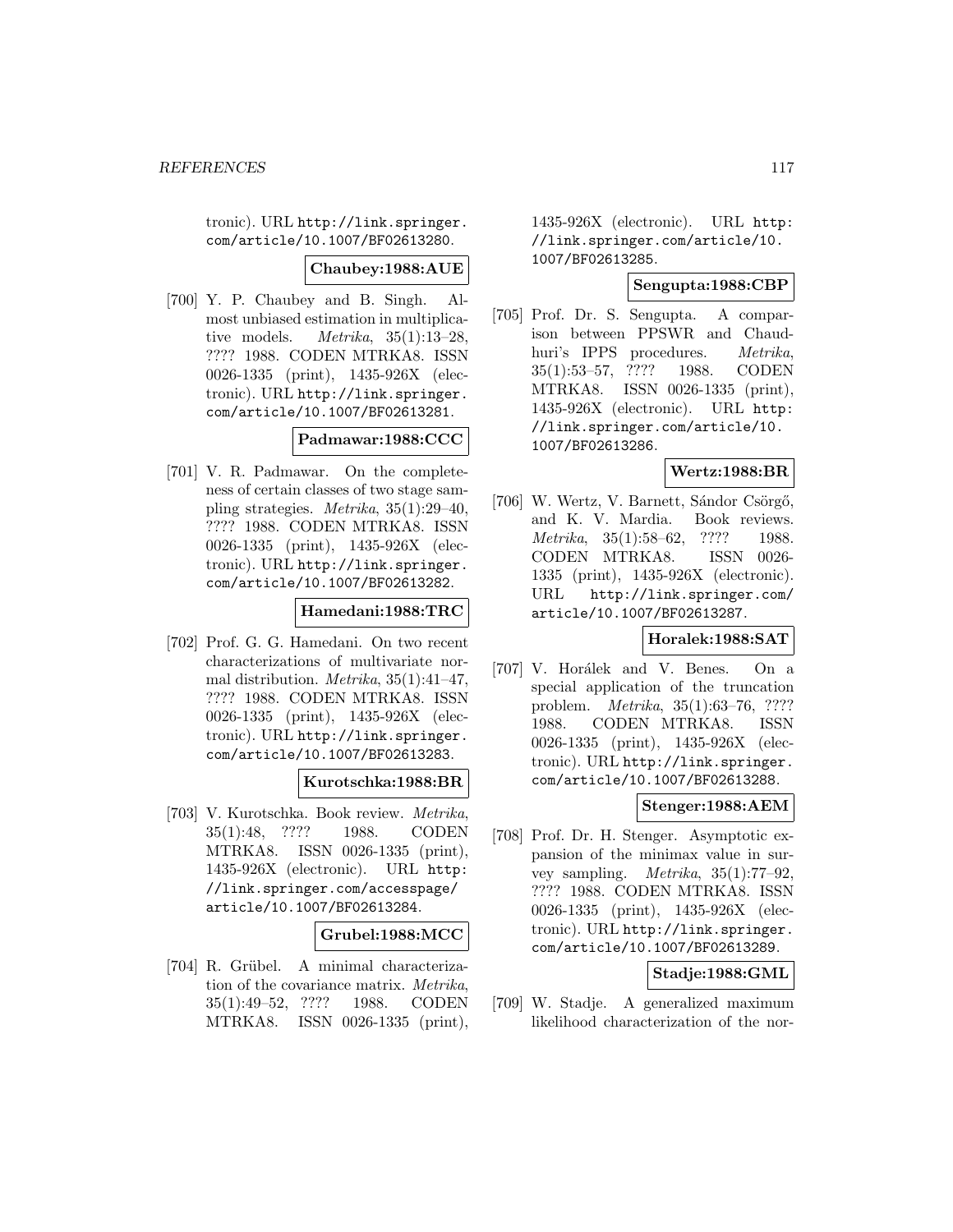mal distribution. *Metrika*, 35(1):93-97, ???? 1988. CODEN MTRKA8. ISSN 0026-1335 (print), 1435-926X (electronic). URL http://link.springer. com/article/10.1007/BF02613290.

**vonCollani:1988:BR**

[710] E. von Collani and W. Stute. Book reviews. Metrika, 35(1):98, ???? 1988. CODEN MTRKA8. ISSN 0026-1335 (print), 1435-926X (electronic). URL http://link.springer. com/accesspage/article/10.1007/ BF02613291.

#### **Arnold:1988:CCM**

[711] B. C. Arnold and M. Pourahmadi. Conditional characterizations of multivariate distributions. Metrika, 35 (1):99–108, ???? 1988. CODEN MTRKA8. ISSN 0026-1335 (print), 1435-926X (electronic). URL http: //link.springer.com/article/10. 1007/BF02613292.

# **Shanubhogue:1988:DFT**

[712] A. Shanubhogue. Distribution-free test for homogeneity against stochastic ordering. Metrika, 35(1):109–119, ???? 1988. CODEN MTRKA8. ISSN 0026-1335 (print), 1435-926X (electronic). URL http://link.springer. com/article/10.1007/BF02613293.

#### **Schmetterer:1988:BR**

[713] L. Schmetterer, P. Ressel, H. Heyer, and H. Basler. Book reviews. Metrika, 35(1):120–125, ???? 1988. CODEN MTRKA8. ISSN 0026-1335 (print), 1435-926X (electronic). URL http: //link.springer.com/article/10. 1007/BF02613294.

## **Walter:1988:EBE**

[714] Prof. G. G. Walter and Prof. G. G. Hamedani. Empiric Bayes estimation of hypergeometric probability. Metrika, 35(1):127–143, ???? 1988. CODEN MTRKA8. ISSN 0026-1335 (print), 1435-926X (electronic). URL http: //link.springer.com/article/10. 1007/BF02613295.

# **Meyer:1988:BR**

[715] P. A. Meyer. Book review. Metrika, 35(1):144, ???? 1988. CODEN MTRKA8. ISSN 0026-1335 (print), 1435-926X (electronic). URL http: //link.springer.com/accesspage/ article/10.1007/BF02613296.

# **vonCollani:1988:UAO**

[716] PD Dr. E. von Collani. A unified approach to optimal process control. Metrika, 35(1):145–159, ???? 1988. CODEN MTRKA8. ISSN 0026-1335 (print), 1435-926X (electronic). URL http://link.springer. com/article/10.1007/BF02613297.

## **Rao:1988:BR**

[717] C. R. Rao. Book review. Metrika, 35(1):160, ???? 1988. CODEN MTRKA8. ISSN 0026-1335 (print), 1435-926X (electronic). URL http: //link.springer.com/accesspage/ article/10.1007/BF02613298.

#### **Yanagimoto:1988:CML**

[718] T. Yanagimoto. The conditional maximum likelihood estimator of the shape parameter in the gamma distribution. Metrika, 35(1):161–175, ???? 1988. CODEN MTRKA8. ISSN 0026-1335 (print), 1435-926X (elec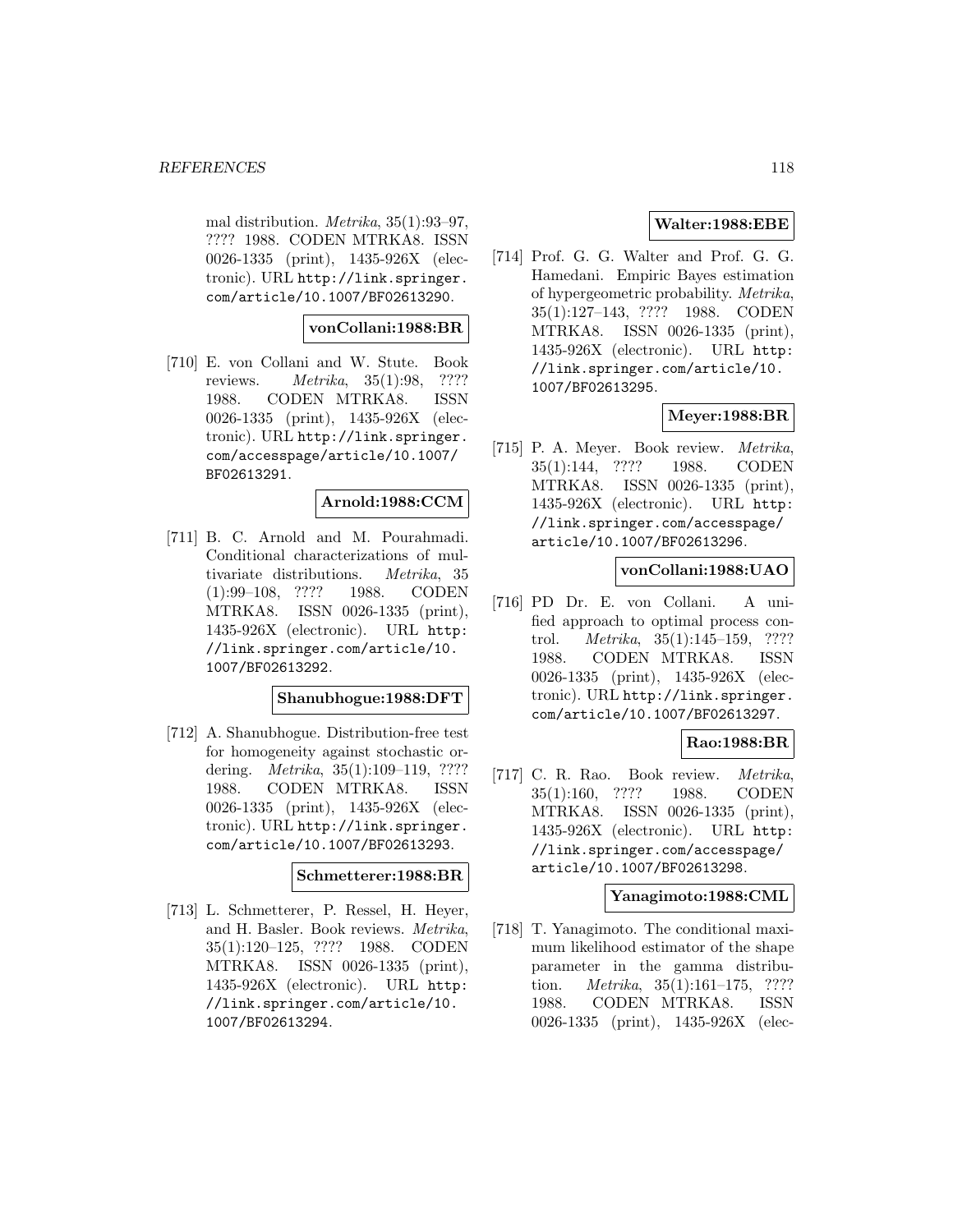tronic). URL http://link.springer. com/article/10.1007/BF02613299.

**Anonymous:1988:HC**

[719] Anonymous. Help & contacts. Metrika, 35(1):??, ???? 1988. CODEN MTRKA8. ISSN 0026-1335 (print), 1435-926X (electronic).

# **Gupta:1989:APD**

[720] Sudhir Gupta and Murari Singh. Analysis of PBIB designs using association matrices. Metrika, 36(1):1–6, ???? 1989. CODEN MTRKA8. ISSN 0026-1335 (print), 1435-926X (electronic). URL http://link.springer. com/article/10.1007/BF02614072.

# **PhD:1989:ITS**

[721] Tatsuya Kubokawa PhD. Improving on two-stage estimators for scale families. Metrika, 36(1):7–13, ???? 1989. CODEN MTRKA8. ISSN 0026-1335 (print), 1435-926X (electronic). URL http://link.springer. com/article/10.1007/BF02614073.

## **Turnwald:1989:BR**

[722] G. Turnwald. Book review. Metrika, 36 (1):14, ???? 1989. CODEN MTRKA8. ISSN 0026-1335 (print), 1435-926X (electronic). URL http://link. springer.com/accesspage/article/ 10.1007/BF02614074.

# **Gupta:1989:TDR**

[723] A. K. Gupta and W. R. Javier. On testing the dimensionality of regression coefficients. Metrika, 36(1):15–27, ???? 1989. CODEN MTRKA8. ISSN 0026-1335 (print), 1435-926X (electronic). URL http://link.springer. com/article/10.1007/BF02614075.

## **Schneeweiss:1989:BR**

[724] H. Schneeweiß. Book review. Metrika, 36(1):28, ???? 1989. CODEN MTRKA8. ISSN 0026-1335 (print), 1435-926X (electronic). URL http: //link.springer.com/accesspage/ article/10.1007/BF02614076.

# **Gaffke:1989:CPA**

[725] Norbert Gaffke and Rudolf Mathar. A cyclic projection algorithm via duality. Metrika, 36(1):29–54, ???? 1989. CODEN MTRKA8. ISSN 0026-1335 (print), 1435-926X (electronic). URL http://link.springer. com/article/10.1007/BF02614077.

## **Chaudhuri:1989:ERE**

[726] Dr. Arijit Chaudhuri and Dr. Arun Kumar Adhikary. On efficiency of the ratio estimator. Metrika, 36(1):55–59, ???? 1989. CODEN MTRKA8. ISSN 0026-1335 (print), 1435-926X (electronic). URL http://link.springer. com/article/10.1007/BF02614078.

## **Strecker:1989:BR**

[727] H. Strecker and F. Mosteller. Book reviews. Metrika, 36(1):60–62, ???? 1989. CODEN MTRKA8. ISSN 0026-1335 (print), 1435-926X (electronic). URL http://link.springer. com/article/10.1007/BF02614079.

## **Terpstra:1989:AON**

[728] Prof. Dr. T. J. Terpstra. Asymptotically optimal nonparametric oneand two-way analysis of variance tests for the log linear model under censoring. Metrika, 36(1):63–90, ???? 1989. CODEN MTRKA8. ISSN 0026-1335 (print), 1435-926X (elec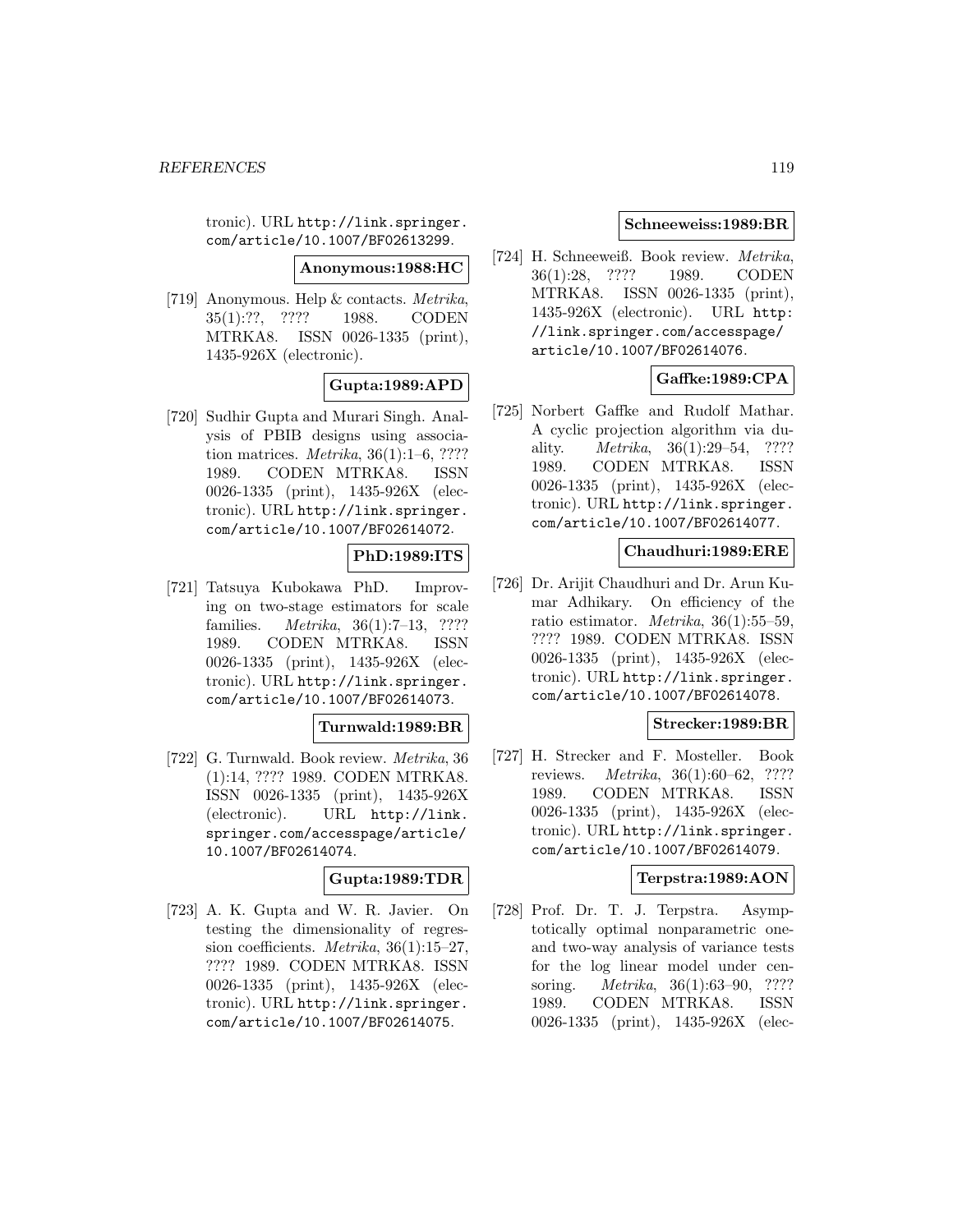tronic). URL http://link.springer. com/article/10.1007/BF02614080.

#### **Stevens:1989:NMC**

[729] Prof. Gary Stevens. A nonparametric multiple comparison test for differences in scale parameters. Metrika, 36(1):91–106, ???? 1989. CODEN MTRKA8. ISSN 0026-1335 (print), 1435-926X (electronic). URL http: //link.springer.com/article/10. 1007/BF02614081.

## **Csorgo:1989:CST**

[730] Prof. Sándor Csörgő. Consistency of some tests for multivariate normality. *Metrika*, 36(1):107–116, ???? 1989. CODEN MTRKA8. ISSN 0026-1335 (print), 1435-926X (electronic). URL http://link.springer. com/article/10.1007/BF02614082.

## **Pham:1989:PSM**

[731] Tuan D. Pham and Professor Dr. Lanh T. Tran. Predicting the sample mean by extreme order statistics. Metrika, 36(1):117–125, ???? 1989. CODEN MTRKA8. ISSN 0026-1335 (print), 1435-926X (electronic). URL http://link.springer. com/article/10.1007/BF02614083.

#### **Kirchgassner:1989:BR**

[732] G. Kirchgässner, M. Csörgő, and L. Rüschendorf. Book reviews. Metrika, 36(1):126–128, ???? 1989. CODEN MTRKA8. ISSN 0026- 1335 (print), 1435-926X (electronic). URL http://link.springer.com/ article/10.1007/BF02614084.

#### **Gil:1989:FMU**

[733] Maria Angeles Gil, Rigoberto Perez, and Prof. Dr. Pedro Gil. A family of measures of uncertainty involving utilities: Definition, properties, applications and statistical inferences. *Metrika*, 36(1):129–147, ???? 1989. CODEN MTRKA8. ISSN 0026-1335 (print), 1435-926X (electronic). URL http://link.springer. com/article/10.1007/BF02614085.

#### **Bandemer:1989:BR**

[734] H. Bandemer. Book review. Metrika, 36(1):148, ???? 1989. CODEN MTRKA8. ISSN 0026-1335 (print), 1435-926X (electronic). URL http: //link.springer.com/accesspage/ article/10.1007/BF02614086.

#### **Chen:1989:MPF**

[735] Lanxiang Chen. Monotonicity of the power function and unbiasedness of some likelihood ratio tests. Metrika, 36(1):149–159, ???? 1989. CODEN MTRKA8. ISSN 0026-1335 (print), 1435-926X (electronic). URL http: //link.springer.com/article/10. 1007/BF02614087.

#### **Denker:1989:BR**

[736] M. Denker. Book review. Metrika, 36(1):160, ???? 1989. CODEN MTRKA8. ISSN 0026-1335 (print), 1435-926X (electronic). URL http: //link.springer.com/accesspage/ article/10.1007/BF02614088.

## **Adhikary:1989:TPU**

[737] Dr. Arun Kumar Adhikary and Dr. Arijit Chaudhuri. On two properties of an unequal probability sampling scheme. Metrika, 36(1):161–166, ???? 1989. CODEN MTRKA8. ISSN 0026-1335 (print), 1435-926X (electronic). URL http://link.springer. com/article/10.1007/BF02614089.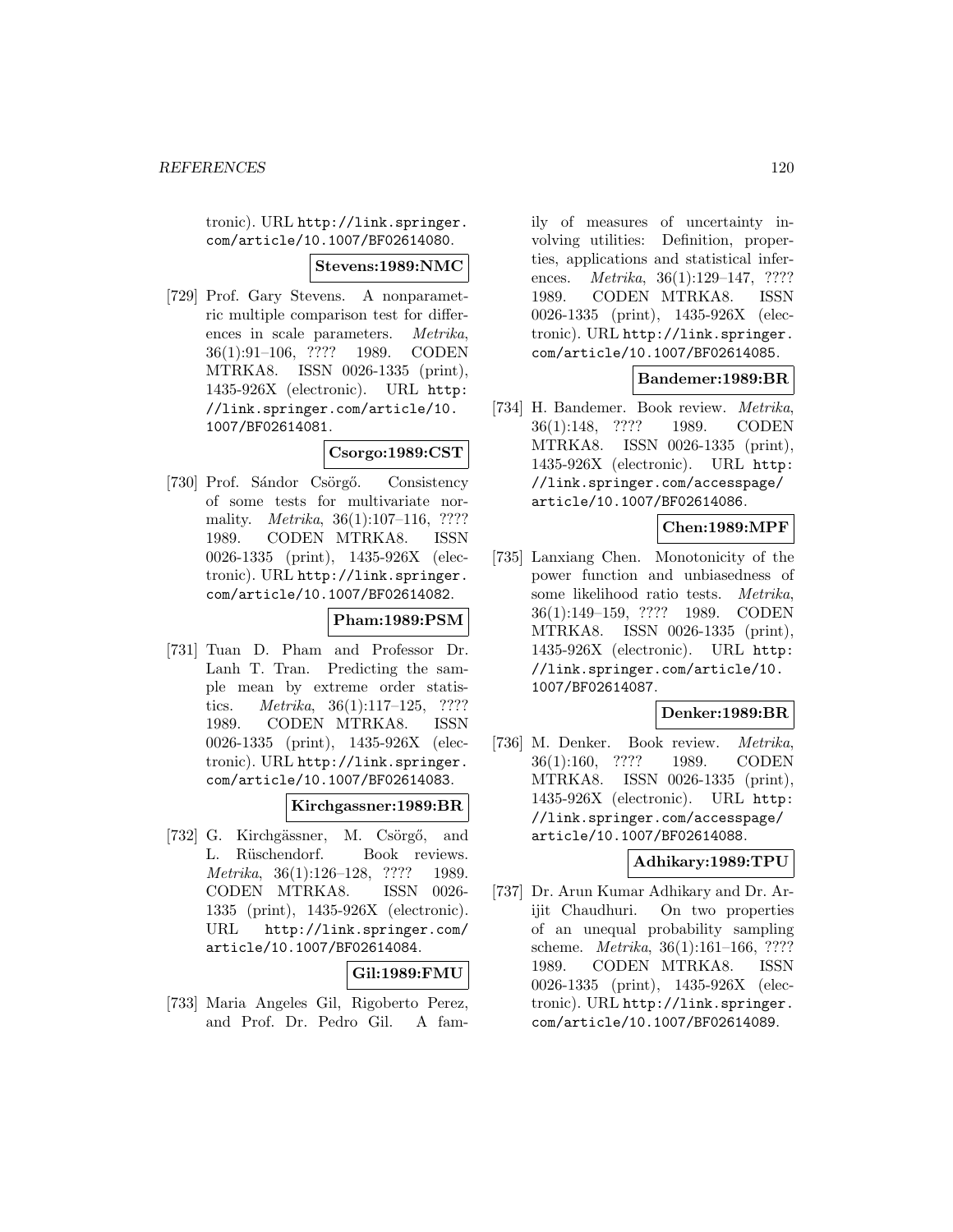# **Dikta:1989:SFW**

[738] G. Dikta, B. Kurtz, and Prof. Dr. W. Stute. Sequential fixed-width confidence bands for distribution functions under random censoring. Metrika, 36 (1):167–176, ???? 1989. CODEN MTRKA8. ISSN 0026-1335 (print), 1435-926X (electronic). URL http: //link.springer.com/article/10. 1007/BF02614090.

#### **Abdous:1989:SUC**

[739] Dr. B. Abdous and Prof. Dr. R. Theodorescu. On the strong uniform consistency of a new kernel density estimator. Metrika, 36(1):177–194, ???? 1989. CODEN MTRKA8. ISSN 0026-1335 (print), 1435-926X (electronic). URL http://link.springer. com/article/10.1007/BF02614091.

#### **Anonymous:1989:HC**

[740] Anonymous. Help & contacts. Metrika, 36(1):??, ???? 1989. CODEN MTRKA8. ISSN 0026-1335 (print), 1435-926X (electronic).

#### **Chen:1990:GME**

[741] L. Chen, J. Eichenauer-Herrmann, and J. Lehn. Gamma-minimax estimation of a multivariate normal mean. Metrika, 37(1):1–6, ???? 1990. CODEN MTRKA8. ISSN 0026-1335 (print), 1435-926X (electronic). URL http://link.springer. com/article/10.1007/BF02613500.

## **Henze:1990:ALD**

[742] N. Henze. An approximation to the limit distribution of the epps-pulley test statistic for normality. Metrika, 37(1):7–18, ???? 1990. CODEN MTRKA8. ISSN 0026-1335 (print),

1435-926X (electronic). URL http: //link.springer.com/article/10. 1007/BF02613501.

#### **Al-Mahmeed:1990:SEL**

[743] Dr. M. Al-Mahmeed and Dr. H. I. Hamdy. Sequential estimation of linear models in three stages. Metrika, 37(1):19–36, ???? 1990. CODEN MTRKA8. ISSN 0026-1335 (print), 1435-926X (electronic). URL http: //link.springer.com/article/10. 1007/BF02613502.

# **Beg:1990:DDC**

[744] Prof. M. I. Beg and K. Balasubramanian. Distributions determined by conditioning on a single order statistic. Metrika, 37(1):37–43, ???? 1990. CODEN MTRKA8. ISSN 0026-1335 (print), 1435-926X (electronic). URL http://link.springer. com/article/10.1007/BF02613503.

## **Mau:1990:BR**

[745] J. Mau. Book review.  $Metrika$ , 37(1): 44, ???? 1990. CODEN MTRKA8. ISSN 0026-1335 (print), 1435-926X (electronic). URL http://link. springer.com/accesspage/article/ 10.1007/BF02613504.

#### **Ahmad:1990:TWM**

[746] I. A. Ahmad and S. C. Kochar. Testing whether  $F$  is more IFR than *G. Metrika*, 37(1):45–58, ???? 1990. CODEN MTRKA8. ISSN 0026-1335 (print), 1435-926X (electronic). URL http://link.springer. com/article/10.1007/BF02613505.

#### **Heyer:1990:BRa**

[747] H. Heyer and J. de Leeuw. Book reviews. Metrika, 37(1):59–62, ????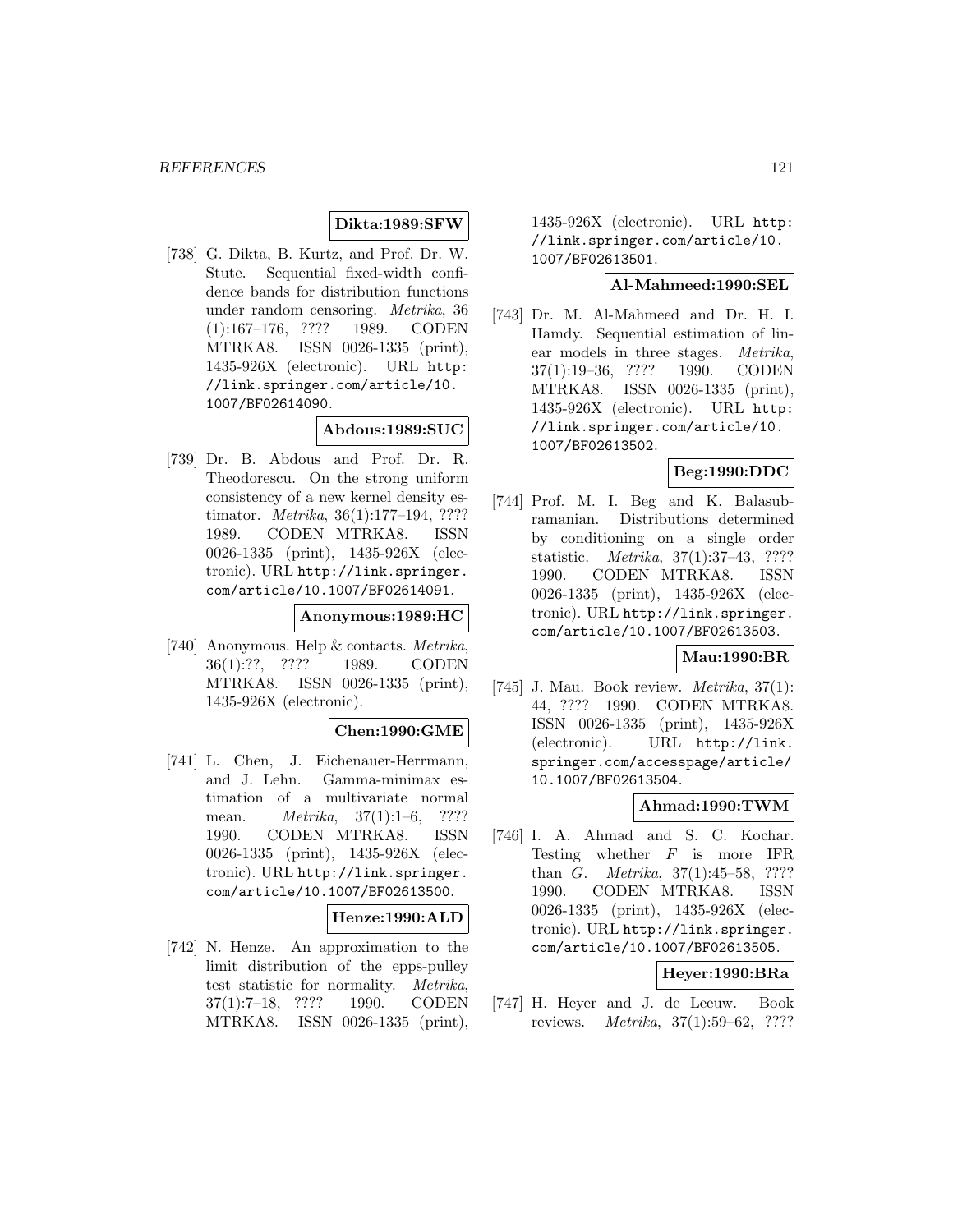1990. CODEN MTRKA8. ISSN 0026-1335 (print), 1435-926X (electronic). URL http://link.springer. com/article/10.1007/BF02613506.

# **Prayag:1990:DER**

[748] V. R. Prayag and Dr. A. P. Gore. Density estimation for randomly distributed circular objects. Metrika, 37(1):63–69, ???? 1990. CODEN MTRKA8. ISSN 0026-1335 (print), 1435-926X (electronic). URL http: //link.springer.com/article/10. 1007/BF02613507.

## **Heyer:1990:BRb**

[749] H. Heyer. Book review. Metrika, 37 (1):70, ???? 1990. CODEN MTRKA8. ISSN 0026-1335 (print), 1435-926X (electronic). URL http://link. springer.com/accesspage/article/ 10.1007/BF02613508.

#### **Ghorai:1990:KES**

[750] Prof. Dr. J. K. Ghorai and V. Susarla. Kernel estimation of a smooth distribution function based on censored data. Metrika, 37(1):71–86, ???? 1990. CODEN MTRKA8. ISSN 0026-1335 (print), 1435-926X (electronic). URL http://link.springer. com/article/10.1007/BF02613509.

#### **Gabler:1990:ESD**

[751] S. Gabler and R. Schweigkoffer. The existence of sampling designs with preassigned inclusion probabilities. Metrika, 37(1):87–96, ???? 1990. CODEN MTRKA8. ISSN 0026-1335 (print), 1435-926X (electronic). URL http: //link.springer.com/article/10. 1007/BF02613510.

# **Auinger:1990:QGF**

[752] Dr. K. Auinger. Quasi goodness of fit tests for lifetime distributions. Metrika, 37(1):97–116, ???? 1990. CODEN MTRKA8. ISSN 0026-1335 (print), 1435-926X (electronic). URL http: //link.springer.com/article/10. 1007/BF02613511.

# **Gabler:1990:BR**

[753] S. Gabler, J. L. Teugels, L. Afflerbach, J. Steinebach, P. L. Davies, H. O. Georgii, R. Trost, H. Heyer, and H. Strasser. Book reviews. Metrika, 37(1):117–127, ???? 1990. CODEN MTRKA8. ISSN 0026-1335 (print), 1435-926X (electronic). URL http: //link.springer.com/article/10. 1007/BF02613512.

#### **Ramallingam:1990:EBE**

[754] Prof. T. Ramallingam. Exact Bahadur efficiencies of tests for superadditivity of the mean function of a non-homogeneous Poisson process. Metrika, 37(1):129–143, ???? 1990. CODEN MTRKA8. ISSN 0026-1335 (print), 1435-926X (electronic). URL http://link.springer. com/article/10.1007/BF02613513.

## **Amari:1990:BR**

[755] Shun ichi Amari. Book review. Metrika, 37(1):144, ???? 1990. CODEN MTRKA8. ISSN 0026- 1335 (print), 1435-926X (electronic). URL http://link.springer.com/ accesspage/article/10.1007/BF02613514.

# **Royen:1990:PIR**

[756] Prof. Dr. T. Royen. A probability inequality for ranges and its application to maximum range test proce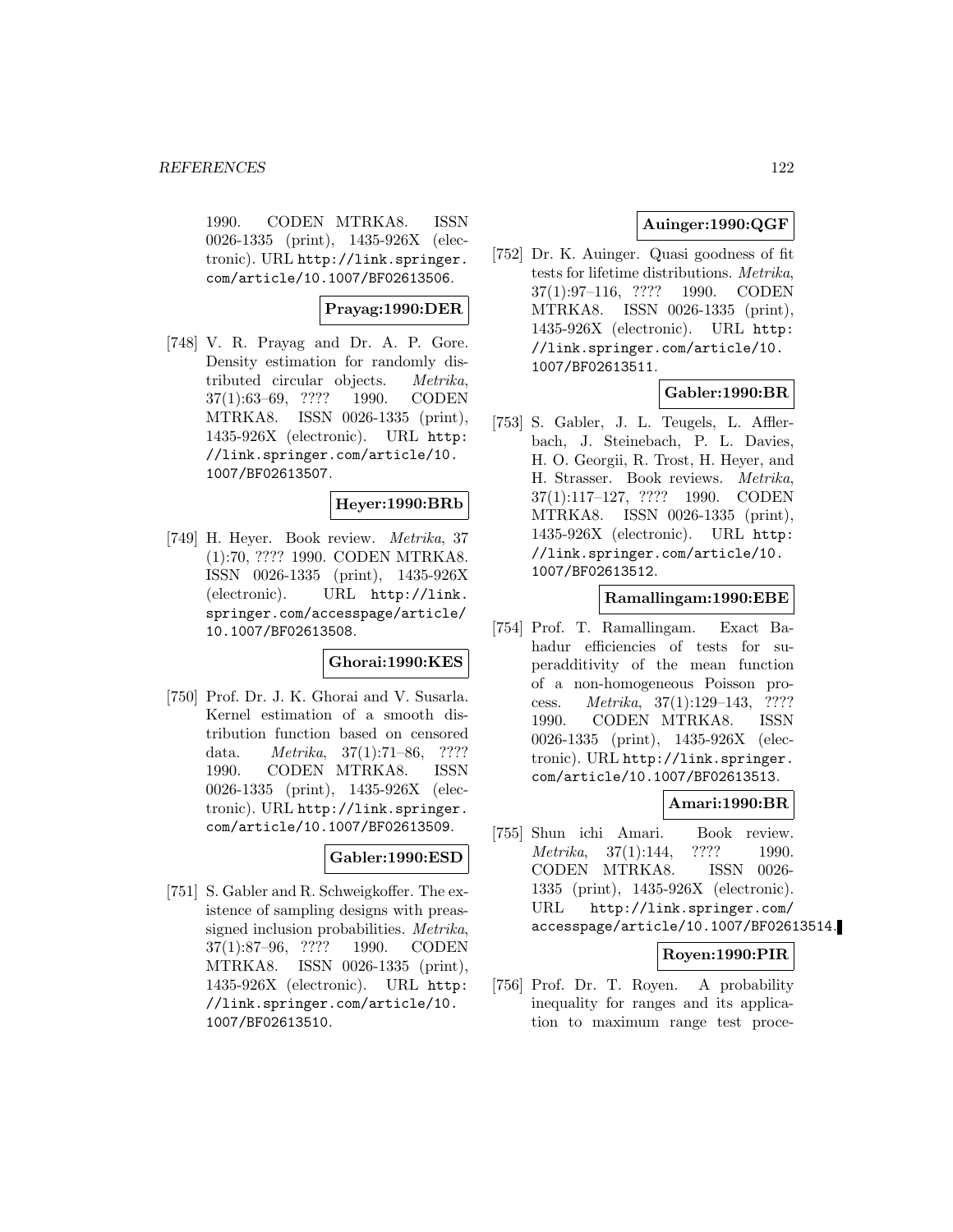dures. *Metrika*, 37(1):145–154, ???? 1990. CODEN MTRKA8. ISSN 0026-1335 (print), 1435-926X (electronic). URL http://link.springer. com/article/10.1007/BF02613515.

## **Targhetta:1990:NMP**

[757] Prof. M. Luisa Targhetta. A note on a mixing problem and the Schützenberger inequality. *Metrika*, 37(1):155–161, ???? 1990. CODEN MTRKA8. ISSN 0026-1335 (print), 1435-926X (electronic). URL http: //link.springer.com/article/10. 1007/BF02613516.

#### **Nakano:1990:BR**

[758] Yuji Nakano. Book review. Metrika, 37(1):162, ???? 1990. CODEN MTRKA8. ISSN 0026-1335 (print), 1435-926X (electronic). URL http: //link.springer.com/accesspage/ article/10.1007/BF02613517.

#### **Jacroux:1990:CTF**

[759] Prof. Dr. M. Jacroux and R. SahaRay. On the construction of trend free row-column 2-level factorial experiments. Metrika, 37(1):163–180, ???? 1990. CODEN MTRKA8. ISSN 0026-1335 (print), 1435-926X (electronic). URL http://link.springer. com/article/10.1007/BF02613518.

#### **Mukerjee:1990:OBD**

[760] Prof. Rahul Mukerjee. Optimality of balanced designs for minimum norm quadratic unbiased estimation of variance components. Metrika, 37 (1):181–188, ???? 1990. CODEN MTRKA8. ISSN 0026-1335 (print), 1435-926X (electronic). URL http: //link.springer.com/article/10. 1007/BF02613519.

## **Anonymous:1990:HC**

[761] Anonymous. Help & contacts. Metrika, 37(1):??, ???? 1990. CODEN MTRKA8. ISSN 0026-1335 (print), 1435-926X (electronic).

# **Gupta:1991:SND**

[762] Professor A. K. Gupta and Professor D. G. Kabe. On some noncentral distribution problems for the mixture of two normal populations. Metrika, 38(1):1–10, ???? 1991. CODEN MTRKA8. ISSN 0026-1335 (print), 1435-926X (electronic). URL http://link.springer. com/article/10.1007/BF02613593.

# **Naik:1991:GCE**

[763] V. D. Naik and P. C. Gupta. A general class of estimators for estimating population mean using auxiliary information.  $Metrika$ ,  $38(1):11-17$ , ???? 1991. CODEN MTRKA8. ISSN 0026-1335 (print), 1435-926X (electronic). URL http://link.springer. com/article/10.1007/BF02613594.

#### **Pruscha:1991:BR**

[764] H. Pruscha. Book review. Metrika, 38 (1):18, ???? 1991. CODEN MTRKA8. ISSN 0026-1335 (print), 1435-926X (electronic). URL http://link. springer.com/accesspage/article/ 10.1007/BF02613595.

# **vCollani:1991:NAS**

[765] Prof. Dr. E. v. Collani. A note on acceptance sampling for variables. Metrika, 38(1):19–36, ???? 1991. CODEN MTRKA8. ISSN 0026-1335 (print), 1435-926X (electronic). URL http://link.springer. com/article/10.1007/BF02613596.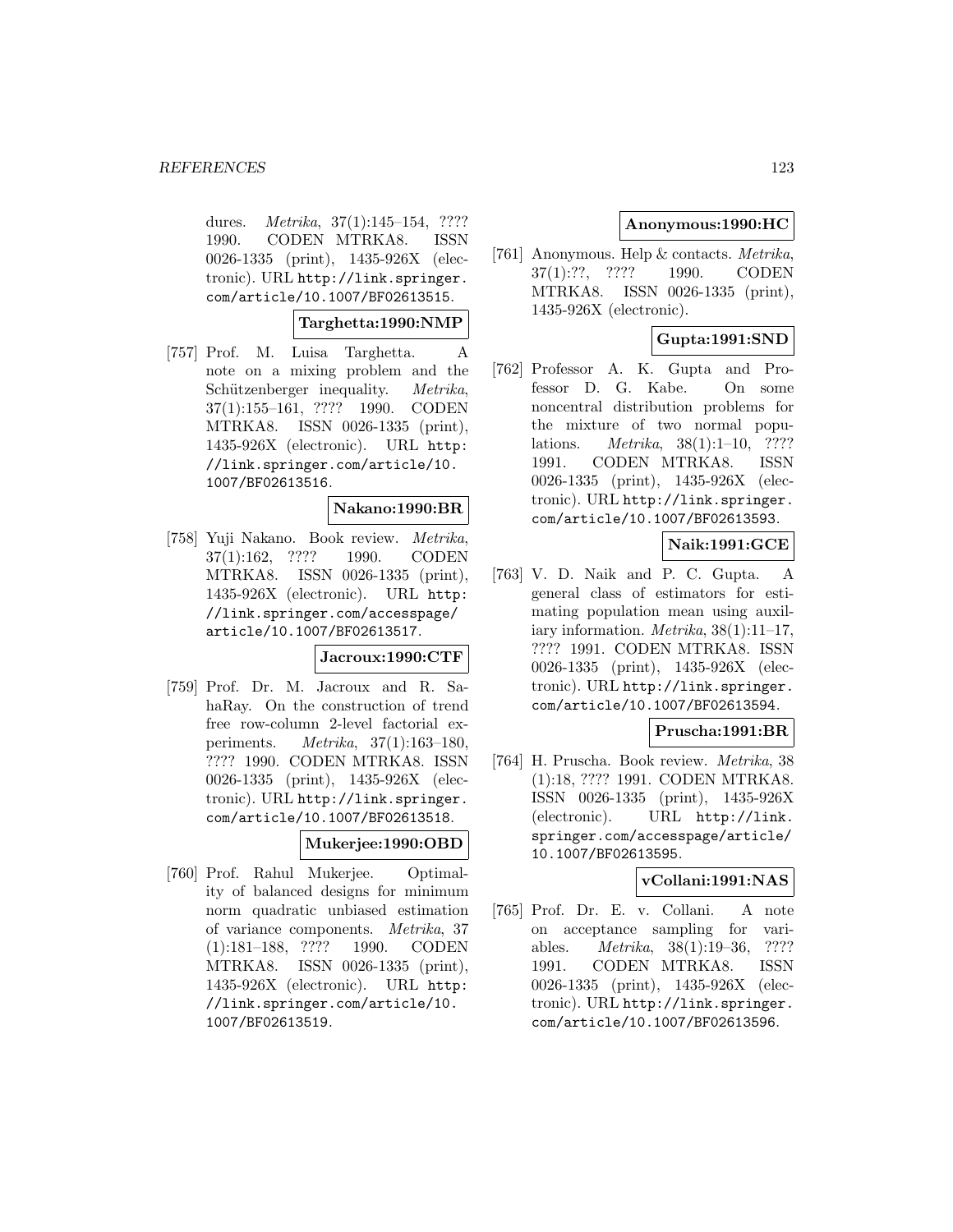#### **Fahrmeir:1991:KFP**

[766] L. Fahrmeir and H. Kaufmann. On Kalman filtering, posterior mode estimation and Fisher scoring in dynamic exponential family regression. Metrika, 38(1):37–60, ???? 1991. CODEN MTRKA8. ISSN 0026-1335 (print), 1435-926X (electronic). URL http: //link.springer.com/article/10. 1007/BF02613597.

# **Kageyama:1991:BR**

[767] Sanpei Kageyama, Olav Kallenberg, G. S. Watson, and M. Deistler. Book reviews. Metrika, 38(1):61–66, ???? 1991. CODEN MTRKA8. ISSN 0026-1335 (print), 1435-926X (electronic). URL http://link.springer. com/article/10.1007/BF02613598.

#### **Cheng:1991:LMN**

[768] Prof. S. S. Cheng and B. R. Chen. The locally MIMSQE of nonnormal error variance in quadratically balanced models. Metrika, 38(1):67–70, ???? 1991. CODEN MTRKA8. ISSN 0026-1335 (print), 1435-926X (electronic). URL http://link.springer. com/article/10.1007/BF02613599.

# **Sengupta:1991:AUV**

[769] S. Sengupta and D. Kundu. Admissible unbiased variance estimation in finite population sampling under randomized response.  $Metrika$ ,  $38(1):71-82$ , ???? 1991. CODEN MTRKA8. ISSN 0026-1335 (print), 1435-926X (electronic). URL http://link.springer. com/article/10.1007/BF02613600.

**Pavur:1991:CIM**

[770] Dr. R. Pavur and Dean M. D. M. Young. Conditions for invariance of

the multivariate versions of Grubbs' test and Bartlett's test under a general dependency structure. Metrika, 38(1):83–97, ???? 1991. CODEN MTRKA8. ISSN 0026-1335 (print), 1435-926X (electronic). URL http: //link.springer.com/article/10. 1007/BF02613601.

# **Heyer:1991:BR**

[771] H. Heyer. Book review. Metrika, 38 (1):98, ???? 1991. CODEN MTRKA8. ISSN 0026-1335 (print), 1435-926X (electronic). URL http://link. springer.com/accesspage/article/ 10.1007/BF02613602.

#### **Hassanein:1991:ESF**

[772] Prof. K. M. Hassanein, A. K. Md E. Saleh, and E. F. Brown. Estimating survivor function using optimally selected order statistics. Metrika, 38 (1):99–115, ???? 1991. CODEN MTRKA8. ISSN 0026-1335 (print), 1435-926X (electronic). URL http: //link.springer.com/article/10. 1007/BF02613603.

## **Kloeden:1991:BR**

[773] P. E. Kloeden. Book review. Metrika, 38(1):116, ???? 1991. CODEN MTRKA8. ISSN 0026-1335 (print), 1435-926X (electronic). URL http: //link.springer.com/accesspage/ article/10.1007/BF02613604.

#### **Aly:1991:TLO**

[774] Dr. Emad-Eldin A. A. Aly. On testing for Lorenz ordering. Metrika, 38 (1):117–124, ???? 1991. CODEN MTRKA8. ISSN 0026-1335 (print), 1435-926X (electronic). URL http: //link.springer.com/article/10. 1007/BF02613605.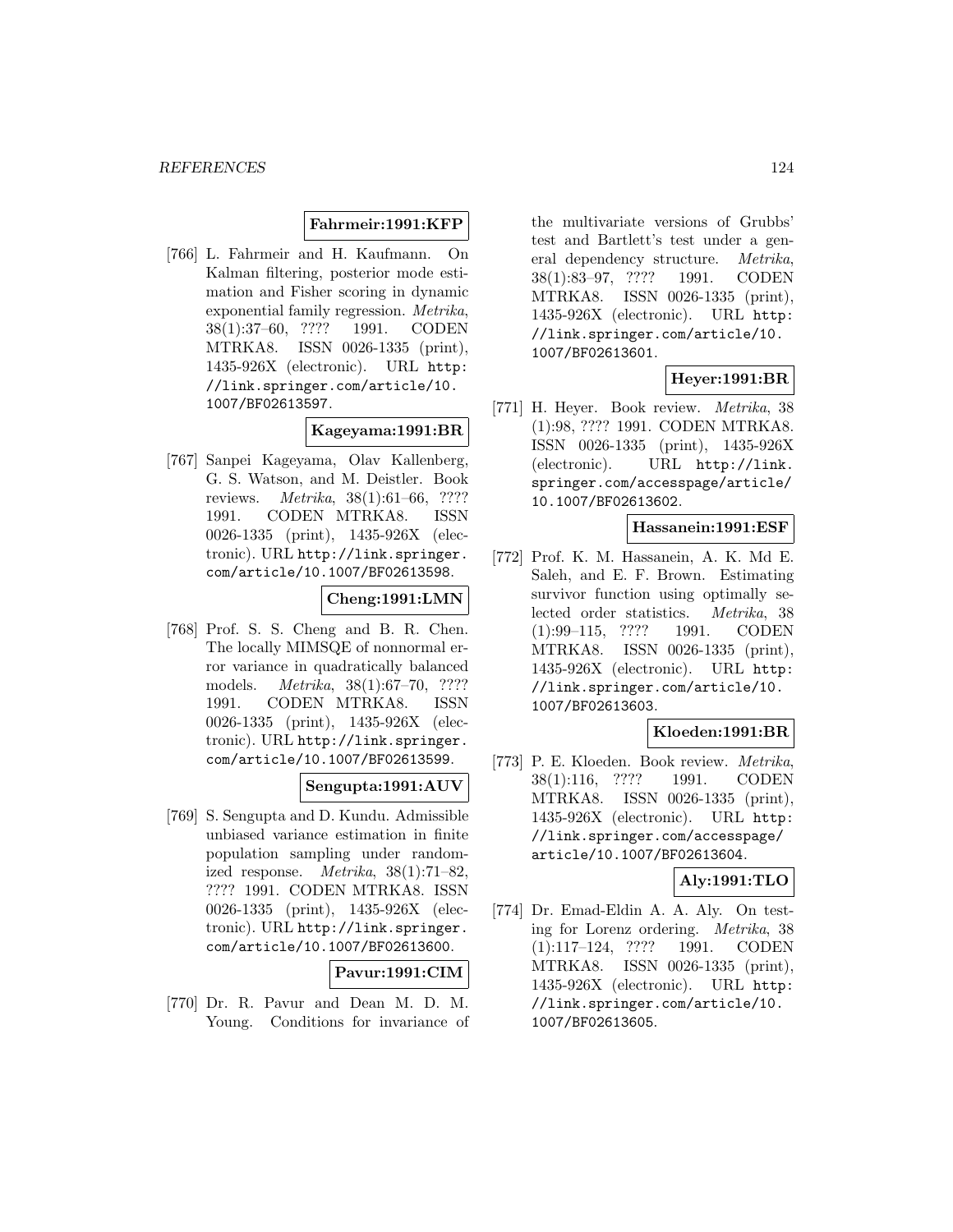## **Deistler:1991:BR**

[775] M. Deistler, G. Koch, and G. Pap. Book reviews. Metrika, 38(1):125–128, ???? 1991. CODEN MTRKA8. ISSN 0026-1335 (print), 1435-926X (electronic). URL http://link.springer. com/article/10.1007/BF02613606.

# **Draper:1991:FSO**

[776] N. R. Draper, N. Gaffke, and F. Pukelsheim. First and second order rotatability of experimental designs, moment matrices, and information surfaces. Metrika, 38(1):129–161, ???? 1991. CODEN MTRKA8. ISSN 0026-1335 (print), 1435-926X (electronic). URL http://link.springer. com/article/10.1007/BF02613607.

# **Kusama:1991:BR**

[777] T. Kusama. Book review. Metrika, 38(1):162, ???? 1991. CODEN MTRKA8. ISSN 0026-1335 (print), 1435-926X (electronic). URL http: //link.springer.com/accesspage/ article/10.1007/BF02613608.

# **Shiraishi:1991:HTP**

[778] T. Shiraishi. Hypothesis testing and parameter estimation based on Mstatistics in  $k$  samples with unequal variances. Metrika, 38(1):163–178, ???? 1991. CODEN MTRKA8. ISSN 0026-1335 (print), 1435-926X (electronic). URL http://link.springer. com/article/10.1007/BF02613609.

#### **Luschgy:1991:TOS**

[779] H. Luschgy. Testing one-sided hypotheses for the mean of a Gaussian process. Metrika, 38(1):179–194, ???? 1991. CODEN MTRKA8. ISSN 0026-1335 (print), 1435-926X (electronic). URL http://link.springer. com/article/10.1007/BF02613610.

#### **Gupta:1991:TDN**

[780] S. Gupta and S. Kageyama. Type S designs with nested rows and columns. Metrika, 38(1):195–202, ???? 1991. CODEN MTRKA8. ISSN 0026-1335 (print), 1435-926X (electronic). URL http://link.springer. com/article/10.1007/BF02613611.

## **Jacroux:1991:NOB**

[781] Prof. Dr. M. Jacroux. A note on the E-optimality of block designs. *Metrika*, 38(1):203-214, ???? 1991. CODEN MTRKA8. ISSN 0026-1335 (print), 1435-926X (electronic). URL http://link.springer. com/article/10.1007/BF02613612.

#### **Anonymous:1991:HC**

[782] Anonymous. Help & contacts. Metrika, 38(1):??, ???? 1991. CODEN MTRKA8. ISSN 0026-1335 (print), 1435-926X (electronic).

#### **Magiera:1992:BSE**

[783] R. Magiera. Bayes sequential estimation for an exponential family of processes: A discrete time approach. Metrika, 39(1):1–20, ???? 1992. CODEN MTRKA8. ISSN 0026-1335 (print), 1435-926X (electronic). URL http://link.springer. com/article/10.1007/BF02613977.

#### **Lee:1992:MSE**

[784] K. R. Lee and Prof. C. H. Kapadia. Mean squared error efficient estimators of the variance components. *Metrika*, 39(1):21–26, ????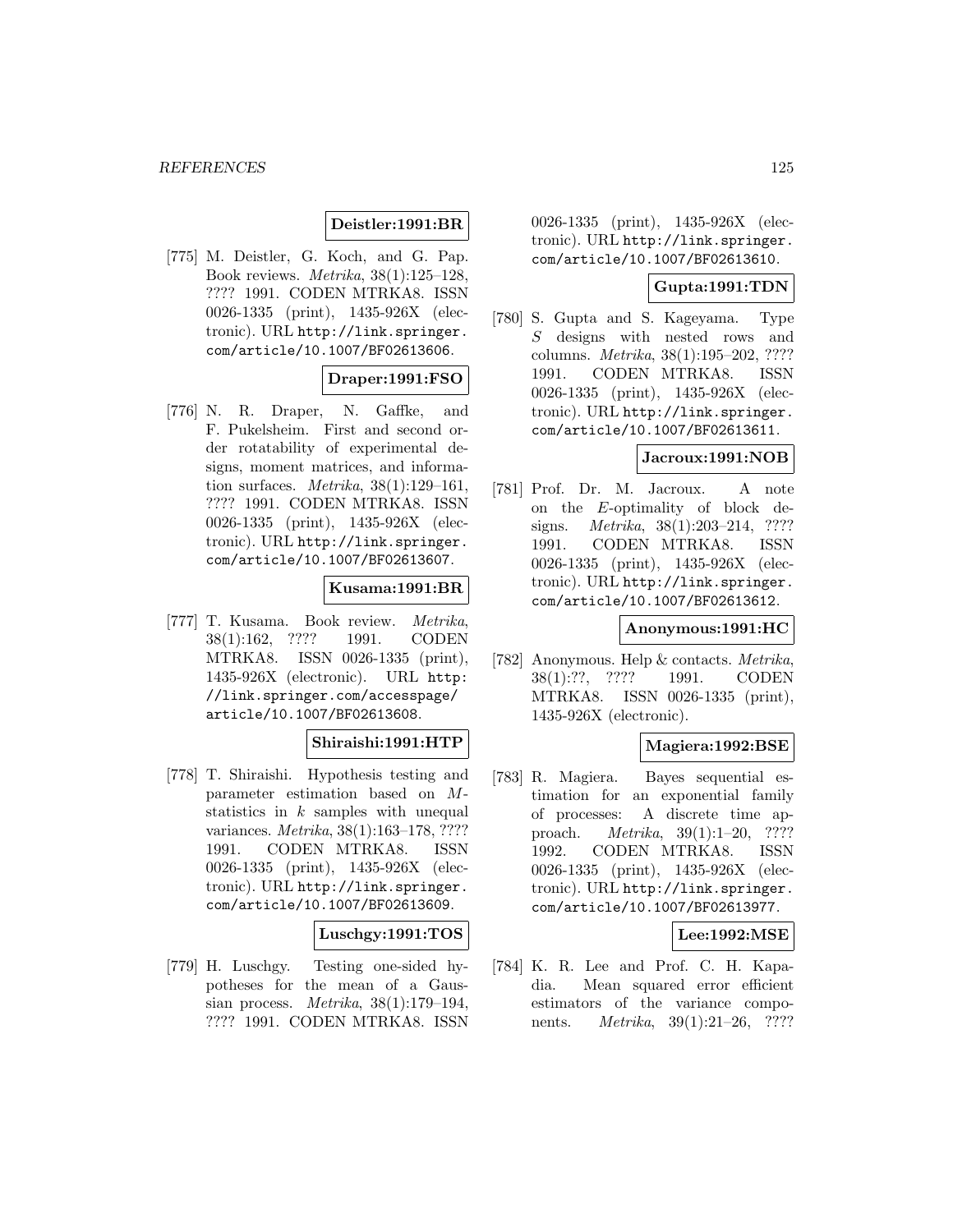1992. CODEN MTRKA8. ISSN 0026-1335 (print), 1435-926X (electronic). URL http://link.springer. com/article/10.1007/BF02613978.

## **Eichenauer-Herrmann:1992:MEU**

[785] Dr. J. Eichenauer-Herrmann and Prof. Dr. W. Fieger. Minimax estimation under convex loss when the parameter interval is bounded. Metrika, 39(1):27–43, ???? 1992. CODEN MTRKA8. ISSN 0026-1335 (print), 1435-926X (electronic). URL http: //link.springer.com/article/10. 1007/BF02613979.

## **Obata:1992:BR**

[786] Nobuaki Obata. Book review. Metrika, 39(1):44, ???? 1992. CODEN MTRKA8. ISSN 0026-1335 (print), 1435-926X (electronic). URL http: //link.springer.com/accesspage/ article/10.1007/BF02613980.

## **Morgenthaler:1992:BLS**

[787] Prof. S. Morgenthaler. The bias of least squares polynomial interpolants. Metrika, 39(1):45–55, ???? 1992. CODEN MTRKA8. ISSN 0026-1335 (print), 1435-926X (electronic). URL http://link.springer. com/article/10.1007/BF02613981.

## **Arnold:1992:BR**

[788] B. Arnold, W. Wertz, B. M. Pötscher, D. Voss, R. Shimizu, R. Dahlhaus, M. Leitner, O. Krafft, and G. Pflug. Book reviews. Metrika, 39(1):56–66, ???? 1992. CODEN MTRKA8. ISSN 0026-1335 (print), 1435-926X (electronic). URL http://link.springer. com/article/10.1007/BF02613982.

# **Stoyan:1992:SEM**

[789] Prof. Dr. D. Stoyan. Statistical estimation of model parameters of planar Neyman–Scott cluster processes. Metrika, 39(1):67–74, ???? 1992. CODEN MTRKA8. ISSN 0026-1335 (print), 1435-926X (electronic). URL http://link.springer. com/article/10.1007/BF02613983.

# **Giri:1992:LMT**

[790] N. Giri, M. Behara, and P. Banerjee. Locally minimax test of independence in elliptically symmetrical distributions with additional observations. Metrika, 39(1):75–84, ???? 1992. CODEN MTRKA8. ISSN 0026-1335 (print), 1435-926X (electronic). URL http://link.springer. com/article/10.1007/BF02613984.

# **Kim:1992:EDO**

[791] S. B. Kim and D. S. Bai. Economic design of one-sided screening procedures based on a correlated variable with all parameters unknown. Metrika, 39(1):85–93, ???? 1992. CODEN MTRKA8. ISSN 0026-1335 (print), 1435-926X (electronic). URL http://link.springer. com/article/10.1007/BF02613985.

## **Lasser:1992:BR**

[792] R. Lasser. Book review. Metrika, 39 (1):94, ???? 1992. CODEN MTRKA8. ISSN 0026-1335 (print), 1435-926X (electronic). URL http://link. springer.com/accesspage/article/ 10.1007/BF02613986.

## **Luschgy:1992:ATD**

[793] H. Luschgy. Approximations and timediscretization in testing one-sided hy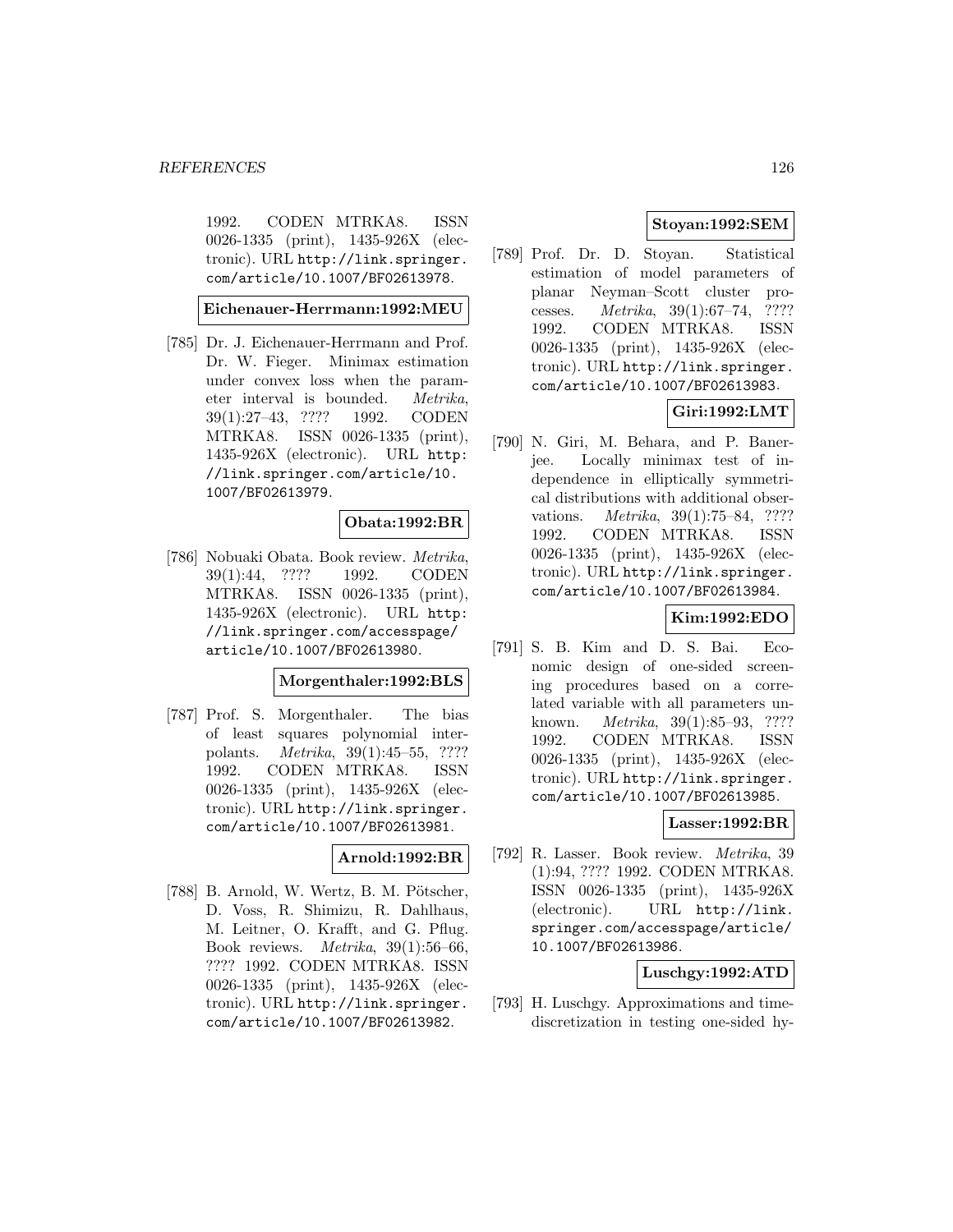potheses for the mean of a Gaussian process. Metrika, 39(1):95–105, ???? 1992. CODEN MTRKA8. ISSN 0026-1335 (print), 1435-926X (electronic). URL http://link.springer. com/article/10.1007/BF02613987.

## **Draper:1992:BR**

[794] N. R. Draper. Book review. Metrika, 39(1):106, ???? 1992. CODEN MTRKA8. ISSN 0026-1335 (print), 1435-926X (electronic). URL http: //link.springer.com/accesspage/ article/10.1007/BF02613988.

#### **Balasubramanian:1992:DDC**

[795] K. Balasubramanian and M. I. Beg. Distributions determined by conditioning on a pair of order statistics. Metrika, 39(1):107–112, ???? 1992. CODEN MTRKA8. ISSN 0026-1335 (print), 1435-926X (electronic). URL http://link.springer. com/article/10.1007/BF02613989.

#### **Ramanathan:1992:RTT**

[796] T. V. Ramanathan and M. B. Rajarshi. Rank tests for testing randomness of a regression coefficient in a linear regression model. Metrika, 39(1):113–124, ???? 1992. CODEN MTRKA8. ISSN 0026-1335 (print), 1435-926X (electronic). URL http://link.springer. com/article/10.1007/BF02613990.

#### **Hazod:1992:BR**

 $[797]$  W. Hazod, N. C. Giri, H. Bergström, H. Heyer, P. K. Sen, and H. Heyer. Book reviews. Metrika, 39(1):125–130, ???? 1992. CODEN MTRKA8. ISSN 0026-1335 (print), 1435-926X (electronic). URL http://link.springer. com/article/10.1007/BF02613991.

# **Selvavel:1992:UMV**

[798] K. Selvavel. Uniform minimum variance unbiased estimators for bivariate families. Metrika, 39(1):131–138, ???? 1992. CODEN MTRKA8. ISSN 0026-1335 (print), 1435-926X (electronic). URL http://link.springer. com/article/10.1007/BF02613992.

# **Gob:1992:TOC**

[799] R. Göb. Type  $A$  operating characteristic functions of defects sampling plans. Metrika, 39(1):139–153, ???? 1992. CODEN MTRKA8. ISSN 0026-1335 (print), 1435-926X (electronic). URL http://link.springer. com/article/10.1007/BF02613993.

# **Kloeden:1992:BR**

[800] P. E. Kloeden. Book review. Metrika, 39(1):154, ???? 1992. CODEN MTRKA8. ISSN 0026-1335 (print), 1435-926X (electronic). URL http: //link.springer.com/accesspage/ article/10.1007/BF02613994.

## **Mukhopadhyay:1992:SCM**

[801] N. Mukhopadhyay and T. N. Sriram. On sequential comparisons of means of first-order autoregressive models. Metrika, 39(1):155–164, ???? 1992. CODEN MTRKA8. ISSN 0026-1335 (print), 1435-926X (electronic). URL http://link.springer. com/article/10.1007/BF02613995.

## **Bar-Lev:1992:VSN**

[802] S. K. Bar-Lev and P. Enis. Variance stabilizing and normalizing transformations for the compound Poisson process. Metrika, 39(1):165–175, ???? 1992. CODEN MTRKA8. ISSN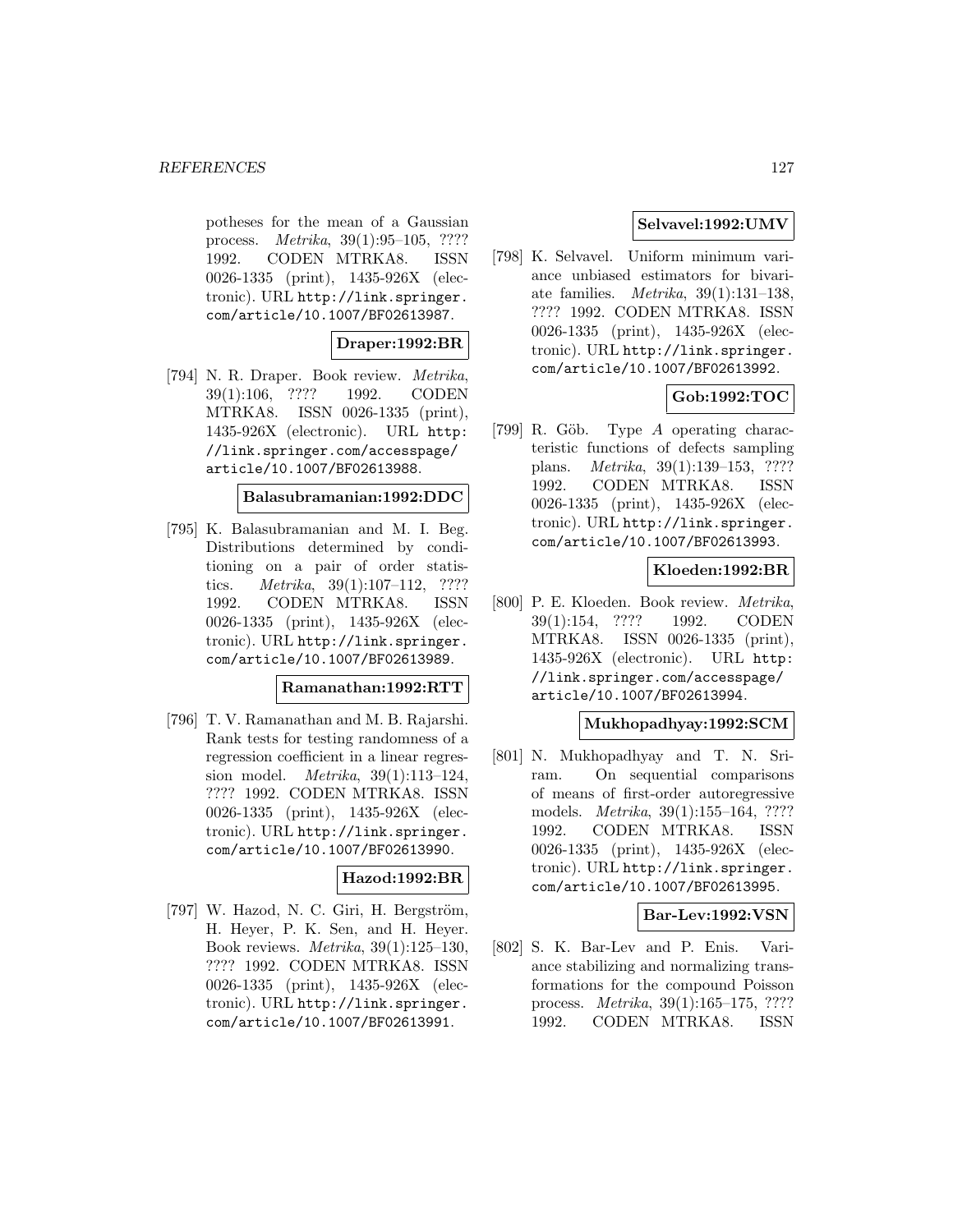0026-1335 (print), 1435-926X (electronic). URL http://link.springer. com/article/10.1007/BF02613996.

#### **Anonymous:1992:HC**

[803] Anonymous. Help & contacts. Metrika, 39(1):??, ???? 1992. CODEN MTRKA8. ISSN 0026-1335 (print), 1435-926X (electronic).

## **Hafner:1993:CMT**

[804] Robert Hafner. Construction of minimax-tests for bounded families of probability-densities. Metrika, 40 (1):1–23, ???? 1993. CODEN MTRKA8. ISSN 0026-1335 (print), 1435-926X (electronic). URL http: //link.springer.com/article/10. 1007/BF02613659.

# **Bickel:1993:BR**

[805] P. J. Bickel. Book review. Metrika, 40 (1):24, ???? 1993. CODEN MTRKA8. ISSN 0026-1335 (print), 1435-926X (electronic). URL http://link. springer.com/accesspage/article/ 10.1007/BF02613660.

#### **Mulekar:1993:FSS**

[806] Madhuri S. Mulekar and Linda J. Young. A fixed sample size selection procedure for negative binomial populations. *Metrika*, 40(1):25–35, ???? 1993. CODEN MTRKA8. ISSN 0026-1335 (print), 1435-926X (electronic). URL http://link.springer. com/article/10.1007/BF02613661.

## **Arnold:1993:BR**

[807] B. Arnold. Book review. Metrika, 40 (1):36, ???? 1993. CODEN MTRKA8. ISSN 0026-1335 (print), 1435-926X (electronic). URL http://link. springer.com/accesspage/article/ 10.1007/BF02613662.

# **Dette:1993:NIO**

[808] Holger Dette. A new interpretation of optimality for E-optimal designs in linear regression models. Metrika, 40(1):37–50, ???? 1993. CODEN MTRKA8. ISSN 0026-1335 (print), 1435-926X (electronic). URL http: //link.springer.com/article/10. 1007/BF02613663.

#### **Takada:1993:UMA**

[809] Yoshikazu Takada. Uniformly most accurate equivariant prediction limit. Metrika,  $40(1):51-61$ , ???? 1993. CODEN MTRKA8. ISSN 0026- 1335 (print), 1435-926X (electronic). URL http://link.springer.com/ article/10.1007/BF02613664.

## **Birge:1993:BR**

[810] L. Birgé and H. H. Bock. Book reviews. Metrika, 40(1):62–66, ???? 1993. CODEN MTRKA8. ISSN 0026-1335 (print), 1435-926X (electronic). URL http://link.springer. com/article/10.1007/BF02613665.

## **Heinrich:1993:APM**

[811] Lothar Heinrich. Asymptotic properties of minimum contrast estimators for parameters of Boolean models. Metrika, 40(1):67–94, ???? 1993. CODEN MTRKA8. ISSN 0026-1335 (print), 1435-926X (electronic). URL http://link.springer. com/article/10.1007/BF02613666.

# **Bai:1993:EDS**

[812] Do Sun Bai and Min Koo Lee. Economic designs of single and double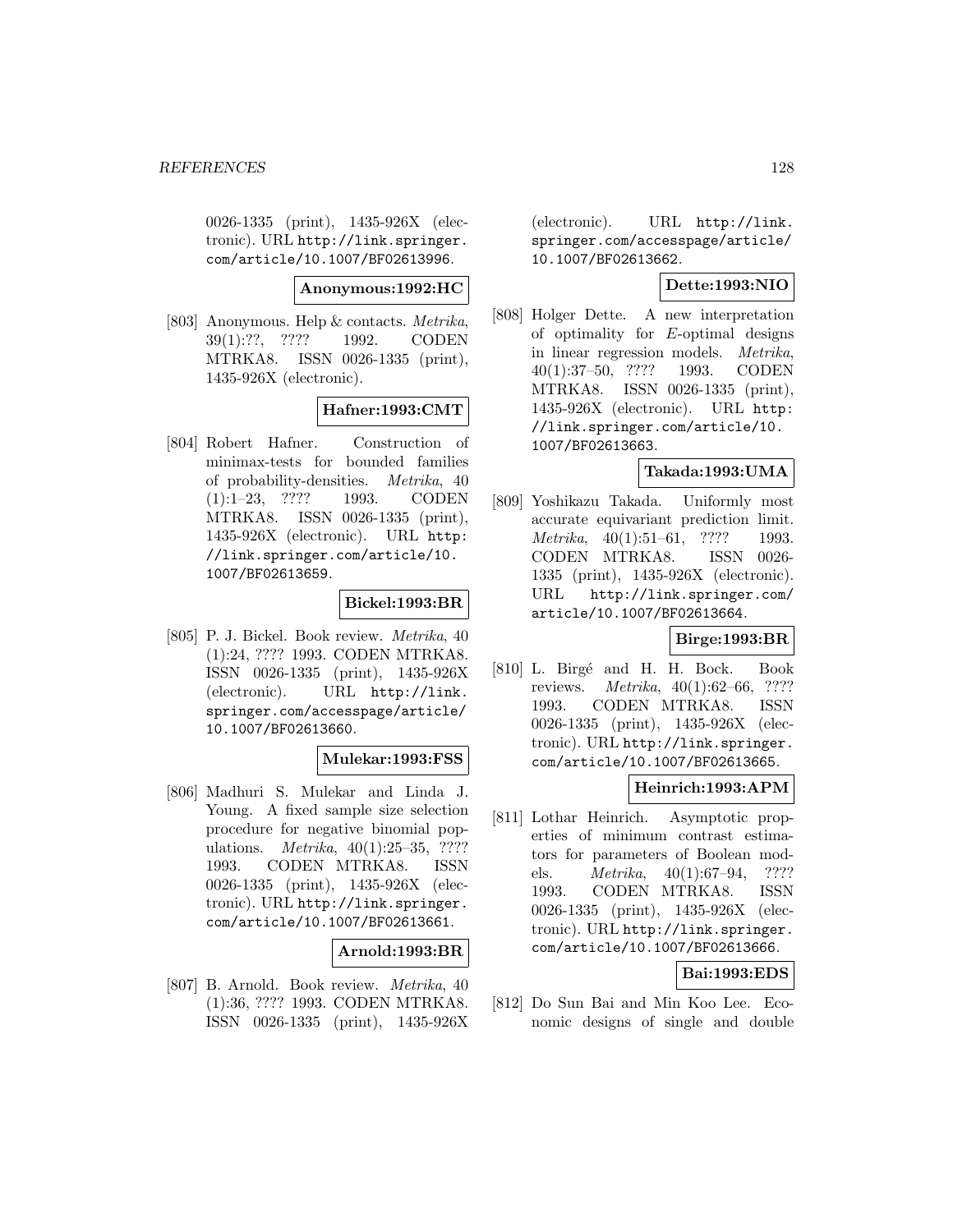screening procedures. Metrika, 40 (1):95–113, ???? 1993. CODEN MTRKA8. ISSN 0026-1335 (print), 1435-926X (electronic). URL http: //link.springer.com/article/10. 1007/BF02613667.

#### **Eberle:1993:BR**

[813] E. Eberle. Book review. Metrika, 40(1):114, ???? 1993. CODEN MTRKA8. ISSN 0026-1335 (print), 1435-926X (electronic). URL http: //link.springer.com/accesspage/ article/10.1007/BF02613668.

```
Eichenauer-Herrmann:1993:LSN
```
[814] Jürgen Eichenauer-Herrmann. The lattice structure of nonlinear congruential pseudorandom numbers. Metrika, 40(1):115–120, ???? 1993. CODEN MTRKA8. ISSN 0026-1335 (print), 1435-926X (electronic). URL http: //link.springer.com/article/10. 1007/BF02613669.

#### **Mukhopadhyay:1993:NTS**

[815] N. Mukhopadhyay and A. R. Padmanabhan. A note on three-stage confidence intervals for the difference of locations: The exponential case. *Metrika*,  $40(1):121-128$ , ???? 1993. CODEN MTRKA8. ISSN 0026-1335 (print), 1435-926X (electronic). URL http://link.springer. com/article/10.1007/BF02613670.

#### **Bartlett:1993:BR**

[816] M. S. Bartlett, S. T. Rachev, E. Dettweiler, D. A. Berry, and E. Mammen. Book reviews. Metrika, 40(1):129–136, ???? 1993. CODEN MTRKA8. ISSN 0026-1335 (print), 1435-926X (electronic). URL http://link.springer. com/article/10.1007/BF02613671.

# **Lee:1993:CUE**

[817] Kwan R. Lee and C. H. Kapadia. Combined unbiased estimators based on Q-reduced model. Metrika, 40 (1):137–147, ???? 1993. CODEN MTRKA8. ISSN 0026-1335 (print), 1435-926X (electronic). URL http: //link.springer.com/article/10. 1007/BF02613672.

# **Arato:1993:BR**

[818] M. Arató. Book review. Metrika, 40(1):148, ???? 1993. CODEN MTRKA8. ISSN 0026-1335 (print), 1435-926X (electronic). URL http: //link.springer.com/accesspage/ article/10.1007/BF02613673.

# **Lin:1993:TSR**

[819] C. H. Lin and Shashikala Sukhatme. Two-sample rank tests with truncated populations. *Metrika*,  $40(1):149-172$ , ???? 1993. CODEN MTRKA8. ISSN 0026-1335 (print), 1435-926X (electronic). URL http://link.springer. com/article/10.1007/BF02613674.

#### **Mukhopadhyay:1993:FDE**

[820] N. Mukhopadhyay, S. Chattopadhyay, and S. K. Sahu. Further developments in estimation of the largest mean of  $K$  normal populations. *Metrika*, 40(1):173–183, ???? 1993. CODEN MTRKA8. ISSN 0026-1335 (print), 1435-926X (electronic). URL http: //link.springer.com/article/10. 1007/BF02613675.

# **Anger:1993:BR**

[821] B. Anger. Book review. Metrika, 40(1):184, ???? 1993. CODEN MTRKA8. ISSN 0026-1335 (print),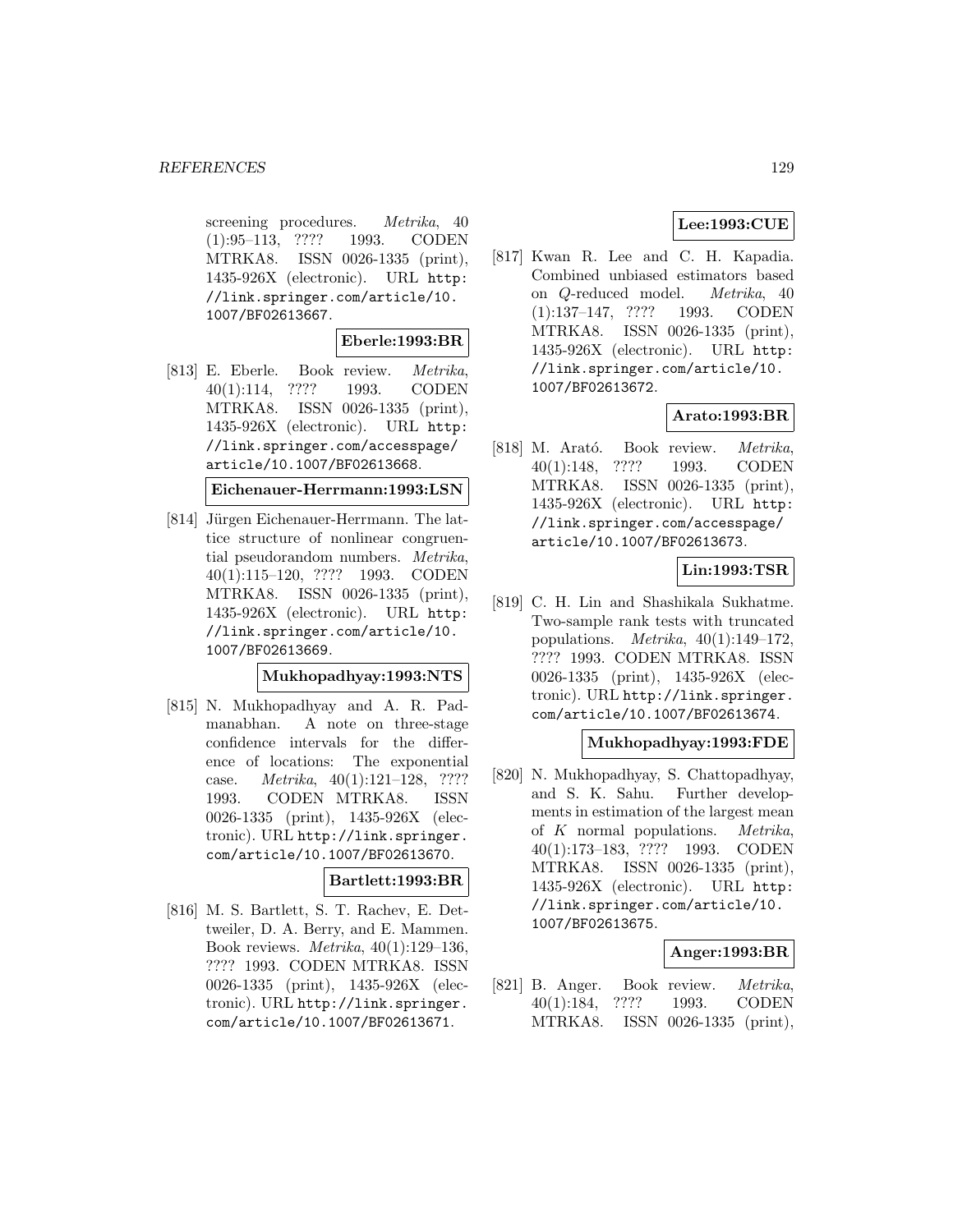1435-926X (electronic). URL http: //link.springer.com/accesspage/ article/10.1007/BF02613676.

#### **vandeVen:1993:BMN**

[822] R. van de Ven and N. C. Weber. Bounds for the median of the negative binomial distribution. Metrika, 40(1):185–189, ???? 1993. CODEN MTRKA8. ISSN 0026-1335 (print), 1435-926X (electronic). URL http: //link.springer.com/article/10. 1007/BF02613677.

# **Pfeifer:1993:BR**

[823] D. Pfeifer. Book review. Metrika, 40(1):190, ???? 1993. CODEN MTRKA8. ISSN 0026-1335 (print), 1435-926X (electronic). URL http: //link.springer.com/accesspage/ article/10.1007/BF02613678.

#### **Anonymous:1993:HC**

[824] Anonymous. Help & contacts. Metrika, 40(1):??, ???? 1993. CODEN MTRKA8. ISSN 0026-1335 (print), 1435-926X (electronic).

## **Riedel:1994:CED**

[825] Manfred Riedel and Hans-Joachim Rossberg. Characterization of the exponential distribution function by properties of the difference  $X_{k+s:n}$  –  $X_{k:n}$  of order statistics. Metrika, 41(1):1–19, ???? 1994. CODEN MTRKA8. ISSN 0026-1335 (print), 1435-926X (electronic). URL http: //link.springer.com/article/10. 1007/BF01895297.

#### **Csaki:1994:ARW**

[826] E. Csáki. Analysis of random walks, studies in probability, optimization and

statistics. Metrika, 41(1):20, ???? 1994. CODEN MTRKA8. ISSN 0026-1335 (print), 1435-926X (electronic). URL http://link.springer. com/accesspage/article/10.1007/ BF01895298.

## **Ramchandra:1994:SMS**

[827] Vidyasagar Ramchandra and R. Padmawar. Stratification, Midzuno– Sen strategy and nonnegative unbiased variance estimation. Metrika, 41(1):21–27, ???? 1994. CODEN MTRKA8. ISSN 0026-1335 (print), 1435-926X (electronic). URL http: //link.springer.com/article/10. 1007/BF01895299.

# **Heyer:1994:NME**

[828] H. Heyer. Natur und mathematisches Erkennen. (German) [Natural and mathematical cognition]. Metrika, 41 (1):28, ???? 1994. CODEN MTRKA8. ISSN 0026-1335 (print), 1435-926X (electronic). URL http://link. springer.com/accesspage/article/ 10.1007/BF01895300.

## **Bagchi:1994:OCS**

[829] Sunanda Bagchi. Optimality and construction of some rectangular designs. *Metrika*, 41(1):29–41, ???? 1994. CODEN MTRKA8. ISSN 0026-1335 (print), 1435-926X (electronic). URL http://link.springer. com/article/10.1007/BF01895301.

## **Rao:1994:DIF**

[830] P. S. R. S. Rao. Design and inference in finite population sampling. Metrika, 41(1):42, ???? 1994. CODEN MTRKA8. ISSN 0026-1335 (print), 1435-926X (electronic). URL http: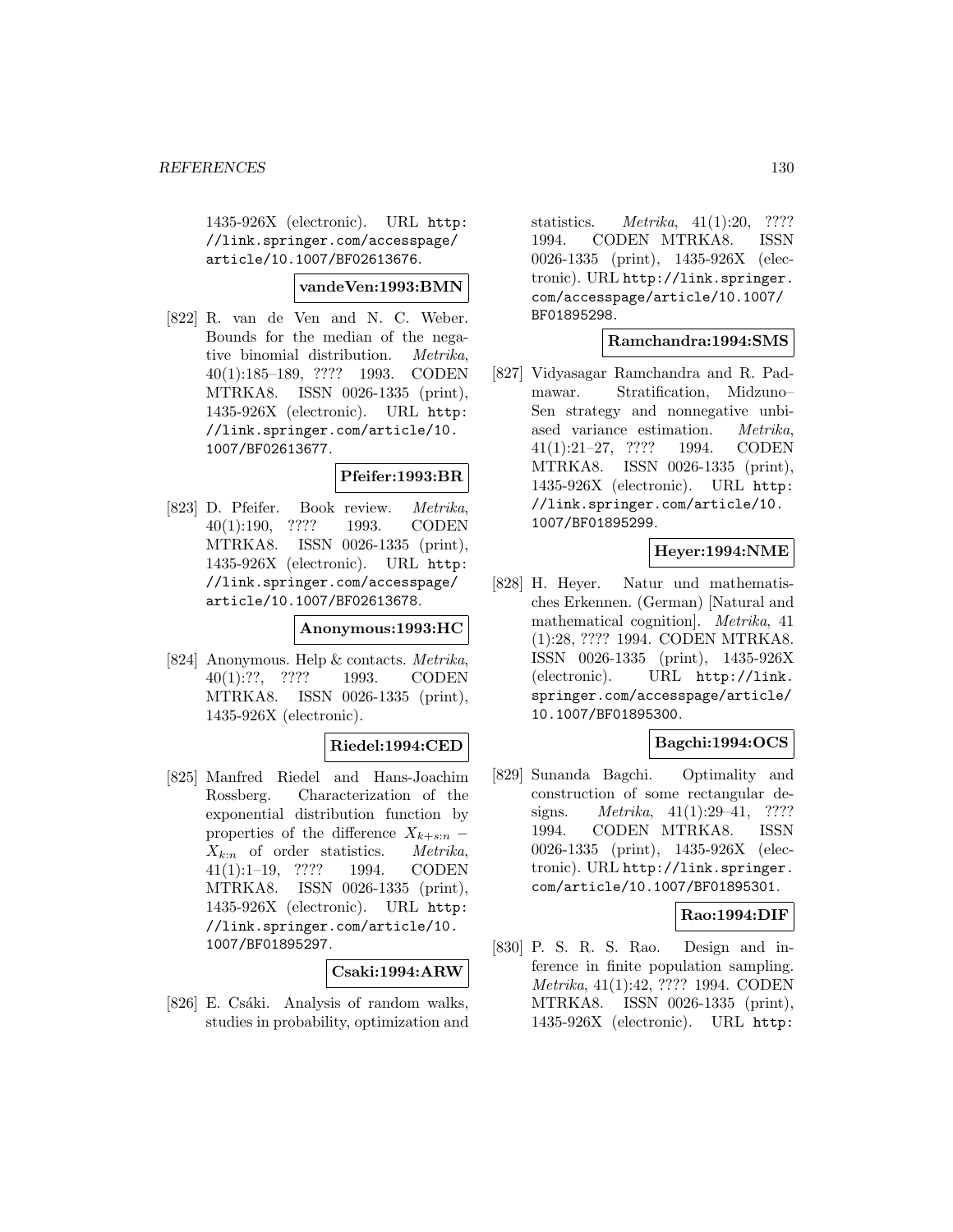//link.springer.com/accesspage/ article/10.1007/BF01895302.

## **Gob:1994:BMP**

[831] Rainer Göb. Bounds for median and 50 percentage point of binomial and negative binomial distribution. Metrika, 41(1):43–54, ???? 1994. CODEN MTRKA8. ISSN 0026-1335 (print), 1435-926X (electronic). URL http://link.springer. com/article/10.1007/BF01895303.

## **Liski:1994:ALN**

[832] Erkki P. Liski and Song-Gui Wang. Another look at the naive estimator in a regression model. Metrika, 41(1):55–64, ???? 1994. CODEN MTRKA8. ISSN 0026-1335 (print), 1435-926X (electronic). URL http://link.springer. com/article/10.1007/BF01895304.

# **Hognas:1994:BR**

[833] G. Högnäs, H. Heyer, and M. Falk. Book reviews. *Metrika*,  $41(1):65-70$ , ???? 1994. CODEN MTRKA8. ISSN 0026-1335 (print), 1435-926X (electronic). URL http://link.springer. com/article/10.1007/BF01895305.

## **Kunert:1994:OBD**

[834] Joachim Kunert. Optimality of block designs with variable block sizes and random block effects. Metrika, 41 (1):71–81, ???? 1994. CODEN MTRKA8. ISSN 0026-1335 (print), 1435-926X (electronic). URL http: //link.springer.com/article/10. 1007/BF01895306.

## **Nather:1994:OED**

[835] W. Näther. Optimum experimental designs. Metrika, 41(1):82, ????

1994. CODEN MTRKA8. ISSN 0026-1335 (print), 1435-926X (electronic). URL http://link.springer. com/accesspage/article/10.1007/ BF01895307.

## **Seoh:1994:BER**

[836] Munsup Seoh and Madan L. Puri. Berry-Esséen rate in asymptotic normality for perturbed sample quantiles. Metrika, 41(1):83–98, ???? 1994. CODEN MTRKA8. ISSN 0026-1335 (print), 1435-926X (electronic). URL http://link.springer. com/article/10.1007/BF01895308.

# **Kim:1994:AGB**

[837] Byung Hwee Kim. Admissibility of generalized Bayes estimators in an one parameter nonregular family. Metrika, 41(1):99–108, ???? 1994. CODEN MTRKA8. ISSN 0026-1335 (print), 1435-926X (electronic). URL http://link.springer. com/article/10.1007/BF01895309.

# **Zografos:1994:ITA**

[838] Konstantinos Zografos and Kosmas Ferentinos. An information theoretic argument for the validity of the exponential model. Metrika, 41(1):109–119, ???? 1994. CODEN MTRKA8. ISSN 0026-1335 (print), 1435-926X (electronic). URL http://link.springer. com/article/10.1007/BF01895310.

## **Woess:1994:BR**

[839] W. Woess, W. Weil, W. Wertz, N. Jacob, and P. van der Laan. Book reviews. Metrika, 41(1):120–126, ???? 1994. CODEN MTRKA8. ISSN 0026-1335 (print), 1435-926X (electronic). URL http://link.springer. com/article/10.1007/BF01895311.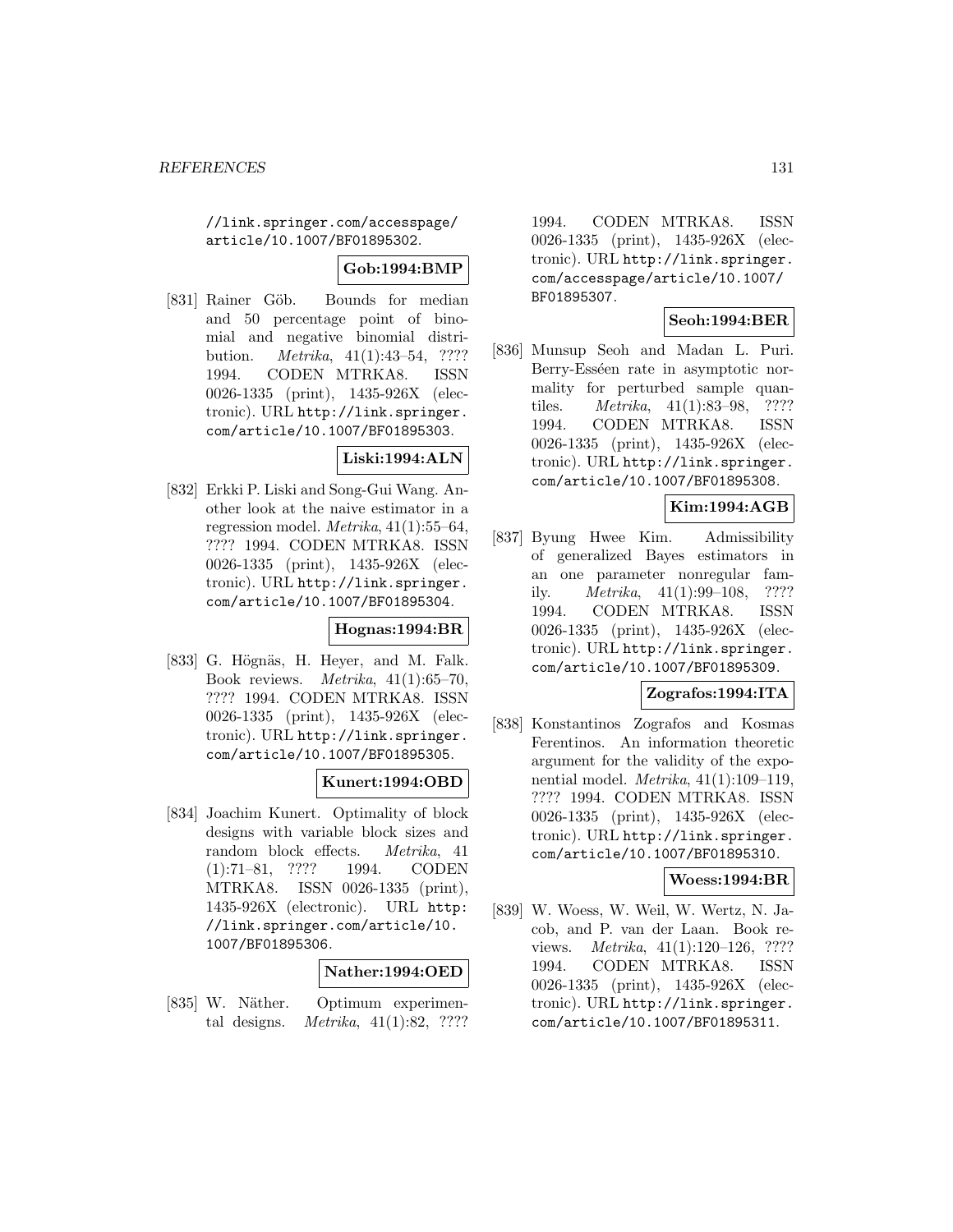#### **Dixit:1994:BAP**

[840] Ulhas J. Dixit. Bayesian approach to prediction in the presence of outliers for Weibull distribution. Metrika, 41(1):127–136, ???? 1994. CODEN MTRKA8. ISSN 0026-1335 (print), 1435-926X (electronic). URL http: //link.springer.com/article/10. 1007/BF01895312.

#### **Draper:1994:TOR**

[841] Norman R. Draper and Friedrich Pukelsheim. On third order rotatability. *Metrika*,  $41(1):137-161$ , ???? 1994. CODEN MTRKA8. ISSN 0026-1335 (print), 1435-926X (electronic). URL http://link.springer. com/article/10.1007/BF01895313.

## **Ferschl:1994:AS**

[842] F. Ferschl. Analogy and structure. *Metrika*, 41(1):162, ???? 1994. CODEN MTRKA8. ISSN 0026-1335 (print), 1435-926X (electronic). URL http://link.springer. com/accesspage/article/10.1007/ BF01895314.

#### **Albers:1994:STL**

[843] W. Albers, W. C. M. Kallenberg, and G. D. Otten. Setting test limits under prescribed consumer loss. Metrika, 41(1):163–181, ???? 1994. CODEN MTRKA8. ISSN 0026-1335 (print), 1435-926X (electronic). URL http: //link.springer.com/article/10. 1007/BF01895315.

#### **Burdzy:1994:SAB**

[844] K. Burdzy. Some aspects of Brownian motion. Part I: Some special functionals. Metrika, 41(1):182, ???? 1994. CODEN MTRKA8. ISSN

0026-1335 (print), 1435-926X (electronic). URL http://link.springer. com/accesspage/article/10.1007/ BF01895316.

#### **Anonymous:1994:HC**

[845] Anonymous. Help & contacts. Metrika, 41(1):??, ???? 1994. CODEN MTRKA8. ISSN 0026-1335 (print), 1435-926X (electronic).

# **Bai:1995:EDT**

[846] Do Sun Bai and Hyuck Moo Kwon. Economic design of a two-stage screening procedure with a prescribed outgoing quality. *Metrika*,  $42(1):1-18$ , ???? 1995. CODEN MTRKA8. ISSN 0026-1335 (print), 1435-926X (electronic). URL http://link.springer. com/article/10.1007/BF01894285.

#### **Happacher:1995:EAO**

[847] Maximilian Happacher. Exact and approximate D-optimal designs in polynomial regression. Metrika, 42 (1):19–27, ???? 1995. CODEN MTRKA8. ISSN 0026-1335 (print), 1435-926X (electronic). URL http: //link.springer.com/article/10. 1007/BF01894286.

## **Gaffke:1995:ORI**

[848] Norbert Gaffke and Berthold Heiligers. Optimal and robust invariant designs for cubic multiple regression. Metrika, 42(1):29–48, ???? 1995. CODEN MTRKA8. ISSN 0026-1335 (print), 1435-926X (electronic). URL http: //link.springer.com/article/10. 1007/BF01894287.

## **Heinrich:1995:PEB**

[849] G. Heinrich and U. Jensen. Parameter estimation for a bivariate lifetime dis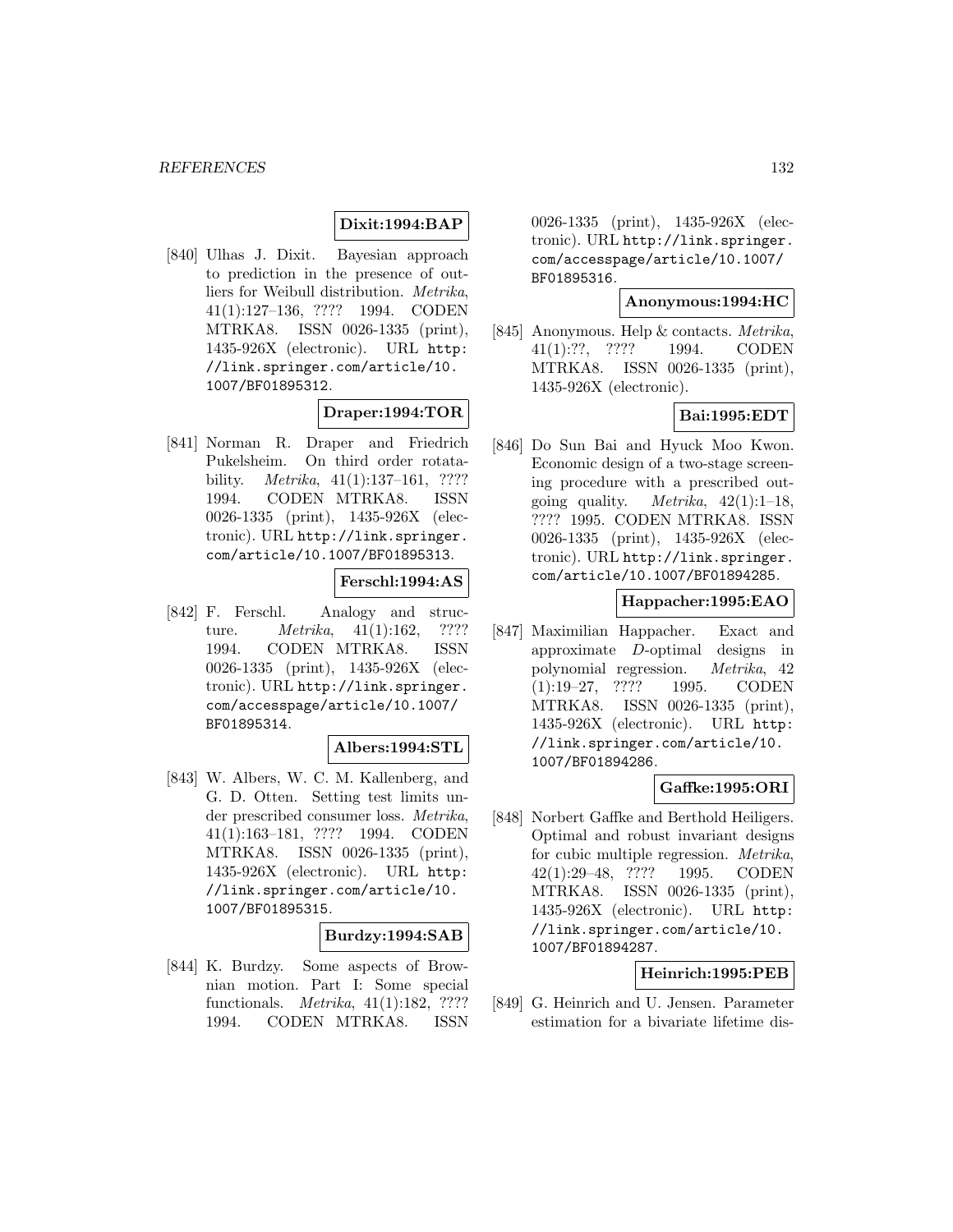tribution in reliability with multivariate extensions. *Metrika*,  $42(1):49-65$ , ???? 1995. CODEN MTRKA8. ISSN 0026-1335 (print), 1435-926X (electronic). URL http://link.springer. com/article/10.1007/BF01894288.

#### **Silverman:1995:BR**

[850] B. W. Silverman, N. M. Laird, A. Wakolbinger, M. Fukushima, P. C. Consul, D. M. Titterington, W. Fieger, K. Jacobs, and H. Drygas. Book reviews. Metrika, 42(1):66–78, ???? 1995. CODEN MTRKA8. ISSN 0026-1335 (print), 1435-926X (electronic). URL http://link.springer. com/article/10.1007/BF01894289.

#### **Anonymous:1995:NAP**

[851] Anonymous. Newly accepted papers. Metrika, 42(1):79–97, ???? 1995. CODEN MTRKA8. ISSN 0026-1335 (print), 1435-926X (electronic). URL http://link.springer. com/article/10.1007/BF01894290.

## **Lin:1995:SPC**

[852] Dennis K. J. Lin and Norman R. Draper. Screening properties of certain two-level designs. Metrika, 42 (1):99–118, ???? 1995. CODEN MTRKA8. ISSN 0026-1335 (print), 1435-926X (electronic). URL http: //link.springer.com/article/10. 1007/BF01894291.

# **Dijkstra:1995:PLI**

[853] Theo K. Dijkstra. Pyrrho's lemma, or have it your way. Metrika, 42 (1):119–125, ???? 1995. CODEN MTRKA8. ISSN 0026-1335 (print), 1435-926X (electronic). URL http: //link.springer.com/article/10. 1007/BF01894292.

# **Famoye:1995:BGP**

[854] Felix Famoye and P. C. Consul. Bivariate generalized Poisson distribution with some applications. Metrika, 42(1):127–138, ???? 1995. CODEN MTRKA8. ISSN 0026-1335 (print), 1435-926X (electronic). URL http: //link.springer.com/article/10. 1007/BF01894293.

# **Heyer:1995:BR**

[855] H. Heyer, K. D. Elworthy, N. Cressie, R. J. Williams, H. Büning, R. Schassberger, and H. Lütkepohl. Book reviews. Metrika, 42(1):139–148, ???? 1995. CODEN MTRKA8. ISSN 0026-1335 (print), 1435-926X (electronic). URL http://link.springer. com/article/10.1007/BF01894294.

## **Pukelsheim:1995:E**

[856] Friedrich Pukelsheim, Werner Uhlman, and Herbert Heyer. Editorial. Metrika, 42(1):149, ???? 1995. CODEN MTRKA8. ISSN 0026-1335 (print), 1435-926X (electronic). URL http: //link.springer.com/accesspage/ article/10.1007/BF01894295.

## **Pazman:1995:P**

[857] Andrej Pázman. Preface. Metrika, 42(1):151, ???? 1995. CODEN MTRKA8. ISSN 0026-1335 (print), 1435-926X (electronic). URL http: //link.springer.com/accesspage/ article/10.1007/BF01894296.

## **LeBreton:1995:SRA**

[858] Alain Le Breton and Alexander Novikov. Some results about averaging in stochastic approximation. Metrika, 42(1):153–171, ???? 1995. CODEN MTRKA8. ISSN 0026-1335 (print),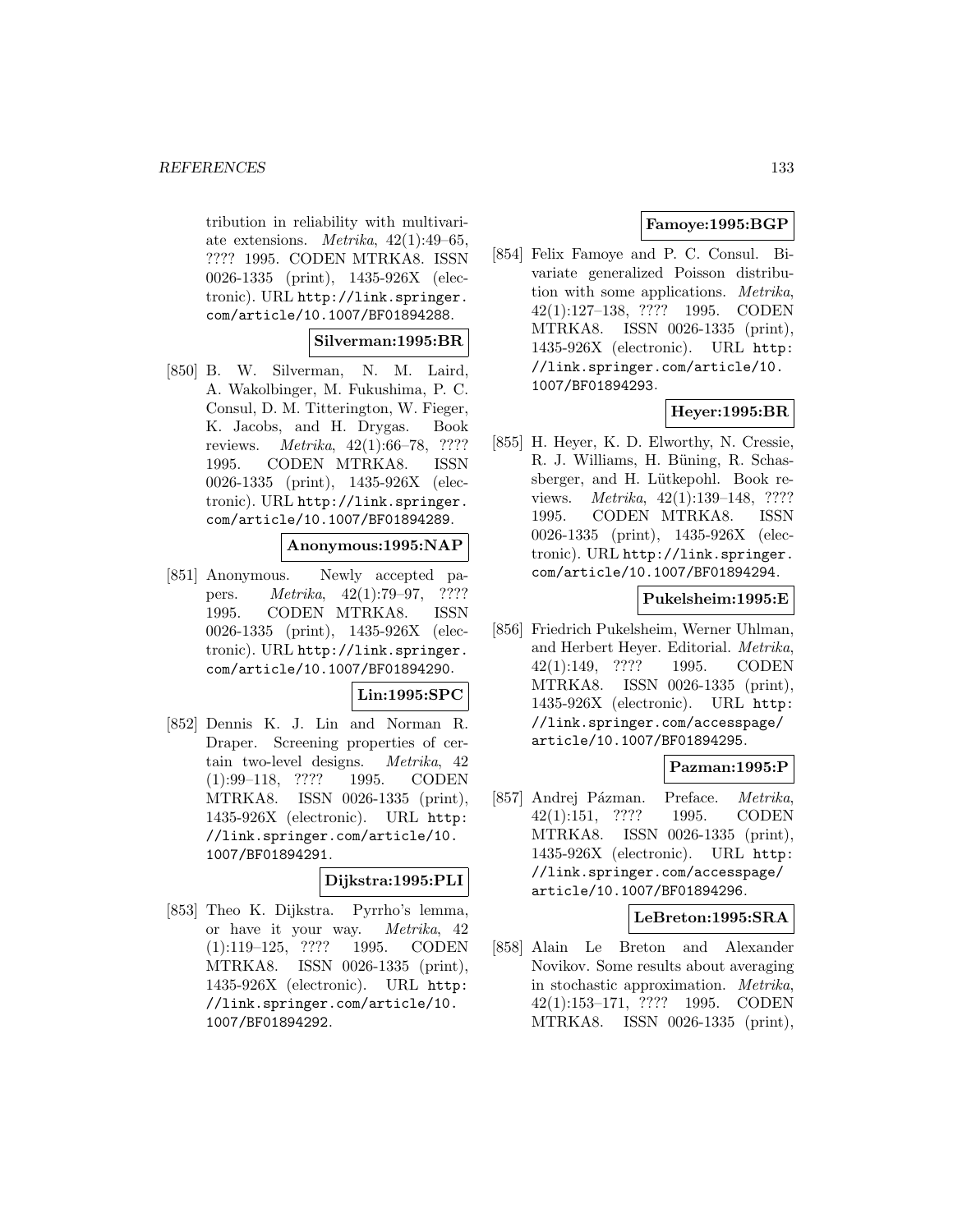1435-926X (electronic). URL http: //link.springer.com/article/10. 1007/BF01894297.

**Gaffke:1995:AOD**

[859] Norbert Gaffke and Berthold Heiligers. Algorithms for optimal design with application to multiple polynomial regression. Metrika, 42(1):173–190, ???? 1995. CODEN MTRKA8. ISSN 0026-1335 (print), 1435-926X (electronic). URL http://link.springer. com/article/10.1007/BF01894298.

#### **Hougaard:1995:NRC**

[860] Philip Hougaard. Nonlinear regression and curved exponential families. improvement of the approximation to the asymptotic distribution. Metrika, 42(1):191–202, ???? 1995. CODEN MTRKA8. ISSN 0026-1335 (print), 1435-926X (electronic). URL http://link.springer. com/article/10.1007/BF01894299.

## **Rao:1995:RCC**

[861] C. Radhakrishna Rao and L. C. Zhao. Recent contributions to censored regression models. Metrika, 42 (1):203–213, ???? 1995. CODEN MTRKA8. ISSN 0026-1335 (print), 1435-926X (electronic). URL http: //link.springer.com/article/10. 1007/BF01894300.

## **Searle:1995:OVC**

[862] Shayle R. Searle. An overview of variance component estimation. Metrika, 42(1):215–230, ???? 1995. CODEN MTRKA8. ISSN 0026-1335 (print), 1435-926X (electronic). URL http: //link.springer.com/article/10. 1007/BF01894301.

# **Calinski:1995:BCB**

[863] Tadeusz Caliński. The basic contrasts of a block design with special reference to the recovery of inter-block information. Metrika, 42(1):231–232, ???? 1995. CODEN MTRKA8. ISSN 0026-1335 (print), 1435-926X (electronic). URL http://link.springer. com/accesspage/article/10.1007/ BF01894302.

# **Cheng:1995:MEC**

[864] Ching-Shui Cheng and Don X. Sun. Maximum estimation capacity and minimum aberration. Metrika, 42 (1):232–233, ???? 1995. CODEN MTRKA8. ISSN 0026-1335 (print), 1435-926X (electronic). URL http: //link.springer.com/accesspage/ article/10.1007/BF01894303.

# **Chuiv:1995:ELP**

[865] Nóra Ní Chuív, Bimal K. Sinha, and Zhong Wu. Estimation of the location parameter of a Cauchy distribution using a ranked set sample. Metrika, 42(1):234–235, ???? 1995. CODEN MTRKA8. ISSN 0026-1335 (print), 1435-926X (electronic). URL http: //link.springer.com/accesspage/ article/10.1007/BF01894304.

## **Anonymous:1995:HC**

[866] Anonymous. Help & contacts. Metrika, 42(1):??, ???? 1995. CODEN MTRKA8. ISSN 0026-1335 (print), 1435-926X (electronic).

#### **Szkutnik:1996:QML**

[867] Zbigniew Szkutnik. Quasi-maximum likelihood estimation of parameters in a multivariate Poisson process. Metrika, 43(1):1–16, ???? 1996. CODEN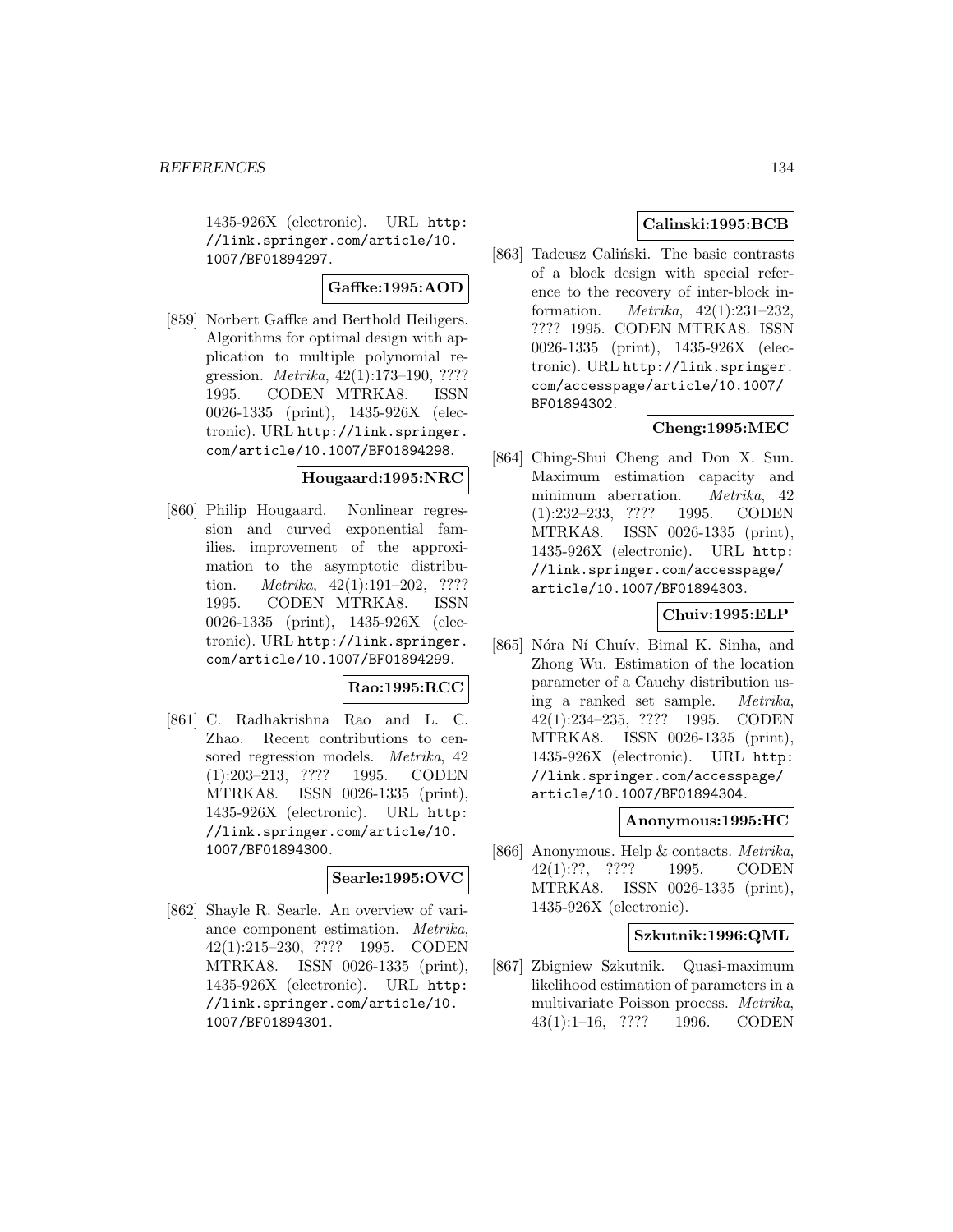MTRKA8. ISSN 0026-1335 (print), 1435-926X (electronic). URL http: //link.springer.com/article/10. 1007/BF02613893.

**Ahmed:1996:SEP**

[868] S. E. Ahmed and V. K. Rohatgi. Shrinkage estimation of the proportion in randomized response. Metrika, 43(1):17–30, ???? 1996. CODEN MTRKA8. ISSN 0026-1335 (print), 1435-926X (electronic). URL http: //link.springer.com/article/10. 1007/BF02613894.

# **Flak:1996:OTL**

[869] Thomas Flak and Wolfgang Schmid. An outlier test for linear processes-II. large contamination. Metrika, 43(1):31–42, ???? 1996. CODEN MTRKA8. ISSN 0026-1335 (print), 1435-926X (electronic). URL http: //link.springer.com/article/10. 1007/BF02613895.

## **Wu:1996:LSL**

[870] Yanhong Wu. A less sensitive linear detector for the change point based on kernel smoothing method. Metrika, 43(1):43–55, ???? 1996. CODEN MTRKA8. ISSN 0026-1335 (print), 1435-926X (electronic). URL http: //link.springer.com/article/10. 1007/BF02613896.

#### **Boutahar:1996:LSE**

[871] Mohamed Boutahar and Claude Deniau. Least squares estimator for regression models with some deterministic time varying parameters. Metrika, 43(1):57–67, ???? 1996. CODEN MTRKA8. ISSN 0026-1335 (print), 1435-926X (electronic). URL http:

//link.springer.com/article/10. 1007/BF02613897.

## **Gaschler:1996:CAN**

[872] Birgit Gaschler. Consistency and asymptotic normality of maximum likelihood estimation for Gaussian Markov processes from discrete observations. Metrika, 43(1):69–90, ???? 1996. CODEN MTRKA8. ISSN 0026-1335 (print), 1435-926X (electronic). URL http://link.springer. com/article/10.1007/BF02613898.

## **Sharif:1996:BR**

[873] A. H. Sharif, S. Csörgö, S. Takenaka, D. Dacunha-Castelle, and H. Basler. Book-reviews. Metrika, 43(1):91–100, ???? 1996. CODEN MTRKA8. ISSN 0026-1335 (print), 1435-926X (electronic). URL http://link.springer. com/article/10.1007/BF02613899.

#### **Garcia:1996:RSM**

[874] M. Rueda Garcia and A. Arcos Cebrian. Repeated substitution method: The ratio estimator for the population variance. *Metrika*,  $43(1):101-105$ , ???? 1996. CODEN MTRKA8. ISSN 0026-1335 (print), 1435-926X (electronic). URL http://link.springer. com/article/10.1007/BF02613900.

## **Sellke:1996:GGC**

[875] Thomas Sellke. Generalized Gauss– Chebyshev inequalities for unimodal distributions. *Metrika*,  $43(1):107-121$ , ???? 1996. CODEN MTRKA8. ISSN 0026-1335 (print), 1435-926X (electronic). URL http://link.springer. com/article/10.1007/BF02613901.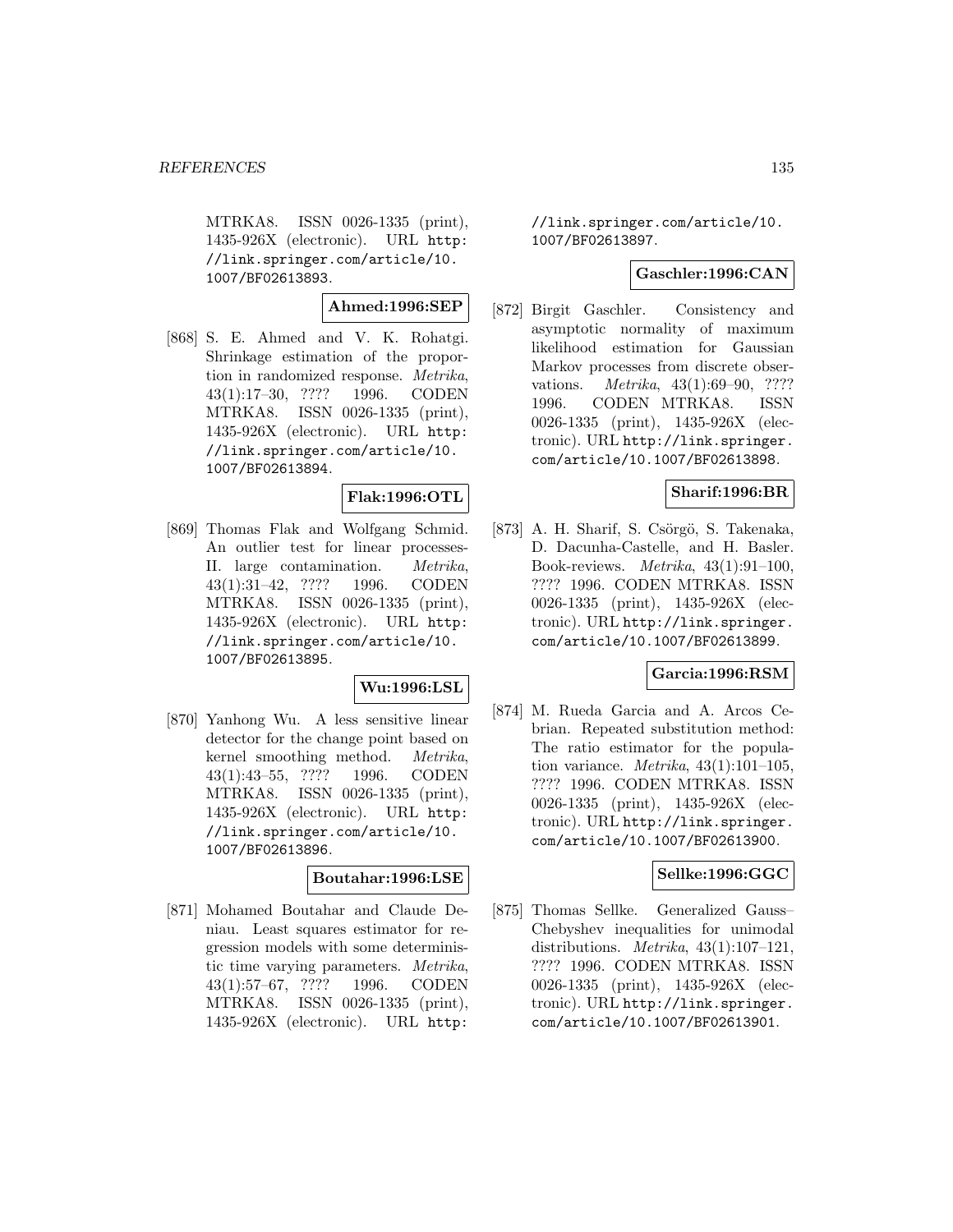## **Chaudhuri:1996:ERC**

[876] Arijit Chaudhuri and Tapabrata Maiti. Estimating regression coefficients from survey data by asymptotic design-cummodel based approach. Metrika, 43 (1):123–133, ???? 1996. CODEN MTRKA8. ISSN 0026-1335 (print), 1435-926X (electronic). URL http: //link.springer.com/article/10. 1007/BF02613902.

# **Wu:1996:CDC**

[877] Jong-Wuu Wu and L. Y. Ouyang. On characterizing distributions by conditional expectations of functions of order statistics. *Metrika*,  $43(1):135-147$ , ???? 1996. CODEN MTRKA8. ISSN 0026-1335 (print), 1435-926X (electronic). URL http://link.springer. com/article/10.1007/BF02613903.

#### **Bathe:1996:MRS**

[878] Falk Bathe and Jürgen Franz. Modelling of repairable systems with various degrees of repair. Metrika, 43 (1):149–164, ???? 1996. CODEN MTRKA8. ISSN 0026-1335 (print), 1435-926X (electronic). URL http: //link.springer.com/article/10. 1007/BF02613904.

#### **Dragalin:1996:SES**

[879] Vladimir Dragalin. A simple and effective scanning rule for a multi-channel system. Metrika, 43(1):165–182, ???? 1996. CODEN MTRKA8. ISSN 0026-1335 (print), 1435-926X (electronic). URL http://link.springer. com/article/10.1007/BF02613905.

## **Koeden:1996:BR**

[880] P. Koeden, R. Viertl, R. Schassberger, and G. Casella. Book-

reviews. Metrika, 43(1):183–187, ???? 1996. CODEN MTRKA8. ISSN 0026-1335 (print), 1435-926X (electronic). URL http://link.springer. com/article/10.1007/BF02613906.

#### **DelCastillo:1996:RLD**

[881] Enrique Del Castillo. Run length distributions and economic design of  $\bar{X}$  charts with unknown process variance. Metrika, 43(1):189–201, ???? 1996. CODEN MTRKA8. ISSN 0026-1335 (print), 1435-926X (electronic). URL http://link.springer. com/article/10.1007/BF02613907.

#### **Eccleston:1996:OME**

[882] J. A. Eccleston and J. A. John. Orthogonal main effect plans for two and three factors in small blocks. Metrika, 43(1):203–211, ???? 1996. CODEN MTRKA8. ISSN 0026-1335 (print), 1435-926X (electronic). URL http: //link.springer.com/article/10. 1007/BF02613908.

# **Stenger:1996:MPL**

[883] H. Stenger and S. Gabler. A minimax property of Lahiri–Midzuno– Sen's sampling scheme. Metrika, 43 (1):213–220, ???? 1996. CODEN MTRKA8. ISSN 0026-1335 (print), 1435-926X (electronic). URL http: //link.springer.com/article/10. 1007/BF02613909.

# **Ong:1996:CDD**

[884] S. H. Ong. On a class of discrete distributions arising from the birth-deathwith-immigration process. *Metrika*, 43(1):221–235, ???? 1996. CODEN MTRKA8. ISSN 0026-1335 (print), 1435-926X (electronic). URL http: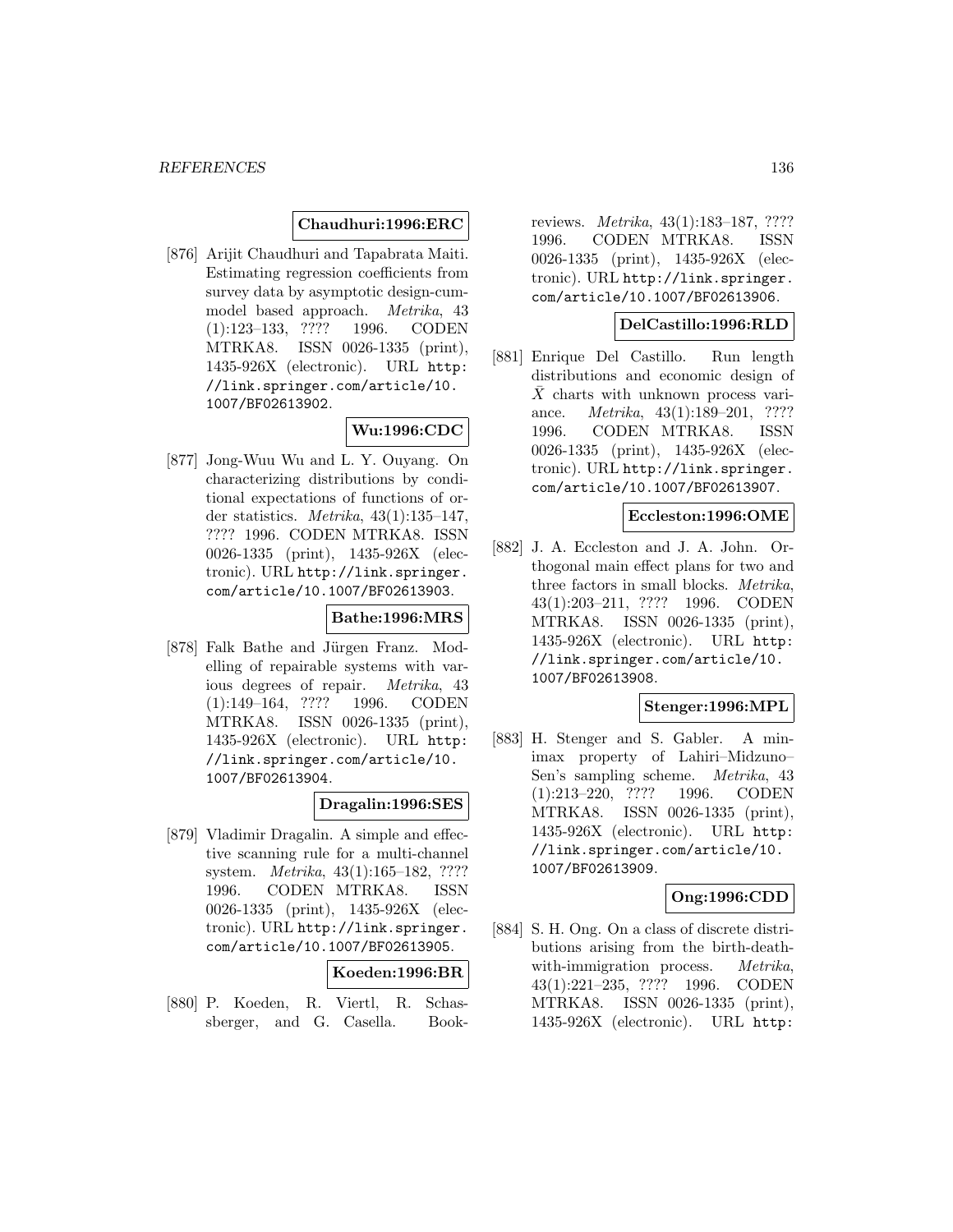//link.springer.com/article/10. 1007/BF02613910.

**Gyorfi:1996:MKD**

[885] L. Györfi, I. Vajda, and E. van der Meulen. Minimum Kolmogorov distance estimates of parameters and parametrized distributions. Metrika, 43(1):237–255, ???? 1996. CODEN MTRKA8. ISSN 0026-1335 (print), 1435-926X (electronic). URL http: //link.springer.com/article/10. 1007/BF02613911.

## **Kahle:1996:BCW**

[886] Waltraud Kahle. Bartlett corrections for the Weibull distribution. *Metrika*, 43(1):257–263, ???? 1996. CODEN MTRKA8. ISSN 0026-1335 (print), 1435-926X (electronic). URL http: //link.springer.com/article/10. 1007/BF02613912.

**Anonymous:1996:HCa**

[887] Anonymous. Help & contacts. Metrika, 43(1):??, ???? 1996. CODEN MTRKA8. ISSN 0026-1335 (print), 1435-926X (electronic).

## **Stute:1996:SPR**

[888] W. Stute. The sequential probability ratio test under random censorship. Metrika, 44(1):1–8, ???? 1996. CODEN MTRKA8. ISSN 0026-1335 (print), 1435-926X (electronic). URL http://link.springer. com/article/10.1007/BF02614050.

#### **Pazman:1996:DPE**

[889] Andrej Pázman. The density of the parameter estimators when the observations are distributed exponentially. *Metrika*,  $44(1):9-26$ , ????

1996. CODEN MTRKA8. ISSN 0026-1335 (print), 1435-926X (electronic). URL http://link.springer. com/article/10.1007/BF02614051.

# **Kahle:1996:EPW**

[890] Waltraud Kahle. Estimation of the parameters of the Weibull distribution for censored samples. Metrika, 44(1):27–40, ???? 1996. CODEN MTRKA8. ISSN 0026-1335 (print), 1435-926X (electronic). URL http: //link.springer.com/article/10. 1007/BF02614052.

# **Chiou:1996:EEV**

[891] Paul Chiou and Chien-Pai Han. Estimation of error variance in one-way random model. Metrika,  $44(1):41-51$ , ???? 1996. CODEN MTRKA8. ISSN 0026-1335 (print), 1435-926X (electronic). URL http://link.springer. com/article/10.1007/BF02614053.

#### **Bai:1996:EDT**

[892] Do Sun Bai and Min Koo Lee. Economic designs of two-sided single and double screening procedures. Metrika, 44(1):53–69, ???? 1996. CODEN MTRKA8. ISSN 0026-1335 (print), 1435-926X (electronic). URL http: //link.springer.com/article/10. 1007/BF02614054.

# **Ma:1996:MSF**

[893] Chunsheng Ma. Multivariate survival functions characterized by constant product of mean remaining lives and hazard rates. Metrika, 44(1):71–83, ???? 1996. CODEN MTRKA8. ISSN 0026-1335 (print), 1435-926X (electronic). URL http://link.springer. com/article/10.1007/BF02614055.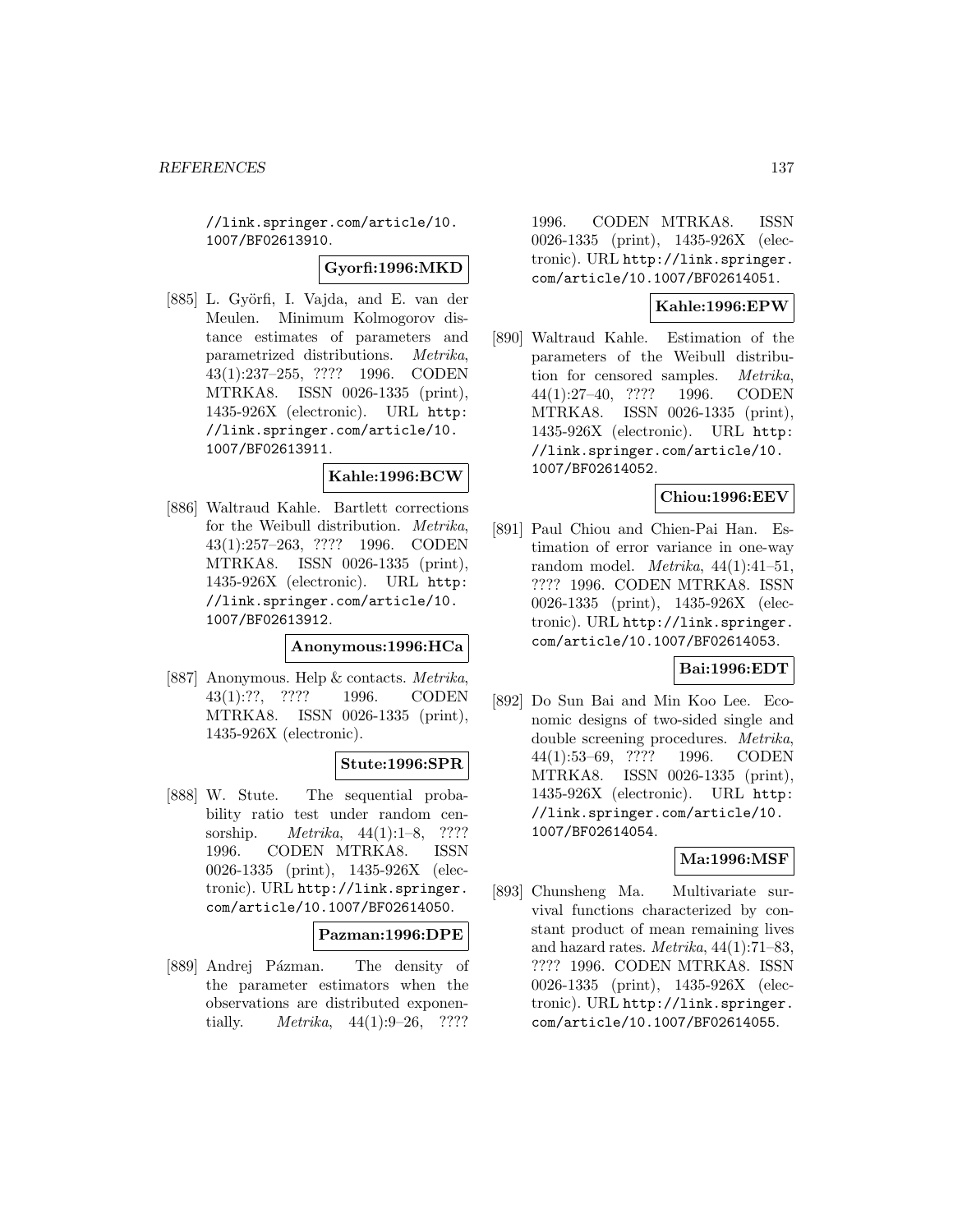# **Heyer:1996:BR**

[894] H. Heyer, H. Rieder, F. Papangelou, A. Janssen, L. Rüschendorf, R. L. Hudson, and A. Greven. Bookreviews. Metrika, 44(1):84–93, ???? 1996. CODEN MTRKA8. ISSN 0026-1335 (print), 1435-926X (electronic). URL http://link.springer. com/article/10.1007/BF02614056.

#### **Anonymous:1996:NAP**

[895] Anonymous. Newly accepted papers. Metrika, 44(1):94, ???? 1996. CODEN MTRKA8. ISSN 0026-1335 (print), 1435-926X (electronic). URL http: //link.springer.com/accesspage/ article/10.1007/BF02614057.

## **El-Din:1996:IPM**

[896] M. M. Mohie El-Din, S. E. Abu-Youssef, and K. S. Sultan. An identity for the product moments of order statistics. *Metrika*,  $44(1):95-100$ , ???? 1996. CODEN MTRKA8. ISSN 0026-1335 (print), 1435-926X (electronic). URL http://link.springer. com/article/10.1007/BF02614058.

# **Jensen:1996:SLM**

[897] D. R. Jensen. Straight-line models in star-shaped mixtures. Metrika, 44 (1):101–117, ???? 1996. CODEN MTRKA8. ISSN 0026-1335 (print), 1435-926X (electronic). URL http: //link.springer.com/article/10. 1007/BF02614059.

#### **Arnold:1996:AFH**

[898] Bernhard F. Arnold. An approach to fuzzy hypothesis testing. Metrika, 44(1):119–126, ???? 1996. CODEN MTRKA8. ISSN 0026-1335 (print),

1435-926X (electronic). URL http: //link.springer.com/article/10. 1007/BF02614060.

## **Szkutnik:1996:QCQ**

[899] Zbigniew Szkutnik. Quick consistency of quasi-maximum likelihood estimators in a multivariate Poisson process. Metrika, 44(1):127–134, ???? 1996. CODEN MTRKA8. ISSN 0026-1335 (print), 1435-926X (electronic). URL http://link.springer. com/article/10.1007/BF02614061.

# **Gob:1996:EMS**

[900] Rainer Göb. An elementary model for statistical lot inspection and its application to sampling by variables. Metrika, 44(1):135–163, ???? 1996. CODEN MTRKA8. ISSN 0026-1335 (print), 1435-926X (electronic). URL http://link.springer. com/article/10.1007/BF02614062.

#### **Schwabe:1996:SAP**

[901] Rainer Schwabe and Harro Walk. On a stochastic approximation procedure based on averaging. Metrika, 44 (1):165–180, ???? 1996. CODEN MTRKA8. ISSN 0026-1335 (print), 1435-926X (electronic). URL http: //link.springer.com/article/10. 1007/BF02614063.

#### **Gather:1996:BR**

[902] U. Gather, M. Schwaiger, W. Uhlmann, H. Heyer, N. Yacob, P. Embrechto, and K. Dietz. Book reviews. Metrika, 44(1):181–187, ???? 1996. CODEN MTRKA8. ISSN 0026-1335 (print), 1435-926X (electronic). URL http: //link.springer.com/article/10. 1007/BF02614064.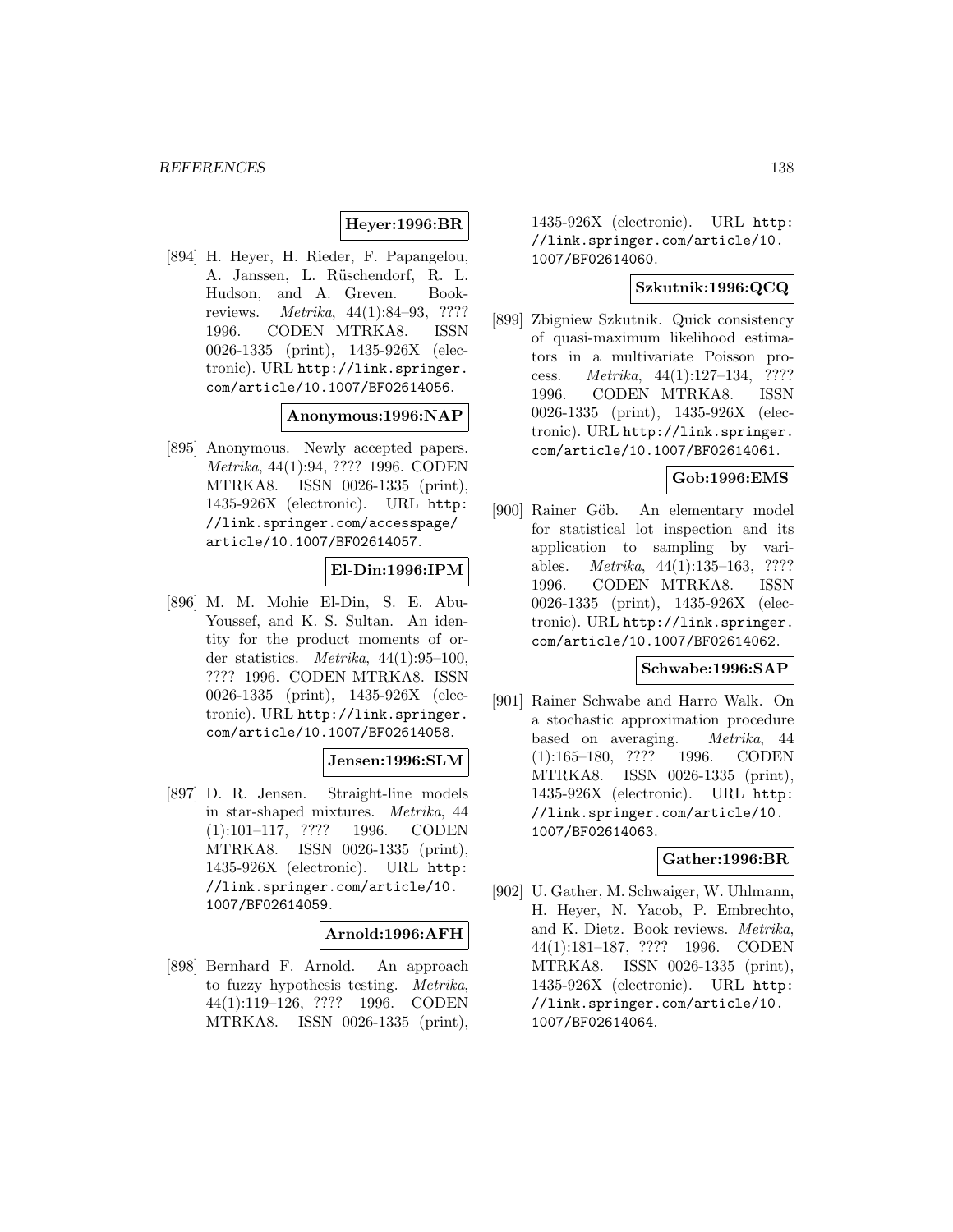## **Chen:1996:JCR**

[903] Zhenmin Chen. Joint confidence region for the parameters of Pareto distribution. *Metrika*, 44(1):191–197, ???? 1996. CODEN MTRKA8. ISSN 0026-1335 (print), 1435-926X (electronic). URL http://link.springer. com/article/10.1007/BF02614065.

**Eichenauer-Herrmann:1996:EPI**

[904] Jürgen Eichenauer-Herrmann. Equidistribution properties of inversive congruential pseudorandom numbers with power of two modulus. Metrika, 44 (1):199–205, ???? 1996. CODEN MTRKA8. ISSN 0026-1335 (print), 1435-926X (electronic). URL http: //link.springer.com/article/10. 1007/BF02614066.

# **Vogt:1996:ANE**

[905] Herbert Vogt. The average number of events per time unit and its estimation. *Metrika*, 44(1):207-221, ???? 1996. CODEN MTRKA8. ISSN 0026-1335 (print), 1435-926X (electronic). URL http://link.springer. com/article/10.1007/BF02614067.

## **Gob:1996:TSM**

[906] Rainer Göb. Tests of significance for the mean of a finite lot. Metrika, 44(1):223–238, ???? 1996. CODEN MTRKA8. ISSN 0026-1335 (print), 1435-926X (electronic). URL http: //link.springer.com/article/10. 1007/BF02614068.

#### **Muller-Gronbach:1996:OAE**

[907] Thomas Müller-Gronbach and Rainer Schwabe. On optimal allocations for estimating the surface of a random field. Metrika, 44(1):239–258, ????

1996. CODEN MTRKA8. ISSN 0026-1335 (print), 1435-926X (electronic). URL http://link.springer. com/article/10.1007/BF02614069.

#### **Anonymous:1996:HCb**

[908] Anonymous. Help & contacts. Metrika, 44(1):??, ???? 1996. CODEN MTRKA8. ISSN 0026-1335 (print), 1435-926X (electronic).

# **Tenbusch:1997:NCE**

[909] Axel Tenbusch. Nonparametric curve estimation with Bernstein estimates. Metrika, 45(1):1–30, January 1997. CODEN MTRKA8. ISSN 0026- 1335 (print), 1435-926X (electronic). URL http://link.springer.com/ article/10.1007/BF02717090.

#### **Targhetta:1997:TSS**

[910] M. Luisa Targhetta. A two-stage sampling by unequal size samples from two normal populations with unknown variances. Metrika, 45(1):31–37, January 1997. CODEN MTRKA8. ISSN 0026-1335 (print), 1435-926X (electronic). URL http://link.springer. com/article/10.1007/BF02717091.

# **Rost:1997:NCD**

[911] Daniel Rost. A note on compact differentiability and the  $\delta$ -method. *Metrika*, 45(1):39–51, January 1997. CODEN MTRKA8. ISSN 0026-1335 (print), 1435-926X (electronic). URL http: //link.springer.com/article/10. 1007/BF02717092.

#### **Liu:1997:EMO**

[912] Shuangzhe Liu and Heinz Neudecker. Experiments with mixtures: Optimal allocations for Becker's models. Metrika, 45(1):53–66, January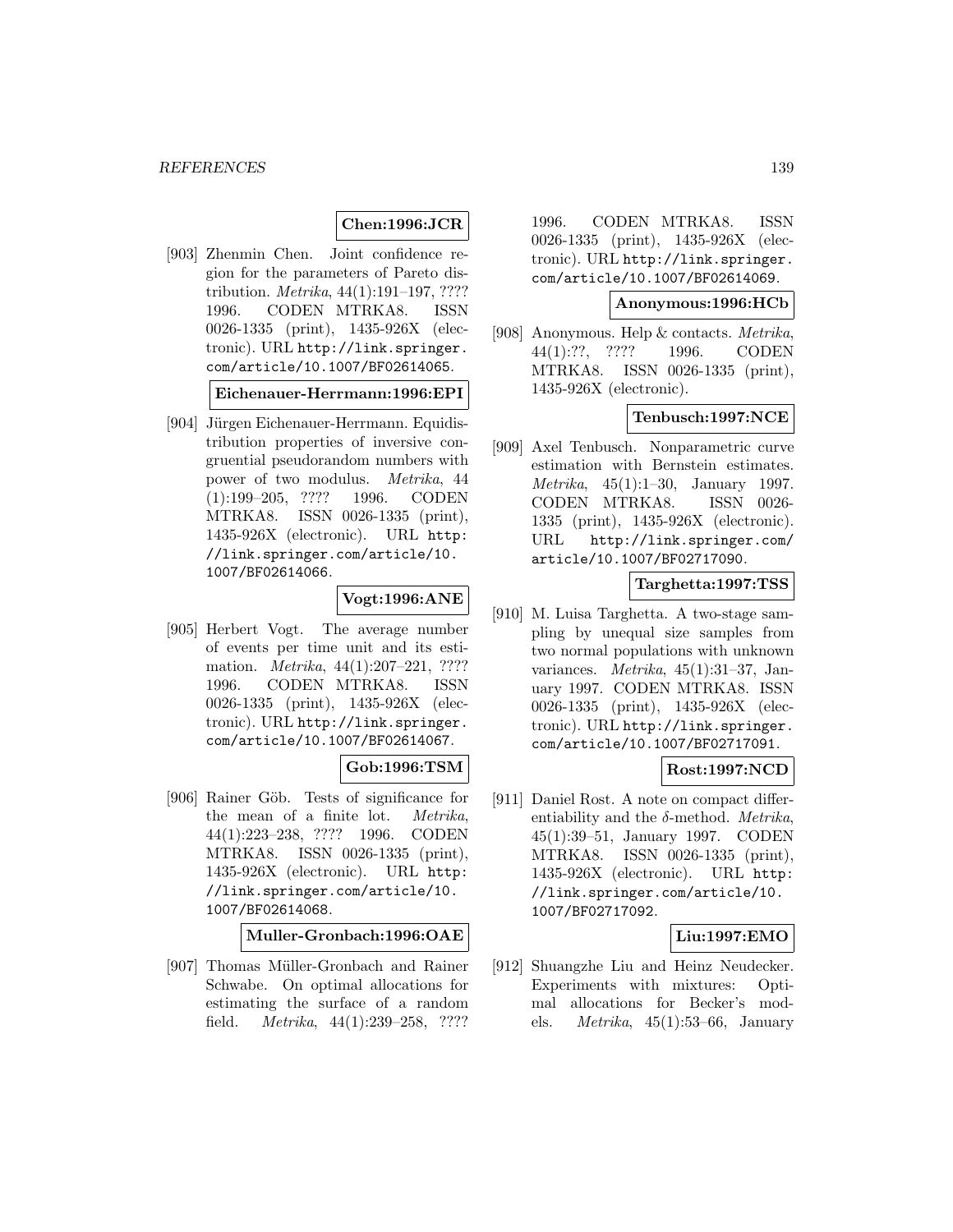1997. CODEN MTRKA8. ISSN 0026-1335 (print), 1435-926X (electronic). URL http://link.springer. com/article/10.1007/BF02717093.

**Morgan:1997:ODI**

[913] J. P. Morgan. Optimal design for interacting blocks with OAVS incidence. Metrika, 45(1):67–83, January 1997. CODEN MTRKA8. ISSN 0026-1335 (print), 1435-926X (electronic). URL http://link.springer. com/article/10.1007/BF02717094.

## **Ronning:1997:BR**

[914] G. Ronning, C. C. Heyde, O. O. Aalen, P. Huber, P. A. Loeb, D. L. Burkholder, Kh. Alam, O. E. Barndorff-Nielsen, and P. E. Kloeden. Book reviews. Metrika, 45(1):84–93, January 1997. CODEN MTRKA8. ISSN 0026-1335 (print), 1435-926X (electronic). URL http://link.springer. com/article/10.1007/BF02717095.

## **Mukhopadhyay:1997:EAS**

[915] N. Mukhopadhyay and T. K. S. Solanky. Estimation after sequential selection and ranking. Metrika, 45 (1):95–106, January 1997. CODEN MTRKA8. ISSN 0026-1335 (print), 1435-926X (electronic). URL http: //link.springer.com/article/10. 1007/BF02717096.

## **Franco:1997:CDE**

[916] Manuel Franco and Jose M. Ruiz. On characterizations of distributions by expected values of order statistics and record values with gap. Metrika, 45 (1):107–119, January 1997. CODEN MTRKA8. ISSN 0026-1335 (print), 1435-926X (electronic). URL http:

//link.springer.com/article/10. 1007/BF02717097.

#### **Henze:1997:DCS**

[917] Norbert Henze. Do components of smooth tests of fit have diagnostic properties? Metrika, 45(1): 121–130, January 1997. CODEN MTRKA8. ISSN 0026-1335 (print), 1435-926X (electronic). URL http: //link.springer.com/article/10. 1007/BF02717098.

# **Gob:1997:TSA**

[918] Rainer Göb. Tests of significance for the average square deviation from target in a finite lot. Metrika, 45 (1):131–169, January 1997. CODEN MTRKA8. ISSN 0026-1335 (print), 1435-926X (electronic). URL http: //link.springer.com/article/10. 1007/BF02717099.

## **Cebrian:1997:VEU**

[919] A. Arcos Cebrián and M. Rueda García. Variance estimation using auxiliary information: An almost unbiased multivariate ratio estimator. Metrika, 45(1):171–178, January 1997. CODEN MTRKA8. ISSN 0026-1335 (print), 1435-926X (electronic). URL http://link.springer. com/article/10.1007/BF02717100.

# **Obata:1997:BR**

[920] N. Obata, L. Arnold, J. P. Buonaccorsi, H. Witting, L. M. Bloom, J. Stark, and E. von Collani. Book reviews. Metrika, 45(1):179–188, January 1997. CODEN MTRKA8. ISSN 0026-1335 (print), 1435-926X (electronic). URL http://link.springer. com/article/10.1007/BF02717101.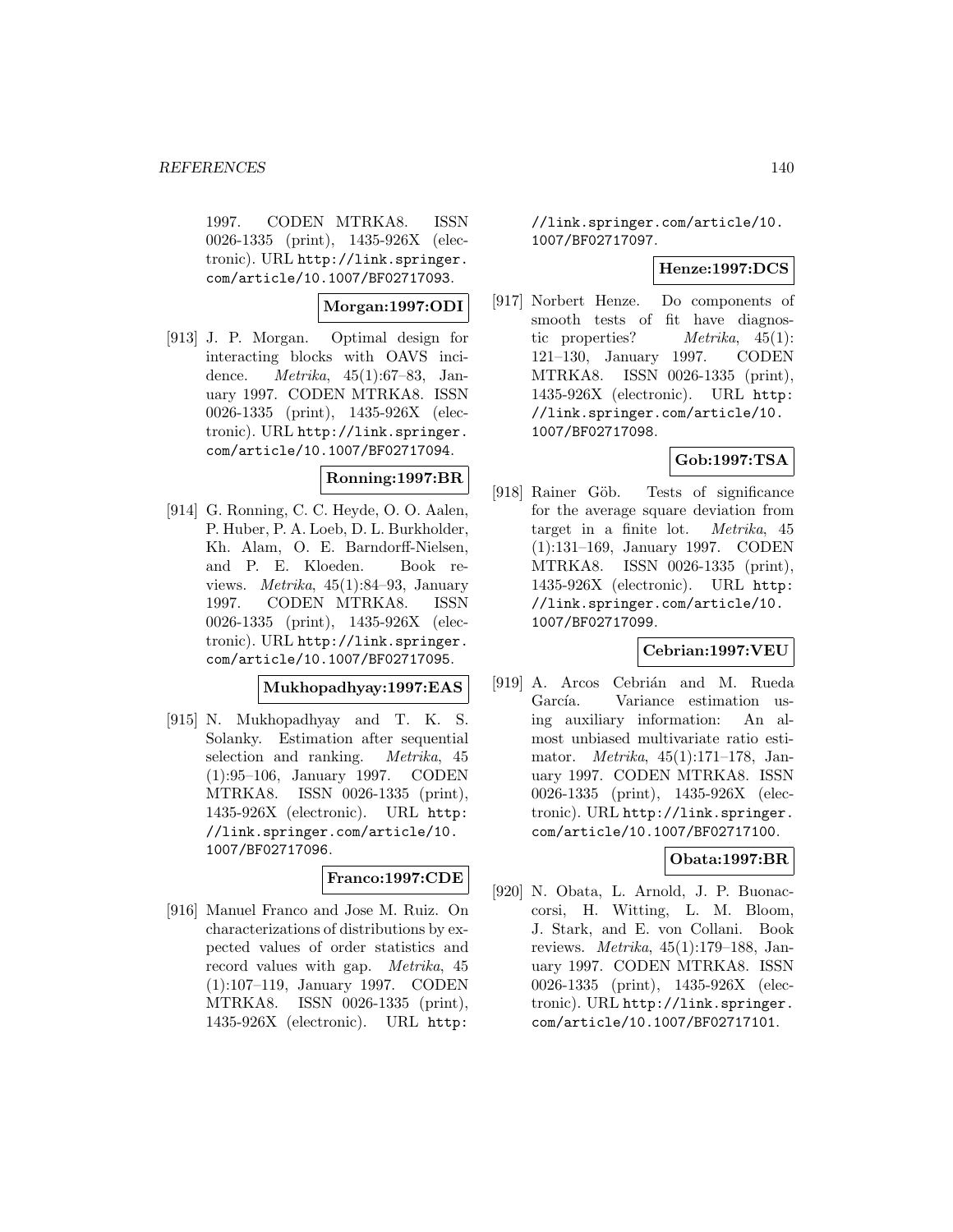#### **Balasubramanian:1997:DCT**

[921] K. Balasubramanian and Aloke Dey. Distributions characterized through conditional expectations. Metrika, 45 (1):189–196, January 1997. CODEN MTRKA8. ISSN 0026-1335 (print), 1435-926X (electronic). URL http: //link.springer.com/article/10. 1007/BF02717102.

#### **LaMotte:1997:LUB**

[922] Lynn Roy LaMotte. On limits of uniquely best linear estimators. Metrika, 45(1):197–211, January 1997. CODEN MTRKA8. ISSN 0026- 1335 (print), 1435-926X (electronic). URL http://link.springer.com/ article/10.1007/BF02717103.

#### **Gupta:1997:NPC**

[923] Arjun K. Gupta and S. Kotz. A new process capability index. Metrika, 45 (1):213–224, January 1997. CODEN MTRKA8. ISSN 0026-1335 (print), 1435-926X (electronic). URL http: //link.springer.com/article/10. 1007/BF02717104.

# **Dewan:1997:RSL**

[924] Isha Dewan and B. L. S. Prakasa Rao. Remarks on the Strong Law of Large Numbers for a triangular array of associated random variables. Metrika, 45(1):225–234, January 1997. CODEN MTRKA8. ISSN 0026-1335 (print), 1435-926X (electronic). URL http://link.springer. com/article/10.1007/BF02717105.

**Mukhopadhyay:1997:ERA**

[925] Nitis Mukhopadhyay, A. R. Padmanabhan, and T. K. S. Solanky. On estimating the reliability after sequentially

estimating the mean: The exponential case. Metrika, 45(1):235–252, January 1997. CODEN MTRKA8. ISSN 0026-1335 (print), 1435-926X (electronic). URL http://link.springer. com/article/10.1007/BF02717106.

#### **Schwabe:1997:RBE**

[926] Rainer Schwabe and Weng Kee Wong. A relationship between efficiencies of marginal designs and the product design. Metrika, 45(1):253–257, January 1997. CODEN MTRKA8. ISSN 0026-1335 (print), 1435-926X (electronic). URL http://link.springer. com/article/10.1007/BF02717107.

# **Aly:1997:CPT**

[927] Emad-Eldin A. A. Aly and Subhash C. Kochar. Change point tests based on U-statistics with applications in reliability. *Metrika*,  $45(1):259-269$ , January 1997. CODEN MTRKA8. ISSN 0026-1335 (print), 1435-926X (electronic). URL http://link.springer. com/article/10.1007/BF02717108.

#### **Georgii:1997:BR**

[928] H. O. Georgii, H. Prodinger, Y. Chikuse, H. Rost, St. E. Fienberg, and P. Imkeller. Book reviews. Metrika, 45(1):271–280, January 1997. CODEN MTRKA8. ISSN 0026-1335 (print), 1435-926X (electronic). URL http: //link.springer.com/article/10. 1007/BF02717109.

#### **Anonymous:1997:HCa**

[929] Anonymous. Help & contacts. Metrika, 45(1):??, January 1997. CODEN MTRKA8. ISSN 0026-1335 (print), 1435-926X (electronic).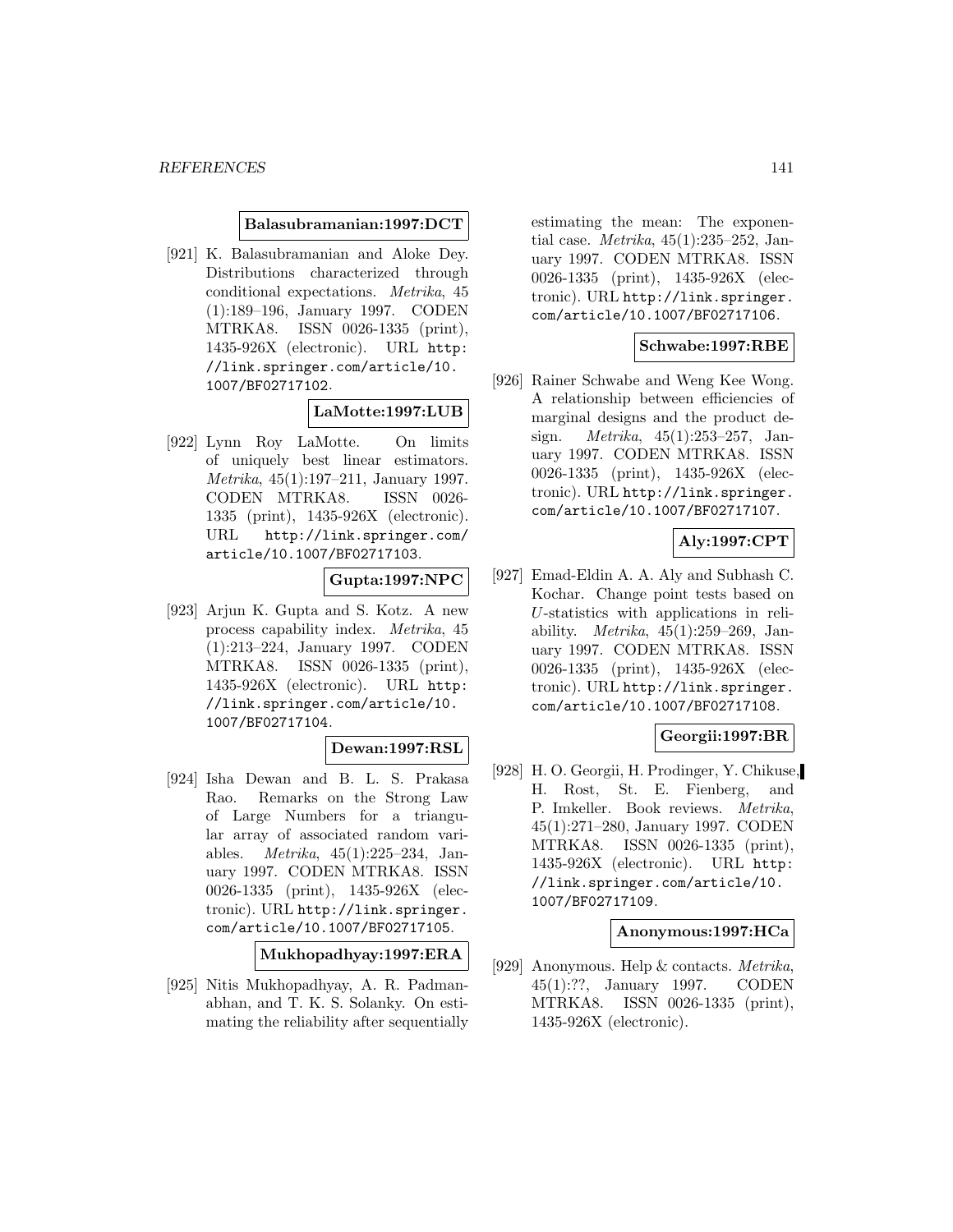#### **Steinebach:1997:DCM**

[930] Josef Steinebach and Vera R. Eastwood. Detecting changes in a multivariate renewal process. Metrika, 46(1):1–19, January 1997. CODEN MTRKA8. ISSN 0026-1335 (print), 1435-926X (electronic). URL http: //link.springer.com/article/10. 1007/BF02717162.

#### **Joarder:1997:ESM**

[931] Anwar H. Joarder and Mir M. Ali. Estimation of the scale matrix of a multivariate t-model under entropy loss. Metrika, 46(1):21–32, January 1997. CODEN MTRKA8. ISSN 0026-1335 (print), 1435-926X (electronic). URL http://link.springer. com/article/10.1007/BF02717163.

## **Zhang:1997:SBR**

[932] Jin Zhang and Xueren Wang. Selecting the best regression equation via the P-value of F-test. Metrika, 46(1):33–40, January 1997. CODEN MTRKA8. ISSN 0026-1335 (print), 1435-926X (electronic). URL http: //link.springer.com/article/10. 1007/BF02717164.

## **Engel:1997:MH**

[933] Joachim Engel. The multiresolution histogram. Metrika, 46(1):41–57, January 1997. CODEN MTRKA8. ISSN 0026-1335 (print), 1435-926X (electronic). URL http://link.springer. com/article/10.1007/BF02717165.

#### **Bansal:1997:NSR**

[934] Naveen K. Bansal and Sudhir Gupta. On the natural selection rule in general linear models. Metrika, 46 (1):59–69, January 1997. CODEN

MTRKA8. ISSN 0026-1335 (print), 1435-926X (electronic). URL http: //link.springer.com/article/10. 1007/BF02717166.

# **Dette:1997:NUD**

[935] Holger Dette. A note on the uniform distribution on the arcsin points. Metrika, 46(1):71–82, January 1997. CODEN MTRKA8. ISSN 0026-1335 (print), 1435-926X (electronic). URL http://link.springer. com/article/10.1007/BF02717167.

#### **Jing:1997:BR**

[936] Bing-Yi Jing, G. Kallianpur, D. W. Müller, H. Strasser, H. G. Weidner, H. J. Roßberg, and M. Akahira. Book reviews. Metrika, 46(1):83–92, January 1997. CODEN MTRKA8. ISSN 0026-1335 (print), 1435-926X (electronic). URL http://link.springer. com/article/10.1007/BF02717168.

## **Cramer:1997:UBT**

[937] Erhard Cramer and Udo Kamps. The UMVUE of  $P(X \leq Y)$  based on Type-II censored samples from Weinman multivariate exponential distributions. Metrika, 46(1):93–121, January 1997. CODEN MTRKA8. ISSN 0026-1335 (print), 1435-926X (electronic). URL http://link.springer. com/article/10.1007/BF02717169.

## **Masse:1997:NML**

[938] Jean-Claude Massé. Nonparametric maximum likelihood estimation in a non locally compact setting. Metrika, 46(1):123–145, January 1997. CODEN MTRKA8. ISSN 0026-1335 (print), 1435-926X (electronic). URL http: //link.springer.com/article/10. 1007/BF02717170.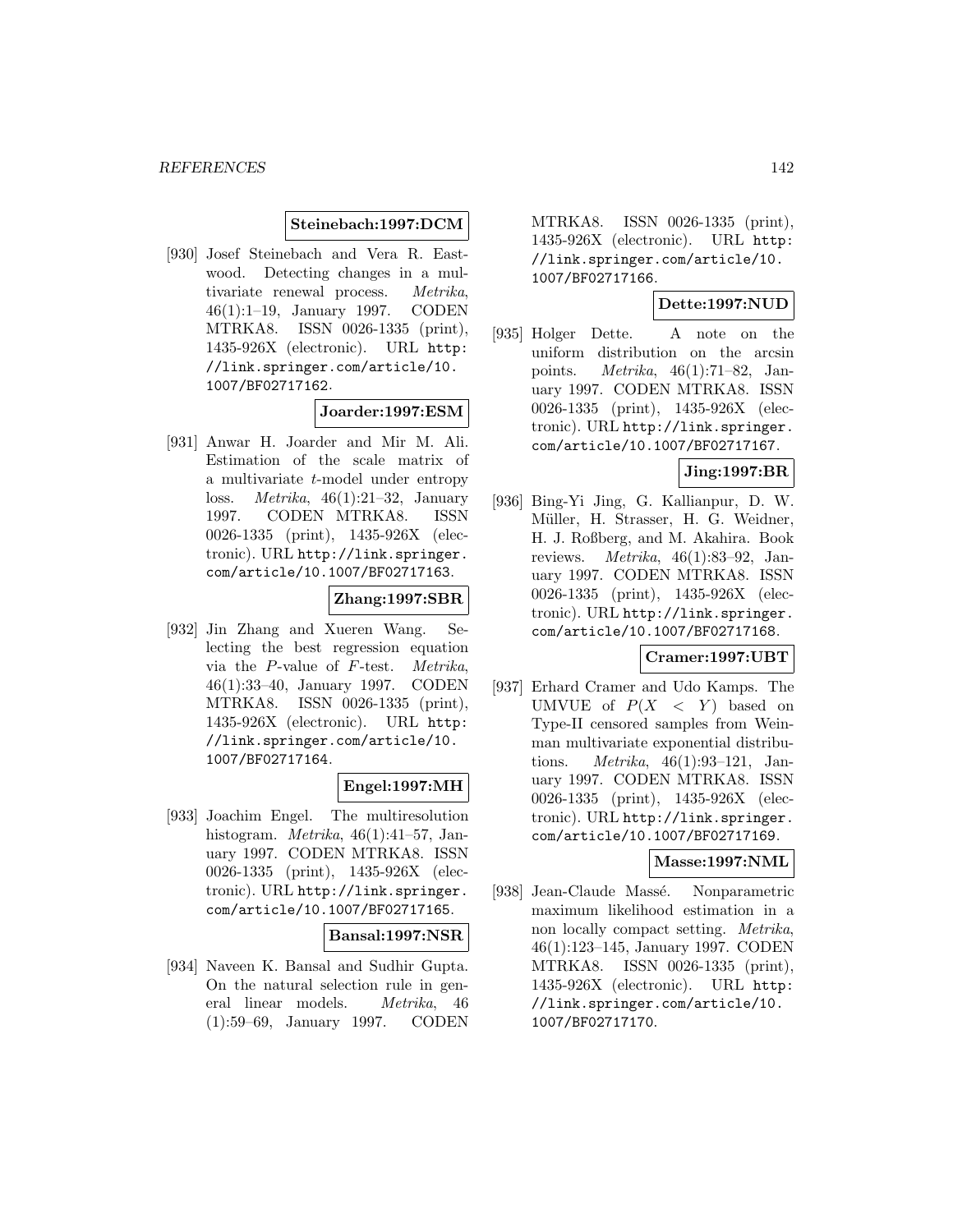## **Fedorov:1997:AVO**

[939] Valery V. Fedorov and Werner G. Müller. Another view on optimal design for estimating the point of extremum in quadratic regression. Metrika, 46(1):147–157, January 1997. CODEN MTRKA8. ISSN 0026-1335 (print), 1435-926X (electronic). URL http://link.springer. com/article/10.1007/BF02717171.

## **Kaluszka:1997:DSR**

[940] Marek Kaluszka and Wlodzimierz Krysicki. On decompositions of some random variables. Metrika, 46(1): 159–175, January 1997. CODEN MTRKA8. ISSN 0026-1335 (print), 1435-926X (electronic). URL http: //link.springer.com/article/10. 1007/BF02717172.

#### **Schal:1997:BR**

[941] M. Schäl, E. Sonnemann, P. Gänßler, M. Falk, and H. Riedwyl. Book reviews. Metrika, 46(1):177–186, January 1997. CODEN MTRKA8. ISSN 0026-1335 (print), 1435-926X (electronic). URL http://link.springer. com/article/10.1007/BF02717173.

# **Cramer:1997:CBT**

[942] Michael Cramer. Convergence of a branching type recursion with nonstationary immigration. Metrika, 46 (1):187–211, January 1997. CODEN MTRKA8. ISSN 0026-1335 (print), 1435-926X (electronic). URL http: //link.springer.com/article/10. 1007/BF02717174.

**Chaturvedi:1997:EPF**

[943] Ajit Chaturvedi and Uma Rani. Estimation procedures for a family of density functions representing various life-testing models. Metrika, 46 (1):213–219, January 1997. CODEN MTRKA8. ISSN 0026-1335 (print), 1435-926X (electronic). URL http: //link.springer.com/article/10. 1007/BF02717175.

## **Zhang:1997:EDF**

[944] Biao Zhang. Estimating a distribution function in the presence of auxiliary information. Metrika, 46 (1):221–244, January 1997. CODEN MTRKA8. ISSN 0026-1335 (print), 1435-926X (electronic). URL http: //link.springer.com/article/10. 1007/BF02717176.

## **Raqab:1997:NRP**

[945] Mohammad Z. Raqab and Wael A. Amin. A note on reliability properties of k-record statistics. Metrika, 46 (1):245–251, January 1997. CODEN MTRKA8. ISSN 0026-1335 (print), 1435-926X (electronic). URL http: //link.springer.com/article/10. 1007/BF02717177.

# **Irle:1997:BEO**

[946] Albrecht Irle and Vladimir Ivanovich Lotov. A bound on the expected overshoot for some concave boundaries. Metrika, 46(1):253–267, January 1997. CODEN MTRKA8. ISSN 0026-1335 (print), 1435-926X (electronic). URL http://link.springer. com/article/10.1007/BF02717178.

#### **Dudley:1997:BR**

[947] R. M. Dudley, H. Heyer, A. Greven, V. Schmidt, R. K. Getoor, and W. Wertz. Book reviews. Metrika, 46 (1):269–278, January 1997. CODEN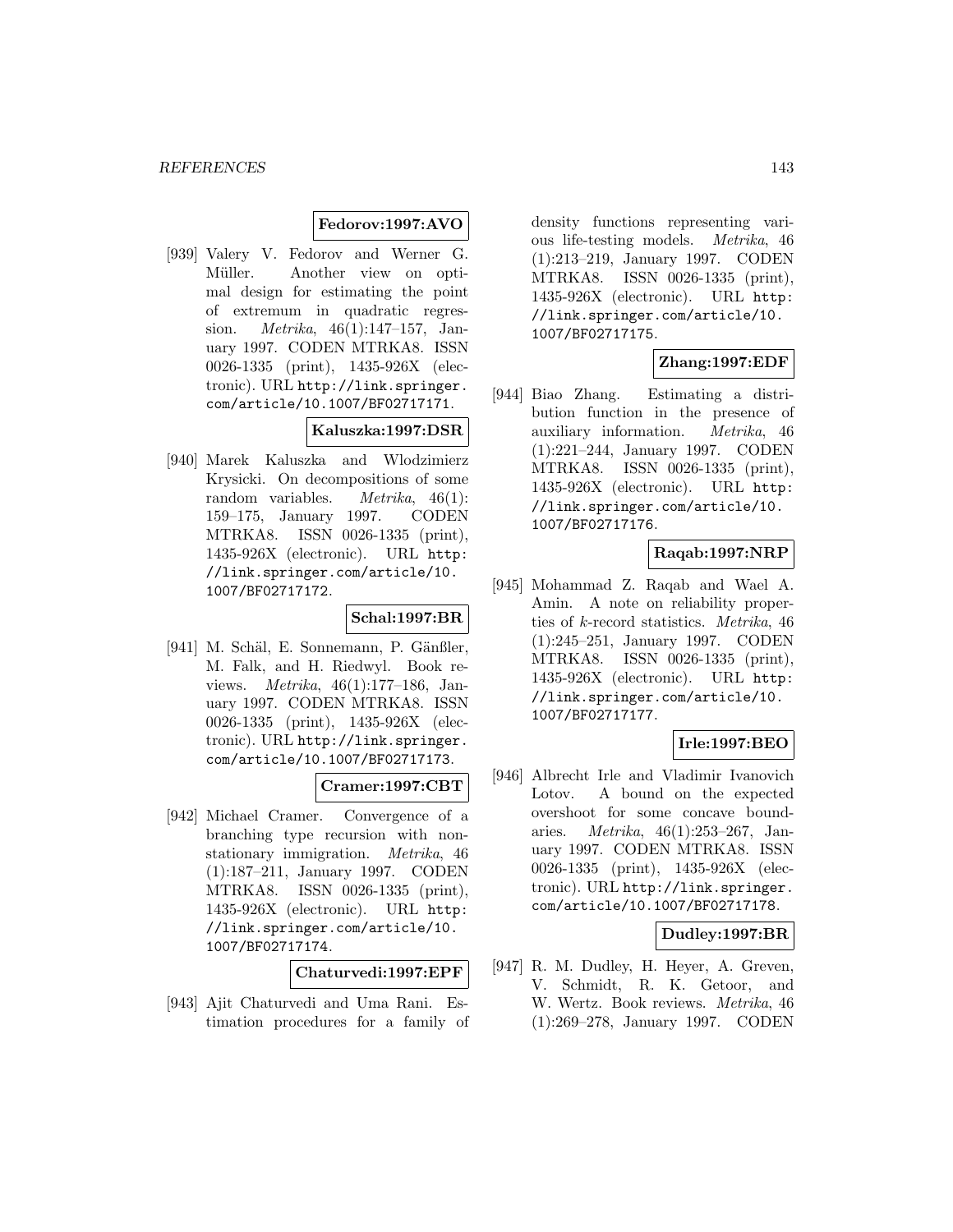MTRKA8. ISSN 0026-1335 (print), 1435-926X (electronic). URL http: //link.springer.com/article/10. 1007/BF02717179.

**Anonymous:1997:HCb**

[948] Anonymous. Help & contacts. Metrika, 46(1):??, January 1997. CODEN MTRKA8. ISSN 0026-1335 (print), 1435-926X (electronic).

## **Albers:1998:ATL**

[949] Willem Albers, Wilbert C. M. Kallenberg, and Gertjan D. Otten. Accurate test limits under nonnormal measurement error. Metrika, 47(1):1–33, January 1998. CODEN MTRKA8. ISSN 0026-1335 (print), 1435-926X (electronic). URL http://link.springer. com/article/10.1007/BF02742862.

# **Ahmed:1998:LSE**

[950] S. E. Ahmed. Large-sample estimation strategies for eigenvalues of a Wishart matrix. Metrika, 47(1):35–45, January 1998. CODEN MTRKA8. ISSN 0026-1335 (print), 1435-926X (electronic). URL http://link.springer. com/article/10.1007/BF02742863.

## **Krummenauer:1998:LTM**

[951] Frank Krummenauer. Limit theorems for multivariate discrete distributions. Metrika, 47(1):47–69, January 1998. CODEN MTRKA8. ISSN 0026-1335 (print), 1435-926X (electronic). URL http://link.springer. com/article/10.1007/BF02742864.

**Bhattacharya:1998:TCS**

[952] Bhaskar Bhattacharya. Testing conditional symmetry against one-sided alternatives in square contingency tables. *Metrika*,  $47(1):71-84$ , January

1998. CODEN MTRKA8. ISSN 0026-1335 (print), 1435-926X (electronic). URL http://link.springer. com/article/10.1007/BF02742865.

## **Dettweiler:1998:BR**

[953] E. Dettweiler, H. Heyer, Hiroshi Sato, M. Duflo, R. Münnich, W. Grölz, H. Stenger, H. Luschgy, and N. Jacob. Book reviews. Metrika, 47 (1):85–94, January 1998. CODEN MTRKA8. ISSN 0026-1335 (print), 1435-926X (electronic). URL http: //link.springer.com/article/10. 1007/BF02742866.

# **Pakes:1998:EOS**

[954] Anthony G. Pakes. Extreme order statistics on Galton–Watson trees. Metrika, 47(1):95–117, January 1998. CODEN MTRKA8. ISSN 0026- 1335 (print), 1435-926X (electronic). URL http://link.springer.com/ article/10.1007/BF02742867.

# **Ryden:1998:AER**

[955] Tobias Rydén. Asymptotically efficient recursive estimation for incomplete data models using the observed information. Metrika, 47(1):119–145, January 1998. CODEN MTRKA8. ISSN 0026-1335 (print), 1435-926X (electronic). URL http://link.springer. com/article/10.1007/BF02742868.

# **Kohler:1998:NRF**

[956] Michael Kohler. Nonparametric regression function estimation using interaction least squares splines and comlexity regularization. Metrika, 47 (1):147–163, January 1998. CODEN MTRKA8. ISSN 0026-1335 (print), 1435-926X (electronic). URL http: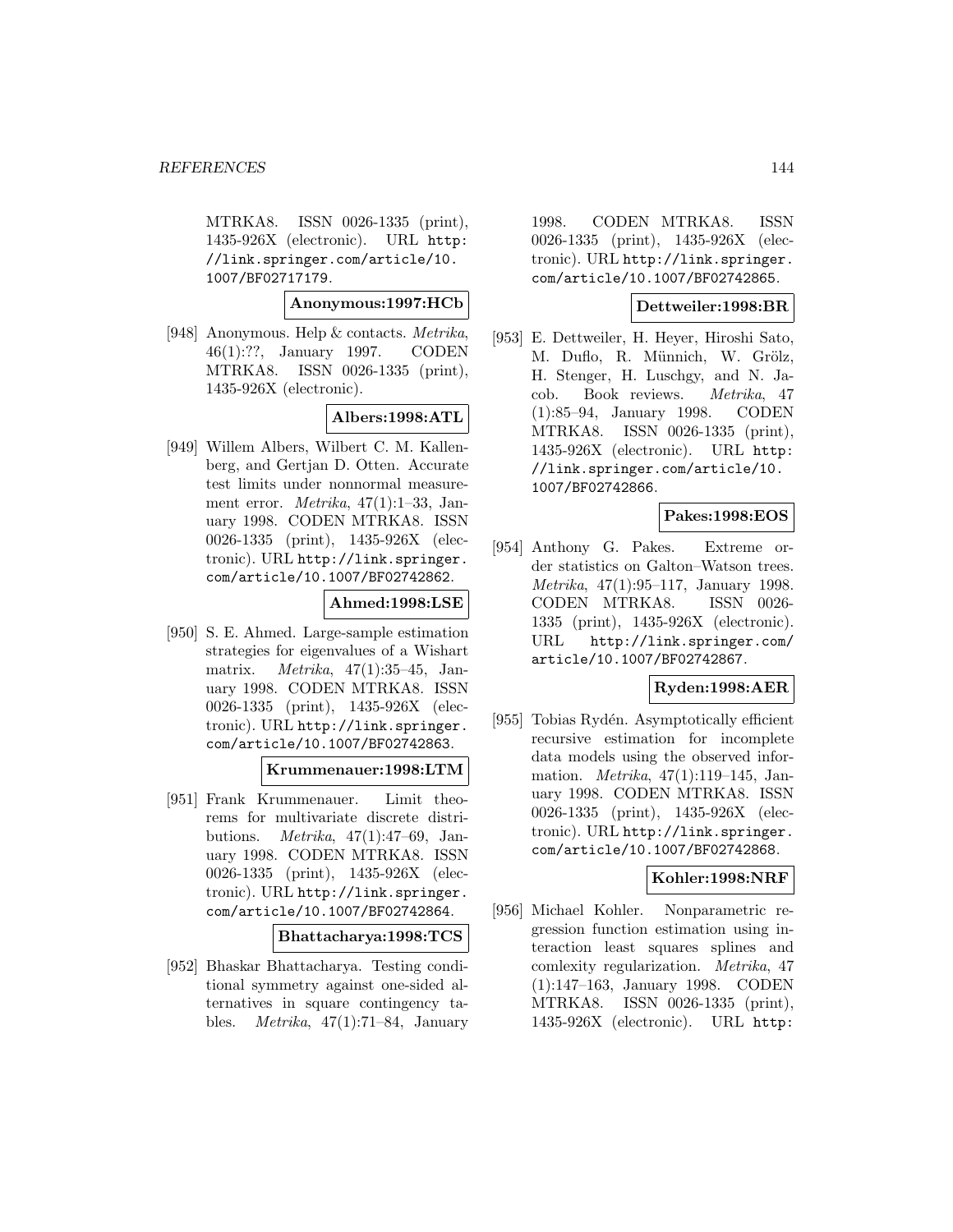//link.springer.com/article/10. 1007/BF02742869.

**Lopez-Blazquez:1998:UBC**

[957] Fernando López-Blázquez and Begoña Salamanca-Miño. An upper bound for the correlation ratio of records. Metrika, 47(1):165–174, January 1998. CODEN MTRKA8. ISSN 0026- 1335 (print), 1435-926X (electronic). URL http://link.springer.com/ article/10.1007/BF02742870.

## **Stoyan:1998:BR**

[958] D. Stoyan, J. W. Thompson, P. K. Sen, D. W. Stroock, M. M. A. Ananda, and J. Potthoff. Book reviews. Metrika, 47(1):175–184, January 1998. CODEN MTRKA8. ISSN 0026-1335 (print), 1435-926X (electronic). URL http://link.springer. com/article/10.1007/BF02742871.

## **Mukhopadhyay:1998:MMM**

[959] Nitis Mukhopadhyay and Makoto Aoshima. Multivariate multistage methodologies for simultaneous all pairwise comparisons. Metrika, 47 (1):185–201, January 1998. CODEN MTRKA8. ISSN 0026-1335 (print), 1435-926X (electronic). URL http: //link.springer.com/article/10. 1007/BF02742872.

# **Garcia:1998:QIE**

[960] M. Rueda García, A. Arcos Cebrián, and E. Artés Rodríguez. Quantile interval estimation in finite population using a multivariate ratio estimator. Metrika, 47(1):203–213, January 1998. CODEN MTRKA8. ISSN 0026-1335 (print), 1435-926X (electronic). URL http://link.springer. com/article/10.1007/BF02742873.

## **Mukhopadhyay:1998:POL**

[961] Parimal Mukhopadhyay and Rainer Schwabe. On the performance of the ordinary least squares method under an error component model. Metrika, 47(1):215–226, January 1998. CODEN MTRKA8. ISSN 0026-1335 (print), 1435-926X (electronic). URL http: //link.springer.com/article/10. 1007/BF02742874.

# **Ma:1998:CPM**

[962] Chunsheng Ma. Characteristic properties of multivariate survival functions in terms of residual life distributions. Metrika, 47(1):227–240, January 1998. CODEN MTRKA8. ISSN 0026-1335 (print), 1435-926X (electronic). URL http://link.springer. com/article/10.1007/BF02742875.

# **Singh:1998:EFP**

[963] Sarjinder Singh and Anwar H. Joarder. Estimation of finite population variance using random non-response in survey sampling. *Metrika*,  $47(1)$ : 241–249, January 1998. CODEN MTRKA8. ISSN 0026-1335 (print), 1435-926X (electronic). URL http: //link.springer.com/article/10. 1007/BF02742876.

# **Steland:1998:BRS**

[964] Ansgar Steland. Bootstrapping rank statistics. Metrika, 47(1):251–264, January 1998. CODEN MTRKA8. ISSN 0026-1335 (print), 1435-926X (electronic). URL http://link.springer. com/article/10.1007/BF02742877.

## **Marion:1998:BR**

[965] J. Marion, H. Heyer, R. B. Bapat, M. Stadler, R. Norberg, M. Fukushima,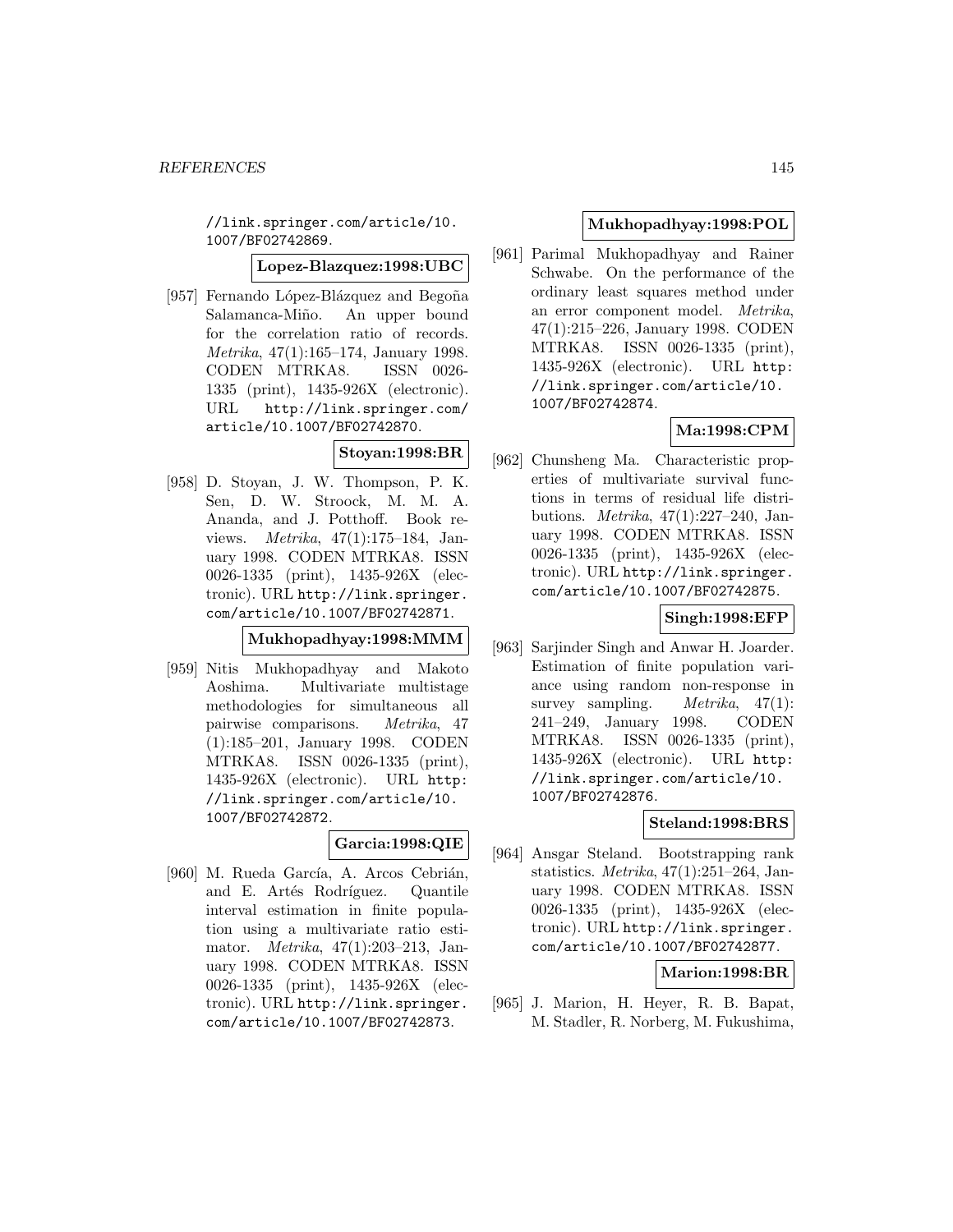#### *REFERENCES* 146

A. Weron, and I. Csiszár. Book reviews. Metrika, 47(1):265–278, January 1998. CODEN MTRKA8. ISSN 0026-1335 (print), 1435-926X (electronic). URL http://link.springer. com/article/10.1007/BF02742878.

### **Anonymous:1998:HCa**

[966] Anonymous. Help & contacts. Metrika, 47(1):??, January 1998. CODEN MTRKA8. ISSN 0026-1335 (print), 1435-926X (electronic).

## **Muller:1998:ANS**

[967] Christine H. Müller and Andrej Pázman. Applications of necessary and sufficient conditions for maximin efficient designs. Metrika, 48 (1):1–19, September 1998. CODEN MTRKA8. ISSN 0026-1335 (print), 1435-926X (electronic). URL http: //link.springer.com/article/10. 1007/s001840050001.

## **Nguyen:1998:CND**

[968] Truc T. Nguyen and Khoan T. Dinh. Characterizations of normal distributions supporting goodness-offit tests based on sample skewness and sample kurtosis. Metrika, 48 (1):21–30, September 1998. CODEN MTRKA8. ISSN 0026-1335 (print), 1435-926X (electronic). URL http: //link.springer.com/article/10. 1007/s001840050002.

## **Knoth:1998:QSC**

[969] Sven Knoth. Quasi-stationarity of CUSUM schemes for Erlang distributions. Metrika, 48(1):31–48, September 1998. CODEN MTRKA8. ISSN 0026- 1335 (print), 1435-926X (electronic). URL http://link.springer.com/ article/10.1007/s001840050003.

## **Whittinghill:1998:NRB**

[970] Dexter C. Whittinghill. A note on the robustness of Box–Behnken designs to the unavailability of data. Metrika, 48 (1):49–52, September 1998. CODEN MTRKA8. ISSN 0026-1335 (print), 1435-926X (electronic). URL http: //link.springer.com/article/10. 1007/PL00003971.

# **Chattopadhyay:1998:SEN**

[971] Saibal Chattopadhyay. Sequential estimation of normal mean under asymmetric loss function with a shrinkage stopping rule. Metrika, 48(1): 53–59, September 1998. CODEN MTRKA8. ISSN 0026-1335 (print), 1435-926X (electronic). URL http: //link.springer.com/article/10. 1007/s001840050005.

## **Malov:1998:RVG**

[972] Sergey V. Malov. Random variables generated by ranks in dependent schemes. Metrika, 48(1): 61–67, September 1998. CODEN MTRKA8. ISSN 0026-1335 (print), 1435-926X (electronic). URL http: //link.springer.com/article/10. 1007/PL00003972.

## **Anonymous:1998:HCb**

[973] Anonymous. Help & contacts. Metrika, 48(1):??, September 1998. CODEN MTRKA8. ISSN 0026-1335 (print), 1435-926X (electronic).

#### **Kundu:1998:APL**

[974] Debasis Kundu and Rameshwar D. Gupta. Asymptotic properties of the least squares estimators of a two dimensional model. Metrika, 48(2): 83–97, December 1998. CODEN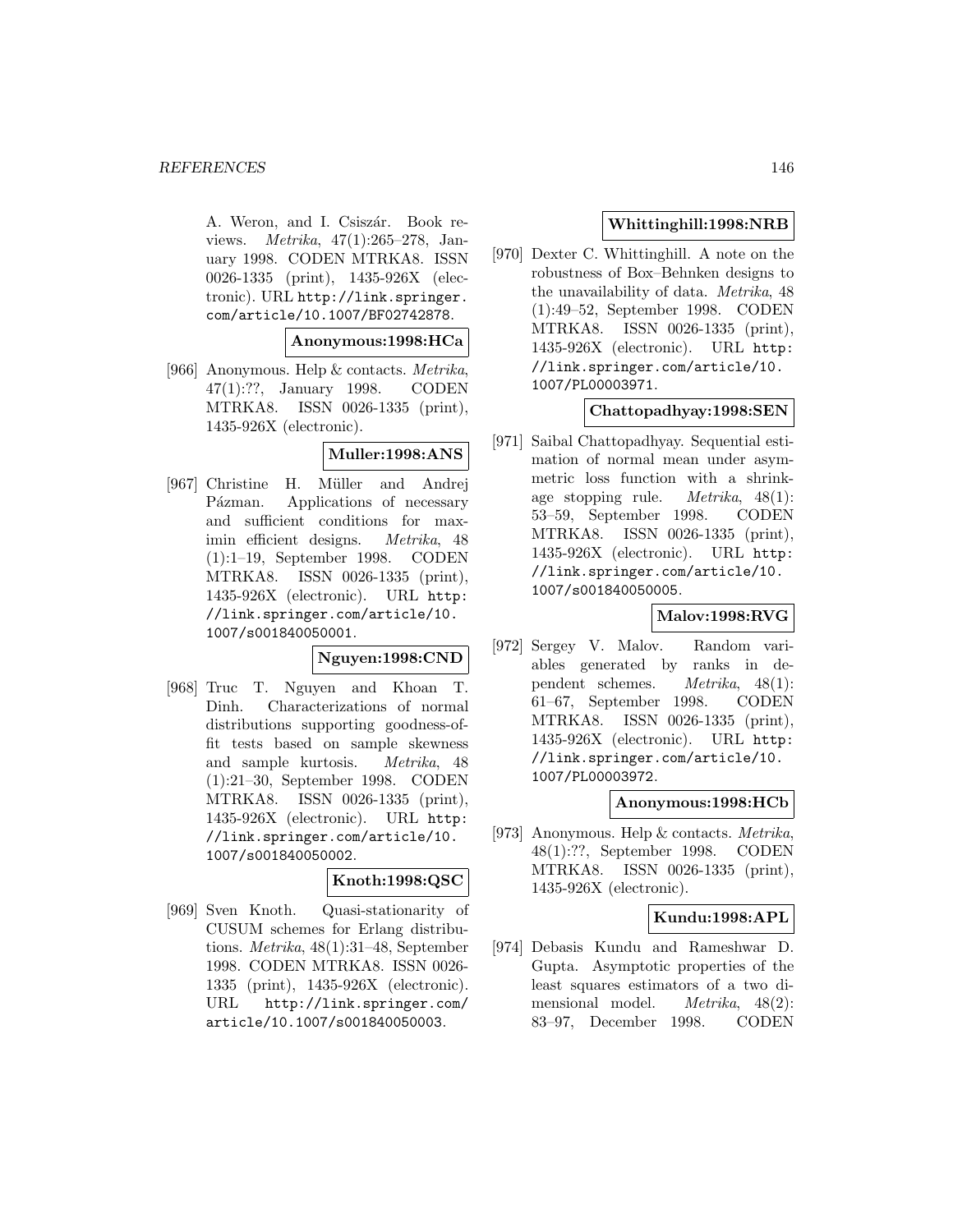MTRKA8. ISSN 0026-1335 (print), 1435-926X (electronic). URL http: //link.springer.com/article/10. 1007/PL00020898.

**Singh:1998:AEM**

[975] Sarjinder Singh and Stephen Horn. An alternative estimator for multicharacter surveys. Metrika, 48(2): 99–107, December 1998. CODEN MTRKA8. ISSN 0026-1335 (print), 1435-926X (electronic). URL http: //link.springer.com/article/10. 1007/PL00020899.

## **Chen:1998:APM**

[976] Di Chen, Jye-Chyi Lu, Jacqueline M. Hughes-Oliver, and Chin-Shang Li. Asymptotic properties of maximum likelihood estimates for a bivariate exponential distribution and mixed censored data. Metrika, 48(2): 109–125, December 1998. CODEN MTRKA8. ISSN 0026-1335 (print), 1435-926X (electronic). URL http: //link.springer.com/article/10. 1007/PL00020900.

## **Martin:1998:ERT**

[977] R. J. Martin, G. Jones, and J. A. Eccleston. Eight-run two-level factorial designs under dependence. Metrika, 48 (2):127–139, December 1998. CODEN MTRKA8. ISSN 0026-1335 (print), 1435-926X (electronic). URL http: //link.springer.com/article/10. 1007/s001840050004.

## **Schmidt:1998:PLM**

[978] Klaus D. Schmidt. Prediction in the linear model: A direct approach. Metrika, 48(2):141–147, December 1998. CODEN MTRKA8. ISSN 0026- 1335 (print), 1435-926X (electronic).

## URL http://link.springer.com/ article/10.1007/s001840050011.

### **Joarder:1998:ESM**

[979] A. H. Joarder and S. E. Ahmed. Estimation of the scale matrix of a class of elliptical distributions. Metrika, 48 (2):149–160, December 1998. CODEN MTRKA8. ISSN 0026-1335 (print), 1435-926X (electronic). URL http: //link.springer.com/article/10. 1007/s001840050014.

## **Anonymous:1998:HCc**

[980] Anonymous. Help & contacts. Metrika, 48(2):??, December 1998. CODEN MTRKA8. ISSN 0026-1335 (print), 1435-926X (electronic).

# **Toutenburg:1998:ERP**

[981] H. Toutenburg and V. K. Srivastava. Estimation of ratio of population means in survey sampling when some observations are missing. Metrika, 48(3):177–187, December 1998. CODEN MTRKA8. ISSN 0026-1335 (print), 1435-926X (electronic). URL http://link.springer. com/article/10.1007/PL00003973.

# **Gather:1998:ESF**

[982] Ursula Gather and Jörg Pawlitschko. Estimating the survival function under a generalized Koziol–Green model with partially informative censoring. Metrika, 48(3):189–207, December 1998. CODEN MTRKA8. ISSN 0026-1335 (print), 1435-926X (electronic). URL http://link.springer. com/article/10.1007/PL00020902.

# **Maruyama:1998:MEN**

[983] Yuzo Maruyama. Minimax estimators of a normal variance. Metrika, 48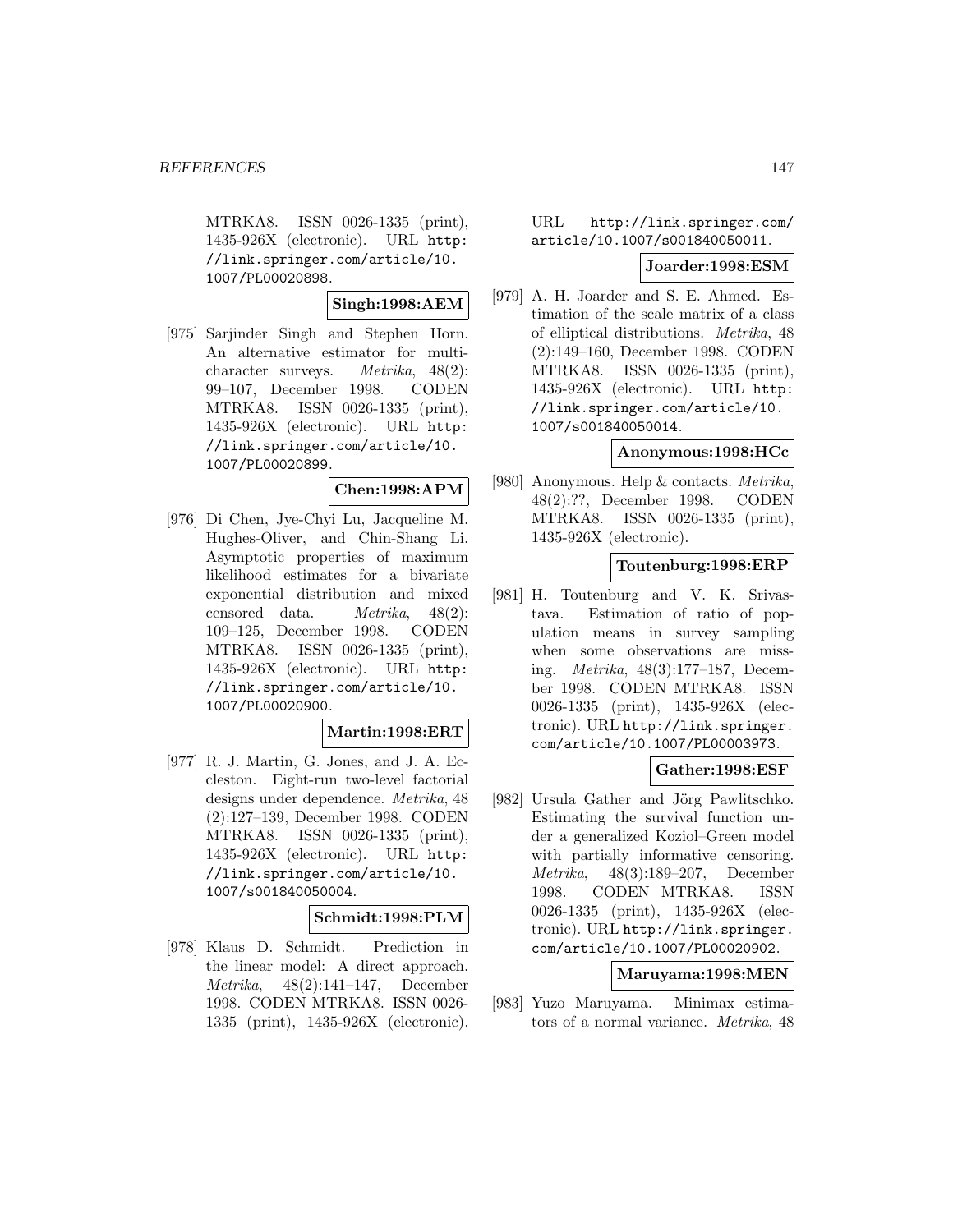(3):209–214, December 1998. CODEN MTRKA8. ISSN 0026-1335 (print), 1435-926X (electronic). URL http: //link.springer.com/article/10. 1007/PL00003974.

## **Dembinska:1998:LRN**

[984] Anna Dembińska and Jacek Wesolowski. Linearity of regression for non-adjacent order statistics. Metrika, 48(3): 215–222, December 1998. CODEN MTRKA8. ISSN 0026-1335 (print), 1435-926X (electronic). URL http: //link.springer.com/article/10. 1007/s001840050016.

### **Liu:1998:TSP**

[985] Jeng-Fu Liu. Two-stage procedures for approximating the expected reward: The negative exponential case. Metrika, 48(3):223–230, December 1998. CODEN MTRKA8. ISSN 0026- 1335 (print), 1435-926X (electronic). URL http://link.springer.com/ article/10.1007/s001840050017.

#### **Padmawar:1998:END**

[986] Vidyasagar Ramchandra Padmawar. On estimating nonnegative definite quadratic forms.  $Metrika$ ,  $48(3)$ : 231–244, December 1998. CODEN MTRKA8. ISSN 0026-1335 (print), 1435-926X (electronic). URL http: //link.springer.com/article/10. 1007/PL00003975.

#### **Anonymous:1998:HCd**

[987] Anonymous. Help & contacts. Metrika, 48(3):??, December 1998. CODEN MTRKA8. ISSN 0026-1335 (print), 1435-926X (electronic).

### **Anonymous:1999:E**

[988] Anonymous. Editorial. Metrika, 49(1): 1, July 1999. CODEN MTRKA8. ISSN 0026-1335 (print), 1435-926X (electronic). URL http://link.springer. com/accesspage/article/10.1007/ PL00020904.

## **Anonymous:1999:RR**

[989] Anonymous. Recognition of referees. Metrika, 49(1):2, July 1999. CODEN MTRKA8. ISSN 0026-1335 (print), 1435-926X (electronic). URL http: //link.springer.com/accesspage/ article/10.1007/s001840050020.

### **Taheri:1999:NPL**

[990] S. M. Taheri and Javad Behboodian. Neyman–Pearson lemma for fuzzy hypotheses testing. Metrika, 49(1):3–17, July 1999. CODEN MTRKA8. ISSN 0026-1335 (print), 1435-926X (electronic). URL http: //link.springer.com/article/10. 1007/s001840050021.

### **Imhof:1999:EDO**

[991] Lorens Imhof and Olaf Krafft. Extending design-optimality from an initial model to augmented models. Metrika, 49(1):19–26, July 1999. CODEN MTRKA8. ISSN 0026-1335 (print), 1435-926X (electronic). URL http: //link.springer.com/article/10. 1007/s001840050022.

## **Keseling:1999:CDG**

[992] Claudia Keseling. Conditional distributions of generalized order statistics and some characterizations. Metrika, 49(1):27–40, July 1999. CODEN MTRKA8. ISSN 0026-1335 (print),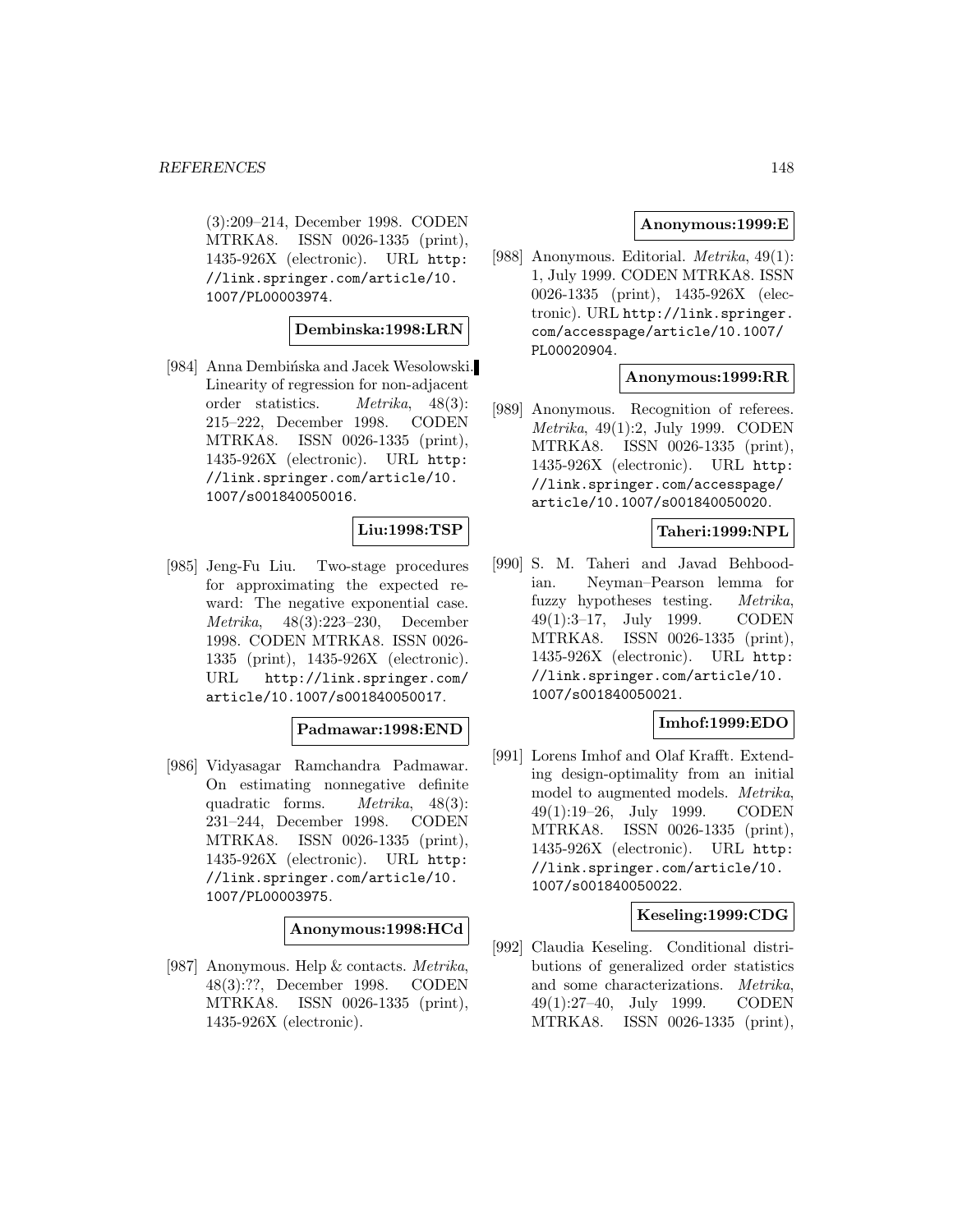1435-926X (electronic). URL http: //link.springer.com/article/10. 1007/s001840050023.

## **Payton:1999:SPT**

[993] Mark E. Payton and Linda J. Young. A sequential procedure to test three values of a binomial parameter. Metrika, 49(1):41–52, July 1999. CODEN MTRKA8. ISSN 0026-1335 (print), 1435-926X (electronic). URL http: //link.springer.com/article/10. 1007/s001840050024.

### **Klar:1999:GFT**

[994] Bernhard Klar. Goodness-of-fit tests for discrete models based on the integrated distribution function. Metrika, 49(1):53–69, July 1999. CODEN MTRKA8. ISSN 0026-1335 (print), 1435-926X (electronic). URL http: //link.springer.com/article/10. 1007/s001840050025.

#### **Anonymous:1999:HCa**

[995] Anonymous. Help & contacts. Metrika, 49(1):??, July 1999. CODEN MTRKA8. ISSN 0026-1335 (print), 1435-926X (electronic).

## **Brodeau:1999:ART**

[996] F. Brodeau. Asymptotic results and tests for the choice of approximative models in nonlinear two-phases regression models, heteroscedatic case. Metrika, 49(2):85–105, September 1999. CODEN MTRKA8. ISSN 0026- 1335 (print), 1435-926X (electronic). URL http://link.springer.com/ article/10.1007/s001840050026.

# **Jensen:1999:REN**

[997] Donald R. Jensen and Donald E. Ramirez. Recovered errors and normal

diagnostics in regression. Metrika, 49 (2):107–119, September 1999. CODEN MTRKA8. ISSN 0026-1335 (print), 1435-926X (electronic). URL http: //link.springer.com/article/10. 1007/s001840050027.

## **Asadi:1999:MDC**

[998] Majid Asadi. Multivariate distributions characterized by a relationship between mean residual life and hazard rate.  $Metrika$ ,  $49(2):121-$ 126, September 1999. CODEN MTRKA8. ISSN 0026-1335 (print), 1435-926X (electronic). URL http: //link.springer.com/article/10. 1007/s001840050028.

## **Dodge:1999:MM**

[999] Yadolah Dodge and Valentin Rousson. Multivariate  $L_1$  mean. *Metrika*, 49(2): 127–134, September 1999. CODEN MTRKA8. ISSN 0026-1335 (print), 1435-926X (electronic). URL http: //link.springer.com/article/10. 1007/s001840050029.

## **Huang:1999:MFG**

[1000] J. S. Huang and Samuel Kotz. Modifications of the Farlie–Gumbel– Morgenstern distributions. A tough hill to climb. *Metrika*,  $49(2):135-$ 145, September 1999. CODEN MTRKA8. ISSN 0026-1335 (print), 1435-926X (electronic). URL http: //link.springer.com/article/10. 1007/s001840050030.

## **Nguyen:1999:SCN**

[1001] Truc T. Nguyen and Khoan T. Dinh. Stability of characterizations of normal distributions based on the conditional expected values of the sample skewness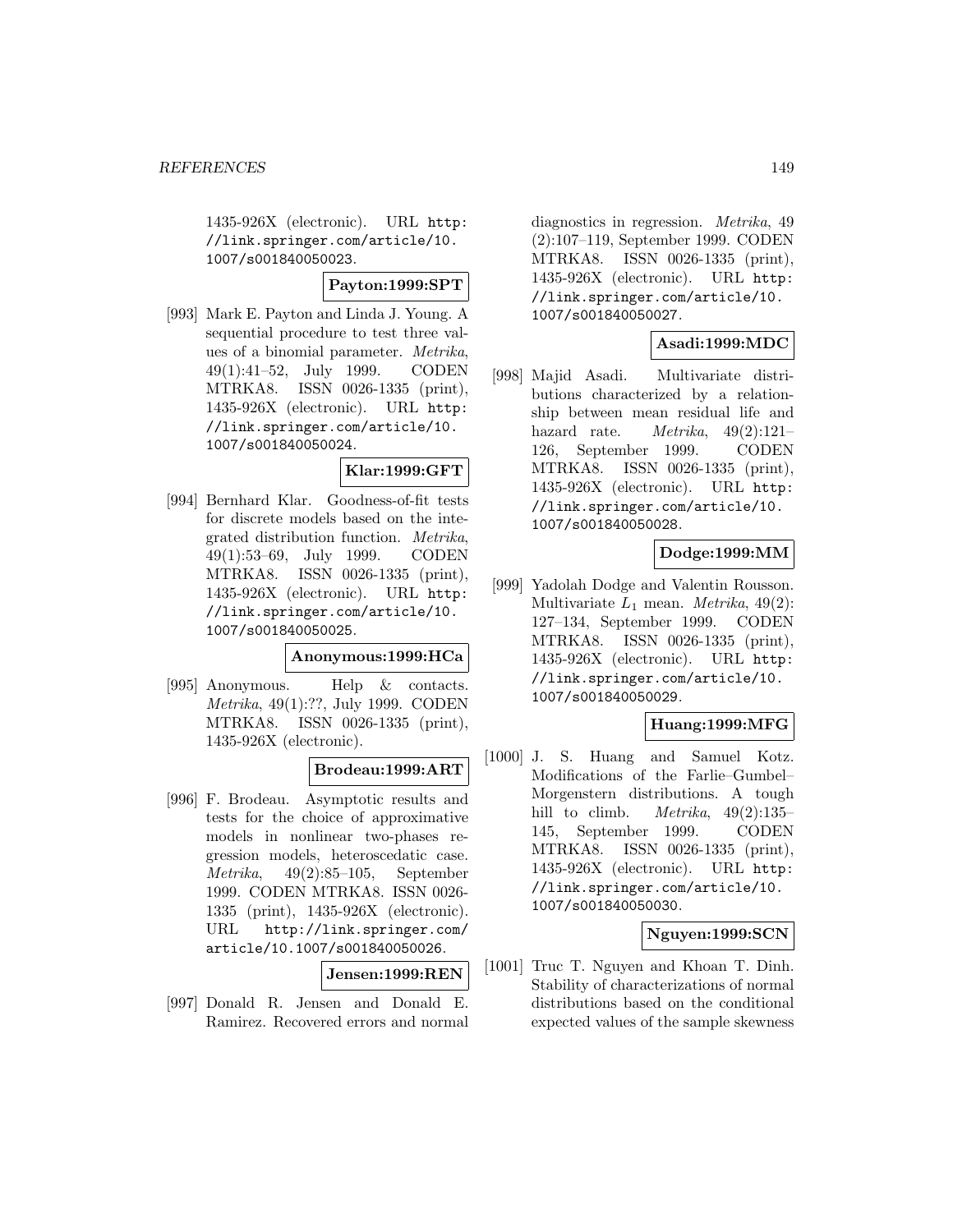and the sample kurtosis. Metrika, 49 (2):147–158, September 1999. CODEN MTRKA8. ISSN 0026-1335 (print), 1435-926X (electronic). URL http: //link.springer.com/article/10. 1007/s001840050031.

### **Anonymous:1999:HCb**

[1002] Anonymous. Help & contacts. Metrika, 49(2):??, September 1999. CODEN MTRKA8. ISSN 0026-1335 (print), 1435-926X (electronic).

### **Fahrmeir:1999:PLS**

[1003] Ludwig Fahrmeir and Rita Künstler. Penalized likelihood smoothing in robust state space models. Metrika, 49 (3):173–191, October 1999. CODEN MTRKA8. ISSN 0026-1335 (print), 1435-926X (electronic). URL http: //link.springer.com/article/10. 1007/s001840050007.

#### **Liski:1999:DOD**

[1004] Erkki P. Liski, Arto Luoma, and Alexander Zaigraev. Distance optimality design criterion in linear models. Metrika, 49(3):193–211, October 1999. CODEN MTRKA8. ISSN 0026- 1335 (print), 1435-926X (electronic). URL http://link.springer.com/ article/10.1007/s001840050008.

## **Rousseeuw:1999:DFP**

[1005] Peter J. Rousseeuw and Ida Ruts. The depth function of a population distribution. Metrika, 49(3):213–244, October 1999. CODEN MTRKA8. ISSN 0026-1335 (print), 1435-926X (electronic). URL http://link.springer. com/article/10.1007/PL00020903.

## **Snethlage:1999:BRH**

[1006] Martin Snethlage. Is bootstrap really helpful in point process statistics? Metrika, 49(3):245–255, October 1999. CODEN MTRKA8. ISSN 0026- 1335 (print), 1435-926X (electronic). URL http://link.springer.com/ article/10.1007/s001840050010.

## **Huang:1999:RSP**

[1007] Wen-Jang Huang and Jyh-Cherng Su. Reverse submartingale property arising from exchangeable random variables. Metrika, 49(3):257–262, October 1999. CODEN MTRKA8. ISSN 0026-1335 (print), 1435-926X (electronic). URL http://link.springer. com/article/10.1007/PL00020901.

#### **Anonymous:1999:HCc**

[1008] Anonymous. Help & contacts. Metrika, 49(3):??, October 1999. CODEN MTRKA8. ISSN 0026-1335 (print), 1435-926X (electronic).

## **Munk:1999:OIC**

[1009] Axel Munk. Optimal inference for circular variation diminishing experiments with applications to the von-Mises distribution and the Fisher– Efron parabola model. Metrika, 50 (1):1–17, November 1999. CODEN MTRKA8. ISSN 0026-1335 (print), 1435-926X (electronic). URL http: //link.springer.com/article/10. 1007/s001840050032.

### **Ioannides:1999:ECM**

[1010] D. A. Ioannides. Estimating the conditional mode of a stationary stochastic process from noisy observations. Metrika, 50(1):19–35, November 1999.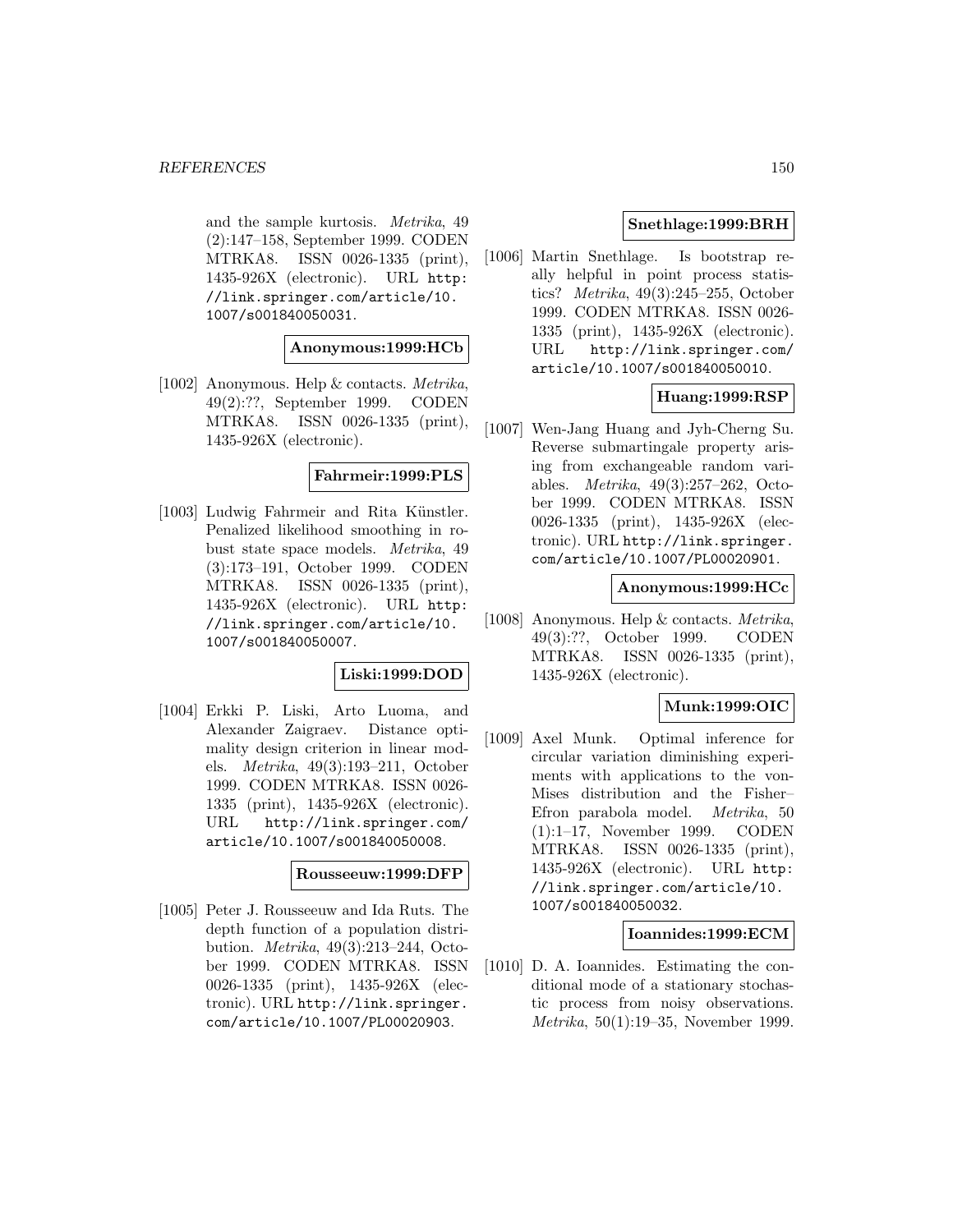CODEN MTRKA8. ISSN 0026- 1335 (print), 1435-926X (electronic). URL http://link.springer.com/ article/10.1007/s001840050033.

### **Prescott:1999:ARD**

[1011] Philip Prescott and Rahim Shahlaee. The analysis of ranked data in blocked factorial experiments. Metrika, 50 (1):37–54, November 1999. CODEN MTRKA8. ISSN 0026-1335 (print), 1435-926X (electronic). URL http: //link.springer.com/article/10. 1007/s001840050034.

#### **Romano:1999:SIM**

[1012] Joseph P. Romano and Michael Wolf. Subsampling inference for the mean in the heavy-tailed case. Metrika, 50 (1):55–69, November 1999. CODEN MTRKA8. ISSN 0026-1335 (print), 1435-926X (electronic). URL http: //link.springer.com/article/10. 1007/s001840050035.

## **Zou:1999:VEU**

[1013] Guohua Zou. Variance estimation for unequal probability sampling. Metrika, 50(1):71–82, November 1999. CODEN MTRKA8. ISSN 0026-1335 (print), 1435-926X (electronic). URL http: //link.springer.com/article/10. 1007/s001840050036.

### **Anonymous:1999:HCd**

[1014] Anonymous. Help & contacts. Metrika, 50(1):??, November 1999. CODEN MTRKA8. ISSN 0026-1335 (print), 1435-926X (electronic).

#### **Parsian:1999:EMS**

[1015] Ahmad Parsian and N. Sanjari Farsipour. Estimation of the mean of

the selected population under asymmetric loss function. Metrika, 50(2): 89–107, December 1999. CODEN MTRKA8. ISSN 0026-1335 (print), 1435-926X (electronic). URL http: //link.springer.com/article/10. 1007/s001840050037.

## **LaMotte:1999:CHD**

[1016] Lynn Roy LaMotte. Collapsibility hypotheses and diagnostic bounds in regression analysis. Metrika, 50(2): 109–119, December 1999. CODEN MTRKA8. ISSN 0026-1335 (print), 1435-926X (electronic). URL http: //link.springer.com/article/10. 1007/s001840050038.

## **Braun:1999:RLD**

[1017] W. John Braun. Run length distributions for estimated attributes charts. Metrika, 50(2):121–129, December 1999. CODEN MTRKA8. ISSN 0026- 1335 (print), 1435-926X (electronic). URL http://link.springer.com/ article/10.1007/s001840050039.

## **Plachky:1999:NCE**

[1018] Detlef Plachky and Andrew L. Rukhin. Nonparametric covariance estimation in multivariate distributions. Metrika, 50(2):131–136, December 1999. CODEN MTRKA8. ISSN 0026- 1335 (print), 1435-926X (electronic). URL http://link.springer.com/ article/10.1007/s001840050040.

# **Gob:1999:RLA**

[1019] Rainer Göb, Enrique Del Castillo, and Klaus Dräger. Run length analysis of Shewhart charts applied to drifting processes under an integrative SPC/ EPC model. Metrika, 50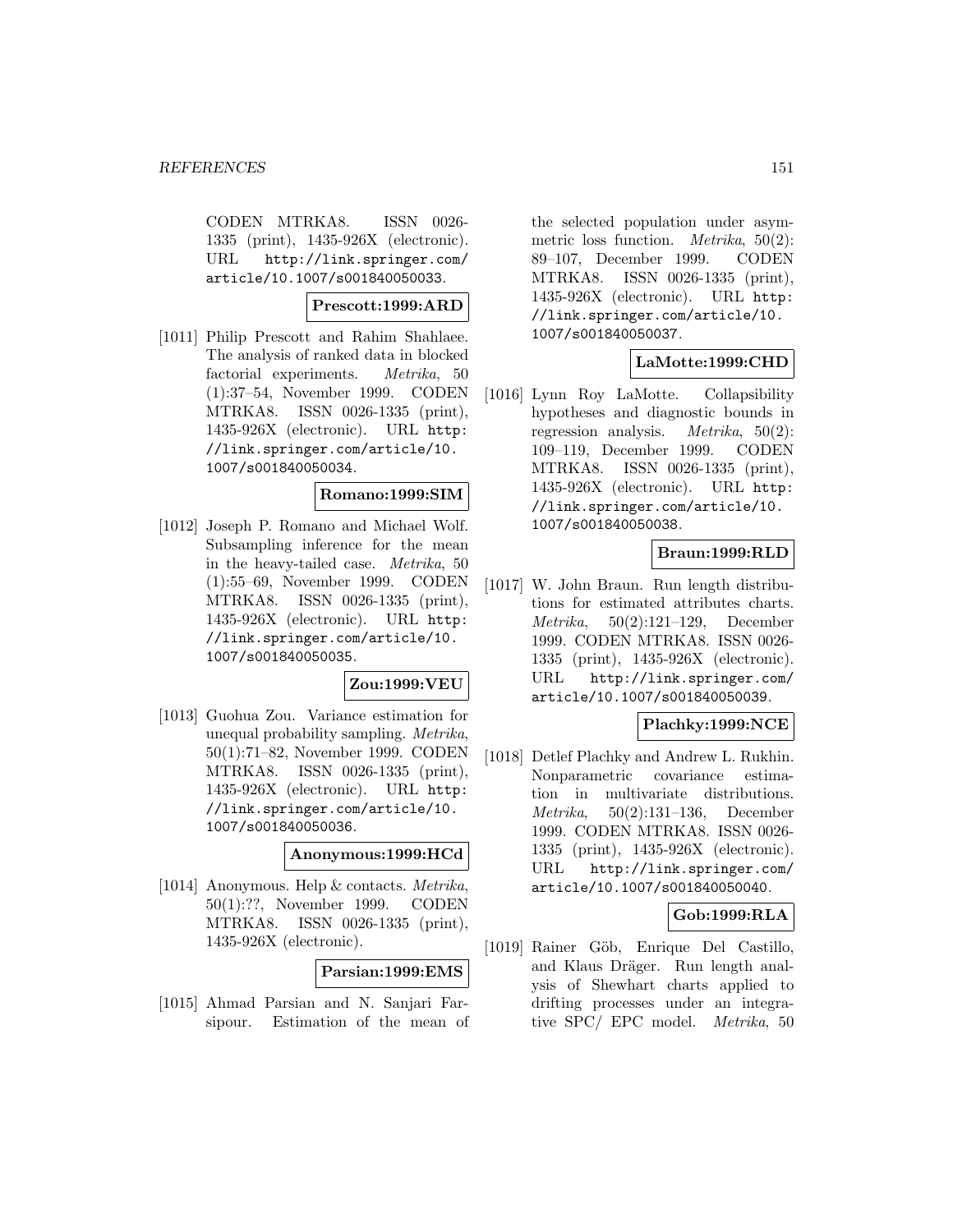(2):137–161, December 1999. CODEN MTRKA8. ISSN 0026-1335 (print), 1435-926X (electronic). URL http: //link.springer.com/article/10. 1007/s001840050041.

**Rudas:1999:MIF**

[1020] Tamás Rudas. The mixture index of fit and minimax regression. Metrika, 50 (2):163–172, December 1999. CODEN MTRKA8. ISSN 0026-1335 (print), 1435-926X (electronic). URL http: //link.springer.com/article/10. 1007/s001840050042.

# **Anonymous:1999:HCe**

[1021] Anonymous. Help & contacts. Metrika, 50(2):??, December 1999. CODEN MTRKA8. ISSN 0026-1335 (print), 1435-926X (electronic).

### **Aaberge:2000:UUT**

[1022] Rolf Aaberge. UMP unbiased tests for multiparameter testing problems with restricted alternatives. Metrika, 50(3):179–193, April 2000. CODEN MTRKA8. ISSN 0026-1335 (print), 1435-926X (electronic). URL http: //link.springer.com/article/10. 1007/s001840050043.

## **Bischoff:2000:AOT**

[1023] Wolfgang Bischoff. Asymptotically optimal tests for some growth curve models under non-normal error structure. Metrika, 50(3):195–203, April 2000. CODEN MTRKA8. ISSN 0026- 1335 (print), 1435-926X (electronic). URL http://link.springer.com/ article/10.1007/s001840050044.

**Wojtasik:2000:CAQ**

[1024] Leszek Wojtasik and Stefan Zontek. On construction of admissible

quadratic estimators. Metrika, 50 (3):205–209, April 2000. CODEN MTRKA8. ISSN 0026-1335 (print), 1435-926X (electronic). URL http: //link.springer.com/article/10. 1007/s001840050045.

### **Fernandez:2000:MLP**

[1025] Arturo J. Fernández. On maximum likelihood prediction based on type II doubly censored exponential data. Metrika, 50(3):211–220, April 2000. CODEN MTRKA8. ISSN 0026- 1335 (print), 1435-926X (electronic). URL http://link.springer.com/ article/10.1007/s001840050046.

## **Wu:2000:SMR**

[1026] Lang Wu, Jaxk Reeves, and Michael D. Perlman. Some model-restricted shrinkage estimators for contingency tables with missing data. Metrika, 50(3):221–245, April 2000. CODEN MTRKA8. ISSN 0026-1335 (print), 1435-926X (electronic). URL http: //link.springer.com/article/10. 1007/s001840050047.

# **Huang:2000:SEP**

[1027] Wen-Jang Huang and Wen-Ching Chang. On a study of the exponential and Poisson characteristics of the Poisson process. Metrika, 50 (3):247–254, April 2000. CODEN MTRKA8. ISSN 0026-1335 (print), 1435-926X (electronic). URL http: //link.springer.com/article/10. 1007/s001840050048.

## **Ma:2000:NAC**

[1028] Chang-Xing Ma, Kai-Tai Fang, and Erkki Liski. A new approach in constructing orthogonal and nearly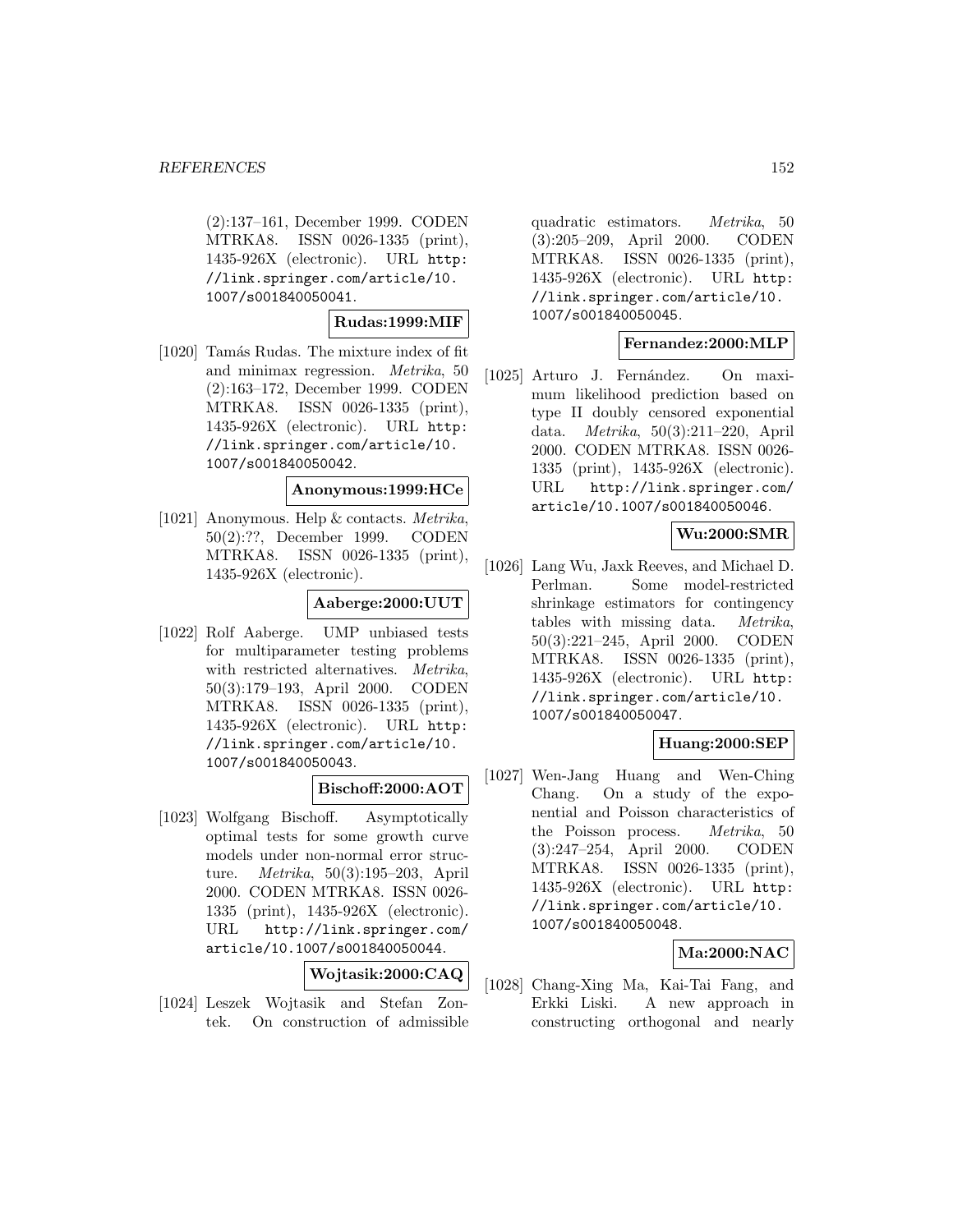orthogonal arrays. Metrika, 50 (3):255–268, April 2000. CODEN MTRKA8. ISSN 0026-1335 (print), 1435-926X (electronic). URL http: //link.springer.com/article/10. 1007/s001840050049.

## **Anonymous:2000:HCa**

[1029] Anonymous. Help & contacts. Metrika, 50(3):??, April 2000. CODEN MTRKA8. ISSN 0026-1335 (print), 1435-926X (electronic).

## **Unwin:2000:I**

[1030] Antony Unwin and Claus Weihs. Introduction. *Metrika*,  $51(1):1-4$ , July 2000. CODEN MTRKA8. ISSN 0026-1335 (print), 1435-926X (electronic). URL http://link.springer. com/article/10.1007/PL00003976.

## **Huber:2000:CID**

[1031] Peter J. Huber. Contradictions of interactive data analysis. Metrika, 51(1):5–9, July 2000. CODEN MTRKA8. ISSN 0026-1335 (print), 1435-926X (electronic). URL http: //link.springer.com/article/10. 1007/s001840000040.

# **Hofmann:2000:ECD**

[1032] Heike Hofmann. Exploring categorical data: interactive mosaic plots. Metrika, 51(1):11–26, July 2000. CODEN MTRKA8. ISSN 0026-1335 (print), 1435-926X (electronic). URL http: //link.springer.com/article/10. 1007/s001840000041.

#### **Ward:2000:VTE**

[1033] Matthew O. Ward and Benjamin N. Lipchak. A visualization tool for exploratory analysis of cyclic multivariate data. *Metrika*,  $51(1):27-37$ , July

2000. CODEN MTRKA8. ISSN 0026- 1335 (print), 1435-926X (electronic). URL http://link.springer.com/ article/10.1007/s001840000042.

### **Kim:2000:IVH**

[1034] Sung-Soo Kim, Sunhee Kwon, and Dianne Cook. Interactive visualization of hierarchical clusters using MDS and MST. *Metrika*,  $51(1):39-51$ , July 2000. CODEN MTRKA8. ISSN 0026- 1335 (print), 1435-926X (electronic). URL http://link.springer.com/ article/10.1007/s001840000043.

## **Blauth:2000:IAH**

[1035] Angelika Blauth, Iris Pigeot, and François Bry. Interactive analysis of high-dimensional association structures with graphical models. Metrika, 51(1):53–65, July 2000. CODEN MTRKA8. ISSN 0026-1335 (print), 1435-926X (electronic). URL http: //link.springer.com/article/10. 1007/s001840000044.

# **Lane:2000:SCS**

[1036] David M. Lane and David W. Scott. Simulations, case studies, and an online text: a web-based resource for teaching statistics. Metrika, 51(1):67–90, July 2000. CODEN MTRKA8. ISSN 0026- 1335 (print), 1435-926X (electronic). URL http://link.springer.com/ article/10.1007/s001840000045.

## **Velleman:2000:DPT**

[1037] Paul F. Velleman. Design principles for technology-based statistics education. *Metrika*,  $51(1):91-104$ , July 2000. CODEN MTRKA8. ISSN 0026-1335 (print), 1435-926X (electronic). URL http://link.springer. com/article/10.1007/PL00003977.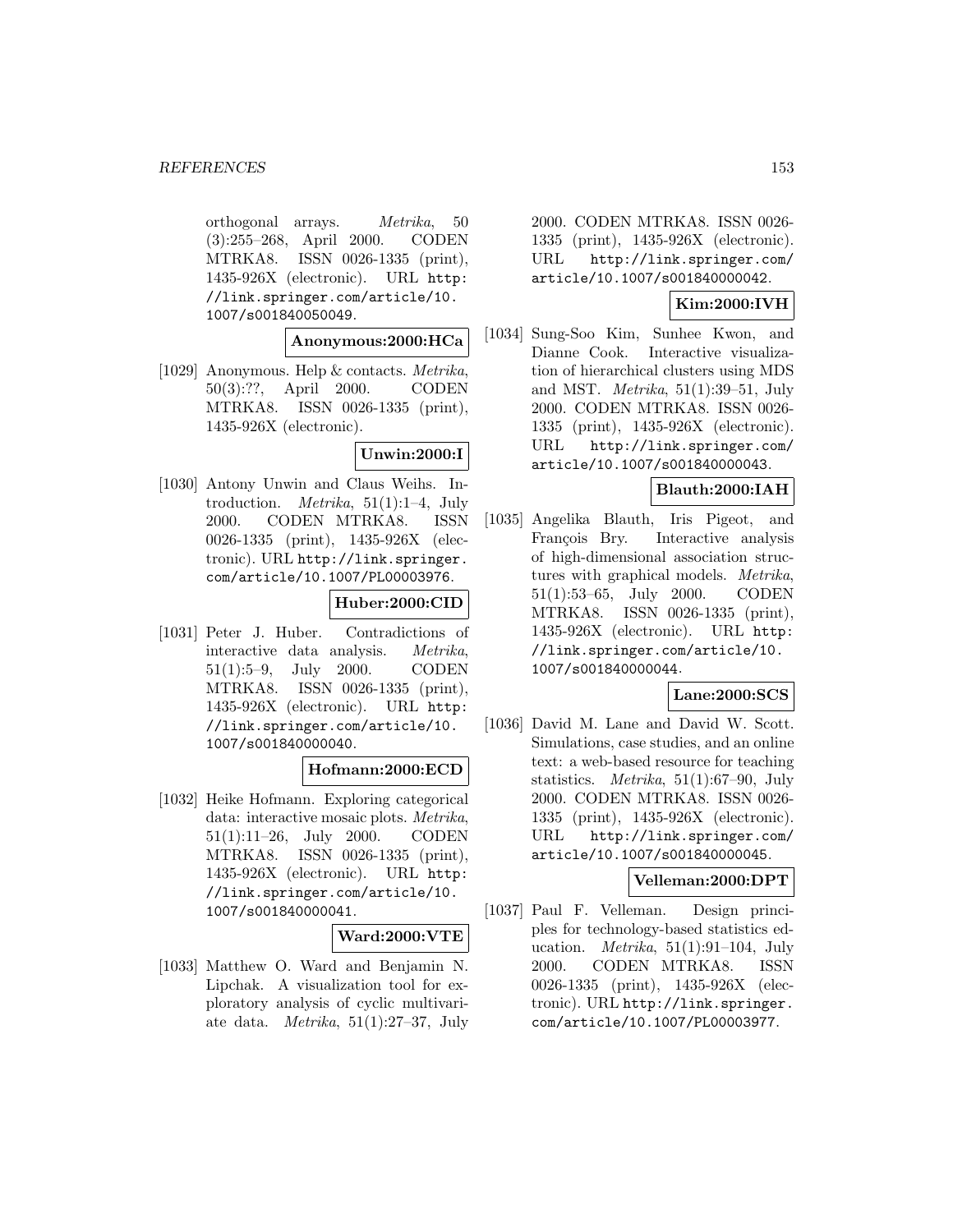### **Anonymous:2000:HCb**

[1038] Anonymous. Help & contacts. Metrika, 51(1):??, July 2000. CODEN MTRKA8. ISSN 0026-1335 (print), 1435-926X (electronic).

## **Sultan:2000:RVG**

[1039] Khalaf S. Sultan and Mohamed E. Moshref. Record values from generalized Pareto distribution and associated inference. *Metrika*, 51(2): 105–116, August 2000. CODEN MTRKA8. ISSN 0026-1335 (print), 1435-926X (electronic). URL http: //link.springer.com/article/10. 1007/s001840000025.

## **Baran:2000:CEG**

[1040] Sándor Baran. A consistent estimator in general functional errorsin-variables models. Metrika, 51 (2):117–132, August 2000. CODEN MTRKA8. ISSN 0026-1335 (print), 1435-926X (electronic). URL http: //link.springer.com/article/10. 1007/s001840000030.

#### **Dette:2000:NST**

[1041] Holger Dette and Natalie Neumeyer. A note on a specification test of independence. Metrika, 51(2):133–144, August 2000. CODEN MTRKA8. ISSN 0026- 1335 (print), 1435-926X (electronic). URL http://link.springer.com/ article/10.1007/s001840000031.

# **Liu:2000:ECB**

[1042] Shuangzhe Liu. Efficiency comparisons between two estimators based on matrix determinant Kantorovichtype inequalities. *Metrika*,  $51(2)$ : 145–155, August 2000. CODEN MTRKA8. ISSN 0026-1335 (print),

1435-926X (electronic). URL http: //link.springer.com/article/10. 1007/s001840000050.

#### **Dahlhaus:2000:GIM**

[1043] Rainer Dahlhaus. Graphical interaction models for multivariate time series. Metrika, 51(2):157–172, August 2000. CODEN MTRKA8. ISSN 0026- 1335 (print), 1435-926X (electronic). URL http://link.springer.com/ article/10.1007/s001840000055.

#### **Kourouklis:2000:UAS**

[1044] Stavros Kourouklis. On universal admissibility of scale parameter estimators. Metrika, 51(2):173–179, August 2000. CODEN MTRKA8. ISSN 0026- 1335 (print), 1435-926X (electronic). URL http://link.springer.com/ article/10.1007/s001840000048.

#### **Anonymous:2000:HCc**

[1045] Anonymous. Help & contacts. Metrika, 51(2):??, August 2000. CODEN MTRKA8. ISSN 0026-1335 (print), 1435-926X (electronic).

#### **DasGupta:2000:BCC**

[1046] Anirban DasGupta. Best constants in Chebyshev inequalities with various applications. Metrika, 51(3): 185–200, September 2000. CODEN MTRKA8. ISSN 0026-1335 (print), 1435-926X (electronic). URL http: //link.springer.com/article/10. 1007/s184-000-8316-9.

#### **Nather:2000:RFV**

[1047] Wolfgang Näther. On random fuzzy variables of second order and their application to linear statistical inference with fuzzy data. *Metrika*,  $51(3)$ :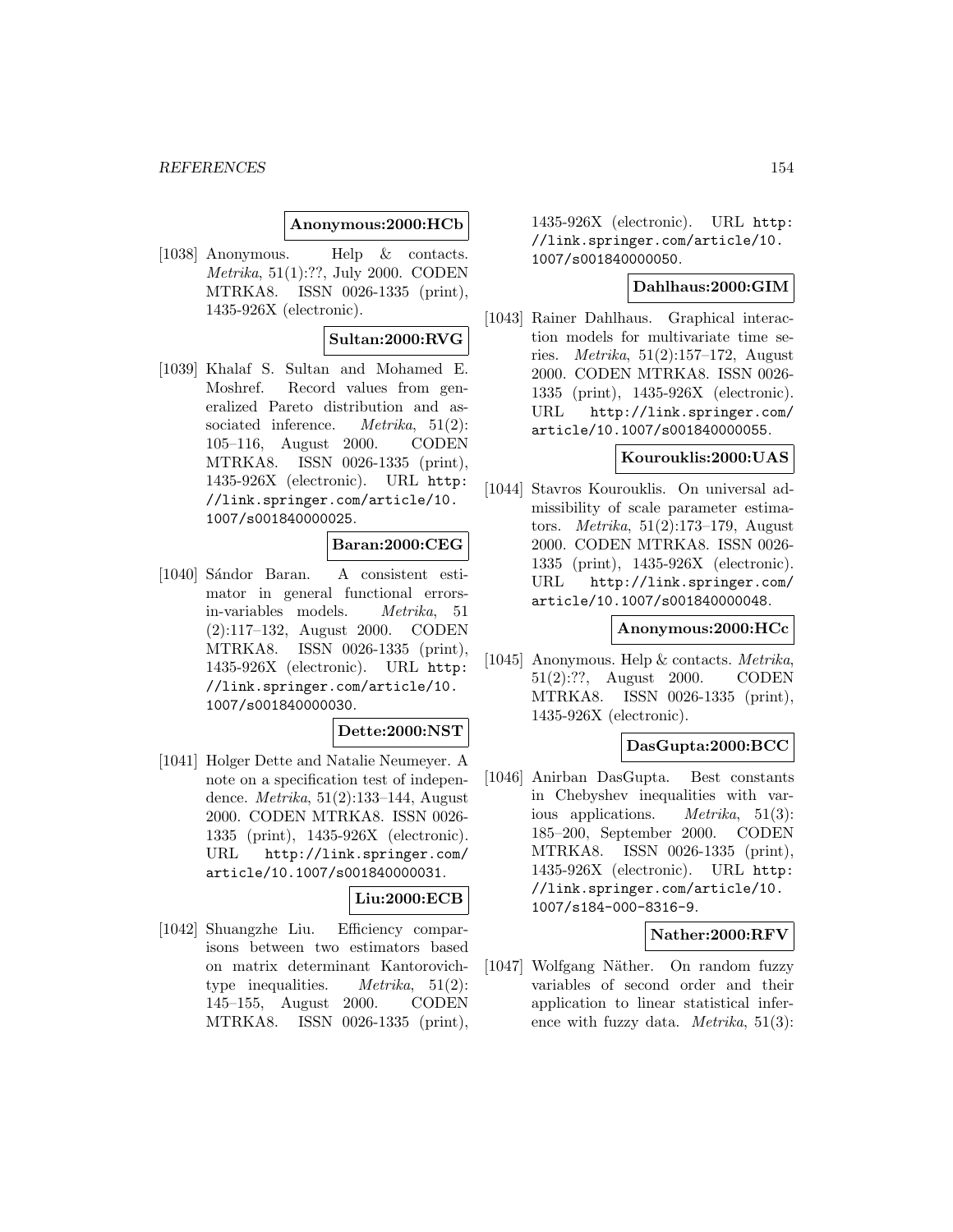201–221, September 2000. CODEN MTRKA8. ISSN 0026-1335 (print), 1435-926X (electronic). URL http: //link.springer.com/article/10. 1007/s001840000047.

# **Hu:2000:RWL**

[1048] Feifang Hu, William F. Rosenberger, and James V. Zidek. Relevance weighted likelihood for dependent data. Metrika, 51(3):223–243, September 2000. CODEN MTRKA8. ISSN 0026- 1335 (print), 1435-926X (electronic). URL http://link.springer.com/ article/10.1007/s001840000051.

### **Ruschendorf:2000:NAR**

[1049] Ludger Rüschendorf and Ludger Uckelmann. Numerical and analytical results for the transportation problem of Monge–Kantorovich. *Metrika*, 51(3): 245–258, September 2000. CODEN MTRKA8. ISSN 0026-1335 (print), 1435-926X (electronic). URL http: //link.springer.com/article/10. 1007/s001840000052.

## **Zuo:2000:NFS**

[1050] Yijun Zuo. A note on finite sample breakdown points of projection based multivariate location and scatter statistics. Metrika, 51(3):259– 265, September 2000. CODEN MTRKA8. ISSN 0026-1335 (print), 1435-926X (electronic). URL http: //link.springer.com/article/10. 1007/s001840000053.

## **Singh:2000:CIS**

[1051] Sarjinder Singh and Stephen Horn. Compromised imputation in survey sampling.  $Metrika$ ,  $51(3):267-$ 276, September 2000. CODEN

MTRKA8. ISSN 0026-1335 (print), 1435-926X (electronic). URL http: //link.springer.com/article/10. 1007/s001840000054.

### **Anonymous:2000:HCd**

[1052] Anonymous. Help & contacts. Metrika, 51(3):??, September 2000. CODEN MTRKA8. ISSN 0026-1335 (print), 1435-926X (electronic).

## **Szkutnik:2000:UIF**

[1053] Zbigniew Szkutnik. Unfolding intensity function of a Poisson process in models with approximately specified folding operator. Metrika, 52(1):1–26, October 2000. CODEN MTRKA8. ISSN 0026-1335 (print), 1435-926X (electronic). URL http://link.springer. com/article/10.1007/PL00003978.

## **Gajek:2000:SBM**

[1054] Lestaw Gajek and Andrzej Okolewski. Sharp bounds on moments of generalized order statistics. Metrika, 52 (1):27–43, October 2000. CODEN MTRKA8. ISSN 0026-1335 (print), 1435-926X (electronic). URL http: //link.springer.com/article/10. 1007/s001840000058.

## **Qian:2000:SUC**

[1055] Weimin Qian and Volker Mammitzsch. Strong uniform convergence for the estimator of the regression function under  $\varphi$ -mixing conditions. *Metrika*, 52 (1):45–61, October 2000. CODEN MTRKA8. ISSN 0026-1335 (print), 1435-926X (electronic). URL http: //link.springer.com/article/10. 1007/s001840000059.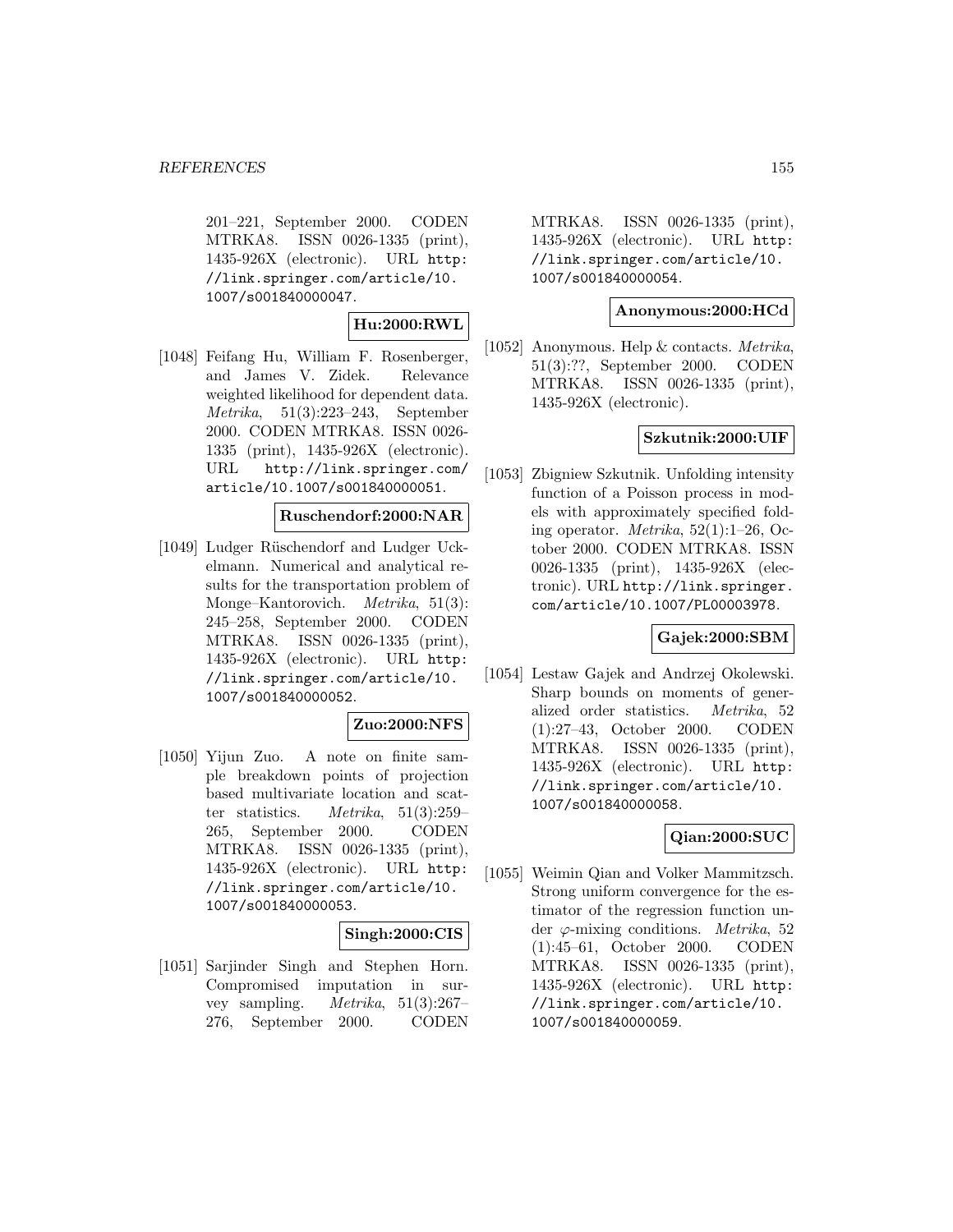# **Raqab:2000:CPR**

[1056] Mohammad Z. Raqab and Adnan M. Awad. Characterizations of the Pareto and related distributions. Metrika, 52(1):63–67, October 2000. CODEN MTRKA8. ISSN 0026-1335 (print), 1435-926X (electronic). URL http: //link.springer.com/article/10. 1007/s001840000061.

# **Zuo:2000:FST**

[1057] Yijun Zuo. Finite sample tail behavior of the multivariate trimmed mean based on Tukey–Donoho halfspace depth. Metrika, 52(1):69–75, October 2000. CODEN MTRKA8. ISSN 0026- 1335 (print), 1435-926X (electronic). URL http://link.springer.com/ article/10.1007/s001840000062.

## **Nummi:2000:AMG**

[1058] Tapio Nummi and Jyrki Möttönen. On the analysis of multivariate growth curves. Metrika, 52(1):77–89, October 2000. CODEN MTRKA8. ISSN 0026- 1335 (print), 1435-926X (electronic). URL http://link.springer.com/ article/10.1007/s001840000063.

## **Anonymous:2000:HCe**

[1059] Anonymous. Help & contacts. Metrika, 52(1):??, October 2000. CODEN MTRKA8. ISSN 0026-1335 (print), 1435-926X (electronic).

## **Morales:2000:EWS**

[1060] D. Morales, L. Pardo, M. C. Pardo, and I. Vajda. Extension of the Wald statistic to models with dependent observations. *Metrika*, 52(2): 97–113, December 2000. CODEN MTRKA8. ISSN 0026-1335 (print),

1435-926X (electronic). URL http: //link.springer.com/article/10. 1007/s001840000060.

# **Chaudhuri:2000:MSE**

[1061] Arijit Chaudhuri, Arun Kumar Adhikary, and Shankar Dihidar. Mean square error estimation in multistage sampling. *Metrika*, 52(2): 115–131, December 2000. CODEN MTRKA8. ISSN 0026-1335 (print), 1435-926X (electronic). URL http: //link.springer.com/article/10. 1007/PL00003979.

## **Gombay:2000:SSC**

[1062] Edit Gombay. U-statistics for sequential change detection. Metrika, 52(2): 133–145, December 2000. CODEN MTRKA8. ISSN 0026-1335 (print), 1435-926X (electronic). URL http: //link.springer.com/article/10. 1007/PL00003980.

## **Mandal:2000:CTV**

[1063] Nripes K. Mandal, Kirti R. Shah, and Bikas K. Sinha. Comparison of test vs. control treatments using distance optimality criterion. Metrika, 52(2): 147–162, December 2000. CODEN MTRKA8. ISSN 0026-1335 (print), 1435-926X (electronic). URL http: //link.springer.com/article/10. 1007/s001840000073.

## **Takada:2000:SPE**

[1064] Yoshikazu Takada. Sequential point estimation of normal mean under LINEX loss function. Metrika, 52(2): 163–171, December 2000. CODEN MTRKA8. ISSN 0026-1335 (print), 1435-926X (electronic). URL http: //link.springer.com/article/10. 1007/s001840000074.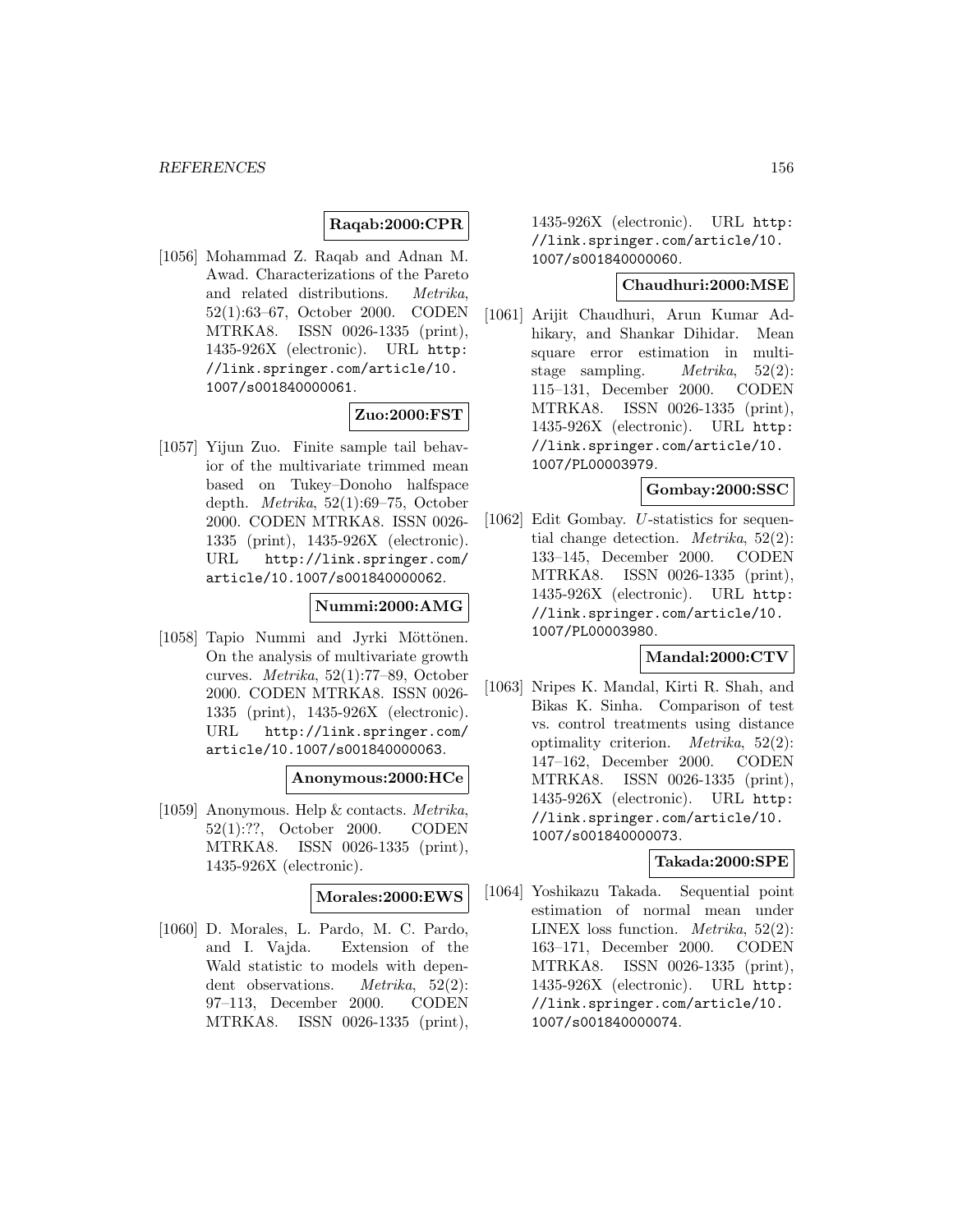# **Zhang:2000:SFR**

[1065] Bao-Xue Zhang and Bai-Sen Liu. Some further remarks on a superiority problem in misspecified restricted singular linear models. Metrika, 52(2): 173–181, December 2000. CODEN MTRKA8. ISSN 0026-1335 (print), 1435-926X (electronic). URL http: //link.springer.com/article/10. 1007/PL00003981.

### **Anonymous:2000:BR**

[1066] Anonymous. Book reviews. Metrika, 52(2):183, December 2000. CODEN MTRKA8. ISSN 0026-1335 (print), 1435-926X (electronic). URL http: //link.springer.com/accesspage/ article/10.1007/s001840000065.

## **Anonymous:2000:HCf**

[1067] Anonymous. Help & contacts. Metrika, 52(2):??, December 2000. CODEN MTRKA8. ISSN 0026-1335 (print), 1435-926X (electronic).

# **Neubauer:2000:OWD**

[1068] Michael G. Neubauer, William Watkins, and Joel Zeitlin. D-optimal weighing designs for six objects. Metrika, 52 (3):185–211, December 2000. CODEN MTRKA8. ISSN 0026-1335 (print), 1435-926X (electronic). URL http: //link.springer.com/article/10. 1007/PL00003982.

# **Jensen:2000:USD**

[1069] D. R. Jensen. The use of Studentized diagnostics in regression. Metrika, 52 (3):213–223, December 2000. CODEN MTRKA8. ISSN 0026-1335 (print), 1435-926X (electronic). URL http: //link.springer.com/article/10. 1007/PL00003983.

## **Chattopadhyay:2000:SEL**

[1070] Saibal Chattopadhyay, Ajit Chaturvedi, and Raghu Nandan Sengupta. Sequential estimation of a linear function of normal means under asymmetric loss function. Metrika, 52(3): 225–235, December 2000. CODEN MTRKA8. ISSN 0026-1335 (print), 1435-926X (electronic). URL http: //link.springer.com/article/10. 1007/s001840000086.

# **Klar:2000:DST**

[1071] Bernhard Klar. Diagnostic smooth tests of fit.  $Metrika$ ,  $52(3):237-$ 252, December 2000. CODEN MTRKA8. ISSN 0026-1335 (print), 1435-926X (electronic). URL http: //link.springer.com/article/10. 1007/PL00003984.

## **Childs:2000:CIP**

[1072] Aaron Childs and N. Balakrishnan. Conditional inference procedures for the Laplace distribution when the observed samples are progressively censored. Metrika, 52(3): 253–265, December 2000. CODEN MTRKA8. ISSN 0026-1335 (print), 1435-926X (electronic). URL http: //link.springer.com/article/10. 1007/s001840000092.

#### **Anonymous:2000:HCg**

[1073] Anonymous. Help & contacts. Metrika, 52(3):??, December 2000. CODEN MTRKA8. ISSN 0026-1335 (print), 1435-926X (electronic).

#### **Chauhan:2001:ONR**

[1074] N. Chauhan and R. J. Martin. Optimal nested row-column designs for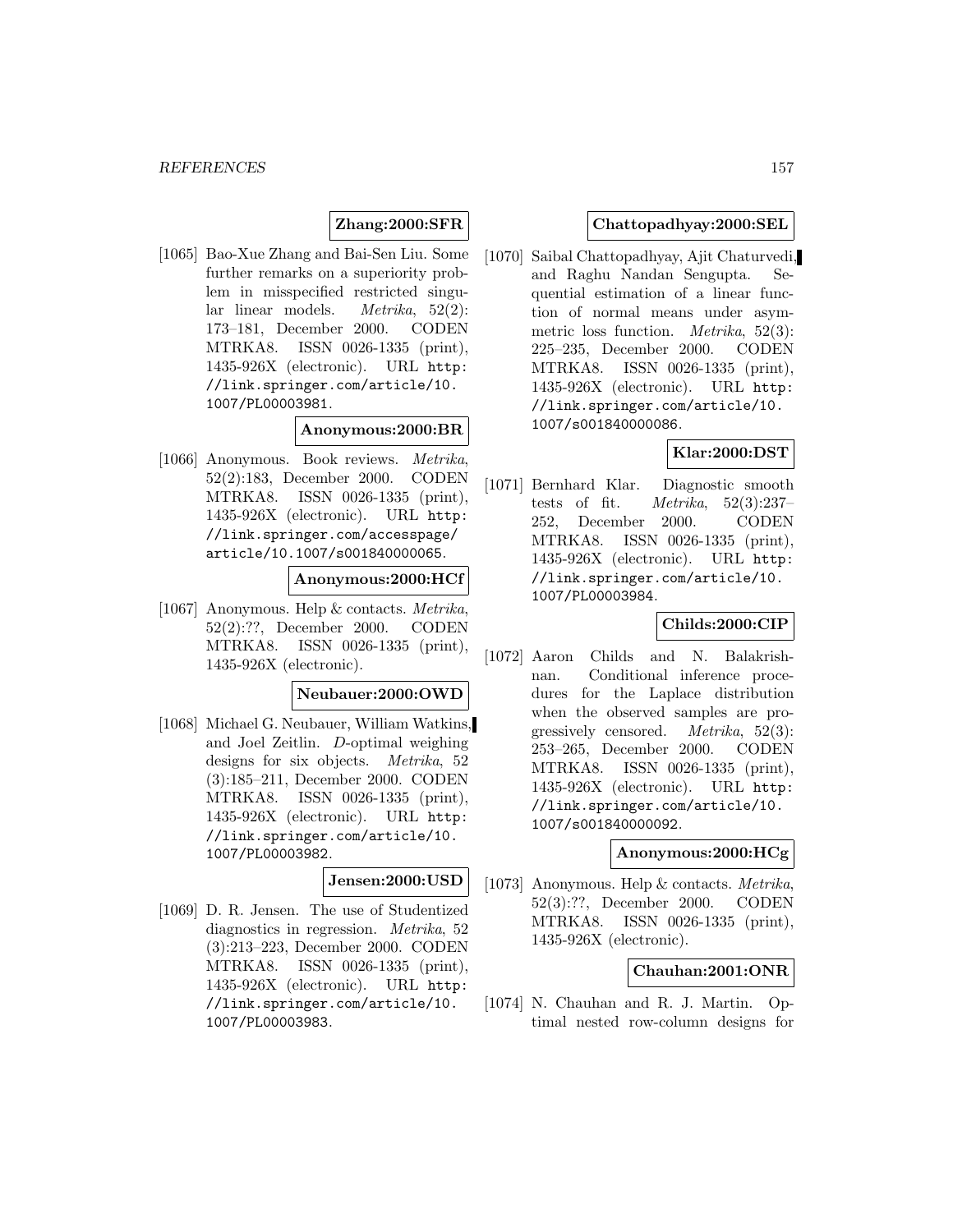blocks of size  $2 \times 2$  under dependence.  $Metrika$ , 53(1):1-14, April 2001. CODEN MTRKA8. ISSN 0026-1335 (print), 1435-926X (electronic). URL http://link.springer. com/article/10.1007/PL00003985.

**Menendez:2001:TBD**

[1075] M. L. Menéndez, J. A. Pardo, and L. Pardo. Tests based on  $\phi$ -divergences for bivariate symmetry. Metrika, 53(1):15–29, April 2001. CODEN MTRKA8. ISSN 0026-1335 (print), 1435-926X (electronic). URL http: //link.springer.com/article/10. 1007/s001840000088.

### **Chen:2001:ECP**

[1076] Zhenmin Chen, Dietmar Ferger, and Jie Mi. Estimation of the change point of a distribution based on the number of failed test items. Metrika, 53(1):31–38, April 2001. CODEN MTRKA8. ISSN 0026-1335 (print), 1435-926X (electronic). URL http: //link.springer.com/article/10. 1007/s001840000090.

## **Gupta:2001:FRM**

[1077] Pushpa L. Gupta and Ramesh C. Gupta. Failure rate of the minimum and maximum of a multivariate normal distribution. Metrika, 53(1):39–49, April 2001. CODEN MTRKA8. ISSN 0026-1335 (print), 1435-926X (electronic). URL http: //link.springer.com/article/10. 1007/s001840000093.

#### **Bourke:2001:SSB**

[1078] Patrick D. Bourke. Sample size and the binomial CUSUM control chart: the case of 100 inspection. Metrika,

53(1):51–70, April 2001. CODEN MTRKA8. ISSN 0026-1335 (print), 1435-926X (electronic). URL http: //link.springer.com/article/10. 1007/PL00003986.

## **Scherb:2001:DUM**

[1079] Hagen Scherb. Determination of uniformly most powerful tests in discrete sample spaces. Metrika, 53 (1):71–84, April 2001. CODEN MTRKA8. ISSN 0026-1335 (print), 1435-926X (electronic). URL http: //link.springer.com/article/10. 1007/s001840000095.

# **Ma:2001:NGA**

[1080] Chang-Xing Ma and Kai-Tai Fang. A note on generalized aberration in factorial designs. Metrika, 53 (1):85–93, April 2001. CODEN MTRKA8. ISSN 0026-1335 (print), 1435-926X (electronic). URL http: //link.springer.com/article/10. 1007/s001840100112.

### **Anonymous:2001:BRa**

[1081] Anonymous. Book reviews. Metrika, 53(1):95–100, April 2001. CODEN MTRKA8. ISSN 0026-1335 (print), 1435-926X (electronic). URL http: //link.springer.com/article/10. 1007/s001840000081.

## **Anonymous:2001:HCa**

[1082] Anonymous. Help & contacts. Metrika, 53(1):??, April 2001. CODEN MTRKA8. ISSN 0026-1335 (print), 1435-926X (electronic).

## **Croux:2001:MCR**

[1083] Christophe Croux and Gentiane Haesbroeck. Maxbias curves of ro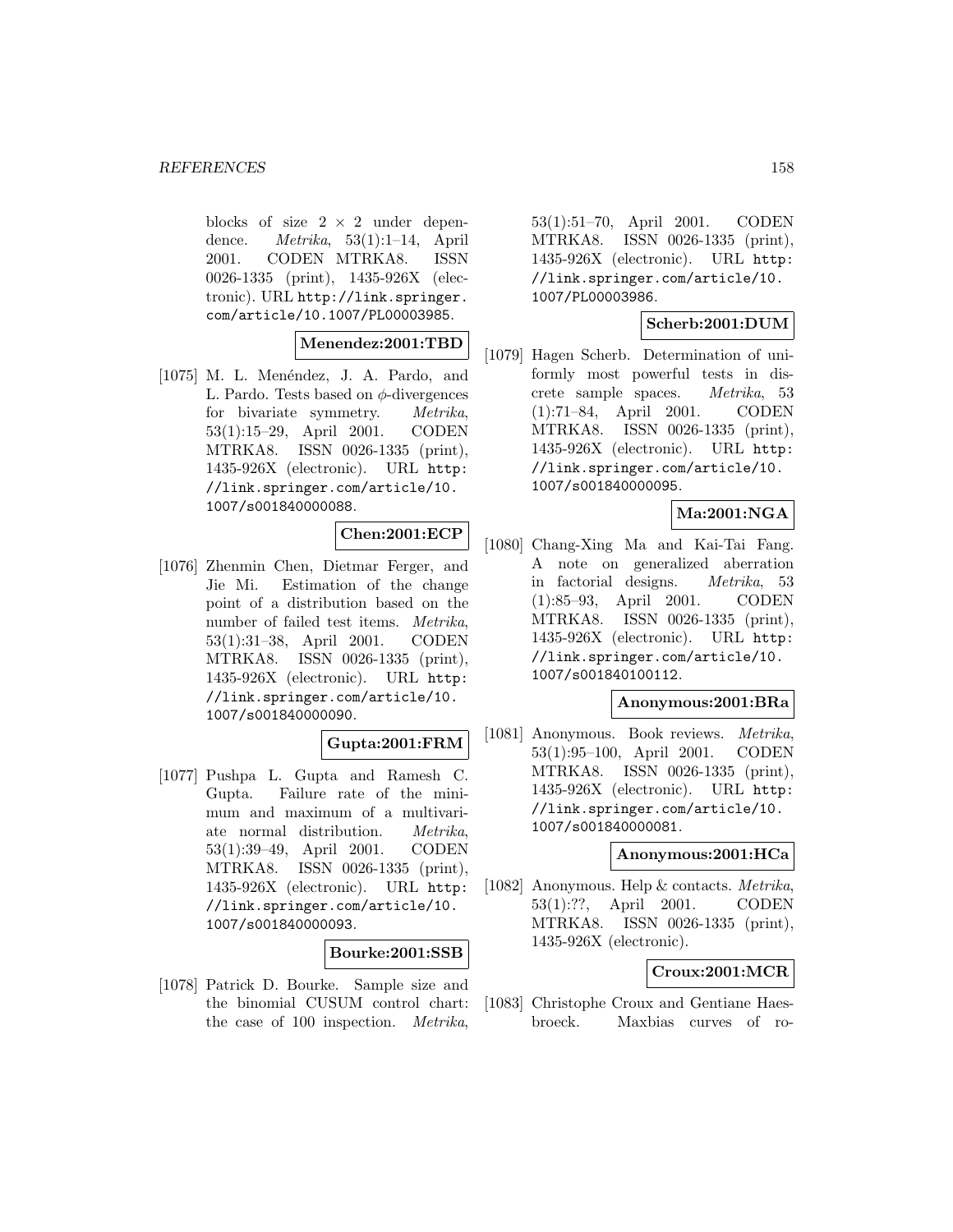bust scale estimators based on subranges. Metrika, 53(2):101–122, May 2001. CODEN MTRKA8. ISSN 0026-1335 (print), 1435-926X (electronic). URL http://link.springer. com/article/10.1007/PL00003987.

### **Fernholz:2001:MHO**

[1084] Luisa Turrin Fernholz. On multivariate higher order von Mises expansions. Metrika, 53(2):123–140, May 2001. CODEN MTRKA8. ISSN 0026- 1335 (print), 1435-926X (electronic). URL http://link.springer.com/ article/10.1007/s001840000097.

### **Ziegler:2001:BMN**

[1085] Klaus Ziegler. On bootstrapping the mode in the nonparametric regression model with random design. Metrika, 53(2):141–170, May 2001. CODEN MTRKA8. ISSN 0026-1335 (print), 1435-926X (electronic). URL http: //link.springer.com/article/10. 1007/PL00003988.

#### **Happacher:2001:DDS**

[1086] Max Happacher. The discrepancy distribution of stationary multiplier rules for rounding probabilities. Metrika, 53(2):171–181, May 2001. CODEN MTRKA8. ISSN 0026-1335 (print), 1435-926X (electronic). URL http: //link.springer.com/article/10. 1007/s001840000099.

# **Gupta:2001:MOD**

[1087] Sudhir Gupta and Sanpei Kageyama. More optimal designs for diallel cross experiments. Metrika, 53 (2):183–187, May 2001. CODEN MTRKA8. ISSN 0026-1335 (print), 1435-926X (electronic). URL http:

//link.springer.com/article/10. 1007/s001840100111.

## **Anonymous:2001:HCb**

[1088] Anonymous. Help & contacts. Metrika, 53(2):??, May 2001. CODEN MTRKA8. ISSN 0026-1335 (print), 1435-926X (electronic).

# **Ahmadi:2001:FIR**

[1089] J. Ahmadi and N. R. Arghami. On the Fisher information in record values. Metrika, 53(3):195–206, July 2001. CODEN MTRKA8. ISSN 0026- 1335 (print), 1435-926X (electronic). URL http://link.springer.com/ article/10.1007/s001840000089.

## **Liski:2001:SCL**

[1090] Erkki P. Liski and Alexander Zaigraev. A stochastic characterization of Loewner optimality design criterion in linear models. Metrika, 53 (3):207–222, July 2001. CODEN MTRKA8. ISSN 0026-1335 (print), 1435-926X (electronic). URL http: //link.springer.com/article/10. 1007/s001840000106.

#### **Jensen:2001:ESC**

[1091] Uwe Jensen and Jürgen Wiedmann. Estimation of a survival curve with randomly censored data in the presence of a covariate. Metrika, 53 (3):223–244, July 2001. CODEN MTRKA8. ISSN 0026-1335 (print), 1435-926X (electronic). URL http: //link.springer.com/article/10. 1007/s001840000107.

### **Morgenthaler:2001:MTW**

[1092] Stephan Morgenthaler and John W. Tukey. Multipolishing and two-way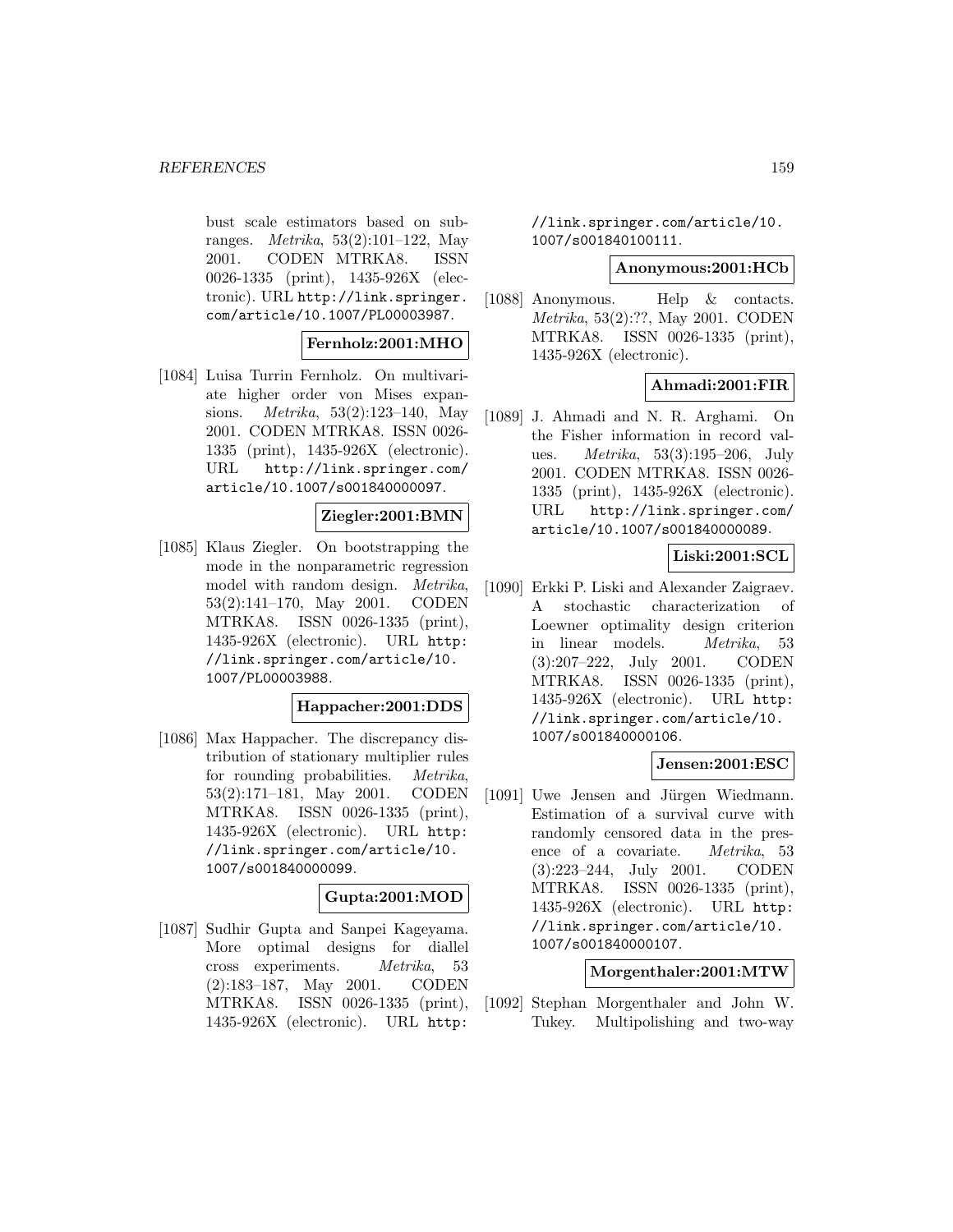plots. Metrika, 53(3):245–267, July 2001. CODEN MTRKA8. ISSN 0026- 1335 (print), 1435-926X (electronic). URL http://link.springer.com/ article/10.1007/s001840000108.

# **Chang:2001:EPS**

[1093] Horng-Jinh Chang and Kuo-Chung Huang. Estimation of proportion and sensitivity of a qualitative character. Metrika, 53(3):269–280, July 2001. CODEN MTRKA8. ISSN 0026- 1335 (print), 1435-926X (electronic). URL http://link.springer.com/ article/10.1007/s001840100109.

## **Anonymous:2001:HCc**

[1094] Anonymous. Help & contacts. Metrika, 53(3):??, July 2001. CODEN MTRKA8. ISSN 0026-1335 (print), 1435-926X (electronic).

# **Ghosh:2001:TGC**

[1095] Subir Ghosh and Colleen Burns. Two general classes of search designs for factor screening experiments with factors at three levels. Metrika, 54 (1):1–17, August 2001. CODEN MTRKA8. ISSN 0026-1335 (print), 1435-926X (electronic). URL http: //link.springer.com/article/10. 1007/PL00003989.

# **Arts:2001:SIS**

[1096] Gerda R. J. Arts, Willem Albers, and Wilbert C. M. Kallenberg. Simultaneous inspection of several product characteristics. Metrika, 54 (1):19–41, August 2001. CODEN MTRKA8. ISSN 0026-1335 (print), 1435-926X (electronic). URL http: //link.springer.com/article/10. 1007/s001840100113.

# **Shalabh:2001:EBS**

[1097] Shalabh. Estimation of bias and standard error of an improved estimator of normal mean. Metrika, 54 (1):43–51, August 2001. CODEN MTRKA8. ISSN 0026-1335 (print), 1435-926X (electronic). URL http: //link.springer.com/article/10. 1007/s001840100114.

## **Joarder:2001:ETS**

[1098] A. H. Joarder and Sarjinder Singh. Estimation of the trace of the scaled covariance matrix of a multivariate t-model using a known information. Metrika, 54(1):53–58, August 2001. CODEN MTRKA8. ISSN 0026-1335 (print), 1435-926X (electronic). URL http://link.springer. com/article/10.1007/PL00003990.

## **Garcia:2001:EMS**

[1099] M. Rueda García and A. Arcos Cebrián. On estimating the median from survey data using multiple auxiliary information. Metrika, 54(1):59–76, August 2001. CODEN MTRKA8. ISSN 0026-1335 (print), 1435-926X (electronic). URL http: //link.springer.com/article/10. 1007/s001840100116.

## **Finner:2001:ISS**

[1100] Helmut Finner and Klaus Strassburger. Increasing sample sizes do not always increase the power of UMPUtests for  $2 \times 2$  tables. *Metrika*, 54 (1):77–91, August 2001. CODEN MTRKA8. ISSN 0026-1335 (print), 1435-926X (electronic). URL http: //link.springer.com/article/10. 1007/s001840100117.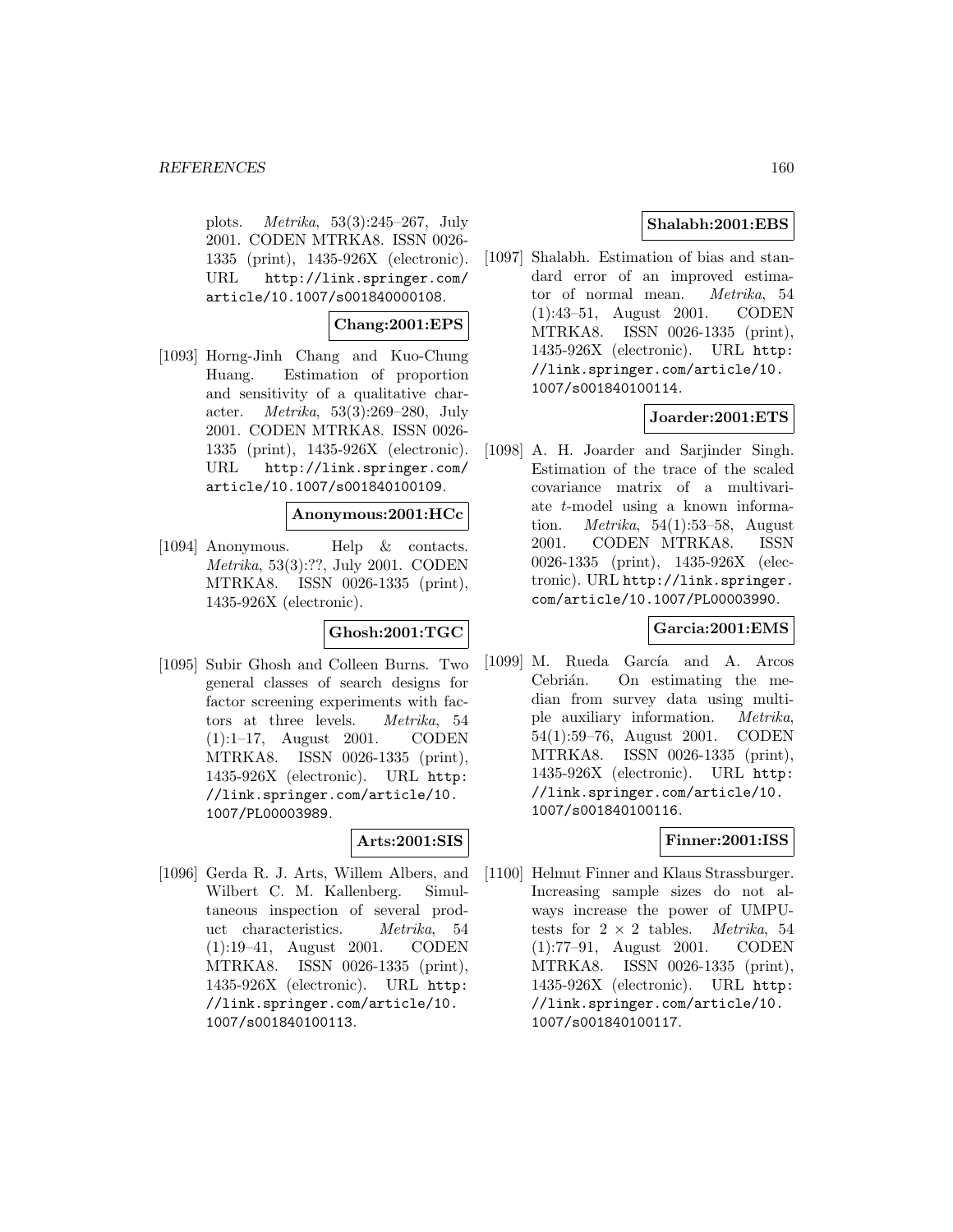### **Anonymous:2001:BRb**

[1101] Anonymous. Book reviews. Metrika, 54(1):93–96, August 2001. CODEN MTRKA8. ISSN 0026-1335 (print), 1435-926X (electronic). URL http: //link.springer.com/article/10. 1007/s001840100119.

### **Anonymous:2001:HCd**

[1102] Anonymous. Help & contacts. Metrika, 54(1):??, August 2001. CODEN MTRKA8. ISSN 0026-1335 (print), 1435-926X (electronic).

# **Barranco-Chamorro:2001:APM**

[1103] I. Barranco-Chamorro, J. L. Moreno-Rebollo, and M. T. Gómez-Gómez. Asymptotic properties of MLE and UMVUE in one-parameter truncated distributions. Metrika, 54(2):97– 110, November 2001. CODEN MTRKA8. ISSN 0026-1335 (print), 1435-926X (electronic). URL http: //link.springer.com/article/10. 1007/s001840100118.

### **vonCollani:2001:CNM**

[1104] Elart von Collani and Monica Dumitrescu. Complete Neyman measurement procedure. Metrika, 54(2): 111–130, November 2001. CODEN MTRKA8. ISSN 0026-1335 (print), 1435-926X (electronic). URL http: //link.springer.com/article/10. 1007/s001840100126.

#### **Peiris:2001:MSA**

[1105] M. Shelton Peiris and A. Thavaneswaran. Multivariate stable ARMA processes with time dependent coefficients. *Metrika*, 54(2): 131–138, November 2001. CODEN MTRKA8. ISSN 0026-1335 (print),

1435-926X (electronic). URL http: //link.springer.com/article/10. 1007/s001840100127.

## **Riedle:2001:VEC**

[1106] M. Riedle and J. Steinebach. Variance estimation in the change analysis of a linear regression model. Metrika, 54 (2):139–157, November 2001. CODEN MTRKA8. ISSN 0026-1335 (print), 1435-926X (electronic). URL http: //link.springer.com/article/10. 1007/s001840100128.

### **Arnab:2001:EFP**

[1107] Raghunath Arnab. Estimation of a finite population total in varying probability sampling for multicharacter surveys. Metrika, 54(2): 159–177, November 2001. CODEN MTRKA8. ISSN 0026-1335 (print), 1435-926X (electronic). URL http: //link.springer.com/article/10. 1007/s001840100129.

# **Stufken:2001:PDB**

[1108] John Stufken and James H. Wright. Polygonal designs with blocks of size  $k \leq 10$ . Metrika, 54(2): 179–184, November 2001. CODEN MTRKA8. ISSN 0026-1335 (print), 1435-926X (electronic). URL http: //link.springer.com/article/10. 1007/s001840100137.

#### **Anonymous:2001:HCe**

[1109] Anonymous. Help & contacts. Metrika, 54(2):??, November 2001. CODEN MTRKA8. ISSN 0026-1335 (print), 1435-926X (electronic).

# **Heiligers:2002:TPR**

[1110] Berthold Heiligers. Totally positive regression: E-optimal designs.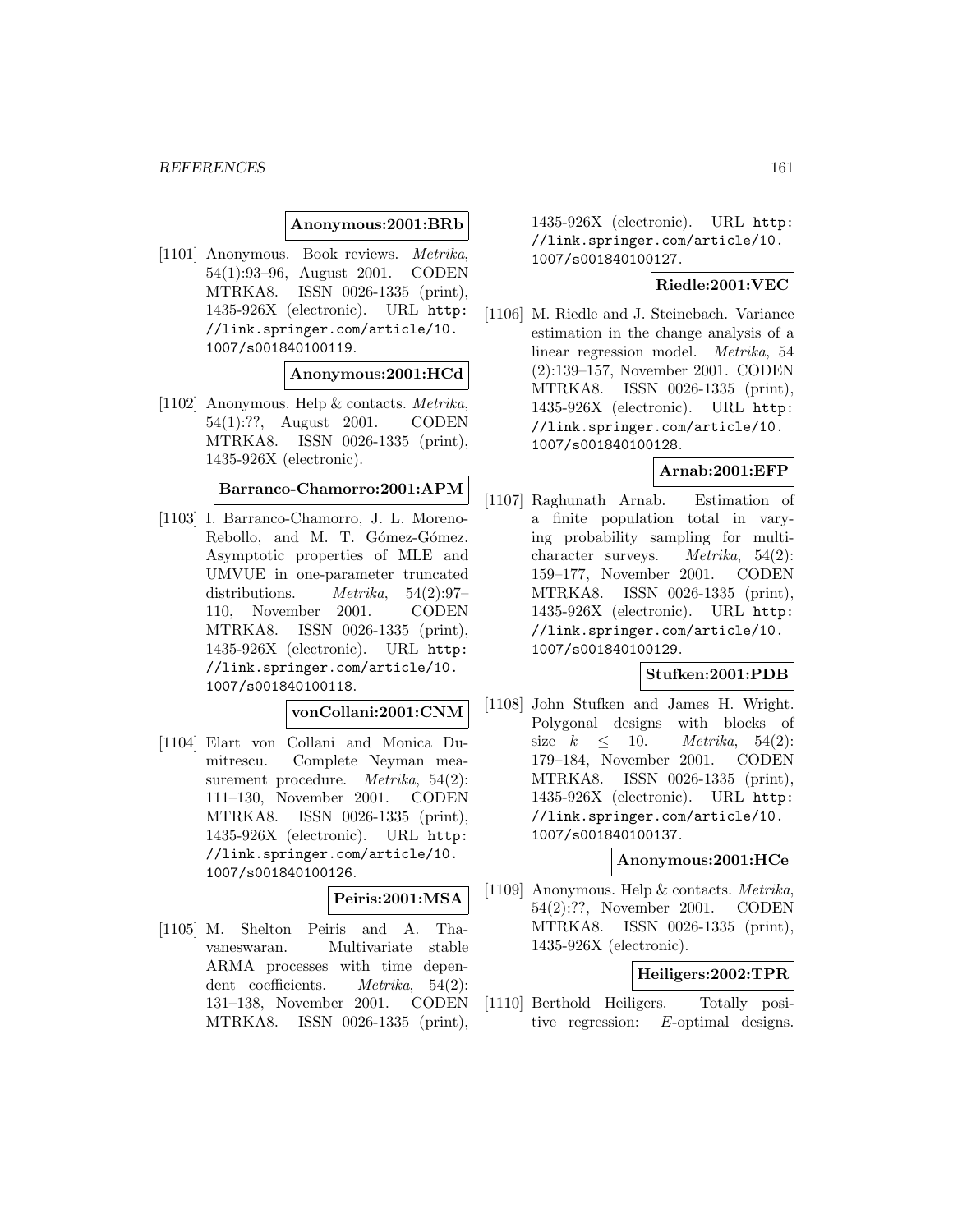Metrika, 54(3):191–213, February 2002. CODEN MTRKA8. ISSN 0026- 1335 (print), 1435-926X (electronic). URL http://link.springer.com/ article/10.1007/s184-002-8364-7.

**Jones:2002:MBD**

[1111] M. C. Jones. Multivariate t and beta distributions associated with the multivariate F distribution. Metrika, 54 (3):215–231, February 2002. CODEN MTRKA8. ISSN 0026-1335 (print), 1435-926X (electronic). URL http: //link.springer.com/article/10. 1007/s184-002-8365-4.

## **Chatterjee:2002:TLS**

[1112] K. Chatterjee, Lih-Yuan Deng, and Dennis K. J. Lin. Two-level search design for main-effect plus two plan. Metrika, 54(3):233–245, February 2002. CODEN MTRKA8. ISSN 0026- 1335 (print), 1435-926X (electronic). URL http://link.springer.com/ article/10.1007/s184-002-8366-1.

**Toutenburg:2002:UMR**

[1113] H. Toutenburg and Shalabh. Use of minimum risk approach in the estimation of regression models with missing observations. Metrika, 54(3): 247–259, February 2002. CODEN MTRKA8. ISSN 0026-1335 (print), 1435-926X (electronic). URL http: //link.springer.com/article/10. 1007/s184-002-8367-y.

## **Pearn:2002:EPC**

[1114] W. L. Pearn, P. C. Lin, and K. S. Chen. Estimating process capability index c"pmk for asymmetric tolerances: Distributional properties. Metrika, 54 (3):261–279, February 2002. CODEN MTRKA8. ISSN 0026-1335 (print), 1435-926X (electronic). URL http: //link.springer.com/article/10. 1007/s184-002-8368-8.

### **Anonymous:2002:BRa**

[1115] Anonymous. Book reviews. Metrika, 54 (3):281–284, February 2002. CODEN MTRKA8. ISSN 0026-1335 (print), 1435-926X (electronic). URL http: //link.springer.com/article/10. 1007/s184-002-8369-5.

#### **Anonymous:2002:HCa**

[1116] Anonymous. Help & contacts. Metrika, 54(3):??, February 2002. CODEN MTRKA8. ISSN 0026-1335 (print), 1435-926X (electronic).

#### **Anonymous:2002:P**

[1117] Anonymous. Preface.  $Metrika$ , 55(1-2): 1–2, April 2002. CODEN MTRKA8. ISSN 0026-1335 (print), 1435-926X (electronic). URL http://link. springer.com/accesspage/article/ 10.1007/s001840200181.

## **Agullo:2002:EAC**

[1118] J. Agulló. An exchange algorithm for computing the least quartile difference estimator. Metrika, 55(1–2):3–16, April 2002. CODEN MTRKA8. ISSN 0026- 1335 (print), 1435-926X (electronic). URL http://link.springer.com/ article/10.1007/s001840200182.

# **Bassett:2002:QME**

[1119] Gilbert W. Bassett, Jr., Mo-Yin S. Tam, and Keith Knight. Quantile models and estimators for data analysis. Metrika, 55(1–2):17–26, April 2002. CODEN MTRKA8. ISSN 0026- 1335 (print), 1435-926X (electronic).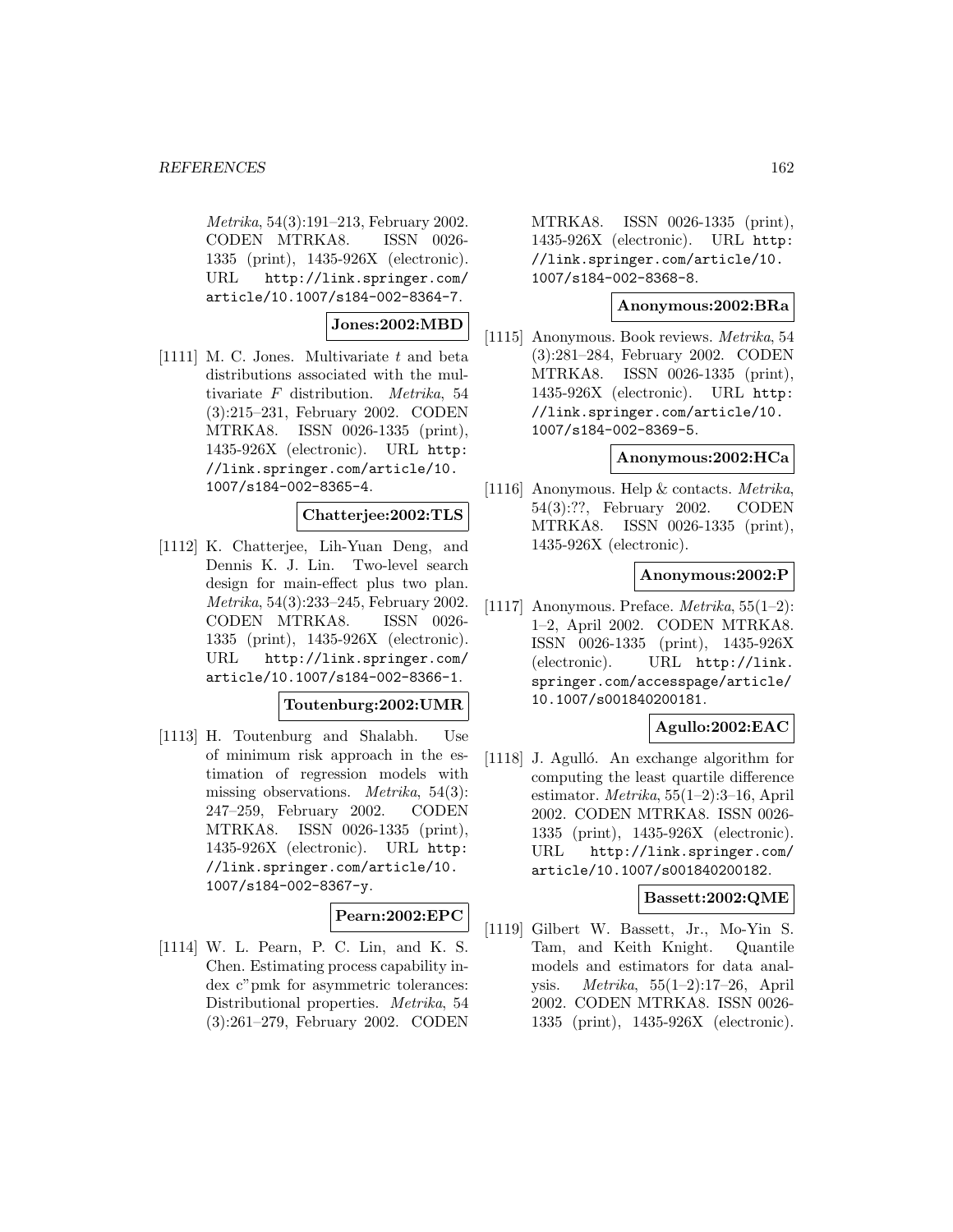URL http://link.springer.com/ article/10.1007/s001840200183.

#### **Bednarski:2002:EGP**

[1120] Tadeusz Bednarski. Estimation in the generalized Poisson model via robust testing. Metrika, 55(1–2):27–36, April 2002. CODEN MTRKA8. ISSN 0026- 1335 (print), 1435-926X (electronic). URL http://link.springer.com/ article/10.1007/s001840200184.

## **Arslan:2002:ACE**

[1121] O. Arslan, O. Edlund, and H. Ekblom. Algorithms to compute CM- and S-estimates for regression. Metrika, 55(1–2):37–51, April 2002. CODEN MTRKA8. ISSN 0026-1335 (print), 1435-926X (electronic). URL http: //link.springer.com/article/10. 1007/s001840200185.

## **Fernholz:2002:RIR**

[1122] Luisa Turrin Fernholz. Robustness issues regarding content-corrected tolerance limits. Metrika, 55(1– 2):53–66, April 2002. CODEN MTRKA8. ISSN 0026-1335 (print), 1435-926X (electronic). URL http: //link.springer.com/article/10. 1007/s001840200186.

## **He:2002:MES**

[1123] Xuming He and Mi-Ok Kim. On marginal estimation in a semiparametric model for longitudinal data with time-independent covariates. Metrika, 55(1–2):67–74, April 2002. CODEN MTRKA8. ISSN 0026-1335 (print), 1435-926X (electronic). URL http: //link.springer.com/article/10. 1007/s001840200187.

# **Koul:2002:ADS**

[1124] Hira L. Koul. Asymptotic distributions of some scale estimators in nonlinear models. Metrika, 55(1–2):75–90, April 2002. CODEN MTRKA8. ISSN 0026- 1335 (print), 1435-926X (electronic). URL http://link.springer.com/ article/10.1007/s001840200188.

## **Morgenthaler:2002:OWE**

[1125] Stephan Morgenthaler and Robert Staudte. Optimal weights of evidence with bounded influence. Metrika, 55 (1–2):91–97, April 2002. CODEN MTRKA8. ISSN 0026-1335 (print), 1435-926X (electronic). URL http: //link.springer.com/article/10. 1007/s001840200189.

## **Muller:2002:REE**

[1126] Christine H. Müller. Robust estimators for estimating discontinuous functions. Metrika, 55(1–2):99–109, April 2002. CODEN MTRKA8. ISSN 0026- 1335 (print), 1435-926X (electronic). URL http://link.springer.com/ article/10.1007/s001840200190.

# **Pison:2002:SSC**

[1127] G. Pison, S. Van Aelst, and G. Willems. Small sample corrections for LTS and MCD. Metrika, 55(1–2):111–123, April 2002. CODEN MTRKA8. ISSN 0026- 1335 (print), 1435-926X (electronic). URL http://link.springer.com/ article/10.1007/s001840200191.

## **Willems:2002:RHT**

[1128] G. Willems, G. Pison, P. J. Rousseeuw, and S. Van Aelst. A robust Hotelling test. Metrika, 55(1–2):125–138, April 2002. CODEN MTRKA8. ISSN 0026- 1335 (print), 1435-926X (electronic).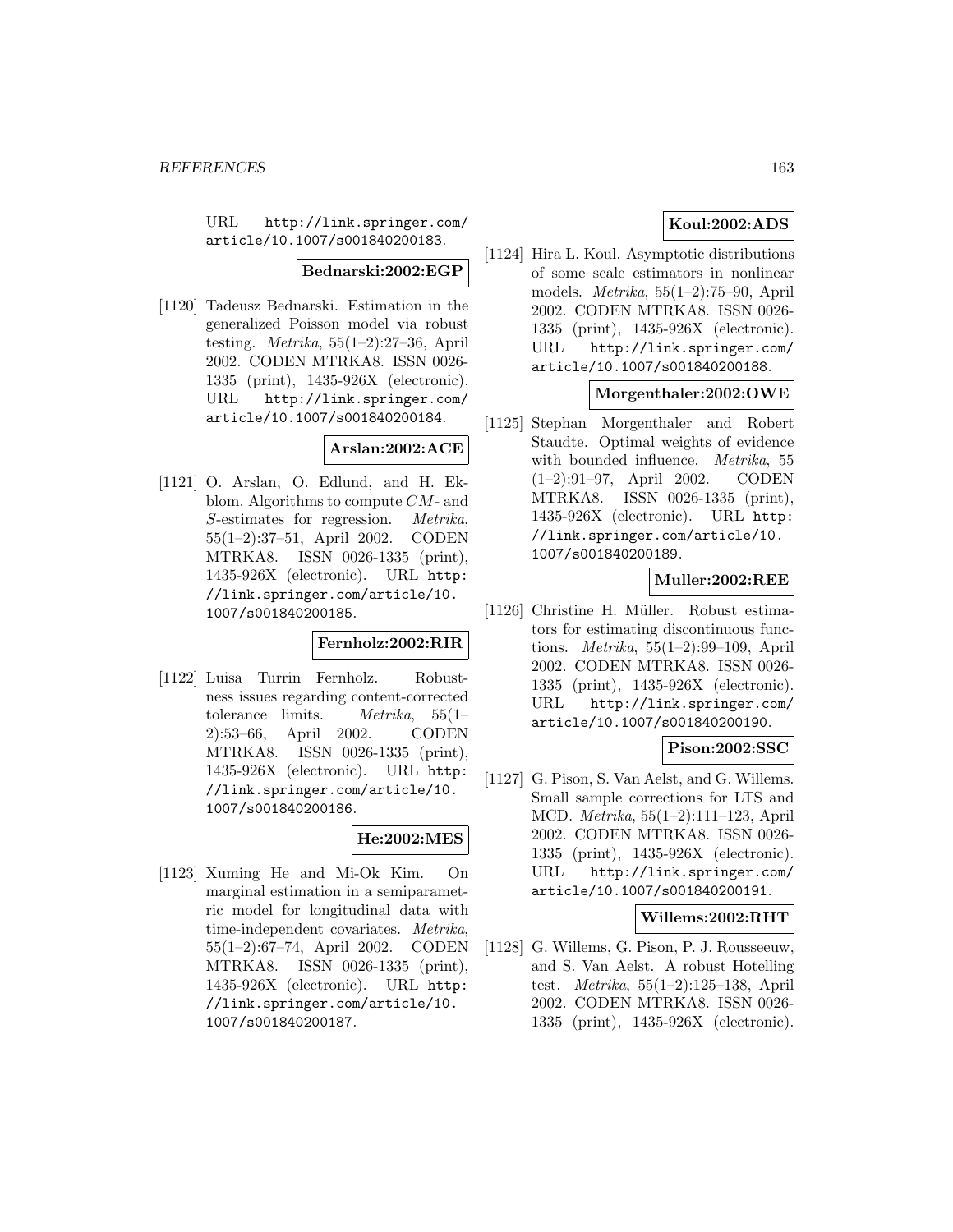URL http://link.springer.com/ article/10.1007/s001840200192.

#### **Lauprete:2002:RPO**

[1129] G. J. Lauprete, A. M. Samarov, and R. E. Welsch. Robust portfolio optimization. Metrika, 55(1– 2):139–149, April 2002. CODEN MTRKA8. ISSN 0026-1335 (print), 1435-926X (electronic). URL http: //link.springer.com/article/10. 1007/s001840200193.

#### **Anonymous:2002:HCb**

[1130] Anonymous. Help & contacts. Metrika, 55(1–2):??, April 2002. CODEN MTRKA8. ISSN 0026-1335 (print), 1435-926X (electronic).

### **Rezaei:2002:RCD**

[1131] A. H. Rezaei and N. R. Arghami. Right censoring in a discrete life model. Metrika, 55(3):151–160, June 2002. CODEN MTRKA8. ISSN 0026- 1335 (print), 1435-926X (electronic). URL http://link.springer.com/ article/10.1007/s001840100135.

## **Yue:2002:DSS**

[1132] Rong-Xian Yue and Fred J. Hickernell. Designs for smoothing spline ANOVA models. Metrika, 55(3):161–176, June 2002. CODEN MTRKA8. ISSN 0026- 1335 (print), 1435-926X (electronic). URL http://link.springer.com/ article/10.1007/s001840100136.

#### **Bohning:2002:NMD**

[1133] Dankmar Böhning and Roumporn Ruangroj. A note on the maximum deviation of the scale-contaminated normal to the best normal distribution. Metrika, 55(3):177–182, June 2002. CODEN MTRKA8. ISSN 0026- 1335 (print), 1435-926X (electronic). URL http://link.springer.com/ article/10.1007/s001840100138.

## **Nagar:2002:DCC**

[1134] Daya K. Nagar and María Eugenia Castañeda. Distribution of correlation coefficient under mixture normal model. Metrika, 55(3):183–190, June 2002. CODEN MTRKA8. ISSN 0026- 1335 (print), 1435-926X (electronic). URL http://link.springer.com/ article/10.1007/s001840100139.

### **Bhargava:2002:ECC**

[1135] Manoj Bhargava and Ravindra Singh. On the efficiency comparison of certain randomized response strategies. Metrika, 55(3):191–197, June 2002. CODEN MTRKA8. ISSN 0026- 1335 (print), 1435-926X (electronic). URL http://link.springer.com/ article/10.1007/s001840100140.

## **Varghese:2002:RWS**

[1136] Cini Varghese, A. R. Rao, and V. K. Sharma. Robustness of Williams square change-over designs. Metrika, 55(3):199–208, June 2002. CODEN MTRKA8. ISSN 0026-1335 (print), 1435-926X (electronic). URL http: //link.springer.com/article/10. 1007/s001840100141.

# **Moreno-Rebollo:2002:IDS**

[1137] J. L. Moreno-Rebollo, A. Muñoz-Reyes, M. D. Jiménez-Gamero, and J. Muñoz-Pichardo. Influence diagnostic in survey sampling: Estimating the conditional bias. Metrika, 55(3):209–214, June 2002. CODEN MTRKA8. ISSN 0026-1335 (print),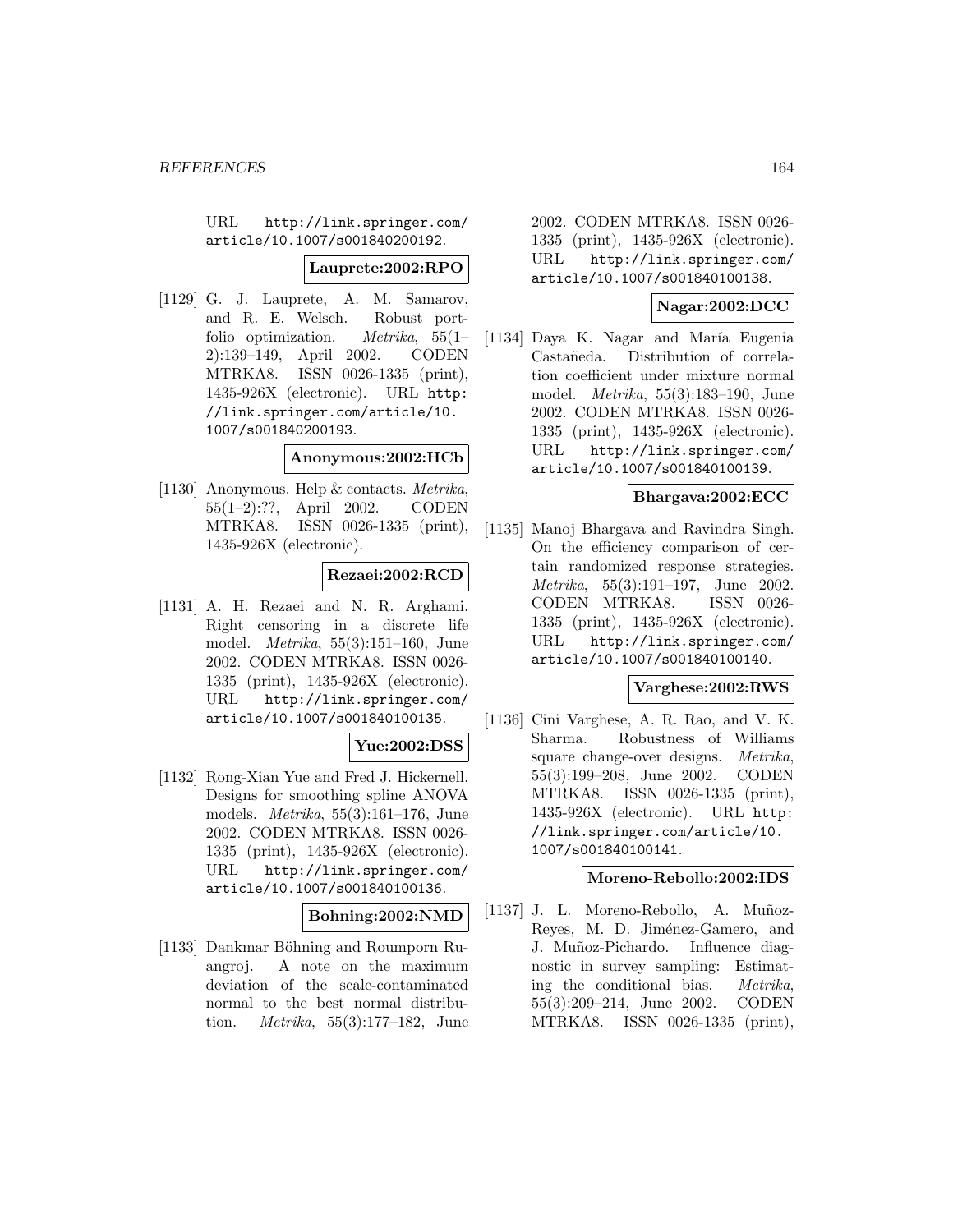1435-926X (electronic). URL http: //link.springer.com/article/10. 1007/s001840100142.

### **Uno:2002:SPE**

[1138] Chikara Uno and Eiichi Isogai. Sequential point estimation of the powers of a normal scale parameter. Metrika, 55(3):215–232, June 2002. CODEN MTRKA8. ISSN 0026-1335 (print), 1435-926X (electronic). URL http: //link.springer.com/article/10. 1007/s001840100143.

## **Pazman:2002:MNB**

[1139] A. Pázman and J.-B. Denis. Measures of nonlinearity for a biadditive ANOVA model. Metrika, 55 (3):233–245, June 2002. CODEN MTRKA8. ISSN 0026-1335 (print), 1435-926X (electronic). URL http: //link.springer.com/article/10. 1007/s001840100144.

## **Castillo:2002:CMD**

[1140] Enrique Castillo, Ali S. Hadi, Beatriz Lacruz, and José María Sarabia. Constrained mixture distributions. Metrika, 55(3):247–269, June 2002. CODEN MTRKA8. ISSN 0026- 1335 (print), 1435-926X (electronic). URL http://link.springer.com/ article/10.1007/s001840100149.

#### **Anonymous:2002:BRb**

[1141] Anonymous. Book reviews. Metrika, 55(3):271–278, June 2002. CODEN MTRKA8. ISSN 0026-1335 (print), 1435-926X (electronic). URL http: //link.springer.com/article/10. 1007/s001840100146.

## **Anonymous:2002:HCc**

[1142] Anonymous. Help & contacts. Metrika, 55(3):??, June 2002. CODEN MTRKA8. ISSN 0026-1335 (print), 1435-926X (electronic).

## **Ozawa:2002:OEI**

[1143] Kazuhiro Ozawa, Masakazu Jimbo, Sanpei Kageyama, and Stanisław Mejza. Optimality and efficiency of incomplete split-block designs. Metrika, 56(1):1–18, July 2002. CODEN MTRKA8. ISSN 0026-1335 (print), 1435-926X (electronic). URL http: //link.springer.com/article/10. 1007/s001840100150.

# **Yang:2002:ITB**

[1144] Zhenlin Yang, Stanley P. See, and Min Xie. An investigation of transformation-based prediction interval for the Weibull median life. Metrika, 56(1):19–29, July 2002. CODEN MTRKA8. ISSN 0026- 1335 (print), 1435-926X (electronic). URL http://link.springer.com/ article/10.1007/s001840100151.

## **Mohammadi:2002:MIE**

[1145] Leila Mohammadi and Willem R. van Zwet. Minimax invariant estimation of a continuous distribution function under entropy loss. Metrika, 56(1):31–42, July 2002. CODEN MTRKA8. ISSN 0026-1335 (print), 1435-926X (electronic). URL http: //link.springer.com/article/10. 1007/s001840100152.

# **Bobecka:2002:TDR**

[1146] Konstancja Bobecka and Jacek Wesolowski. Three dual regression schemes for the Lukacs theorem. Metrika, 56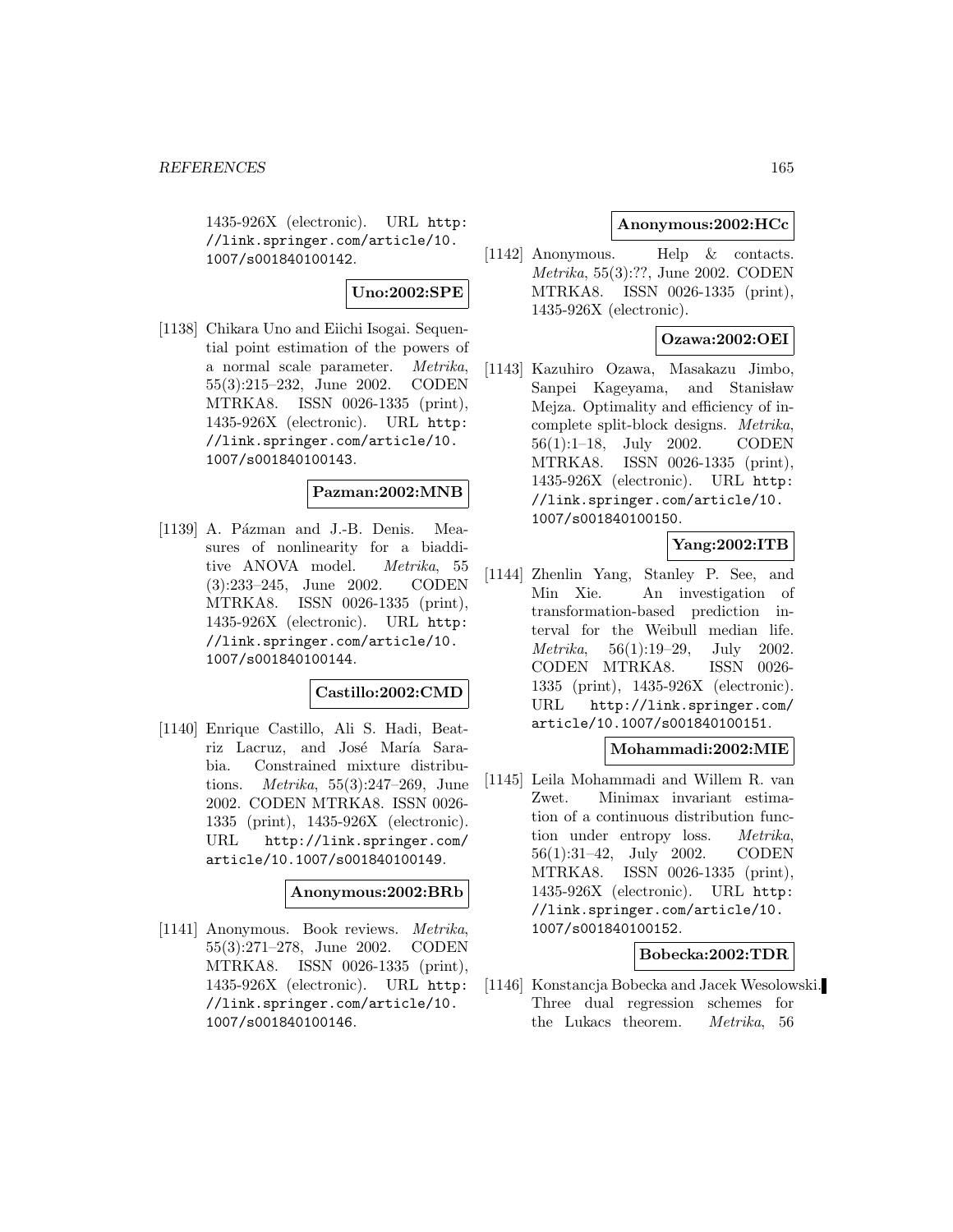(1):43–54, July 2002. CODEN MTRKA8. ISSN 0026-1335 (print), 1435-926X (electronic). URL http: //link.springer.com/article/10. 1007/s001840100153.

**Bairamov:2002:DSS**

[1147] Ismihan Bairamov and Samuel Kotz. Dependence structure and symmetry of Huang–Kotz FGM distributions and their extensions. Metrika, 56(1):55–72, July 2002. CODEN MTRKA8. ISSN 0026-1335 (print), 1435-926X (electronic). URL http: //link.springer.com/article/10. 1007/s001840100158.

### **Krishnamoorthy:2002:CIP**

[1148] K. Krishnamoorthy and Brett C. Moore. Combining information for prediction in linear regression. *Metrika*, 56(1):73–81, July 2002. CODEN MTRKA8. ISSN 0026-1335 (print), 1435-926X (electronic). URL http: //link.springer.com/article/10. 1007/s001840100159.

#### **Bhar:2002:RRC**

[1149] Lalmohan Bhar and V. K. Gupta. Robust row-column designs for complete diallel cross experiments. Metrika, 56(1):83–90, July 2002. CODEN MTRKA8. ISSN 0026-1335 (print), 1435-926X (electronic). URL http: //link.springer.com/article/10. 1007/s001840100161.

# **Anonymous:2002:BRc**

[1150] Anonymous. Book reviews. Metrika, 56(1):91–95, July 2002. CODEN MTRKA8. ISSN 0026-1335 (print), 1435-926X (electronic). URL http: //link.springer.com/article/10. 1007/s001840100163.

## **Anonymous:2002:HCd**

[1151] Anonymous. Help & contacts. Metrika, 56(1):??, July 2002. CODEN MTRKA8. ISSN 0026-1335 (print), 1435-926X (electronic).

# **Gil:2002:LSF**

[1152] María Angeles Gil, María Asunción Lubiano, Manuel Montenegro, and María Teresa López. Least squares fitting of an affine function and strength of association for interval-valued data. Metrika, 56(2):97–111, October 2002. CODEN MTRKA8. ISSN 0026- 1335 (print), 1435-926X (electronic). URL http://link.springer.com/ article/10.1007/s001840100160.

# **Pazman:2002:ODN**

[1153] Andrej Pázman. Optimal design of nonlinear experiments with parameter constraints. Metrika, 56(2): 113–130, October 2002. CODEN MTRKA8. ISSN 0026-1335 (print), 1435-926X (electronic). URL http: //link.springer.com/article/10. 1007/s001840100162.

## **Singh:2002:NSR**

[1154] Sarjinder Singh. A new stochastic randomized response model. Metrika, 56 (2):131–142, October 2002. CODEN MTRKA8. ISSN 0026-1335 (print), 1435-926X (electronic). URL http: //link.springer.com/article/10. 1007/s001840100168.

## **Misra:2002:SEE**

[1155] Neeraj Misra, P. K. Choudhary, I. D. Dhariyal, and D. Kundu. Smooth estimators for estimating order restricted scale parameters of two gamma distributions. Metrika, 56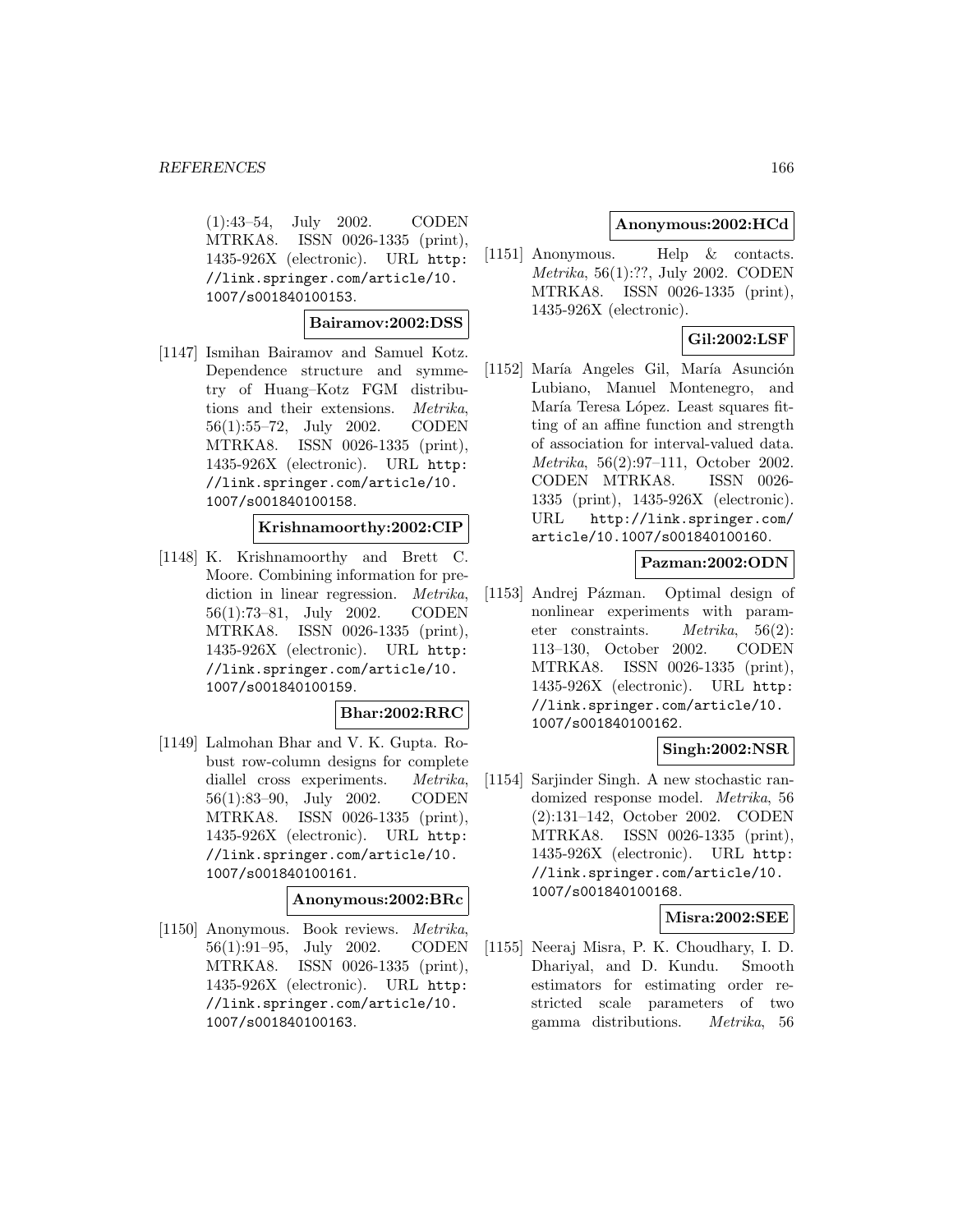(2):143–161, October 2002. CODEN MTRKA8. ISSN 0026-1335 (print), 1435-926X (electronic). URL http: //link.springer.com/article/10. 1007/s001840100169.

**Huang:2002:FFD**

[1156] Mong-Na Lo Huang and Kam-Fai Wong.  $s^{k-p}$  Fractional factorial designs in  $s^b$  blocks. *Metrika*, 56(2): 163–170, October 2002. CODEN MTRKA8. ISSN 0026-1335 (print), 1435-926X (electronic). URL http: //link.springer.com/article/10. 1007/s001840100170.

### **Bouza:2002:EMR**

[1157] Carlos N. Bouza. Estimation of the mean in ranked set sampling with non responses. *Metrika*, 56 (2):171–179, October 2002. CODEN MTRKA8. ISSN 0026-1335 (print), 1435-926X (electronic). URL http: //link.springer.com/article/10. 1007/s001840100171.

## **Anonymous:2002:HCe**

[1158] Anonymous. Help & contacts. Metrika, 56(2):??, October 2002. CODEN MTRKA8. ISSN 0026-1335 (print), 1435-926X (electronic).

### **Ullrich:2002:OPC**

[1159] Peter Ullrich. Officers, playing cards, and sheep. Metrika, 56(3): 189–204, December 2002. CODEN MTRKA8. ISSN 0026-1335 (print), 1435-926X (electronic). URL http: //link.springer.com/article/10. 1007/s001840100172.

## **Yamada:2002:CML**

[1160] Shu Yamada and Dennis K. J. Lin. Construction of mixed-level super-

saturated design. *Metrika*, 56(3): 205–214, December 2002. CODEN MTRKA8. ISSN 0026-1335 (print), 1435-926X (electronic). URL http: //link.springer.com/article/10. 1007/s001840100173.

## **Henschel:2002:SIS**

[1161] Volkmar Henschel. Statistical inference in simplicially contoured sample distributions. Metrika, 56(3): 215–228, December 2002. CODEN MTRKA8. ISSN 0026-1335 (print), 1435-926X (electronic). URL http: //link.springer.com/article/10. 1007/s001840100174.

## **Ting:2002:OER**

[1162] Chao-Ping Ting. Optimal and efficient repeated measurements designs for comparing test treatments with a control. Metrika, 56(3):229–238, December 2002. CODEN MTRKA8. ISSN 0026- 1335 (print), 1435-926X (electronic). URL http://link.springer.com/ article/10.1007/s001840100175.

### **Srivastav:2002:OTB**

[1163] Sudesh K. Srivastav and John P. Morgan. On the E-optimality of truncated block designs. Metrika, 56(3): 239–245, December 2002. CODEN MTRKA8. ISSN 0026-1335 (print), 1435-926X (electronic). URL http: //link.springer.com/article/10. 1007/s001840100176.

## **Shin:2002:EOR**

[1164] Dong Wan Shin, Dai-Gyoung Kim, and Han Joon Kim. Efficiency of the OLSE for regressions on two-dimensional grids with sinusoidal regressors and spatially correlated errors. Metrika, 56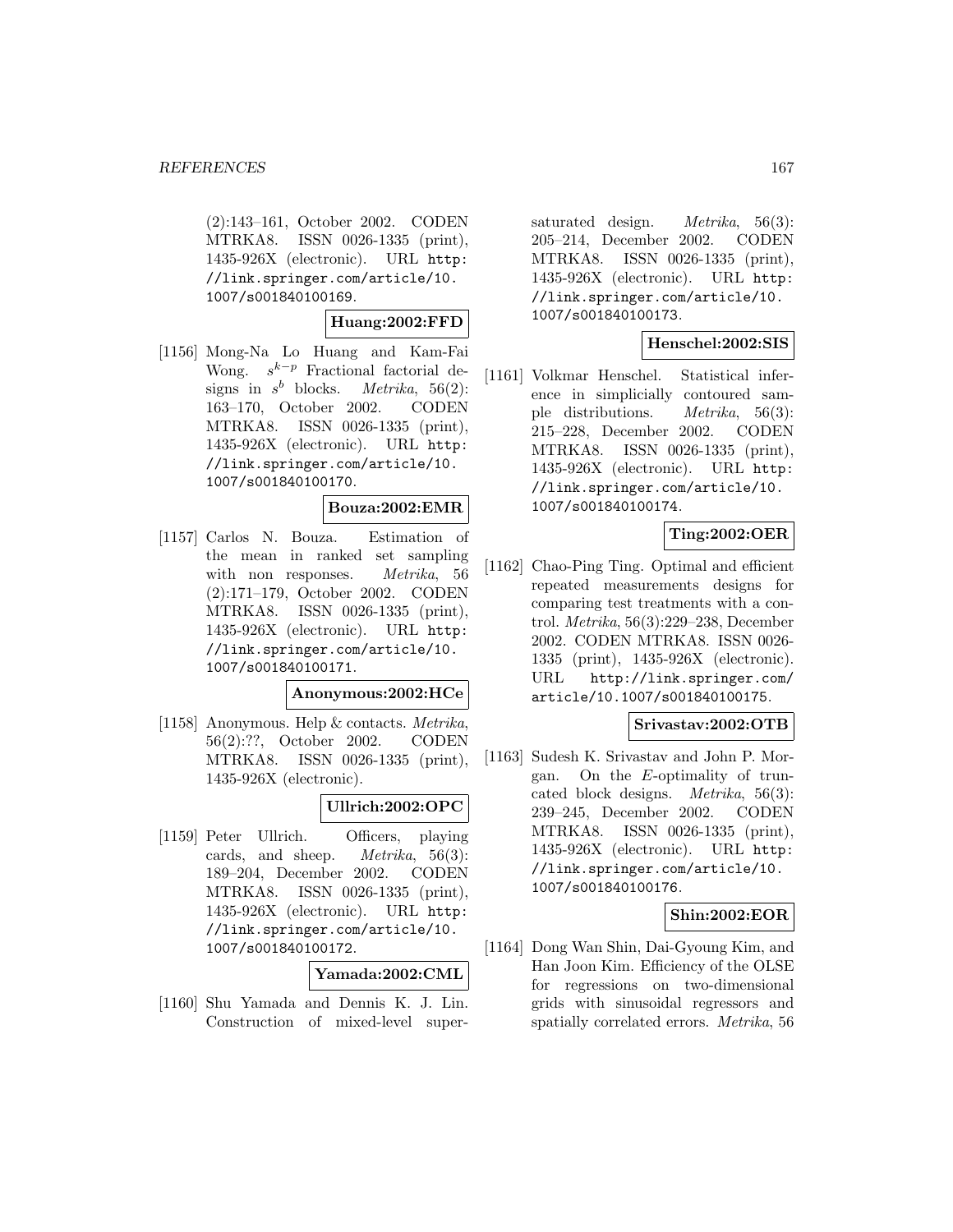(3):247–258, December 2002. CODEN MTRKA8. ISSN 0026-1335 (print), 1435-926X (electronic). URL http: //link.springer.com/article/10. 1007/s001840100177.

## **Zaigraev:2002:SOD**

[1165] Alexander Zaigraev. Shape optimal design criterion in linear models. Metrika, 56(3):259–273, December 2002. CODEN MTRKA8. ISSN 0026- 1335 (print), 1435-926X (electronic). URL http://link.springer.com/ article/10.1007/s001840100179.

#### **Anonymous:2002:BRd**

[1166] Anonymous. Book reviews. Metrika, 56 (3):275–280, December 2002. CODEN MTRKA8. ISSN 0026-1335 (print), 1435-926X (electronic). URL http: //link.springer.com/article/10. 1007/s001840200212.

#### **Anonymous:2002:HCf**

[1167] Anonymous. Help & contacts. Metrika, 56(3):??, December 2002. CODEN MTRKA8. ISSN 0026-1335 (print), 1435-926X (electronic).

#### **Mayoral:2003:EET**

[1168] A. M. Mayoral, D. Morales, J. Morales, and I. Vajda. On efficiency of estimation and testing with data quantized to fixed number of cells. Metrika, 57(1):1–27, February 2003. CODEN MTRKA8. ISSN 0026-1335 (print), 1435-926X (electronic). URL http: //link.springer.com/article/10. 1007/s001840100178.

**Evangelaras:2003:IPH**

[1169] H. Evangelaras, S. Georgiou, and C. Koukouvinos. Inequivalent projections of Hadamard matrices of orders 16 and 20. Metrika, 57(1): 29–35, February 2003. CODEN MTRKA8. ISSN 0026-1335 (print), 1435-926X (electronic). URL http: //link.springer.com/article/10. 1007/s001840100180.

## **Fang:2003:CMG**

[1170] Kai-Tai Fang, Gen-Nian Ge, Min-Qian Liu, and Hong Qin. Construction of minimum generalized aberration designs. *Metrika*,  $57(1):37-50$ , February 2003. CODEN MTRKA8. ISSN 0026- 1335 (print), 1435-926X (electronic). URL http://link.springer.com/ article/10.1007/s001840200197.

### **Carsoule:2003:NMT**

[1171] Frédéric Carsoule and Philip Hans Franses. A note on monitoring timevarying parameters in an autoregression. *Metrika*,  $57(1):51-62$ , February 2003. CODEN MTRKA8. ISSN 0026- 1335 (print), 1435-926X (electronic). URL http://link.springer.com/ article/10.1007/s001840200198.

### **Mohammadi:2003:API**

[1172] Leila Mohammadi. On an admissibility problem involving the moment generating function of the lognormal distribution. Metrika, 57 (1):63–70, February 2003. CODEN MTRKA8. ISSN 0026-1335 (print), 1435-926X (electronic). URL http: //link.springer.com/article/10. 1007/s001840200199.

## **Park:2003:AFI**

[1173] Sangun Park. On the asymptotic Fisher information in order statistics. Metrika, 57(1):71–80, February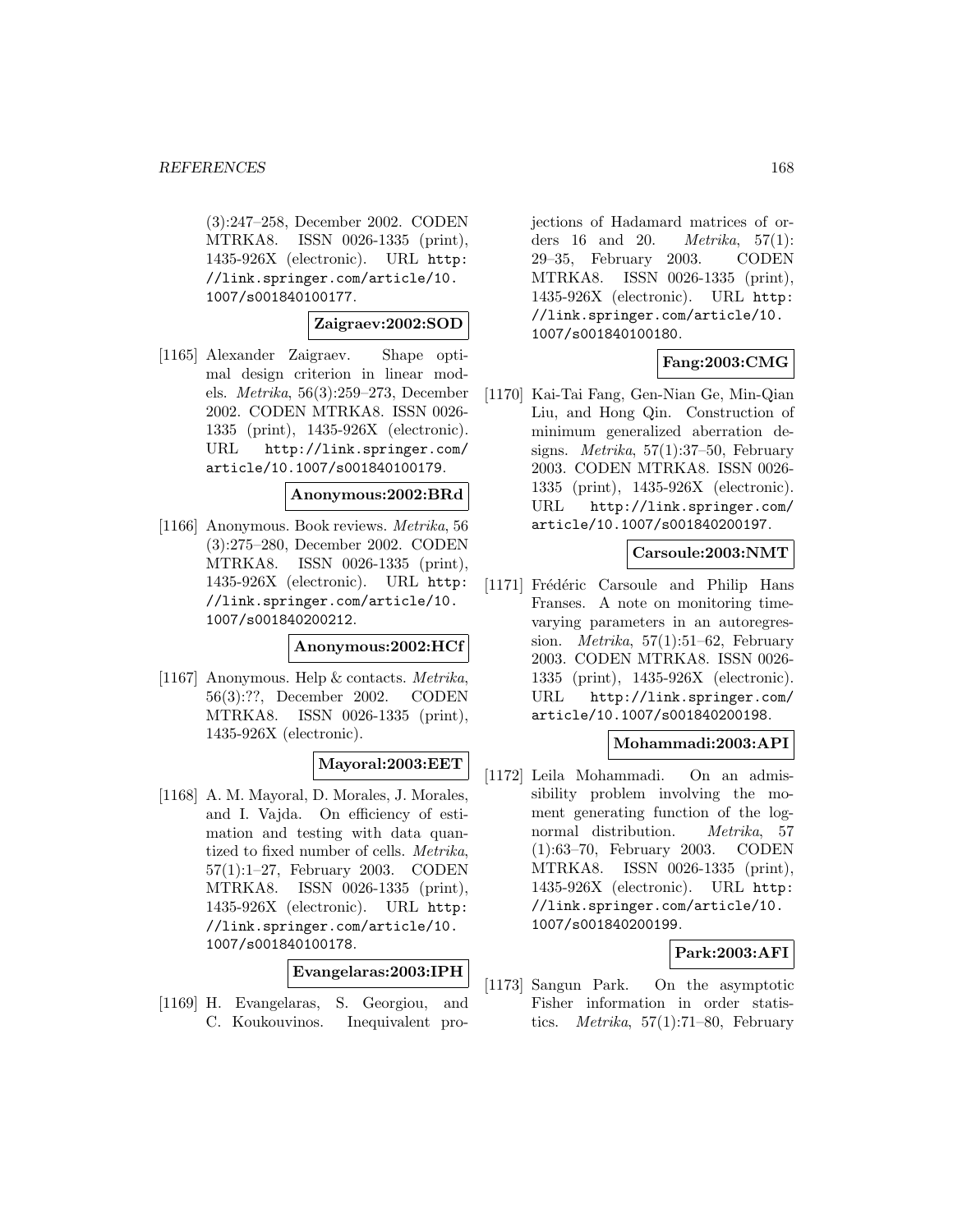2003. CODEN MTRKA8. ISSN 0026- 1335 (print), 1435-926X (electronic). URL http://link.springer.com/ article/10.1007/s001840200200.

**Arnold:2003:TFL**

[1174] Bernhard F. Arnold and Oke Gerke. Testing fuzzy linear hypotheses in linear regression models. Metrika, 57 (1):81–95, February 2003. CODEN MTRKA8. ISSN 0026-1335 (print), 1435-926X (electronic). URL http: //link.springer.com/article/10. 1007/s001840200201.

### **Ickstadt:2003:BR**

[1175] Katja Ickstadt, Uwe Jensen, Michael Kohler, Rolf-Dieter Reiss, G. Last, Jochen Mau, and R. Fried. Book reviews.  $Metrika$ , 57(1):97–104, February 2003. CODEN MTRKA8. ISSN 0026- 1335 (print), 1435-926X (electronic). URL http://link.springer.com/ article/10.1007/s001840200225.

### **Anonymous:2003:HCa**

[1176] Anonymous. Help & contacts. Metrika, 57(1):??, February 2003. CODEN MTRKA8. ISSN 0026-1335 (print), 1435-926X (electronic).

## **Watson:2003:LSR**

[1177] G. A. Watson. On the linear statistical relationship. Metrika, 57 (2):105–114, May 2003. CODEN MTRKA8. ISSN 0026-1335 (print), 1435-926X (electronic). URL http: //link.springer.com/article/10. 1007/s001840200202.

## **SahaRay:2003:DOD**

[1178] Rita SahaRay and Subir Kumar Bhandari. DS-optimal designs in one way

ANOVA. Metrika, 57(2):115–125, May 2003. CODEN MTRKA8. ISSN 0026- 1335 (print), 1435-926X (electronic). URL http://link.springer.com/ article/10.1007/s001840200203.

# **Das:2003:POA**

[1179] Ashish Das, Aloke Dey, and Chand K. Midha. On a property of orthogonal arrays and optimal blocking of fractional factorial plans. Metrika, 57(2):127–135, May 2003. CODEN MTRKA8. ISSN 0026-1335 (print), 1435-926X (electronic). URL http: //link.springer.com/article/10. 1007/s001840200204.

# **Kunert:2003:ODU**

[1180] J. Kunert, R. J. Martin, and S. Pooladsaz. Optimal designs under two related models for interference. Metrika, 57(2):137–143, May 2003. CODEN MTRKA8. ISSN 0026-1335 (print), 1435-926X (electronic). URL http: //link.springer.com/article/10. 1007/s001840200205.

## **Stehlik:2003:DET**

[1181] Milan Stehlík. Distributions of exact tests in the exponential family. Metrika, 57(2):145–164, May 2003. CODEN MTRKA8. ISSN 0026- 1335 (print), 1435-926X (electronic). URL http://link.springer.com/ article/10.1007/s001840200206.

## **Al-Hussaini:2003:BPD**

[1182] Essam K. Al-Hussaini and Abd EL-Baset A. Ahmad. On Bayesian predictive distributions of generalized order statistics. Metrika, 57(2):165–176, May 2003. CODEN MTRKA8. ISSN 0026- 1335 (print), 1435-926X (electronic).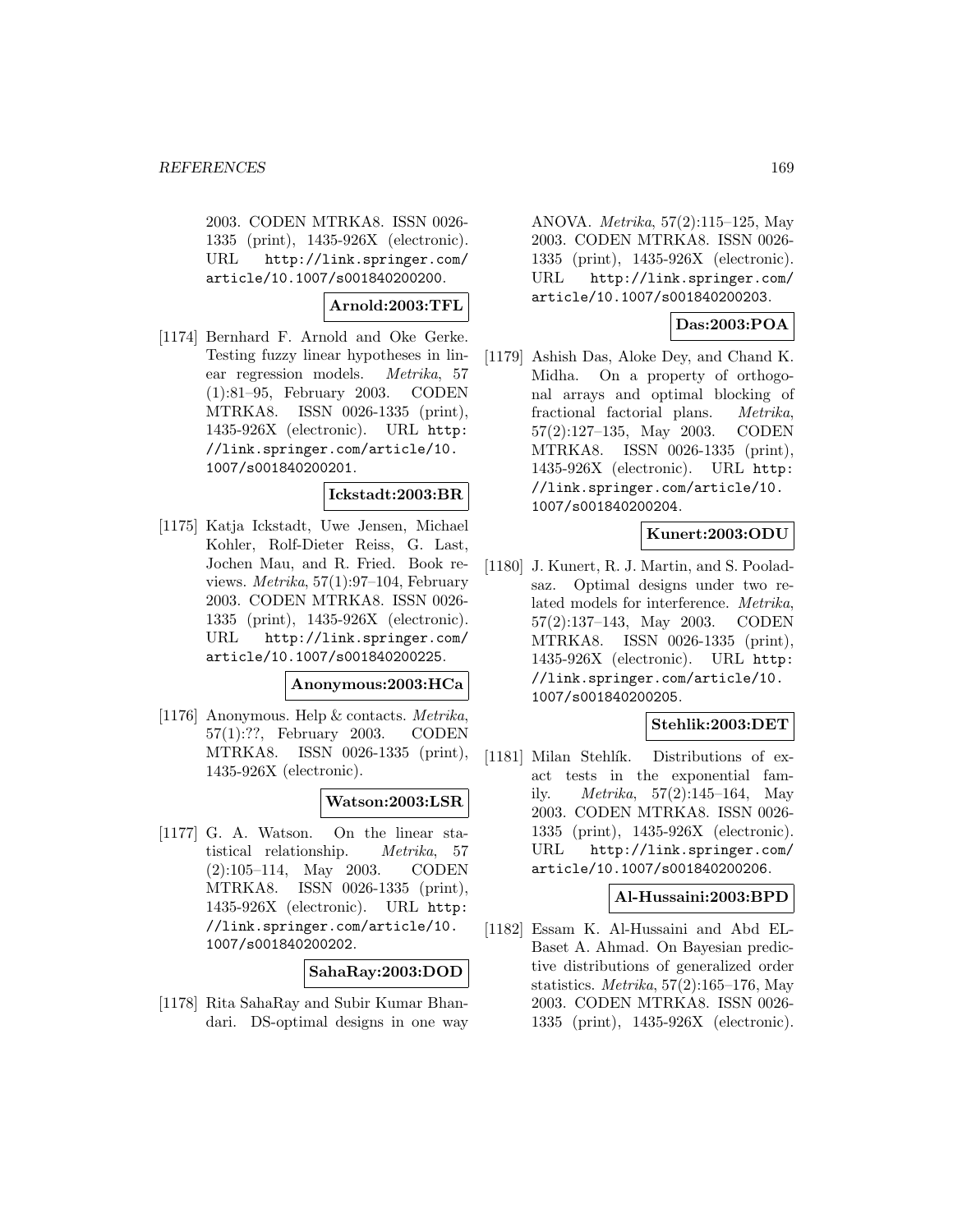URL http://link.springer.com/ article/10.1007/s001840200207.

## **Hofmann:2003:FIR**

[1183] Glenn Hofmann and H. N. Nagaraja. Fisher information in record data. Metrika, 57(2):177–193, May 2003. CODEN MTRKA8. ISSN 0026- 1335 (print), 1435-926X (electronic). URL http://link.springer.com/ article/10.1007/s001840200208.

# **Christofides:2003:GRR**

[1184] Tasos C. Christofides. A generalized randomized response technique. Metrika, 57(2):195–200, May 2003. CODEN MTRKA8. ISSN 0026- 1335 (print), 1435-926X (electronic). URL http://link.springer.com/ article/10.1007/s001840200216.

## **Muller:2003:BR**

[1185] Christine Muller. Book reviews. Metrika, 57(2):201, May 2003. CODEN MTRKA8. ISSN 0026-1335 (print), 1435-926X (electronic). URL http: //link.springer.com/accesspage/ article/10.1007/s001840200242.

# **Novak:2003:BR**

[1186] E. Novak. Book reviews. Metrika, 57 (2):202, May 2003. CODEN MTRKA8. ISSN 0026-1335 (print), 1435-926X (electronic). URL http://link. springer.com/accesspage/article/ 10.1007/s001840200243.

# **Zhigljavsky:2003:BR**

[1187] Anatoly Zhigljavsky. Book reviews. Metrika, 57(2):203–205, May 2003. CODEN MTRKA8. ISSN 0026- 1335 (print), 1435-926X (electronic). URL http://link.springer.com/ article/10.1007/s001840200245.

# **Konig:2003:BR**

[1188] Inke R. Konig and Andreas Ziegler. Book reviews. Metrika, 57(2): 206–208, May 2003. CODEN MTRKA8. ISSN 0026-1335 (print), 1435-926X (electronic). URL http: //link.springer.com/article/10. 1007/s001840200246.

# **Anonymous:2003:HCb**

[1189] Anonymous. Help & contacts. Metrika, 57(2):??, May 2003. CODEN MTRKA8. ISSN 0026-1335 (print), 1435-926X (electronic).

# **Aly:2003:TMC**

[1190] Emad-Eldin A. A. Aly, Abd-Elnaser S. Abd-Rabou, and Noriah M. Al-Kandari. Tests for multiple change points under ordered alternatives. Metrika, 57(3):209–221, July 2003. CODEN MTRKA8. ISSN 0026- 1335 (print), 1435-926X (electronic). URL http://link.springer.com/ article/10.1007/s001840200209.

## **Kim:2003:PTE**

[1191] H. M. Kim and A. K. Md. E. Saleh. Preliminary test estimators of the parameters of simple linear model with measurement error. Metrika, 57(3):223–251, July 2003. CODEN MTRKA8. ISSN 0026-1335 (print), 1435-926X (electronic). URL http: //link.springer.com/article/10. 1007/s001840200215.

## **Kukush:2003:CEB**

[1192] A. Kukush, I. Markovsky, and S. Van Huffel. Consistent estimation in the bilinear multivariate errors-in-variables model. Metrika, 57(3):253–285, July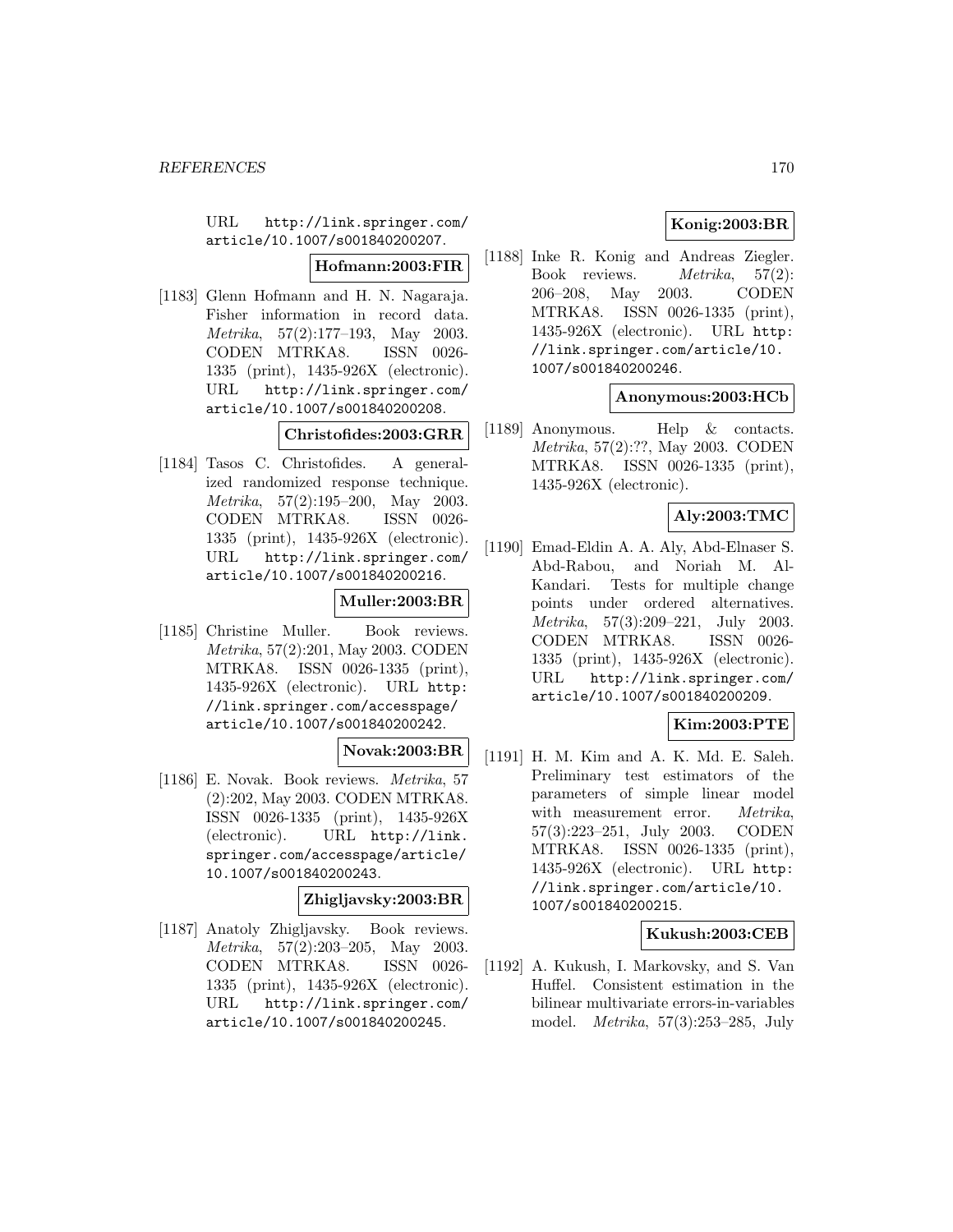2003. CODEN MTRKA8. ISSN 0026- 1335 (print), 1435-926X (electronic). URL http://link.springer.com/ article/10.1007/s001840200217.

### **Zaigraev:2003:ISO**

[1193] Alexander Zaigraev. Integral stochastic optimal design criteria in linear models. Metrika, 57(3):287–301, July 2003. CODEN MTRKA8. ISSN 0026- 1335 (print), 1435-926X (electronic). URL http://link.springer.com/ article/10.1007/s001840200218.

## **Pearn:2003:BLE**

[1194] W. L. Pearn and G. H. Lin. A Bayesian-like estimator of the process capability index  $c_{nmk}$ . Metrika, 57(3):303–312, July 2003. CODEN MTRKA8. ISSN 0026-1335 (print), 1435-926X (electronic). URL http: //link.springer.com/article/10. 1007/s001840200219.

# **Cramer:2003:BR**

[1195] Erhard Cramer. Book reviews. Metrika, 57(3):313–314, July 2003. CODEN MTRKA8. ISSN 0026- 1335 (print), 1435-926X (electronic). URL http://link.springer.com/ accesspage/article/10.1007/s001840200247article/10.1007/s001840200221.

## **Georgii:2003:BR**

[1196] Hans-Otto Georgii. Book reviews. Metrika, 57(3):314, July 2003. CODEN MTRKA8. ISSN 0026-1335 (print), 1435-926X (electronic). URL http: //link.springer.com/accesspage/ article/10.1007/s001840200248.

## **Kuhne:2003:BR**

[1197] Rolf Kühne. Book reviews. Metrika, 57(3):315–316, July 2003. CODEN MTRKA8. ISSN 0026-1335 (print), 1435-926X (electronic). URL http: //link.springer.com/accesspage/ article/10.1007/s001840200249.

### **Anonymous:2003:HCc**

[1198] Anonymous. Help & contacts. Metrika, 57(3):??, July 2003. CODEN MTRKA8. ISSN 0026-1335 (print), 1435-926X (electronic).

## **Ivanova:2003:PWT**

[1199] Anastasia Ivanova. A play-the-winnertype urn design with reduced variability. *Metrika*,  $58(1):1-13$ , August 2003. CODEN MTRKA8. ISSN 0026- 1335 (print), 1435-926X (electronic). URL http://link.springer.com/ article/10.1007/s001840200220.

## **Abu-Taleb:2003:PIP**

[1200] Ahmad Abu-Taleb, M. Bhaskara Rao, and Haimeng Zhang. Periodic inspection plans: The case of Weibull distribution. Metrika, 58(1):15–30, August 2003. CODEN MTRKA8. ISSN 0026- 1335 (print), 1435-926X (electronic). URL http://link.springer.com/

#### **Steinberg:2003:OSM**

[1201] David M. Steinberg and Nitzan Rabinowitz. Optimal seismic monitoring for event location with application to on site inspection of the comprehensive nuclear test ban treaty. Metrika, 58(1):31–57, August 2003. CODEN MTRKA8. ISSN 0026-1335 (print), 1435-926X (electronic). URL http: //link.springer.com/article/10. 1007/s001840200222.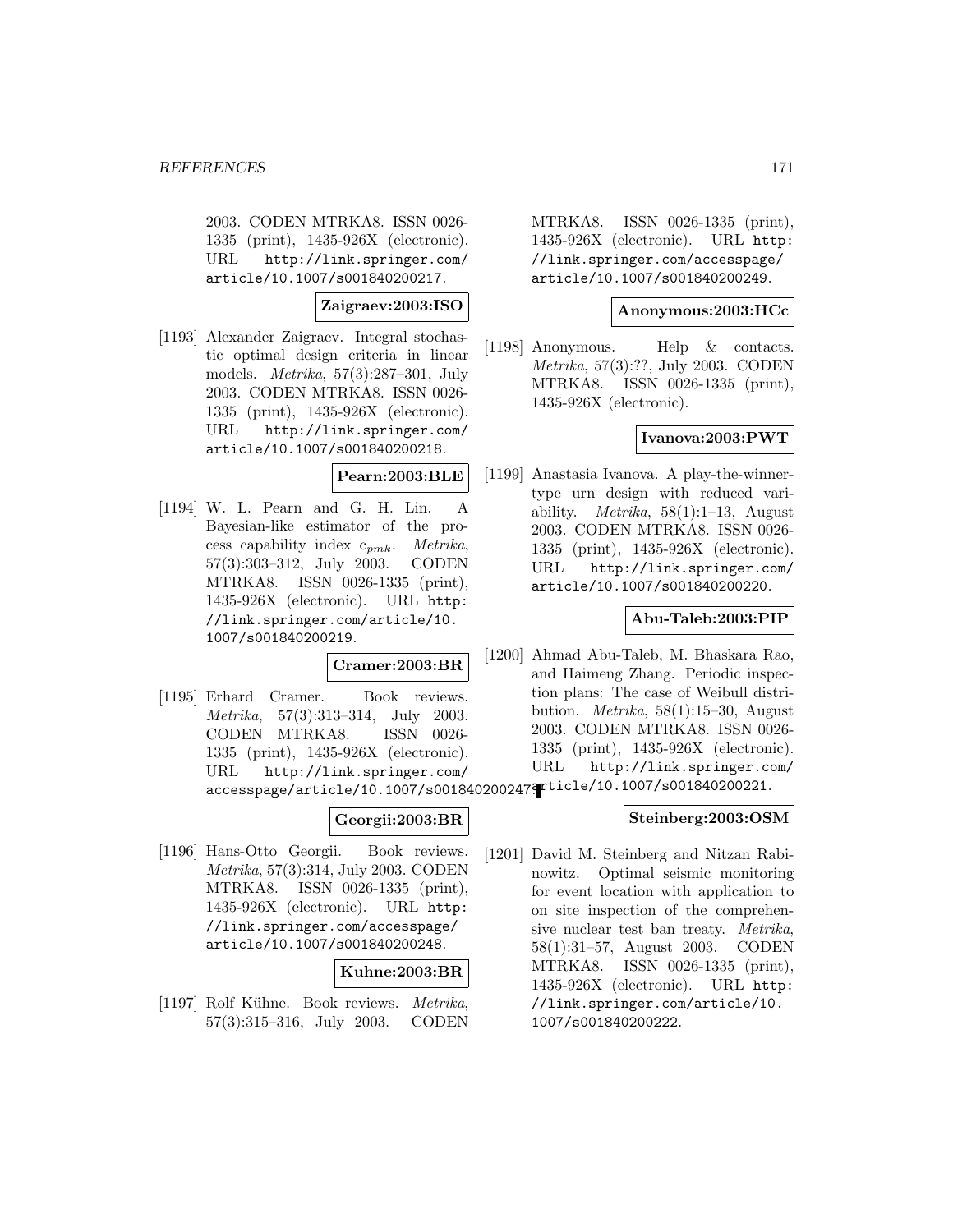### **Seier:2003:TFK**

[1202] Edith Seier and Douglas Bonett. Two families of kurtosis measures. Metrika, 58(1):59–70, August 2003. CODEN MTRKA8. ISSN 0026-1335 (print), 1435-926X (electronic). URL http: //link.springer.com/article/10. 1007/s001840200223.

### **Nather:2003:EOR**

[1203] Wolfgang Näther and Jaroslav Simák. Effective observation of random processes using derivatives. Metrika, 58 (1):71–84, August 2003. CODEN MTRKA8. ISSN 0026-1335 (print), 1435-926X (electronic). URL http: //link.springer.com/article/10. 1007/s001840200224.

### **vanDorp:2003:GTD**

[1204] J. René van Dorp and Samuel Kotz. Generalized trapezoidal distributions. Metrika, 58(1):85–97, August 2003. CODEN MTRKA8. ISSN 0026- 1335 (print), 1435-926X (electronic). URL http://link.springer.com/ article/10.1007/s001840200230.

#### **Pap:2003:BR**

[1205] Gyula Pap. Book reviews. Metrika, 58(1):99–106, August 2003. CODEN MTRKA8. ISSN 0026-1335 (print), 1435-926X (electronic). URL http: //link.springer.com/article/10. 1007/s001840200250.

#### **Anonymous:2003:HCd**

[1206] Anonymous. Help & contacts. Metrika, 58(1):??, August 2003. CODEN MTRKA8. ISSN 0026-1335 (print), 1435-926X (electronic).

## **Jacroux:2003:NDO**

[1207] Mike Jacroux. A note on the determination of A-optimal type block designs under fixed and mixed effects models. Metrika, 58(2):107–115, September 2003. CODEN MTRKA8. ISSN 0026- 1335 (print), 1435-926X (electronic). URL http://link.springer.com/ article/10.1007/s001840200231.

#### **Menendez:2003:SBP**

[1208] M. L. Menéndez, L. Pardo, Ch. Tsairidis, and K. Zografos. Selection of the best population: an information theoretic approach. Metrika, 58 (2):117–147, September 2003. CODEN MTRKA8. ISSN 0026-1335 (print), 1435-926X (electronic). URL http: //link.springer.com/article/10. 1007/s001840200232.

## **Nguyen:2003:CND**

[1209] Truc T. Nguyen and Khoan T. Dinh. Characterizations of normal distributions and EDF goodness-of-fit tests. Metrika, 58(2):149–157, September 2003. CODEN MTRKA8. ISSN 0026- 1335 (print), 1435-926X (electronic). URL http://link.springer.com/ article/10.1007/s001840200233.

## **Kaluszka:2003:SEE**

[1210] M. Kaluszka and A. Okolewski. Sharp exponential and entropy bounds on expectations of generalized order statistics. Metrika, 58(2):159– 171, September 2003. CODEN MTRKA8. ISSN 0026-1335 (print), 1435-926X (electronic). URL http: //link.springer.com/article/10. 1007/s001840200234.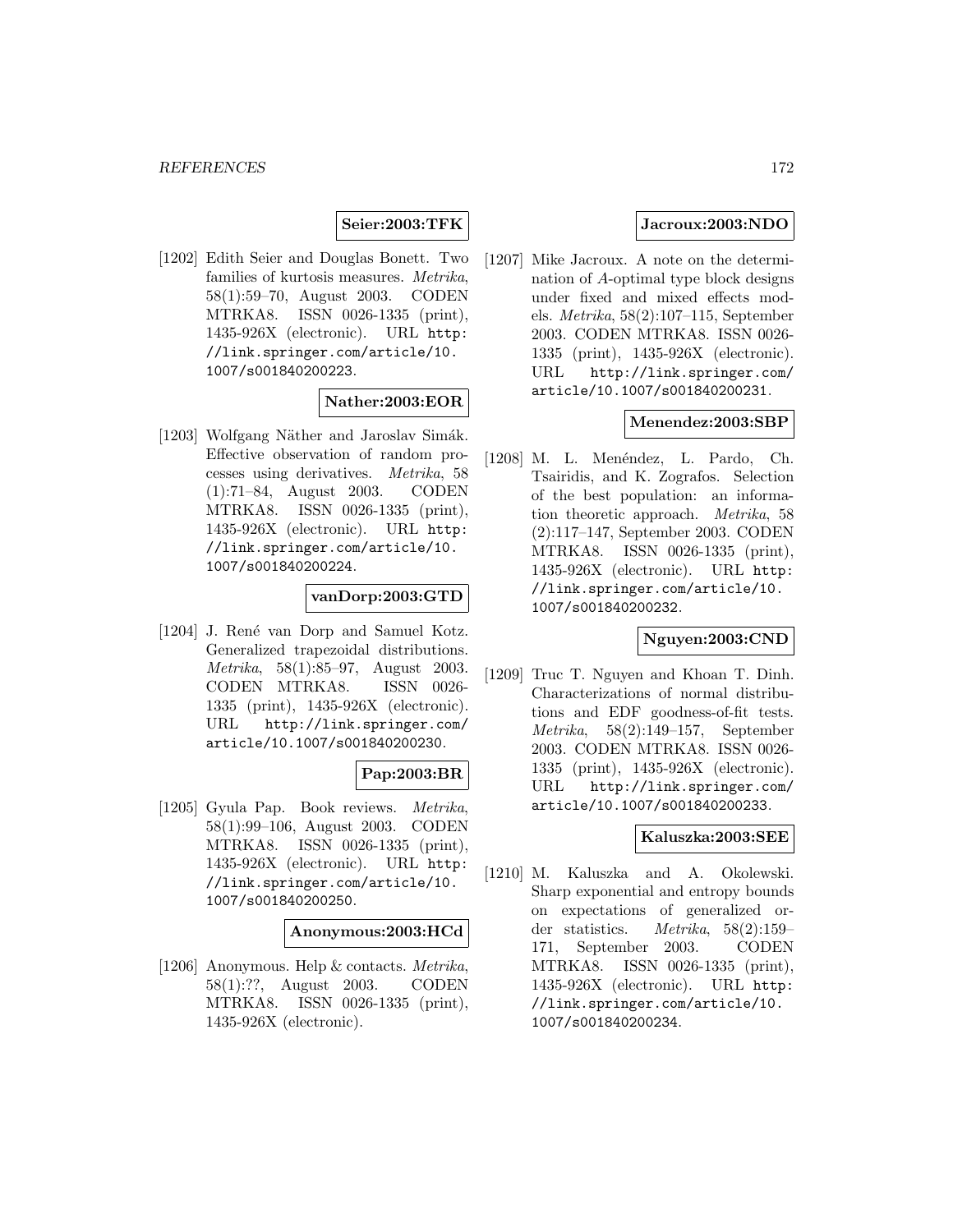## **Misra:2003:EMS**

[1211] Neeraj Misra and Edward C. van der Meulen. On estimating the mean of the selected normal population under the LINEX loss function. Metrika, 58 (2):173–183, September 2003. CODEN MTRKA8. ISSN 0026-1335 (print), 1435-926X (electronic). URL http: //link.springer.com/article/10. 1007/s001840200235.

### **Raghavarao:2003:HAH**

[1212] Damaraju Raghavarao and Stan Altan. A heuristic analysis of highly fractionated  $2^n$  factorial experiments. Metrika, 58(2):185–191, September 2003. CODEN MTRKA8. ISSN 0026- 1335 (print), 1435-926X (electronic). URL http://link.springer.com/ article/10.1007/s001840200236.

## **Melas:2003:DEE**

[1213] Viatcheslav B. Melas, Andrey Pepelyshev, and Russell C. H. Cheng. Designs for estimating an extremal point of quadratic regression models in a hyperball. Metrika, 58(2): 193–208, September 2003. CODEN MTRKA8. ISSN 0026-1335 (print), 1435-926X (electronic). URL http: //link.springer.com/article/10. 1007/s001840200237.

#### **Becker:2003:BR**

[1214] C. Becker. Book reviews. Metrika, 58 (2):209–212, September 2003. CODEN MTRKA8. ISSN 0026-1335 (print), 1435-926X (electronic). URL http: //link.springer.com/article/10. 1007/s001840300288.

### **Anonymous:2003:HCe**

[1215] Anonymous. Help & contacts. Metrika, 58(2):??, September 2003. CODEN MTRKA8. ISSN 0026-1335 (print), 1435-926X (electronic).

# **Norell:2003:ONL**

[1216] Lennart Norell. On the optimum number of levels in the one-way model with random effects. *Metrika*, 58(3): 213–220, December 2003. CODEN MTRKA8. ISSN 0026-1335 (print), 1435-926X (electronic). URL http: //link.springer.com/article/10. 1007/s001840200238.

### **Piperigou:2003:TBD**

[1217] Violetta E. Piperigou and H. Papageorgiou. On truncated bivariate discrete distributions: A unified treatment. Metrika, 58(3):221–233, December 2003. CODEN MTRKA8. ISSN 0026- 1335 (print), 1435-926X (electronic). URL http://link.springer.com/ article/10.1007/s001840200239.

### **Jureckova:2003:GFT**

[1218] Jana Jurecková, Jan Picek, and Pranab Kumar Sen. Goodness-of-fit test with nuisance regression and scale. Metrika, 58(3):235–258, December 2003. CODEN MTRKA8. ISSN 0026- 1335 (print), 1435-926X (electronic). URL http://link.springer.com/ article/10.1007/s001840300262.

## **Bieniek:2003:CDL**

[1219] Mariusz Bieniek and Dominik Szynal. Characterizations of distributions via linearity of regression of generalized order statistics. Metrika, 58(3): 259–271, December 2003. CODEN MTRKA8. ISSN 0026-1335 (print),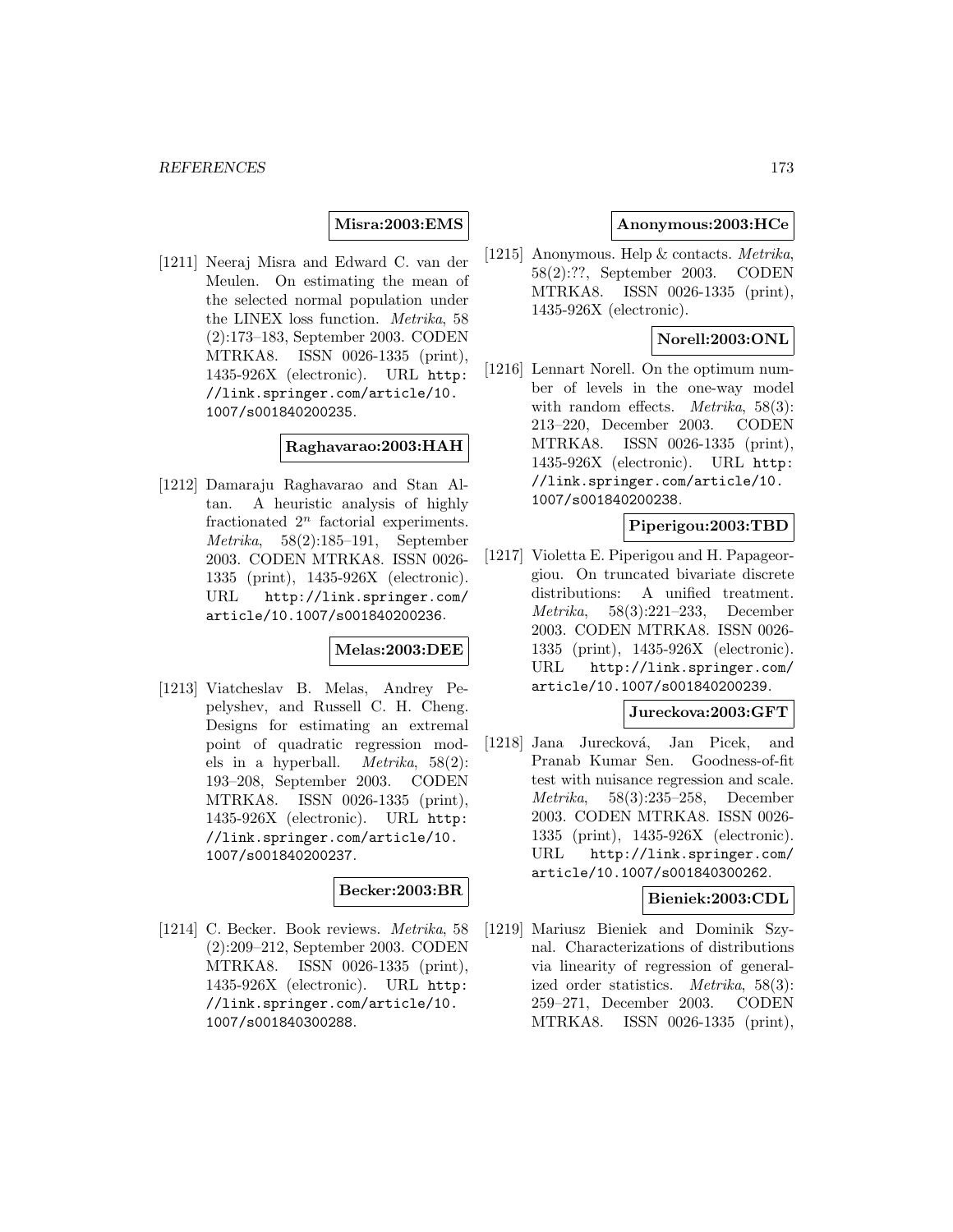1435-926X (electronic). URL http: //link.springer.com/article/10. 1007/s001840300263.

## **Jainz:2003:NPP**

[1220] M. Jainz. A note on the projection properties of Hadamard matrices obtained by the first Payley construction. Metrika, 58(3): 273–277, December 2003. CODEN MTRKA8. ISSN 0026-1335 (print), 1435-926X (electronic). URL http: //link.springer.com/article/10. 1007/s001840300265.

## **Fang:2003:OML**

[1221] Kai-Tai Fang, Dennis K. J. Lin, and Min-Qian Liu. Optimal mixed-level supersaturated design. Metrika, 58(3): 279–291, December 2003. CODEN MTRKA8. ISSN 0026-1335 (print), 1435-926X (electronic). URL http: //link.springer.com/article/10. 1007/s001840300266.

# **Cramer:2003:MDS**

[1222] Erhard Cramer and Udo Kamps. Marginal distributions of sequential and generalized order statistics. Metrika, 58(3):293–310, December 2003. CODEN MTRKA8. ISSN 0026- 1335 (print), 1435-926X (electronic). URL http://link.springer.com/ article/10.1007/s001840300268.

#### **Anonymous:2003:BR**

[1223] Anonymous. Book reviews. Metrika, 58 (3):311–314, December 2003. CODEN MTRKA8. ISSN 0026-1335 (print), 1435-926X (electronic). URL http: //link.springer.com/article/10. 1007/s001840300291.

### **Anonymous:2003:HCf**

[1224] Anonymous. Help & contacts. Metrika, 58(3):??, December 2003. CODEN MTRKA8. ISSN 0026-1335 (print), 1435-926X (electronic).

## **Huang:2004:MRS**

[1225] Kuo-Chung Huang. Mixed random systematic sampling designs. Metrika, 59(1):1–11, February 2004. CODEN MTRKA8. ISSN 0026-1335 (print), 1435-926X (electronic). URL http: //link.springer.com/article/10. 1007/s001840300264.

# **Chinipardaz:2004:NDT**

[1226] Rahim Chinipardaz and Trevor Cox. Nonparametric discrimination of time series data. Metrika, 59(1):13–20, February 2004. CODEN MTRKA8. ISSN 0026-1335 (print), 1435-926X (electronic). URL http://link. springer.com/article/10.1007/s001840300267.

#### **Filzmoser:2004:THF**

[1227] P. Filzmoser and R. Viertl. Testing hypotheses with fuzzy data: The fuzzy pvalue. Metrika, 59(1):21–29, February 2004. CODEN MTRKA8. ISSN 0026- 1335 (print), 1435-926X (electronic). URL http://link.springer.com/ article/10.1007/s001840300269.

#### **Montenegro:2004:ABT**

[1228] Manuel Montenegro, Ana Colubi, María Rosa Casals, and María Ángeles Gil. Asymptotic and bootstrap techniques for testing the expected value of a fuzzy random variable. Metrika, 59(1):31–49, February 2004. CODEN MTRKA8. ISSN 0026-1335 (print), 1435-926X (electronic). URL http: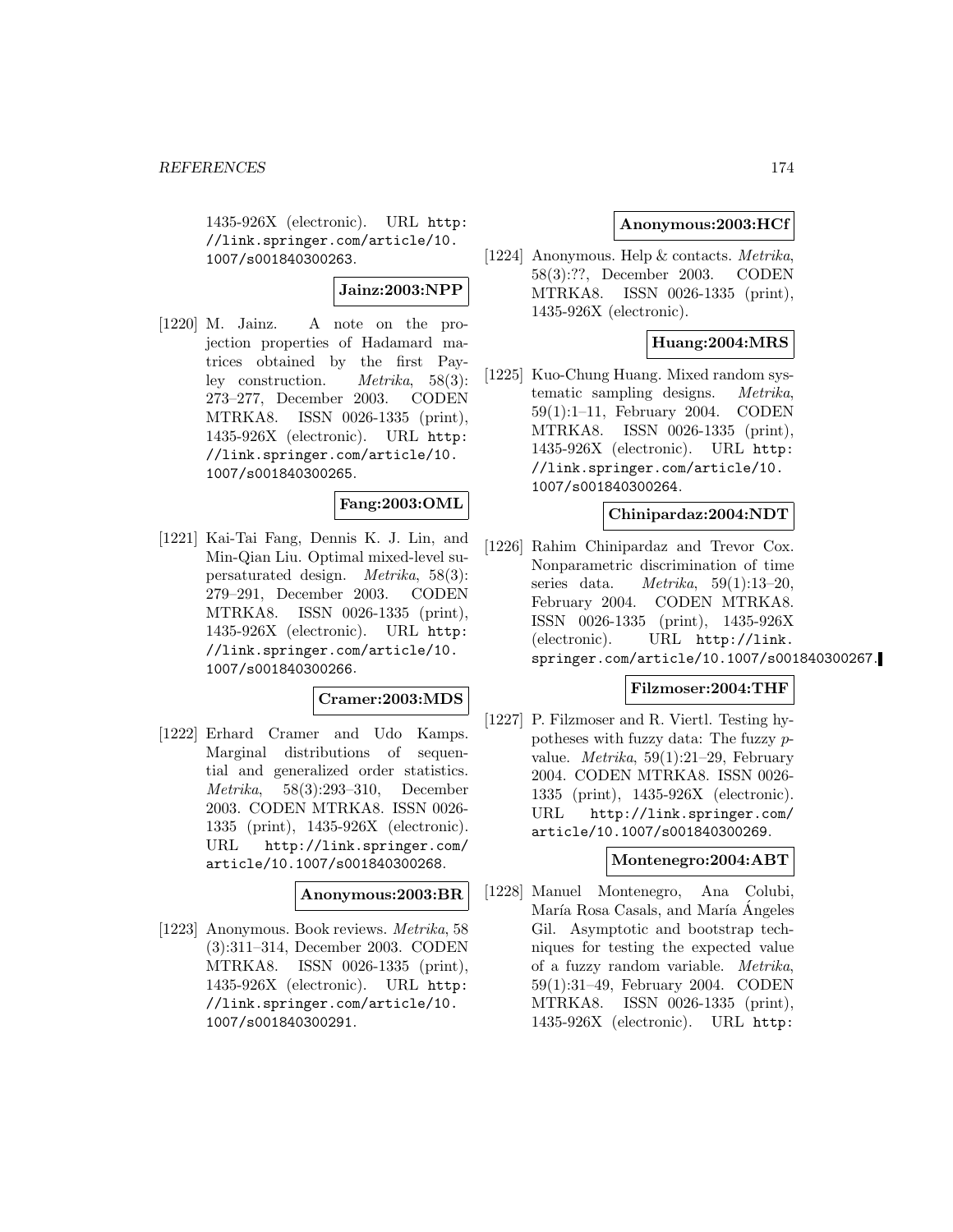//link.springer.com/article/10. 1007/s001840300270.

#### **Evangelaras:2004:EIP**

[1229] H. Evangelaras, S. Georgiou, and C. Koukouvinos. Evaluation of inequivalent projections of Hadamard matrices of order 24. Metrika, 59 (1):51–73, February 2004. CODEN MTRKA8. ISSN 0026-1335 (print), 1435-926X (electronic). URL http: //link.springer.com/article/10. 1007/s001840300271.

#### **Kukush:2004:CEW**

[1230] Alexander Kukush and Sabine Van Huffel. Consistency of elementwiseweighted total least squares estimator in a multivariate errors-invariables model AX=B. Metrika, 59 (1):75–97, February 2004. CODEN MTRKA8. ISSN 0026-1335 (print), 1435-926X (electronic). URL http: //link.springer.com/article/10. 1007/s001840300272.

## **Anonymous:2004:BRa**

[1231] Anonymous. Book reviews. Metrika, 59(1):99–104, February 2004. CODEN MTRKA8. ISSN 0026-1335 (print), 1435-926X (electronic). URL http: //link.springer.com/article/10. 1007/s001840300313.

## **Anonymous:2004:HCa**

[1232] Anonymous. Help & contacts. Metrika, 59(1):??, February 2004. CODEN MTRKA8. ISSN 0026-1335 (print), 1435-926X (electronic).

#### **Kibria:2004:PTR**

[1233] B. M. Golam Kibria and A. K. Md. E. Saleh. Preliminary test ridge regression estimators with Student's  $t$  errors

and conflicting test-statistics. Metrika, 59(2):105–124, May 2004. CODEN MTRKA8. ISSN 0026-1335 (print), 1435-926X (electronic). URL http: //link.springer.com/article/10. 1007/s001840300273.

## **Zhang:2004:GML**

[1234] Haimeng Zhang and M. Bhaskara Rao. On generalized maximum likelihood estimation in the proportional hazards model with partially informative censoring. Metrika, 59(2):125–136, May 2004. CODEN MTRKA8. ISSN 0026- 1335 (print), 1435-926X (electronic). URL http://link.springer.com/ article/10.1007/s001840300274.

## **Irle:2004:NST**

[1235] A. Irle and V. I. Lotov. A nonsymmetric sequential test. Metrika, 59(2):137–146, May 2004. CODEN MTRKA8. ISSN 0026-1335 (print), 1435-926X (electronic). URL http: //link.springer.com/article/10. 1007/s001840300275.

### **Belzunce:2004:SRR**

[1236] Felix Belzunce, Jorge Navarro, José M. Ruiz, and Yolanda del Aguila. Some results on residual entropy function. Metrika, 59(2):147–161, May 2004. CODEN MTRKA8. ISSN 0026- 1335 (print), 1435-926X (electronic). URL http://link.springer.com/ article/10.1007/s001840300276.

## **Baklizi:2004:SEE**

[1237] Ayman Baklizi and Abed El Qader El-Masri. Shrinkage estimation of  $P(X \leq Y)$  in the exponential case with common location parameter. Metrika, 59(2):163–171, May 2004. CODEN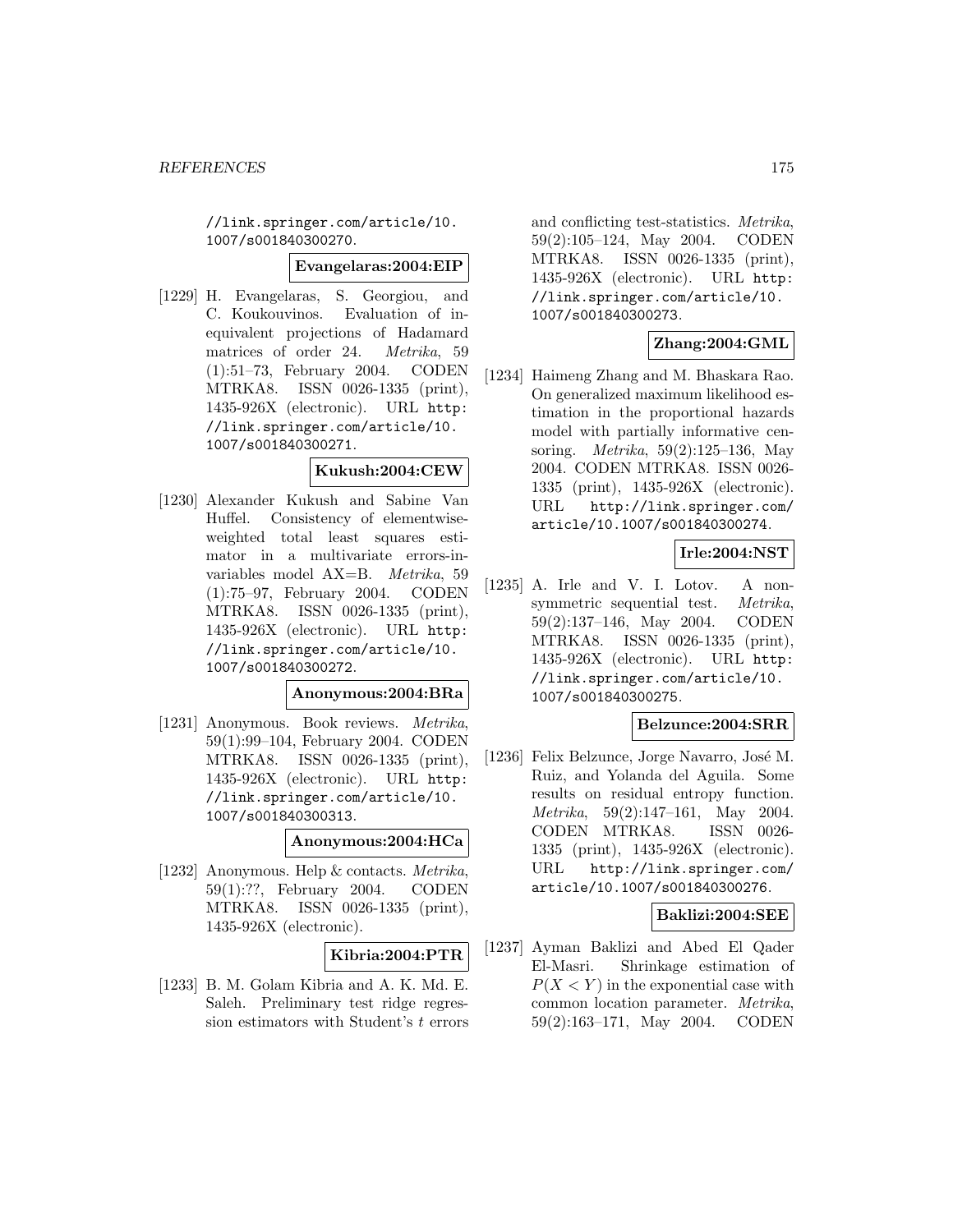MTRKA8. ISSN 0026-1335 (print), 1435-926X (electronic). URL http: //link.springer.com/article/10. 1007/s001840300277.

## **Eskandari:2004:EBA**

[1238] Farzad Eskandari and Mohammad R. Meshkani. Empirical Bayes analysis of log-linear models for a generalized finite stationary Markov chain. Metrika, 59(2):173–191, May 2004. CODEN MTRKA8. ISSN 0026-1335 (print), 1435-926X (electronic). URL http: //link.springer.com/article/10. 1007/s001840300278.

# **Chen:2004:NSB**

[1239] Kung-Yu Chen and Chien-Tai Lin. A note on strategies for bandit problems with infinitely many arms. Metrika, 59(2):193–203, May 2004. CODEN MTRKA8. ISSN 0026-1335 (print), 1435-926X (electronic). URL http: //link.springer.com/article/10. 1007/s001840300279.

### **Anonymous:2004:BRb**

[1240] Anonymous. Book reviews. Metrika, 59 (2):205, May 2004. CODEN MTRKA8. ISSN 0026-1335 (print), 1435-926X (electronic). URL http://link. springer.com/accesspage/article/ 10.1007/s001840300316.

### **Anonymous:2004:HCb**

[1241] Anonymous. Help & contacts. Metrika, 59(2):??, May 2004. CODEN MTRKA8. ISSN 0026-1335 (print), 1435-926X (electronic).

#### **Albers:2004:ESC**

[1242] Willem Albers and Wilbert C. M. Kallenberg. Estimation in Shewhart control charts: effects and corrections. Metrika, 59(3):207–234, June 2004. CODEN MTRKA8. ISSN 0026- 1335 (print), 1435-926X (electronic). URL http://link.springer.com/ article/10.1007/s001840300280.

### **Lopez-Fidalgo:2004:EMD**

[1243] J. López-Fidalgo and J. M. Rodríguez-Díaz. Elfving's method for  $m$ dimensional models. Metrika, 59 (3):235–244, June 2004. CODEN MTRKA8. ISSN 0026-1335 (print), 1435-926X (electronic). URL http: //link.springer.com/article/10. 1007/s001840300281.

## **Wang:2004:SUC**

[1244] Li Wang and Han-Ying Liang. Strong uniform convergence of the recursive regression estimator under  $\phi$ -mixing conditions. Metrika, 59(3):245–261, June 2004. CODEN MTRKA8. ISSN 0026- 1335 (print), 1435-926X (electronic). URL http://link.springer.com/ article/10.1007/s001840300282.

## **Viertl:2004:GBT**

[1245] Reinhard Viertl and Dietmar Hareter. Generalized Bayes' theorem for nonprecise a-priori distribution. Metrika, 59(3):263–273, June 2004. CODEN MTRKA8. ISSN 0026-1335 (print), 1435-926X (electronic). URL http: //link.springer.com/article/10. 1007/s001840300283.

## **Barakat:2004:APR**

[1246] H. M. Barakat, E. M. Nigm, and M. E. El-Adll. Asymptotic properties of random extremes under general normalization from nonidentical distributions. Metrika, 59(3):275–287, June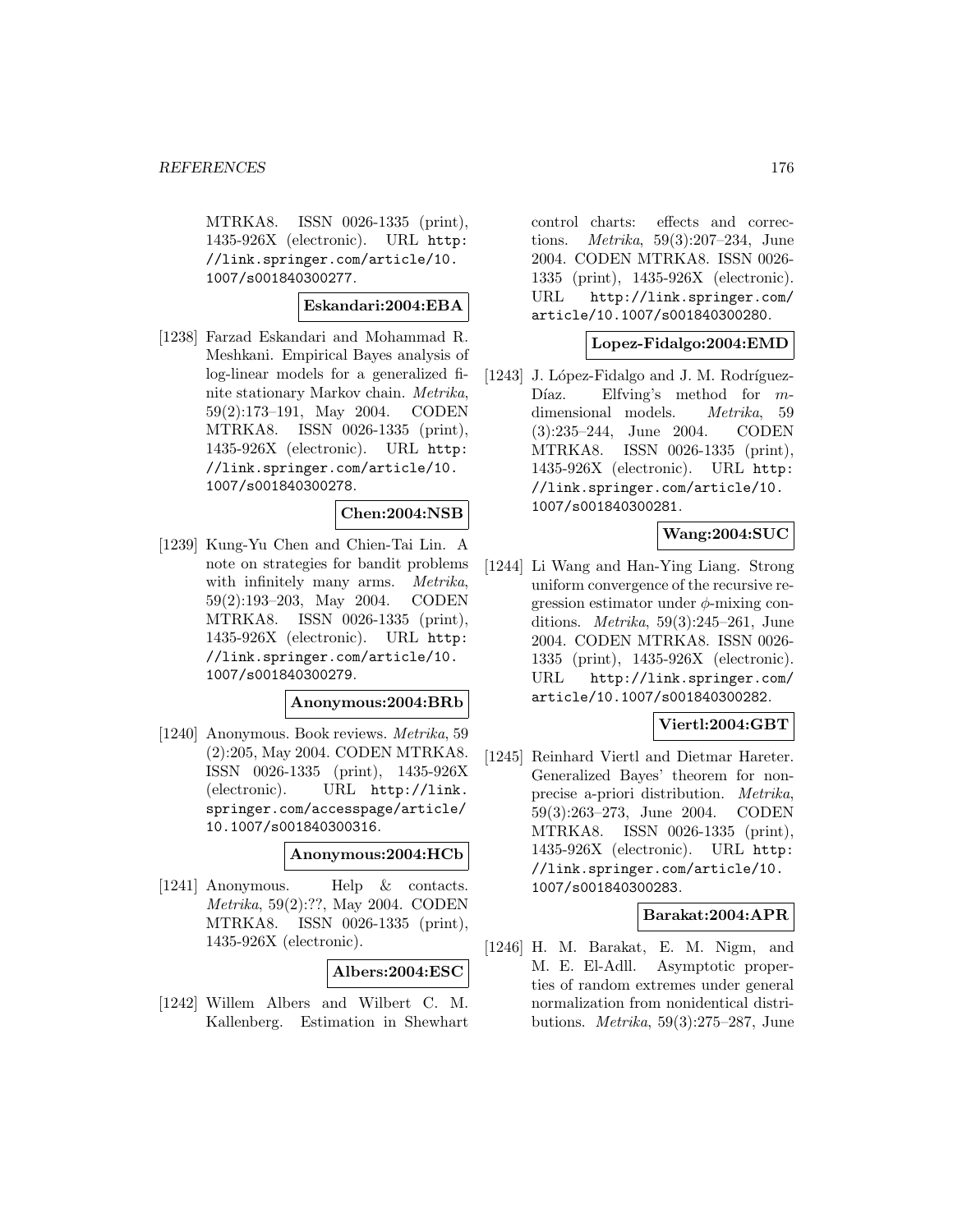2004. CODEN MTRKA8. ISSN 0026- 1335 (print), 1435-926X (electronic). URL http://link.springer.com/ article/10.1007/s001840300284.

**Tsao:2004:STP**

[1247] C. Andy Tsao and Yu-Ling Tseng. A statistical treatment of the problem of division. Metrika, 59(3):289–303, June 2004. CODEN MTRKA8. ISSN 0026- 1335 (print), 1435-926X (electronic). URL http://link.springer.com/ article/10.1007/s001840300285.

#### **Thomas:2004:BSP**

[1248] Alice Thomas and K. K. Jose. Bivariate semi-Pareto minification processes. Metrika, 59(3):305–313, June 2004. CODEN MTRKA8. ISSN 0026- 1335 (print), 1435-926X (electronic). URL http://link.springer.com/ article/10.1007/s001840300287.

#### **Anonymous:2004:HCc**

[1249] Anonymous. Help & contacts. Metrika, 59(3):??, June 2004. CODEN MTRKA8. ISSN 0026-1335 (print), 1435-926X (electronic).

## **Kus:2004:NDE**

[1250] Václav Kus. Nonparametric density estimates consistent of the order of  $n^{-1/2}$  in the L<sub>1</sub>-norm. Metrika, 60(1):1–14, July 2004. CODEN MTRKA8. ISSN 0026-1335 (print), 1435-926X (electronic). URL http: //link.springer.com/article/10. 1007/s001840300286.

## **Petropoulos:2004:IEE**

[1251] Constantinos Petropoulos and Stavros Kourouklis. Improved estimation of extreme quantiles in the multivariate Lomax (Pareto II) distribution. Metrika,

60(1):15–24, July 2004. CODEN MTRKA8. ISSN 0026-1335 (print), 1435-926X (electronic). URL http: //link.springer.com/article/10. 1007/s001840300293.

## **Pewsey:2004:LSJ**

[1252] Arthur Pewsey. The large-sample joint distribution of key circular statistics. Metrika, 60(1):25–32, July 2004. CODEN MTRKA8. ISSN 0026- 1335 (print), 1435-926X (electronic). URL http://link.springer.com/ article/10.1007/s001840300294.

## **Ferger:2004:MAP**

[1253] Dietmar Ferger. Maximal asymptotic power and efficiency of twosample tests based on generalized Ustatistics. Metrika, 60(1):33–57, July 2004. CODEN MTRKA8. ISSN 0026- 1335 (print), 1435-926X (electronic). URL http://link.springer.com/ article/10.1007/s001840300295.

## **Qin:2004:DDF**

[1254] Hong Qin and Kai-Tai Fang. Discrete discrepancy in factorial designs. *Metrika*,  $60(1):59-72$ , July 2004. CODEN MTRKA8. ISSN 0026- 1335 (print), 1435-926X (electronic). URL http://link.springer.com/ article/10.1007/s001840300296.

## **Beyersmann:2004:ERT**

[1255] Jan Beyersmann, Arnold Janssen, and Claus-Dieter Mayer. Efficient rank tests for semiparametric competing risk models. Metrika, 60(1):73–91, July 2004. CODEN MTRKA8. ISSN 0026- 1335 (print), 1435-926X (electronic). URL http://link.springer.com/ article/10.1007/s001840300297.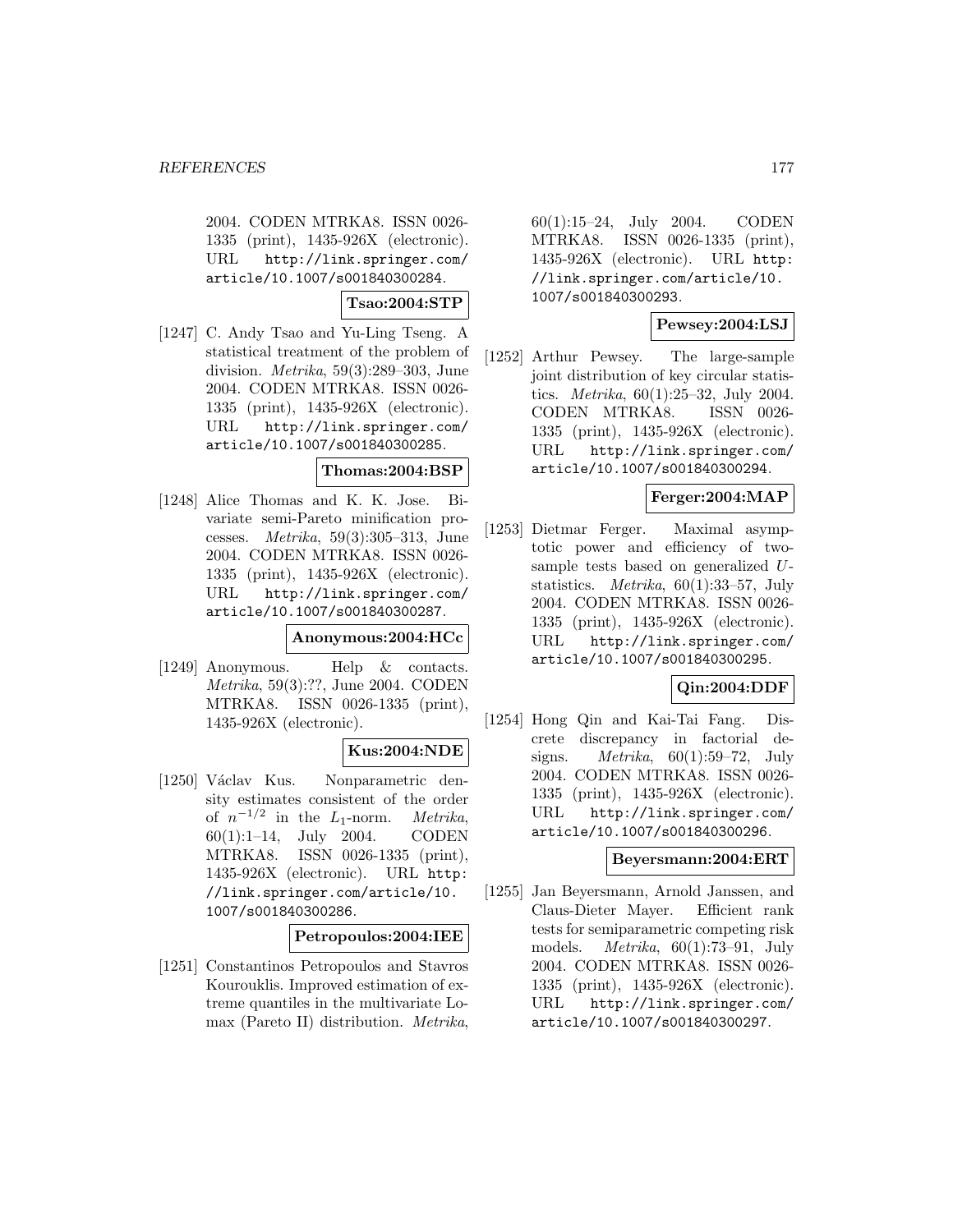# **Wang:2004:NCU**

[1256] Dabuxilatu Wang. A note on consistency and unbiasedness of point estimation with fuzzy data. Metrika, 60(1):93–104, July 2004. CODEN MTRKA8. ISSN 0026-1335 (print), 1435-926X (electronic). URL http: //link.springer.com/article/10. 1007/s001840300298.

#### **Anonymous:2004:HCd**

[1257] Anonymous. Help & contacts. Metrika, 60(1):??, July 2004. CODEN MTRKA8. ISSN 0026-1335 (print), 1435-926X (electronic).

## **Stulajter:2004:EVO**

[1258] Frantisek Stulajter and Viktor Witkovský. Estimation of variances in orthogonal finite discrete spectrum linear regression models. Metrika, 60(2): 105–118, September 2004. CODEN MTRKA8. ISSN 0026-1335 (print), 1435-926X (electronic). URL http: //link.springer.com/article/10. 1007/s001840300299.

# **Pearn:2004:IAT**

[1259] W. L. Pearn, P. C. Lin, and K. S. Chen. The  $C_{pk}''$  index for asymmetric tolerances: Implications and inference. Metrika, 60(2):119–136, September 2004. CODEN MTRKA8. ISSN 0026- 1335 (print), 1435-926X (electronic). URL http://link.springer.com/ article/10.1007/s001840300300.

#### **Harman:2004:MED**

[1260] Radoslav Harman. Minimal efficiency of designs under the class of orthogonally invariant information criteria. Metrika, 60(2):137–153, September 2004. CODEN MTRKA8. ISSN 0026- 1335 (print), 1435-926X (electronic). URL http://link.springer.com/ article/10.1007/s001840300301.

### **Liang:2004:ANR**

[1261] Han-Ying Liang and Jong-Il Baek. Asymptotic normality of recursive density estimates under some dependence assumptions. Metrika, 60(2): 155–166, September 2004. CODEN MTRKA8. ISSN 0026-1335 (print), 1435-926X (electronic). URL http: //link.springer.com/article/10. 1007/s001840300302.

### **Kratschmer:2004:PTF**

[1262] Volker Krätschmer. Probability theory in fuzzy sample spaces. Metrika, 60 (2):167–189, September 2004. CODEN MTRKA8. ISSN 0026-1335 (print), 1435-926X (electronic). URL http: //link.springer.com/article/10. 1007/s001840300303.

## **Schwingenschlogl:2004:SAD**

[1263] Udo Schwingenschlögl and Mathias Drton. Seat allocation distributions and seat biases of stationary apportionment methods for proportional representation. *Metrika*,  $60(2)$ : 191–202, September 2004. CODEN MTRKA8. ISSN 0026-1335 (print), 1435-926X (electronic). URL http: //link.springer.com/article/10. 1007/s001840400347.

## **Anonymous:2004:BRc**

[1264] Anonymous. Book reviews. Metrika, 60 (2):203–209, September 2004. CODEN MTRKA8. ISSN 0026-1335 (print), 1435-926X (electronic). URL http: //link.springer.com/article/10. 1007/s001840400337.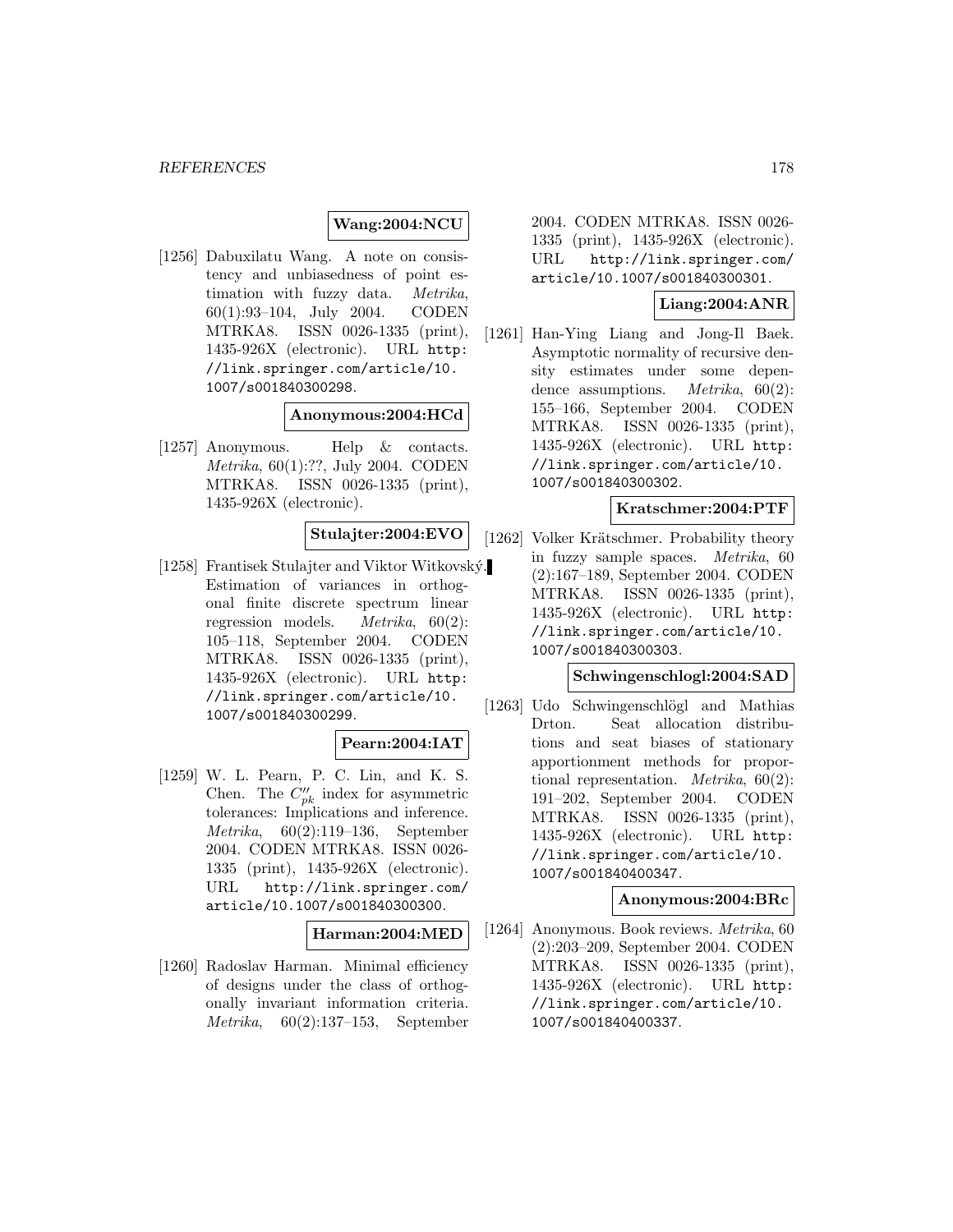### **Anonymous:2004:HCe**

[1265] Anonymous. Help & contacts. Metrika, 60(2):??, September 2004. CODEN MTRKA8. ISSN 0026-1335 (print), 1435-926X (electronic).

## **Lopez-Blazquez:2004:OEG**

[1266] Fernando López-Blázquez and Antonia Castaño-Martínez. Orthogonal expansions for the generalized Cramér– von Mises statistics. Metrika, 60(3): 211–221, November 2004. CODEN MTRKA8. ISSN 0026-1335 (print), 1435-926X (electronic). URL http: //link.springer.com/article/10. 1007/s001840300304.

# **Chaudhuri:2004:CRR**

[1267] Arijit Chaudhuri. Christofides' randomized response technique in complex sample surveys. Metrika, 60(3): 223–228, November 2004. CODEN MTRKA8. ISSN 0026-1335 (print), 1435-926X (electronic). URL http: //link.springer.com/article/10. 1007/s001840300305.

### **Steland:2004:SCT**

[1268] Ansgar Steland. Sequential control of time series by functionals of kernelweighted empirical processes under local alternatives. Metrika, 60(3): 229–249, November 2004. CODEN MTRKA8. ISSN 0026-1335 (print), 1435-926X (electronic). URL http: //link.springer.com/article/10. 1007/s001840300306.

## **Varghese:2004:SRD**

[1269] Cini Varghese and V. K. Sharma. A series of resolvable PBIB(3) designs with two replicates. *Metrika*,  $60(3)$ : 251–254, November 2004. CODEN

MTRKA8. ISSN 0026-1335 (print), 1435-926X (electronic). URL http: //link.springer.com/article/10. 1007/s001840300307.

#### **Bar-Lev:2004:NRR**

[1270] Shaul K. Bar-Lev, Elizabeta Bobovitch, and Benzion Boukai. A note on randomized response models for quantitative data. Metrika, 60(3):255– 260, November 2004. CODEN MTRKA8. ISSN 0026-1335 (print), 1435-926X (electronic). URL http: //link.springer.com/article/10. 1007/s001840300308.

# **Osius:2004:ABT**

[1271] Gerhard Osius. The association between two random elements: A complete characterization and odds ratio models. Metrika, 60(3):261– 277, November 2004. CODEN MTRKA8. ISSN 0026-1335 (print), 1435-926X (electronic). URL http: //link.springer.com/article/10. 1007/s001840300309.

## **Ai:2004:PJG**

[1272] Ming-Yao Ai and Run-Chu Zhang. Projection justification of generalized minimum aberration for asymmetrical fractional factorial designs. Metrika, 60 (3):279–285, November 2004. CODEN MTRKA8. ISSN 0026-1335 (print), 1435-926X (electronic). URL http: //link.springer.com/article/10. 1007/s001840300310.

### **Ahmad:2004:FSB**

[1273] Ibrahim A. Ahmad, Wei Liu, and Ying Zhang. On the finite sample behavior of testing whether new is better than used of a specified age. Metrika, 60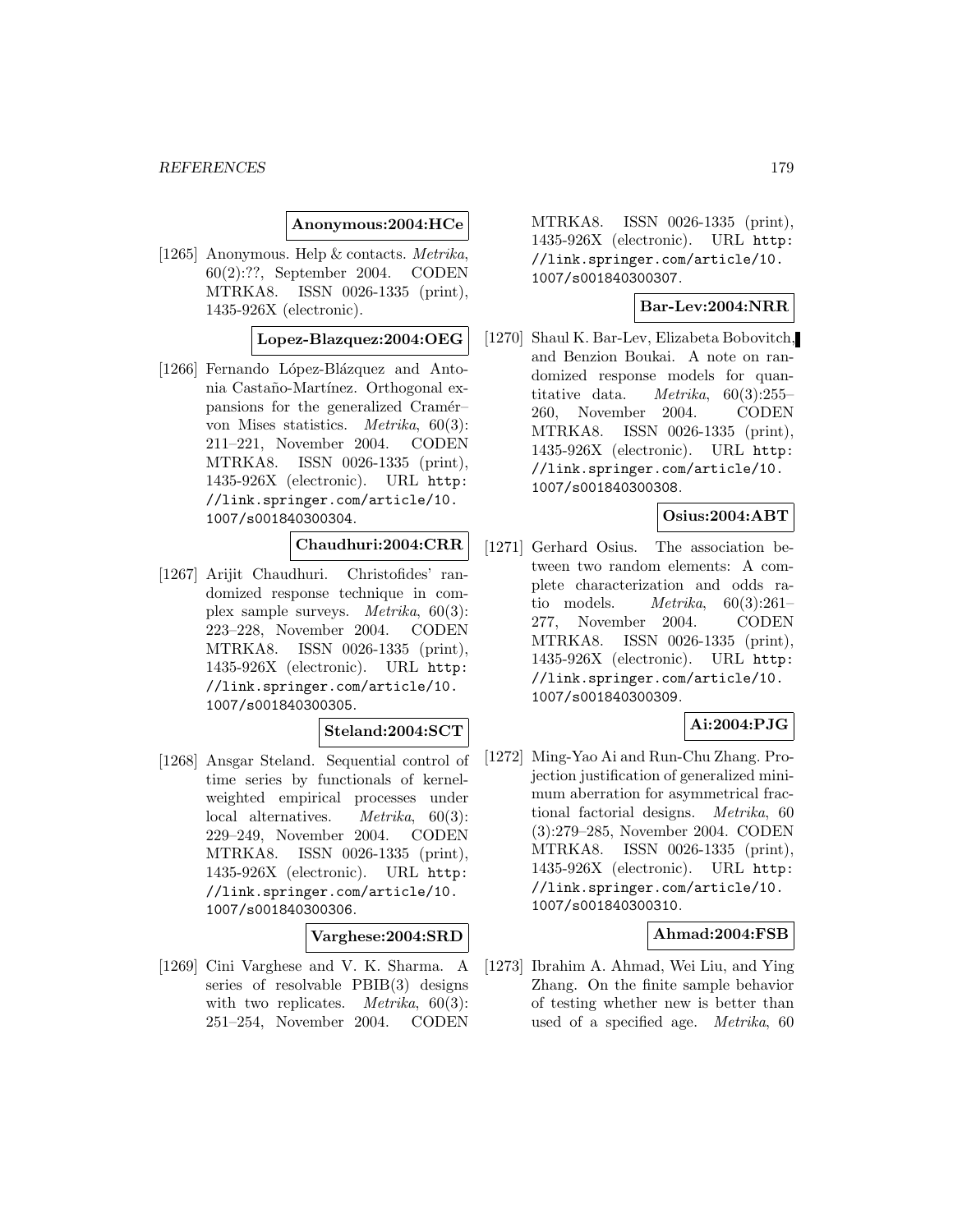(3):287–294, November 2004. CODEN MTRKA8. ISSN 0026-1335 (print), 1435-926X (electronic). URL http: //link.springer.com/article/10. 1007/s001840300311.

## **Li:2004:NDH**

[1274] Yingfu Li and Jiantian Wang. Nonregular designs from Hadamard matrices and their estimation capacity. Metrika, 60(3):295–303, November 2004. CODEN MTRKA8. ISSN 0026- 1335 (print), 1435-926X (electronic). URL http://link.springer.com/ article/10.1007/s001840300312.

## **Willie:2004:BR**

[1275] H. Willie. Book reviews. Metrika, 60 (3):305–311, November 2004. CODEN MTRKA8. ISSN 0026-1335 (print), 1435-926X (electronic). URL http: //link.springer.com/article/10. 1007/s001840300317.

### **Anonymous:2004:HCf**

[1276] Anonymous. Help & contacts. Metrika, 60(3):??, November 2004. CODEN MTRKA8. ISSN 0026-1335 (print), 1435-926X (electronic).

# **Kim:2005:TSS**

[1277] Jong-Min Kim and M. E. Elam. A two-stage stratified Warner's randomized response model using optimal allocation. Metrika, 61(1):1–7, February 2005. CODEN MTRKA8. ISSN 0026- 1335 (print), 1435-926X (electronic). URL http://link.springer.com/ article/10.1007/s001840400319.

## **Kuriki:2005:RSB**

[1278] Shinji Kuriki, Iwona Mejza, Masakazu Jimbo, Stanisław Mejza, and Kazuhiro

Ozawa. Resolvable semi-balanced incomplete split-block designs. Metrika, 61(1):9–16, February 2005. CODEN MTRKA8. ISSN 0026-1335 (print), 1435-926X (electronic). URL http: //link.springer.com/article/10. 1007/s001840400320.

# **Filipiak:2005:OEC**

[1279] K. Filipiak and A. Markiewicz. Optimality and efficiency of circular neighbor balanced designs for correlated observations. Metrika, 61 (1):17–27, February 2005. CODEN MTRKA8. ISSN 0026-1335 (print), 1435-926X (electronic). URL http: //link.springer.com/article/10. 1007/s001840400321.

# **Henze:2005:RCT**

[1280] Norbert Henze and Simos G. Meintanis. Recent and classical tests for exponentiality: a partial review with comparisons. *Metrika*,  $61(1)$ : 29–45, February 2005. CODEN MTRKA8. ISSN 0026-1335 (print), 1435-926X (electronic). URL http: //link.springer.com/article/10. 1007/s001840400322.

# **Kumar:2005:TIB**

[1281] Usha A. Kumar and A. Subramanyam. Tests of independence in a bivariate exponential distribution. Metrika, 61 (1):47–62, February 2005. CODEN MTRKA8. ISSN 0026-1335 (print), 1435-926X (electronic). URL http: //link.springer.com/article/10. 1007/s001840400323.

## **Kuroki:2005:BAC**

[1282] Manabu Kuroki. Bounds on average causal effects in studies with a latent response variable. Metrika, 61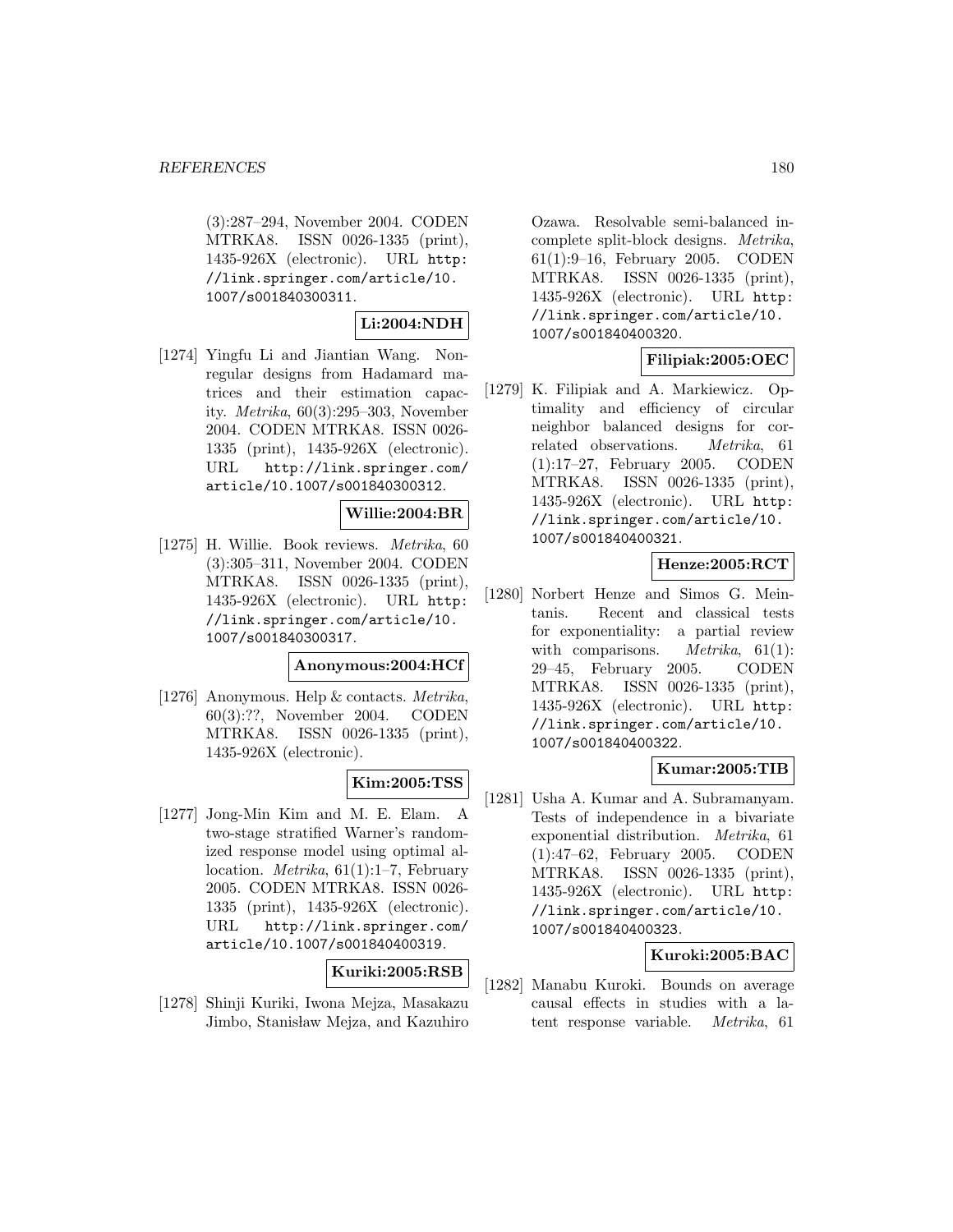(1):63–71, February 2005. CODEN MTRKA8. ISSN 0026-1335 (print), 1435-926X (electronic). URL http: //link.springer.com/article/10. 1007/s001840400324.

#### **Gonzalez-Barrios:2005:RAD**

[1283] José M. González-Barrios and Silvia Ruiz-Velasco. Regression analysis and dependence. Metrika, 61 (1):73–87, February 2005. CODEN MTRKA8. ISSN 0026-1335 (print), 1435-926X (electronic). URL http: //link.springer.com/article/10. 1007/s001840400325.

# **Sliwa:2005:MCC**

[1284] Przemyslaw Sliwa and Wolfgang ´ Schmid. Monitoring the crosscovariances of a multivariate time series. *Metrika*,  $61(1):89-115$ , February 2005. CODEN MTRKA8. ISSN 0026- 1335 (print), 1435-926X (electronic). URL http://link.springer.com/ article/10.1007/s001840400326.

#### **Anonymous:2005:HCa**

[1285] Anonymous. Help & contacts. Metrika, 61(1):??, February 2005. CODEN MTRKA8. ISSN 0026-1335 (print), 1435-926X (electronic).

## **Hamedani:2005:CCU**

[1286] G. G. Hamedani and Hans Volkmer. Certain characterizations of the uniform distribution. Metrika, 61 (2):117–125, April 2005. CODEN MTRKA8. ISSN 0026-1335 (print), 1435-926X (electronic). URL http: //link.springer.com/article/10. 1007/s001840400244.

# **Li:2005:COI**

[1287] Peng-Fei Li, Min-Qian Liu, and Run-Chu Zhang. Choice of optimal initial designs in sequential experiments. Metrika, 61(2):127–135, April 2005. CODEN MTRKA8. ISSN 0026- 1335 (print), 1435-926X (electronic). URL http://link.springer.com/ article/10.1007/s001840400327.

# **Stenger:2005:CRS**

[1288] Horst Stenger and Siegfried Gabler. Combining random sampling and census strategies — justification of inclusion probabilities equal to 1. Metrika, 61(2):137–156, April 2005. CODEN MTRKA8. ISSN 0026-1335 (print), 1435-926X (electronic). URL http: //link.springer.com/article/10. 1007/s001840400328.

# **Lin:2005:OAM**

[1289] Tsai-Yu Lin and Chen-Tuo Liao. Optimal allocation of measurements in a linear calibration process. Metrika, 61(2):157–168, April 2005. CODEN MTRKA8. ISSN 0026-1335 (print), 1435-926X (electronic). URL http: //link.springer.com/article/10. 1007/s001840400329.

## **Morillas:2005:MON**

[1290] Patricia Mariela Morillas. A method to obtain new copulas from a given one. Metrika, 61(2):169–184, April 2005. CODEN MTRKA8. ISSN 0026- 1335 (print), 1435-926X (electronic). URL http://link.springer.com/ article/10.1007/s001840400330.

#### **Pooladsaz:2005:OEC**

[1291] S. Pooladsaz and R. J. Martin. Optimal extended complete block designs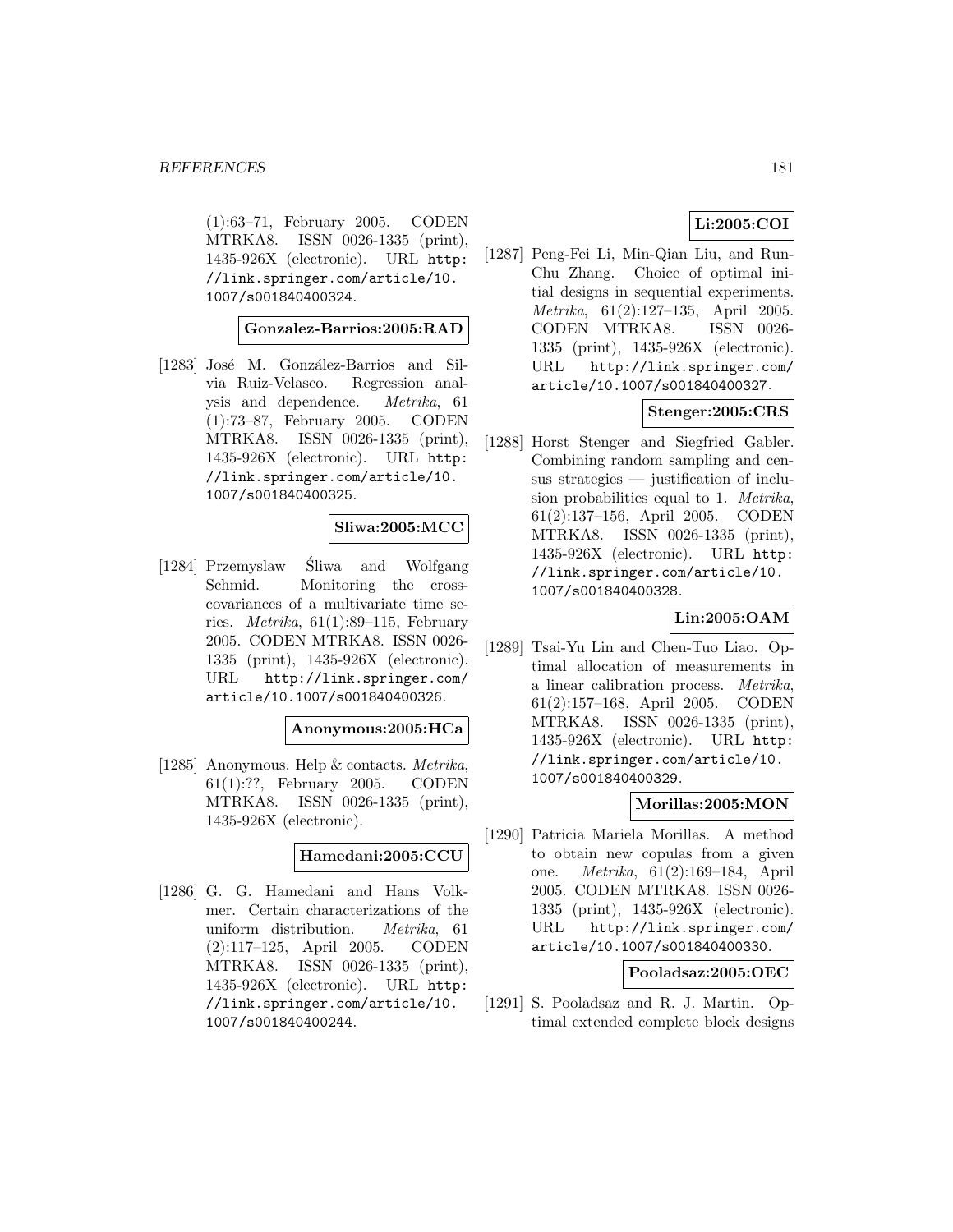for dependent observations. Metrika, 61(2):185–197, April 2005. CODEN MTRKA8. ISSN 0026-1335 (print), 1435-926X (electronic). URL http: //link.springer.com/article/10. 1007/s001840400331.

#### **Al-Hussaini:2005:RRM**

[1292] Essam K. Al-Hussaini, Abd EL-Baset A. Ahmad, and M. A. AL-Kashif. Recurrence relations for moment and conditional moment generating functions of generalized order statistics. Metrika, 61(2):199–220, April 2005. CODEN MTRKA8. ISSN 0026- 1335 (print), 1435-926X (electronic). URL http://link.springer.com/ article/10.1007/s001840400332.

## **Pearn:2005:PCA**

[1293] W. L. Pearn and Chien-Wei Wu. Process capability assessment for index  $C_{pk}$  based on Bayesian approach. Metrika, 61(2):221–234, April 2005. CODEN MTRKA8. ISSN 0026- 1335 (print), 1435-926X (electronic). URL http://link.springer.com/ article/10.1007/s001840400333.

#### **Anonymous:2005:BRa**

[1294] Anonymous. Book review. Metrika, 61(2):235–236, April 2005. CODEN MTRKA8. ISSN 0026-1335 (print), 1435-926X (electronic). URL http: //link.springer.com/accesspage/ article/10.1007/s00184-005-0366- 3.

#### **Anonymous:2005:HCb**

[1295] Anonymous. Help & contacts. Metrika, 61(2):??, April 2005. CODEN MTRKA8. ISSN 0026-1335 (print), 1435-926X (electronic).

## **Zhang:2005:BLT**

[1296] Yao Zhang and William Q. Meeker. Bayesian life test planning for the Weibull distribution with given shape parameter. Metrika, 61(3):237–249, June 2005. CODEN MTRKA8. ISSN 0026-1335 (print), 1435-926X (electronic). URL http://link.springer. com/article/10.1007/s001840400334.

# **Marohn:2005:EIT**

[1297] Frank Marohn. Exponential inequalities for tail probabilities of generalized order statistics. Metrika, 61 (3):251–260, June 2005. CODEN MTRKA8. ISSN 0026-1335 (print), 1435-926X (electronic). URL http: //link.springer.com/article/10. 1007/s001840400335.

## **Yeh:2005:EOD**

[1298] Hong-Gwa Yeh and Mong-Na Lo Huang. On exact D-optimal designs with 2 two-level factors and  $n$  autocorrelated observations. Metrika, 61(3):261–275, June 2005. CODEN MTRKA8. ISSN 0026-1335 (print), 1435-926X (electronic). URL http: //link.springer.com/article/10. 1007/s001840400336.

#### **Klimczak:2005:RPF**

[1299] Monika Klimczak and Tomasz Rychlik. Reconstruction of previous failure times and records. Metrika, 61 (3):277–290, June 2005. CODEN MTRKA8. ISSN 0026-1335 (print), 1435-926X (electronic). URL http: //link.springer.com/article/10. 1007/s001840400344.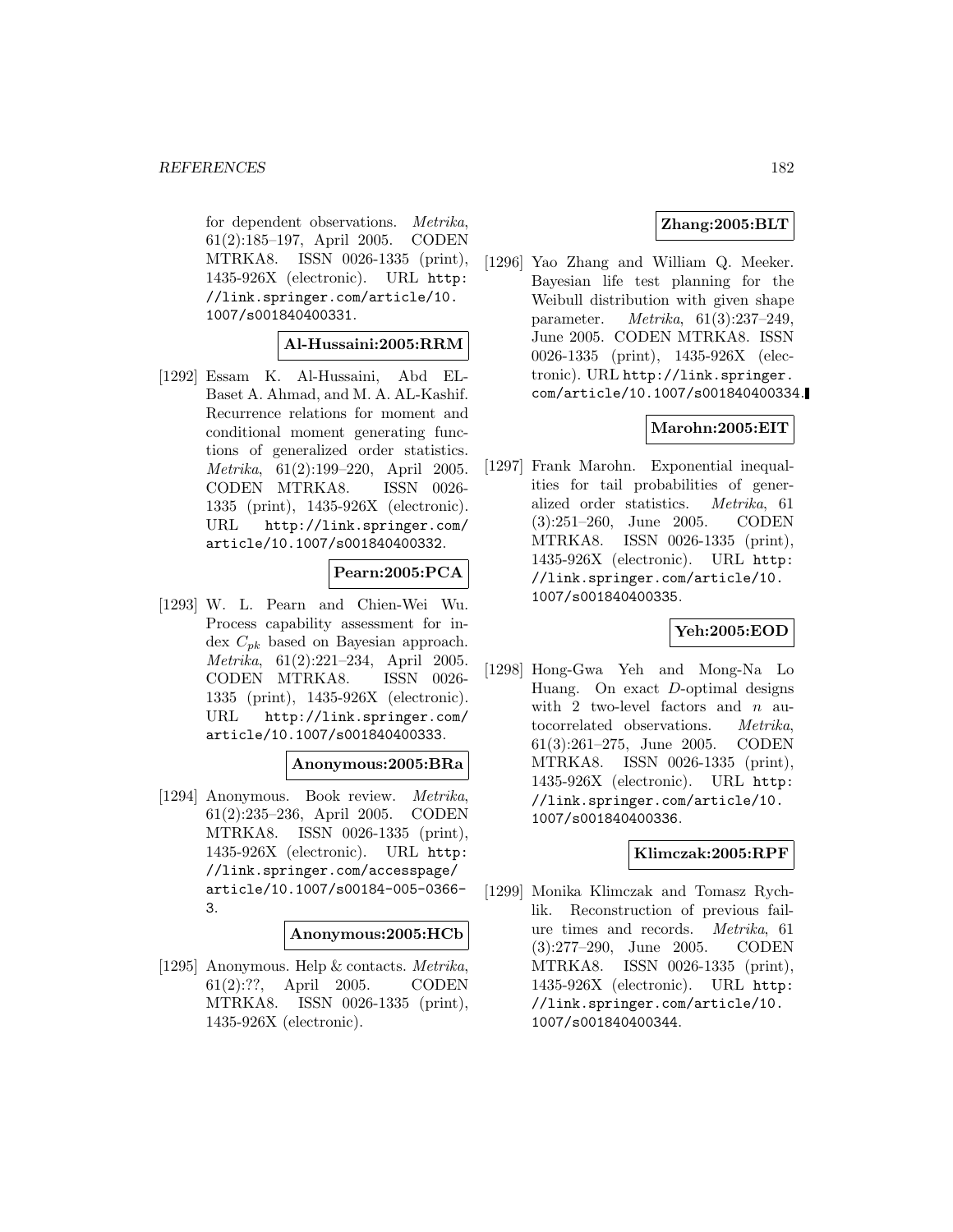## **Kundu:2005:EGE**

[1300] Debasis Kundu and Rameshwar D. Gupta. Estimation of  $P[Y \leq X]$ for generalized exponential distribution. Metrika, 61(3):291–308, June 2005. CODEN MTRKA8. ISSN 0026- 1335 (print), 1435-926X (electronic). URL http://link.springer.com/ article/10.1007/s001840400345.

## **Nadarajah:2005:TSP**

[1301] Saralees Nadarajah. On the twosided power distribution. Metrika, 61(3):309–321, June 2005. CODEN MTRKA8. ISSN 0026-1335 (print), 1435-926X (electronic). URL http: //link.springer.com/article/10. 1007/s001840400346.

## **Iwasaki:2005:NBD**

[1302] Masakazu Iwasaki and Hiroe Tsubaki. A new bivariate distribution in natural exponential family. Metrika, 61(3):323–336, June 2005. CODEN MTRKA8. ISSN 0026-1335 (print), 1435-926X (electronic). URL http: //link.springer.com/article/10. 1007/s001840400348.

## **Adell:2005:MPD**

[1303] J. A. Adell and P. Jodrá. The median of the Poisson distribution. Metrika, 61(3):337–346, June 2005. CODEN MTRKA8. ISSN 0026-1335 (print), 1435-926X (electronic). URL http: //link.springer.com/article/10. 1007/s001840400350.

# **Anonymous:2005:BRb**

[1304] Anonymous. Book review. Metrika, 61(3):347–350, June 2005. CODEN MTRKA8. ISSN 0026-1335 (print),

1435-926X (electronic). URL http: //link.springer.com/article/10. 1007/s00184-005-0371-6.

#### **Anonymous:2005:HCc**

[1305] Anonymous. Help & contacts. Metrika, 61(3):??, June 2005. CODEN MTRKA8. ISSN 0026-1335 (print), 1435-926X (electronic).

#### **Baran:2005:CEN**

[1306] S. Baran. A consistent estimator for nonlinear regression models. Metrika, 62(1):1–15, September 2005. CODEN MTRKA8. ISSN 0026-1335 (print), 1435-926X (electronic). URL http: //link.springer.com/article/10. 1007/s001840400349.

#### **Choudhury:2005:SDM**

[1307] Amit Choudhury. A simple derivation of moments of the exponentiated Weibull distribution. Metrika, 62 (1):17–22, September 2005. CODEN MTRKA8. ISSN 0026-1335 (print), 1435-926X (electronic). URL http: //link.springer.com/article/10. 1007/s001840400351.

## **Drton:2005:ASB**

[1308] Mathias Drton and Udo Schwingenschlögl. Asymptotic seat bias formulas. Metrika, 62(1):23–31, September 2005. CODEN MTRKA8. ISSN 0026- 1335 (print), 1435-926X (electronic). URL http://link.springer.com/ article/10.1007/s001840400352.

#### **Das:2005:SAF**

[1309] Ashish Das, Aloke Dey, and Paramita Saha. Small asymmetric fractional factorial plans for main effects and specified two-factor interactions. Metrika,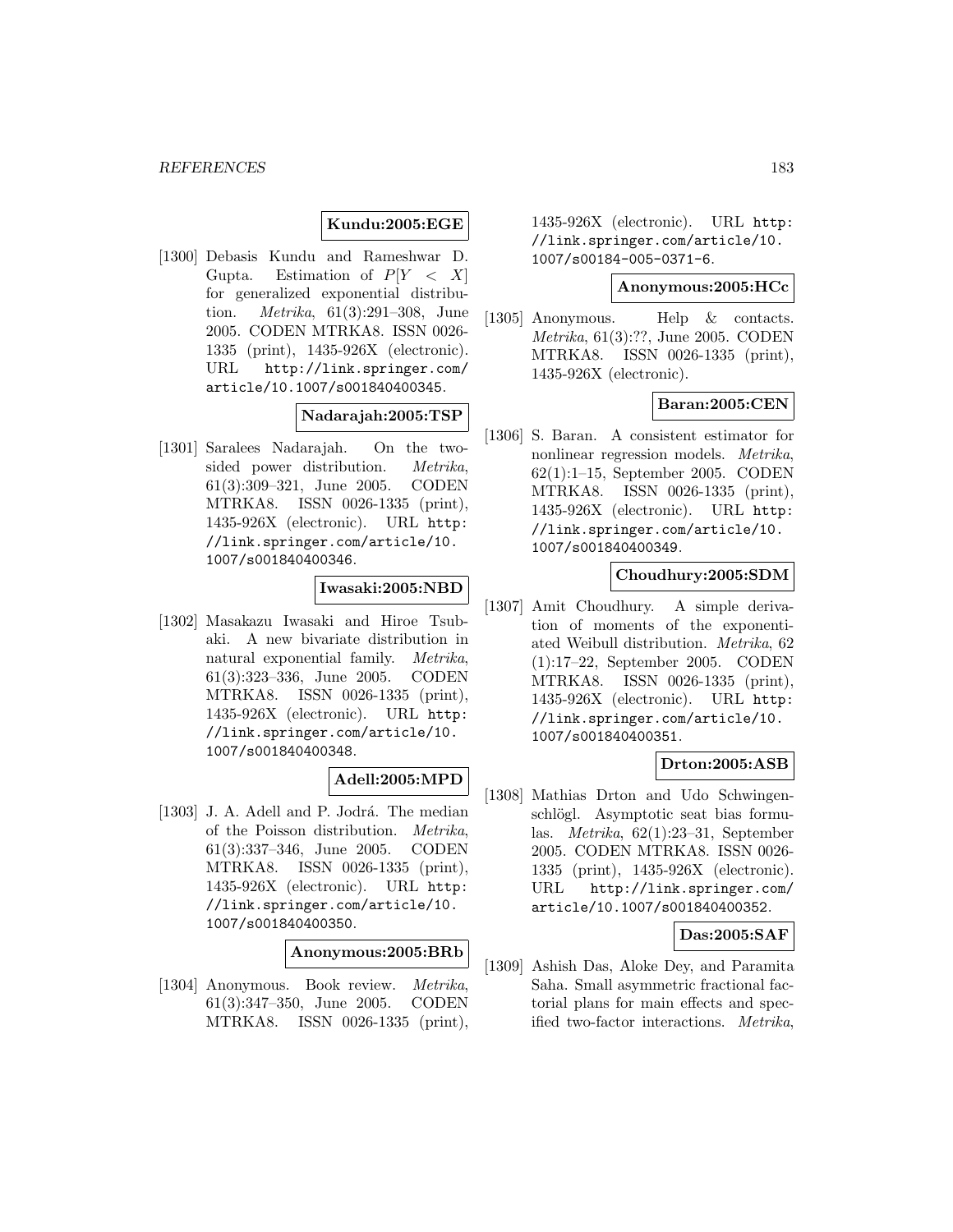62(1):33–52, September 2005. CODEN MTRKA8. ISSN 0026-1335 (print), 1435-926X (electronic). URL http: //link.springer.com/article/10. 1007/s001840400353.

## **Christofides:2005:RRT**

[1310] Tasos C. Christofides. Randomized response technique for two sensitive characteristics at the same time. Metrika, 62(1):53–63, September 2005. CODEN MTRKA8. ISSN 0026-1335 (print), 1435-926X (electronic). URL http: //link.springer.com/article/10. 1007/s001840400355.

# **Damaraju:2005:SIA**

[1311] Lakshmi Damaraju and Damaraju Raghavarao. Statistical inferences accounting for human behavior. Metrika, 62(1):65–72, September 2005. CODEN MTRKA8. ISSN 0026-1335 (print), 1435-926X (electronic). URL http: //link.springer.com/article/10. 1007/s001840400356.

#### **Ai:2005:OCE**

[1312] Ming-Yao Ai, Peng-Fei Li, and Run-Chu Zhang. Optimal criteria and equivalence for nonregular fractional factorial designs.  $Metrika$ ,  $62(1)$ : 73–83, September 2005. CODEN MTRKA8. ISSN 0026-1335 (print), 1435-926X (electronic). URL http: //link.springer.com/article/10. 1007/s001840400357.

#### **Bischoff:2005:ACP**

[1313] Wolfgang Bischoff, Enkelejd Hashorva, Jürg Hüsler, and Frank Miller. Analysis of a change-point regression problem in quality control by partial sums processes and Kolmogorov type tests. Metrika, 62(1):85–98, September 2005. CODEN MTRKA8. ISSN 0026- 1335 (print), 1435-926X (electronic). URL http://link.springer.com/ article/10.1007/s001840400354.

# **Epps:2005:TLS**

[1314] T. W. Epps. Tests for location-scale families based on the empirical characteristic function. Metrika, 62(1): 99–114, September 2005. CODEN MTRKA8. ISSN 0026-1335 (print), 1435-926X (electronic). URL http: //link.springer.com/article/10. 1007/s001840400358.

# **Anonymous:2005:BRc**

[1315] Anonymous. Book review. Metrika, 62 (1):115–124, September 2005. CODEN MTRKA8. ISSN 0026-1335 (print), 1435-926X (electronic). URL http: //link.springer.com/article/10. 1007/s00184-005-0368-1.

## **Anonymous:2005:HCd**

[1316] Anonymous. Help & contacts. Metrika, 62(1):??, September 2005. CODEN MTRKA8. ISSN 0026-1335 (print), 1435-926X (electronic).

#### **Anonymous:2005:P**

[1317] Anonymous. Preface. Metrika, 62(2– 3):125–126, November 2005. CODEN MTRKA8. ISSN 0026-1335 (print), 1435-926X (electronic). URL http: //link.springer.com/accesspage/ article/10.1007/s00184-005-0402- 3.

#### **Atkinson:2005:EOD**

[1318] Anthony C. Atkinson. Efficiencies for optimum designs when transforming the response in nonlinear models with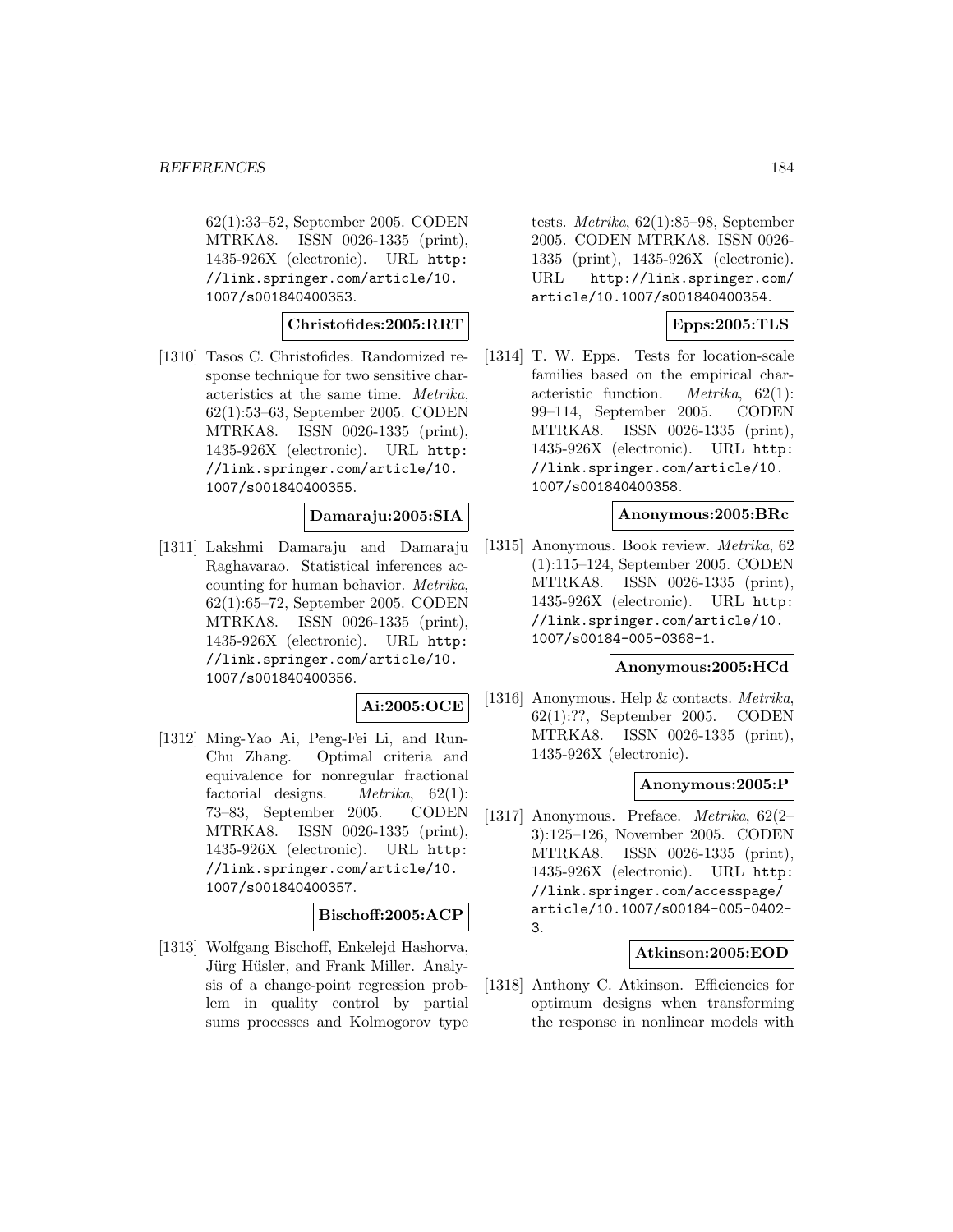nonconstant variance. Metrika, 62(2– 3):127–138, November 2005. CODEN MTRKA8. ISSN 0026-1335 (print), 1435-926X (electronic). URL http: //link.springer.com/article/10. 1007/s00184-005-0406-z.

#### **Naiman:2005:ABB**

[1319] D. Q. Naiman and H. P. Wynn. The algebra of Bonferroni bounds: discrete tubes and extensions. Metrika, 62(2– 3):139–147, November 2005. CODEN MTRKA8. ISSN 0026-1335 (print), 1435-926X (electronic). URL http: //link.springer.com/article/10. 1007/s00184-005-0403-2.

## **Charalambides:2005:DJO**

[1320] Ch. A. Charalambides. Derivation of a joint occupancy distribution via a bivariate inclusion and exclusion formula. Metrika, 62(2–3):149–160, November 2005. CODEN MTRKA8. ISSN 0026-1335 (print), 1435-926X (electronic). URL http://link.springer. com/article/10.1007/s00184-005- 0413-0.

## **Bailey:2005:SFE**

[1321] R. A. Bailey. Six families of efficient resolvable designs in three replicates. Metrika, 62(2–3):161–173, November 2005. CODEN MTRKA8. ISSN 0026-1335 (print), 1435-926X (electronic). URL http://link.springer. com/article/10.1007/s00184-005- 0405-0.

## **Crnkovic:2005:CBD**

[1322] Dean Crnković and Sanja Rukavina. Construction of block designs admitting an Abelian automorphism group. Metrika, 62(2–3):175–183, November 2005. CODEN MTRKA8. ISSN

0026-1335 (print), 1435-926X (electronic). URL http://link.springer. com/article/10.1007/s00184-005- 0407-y.

## **Craigen:2005:RMO**

[1323] R. Craigen and H. Kharaghani. A recursive method for orthogonal designs. Metrika, 62(2–3):185–193, November 2005. CODEN MTRKA8. ISSN 0026-1335 (print), 1435-926X (electronic). URL http://link.springer. com/article/10.1007/s00184-005- 0404-1.

# **Orrick:2005:MDO**

[1324] William P. Orrick. The maximal  $\{-1, 1\}$ -determinant of order 15. Metrika, 62(2–3):195–219, November 2005. CODEN MTRKA8. ISSN 0026-1335 (print), 1435-926X (electronic). URL http://link.springer. com/article/10.1007/s00184-005- 0410-3.

## **Seberry:2005:SAH**

[1325] Jennifer Seberry, Beata J. Wysocki, and Tadeusz A. Wysocki. On some applications of Hadamard matrices. Metrika, 62(2–3):221–239, November 2005. CODEN MTRKA8. ISSN 0026-1335 (print), 1435-926X (electronic). URL http://link.springer. com/article/10.1007/s00184-005-  $0415 - y.$ 

#### **Evangelaras:2005:PPC**

[1326] H. Evangelaras, C. Koukouvinos, A. M. Dean, and C. A. Dingus. Projection properties of certain three level orthogonal arrays. Metrika, 62(2–3): 241–257, November 2005. CODEN MTRKA8. ISSN 0026-1335 (print),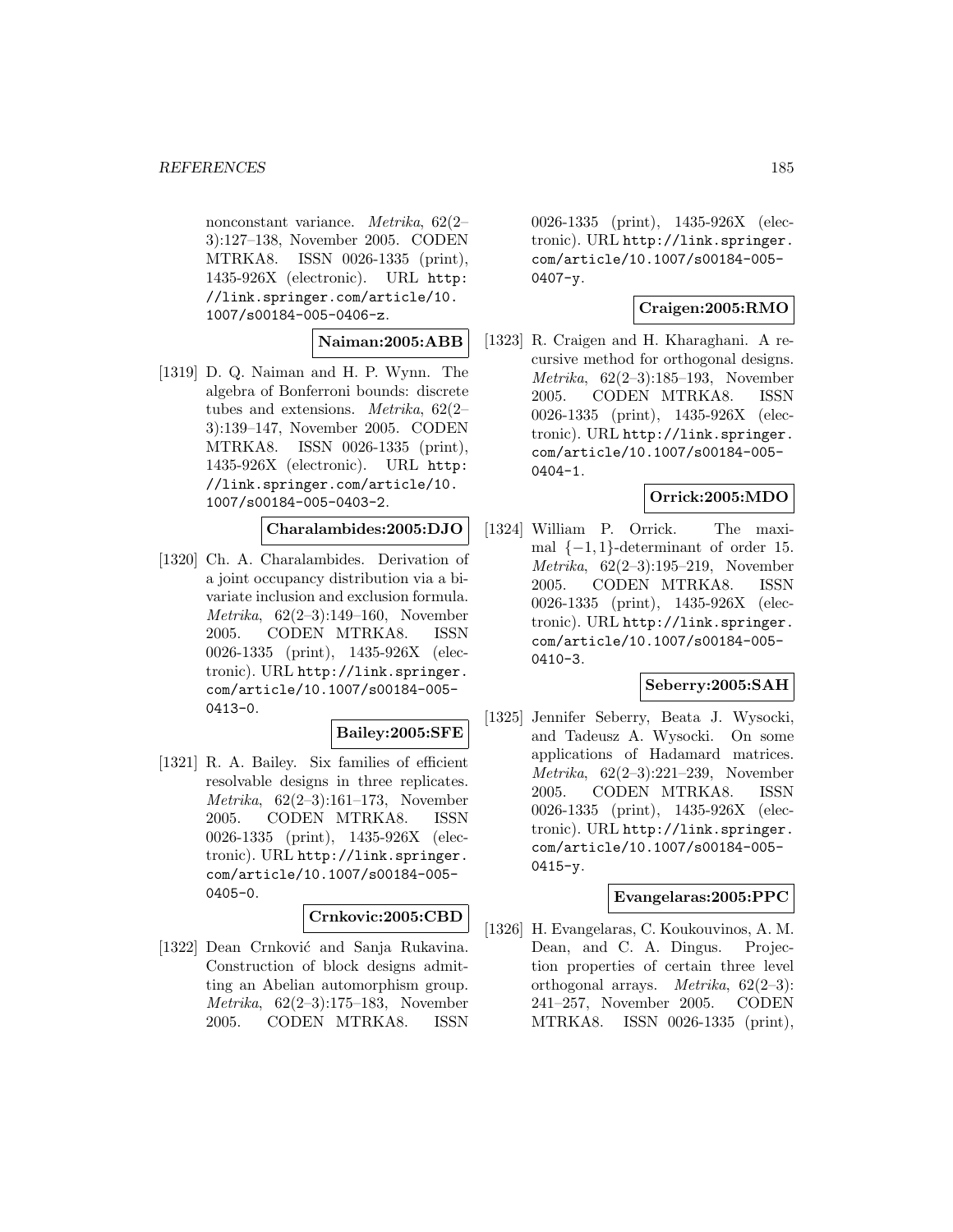1435-926X (electronic). URL http: //link.springer.com/article/10. 1007/s00184-005-0409-9.

**Xu:2005:CTL**

[1327] Hongquan Xu. A catalogue of three-level regular fractional factorial designs. *Metrika*,  $62(2-3):259-$ 281, November 2005. CODEN MTRKA8. ISSN 0026-1335 (print), 1435-926X (electronic). URL http: //link.springer.com/article/10. 1007/s00184-005-0408-x.

## **Karagiannis:2005:COF**

[1328] Vassilis Karagiannis and Chronis Moyssiadis. Construction of D-optimal  $s_1 \times s_2 \times s_3$  factorial designs using graph theory. *Metrika*,  $62(2-3)$ : 283–307, November 2005. CODEN MTRKA8. ISSN 0026-1335 (print), 1435-926X (electronic). URL http: //link.springer.com/article/10. 1007/s00184-005-0414-z.

## **Antognini:2005:SCS**

[1329] Alessandro Baldi Antognini. On the speed of convergence of some urn designs for the balanced allocation of two treatments. *Metrika*,  $62(2-3)$ : 309–322, November 2005. CODEN MTRKA8. ISSN 0026-1335 (print), 1435-926X (electronic). URL http: //link.springer.com/article/10. 1007/s00184-005-0412-1.

# **Katsis:2005:SSD**

[1330] Athanassios Katsis. Sample size determination of binomial data with the presence of misclassification. Metrika, 62(2–3):323–329, November 2005. CODEN MTRKA8. ISSN 0026-1335 (print), 1435-926X (electronic). URL http://link.springer. com/article/10.1007/s00184-005-  $0411 - 2.$ 

#### **Salmaso:2005:MAT**

[1331] Luigi Salmaso and Aldo Solari. Multiple aspect testing for casecontrol designs. Metrika, 62(2–3): 331–340, November 2005. CODEN MTRKA8. ISSN 0026-1335 (print), 1435-926X (electronic). URL http: //link.springer.com/article/10. 1007/s00184-005-0416-x.

## **Anonymous:2005:HCe**

[1332] Anonymous. Help & contacts. Metrika, 62(2–3):??, November 2005. CODEN MTRKA8. ISSN 0026-1335 (print), 1435-926X (electronic).

## **Singh:2006:SSC**

[1333] Sarjinder Singh. Survey statisticians celebrate golden jubilee year 2003 of the linear regression estimator. Metrika, 63(1):1–18, February 2006. CODEN MTRKA8. ISSN 0026-1335 (print), 1435-926X (electronic). URL http://link.springer. com/article/10.1007/s00184-005- 0002-2.

## **Takada:2006:ASO**

[1334] Yoshikazu Takada. Asymptotic secondorder efficiency of three-stage procedure with a warranted confidence level. Metrika, 63(1):19–31, February 2006. CODEN MTRKA8. ISSN 0026-1335 (print), 1435-926X (electronic). URL http://link.springer. com/article/10.1007/s00184-005- 0003-1.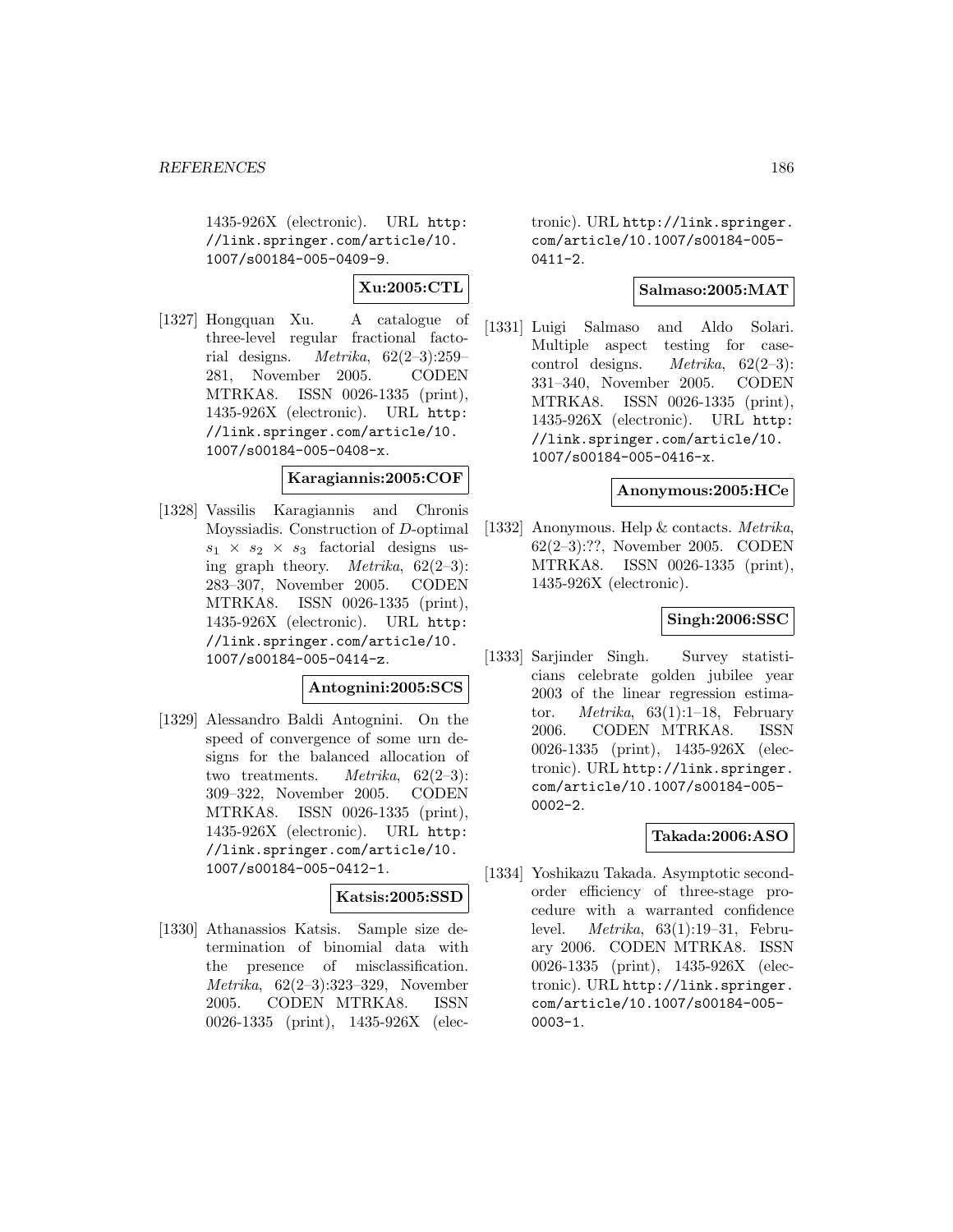**Chaudhuri:2006:ETS**

[1335] Arijit Chaudhuri and Amitava Saha. Estimation from two-stage unequal probability sampling with missing units. *Metrika*,  $63(1):33-41$ , February 2006. CODEN MTRKA8. ISSN 0026-1335 (print), 1435-926X (electronic). URL http://link.springer. com/article/10.1007/s00184-005- 0004-0.

# **Auer:2006:HAH**

[1336] C. Auer and J. Kunert. On a heuristic analysis of highly fractionated  $2^n$ factorial experiments. Metrika, 63 (1):43–54, February 2006. CODEN MTRKA8. ISSN 0026-1335 (print), 1435-926X (electronic). URL http: //link.springer.com/article/10. 1007/s00184-005-0005-z.

**Berrendero:2006:NUA**

[1337] José R. Berrendero and Ruben H. Zamar. A note on the uniform asymptotic normality of location M-estimates. Metrika, 63(1):55–69, February 2006. CODEN MTRKA8. ISSN 0026- 1335 (print), 1435-926X (electronic). URL http://link.springer.com/ article/10.1007/s00184-005-0006 y.

# **Hillebrand:2006:CRK**

[1338] Martin Hillebrand and Christine H. Müller. On consistency of redescending M-kernel smoothers. Metrika, 63 (1):71–90, February 2006. CODEN MTRKA8. ISSN 0026-1335 (print), 1435-926X (electronic). URL http: //link.springer.com/article/10. 1007/s00184-005-0007-x.

# **Madi:2006:DTE**

[1339] Mohamed T. Madi. Decision theoretic estimation using record statistics. Metrika, 63(1):91–97, February 2006. CODEN MTRKA8. ISSN 0026-1335 (print), 1435-926X (electronic). URL http://link.springer. com/article/10.1007/s00184-005- 0009-8.

# **Jeffrey:2006:FTS**

[1340] Andrew Jeffrey, Oliver Linton, and Thong Nguyen. Flexible term structure estimation: Which method is preferred? Metrika, 63(1):99–122, February 2006. CODEN MTRKA8. ISSN 0026-1335 (print), 1435-926X (electronic). URL http://link.springer. com/article/10.1007/s00184-005- 0017-8.

## **Anonymous:2006:HCa**

[1341] Anonymous. Help & contacts. *Metrika*, 63(1):??, February 2006. CODEN MTRKA8. ISSN 0026-1335 (print), 1435-926X (electronic).

## **Nie:2006:SCM**

[1342] L. Nie. Strong consistency of the maximum likelihood estimator in generalized linear and nonlinear mixed– effects models. Metrika, 63(2):123–143, April 2006. CODEN MTRKA8. ISSN 0026-1335 (print), 1435-926X (electronic). URL http://link.springer. com/article/10.1007/s00184-005- 0001-3.

## **Huskova:2006:CPA**

[1343] Marie Husková and Simos G. Meintanis. Change point analysis based on empirical characteristic functions. Metrika, 63(2):145–168, April 2006.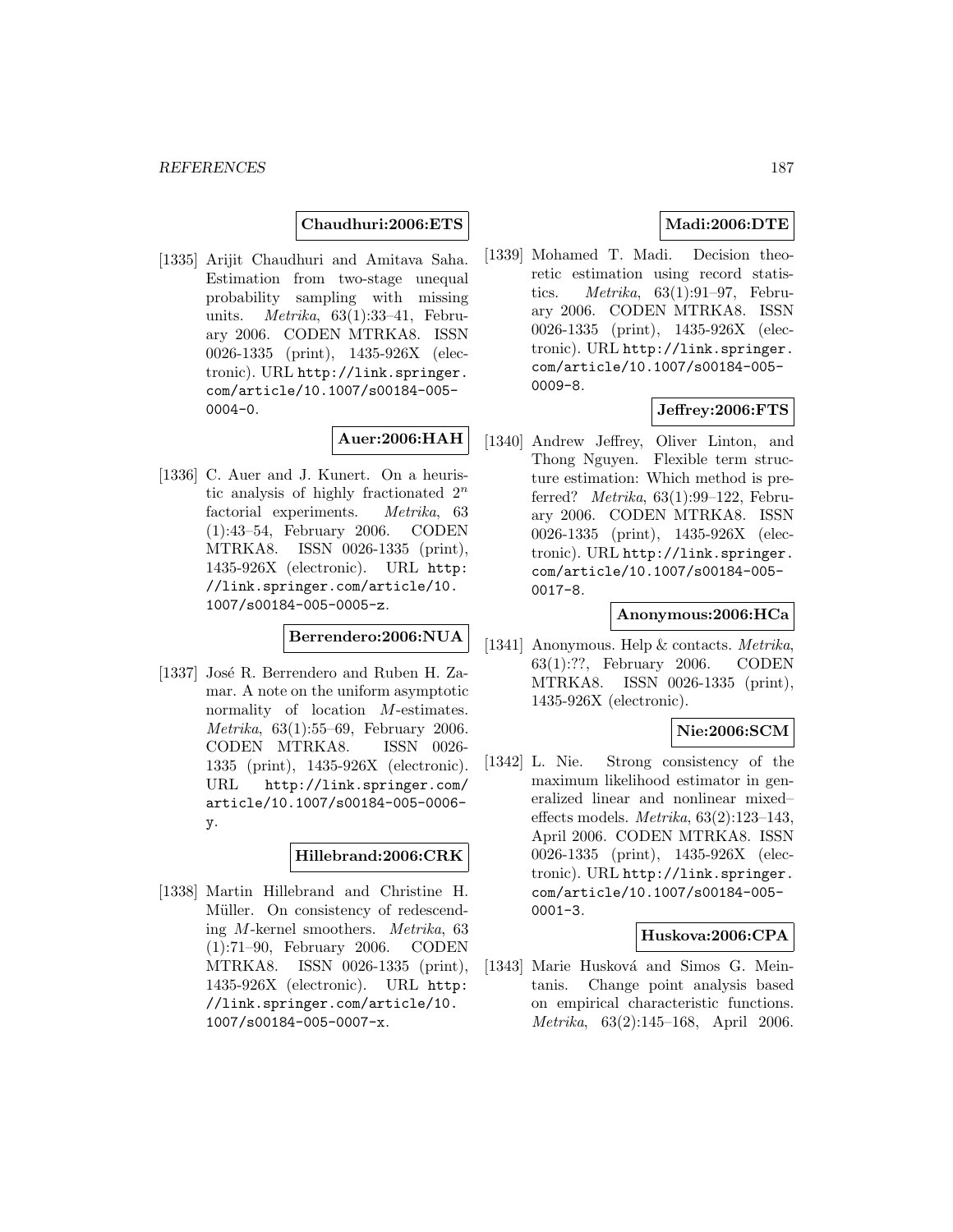CODEN MTRKA8. ISSN 0026- 1335 (print), 1435-926X (electronic). URL http://link.springer.com/ article/10.1007/s00184-005-0008- 9.

#### **daFonseca:2006:DSI**

[1344] V. Grunert da Fonseca and N. R. J. Fieller. Distortion in statistical inference: the distinction between data contamination and model deviation. Metrika, 63(2):169–190, April 2006. CODEN MTRKA8. ISSN 0026-1335 (print), 1435-926X (electronic). URL http://link.springer. com/article/10.1007/s00184-005- 0010-2.

# **Racckauskas:2006:HPP**

[1345] Alfredas Racckauskas. Hölderian properties of partial sums of regression residuals.  $Metrika$ ,  $63(2):191-205$ , April 2006. CODEN MTRKA8. ISSN 0026-1335 (print), 1435-926X (electronic). URL http://link.springer. com/article/10.1007/s00184-005-  $0011 - 1.$ 

#### **Trautmann:2006:DDI**

[1346] Heike Trautmann and Claus Weihs. On the distribution of the desirability index using Harrington's desirability function. Metrika, 63(2):207–213, April 2006. CODEN MTRKA8. ISSN 0026-1335 (print), 1435-926X (electronic). URL http://link.springer. com/article/10.1007/s00184-005- 0012-0.

#### **Atienza:2006:NCI**

[1347] N. Atienza, J. Garcia-Heras, and J. M. Muñoz-Pichardo. A new condition for identifiability of finite mixture distributions. *Metrika*,  $63(2):215-221$ ,

April 2006. CODEN MTRKA8. ISSN 0026-1335 (print), 1435-926X (electronic). URL http://link.springer. com/article/10.1007/s00184-005- 0013-z.

# **Gupta:2006:MRH**

[1348] Ramesh C. Gupta, Rameshwar D. Gupta, and Pushpa L. Gupta. Monotonicity of the (reversed) hazard rate of the (maximum) minimum in bivariate distributions. Metrika, 63(2):223–241, April 2006. CODEN MTRKA8. ISSN 0026-1335 (print), 1435-926X (electronic). URL http://link.springer. com/article/10.1007/s00184-005- 0014-y.

## **Chatterjee:2006:LBC**

[1349] Kashinath Chatterjee, Kai-Tai Fang, and Hong Qin. A lower bound for the centered  $L_2$ -discrepancy on asymmetric factorials and its application. Metrika, 63(2):243–255, April 2006. CODEN MTRKA8. ISSN 0026-1335 (print), 1435-926X (electronic). URL http://link.springer. com/article/10.1007/s00184-005- 0015-x.

## **Anonymous:2006:HCb**

[1350] Anonymous. Help & contacts. Metrika, 63(2):??, April 2006. CODEN MTRKA8. ISSN 0026-1335 (print), 1435-926X (electronic).

# **Adekeye:2006:CRO**

[1351] Kayode S. Adekeye and Joachim Kunert. On the comparison of run orders of unreplicated  $2^{k-p}$  designs in the presence of a time trend.  $Metrika$ , 63(3):257-269, June 2006. CODEN  $63(3):257-269$ , June 2006. MTRKA8. ISSN 0026-1335 (print),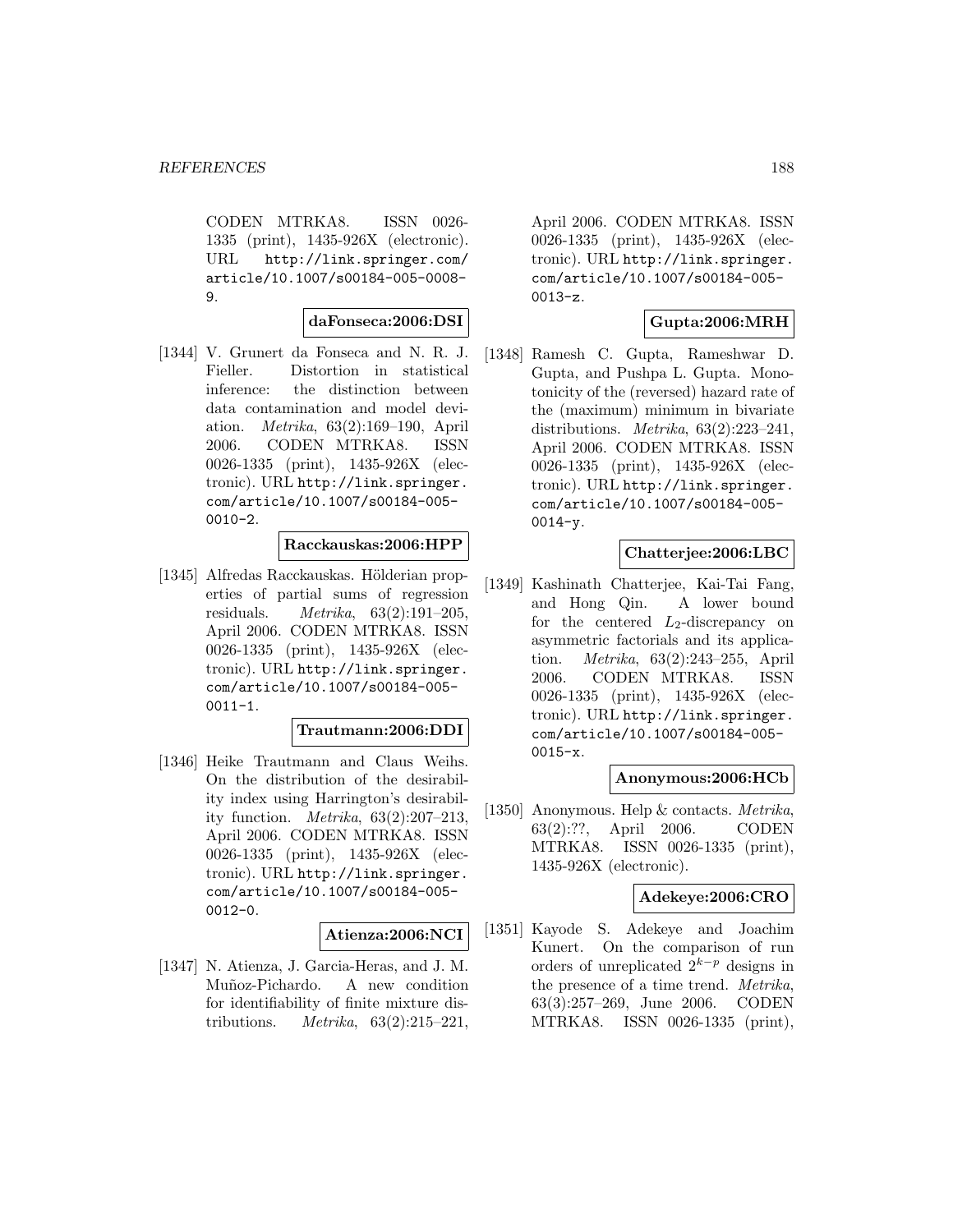1435-926X (electronic). URL http: //link.springer.com/article/10. 1007/s00184-005-0016-9.

# **Evangelaras:2006:SOA**

[1352] H. Evangelaras, E. Kolaiti, and C. Koukouvinos. Some orthogonal arrays with 32 runs and their projection properties. Metrika, 63(3):271–281, June 2006. CODEN MTRKA8. ISSN 0026-1335 (print), 1435-926X (electronic). URL http://link.springer. com/article/10.1007/s00184-005- 0018-7.

# **Salibian-Barrera:2006:AME**

[1353] Matias Salibian-Barrera. The asymptotics of MM-estimators for linear regression with fixed designs. Metrika, 63(3):283–294, June 2006. CODEN MTRKA8. ISSN 0026-1335 (print), 1435-926X (electronic). URL http: //link.springer.com/article/10. 1007/s00184-005-0019-6.

## **Ruckdeschel:2006:MSN**

[1354] Peter Ruckdeschel. A motivation Free Ruckdescher. A motivation<br>for  $1/\sqrt{n}$ -shrinking neighborhoods. Metrika, 63(3):295–307, June 2006. CODEN MTRKA8. ISSN 0026- 1335 (print), 1435-926X (electronic). URL http://link.springer.com/ article/10.1007/s00184-005-0020-  $\Omega$ .

## **Jandhyala:2006:ICP**

[1355] Venkata K. Jandhyala, Stergios B. Fotopoulos, and Douglas M. Hawkins. On the inconsistency of the change–point estimator for the NE family. Metrika, 63(3):309–315, June 2006. CODEN MTRKA8. ISSN 0026-1335 (print), 1435-926X (electronic). URL http:

//link.springer.com/article/10. 1007/s00184-005-0021-z.

## **Liu:2006:RBD**

[1356] Min-Qian Liu and Fred J. Hickernell. The relationship between discrepancies defined on a domain and on its subset. Metrika, 63(3):317–327, June 2006. CODEN MTRKA8. ISSN 0026-1335 (print), 1435-926X (electronic). URL http://link.springer. com/article/10.1007/s00184-005-  $0022 - y.$ 

## **Karlsson:2006:ERP**

[1357] Maria Karlsson. Estimators of regression parameters for truncated and censored data. Metrika, 63(3):329–341, June 2006. CODEN MTRKA8. ISSN 0026-1335 (print), 1435-926X (electronic). URL http://link.springer. com/article/10.1007/s00184-005- 0023-x.

## **Garcia-Perez:2006:CST**

[1358] A. García-Pérez. Chi-square tests under models close to the normal distribution. Metrika, 63(3):343–354, June 2006. CODEN MTRKA8. ISSN 0026-1335 (print), 1435-926X (electronic). URL http://link.springer. com/article/10.1007/s00184-005- 0024-9.

## **Perez:2006:DSC**

[1359] T. Pérez and J. A. Pardo. The  $K_{\varphi}$ divergence statistic for categorical data problems. Metrika, 63(3):355–369, June 2006. CODEN MTRKA8. ISSN 0026-1335 (print), 1435-926X (electronic). URL http://link.springer. com/article/10.1007/s00184-005- 0025-8.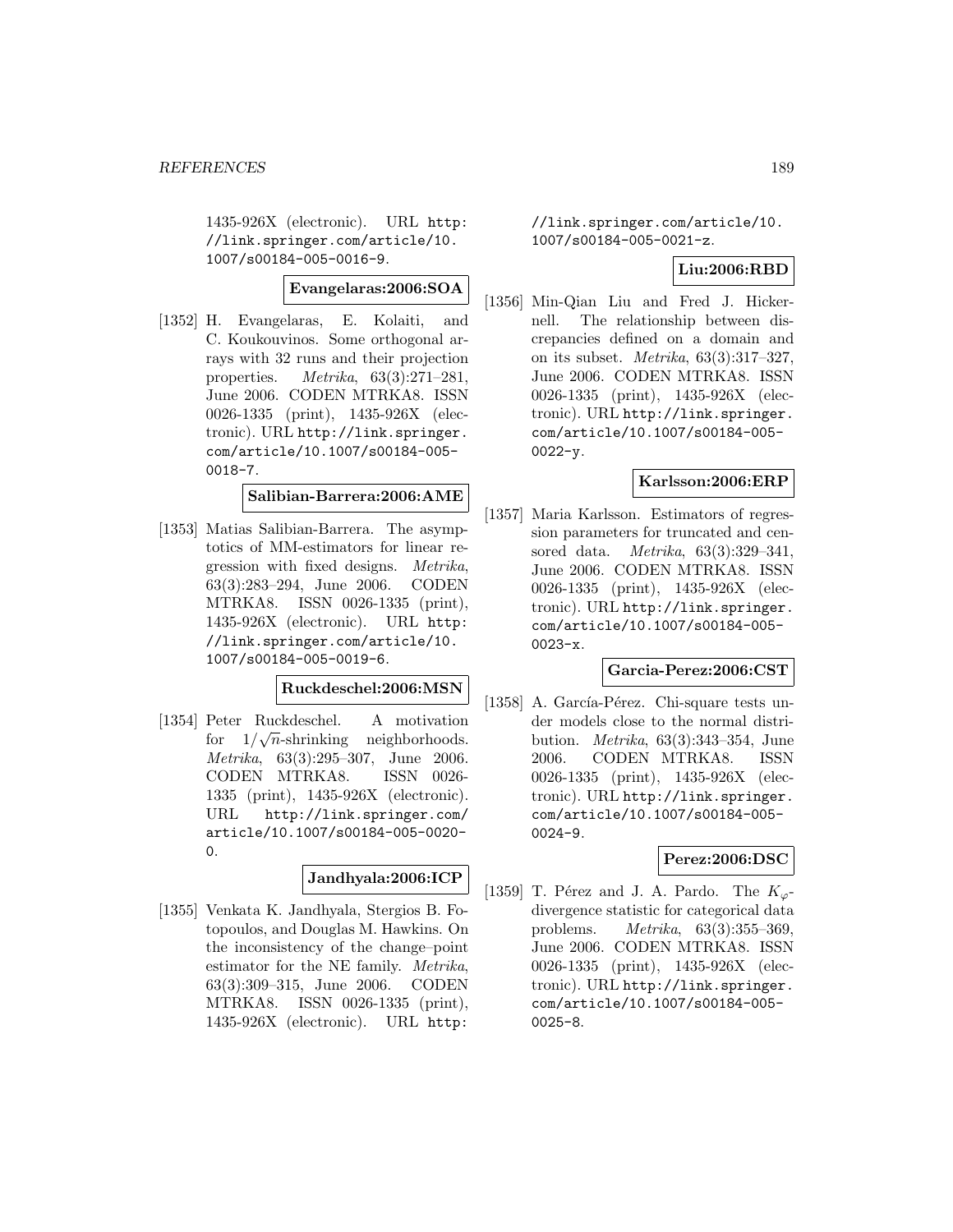#### **Balakrishnan:2006:EES**

[1360] N. Balakrishnan and T. Rychlik. Evaluating expectations of L-statistics by the Steffensen inequality. Metrika, 63(3):371–384, June 2006. CODEN MTRKA8. ISSN 0026-1335 (print), 1435-926X (electronic). URL http: //link.springer.com/article/10. 1007/s00184-005-0026-7.

#### **Anonymous:2006:HCc**

[1361] Anonymous. Help & contacts. Metrika, 63(3):??, June 2006. CODEN MTRKA8. ISSN 0026-1335 (print), 1435-926X (electronic).

#### **Pham-Gia:2006:BAN**

[1362] T. Pham-Gia, N. Turkkan, and A. Bekker. Bayesian analysis in the  $L^1$ -norm of the mixing proportion using discriminant analysis. Metrika, 64(1):1–22, August 2006. CODEN MTRKA8. ISSN 0026-1335 (print), 1435-926X (electronic). URL http: //link.springer.com/article/10. 1007/s00184-006-0027-1.

# **Perlman:2006:SIT**

[1363] Michael D. Perlman and Lang Wu. Some improved tests for multivariate one–sided hypotheses. Metrika, 64(1):23–39, August 2006. CODEN MTRKA8. ISSN 0026-1335 (print), 1435-926X (electronic). URL http: //link.springer.com/article/10. 1007/s00184-006-0028-0.

#### **Cheng:2006:NEF**

[1364] Chi-Lun Cheng and Alexander Kukush. Non-existence of the first moment of the adjusted least squares estimator in multivariate errors-in-variables

model. Metrika, 64(1):41–46, August 2006. CODEN MTRKA8. ISSN 0026-1335 (print), 1435-926X (electronic). URL http://link.springer. com/article/10.1007/s00184-006- 0029-z.

# **Nanda:2006:SPP**

[1365] Asok K. Nanda and Prasanta Paul. Some properties of past entropy and their applications. Metrika, 64 (1):47–61, August 2006. CODEN MTRKA8. ISSN 0026-1335 (print), 1435-926X (electronic). URL http: //link.springer.com/article/10. 1007/s00184-006-0030-6.

#### **Pardo:2006:ADL**

[1366] L. Pardo and M. L. Menéndez. Analysis of divergence in loglinear models when expected frequencies are subject to linear constraints. Metrika, 64(1):63–76, August 2006. CODEN MTRKA8. ISSN 0026-1335 (print), 1435-926X (electronic). URL http: //link.springer.com/article/10. 1007/s00184-006-0034-2.

#### **Gonzalez-Barrios:2006:GFD**

[1367] José M. González-Barrios, Federico O'Reilly, and Raúl Rueda. Goodness of fit for discrete random variables using the conditional density. Metrika, 64(1):77–94, August 2006. CODEN MTRKA8. ISSN 0026-1335 (print), 1435-926X (electronic). URL http: //link.springer.com/article/10. 1007/s00184-006-0035-1.

#### **Ai:2006:GWP**

[1368] Ming-Yao Ai and Shu-Yuan He. Generalized wordtype pattern for nonregular factorial designs with multiple groups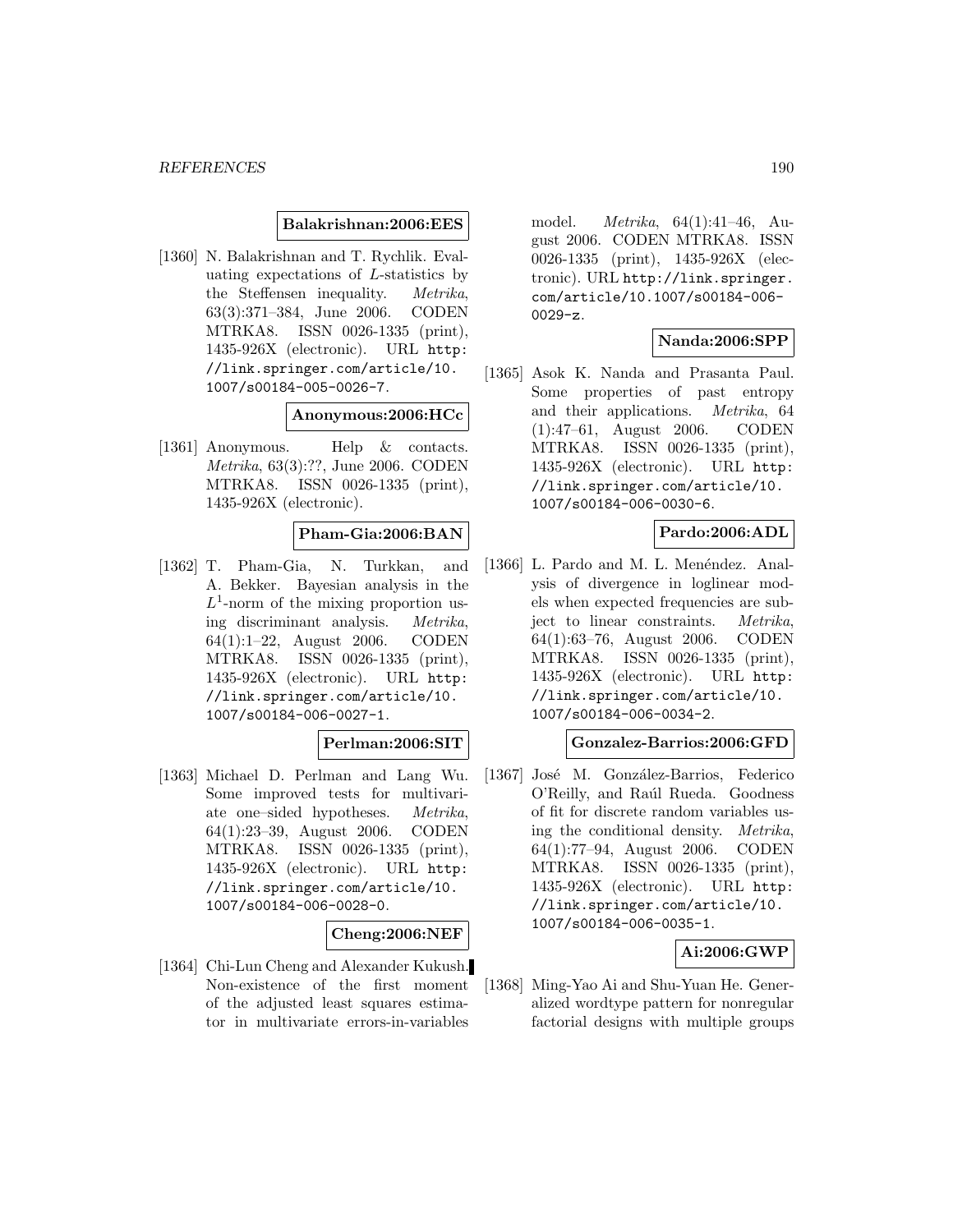of factors. Metrika, 64(1):95–108, August 2006. CODEN MTRKA8. ISSN 0026-1335 (print), 1435-926X (electronic). URL http://link.springer. com/article/10.1007/s00184-006-  $0037-z.$ 

#### **Grossmann:2006:ODA**

[1369] Heiko Großmann, Heinz Holling, Ulrike Graßhoff, and Rainer Schwabe. Optimal designs for asymmetric linear paired comparisons with a profile strength constraint. Metrika, 64 (1):109–119, August 2006. CODEN MTRKA8. ISSN 0026-1335 (print), 1435-926X (electronic). URL http: //link.springer.com/article/10. 1007/s00184-006-0038-y.

# **Fried:2006:BRH**

[1370] R. Fried. Book review: Härdle, W., Simar, L.: Applied multivariate statistical analysis, Springer Verlag, Berlin–Heidelberg-New York 2003, pp. XVIII/486, Eur69.95, ISBN 3-540- 03079-4. Metrika, 64(1):121–122, August 2006. CODEN MTRKA8. ISSN 0026-1335 (print), 1435-926X (electronic). URL http://link.springer. com/accesspage/article/10.1007/ s00184-006-0031-5.

#### **Repsilber:2006:BRS**

[1371] Dirk Repsilber and Andreas Ziegler. Book review: Simon, R. M., Korn, E. L., McShane, L. M., Radmacher, M. D., Wright, G. W. and Zhao, Y., Design and Analysis of DNA Microarray Investigations, Springer New York 2004, ISBN 0-387-00135-2. Metrika, 64 (1):123–124, August 2006. CODEN MTRKA8. ISSN 0026-1335 (print), 1435-926X (electronic). URL http: //link.springer.com/accesspage/

article/10.1007/s00184-006-0032- 4.

## **Falk:2006:BRB**

[1372] Michael Falk. Book review: Introduction to Rare Event Simulation, by James Antonio Bucklew Springer Berlin, ISBN 0-387-20078-9. Metrika, 64(1):125–126, August 2006. CODEN MTRKA8. ISSN 0026-1335 (print), 1435-926X (electronic). URL http: //link.springer.com/accesspage/ article/10.1007/s00184-006-0033- 3.

#### **Drees:2006:BRM**

[1373] Holger Drees. Book review: Michael Falk, Jürg Hüsler, Rolf-Dieter Reiss, Laws of Small Numbers: Extremes and Rare Events. Metrika, 64(1): 127–129, August 2006. CODEN MTRKA8. ISSN 0026-1335 (print), 1435-926X (electronic). URL http: //link.springer.com/article/10. 1007/s00184-006-0036-0.

#### **Anonymous:2006:HCd**

[1374] Anonymous. Help & contacts. Metrika, 64(1):??, August 2006. CODEN MTRKA8. ISSN 0026-1335 (print), 1435-926X (electronic).

#### **Castano-Martinez:2006:HAC**

[1375] Antonia Castaño-Martínez and Fernando López-Blázquez. Heuristic approximation to Cramér–von Mises type statistics. Metrika, 64(2):131–138, October 2006. CODEN MTRKA8. ISSN 0026-1335 (print), 1435-926X (electronic). URL http://link.springer. com/article/10.1007/s00184-006- 0039-x.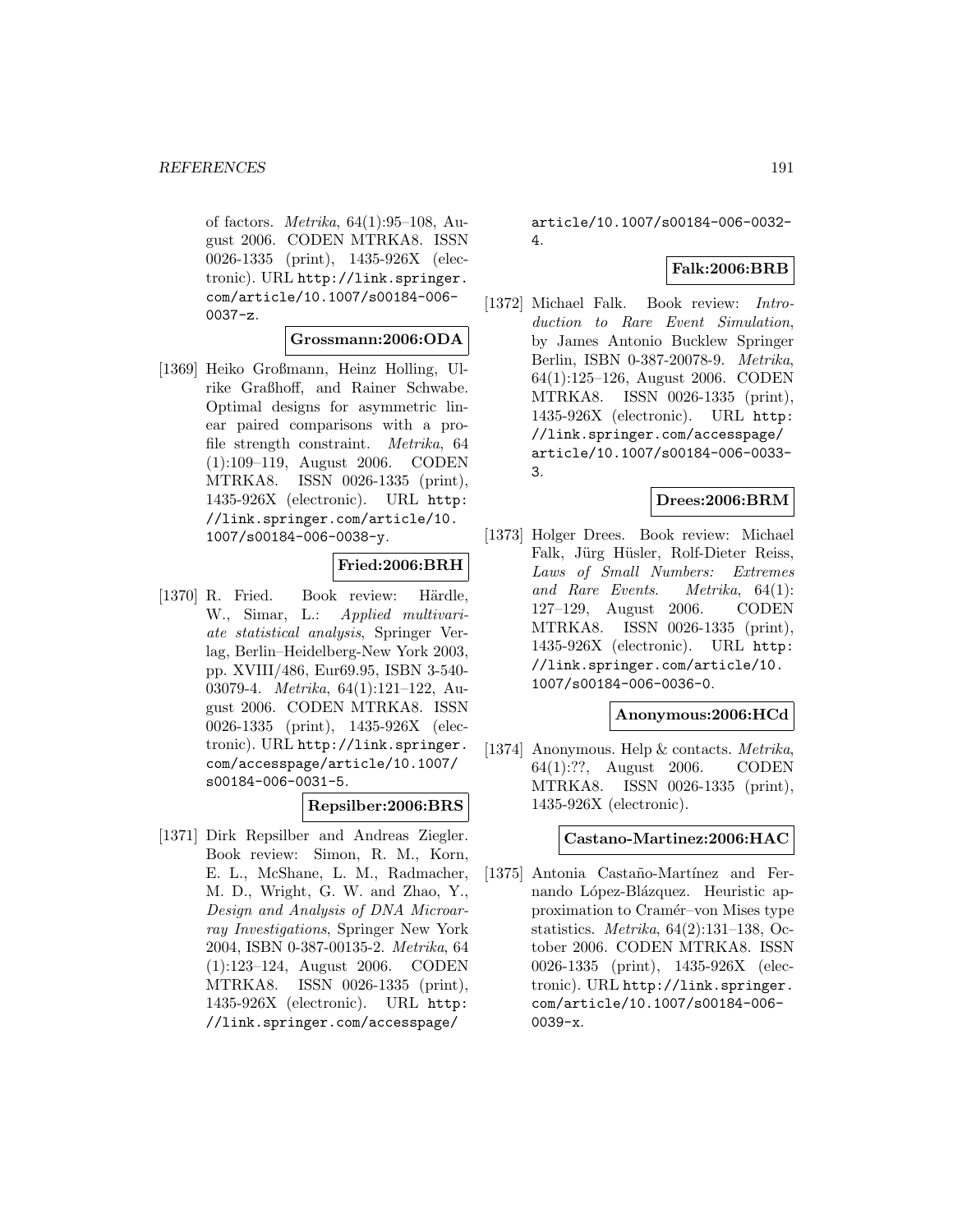**Stoyan:2006:ENN**

[1376] Dietrich Stoyan. On estimators of the nearest neighbour distance distribution function for stationary point processes. Metrika, 64(2):139–150, October 2006. CODEN MTRKA8. ISSN 0026-1335 (print), 1435-926X (electronic). URL http://link.springer. com/article/10.1007/s00184-006- 0040-4.

# **Hesse:2006:IDE**

[1377] Christian H. Hesse. Iterative density estimation from contaminated observations. Metrika, 64(2):151–165, October 2006. CODEN MTRKA8. ISSN 0026-1335 (print), 1435-926X (electronic). URL http://link.springer. com/article/10.1007/s00184-006- 0041-3.

#### **Kulkarni:2006:CMM**

[1378] H. V. Kulkarni. Characterizations and modelling of multivariate lack of memory property. Metrika, 64 (2):167–180, October 2006. CODEN MTRKA8. ISSN 0026-1335 (print), 1435-926X (electronic). URL http: //link.springer.com/article/10. 1007/s00184-006-0042-2.

# **Zaigraev:2006:DOD**

[1379] Alexander Zaigraev. On DS-optimal design matrices with restrictions on rows or columns. *Metrika*, 64(2): 181–189, October 2006. CODEN MTRKA8. ISSN 0026-1335 (print), 1435-926X (electronic). URL http: //link.springer.com/article/10. 1007/s00184-006-0043-1.

#### **Heinrich:2006:GFC**

[1380] Lothar Heinrich and Udo Schwingenschlögl. Goodness-of-fit criteria for the Adams and Jefferson rounding methods and their limiting laws. Metrika, 64(2):191–207, October 2006. CODEN MTRKA8. ISSN 0026-1335 (print), 1435-926X (electronic). URL http: //link.springer.com/article/10. 1007/s00184-006-0044-0.

## **Georgiou:2006:MLC**

[1381] S. Georgiou and C. Koukouvinos. Multi-level k-circulant supersaturated designs. Metrika, 64(2):209–220, October 2006. CODEN MTRKA8. ISSN 0026-1335 (print), 1435-926X (electronic). URL http://link.springer. com/article/10.1007/s00184-006- 0045-z.

#### **Batsidis:2006:DOO**

[1382] A. Batsidis and K. Zografos. Discrimination of observations into one of two elliptic populations based on monotone training samples. Metrika, 64 (2):221–241, October 2006. CODEN MTRKA8. ISSN 0026-1335 (print), 1435-926X (electronic). URL http: //link.springer.com/article/10. 1007/s00184-006-0046-y.

#### **Wakolbinger:2006:BRR**

[1383] Anton Wakolbinger. Book review: Rasmus Nielsen (ed.): Statistical methods in molecular evolution. Metrika, 64 (2):243–245, October 2006. CODEN MTRKA8. ISSN 0026-1335 (print), 1435-926X (electronic). URL http: //link.springer.com/article/10. 1007/s00184-006-0086-3.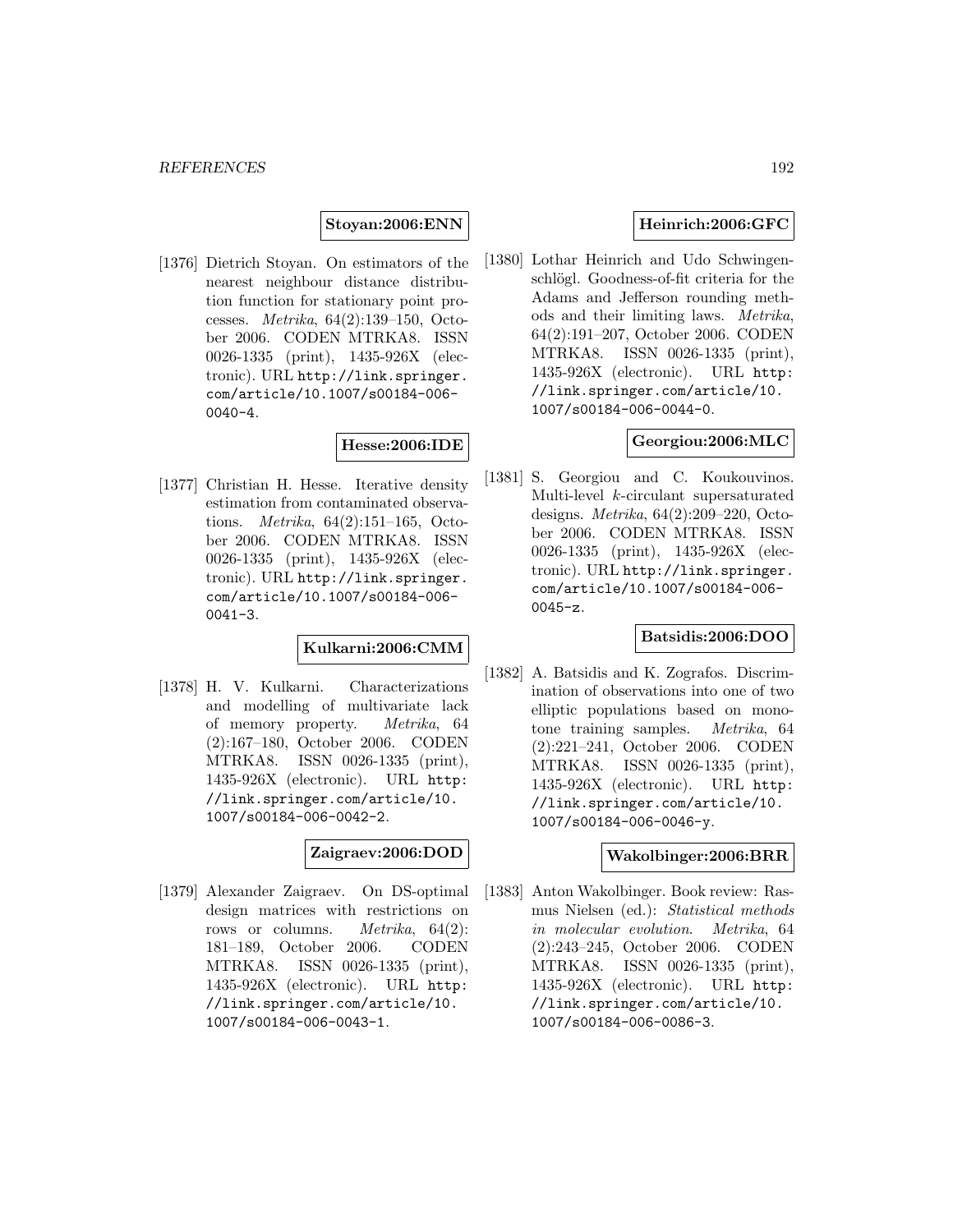**Creutzig:2006:BRW**

[1384] Jakob Creutzig. Book review: W. Hörmann, J. Leydold, G. Derflinger: Automatic nonuniform random variate generation. Metrika, 64(2):247– 248, October 2006. CODEN MTRKA8. ISSN 0026-1335 (print), 1435-926X (electronic). URL http://link. springer.com/accesspage/article/ 10.1007/s00184-006-0087-2.

# **Droge:2006:BRP**

[1385] Bernd Droge. Book review: Phillip Good: Permutation, parametric, and bootstrap tests of hypotheses. Metrika, 64(2):249–250, October 2006. CODEN MTRKA8. ISSN 0026-1335 (print), 1435-926X (electronic). URL http: //link.springer.com/accesspage/ article/10.1007/s00184-006-0088- 1.

#### **Schmidt:2006:BRJ**

[1386] Volker Schmidt. Book review: James E. Gentle: Random number generation and Monte Carlo methods. Metrika, 64 (2):251–252, October 2006. CODEN MTRKA8. ISSN 0026-1335 (print), 1435-926X (electronic). URL http: //link.springer.com/accesspage/ article/10.1007/s00184-006-0089- 0.

## **Nather:2006:BRA**

[1387] Wolfgang Näther. Book review: Antony C. Atkinson, Marco Riani, Andrea Cerioli: Exploring multivariate data with the forward search. Metrika, 64(2):253–254, October 2006. CODEN MTRKA8. ISSN 0026-1335 (print), 1435-926X (electronic). URL http: //link.springer.com/accesspage/

article/10.1007/s00184-006-0090- 7.

# **Steinebach:2006:BRL**

[1388] J. Steinebach. Book review: E. L. Lehmann, J. P. Romano: Testing statistical hypotheses. Metrika, 64 (2):255–256, October 2006. CODEN MTRKA8. ISSN 0026-1335 (print), 1435-926X (electronic). URL http: //link.springer.com/accesspage/ article/10.1007/s00184-006-0091- 6.

## **Kohler:2006:BRW**

[1389] Michael Kohler. Book review: Wallace, C. S: Statistical and inductive inference by minimum message length. Metrika, 64(2):257, October 2006. CODEN MTRKA8. ISSN 0026-1335 (print), 1435-926X (electronic). URL http: //link.springer.com/accesspage/ article/10.1007/s00184-006-0093- 4.

#### **Anonymous:2006:HCe**

[1390] Anonymous. Help & contacts. Metrika, 64(2):??, October 2006. CODEN MTRKA8. ISSN 0026-1335 (print), 1435-926X (electronic).

#### **Jokiel-Rokita:2006:GMP**

[1391] Alicja Jokiel-Rokita. Gamma-minimax prediction for the multinomial distribution. Metrika, 64(3):259–269, December 2006. CODEN MTRKA8. ISSN 0026-1335 (print), 1435-926X (electronic). URL http://link.springer. com/article/10.1007/s00184-006- 0047-x.

## **Wang:2006:EVC**

[1392] Qihua Wang and Lili Yao. Estimation in varying-coefficient proportional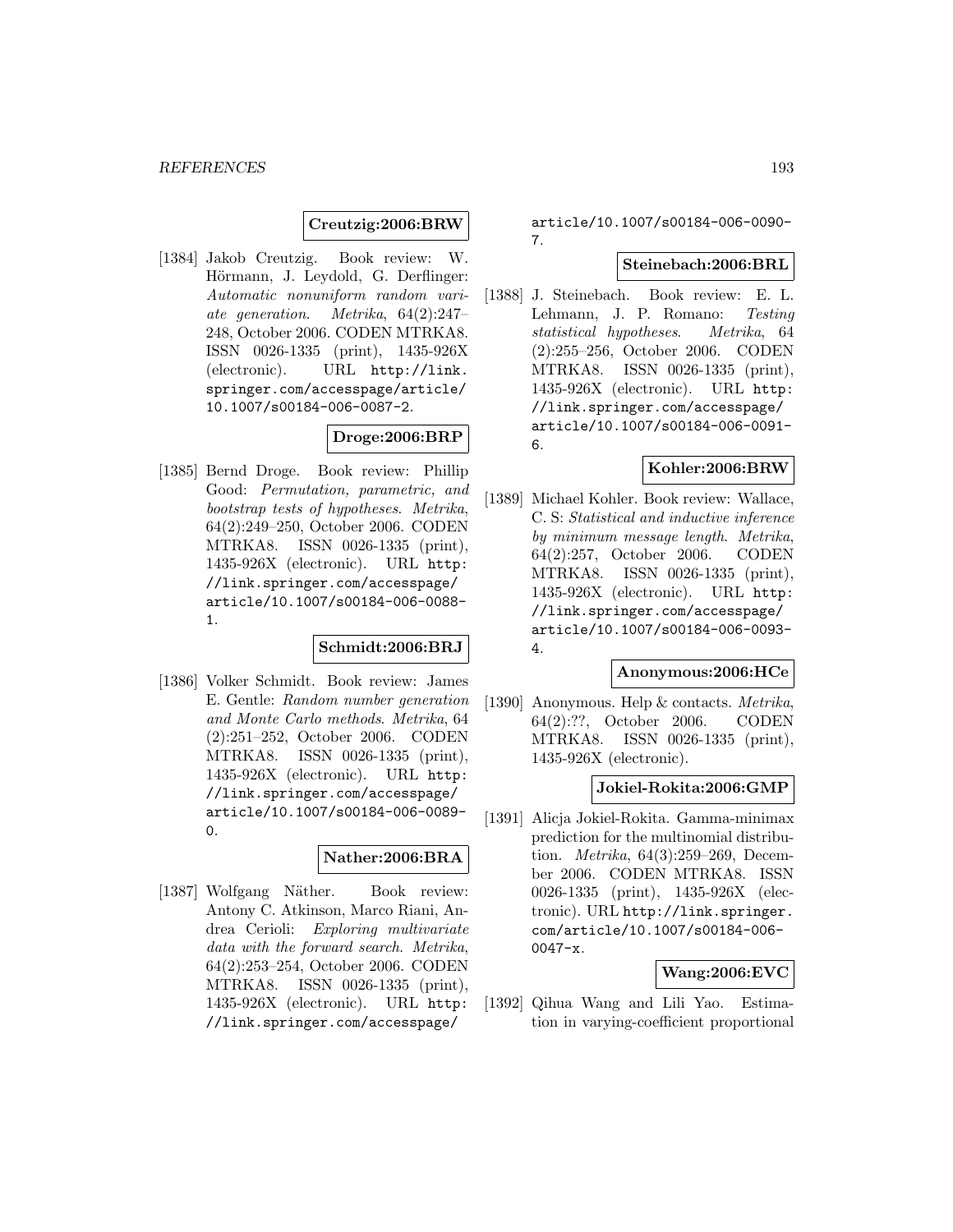hazard regression model. *Metrika*, 64 (3):271–288, December 2006. CODEN MTRKA8. ISSN 0026-1335 (print), 1435-926X (electronic). URL http: //link.springer.com/article/10. 1007/s00184-006-0048-9.

**Torabi:2006:NPL**

[1393] Hamzeh Torabi, Javad Behboodian, and S. Mahmoud Taheri. Neyman– Pearson lemma for fuzzy hypotheses testing with vague data. Metrika, 64 (3):289–304, December 2006. CODEN MTRKA8. ISSN 0026-1335 (print), 1435-926X (electronic). URL http: //link.springer.com/article/10. 1007/s00184-006-0049-8.

## **Muralidharan:2006:AIE**

[1394] K. Muralidharan and P. Lathika. Analysis of instantaneous and early failures in Weibull distribution. Metrika, 64 (3):305–316, December 2006. CODEN MTRKA8. ISSN 0026-1335 (print), 1435-926X (electronic). URL http: //link.springer.com/article/10. 1007/s00184-006-0050-2.

#### **Chacko:2006:CRV**

[1395] Manoj Chacko and P. Yageen Thomas. Concomitants of record values arising from Morgenstern type bivariate logistic distribution and some of their applications in parameter estimation. Metrika, 64(3):317–331, December 2006. CODEN MTRKA8. ISSN 0026-1335 (print), 1435-926X (electronic). URL http://link.springer. com/article/10.1007/s00184-006-  $0051 - 1.$ 

#### **Tsou:2006:PRT**

[1396] Tsung-Shan Tsou. Parametric robust test for several variances with unknown

underlying distributions. Metrika, 64 (3):333–349, December 2006. CODEN MTRKA8. ISSN 0026-1335 (print), 1435-926X (electronic). URL http: //link.springer.com/article/10. 1007/s00184-006-0052-0.

# **Evangelaras:2006:PPH**

[1397] H. Evangelaras, C. Koukouvinos, and K. Mylona. Projection properties of Hadamard matrices of order 36 obtained from Paley's constructions. Metrika, 64(3):351–359, December 2006. CODEN MTRKA8. ISSN 0026-1335 (print), 1435-926X (electronic). URL http://link.springer. com/article/10.1007/s00184-006- 0053-z.

# **Wang:2006:NLI**

[1398] Jian-Feng Wang and Li-Xin Zhang. A nonclassical Law of the Iterated Logarithm for functions of positively associated random variables. Metrika, 64 (3):361–378, December 2006. CODEN MTRKA8. ISSN 0026-1335 (print), 1435-926X (electronic). URL http: //link.springer.com/article/10. 1007/s00184-006-0054-y.

## **Pandit:2006:LMP**

[1399] Parameshwar V. Pandit. Locally most powerful and other rank tests for independence — with a contaminated weighted alternative. Metrika, 64(3): 379–387, December 2006. CODEN MTRKA8. ISSN 0026-1335 (print), 1435-926X (electronic). URL http: //link.springer.com/article/10. 1007/s00184-006-0056-9.

# **Anonymous:2006:HCf**

[1400] Anonymous. Help & contacts. Metrika, 64(3):??, December 2006. CODEN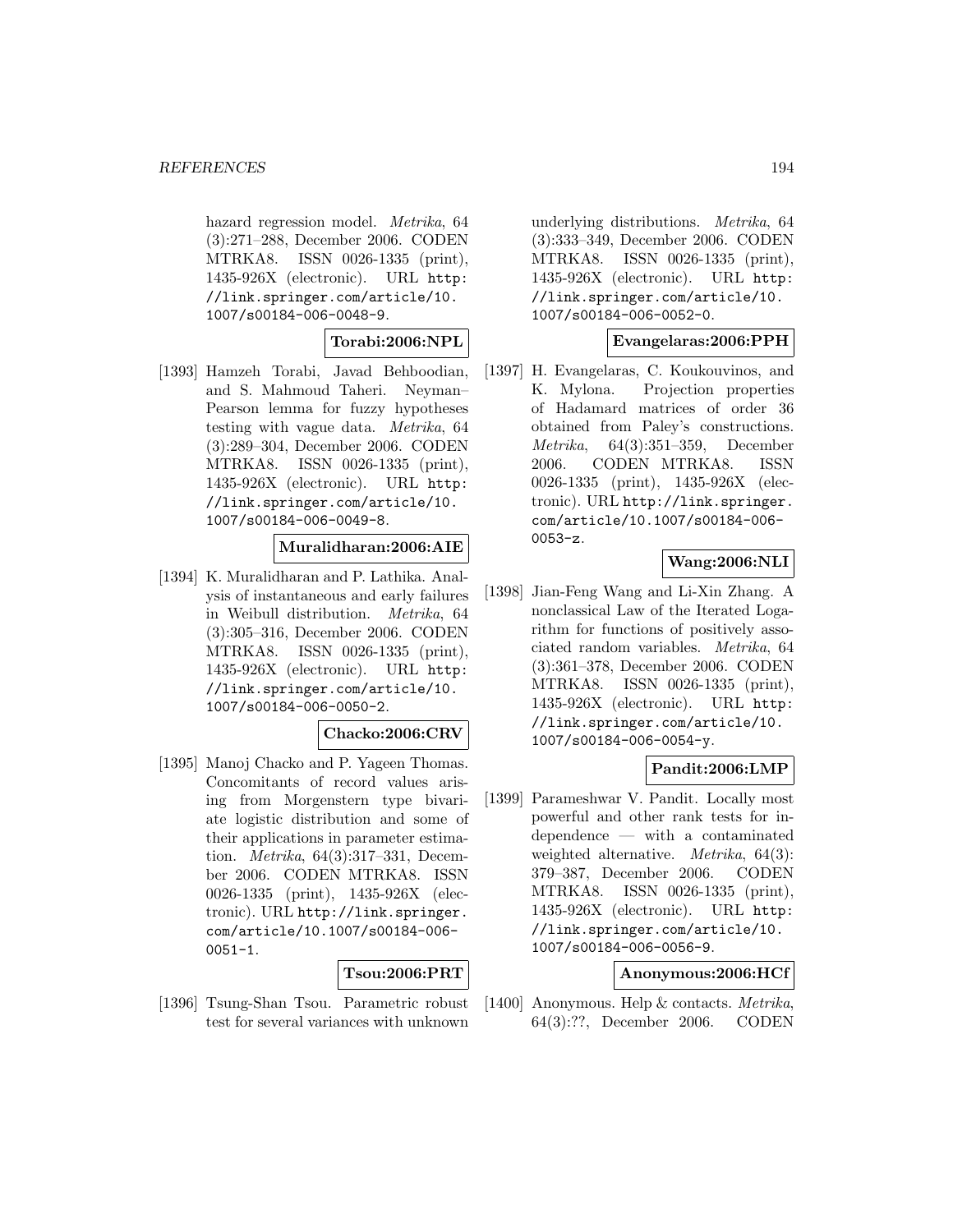MTRKA8. ISSN 0026-1335 (print), 1435-926X (electronic).

**Kamps:2007:E**

[1401] Udo Kamps, Friedrich Pukelsheim, and Jürgen Lehn. Editorial. Metrika, 65(1):1, February 2007. CODEN MTRKA8. ISSN 0026-1335 (print), 1435-926X (electronic). URL http: //link.springer.com/accesspage/ article/10.1007/s00184-006-0115- 2.

# **Kossler:2007:AER**

[1402] Wolfgang Kössler and Egmar Rödel. The asymptotic efficacies and relative efficiencies of various linear rank tests for independence. Metrika, 65 (1):3–28, February 2007. CODEN MTRKA8. ISSN 0026-1335 (print), 1435-926X (electronic). URL http: //link.springer.com/article/10. 1007/s00184-006-0055-x.

# **Stenger:2007:OSS**

[1403] Horst Stenger and Siegfried Gabler. Optimal strategies in 2-stage sampling. Metrika, 65(1):29–42, February 2007. CODEN MTRKA8. ISSN 0026-1335 (print), 1435-926X (electronic). URL http://link.springer. com/article/10.1007/s00184-006- 0057-8.

**Kasturiratna:2007:CND**

[1404] Dhanuja Kasturiratna, Truc T. Nguyen, and Arjun K. Gupta. Characterization of normal distribution related to two samples based on regression. *Metrika*, 65(1):43–52, February 2007. CODEN MTRKA8. ISSN 0026-1335 (print), 1435-926X (electronic). URL http: //link.springer.com/article/10. 1007/s00184-006-0058-7.

# **Goos:2007:OMS**

[1405] Peter Goos and Alexander N. Donev. D-optimal minimum support mixture designs in blocks. Metrika, 65 (1):53–68, February 2007. CODEN MTRKA8. ISSN 0026-1335 (print), 1435-926X (electronic). URL http: //link.springer.com/article/10. 1007/s00184-006-0059-6.

## **Lopez-Blazquez:2007:TL**

[1406] Fernando López-Blázquez and Jacek Wesolowski. Top- k-lists. Metrika, 65(1):69–82, February 2007. CODEN MTRKA8. ISSN 0026-1335 (print), 1435-926X (electronic). URL http: //link.springer.com/article/10. 1007/s00184-006-0060-0.

#### **Dasgupta:2007:OAC**

[1407] Nairanjana Dasgupta and Rita SahaRay. Optimal allocation for comparing  $k$  test treatments to positive and negative control with unequal weighting under A-optimality and MV-optimality. Metrika, 65 (1):83–92, February 2007. CODEN MTRKA8. ISSN 0026-1335 (print), 1435-926X (electronic). URL http: //link.springer.com/article/10. 1007/s00184-006-0061-z.

# **Liu:2007:LRT**

[1408] Xinsheng Liu. Likelihood ratio test for and against nonlinear inequality constraints. Metrika, 65(1):93–108, February 2007. CODEN MTRKA8. ISSN 0026-1335 (print), 1435-926X (electronic). URL http://link.springer. com/article/10.1007/s00184-006-  $0062 - y.$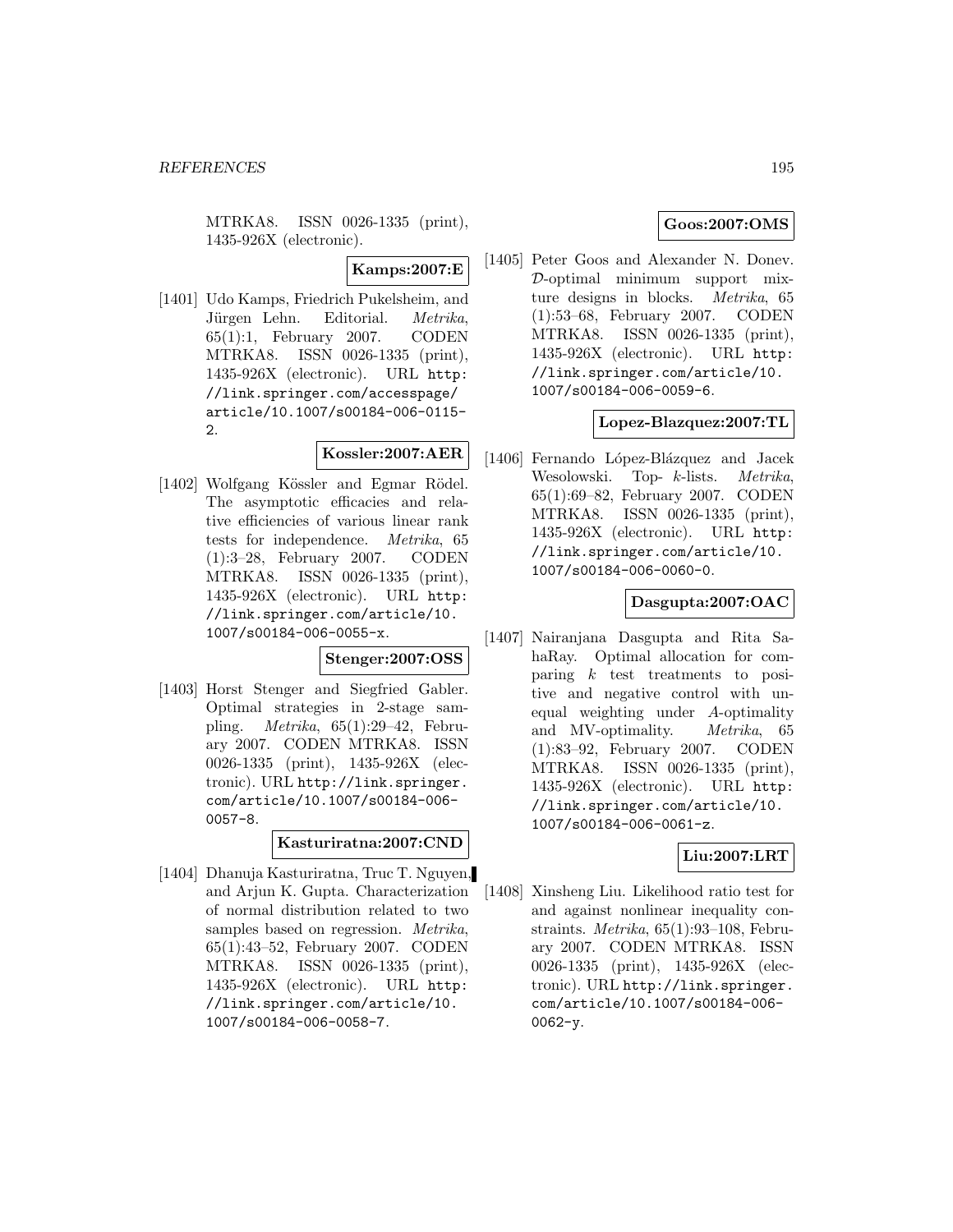# **Nather:2007:CVF**

[1409] Wolfgang Näther and Andreas Wünsche. On the conditional variance of fuzzy random variables. Metrika, 65(1): 109–122, February 2007. CODEN MTRKA8. ISSN 0026-1335 (print), 1435-926X (electronic). URL http: //link.springer.com/article/10. 1007/s00184-006-0063-x.

# **Zi:2007:AFD**

[1410] Xue-Min Zi, Min-Qian Liu, and Run-Chu Zhang. Asymmetrical factorial designs containing clear effects. Metrika, 65(1):123–131, February 2007. CODEN MTRKA8. ISSN 0026-1335 (print), 1435-926X (electronic). URL http://link.springer. com/article/10.1007/s00184-006- 0064-9.

#### **Anonymous:2007:HCa**

[1411] Anonymous. Help & contacts. Metrika, 65(1):??, February 2007. CODEN MTRKA8. ISSN 0026-1335 (print), 1435-926X (electronic).

## **Eichler:2007:FDB**

[1412] Michael Eichler. A frequency-domain based test for non-correlation between stationary time series. Metrika, 65 (2):133–157, February 2007. CODEN MTRKA8. ISSN 0026-1335 (print), 1435-926X (electronic). URL http: //link.springer.com/article/10. 1007/s00184-006-0065-8.

## **Kundu:2007:AHL**

[1413] Debasis Kundu and Rameshwar D. Gupta. Analysis of hybrid lifetests in presence of competing risks. Metrika, 65(2):159–170, February 2007.

CODEN MTRKA8. ISSN 0026- 1335 (print), 1435-926X (electronic). URL http://link.springer.com/ article/10.1007/s00184-006-0066- 7.

## **Druilhet:2007:IMN**

[1414] Pierre Druilhet and Augustyn Markiewicz. Information matrices for non full rank subsystems. Metrika, 65(2): 171–182, February 2007. CODEN MTRKA8. ISSN 0026-1335 (print), 1435-926X (electronic). URL http: //link.springer.com/article/10. 1007/s00184-006-0067-6.

#### **Schmelter:2007:OSG**

[1415] Thomas Schmelter. The optimality of single-group designs for certain mixed models. Metrika, 65(2):183–193, February 2007. CODEN MTRKA8. ISSN 0026-1335 (print), 1435-926X (electronic). URL http://link.springer. com/article/10.1007/s00184-006- 0068-5.

# **Zhang:2007:LDB**

[1416] Li-Xin Zhang and Xiao-Rong Yang. The limit distribution of the bootstrap for the unit root test statistic when the residuals are dependent. Metrika, 65 (2):195–206, February 2007. CODEN MTRKA8. ISSN 0026-1335 (print), 1435-926X (electronic). URL http: //link.springer.com/article/10. 1007/s00184-006-0070-y.

# **Savani:2007:EPE**

[1417] V. Savani and A. A. Zhigljavsky. Efficient parameter estimation for independent and INAR(1) negative binomial samples. *Metrika*, 65(2): 207–225, February 2007. CODEN MTRKA8. ISSN 0026-1335 (print),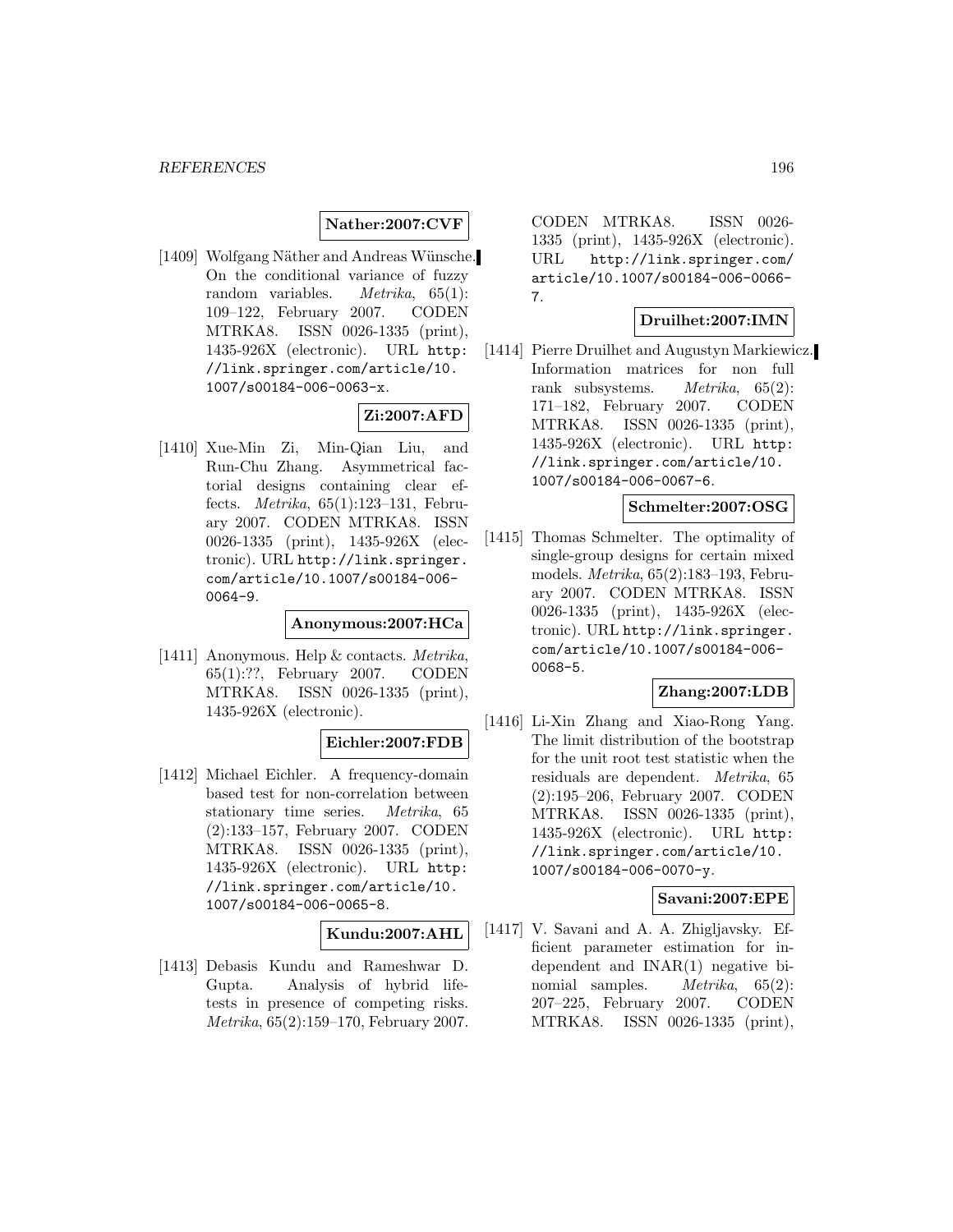1435-926X (electronic). URL http: //link.springer.com/article/10. 1007/s00184-006-0071-x.

# **Chang:2007:MSO**

[1418] Fu-Chuen Chang and Hung-Ming Lin. On minimally-supported Doptimal designs for polynomial regression with log-concave weight function. Metrika, 65(2):227–233, February 2007. CODEN MTRKA8. ISSN 0026-1335 (print), 1435-926X (electronic). URL http://link.springer. com/article/10.1007/s00184-006- 0072-9.

# **Jacroux:2007:MRM**

[1419] Mike Jacroux. Maximal rank minimum aberration foldover plans for  $2^{m-k}$  fractional factorial designs. Metrika, 65 (2):235–242, February 2007. CODEN MTRKA8. ISSN 0026-1335 (print), 1435-926X (electronic). URL http: //link.springer.com/article/10. 1007/s00184-006-0073-8.

## **Fischer:2007:CGF**

[1420] Matthias Fischer and Ingo Klein. Constructing generalized FGM copulas by means of certain univariate distributions. Metrika, 65(2):243–260, February 2007. CODEN MTRKA8. ISSN 0026-1335 (print), 1435-926X (electronic). URL http://link.springer. com/article/10.1007/s00184-006- 0075-6.

## **Anonymous:2007:HCb**

[1421] Anonymous. Help & contacts. Metrika, 65(2):??, February 2007. CODEN MTRKA8. ISSN 0026-1335 (print), 1435-926X (electronic).

## **Krishnamoorthy:2007:IRT**

[1422] K. Krishnamoorthy, Shubhabrata Mukherjee, and Huizhen Guo. Inference on reliability in two-parameter exponential stress-strength model. Metrika, 65(3):261–273, May 2007. CODEN MTRKA8. ISSN 0026- 1335 (print), 1435-926X (electronic). URL http://link.springer.com/ article/10.1007/s00184-006-0074- 7.

# **Shklyar:2007:QSM**

[1423] Sergiy Shklyar, Hans Schneeweiß, and Alexander Kukush. Quasi score is more efficient than corrected score in a polynomial measurement error model. Metrika, 65(3):275–295, May 2007. CODEN MTRKA8. ISSN 0026-1335 (print), 1435-926X (electronic). URL http://link.springer. com/article/10.1007/s00184-006- 0076-5.

## **Bieniek:2007:VDP**

[1424] Mariusz Bieniek. Variation diminishing property of densities of uniform generalized order statistics. Metrika, 65(3):297–309, May 2007. CODEN MTRKA8. ISSN 0026-1335 (print), 1435-926X (electronic). URL http: //link.springer.com/article/10. 1007/s00184-006-0077-4.

## **Tian:2007:EOD**

[1425] Yongge Tian and Agnes M. Herzberg. Estimation and optimal designs for linear Haar-wavelet models. Metrika, 65(3):311–324, May 2007. CODEN MTRKA8. ISSN 0026-1335 (print), 1435-926X (electronic). URL http: //link.springer.com/article/10. 1007/s00184-006-0078-3.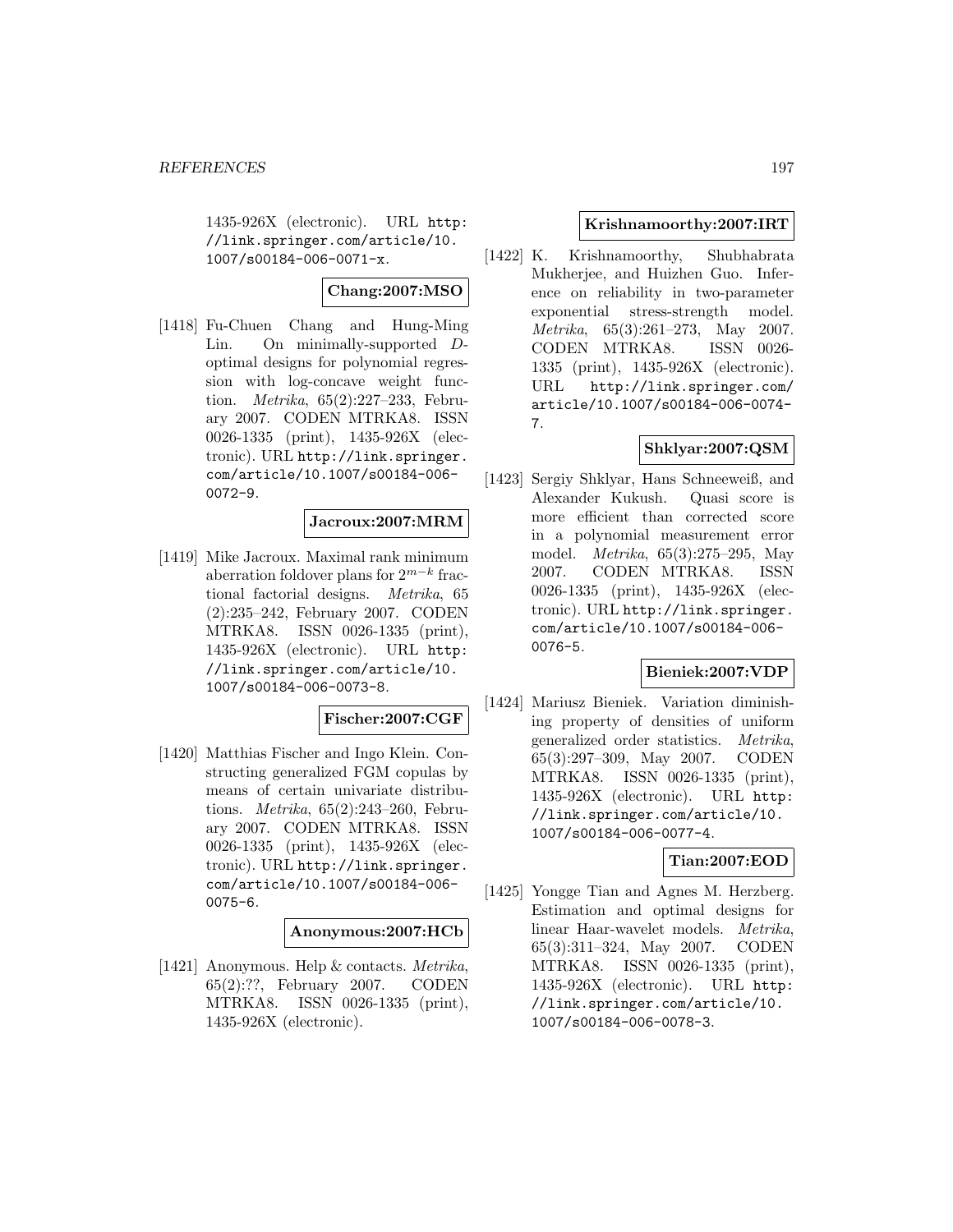# **Hu:2007:IFR**

[1426] Taizhong Hu and Ying Li. Increasing failure rate and decreasing reversed hazard rate properties of the minimum and maximum of multivariate distributions with log-concave densities. *Metrika*,  $65(3):325-330$ , May 2007. CODEN MTRKA8. ISSN 0026-1335 (print), 1435-926X (electronic). URL http://link.springer. com/article/10.1007/s00184-006- 0079-2.

#### **Stulajter:2007:MSE**

[1427] Frantisek Stulajter. Mean squared error of the empirical best linear unbiased predictor in an orthogonal finite discrete spectrum linear regression model. Metrika, 65(3):331–348, May 2007. CODEN MTRKA8. ISSN 0026-1335 (print), 1435-926X (electronic). URL http://link.springer. com/article/10.1007/s00184-006- 0080-9.

#### **Rueda:2007:PEL**

[1428] M. Rueda, J. F. Muñoz, Y. G. Berger, A. Arcos, and S. Martínez. Pseudo empirical likelihood method in the presence of missing data. Metrika, 65(3):349–367, May 2007. CODEN MTRKA8. ISSN 0026-1335 (print), 1435-926X (electronic). URL http: //link.springer.com/article/10. 1007/s00184-006-0081-8.

## **Filipiak:2007:ODM**

[1429] K. Filipiak and A. Markiewicz. Optimal designs for a mixed interference model. Metrika, 65(3):369–386, May 2007. CODEN MTRKA8. ISSN 0026-1335 (print), 1435-926X (electronic). URL http://link.springer.

com/article/10.1007/s00184-006- 0082-7.

#### **Anonymous:2007:HCc**

[1430] Anonymous. Help & contacts. Metrika, 65(3):??, May 2007. CODEN MTRKA8. ISSN 0026-1335 (print), 1435-926X (electronic).

# **Wu:2007:GLM**

[1431] Kunling Wu and Lang Wu. Generalized linear mixed models with informative dropouts and missing covariates. *Metrika*,  $66(1):1-18$ , July 2007. CODEN MTRKA8. ISSN 0026-1335 (print), 1435-926X (electronic). URL http://link.springer. com/article/10.1007/s00184-006- 0083-6.

#### **Dominguez-Menchero:2007:AEI**

[1432] J. Santos Domínguez-Menchero and Gil González-Rodríguez. Analyzing an extension of the isotonic regression problem. *Metrika*,  $66(1):19-30$ , July 2007. CODEN MTRKA8. ISSN 0026-1335 (print), 1435-926X (electronic). URL http://link.springer. com/article/10.1007/s00184-006- 0084-5.

#### **Evangelaras:2007:RNT**

[1433] H. Evangelaras, C. Koukouvinos, and E. Lappas. 18-run nonisomorphic three level orthogonal arrays. Metrika, 66(1):31–37, July 2007. CODEN MTRKA8. ISSN 0026-1335 (print), 1435-926X (electronic). URL http: //link.springer.com/article/10. 1007/s00184-006-0085-4.

# **Muller:2007:WLS**

[1434] Ursula U. Müller. Weighted least squares estimators in possibly misspec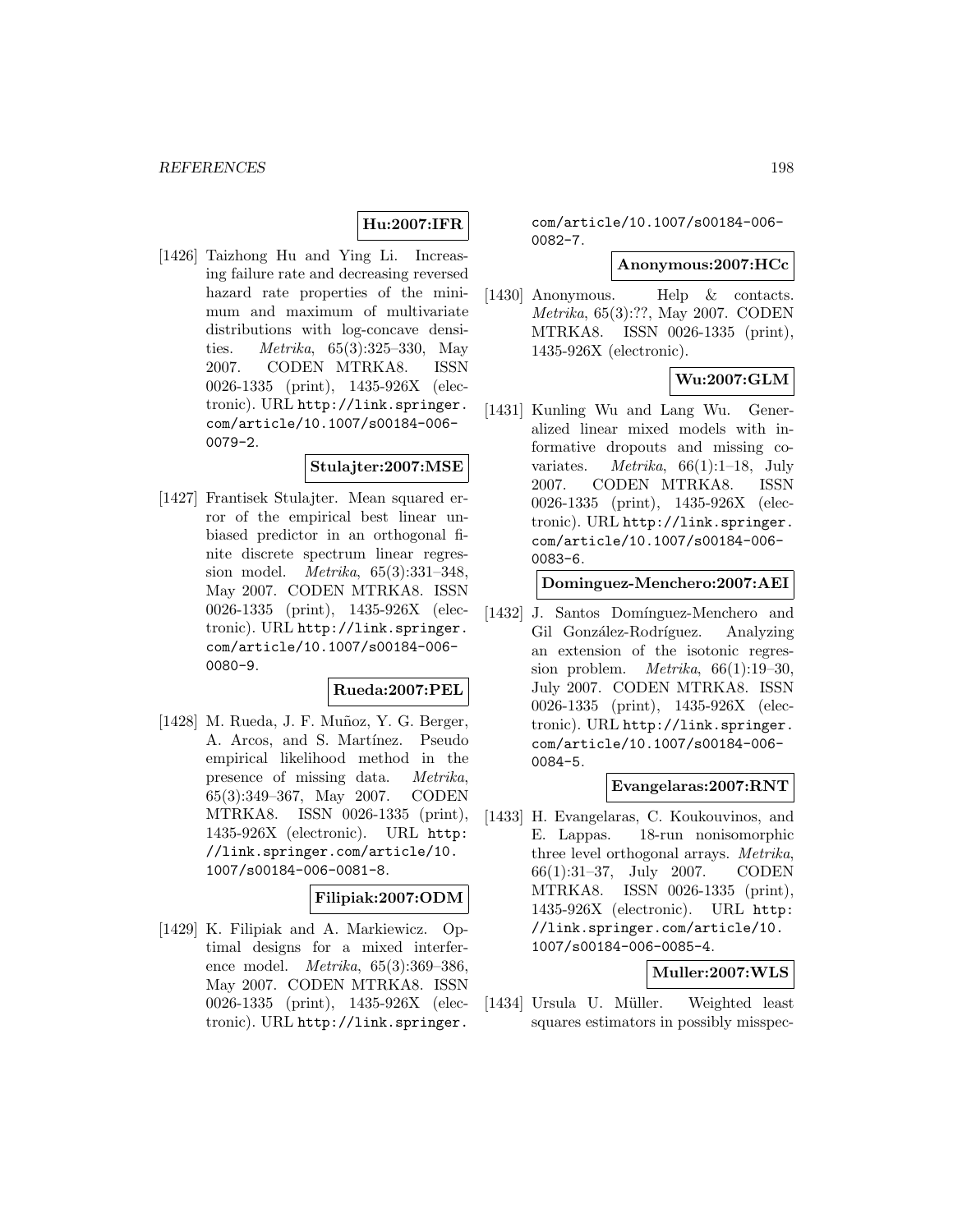ified nonlinear regression. Metrika, 66(1):39–59, July 2007. CODEN MTRKA8. ISSN 0026-1335 (print), 1435-926X (electronic). URL http: //link.springer.com/article/10. 1007/s00184-006-0092-5.

**Jokiel-Rokita:2007:MEC**

[1435] Alicja Jokiel-Rokita and Ryszard Magiera. Minimax estimation of a cumulative distribution function by converting to a parametric problem. Metrika, 66(1):61–73, July 2007. CODEN MTRKA8. ISSN 0026-1335 (print), 1435-926X (electronic). URL http://link.springer. com/article/10.1007/s00184-006- 0094-3.

# **Li:2007:ADP**

[1436] Yun-Xia Li and Jian-Feng Wang. Asymptotic distribution for products of sums under dependence. Metrika, 66(1):75–87, July 2007. CODEN MTRKA8. ISSN 0026-1335 (print), 1435-926X (electronic). URL http: //link.springer.com/article/10. 1007/s00184-006-0095-2.

# **Li:2007:SCN**

[1437] Yun Li and Quanxi Shao. Slow convergence of the number of near-maxima for Burr XII distributions. Metrika, 66(1):89–104, July 2007. CODEN MTRKA8. ISSN 0026-1335 (print), 1435-926X (electronic). URL http: //link.springer.com/article/10. 1007/s00184-006-0096-1.

## **Li:2007:NMM**

[1438] Yuling Li, Wei Gao, and Ning-Zhong Shi. A note on multinomial maximum likelihood estimation under ordered restrictions and the EM algo-

rithm. Metrika, 66(1):105–114, July 2007. CODEN MTRKA8. ISSN 0026-1335 (print), 1435-926X (electronic). URL http://link.springer. com/article/10.1007/s00184-006- 0098-z.

## **Sreekumar:2007:EPL**

[1439] N. V. Sreekumar and P. Yageen Thomas. Estimation of the parameters of log-gamma distribution using order statistics. *Metrika*,  $66(1):115-127$ , July 2007. CODEN MTRKA8. ISSN 0026-1335 (print), 1435-926X (electronic). URL http://link.springer. com/article/10.1007/s00184-006- 0099-y.

## **Anonymous:2007:HCd**

[1440] Anonymous. Help & contacts. Metrika, 66(1):??, July 2007. CODEN MTRKA8. ISSN 0026-1335 (print), 1435-926X (electronic).

#### **Danielak:2007:CDD**

[1441] Katarzyna Danielak and Anna Dembińska. On characterizing discrete distributions via conditional expectations of weak record values. Metrika, 66(2): 129–138, September 2007. CODEN MTRKA8. ISSN 0026-1335 (print), 1435-926X (electronic). URL http: //link.springer.com/article/10. 1007/s00184-006-0100-9.

## **Angelopoulos:2007:ESA**

[1442] P. Angelopoulos, H. Evangelaras, C. Koukouvinos, and E. Lappas. An effective step-down algorithm for the construction and the identification of nonisomorphic orthogonal arrays. Metrika, 66(2):139–149, September 2007. CODEN MTRKA8. ISSN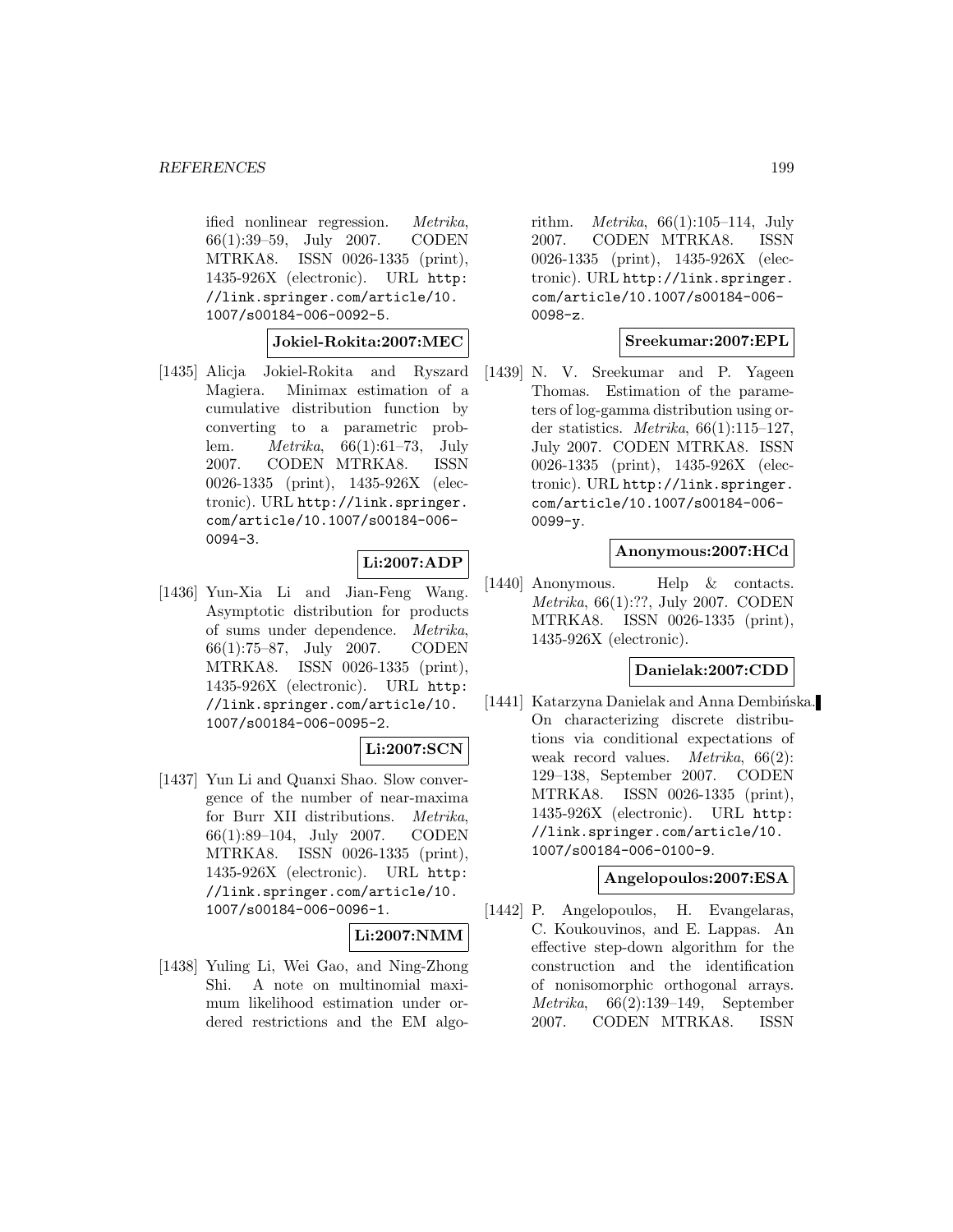0026-1335 (print), 1435-926X (electronic). URL http://link.springer. com/article/10.1007/s00184-006-  $0101 - 8.$ 

**Jozani:2007:MEC**

[1443] Mohammad Jafari Jozani and Eric ´ Marchand. Minimax estimation of constrained parametric functions for discrete families of distributions. Metrika, 66(2):151–160, September 2007. CODEN MTRKA8. ISSN 0026-1335 (print), 1435-926X (electronic). URL http://link.springer. com/article/10.1007/s00184-006-  $0102 - 7.$ 

**Rodriguez-Torreblanca:2007:LOD**

[1444] C. Rodríguez-Torreblanca and J. M. Rodríguez-Díaz. Locally D- and c-optimal designs for Poisson and negative binomial regression models. Metrika, 66(2):161–172, September 2007. CODEN MTRKA8. ISSN 0026-1335 (print), 1435-926X (electronic). URL http://link.springer. com/article/10.1007/s00184-006- 0103-6.

# **Chen:2007:PSF**

[1445] Zhenlong Chen. Polar sets of fractional Brownian sheets. Metrika, 66 (2):173–196, September 2007. CODEN MTRKA8. ISSN 0026-1335 (print), 1435-926X (electronic). URL http: //link.springer.com/article/10. 1007/s00184-006-0104-5.

#### **Belzunce:2007:RTC**

[1446] Félix Belzunce, Eva-María Ortega, Franco Pellerey, and José M. Ruiz. On rankings and top choices in random utility models with dependent utilities. Metrika, 66(2):197–212, Septem-

ber 2007. CODEN MTRKA8. ISSN 0026-1335 (print), 1435-926X (electronic). URL http://link.springer. com/article/10.1007/s00184-006- 0105-4.

#### **Abdel-Hamid:2007:PSA**

[1447] Alaa H. Abdel-Hamid and Essam K. Al-Hussaini. Progressive stress accelerated life tests under finite mixture models. Metrika, 66(2):213–231, September 2007. CODEN MTRKA8. ISSN 0026-1335 (print), 1435-926X (electronic). URL http://link.springer. com/article/10.1007/s00184-006- 0106-3.

#### **Bieniek:2007:CDR**

[1448] Mariusz Bieniek. On characterizations of distributions by regression of adjacent generalized order statistics. Metrika, 66(2):233–242, September 2007. CODEN MTRKA8. ISSN 0026-1335 (print), 1435-926X (electronic). URL http://link.springer. com/article/10.1007/s00184-006- 0107-2.

## **Gjestvang:2007:FQR**

[1449] Christopher R. Gjestvang and Sarjinder Singh. Forced quantitative randomized response model: a new device. Metrika, 66(2):243–257, September 2007. CODEN MTRKA8. ISSN 0026-1335 (print), 1435-926X (electronic). URL http://link.springer. com/article/10.1007/s00184-006- 0108-1.

#### **Anonymous:2007:HCe**

[1450] Anonymous. Help & contacts. Metrika, 66(2):??, September 2007. CODEN MTRKA8. ISSN 0026-1335 (print), 1435-926X (electronic).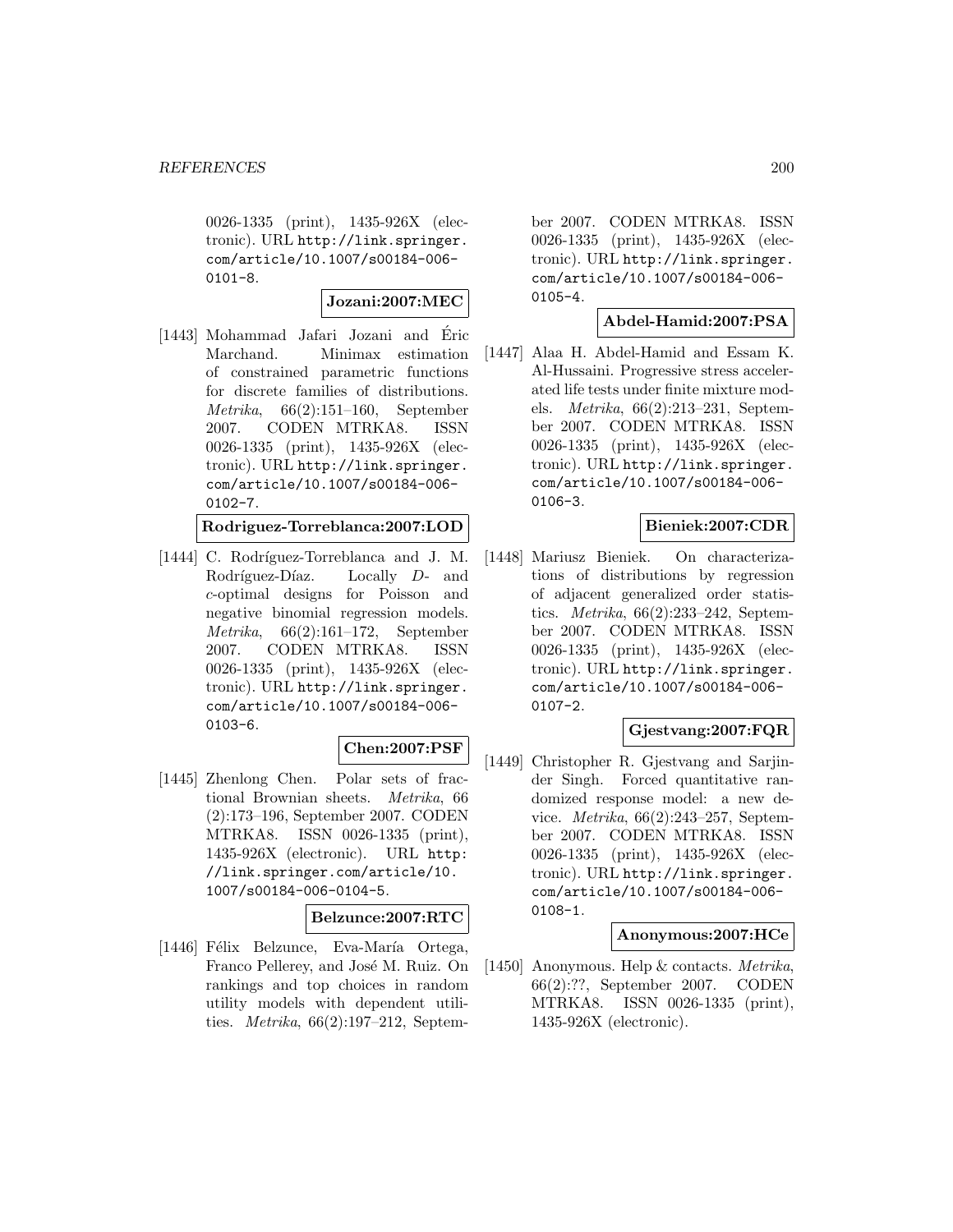#### **Mostofi:2007:MSB**

[1451] Amin Ghalamfarsa Mostofi and Javad Behboodian. On model selection in Bayesian regression. Metrika, 66(3): 259–268, November 2007. CODEN MTRKA8. ISSN 0026-1335 (print), 1435-926X (electronic). URL http: //link.springer.com/article/10. 1007/s00184-006-0109-0.

# **Gottard:2007:IBM**

[1452] Anna Gottard. On the inclusion of bivariate marked point processes in graphical models. Metrika, 66(3): 269–287, November 2007. CODEN MTRKA8. ISSN 0026-1335 (print), 1435-926X (electronic). URL http: //link.springer.com/article/10. 1007/s00184-006-0110-7.

#### **Zhengyan:2007:ABE**

[1453] Lin Zhengyan, Li Degui, and Chen Jia. Asymptotic behavior for Sestimators in random design linear model with long-range-dependent errors. Metrika, 66(3):289–303, November 2007. CODEN MTRKA8. ISSN 0026-1335 (print), 1435-926X (electronic). URL http://link.springer. com/article/10.1007/s00184-006-  $0111-6.$ 

# **Campbell:2007:GCM**

[1454] Paul J. Campbell. Games of chance with multiple objectives. *Metrika*, 66 (3):305–313, November 2007. CODEN MTRKA8. ISSN 0026-1335 (print), 1435-926X (electronic). URL http: //link.springer.com/article/10. 1007/s00184-006-0112-5.

## **Nguyen:2007:CNM**

[1455] Truc T. Nguyen, Arjun K. Gupta, Diem M. Nguyen, and Yining Wang. Characterizations of negative multinomial distributions based on conditional distributions. Metrika, 66(3): 315–322, November 2007. CODEN MTRKA8. ISSN 0026-1335 (print), 1435-926X (electronic). URL http: //link.springer.com/article/10. 1007/s00184-006-0113-4.

## **Schmid:2007:NIM**

[1456] Friedrich Schmid and Rafael Schmidt. Nonparametric inference on multivariate versions of Blomqvist's beta and related measures of tail dependence. Metrika, 66(3):323–354, November 2007. CODEN MTRKA8. ISSN 0026-1335 (print), 1435-926X (electronic). URL http://link.springer. com/article/10.1007/s00184-006- 0114-3.

## **Rueda:2007:CME**

[1457] M. Rueda, S. Martínez-Puertas, H. Martínez-Puertas, and A. Arcos. Calibration methods for estimating quantiles. *Metrika*,  $66(3)$ : 355–371, November 2007. CODEN MTRKA8. ISSN 0026-1335 (print), 1435-926X (electronic). URL http: //link.springer.com/article/10. 1007/s00184-006-0116-1.

## **Niaki:2007:MMA**

[1458] Seyed Taghi Akhavan Niaki and Babak Abbasi. On the monitoring of multiattributes high-quality production processes. Metrika, 66(3):373–388, November 2007. CODEN MTRKA8. ISSN 0026-1335 (print), 1435-926X (electronic). URL http://link.springer.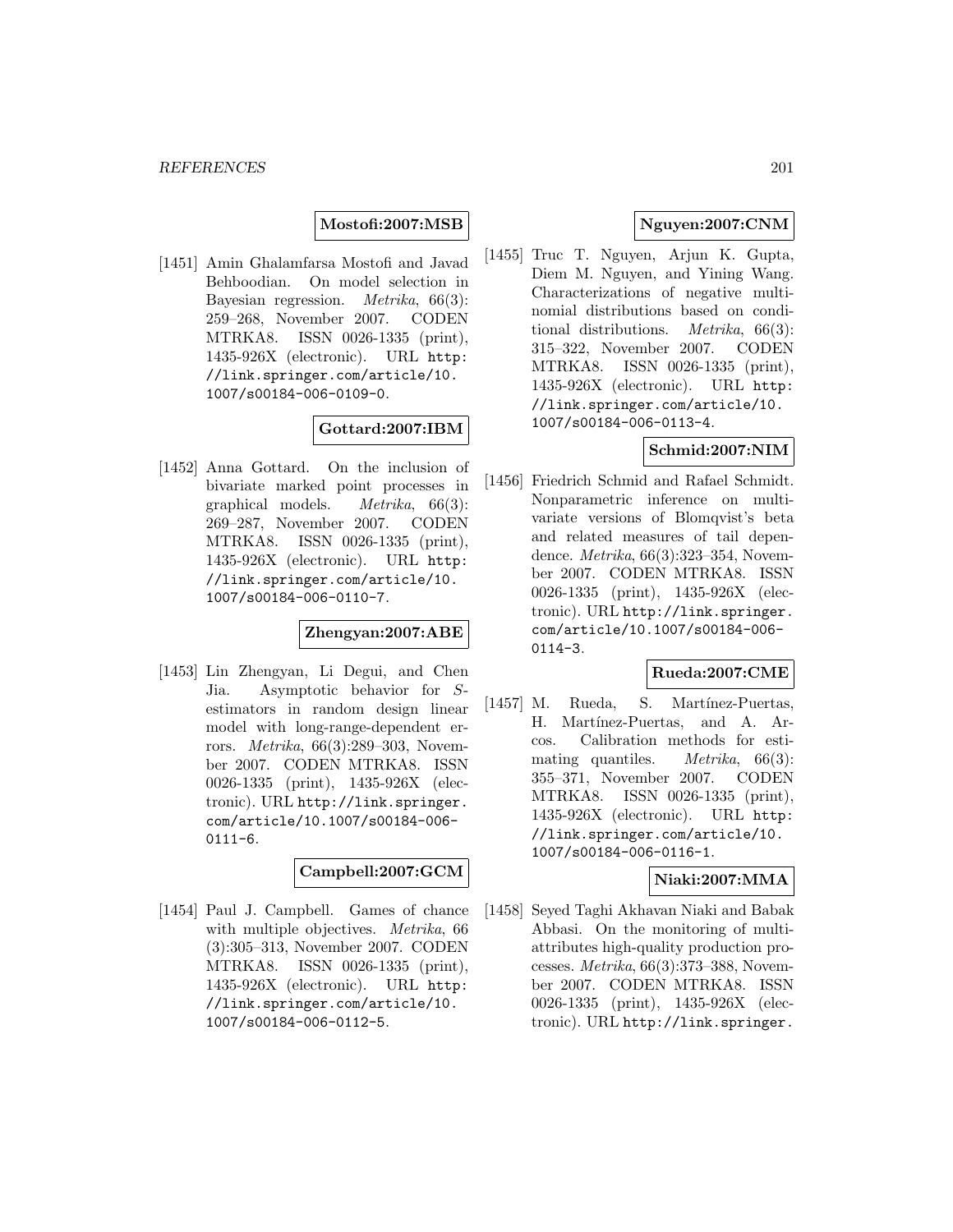com/article/10.1007/s00184-006- 0117-0.

**Anonymous:2007:HCf**

[1459] Anonymous. Help & contacts. Metrika, 66(3):??, November 2007. CODEN MTRKA8. ISSN 0026-1335 (print), 1435-926X (electronic).

# **Li:2008:ASM**

[1460] Yun-Xia Li and Jian-Feng Wang. An application of Stein's method to limit theorems for pairwise negative quadrant dependent random variables. *Metrika*,  $67(1):1-10$ , January 2008. CODEN MTRKA8. ISSN 0026-1335 (print), 1435-926X (electronic). URL http://link.springer. com/article/10.1007/s00184-006- 0118-z.

# **Jia:2008:SLE**

[1461] Chen Jia, Zhang Lixin, and Li Degui. Spatial local M-estimation under association. *Metrika*,  $67(1):11-29$ , January 2008. CODEN MTRKA8. ISSN 0026-1335 (print), 1435-926X (electronic). URL http://link.springer. com/article/10.1007/s00184-006-  $0119-y.$ 

## **Lin:2008:BBW**

[1462] Lu Lin, Yunzheng Fan, and Lin Tan. Blockwise bootstrap wavelet in nonparametric regression model with weakly dependent processes. Metrika, 67(1):31–48, January 2008. CODEN MTRKA8. ISSN 0026-1335 (print), 1435-926X (electronic). URL http: //link.springer.com/article/10. 1007/s00184-006-0120-5.

# **Xie:2008:IAP**

[1463] Feng-Chang Xie and Bo-Cheng Wei. Influence analysis for Poisson inverse Gaussian regression models based on the EM algorithm. Metrika, 67 (1):49–62, January 2008. CODEN MTRKA8. ISSN 0026-1335 (print), 1435-926X (electronic). URL http: //link.springer.com/article/10. 1007/s00184-006-0121-4.

# **Szucs:2008:PBT**

[1464] Gábor Szűcs. Parametric bootstrap tests for continuous and discrete distributions. Metrika, 67(1):63–81, January 2008. CODEN MTRKA8. ISSN 0026-1335 (print), 1435-926X (electronic). URL http://link.springer. com/article/10.1007/s00184-006- 0122-3.

## **Kurian:2008:GCI**

[1465] K. M. Kurian, Thomas Mathew, and G. Sebastian. Generalized confidence intervals for process capability indices in the one-way random model. Metrika, 67(1):83–92, January 2008. CODEN MTRKA8. ISSN 0026-1335 (print), 1435-926X (electronic). URL http: //link.springer.com/article/10. 1007/s00184-006-0123-2.

# **Lu:2008:ELA**

[1466] Xuewen Lu, Jie Sun, and Yongcheng Qi. Empirical likelihood for average derivatives of hazard regression functions. Metrika, 67(1):93–112, January 2008. CODEN MTRKA8. ISSN 0026-1335 (print), 1435-926X (electronic). URL http://link.springer. com/article/10.1007/s00184-007- 0124-9.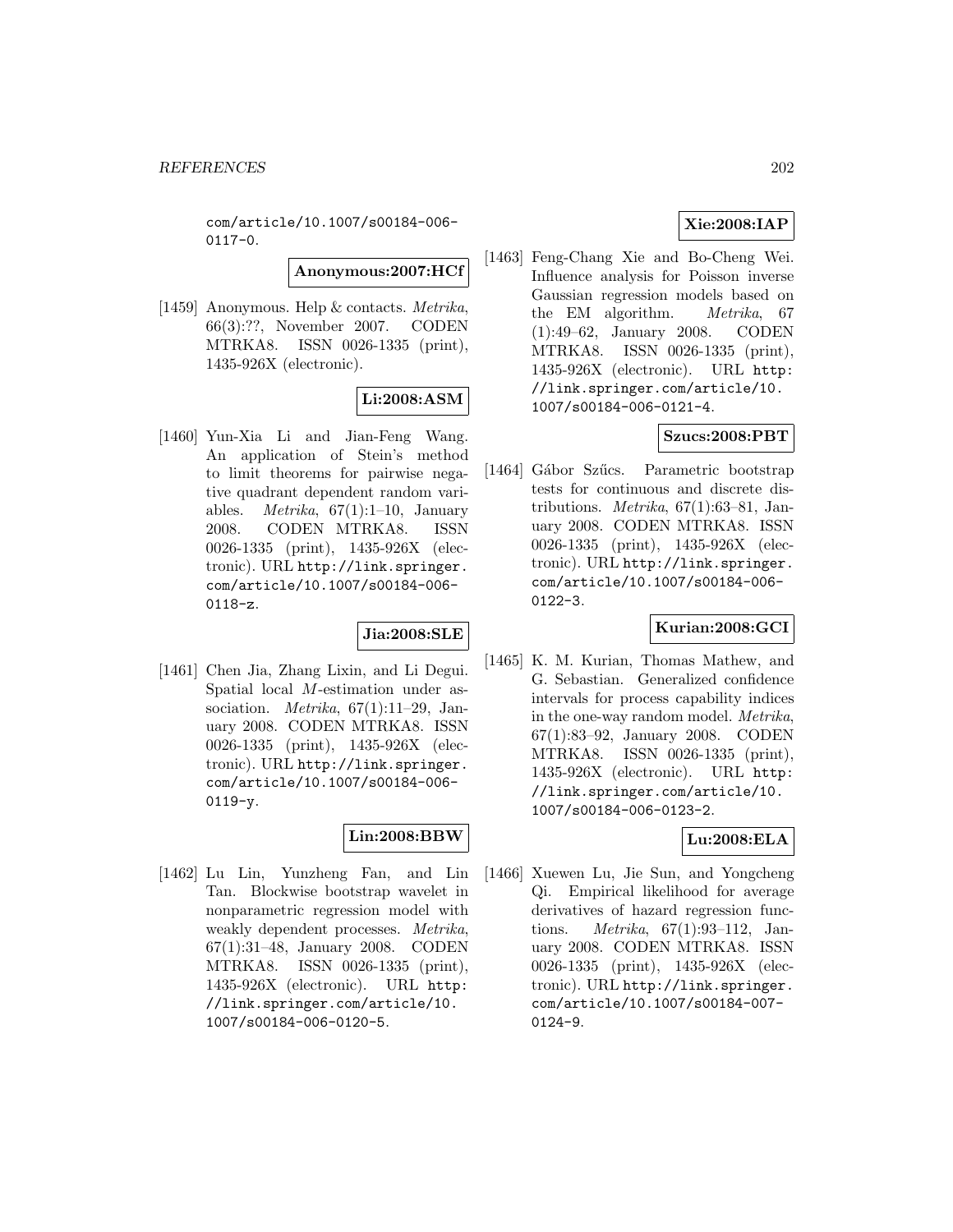## **Kumar:2008:UAB**

[1467] C. Satheesh Kumar. A unified approach to bivariate discrete distributions. Metrika, 67(1):113–123, January 2008. CODEN MTRKA8. ISSN 0026-1335 (print), 1435-926X (electronic). URL http://link.springer. com/article/10.1007/s00184-007- 0125-8.

#### **Anonymous:2008:HCa**

[1468] Anonymous. Help & contacts. Metrika, 67(1):??, January 2008. CODEN MTRKA8. ISSN 0026-1335 (print), 1435-926X (electronic).

# **Dette:2008:E**

[1469] Holger Dette, Udo Kamps, and Jürgen Lehn. Editorial. Metrika, 67(2):125, March 2008. CODEN MTRKA8. ISSN 0026-1335 (print), 1435-926X (electronic). URL http://link.springer. com/accesspage/article/10.1007/ s00184-008-0169-4.

#### **Bodnar:2008:TWG**

[1470] Taras Bodnar and Wolfgang Schmid. A test for the weights of the global minimum variance portfolio in an elliptical model.  $Metrika$ ,  $67(2):127-143$ , March 2008. CODEN MTRKA8. ISSN 0026-1335 (print), 1435-926X (electronic). URL http://link.springer. com/article/10.1007/s00184-007- 0126-7.

#### **Comas:2008:GRP**

[1471] C. Comas and J. Mateu. Growing and reproducing particles evolving through space and time. Metrika, 67(2):145–169, March 2008. CODEN MTRKA8. ISSN 0026-1335 (print),

1435-926X (electronic). URL http: //link.springer.com/article/10. 1007/s00184-007-0127-6.

# **Patel:2008:MBV**

[1472] P. A. Patel and R. D. Chaudhari. Model-based variance estimation under unequal probability sampling. Metrika, 67(2):171–187, March 2008. CODEN MTRKA8. ISSN 0026-1335 (print), 1435-926X (electronic). URL http: //link.springer.com/article/10. 1007/s00184-007-0128-5.

# **Boente:2008:ECP**

[1473] Graciela Boente, Ana M. Pires, and Isabel M. Rodrigues. Estimators for the common principal components model based on reweighting: influence functions and Monte Carlo study. Metrika, 67(2):189–218, March 2008. CODEN MTRKA8. ISSN 0026-1335 (print), 1435-926X (electronic). URL http: //link.springer.com/article/10. 1007/s00184-007-0129-4.

#### **Hafner:2008:AQM**

[1474] Christian M. Hafner and Helmut Herwartz. Analytical quasi maximum likelihood inference in multivariate volatility models. Metrika, 67(2):219–239, March 2008. CODEN MTRKA8. ISSN 0026-1335 (print), 1435-926X (electronic). URL http://link.springer. com/article/10.1007/s00184-007- 0130-y.

## **Karlsson:2008:SST**

[1475] Andreas Karlsson. Survey sampling: theory and methods. Metrika, 67 (2):241–242, March 2008. CODEN MTRKA8. ISSN 0026-1335 (print), 1435-926X (electronic). URL http: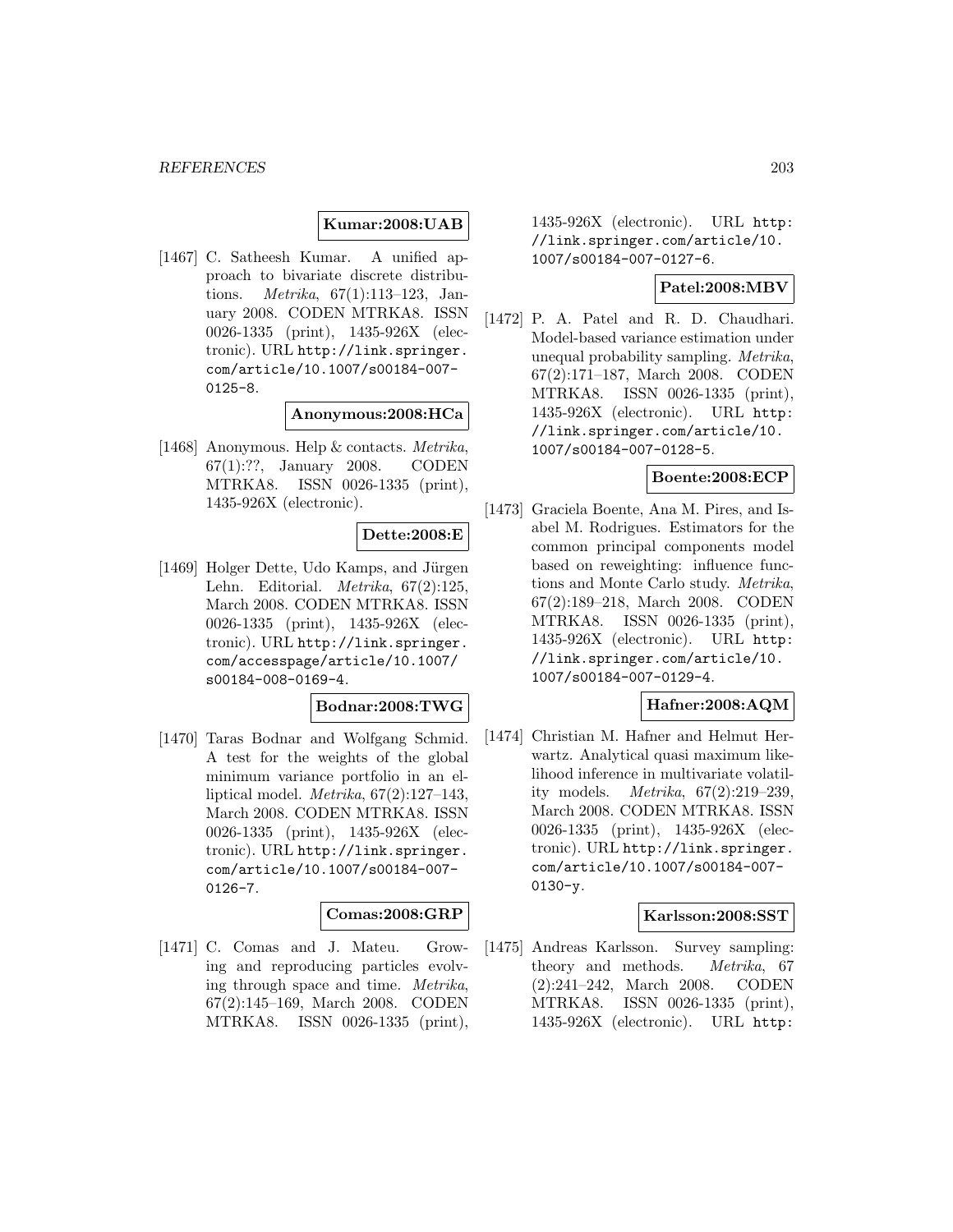//link.springer.com/accesspage/ article/10.1007/s00184-007-0161- 4.

## **Sturtz:2008:BRH**

[1476] Sibylle Sturtz. Book review: H. Rue, L. Held: Gaussian Markov random fields. Theory and applications. Metrika, 67 (2):243–244, March 2008. CODEN MTRKA8. ISSN 0026-1335 (print), 1435-926X (electronic). URL http: //link.springer.com/accesspage/ article/10.1007/s00184-007-0162- 3.

## **Unwin:2008:BRG**

[1477] Antony Unwin. Book review: Gentle, J., Härdle, W., Mori, Y.: Handbook of Computational Statistics: Concepts and Methods. Metrika, 67(2):245–246, March 2008. CODEN MTRKA8. ISSN 0026-1335 (print), 1435-926X (electronic). URL http://link.springer. com/accesspage/article/10.1007/ s00184-007-0163-2.

## **Kainhofer:2008:BRH**

[1478] Reinhold Kainhofer. Book review: H. Föllmer, A. Schied: Stochastic finance: an introduction in discrete time. de Gruyter Studies in Mathematics 27. Metrika, 67(2):247–249, March 2008. CODEN MTRKA8. ISSN 0026-1335 (print), 1435-926X (electronic). URL http://link.springer. com/article/10.1007/s00184-007- 0164-1.

#### **Anonymous:2008:HCb**

[1479] Anonymous. Help & contacts. Metrika, 67(2):??, March 2008. CODEN MTRKA8. ISSN 0026-1335 (print), 1435-926X (electronic).

# **Yu:2008:TNM**

[1480] Jun-Wu Yu, Guo-Liang Tian, and Man-Lai Tang. Two new models for survey sampling with sensitive characteristic: design and analysis. Metrika, 67(3):251–263, April 2008. CODEN MTRKA8. ISSN 0026-1335 (print), 1435-926X (electronic). URL http: //link.springer.com/article/10. 1007/s00184-007-0131-x.

# **Hancova:2008:NEV**

[1481] Martina Hancová. Natural estimation of variances in a general finite discrete spectrum linear regression model. Metrika, 67(3):265–276, April 2008. CODEN MTRKA8. ISSN 0026-1335 (print), 1435-926X (electronic). URL http://link.springer. com/article/10.1007/s00184-007- 0132-9.

#### **Navarro:2008:MRL**

[1482] Jorge Navarro and Pedro J. Hernandez. Mean residual life functions of finite mixtures, order statistics and coherent systems. Metrika, 67(3):277–298, April 2008. CODEN MTRKA8. ISSN 0026-1335 (print), 1435-926X (electronic). URL http://link.springer. com/article/10.1007/s00184-007- 0133-8.

## **Eryilmaz:2008:ROS**

[1483] Serkan Eryilmaz and Alexei Stepanov. Runs in an ordered sequence of random variables. Metrika, 67(3):299–313, April 2008. CODEN MTRKA8. ISSN 0026-1335 (print), 1435-926X (electronic). URL http://link.springer. com/article/10.1007/s00184-007- 0134-7.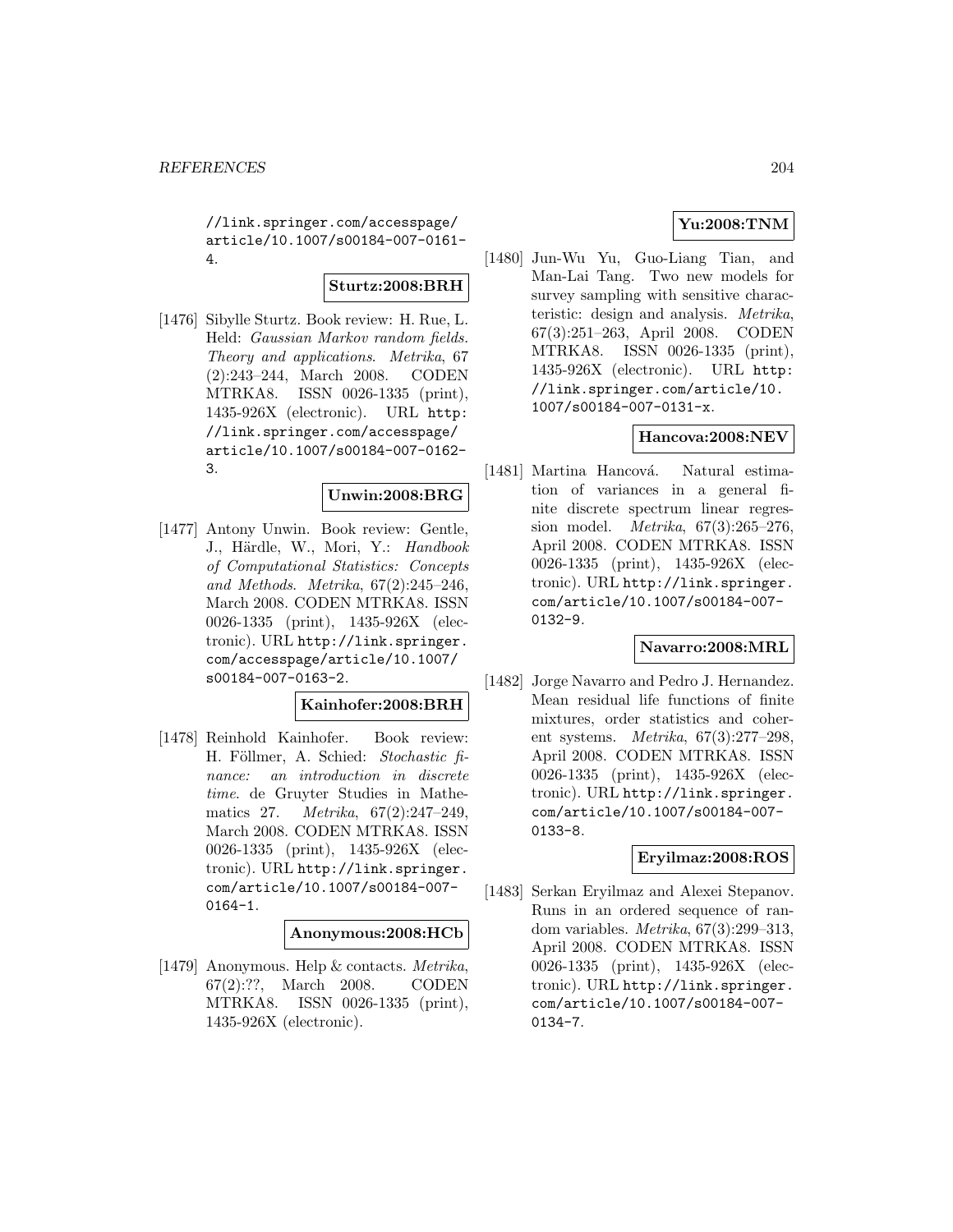# **Shin:2008:URT**

[1484] Dong Wan Shin and Oesook Lee. Unit root tests for panel MTAR model with cross-sectionally dependent error. Metrika, 67(3):315–326, April 2008. CODEN MTRKA8. ISSN 0026-1335 (print), 1435-926X (electronic). URL http://link.springer. com/article/10.1007/s00184-007-  $0135 - 6.$ 

#### **Nagaraja:2008:FIO**

[1485] H. N. Nagaraja and Z. A. Abo-Eleneen. Fisher information in order statistics and their concomitants in bivariate censored samples. Metrika, 67 (3):327–347, April 2008. CODEN MTRKA8. ISSN 0026-1335 (print), 1435-926X (electronic). URL http: //link.springer.com/article/10. 1007/s00184-007-0136-5.

# **Giovagnoli:2008:NAI**

[1486] Alessandra Giovagnoli, Johnny Marzialetti, and Henry P. Wynn. A new approach to inter-rater agreement through stochastic orderings: the discrete case. Metrika, 67(3):349–370, April 2008. CODEN MTRKA8. ISSN 0026-1335 (print), 1435-926X (electronic). URL http://link.springer. com/article/10.1007/s00184-007- 0137-4.

#### **Choudhury:2008:BIP**

[1487] Amit Choudhury and Arun C. Borthakur. Bayesian inference and prediction in the single server Markovian queue. Metrika, 67(3):371–383, April 2008. CODEN MTRKA8. ISSN 0026-1335 (print), 1435-926X (electronic). URL http://link.springer.

com/article/10.1007/s00184-007- 0138-3.

## **Anonymous:2008:HCc**

[1488] Anonymous. Help & contacts. Metrika, 67(3):??, April 2008. CODEN MTRKA8. ISSN 0026-1335 (print), 1435-926X (electronic).

# **Antoch:2008:DDR**

[1489] Jaromír Antoch, Marie Husková, Alicja Janic, and Teresa Ledwina. Data driven rank test for the change point problem. Metrika, 68(1):1–15, June 2008. CODEN MTRKA8. ISSN 0026-1335 (print), 1435-926X (electronic). URL http://link.springer. com/article/10.1007/s00184-007- 0139-2.

## **Chen:2008:MLR**

[1490] Huaihou Chen and Taizhong Hu. Multivariate likelihood ratio orderings between spacings of heterogeneous exponential random variables. Metrika, 68(1):17–29, June 2008. CODEN MTRKA8. ISSN 0026-1335 (print), 1435-926X (electronic). URL http: //link.springer.com/article/10. 1007/s00184-007-0140-9.

#### **Sanhueza:2008:NCI**

[1491] Antonio Sanhueza, Víctor Leiva, and N. Balakrishnan. A new class of inverse Gaussian type distributions. Metrika, 68(1):31–49, June 2008. CODEN MTRKA8. ISSN 0026-1335 (print), 1435-926X (electronic). URL http: //link.springer.com/article/10. 1007/s00184-007-0141-8.

## **Yanev:2008:CPD**

[1492] George P. Yanev, M. Ahsanullah, and M. I. Beg. Characterizations of prob-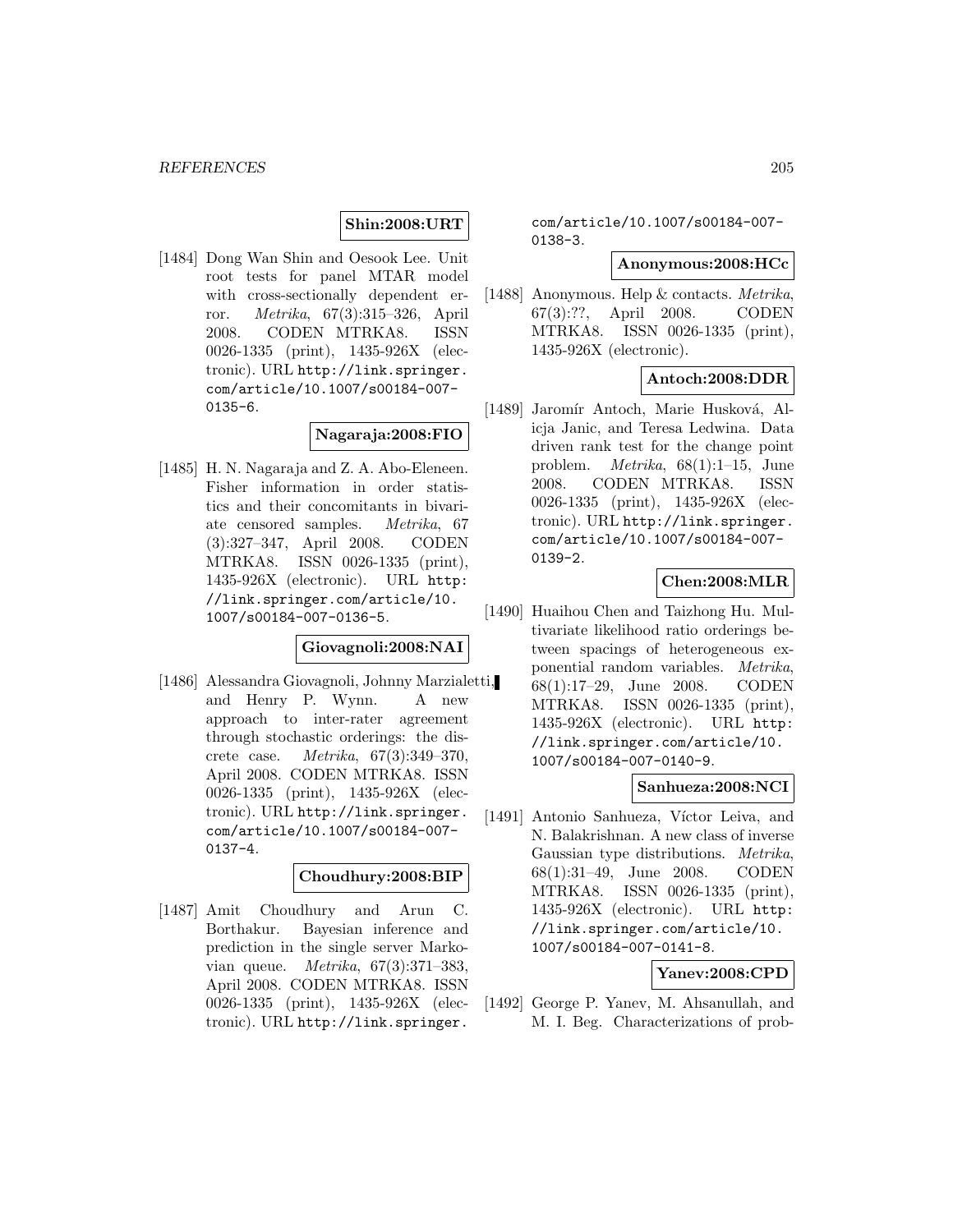#### *REFERENCES* 206

ability distributions via bivariate regression of record values. Metrika, 68(1):51–64, June 2008. CODEN MTRKA8. ISSN 0026-1335 (print), 1435-926X (electronic). URL http: //link.springer.com/article/10. 1007/s00184-007-0142-7.

# **Hsu:2008:GCI**

[1493] Bi-Min Hsu, Chien-Wei Wu, and Ming-Hung Shu. Generalized confidence intervals for the process capability index  $C_{pm}$ . *Metrika*, 68(1):65–82, June 2008. CODEN MTRKA8. ISSN 0026-1335 (print), 1435-926X (electronic). URL http://link.springer. com/article/10.1007/s00184-007- 0143-6.

# **Liang:2008:MGU**

[1494] Jiajuan Liang and Kai Wang Ng. A method for generating uniformly scattered points on the  $L_p$ -norm unit sphere and its applications. Metrika, 68(1):83–98, June 2008. CODEN MTRKA8. ISSN 0026-1335 (print), 1435-926X (electronic). URL http: //link.springer.com/article/10. 1007/s00184-007-0144-5.

# **Koukouvinos:2008:GCO**

[1495] C. Koukouvinos, P. Mantas, and K. Mylona. A general construction of  $E(s^2)$ -optimal large supersaturated designs.  $Metrika$ ,  $68(1):99-110$ , June 2008. CODEN MTRKA8. ISSN 0026-1335 (print), 1435-926X (electronic). URL http://link.springer. com/article/10.1007/s00184-007- 0145-4.

**Munoz-Pichardo:2008:IMP**

[1496] J. M. Muñoz-Pichardo, J. L. Moreno-Rebollo, A. Enguix-González, and

A. Pascual-Acosta. Influence measures on profile analysis with elliptical data through Frèchet's metric. Metrika, 68(1):111–127, June 2008. CODEN MTRKA8. ISSN 0026-1335 (print), 1435-926X (electronic). URL http: //link.springer.com/article/10. 1007/s00184-007-0146-3.

# **Anonymous:2008:HCd**

[1497] Anonymous. Help & contacts. Metrika, 68(1):??, June 2008. CODEN MTRKA8. ISSN 0026-1335 (print), 1435-926X (electronic).

# **Xu:2008:GFT**

[1498] Wang-Li Xu and Li-Xing Zhu. Goodness-of-fit testing for varyingcoefficient models. Metrika, 68(2): 129–146, September 2008. CODEN MTRKA8. ISSN 0026-1335 (print), 1435-926X (electronic). URL http: //link.springer.com/article/10. 1007/s00184-007-0147-2.

## **Chaudhuri:2008:ESP**

[1499] Arijit Chaudhuri and Sanghamitra Pal. Estimating sensitive proportions from Warner's randomized responses in alternative ways restricting to only distinct units sampled. Metrika, 68(2): 147–156, September 2008. CODEN MTRKA8. ISSN 0026-1335 (print), 1435-926X (electronic). URL http: //link.springer.com/article/10. 1007/s00184-007-0148-1.

## **Synowka-Bejenka:2008:CAL**

[1500] Ewa Synówka-Bejenka and Stefan Zontek. A characterization of admissible linear estimators of fixed and random effects in linear models. Metrika, 68 (2):157–172, September 2008. CODEN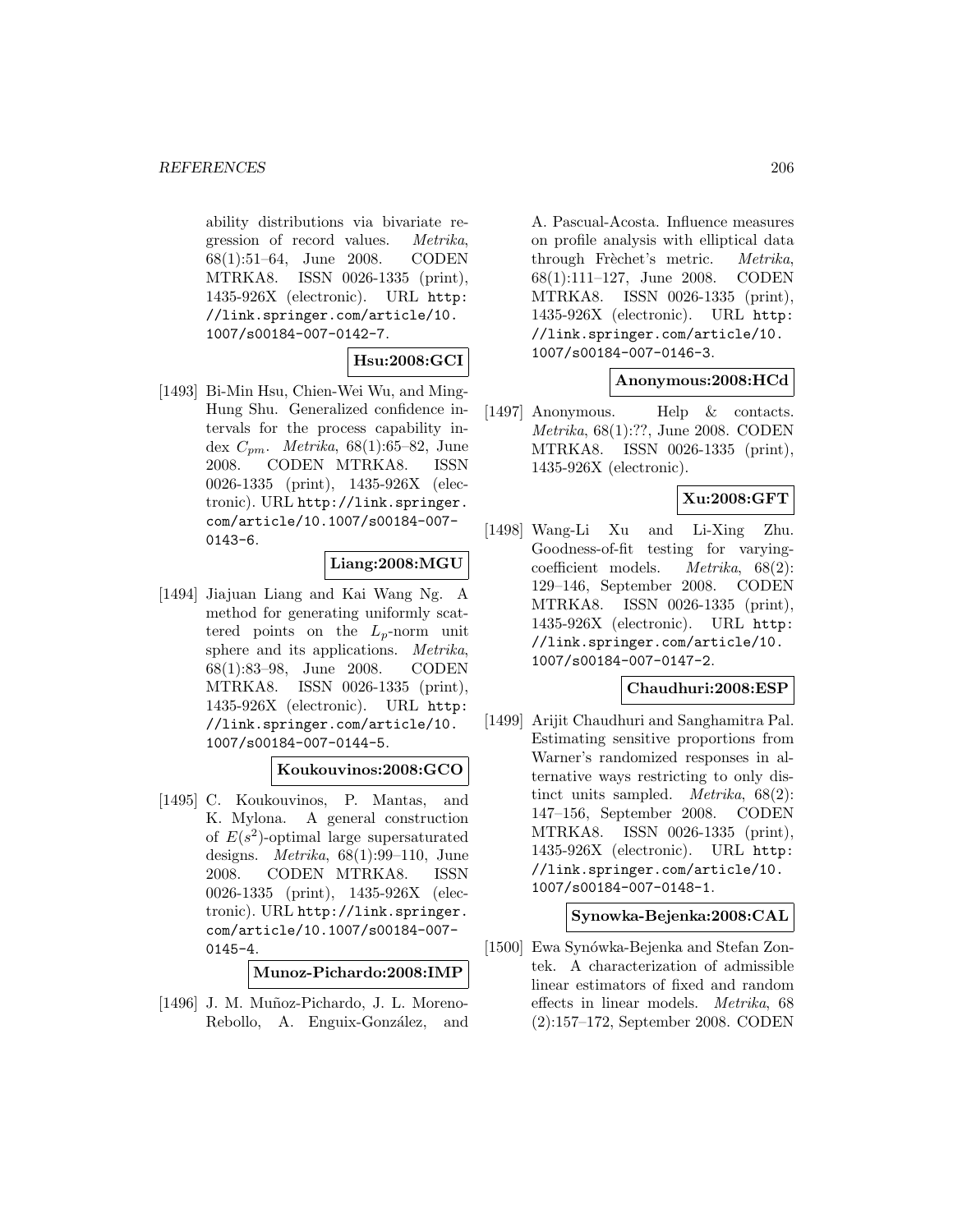MTRKA8. ISSN 0026-1335 (print), 1435-926X (electronic). URL http: //link.springer.com/article/10. 1007/s00184-007-0149-0.

# **Gupta:2008:SGR**

[1501] Ramesh C. Gupta, Mohammad Tajdari, and Henrik Bresinsky. Some general results for moments in bivariate distributions. Metrika, 68(2): 173–187, September 2008. CODEN MTRKA8. ISSN 0026-1335 (print), 1435-926X (electronic). URL http: //link.springer.com/article/10. 1007/s00184-007-0150-7.

## **Georgiou:2008:COS**

[1502] Stelios D. Georgiou. On the construction of  $E(s^2)$ -optimal supersaturated designs. Metrika, 68(2): 189–198, September 2008. CODEN MTRKA8. ISSN 0026-1335 (print), 1435-926X (electronic). URL http: //link.springer.com/article/10. 1007/s00184-007-0151-6.

## **Nadarajah:2008:PPD**

[1503] Saralees Nadarajah and Arjun K. Gupta. A product Pareto distribution. Metrika, 68(2):199–208, September 2008. CODEN MTRKA8. ISSN 0026-1335 (print), 1435-926X (electronic). URL http://link.springer. com/article/10.1007/s00184-007- 0152-5.

#### **Goliforushani:2008:DMP**

[1504] S. Goliforushani and M. Asadi. On the discrete mean past lifetime. Metrika, 68 (2):209–217, September 2008. CODEN MTRKA8. ISSN 0026-1335 (print), 1435-926X (electronic). URL http: //link.springer.com/article/10. 1007/s00184-007-0153-4.

## **Seshadri:2008:MCB**

[1505] V. Seshadri and J. Wesolowski. More on connections between Wishart and matrix GIG distributions. Metrika, 68 (2):219–232, September 2008. CODEN MTRKA8. ISSN 0026-1335 (print), 1435-926X (electronic). URL http: //link.springer.com/article/10. 1007/s00184-007-0154-3.

# **Balakrishnan:2008:PTT**

[1506] N. Balakrishnan, Anna Dembińska, and Alexei Stepanov. Precedencetype tests based on record values. Metrika, 68(2):233–255, September 2008. CODEN MTRKA8. ISSN 0026-1335 (print), 1435-926X (electronic). URL http://link.springer. com/article/10.1007/s00184-007- 0155-2.

#### **Anonymous:2008:HCe**

[1507] Anonymous. Help & contacts. Metrika, 68(2):??, September 2008. CODEN MTRKA8. ISSN 0026-1335 (print), 1435-926X (electronic).

## **Santos:2008:LML**

[1508] José António Santos and M. Manuela Neves. A local maximum likelihood estimator for Poisson regression. Metrika, 68(3):257–270, November 2008. CODEN MTRKA8. ISSN 0026-1335 (print), 1435-926X (electronic). URL http://link.springer. com/article/10.1007/s00184-007- 0156-1.

#### **Kumar:2008:ERN**

[1509] Somesh Kumar and Yogesh Mani Tripathi. Estimating a restricted normal mean. Metrika, 68(3):271–288, November 2008. CODEN MTRKA8. ISSN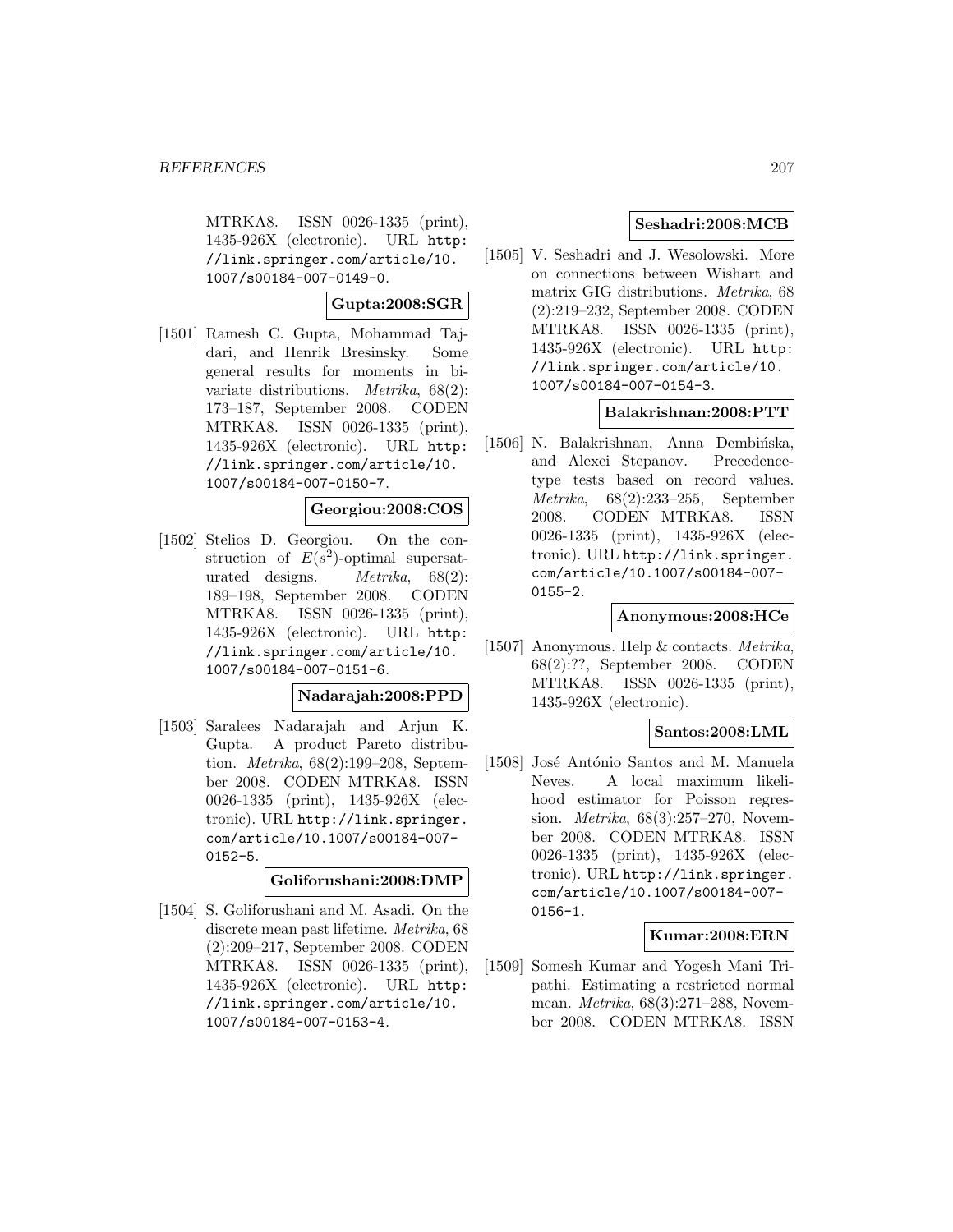0026-1335 (print), 1435-926X (electronic). URL http://link.springer. com/article/10.1007/s00184-007- 0157-0.

#### **Hashorva:2008:NFB**

[1510] Enkelejd Hashorva. A new family of bivariate max-infinitely divisible distributions. Metrika, 68(3): 289–304, November 2008. CODEN MTRKA8. ISSN 0026-1335 (print), 1435-926X (electronic). URL http: //link.springer.com/article/10. 1007/s00184-007-0158-z.

#### **Liang:2008:BEB**

[1511] Han-Ying Liang and Jong-Il Baek. Berry–Esseen bounds for density estimates under NA assumption. Metrika, 68(3):305–322, November 2008. CODEN MTRKA8. ISSN 0026-1335 (print), 1435-926X (electronic). URL http://link.springer. com/article/10.1007/s00184-007-  $0159 - v.$ 

#### **Cai:2008:SLW**

[1512] Guang hui Cai. Strong laws for weighted sums of NA random variables. Metrika, 68(3):323–331, November 2008. CODEN MTRKA8. ISSN 0026-1335 (print), 1435-926X (electronic). URL http://link.springer. com/content/pdf/10.1007/s00184- 007-0160-5.pdf.

# **Sankaran:2008:PRH**

[1513] P. G. Sankaran and V. L. Gleeja. Proportional reversed hazard and frailty models. *Metrika*, 68(3): 333–342, November 2008. CODEN MTRKA8. ISSN 0026-1335 (print), 1435-926X (electronic). URL http:

//link.springer.com/article/10. 1007/s00184-007-0165-0.

#### **Uddin:2008:OES**

[1514] Nizam Uddin. Optimality and efficiency of small chessboard designs for correlated errors. Metrika, 68(3): 343–350, November 2008. CODEN MTRKA8. ISSN 0026-1335 (print), 1435-926X (electronic). URL http: //link.springer.com/article/10. 1007/s00184-007-0166-z.

#### **Nordman:2008:ELM**

[1515] Daniel J. Nordman. An empirical likelihood method for spatial regression. Metrika, 68(3):351–363, November 2008. CODEN MTRKA8. ISSN 0026-1335 (print), 1435-926X (electronic). URL http://link.springer. com/article/10.1007/s00184-007- 0167-y.

#### **Lee:2008:REO**

[1516] Sangyeol Lee and Taewook Lee. Robust estimation for the order of finite mixture models. Metrika, 68(3): 365–390, November 2008. CODEN MTRKA8. ISSN 0026-1335 (print), 1435-926X (electronic). URL http: //link.springer.com/article/10. 1007/s00184-007-0168-x.

#### **Anonymous:2008:HCf**

[1517] Anonymous. Help & contacts. Metrika, 68(3):??, November 2008. CODEN MTRKA8. ISSN 0026-1335 (print), 1435-926X (electronic).

#### **Bandyopadhyay:2009:DLD**

[1518] Uttam Bandyopadhyay, Atanu Biswas, and Rahul Bhattacharya. Drop-theloser design in the presence of co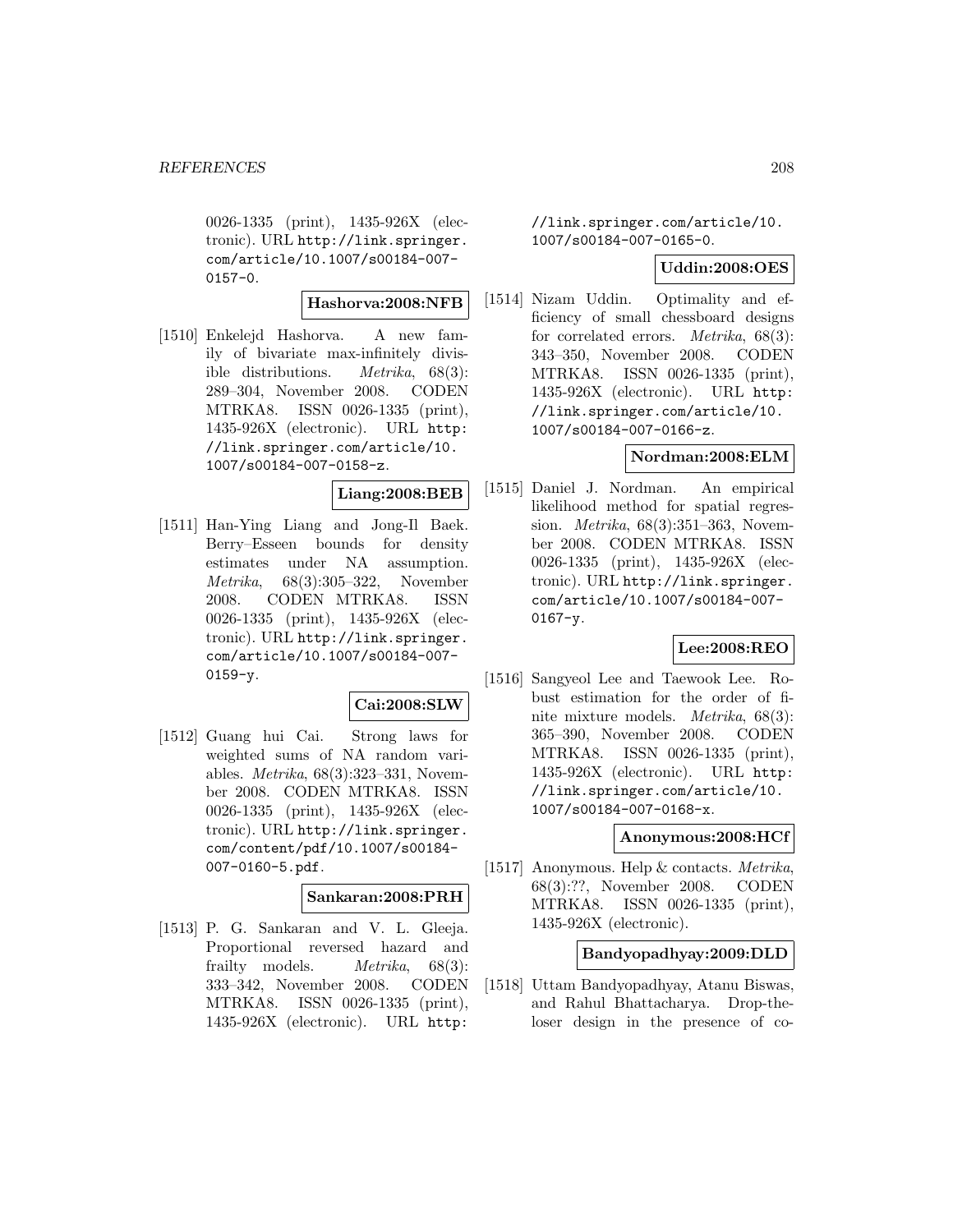variates.  $Metrika$ , 69(1):1-15, January 2009. CODEN MTRKA8. ISSN 0026-1335 (print), 1435-926X (electronic). URL http://link.springer. com/article/10.1007/s00184-008- 0170-y.

## **Bathke:2009:UAN**

[1519] Arne C. Bathke. A unified approach to nonparametric trend tests for dependent and independent samples. *Metrika*,  $69(1):17-29$ , January 2009. CODEN MTRKA8. ISSN 0026-1335 (print), 1435-926X (electronic). URL http://link.springer. com/article/10.1007/s00184-008-  $0171-x.$ 

#### **Sarr:2009:EPM**

[1520] Amadou Sarr, Arjun K. Gupta, and Anwar H. Joarder. Estimation of the precision matrix of multivariate Pearson type II model. Metrika, 69 (1):31–44, January 2009. CODEN MTRKA8. ISSN 0026-1335 (print), 1435-926X (electronic). URL http: //link.springer.com/article/10. 1007/s00184-008-0172-9.

## **Ou:2009:MRD**

[1521] Beiyan Ou and Julie Zhou. Minimax robust designs for field experiments. Metrika, 69(1):45–54, January 2009. CODEN MTRKA8. ISSN 0026-1335 (print), 1435-926X (electronic). URL http://link.springer. com/article/10.1007/s00184-008- 0173-8.

#### **Qingguo:2009:ANE**

[1522] Tang Qingguo. Asymptotic normality of M-estimators in a semiparametric model with longitudinal data. Metrika, 69(1):55–67, January 2009. CODEN

MTRKA8. ISSN 0026-1335 (print), 1435-926X (electronic). URL http: //link.springer.com/article/10. 1007/s00184-008-0175-6.

# **Doostparast:2009:NEB**

[1523] Mahdi Doostparast. A note on estimation based on record data. Metrika, 69(1):69–80, January 2009. CODEN MTRKA8. ISSN 0026-1335 (print), 1435-926X (electronic). URL http: //link.springer.com/article/10. 1007/s00184-008-0178-3.

## **Anonymous:2009:HCa**

[1524] Anonymous. Help & contacts. Metrika, 69(1):??, January 2009. CODEN MTRKA8. ISSN 0026-1335 (print), 1435-926X (electronic).

# **Gantert:2009:P**

[1525] Nina Gantert and Christine H. Müller. Preface. Metrika, 69(2–3):81–84, March 2009. CODEN MTRKA8. ISSN 0026-1335 (print), 1435-926X (electronic). URL http://link.springer. com/content/pdf/10.1007/s00184- 008-0208-1.pdf.

#### **Evans:2009:HPP**

[1526] Steven N. Evans and Alex Gottlieb. Hyperdeterminantal point processes. Metrika, 69(2–3):85–99, March 2009. CODEN MTRKA8. ISSN 0026-1335 (print), 1435-926X (electronic). URL http://link.springer. com/article/10.1007/s00184-008- 0209-0.

#### **Flandoli:2009:RUS**

[1527] Franco Flandoli. Remarks on uniqueness and strong solutions to deterministic and stochastic differential equations. Metrika, 69(2–3):101–123, March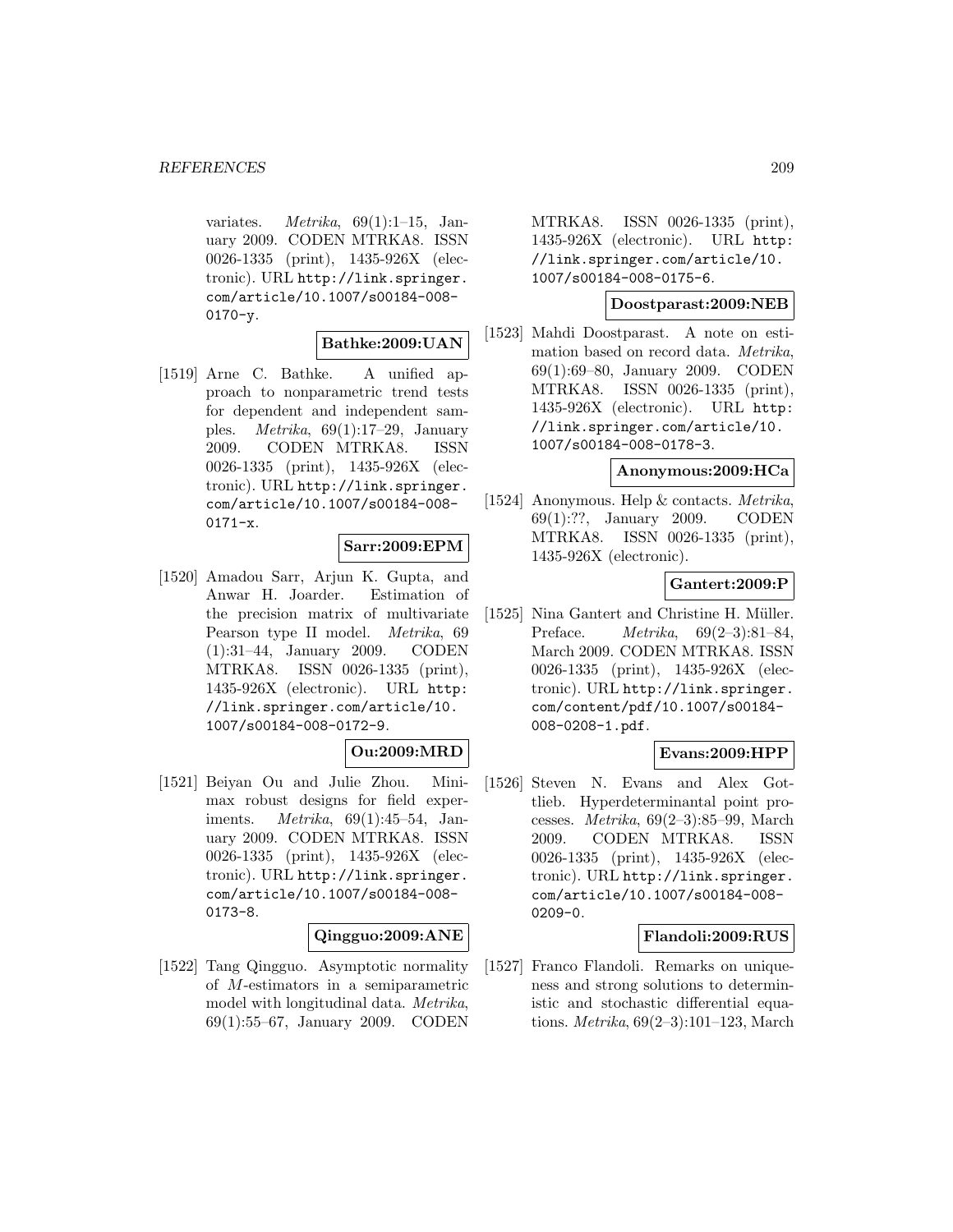2009. CODEN MTRKA8. ISSN 0026-1335 (print), 1435-926X (electronic). URL http://link.springer. com/article/10.1007/s00184-008-  $0210 - 7.$ 

## **Baraka:2009:HPL**

[1528] D. Baraka, T. Mountford, and Y. Xiao. Hölder properties of local times for fractional Brownian motions. Metrika, 69(2–3):125–152, March 2009. CODEN MTRKA8. ISSN 0026-1335 (print), 1435-926X (electronic). URL http: //link.springer.com/article/10. 1007/s00184-008-0211-6.

#### **Lytova:2009:CLT**

[1529] Anna Lytova and Leonid Pastur. Central limit theorem for linear eigenvalue statistics of the Wigner and the sample covariance random matrices. Metrika, 69(2–3):153–172, March 2009. CODEN MTRKA8. ISSN 0026-1335 (print), 1435-926X (electronic). URL http: //link.springer.com/article/10. 1007/s00184-008-0212-5.

#### **Cariboni:2009:JIM**

[1530] Jessica Cariboni and Wim Schoutens. Jumps in intensity models: investigating the performance of Ornstein– Uhlenbeck processes in credit risk modeling. Metrika, 69(2–3):173–198, March 2009. CODEN MTRKA8. ISSN 0026-1335 (print), 1435-926X (electronic). URL http://link.springer. com/article/10.1007/s00184-008- 0213-4.

#### **Doukhan:2009:WDM**

[1531] Paul Doukhan, Nathanaël Mayo, and Lionel Truquet. Weak dependence, models and some applications. Metrika, 69(2–3):199–225, March 2009. CODEN

MTRKA8. ISSN 0026-1335 (print), 1435-926X (electronic). URL http: //link.springer.com/article/10. 1007/s00184-008-0216-1.

## **Robins:2009:QSM**

[1532] James Robins, Lingling Li, Eric Tchetgen, and Aad W. van der Vaart. Quadratic semiparametric von Mises calculus. *Metrika*,  $69(2-3):227-247$ , March 2009. CODEN MTRKA8. ISSN 0026-1335 (print), 1435-926X (electronic). URL http://link.springer. com/content/pdf/10.1007/s00184- 008-0214-3.pdf.

## **Schick:2009:CRD**

[1533] Anton Schick and Wolfgang Wefelmeyer. Convergence rates of density estimators for sums of powers of observations. Metrika, 69(2–3):249–264, March 2009. CODEN MTRKA8. ISSN 0026-1335 (print), 1435-926X (electronic). URL http://link.springer. com/article/10.1007/s00184-008- 0215-2.

#### **Jongbloed:2009:CLB**

[1534] Geurt Jongbloed. Consistent likelihoodbased estimation of a star-shaped distribution. *Metrika*,  $69(2-3):265-282$ , March 2009. CODEN MTRKA8. ISSN 0026-1335 (print), 1435-926X (electronic). URL http://link.springer. com/content/pdf/10.1007/s00184- 008-0217-0.pdf.

#### **Schafer:2009:SLM**

[1535] Chad M. Schafer and Kjell A. Doksum. Selecting local models in multiple regression by maximizing power. Metrika, 69(2–3):283–304, March 2009. CODEN MTRKA8. ISSN 0026- 1335 (print), 1435-926X (electronic).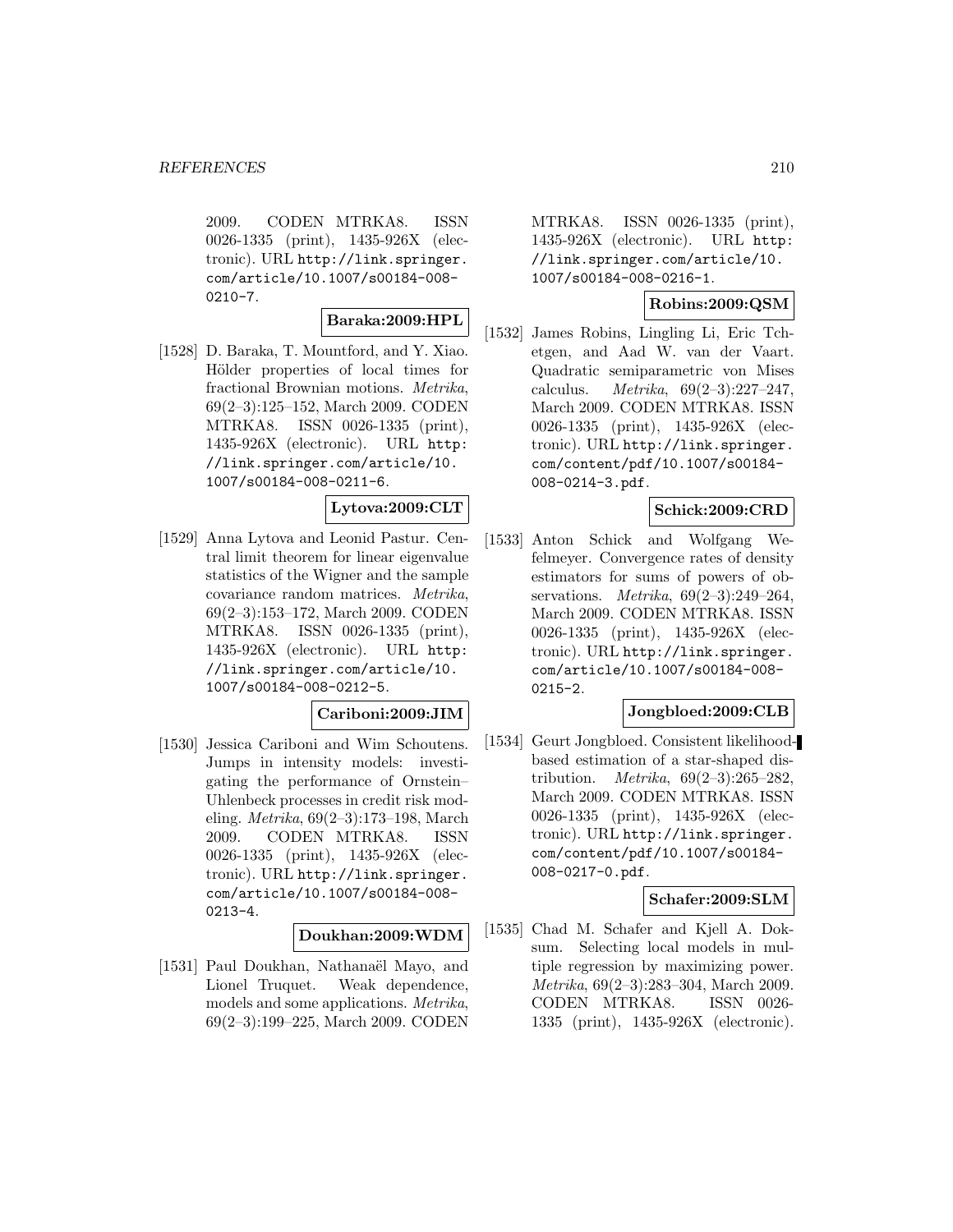URL http://link.springer.com/ article/10.1007/s00184-008-0218 z.

# **Sotto:2009:MPM**

[1536] Cristina Sotto, Caroline Beunckens, Geert Molenberghs, Ivy Jansen, and Geert Verbeke. Marginalizing pattern-mixture models for categorical data subject to monotone missingness.  $Metrika, 69(2-3):305-336,$ March 2009. CODEN MTRKA8. ISSN 0026-1335 (print), 1435-926X (electronic). URL http://link.springer. com/article/10.1007/s00184-008-  $0219 - y.$ 

## **Banjevic:2009:RUL**

[1537] Dragan Banjevic. Remaining useful life in theory and practice. Metrika, 69 (2–3):337–349, March 2009. CODEN MTRKA8. ISSN 0026-1335 (print), 1435-926X (electronic). URL http: //link.springer.com/article/10. 1007/s00184-008-0220-5.

#### **Balakrishnan:2009:SEI**

[1538] N. Balakrishnan. A synthesis of exact inferential results for exponential step-stress models and associated optimal accelerated life-tests. Metrika, 69 (2–3):351–396, March 2009. CODEN MTRKA8. ISSN 0026-1335 (print), 1435-926X (electronic). URL http: //link.springer.com/article/10. 1007/s00184-008-0221-4.

#### **Riccomagno:2009:SHA**

[1539] Eva Riccomagno. A short history of algebraic statistics. Metrika, 69 (2–3):397–418, March 2009. CODEN MTRKA8. ISSN 0026-1335 (print), 1435-926X (electronic). URL http:

//link.springer.com/article/10. 1007/s00184-008-0222-3.

#### **Anonymous:2009:HCb**

[1540] Anonymous. Help & contacts. Metrika, 69(2–3):??, March 2009. CODEN MTRKA8. ISSN 0026-1335 (print), 1435-926X (electronic).

## **Amblard:2009:NEB**

[1541] Cécile Amblard and Stéphane Girard. A new extension of bivariate FGM copulas. *Metrika*,  $70(1):1-17$ , June 2009. CODEN MTRKA8. ISSN 0026-1335 (print), 1435-926X (electronic). URL http://link.springer. com/article/10.1007/s00184-008- 0174-7.

# **Ahmadi:2009:PRG**

[1542] Jafar Ahmadi, Mohammad Jafari Jozani, Eric Marchand, and Ahmad ´ Parsian. Prediction of k-records from a general class of distributions under balanced type loss functions. Metrika, 70(1):19–33, June 2009. CODEN MTRKA8. ISSN 0026-1335 (print), 1435-926X (electronic). URL http: //link.springer.com/article/10. 1007/s00184-008-0176-5.

## **Dodge:2009:PQR**

[1543] Yadolah Dodge and Joe Whittaker. Partial quantile regression. Metrika, 70(1):35–57, June 2009. CODEN MTRKA8. ISSN 0026-1335 (print), 1435-926X (electronic). URL http: //link.springer.com/article/10. 1007/s00184-008-0177-4.

## **Lin:2009:HDL**

[1544] Jin-Guan Lin, Li-Xing Zhu, and Feng-Chang Xie. Heteroscedasticity diag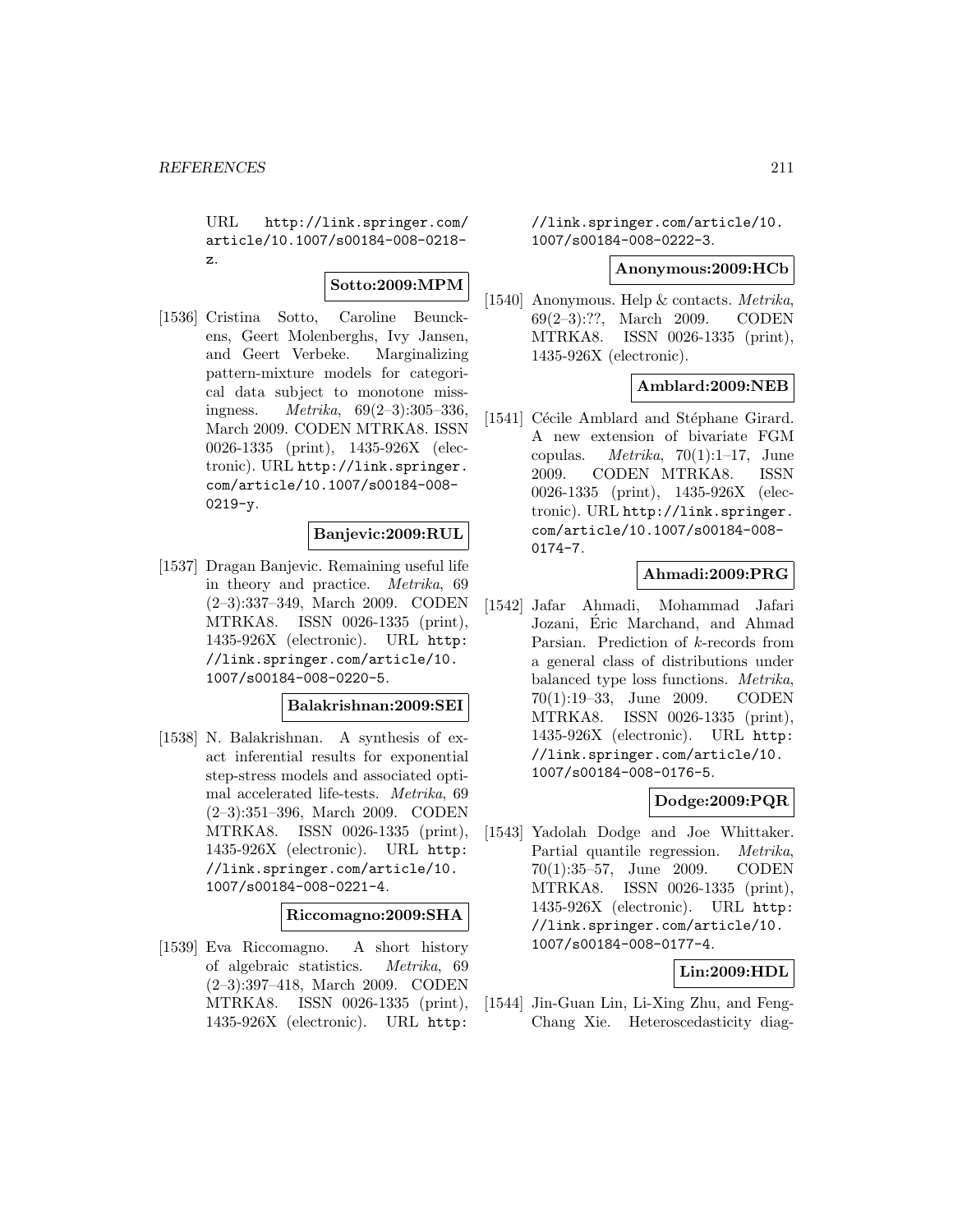nostics for t linear regression models. Metrika, 70(1):59–77, June 2009. CODEN MTRKA8. ISSN 0026-1335 (print), 1435-926X (electronic). URL http://link.springer. com/article/10.1007/s00184-008- 0179-2.

# **Qin:2009:CBU**

[1545] Hong Qin, Na Zou, and Kashinath Chatterjee. Connection between uniformity and minimum moment aberration. Metrika, 70(1):79–88, June 2009. CODEN MTRKA8. ISSN 0026-1335 (print), 1435-926X (electronic). URL http://link.springer. com/article/10.1007/s00184-008- 0180-9.

# **Balakrishnan:2009:RPR**

[1546] N. Balakrishnan, M. Doostparast, and J. Ahmadi. Reconstruction of past records. *Metrika*,  $70(1):89-109$ , June 2009. CODEN MTRKA8. ISSN 0026-1335 (print), 1435-926X (electronic). URL http://link.springer. com/article/10.1007/s00184-008- 0181-8.

## **Albers:2009:CC**

[1547] Willem Albers and Wilbert C. M. Kallenberg. CUMIN charts. Metrika, 70(1):111–130, June 2009. CODEN MTRKA8. ISSN 0026-1335 (print), 1435-926X (electronic). URL http: //link.springer.com/content/pdf/ 10.1007/s00184-008-0184-5.pdf.

#### **Anonymous:2009:HCc**

[1548] Anonymous. Help & contacts. Metrika, 70(1):??, June 2009. CODEN MTRKA8. ISSN 0026-1335 (print), 1435-926X (electronic).

# **Dukes:2009:EBS**

[1549] Peter J. Dukes and Alan C. H. Ling. Existence of balanced sampling plans avoiding cyclic distances. Metrika, 70 (2):131–140, September 2009. CODEN MTRKA8. ISSN 0026-1335 (print), 1435-926X (electronic). URL http: //link.springer.com/article/10. 1007/s00184-008-0182-7.

# **Zou:2009:CCS**

[1550] Changliang Zou, Yukun Liu, and Zhaojun Wang. Comparisons of control schemes for monitoring the means of processes subject to drifts. Metrika, 70 (2):141–163, September 2009. CODEN MTRKA8. ISSN 0026-1335 (print), 1435-926X (electronic). URL http: //link.springer.com/article/10. 1007/s00184-008-0183-6.

#### **Kharrati-Kopaei:2009:CMS**

[1551] Mahmood Kharrati-Kopaei. Comparing means of several treatments with a control when one observation exists per treatment. Metrika, 70(2): 165–176, September 2009. CODEN MTRKA8. ISSN 0026-1335 (print), 1435-926X (electronic). URL http: //link.springer.com/article/10. 1007/s00184-008-0185-4.

## **Roelant:2009:MWC**

[1552] Ella Roelant, Stefan Van Aelst, and Gert Willems. The minimum weighted covariance determinant estimator. Metrika, 70(2):177–204, September 2009. CODEN MTRKA8. ISSN 0026-1335 (print), 1435-926X (electronic). URL http://link.springer. com/article/10.1007/s00184-008- 0186-3.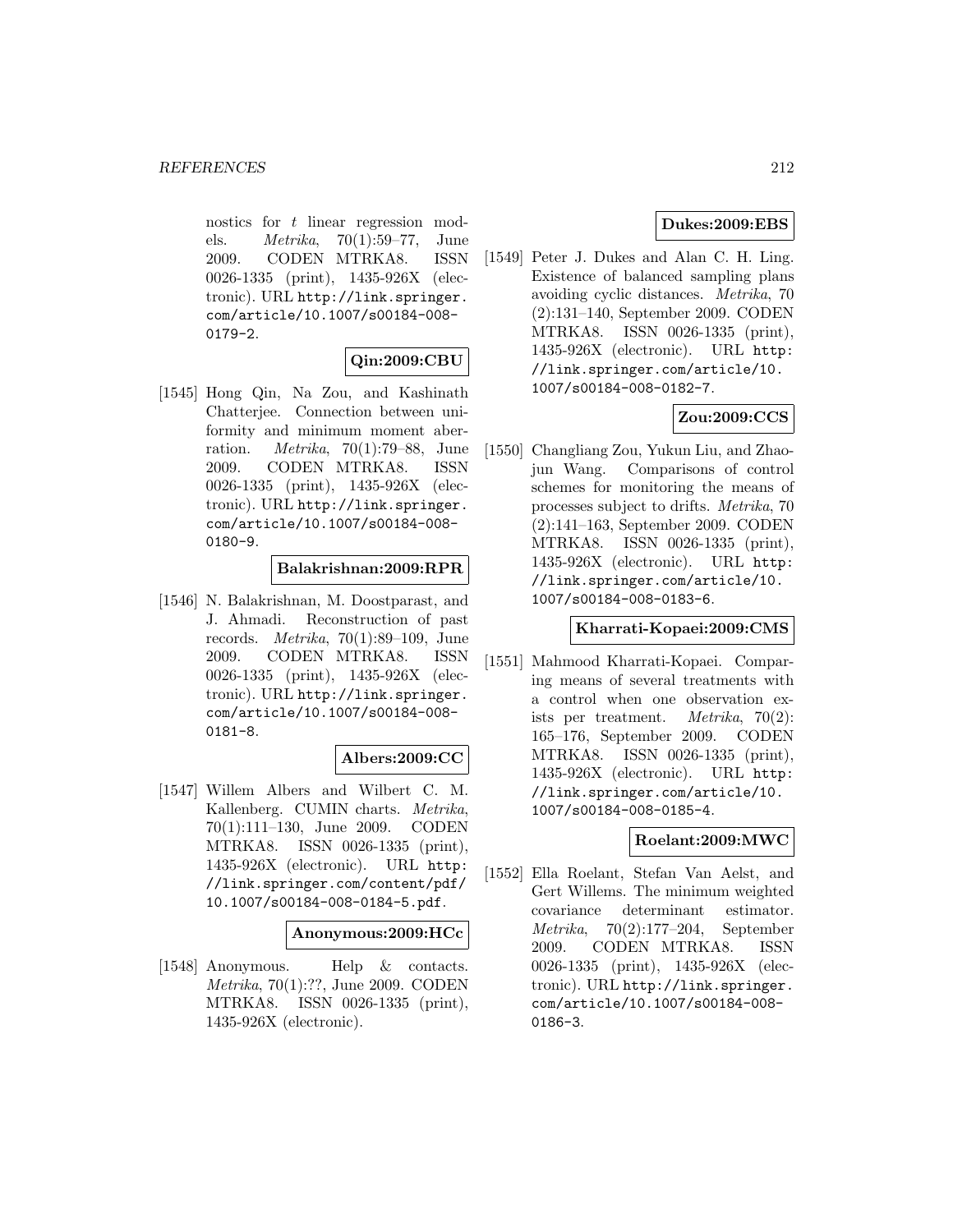#### **Steinebach:2009:MRR**

[1553] Josef G. Steinebach. Monitoring risk in a ruin model perturbed by diffusion. Metrika, 70(2):205–224, September 2009. CODEN MTRKA8. ISSN 0026-1335 (print), 1435-926X (electronic). URL http://link.springer. com/article/10.1007/s00184-008- 0187-2.

## **Ortiz:2009:ODG**

[1554] I. Ortiz, I. Martínez, C. Rodríguez, and Y. del Águila. Optimal designs for generalized linear models with biased response. *Metrika*,  $70(2)$ : 225–237, September 2009. CODEN MTRKA8. ISSN 0026-1335 (print), 1435-926X (electronic). URL http: //link.springer.com/article/10. 1007/s00184-008-0188-1.

## **Huang:2009:ODL**

[1555] Mong-Na Lo Huang and Miao-Kuan Huang.  $\phi_p$ -Optimal designs for a linear log contrast model for experiments with mixtures. *Metrika*,  $70(2)$ : 239–256, September 2009. CODEN MTRKA8. ISSN 0026-1335 (print), 1435-926X (electronic). URL http: //link.springer.com/article/10. 1007/s00184-008-0190-7.

#### **Anonymous:2009:HCd**

[1556] Anonymous. Help & contacts. Metrika, 70(2):??, September 2009. CODEN MTRKA8. ISSN 0026-1335 (print), 1435-926X (electronic).

#### **Koukouvinos:2009:GCO**

[1557] C. Koukouvinos and K. Mylona. A general construction of  $E(s^2)$ -optimal supersaturated designs via supplementary difference sets. Metrika, 70(3):

257–265, November 2009. CODEN MTRKA8. ISSN 0026-1335 (print), 1435-926X (electronic). URL http: //link.springer.com/article/10. 1007/s00184-008-0189-0.

## **Bouza:2009:RSS**

[1558] Carlos N. Bouza. Ranked set sampling and randomized response procedures for estimating the mean of a sensitive quantitative character. Metrika, 70 (3):267–277, November 2009. CODEN MTRKA8. ISSN 0026-1335 (print), 1435-926X (electronic). URL http: //link.springer.com/article/10. 1007/s00184-008-0191-6.

#### **Hu:2009:JBP**

[1559] Aiping Hu, Zuoxiang Peng, and Yongcheng Qi. Joint behavior of point process of exceedances and partial sum from a Gaussian sequence. Metrika, 70 (3):279–295, November 2009. CODEN MTRKA8. ISSN 0026-1335 (print), 1435-926X (electronic). URL http: //link.springer.com/article/10. 1007/s00184-008-0192-5.

# **Reyen:2009:SMT**

[1560] Salem S. Reyen, John J. Miller, and Edward J. Wegman. Separating a mixture of two normals with proportional covariances. Metrika, 70(3): 297–314, November 2009. CODEN MTRKA8. ISSN 0026-1335 (print), 1435-926X (electronic). URL http: //link.springer.com/article/10. 1007/s00184-008-0193-4.

#### **Quessy:2009:TEC**

[1561] Jean-François Quessy. Theoretical efficiency comparisons of independence tests based on multivariate versions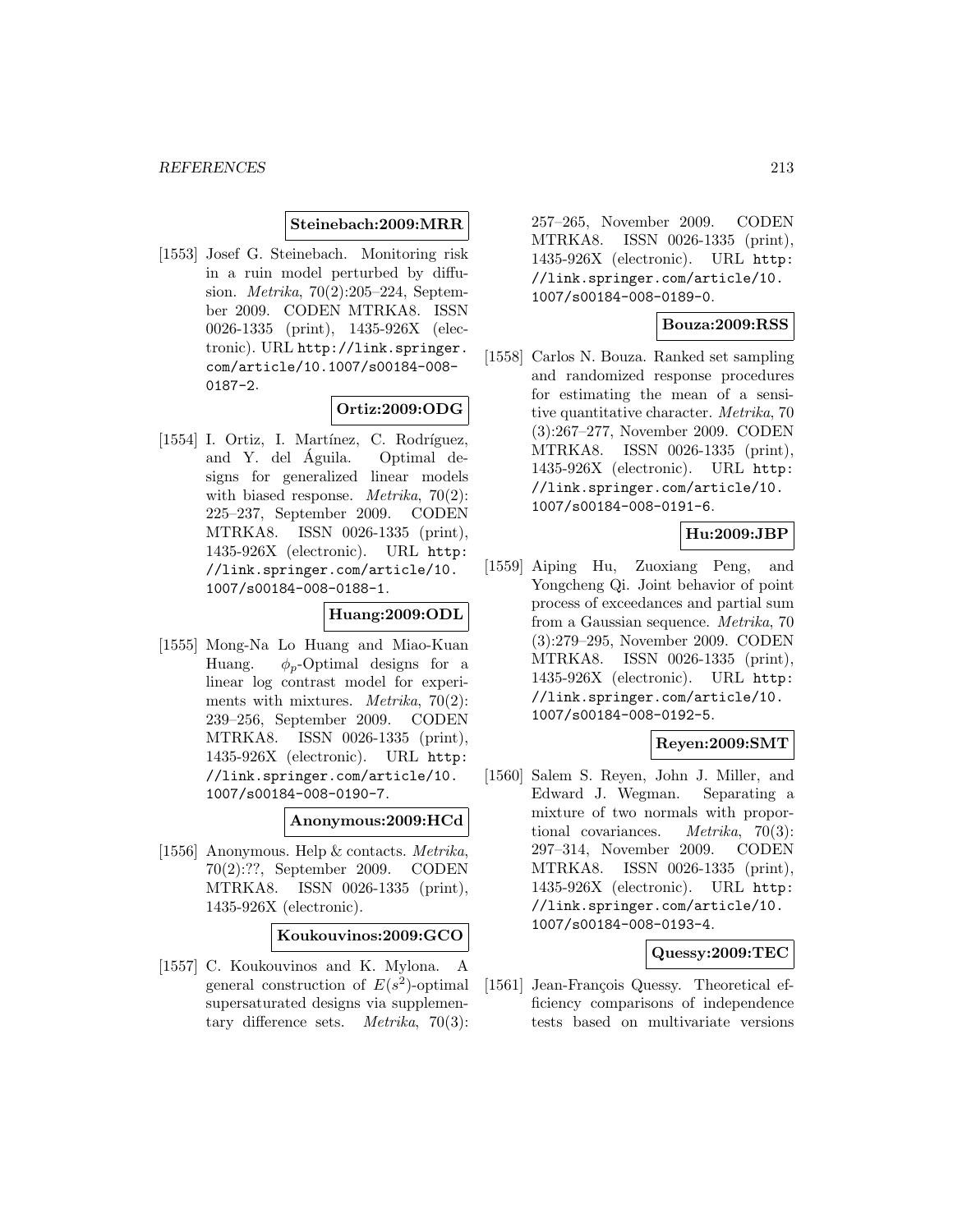of Spearman's rho. Metrika, 70(3): 315–338, November 2009. CODEN MTRKA8. ISSN 0026-1335 (print), 1435-926X (electronic). URL http: //link.springer.com/article/10. 1007/s00184-008-0194-3.

## **Chang:2009:ODP**

[1562] Fu-Chuen Chang, Hsiu-Ching Chang, and Sheng-Shian Wang. D-optimal designs for polynomial regression with exponential weight function. Metrika, 70 (3):339–354, November 2009. CODEN MTRKA8. ISSN 0026-1335 (print), 1435-926X (electronic). URL http: //link.springer.com/article/10. 1007/s00184-008-0195-2.

# **Tsai:2009:CRO**

[1563] Min-Hsiao Tsai. Criterion-robust optimal product designs for discrimination between nested response surface models. Metrika, 70(3):355–367, November 2009. CODEN MTRKA8. ISSN 0026-1335 (print), 1435-926X (electronic). URL http://link.springer. com/article/10.1007/s00184-008- 0196-1.

# **Rychlik:2009:BES**

[1564] Tomasz Rychlik. Bounds on expectations of small order statistics from decreasing density populations. Metrika, 70(3):369–381, November 2009. CODEN MTRKA8. ISSN 0026-1335 (print), 1435-926X (electronic). URL http://link.springer. com/article/10.1007/s00184-008- 0200-9.

#### **Anonymous:2009:HCe**

[1565] Anonymous. Help & contacts. Metrika, 70(3):??, November 2009. CODEN

MTRKA8. ISSN 0026-1335 (print), 1435-926X (electronic).

## **Yue:2010:BRD**

[1566] Rong-Xian Yue and Xiao-Dong Zhou. Bayesian robust designs for linear models with possible bias and correlated errors. Metrika, 71(1):1–15, January 2010. CODEN MTRKA8. ISSN 0026-1335 (print), 1435-926X (electronic). URL http://link.springer. com/article/10.1007/s00184-008- 0197-0.

#### **Takagi:2010:ALR**

[1567] Y. Takagi. Asymptotics of likelihood ratio statistic for non-inferiority testing under exponential distribution with fixed censoring times. Metrika, 71 (1):17–31, January 2010. CODEN MTRKA8. ISSN 0026-1335 (print), 1435-926X (electronic). URL http: //link.springer.com/article/10. 1007/s00184-008-0198-z.

## **Rueda:2010:MCE**

[1568] M. Rueda, I. Sánchez-Borrego, A. Arcos, and S. Martínez. Model-calibration estimation of the distribution function using nonparametric regression. Metrika, 71(1):33–44, January 2010. CODEN MTRKA8. ISSN 0026- 1335 (print), 1435-926X (electronic). URL http://link.springer.com/ article/10.1007/s00184-008-0199 y.

## **Chen:2010:BCS**

[1569] Qiang Chen, Lu Lin, and Lixing Zhu. Bias-corrected smoothed score function for single-index models. Metrika, 71(1):45–58, January 2010. CODEN MTRKA8. ISSN 0026-1335 (print),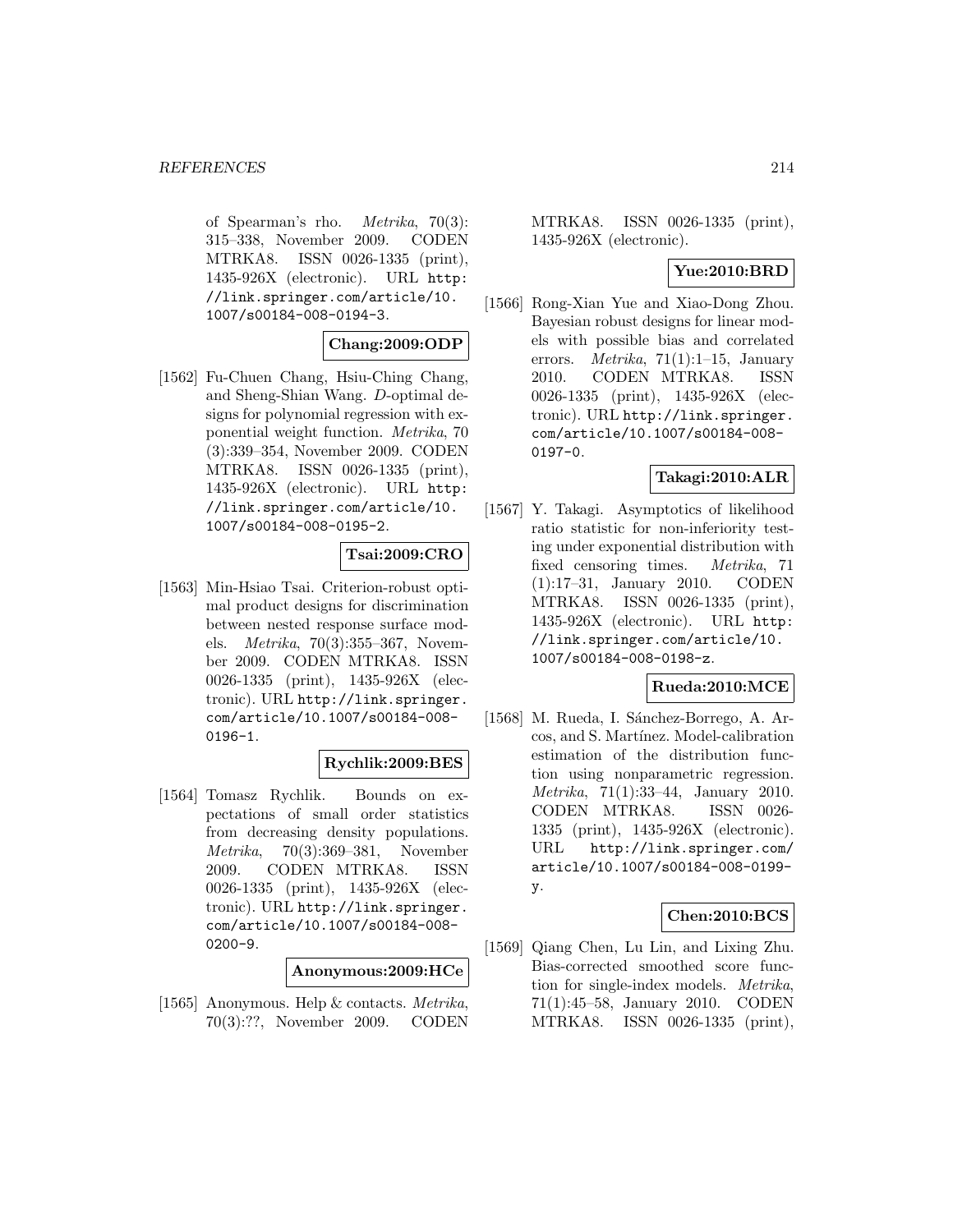1435-926X (electronic). URL http: //link.springer.com/article/10. 1007/s00184-008-0201-8.

# **Gupta:2010:GCB**

[1570] Ramesh C. Gupta and Hui Tao. A generalized correlated binomial distribution with application in multiple testing problems. Metrika, 71 (1):59–77, January 2010. CODEN MTRKA8. ISSN 0026-1335 (print), 1435-926X (electronic). URL http: //link.springer.com/article/10. 1007/s00184-008-0202-7.

# **Arashi:2010:EPP**

[1571] M. Arashi, A. K. Md. E. Saleh, and S. M. M. Tabatabaey. Estimation of parameters of parallelism model with elliptically distributed errors. Metrika, 71(1):79–100, January 2010. CODEN MTRKA8. ISSN 0026-1335 (print), 1435-926X (electronic). URL http: //link.springer.com/article/10. 1007/s00184-008-0203-6.

## **Tsou:2010:RLI**

[1572] Tsung-Shan Tsou. Robust likelihood inferences about regression parameters for general bivariate continuous data. Metrika, 71(1):101–115, January 2010. CODEN MTRKA8. ISSN 0026-1335 (print), 1435-926X (electronic). URL http://link.springer. com/article/10.1007/s00184-008- 0204-5.

#### **Sreehari:2010:EMD**

[1573] M. Sreehari and S. Ravi. On extremes of mixtures of distributions. Metrika, 71(1):117–123, January 2010. CODEN MTRKA8. ISSN 0026-1335 (print), 1435-926X (electronic). URL http:

//link.springer.com/article/10. 1007/s00184-008-0206-3.

#### **Anonymous:2010:HCa**

[1574] Anonymous. Help & contacts. *Metrika*, 71(1):??, January 2010. CODEN MTRKA8. ISSN 0026-1335 (print), 1435-926X (electronic).

# **Vexler:2010:OHT**

[1575] Albert Vexler, Chengqing Wu, and Kai Fun Yu. Optimal hypothesis testing: from semi to fully Bayes factors. Metrika, 71(2):125–138, March 2010. CODEN MTRKA8. ISSN 0026-1335 (print), 1435-926X (electronic). URL http://link.springer. com/article/10.1007/s00184-008- 0205-4.

#### **Durante:2010:NEN**

[1576] Fabrizio Durante and Pier Luigi Papini. Non-exchangeability of negatively dependent random variables. Metrika, 71(2):139–149, March 2010. CODEN MTRKA8. ISSN 0026-1335 (print), 1435-926X (electronic). URL http: //link.springer.com/article/10. 1007/s00184-008-0207-2.

# **Li:2010:ACN**

[1577] Qizhai Li, Guoying Li, and Shifeng Xiong. Assessment of cell number for a multinomial distribution with application to genomic data. Metrika, 71 (2):151–164, March 2010. CODEN MTRKA8. ISSN 0026-1335 (print), 1435-926X (electronic). URL http: //link.springer.com/article/10. 1007/s00184-008-0223-2.

# **Presno:2010:CLD**

[1578] María José Presno and Manuel Landajo. Computation of limiting distri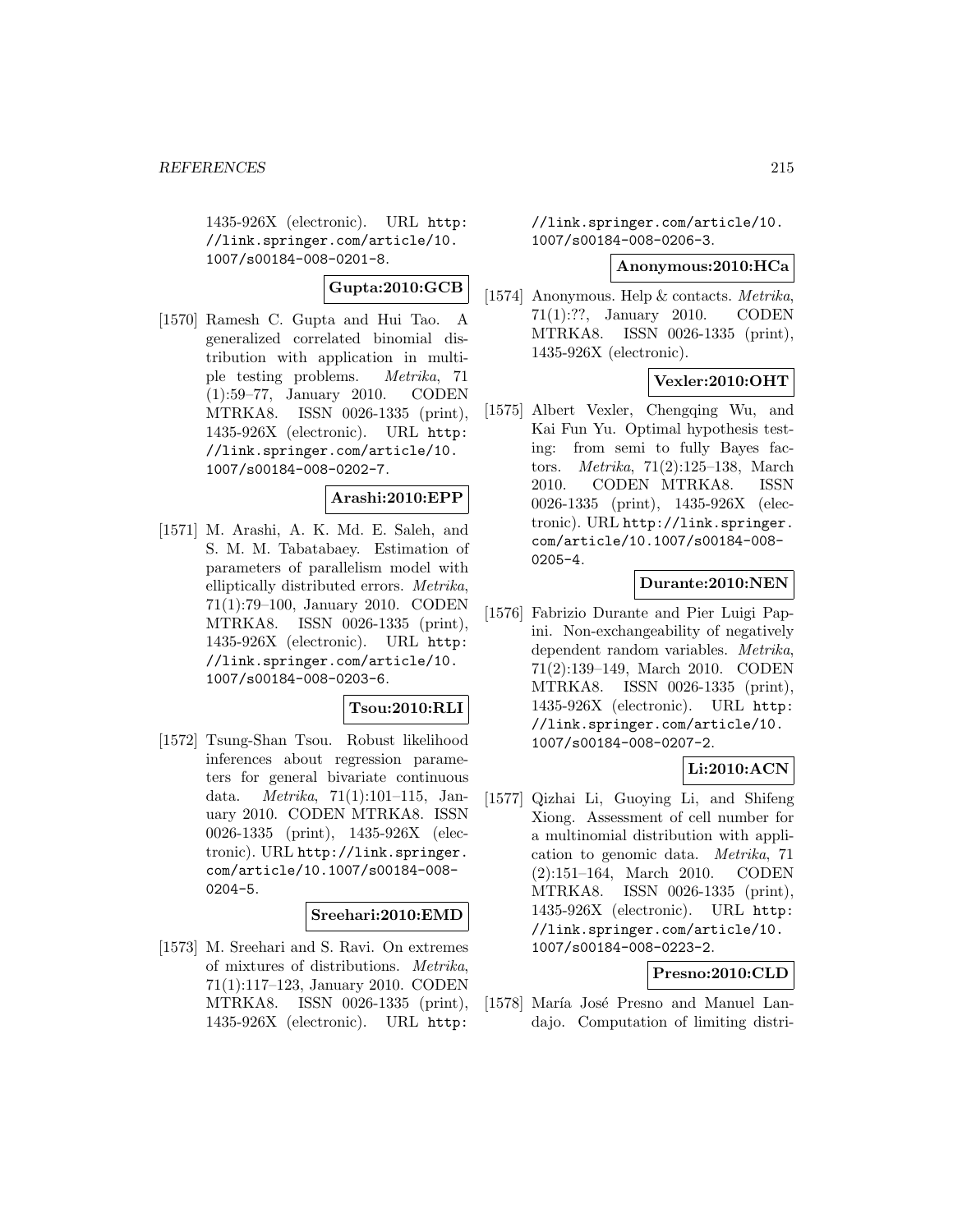butions in stationarity testing with a generic trend.  $Metrika$ ,  $71(2):165-183$ , March 2010. CODEN MTRKA8. ISSN 0026-1335 (print), 1435-926X (electronic). URL http://link.springer. com/article/10.1007/s00184-008-  $0224 - 1.$ 

**Ramos-Guajardo:2010:OST**

[1579] Ana Belén Ramos-Guajardo, Ana Colubi, Gil González-Rodríguez, and María Ángeles Gil. One-sample tests for a generalized Fréchet variance of a fuzzy random variable. Metrika, 71 (2):185–202, March 2010. CODEN MTRKA8. ISSN 0026-1335 (print), 1435-926X (electronic). URL http: //link.springer.com/article/10. 1007/s00184-008-0225-0.

## **Carleos:2010:NFD**

[1580] Carlos Carleos and Miguel López-Díaz. A new family of dispersive orderings. Metrika, 71(2):203–217, March 2010. CODEN MTRKA8. ISSN 0026-1335 (print), 1435-926X (electronic). URL http://link.springer. com/article/10.1007/s00184-008- 0226-z.

## **Pronzato:2010:OSA**

[1581] Luc Pronzato. One-step ahead adaptive D-optimal design on a finite design space is asymptotically optimal. Metrika, 71(2):219–238, March 2010. CODEN MTRKA8. ISSN 0026-1335 (print), 1435-926X (electronic). URL http://link.springer. com/article/10.1007/s00184-008-  $0227 - y.$ 

# **Siburg:2010:MMC**

[1582] Karl Friedrich Siburg and Pavel A. Stoimenov. A measure of mutual

complete dependence. Metrika, 71 (2):239–251, March 2010. CODEN MTRKA8. ISSN 0026-1335 (print), 1435-926X (electronic). URL http: //link.springer.com/article/10. 1007/s00184-008-0229-9.

## **Anonymous:2010:HCb**

[1583] Anonymous. Help & contacts. Metrika, 71(2):??, March 2010. CODEN MTRKA8. ISSN 0026-1335 (print), 1435-926X (electronic).

## **Leskow:2010:BPR**

[1584] Jacek Leśkow and Rafał Synowiecki. On bootstrapping periodic random arrays with increasing period. Metrika, 71(3):253–279, May 2010. CODEN MTRKA8. ISSN 0026-1335 (print), 1435-926X (electronic). URL http: //link.springer.com/article/10. 1007/s00184-008-0228-x.

## **Kuhnt:2010:BCC**

[1585] Sonja Kuhnt. Breakdown concepts for contingency tables. Metrika, 71 (3):281–294, May 2010. CODEN MTRKA8. ISSN 0026-1335 (print), 1435-926X (electronic). URL http: //link.springer.com/article/10. 1007/s00184-008-0230-3.

## **Dasgupta:2010:PRF**

[1586] Nairanjana Dasgupta, Mike Jacroux, and Rita SahaRay. Partially replicated fractional factorial designs. Metrika, 71(3):295–311, May 2010. CODEN MTRKA8. ISSN 0026-1335 (print), 1435-926X (electronic). URL http: //link.springer.com/article/10. 1007/s00184-009-0231-x.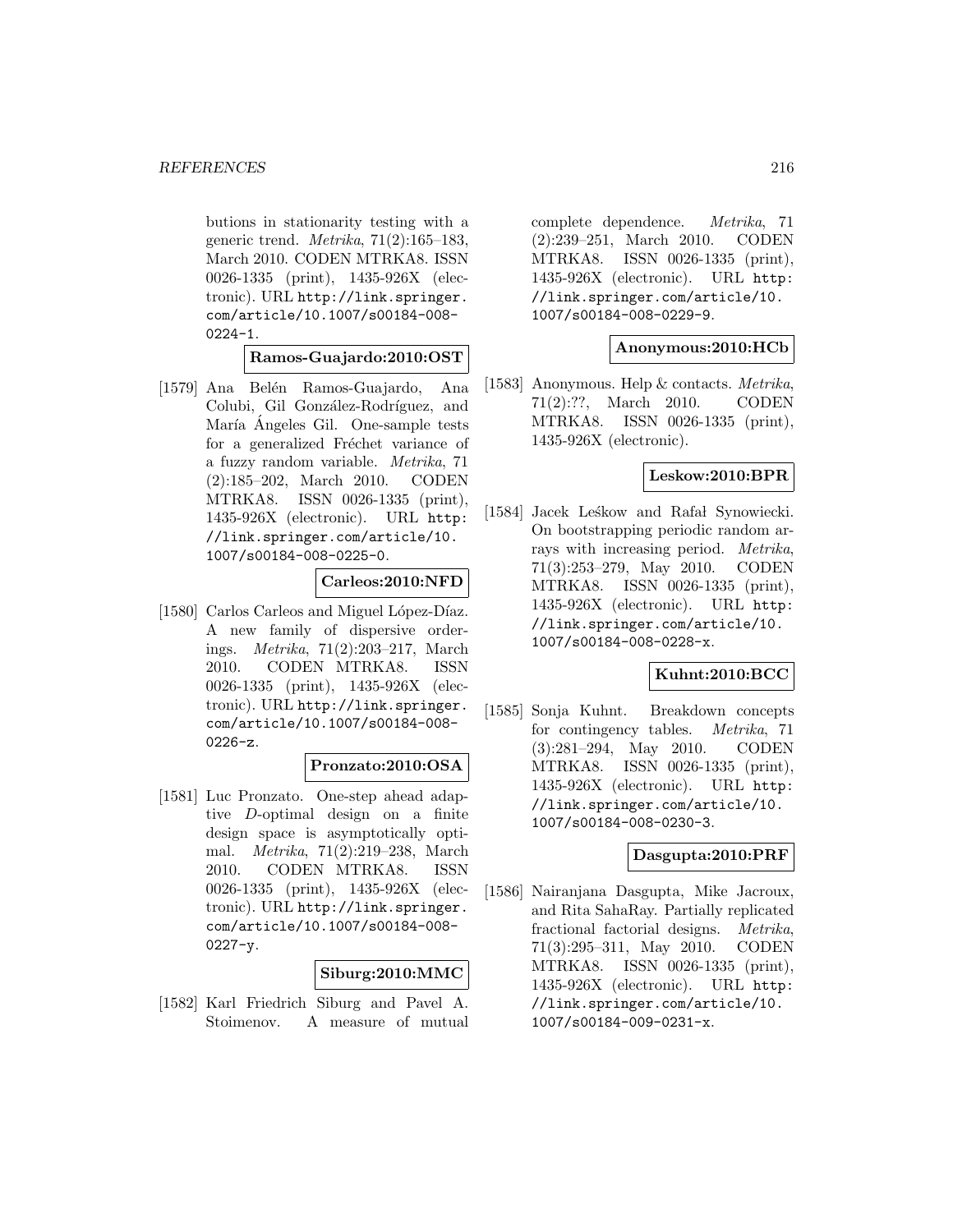### **Navarro:2010:SPM**

[1587] Jorge Navarro and Moshe Shaked. Some properties of the minimum and the maximum of random variables with joint logconcave distributions. Metrika, 71(3):313–317, May 2010. CODEN MTRKA8. ISSN 0026-1335 (print), 1435-926X (electronic). URL http: //link.springer.com/article/10. 1007/s00184-009-0232-9.

# **Chen:2010:LLE**

[1588] Jia Chen and Li-Xin Zhang. Local linear M-estimation for spatial processes in fixed-design models. Metrika, 71(3):319–340, May 2010. CODEN MTRKA8. ISSN 0026-1335 (print), 1435-926X (electronic). URL http: //link.springer.com/article/10. 1007/s00184-009-0233-8.

# **Huang:2010:UEM**

[1589] Kuo-Chung Huang. Unbiased estimators of mean, variance and sensitivity level for quantitative characteristics in finite population sampling. Metrika, 71(3):341–352, May 2010. CODEN MTRKA8. ISSN 0026-1335 (print), 1435-926X (electronic). URL http: //link.springer.com/article/10. 1007/s00184-009-0234-7.

# **Mi:2010:EQD**

[1590] Jie Mi. Estimation of quantities determined as implicit functions of unknown parameters.  $Metrika$ ,  $71(3):353-359$ , May 2010. CODEN MTRKA8. ISSN 0026-1335 (print), 1435-926X (electronic). URL http://link.springer. com/article/10.1007/s00184-009- 0235-6.

# **Sharma:2010:OBD**

[1591] M. K. Sharma and Sileshi Fanta. Optimal block designs for diallel crosses. Metrika, 71(3):361–372, May 2010. CODEN MTRKA8. ISSN 0026-1335 (print), 1435-926X (electronic). URL http://link.springer. com/content/pdf/10.1007/s00184- 009-0236-5.pdf.

### **Anonymous:2010:HCc**

[1592] Anonymous. Help & contacts. Metrika, 71(3):??, May 2010. CODEN MTRKA8. ISSN 0026-1335 (print), 1435-926X (electronic).

### **Liang:2010:ANE**

[1593] Han-Ying Liang and Jacobo de Uña-Alvarez. Asymptotic normality for ´ estimator of conditional mode under left-truncated and dependent observations. *Metrika*,  $72(1):1-19$ , July 2010. CODEN MTRKA8. ISSN 0026-1335 (print), 1435-926X (electronic). URL http://link.springer. com/article/10.1007/s00184-009- 0237-4.

## **Miyaoka:2010:NCA**

[1594] Etsuo Miyaoka and Kazuo Noda. Necessary conditions for admissibility of matrix linear estimators in a multivariate linear model. Metrika, 72(1):21–35, July 2010. CODEN MTRKA8. ISSN 0026-1335 (print), 1435-926X (electronic). URL http://link.springer. com/article/10.1007/s00184-009- 0238-3.

### **Stepien-Baran:2010:MIE**

[1595] Agnieszka Stepień-Baran. Minimax invariant estimator of a continuous distribution function under a general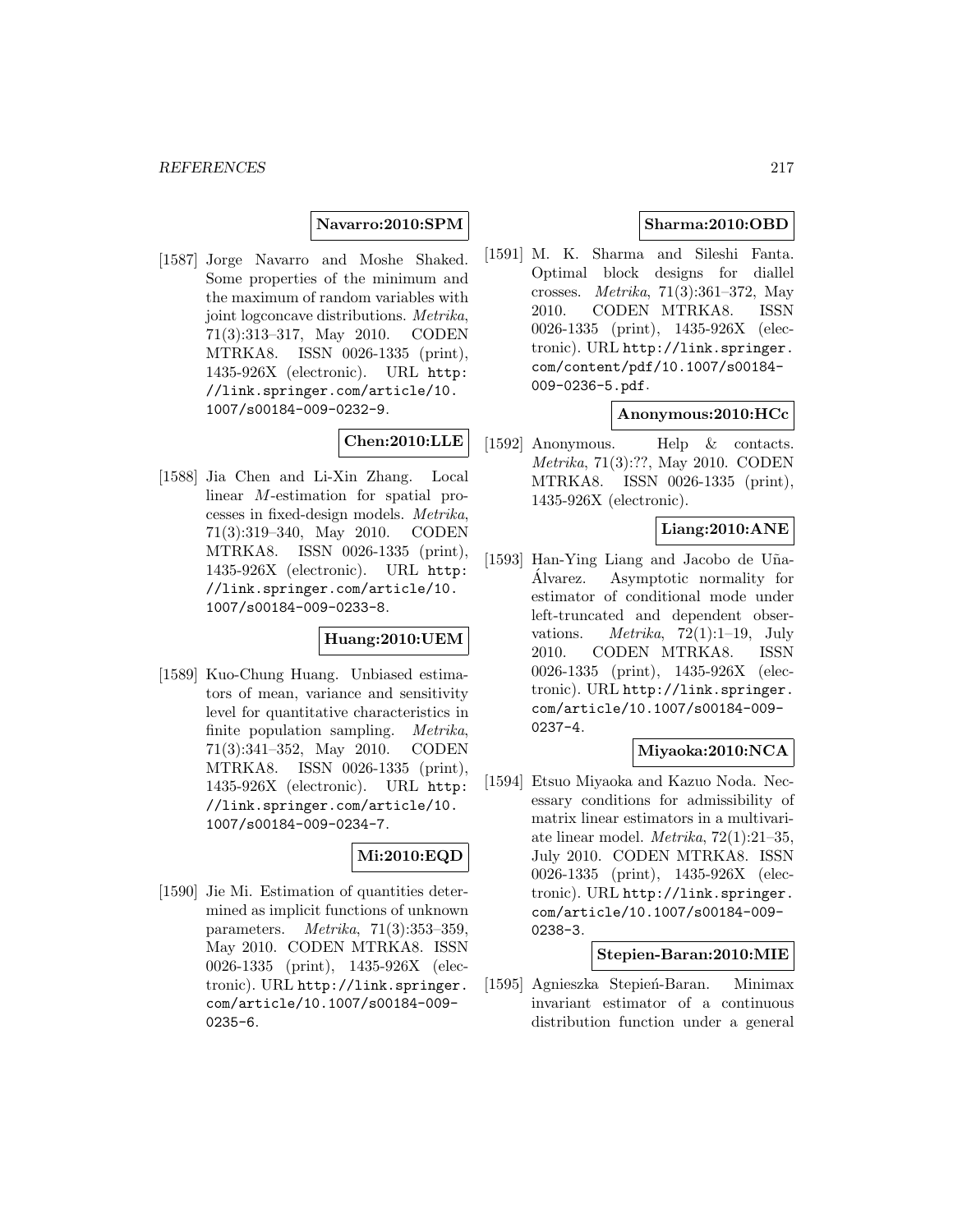loss function. *Metrika*,  $72(1):37-49$ , July 2010. CODEN MTRKA8. ISSN 0026-1335 (print), 1435-926X (electronic). URL http://link.springer. com/article/10.1007/s00184-009- 0239-2.

### **Arashi:2010:ELP**

[1596] M. Arashi and S. M. M. Tabatabaey. Estimation of the location parameter under LINEX loss function: multivariate case. *Metrika*,  $72(1):51-57$ , July 2010. CODEN MTRKA8. ISSN 0026-1335 (print), 1435-926X (electronic). URL http://link.springer. com/article/10.1007/s00184-009- 0240-9.

### **Tavangar:2010:SMP**

[1597] Mahdi Tavangar and Majid Asadi. A study on the mean past lifetime of the components of  $(n - k + 1)$ -out-of-n system at the system level. Metrika, 72(1):59–73, July 2010. CODEN MTRKA8. ISSN 0026-1335 (print), 1435-926X (electronic). URL http: //link.springer.com/article/10. 1007/s00184-009-0241-8.

## **Barabesi:2010:BEP**

[1598] Lucio Barabesi and Marzia Marcheselli. Bayesian estimation of proportion and sensitivity level in randomized response procedures. Metrika, 72(1):75–88, July 2010. CODEN MTRKA8. ISSN 0026-1335 (print), 1435-926X (electronic). URL http://link.springer. com/article/10.1007/s00184-009- 0242-7.

#### **Balakrishnan:2010:SMM**

[1599] N. Balakrishnan and G. Iliopoulos. Stochastic monotonicity of the MLEs of

parameters in exponential simple stepstress models under Type-I and Type-II censoring. Metrika, 72(1):89–109, July 2010. CODEN MTRKA8. ISSN 0026-1335 (print), 1435-926X (electronic). URL http://link.springer. com/article/10.1007/s00184-009- 0243-6.

## **Harms:2010:KNR**

[1600] Torsten Harms and Pierre Duchesne. On kernel nonparametric regression designed for complex survey data. Metrika, 72(1):111–138, July 2010. CODEN MTRKA8. ISSN 0026-1335 (print), 1435-926X (electronic). URL http://link.springer. com/article/10.1007/s00184-009- 0244-5.

## **Dodge:2010:DD**

[1601] Yadolah Dodge and Iraj Yadegari. On direction of dependence. *Metrika*, 72(1):139–150, July 2010. CODEN MTRKA8. ISSN 0026-1335 (print), 1435-926X (electronic). URL http: //link.springer.com/article/10. 1007/s00184-009-0273-0.

## **Anonymous:2010:HCd**

[1602] Anonymous. Help & contacts. Metrika, 72(1):??, July 2010. CODEN MTRKA8. ISSN 0026-1335 (print), 1435-926X (electronic).

#### **Borzadaran:2010:VBB**

[1603] G. R. Mohtashami Borzadaran, A. H. Rezaei Roknabadi, and M. Khorashadizadeh. A view on Bhattacharyya bounds for inverse Gaussian distributions. Metrika, 72(2):151–161, September 2010. CODEN MTRKA8. ISSN 0026-1335 (print), 1435-926X (electronic). URL http://link.springer.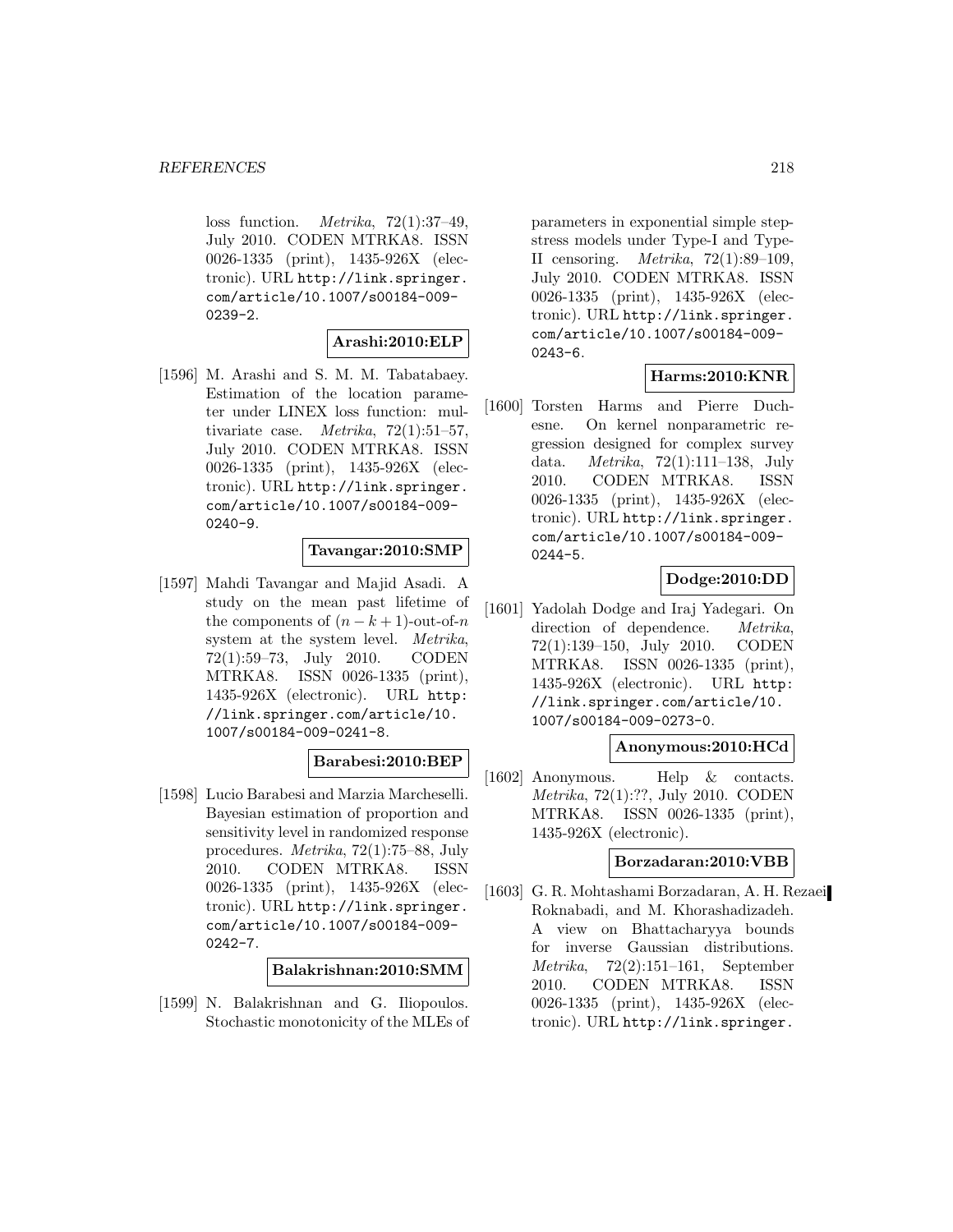com/article/10.1007/s00184-009-  $0245 - 4.$ 

**Mielniczuk:2010:EFI**

[1604] Jan Mielniczuk and Małgorzata Wojtyś. Estimation of Fisher information using model selection. *Metrika*,  $72(2)$ : 163–187, September 2010. CODEN MTRKA8. ISSN 0026-1335 (print), 1435-926X (electronic). URL http: //link.springer.com/article/10. 1007/s00184-009-0246-3.

# **Irle:2010:PMS**

[1605] Albrecht Irle and Vladimir Lotov. On the properties of a multiple sequential test. Metrika, 72(2):189–198, September 2010. CODEN MTRKA8. ISSN 0026-1335 (print), 1435-926X (electronic). URL http://link.springer. com/article/10.1007/s00184-009- 0247-2.

### **Wen:2010:SML**

[1606] Chi-Chung Wen. Semiparametric maximum likelihood estimation in Cox proportional hazards model with covariate measurement errors. Metrika, 72 (2):199–217, September 2010. CODEN MTRKA8. ISSN 0026-1335 (print), 1435-926X (electronic). URL http: //link.springer.com/article/10. 1007/s00184-009-0248-1.

# **Yue:2010:BTD**

[1607] Rong-Xian Yue and Kashinath Chatterjee. Bayesian U-type design for nonparametric response surface prediction. Metrika, 72(2):219–231, September 2010. CODEN MTRKA8. ISSN 0026-1335 (print), 1435-926X (electronic). URL http://link.springer. com/article/10.1007/s00184-009- 0249-0.

# **Withers:2010:MEM**

[1608] Christopher S. Withers and Saralees Nadarajah. The misclassification error of the maximum likelihood procedure when deciding among a finite choice of distributions. Metrika, 72 (2):233–250, September 2010. CODEN MTRKA8. ISSN 0026-1335 (print), 1435-926X (electronic). URL http: //link.springer.com/article/10. 1007/s00184-009-0250-7.

## **Asadi:2010:MRR**

[1609] Majid Asadi and Mohammad Z. Raqab. The mean residual of record values at the level of previous records. Metrika, 72(2):251–264, September 2010. CODEN MTRKA8. ISSN 0026-1335 (print), 1435-926X (electronic). URL http://link.springer. com/article/10.1007/s00184-009-  $0251 - 6$ .

### **Bakouch:2010:ZTP**

[1610] Hassan S. Bakouch and Miroslav M. Ristić. Zero truncated Poisson integervalued  $AR(1)$  model. *Metrika*, 72(2): 265–280, September 2010. CODEN MTRKA8. ISSN 0026-1335 (print), 1435-926X (electronic). URL http: //link.springer.com/article/10. 1007/s00184-009-0252-5.

# **Harman:2010:OPD**

[1611] Radoslav Harman and Frantisek Stulajter. Optimal prediction designs in finite discrete spectrum linear regression models. Metrika, 72(2): 281–294, September 2010. CODEN MTRKA8. ISSN 0026-1335 (print), 1435-926X (electronic). URL http: //link.springer.com/article/10. 1007/s00184-009-0253-4.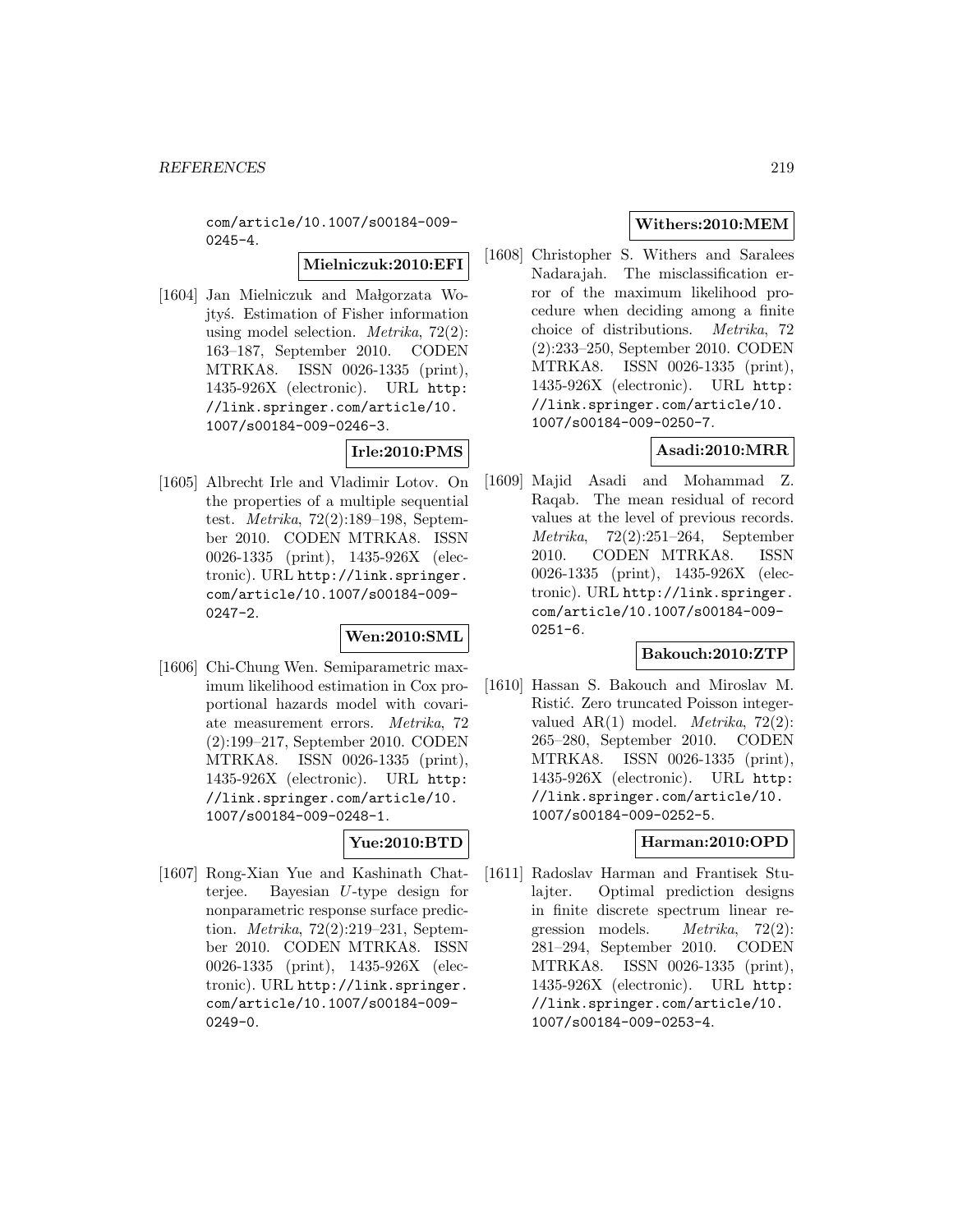### **Anonymous:2010:HCe**

[1612] Anonymous. Help & contacts. Metrika, 72(2):??, September 2010. CODEN MTRKA8. ISSN 0026-1335 (print), 1435-926X (electronic).

# **McGree:2010:IDS**

[1613] J. M. McGree and J. A. Eccleston. Investigating design for survival models. Metrika, 72(3):295–311, November 2010. CODEN MTRKA8. ISSN 0026-1335 (print), 1435-926X (electronic). URL http://link.springer. com/article/10.1007/s00184-009- 0254-3.

#### **Tian:2010:EEP**

[1614] Yongge Tian. On equalities of estimations of parametric functions under a general linear model and its restricted models. Metrika, 72(3): 313–330, November 2010. CODEN MTRKA8. ISSN 0026-1335 (print), 1435-926X (electronic). URL http: //link.springer.com/article/10. 1007/s00184-009-0255-2.

#### **Rodriguez-Lallena:2010:MCQ**

[1615] José Antonio Rodríguez-Lallena and Manuel Ubeda-Flores. Multivariate copulas with quadratic sections in one variable. Metrika, 72(3): 331–349, November 2010. CODEN MTRKA8. ISSN 0026-1335 (print), 1435-926X (electronic). URL http: //link.springer.com/article/10. 1007/s00184-009-0256-1.

# **Keating:2010:PEL**

[1616] J. P. Keating, R. L. Mason, and N. Balakrishnan. Percentile estimators in location-scale parameter families under absolute loss. Metrika, 72(3):

351–367, November 2010. CODEN MTRKA8. ISSN 0026-1335 (print), 1435-926X (electronic). URL http: //link.springer.com/article/10. 1007/s00184-009-0257-0.

### **Gonzalez-Barrios:2010:DRS**

[1617] José M. González-Barrios, Federico O'Reilly, and Raúl Rueda. Durbin's random substitution and conditional Monte Carlo. Metrika, 72(3):369– 383, November 2010. CODEN MTRKA8. ISSN 0026-1335 (print), 1435-926X (electronic). URL http: //link.springer.com/article/10. 1007/s00184-009-0258-z.

### **Mikusinski:2010:SAC**

[1618] Piotr Mikusiński and Michael D. Taylor. Some approximations of n-copulas. Metrika, 72(3):385–414, November 2010. CODEN MTRKA8. ISSN 0026-1335 (print), 1435-926X (electronic). URL http://link.springer. com/article/10.1007/s00184-009-  $0259 - y.$ 

#### **Zhou:2010:MCE**

[1619] Xingcai Zhou, Xinsheng Liu, and Shuhe Hu. Moment consistency of estimators in partially linear models under NA samples. Metrika, 72(3): 415–432, November 2010. CODEN MTRKA8. ISSN 0026-1335 (print), 1435-926X (electronic). URL http: //link.springer.com/article/10. 1007/s00184-009-0260-5.

### **Yu:2010:GBB**

[1620] Qiqing Yu, Cuixian Chen, and G. Y. C. Wong. The GMLE based Buckley– James estimator with modified casecohort data. Metrika, 72(3):433– 464, November 2010. CODEN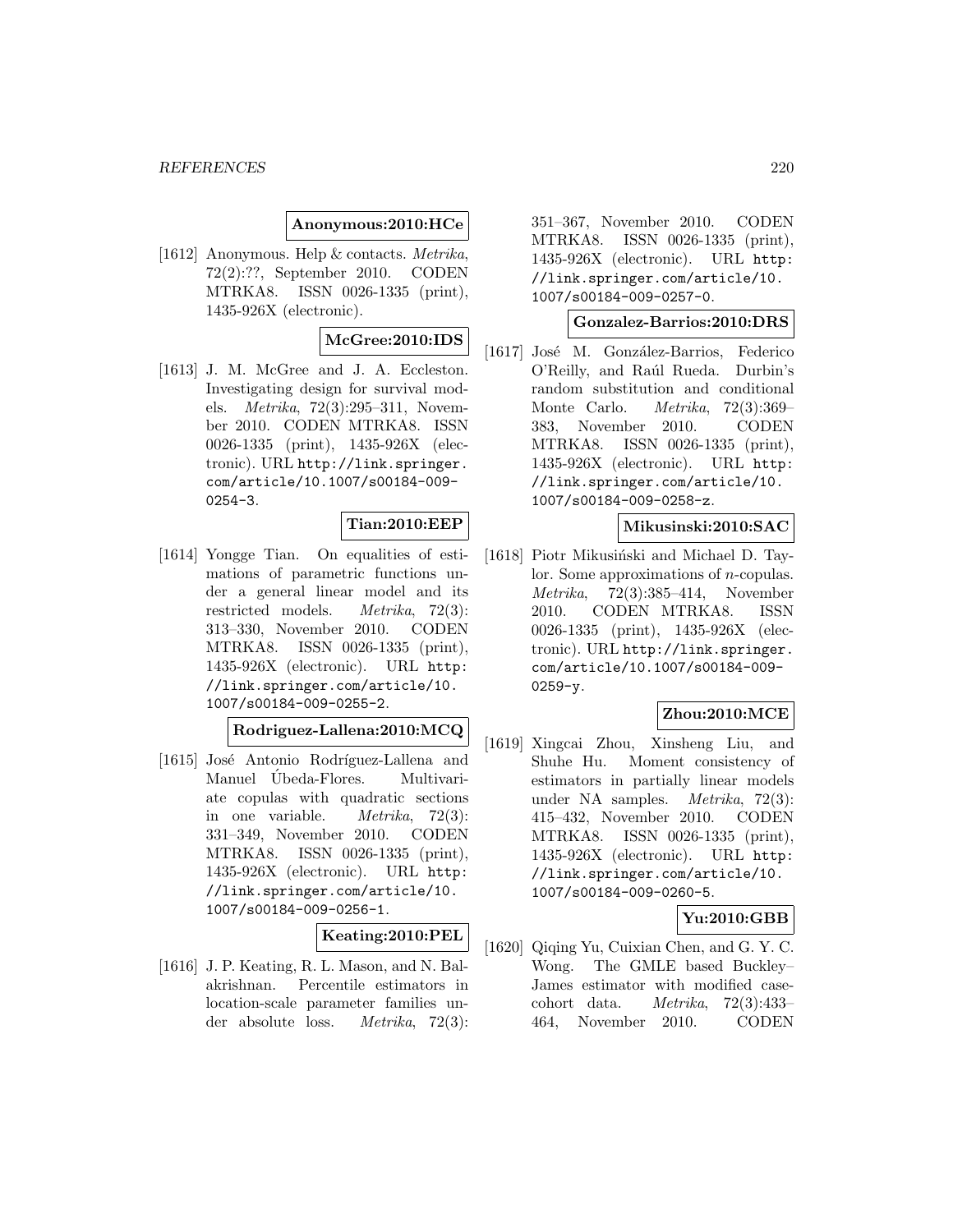MTRKA8. ISSN 0026-1335 (print), 1435-926X (electronic). URL http: //link.springer.com/article/10. 1007/s00184-009-0261-4.

**Anonymous:2010:HCf**

[1621] Anonymous. Help & contacts. Metrika, 72(3):??, November 2010. CODEN MTRKA8. ISSN 0026-1335 (print), 1435-926X (electronic).

**Carlini:2011:CSM**

[1622] Enrico Carlini and Fabio Rapallo. A class of statistical models to weaken independence in two-way contingency tables. *Metrika*,  $73(1):1-22$ , January 2011. CODEN MTRKA8. ISSN 0026-1335 (print), 1435-926X (electronic). URL http://link.springer. com/article/10.1007/s00184-009- 0262-3.

# **Todem:2011:EML**

[1623] David Todem and KyungMann Kim. On the existence of maximum likelihood estimates in random effects models for clustered multivariate binary data. Metrika, 73(1):23–41, January 2011. CODEN MTRKA8. ISSN 0026-1335 (print), 1435-926X (electronic). URL http://link.springer. com/article/10.1007/s00184-009- 0263-2.

# **Mattner:2011:OOO**

[1624] Lutz Mattner. One optional ob-Lutz Matther. One optional ob-<br>servation inflates  $\alpha$  by  $100/\sqrt{n}$  per cent. Metrika, 73(1):43–59, January 2011. CODEN MTRKA8. ISSN 0026-1335 (print), 1435-926X (electronic). URL http://link.springer. com/article/10.1007/s00184-009- 0264-1.

## **Peng:2011:ASC**

[1625] Zuoxiang Peng, Zhongquan Tan, and Saralees Nadarajah. Almost sure Central Limit Theorem for the products of U-statistics. Metrika, 73(1):61–76, January 2011. CODEN MTRKA8. ISSN 0026-1335 (print), 1435-926X (electronic). URL http://link.springer. com/article/10.1007/s00184-009- 0265-0.

### **Garcia-Perez:2011:ALT**

[1626] A. García-Pérez. Another look at the tail area influence function. Metrika, 73(1):77–92, January 2011. CODEN MTRKA8. ISSN 0026-1335 (print), 1435-926X (electronic). URL http: //link.springer.com/article/10. 1007/s00184-009-0266-z.

### **Chang:2011:SEG**

[1627] Yuan chin Ivan Chang. Sequential estimation in generalized linear models when covariates are subject to errors. Metrika, 73(1):93–120, January 2011. CODEN MTRKA8. ISSN 0026-1335 (print), 1435-926X (electronic). URL http://link.springer. com/article/10.1007/s00184-009-  $0267 - y$ .

### **Zhou:2011:EEE**

[1628] Bin Zhou, Qinfeng Xu, and Jinhong You. Efficient estimation for error component seemingly unrelated nonparametric regression models. Metrika, 73 (1):121–138, January 2011. CODEN MTRKA8. ISSN 0026-1335 (print), 1435-926X (electronic). URL http: //link.springer.com/article/10. 1007/s00184-009-0268-x.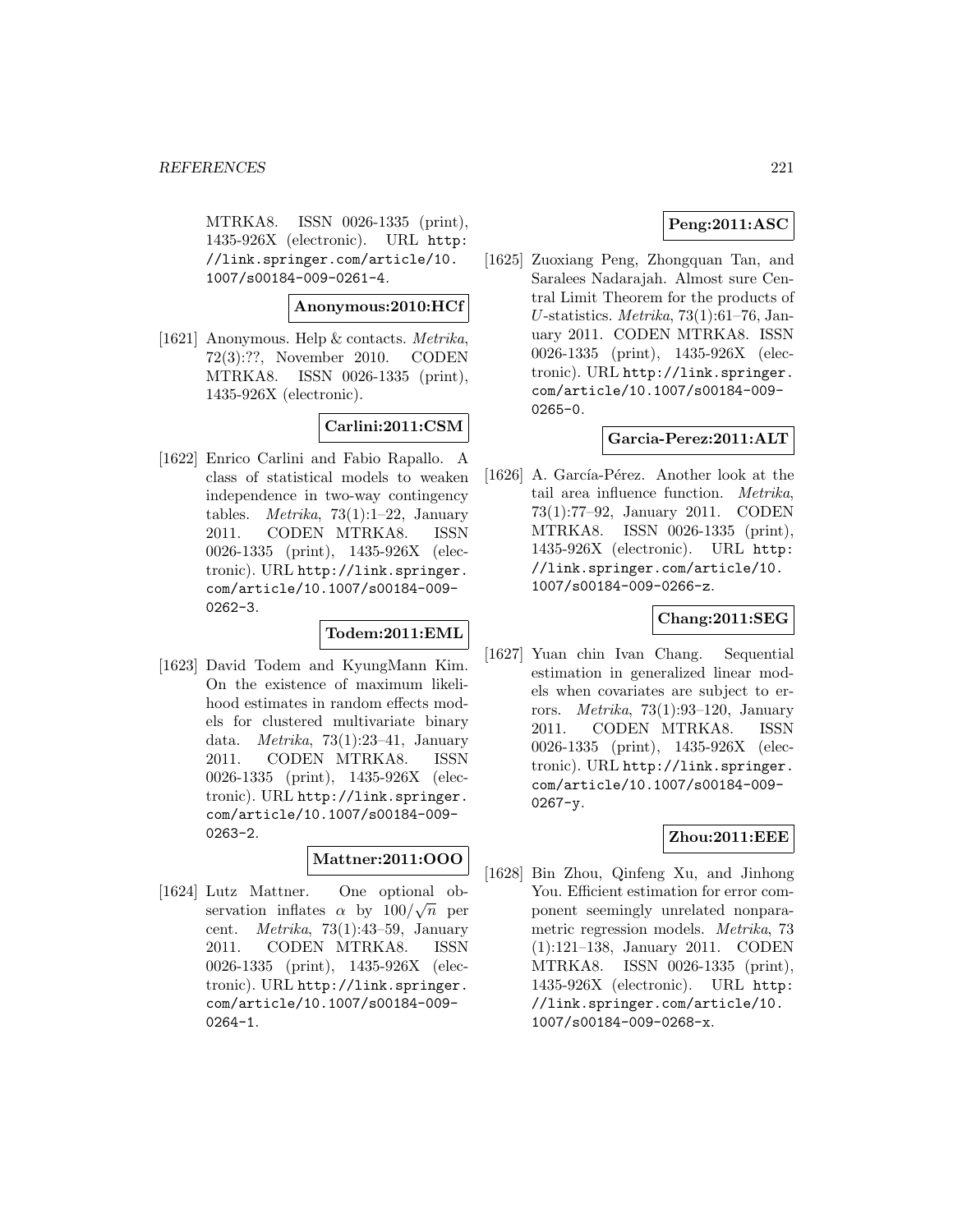### **Anonymous:2011:HCa**

[1629] Anonymous. Help & contacts. Metrika, 73(1):??, January 2011. CODEN MTRKA8. ISSN 0026-1335 (print), 1435-926X (electronic).

## **Saha:2011:OSR**

[1630] Amitava Saha. An optional scrambled randomized response technique for practical surveys. Metrika, 73 (2):139–149, March 2011. CODEN MTRKA8. ISSN 0026-1335 (print), 1435-926X (electronic). URL http: //link.springer.com/article/10. 1007/s00184-009-0269-9.

### **Chiang:2011:MFJ**

[1631] Chin-Tsang Chiang. A more flexible joint latent model for longitudinal and survival time data. Metrika, 73(2):151–170, March 2011. CODEN MTRKA8. ISSN 0026-1335 (print), 1435-926X (electronic). URL http: //link.springer.com/article/10. 1007/s00184-009-0270-3.

#### **Wang:2011:ELI**

[1632] Xiuli Wang, Gaorong Li, and Lu Lin. Empirical likelihood inference for semiparametric varying-coefficient partially linear EV models. Metrika, 73 (2):171–185, March 2011. CODEN MTRKA8. ISSN 0026-1335 (print), 1435-926X (electronic). URL http: //link.springer.com/article/10. 1007/s00184-009-0271-2.

### **Boudt:2011:REE**

[1633] Kris Boudt, Derya Caliskan, and Christophe Croux. Robust explicit estimators of Weibull parameters. Metrika, 73(2):187–209, March 2011. CODEN MTRKA8. ISSN 0026-1335 (print), 1435-926X (electronic). URL http: //link.springer.com/article/10. 1007/s00184-009-0272-1.

## **Zhu:2011:ETP**

[1634] Fukang Zhu and Dehui Wang. Estimation and testing for a Poisson autoregressive model. Metrika, 73 (2):211–230, March 2011. CODEN MTRKA8. ISSN 0026-1335 (print), 1435-926X (electronic). URL http: //link.springer.com/article/10. 1007/s00184-009-0274-z.

## **Pardo:2011:TER**

[1635] M. C. Pardo. Testing equality restrictions in generalized linear models for multinomial data. Metrika, 73 (2):231–253, March 2011. CODEN MTRKA8. ISSN 0026-1335 (print), 1435-926X (electronic). URL http: //link.springer.com/article/10. 1007/s00184-009-0275-y.

## **Grane:2011:DTE**

[1636] Aurea Grané and Josep Fortiana. A directional test of exponentiality based on maximum correlations. Metrika, 73(2):255–274, March 2011. CODEN MTRKA8. ISSN 0026-1335 (print), 1435-926X (electronic). URL http: //link.springer.com/article/10. 1007/s00184-009-0276-x.

### **Anonymous:2011:HCb**

[1637] Anonymous. Help & contacts. Metrika, 73(2):??, March 2011. CODEN MTRKA8. ISSN 0026-1335 (print), 1435-926X (electronic).

### **Yang:2011:PTL**

[1638] Hu Yang and Jianwen Xu. Preliminary test Liu estimators based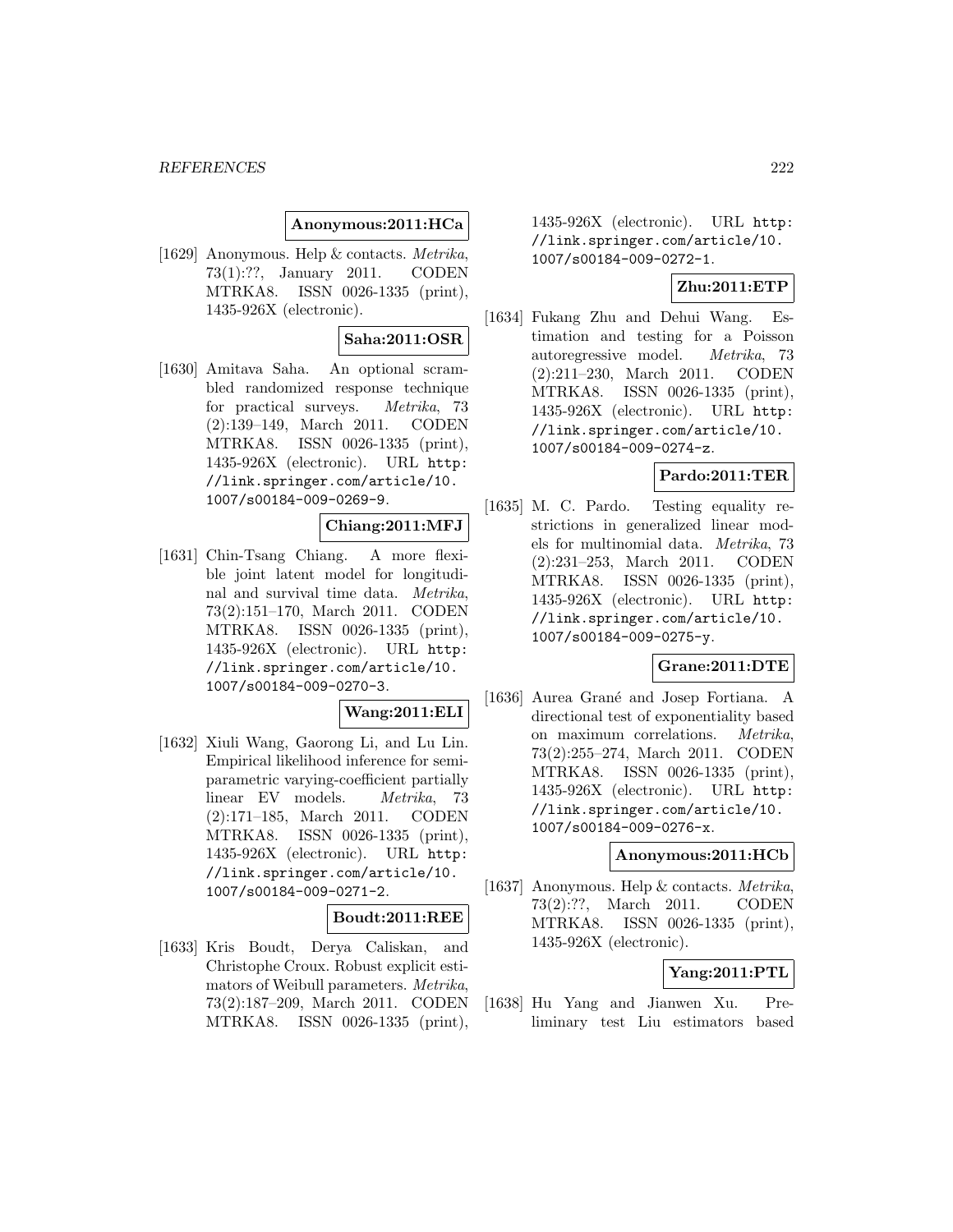on the conflicting  $W$ ,  $LR$  and  $LM$ tests in a regression model with multivariate Student-t error. Metrika, 73(3):275–292, May 2011. CODEN MTRKA8. ISSN 0026-1335 (print), 1435-926X (electronic). URL http: //link.springer.com/article/10. 1007/s00184-009-0277-9.

### **Eryilmaz:2011:DRS**

[1639] Serkan Eryilmaz and Femin Yalçin. Distribution of run statistics in partially exchangeable processes. Metrika, 73(3):293–304, May 2011. CODEN MTRKA8. ISSN 0026-1335 (print), 1435-926X (electronic). URL http: //link.springer.com/article/10. 1007/s00184-009-0278-8.

## **Sun:2011:CBU**

[1640] Fasheng Sun, Jie Chen, and Min-Qian Liu. Connections between uniformity and aberration in general multi-level factorials. Metrika,  $73(3):305-315$ , May 2011. CODEN MTRKA8. ISSN 0026-1335 (print), 1435-926X (electronic). URL http://link.springer. com/article/10.1007/s00184-009- 0279-7.

# **Diaz-Garcia:2011:NBV**

[1641] José A. Díaz-García and Ramón Gutiérrez-Jáimez. Noncentral bimatrix variate generalised beta distributions. Metrika, 73(3):317–333, May 2011. CODEN MTRKA8. ISSN 0026-1335 (print), 1435-926X (electronic). URL http://link.springer. com/article/10.1007/s00184-009- 0280-1.

### **Balakrishnan:2011:EIP**

[1642] N. Balakrishnan, Donghoon Han, and G. Iliopoulos. Exact inference for pro-

gressively Type-I censored exponential failure data. Metrika, 73(3):335–358, May 2011. CODEN MTRKA8. ISSN 0026-1335 (print), 1435-926X (electronic). URL http://link.springer. com/article/10.1007/s00184-009-  $0281 - 0.$ 

## **Coiffard:2011:HDE**

[1643] Claire Coiffard. On the Hausdorff dimension of exceptional random sets generated by multivariate spacings. Metrika, 73(3):359–371, May 2011. CODEN MTRKA8. ISSN 0026-1335 (print), 1435-926X (electronic). URL http://link.springer. com/article/10.1007/s00184-009- 0282-z.

## **Chernov:2011:FCS**

[1644] N. Chernov. Fitting circles to scattered data: parameter estimates have no moments. Metrika, 73(3):373–384, May 2011. CODEN MTRKA8. ISSN 0026-1335 (print), 1435-926X (electronic). URL http://link.springer. com/article/10.1007/s00184-009- 0283-y.

## **Chatzopoulos:2011:ORO**

[1645] Stavros A. Chatzopoulos, Fotini Kolyva-Machera, and Kashinath Chatterjee. Optimality results on orthogonal arrays plus  $p$  runs for  $s^m$  factorial experiments. Metrika, 73(3):385–394, May 2011. CODEN MTRKA8. ISSN 0026-1335 (print), 1435-926X (electronic). URL http://link.springer. com/article/10.1007/s00184-009- 0284-x.

### **Rosadi:2011:ECF**

[1646] Dedi Rosadi and Manfred Deistler. Estimating the codifference function of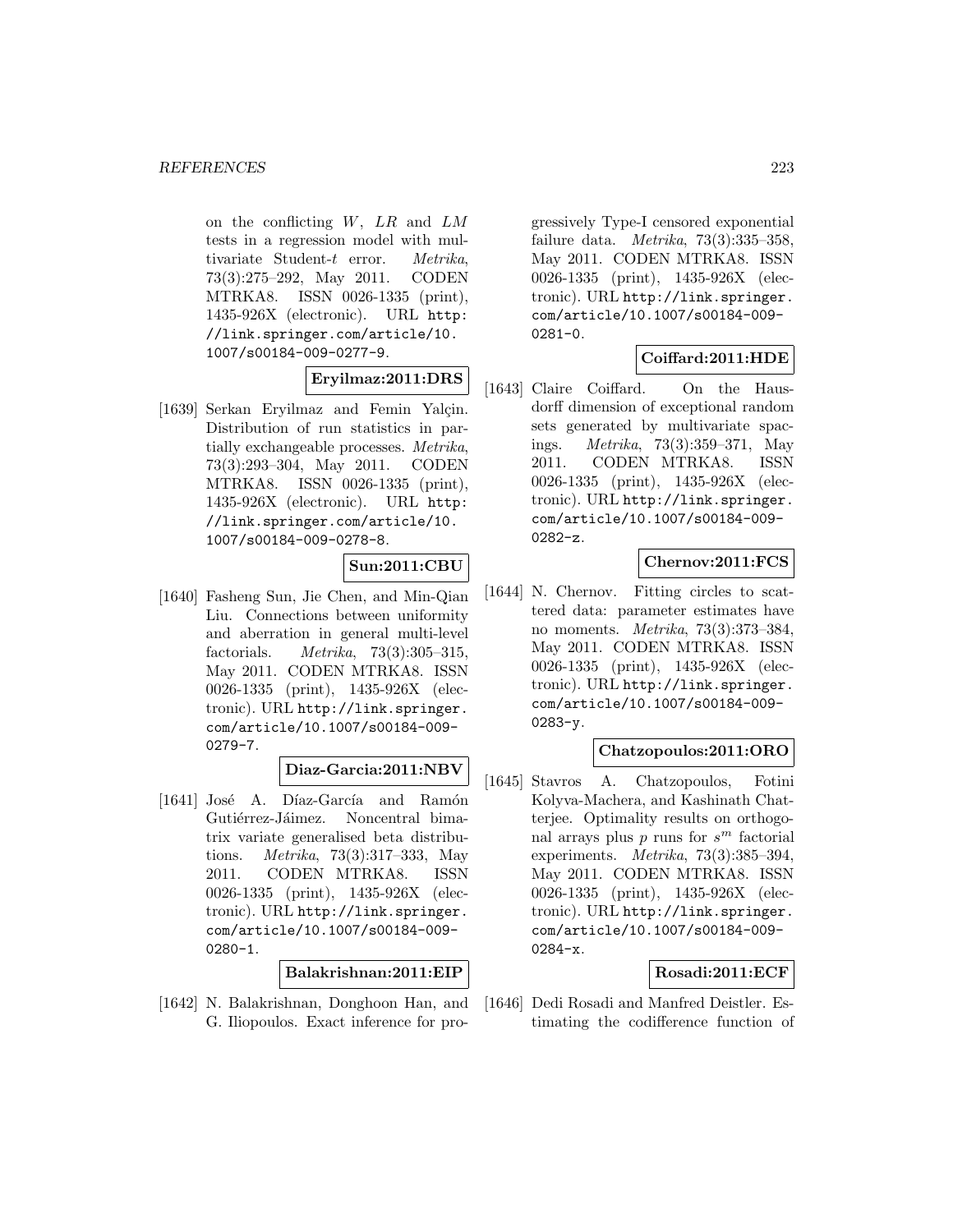linear time series models with infinite variance. Metrika, 73(3):395–429, May 2011. CODEN MTRKA8. ISSN 0026-1335 (print), 1435-926X (electronic). URL http://link.springer. com/article/10.1007/s00184-009- 0285-9.

# **Anonymous:2011:HCc**

[1647] Anonymous. Help & contacts. Metrika, 73(3):??, May 2011. CODEN MTRKA8. ISSN 0026-1335 (print), 1435-926X (electronic).

## **Kumar:2011:DMI**

[1648] Vikas Kumar, H. C. Taneja, and R. Srivastava. A dynamic measure of inaccuracy between two past lifetime distributions. *Metrika*, 74(1):1–10, July 2011. CODEN MTRKA8. ISSN 0026-1335 (print), 1435-926X (electronic). URL http://link.springer. com/article/10.1007/s00184-009- 0286-8.

### **Madadi:2011:SIR**

[1649] Mohsen Madadi and Mahbanoo Tata. Shannon information in record data. *Metrika*, 74(1):11–31, July 2011. CODEN MTRKA8. ISSN 0026- 1335 (print), 1435-926X (electronic). URL http://link.springer.com/ article/10.1007/s00184-009-0287- 7.

#### **Mirakhmedov:2011:CTL**

[1650] Sherzod M. Mirakhmedov, Syed Ikram A. Tirmizi, and Muhammad Naeem. A Cramér-type large deviation theorem for sums of functions of higher order non-overlapping spacings. Metrika, 74(1):33–54, July 2011. CODEN MTRKA8. ISSN

0026-1335 (print), 1435-926X (electronic). URL http://link.springer. com/article/10.1007/s00184-009- 0288-6.

### **Baran:2011:AIO**

[1651] Sándor Baran and Gyula Pap. Asymptotic inference for a one-dimensional simultaneous autoregressive model. Metrika, 74(1):55–66, July 2011. CODEN MTRKA8. ISSN 0026- 1335 (print), 1435-926X (electronic). URL http://link.springer.com/ article/10.1007/s00184-009-0289- 5.

### **Albers:2011:CCH**

[1652] Willem Albers. Control charts for health care monitoring under overdispersion. Metrika, 74(1):67–83, July 2011. CODEN MTRKA8. ISSN 0026-1335 (print), 1435-926X (electronic). URL http://link.springer. com/content/pdf/10.1007/s00184- 009-0290-z.pdf.

### **Anido:2011:APA**

[1653] Carmen Anido, Carlos Rivero, and Teofilo Valdes. An algorithm for panel ANOVA with grouped data. Metrika, 74(1):85–107, July 2011. CODEN MTRKA8. ISSN 0026-1335 (print), 1435-926X (electronic). URL http: //link.springer.com/article/10. 1007/s00184-009-0291-y.

# **Ou:2011:LBV**

[1654] Zujun Ou, Kashinath Chatterjee, and Hong Qin. Lower bounds of various discrepancies on combined designs. Metrika, 74(1):109–119, July 2011. CODEN MTRKA8. ISSN 0026-1335 (print), 1435-926X (elec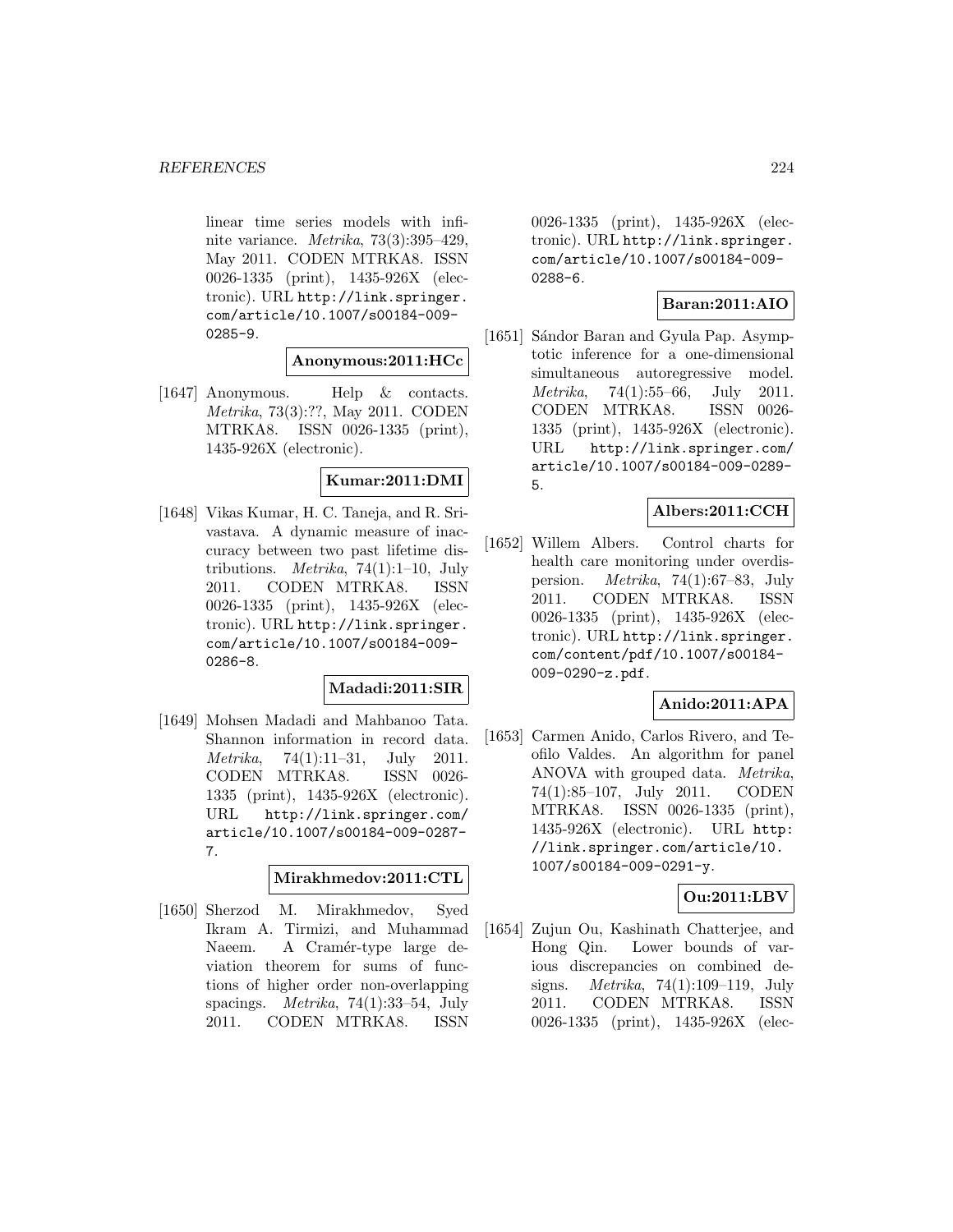tronic). URL http://link.springer. com/article/10.1007/s00184-009-  $0292-x.$ 

**Hwang:2011:RAO**

[1655] Leng-Cheng Hwang. A robust asymptotically optimal sequential estimation procedure for the Poisson process. Metrika, 74(1):121–133, July 2011. CODEN MTRKA8. ISSN 0026-1335 (print), 1435-926X (electronic). URL http://link.springer. com/article/10.1007/s00184-009- 0293-9.

## **Anonymous:2011:HCd**

[1656] Anonymous. Help & contacts. Metrika, 74(1):??, July 2011. CODEN MTRKA8. ISSN 0026-1335 (print), 1435-926X (electronic).

## **Muller:2011:DDS**

[1657] Christine H. Müller. Data depth for simple orthogonal regression with application to crack orientation. Metrika, 74(2):135–165, September 2011. CODEN MTRKA8. ISSN 0026-1335 (print), 1435-926X (electronic). URL http://link.springer. com/article/10.1007/s00184-009- 0294-8.

# **DeOliveira:2011:MLR**

[1658] Victor De Oliveira and Marco A. R. Ferreira. Maximum likelihood and restricted maximum likelihood estimation for a class of Gaussian Markov random fields.  $Metrika$ , 74(2):167– 183, September 2011. CODEN MTRKA8. ISSN 0026-1335 (print), 1435-926X (electronic). URL http: //link.springer.com/article/10. 1007/s00184-009-0295-7.

# **Zhou:2011:VSA**

[1659] Zhangong Zhou, Rong Jiang, and Weimin Qian. Variable selection for additive partially linear models with measurement error. Metrika, 74(2): 185–202, September 2011. CODEN MTRKA8. ISSN 0026-1335 (print), 1435-926X (electronic). URL http: //link.springer.com/article/10. 1007/s00184-009-0296-6.

# **Zhao:2011:DOF**

[1660] Peng Zhao and N. Balakrishnan. Dispersive ordering of fail-safe systems with heterogeneous exponential components. Metrika, 74(2): 203–210, September 2011. CODEN MTRKA8. ISSN 0026-1335 (print), 1435-926X (electronic). URL http: //link.springer.com/article/10. 1007/s00184-010-0297-5.

### **Jokiel-Rokita:2011:BSE**

[1661] Alicja Jokiel-Rokita. Bayes sequential estimation for a particular exponential family of distributions under LINEX loss. Metrika, 74(2):211–219, September 2011. CODEN MTRKA8. ISSN 0026-1335 (print), 1435-926X (electronic). URL http://link.springer. com/article/10.1007/s00184-010- 0298-4.

### **Hron:2011:SPT**

[1662] Karel Hron and Lubomír Kubácek. Statistical properties of the total variation estimator for compositional data. Metrika, 74(2):221–230, September 2011. CODEN MTRKA8. ISSN 0026-1335 (print), 1435-926X (electronic). URL http://link.springer. com/article/10.1007/s00184-010- 0299-3.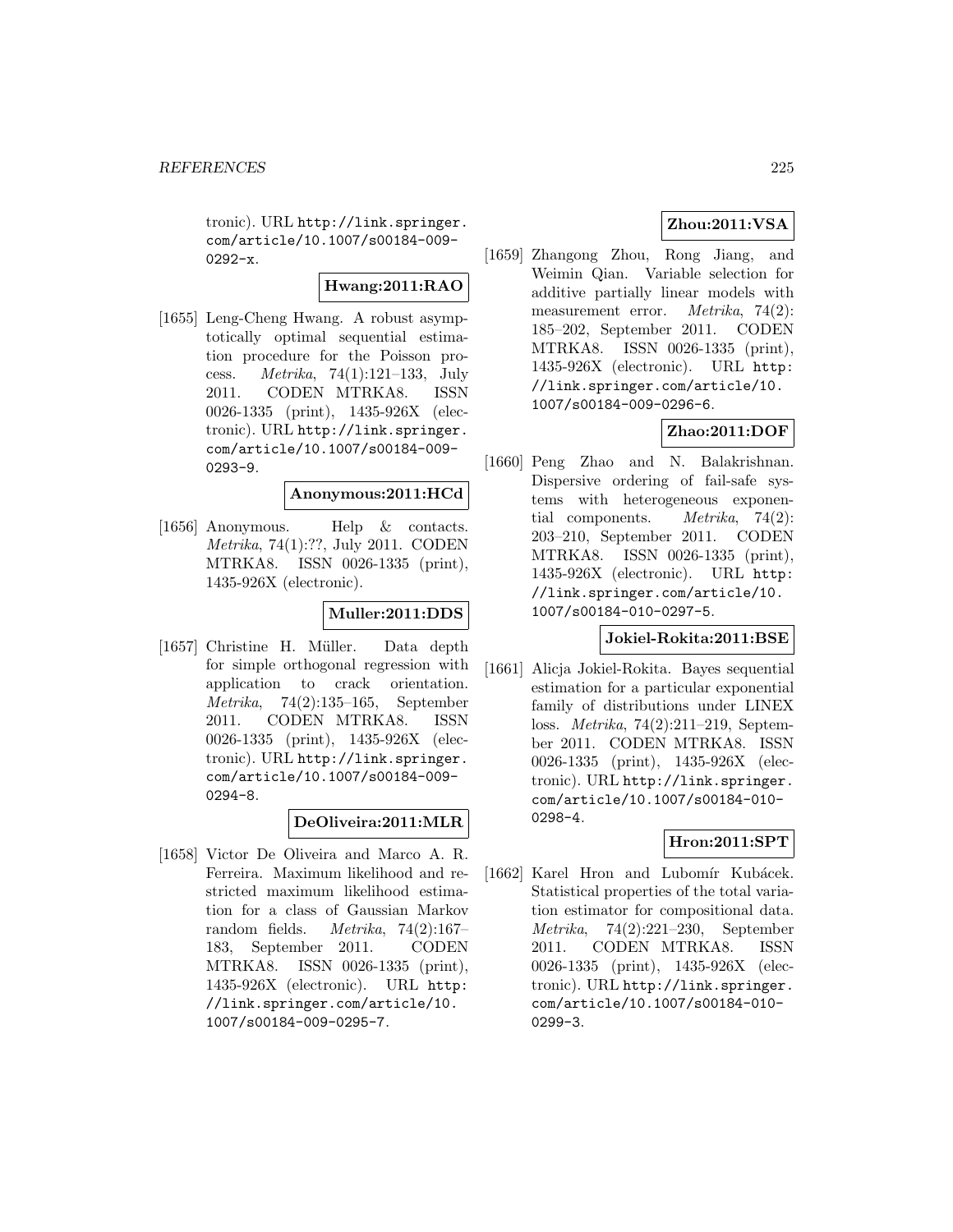## **Zhao:2011:VSV**

[1663] Peixin Zhao and Liugen Xue. Variable selection for varying coefficient models with measurement errors. *Metrika*, 74 (2):231–245, September 2011. CODEN MTRKA8. ISSN 0026-1335 (print), 1435-926X (electronic). URL http: //link.springer.com/article/10. 1007/s00184-010-0300-1.

### **Withers:2011:DMF**

[1664] Christopher S. Withers and Saralees Nadarajah. The distribution of the maximum of a first order autoregressive process: the continuous case. Metrika, 74(2):247–266, September 2011. CODEN MTRKA8. ISSN 0026-1335 (print), 1435-926X (electronic). URL http://link.springer. com/article/10.1007/s00184-010- 0301-0.

## **Zahle:2011:RAS**

[1665] Henryk Zähle. Rates of almost sure convergence of plug-in estimates for distortion risk measures. Metrika, 74 (2):267–285, September 2011. CODEN MTRKA8. ISSN 0026-1335 (print), 1435-926X (electronic). URL http: //link.springer.com/article/10. 1007/s00184-010-0302-z.

# **Volkmer:2011:DOS**

[1666] Hans Volkmer and G. G. Hamedani. On distributions of order statistics and their applications to uniform distribution. Metrika, 74(2):287–295, September 2011. CODEN MTRKA8. ISSN 0026-1335 (print), 1435-926X (electronic). URL http://link.springer. com/article/10.1007/s00184-010- 0303-y.

### **Anonymous:2011:HCe**

[1667] Anonymous. Help & contacts. Metrika, 74(2):??, September 2011. CODEN MTRKA8. ISSN 0026-1335 (print), 1435-926X (electronic).

# **Kim:2011:CPT**

[1668] Moosup Kim and Sangyeol Lee. Change point test for tail index for dependent data. Metrika, 74(3): 297–311, November 2011. CODEN MTRKA8. ISSN 0026-1335 (print), 1435-926X (electronic). URL http: //link.springer.com/article/10. 1007/s00184-010-0304-x.

### **Plancade:2011:MSH**

[1669] Sandra Plancade. Model selection for hazard rate estimation in presence of censoring. Metrika, 74(3): 313–347, November 2011. CODEN MTRKA8. ISSN 0026-1335 (print), 1435-926X (electronic). URL http: //link.springer.com/article/10. 1007/s00184-010-0305-9.

# **Lin:2011:APM**

[1670] Chien-Tai Lin and N. Balakrishnan. Asymptotic properties of maximum likelihood estimators based on progressive Type-II censoring. Metrika, 74 (3):349–360, November 2011. CODEN MTRKA8. ISSN 0026-1335 (print), 1435-926X (electronic). URL http: //link.springer.com/article/10. 1007/s00184-010-0306-8.

### **Raqab:2011:BMR**

[1671] Mohammad Z. Raqab and Tomasz Rychlik. Bounds for the mean residual life function of a  $k$ -out-of- $n$  system. Metrika, 74(3):361–380, November 2011. CODEN MTRKA8. ISSN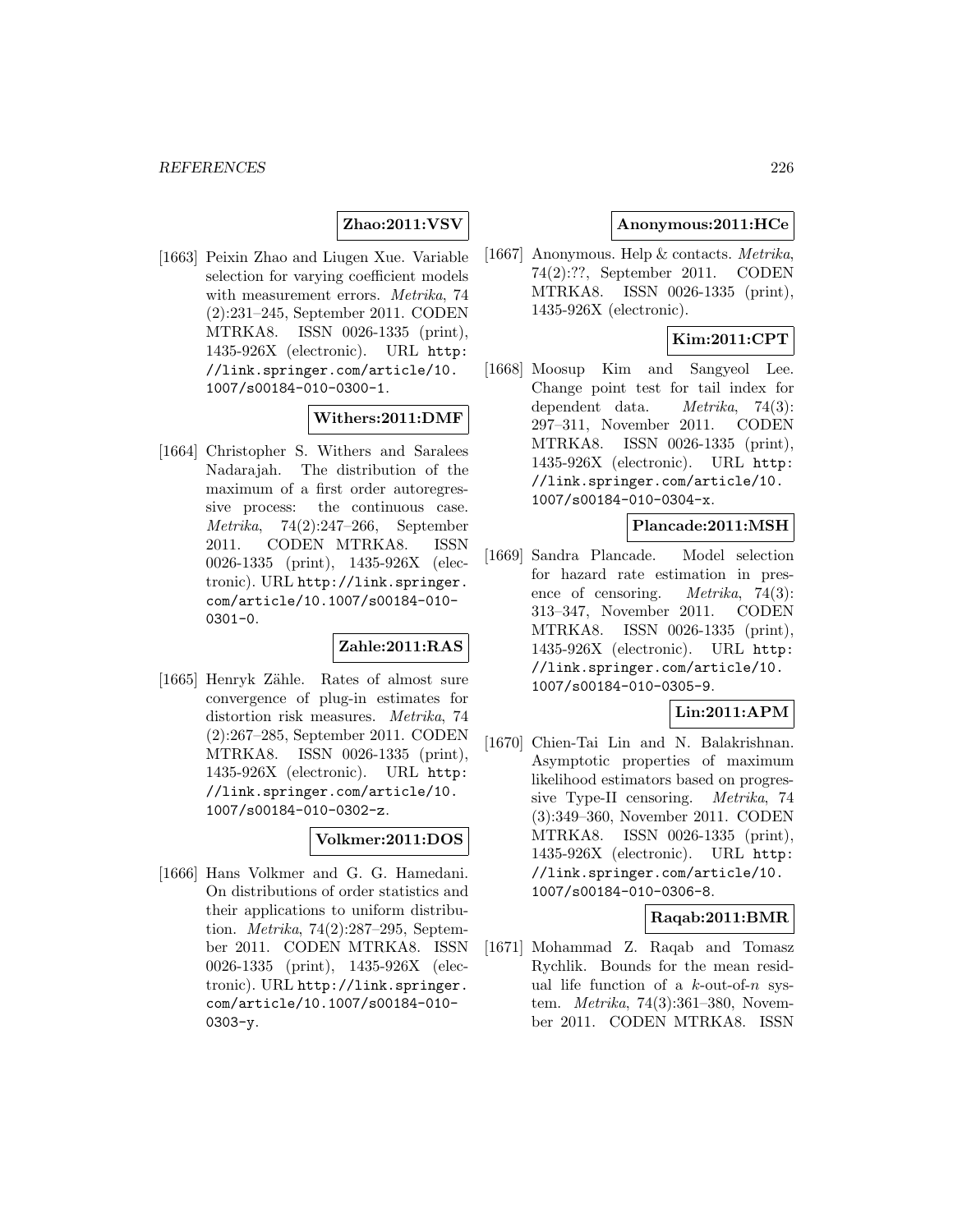0026-1335 (print), 1435-926X (electronic). URL http://link.springer. com/article/10.1007/s00184-010- 0307-7.

### **Haslett:2011:EBU**

[1672] Stephen J. Haslett and Simo Puntanen. On the equality of the BLUPs under two linear mixed models. Metrika, 74 (3):381–395, November 2011. CODEN MTRKA8. ISSN 0026-1335 (print), 1435-926X (electronic). URL http: //link.springer.com/article/10. 1007/s00184-010-0308-6.

### **Arnold:2011:UPM**

[1673] Bernhard F. Arnold and Peter Stahlecker. An unexpected property of minimax estimation in the relative squared error approach to linear regression analysis. Metrika, 74(3): 397–407, November 2011. CODEN MTRKA8. ISSN 0026-1335 (print), 1435-926X (electronic). URL http: //link.springer.com/article/10. 1007/s00184-010-0309-5.

### **Li:2011:TCV**

[1674] Na Li, Xingzhong Xu, and Xuhua Liu. Testing the constancy in varying-coefficient regression models. Metrika, 74(3):409–438, November 2011. CODEN MTRKA8. ISSN 0026-1335 (print), 1435-926X (electronic). URL http://link.springer. com/article/10.1007/s00184-010- 0310-z.

#### **Anonymous:2011:HCf**

[1675] Anonymous. Help & contacts. Metrika, 74(3):??, November 2011. CODEN MTRKA8. ISSN 0026-1335 (print), 1435-926X (electronic).

### **Anonymous:2012:WU**

[1676] Anonymous. Werner Uhlmann (1928– 2011). Metrika, 75(1):1–3, January 2012. CODEN MTRKA8. ISSN 0026-1335 (print), 1435-926X (electronic). URL http://link.springer. com/article/10.1007/s00184-011- 0370-8.

# **Arefi:2012:FDE**

[1677] Mohsen Arefi, Reinhard Viertl, and S. Mahmoud Taheri. Fuzzy density estimation. Metrika, 75(1):5–22, January 2012. CODEN MTRKA8. ISSN 0026-1335 (print), 1435-926X (electronic). URL http://link.springer. com/article/10.1007/s00184-010- 0311-y.

## **Pang:2012:NCA**

[1678] Fang Pang and Min-Qian Liu. A note on connections among criteria for asymmetrical factorials. Metrika, 75(1):23–32, January 2012. CODEN MTRKA8. ISSN 0026-1335 (print), 1435-926X (electronic). URL http: //link.springer.com/article/10. 1007/s00184-010-0312-x.

# **Liu:2012:CEW**

[1679] Yan Liu and Min-Qian Liu. Construction of equidistant and weak equidistant supersaturated designs. Metrika, 75(1):33–53, January 2012. CODEN MTRKA8. ISSN 0026-1335 (print), 1435-926X (electronic). URL http: //link.springer.com/article/10. 1007/s00184-010-0313-9.

### **Huang:2012:ELV**

[1680] Zhensheng Huang. Empirical likelihood for varying-coefficient singleindex model with right-censored data.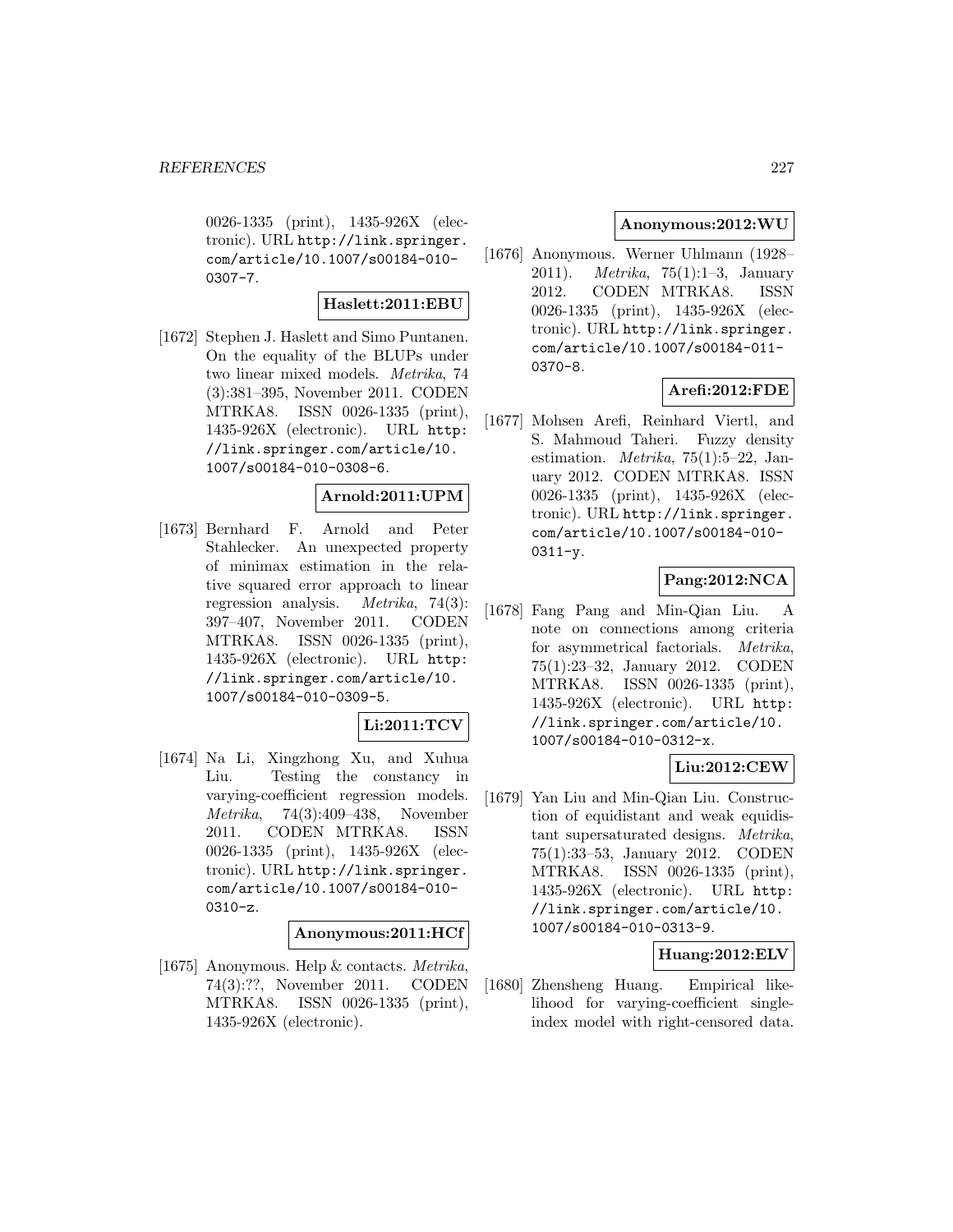Metrika, 75(1):55–71, January 2012. CODEN MTRKA8. ISSN 0026- 1335 (print), 1435-926X (electronic). URL http://link.springer.com/ article/10.1007/s00184-010-0314- 8.

#### **Kumar:2012:LBD**

[1681] Vikas Kumar and H. C. Taneja. On length biased dynamic measure of past inaccuracy. Metrika, 75(1):73–84, January 2012. CODEN MTRKA8. ISSN 0026-1335 (print), 1435-926X (electronic). URL http://link.springer. com/article/10.1007/s00184-010- 0315-7.

#### **Singh:2012:CDW**

[1682] Sarjinder Singh. On the calibration of design weights using a displacement function. Metrika, 75(1):85–107, January 2012. CODEN MTRKA8. ISSN 0026-1335 (print), 1435-926X (electronic). URL http://link.springer. com/article/10.1007/s00184-010- 0316-6.

#### **Maiboroda:2012:NDE**

[1683] Rostyslav Maiboroda and Olena Sugakova. Nonparametric density estimation for symmetric distributions by contaminated data. Metrika, 75 (1):109–126, January 2012. CODEN MTRKA8. ISSN 0026-1335 (print), 1435-926X (electronic). URL http: //link.springer.com/article/10. 1007/s00184-010-0317-5.

### **Koul:2012:GFT**

[1684] Hira L. Koul and Nao Mimoto. A goodness-of-fit test for GARCH innovation density. *Metrika*, 75(1): 127–149, January 2012. CODEN MTRKA8. ISSN 0026-1335 (print), 1435-926X (electronic). URL http: //link.springer.com/article/10. 1007/s00184-010-0318-4.

### **Anonymous:2012:HCa**

[1685] Anonymous. Help & contacts. Metrika, 75(1):??, January 2012. CODEN MTRKA8. ISSN 0026-1335 (print), 1435-926X (electronic).

# **Gabler:2012:OAS**

[1686] Siegfried Gabler, Matthias Ganninger, and Ralf Münnich. Optimal allocation of the sample size to strata under box constraints. Metrika, 75(2): 151–161, February 2012. CODEN MTRKA8. ISSN 0026-1335 (print), 1435-926X (electronic). URL http: //link.springer.com/article/10. 1007/s00184-010-0319-3.

#### **Hashorva:2012:LTS**

[1687] Enkelejd Hashorva and Alexei Stepanov. Limit theorems for the spacings of weak records. Metrika, 75(2): 163–180, February 2012. CODEN MTRKA8. ISSN 0026-1335 (print), 1435-926X (electronic). URL http: //link.springer.com/article/10. 1007/s00184-010-0320-x.

# **Gupta:2012:LCM**

[1688] Ramesh C. Gupta and N. Balakrishnan. Log-concavity and monotonicity of hazard and reversed hazard functions of univariate and multivariate skew-normal distributions. Metrika, 75 (2):181–191, February 2012. CODEN MTRKA8. ISSN 0026-1335 (print), 1435-926X (electronic). URL http: //link.springer.com/article/10. 1007/s00184-010-0321-9.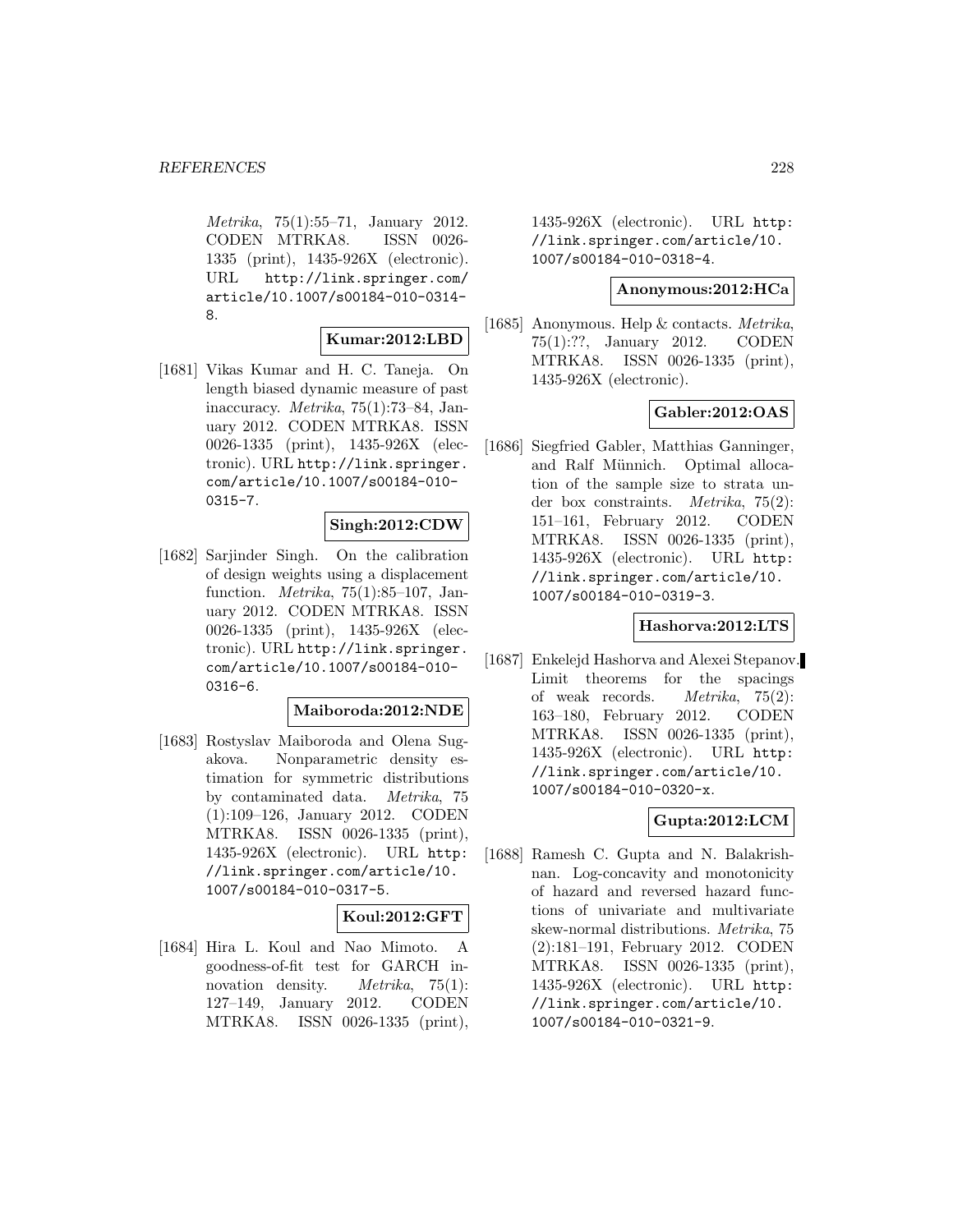## **Abtahi:2012:GCU**

[1689] A. Abtahi, J. Behboodian, and M. Sharafi. A general class of univariate skew distributions considering Stein's lemma and infinite divisibility. Metrika, 75(2):193–206, February 2012. CODEN MTRKA8. ISSN 0026-1335 (print), 1435-926X (electronic). URL http://link.springer. com/article/10.1007/s00184-010- 0322-8.

### **Withers:2012:UEL**

[1690] Christopher S. Withers and Saralees Nadarajah. Unbiased estimates for a lognormal regression problem and a nonparametric alternative. Metrika, 75 (2):207–227, February 2012. CODEN MTRKA8. ISSN 0026-1335 (print), 1435-926X (electronic). URL http: //link.springer.com/article/10. 1007/s00184-010-0323-7.

### **Khardani:2012:SUC**

[1691] Salah Khardani, Mohamed Lemdani, and Elias Ould Saïd. On the strong uniform consistency of the mode estimator for censored time series. Metrika, 75 (2):229–241, February 2012. CODEN MTRKA8. ISSN 0026-1335 (print), 1435-926X (electronic). URL http: //link.springer.com/article/10. 1007/s00184-010-0324-6.

#### **Papadatos:2012:LEL**

[1692] Nickos Papadatos. Linear estimation of location and scale parameters using partial maxima. Metrika, 75(2): 243–270, February 2012. CODEN MTRKA8. ISSN 0026-1335 (print), 1435-926X (electronic). URL http: //link.springer.com/article/10. 1007/s00184-010-0325-5.

### **Sreehari:2012:CMG**

[1693] M. Sreehari and R. Vasudeva. Characterizations of multivariate geometric distributions in terms of conditional distributions. Metrika, 75(2): 271–286, February 2012. CODEN MTRKA8. ISSN 0026-1335 (print), 1435-926X (electronic). URL http: //link.springer.com/article/10. 1007/s00184-010-0326-4.

### **Anonymous:2012:HCb**

[1694] Anonymous. Help & contacts. Metrika, 75(2):??, February 2012. CODEN MTRKA8. ISSN 0026-1335 (print), 1435-926X (electronic).

### **Fontanella:2012:MKL**

[1695] Lara Fontanella, Luigi Ippoliti, and Arcangelo Merla. Multiresolution Karhunen Loéve analysis of galvanic skin response for psycho-physiological studies. Metrika, 75(3):287–309, April 2012. CODEN MTRKA8. ISSN 0026-1335 (print), 1435-926X (electronic). URL http://link.springer. com/article/10.1007/s00184-010- 0327-3.

### **Saleh:2012:EPM**

[1696] A. K. Md. Ehsanes Saleh, Jan Picek, and Jan Kalina. R-estimation of the parameters of a multiple regression model with measurement errors. Metrika, 75(3):311–328, April 2012. CODEN MTRKA8. ISSN 0026-1335 (print), 1435-926X (electronic). URL http://link.springer. com/article/10.1007/s00184-010- 0328-2.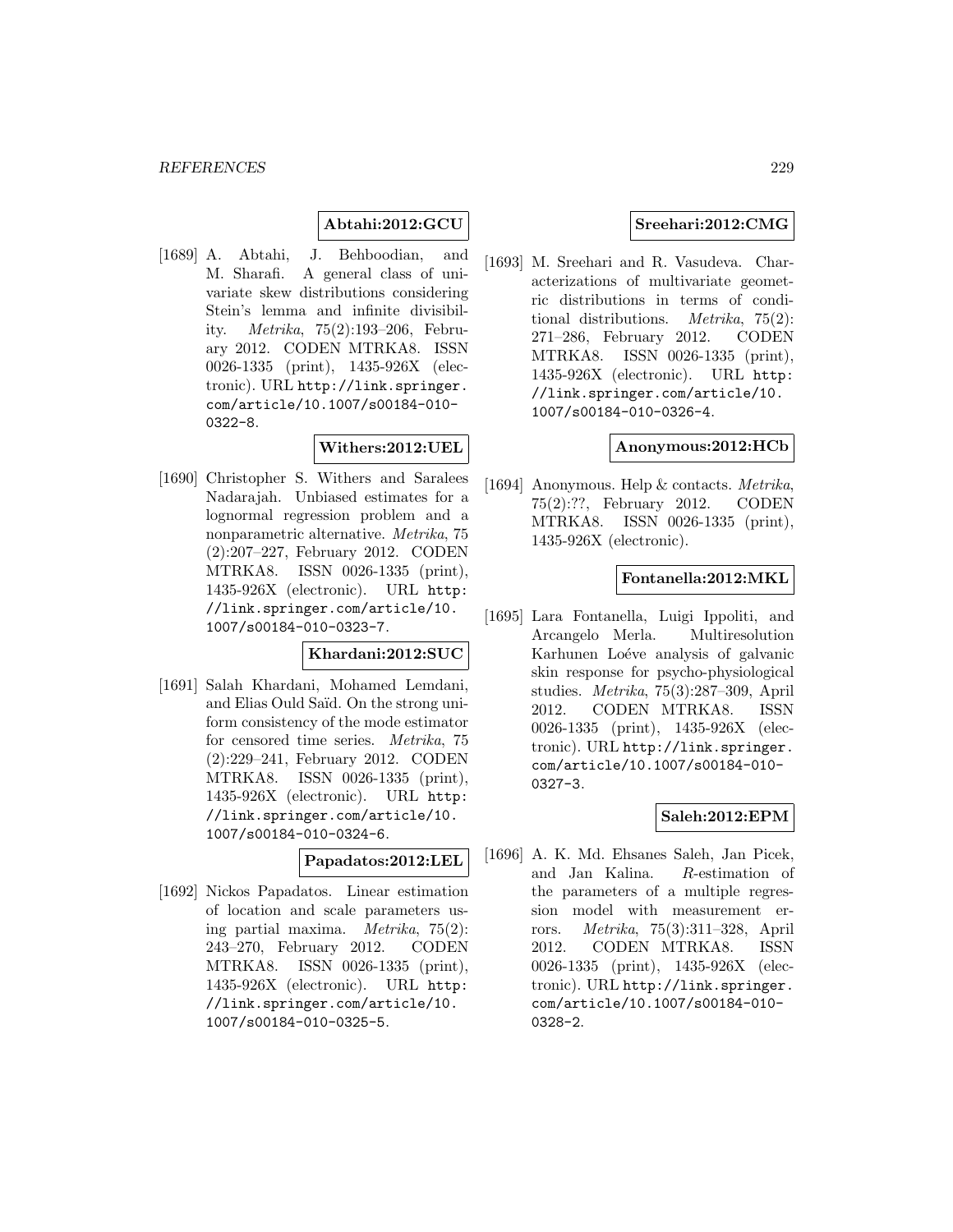### **Fang:2012:ASB**

[1697] Yun Fang and Li-Xing Zhu. Asymptotics of SIMEX-based variance estimation. Metrika, 75(3):329–345, April 2012. CODEN MTRKA8. ISSN 0026-1335 (print), 1435-926X (electronic). URL http://link.springer. com/article/10.1007/s00184-010- 0329-1.

# **Liu:2012:DDF**

[1698] Juxin Liu and Paul Gustafson. On the detectability of different forms of interaction in regression models. Metrika, 75(3):347–365, April 2012. CODEN MTRKA8. ISSN 0026-1335 (print), 1435-926X (electronic). URL http: //link.springer.com/article/10. 1007/s00184-010-0330-8.

### **Ng:2012:PIS**

[1699] Hon Keung Tony Ng, Jorge Navarro, and Narayanaswamy Balakrishnan. Parametric inference from system lifetime data under a proportional hazard rate model. Metrika, 75(3):367–388, April 2012. CODEN MTRKA8. ISSN 0026-1335 (print), 1435-926X (electronic). URL http://link.springer. com/article/10.1007/s00184-010- 0331-7.

# **Nair:2012:SRA**

[1700] N. Unnikrishnan Nair and P. G. Sankaran. Some results on an additive hazards model. *Metrika*, 75 (3):389–402, April 2012. CODEN MTRKA8. ISSN 0026-1335 (print), 1435-926X (electronic). URL http: //link.springer.com/article/10. 1007/s00184-010-0332-6.

### **Malyarenko:2012:PEP**

[1701] A. Malyarenko and V. Vasiliev. On parameter estimation of partly observed bilinear discrete-time stochastic systems. *Metrika*,  $75(3):403-424$ , April 2012. CODEN MTRKA8. ISSN 0026-1335 (print), 1435-926X (electronic). URL http://link.springer. com/article/10.1007/s00184-010- 0333-5.

## **Jahufer:2012:ILI**

[1702] Aboobacker Jahufer and Jianbao Chen. Identifying local influential observations in Liu estimator. Metrika, 75 (3):425–438, April 2012. CODEN MTRKA8. ISSN 0026-1335 (print), 1435-926X (electronic). URL http: //link.springer.com/article/10. 1007/s00184-010-0334-4.

#### **Anonymous:2012:HCc**

[1703] Anonymous. Help & contacts. Metrika, 75(3):??, April 2012. CODEN MTRKA8. ISSN 0026-1335 (print), 1435-926X (electronic).

#### **Salehi:2012:RPL**

[1704] E. T. Salehi and M. Asadi. Results on the past lifetime of  $(n - k + 1)$  $out-of-n$  structures with nonidentical components. Metrika, 75(4):439–454, May 2012. CODEN MTRKA8. ISSN 0026-1335 (print), 1435-926X (electronic). URL http://link.springer. com/article/10.1007/s00184-010- 0335-3.

#### **Zheng:2012:TPC**

[1705] Xu Zheng. Testing parametric conditional distributions using the nonparametric smoothing method. Metrika, 75(4):455–469, May 2012. CODEN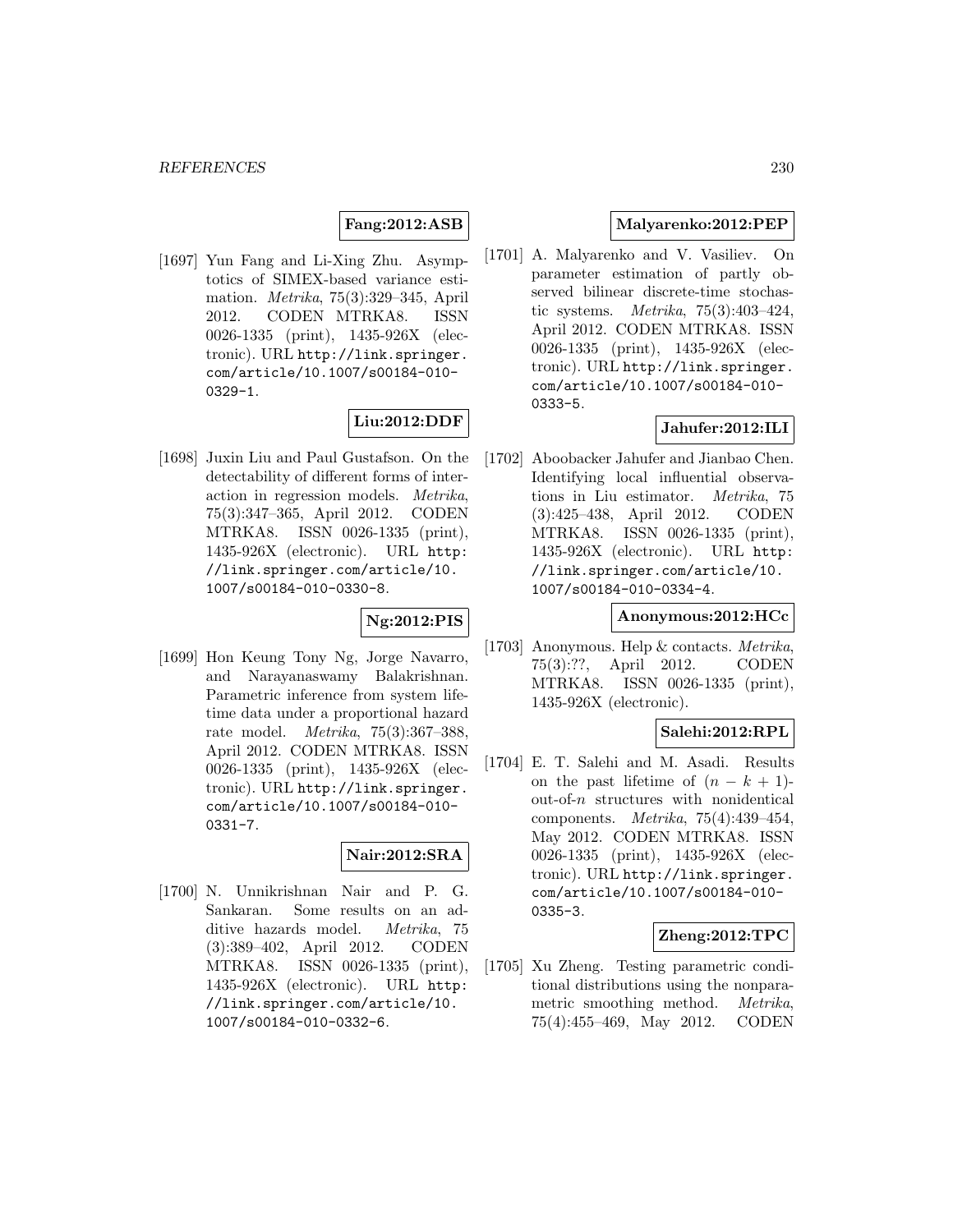MTRKA8. ISSN 0026-1335 (print), 1435-926X (electronic). URL http: //link.springer.com/article/10. 1007/s00184-010-0336-2.

**Wu:2012:SOE**

[1706] Mi-Xia Wu, Kai-Fun Yu, Aiyi Liu, and Tie-Feng Ma. Simultaneous optimal estimation in linear mixed models. Metrika, 75(4):471–489, May 2012. CODEN MTRKA8. ISSN 0026-1335 (print), 1435-926X (electronic). URL http://link.springer. com/article/10.1007/s00184-010- 0337-1.

# **Petropoulos:2012:NCI**

[1707] Constantinos Petropoulos and Stavros Kourouklis. New classes of improved confidence intervals for the variance of a normal distribution. Metrika, 75(4):491–506, May 2012. CODEN MTRKA8. ISSN 0026-1335 (print), 1435-926X (electronic). URL http: //link.springer.com/article/10. 1007/s00184-010-0338-0.

### **Misiewicz:2012:WPP**

[1708] Jolanta Misiewicz and Jacek Wesolowski. Winding planar probabilities. Metrika, 75(4):507–519, May 2012. CODEN MTRKA8. ISSN 0026-1335 (print), 1435-926X (electronic). URL http: //link.springer.com/content/pdf/ 10.1007/s00184-010-0339-z.pdf.

### **Mojirsheibani:2012:SRC**

[1709] Majid Mojirsheibani. Some results on classifier selection with missing covariates. Metrika, 75(4):521–539, May 2012. CODEN MTRKA8. ISSN 0026-1335 (print), 1435-926X (electronic). URL http://link.springer.

com/article/10.1007/s00184-010- 0340-6.

## **Diaz-Garcia:2012:GST**

[1710] José A. Díaz-García and Francisco J. Caro-Lopera. Generalised shape theory via SV decomposition I. Metrika, 75(4):541–565, May 2012. CODEN MTRKA8. ISSN 0026-1335 (print), 1435-926X (electronic). URL http: //link.springer.com/article/10. 1007/s00184-010-0341-5.

### **Mahmoudi:2012:AND**

[1711] Eisa Mahmoudi. Asymptotic nondeficiency of the Bayes sequential estimation in a family of transformed chi-square distributions. Metrika, 75 (4):567–580, May 2012. CODEN MTRKA8. ISSN 0026-1335 (print), 1435-926X (electronic). URL http: //link.springer.com/article/10. 1007/s00184-011-0342-z.

### **Anonymous:2012:HCd**

[1712] Anonymous. Help & contacts. Metrika, 75(4):??, May 2012. CODEN MTRKA8. ISSN 0026-1335 (print), 1435-926X (electronic).

# **Kang:2012:FII**

[1713] Shin-Soo Kang, Kenneth J. Koehler, and Michael D. Larsen. Fractional imputation for incomplete two-way contingency tables. Metrika, 75 (5):581–599, July 2012. CODEN MTRKA8. ISSN 0026-1335 (print), 1435-926X (electronic). URL http: //link.springer.com/article/10. 1007/s00184-011-0343-y.

## **Hering:2012:MBE**

[1714] Christian Hering and Jan-Frederik Mai. Moment-based estimation of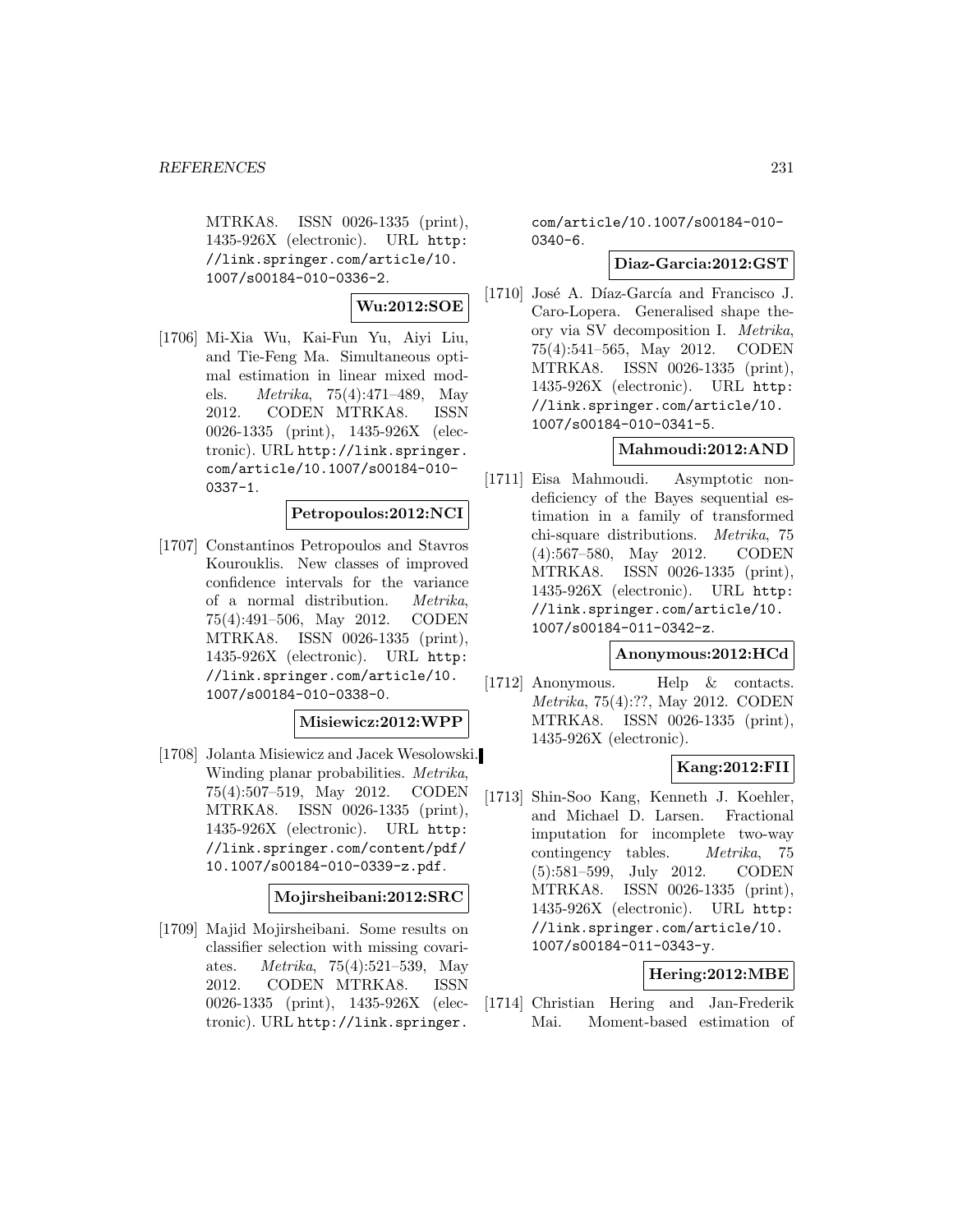extendible Marshall–Olkin copulas. Metrika, 75(5):601–620, July 2012. CODEN MTRKA8. ISSN 0026- 1335 (print), 1435-926X (electronic). URL http://link.springer.com/ article/10.1007/s00184-011-0344 x.

### **Lee:2012:SEL**

[1715] Shen-Ming Lee, Chin-Shang Li, Shu-Hui Hsieh, and Li-Hui Huang. Semiparametric estimation of logistic regression model with missing covariates and outcome. Metrika, 75(5):621–653, July 2012. CODEN MTRKA8. ISSN 0026-1335 (print), 1435-926X (electronic). URL http://link.springer. com/content/pdf/10.1007/s00184- 011-0345-9.pdf.

### **Chang:2012:EPP**

[1716] Horng-Jinh Chang and Mei-Pei Kuo. Estimation of population proportion in randomized response sampling using weighted confidence interval construction. *Metrika*,  $75(5):655-672$ , July 2012. CODEN MTRKA8. ISSN 0026-1335 (print), 1435-926X (electronic). URL http://link.springer. com/article/10.1007/s00184-011- 0346-8.

## **Huskova:2012:BSC**

[1717] Marie Husková and Claudia Kirch. Bootstrapping sequential change-point tests for linear regression. Metrika, 75(5):673–708, July 2012. CODEN MTRKA8. ISSN 0026-1335 (print), 1435-926X (electronic). URL http: //link.springer.com/article/10. 1007/s00184-011-0347-7.

# **Filova:2012:CME**

[1718] Lenka Filová, Mária Trnovská, and Radoslav Harman. Computing maximin efficient experimental designs using the methods of semidefinite programming. Metrika, 75(5):709–719, July 2012. CODEN MTRKA8. ISSN 0026-1335 (print), 1435-926X (electronic). URL http://link.springer. com/article/10.1007/s00184-011- 0348-6.

### **Anonymous:2012:HCe**

[1719] Anonymous. Help & contacts. Metrika, 75(5):??, July 2012. CODEN MTRKA8. ISSN 0026-1335 (print), 1435-926X (electronic).

### **Schneeweiss:2012:PQE**

[1720] Hans Schneeweiß, Daniel Rost, and Matthias Schmid. Probability and quantile estimation from individually micro-aggregated data. Metrika, 75 (6):721–742, August 2012. CODEN MTRKA8. ISSN 0026-1335 (print), 1435-926X (electronic). URL http: //link.springer.com/article/10. 1007/s00184-011-0349-5.

### **Yanev:2012:CED**

[1721] George P. Yanev. Characterization of exponential distribution via regression of one record value on two nonadjacent record values. Metrika, 75 (6):743–760, August 2012. CODEN MTRKA8. ISSN 0026-1335 (print), 1435-926X (electronic). URL http: //link.springer.com/article/10. 1007/s00184-011-0350-z.

# **Ceyhan:2012:DRA**

[1722] Elvan Ceyhan. The distribution of the relative arc density of a family of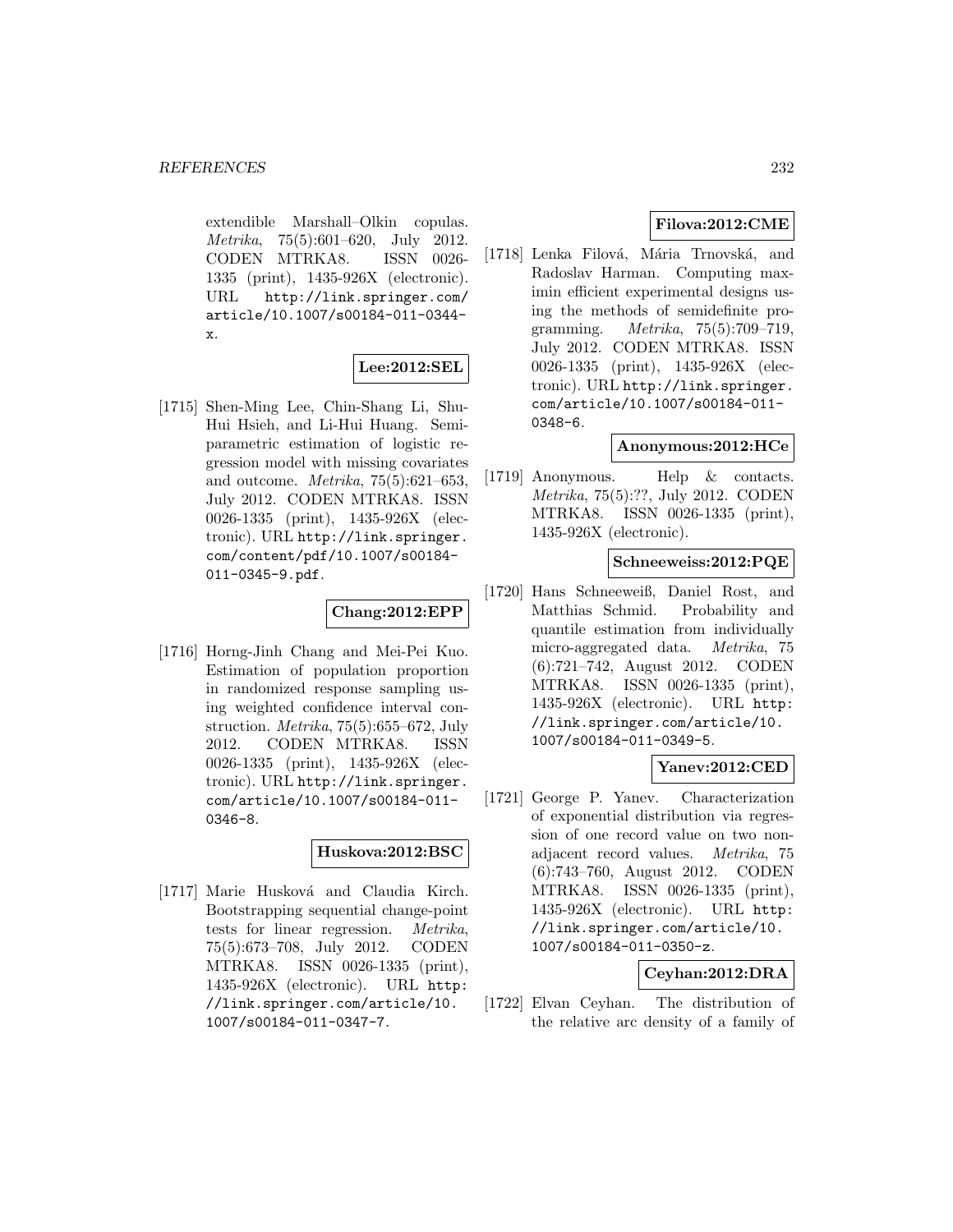interval catch digraph based on uniform data. Metrika, 75(6):761–793, August 2012. CODEN MTRKA8. ISSN 0026-1335 (print), 1435-926X (electronic). URL http://link.springer. com/article/10.1007/s00184-011-  $0351 - v.$ 

# **Wu:2012:VSJ**

[1723] Liucang Wu and Huiqiong Li. Variable selection for joint mean and dispersion models of the inverse Gaussian distribution. Metrika, 75(6):795–808, August 2012. CODEN MTRKA8. ISSN 0026-1335 (print), 1435-926X (electronic). URL http://link.springer. com/article/10.1007/s00184-011- 0352-x.

## **Tsai:2012:EDD**

[1724] Min-Hsiao Tsai. Efficient discriminating design for a class of nested polynomial regression models. Metrika, 75 (6):809–817, August 2012. CODEN MTRKA8. ISSN 0026-1335 (print), 1435-926X (electronic). URL http: //link.springer.com/article/10. 1007/s00184-011-0353-9.

### **Frick:2012:MMA**

[1725] Melanie Frick. Measures of multivariate asymptotic dependence and their relation to spectral expansions. Metrika, 75(6):819–831, August 2012. CODEN MTRKA8. ISSN 0026-1335 (print), 1435-926X (electronic). URL http: //link.springer.com/article/10. 1007/s00184-011-0354-8.

### **Li:2012:DFT**

[1726] Erning Li, Johan Lim, Kyunga Kim, and Shin-Jae Lee. Distribution-free tests of mean vectors and covariance matrices for multivariate paired

data. Metrika, 75(6):833–854, August 2012. CODEN MTRKA8. ISSN 0026-1335 (print), 1435-926X (electronic). URL http://link.springer. com/article/10.1007/s00184-011- 0355-7.

### **Anonymous:2012:HCf**

[1727] Anonymous. Help & contacts. Metrika, 75(6):??, August 2012. CODEN MTRKA8. ISSN 0026-1335 (print), 1435-926X (electronic).

## **Garcia-Perez:2012:LAP**

[1728] A. García-Pérez. A linear approximation to the power function of a test. Metrika, 75(7):855–875, October 2012. CODEN MTRKA8. ISSN 0026-1335 (print), 1435-926X (electronic). URL http://link.springer. com/article/10.1007/s00184-011- 0356-6.

### **Beska:2012:MSM**

[1729] Marek Beska, Krzysztof Jasiński, Tomasz Rychlik, and Marcin Spryszyński. Mixed systems with minimal and maximal lifetime variances. Metrika, 75 (7):877–894, October 2012. CODEN MTRKA8. ISSN 0026-1335 (print), 1435-926X (electronic). URL http: //link.springer.com/content/pdf/ 10.1007/s00184-011-0357-5.pdf.

### **Burch:2012:ODD**

[1730] Nathanial Burch, Jennifer A. Hoeting, and Donald Estep. Optimal design and directional leverage with applications in differential equation models. Metrika, 75(7):895–911, October 2012. CODEN MTRKA8. ISSN 0026-1335 (print), 1435-926X (electronic). URL http://link.springer.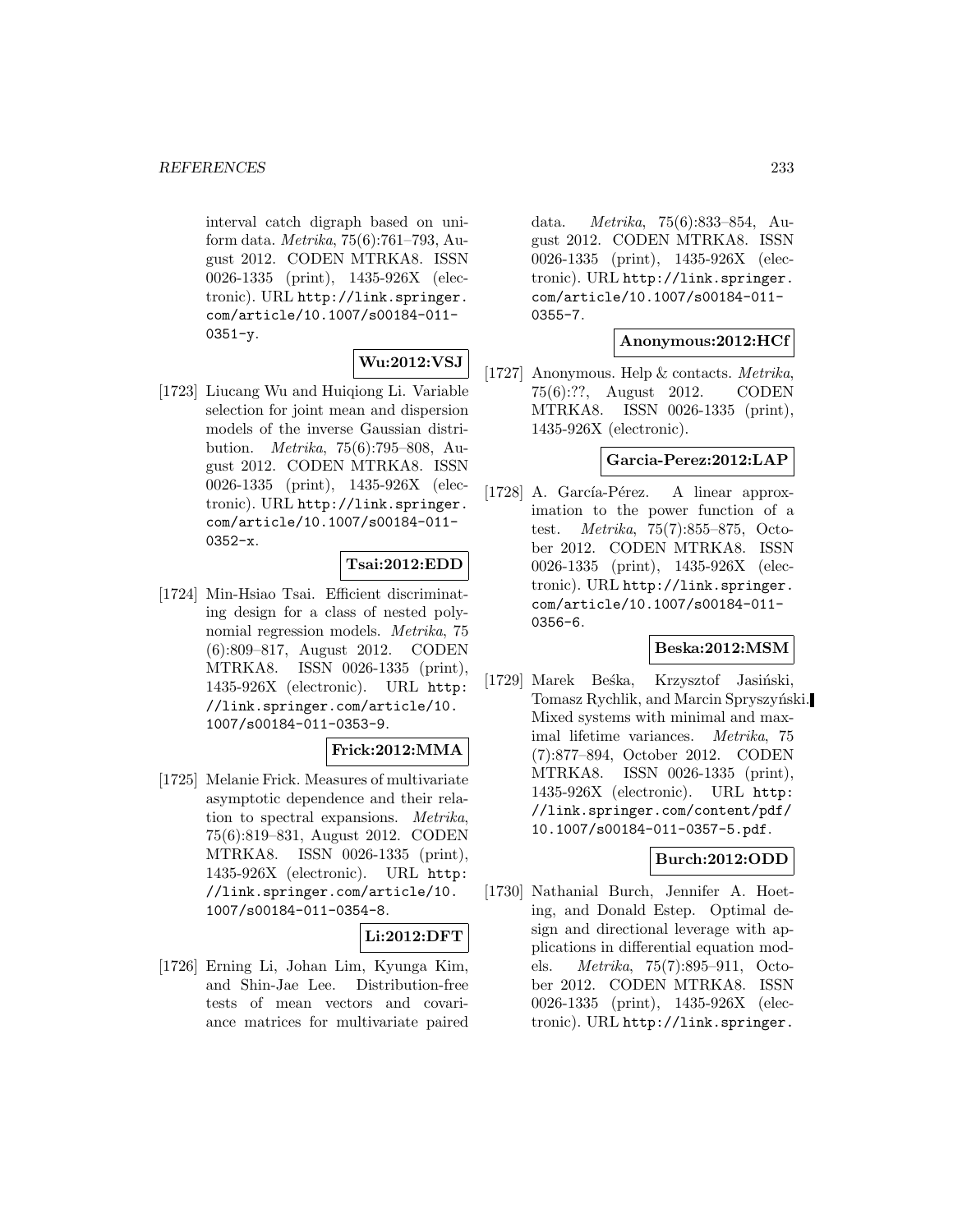com/article/10.1007/s00184-011- 0358-4.

### **Sinha:2012:RAL**

[1731] Sanjoy K. Sinha. Robust analysis of longitudinal data with nonignorable missing responses. Metrika, 75 (7):913–938, October 2012. CODEN MTRKA8. ISSN 0026-1335 (print), 1435-926X (electronic). URL http: //link.springer.com/article/10. 1007/s00184-011-0359-3.

## **Lacko:2012:CDA**

[1732] Vladimír Lacko and Radoslav Harman. A conditional distribution approach to uniform sampling on spheres and balls in  $l_p$  spaces. *Metrika*, 75 (7):939–951, October 2012. CODEN MTRKA8. ISSN 0026-1335 (print), 1435-926X (electronic). URL http: //link.springer.com/article/10. 1007/s00184-011-0360-x.

#### **Zhao:2012:MLF**

[1733] Shengli Zhao and Xiangfei Chen. Mixed-level fractional factorial splitplot designs containing clear effects. Metrika, 75(7):953–962, October 2012. CODEN MTRKA8. ISSN 0026- 1335 (print), 1435-926X (electronic). URL http://link.springer.com/ article/10.1007/s00184-011-0361- 9.

### **Diaz-Garcia:2012:MMM**

[1734] José A. Díaz-García and Ramón Gutiérrez-Jáimez. Matricvariate and matrix multivariate  $T$  distributions and associated distributions. Metrika, 75 (7):963–976, October 2012. CODEN MTRKA8. ISSN 0026-1335 (print), 1435-926X (electronic). URL http:

//link.springer.com/article/10. 1007/s00184-011-0362-8.

### **Coeurjolly:2012:GND**

[1735] Jean-François Coeurjolly and Nicolas Le Bihan. Geodesic normal distribution on the circle. Metrika, 75 (7):977–995, October 2012. CODEN MTRKA8. ISSN 0026-1335 (print), 1435-926X (electronic). URL http: //link.springer.com/article/10. 1007/s00184-011-0363-7.

### **Tavangar:2012:SUC**

[1736] Mahdi Tavangar and Majid Asadi. Some unified characterization results on the generalized Pareto distributions based on generalized order statistics. Metrika, 75(7):997–1007, October 2012. CODEN MTRKA8. ISSN 0026-1335 (print), 1435-926X (electronic). URL http://link.springer. com/article/10.1007/s00184-011- 0364-6.

## **Anonymous:2012:HCg**

[1737] Anonymous. Help & contacts. Metrika, 75(7):??, October 2012. CODEN MTRKA8. ISSN 0026-1335 (print), 1435-926X (electronic).

### **Arevalillo:2012:ERB**

[1738] Jorge M. Arevalillo. Exploring the relation between the r∗ approximation and the Edgeworth expansion. Metrika, 75(8):1009–1024, November 2012. CODEN MTRKA8. ISSN 0026-1335 (print), 1435-926X (electronic). URL http://link.springer. com/article/10.1007/s00184-011- 0365-5.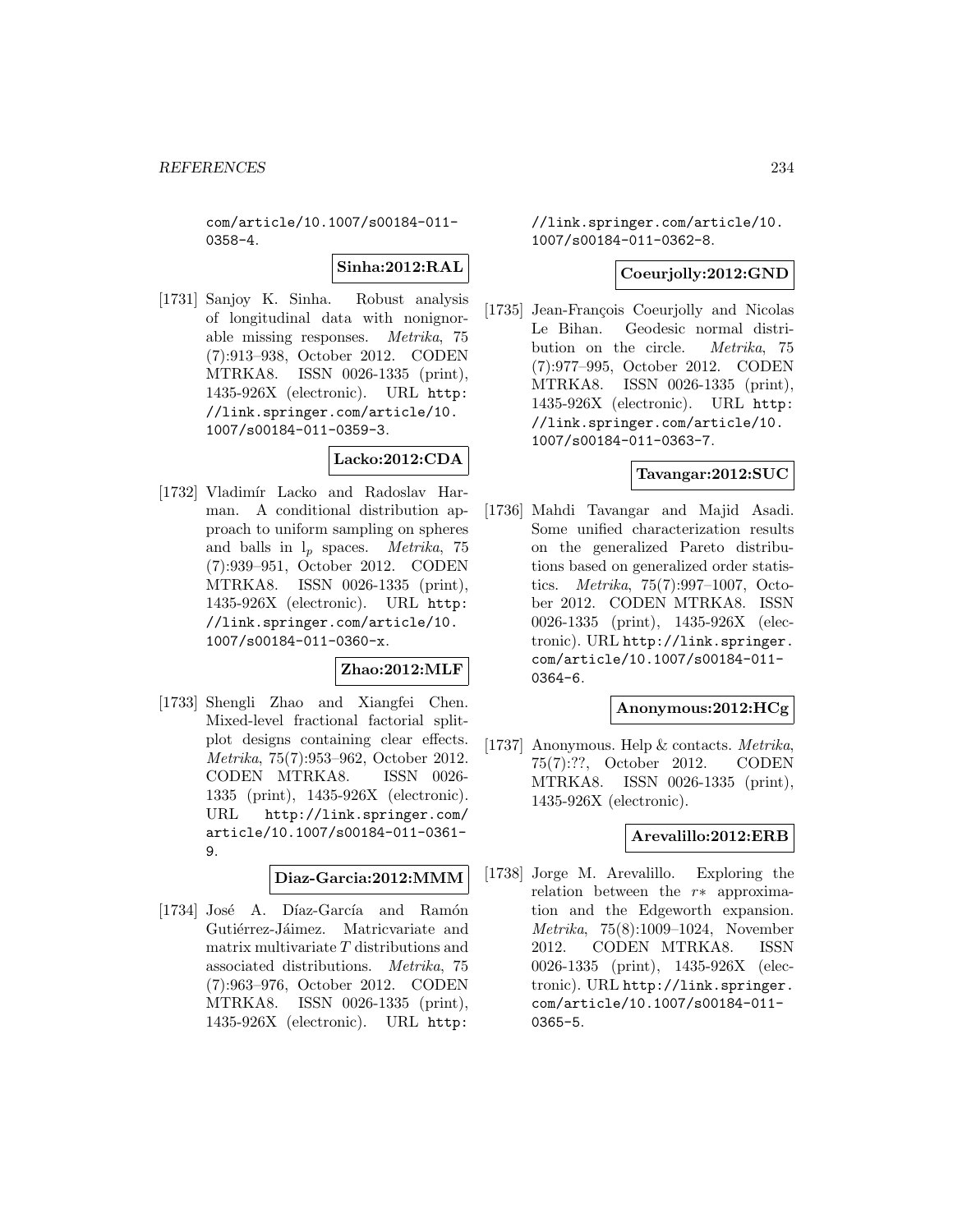### **Ruckdeschel:2012:YAB**

[1739] Peter Ruckdeschel and Nataliya Horbenko. Yet another breakdown point notion: EFSBP. *Metrika*, 75(8): 1025–1047, November 2012. CODEN MTRKA8. ISSN 0026-1335 (print), 1435-926X (electronic). URL http: //link.springer.com/article/10. 1007/s00184-011-0366-4.

#### **Ferraro:2012:MLR**

[1740] Maria Brigida Ferraro and Paolo Giordani. A multiple linear regression model for imprecise information. Metrika, 75(8):1049–1068, November 2012. CODEN MTRKA8. ISSN 0026-1335 (print), 1435-926X (electronic). URL http://link.springer. com/article/10.1007/s00184-011- 0367-3.

### **Filipiak:2012:MEM**

[1741] Katarzyna Filipiak and Dietrich von Rosen. On MLEs in an extended multivariate linear growth curve model. Metrika, 75(8):1069–1092, November 2012. CODEN MTRKA8. ISSN 0026-1335 (print), 1435-926X (electronic). URL http://link.springer. com/content/pdf/10.1007/s00184- 011-0368-2.pdf.

### **Langel:2012:ILZ**

[1742] Matti Langel and Yves Tillé. Inference by linearization for Zenga's new inequality index: a comparison with the Gini index. *Metrika*,  $75(8)$ : 1093–1110, November 2012. CODEN MTRKA8. ISSN 0026-1335 (print), 1435-926X (electronic). URL http: //link.springer.com/article/10. 1007/s00184-011-0369-1.

### **Wied:2012:NFT**

[1743] Dominik Wied, Matthias Arnold, Nicolai Bissantz, and Daniel Ziggel. A new fluctuation test for constant variances with applications to finance. Metrika, 75(8):1111–1127, November 2012. CODEN MTRKA8. ISSN 0026-1335 (print), 1435-926X (electronic). URL http://link.springer. com/article/10.1007/s00184-011- 0371-7.

### **Wang:2012:RWF**

[1744] Yunyan Wang, Lixin Zhang, and Mingtian Tang. Re-weighted functional estimation of second-order diffusion processes. *Metrika*, 75(8): 1129–1151, November 2012. CODEN MTRKA8. ISSN 0026-1335 (print), 1435-926X (electronic). URL http: //link.springer.com/article/10. 1007/s00184-011-0372-6.

### **Anonymous:2012:HCh**

[1745] Anonymous. Help & contacts. Metrika, 75(8):??, November 2012. CODEN MTRKA8. ISSN 0026-1335 (print), 1435-926X (electronic).

### **Balakrishnan:2013:ITA**

[1746] N. Balakrishnan, C. Koukouvinos, and C. Parpoula. An information theoretical algorithm for analyzing supersaturated designs for a binary response. Metrika, 76(1):1–18, January 2013. CODEN MTRKA8. ISSN 0026-1335 (print), 1435-926X (electronic). URL http://link.springer. com/article/10.1007/s00184-011- 0373-5.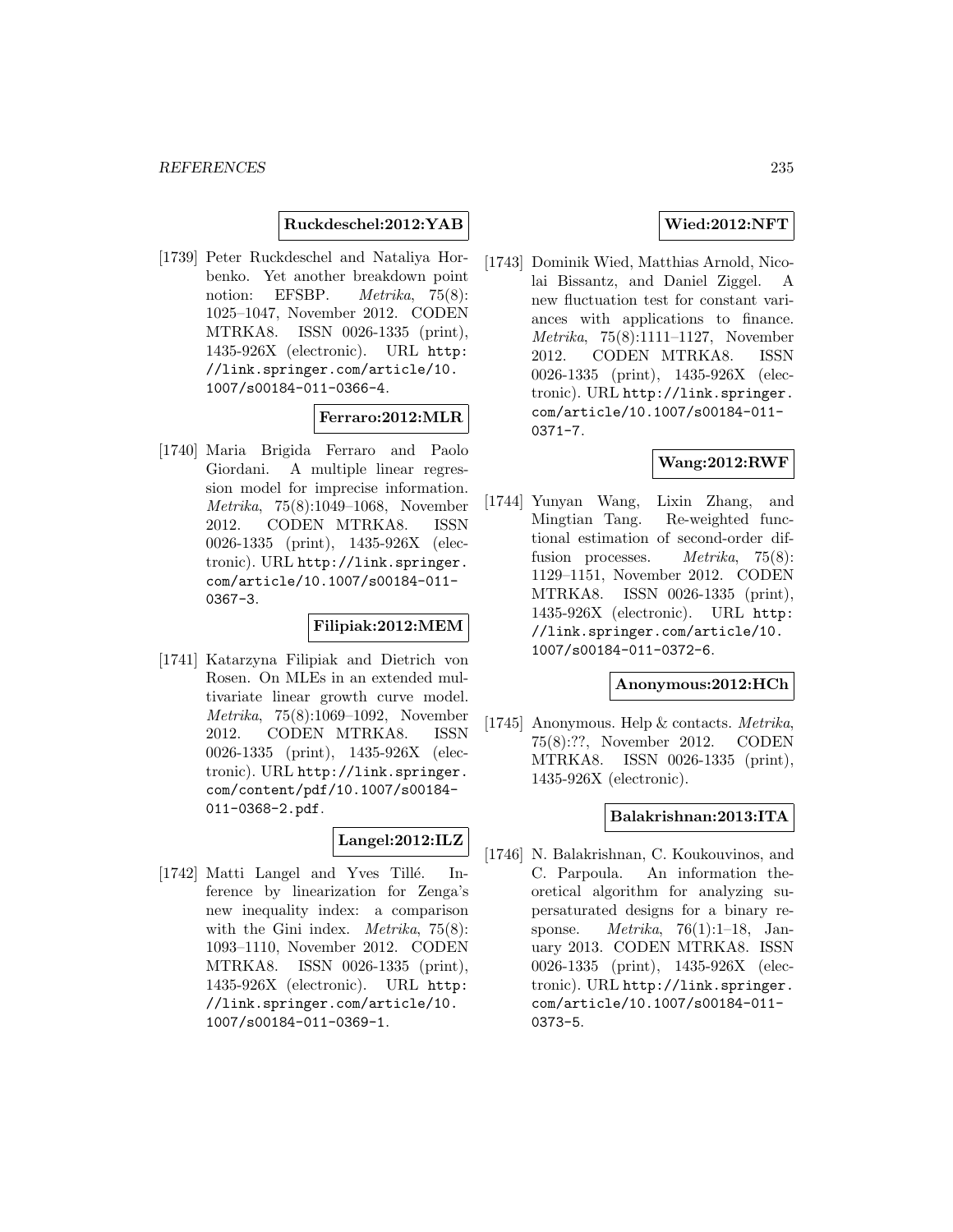## **Dabo-Niang:2013:KSD**

[1747] Sophie Dabo-Niang and Anne-Françoise Yao. Kernel spatial density estimation in infinite dimension space. Metrika, 76(1):19–52, January 2013. CODEN MTRKA8. ISSN 0026-1335 (print), 1435-926X (electronic). URL http: //link.springer.com/article/10. 1007/s00184-011-0374-4.

# **Xu:2013:TAV**

[1748] Wangli Xu and Lixing Zhu. Testing the adequacy of varying coefficient models with missing responses at random. Metrika, 76(1):53–69, January 2013. CODEN MTRKA8. ISSN 0026-1335 (print), 1435-926X (electronic). URL http://link.springer. com/article/10.1007/s00184-011- 0375-3.

### **Popovic:2013:NNL**

[1749] Bozidar V. Popović, Saralees Nadarajah, and Miroslav M. Ristić. A new non-linear AR(1) time series model having approximate beta marginals. Metrika, 76(1):71–92, January 2013. CODEN MTRKA8. ISSN 0026- 1335 (print), 1435-926X (electronic). URL http://link.springer.com/ article/10.1007/s00184-011-0376- 2.

### **Cirillo:2013:UBB**

[1750] Pasquale Cirillo and Pietro Muliere. An urn-based Bayesian block bootstrap. Metrika, 76(1):93–106, January 2013. CODEN MTRKA8. ISSN 0026-1335 (print), 1435-926X (electronic). URL http://link.springer. com/article/10.1007/s00184-011- 0377-1.

# **Skulj:2013:CEM**

[1751] D. Skulj and R. Hable. Coefficients of ergodicity for Markov chains with uncertain parameters. Metrika, 76 (1):107–133, January 2013. CODEN MTRKA8. ISSN 0026-1335 (print), 1435-926X (electronic). URL http: //link.springer.com/article/10. 1007/s00184-011-0378-0.

# **Zhang:2013:MBT**

[1752] Jin-Ting Zhang and Xuefeng Liu. A modified Bartlett test for heteroscedastic one-way MANOVA. Metrika, 76 (1):135–152, January 2013. CODEN MTRKA8. ISSN 0026-1335 (print), 1435-926X (electronic). URL http: //link.springer.com/article/10. 1007/s00184-011-0379-z.

#### **Anonymous:2013:HCa**

[1753] Anonymous. Help & contacts. Metrika, 76(1):??, January 2013. CODEN MTRKA8. ISSN 0026-1335 (print), 1435-926X (electronic).

### **Stoyan:2013:WRE**

[1754] Dietrich Stoyan. Weibull, RRSB or extreme-value theorists? Metrika, 76 (2):153–159, February 2013. CODEN MTRKA8. ISSN 0026-1335 (print), 1435-926X (electronic). URL http: //link.springer.com/article/10. 1007/s00184-011-0380-6.

### **Balakrishnan:2013:GFP**

[1755] N. Balakrishnan, M. R. Brito, and A. J. Quiroz. On the goodness-offit procedure for normality based on the empirical characteristic function for ranked set sampling data. Metrika, 76 (2):161–177, February 2013. CODEN MTRKA8. ISSN 0026-1335 (print),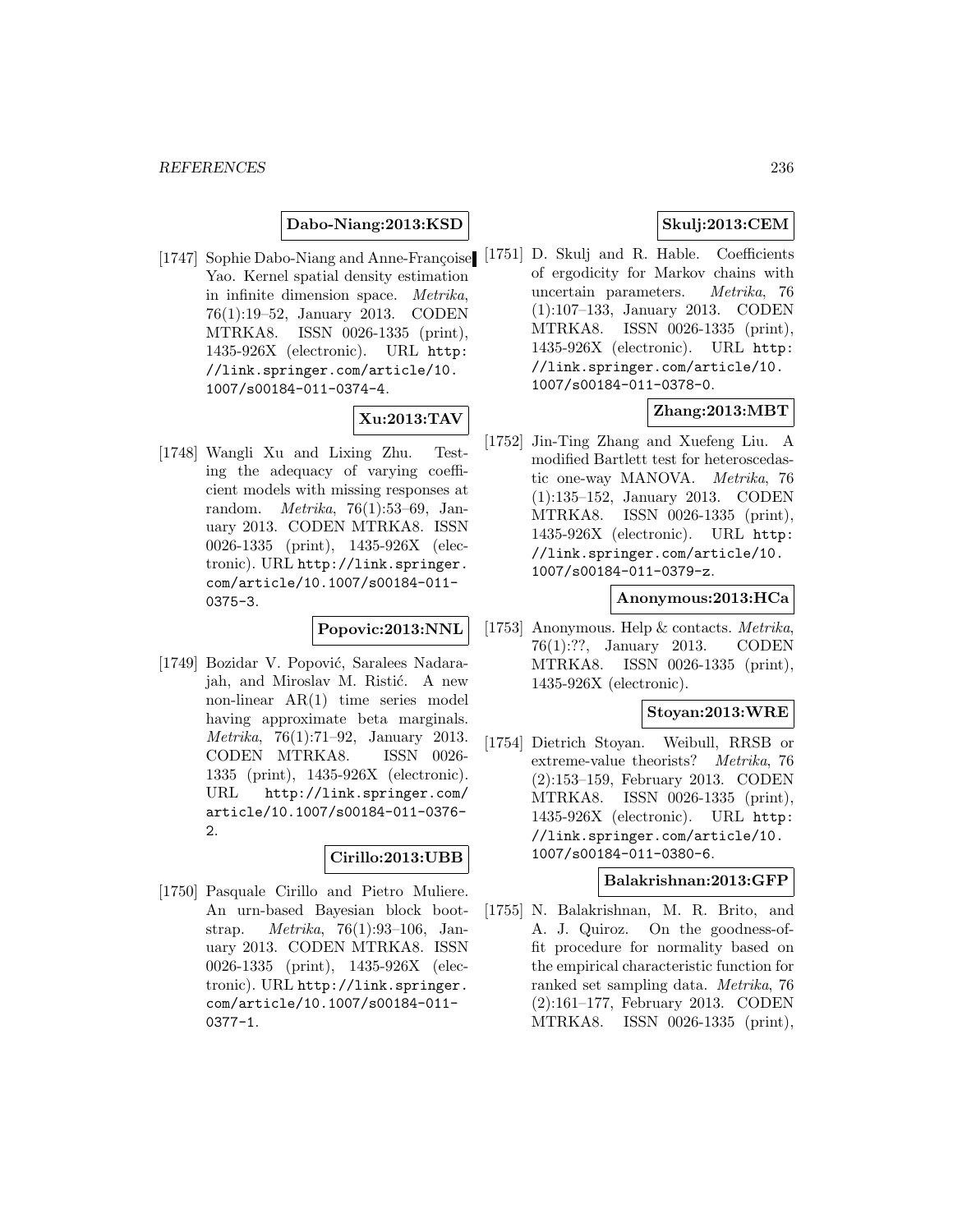1435-926X (electronic). URL http: //link.springer.com/article/10. 1007/s00184-012-0381-0.

## **Bernhart:2013:DMB**

[1756] German Bernhart, Marcos Escobar Anel, Jan-Frederik Mai, and Matthias Scherer. Default models based on scale mixtures of Marshall–Olkin copulas: properties and applications. Metrika, 76(2):179–203, February 2013. CODEN MTRKA8. ISSN 0026- 1335 (print), 1435-926X (electronic). URL http://link.springer.com/ article/10.1007/s00184-012-0382 z.

### **Koul:2013:GFT**

[1757] Hira L. Koul, Nao Mimoto, and Donatas Surgailis. Goodness-of-fit tests for long memory moving average marginal density. Metrika, 76 (2):205–224, February 2013. CODEN MTRKA8. ISSN 0026-1335 (print), 1435-926X (electronic). URL http: //link.springer.com/article/10. 1007/s00184-012-0383-y.

# **Li:2013:VSP**

[1758] Feng Li, Lu Lin, and Yuxia Su. Variable selection and parameter estimation for partially linear models via Dantzig selector. *Metrika*, 76(2): 225–238, February 2013. CODEN MTRKA8. ISSN 0026-1335 (print), 1435-926X (electronic). URL http: //link.springer.com/article/10. 1007/s00184-012-0384-x.

### **Mattner:2013:CBS**

[1759] Lutz Mattner and Frauke Mattner. Confidence bounds for the sensitivity lack of a less specific diagnostic test,

without gold standard. Metrika, 76 (2):239–263, February 2013. CODEN MTRKA8. ISSN 0026-1335 (print), 1435-926X (electronic). URL http: //link.springer.com/article/10. 1007/s00184-012-0385-9.

### **Giniewicz:2013:BTT**

[1760] Andrzej Giniewicz and Alicja Jokiel-Rokita. Burn-in for a time-transformed exponential model. Metrika, 76(2): 265–285, February 2013. CODEN MTRKA8. ISSN 0026-1335 (print), 1435-926X (electronic). URL http: //link.springer.com/content/pdf/ 10.1007/s00184-012-0386-8.pdf.

# **Zhou:2013:LVS**

[1761] Zhangong Zhou, Rong Jiang, and Weimin Qian. LAD variable selection for linear models with randomly censored data. Metrika, 76 (2):287–300, February 2013. CODEN MTRKA8. ISSN 0026-1335 (print), 1435-926X (electronic). URL http: //link.springer.com/article/10. 1007/s00184-012-0387-7.

#### **Anonymous:2013:HCb**

[1762] Anonymous. Help & contacts. Metrika, 76(2):??, February 2013. CODEN MTRKA8. ISSN 0026-1335 (print), 1435-926X (electronic).

#### **Henze:2013:E**

[1763] Norbert Henze and Udo Kamps. Editorial. Metrika, 76(3):301, April 2013. CODEN MTRKA8. ISSN 0026-1335 (print), 1435-926X (electronic). URL http://link.springer. com/content/pdf/10.1007/s00184- 013-0433-0.pdf.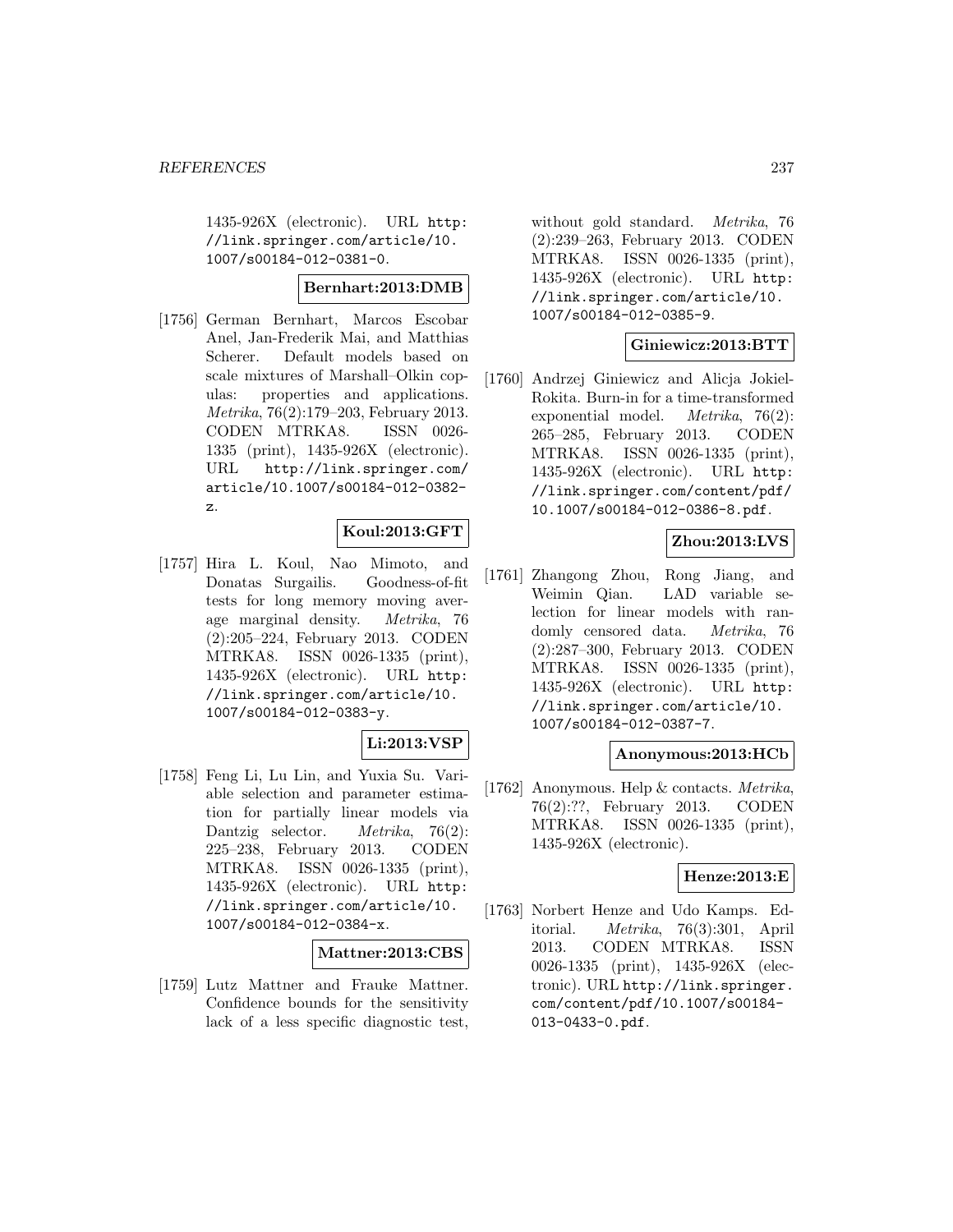# **Li:2013:TKV**

[1764] Zaixing Li. Two kinds of variance/ covariance estimates in linear mixed models. Metrika, 76(3):303–324, April 2013. CODEN MTRKA8. ISSN 0026-1335 (print), 1435-926X (electronic). URL http://link.springer. com/article/10.1007/s00184-012- 0388-6.

## **Tang:2013:OTL**

[1765] Boxin Tang and Julie Zhou. D-optimal two-level orthogonal arrays for estimating main effects and some specified two-factor interactions. Metrika, 76(3):325–337, April 2013. CODEN MTRKA8. ISSN 0026-1335 (print), 1435-926X (electronic). URL http: //link.springer.com/article/10. 1007/s00184-012-0389-5.

# **Sharma:2013:UOB**

[1766] V. K. Sharma. Universally optimal balanced changeover designs with first residuals. Metrika, 76(3):339–346, April 2013. CODEN MTRKA8. ISSN 0026-1335 (print), 1435-926X (electronic). URL http://link.springer. com/article/10.1007/s00184-012- 0390-z.

### **Schmidt:2013:EPG**

[1767] Karl Michael Schmidt and Anatoly Zhigljavsky. An extremal property of the generalized arcsine distribution. Metrika, 76(3):347–355, April 2013. CODEN MTRKA8. ISSN 0026-1335 (print), 1435-926X (electronic). URL http://link.springer. com/article/10.1007/s00184-012- 0391-y.

# **Withers:2013:DEL**

[1768] Christopher S. Withers and Saralees Nadarajah. Density estimates of low bias. Metrika, 76(3):357–379, April 2013. CODEN MTRKA8. ISSN 0026-1335 (print), 1435-926X (electronic). URL http://link.springer. com/article/10.1007/s00184-012- 0392-x.

# **Lin:2013:HOL**

[1769] S. H. Lin. The higher order likelihood method for the common mean of several log-normal distributions. Metrika, 76(3):381–392, April 2013. CODEN MTRKA8. ISSN 0026-1335 (print), 1435-926X (electronic). URL http: //link.springer.com/article/10. 1007/s00184-012-0393-9.

## **Katulska:2013:OCB**

[1770] Krystyna Katulska and Lukasz Smaga. D-optimal chemical balance weighing designs with autoregressive errors. Metrika, 76(3):393–407, April 2013. CODEN MTRKA8. ISSN 0026-1335 (print), 1435-926X (electronic). URL http://link.springer. com/content/pdf/10.1007/s00184- 012-0394-8.pdf.

#### **Ma:2013:EOR**

[1771] Tiefeng Ma and Shuangzhe Liu. Estimation of order-restricted means of two normal populations under the LINEX loss function. Metrika, 76(3):409–425, April 2013. CODEN MTRKA8. ISSN 0026-1335 (print), 1435-926X (electronic). URL http://link.springer. com/article/10.1007/s00184-012- 0396-6.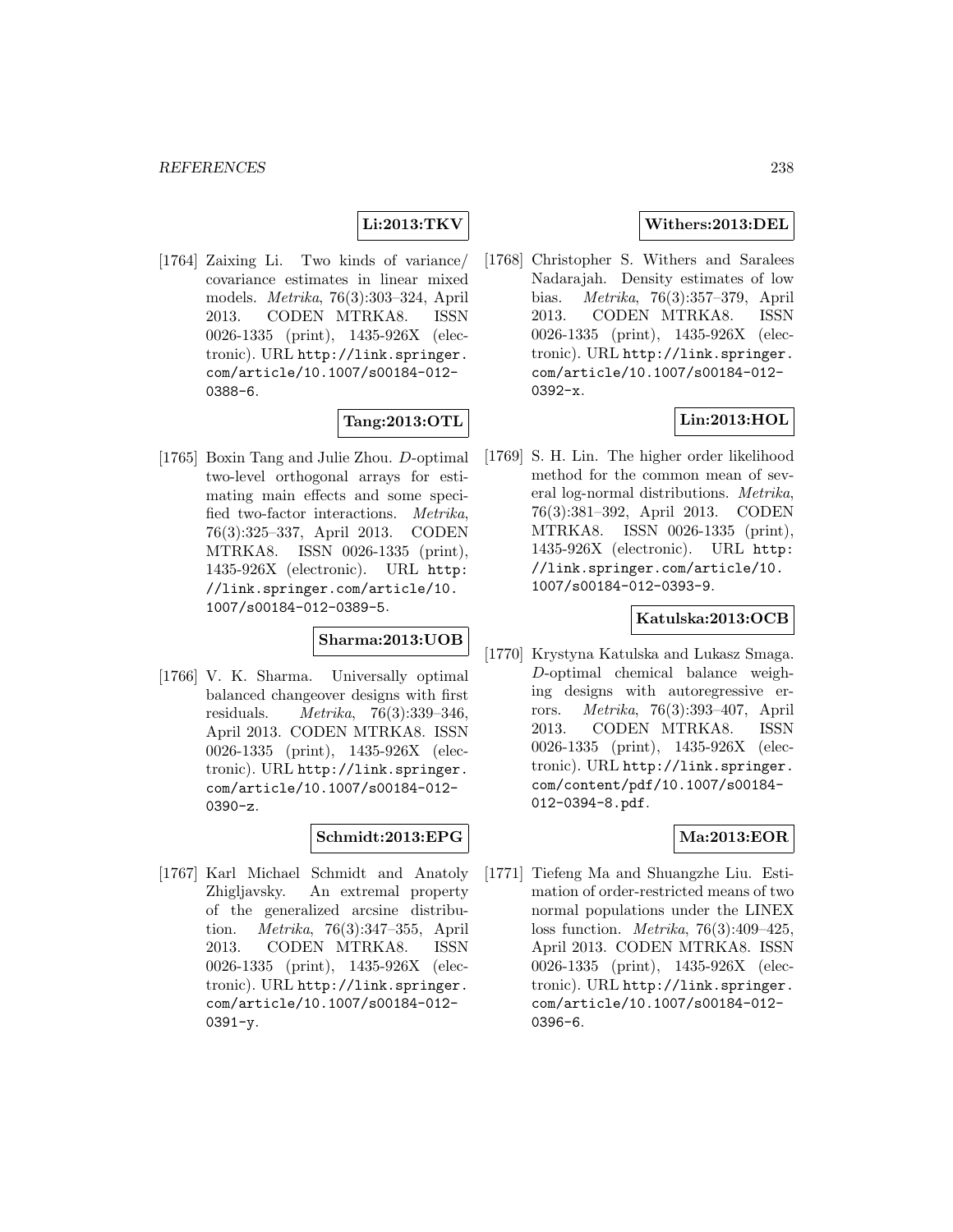## **Lesitha:2013:ESP**

[1772] G. Lesitha and P. Yageen Thomas. Estimation of the scale parameter of a log-logistic distribution. Metrika, 76(3):427–448, April 2013. CODEN MTRKA8. ISSN 0026-1335 (print), 1435-926X (electronic). URL http: //link.springer.com/article/10. 1007/s00184-012-0397-5.

**Anonymous:2013:HCc**

[1773] Anonymous. Help & contacts. Metrika, 76(3):??, April 2013. CODEN MTRKA8. ISSN 0026-1335 (print), 1435-926X (electronic).

### **Castano-Martinez:2013:APW**

[1774] A. Castaño-Martínez, F. López-Blázquez, and B. Salamanca-Miño. An additive property of weak records from geometric distributions. Metrika, 76(4):449–458, May 2013. CODEN MTRKA8. ISSN 0026-1335 (print), 1435-926X (electronic). URL http: //link.springer.com/article/10. 1007/s00184-012-0398-4.

#### **Xu:2013:NCV**

[1775] Wangli Xu and Xu Guo. Nonparametric checks for varying coefficient models with missing response at random. Metrika, 76(4):459–482, May 2013. CODEN MTRKA8. ISSN 0026-1335 (print), 1435-926X (electronic). URL http://link.springer. com/article/10.1007/s00184-012- 0399-3.

## **Liu:2013:NOD**

[1776] Xin Liu and Rong-Xian Yue. A note on R-optimal designs for multiresponse models. Metrika, 76(4):483–493, May 2013. CODEN MTRKA8. ISSN

0026-1335 (print), 1435-926X (electronic). URL http://link.springer. com/article/10.1007/s00184-012- 0400-1.

### **Niwitpong:2013:CRE**

[1777] Sa aat Niwitpong, Dankmar Böhning, Peter G. M. van der Heijden, and Heinz Holling. Capture-recapture estimation based upon the geometric distribution allowing for heterogeneity. Metrika, 76(4):495–519, May 2013. CODEN MTRKA8. ISSN 0026-1335 (print), 1435-926X (electronic). URL http: //link.springer.com/article/10. 1007/s00184-012-0401-0.

### **Ahmadi:2013:NRV**

[1778] Jafar Ahmadi and N. Balakrishnan. On the nearness of record values to order statistics from Pitman's measure of closeness. Metrika, 76(4):521–541, May 2013. CODEN MTRKA8. ISSN 0026-1335 (print), 1435-926X (electronic). URL http://link.springer. com/article/10.1007/s00184-012- 0402-z.

### **Minkova:2013:CWP**

[1779] Leda D. Minkova and N. Balakrishnan. Compound weighted Poisson distributions. Metrika, 76(4):543–558, May 2013. CODEN MTRKA8. ISSN 0026-1335 (print), 1435-926X (electronic). URL http://link.springer. com/article/10.1007/s00184-012- 0403-y.

# **Amiripour:2013:SOC**

[1780] Fariba Amiripour, Baha-Eldin Khaledi, and Moshe Shaked. Stochastic orderings of convolution residuals.  $Metrika$ ,  $76(4):559-576$ , May 2013. CODEN  $76(4):559-576$ , May 2013. MTRKA8. ISSN 0026-1335 (print),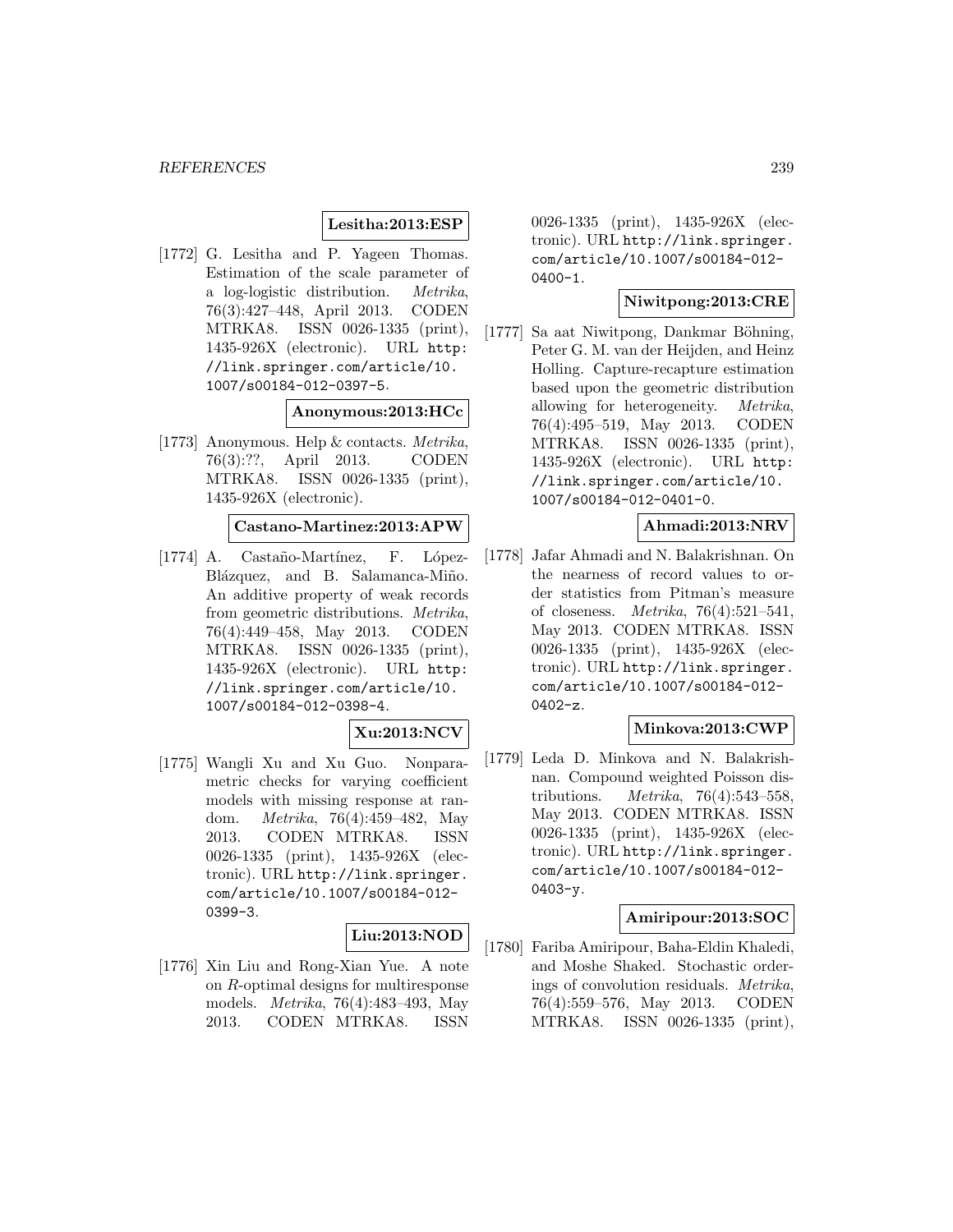1435-926X (electronic). URL http: //link.springer.com/article/10. 1007/s00184-012-0404-x.

### **Zaigraev:2013:OCO**

[1781] Alexander Zaigraev and Magdalena Alama-Bućko. On optimal choice of order statistics in large samples for the construction of confidence regions for the location and scale. Metrika, 76(4):577–593, May 2013. CODEN MTRKA8. ISSN 0026-1335 (print), 1435-926X (electronic). URL http: //link.springer.com/content/pdf/ 10.1007/s00184-012-0405-9.pdf.

### **Anonymous:2013:HCd**

[1782] Anonymous. Help & contacts. Metrika, 76(4):??, May 2013. CODEN MTRKA8. ISSN 0026-1335 (print), 1435-926X (electronic).

# **Golparver:2013:ORR**

[1783] Leila Golparver, Ali Karimnezhad, and Ahmad Parsian. Optimal rules and robust Bayes estimation of a gamma scale parameter. Metrika, 76(5):595–622, July 2013. CODEN MTRKA8. ISSN 0026-1335 (print), 1435-926X (electronic). URL http://link.springer. com/article/10.1007/s00184-012- 0407-7.

### **Psarrakos:2013:GCR**

[1784] Georgios Psarrakos and Jorge Navarro. Generalized cumulative residual entropy and record values. Metrika, 76(5):623–640, July 2013. CODEN MTRKA8. ISSN 0026-1335 (print), 1435-926X (electronic). URL http: //link.springer.com/article/10. 1007/s00184-012-0408-6.

# **Huang:2013:TSP**

[1785] Chao Huang, Jin-Guan Lin, and Yan-Yan Ren. Testing for the shape parameter of generalized extreme value distribution based on the  $L_q$ -likelihood ratio statistic. Metrika, 76(5):641–671, July 2013. CODEN MTRKA8. ISSN 0026-1335 (print), 1435-926X (electronic). URL http://link.springer. com/article/10.1007/s00184-012- 0409-5.

## **Du:2013:MBT**

[1786] Yeting Du and Johanna Neslehová. A moment-based test for extreme-value dependence. Metrika, 76(5):673–695, July 2013. CODEN MTRKA8. ISSN 0026-1335 (print), 1435-926X (electronic). URL http://link.springer. com/article/10.1007/s00184-012- 0410-z.

# **Ghorbani:2013:CCP**

[1787] Mohammad Ghorbani. Cauchy cluster process.  $Metrika$ , 76(5):697-706, July 2013. CODEN MTRKA8. ISSN 0026-1335 (print), 1435-926X (electronic). URL http://link.springer. com/article/10.1007/s00184-012-  $0411 - y$ .

### **Lu:2013:RBW**

[1788] Changli Lu, Yuqin Sun, and Yongge Tian. On relations between weighted least-squares estimators of parametric functions under a general partitioned linear model and its small models. Metrika, 76(5):707–722, July 2013. CODEN MTRKA8. ISSN 0026-1335 (print), 1435-926X (electronic). URL http://link.springer. com/article/10.1007/s00184-012- 0412-x.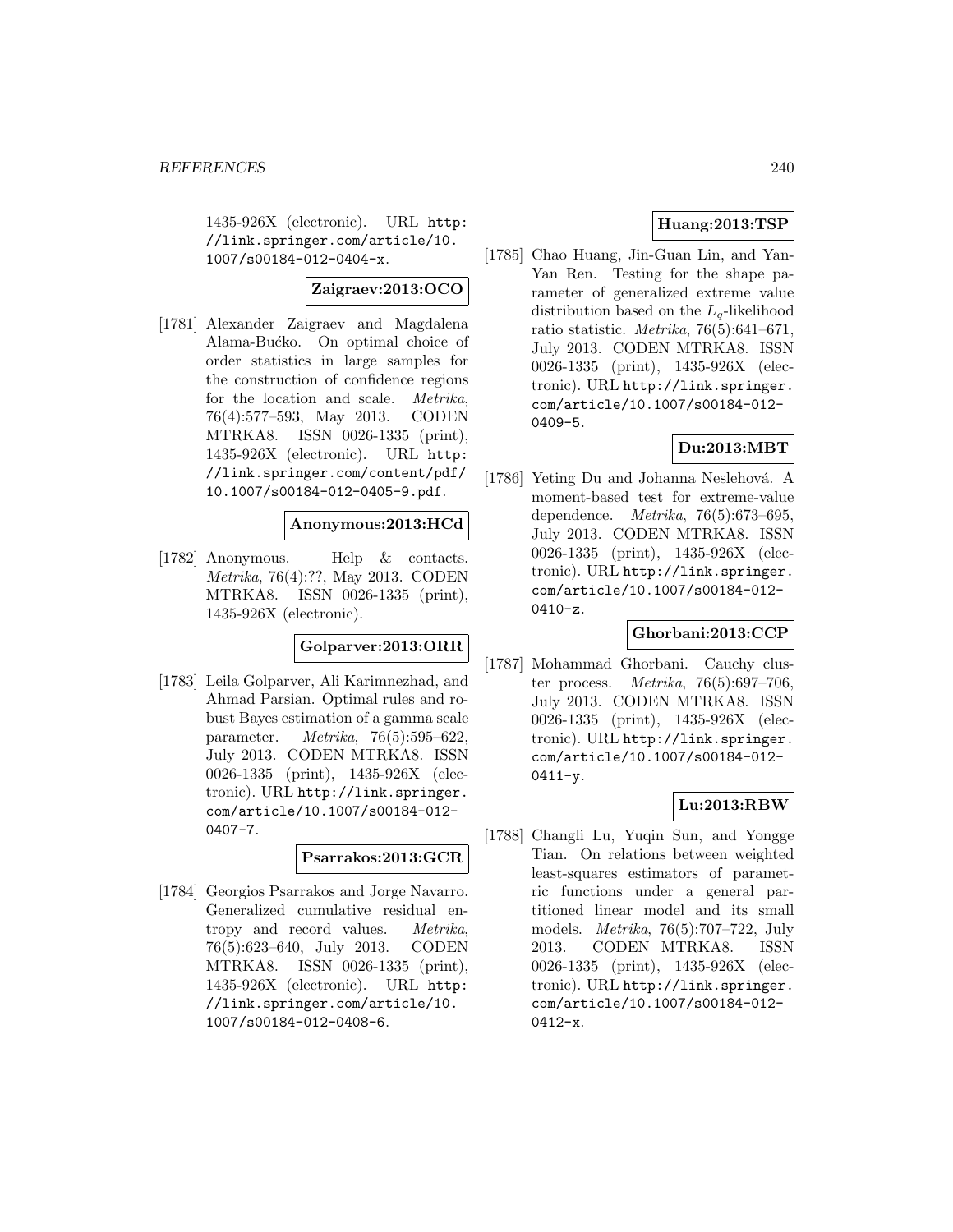### **Wei:2013:SCL**

[1789] Jia-Lin Wei and Jian-Feng Yang. On simplifying the calculations leading to designs with general minimum lower-order confounding. Metrika, 76(5):723–732, July 2013. CODEN MTRKA8. ISSN 0026-1335 (print), 1435-926X (electronic). URL http: //link.springer.com/article/10. 1007/s00184-013-0442-z.

## **Anonymous:2013:HCe**

[1790] Anonymous. Help & contacts. Metrika, 76(5):??, July 2013. CODEN MTRKA8. ISSN 0026-1335 (print), 1435-926X (electronic).

### **Dowla:2013:LBB**

[1791] Arif Dowla, Efstathios Paparoditis, and Dimitris N. Politis. Local block bootstrap inference for trending time series. Metrika, 76(6):733–764, August 2013. CODEN MTRKA8. ISSN 0026-1335 (print), 1435-926X (electronic). URL http://link.springer. com/article/10.1007/s00184-012- 0413-9.

### **Benhenni:2013:ERE**

[1792] Karim Benhenni, Mustapha Rachdi, and Yingcai Su. The effect of the regularity of the error process on the performance of kernel regression estimators. Metrika, 76(6):765–781, August 2013. CODEN MTRKA8. ISSN 0026-1335 (print), 1435-926X (electronic). URL http://link.springer. com/article/10.1007/s00184-012- 0414-8.

#### **Gietl:2013:API**

[1793] Christoph Gietl and Fabian P. Reffel. Accumulation points of the iterative proportional fitting procedure. Metrika, 76(6):783–798, August 2013. CODEN MTRKA8. ISSN 0026-1335 (print), 1435-926X (electronic). URL http://link.springer. com/article/10.1007/s00184-012- 0415-7.

### **Hron:2013:EPS**

[1794] Karel Hron, Matthias Templ, and Peter Filzmoser. Estimation of a proportion in survey sampling using the logratio approach. Metrika, 76(6):799–818, August 2013. CODEN MTRKA8. ISSN 0026-1335 (print), 1435-926X (electronic). URL http://link.springer. com/article/10.1007/s00184-012- 0416-6.

### **Gu:2013:CNO**

[1795] Li Gu and Jian-Feng Yang. Construction of nearly orthogonal Latin hypercube designs. Metrika, 76(6): 819–830, August 2013. CODEN MTRKA8. ISSN 0026-1335 (print), 1435-926X (electronic). URL http: //link.springer.com/article/10. 1007/s00184-012-0417-5.

## **Yang:2013:EMC**

[1796] Xiao-Rong Yang. Estimation of the mean for critical branching process and its bootstrap approximation. Metrika, 76(6):831–846, August 2013. CODEN MTRKA8. ISSN 0026-1335 (print), 1435-926X (electronic). URL http: //link.springer.com/article/10. 1007/s00184-012-0418-4.

### **Bodnar:2013:ETC**

[1797] Taras Bodnar and Arjun K. Gupta. An exact test for a column of the covariance matrix based on a single observation. Metrika, 76(6):847–855, Au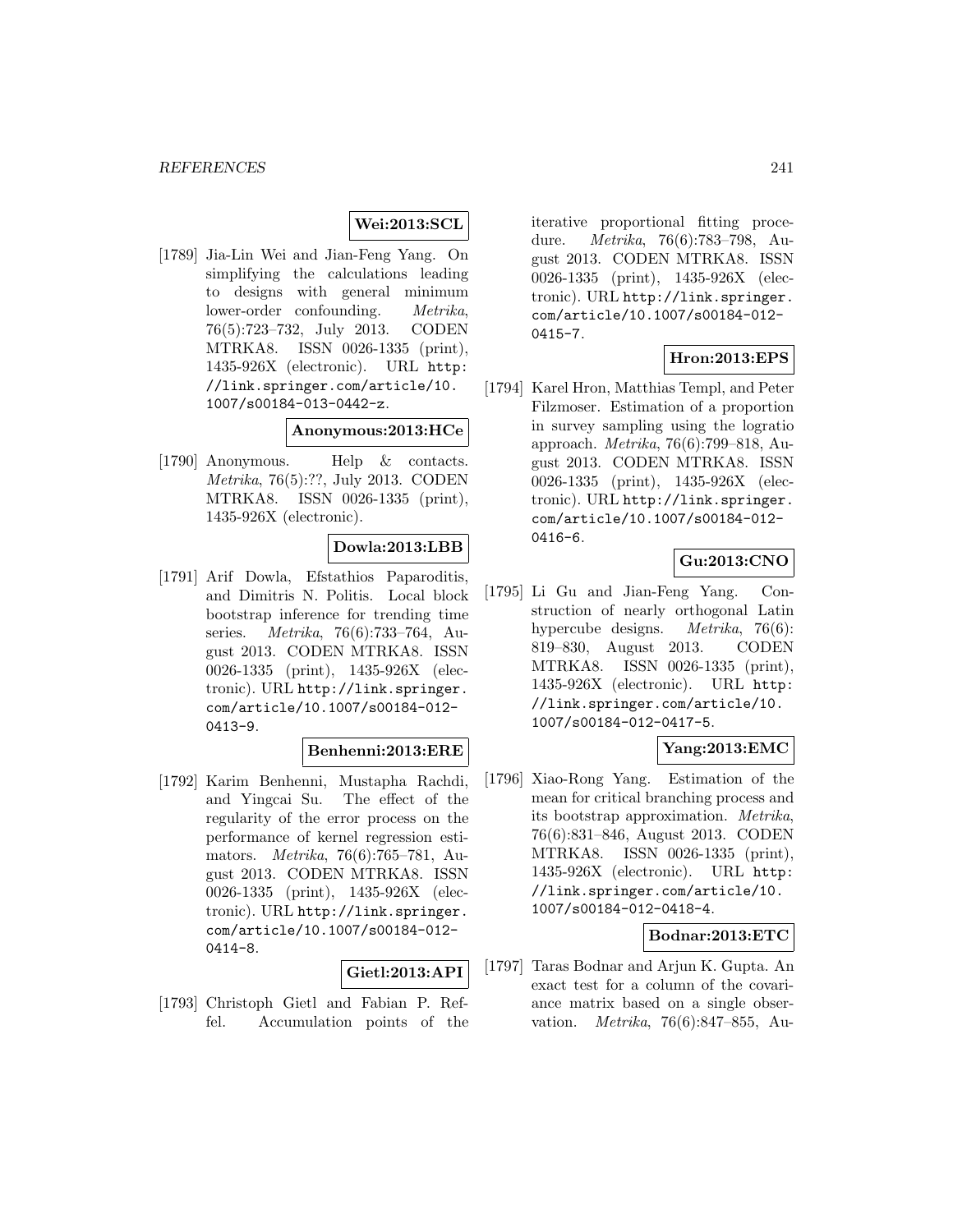gust 2013. CODEN MTRKA8. ISSN 0026-1335 (print), 1435-926X (electronic). URL http://link.springer. com/article/10.1007/s00184-012- 0419-3.

### **Chang:2013:EOD**

[1798] Fu-Chuen Chang, Lorens Imhof, and Yi-Ying Sun. Exact D-optimal designs for first-order trigonometric regression models on a partial circle. Metrika, 76(6):857–872, August 2013. CODEN MTRKA8. ISSN 0026-1335 (print), 1435-926X (electronic). URL http: //link.springer.com/article/10. 1007/s00184-012-0420-x.

### **Anonymous:2013:HCf**

[1799] Anonymous. Help & contacts. Metrika, 76(6):??, August 2013. CODEN MTRKA8. ISSN 0026-1335 (print), 1435-926X (electronic).

#### **Colombi:2013:MDG**

[1800] Roberto Colombi and Sabrina Giordano. Monotone dependence in graphical models for multivariate Markov chains. Metrika, 76(7):873–885, October 2013. CODEN MTRKA8. ISSN 0026-1335 (print), 1435-926X (electronic). URL http://link.springer. com/article/10.1007/s00184-012- 0421-9.

# **Hong:2013:VSH**

[1801] Zhaoping Hong, Yuao Hu, and Heng Lian. Variable selection for highdimensional varying coefficient partially linear models via nonconcave penalty. Metrika, 76(7):887–908, October 2013. CODEN MTRKA8. ISSN 0026-1335 (print), 1435-926X (electronic). URL http://link.springer.

com/article/10.1007/s00184-012- 0422-8.

### **Rezapour:2013:PDP**

[1802] M. Rezapour, M. H. Alamatsaz, and N. Balakrishnan. On properties of dependent progressively Type-II censored order statistics. Metrika, 76 (7):909–917, October 2013. CODEN MTRKA8. ISSN 0026-1335 (print), 1435-926X (electronic). URL http: //link.springer.com/article/10. 1007/s00184-012-0423-7.

### **Barabesi:2013:DBD**

[1803] Lucio Barabesi, Giancarlo Diana, and Pier Francesco Perri. Design-based distribution function estimation for stigmatized populations. Metrika, 76 (7):919–935, October 2013. CODEN MTRKA8. ISSN 0026-1335 (print), 1435-926X (electronic). URL http: //link.springer.com/article/10. 1007/s00184-012-0424-6.

### **Nkurunziza:2013:ESI**

[1804] Sévérien Nkurunziza. Extension of some important identities in shrinkagepretest strategies. Metrika, 76(7): 937–947, October 2013. CODEN MTRKA8. ISSN 0026-1335 (print), 1435-926X (electronic). URL http: //link.springer.com/article/10. 1007/s00184-012-0425-5.

### **Wang:2013:SEL**

[1805] Zhanfeng Wang and Yuan chin Ivan Chang. Sequential estimate for linear regression models with uncertain number of effective variables. Metrika, 76(7):949–978, October 2013. CODEN MTRKA8. ISSN 0026-1335 (print), 1435-926X (electronic). URL http: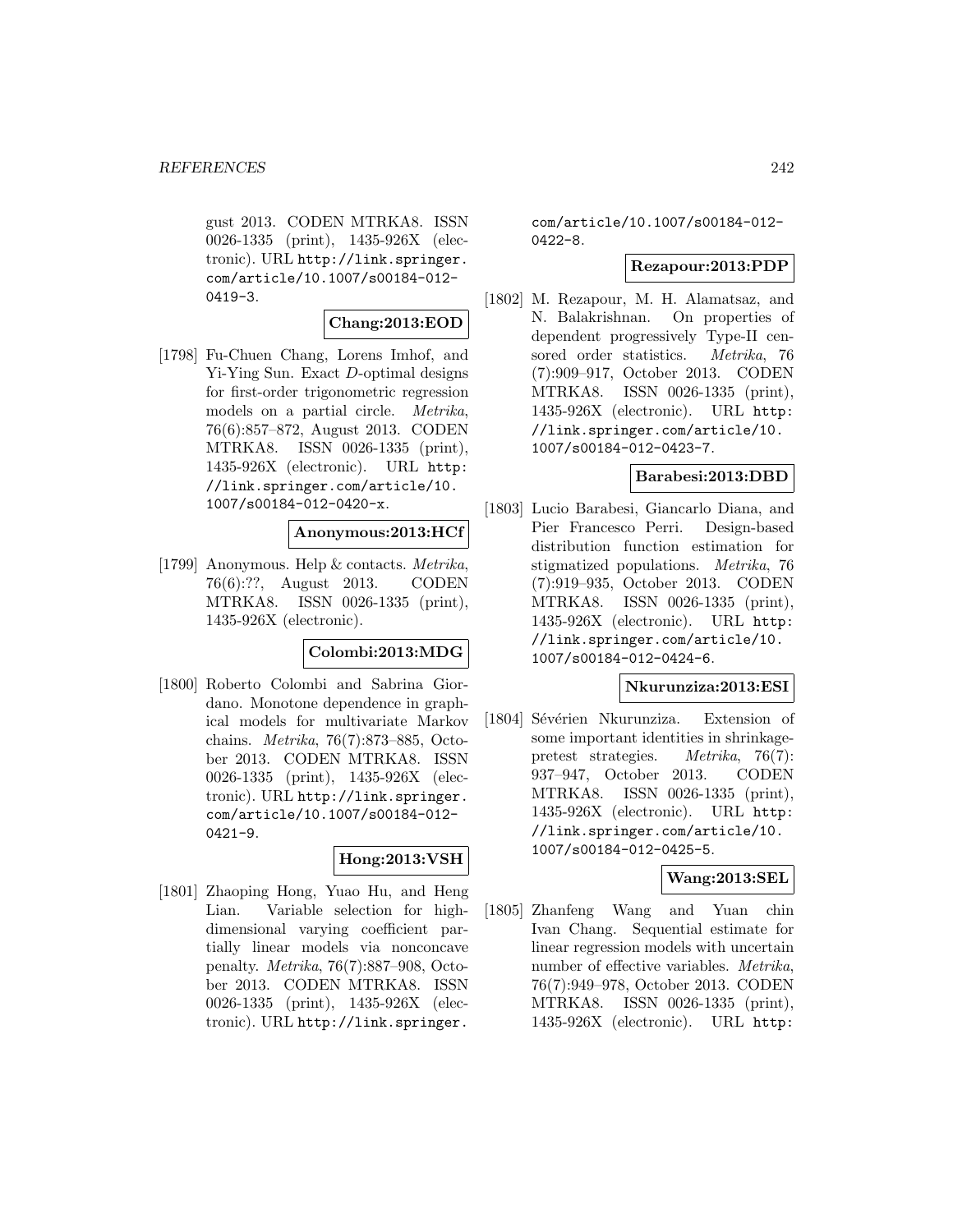//link.springer.com/article/10. 1007/s00184-012-0426-4.

# **Nama:2013:RLR**

[1806] M. Kelkin Nama, M. Asadi, and Z. Zhang. On the residual lifelengths of the remaining components in a coherent system. Metrika, 76 (7):979–996, October 2013. CODEN MTRKA8. ISSN 0026-1335 (print), 1435-926X (electronic). URL http: //link.springer.com/article/10. 1007/s00184-012-0427-3.

### **Anonymous:2013:HCg**

[1807] Anonymous. Help & contacts. Metrika, 76(7):??, October 2013. CODEN MTRKA8. ISSN 0026-1335 (print), 1435-926X (electronic).

## **Romeo:2013:LSP**

[1808] José S. Romeo, Nelson I. Tanaka, Antonio C. Pedroso de Lima, and Victor H. Salinas-Torres. Large sample properties for a class of copulas in bivariate survival analysis. Metrika, 76(8): 997–1015, November 2013. CODEN MTRKA8. ISSN 0026-1335 (print), 1435-926X (electronic). URL http: //link.springer.com/article/10. 1007/s00184-012-0428-2.

# **Ling:2013:SCN**

[1809] Xiaoliang Ling and Ping Li. Stochastic comparisons for the number of working components of a system in random environment. Metrika, 76(8): 1017–1030, November 2013. CODEN MTRKA8. ISSN 0026-1335 (print), 1435-926X (electronic). URL http: //link.springer.com/article/10. 1007/s00184-012-0429-1.

# **ElKolei:2013:PEH**

[1810] Salima El Kolei. Parametric estimation of hidden stochastic model by contrast minimization and deconvolution. Metrika, 76(8):1031–1081, November 2013. CODEN MTRKA8. ISSN 0026-1335 (print), 1435-926X (electronic). URL http://link.springer. com/article/10.1007/s00184-013- 0430-3.

# **Wang:2013:PSE**

[1811] Lichun Wang, Peng Lai, and Heng Lian. Polynomial spline estimation for generalized varying coefficient partially linear models with a diverging number of components. Metrika, 76(8): 1083–1103, November 2013. CODEN MTRKA8. ISSN 0026-1335 (print), 1435-926X (electronic). URL http: //link.springer.com/article/10. 1007/s00184-013-0431-2.

### **Bodnar:2013:ABE**

[1812] Taras Bodnar, Wolfgang Schmid, and Taras Zabolotskyy. Asymptotic behavior of the estimated weights and of the estimated performance measures of the minimum VaR and the minimum CVaR optimal portfolios for dependent data. Metrika, 76(8):1105–1134, November 2013. CODEN MTRKA8. ISSN 0026-1335 (print), 1435-926X (electronic). URL http://link.springer. com/article/10.1007/s00184-013- 0432-1.

### **Anonymous:2013:HCh**

[1813] Anonymous. Help & contacts. Metrika, 76(8):??, November 2013. CODEN MTRKA8. ISSN 0026-1335 (print), 1435-926X (electronic).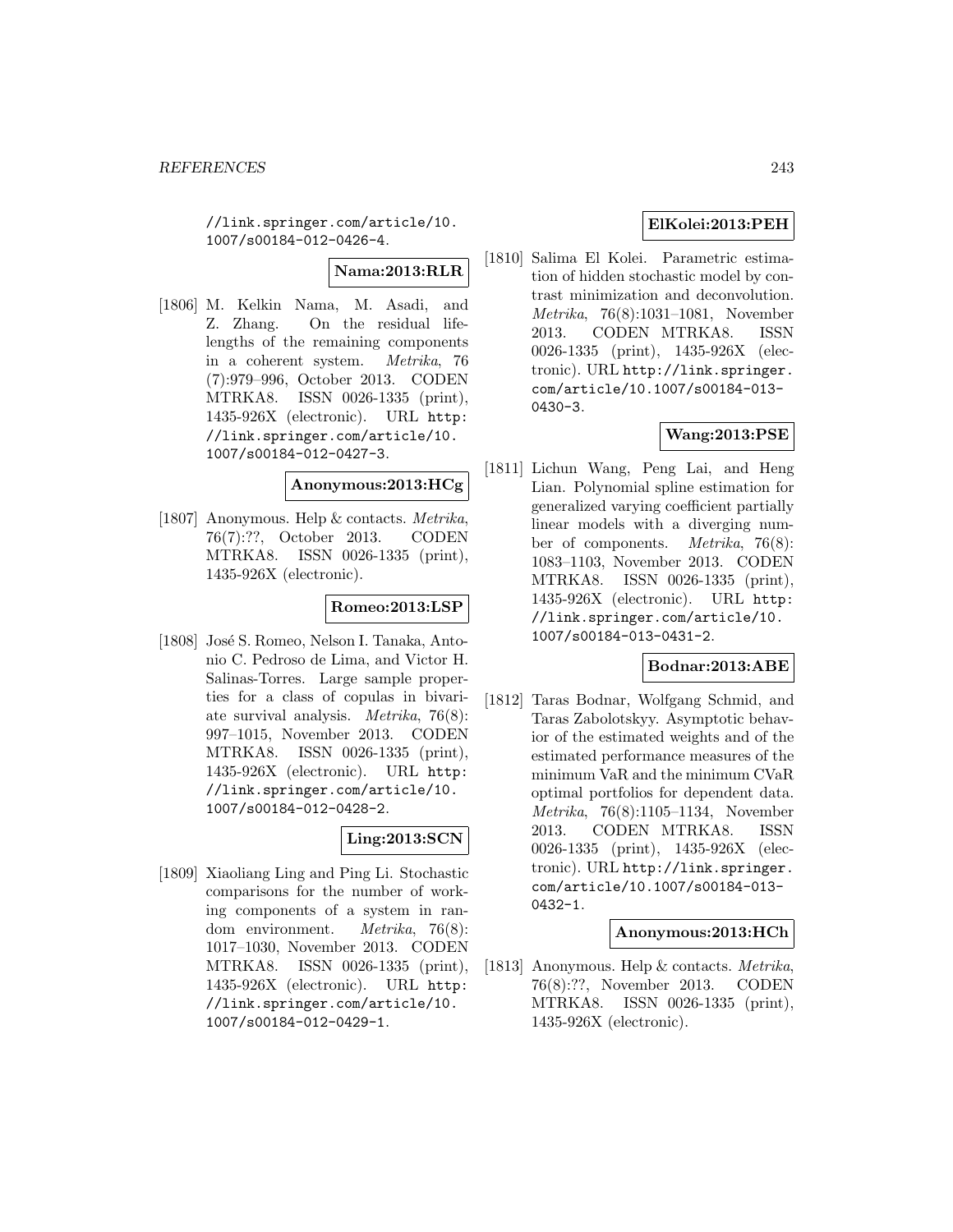### **Bauerle:2014:PGS**

[1814] Nicole Bäuerle, Herold Dehling, Achim Klenke, Götz Kersting, and Jens-Peter Kreiss. Preface to the GPSD 2012 special issue of *Metrika*. *Metrika*, 77(1):1–4, January 2014. CODEN MTRKA8. ISSN 0026-1335 (print), 1435-926X (electronic). URL http: //link.springer.com/content/pdf/ 10.1007/s00184-013-0470-8.pdf.

### **Alvisio:2014:NEM**

[1815] Marcelo Alvisio and Gregory F. Lawler. Note on the existence and modulus of continuity of the  $SLE_8$  curve. *Metrika*, 77(1):5–22, January 2014. CODEN MTRKA8. ISSN 0026-1335 (print), 1435-926X (electronic). URL http: //link.springer.com/article/10. 1007/s00184-013-0471-7.

**vanderHofstad:2014:UHP**

[1816] Remco van der Hofstad and Asaf Nachmias. Unlacing hypercube percolation: a survey.  $Metrika$ , 77(1):23-50, January 2014. CODEN MTRKA8. ISSN 0026-1335 (print), 1435-926X (electronic). URL http://link.springer. com/article/10.1007/s00184-013- 0473-5.

**DiGirolami:2014:CBS**

[1817] Cristina Di Girolami, Giorgio Fabbri, and Francesco Russo. The covariation for Banach space valued processes and applications. Metrika, 77 (1):51–104, January 2014. CODEN MTRKA8. ISSN 0026-1335 (print), 1435-926X (electronic). URL http: //link.springer.com/article/10. 1007/s00184-013-0472-6.

## **Levy-Leduc:2014:HRS**

[1818] C. Lévy-Leduc and M. S. Taqqu. Hermite ranks and U-statistics. Metrika, 77(1):105–136, January 2014. CODEN MTRKA8. ISSN 0026-1335 (print), 1435-926X (electronic). URL http: //link.springer.com/article/10. 1007/s00184-013-0474-4.

### **Stockbridge:2014:DDP**

[1819] R. H. Stockbridge. Discussion of dynamic programming and linear programming approaches to stochastic control and optimal stopping in continuous time. Metrika, 77(1): 137–162, January 2014. CODEN MTRKA8. ISSN 0026-1335 (print), 1435-926X (electronic). URL http: //link.springer.com/article/10. 1007/s00184-013-0476-2.

## **Comte:2014:NDE**

[1820] Fabienne Comte, Céline Duval, and Valentine Genon-Catalot. Nonparametric density estimation in compound Poisson processes using convolution power estimators. Metrika, 77 (1):163–183, January 2014. CODEN MTRKA8. ISSN 0026-1335 (print), 1435-926X (electronic). URL http: //link.springer.com/article/10. 1007/s00184-013-0475-3.

### **Bagdonavicius:2014:GFT**

[1821] V. Bagdonavicius and M. S. Nikulin. Goodness-of-fit tests for parametric nonhomogeneous Markov processes. Metrika, 77(1):185–209, January 2014. CODEN MTRKA8. ISSN 0026- 1335 (print), 1435-926X (electronic). URL http://link.springer.com/ article/10.1007/s00184-013-0477- 1.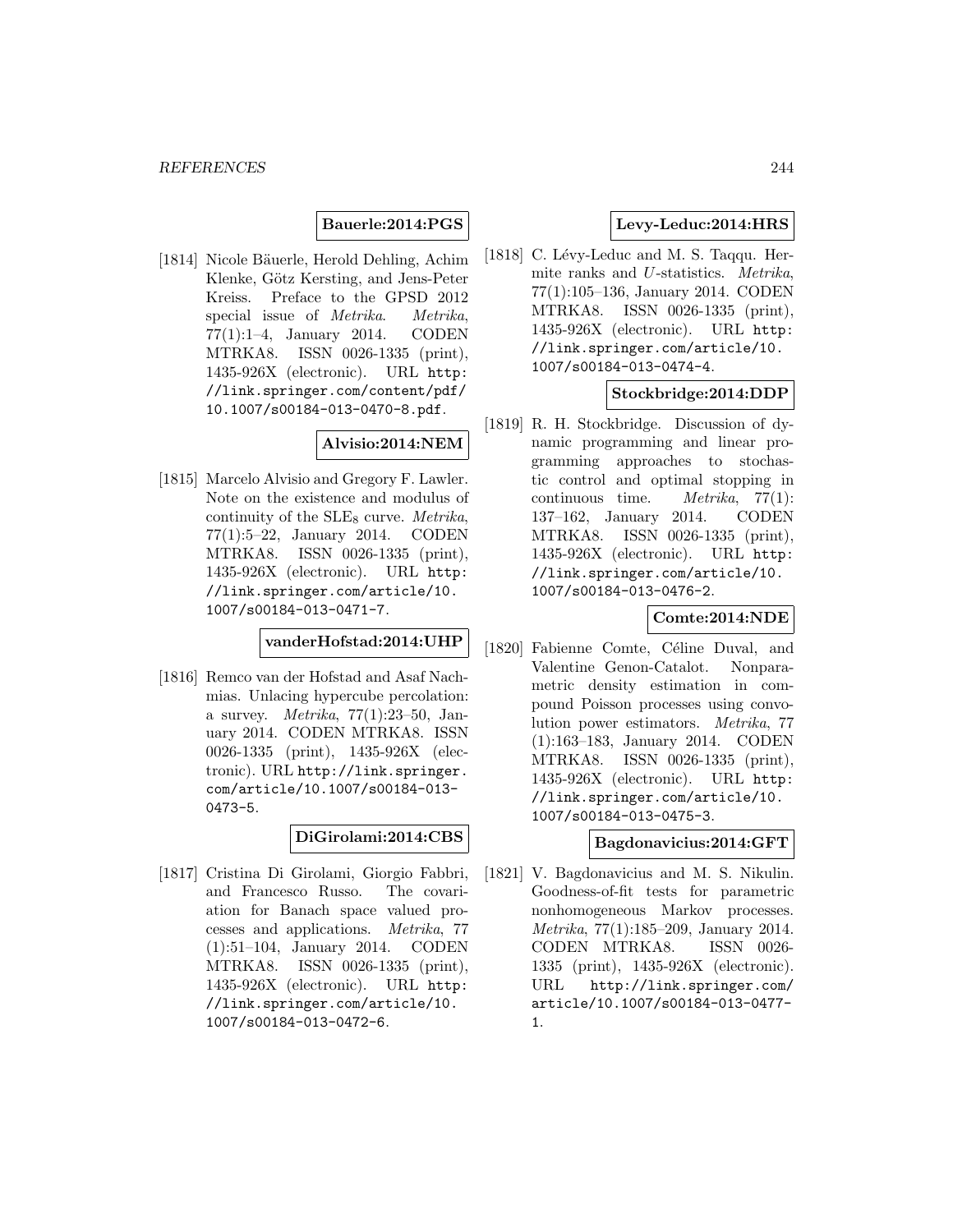### **Anonymous:2014:HCa**

[1822] Anonymous. Help & contacts. Metrika, 77(1):??, January 2014. CODEN MTRKA8. ISSN 0026-1335 (print), 1435-926X (electronic).

### **Groenitz:2014:NPP**

[1823] Heiko Groenitz. A new privacyprotecting survey design for multichotomous sensitive variables. Metrika, 77(2):211–224, February 2014. CO-DEN MTRKA8. ISSN 0026- 1335 (print), 1435-926X (electronic). URL http://link.springer.com/ article/10.1007/s00184-012-0406- 8.

### **Zou:2014:ESI**

[1824] Qingming Zou and Zhongyi Zhu. M-estimators for single-index model using B-spline. *Metrika*,  $77(2)$ : 225–246, February 2014. CODEN MTRKA8. ISSN 0026-1335 (print), 1435-926X (electronic). URL http: //link.springer.com/article/10. 1007/s00184-013-0434-z.

#### **Riemer:2014:CDG**

[1825] Wolfgang Riemer, Dietrich Stoyan, and Danail Obreschkow. Cuboidal dice and Gibbs distributions. Metrika, 77 (2):247–256, February 2014. CODEN MTRKA8. ISSN 0026-1335 (print), 1435-926X (electronic). URL http: //link.springer.com/article/10. 1007/s00184-013-0435-y.

#### **Mielniczuk:2014:BVM**

[1826] Jan Mielniczuk and Małgorzata Wojtyś. **P**-value model selection criteria for exponential families of increasing dimension. Metrika, 77(2): 257–284, February 2014. CODEN

MTRKA8. ISSN 0026-1335 (print), 1435-926X (electronic). URL http: //link.springer.com/content/pdf/ 10.1007/s00184-013-0436-x.pdf.

### **Fourdrinier:2014:GBM**

[1827] Dominique Fourdrinier, Othmane Kortbi, and William E. Strawderman. Generalized Bayes minimax estimators of location vectors for spherically symmetric distributions with residual vector. Metrika, 77(2):285–296, February 2014. CODEN MTRKA8. ISSN 0026-1335 (print), 1435-926X (electronic). URL http://link.springer. com/article/10.1007/s00184-013- 0437-9.

### **Withers:2014:SAB**

[1828] Christopher S. Withers and Saralees Nadarajah. Simple alternatives for Box–Cox transformations. Metrika, 77 (2):297–315, February 2014. CODEN MTRKA8. ISSN 0026-1335 (print), 1435-926X (electronic). URL http: //link.springer.com/article/10. 1007/s00184-013-0438-8.

### **Lu:2014:FPL**

[1829] Ying Lu, Jiang Du, and Zhimeng Sun. Functional partially linear quantile regression model. Metrika, 77 (2):317–332, February 2014. CODEN MTRKA8. ISSN 0026-1335 (print), 1435-926X (electronic). URL http: //link.springer.com/article/10. 1007/s00184-013-0439-7.

### **Anonymous:2014:HCb**

[1830] Anonymous. Help & contacts. Metrika, 77(2):??, February 2014. CODEN MTRKA8. ISSN 0026-1335 (print), 1435-926X (electronic).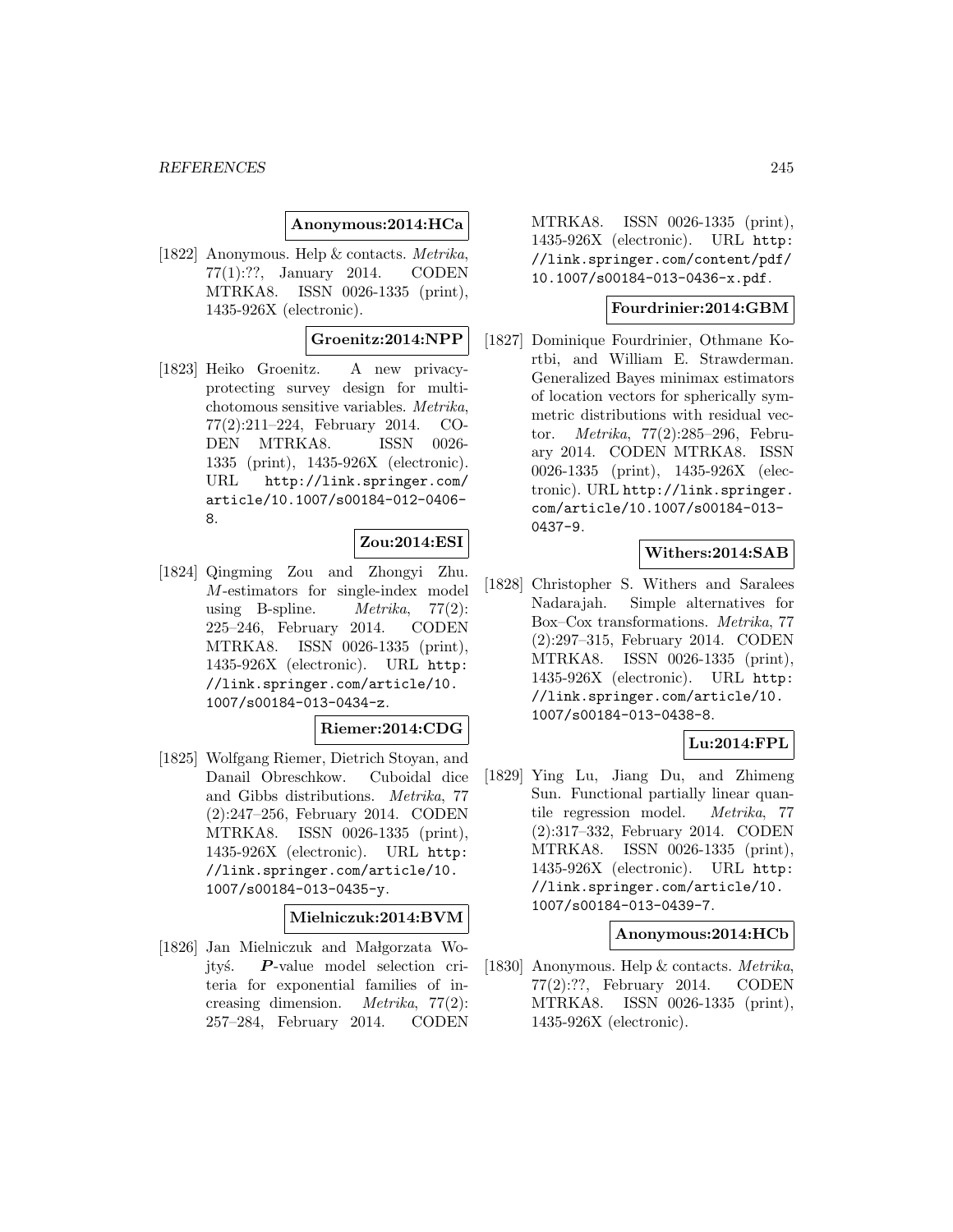## **Dolati:2014:DPB**

[1831] A. Dolati, M. Amini, and S. M. Mirhosseini. Dependence properties of bivariate distributions with proportional (reversed) hazards marginals. Metrika, 77(3):333–347, April 2014. CODEN MTRKA8. ISSN 0026-1335 (print), 1435-926X (electronic). URL http: //link.springer.com/article/10. 1007/s00184-013-0440-1.

# **Eryilmaz:2014:SRC**

[1832] Serkan Eryilmaz. A study on reliability of coherent systems equipped with a cold standby component. Metrika, 77(3):349–359, April 2014. CODEN MTRKA8. ISSN 0026-1335 (print), 1435-926X (electronic). URL http: //link.springer.com/article/10. 1007/s00184-013-0441-0.

## **daSilva:2014:SCL**

[1833] João Lita da Silva. Strong consistency of least squares estimates in multiple regression models with random regressors.  $Metrika$ , 77(3):361-375, April 2014. CODEN MTRKA8. ISSN 0026-1335 (print), 1435-926X (electronic). URL http://link.springer. com/article/10.1007/s00184-013- 0443-y.

### **Yang:2014:NSC**

[1834] Lei Yang and Xianyi Wu. A new sufficient condition for identifiability of countably infinite mixtures. Metrika, 77(3):377–387, April 2014. CODEN MTRKA8. ISSN 0026-1335 (print), 1435-926X (electronic). URL http: //link.springer.com/article/10. 1007/s00184-013-0444-x.

# **Gob:2014:DAS**

[1835] Rainer Göb and Kristina Lurz. Design and analysis of shortest two-sided confidence intervals for a probability under prior information. Metrika, 77(3):389–413, April 2014. CODEN MTRKA8. ISSN 0026-1335 (print), 1435-926X (electronic). URL http: //link.springer.com/article/10. 1007/s00184-013-0445-9.

# **Sun:2014:FVI**

[1836] Zhimeng Sun, Zhi Su, and Jingyi Ma. Focused vector information criterion model selection and model averaging regression with missing response. Metrika, 77(3):415–432, April 2014. CODEN MTRKA8. ISSN 0026-1335 (print), 1435-926X (electronic). URL http://link.springer. com/article/10.1007/s00184-013- 0446-8.

## **Jureckova:2014:RTH**

[1837] Jana Jurecková and Radim Navrátil. Rank tests in heteroscedastic linear model with nuisance parameters. Metrika, 77(3):433–450, April 2014. CODEN MTRKA8. ISSN 0026-1335 (print), 1435-926X (electronic). URL http://link.springer. com/article/10.1007/s00184-013- 0447-7.

### **Anonymous:2014:HCc**

[1838] Anonymous. Help & contacts. Metrika, 77(3):??, April 2014. CODEN MTRKA8. ISSN 0026-1335 (print), 1435-926X (electronic).

# **Hu:2014:RWE**

[1839] Gaoge Hu, Shesheng Gao, Yongmin Zhong, and Chengfan Gu. Random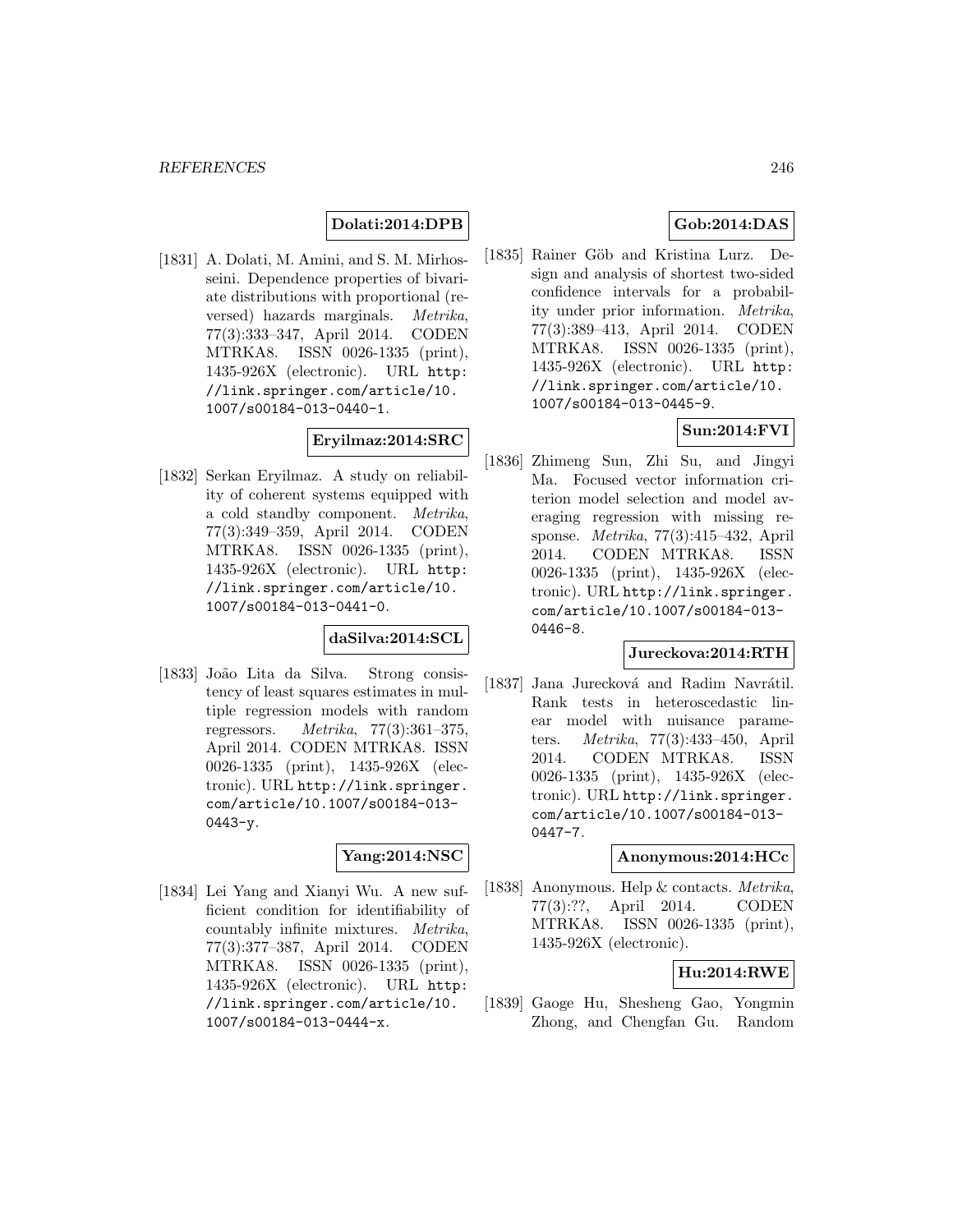weighting estimation of stable exponent. Metrika, 77(4):451–468, May 2014. CODEN MTRKA8. ISSN 0026-1335 (print), 1435-926X (electronic). URL http://link.springer. com/article/10.1007/s00184-013- 0448-6.

**Diaz-Garcia:2014:RD**

[1840] José A. Díaz-García. On Riesz distribution. Metrika, 77(4):469–481, May 2014. CODEN MTRKA8. ISSN 0026-1335 (print), 1435-926X (electronic). URL http://link.springer. com/article/10.1007/s00184-013- 0449-5.

### **Edwards:2014:FET**

[1841] David J. Edwards. Follow-up experiments for two-level fractional factorial designs via double semifoldover. Metrika, 77(4):483–507, May 2014. CODEN MTRKA8. ISSN 0026- 1335 (print), 1435-926X (electronic). URL http://link.springer.com/ article/10.1007/s00184-013-0450 z.

### **Lacaux:2014:CPP**

[1842] Céline Lacaux, Aurélie Muller-Gueudin, Radu Ranta, and Samy Tindel. Convergence and performance of the peeling wavelet denoising algorithm. Metrika, 77(4):509–537, May 2014. CODEN MTRKA8. ISSN 0026- 1335 (print), 1435-926X (electronic). URL http://link.springer.com/ article/10.1007/s00184-013-0451 y.

### **Rychlik:2014:NPU**

[1843] Tomasz Rychlik. Non-positive upper bounds on expectations of small order statistics from DDA and DFRA

populations. Metrika, 77(4):539–557, May 2014. CODEN MTRKA8. ISSN 0026-1335 (print), 1435-926X (electronic). URL http://link.springer. com/content/pdf/10.1007/s00184- 013-0452-x.pdf.

### **Arellano-Valle:2014:SMU**

[1844] R. B. Arellano-Valle, Ahad Jamalizadeh, H. Mahmoodian, and N. Balakrishnan. L-statistics from multivariate unified skew-elliptical distributions. Metrika, 77(4):559–583, May 2014. CODEN MTRKA8. ISSN 0026-1335 (print), 1435-926X (electronic). URL http://link.springer. com/article/10.1007/s00184-013- 0453-9.

### **Anonymous:2014:HCd**

[1845] Anonymous. Help & contacts. Metrika, 77(4):??, May 2014. CODEN MTRKA8. ISSN 0026-1335 (print), 1435-926X (electronic).

### **Denecke:2014:NRT**

[1846] Liesa Denecke and Christine H. Müller. New robust tests for the parameters of the Weibull distribution for complete and censored data. Metrika, 77(5):585–607, July 2014. CODEN MTRKA8. ISSN 0026-1335 (print), 1435-926X (electronic). URL http: //link.springer.com/article/10. 1007/s00184-013-0454-8.

## **Park:2014:KLI**

[1847] Sangun Park. On Kullback–Leibler information of order statistics in terms of the relative risk. Metrika, 77 (5):609–616, July 2014. CODEN MTRKA8. ISSN 0026-1335 (print), 1435-926X (electronic). URL http: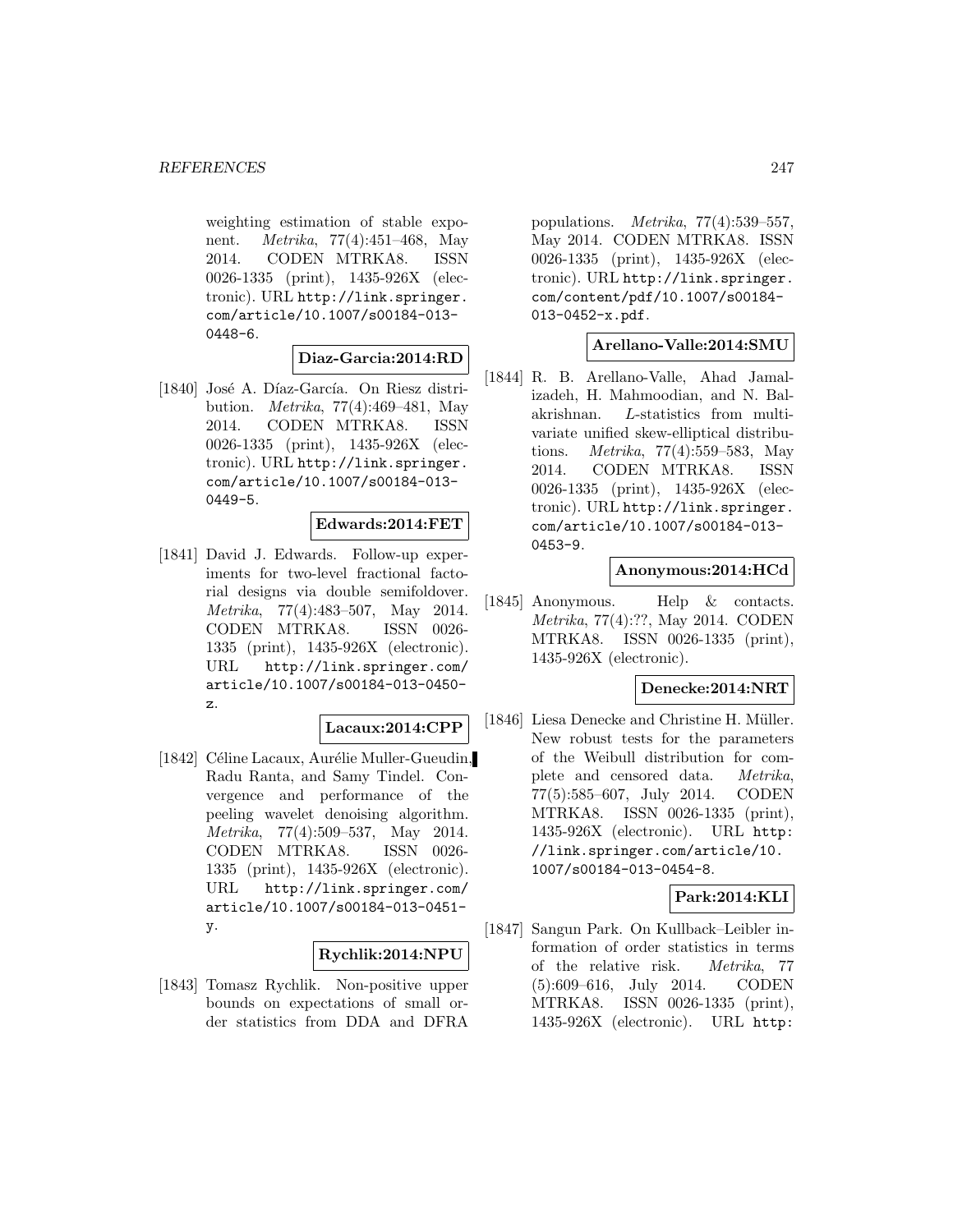//link.springer.com/article/10. 1007/s00184-013-0455-7.

#### **Jokiel-Rokita:2014:DST**

[1848] Alicja Jokiel-Rokita and Ryszard Magiera. Distributions of stopping times in some sequential estimation procedures.  $Metrika$ , 77(5):617–634, July 2014. CODEN MTRKA8. ISSN 0026-1335 (print), 1435-926X (electronic). URL http://link.springer. com/content/pdf/10.1007/s00184- 013-0456-6.pdf.

## **Wang:2014:AIC**

[1849] Weizhen Wang and Zhongzhan Zhang. Asymptotic infimum coverage probability for interval estimation of proportions. Metrika, 77(5):635–646, July 2014. CODEN MTRKA8. ISSN 0026-1335 (print), 1435-926X (electronic). URL http://link.springer. com/article/10.1007/s00184-013- 0457-5.

#### **Withers:2014:APE**

[1850] Christopher S. Withers and Saralees Nadarajah. Asymptotic properties of M-estimators in linear and nonlinear multivariate regression models. Metrika, 77(5):647–673, July 2014. CODEN MTRKA8. ISSN 0026-1335 (print), 1435-926X (electronic). URL http://link.springer. com/article/10.1007/s00184-013- 0458-4.

# **Yu:2014:ELI**

[1851] Wei Yu, Cuizhen Niu, and Wangli Xu. An empirical likelihood inference for the coefficient difference of a twosample linear model with missing response data. Metrika, 77(5):675–693, July 2014. CODEN MTRKA8. ISSN

0026-1335 (print), 1435-926X (electronic). URL http://link.springer. com/article/10.1007/s00184-013- 0459-3.

### **Wang:2014:NBL**

[1852] HaiYing Wang, Nancy Flournoy, and Eloi Kpamegan. A new bounded log-linear regression model. Metrika, 77(5):695–720, July 2014. CODEN MTRKA8. ISSN 0026-1335 (print), 1435-926X (electronic). URL http: //link.springer.com/article/10. 1007/s00184-013-0460-x.

### **Anonymous:2014:HCe**

[1853] Anonymous. Help & contacts. Metrika, 77(5):??, July 2014. CODEN MTRKA8. ISSN 0026-1335 (print), 1435-926X (electronic).

# **Guo:2014:SRC**

[1854] Bing Guo, Qi Zhou, and Runchu Zhang. Some results on constructing general minimum lower order confounding  $2^{n-m}$  designs for  $n <$  $2^{n-m-2}$ . *Metrika*, 77(6):721–732, August 2014. CODEN MTRKA8. ISSN 0026-1335 (print), 1435-926X (electronic). URL http://link.springer. com/article/10.1007/s00184-013- 0461-9.

### **Ma:2014:SEM**

[1855] Tiefeng Ma, Shuangzhe Liu, and S. Ejaz Ahmed. Shrinkage estimation for the mean of the inverse Gaussian population. Metrika, 77 (6):733–752, August 2014. CODEN MTRKA8. ISSN 0026-1335 (print), 1435-926X (electronic). URL http: //link.springer.com/article/10. 1007/s00184-013-0462-8.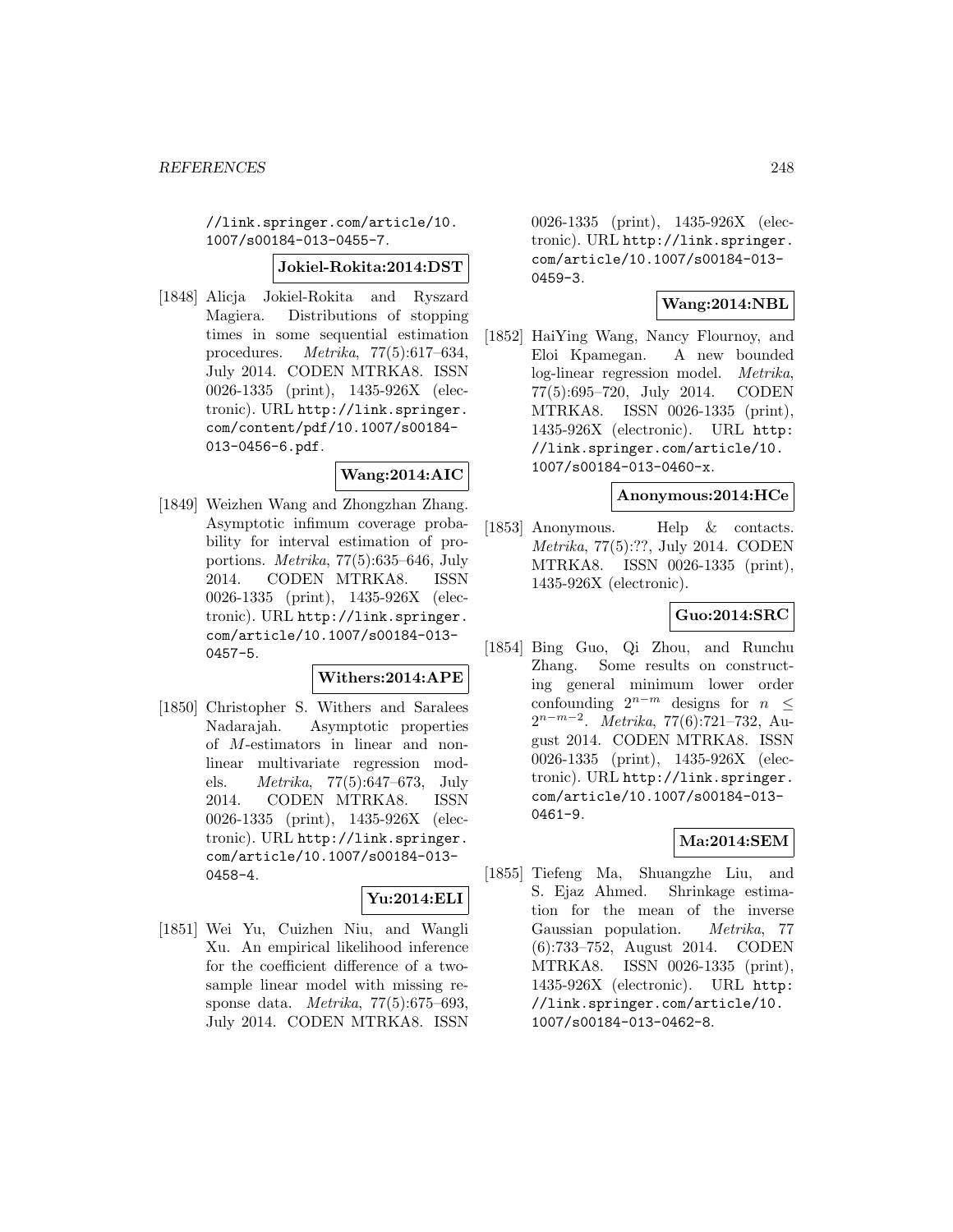# **Xu:2014:ORD**

[1856] Xiaojian Xu and Xiaoli Shang. Optimal and robust designs for trigonometric regression models. Metrika, 77 (6):753–769, August 2014. CODEN MTRKA8. ISSN 0026-1335 (print), 1435-926X (electronic). URL http: //link.springer.com/article/10. 1007/s00184-013-0463-7.

#### **Novoa-Munoz:2014:TBP**

[ $1857$ ] F. Novoa-Muñoz and M. D. Jiménez-Gamero. Testing for the bivariate Poisson distribution. Metrika, 77 (6):771–793, August 2014. CODEN MTRKA8. ISSN 0026-1335 (print), 1435-926X (electronic). URL http: //link.springer.com/article/10. 1007/s00184-013-0464-6.

# **Niu:2014:TES**

[1858] Cuizhen Niu, Xu Guo, Wangli Xu, and Lixing Zhu. Testing equality of shape parameters in several inverse Gaussian populations. Metrika, 77 (6):795–809, August 2014. CODEN MTRKA8. ISSN 0026-1335 (print), 1435-926X (electronic). URL http: //link.springer.com/article/10. 1007/s00184-013-0465-5.

## **Zhao:2014:MHG**

[1859] Peng Zhao and Yiying Zhang. On the maxima of heterogeneous gamma variables with different shape and scale parameters. Metrika, 77(6):811–836, August 2014. CODEN MTRKA8. ISSN 0026-1335 (print), 1435-926X (electronic). URL http://link.springer. com/article/10.1007/s00184-013- 0466-4.

### **Anonymous:2014:HCf**

[1860] Anonymous. Help & contacts. Metrika, 77(6):??, August 2014. CODEN MTRKA8. ISSN 0026-1335 (print), 1435-926X (electronic).

## **Zhang:2014:SOL**

[1861] Chen Zhang and Alwell Julius Oyet. Second order longitudinal dynamic models with covariates: estimation and forecasting. Metrika, 77(7): 837–859, October 2014. CODEN MTRKA8. ISSN 0026-1335 (print), 1435-926X (electronic). URL http: //link.springer.com/article/10. 1007/s00184-013-0467-3.

## **Vasudeva:2014:ABN**

[1862] Rasbagh Vasudeva and J. Vasantha Kumari. Asymptotic behaviour of near-maxima of Gaussian sequences. Metrika, 77(7):861–866, October 2014. CODEN MTRKA8. ISSN 0026- 1335 (print), 1435-926X (electronic). URL http://link.springer.com/ article/10.1007/s00184-013-0468- 2.

### **Huang:2014:MMS**

[1863] Chao Huang and Jin-Guan Lin. Modified maximum spacings method for generalized extreme value distribution and applications in real data analysis. Metrika, 77(7):867–894, October 2014. CODEN MTRKA8. ISSN 0026-1335 (print), 1435-926X (electronic). URL http://link.springer. com/article/10.1007/s00184-013- 0469-1.

### **Inoue:2014:SLW**

[1864] Kiyoshi Inoue and Sigeo Aki. On sooner and later waiting time distributions as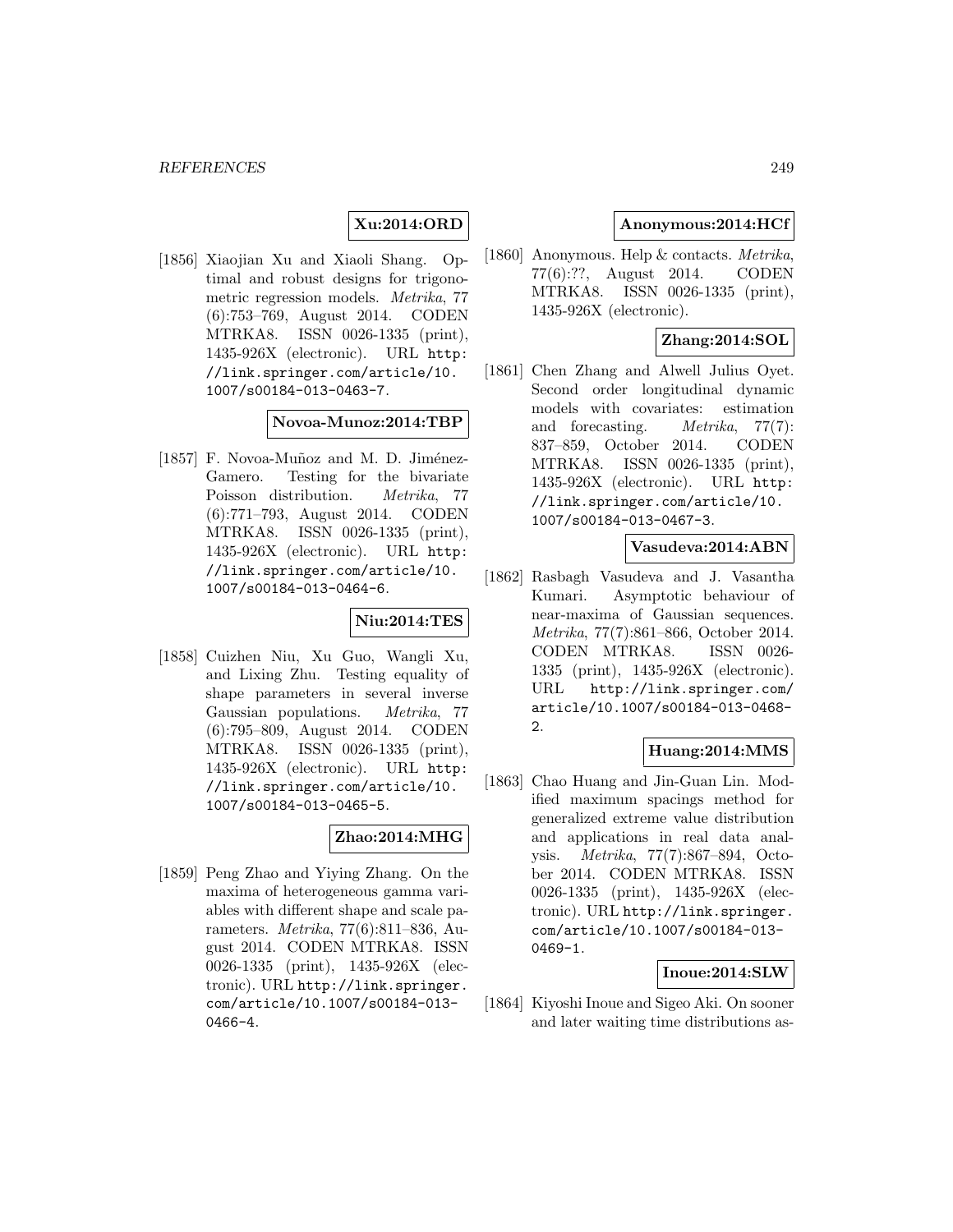sociated with simple patterns in a sequence of bivariate trials. Metrika, 77 (7):895–920, October 2014. CODEN MTRKA8. ISSN 0026-1335 (print), 1435-926X (electronic). URL http: //link.springer.com/article/10. 1007/s00184-013-0478-0.

## **Guo:2014:ELH**

[1865] Hong Guo, Changliang Zou, Zhaojun Wang, and Bin Chen. Empirical likelihood for high-dimensional linear regression models. Metrika, 77 (7):921–945, October 2014. CODEN MTRKA8. ISSN 0026-1335 (print), 1435-926X (electronic). URL http: //link.springer.com/article/10. 1007/s00184-013-0479-z.

### **Thomas:2014:CBD**

[1866] P. Yageen Thomas and T. G. Veena. Characterizations of bivariate distributions using concomitants of record values. Metrika, 77(7):947–963, October 2014. CODEN MTRKA8. ISSN 0026-1335 (print), 1435-926X (electronic). URL http://link.springer. com/article/10.1007/s00184-013- 0480-6.

### **Anonymous:2014:HCg**

[1867] Anonymous. Help & contacts. Metrika, 77(7):??, October 2014. CODEN MTRKA8. ISSN 0026-1335 (print), 1435-926X (electronic).

# **Burkschat:2014:ABH**

[1868] M. Burkschat and J. Navarro. Asymptotic behavior of the hazard rate in systems based on sequential order statistics. Metrika, 77(8):965–994, November 2014. CODEN MTRKA8. ISSN 0026-1335 (print), 1435-926X (electronic). URL http://link.springer. com/article/10.1007/s00184-013- 0481-5.

# **Yu:2014:NSC**

[1869] Qiqing Yu, Yuting Hsu, and Kai Yu. A necessary and sufficient condition for justifying non-parametric likelihood with censored data. *Metrika*, 77(8): 995–1011, November 2014. CODEN MTRKA8. ISSN 0026-1335 (print), 1435-926X (electronic). URL http: //link.springer.com/article/10. 1007/s00184-014-0482-z.

# **Zhao:2014:MAB**

[1870] Shangwei Zhao. Model averaging based on James–Stein estimators. Metrika, 77(8):1013–1022, November 2014. CODEN MTRKA8. ISSN 0026-1335 (print), 1435-926X (electronic). URL http://link.springer. com/article/10.1007/s00184-014- 0483-y.

### **Jokiel-Rokita:2014:BPD**

[1871] Alicja Jokiel-Rokita, Daniel Lazar, and Ryszard Magiera. Bayesian prediction in doubly stochastic Poisson process. Metrika, 77(8):1023–1039, November 2014. CODEN MTRKA8. ISSN 0026-1335 (print), 1435-926X (electronic). URL http://link.springer. com/content/pdf/10.1007/s00184- 014-0484-x.pdf.

# **You:2014:EBR**

[1872] Yinping You, Xiaohu Li, and Narayanaswamy Balakrishnan. On extremes of bivariate residual lifetimes from generalized Marshall–Olkin and time transformed exponential models. Metrika, 77(8): 1041–1056, November 2014. CODEN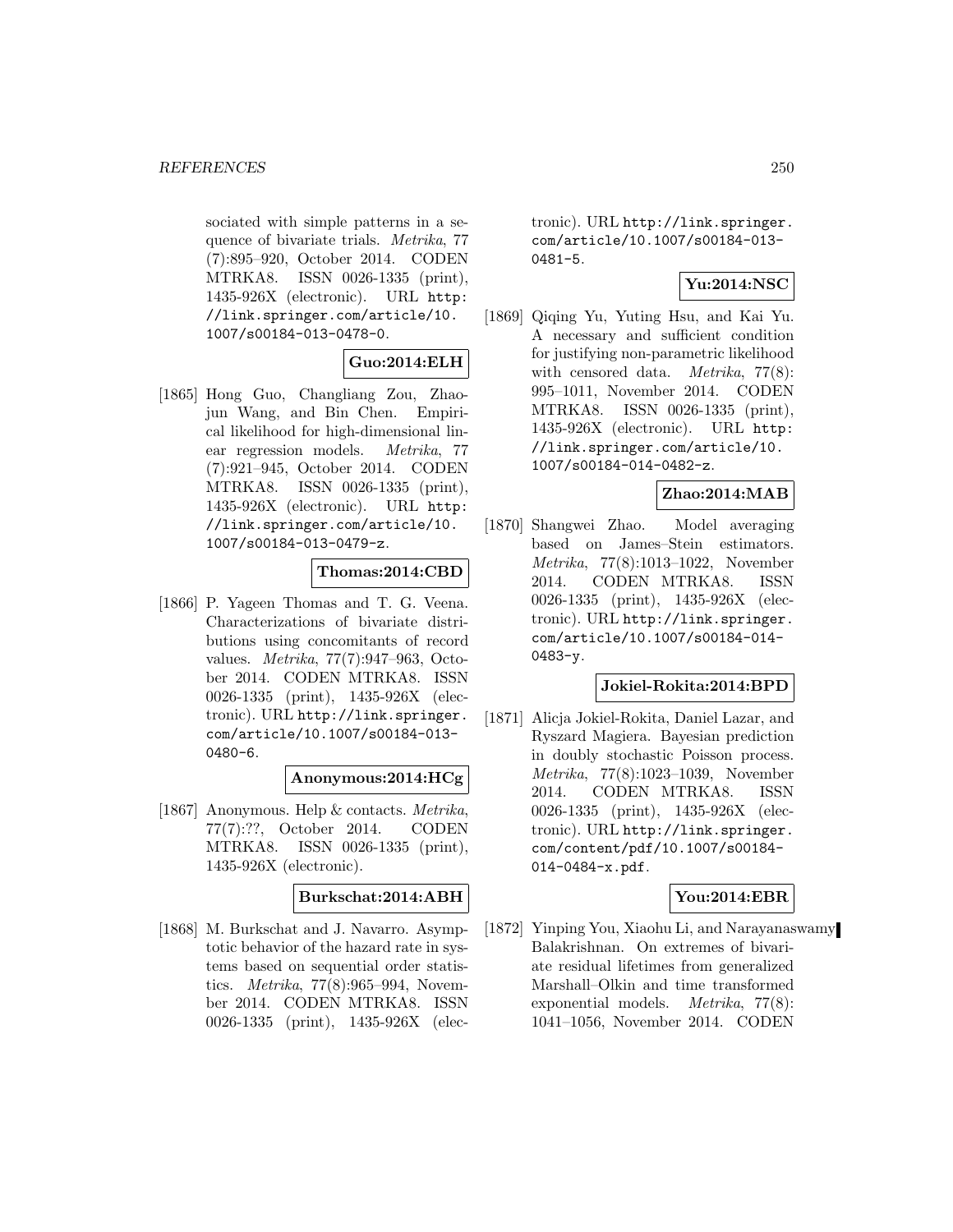MTRKA8. ISSN 0026-1335 (print), 1435-926X (electronic). URL http: //link.springer.com/article/10. 1007/s00184-014-0485-9.

## **Georgiou:2014:UTC**

[1873] Stelios D. Georgiou, Christos Koukouvinos, and Min-Qian Liu. U-type and column-orthogonal designs for computer experiments. Metrika, 77(8): 1057–1073, November 2014. CODEN MTRKA8. ISSN 0026-1335 (print), 1435-926X (electronic). URL http: //link.springer.com/article/10. 1007/s00184-014-0486-8.

### **Anonymous:2014:HCh**

[1874] Anonymous. Help & contacts. Metrika, 77(8):??, November 2014. CODEN MTRKA8. ISSN 0026-1335 (print), 1435-926X (electronic).

# **Torgovitski:2015:DET**

[1875] Leonid Torgovitski. A Darling–Erdőstype CUSUM-procedure for functional data. *Metrika*, 78(1):1–27, January 2015. CODEN MTRKA8. ISSN 0026-1335 (print), 1435-926X (electronic). URL http://link.springer. com/article/10.1007/s00184-014- 0487-7.

# **Arashi:2015:SEM**

[1876] M. Arashi, B. M. Golam Kibria, and A. Tajadod. On shrinkage estimators in matrix variate elliptical models. Metrika, 78(1):29–44, January 2015. CODEN MTRKA8. ISSN 0026-1335 (print), 1435-926X (electronic). URL http://link.springer. com/article/10.1007/s00184-014- 0488-6.

## **Efthimiou:2015:CNO**

[1877] Ifigenia Efthimiou, Stelios D. Georgiou, and Min-Qian Liu. Construction of nearly orthogonal Latin hypercube designs. Metrika, 78(1):45–57, January 2015. CODEN MTRKA8. ISSN 0026-1335 (print), 1435-926X (electronic). URL http://link.springer. com/article/10.1007/s00184-014- 0489-5.

# **Goldmann:2015:DTG**

[1878] Christian Goldmann, Bernhard Klar, and Simos G. Meintanis. Data transformations and goodness-of-fit tests for Type-II right censored samples. Metrika, 78(1):59–83, January 2015. CODEN MTRKA8. ISSN 0026-1335 (print), 1435-926X (electronic). URL http://link.springer. com/article/10.1007/s00184-014- 0490-z.

### **Feng:2015:RSB**

[1879] Long Feng, Changliang Zou, Zhaojun Wang, Xianwu Wei, and Bin Chen. Robust spline-based variable selection in varying coefficient model. Metrika, 78(1):85–118, January 2015. CODEN MTRKA8. ISSN 0026-1335 (print), 1435-926X (electronic). URL http: //link.springer.com/article/10. 1007/s00184-014-0491-y.

### **Koul:2015:MDL**

[1880] Hira L. Koul, Donatas Surgailis, and Nao Mimoto. Minimum distance lackof-fit tests under long memory errors. Metrika, 78(2):119–143, February 2015. CODEN MTRKA8. ISSN 0026-1335 (print), 1435-926X (electronic). URL http://link.springer.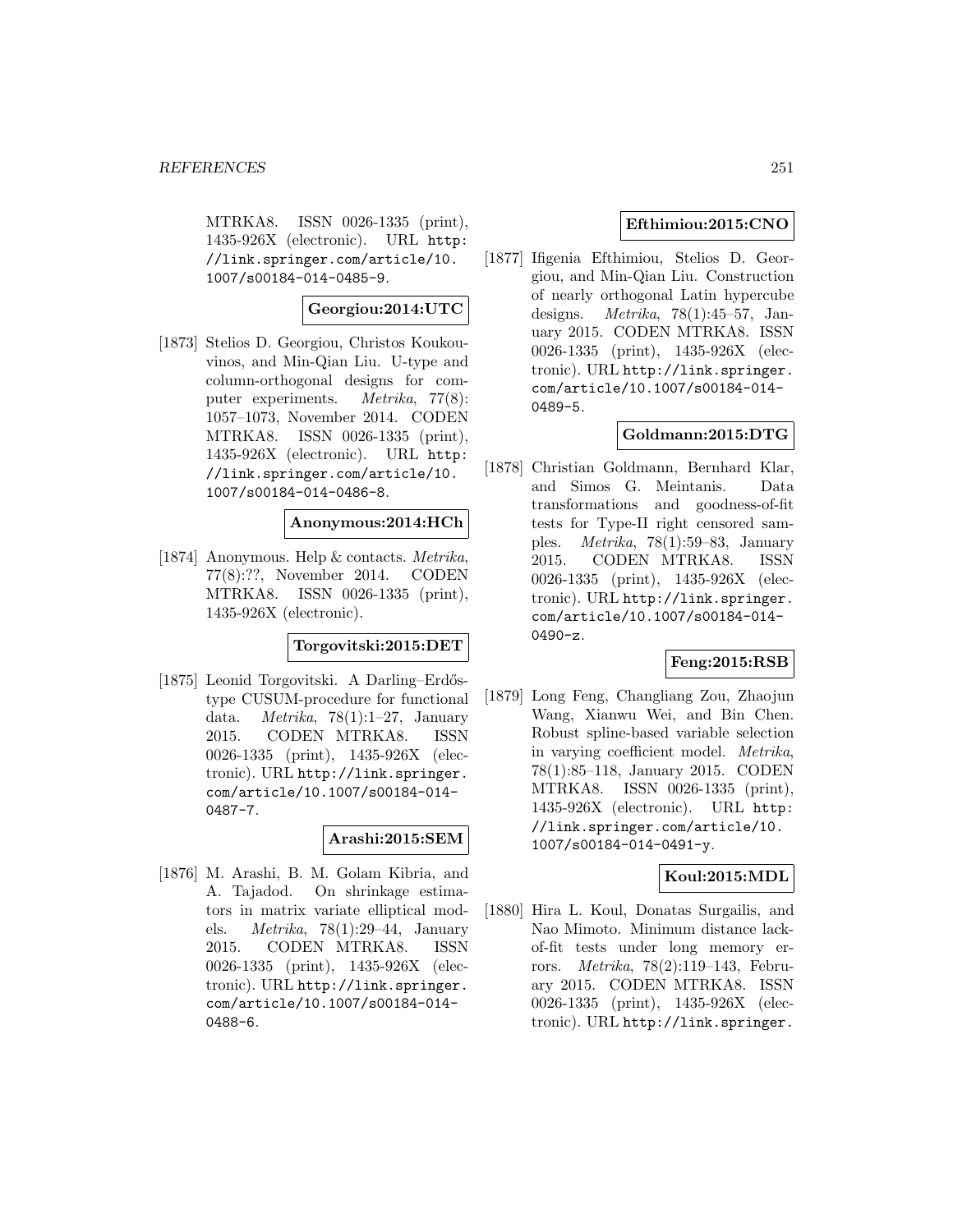com/article/10.1007/s00184-014-  $0492-x.$ 

### **Hwang:2015:RTS**

[1881] Leng-Cheng Hwang and Chia-Chen Yang. A robust two-stage procedure in Bayes sequential estimation of a particular exponential family. Metrika, 78 (2):145–159, February 2015. CODEN MTRKA8. ISSN 0026-1335 (print), 1435-926X (electronic). URL http: //link.springer.com/article/10. 1007/s00184-014-0493-9.

# **Wilk:2015:OCD**

[1882] Adrian Wilk and Joachim Kunert. Optimal crossover designs in a model with self and mixed carryover effects with correlated errors. Metrika, 78 (2):161–174, February 2015. CODEN MTRKA8. ISSN 0026-1335 (print), 1435-926X (electronic). URL http: //link.springer.com/article/10. 1007/s00184-014-0494-8.

### **Goroncy:2015:OBE**

[1883] Agnieszka Goroncy and Tomasz Rychlik. Optimal bounds on expectations of order statistics and spacings from nonparametric families of distributions generated by convex transform order. Metrika, 78(2):175–204, February 2015. CODEN MTRKA8. ISSN 0026-1335 (print), 1435-926X (electronic). URL http://link.springer. com/article/10.1007/s00184-014- 0495-7.

### **Dolegowski:2015:LRO**

[1884] Adam Dolegowski and Jacek Wesolowski. Linearity of regression for overlapping order statistics. Metrika, 78(2): 205–218, February 2015. CODEN MTRKA8. ISSN 0026-1335 (print),

1435-926X (electronic). URL http: //link.springer.com/content/pdf/ 10.1007/s00184-014-0496-6.pdf.

# **Morina:2015:CIF**

[1885] D. Moriña, P. Puig, and J. Valero. A characterization of the innovations of first order autoregressive models. Metrika, 78(2):219–225, February 2015. CODEN MTRKA8. ISSN 0026-1335 (print), 1435-926X (electronic). URL http://link.springer. com/article/10.1007/s00184-014- 0497-5.

## **Zakerzadeh:2015:ANR**

[1886] H. Zakerzadeh and S. H. Moradi Zahraie. Admissibility in non-regular family under squared-log error loss. Metrika, 78(2):227–236, February 2015. CODEN MTRKA8. ISSN 0026- 1335 (print), 1435-926X (electronic). URL http://link.springer.com/ article/10.1007/s00184-014-0499- 3.

## **Schmidt:2015:ODC**

[1887] Dennis Schmidt and Rainer Schwabe. On optimal designs for censored data. Metrika, 78(3):237–257, April 2015. CODEN ???? ISSN 0026-1335 (print), 1435-926X (electronic). URL http: //link.springer.com/article/10. 1007/s00184-014-0500-1. See [1888].

### **Schmidt:2015:EOD**

[1888] Dennis Schmidt and Rainer Schwabe. Erratum to: On optimal designs for censored data. Metrika, 78(3):259, April 2015. CODEN ???? ISSN 0026-1335 (print), 1435-926X (electronic). URL http://link.springer. com/content/pdf/10.1007/s00184- 014-0504-x.pdf. See erratum [1887].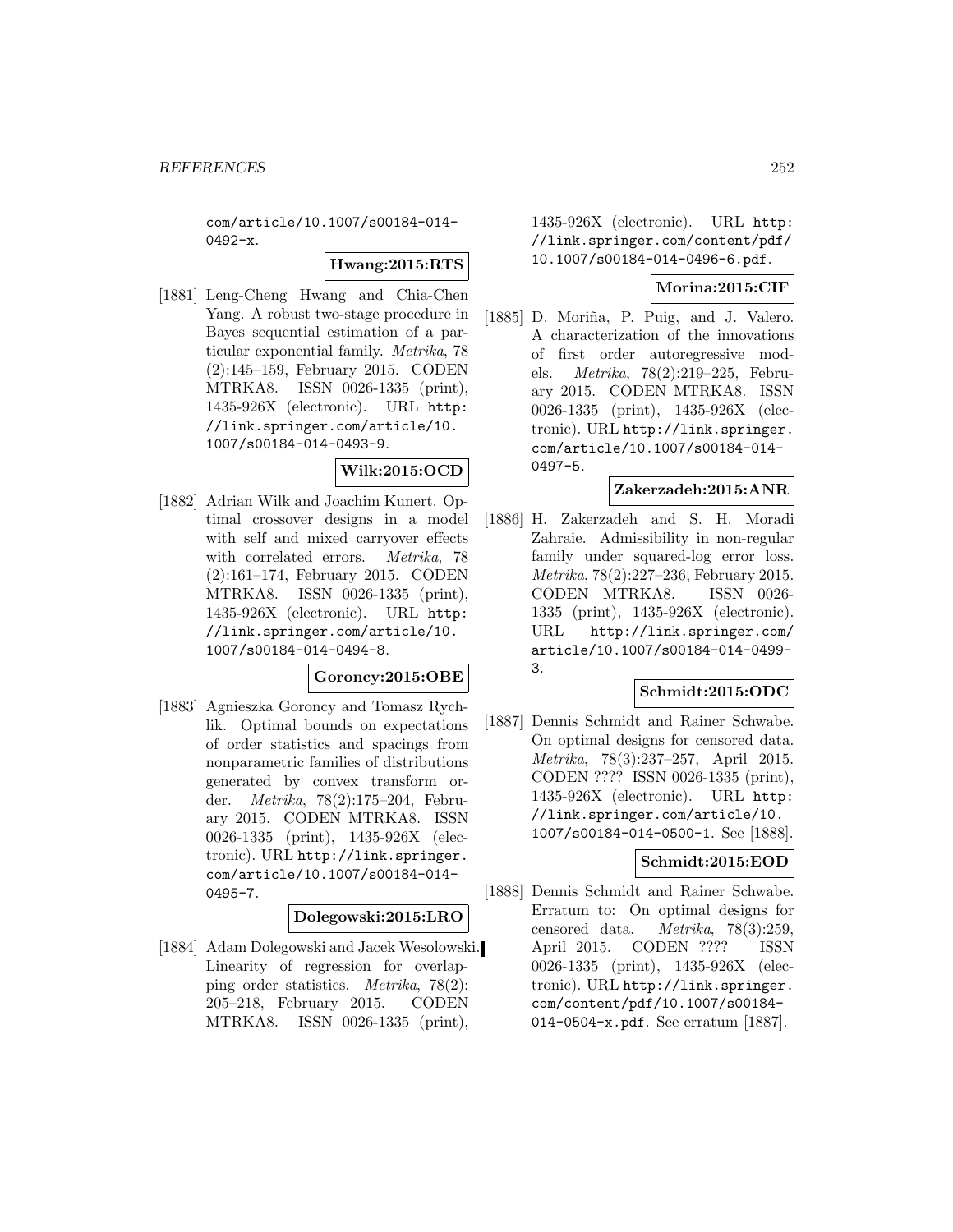## **Ashrafi:2015:SDP**

[1889] S. Ashrafi and M. Asadi. On the stochastic and dependence properties of the three-state systems. Metrika, 78(3):261–281, April 2015. CO-DEN ???? ISSN 0026-1335 (print), 1435-926X (electronic). URL http: //link.springer.com/article/10. 1007/s00184-014-0501-0.

### **Berred:2015:APN**

[1890] Alexandre Berred and Alexei Stepanov. Asymptotic properties of the number of near minimum-concomitant observations in the case of progressive type-II censoring. Metrika, 78(3):283–294, April 2015. CODEN ???? ISSN 0026-1335 (print), 1435-926X (electronic). URL http://link.springer. com/article/10.1007/s00184-014- 0502-z.

#### **Shen:2015:ART**

[1891] Aiting Shen, Ying Zhang, and Andrei Volodin. Applications of the Rosenthaltype inequality for negatively superadditive dependent random variables. Metrika, 78(3):295–311, April 2015. CODEN ???? ISSN 0026-1335 (print), 1435-926X (electronic). URL http: //link.springer.com/article/10. 1007/s00184-014-0503-y.

## **Dudek:2015:CBB**

[1892] A. E. Dudek. Circular block bootstrap for coefficients of autocovariance function of almost periodically correlated time series. Metrika, 78(3):313– 335, April 2015. CODEN ???? ISSN 0026-1335 (print), 1435-926X (electronic). URL http://link.springer. com/article/10.1007/s00184-014- 0505-9.

## **Carvalho:2015:ITS**

[1893] Francisco Carvalho, João T. Mexia, Carla Santos, and Célia Nunes. Inference for types and structured families of commutative orthogonal block structures. Metrika, 78(3):337–372, April 2015. CODEN ???? ISSN 0026-1335 (print), 1435-926X (electronic). URL http://link.springer. com/article/10.1007/s00184-014- 0506-8.

## **Lin:2015:CSO**

[1894] Chang-Yun Lin. Construction and selection of the optimal balanced blocked definitive screening design. Metrika, 78(4):373–383, May 2015. CODEN ???? ISSN 0026-1335 (print), 1435-926X (electronic). URL http: //link.springer.com/article/10. 1007/s00184-014-0507-7.

#### **Balakrishnan:2015:LRC**

[1895] N. Balakrishnan and Alexei Stepanov. Limit results for concomitants of order statistics. Metrika, 78(4):385–397, May 2015. CODEN ???? ISSN 0026-1335 (print), 1435-926X (electronic). URL http://link.springer. com/article/10.1007/s00184-014- 0508-6.

### **Pellerey:2015:NRB**

[1896] Franco Pellerey and Saeed Zalzadeh. A note on relationships between some univariate stochastic orders and the corresponding joint stochastic orders. Metrika, 78(4):399–414, May 2015. CODEN ???? ISSN 0026-1335 (print), 1435-926X (electronic). URL http: //link.springer.com/article/10. 1007/s00184-014-0509-5.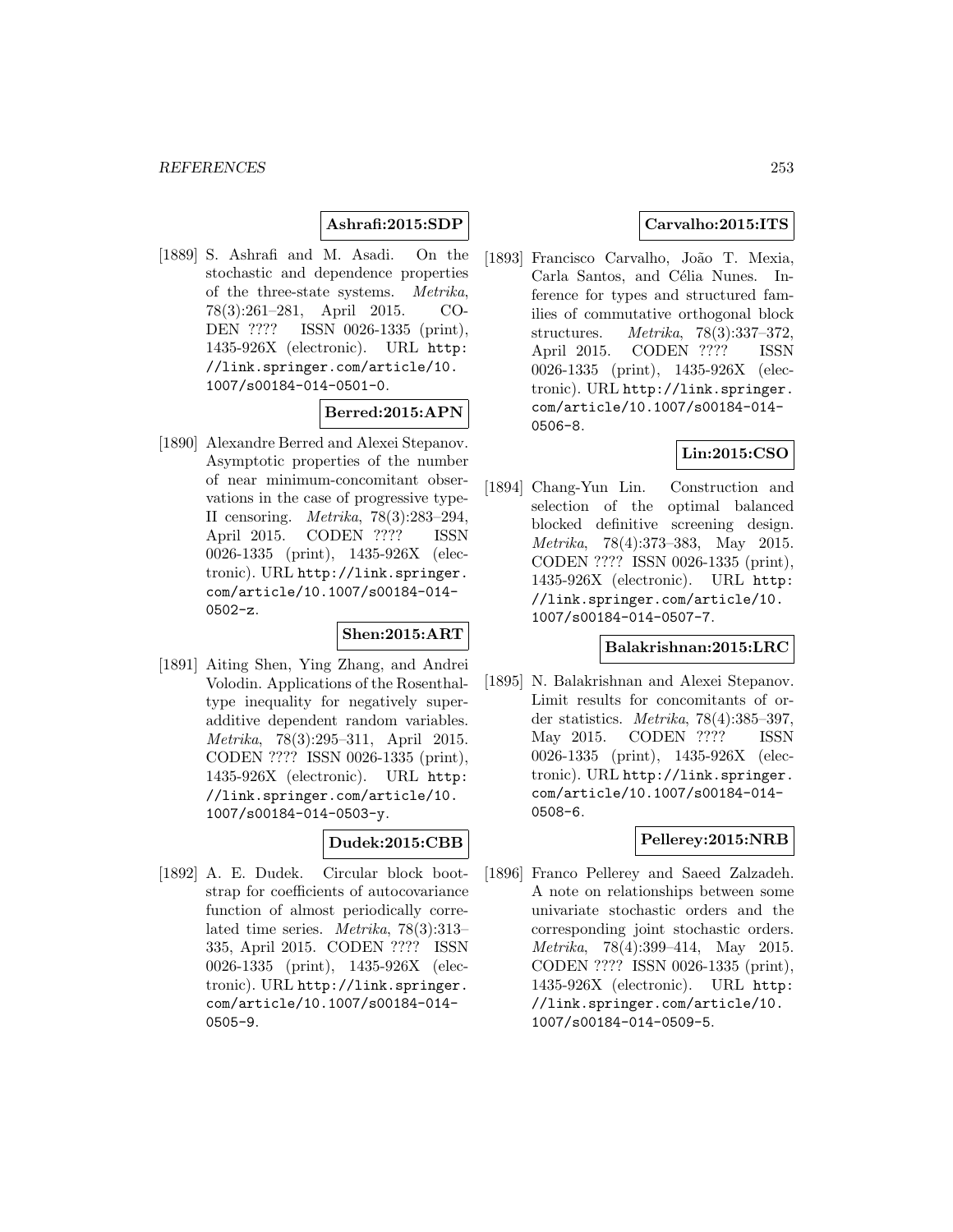### **Kundu:2015:GMI**

[1897] Chanchal Kundu. Generalized measures of information for truncated random variables. Metrika, 78(4):415– 435, May 2015. CODEN ???? ISSN 0026-1335 (print), 1435-926X (electronic). URL http://link.springer. com/article/10.1007/s00184-014- 0510-z.

### **Bieniek:2015:OEB**

[1898] Mariusz Bieniek. Optimal evaluations for the bias of trimmed means of  $k$ th record values. *Metrika*,  $78(4):437-$ 460, May 2015. CODEN ???? ISSN 0026-1335 (print), 1435-926X (electronic). URL http://link.springer. com/content/pdf/10.1007/s00184- 014-0511-y.pdf.

#### **Fourdrinier:2015:RMS**

[1899] Dominique Fourdrinier and William Strawderman. Robust minimax Stein estimation under invariant data-based loss for spherically and elliptically symmetric distributions. Metrika, 78 (4):461–484, May 2015. CODEN ???? ISSN 0026-1335 (print), 1435-926X (electronic). URL http: //link.springer.com/article/10. 1007/s00184-014-0512-x.

## **Lee:2015:TWS**

[1900] Myoung jae Lee and Maria Karlsson. Trimmed and Winsorized semiparametric estimator for left-truncated and right-censored regression models. Metrika, 78(4):485–495, May 2015. CODEN ???? ISSN 0026-1335 (print), 1435-926X (electronic). URL http: //link.springer.com/article/10. 1007/s00184-014-0513-9.

### **DiBernardino:2015:ECF**

[1901] Elena Di Bernardino, Thomas Laloë, and Rémi Servien. Estimating covariate functions associated to multivariate risks: a level set approach. Metrika, 78(5):497–526, July 2015. CODEN ???? ISSN 0026-1335 (print), 1435-926X (electronic). URL http: //link.springer.com/article/10. 1007/s00184-014-0498-4. See erratum [1902].

#### **DiBernardino:2015:EEC**

[1902] Elena Di Bernardino, Thomas Laloë, and Rémi Servien. Erratum to: Estimating covariate functions associated to multivariate risks: a level set approach. Metrika, 78(5):527, July 2015. CODEN ???? ISSN 0026-1335 (print), 1435-926X (electronic). URL http://link.springer. com/article/10.1007/s00184-015- 0548-6; http://link.springer. com/content/pdf/10.1007/s00184- 015-0548-6.pdf. See [1901].

## **Yang:2015:BST**

[1903] Po Yang, Chang-Yun Lin, and William Li. Blocked semifoldovers of twolevel orthogonal designs. Metrika, 78(5):529–548, July 2015. CODEN ???? ISSN 0026-1335 (print), 1435-926X (electronic). URL http: //link.springer.com/article/10. 1007/s00184-014-0514-8.

#### **Mohammadi:2015:ETI**

[1904] Mohammad Mohammadi, Adel Mohammadpour, and Hiroaki Ogata. On estimating the tail index and the spectral measure of multivariate  $\alpha$ -stable distributions. Metrika, 78(5):549–561,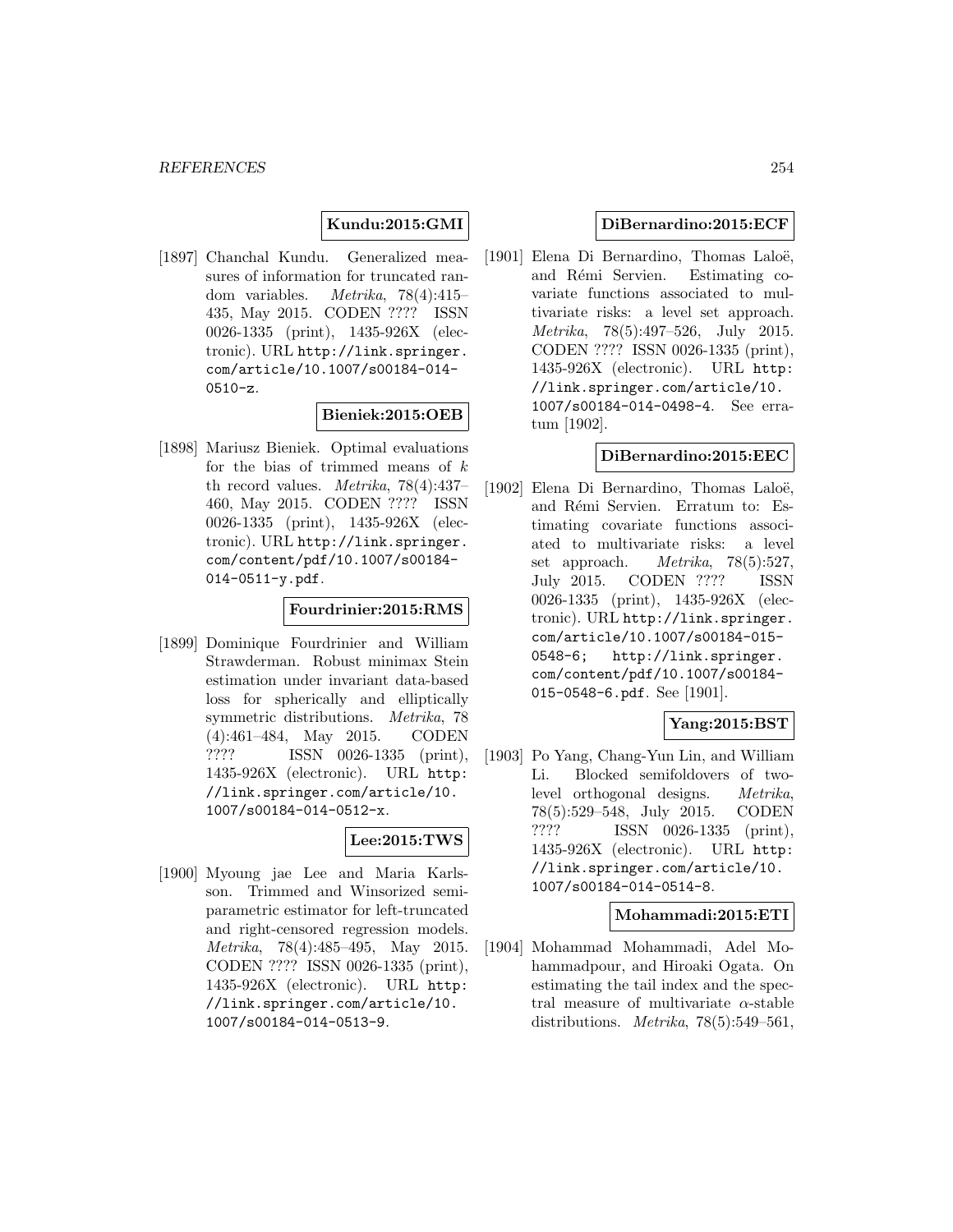July 2015. CODEN ???? ISSN 0026-1335 (print), 1435-926X (electronic). URL http://link.springer. com/article/10.1007/s00184-014-  $0515 - 7.$ 

#### **Pena:2015:CMD**

[1905] Edsel A. Peña, Joshua D. Habiger, and Wensong Wu. Classes of multiple decision functions strongly controlling FWER and FDR. Metrika, 78(5):563– 595, July 2015. CODEN ???? ISSN 0026-1335 (print), 1435-926X (electronic). URL http://link.springer. com/article/10.1007/s00184-014- 0516-6.

## **Zuo:2015:BRB**

[1906] Yijun Zuo. Bahadur representations for bootstrap quantiles. Metrika, 78 (5):597–610, July 2015. CODEN ???? ISSN 0026-1335 (print), 1435-926X (electronic). URL http: //link.springer.com/article/10. 1007/s00184-014-0517-5.

#### **Basu:2015:RTE**

[1907] A. Basu, A. Mandal, N. Martin, and L. Pardo. Robust tests for the equality of two normal means based on the density power divergence. Metrika, 78(5):611–634, July 2015. CODEN ???? ISSN 0026-1335 (print), 1435-926X (electronic). URL http: //link.springer.com/article/10. 1007/s00184-014-0518-4.

### **Tsou:2015:USL**

[1908] Tsung-Shan Tsou and Chi-Chuan Yang. Universal surrogate likelihood functions for nonnegative continuous data. Metrika, 78(6):635–646, August 2015. CODEN ???? ISSN

0026-1335 (print), 1435-926X (electronic). URL http://link.springer. com/article/10.1007/s00184-014- 0519-3.

#### **Weerahandi:2015:IEB**

[1909] Samaradasa Weerahandi and Malwane M. A. Ananda. Improving the EBLUPs of balanced mixed-effects models. Metrika, 78(6):647–662, August 2015. CODEN ???? ISSN 0026-1335 (print), 1435-926X (electronic). URL http://link.springer. com/article/10.1007/s00184-014- 0520-x.

#### **Weerahandi:2015:EIE**

[1910] Samaradasa Weerahandi and Malwane M. A. Ananda. Erratum to: Improving the EBLUPs of balanced mixedeffects models. Metrika, 78(6):663, August 2015. CODEN ???? ISSN 0026-1335 (print), 1435-926X (electronic). URL http://link.springer. com/article/10.1007/s00184-015- 0539-7; http://link.springer. com/content/pdf/10.1007/s00184- 015-0539-7.pdf.

### **Pestova:2015:TSC**

[1911] Barbora Pestová and Michal Pesta. Testing structural changes in panel data with small fixed panel size and bootstrap. Metrika, 78(6):665–689, August 2015. CODEN ???? ISSN 0026-1335 (print), 1435-926X (electronic). URL http://link.springer. com/article/10.1007/s00184-014- 0522-8. See erratum [1940].

### **Navarro:2015:BDC**

[1912] J. Navarro, M. Esna-Ashari, M. Asadi, and J. M. Sarabia. Bivariate dis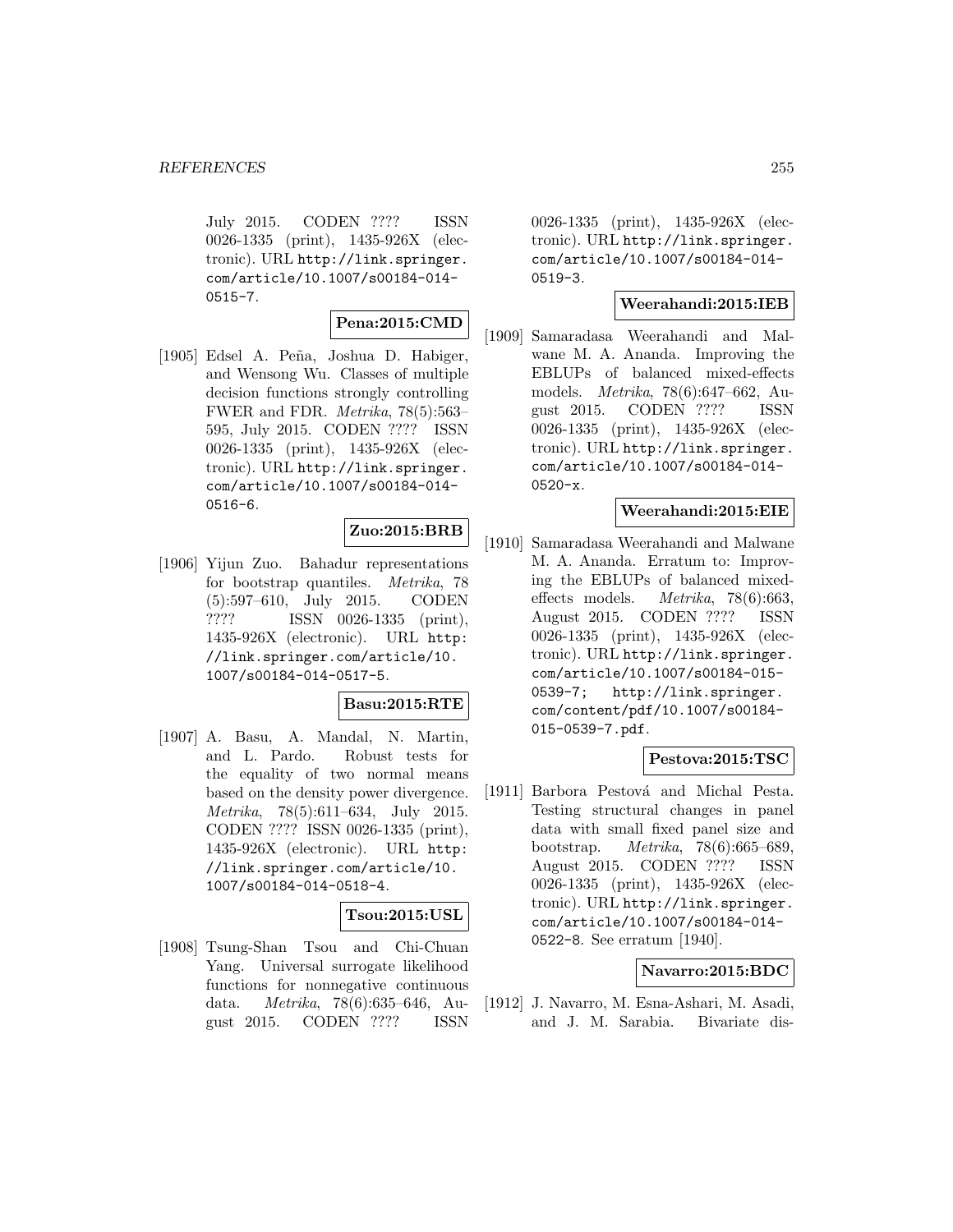tributions with conditionals satisfying the proportional generalized odds rate model. Metrika, 78(6):691–709, August 2015. CODEN ???? ISSN 0026-1335 (print), 1435-926X (electronic). URL http://link.springer. com/article/10.1007/s00184-014- 0523-7.

#### **Furer:2015:SSR**

[1913] Dmytro Furer and Michael Kohler. Smoothing spline regression estimation based on real and artificial data. Metrika, 78(6):711–746, August 2015. CODEN ???? ISSN 0026-1335 (print), 1435-926X (electronic). URL http: //link.springer.com/article/10. 1007/s00184-014-0524-6.

### **Chan:2015:ELI**

[1914] Ping Shing Chan, Hon Keung Tony Ng, and Feng Su. Exact likelihood inference for the two-parameter exponential distribution under Type-II progressively hybrid censoring. Metrika, 78(6):747– 770, August 2015. CODEN ???? ISSN 0026-1335 (print), 1435-926X (electronic). URL http://link.springer. com/article/10.1007/s00184-014- 0525-5.

#### **Al-Hussaini:2015:OSB**

[1915] Essam K. Al-Hussaini, Alaa H. Abdel-Hamid, and Atef F. Hashem. Onesample Bayesian prediction intervals based on progressively type-II censored data from the half-logistic distribution under progressive stress model. Metrika, 78(7):771–783, October 2015. CODEN ???? ISSN 0026-1335 (print), 1435-926X (electronic). URL http: //link.springer.com/article/10. 1007/s00184-014-0526-4.

## **Pi:2015:FIC**

[1916] Lira Pi and H. N. Nagaraja. Fisher information in censored samples from folded and unfolded populations. Metrika, 78(7):785–806, October 2015. CODEN ???? ISSN 0026-1335 (print), 1435-926X (electronic). URL http: //link.springer.com/article/10. 1007/s00184-014-0527-3.

#### **Cha:2015:DSS**

[1917] Ji Hwan Cha and Maxim Finkelstein. A dynamic stress-strength model with stochastically decreasing strength. Metrika, 78(7):807–827, October 2015. CODEN ???? ISSN 0026-1335 (print), 1435-926X (electronic). URL http: //link.springer.com/article/10. 1007/s00184-015-0528-x.

#### **Weiss:2015:PIM**

[1918] Christian H. Weiß. A Poisson INAR(1) model with serially dependent innovations. Metrika, 78(7):829–851, October 2015. CODEN ???? ISSN 0026-1335 (print), 1435-926X (electronic). URL http://link.springer. com/article/10.1007/s00184-015- 0529-9.

#### **Balakrishnan:2015:IBB**

[1919] N. Balakrishnan and Xiaojun Zhu. Inference for the bivariate Birnbaum– Saunders lifetime regression model and associated inference. Metrika, 78(7):853–872, October 2015. CO-DEN ???? ISSN 0026-1335 (print), 1435-926X (electronic). URL http: //link.springer.com/article/10. 1007/s00184-015-0530-3.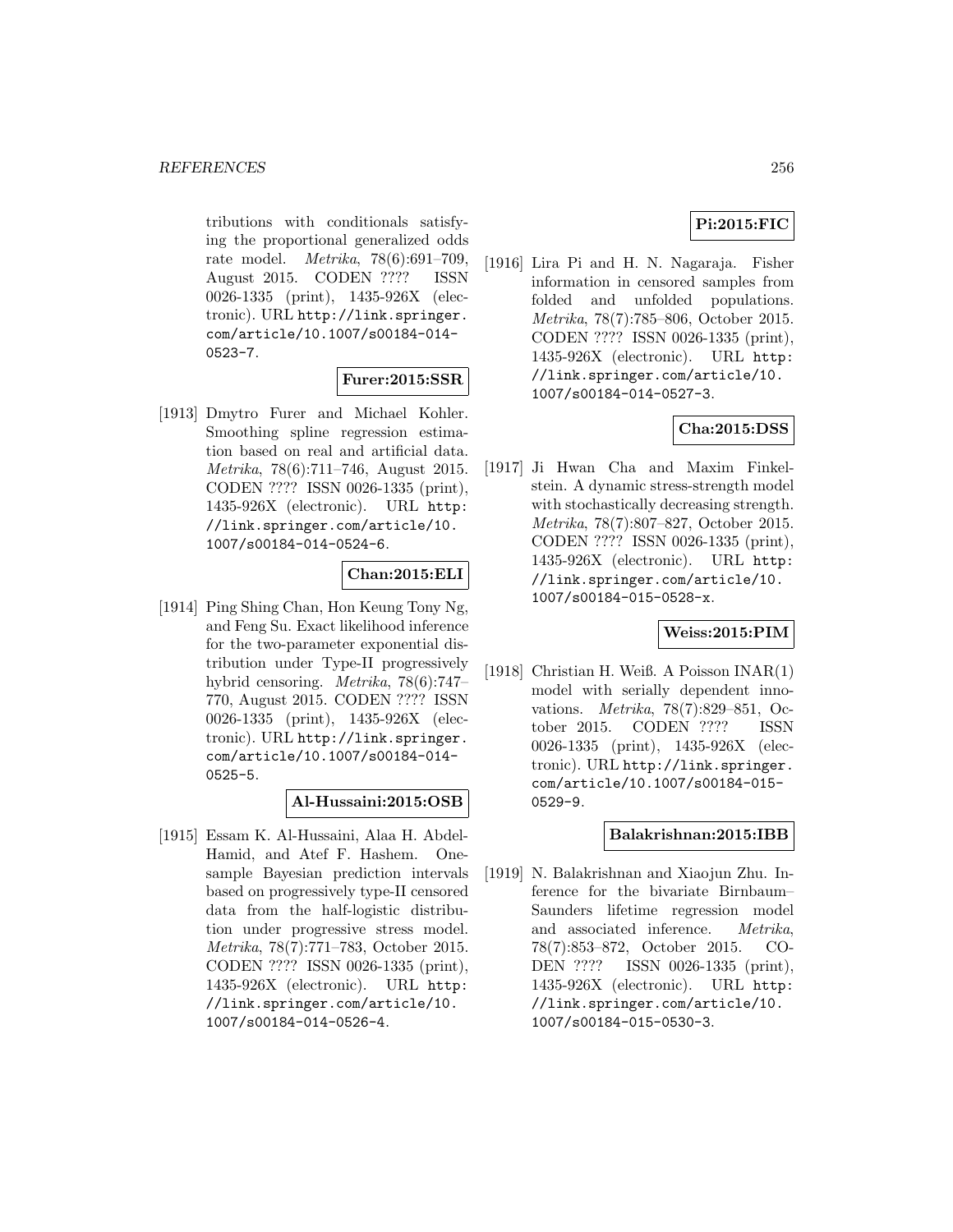## **Lin:2015:GVR**

[1920] Jin-Guan Lin, Xue-Ping Chen, Jian-Feng Yang, Xing-Fang Huang, and Ying-Shan Zhang. Generalized variable resolution designs. Metrika, 78(7):873– 884, October 2015. CODEN ???? ISSN 0026-1335 (print), 1435-926X (electronic). URL http://link.springer. com/article/10.1007/s00184-015-  $0531 - 2.$ 

# **Ye:2015:TVC**

[1921] Rendao Ye, Tonghui Wang, Saowanit Sukparungsee, and Arjun K. Gupta. Tests in variance components models under skew-normal settings. Metrika, 78(7):885–904, October 2015. CO-DEN ???? ISSN 0026-1335 (print), 1435-926X (electronic). URL http: //link.springer.com/article/10. 1007/s00184-015-0532-1.

#### **Tian:2015:NDB**

[1922] Yongge Tian. A new derivation of BLUPs under random-effects model. Metrika, 78(8):905–918, November 2015. CODEN ???? ISSN 0026- 1335 (print), 1435-926X (electronic). URL http://link.springer.com/ article/10.1007/s00184-015-0533-  $\Omega$ .

### **Ciuperca:2015:ELT**

[1923] Gabriela Ciuperca and Zahraa Salloum. Empirical likelihood test in a posteriori change-point nonlinear model. Metrika, 78(8):919–952, November 2015. CODEN ???? ISSN 0026-1335 (print), 1435-926X (electronic). URL http://link.springer. com/article/10.1007/s00184-015- 0534-z.

## **Zhao:2015:MLD**

[1924] Qianqian Zhao and Shengli Zhao. Mixed-level designs with resolution III or IV containing clear two-factor interaction components. Metrika, 78 (8):953–965, November 2015. CO-DEN ???? ISSN 0026-1335 (print), 1435-926X (electronic). URL http: //link.springer.com/article/10. 1007/s00184-015-0535-y.

### **Zou:2015:NWD**

[1925] Yu-Ye Zou, Han-Ying Liang, and Jing-Jing Zhang. Nonlinear wavelet density estimation with data missing at random when covariates are present. Metrika, 78(8):967–995, November 2015. CODEN ???? ISSN 0026-1335 (print), 1435-926X (electronic). URL http://link.springer. com/article/10.1007/s00184-015- 0536-x.

### **Roosta-Khorasani:2015:SPC**

[1926] Farbod Roosta-Khorasani and Gábor J. Székely. Schur properties of convolutions of gamma random variables. Metrika, 78(8):997–1014, November 2015. CODEN ???? ISSN 0026- 1335 (print), 1435-926X (electronic). URL http://link.springer.com/ article/10.1007/s00184-015-0537- 9.

### **Amini-Seresht:2015:MSC**

[1927] Ebrahim Amini-Seresht and Baha-Eldin Khaledi. Multivariate stochastic comparisons of mixture models. Metrika, 78(8):1015–1034, November 2015. CODEN ???? ISSN 0026-1335 (print), 1435-926X (electronic). URL http://link.springer.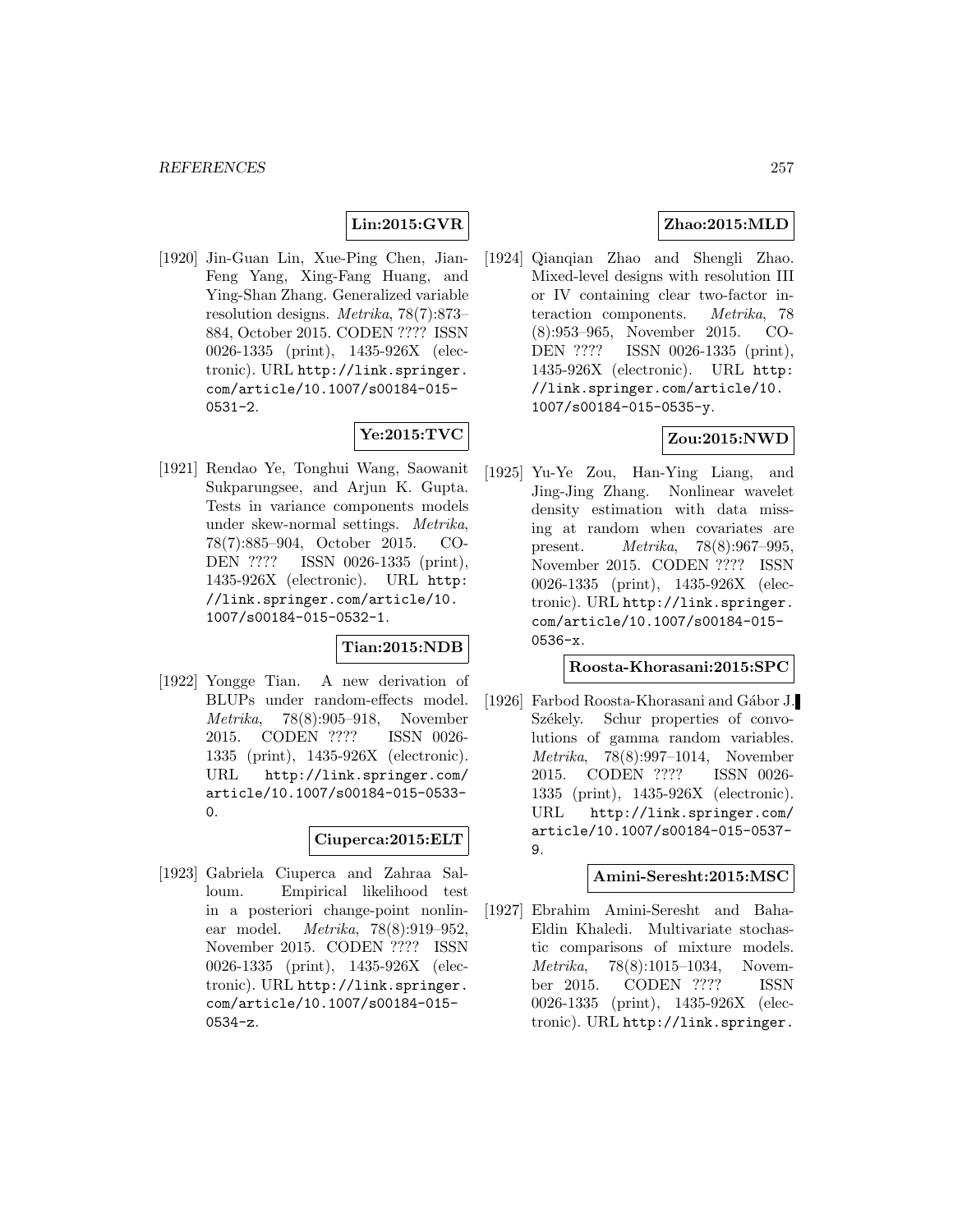com/article/10.1007/s00184-015- 0538-8.

**Gupta:2016:PAF**

[1928] Ramesh C. Gupta. Properties of additive frailty model in survival analysis. Metrika, 79(1):1–17, January 2016. CODEN ???? ISSN 0026-1335 (print), 1435-926X (electronic). URL http: //link.springer.com/article/10. 1007/s00184-015-0540-1.

## **Balakrishnan:2016:GPD**

[1929] Narayanaswamy Balakrishnan, Hong Qin, and Kashinath Chatterjee. Generalized projection discrepancy and its applications in experimental designs. Metrika, 79(1):19–35, January 2016. CODEN ???? ISSN 0026-1335 (print), 1435-926X (electronic). URL http: //link.springer.com/article/10. 1007/s00184-015-0541-0.

### **Kuhlisch:2016:SAC**

[1930] Wiltrud Kuhlisch, Magnus Roos, Jörg Rothe, Joachim Rudolph, Björn Scheuermann, and Dietrich Stoyan. A statistical approach to calibrating the scores of biased reviewers of scientific papers. *Metrika*, 79(1):37–57, Jan-<br>uarv 2016. CODEN ???? ISSN uary 2016. CODEN ???? 0026-1335 (print), 1435-926X (electronic). URL http://link.springer. com/article/10.1007/s00184-015- 0542-z.

# **Ma:2016:NVS**

[1931] Xue-Jun Ma and Jing-Xiao Zhang. A new variable selection approach for varying coefficient models. Metrika, 79(1):59–72, January 2016. CO-DEN ???? ISSN 0026-1335 (print), 1435-926X (electronic). URL http:

//link.springer.com/article/10. 1007/s00184-015-0543-y.

#### **Colombi:2016:TOR**

[1932] R. Colombi and A. Forcina. Testing order restrictions in contingency tables. Metrika, 79(1):73–90, January 2016. CODEN ???? ISSN 0026-1335 (print), 1435-926X (electronic). URL http: //link.springer.com/article/10. 1007/s00184-015-0544-x.

## **Tripathi:2016:ESP**

[1933] Yogesh Mani Tripathi, Somesh Kumar, and Constantinos Petropoulos. Estimating the shape parameter of a Pareto distribution under restrictions. Metrika, 79(1):91–111, January 2016. CODEN ???? ISSN 0026-1335 (print), 1435-926X (electronic). URL http: //link.springer.com/article/10. 1007/s00184-015-0545-9.

### **Zhang:2016:RIT**

[1934] Zhengcheng Zhang and N. Balakrishnan. Representations of the inactivity time for coherent systems with heterogeneous components and some ordered properties. Metrika, 79(1):113– 126, January 2016. CODEN ???? ISSN 0026-1335 (print), 1435-926X (electronic). URL http://link.springer. com/article/10.1007/s00184-015- 0546-8.

### **Wang:2016:EPI**

[1935] Xuejun Wang, Yi Wu, and Shuhe Hu. Exponential probability inequality for m-END random variables and its applications. Metrika, 79(2):127–147, February 2016. CODEN ???? ISSN 0026-1335 (print), 1435-926X (electronic). URL http://link.springer.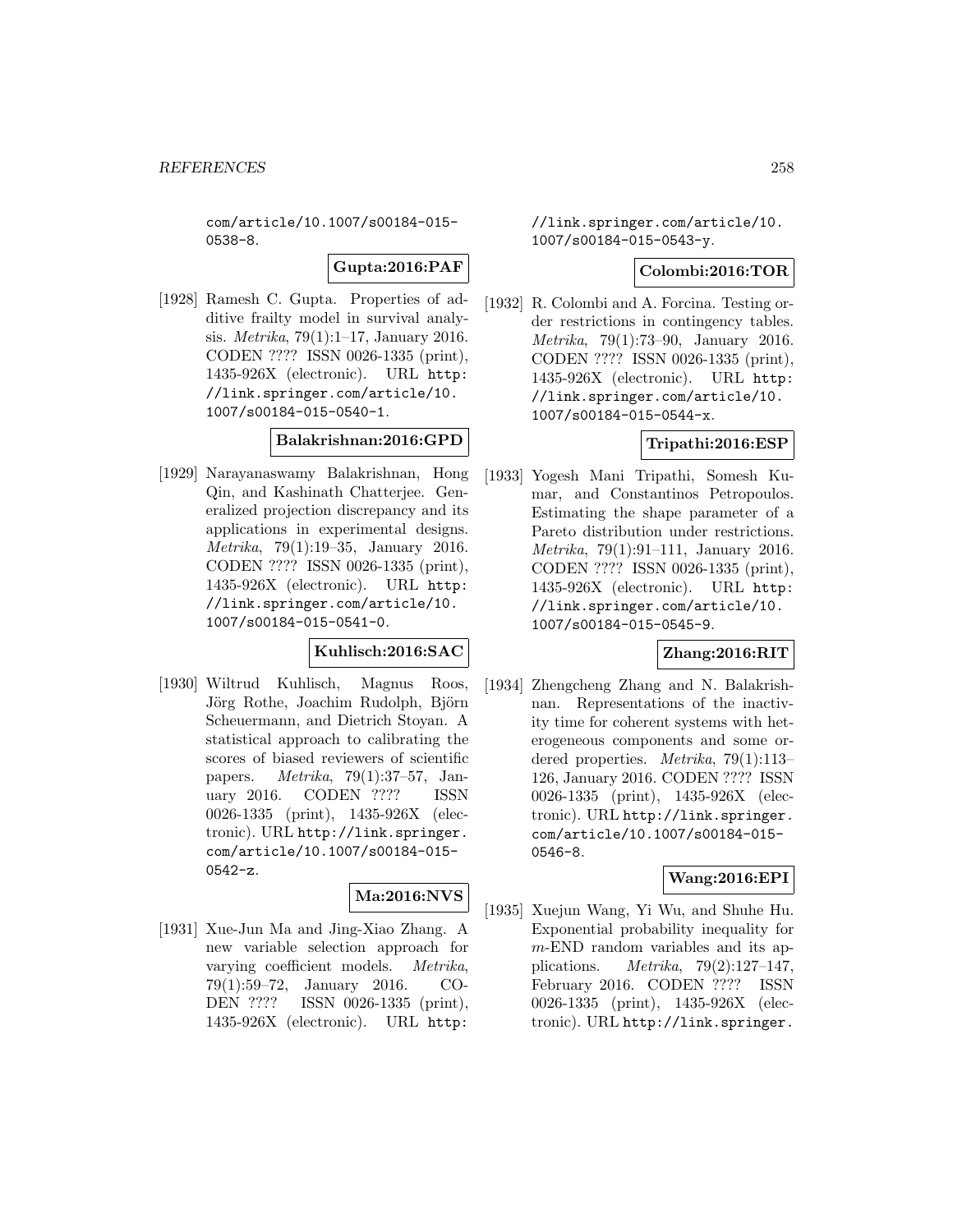com/article/10.1007/s00184-015- 0547-7.

#### **Rusnacko:2016:CBU**

[1936] Rastislav Rusnacko and Ivan Zezula. Connection between uniform and serial correlation structure in the growth curve model. Metrika, 79(2):149–164, February 2016. CODEN ???? ISSN 0026-1335 (print), 1435-926X (electronic). URL http://link.springer. com/article/10.1007/s00184-015- 0549-5.

### **Koul:2016:GFT**

[1937] Hira L. Koul, Nao Mimoto, and Donatas Surgailis. A goodness-of-fit test for marginal distribution of linear random fields with long memory. Metrika, 79(2):165–193, February 2016. CO-DEN ???? ISSN 0026-1335 (print), 1435-926X (electronic). URL http: //link.springer.com/article/10. 1007/s00184-015-0550-z.

### **Janssen:2016:IBN**

[1938] Arnold Janssen and Andreas Knoch. Information bounds for nonparametric estimators of L-functionals and survival functionals under censored data. Metrika, 79(2):195–220, February 2016. CODEN ???? ISSN 0026-1335 (print), 1435-926X (electronic). URL http: //link.springer.com/article/10. 1007/s00184-015-0551-y.

# **Milosevic:2016:AEN**

[1939] Bojana Milosević. Asymptotic efficiency of new exponentiality tests based on a characterization. Metrika, 79(2):221–236, February 2016. CO-DEN ???? ISSN 0026-1335 (print), 1435-926X (electronic). URL http:

### //link.springer.com/article/10. 1007/s00184-015-0552-x.

### **Pestova:2016:ETS**

[1940] Barbora Pestová and Michal Pesta. Erratum to: Testing structural changes in panel data with small fixed panel size and bootstrap. Metrika, 79(2):237–238, February 2016. CODEN ???? ISSN 0026-1335 (print), 1435-926X (electronic). URL http://link.springer. com/article/10.1007/s00184-015- 0562-8; http://link.springer. com/content/pdf/10.1007/s00184- 015-0562-8.pdf. See [1911].

## **Dutta:2016:DFE**

[1941] Santanu Dutta. Distribution function estimation via Bernstein polynomial of random degree. Metrika, 79(3):239– 263, April 2016. CODEN ???? ISSN 0026-1335 (print), 1435-926X (electronic). URL http://link.springer. com/article/10.1007/s00184-015- 0553-9.

### **Wang:2016:NSC**

[1942] Xinghui Wang and Shuhe Hu. A note on the strong consistency of Mestimates in linear models. Metrika, 79(3):265–266, April 2016. CO-DEN ???? ISSN 0026-1335 (print), 1435-926X (electronic). URL http: //link.springer.com/accesspage/ article/10.1007/s00184-015-0554- 8; http://link.springer.com/article/ 10.1007/s00184-015-0554-8.

### **Rabyk:2016:ECC**

[1943] Liubov Rabyk and Wolfgang Schmid. EWMA control charts for detecting changes in the mean of a longmemory process. Metrika, 79(3):267– 301, April 2016. CODEN ???? ISSN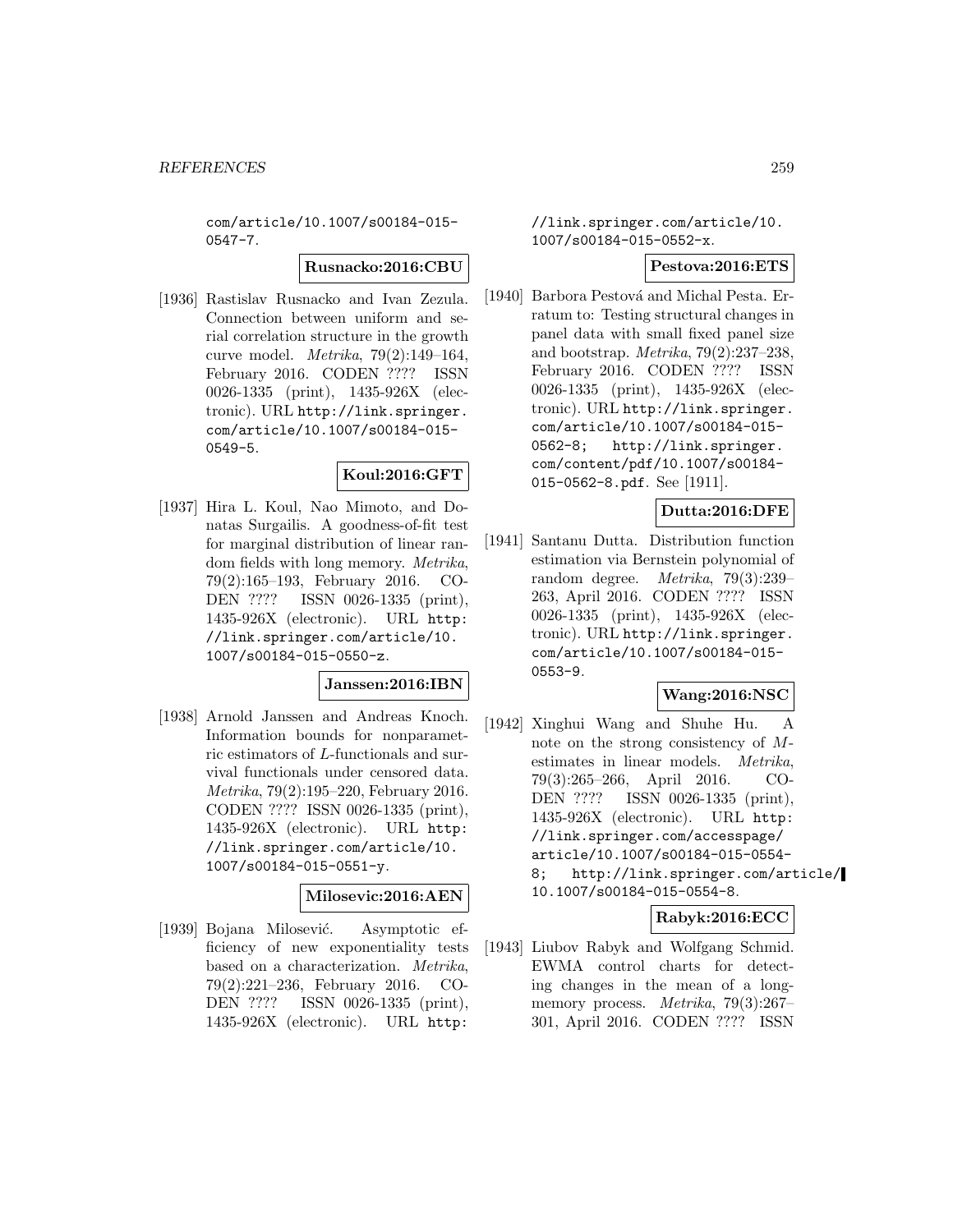0026-1335 (print), 1435-926X (electronic). URL http://link.springer. com/article/10.1007/s00184-015- 0555-7.

## **Avlogiaris:2016:LDB**

[1944] G. Avlogiaris, A. Micheas, and K. Zografos. On local divergences between two probability measures. Metrika, 79(3):303–333, April 2016. CO-DEN ???? ISSN 0026-1335 (print), 1435-926X (electronic). URL http: //link.springer.com/article/10. 1007/s00184-015-0556-6.

### **Kundu:2016:CRP**

[1945] Chanchal Kundu, Antonio Di Crescenzo, and Maria Longobardi. On cumulative residual (past) inaccuracy for truncated random variables. Metrika, 79(3):335–356, April 2016. CO-DEN ???? ISSN 0026-1335 (print), 1435-926X (electronic). URL http: //link.springer.com/article/10. 1007/s00184-015-0557-5.

# **Eryilmaz:2016:GWT**

[1946] Serkan Eryilmaz. Generalized waiting time distributions associated with runs. Metrika, 79(3):357–368, April 2016. CODEN ???? ISSN 0026-1335 (print), 1435-926X (electronic). URL http: //link.springer.com/article/10. 1007/s00184-015-0558-4.

#### **Garcia-Perez:2016:MAS**

[1947] A. García-Pérez. A von Mises approximation to the small sample distribution of the trimmed mean. Metrika, 79(4):369–388, May 2016. CODEN ???? ISSN 0026-1335 (print), 1435-926X (electronic). URL http: //link.springer.com/article/10. 1007/s00184-015-0559-3.

### **Francq:2016:FTE**

[1948] Christian Francq and Simos G. Meintanis. Fourier-type estimation of the power GARCH model with stable-Paretian innovations. *Metrika*, 79 (4):389–424, May 2016. CODEN ???? ISSN 0026-1335 (print), 1435-926X (electronic). URL http: //link.springer.com/article/10. 1007/s00184-015-0560-x.

## **Prause:2016:MHD**

[1949] Annabel Prause, Ansgar Steland, and Mohammed Abujarad. Minimum Hellinger distance estimation for bivariate samples and time series with applications to nonlinear regression and copula-based models. Metrika, 79(4):425–455, May 2016. CODEN ???? ISSN 0026-1335 (print), 1435-926X (electronic). URL http: //link.springer.com/article/10. 1007/s00184-015-0561-9.

#### **Lukusa:2016:SEZ**

[1950] T. Martin Lukusa, Shen-Ming Lee, and Chin-Shang Li. Semiparametric estimation of a zero-inflated Poisson regression model with missing covariates. Metrika, 79(4):457–483, May 2016. CODEN ???? ISSN 0026-1335 (print), 1435-926X (electronic). URL http: //link.springer.com/article/10. 1007/s00184-015-0563-7.

### **Attaoui:2016:ARN**

[1951] Said Attaoui and Nengxiang Ling. Asymptotic results of a nonparametric conditional cumulative distribution estimator in the single functional index modeling for time series data with applications. *Metrika*,  $79(5):485-511$ , July 2016. CODEN ???? ISSN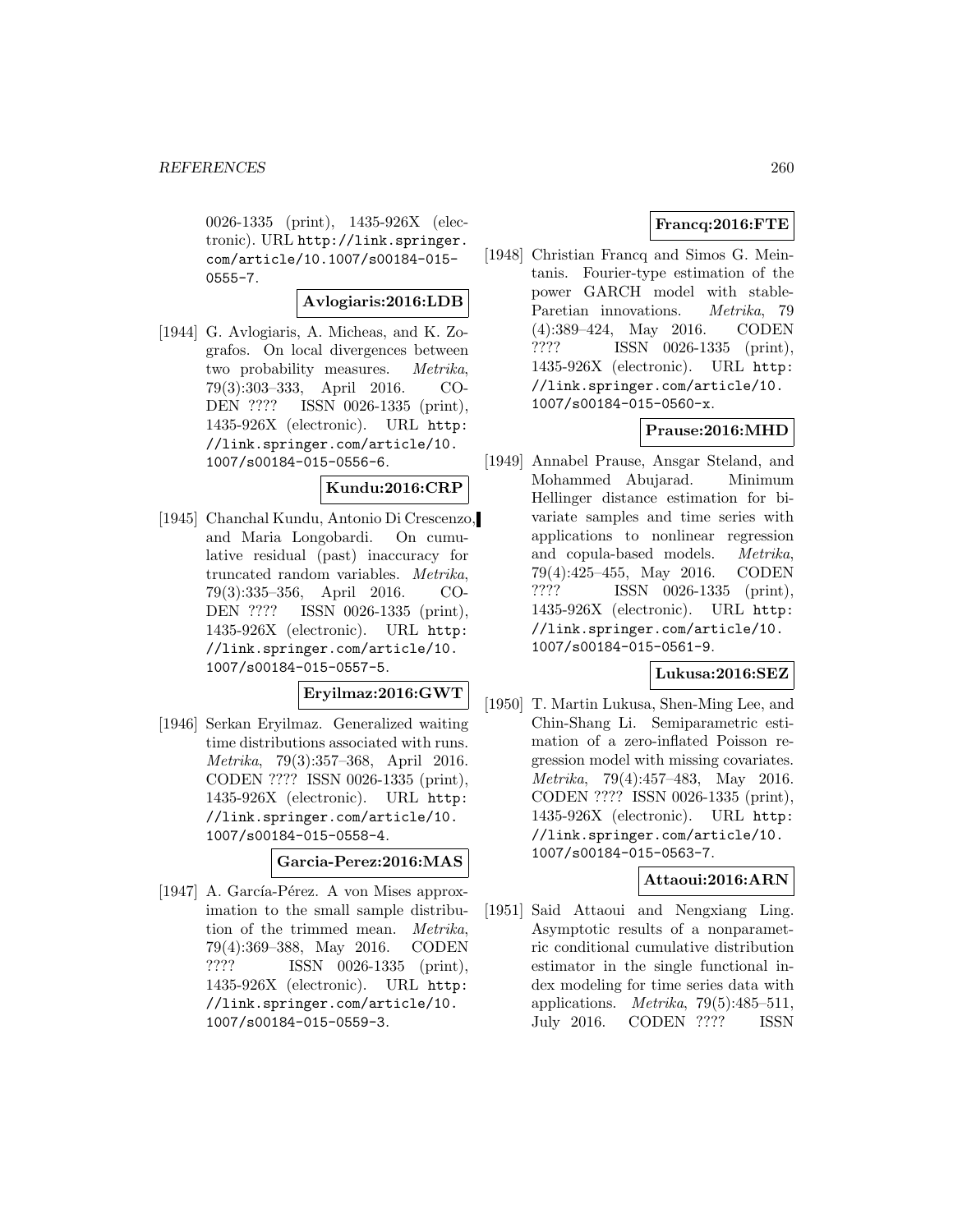0026-1335 (print), 1435-926X (electronic). URL http://link.springer. com/article/10.1007/s00184-015- 0564-6.

### **Kayid:2016:MMS**

[1952] M. Kayid, S. Izadkhah, J. Jarrahiferiz, and P. Asghari. A mixture model of size-biased distributions. Metrika, 79(5):513–529, July 2016. CODEN ???? ISSN 0026-1335 (print), 1435-926X (electronic). URL http: //link.springer.com/article/10. 1007/s00184-015-0565-5.

## **Balakrishnan:2016:SCP**

[1953] Narayanaswamy Balakrishnan, Laurent Bordes, Christian Paroissin, and Jean-Christophe Turlot. Single changepoint detection methods for small lifetime samples. Metrika, 79(5):531–551, July 2016. CODEN ???? ISSN 0026-1335 (print), 1435-926X (electronic). URL http://link.springer. com/article/10.1007/s00184-015- 0566-4.

## **Li:2016:SSO**

[1954] Chen Li, Rui Fang, and Xiaohu Li. Stochastic comparisons of order statistics from scaled and interdependent random variables. Metrika, 79(5):553– 578, July 2016. CODEN ???? ISSN 0026-1335 (print), 1435-926X (electronic). URL http://link.springer. com/article/10.1007/s00184-015- 0567-3. See publisher correction [2038].

#### **Makri:2016:ROD**

[1955] Frosso S. Makri and Zaharias M. Psillakis. On runs of ones defined on a q-sequence of binary trials. Metrika, 79(5):579–602, July 2016. CODEN

???? ISSN 0026-1335 (print), 1435-926X (electronic). URL http: //link.springer.com/article/10. 1007/s00184-015-0568-2.

### **Pulit:2016:NMK**

[1956] Michal Pulit. A new method of kernel-smoothing estimation of the ROC curve. Metrika, 79(5):603–634, July 2016. CODEN ???? ISSN 0026-1335 (print), 1435-926X (electronic). URL http://link.springer. com/content/pdf/10.1007/s00184- 015-0569-1.pdf.

#### **Goroncy:2016:EEO**

[1957] Agnieszka Goroncy and Tomasz Rychlik. Evaluations of expectations of order statistics and spacings based on IFR distributions. Metrika, 79(6):635– 657, August 2016. CODEN ???? ISSN 0026-1335 (print), 1435-926X (electronic). URL http://link.springer. com/content/pdf/10.1007/s00184- 015-0570-8.pdf.

### **Xie:2016:VOM**

[1958] Hongmei Xie, Keshe Ni, and Wenyu Liu. Variability ordering of multiplicative frailty models. Metrika, 79 (6):659–670, August 2016. CODEN ???? ISSN 0026-1335 (print), 1435- 926X (electronic). URL http://link. springer.com/accesspage/article/ 10.1007/s00184-015-0571-7.

### **Ahmadi:2016:RBP**

[1959] Jafar Ahmadi, Elham Mirfarah, and Ahmad Parsian. Robust Bayesian Pitman closeness. Metrika, 79(6):671–691, August 2016. CODEN ???? ISSN 0026-1335 (print), 1435-926X (electronic). URL http://link.springer.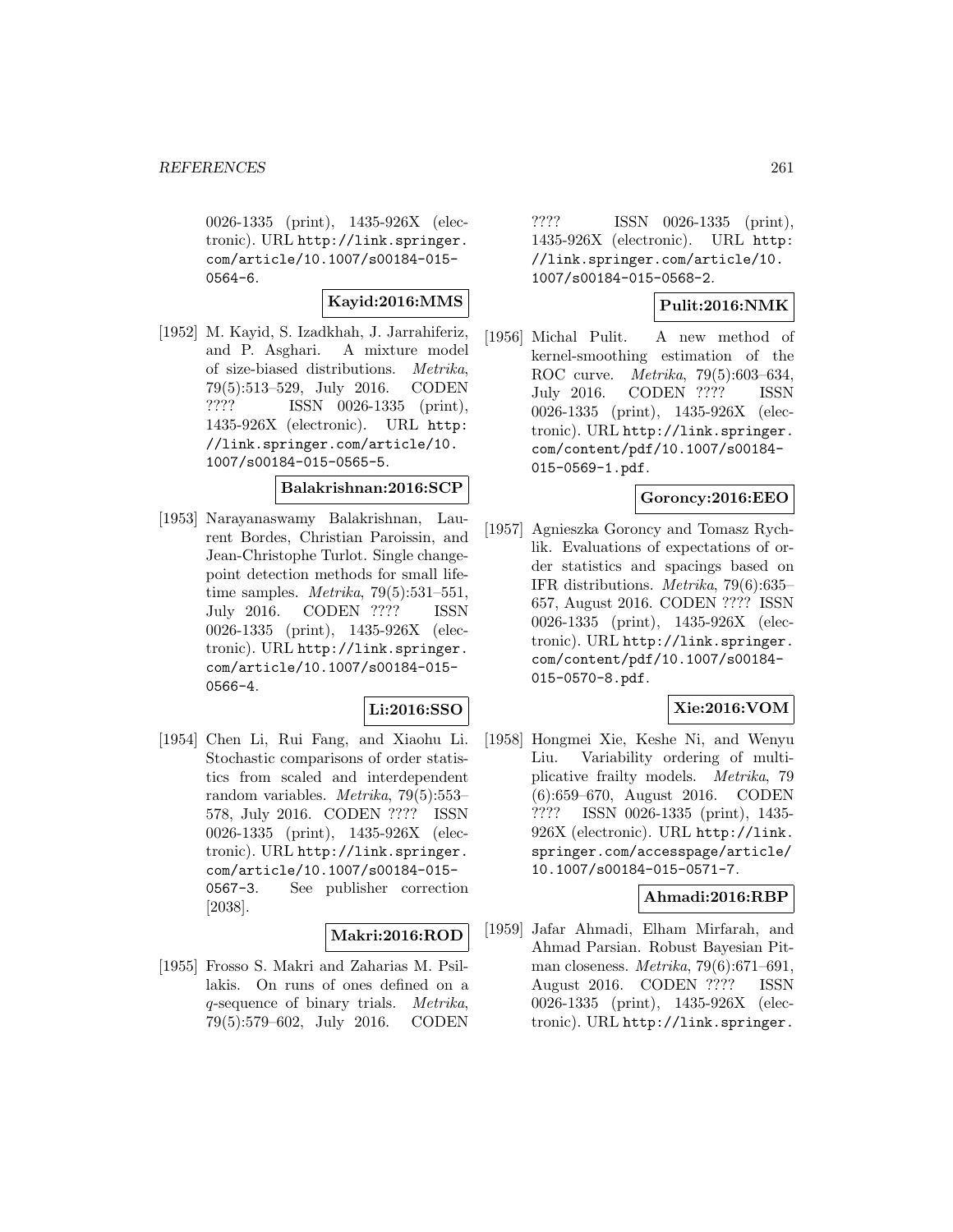com/accesspage/article/10.1007/ s00184-015-0572-6.

**Fang:2016:LRO**

[1960] Longxiang Fang and N. Balakrishnan. Likelihood ratio order of parallel systems with heterogeneous Weibull components. Metrika, 79(6):693–703, August 2016. CODEN ???? ISSN 0026-1335 (print), 1435-926X (electronic). URL http://link.springer. com/accesspage/article/10.1007/ s00184-015-0573-5.

### **Kutoyants:2016:MSM**

[1961] Yu. A. Kutoyants and A. Motrunich. On multi-step MLE-process for Markov sequences. Metrika, 79(6):705–724, August 2016. CODEN ???? ISSN 0026-1335 (print), 1435-926X (electronic). URL http://link.springer. com/accesspage/article/10.1007/ s00184-015-0574-4.

### **Bayramoglu:2016:RMR**

[1962] Ismihan Bayramoglu. On the records of multivariate random sequences. Metrika, 79(6):725–747, August 2016. CODEN ???? ISSN 0026-1335 (print), 1435-926X (electronic). URL http: //link.springer.com/accesspage/ article/10.1007/s00184-016-0575 y.

## **Brau:2016:MPD**

[1963] Christian Bräu and Lothar Heinrich. Multivariate Poisson distributions associated with Boolean models. *Metrika*, 79(6):749–761, August 2016. CODEN ???? ISSN 0026-1335 (print), 1435- 926X (electronic). URL http://link. springer.com/accesspage/article/ 10.1007/s00184-016-0576-x.

## **Che:2016:NJM**

[1964] Xiaoyu Che and John Angus. A new joint model of recurrent event data with the additive hazards model for the terminal event time. Metrika, 79 (7):763–787, October 2016. CODEN ???? ISSN 0026-1335 (print), 1435- 926X (electronic). URL http://link. springer.com/accesspage/article/ 10.1007/s00184-016-0577-9.

## **Barczy:2016:SIC**

[1965] Mátyás Barczy, Kristóf Körmendi, and Gyula Pap. Statistical inference for critical continuous state and continuous time branching processes with immigration. Metrika, 79(7):789–816, October 2016. CODEN ???? ISSN 0026-1335 (print), 1435-926X (electronic). URL http://link.springer. com/accesspage/article/10.1007/ s00184-016-0578-8.

### **Amini-Seresht:2016:SOS**

[1966] Ebrahim Amini-Seresht, Jianfei Qiao, Yiying Zhang, and Peng Zhao. On the skewness of order statistics in multipleoutlier PHR models. Metrika, 79 (7):817–836, October 2016. CODEN ???? ISSN 0026-1335 (print), 1435- 926X (electronic). URL http://link. springer.com/accesspage/article/ 10.1007/s00184-016-0579-7.

### **Castano-Martinez:2016:ER**

[1967] A. Castaño-Martínez, F. López-Blázquez, and B. Salamanca-Miño. Exceedances of records. Metrika, 79 (7):837–866, October 2016. CODEN ???? ISSN 0026-1335 (print), 1435- 926X (electronic). URL http://link. springer.com/accesspage/article/ 10.1007/s00184-016-0580-1.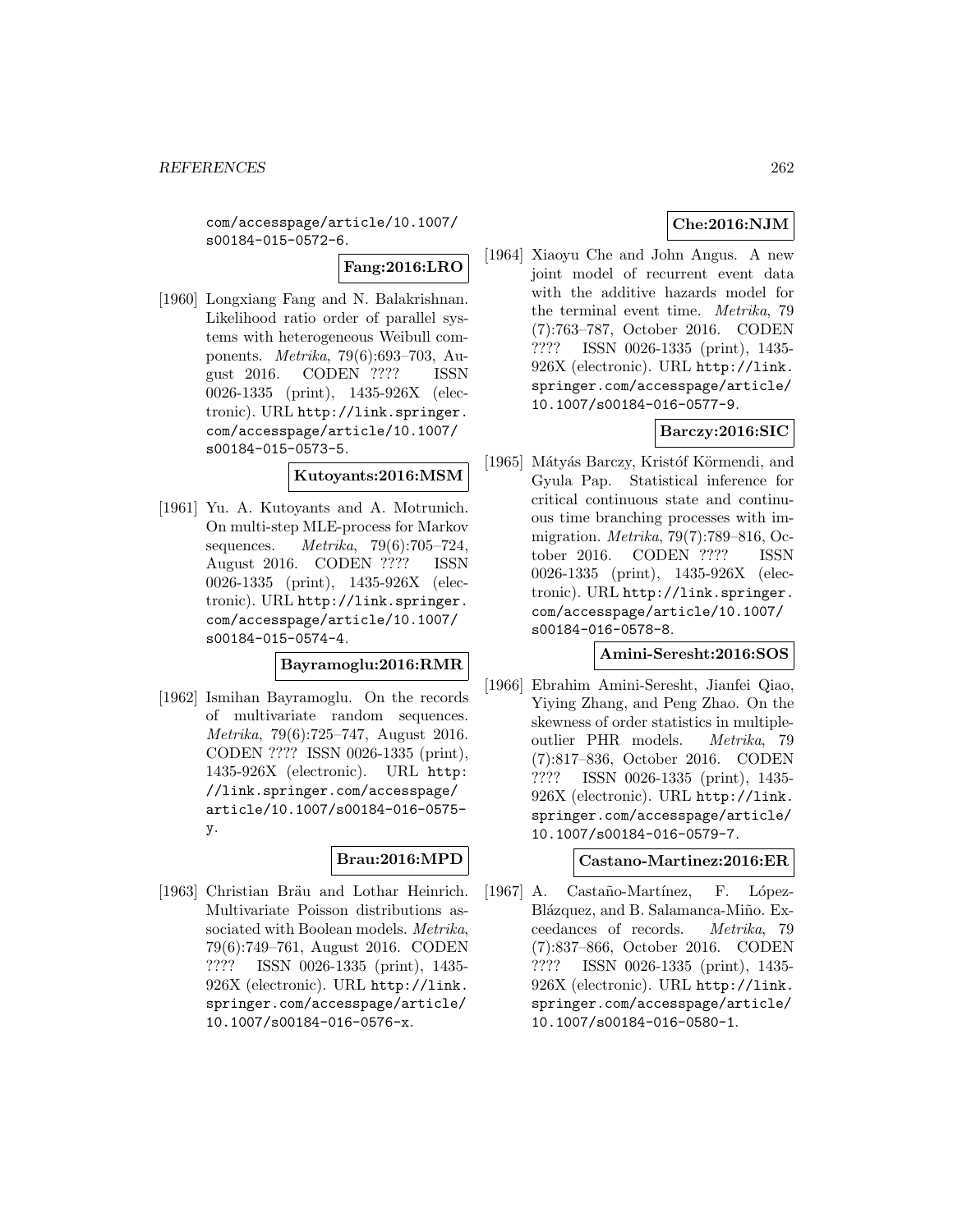### **Ozturk:2016:QIB**

[1968] Omer Ozturk and Asuman Turkmen. Quantile inference based on clustered data. Metrika, 79(7):867–893, October 2016. CODEN ???? ISSN 0026-1335 (print), 1435-926X (electronic). URL http://link.springer. com/accesspage/article/10.1007/ s00184-016-0581-0.

#### **Strohriegl:2016:QRE**

[1969] Katharina Strohriegl and Robert Hable. Qualitative robustness of estimators on stochastic processes. Metrika, 79(8):895–917, November 2016. CODEN ???? ISSN 0026-1335 (print), 1435-926X (electronic). URL http://link.springer. com/accesspage/article/10.1007/ s00184-016-0582-z.

### **Dion:2016:NEM**

[1970] Charlotte Dion. Nonparametric estimation in a mixed-effect Ornstein– Uhlenbeck model. *Metrika*, 79(8): 919–951, November 2016. CODEN ???? ISSN 0026-1335 (print), 1435- 926X (electronic). URL http://link. springer.com/accesspage/article/ 10.1007/s00184-016-0583-y.

### **Yu:2016:TLP**

[1971] Ping Yu, Zhongzhan Zhang, and Jiang Du. A test of linearity in partial functional linear regression. Metrika, 79 (8):953–969, November 2016. CODEN ???? ISSN 0026-1335 (print), 1435- 926X (electronic). URL http://link. springer.com/accesspage/article/ 10.1007/s00184-016-0584-x.

#### **Ducharme:2016:TBD**

[1972] Gilles R. Ducharme and Walid Al Akhras. Tree based diagnostic procedures following a smooth test of goodness-of-fit. Metrika, 79(8):971– 989, November 2016. CODEN ???? ISSN 0026-1335 (print), 1435-926X (electronic). URL http://link. springer.com/accesspage/article/ 10.1007/s00184-016-0585-9.

## **Zhao:2016:IBS**

[1973] Peixin Zhao and Xinrong Tang. Imputation based statistical inference for partially linear quantile regression models with missing responses. Metrika, 79(8):991–1009, November 2016. CODEN ???? ISSN 0026-1335 (print), 1435-926X (electronic). URL http://link.springer. com/accesspage/article/10.1007/ s00184-016-0586-8.

#### **Sharafi:2016:AMS**

[1974] M. Sharafi and A. R. Nematollahi. AR(1) model with skew-normal innovations. Metrika, 79(8):1011–1029, November 2016. CODEN ???? ISSN 0026-1335 (print), 1435-926X (electronic). URL http://link.springer. com/accesspage/article/10.1007/ s00184-016-0587-7.

### **Wang:2017:CEL**

[1975] Wu Wang and Zhongyi Zhu. Conditional empirical likelihood for quantile regression models. Metrika, 80 (1):1–16, January 2017. CODEN ???? ISSN 0026-1335 (print), 1435- 926X (electronic). URL http://link. springer.com/accesspage/article/ 10.1007/s00184-016-0588-6.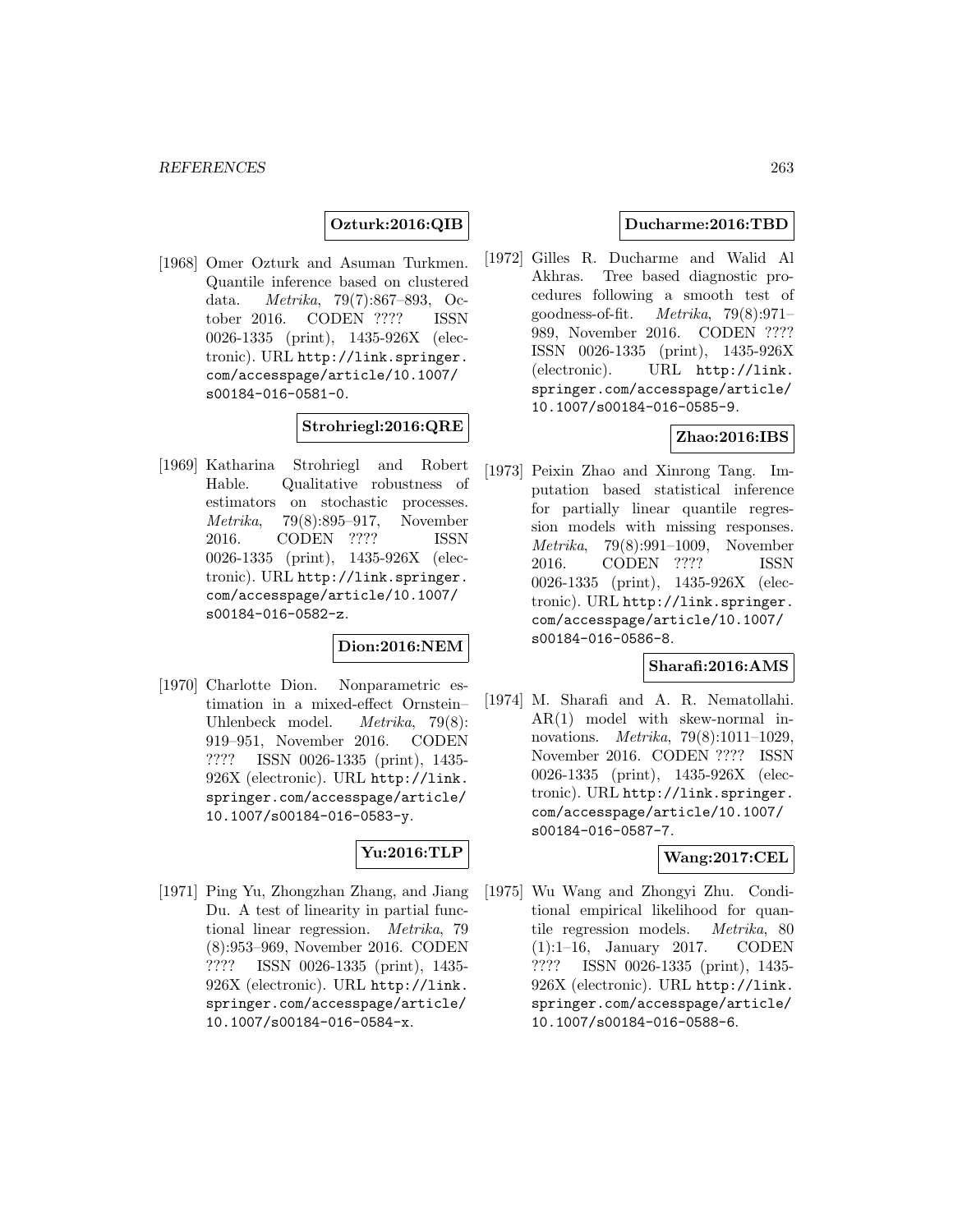## **Li:2017:RFS**

[1976] Xiang-Jie Li, Xue-Jun Ma, and Jing-Xiao Zhang. Robust feature screening for varying coefficient models via quantile partial correlation. Metrika, 80(1):17–49, January 2017. CODEN ???? ISSN 0026-1335 (print), 1435- 926X (electronic). URL http://link. springer.com/accesspage/article/ 10.1007/s00184-016-0589-5.

# **Wu:2017:SEL**

[1977] Yueqin Wu and Yan Sun. Shrinkage estimation of the linear model with spatial interaction. *Metrika*, 80 (1):51–68, January 2017. CODEN ???? ISSN 0026-1335 (print), 1435- 926X (electronic). URL http://link. springer.com/accesspage/article/ 10.1007/s00184-016-0590-z.

## **Samadi:2017:RLC**

[1978] P. Samadi, M. Rezaei, and M. Chahkandi. [1982] Dongying Wang, Shili Ye, Qi Zhou, and On the residual lifetime of coherent systems with heterogeneous components. Metrika, 80(1):69–82, January 2017. CODEN ???? ISSN 0026-1335 (print), 1435-926X (electronic). URL http: //link.springer.com/accesspage/ article/10.1007/s00184-016-0591 y.

## **Wang:2017:ASW**

[1979] Xinghui Wang and Shuhe Hu. Asymptotics of self-weighted M-estimators for autoregressive models. Metrika, 80(1):83–92, January 2017. CODEN ???? ISSN 0026-1335 (print), 1435- 926X (electronic). URL http://link. springer.com/accesspage/article/ 10.1007/s00184-016-0592-x.

## **Yan:2017:FIC**

[1980] Liang Yan, Rui Wang, and Xingzhong Xu. Fiducial inference in the classical errors-in-variables model. Metrika, 80(1):93–114, January 2017. CODEN ???? ISSN 0026-1335 (print), 1435- 926X (electronic). URL http://link. springer.com/accesspage/article/ 10.1007/s00184-016-0593-9.

### **Reisen:2017:RDF**

[1981] V. A. Reisen, C. Lévy-Leduc, M. Bourguignon, and H. Boistard. Robust Dickey–Fuller tests based on ranks for time series with additive outliers. Metrika, 80(1):115–131, January 2017. CODEN ???? ISSN 0026-1335 (print), 1435-926X (electronic). URL http: //link.springer.com/accesspage/ article/10.1007/s00184-016-0594- 8.

### **Wang:2017:BFA**

Runchu Zhang. Blocked factor aliased effect-number pattern and column rank of blocked regular designs. Metrika, 80 (2):133–152, February 2017. CODEN ???? ISSN 0026-1335 (print), 1435- 926X (electronic). URL http://link. springer.com/accesspage/article/ 10.1007/s00184-016-0595-7.

### **Nguyen:2017:NAD**

[1983] Thuong T. M. Nguyen. A new approach to distribution free tests in contingency tables. Metrika, 80(2): 153–170, February 2017. CODEN ???? ISSN 0026-1335 (print), 1435- 926X (electronic). URL http://link. springer.com/accesspage/article/ 10.1007/s00184-016-0596-6.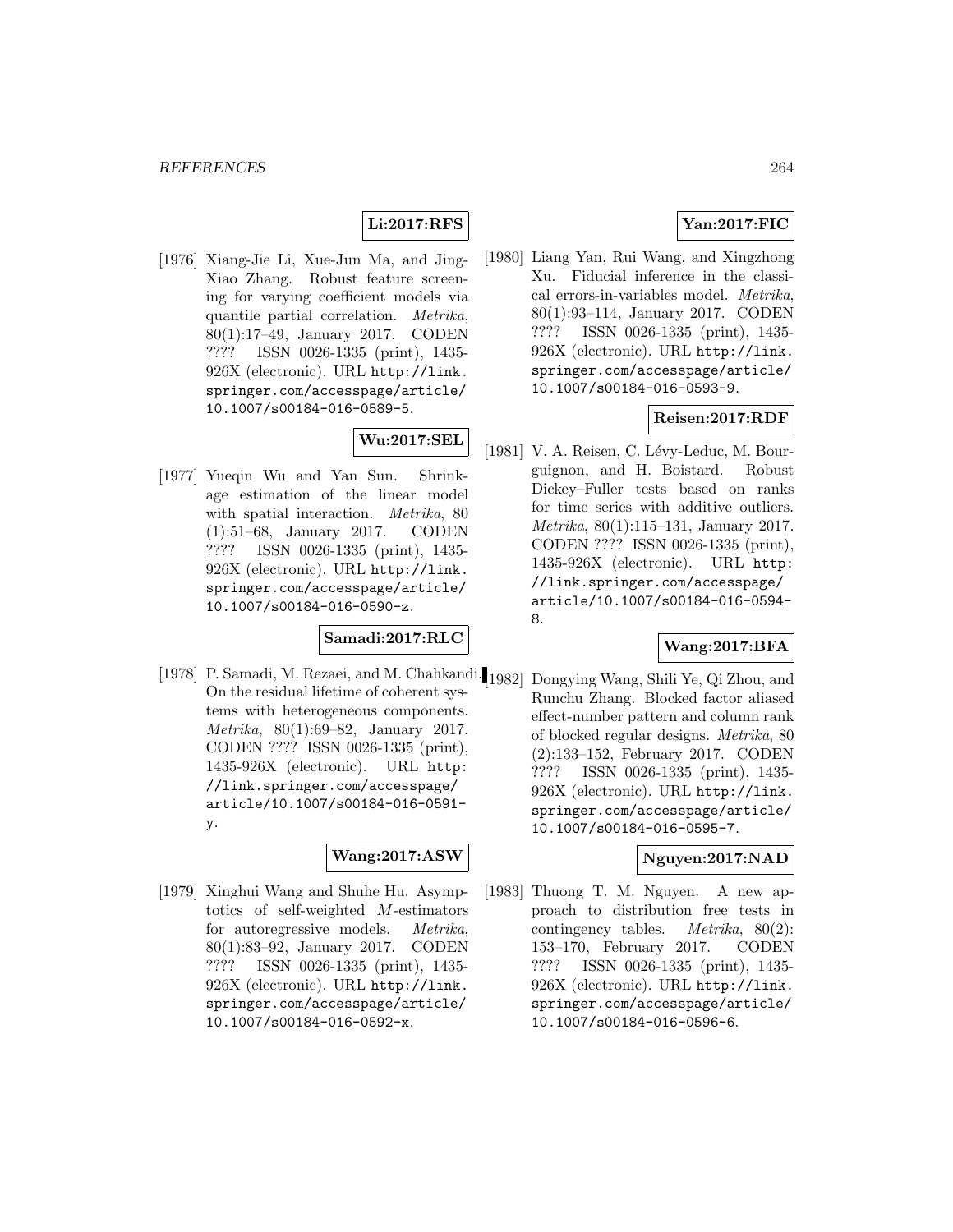**Tzavelas:2017:MME**

[1984] George Tzavelas, Maria Douli, and Polychronis Economou. Model misspecification effects for biased samples. Metrika, 80(2):171–185, February 2017. CODEN ???? ISSN 0026-1335 (print), 1435-926X (electronic). URL http: //link.springer.com/accesspage/ article/10.1007/s00184-016-0597- 5.

### **Zhou:2017:OSH**

[1985] Sanyu Zhou. One-sided hyperbolic simultaneous confidence bands for multiple and polynomial regression models. Metrika, 80(2):187–200, February 2017. CODEN ???? ISSN 0026-1335 (print), 1435-926X (electronic). URL http: //link.springer.com/accesspage/ article/10.1007/s00184-016-0598- 4.

### **Harman:2017:BAC**

[1986] Radoslav Harman and Eva Benková. Barycentric algorithm for computing D-optimal size- and cost-constrained designs of experiments. Metrika, 80 (2):201–225, February 2017. CODEN ???? ISSN 0026-1335 (print), 1435- 926X (electronic). URL http://link. springer.com/accesspage/article/ 10.1007/s00184-016-0599-3.

## **Goli:2017:SCI**

[1987] S. Goli and M. Asadi. A study on the conditional inactivity time of coherent systems. Metrika, 80(2):227–241, February 2017. CODEN ???? ISSN 0026-1335 (print), 1435-926X (electronic). URL http://link.springer. com/accesspage/article/10.1007/ s00184-016-0600-1.

### **Hrabakova:2017:NCS**

[1988] Jitka Hrabáková and Václav Kus. Notes on consistency of some minimum distance estimators with simulation results. *Metrika*,  $80(2):243-257$ , February 2017. CODEN ???? ISSN 0026-1335 (print), 1435-926X (electronic). URL http://link.springer. com/accesspage/article/10.1007/ s00184-016-0601-0.

### **Eryilmaz:2017:CWE**

[1989] Serkan Eryilmaz. The concept of weak exchangeability and its applications. Metrika, 80(3):259–271, April 2017. CODEN ???? ISSN 0026-1335 (print), 1435-926X (electronic). URL http: //link.springer.com/accesspage/ article/10.1007/s00184-016-0602 z.

# **Ghnimi:2017:RPE**

[1990] Soumaya Ghnimi, Soufiane Gasmi, and Arwa Nasr. Reliability parameters estimation for parallel systems under imperfect repair. Metrika, 80 (3):273–288, April 2017. CODEN ???? ISSN 0026-1335 (print), 1435- 926X (electronic). URL http://link. springer.com/accesspage/article/ 10.1007/s00184-016-0603-y.

## **Huang:2017:ASS**

[1991] Hengzhen Huang, Shuangshuang Zhou, Min-Qian Liu, and Zong-Feng Qi. Acceleration of the stochastic search variable selection via componentwise Gibbs sampling. Metrika, 80(3):289–308, April 2017. CODEN ???? ISSN 0026-1335 (print), 1435-926X (electronic). URL http://link.springer. com/accesspage/article/10.1007/ s00184-016-0604-x.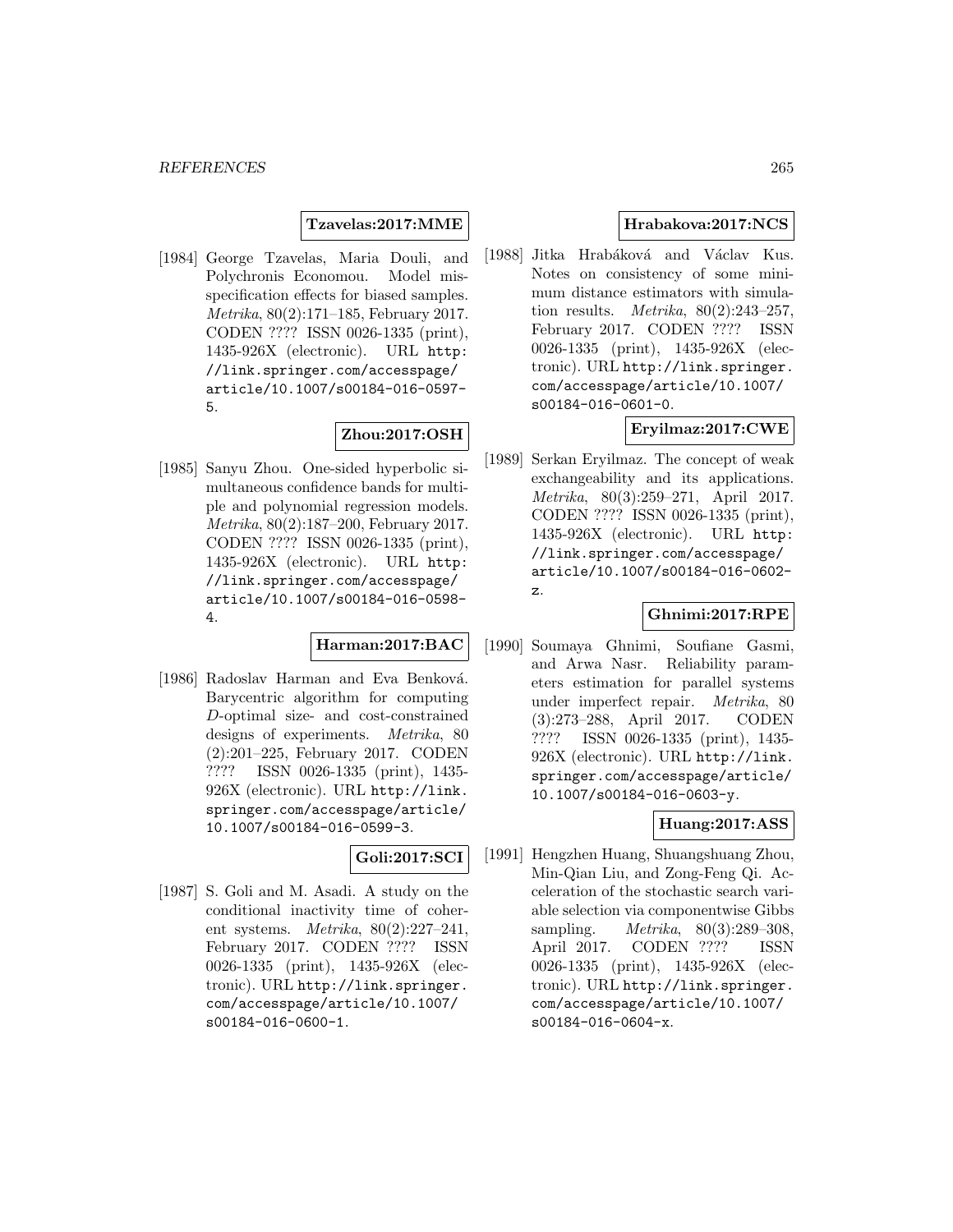## **Dey:2017:EPC**

[1992] Aloke Dey, Rakhi Singh, and Ashish Das. Efficient paired choice designs with fewer choice pairs. *Metrika*, 80 (3):309–317, April 2017. CODEN ???? ISSN 0026-1335 (print), 1435- 926X (electronic). URL http://link. springer.com/accesspage/article/ 10.1007/s00184-016-0605-9.

#### **Dembinska:2017:ETP**

[1993] Anna Dembinska. An ergodic theorem for proportions of observations that fall into random sets determined by sample quantiles. Metrika, 80(3):319–332, April 2017. CODEN ???? ISSN 0026-1335 (print), 1435-926X (electronic). URL http://link.springer. com/content/pdf/10.1007/s00184- 016-0606-8.pdf.

#### **Chacko:2017:BEB**

[1994] Manoj Chacko. Bayesian estimation based on ranked set sample from Morgenstern type bivariate exponential distribution when ranking is imperfect. Metrika, 80(3):333–349, April 2017. CODEN ???? ISSN 0026-1335 (print), 1435-926X (electronic). URL http: //link.springer.com/accesspage/ article/10.1007/s00184-016-0607- 7.

## **Unkel:2017:SCR**

[1995] Steffen Unkel. On the shape of the cross-ratio function in bivariate survival models induced by truncated and folded normal frailty distributions. Metrika, 80(3):351–362, April 2017. CODEN ???? ISSN 0026-1335 (print), 1435-926X (electronic). URL http: //link.springer.com/accesspage/

article/10.1007/s00184-016-0608- 6.

#### **Heinrich:2017:VDD**

[1996] Lothar Heinrich, Friedrich Pukelsheim, and Vitali Wachtel. The variance of the discrepancy distribution of rounding procedures, and sums of uniform random variables. Metrika, 80(3):363– 375, April 2017. CODEN ???? ISSN 0026-1335 (print), 1435-926X (electronic). URL http://link.springer. com/accesspage/article/10.1007/ s00184-017-0609-0.

### **Angelov:2017:NES**

[1997] Angel G. Angelov and Magnus Ekström. Nonparametric estimation for self-selected interval data collected through a two-stage approach. Metrika, 80(4):377–399, May 2017. CODEN ???? ISSN 0026-1335 (print), 1435-926X (electronic). URL http: //link.springer.com/content/pdf/ 10.1007/s00184-017-0610-7.pdf.

### **Koley:2017:GPH**

[1998] Arnab Koley and Debasis Kundu. On generalized progressive hybrid censoring in presence of competing risks. Metrika, 80(4):401–426, May 2017. CODEN ???? ISSN 0026-1335 (print), 1435-926X (electronic).

#### **Saulo:2017:EGB**

[1999] Helton Saulo, N. Balakrishnan, Xiaojun Zhu, Jhon F. B. Gonzales, and Jeremias Leão. Estimation in generalized bivariate Birnbaum–Saunders models. Metrika, 80(4):427–453, May 2017. CODEN ???? ISSN 0026-1335 (print), 1435-926X (electronic).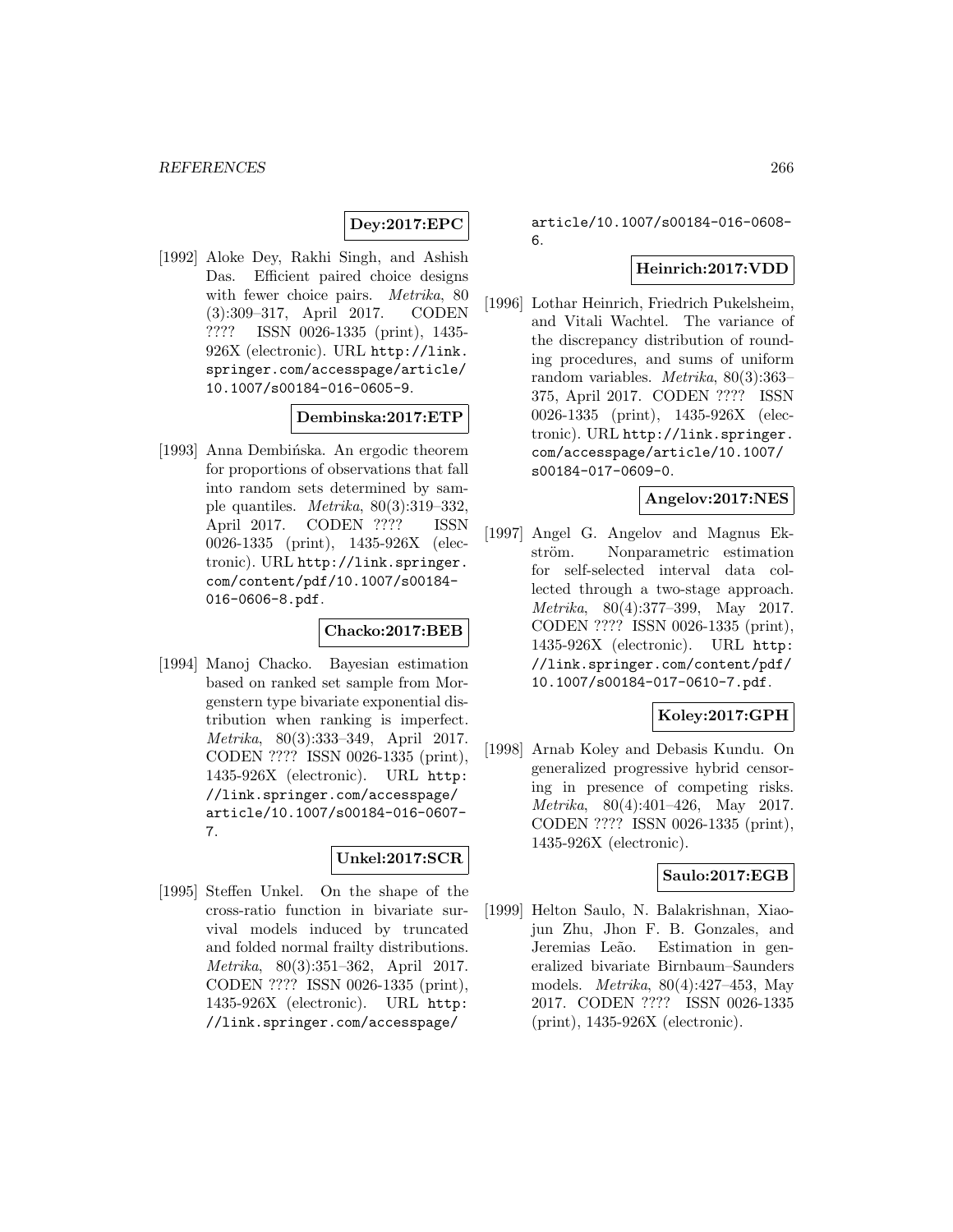# **Badia:2017:BPR**

[2000] F. G. Badía and Ji Hwan Cha. On bending (down and up) property of reliability measures in mixtures. Metrika, 80(4):455–482, May 2017. CODEN ???? ISSN 0026-1335 (print), 1435- 926X (electronic).

### **Petropoulos:2017:EOR**

[2001] Constantinos Petropoulos. Estimation of the order restricted scale parameters for two populations from the Lomax distribution. *Metrika*,  $80(4):483-502$ , May 2017. CODEN ???? ISSN 0026- 1335 (print), 1435-926X (electronic).

#### **Jimenez-Gamero:2017:MDE**

[2002] M. D. Jiménez-Gamero and A. Batsidis. Minimum distance estimators for count data based on the probability generating function with applications. *Metrika*,  $80(5):503-545$ , July 2017. CODEN ???? ISSN 0026-1335 (print), 1435-926X (electronic).

## **Du:2017:FIC**

[2003] Jiang Du, Zhongzhan Zhang, and Tianfa Xie. Focused information criterion and model averaging in censored quantile regression. *Metrika*, 80(5):547–570, July 2017. CODEN ???? ISSN 0026-1335 (print), 1435- 926X (electronic).

#### **Weiss:2017:TCS**

[2004] Christian H. Weiß, Esmeralda Gonçalves, [2008] Cyrille Joutard. Multidimensional and Nazaré Mendes Lopes. Testing the compounding structure of the CP– INARCH model. Metrika, 80(5):571– 603, July 2017. CODEN ???? ISSN 0026-1335 (print), 1435-926X (electronic).

### **Shen:2017:WSL**

[2005] Aiting Shen and Andrei Volodin. Weak and strong laws of large numbers for arrays of rowwise END random variables and their applications. Metrika, 80(6–8):605–625, November 2017. CO-DEN ???? ISSN 0026-1335 (print), 1435-926X (electronic). URL http: //link.springer.com/article/10. 1007/s00184-017-0618-z.

### **Navarro:2017:SCD**

[2006] Jorge Navarro and Yolanda del Águila. Stochastic comparisons of distorted distributions, coherent systems and mixtures with ordered components. Metrika, 80(6–8):627–648, November 2017. CODEN ???? ISSN 0026-1335 (print), 1435-926X (electronic). URL http://link.springer. com/article/10.1007/s00184-017- 0619-y.

### **Asadi:2017:NMA**

[2007] Majid Asadi. A new measure of association between random variables. Metrika, 80(6–8):649–661, November 2017. CODEN ???? ISSN 0026-1335 (print), 1435-926X (electronic). URL http://link.springer. com/article/10.1007/s00184-017- 0620-5.

#### **Joutard:2017:MSL**

strong large deviation results. Metrika, 80(6–8):663–683, November 2017. CO-DEN ???? ISSN 0026-1335 (print), 1435-926X (electronic). URL http: //link.springer.com/article/10. 1007/s00184-017-0621-4.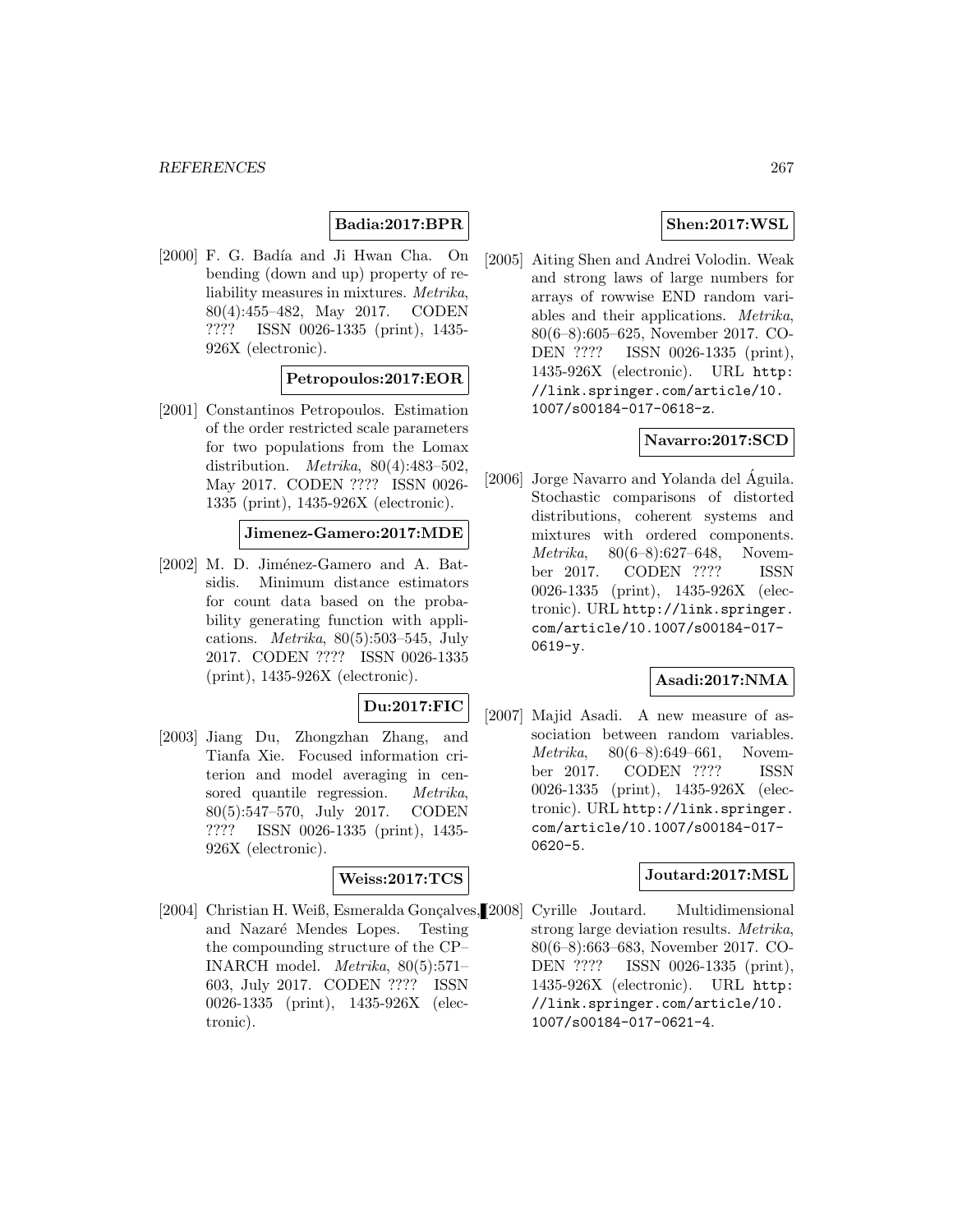### **Bohning:2017:SGP**

[2009] Dankmar Böhning, Rattana Lerdsuwansri, and Heinz Holling. Some general points on the  $I^2$ -measure of heterogeneity in meta-analysis. Metrika, 80(6–8):685–695, November 2017. CO-DEN ???? ISSN 0026-1335 (print), 1435-926X (electronic). URL http: //link.springer.com/content/pdf/ 10.1007/s00184-017-0622-3.pdf; http://link.springer.com/article/ 10.1007/s00184-017-0622-3.

# **Li:2017:EMA**

[2010] Zaixing Li, Fei Chen, and Lixing Zhu. Estimating moments in ANOVAtype mixed models. Metrika, 80(6– 8):697–715, November 2017. CO-DEN ???? ISSN 0026-1335 (print), 1435-926X (electronic). URL http: //link.springer.com/article/10. 1007/s00184-017-0623-2.

### **He:2017:ODM**

[2011] Lei He and Rong-Xian Yue. R-optimal designs for multi-factor models with heteroscedastic errors. Metrika, 80 (6–8):717–732, November 2017. CO-DEN ???? ISSN 0026-1335 (print), 1435-926X (electronic). URL http: //link.springer.com/article/10. 1007/s00184-017-0624-1.

### **Gatto:2017:MST**

[2012] R. Gatto. Multivariate saddlepoint tests on the mean direction of the von Mises–Fisher distribution. Metrika, 80 (6–8):733–747, November 2017. CO-DEN ???? ISSN 0026-1335 (print), 1435-926X (electronic). URL http: //link.springer.com/article/10. 1007/s00184-017-0625-0.

## **Mesfioui:2017:SCO**

[2013] M. Mesfioui, M. Kayid, and S. Izadkhah. Stochastic comparisons of order statistics from heterogeneous random variables with Archimedean copula. Metrika, 80(6–8):749–766, November 2017. CODEN ???? ISSN 0026-1335 (print), 1435-926X (electronic). URL http://link.springer. com/article/10.1007/s00184-017- 0626-z.

## **Hwang:2017:SBC**

[2014] Eunju Hwang and Dong Wan Shin. Stationary bootstrapping for common mean change detection in crosssectionally dependent panels. Metrika, 80(6–8):767–787, November 2017. CO-DEN ???? ISSN 0026-1335 (print), 1435-926X (electronic). URL http: //link.springer.com/article/10. 1007/s00184-017-0627-y.

### **Filipiak:2017:UOD**

[2015] Katarzyna Filipiak and Augustyn Markiewicz. Universally optimal designs under mixed interference models with and without block effects. Metrika, 80(6–8):789–804, November 2017. CODEN ???? ISSN 0026- 1335 (print), 1435-926X (electronic). URL http://link.springer.com/ content/pdf/10.1007/s00184-017- 0628-x.pdf; http://link.springer. com/article/10.1007/s00184-017- 0628-x.

### **Ni:2017:APC**

[2016] Lyu Ni, Fang Fang, and Fangjiao Wan. Adjusted Pearson chi-square feature screening for multi-classification with ultrahigh dimensional data. Metrika,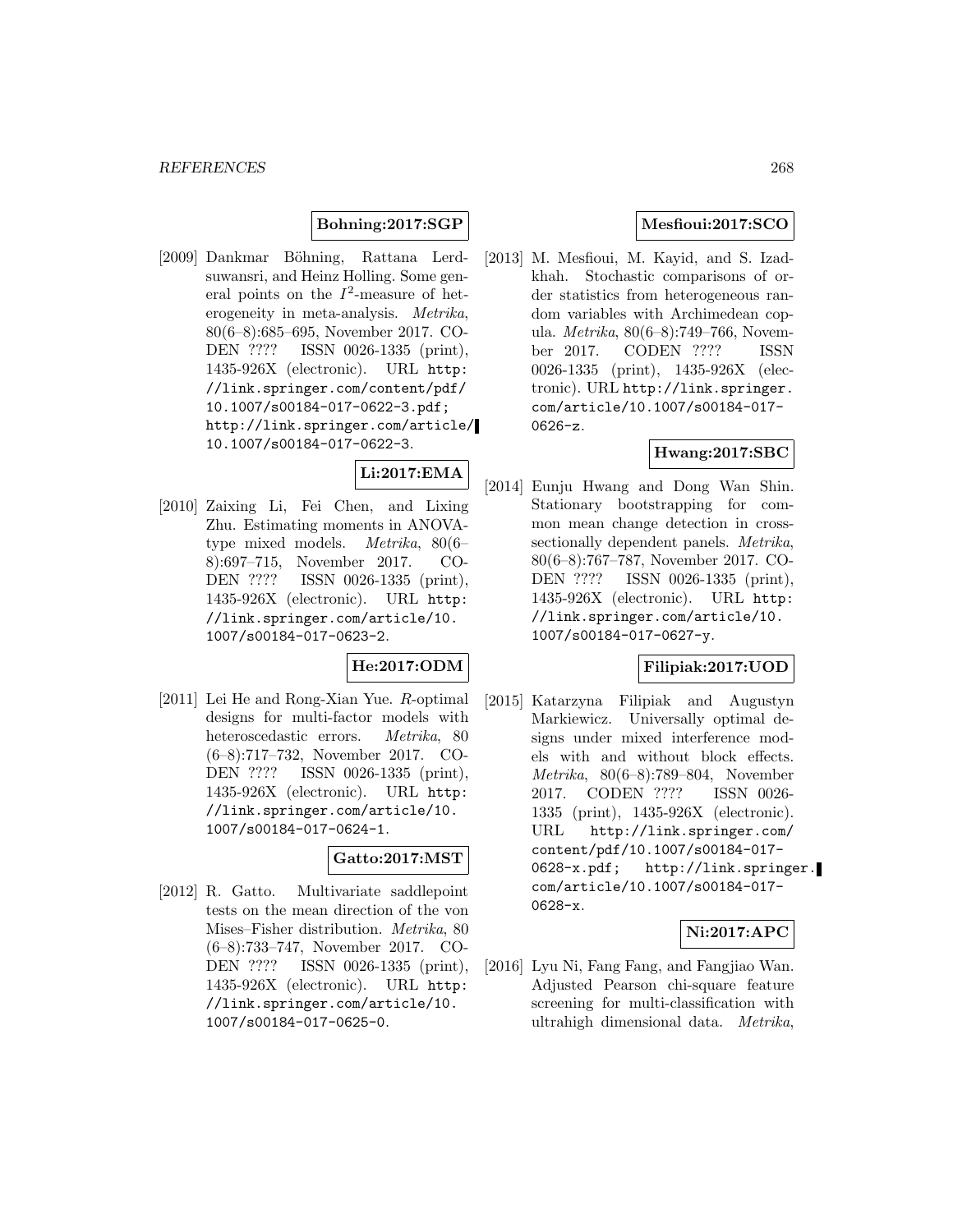80(6–8):805–828, November 2017. CO-DEN ???? ISSN 0026-1335 (print), 1435-926X (electronic). URL http: //link.springer.com/article/10. 1007/s00184-017-0629-9.

### **Tafiadi:2017:EID**

[2017] Maria Tafiadi and George Iliopoulos. Exact inference for the difference of Laplace location parameters. Metrika, 80(6–8):829–861, November 2017. CO-DEN ???? ISSN 0026-1335 (print), 1435-926X (electronic). URL http: //link.springer.com/article/10. 1007/s00184-017-0630-3.

### **Lu:2018:SBQ**

[2018] Minggen Lu. Spline-based quasilikelihood estimation of mixed Poisson regression with single-index models. Metrika, 81(1):1–17, January 2018. CODEN ???? ISSN 0026-1335 (print), 1435-926X (electronic). URL http: //link.springer.com/article/10. 1007/s00184-017-0631-2.

#### **Fang:2018:OPS**

[2019] Longxiang Fang and N. Balakrishnan. Ordering properties of the smallest order statistics from generalized Birnbaum–Saunders models with associated random shocks. Metrika, 81(1):19–35, January 2018. CO-DEN ???? ISSN 0026-1335 (print), 1435-926X (electronic). URL http: //link.springer.com/article/10. 1007/s00184-017-0632-1.

#### **Psarrakos:2018:RIM**

[2020] Georgios Psarrakos and Antonio Di Crescenzo. A residual inaccuracy measure based on the relevation transform. Metrika, 81(1):37–59, January 2018.

CODEN ???? ISSN 0026-1335 (print), 1435-926X (electronic). URL http: //link.springer.com/article/10. 1007/s00184-017-0633-0.

#### **Chowdhury:2018:NEC**

[2021] Mohammed Chowdhury, Colin Wu, and Reza Modarres. Nonparametric estimation of conditional distribution functions with longitudinal data and time-varying parametric models. Metrika, 81(1):61–83, January 2018. CODEN ???? ISSN 0026-1335 (print), 1435-926X (electronic). URL http: //link.springer.com/article/10. 1007/s00184-017-0634-z.

### **Isogai:2018:TSC**

[2022] Eiichi Isogai and Chikara Uno. Threestage confidence intervals for a linear combination of locations of two negative exponential distributions. Metrika, 81(1):85–103, January 2018. CO-DEN ???? ISSN 0026-1335 (print), 1435-926X (electronic). URL http: //link.springer.com/article/10. 1007/s00184-017-0635-y.

### **Hazra:2018:SCM**

[2023] Nil Kamal Hazra, Mithu Rani Kuiti, Maxim Finkelstein, and Asok K. Nanda. On stochastic comparisons of minimum order statistics from the location-scale family of distributions. Metrika, 81(2):105–123, February 2018. CODEN ???? ISSN 0026-1335 (print), 1435-926X (electronic). URL http: //link.springer.com/article/10. 1007/s00184-017-0636-x.

### **Jasinski:2018:RPM**

[2024] Krzysztof Jasiński. Relations for product moments and covariances of  $k$ th records from discrete distributions.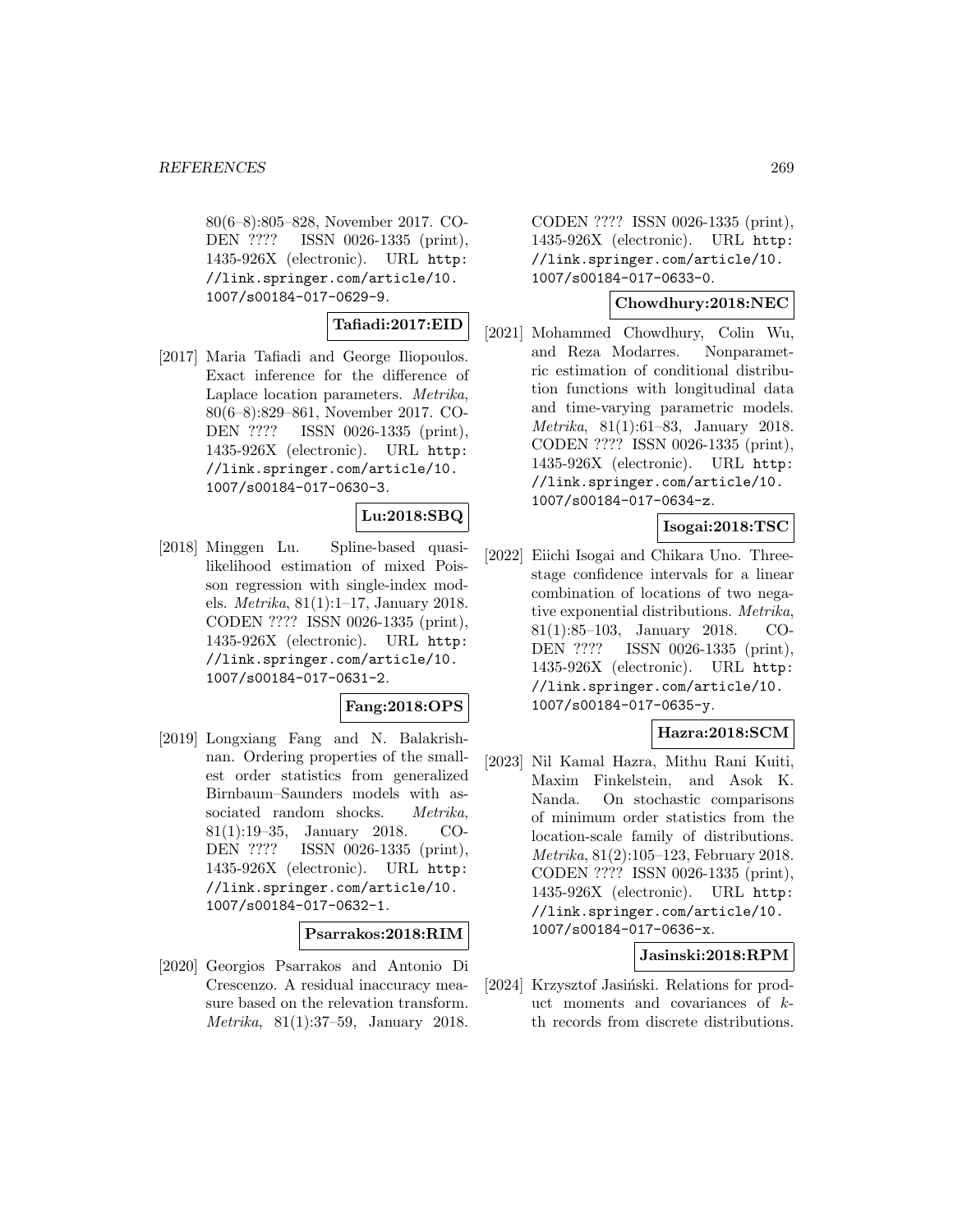Metrika, 81(2):125–141, February 2018. CODEN ???? ISSN 0026-1335 (print), 1435-926X (electronic). URL http: //link.springer.com/article/10. 1007/s00184-017-0637-9; http: //link.springer.com/content/pdf/ 10.1007/s00184-017-0637-9.pdf.

## **Pal:2018:EAD**

[2025] Suvra Pal, Jacob Majakwara, and N. Balakrishnan. An EM algorithm for the destructive COM–Poisson regression cure rate model. Metrika, 81(2):143–171, February 2018. CO-DEN ???? ISSN 0026-1335 (print), 1435-926X (electronic). URL http: //link.springer.com/article/10. 1007/s00184-017-0638-8.

### **Gorny:2018:MHC**

[2026] Julian Górny and Erhard Cramer. Modularization of hybrid censoring schemes and its application to unified progressive hybrid censoring. Metrika, 81(2):173–210, February 2018. CO-DEN ???? ISSN 0026-1335 (print), 1435-926X (electronic). URL http: //link.springer.com/article/10. 1007/s00184-017-0639-7.

### **Liu:2018:EIL**

[2027] Kai Liu, Xiaojun Zhu, and N. Balakrishnan. Exact inference for Laplace distribution under progressive Type–II censoring based on BLUEs. Metrika, 81(2):211–227, February 2018. CO-DEN ???? ISSN 0026-1335 (print), 1435-926X (electronic). URL http: //link.springer.com/article/10. 1007/s00184-017-0640-1.

### **Raqab:2018:ITP**

[2028] Mohammad Z. Raqab, Omar M. Bdair, and Fahad M. Al-Aboud. Inference for the two-parameter bathtub-shaped distribution based on record data. Metrika, 81(3):229–253, April 2018. CODEN ???? ISSN 0026-1335 (print), 1435-926X (electronic). URL http: //link.springer.com/article/10. 1007/s00184-017-0641-0.

## **Fang:2018:ELH**

[2029] Jianglin Fang, Wanrong Liu, and Xuewen Lu. Empirical likelihood for heteroscedastic partially linear singleindex models with growing dimensional data. Metrika, 81(3):255–281, April 2018. CODEN ???? ISSN 0026-1335 (print), 1435-926X (electronic). URL http://link.springer. com/article/10.1007/s00184-018- 0642-7.

### **Zaigraev:2018:OCO**

[2030] Alexander Zaigraev and Magdalena Alama-Bućko. Optimal choice of order statistics under confidence region estimation in case of large samples. Metrika, 81(3):283–305, April 2018. CODEN ???? ISSN 0026-1335 (print), 1435-926X (electronic). URL http: //link.springer.com/article/10. 1007/s00184-018-0643-6.

### **Elsawah:2018:NRQ**

[2031] A. M. Elsawah and Kai-Tai Fang. New results on quaternary codes and their Gray map images for constructing uniform designs. Metrika, 81(3):307–336, April 2018. CODEN ???? ISSN 0026-1335 (print), 1435-926X (electronic). URL http://link.springer. com/article/10.1007/s00184-018- 0644-5.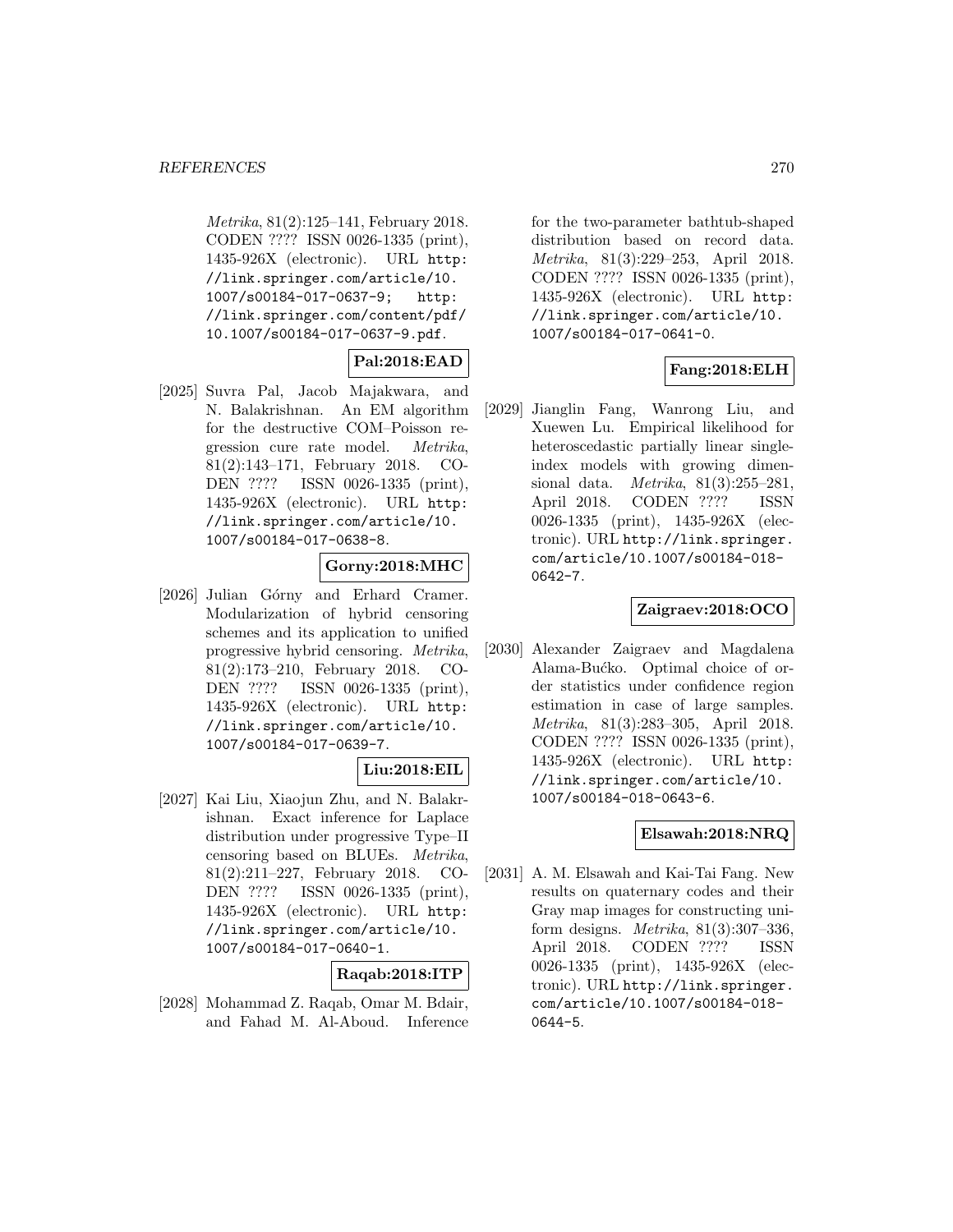**Chatterjee:2018:MLM**

[2032] K. Chatterjee, K. Drosou, S. D. Georgiou, and C. Koukouvinos. Multi-level and mixed-level k-circulant supersaturated designs. Metrika, 81(3):337– 355, April 2018. CODEN ???? ISSN 0026-1335 (print), 1435-926X (electronic). URL http://link.springer. com/article/10.1007/s00184-018- 0645-4.

## **Hu:2018:CFS**

[2033] Qinqin Hu and Lu Lin. Conditional feature screening for mean and variance functions in models with multipleindex structure. Metrika, 81(4):357– 393, May 2018. CODEN ???? ISSN 0026-1335 (print), 1435-926X (electronic). URL http://link.springer. com/article/10.1007/s00184-018- 0646-3.

## **Jia:2018:GFT**

[2034] Weijia Jia and Weixing Song. Goodnessof-fit tests in linear EV regression with replications. *Metrika*,  $81(4):395-421$ , May 2018. CODEN ???? ISSN 0026-1335 (print), 1435-926X (electronic). URL http://link.springer. com/article/10.1007/s00184-018- 0648-1.

## **Beh:2018:AGS**

[2035] Eric J. Beh and Rosaria Lombardo. An algebraic generalisation of some variants of simple correspondence analysis. Metrika, 81(4):423–443, May 2018. CODEN ???? ISSN 0026-1335 (print), 1435-926X (electronic). URL http: //link.springer.com/article/10. 1007/s00184-018-0649-0.

## **Li:2018:PIC**

[2036] Chen Li and Xiaohu Li. Preservation of increasing convex/concave order under the formation of parallel/series system of dependent components. Metrika, 81(4):445–464, May 2018. CODEN ???? ISSN 0026-1335 (print), 1435-926X (electronic). URL http://link.springer. com/article/10.1007/s00184-018- 0651-6.

### **Navarro:2018:SCC**

[2037] Jorge Navarro. Stochastic comparisons of coherent systems. Metrika, 81(4):465–482, May 2018. CODEN ???? ISSN 0026-1335 (print), 1435-926X (electronic). URL http: //link.springer.com/article/10. 1007/s00184-018-0650-7.

### **Li:2018:PCS**

[2038] Chen Li, Rui Fang, and Xiaohu Li. Publisher correction: Stochastic comparisons of order statistics from scaled and interdependent random variables. Metrika, 81(4):483, May 2018. CODEN ???? ISSN 0026-1335 (print), 1435-926X (electronic). URL http://link.springer. com/article/10.1007/s00184-018- 0647-2; http://link.springer. com/content/pdf/10.1007/s00184- 018-0647-2.pdf. See [1954].

#### **Ghosh:2018:CCB**

[2039] Indranil Ghosh. A complete characterization of bivariate densities using the conditional percentile function. Metrika, 81(5):485–492, July 2018. CODEN ???? ISSN 0026-1335 (print), 1435-926X (electronic). URL http: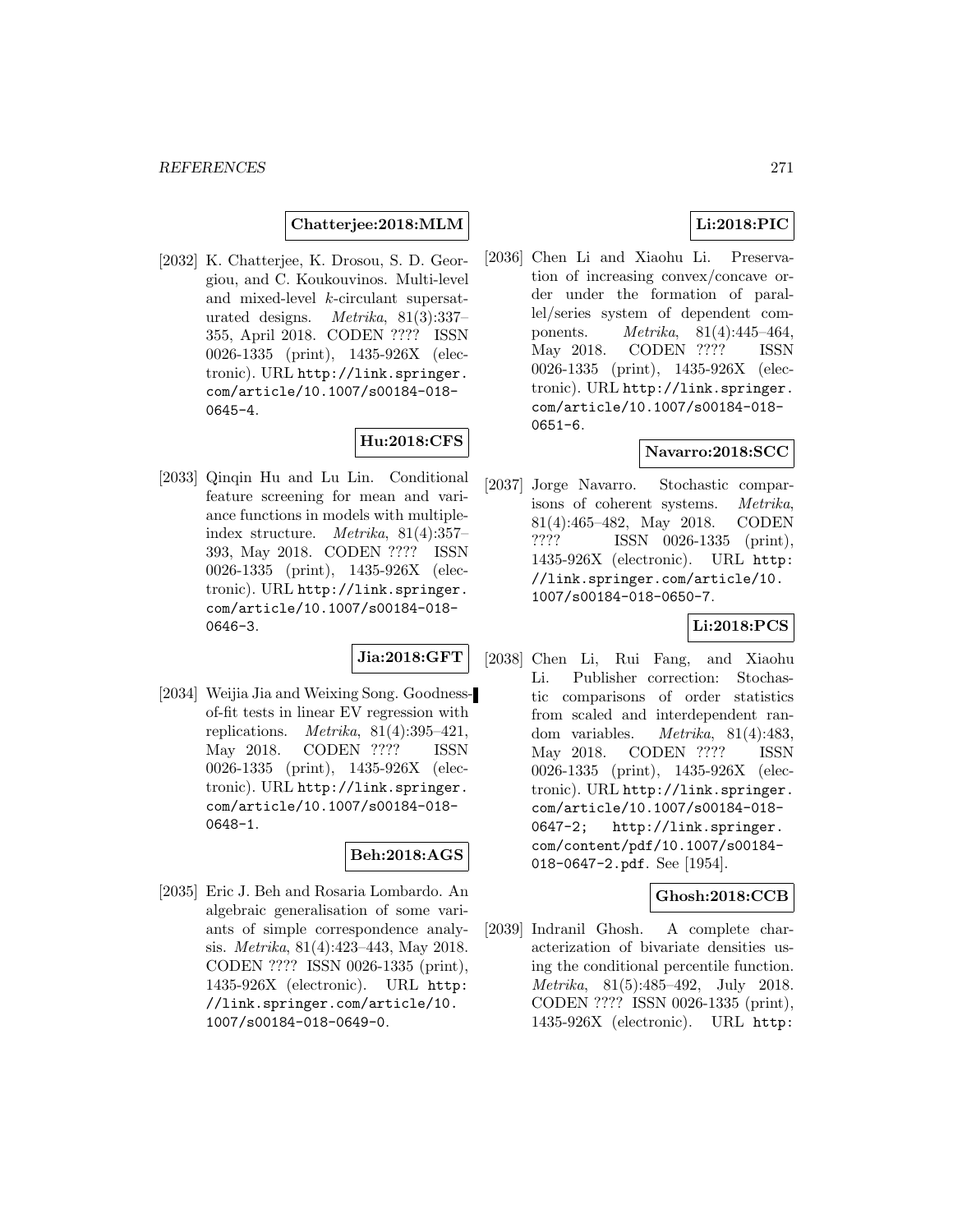//link.springer.com/article/10. 1007/s00184-018-0652-5.

#### **Basu:2018:RWT**

[2040] Ayanendranath Basu, Abhik Ghosh, Nirian Martin, and Leandro Pardo. Robust Wald-type tests for nonhomogeneous observations based on the minimum density power divergence estimator. Metrika, 81(5):493– 522, July 2018. CODEN ???? ISSN 0026-1335 (print), 1435-926X (electronic). URL http://link.springer. com/article/10.1007/s00184-018- 0653-4.

### **Han:2018:JAR**

[2041] Miao Han, Liuquan Sun, Yutao Liu, and Jun Zhu. Joint analysis of recurrent event data with additivemultiplicative hazards model for the terminal event time. Metrika, 81 (5):523–547, July 2018. CODEN ???? ISSN 0026-1335 (print), 1435-926X (electronic). URL http: //link.springer.com/article/10. 1007/s00184-018-0654-3.

### **Liu:2018:LRC**

[2042] Yang Liu, Yukun Liu, Yan Fan, and Han Geng. Likelihood ratio confidence interval for the abundance under binomial detectability models. Metrika, 81(5):549–568, July 2018. CODEN ???? ISSN 0026-1335 (print), 1435-926X (electronic). URL http: //link.springer.com/article/10. 1007/s00184-018-0655-2.

#### **Hossain:2018:SEL**

[2043] Shakhawat Hossain, Trevor Thomson, and Ejaz Ahmed. Shrinkage estimation in linear mixed models for longitudinal data. Metrika, 81(5):569–

586, July 2018. CODEN ???? ISSN 0026-1335 (print), 1435-926X (electronic). URL http://link.springer. com/article/10.1007/s00184-018- 0656-1.

### **Henze:2018:SIP**

[2044] N. Henze, C. Kirch, and S. G. Meintanis. Special issue with papers from the "3rd workshop on Goodness-of-fit and change-point problems". Metrika, 81(6):587–588, August 2018. CO-DEN ???? ISSN 0026-1335 (print), 1435-926X (electronic). URL http: //link.springer.com/article/10. 1007/s00184-018-0677-9; http: //link.springer.com/content/pdf/ 10.1007/s00184-018-0677-9.pdf.

### **Messer:2018:MFT**

[2045] Michael Messer, Stefan Albert, and Gaby Schneider. The multiple filter test for change point detection in time series. Metrika, 81(6):589–607, August 2018. CODEN ???? ISSN 0026-1335 (print), 1435-926X (electronic). URL http://link.springer. com/article/10.1007/s00184-018- 0672-1.

## **Nikitin:2018:LEB**

[2046] Ya. Yu. Nikitin. Local exact Bahadur efficiencies of two scale-free tests of normality based on a recent characterization. Metrika, 81(6):609–618, August 2018. CODEN ???? ISSN 0026-1335 (print), 1435-926X (electronic). URL http://link.springer. com/article/10.1007/s00184-018- 0673-0.

### **Weiss:2018:GFT**

[2047] Christian H. Weiß. Goodness-of-fit testing of a count time series' marginal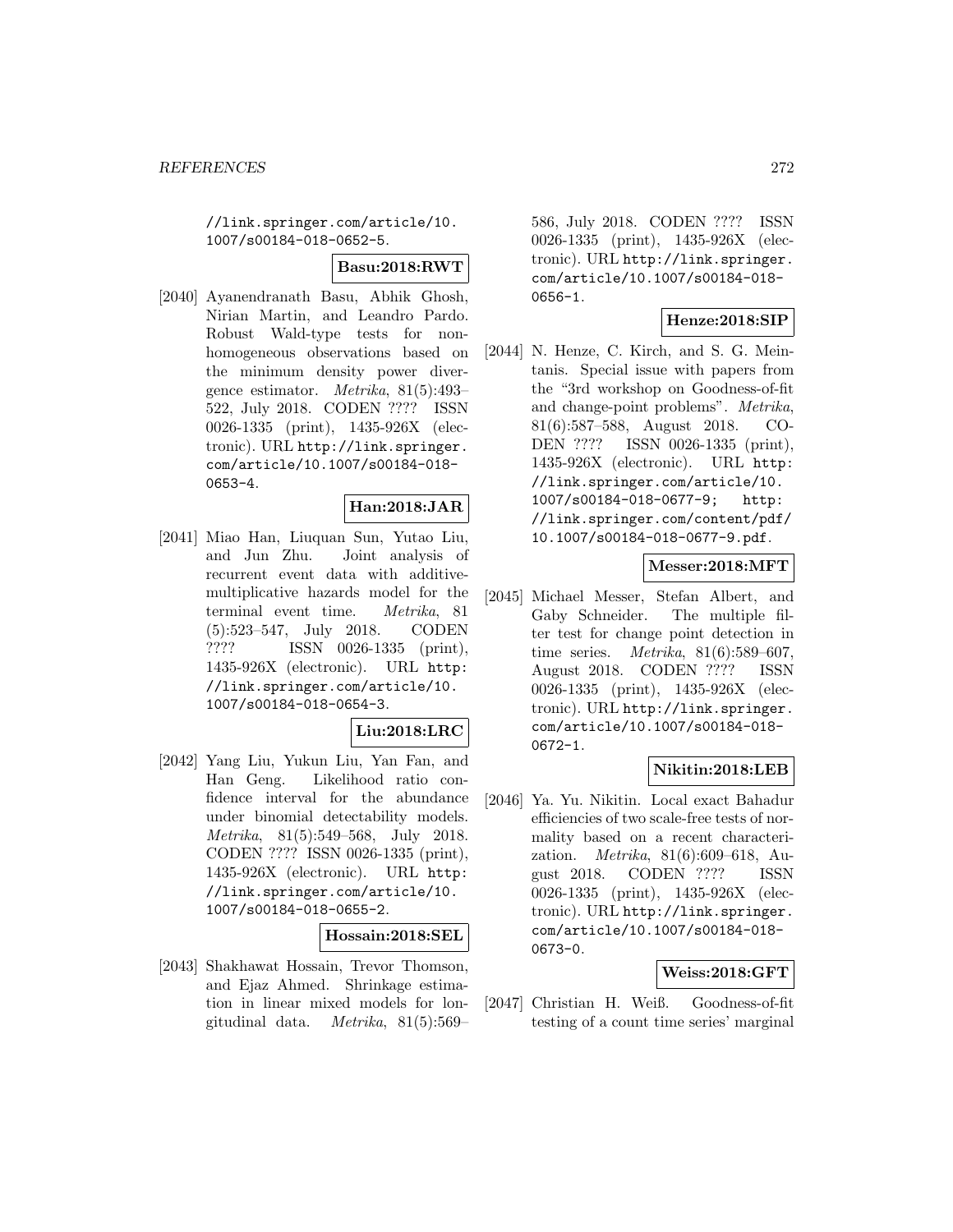distribution. *Metrika*,  $81(6):619-651$ , August 2018. CODEN ???? ISSN 0026-1335 (print), 1435-926X (electronic). URL http://link.springer. com/article/10.1007/s00184-018-  $0674 - z.$ 

### **Duan:2018:RBM**

[2048] Fang Duan and Dominik Wied. A residual-based multivariate constant correlation test. Metrika, 81(6):653– 687, August 2018. CODEN ???? ISSN 0026-1335 (print), 1435-926X (electronic). URL http://link.springer. com/article/10.1007/s00184-018- 0675-y.

### **Ciuperca:2018:TAL**

[2049] Gabriela Ciuperca. Test by adaptive LASSO quantile method for real-time detection of a change-point. Metrika, 81(6):689–720, August 2018. CO-DEN ???? ISSN 0026-1335 (print), 1435-926X (electronic). URL http: //link.springer.com/article/10. 1007/s00184-018-0676-x.

## **Jaruskova:2018:ENS**

[2050] Daniela Jarusková. Estimating nonsimultaneous changes in the mean of vectors. Metrika, 81(6):721–743, August 2018. CODEN ???? ISSN 0026-1335 (print), 1435-926X (electronic). URL http://link.springer. com/article/10.1007/s00184-018- 0671-2.

### **Kaino:2018:HES**

[2051] Yusuke Kaino and Masayuki Uchida. Hybrid estimators for small diffusion processes based on reduced data. Metrika, 81(7):745–773, October 2018. CODEN ???? ISSN 0026-1335 (print), 1435-926X (electronic). URL http: //link.springer.com/article/10. 1007/s00184-018-0657-0.

### **Krishnamoorthy:2018:HPM**

[2052] K. Krishnamoorthy and Shanshan Lv. Highest posterior mass prediction intervals for binomial and Poisson distributions. Metrika, 81(7):775–796, October 2018. CODEN ???? ISSN 0026-1335 (print), 1435-926X (electronic). URL http://link.springer. com/article/10.1007/s00184-018- 0658-z.

## **Wang:2018:CWL**

[2053] Xuejun Wang, Xin Deng, and Shuhe Hu. On consistency of the weighted least squares estimators in a semiparametric regression model. Metrika, 81(7):797–820, October 2018. CO-DEN ???? ISSN 0026-1335 (print), 1435-926X (electronic). URL http: //link.springer.com/article/10. 1007/s00184-018-0659-y.

### **Pan:2018:NIF**

[2054] Jing Pan, Yuan Yu, and Yong Zhou. Nonparametric independence feature screening for ultrahigh-dimensional survival data. Metrika, 81(7):821–847, October 2018. CODEN ???? ISSN 0026-1335 (print), 1435-926X (electronic). URL http://link.springer. com/article/10.1007/s00184-018- 0660-5.

### **Worms:2018:EVS**

[2055] Julien Worms and Rym Worms. Extreme value statistics for censored data with heavy tails under competing risks. Metrika, 81(7):849–889, October 2018. CODEN ???? ISSN 0026-1335 (print),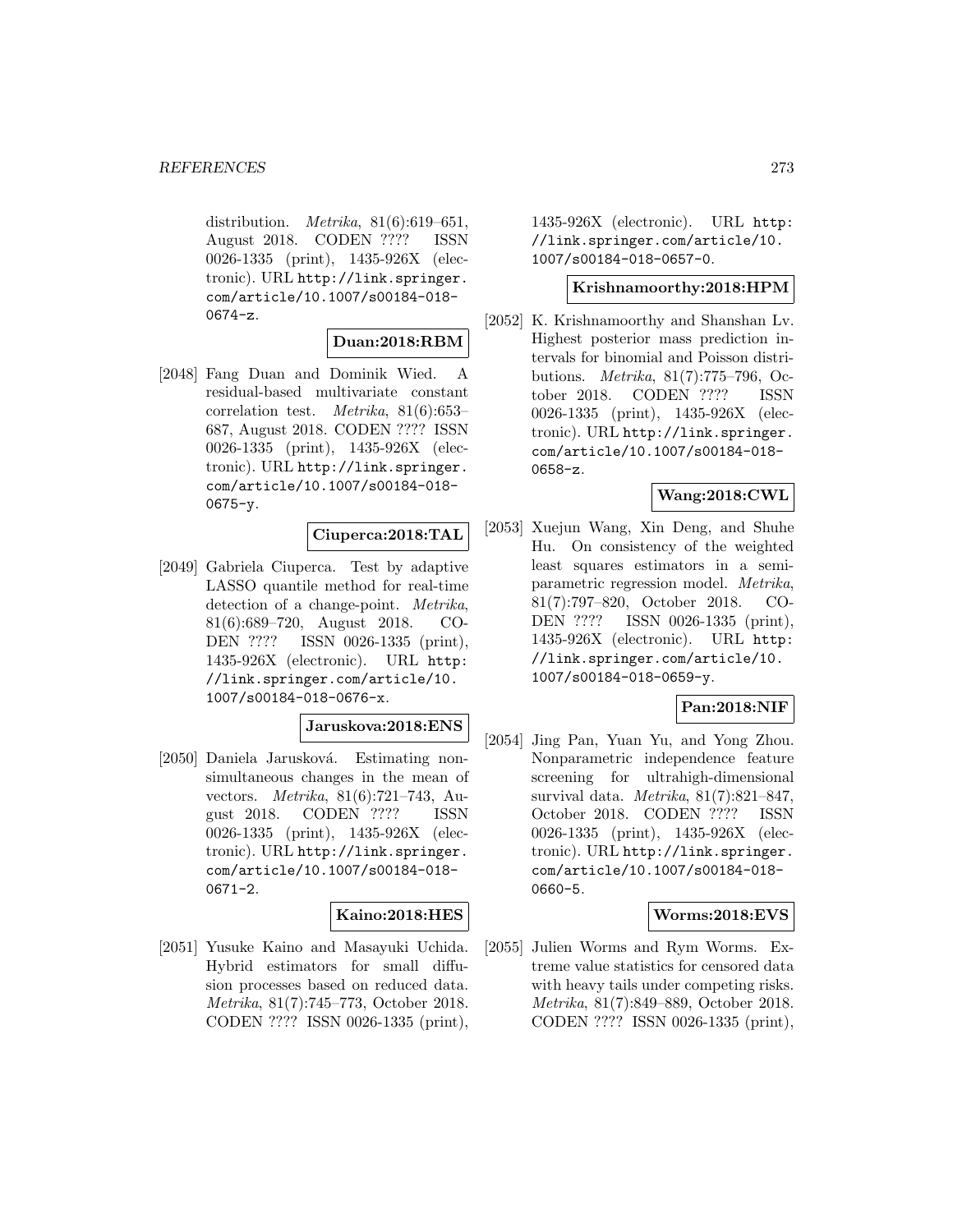1435-926X (electronic). URL http: //link.springer.com/article/10. 1007/s00184-018-0662-3.

#### **Baringhaus:2018:ECW**

[2056] Ludwig Baringhaus and Daniel Gaigall. Efficiency comparison of the Wilcoxon tests in paired and independent survey samples. *Metrika*,  $81(8):891-930$ , November 2018. CODEN ???? ISSN 0026-1335 (print), 1435-926X (electronic). URL http://link.springer. com/article/10.1007/s00184-018- 0661-4.

### **Sun:2018:STS**

[2057] Ruili Sun, Tiefeng Ma, and Shuangzhe Liu. A Stein-type shrinkage estimator of the covariance matrix for portfolio selections. Metrika, 81(8):931–952, November 2018. CODEN ???? ISSN 0026-1335 (print), 1435-926X (electronic). URL http://link.springer. com/article/10.1007/s00184-018- 0663-2.

## **Delattre:2018:AML**

[2058] Maud Delattre, Valentine Genon-Catalot, and Catherine Larédo. Approximate maximum likelihood estimation for stochastic differential equations with random effects in the drift and the diffusion. *Metrika*,  $81(8):953-983$ , November 2018. CODEN ???? ISSN 0026-1335 (print), 1435-926X (electronic). URL http://link.springer. com/article/10.1007/s00184-018- 0666-z.

#### **Weems:2018:ARE**

[2059] Kimberly S. Weems and Paul J. Smith. Assessing the robustness of estimators when fitting Poisson inverse Gaussian models. Metrika, 81(8):985–1004,

November 2018. CODEN ???? ISSN 0026-1335 (print), 1435-926X (electronic). URL http://link.springer. com/article/10.1007/s00184-018- 0664-1.

### **Bapat:2018:PSE**

[2060] Sudeep R. Bapat. On purely sequential estimation of an inverse Gaussian mean. Metrika, 81(8):1005–1024, November 2018. CODEN ???? ISSN 0026-1335 (print), 1435-926X (electronic). URL http://link.springer. com/article/10.1007/s00184-018- 0665-0.

## **Mori:2019:FSA**

[2061] Tamás F. Móri and Gábor J. Székely. Four simple axioms of dependence measures. Metrika, 82(1):1–16, January 2019. CODEN ???? ISSN 0026-1335 (print), 1435-926X (electronic). URL http://link.springer. com/article/10.1007/s00184-018- 0670-3.

## **Krishnan:2019:QBR**

[2062] Aswathy S. Krishnan, S. M. Sunoj, and P. G. Sankaran. Quantile-based reliability aspects of cumulative Tsallis entropy in past lifetime. Metrika, 82(1):17–38, January 2019. CO-DEN ???? ISSN 0026-1335 (print), 1435-926X (electronic). URL http: //link.springer.com/article/10. 1007/s00184-018-0678-8.

### **Ling:2019:SFP**

[2063] Nengxiang Ling, Rui Kan, Philippe Vieu, and Shuyu Meng. Semifunctional partially linear regression model with responses missing at random. Metrika, 82(1):39–70, January 2019. CODEN ???? ISSN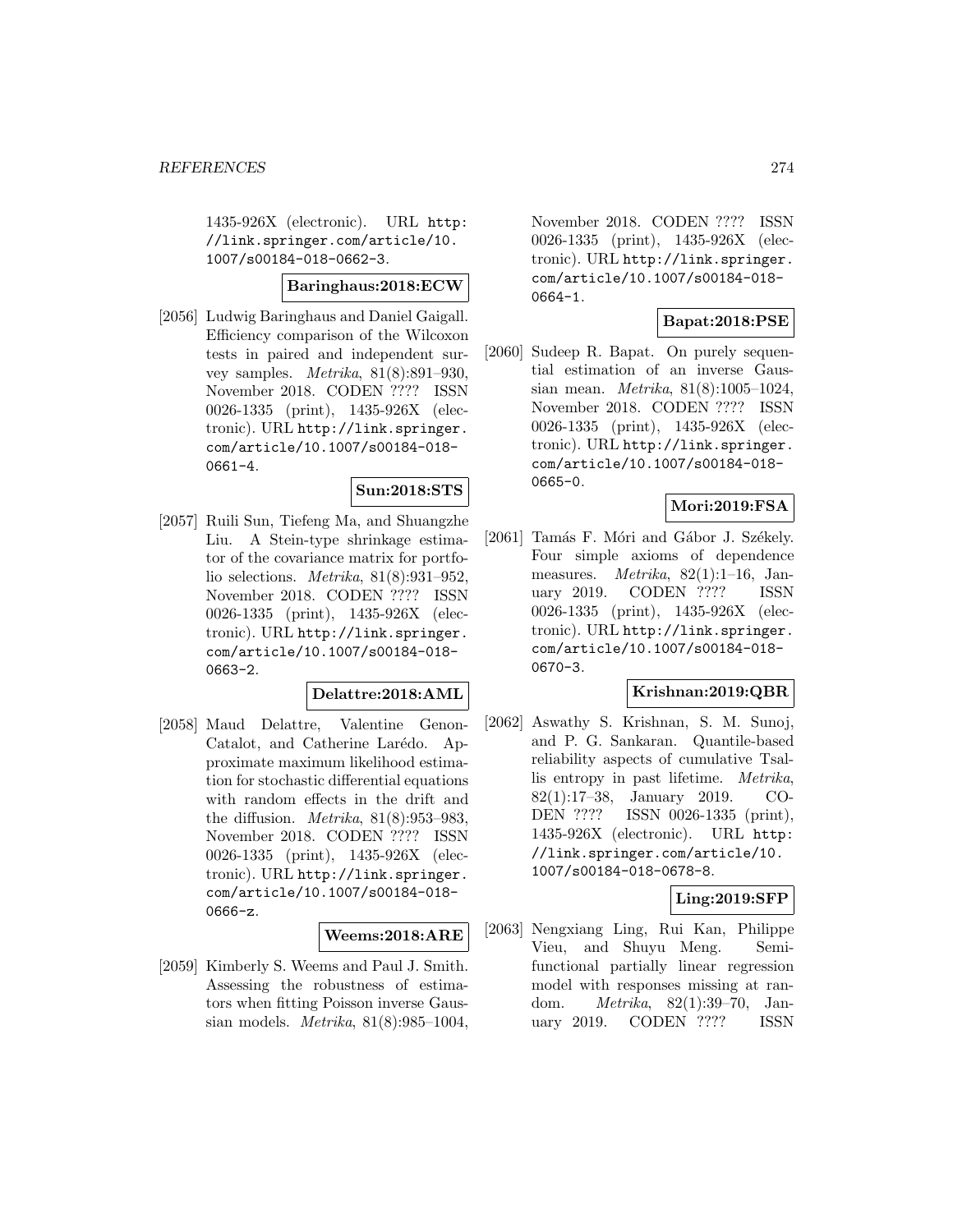0026-1335 (print), 1435-926X (electronic). URL http://link.springer. com/article/10.1007/s00184-018- 0688-6.

#### **Sanchez-Borrego:2019:KBM**

[2064] I. Sánchez-Borrego, A. Arcos, and M. Rueda. Kernel-based methods for combining information of several frame surveys. Metrika, 82(1):71–86, January 2019. CODEN ???? ISSN 0026-1335 (print), 1435-926X (electronic). URL http://link.springer. com/article/10.1007/s00184-018- 0686-8.

### **Liu:2019:ODM**

[2065] Xin Liu, Rong-Xian Yue, and Weng Kee Wong. D-optimal designs for multi-response linear mixed models. Metrika, 82(1):87–98, January 2019. CODEN ???? ISSN 0026-1335 (print), 1435-926X (electronic). URL http: //link.springer.com/article/10. 1007/s00184-018-0679-7.

## **Arriaza:2019:SMB**

[2066] A. Arriaza, A. Di Crescenzo, M. A. Sordo, and A. Suárez-Llorens. Shape measures based on the convex transform order. Metrika, 82(1):99–124, January 2019. CODEN ???? ISSN 0026-1335 (print), 1435-926X (electronic). URL http://link.springer. com/article/10.1007/s00184-018- 0667-y.

# **Zhu:2019:TLH**

[2067] Shuzhi Zhu and Peixin Zhao. Tests for the linear hypothesis in semifunctional partial linear regression models. Metrika, 82(2):125–148, March 2019. CODEN ???? ISSN 0026- 1335 (print), 1435-926X (electronic).

URL http://link.springer.com/ article/10.1007/s00184-018-0680- 1.

## **Anan:2019:TEC**

[2068] Orasa Anan, Dankmar Böhning, and Antonello Maruotti. On the Turing estimator in capture–recapture count data under the geometric distribution. Metrika, 82(2):149–172, March 2019. CODEN ???? ISSN 0026-1335 (print), 1435-926X (electronic). URL http: //link.springer.com/article/10. 1007/s00184-018-0695-7.

### **Lu:2019:EEV**

[2069] Shanshan Lu, Jingjing Wu, and Xuewen Lu. Efficient estimation of the varying-coefficient partially linear proportional odds model with current status data. Metrika, 82(2):173–194, March 2019. CODEN ???? ISSN 0026-1335 (print), 1435-926X (electronic). URL http://link.springer. com/article/10.1007/s00184-018- 0698-4.

#### **Alnosaier:2019:IWK**

[2070] Waseem Alnosaier and David Birkes. Inner workings of the Kenward–Roger test. Metrika, 82(2):195–223, March 2019. CODEN ???? ISSN 0026- 1335 (print), 1435-926X (electronic). URL http://link.springer.com/ article/10.1007/s00184-018-0669- 9.

#### **Pakdaman:2019:STS**

[2071] Zohreh Pakdaman and Jafar Ahmadi. Switching time of the standby component to the  $k$ -out-of- $n:G$  system in the stress-strength setup. Metrika, 82(2):225–248, March 2019. CO-DEN ???? ISSN 0026-1335 (print),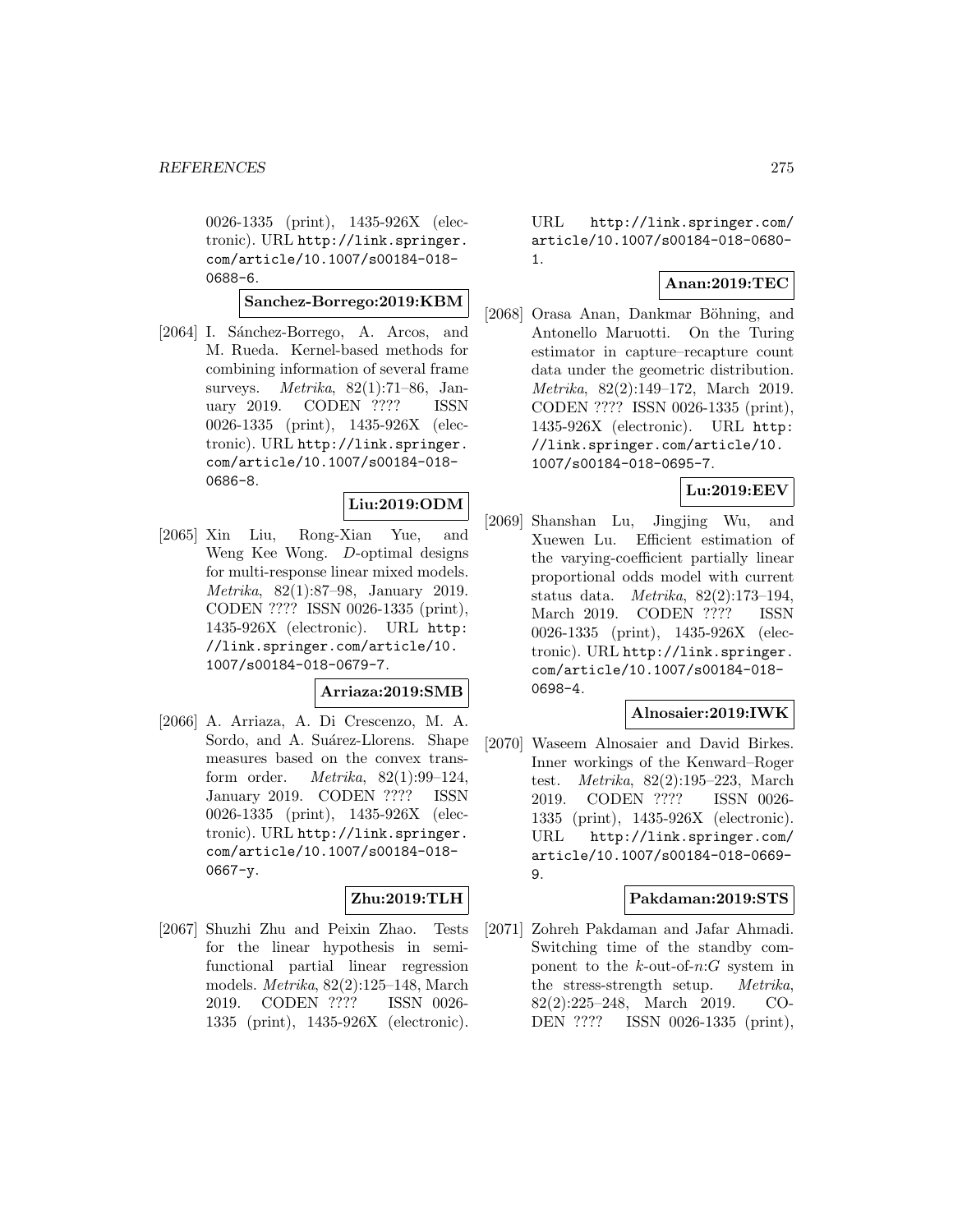1435-926X (electronic). URL http: //link.springer.com/article/10. 1007/s00184-018-0694-8.

# **Kumar:2019:GDR**

[2072] A. N. Kumar and N. S. Upadhye. Generalizations of distributions related to  $(k_1, k_2)$ -runs. *Metrika*, 82(2):249–268, March 2019. CODEN ???? ISSN 0026-1335 (print), 1435-926X (electronic). URL http://link.springer. com/article/10.1007/s00184-018- 0668-x.

### **Ye:2019:PAE**

[2073] Shili Ye, Dongying Wang, and Runchu Zhang. Partial aliased effect number pattern and selection of optimal compromise designs. Metrika, 82(3):269– 293, April 2019. CODEN ???? ISSN 0026-1335 (print), 1435-926X (electronic). URL http://link.springer. com/article/10.1007/s00184-018- 00705-2.

### **Mostafa:2019:KDE**

[2074] Sayed A. Mostafa and Ibrahim A. Ahmad. Kernel density estimation from complex surveys in the presence of complete auxiliary information. Metrika, 82(3):295–338, April 2019. CODEN ???? ISSN 0026-1335 (print), 1435-926X (electronic). URL http: //link.springer.com/article/10. 1007/s00184-018-0703-y.

## **Sheena:2019:ECD**

[2075] Yo Sheena. Estimation of a continuous distribution on the real line by discretization methods. Metrika, 82(3):339–360, April 2019. CO-DEN ???? ISSN 0026-1335 (print), 1435-926X (electronic). URL http:

//link.springer.com/article/10. 1007/s00184-018-0683-y.

### **Bohning:2019:MCL**

[2076] Dankmar Böhning, Panicha Kaskasamkul, and Peter G. M. van der Heijden. A modification of Chao's lower bound estimator in the case of one-inflation. Metrika, 82(3):361–384, April 2019. CODEN ???? ISSN 0026-1335 (print), 1435-926X (electronic). URL http: //link.springer.com/article/10. 1007/s00184-018-0689-5; http: //link.springer.com/content/pdf/ 10.1007/s00184-018-0689-5.pdf.

## **Nikolov:2019:APL**

[2077] Nikolay I. Nikolov and Eugenia Stoimenova. Asymptotic properties of Lee distance. Metrika, 82(3):385–408, April 2019. CODEN ???? ISSN 0026-1335 (print), 1435-926X (electronic). URL http://link.springer. com/article/10.1007/s00184-018- 0687-7. See correction [2172].

### **Kharrati-Kopaei:2019:EDL**

[2078] Mahmood Kharrati-Kopaei and Ahad Malekzadeh. On the exact distribution of the likelihood ratio test for testing the homogeneity of scale parameters of several two-parameter exponential distributions: complete and censored samples. Metrika, 82(4):409– 427, May 2019. CODEN ???? ISSN 0026-1335 (print), 1435-926X (electronic). URL http://link.springer. com/article/10.1007/s00184-018- 00704-3.

### **Tzavelas:2019:CPD**

[2079] George Tzavelas. A characterization of the Pareto distribution based on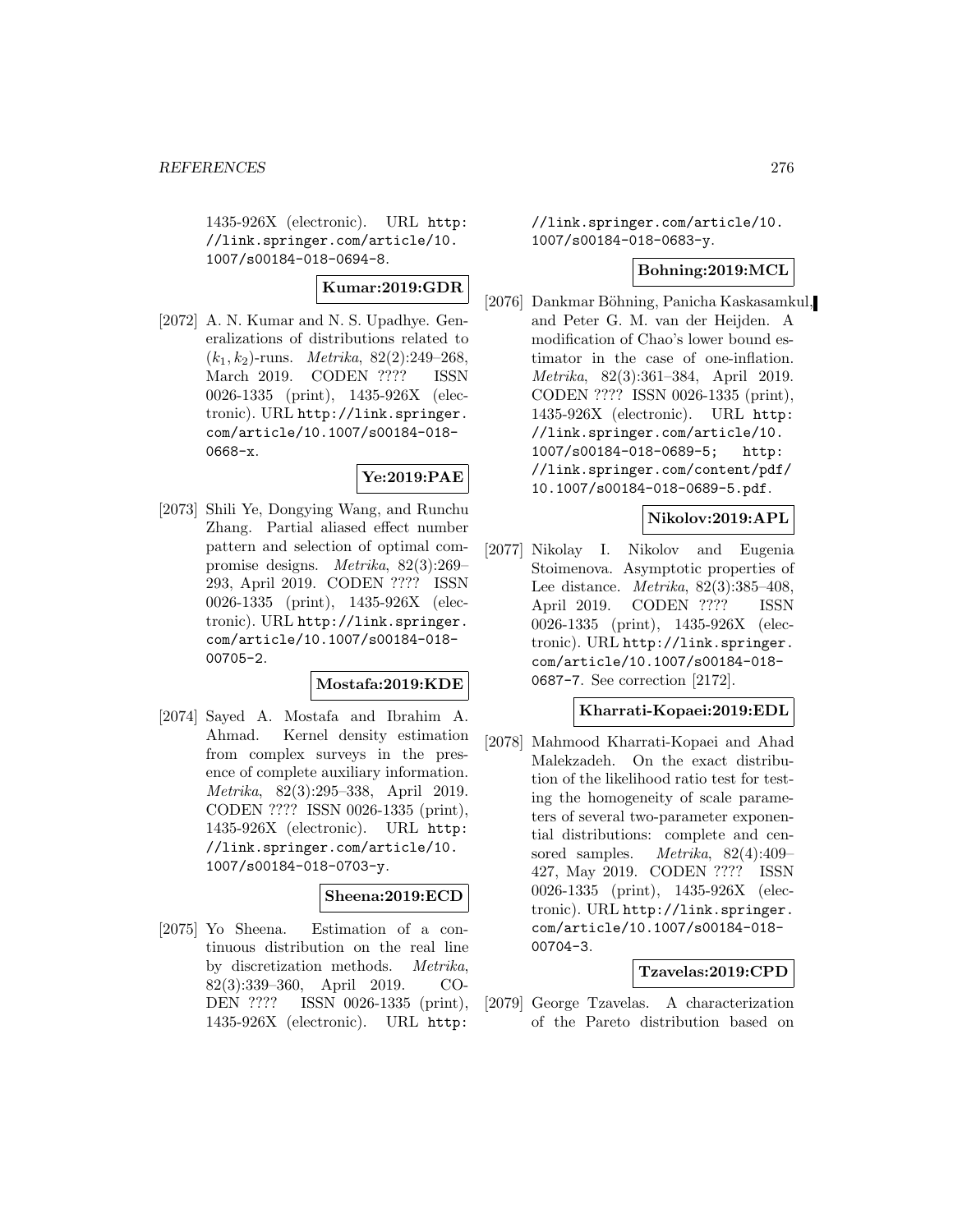the Fisher information for censored data under non-regularity conditions. Metrika, 82(4):429–440, May 2019. CODEN ???? ISSN 0026-1335 (print), 1435-926X (electronic). URL http: //link.springer.com/article/10. 1007/s00184-018-0697-5.

### **Sankaran:2019:RPP**

[2080] P. G. Sankaran and M. Dileep Kumar. Reliability properties of proportional hazards relevation transform. Metrika, 82(4):441–456, May 2019. CODEN ???? ISSN 0026-1335 (print), 1435-926X (electronic). URL http: //link.springer.com/article/10. 1007/s00184-018-0681-0.

## **Kim:2019:THH**

[2081] Jeonghwan Kim and Woojoo Lee. On testing the hidden heterogeneity in negative binomial regression models. Metrika, 82(4):457–470, May 2019. CODEN ???? ISSN 0026-1335 (print), 1435-926X (electronic). URL http: //link.springer.com/article/10. 1007/s00184-018-0684-x.

## **Zhang:2019:AMG**

[2082] Hongbin Zhang and Lang Wu. An approximate method for generalized linear and nonlinear mixed effects models with a mechanistic nonlinear covariate measurement error model. Metrika, 82(4):471–499, May 2019. CODEN ???? ISSN 0026-1335 (print), 1435-926X (electronic). URL http: //link.springer.com/article/10. 1007/s00184-018-0690-z.

**Negarestani:2019:MMN**

[2083] Hossein Negarestani, Ahad Jamal-[2087] M. Salehi, Z. Shishebor, and M. Asadi. izadeh, Sobhan Shafiei, and Narayanaswamy

Balakrishnan. Mean mixtures of normal distributions: properties, inference and application. Metrika, 82(4):501– 528, May 2019. CODEN ???? ISSN 0026-1335 (print), 1435-926X (electronic). URL http://link.springer. com/article/10.1007/s00184-018- 0692-x.

### **Kazemi:2019:IAS**

[2084] Mohammad Reza Kazemi and Ali Akbar Jafari. Inference about the shape parameters of several inverse Gaussian distributions: testing equality and confidence interval for a common value. Metrika, 82(5):529–545, July 2019. CODEN ???? ISSN 0026-1335 (print), 1435-926X (electronic). URL http: //link.springer.com/article/10. 1007/s00184-018-0693-9.

#### **Moran-Vasquez:2019:BCE**

[2085] Raúl Alejandro Morán-Vásquez and Silvia L. P. Ferrari. Box–Cox elliptical distributions with application. Metrika, 82(5):547–571, July 2019. CODEN ???? ISSN 0026-1335 (print), 1435-926X (electronic). URL http: //link.springer.com/article/10. 1007/s00184-018-0682-z.

## **Hu:2019:COF**

[2086] Liuping Hu, Hongyi Li, and Zujun Ou. Constructing optimal fourlevel designs via Gray map code. Metrika, 82(5):573–587, July 2019. CODEN ???? ISSN 0026-1335 (print), 1435-926X (electronic). URL http: //link.springer.com/article/10. 1007/s00184-018-0685-9.

### **Salehi:2019:RMW**

On the reliability modeling of weighted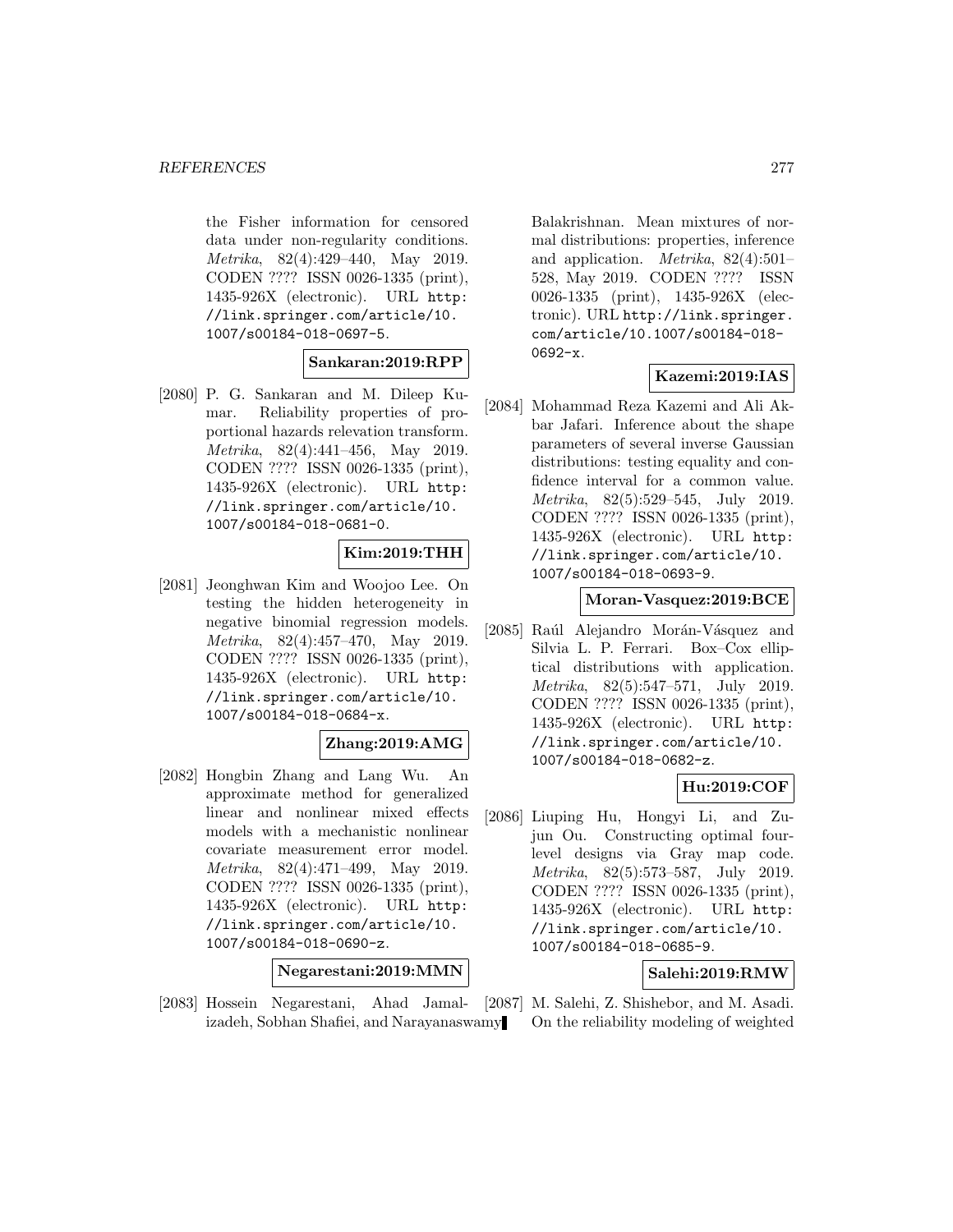$k$ -out-of-n systems with randomly chosen components. Metrika, 82(5):589– 605, July 2019. CODEN ???? ISSN 0026-1335 (print), 1435-926X (electronic). URL http://link.springer. com/article/10.1007/s00184-018-  $0691 - v.$ 

### **Crescenzo:2019:PIM**

[2088] Antonio Di Crescenzo, Suchandan Kayal, and Abdolsaeed Toomaj. A past inaccuracy measure based on the reversed relevation transform. Metrika, 82(5):607–631, July 2019. CODEN ???? ISSN 0026-1335 (print), 1435-926X (electronic). URL http: //link.springer.com/article/10. 1007/s00184-018-0696-6.

## **Yu:2019:CQE**

[2089] Ping Yu, Ting Li, Zhongyi Zhu, and Zhongzhan Zhang. Composite quantile estimation in partial functional linear regression model with dependent errors. Metrika, 82(6):633–656, August 2019. CODEN ???? ISSN 0026-1335 (print), 1435-926X (electronic). URL http://link.springer. com/article/10.1007/s00184-018- 0699-3.

### **Mukherjee:2019:CPM**

[2090] Amitava Mukherjee and Marco Marozzi. A class of percentile modified Lepagetype tests.  $Metrika$ ,  $82(6):657-689$ , August 2019. CODEN ???? ISSN 0026-1335 (print), 1435-926X (electronic). URL http://link.springer. com/article/10.1007/s00184-018- 0700-1.

## **Patra:2019:GOA**

[2091] Arijit Patra and Chanchal Kundu. On generalized orderings and ageing

classes for residual life and inactivity time at random time. Metrika, 82(6):691–704, August 2019. CO-DEN ???? ISSN 0026-1335 (print), 1435-926X (electronic). URL http: //link.springer.com/article/10. 1007/s00184-018-0701-0.

## **Yang:2019:SPF**

[2092] Po Yang and William Li. Some properties of foldover designs with column permutations. Metrika, 82(6):705–717, August 2019. CODEN ???? ISSN 0026-1335 (print), 1435-926X (electronic). URL http://link.springer. com/article/10.1007/s00184-018- 0702-z.

### **Rosa:2019:EWP**

[2093] Samuel Rosa. Equivalence of weighted and partial optimality of experimental designs. Metrika, 82(6):719–732, August 2019. CODEN ???? ISSN 0026-1335 (print), 1435-926X (electronic). URL http://link.springer. com/article/10.1007/s00184-019- 00706-9.

### **Li:2019:LLR**

[2094] Xu Li, Juxia Xiao, Weixing Song, and Jianhong Shi. Local linear regression with reciprocal inverse Gaussian kernel. Metrika, 82(6):733–758, August 2019. CODEN ???? ISSN 0026-1335 (print), 1435-926X (electronic). URL http: //link.springer.com/article/10. 1007/s00184-019-00717-6.

## **Zhu:2019:EUM**

[2095] Xiaojun Zhu, N. Balakrishnan, and Helton Saulo. On the existence and uniqueness of the maximum likelihood estimates of parameters of Laplace Birnbaum–Saunders distribution based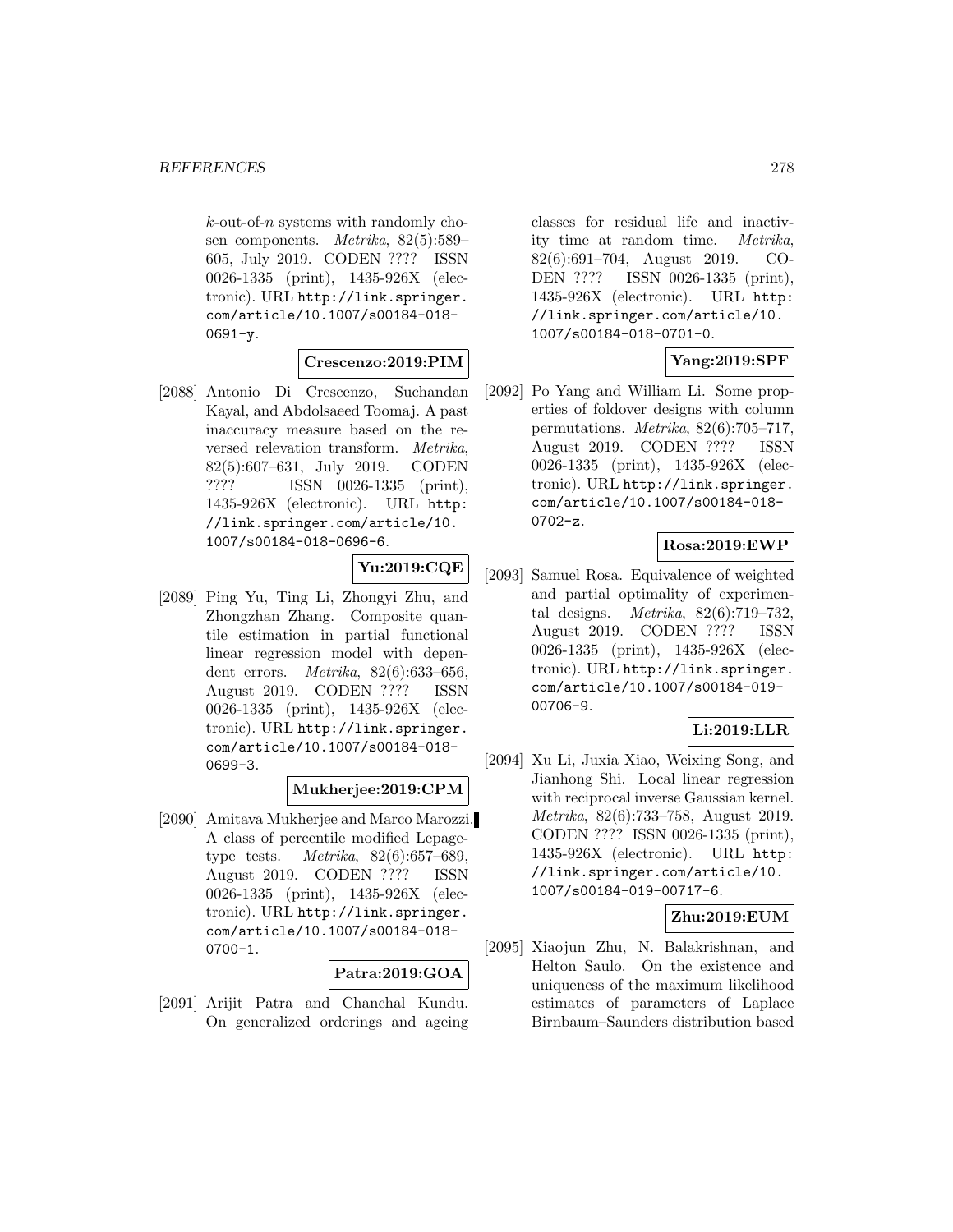on Type-I, Type-II and hybrid censored samples. Metrika, 82(7):759–778, October 2019. CODEN ???? ISSN 0026-1335 (print), 1435-926X (electronic). URL http://link.springer. com/article/10.1007/s00184-019- 00707-8.

# **Betsch:2019:NCG**

[2096] Steffen Betsch and Bruno Ebner. A new characterization of the Gamma distribution and associated goodnessof-fit tests. Metrika, 82(7):779–806, October 2019. CODEN ???? ISSN 0026-1335 (print), 1435-926X (electronic). URL http://link.springer. com/article/10.1007/s00184-019- 00708-7.

### **Forcina:2019:ETM**

[2097] Antonoio Forcina. Estimation and testing of multiplicative models for frequency data. *Metrika*, 82(7):807–822, October 2019. CODEN ???? ISSN 0026-1335 (print), 1435-926X (electronic). URL http://link.springer. com/article/10.1007/s00184-019- 00709-6.

### **Bouezmarni:2019:LSB**

[2098] Taoufik Bouezmarni, Félix Camirand Lemyre, and Jean-François Quessy. On the large-sample behavior of two estimators of the conditional copula under serially dependent data. Metrika, 82(7):823–841, October 2019. CO-DEN ???? ISSN 0026-1335 (print), 1435-926X (electronic). URL http: //link.springer.com/article/10. 1007/s00184-019-00711-y.

## **Lin:2019:MEC**

[2099] Yuxuan Lin and Kai-Tai Fang. The main effect confounding pattern for saturated orthogonal designs. Metrika, 82(7):843–861, October 2019. CO-DEN ???? ISSN 0026-1335 (print), 1435-926X (electronic). URL http: //link.springer.com/article/10. 1007/s00184-019-00713-w.

### **Yang:2019:MOU**

[2100] Kai Yang, Yao Kang, Dehui Wang, Han Li, and Yajing Diao. Modeling overdispersed or underdispersed count data with generalized Poisson integer-valued autoregressive processes. Metrika, 82(7):863–889, October 2019. CO-DEN ???? ISSN 0026-1335 (print), 1435-926X (electronic). URL http: //link.springer.com/article/10. 1007/s00184-019-00714-9.

### **Letac:2019:CDF**

[2101] Gérard Letac. Cumulative distribution functions for the five simplest natural exponential families. Metrika, 82(8):891–902, November 2019. CO-DEN ???? ISSN 0026-1335 (print), 1435-926X (electronic). URL http: //link.springer.com/article/10. 1007/s00184-019-00710-z.

### **Nishino:2019:CST**

[2102] Takuya Nishino and Hidetoshi Murakami. The Cucconi statistic for Type-I censored data. Metrika, 82 (8):903–929, November 2019. CO-DEN ???? ISSN 0026-1335 (print), 1435-926X (electronic). URL http: //link.springer.com/article/10. 1007/s00184-019-00712-x.

### **Scherer:2019:ESM**

[2103] Matthias Scherer and Henrik Sloot. Exogenous shock models: analytical characterization and probabilistic construc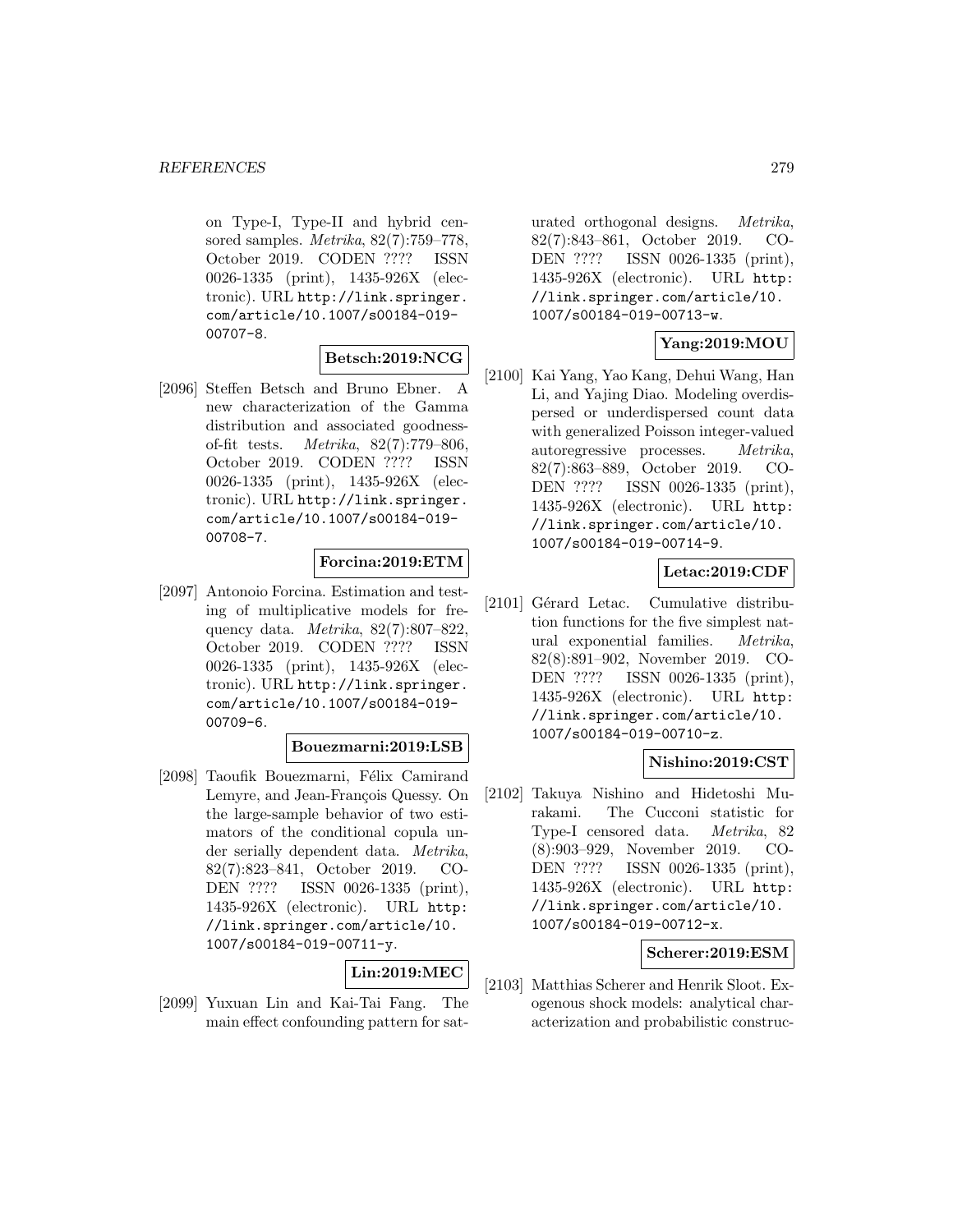tion. *Metrika*, 82(8):931–959, November 2019. CODEN ???? ISSN 0026-1335 (print), 1435-926X (electronic). URL http://link.springer. com/article/10.1007/s00184-019- 00715-8.

### **Kroll:2019:NIE**

[2104] Martin Kroll. Nonparametric intensity estimation from noisy observations of a Poisson process under unknown error distribution. *Metrika*,  $82(8):961-990$ , November 2019. CODEN ???? ISSN 0026-1335 (print), 1435-926X (electronic). URL http://link.springer. com/article/10.1007/s00184-019- 00716-7.

#### **Balakrishnan:2019:REO**

 $[2105]$  N. Balakrishnan, E. Castilla, N. Martín, and L. Pardo. Robust estimators for one-shot device testing data under gamma lifetime model with an application to a tumor toxicological data. Metrika, 82(8):991–1019, November 2019. CODEN ???? ISSN 0026-1335 (print), 1435-926X (electronic). URL http://link.springer. com/article/10.1007/s00184-019- 00718-5.

## **Mi:2019:SLR**

[2106] Jie Mi. Some limit results in estimation of proportion based on group testing. Metrika, 82(8):1021–1038, November 2019. CODEN ???? ISSN 0026-1335 (print), 1435-926X (electronic). URL http://link.springer. com/article/10.1007/s00184-019- 00719-4.

### **Yang:2020:CQR**

[2107] Weiming Yang and Yiping Yang. Composite quantile regression estimation of

linear error-in-variable models using instrumental variables. Metrika, 83(1):1– 16, January 2020. CODEN ???? ISSN 0026-1335 (print), 1435-926X (electronic). URL http://link.springer. com/article/10.1007/s00184-019- 00734-5.

### **Ma:2020:NEC**

[2108] Yaolan Ma, Bo Wei, and Wei Huang. A nonparametric estimator for the conditional tail index of Pareto-type distributions. Metrika, 83(1):17–44, January 2020. CODEN ???? ISSN 0026-1335 (print), 1435-926X (electronic). URL http://link.springer. com/article/10.1007/s00184-019- 00723-8.

### **Coelho:2020:THD**

[2109] Carlos A. Coelho and Anuradha Roy. Testing the hypothesis of a doubly exchangeable covariance matrix. Metrika, 83(1):45–68, January 2020. CO-DEN ???? ISSN 0026-1335 (print), 1435-926X (electronic). URL http: //link.springer.com/article/10. 1007/s00184-019-00724-7.

## **Garcia-Perez:2020:SAD**

[2110] A. García-Pérez. Saddlepoint approximations for the distribution of some robust estimators of the variogram. Metrika, 83(1):69–91, January 2020. CODEN ???? ISSN 0026-1335 (print), 1435-926X (electronic). URL http: //link.springer.com/article/10. 1007/s00184-019-00725-6.

#### **Comte:2020:RFE**

[2111] F. Comte and V. Genon-Catalot. Regression function estimation on non compact support in an heteroscesdastic model. Metrika, 83(1):93–128, Jan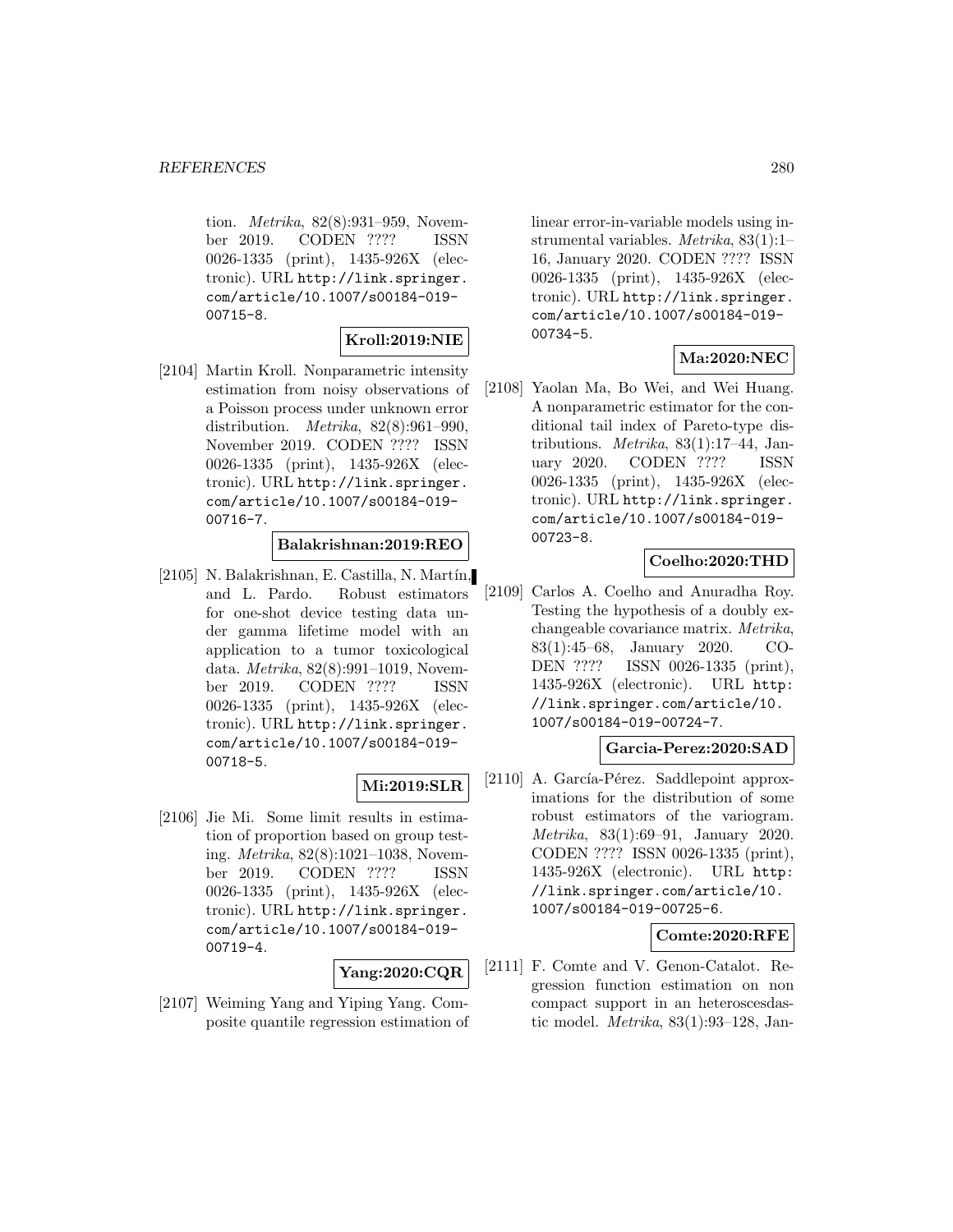uary 2020. CODEN ???? ISSN 0026-1335 (print), 1435-926X (electronic). URL http://link.springer. com/article/10.1007/s00184-019- 00727-4.

**Hu:2020:CFL**

[2112] Liuping Hu, Zujun Ou, and Hongyi Li. Construction of four-level and mixedlevel designs with zero Lee discrepancy. Metrika, 83(1):129–139, January 2020. CODEN ???? ISSN 0026-1335 (print), 1435-926X (electronic). URL http: //link.springer.com/article/10. 1007/s00184-019-00720-x.

## **Kohler:2020:NQE**

[2113] Michael Kohler and Reinhard Tent. Nonparametric quantile estimation using surrogate models and importance sampling. *Metrika*, 83(2):141-169, February 2020. CODEN ???? ISSN 0026-1335 (print), 1435-926X (electronic). URL http://link.springer. com/article/10.1007/s00184-019- 00736-3.

### **Misra:2020:RAF**

[2114] Neeraj Misra and Jisha Francis. Relative ageing in frailty and resilience models. Metrika, 83(2):171–196, February 2020. CODEN ???? ISSN 0026-1335 (print), 1435-926X (electronic). URL http://link.springer. com/article/10.1007/s00184-019- 00726-5.

### **Cao:2020:BFP**

[2115] Cong Cao, Markus Pauly, and Frank Konietschke. The Behrens–Fisher problem with covariates and baseline adjustments. Metrika, 83(2):197–215, February 2020. CODEN ???? ISSN

0026-1335 (print), 1435-926X (electronic). URL http://link.springer. com/article/10.1007/s00184-019- 00729-2.

### **Xu:2020:GSD**

[2116] Xinyi Xu and Jingxiao Zhang. Groupwise sufficient dimension reduction via conditional distance clustering. Metrika, 83(2):217–242, February 2020. CODEN ???? ISSN 0026-1335 (print), 1435-926X (electronic). URL http: //link.springer.com/article/10. 1007/s00184-019-00732-7.

#### **Lindholm:2020:VPE**

[2117] Mathias Lindholm and Felix Wahl. On the variance parameter estimator in general linear models. Metrika, 83(2):243–254, February 2020. CO-DEN ???? ISSN 0026-1335 (print), 1435-926X (electronic). URL http: //link.springer.com/article/10. 1007/s00184-019-00751-4; http: //link.springer.com/content/pdf/ 10.1007/s00184-019-00751-4.pdf.

### **Huang:2020:ODS**

[2118] Yimin Huang, Xiangshun Kong, and Mingyao Ai. Optimal designs in sparse linear models. Metrika, 83(2):255–273, February 2020. CODEN ???? ISSN 0026-1335 (print), 1435-926X (electronic). URL http://link.springer. com/article/10.1007/s00184-019- 00722-9.

### **Bagdonavicius:2020:NMO**

[2119] Vilijandas Bagdonavicius and Linas Petkevicius. A new multiple outliers identification method in linear regression. Metrika, 83(3):275–296, April 2020. CODEN ???? ISSN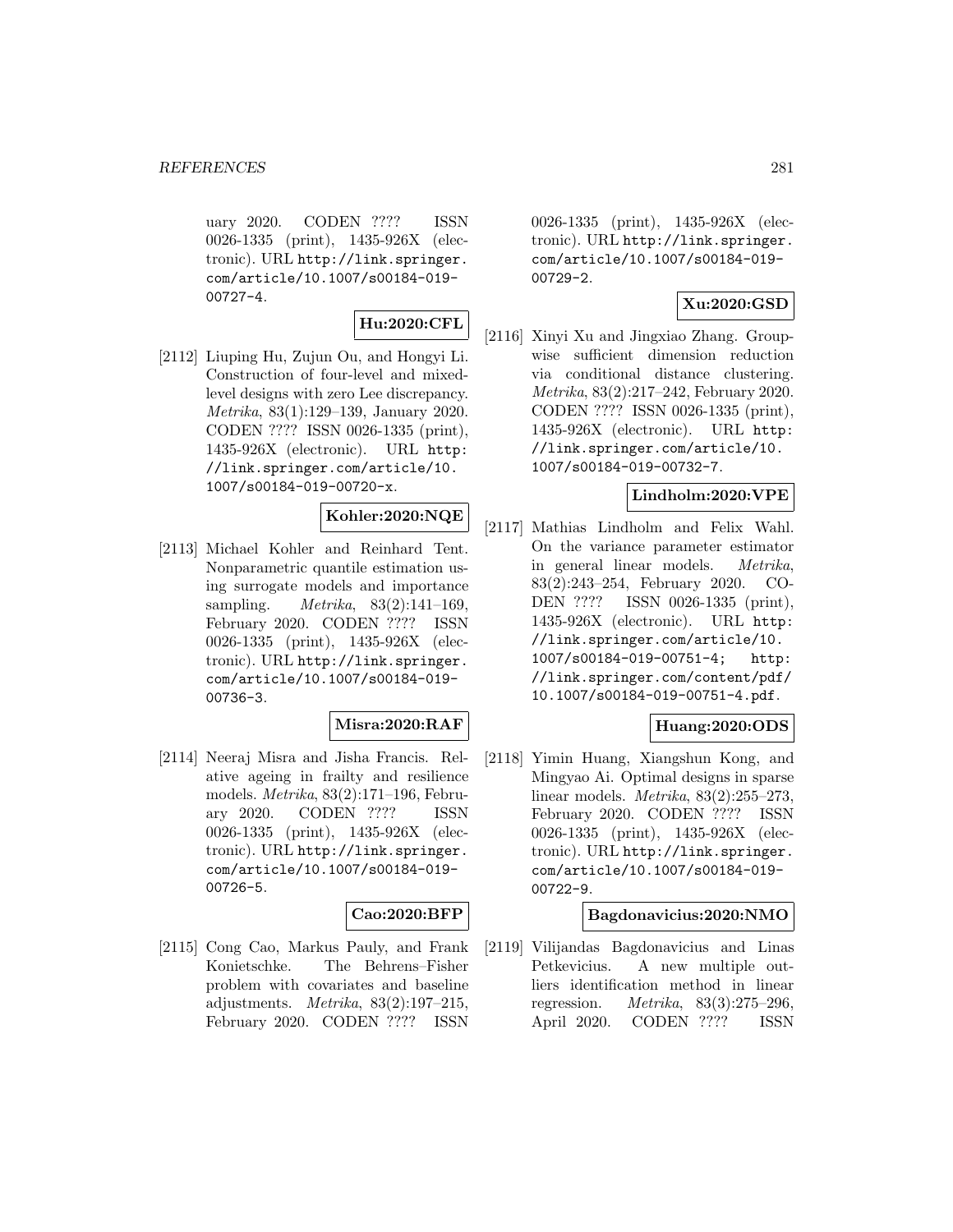0026-1335 (print), 1435-926X (electronic). URL http://link.springer. com/article/10.1007/s00184-019- 00731-8.

#### **Batsidis:2020:GFT**

[2120] Apostolos Batsidis, María Dolores Jiménez-Gamero, and Artur J. Lemonte. On goodness-of-fit tests for the Bell distribution. *Metrika*,  $83(3):297-319$ , April 2020. CODEN ???? ISSN 0026-1335 (print), 1435-926X (electronic). URL http://link.springer. com/article/10.1007/s00184-019- 00733-6.

#### **Karimnezhad:2020:GGB**

[2121] Ali Karimnezhad and Mahmoud Zarepour. A general guide in Bayesian and robust Bayesian estimation using Dirichlet processes. Metrika, 83 (3):321–346, April 2020. CODEN ???? ISSN 0026-1335 (print), 1435-926X (electronic). URL http: //link.springer.com/article/10. 1007/s00184-019-00737-2.

#### **Dash:2020:CNO**

[2122] Sukanta Dash, Baidya Nath Mandal, and Rajender Parsad. On the construction of nested orthogonal Latin hypercube designs. Metrika, 83(3):347– 353, April 2020. CODEN ???? ISSN 0026-1335 (print), 1435-926X (electronic). URL http://link.springer. com/article/10.1007/s00184-019- 00721-w.

### **Badia:2020:SCA**

[2123] Francisco Germán Badía and Hyunju Lee. On stochastic comparisons and ageing properties of multivariate proportional hazard rate mixtures. Metrika, 83(3):355–375, April 2020.

CODEN ???? ISSN 0026-1335 (print), 1435-926X (electronic). URL http: //link.springer.com/article/10. 1007/s00184-019-00730-9.

## **Liu:2020:EVC**

[2124] Hua Liu, Youquan Pei, and Qunfang Xu. Estimation for varying coefficient panel data model with cross-sectional dependence. Metrika, 83(3):377–410, April 2020. CODEN ???? ISSN 0026-1335 (print), 1435-926X (electronic). URL http://link.springer. com/article/10.1007/s00184-019- 00739-0.

#### **Chernoyarov:2020:PSL**

[2125] O. V. Chernoyarov and Yu. A. Kutoyants. Poisson source localization on the plane: the smooth case. Metrika, 83(4):411–435, May 2020. CODEN ???? ISSN 0026-1335 (print), 1435-926X (electronic). URL http: //link.springer.com/article/10. 1007/s00184-019-00738-1.

### **Gaigall:2020:TMH**

[2126] Daniel Gaigall. Testing marginal homogeneity of a continuous bivariate distribution with possibly incomplete paired data. Metrika, 83(4):437–465, May 2020. CODEN ???? ISSN 0026-1335 (print), 1435-926X (electronic). URL http://link.springer. com/article/10.1007/s00184-019- 00742-5.

### **Li:2020:ADM**

[2127] Yang Li and Yongcheng Qi. Asymptotic distribution of modularity in networks. Metrika, 83(4):467–484, May 2020. CODEN ???? ISSN 0026-1335 (print), 1435-926X (electronic). URL http://link.springer.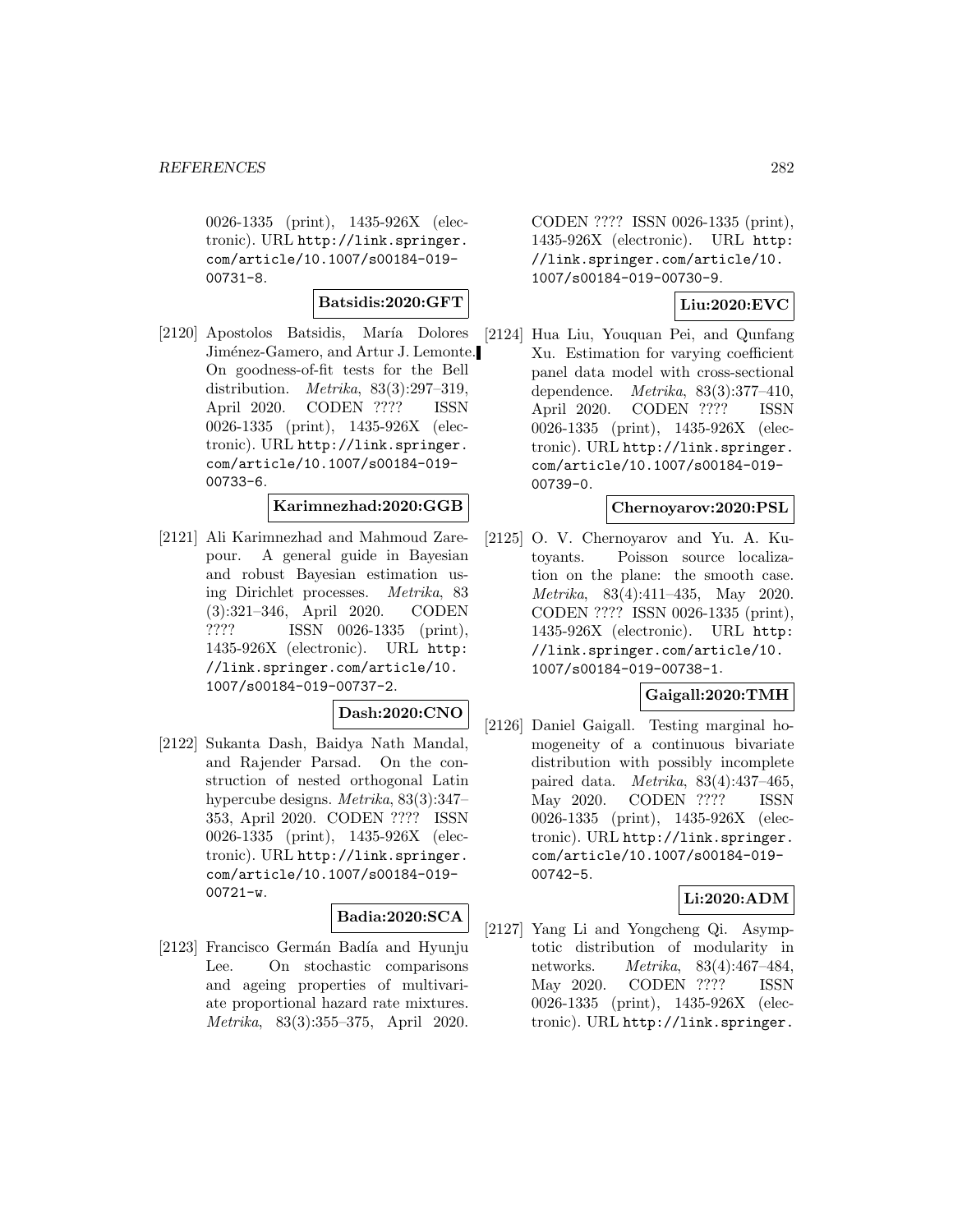com/article/10.1007/s00184-019- 00740-7.

**Liu:2020:ETO**

[2128] Xin Liu and Rong-Xian Yue. Elfving's theorem for R-optimality of experimental designs. Metrika, 83(4):485– 498, May 2020. CODEN ???? ISSN 0026-1335 (print), 1435-926X (electronic). URL http://link.springer. com/article/10.1007/s00184-019- 00728-3.

## **Koul:2020:CTN**

[2129] Hira L. Koul and Fang Li. Comparing two nonparametric regression curves in the presence of long memory in covariates and errors. Metrika, 83(4):499– 517, May 2020. CODEN ???? ISSN 0026-1335 (print), 1435-926X (electronic). URL http://link.springer. com/article/10.1007/s00184-019- 00735-4.

### **Johnen:2020:NMR**

[2130] Marcus Johnen, Stefan Bedbur, and Udo Kamps. A note on multiple roots of a likelihood equation for Weibull sequential order statistics. Metrika, 83(4):519–525, May 2020. CODEN ???? ISSN 0026-1335 (print), 1435-926X (electronic). URL http: //link.springer.com/article/10. 1007/s00184-019-00743-4.

## **Li:2020:QCU**

[2131] Hongyi Li and Hong Qin. Quadrupling: construction of uniform designs with large run sizes. Metrika, 83(5):527– 544, July 2020. CODEN ???? ISSN 0026-1335 (print), 1435-926X (electronic). URL http://link.springer. com/article/10.1007/s00184-019- 00741-6.

# **Ding:2020:RQR**

[2132] Xianwen Ding, Jiandong Chen, and Xueping Chen. Regularized quantile regression for ultrahigh-dimensional data with nonignorable missing responses. Metrika, 83(5):545–568, July 2020. CODEN ???? ISSN 0026-1335 (print), 1435-926X (electronic). URL http: //link.springer.com/article/10. 1007/s00184-019-00744-3.

## **Goto:2020:DAB**

[2133] Yuichi Goto and Masanobu Taniguchi. Discriminant analysis based on binary time series. Metrika, 83(5):569–595, July 2020. CODEN ???? ISSN 0026-1335 (print), 1435-926X (electronic). URL http://link.springer. com/article/10.1007/s00184-019- 00746-1.

### **Poloczanski:2020:MEB**

[2134] Rafał Połoczański and Maciej Wilczyński. Minimax estimation of a bivariate cumulative distribution function. Metrika, 83(5):597–615, July 2020. CODEN ???? ISSN 0026-1335 (print), 1435-926X (electronic). URL http: //link.springer.com/article/10. 1007/s00184-019-00747-0; http: //link.springer.com/content/pdf/ 10.1007/s00184-019-00747-0.pdf.

# **Fang:2020:IGR**

[2135] Longxiang Fang and Wenyu Huang. Inequalities for Gaussian random variables under Archimedean copula dependence. Metrika, 83(5):617–625, July 2020. CODEN ???? ISSN 0026-1335 (print), 1435-926X (electronic). URL http://link.springer. com/article/10.1007/s00184-019- 00748-z.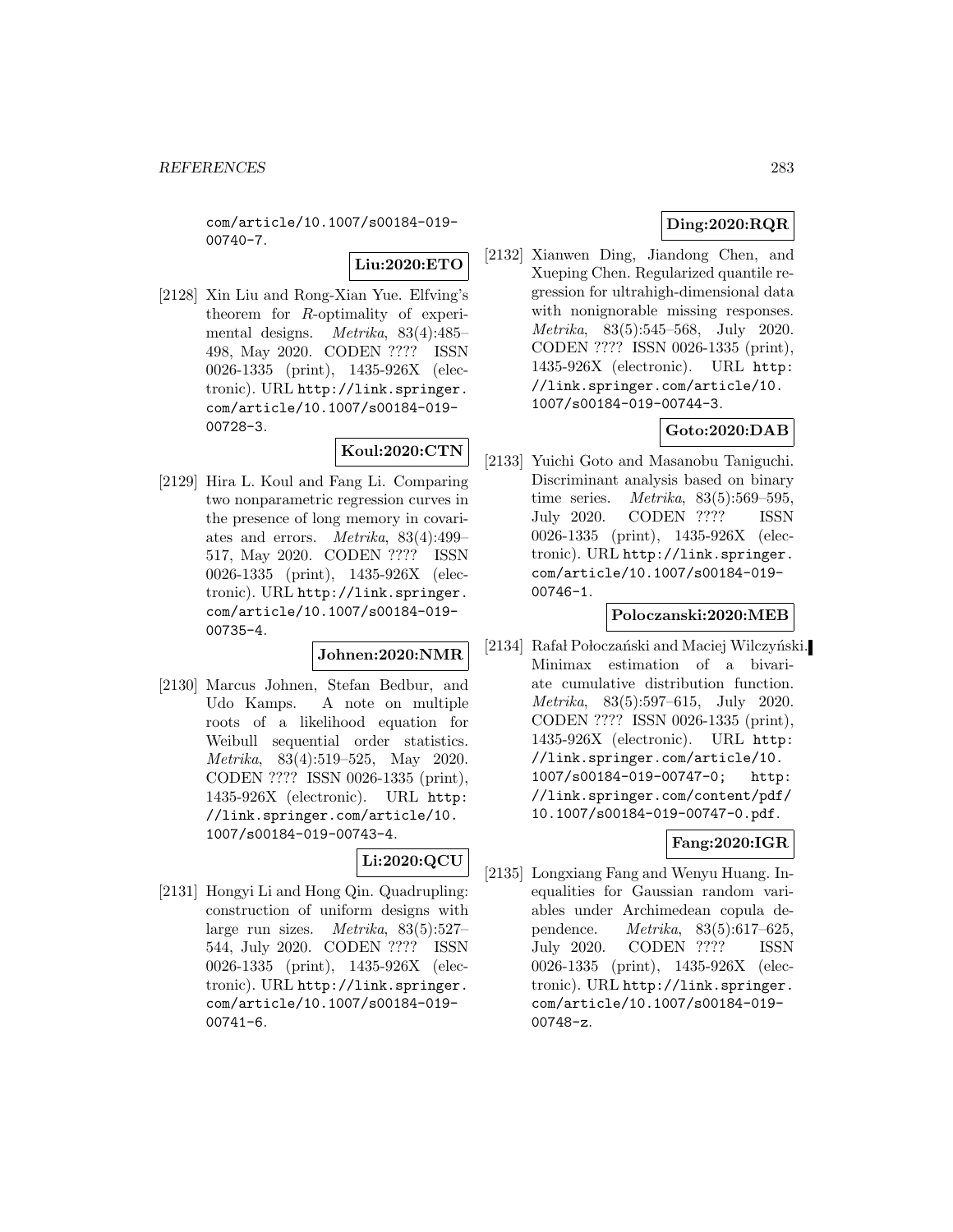**Weissbach:2020:CNB**

[2136] Rafael Weißbach and Lucas Radloff. Consistency for the negative binomial regression with fixed covariate. Metrika, 83(5):627–641, July 2020. CODEN ???? ISSN 0026-1335 (print), 1435-926X (electronic). URL http: //link.springer.com/article/10. 1007/s00184-019-00750-5.

## **Zhang:2020:LOD**

[2137] Min-Jue Zhang and Rong-Xian Yue. Locally D-optimal designs for heteroscedastic polynomial measurement error models. Metrika, 83(6):643–656, August 2020. CODEN ???? ISSN 0026-1335 (print), 1435-926X (electronic). URL http://link.springer. com/article/10.1007/s00184-019- 00745-2.

### **Asadi:2020:UAC**

[2138] Majid Asadi and Somayeh Zarezadeh. A unified approach to constructing correlation coefficients between random variables. Metrika, 83(6):657–676, August 2020. CODEN ???? ISSN 0026-1335 (print), 1435-926X (electronic). URL http://link.springer. com/article/10.1007/s00184-019- 00759-w.

## **Roy:2020:RCS**

[2139] Achintya Roy and Nitin Gupta. Reliability of a coherent system equipped with two cold standby components. Metrika, 83(6):677–697, August 2020. CODEN ???? ISSN 0026-1335 (print), 1435-926X (electronic). URL http: //link.springer.com/article/10. 1007/s00184-019-00752-3.

#### **Castano-Martinez:2020:ICO**

[2140] Antonia Castaño-Martínez, Gema Pigueiras, Georgios Psarrakos, and Miguel A. Sordo. Increasing concave orderings of linear combinations of order statistics with applications to social welfare. Metrika, 83(6):699–712, August 2020. CODEN ???? ISSN 0026-1335 (print), 1435-926X (electronic). URL http://link.springer. com/article/10.1007/s00184-019- 00754-1.

### **Ling:2020:CRK**

[2141] Nengxiang Ling, Lingyu Wang, and Philippe Vieu. Convergence rate of kernel regression estimation for time series data when both response and covariate are functional. Metrika, 83(6):713–732, August 2020. CODEN ???? ISSN 0026-1335 (print), 1435-926X (electronic). URL http://link.springer. com/article/10.1007/s00184-019- 00757-y.

### **Hadjicosta:2020:ITM**

[2142] Elena Hadjicosta and Donald Richards. Integral transform methods in goodnessof-fit testing, I: the gamma distributions. Metrika, 83(7):733–777, October 2020. CODEN ???? ISSN 0026-1335 (print), 1435-926X (electronic). URL http://link.springer. com/article/10.1007/s00184-019- 00749-y.

#### **Han:2020:ASP**

[2143] Xiaoxue Han, Jianbin Chen, Min-Qian Liu, and Shengli Zhao. Asymmetrical split-plot designs with clear effects. Metrika, 83(7):779–798, October 2020. CODEN ???? ISSN 0026-1335 (print),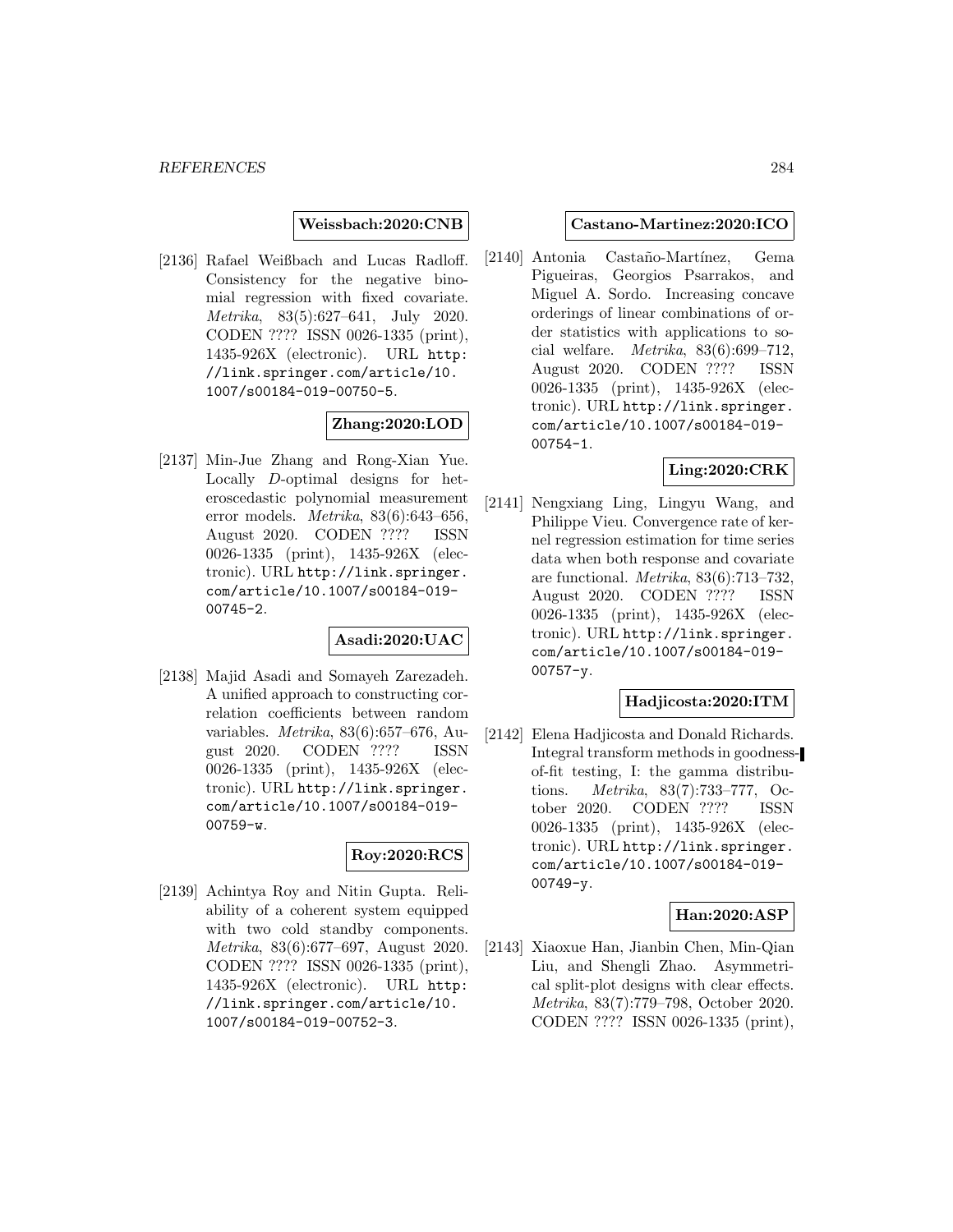1435-926X (electronic). URL http: //link.springer.com/article/10. 1007/s00184-019-00755-0.

# **Song:2020:RCW**

[2144] Fengli Song, Peng Lai, and Baohua Shen. Robust composite weighted quantile screening for ultrahigh dimensional discriminant analysis. Metrika, 83(7):799–820, October 2020. CO-DEN ???? ISSN 0026-1335 (print), 1435-926X (electronic). URL http: //link.springer.com/article/10. 1007/s00184-019-00758-x.

## **Yin:2020:VSS**

[2145] Zanhua Yin. Variable selection for sparse logistic regression. Metrika, 83(7):821–836, October 2020. CO-DEN ???? ISSN 0026-1335 (print), 1435-926X (electronic). URL http: //link.springer.com/article/10. 1007/s00184-020-00764-4.

### **Coeurjolly:2020:MJP**

[2146] Jean-François Coeurjolly and Joëlle Rousseau Trépanier. The median of a jittered Poisson distribution. Metrika, 83(7):837–851, October 2020. CO-DEN ???? ISSN 0026-1335 (print), 1435-926X (electronic). URL http: //link.springer.com/article/10. 1007/s00184-020-00765-3.

### **Volovskiy:2020:MPS**

[2147] Grigoriy Volovskiy and Udo Kamps. Maximum product of spacings prediction of future record values. Metrika, 83(7):853–868, October 2020. CO-DEN ???? ISSN 0026-1335 (print), 1435-926X (electronic). URL http: //link.springer.com/article/10. 1007/s00184-020-00767-1; http:

//link.springer.com/content/pdf/ 10.1007/s00184-020-00767-1.pdf.

### **Das:2020:OEE**

[2148] Sangita Das and Suchandan Kayal. Ordering extremes of exponentiated location-scale models with dependent and heterogeneous random samples. Metrika, 83(8):869–893, November 2020. CODEN ???? ISSN 0026-1335 (print), 1435-926X (electronic). URL http://link.springer. com/article/10.1007/s00184-019- 00753-2.

#### **Miyata:2020:EFM**

[2149] Yoichi Miyata, Takayuki Shiohama, and Toshihiro Abe. Estimation of finite mixture models of skew-symmetric circular distributions. Metrika, 83 (8):895–922, November 2020. CO-DEN ???? ISSN 0026-1335 (print), 1435-926X (electronic). URL http: //link.springer.com/article/10. 1007/s00184-019-00756-z.

### **Kumar:2020:FOR**

[2150] Jitendra Kumar, Seema Jaggi, Eldho Varghese, Arpan Bhowmik, and Cini Varghese. First order rotatable designs incorporating differential neighbour effects from experimental units up to distance 2. Metrika, 83(8):923–935, November 2020. CODEN ???? ISSN 0026-1335 (print), 1435-926X (electronic). URL http://link.springer. com/article/10.1007/s00184-020- 00762-6.

#### **Shi:2020:SIF**

[2151] Gongming Shi, Tianfa Xie, and Zhongzhan Zhang. Statistical inference for the functional quadratic quantile regression model. Metrika, 83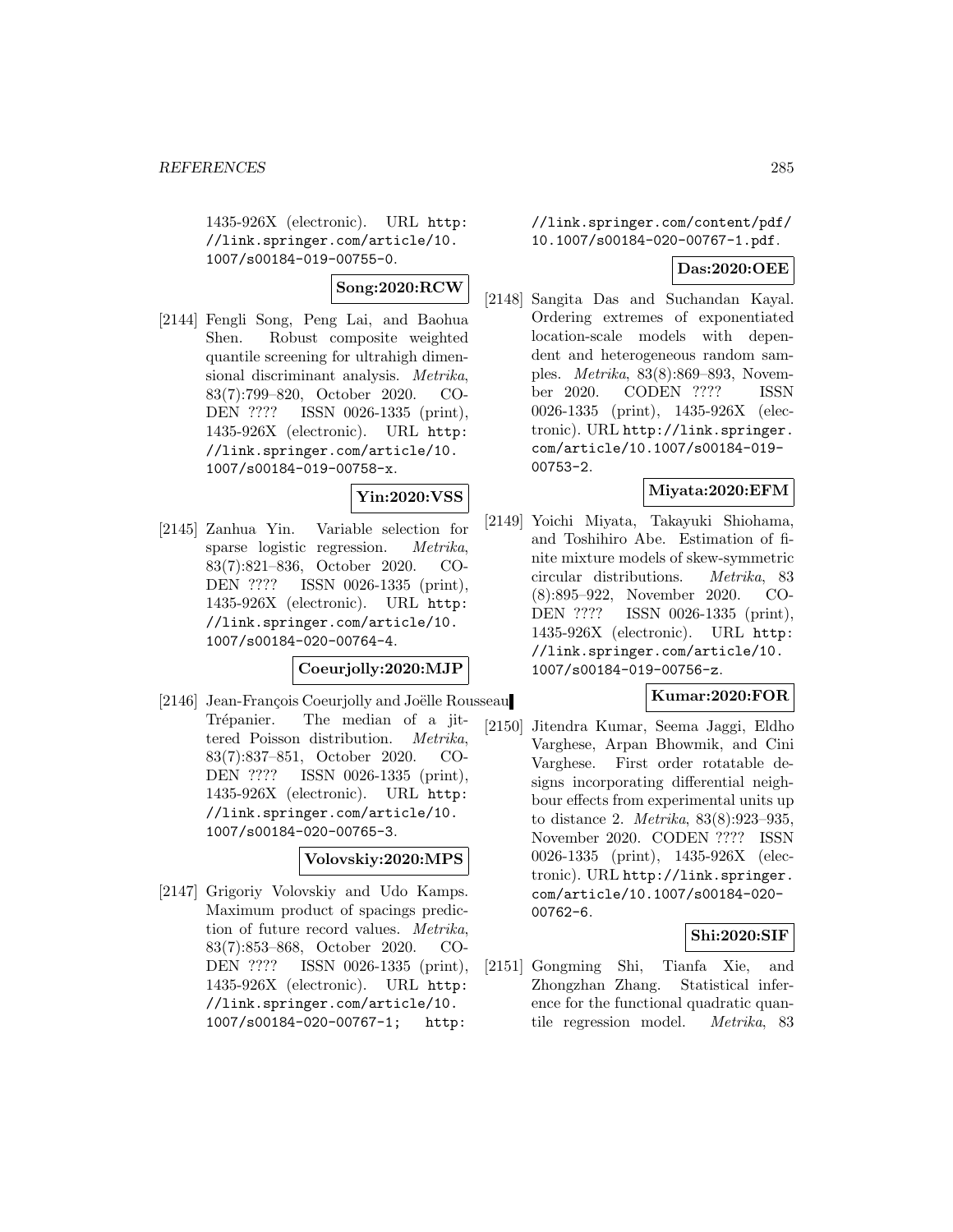(8):937–960, November 2020. CO-DEN ???? ISSN 0026-1335 (print), 1435-926X (electronic). URL http: //link.springer.com/article/10. 1007/s00184-020-00763-5.

#### **Balakrishnan:2020:NEB**

[2152] N. Balakrishnan, A. Stepanov, and V. B. Nevzorov. North-east bivariate records. Metrika, 83(8):961–976, November 2020. CODEN ???? ISSN 0026-1335 (print), 1435-926X (electronic). URL http://link.springer. com/article/10.1007/s00184-020- 00766-2.

### **Xu:2020:NQR**

[2153] Dengke Xu and Jiang Du. Nonparametric quantile regression estimation for functional data with responses missing at random. Metrika, 83(8):977–990, November 2020. CODEN ???? ISSN 0026-1335 (print), 1435-926X (electronic). URL http://link.springer. com/article/10.1007/s00184-020- 00769-z.

#### **Idais:2021:ASL**

[2154] Osama Idais and Rainer Schwabe. Analytic solutions for locally optimal designs for gamma models having linear predictors without intercept. Metrika, 84(1):1–26, January 2021. CODEN ???? ISSN 0026-1335 (print), 1435-926X (electronic). URL http: //link.springer.com/article/10. 1007/s00184-019-00760-3.

### **Lee:2021:GMN**

[2155] Hyunju Lee and Ji Hwan Cha. A general multivariate new better than used (MNBU) distribution and its properties. Metrika, 84(1):27–46, January 2021. CODEN ???? ISSN

0026-1335 (print), 1435-926X (electronic). URL http://link.springer. com/article/10.1007/s00184-020- 00773-3.

### **Guney:2021:CML**

 $[2156]$  Yesim Güney, Y. Tuaç, S. Özdemir, and O. Arslan. Conditional maximum  $L_q$ -likelihood estimation for regression model with autoregressive error terms. Metrika, 84(1):47–74, January 2021. CODEN ???? ISSN 0026-1335 (print), 1435-926X (electronic). URL http: //link.springer.com/article/10. 1007/s00184-020-00774-2.

#### **Gao:2021:ELM**

[2157] Qibing Gao, Xiuqing Zhou, Yanqin Feng, Xiuli Du, and XiaoXiao Liu. An empirical likelihood method for quantile regression models with censored data. Metrika, 84(1):75–96, January 2021. CODEN ???? ISSN 0026-1335 (print), 1435-926X (electronic). URL http://link.springer. com/article/10.1007/s00184-020- 00775-1.

#### **Majumder:2021:SIB**

[2158] Suman Majumder, Adhidev Biswas, Tania Roy, Subir Kumar Bhandari, and Ayanendranath Basu. Statistical inference based on a new weighted likelihood approach. Metrika, 84(1):97–120, January 2021. CODEN ???? ISSN 0026-1335 (print), 1435-926X (electronic). URL http://link.springer. com/article/10.1007/s00184-020- 00778-y.

#### **Zhao:2021:MAB**

[2159] Shengli Zhao and Qianqian Zhao. Minimum aberration blocked designs with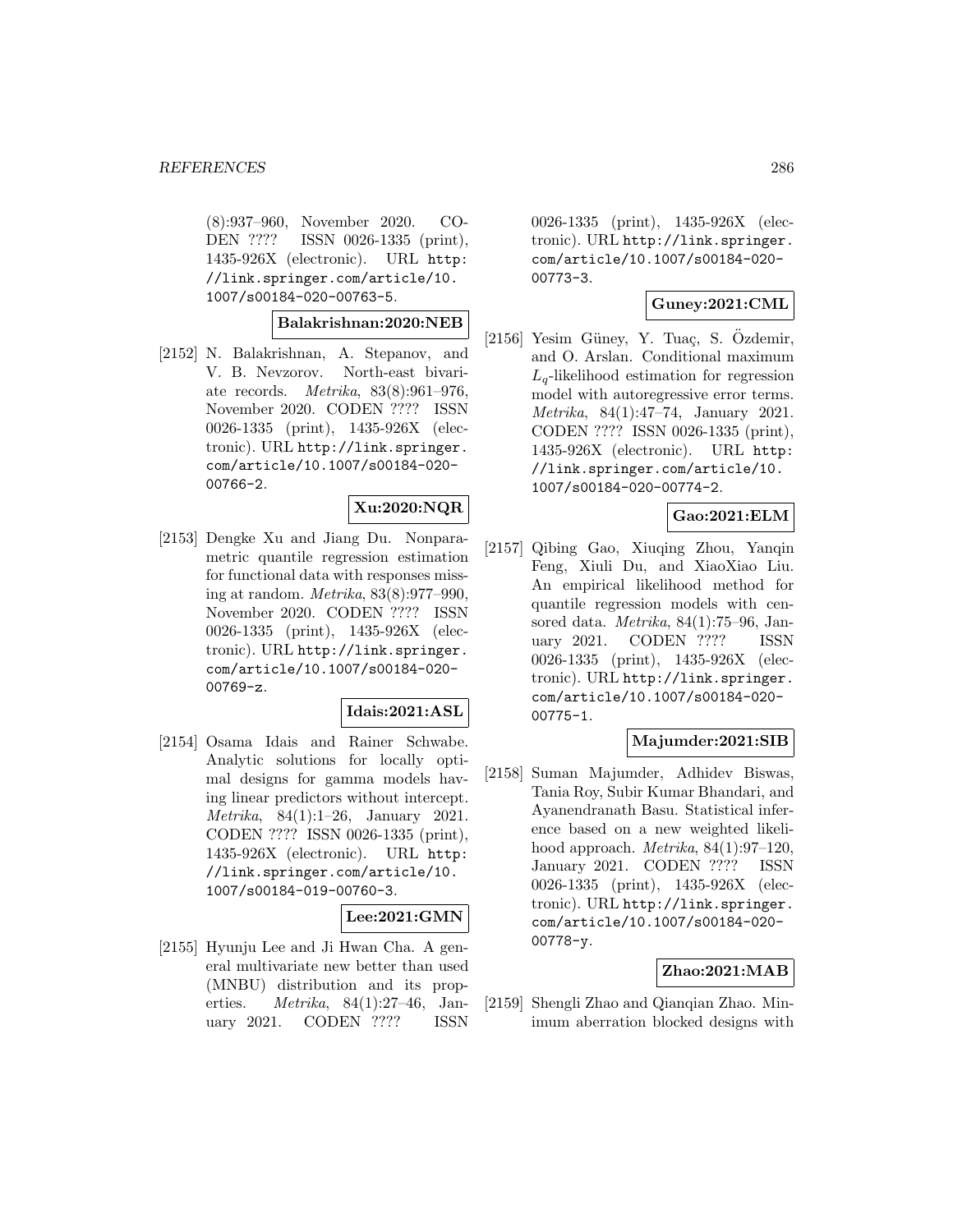multiple block variables. Metrika, 84(2):121–140, February 2021. CO-DEN ???? ISSN 0026-1335 (print), 1435-926X (electronic). URL http: //link.springer.com/article/10. 1007/s00184-020-00761-7.

### **Borisov:2021:UWK**

[2160] Igor S. Borisov, Yuliana Yu. Linke, and Pavel S. Ruzankin. Universal weighted kernel-type estimators for some class of regression models. Metrika, 84 (2):141–166, February 2021. CO-DEN ???? ISSN 0026-1335 (print), 1435-926X (electronic). URL http: //link.springer.com/article/10. 1007/s00184-020-00768-0.

### **Jiang:2021:OMA**

[2161] Rongjie Jiang, Liming Wang, and Yang Bai. Optimal model averaging estimator for semi-functional partially linear models. Metrika, 84(2):167–194, February 2021. CODEN ???? ISSN 0026-1335 (print), 1435-926X (electronic). URL http://link.springer. com/article/10.1007/s00184-020- 00772-4.

**Voutilainen:2021:AMS**

[2162] Marko Voutilainen, Pauliina Ilmonen, Soledad Torres, Ciprian Tudor, and Lauri Viitasaari. On the ARCH model with stationary liquidity. *Metrika*, 84(2):195–224, February 2021. CO-DEN ???? ISSN 0026-1335 (print), 1435-926X (electronic). URL http: //link.springer.com/article/10. 1007/s00184-020-00779-x; http: //link.springer.com/content/pdf/ 10.1007/s00184-020-00779-x.pdf.

### **Guo:2021:PIB**

[2163] Guangbao Guo, Guoqi Qian, Lu Lin, and Wei Shao. Parallel inference for big data with the group Bayesian method. Metrika, 84(2):225–243, February 2021. CODEN ???? ISSN 0026-1335 (print), 1435-926X (electronic). URL http: //link.springer.com/article/10. 1007/s00184-020-00784-0.

#### **Bohning:2021:GFM**

[2164] Dankmar Böhning and Helen E. Ogden. General flation models for count data. Metrika, 84(2):245–261, February 2021. CODEN ???? ISSN 0026-1335 (print), 1435-926X (electronic). URL http://link.springer. com/article/10.1007/s00184-020- 00786-y; http://link.springer. com/content/pdf/10.1007/s00184- 020-00786-y.pdf.

### **Gayathri:2021:PGV**

[2165] Ramanathan Gayathri and Enchakudiyil Ibrahim Abdul Sathar. On past geometric vitality function of order statistics. Metrika, 84(2):263–280, February 2021. CODEN ???? ISSN 0026-1335 (print), 1435-926X (electronic). URL http://link.springer. com/article/10.1007/s00184-020- 00789-9.

### **Kone:2021:NNB**

[2166] Mamadou Koné and Annick Valibouze. Nearest neighbor balanced block designs for autoregressive errors. Metrika, 84(3):281–312, April 2021. CODEN ???? ISSN 0026-1335 (print), 1435-926X (electronic). URL http: //link.springer.com/article/10. 1007/s00184-020-00770-6.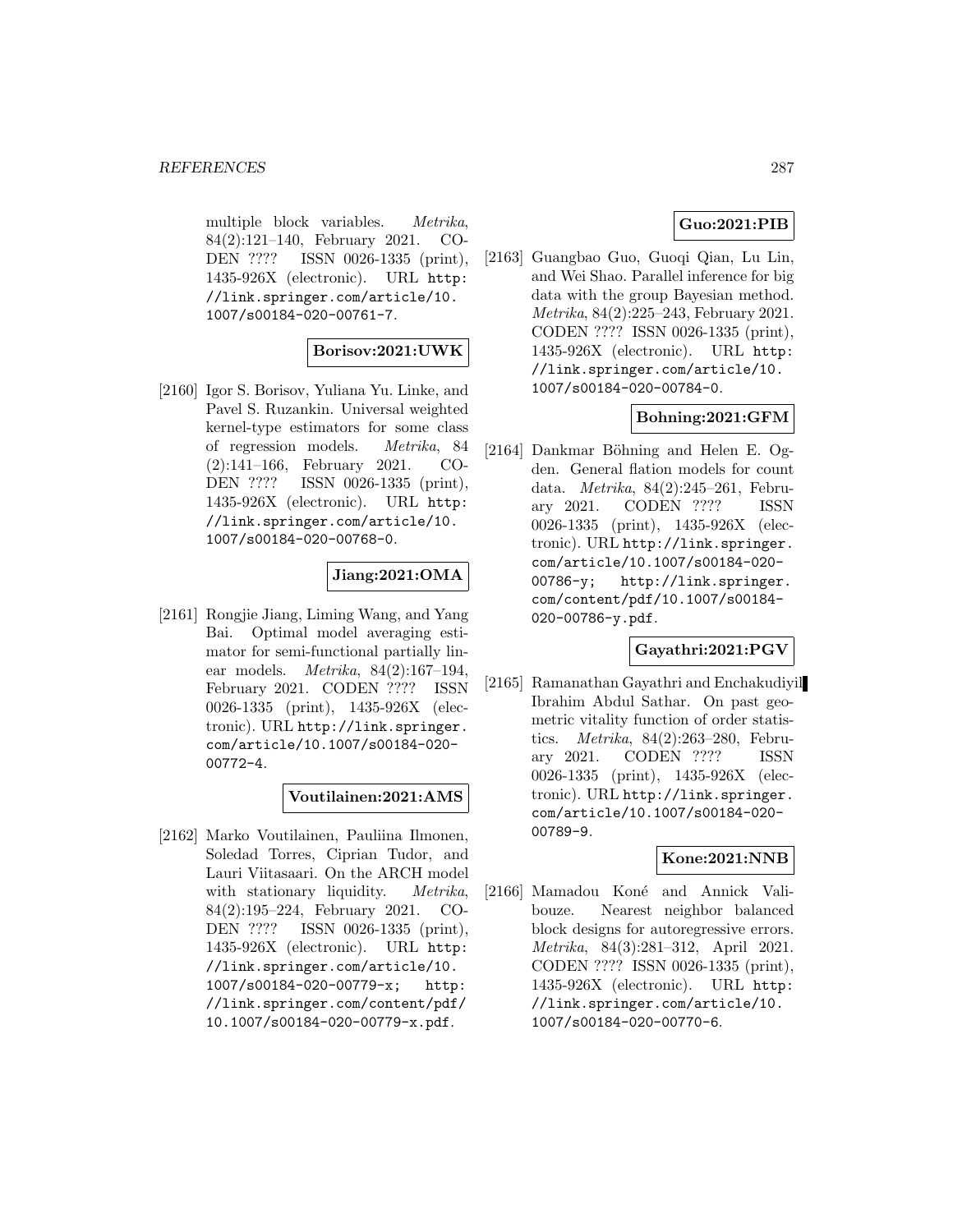## **Qeadan:2021:EBL**

[2167] Fares Qeadan and Ronald Christensen. On the equivalence between the LRT and F-test for testing variance components in a class of linear mixed models. Metrika, 84(3):313–338, April 2021. CODEN ???? ISSN 0026-1335 (print), 1435-926X (electronic). URL http: //link.springer.com/article/10. 1007/s00184-020-00777-z.

### **Hu:2021:SAJ**

[2168] Zongliang Hu, Zhishui Hu, Kai Dong, Tiejun Tong, and Yuedong Wang. A shrinkage approach to joint estimation of multiple covariance matrices. Metrika, 84(3):339–374, April 2021. CODEN ???? ISSN 0026-1335 (print), 1435-926X (electronic). URL http: //link.springer.com/article/10. 1007/s00184-020-00781-3.

#### **Philippe:2021:RDS**

[2169] Anne Philippe, Caroline Robet, and Marie-Claude Viano. Random discretization of stationary continuous time processes. Metrika, 84(3):375– 400, April 2021. CODEN ???? ISSN 0026-1335 (print), 1435-926X (electronic). URL http://link.springer. com/article/10.1007/s00184-020- 00783-1.

#### **Dorr:2021:NTM**

[2170] Philip Dörr, Bruno Ebner, and Norbert Henze. A new test of multivariate normality by a double estimation in a characterizing PDE. Metrika, 84(3):401– 427, April 2021. CODEN ???? ISSN 0026-1335 (print), 1435-926X (electronic). URL http://link.springer. com/article/10.1007/s00184-020- 00795-x; http://link.springer.

com/content/pdf/10.1007/s00184- 020-00795-x.pdf.

### **Tian:2021:AFR**

[2171] Yuzhu Tian, Hongmei Lin, Heng Lian, and Zengyan Fan. Additive functional regression in reproducing kernel Hilbert spaces under smoothness condition. Metrika, 84(3):429–442, April 2021. CODEN ???? ISSN 0026-1335 (print), 1435-926X (electronic). URL http://link.springer. com/article/10.1007/s00184-020- 00797-9.

### **Nikolov:2021:CAP**

[2172] Nikolay I. Nikolov and Eugenia Stoimenova. Correction to: Asymptotic properties of Lee distance. Metrika, 84(3):443–444, April 2021. CODEN ???? ISSN 0026-1335 (print), 1435-926X (electronic). URL http: //link.springer.com/article/10. 1007/s00184-021-00810-9; http: //link.springer.com/content/pdf/ 10.1007/s00184-021-00810-9.pdf. See [2077].

## **Singh:2021:ODU**

[2173] Rakhi Singh, Angela Dean, Ashish Das, and Fangfang Sun. A-optimal designs under a linearized model for discrete choice experiments. Metrika, 84(4):445–465, May 2021. CODEN ???? ISSN 0026-1335 (print), 1435-926X (electronic). URL http: //link.springer.com/article/10. 1007/s00184-020-00771-5.

#### **Cai:2021:EEV**

[2174] Xiong Cai, Liugen Xue, Xiaolong Pu, and Xingyu Yan. Efficient estimation for varying-coefficient mixed effects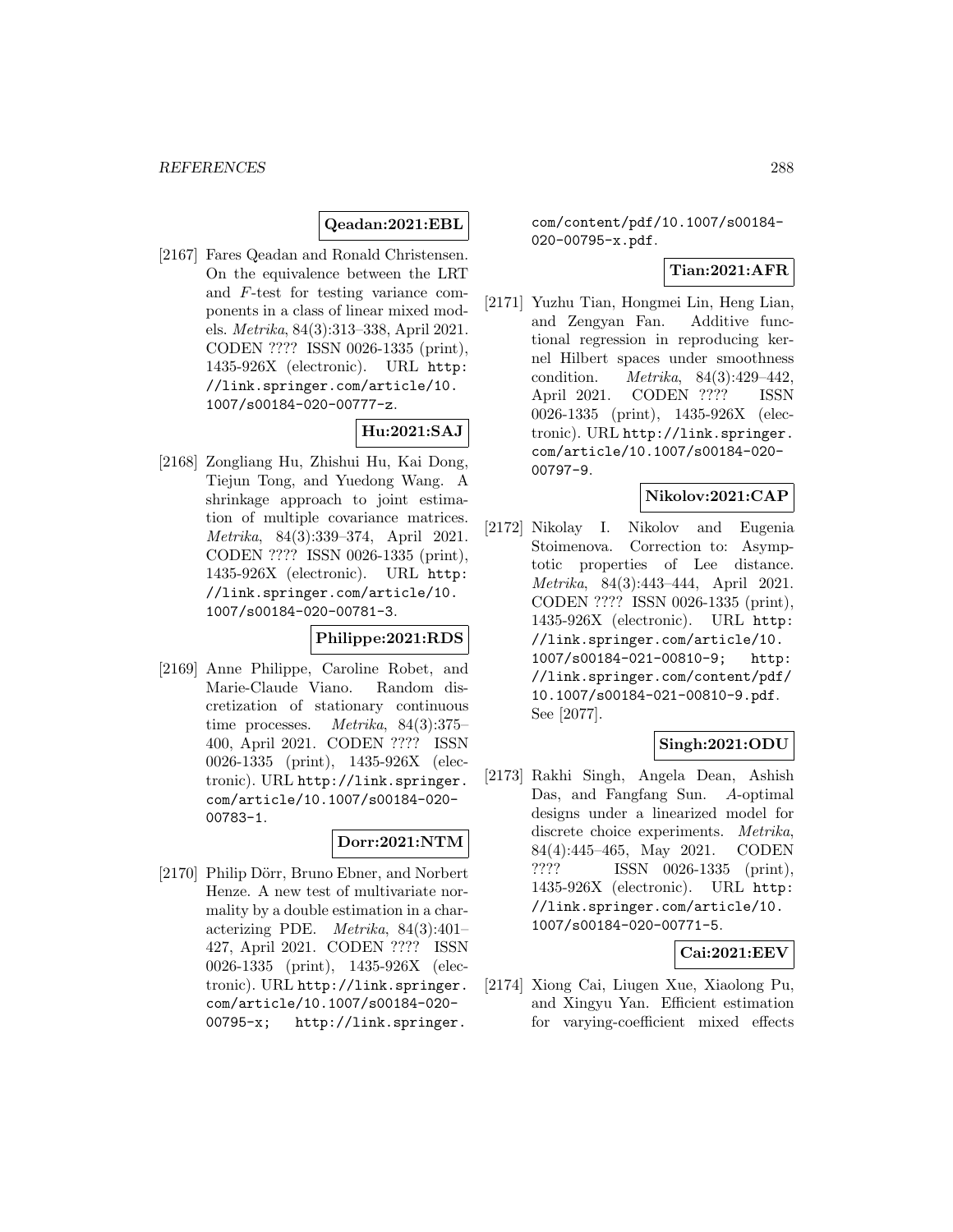models with functional response data. Metrika, 84(4):467–495, May 2021. CODEN ???? ISSN 0026-1335 (print), 1435-926X (electronic). URL http: //link.springer.com/article/10. 1007/s00184-020-00776-0; http: //link.springer.com/content/pdf/ 10.1007/s00184-020-00776-0.pdf.

# **Singh:2021:ECD**

[2175] Rakhi Singh and Joachim Kunert. Efficient crossover designs for nonregular settings. Metrika, 84(4):497– 510, May 2021. CODEN ???? ISSN 0026-1335 (print), 1435-926X (electronic). URL http://link.springer. com/article/10.1007/s00184-020- 00780-4.

#### **Hirukawa:2021:APM**

[2176] Junichi Hirukawa and Sangyeol Lee. Asymptotic properties of mildly explosive processes with locally stationary disturbance. Metrika, 84(4):511– 534, May 2021. CODEN ???? ISSN 0026-1335 (print), 1435-926X (electronic). URL http://link.springer. com/article/10.1007/s00184-020- 00782-2.

#### **Stephanou:2021:PHS**

[2177] Michael Stephanou and Melvin Varughese. On the properties of Hermite series based distribution function estimators. Metrika, 84(4):535–559, May 2021. CODEN ???? ISSN 0026-1335 (print), 1435-926X (electronic). URL http: //link.springer.com/article/10. 1007/s00184-020-00785-z.

#### **Auder:2021:LSM**

[2178] Benjamin Auder, Elisabeth Gassiat, and Mor Absa Loum. Least squares moment identification of binary regression mixture models. Metrika, 84(4):561–593, May 2021. CODEN ???? ISSN 0026-1335 (print), 1435-926X (electronic). URL http: //link.springer.com/article/10. 1007/s00184-020-00787-x.

### **Furmanczyk:2021:EAM**

[2179] Konrad Furmańczyk. Estimation of autocovariance matrices for high dimensional linear processes. Metrika, 84(4):595–613, May 2021. CODEN ???? ISSN 0026-1335 (print), 1435-926X (electronic). URL http: //link.springer.com/article/10. 1007/s00184-020-00790-2; http: //link.springer.com/content/pdf/ 10.1007/s00184-020-00790-2.pdf.

### **Yang:2021:MDD**

[2180] Liuqing Yang, Yongdao Zhou, and Min-Qian Liu. Maximin distance designs based on densest packings. Metrika, 84(5):615–634, July 2021. CODEN ???? ISSN 0026-1335 (print), 1435-926X (electronic). URL http: //link.springer.com/article/10. 1007/s00184-020-00788-w.

### **Han:2021:HBR**

[2181] Eric Han and Majid Mojirsheibani. On histogram-based regression and classification with incomplete data. Metrika, 84(5):635–662, July 2021. CODEN ???? ISSN 0026-1335 (print), 1435-926X (electronic). URL http: //link.springer.com/article/10. 1007/s00184-020-00794-y.

### **Su:2021:BMW**

[2182] Chun-Lung Su. Bayesian multiway balanced nested MANOVA models with random effects and a large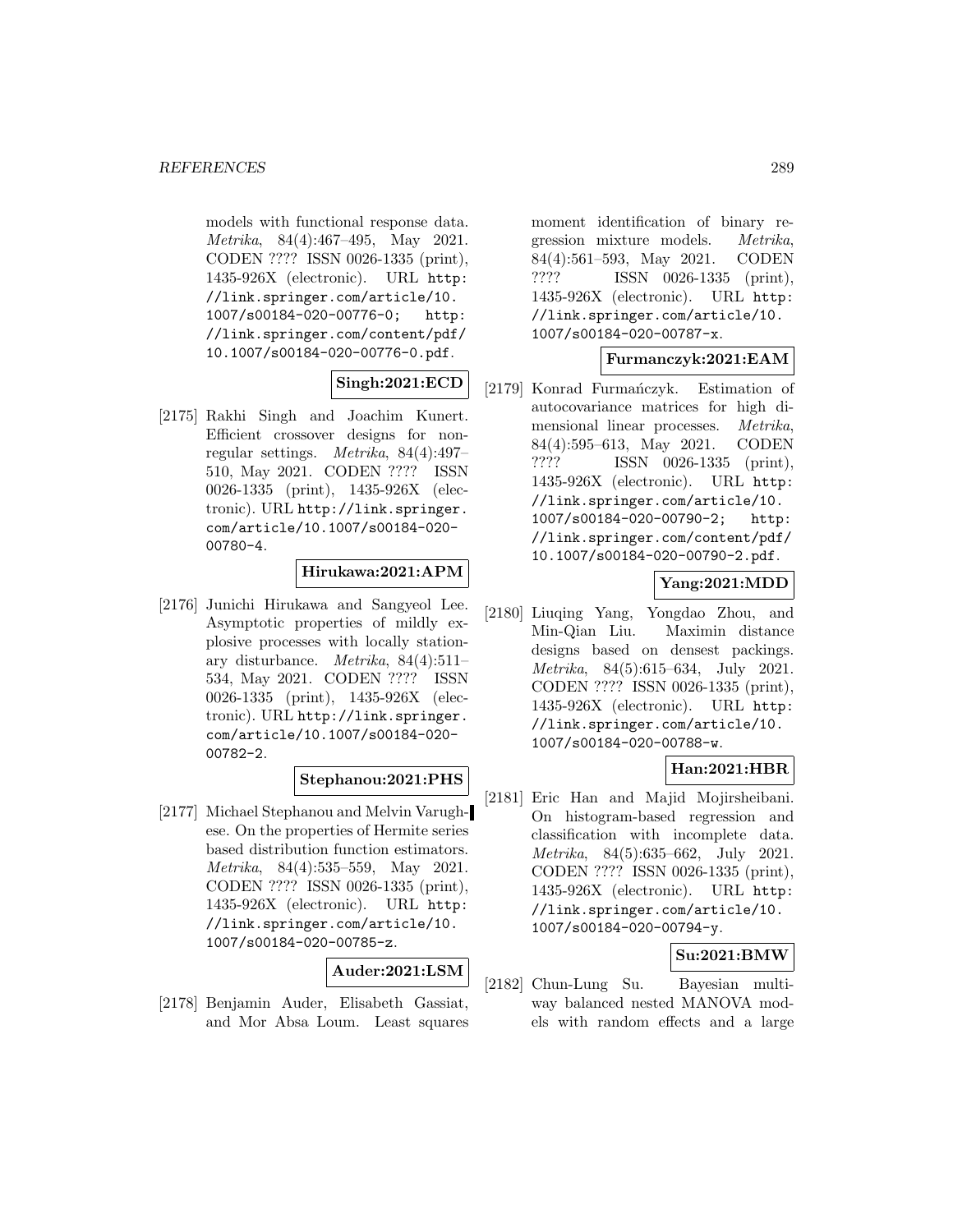number of the main factor levels. Metrika, 84(5):663–692, July 2021. CODEN ???? ISSN 0026-1335 (print), 1435-926X (electronic). URL http: //link.springer.com/article/10. 1007/s00184-020-00796-w.

**Jin:2021:NES**

[2183] Jun Jin, Tiefeng Ma, and Jiajia Dai. New efficient spline estimation for varying-coefficient models with twostep knot number selection. Metrika, 84(5):693–712, July 2021. CODEN ???? ISSN 0026-1335 (print), 1435-926X (electronic). URL http: //link.springer.com/article/10. 1007/s00184-020-00798-8.

### **Wang:2021:IVT**

[2184] Xinyang Wang, Dehui Wang, and Kai Yang. Integer-valued time series model order shrinkage and selection via penalized quasi-likelihood approach. Metrika, 84(5):713–750, July 2021. CODEN ???? ISSN 0026-1335 (print), 1435-926X (electronic). URL http: //link.springer.com/article/10. 1007/s00184-020-00799-7.

#### **Oliveira:2021:CIM**

[2185] Gabriela Oliveira, Wagner Barreto-Souza, and Roger W. C. Silva. Convergence and inference for mixed Poisson random sums.  $Metrika$ ,  $84(5):751-$ 777, July 2021. CODEN ???? ISSN 0026-1335 (print), 1435-926X (electronic). URL http://link.springer. com/article/10.1007/s00184-020- 00800-3.

#### **Zhang:2021:URM**

[2186] Mengli Zhang and Yang Bai. On the use of repeated measurement errors in linear regression models. Metrika,

84(5):779–803, July 2021. CODEN ???? ISSN 0026-1335 (print), 1435-926X (electronic). URL http: //link.springer.com/article/10. 1007/s00184-020-00801-2.

#### **Zhao:2021:NMF**

[2187] Yuna Zhao, Zhiwei Li, and Shengli Zhao. A new method of finding component orthogonal arrays for orderof-addition experiments. Metrika, 84(6):805–824, August 2021. CO-DEN ???? ISSN 0026-1335 (print), 1435-926X (electronic). URL http: //link.springer.com/article/10. 1007/s00184-020-00791-1.

#### **Galarza:2021:MFT**

[2188] Christian E. Galarza, Tsung-I Lin, Wan-Lun Wang, and Víctor H. Lachos. On moments of folded and truncated multivariate Student-t distributions based on recurrence relations. Metrika, 84(6):825–850, August 2021. CODEN ???? ISSN 0026-1335 (print), 1435-926X (electronic). URL http: //link.springer.com/article/10. 1007/s00184-020-00802-1.

#### **Freise:2021:CLS**

[2189] Fritjof Freise, Norbert Gaffke, and Rainer Schwabe. Convergence of least squares estimators in the adaptive Wynn algorithm for some classes of nonlinear regression models. Metrika, 84(6):851–874, August 2021. CO-DEN ???? ISSN 0026-1335 (print), 1435-926X (electronic). URL http: //link.springer.com/article/10. 1007/s00184-020-00803-0; http: //link.springer.com/content/pdf/ 10.1007/s00184-020-00803-0.pdf.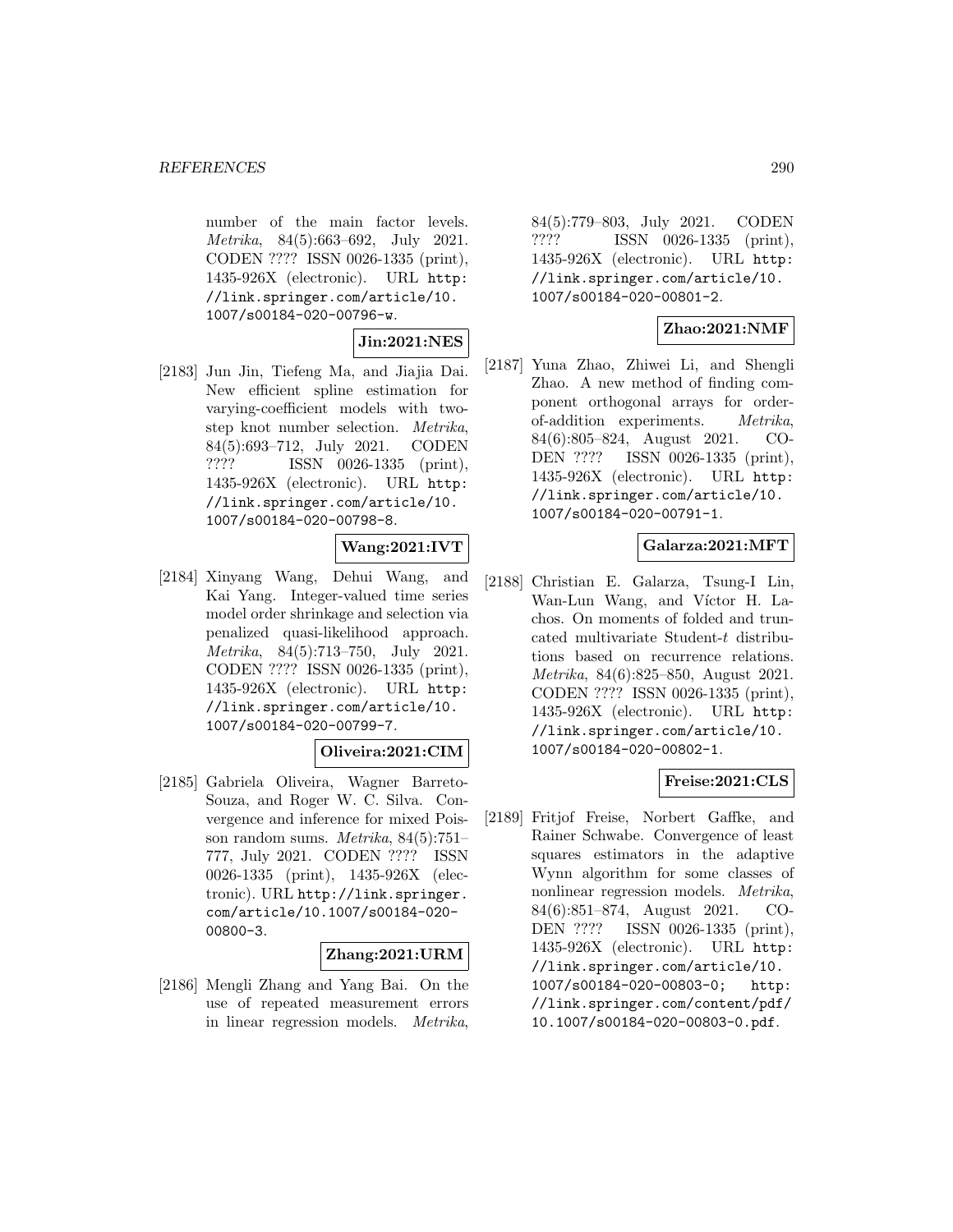### **Tang:2021:NVA**

[2190] Yiming Tang, Yang Bai, and Tao Huang. Network vector autoregression with individual effects. Metrika, 84(6):875–893, August 2021. CO-DEN ???? ISSN 0026-1335 (print), 1435-926X (electronic). URL http: //link.springer.com/article/10. 1007/s00184-020-00805-y.

#### **Laksaci:2021:UCN**

[2191] Ali Laksaci, Elias Ould Saïd, and Mustapha Rachdi. Uniform consistency in number of neighbors of the  $k$ NN estimator of the conditional quantile model. Metrika, 84(6):895–911, August 2021. CODEN ???? ISSN 0026-1335 (print), 1435-926X (electronic). URL http://link.springer. com/article/10.1007/s00184-021- 00806-5.

### **Coolen:2021:IIB**

[2192] Frank P. A. Coolen, Abdullah A. H. Ahmadini, and Tahani Coolen-Maturi. Imprecise inference based on the logrank test for accelerated life testing. Metrika, 84(6):913–925, August 2021. CODEN ???? ISSN 0026-1335 (print), 1435-926X (electronic). URL http: //link.springer.com/article/10. 1007/s00184-021-00807-4; http: //link.springer.com/content/pdf/ 10.1007/s00184-021-00807-4.pdf.

# **Li:2021:DTM**

[2193] Mengke Li, Yan Fan, Yang Liu, and Yukun Liu. Diagnostic test metaanalysis by empirical likelihood under a Copas-like selection model. Metrika, 84(6):927–947, August 2021. CO-DEN ???? ISSN 0026-1335 (print),

1435-926X (electronic). URL http: //link.springer.com/article/10. 1007/s00184-021-00809-2.

#### **Chatterjee:2021:CML**

[2194] K. Chatterjee and C. Koukouvinos. Construction of mixed-level supersaturated split-plot designs. Metrika, 84(7):949–967, October 2021. CO-DEN ???? ISSN 0026-1335 (print), 1435-926X (electronic). URL http: //link.springer.com/article/10. 1007/s00184-020-00792-0.

### **Hu:2021:UAL**

[2195] Zongyi Hu, Jiaqi Liu, Yi Li, and Hongyi Li. Uniform augmented *q*-level designs. Metrika, 84(7):969–995, October 2021. CODEN ???? ISSN 0026-1335 (print), 1435-926X (electronic). URL http: //link.springer.com/article/10. 1007/s00184-020-00793-z.

#### **DeBrabanter:2021:ATR**

[2196] Kris De Brabanter and Farzad Sabzikar. Asymptotic theory for regression models with fractional local to unity root errors. Metrika, 84(7):997–1024, October 2021. CO-DEN ???? ISSN 0026-1335 (print), 1435-926X (electronic). URL http: //link.springer.com/article/10. 1007/s00184-021-00812-7.

#### **Sang:2021:JEL**

[2197] Yongli Sang. A jackknife empirical likelihood approach for testing the homogeneity of  $K$  variances. *Metrika*, 84(7):1025–1048, October 2021. CO-DEN ???? ISSN 0026-1335 (print), 1435-926X (electronic). URL http: //link.springer.com/article/10. 1007/s00184-021-00813-6.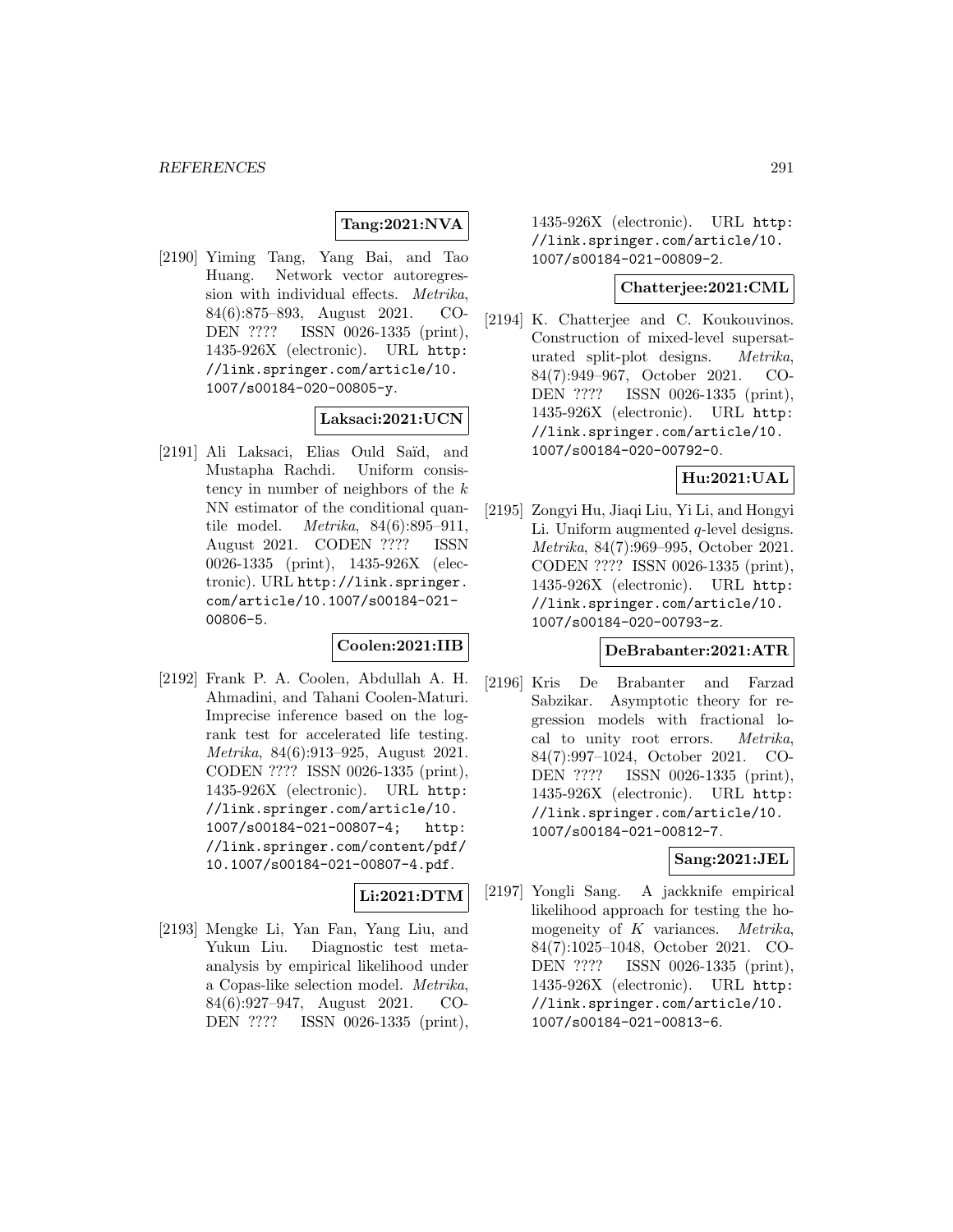#### **Maehara:2021:RBS**

[2198] Rocío Maehara, Heleno Bolfarine, Filidor Vilca, and N. Balakrishnan. A robust Birnbaum–Saunders regression model based on asymmetric heavytailed distributions. Metrika, 84 (7):1049–1080, October 2021. CO-DEN ???? ISSN 0026-1335 (print), 1435-926X (electronic). URL http: //link.springer.com/article/10. 1007/s00184-021-00815-4.

#### **Jasinski:2021:NFC**

[2199] Krzysztof Jasiński. The number of failed components in a coherent working system when the lifetimes are discretely distributed. Metrika, 84 (7):1081–1094, October 2021. CO-DEN ???? ISSN 0026-1335 (print), 1435-926X (electronic). URL http: //link.springer.com/article/10. 1007/s00184-021-00817-2; http: //link.springer.com/content/pdf/ 10.1007/s00184-021-00817-2.pdf.

#### **Evangelaras:2021:PPT**

[2200] H. Evangelaras and S. D. Georgiou. Projection properties of two-level supersaturated designs constructed from Hadamard designs using Lin's method. Metrika, 84(8):1095–1108, November 2021. CODEN ???? ISSN 0026-1335 (print), 1435-926X (electronic). URL http://link.springer. com/article/10.1007/s00184-020- 00804-z.

#### **Li:2021:TSE**

[2201] Rui Li and Yuanyuan Zhang. Twostage estimation and simultaneous confidence band in partially nonlinear additive model. Metrika, 84(8):

1109–1140, November 2021. CO-DEN ???? ISSN 0026-1335 (print), 1435-926X (electronic). URL http: //link.springer.com/article/10. 1007/s00184-021-00808-3.

#### **Englert:2021:CMF**

[2202] Berthold-Georg Englert, Michael Evans, Gun Ho Jang, Hui Khoon Ng, David Nott, and Yi-Lin Seah. Checking for model failure and for prior-data conflict with the constrained multinomial model. Metrika, 84(8):1141–1168, November 2021. CODEN ???? ISSN 0026-1335 (print), 1435-926X (electronic). URL http://link.springer. com/article/10.1007/s00184-021- 00811-8; http://link.springer. com/content/pdf/10.1007/s00184- 021-00811-8.pdf.

#### **Wang:2021:HDS**

[2203] Zhendong Wang and Xingzhong Xu. High-dimensional sphericity test by extended likelihood ratio. Metrika, 84 (8):1169–1212, November 2021. CO-DEN ???? ISSN 0026-1335 (print), 1435-926X (electronic). URL http: //link.springer.com/article/10. 1007/s00184-021-00816-3.

#### **Shojaee:2021:SPA**

[2204] Omid Shojaee, Majid Asadi, and Maxim Finkelstein. On some properties of  $\alpha$ -mixtures. *Metrika*, 84 (8):1213–1240, November 2021. CO-DEN ???? ISSN 0026-1335 (print), 1435-926X (electronic). URL http: //link.springer.com/article/10. 1007/s00184-021-00818-1.

### **Jasinski:2021:SCR**

[2205] Krzysztof Jasiński. Some conditional reliability properties of  $k$ -out-of-n sys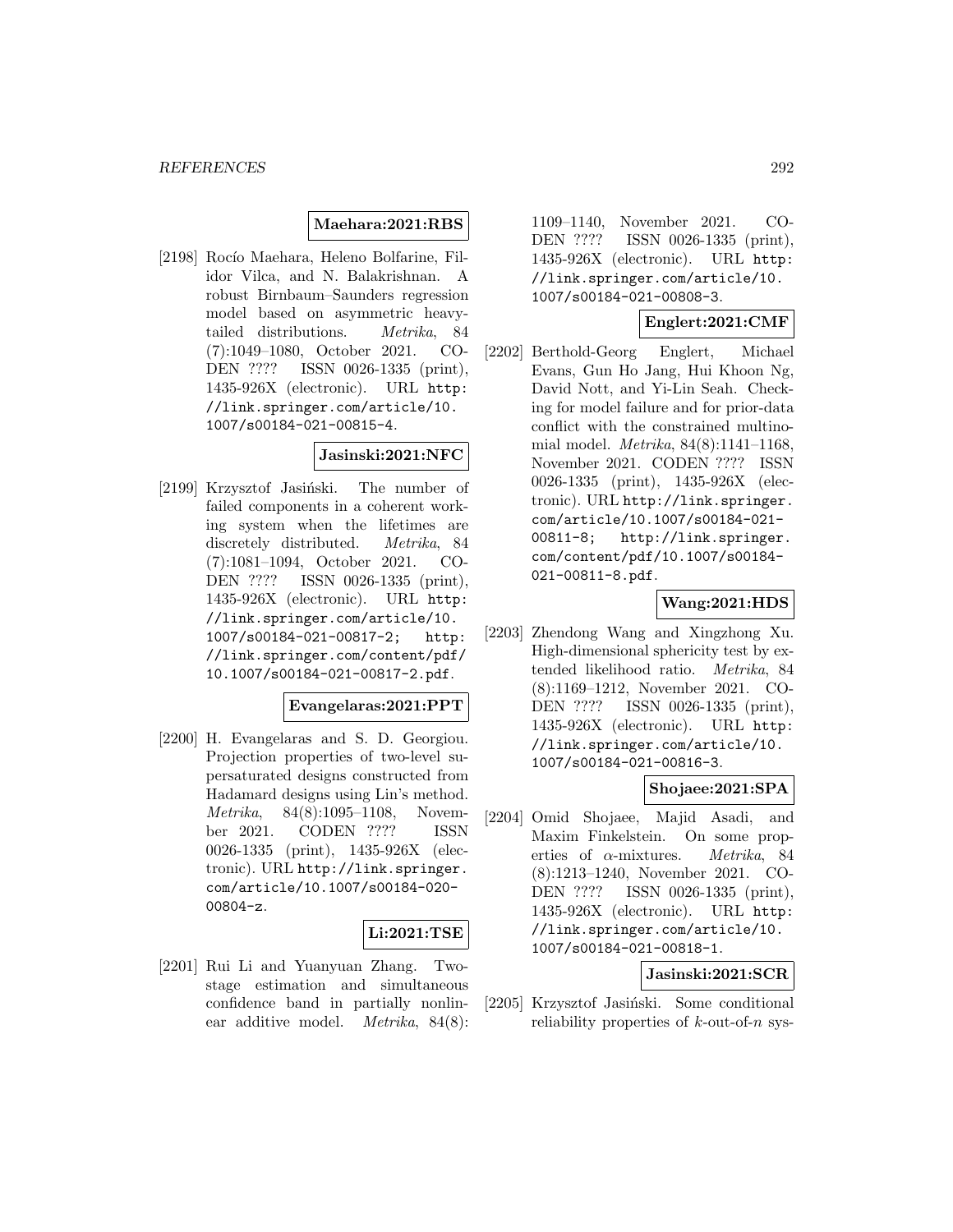tem composed of different types of components with discrete independent lifetimes. Metrika, 84(8):1241–1251, November 2021. CODEN ???? ISSN 0026-1335 (print), 1435-926X (electronic). URL http://link.springer. com/article/10.1007/s00184-021- 00826-1; http://link.springer. com/content/pdf/10.1007/s00184- 021-00826-1.pdf.

# **Zhao:2022:HDQ**

[2206] Weihua Zhao, Rui Li, and Heng Lian. High-dimensional quantile varyingcoefficient models with dimension reduction. *Metrika*,  $85(1):1-19$ , January 2022. CODEN ???? ISSN 0026-1335 (print), 1435-926X (electronic). URL http://link.springer. com/article/10.1007/s00184-021- 00814-5.

### **Yuan:2022:HDI**

[2207] Panxu Yuan and Xiao Guo. Highdimensional inference for linear model with correlated errors. *Metrika*, 85 (1):21–52, January 2022. CODEN ???? ISSN 0026-1335 (print), 1435-926X (electronic). URL http: //link.springer.com/article/10. 1007/s00184-021-00820-7.

# **He:2022:ODR**

[2208] Lei He and Rong-Xian Yue.  $I_L$ -optimal designs for regression models under the second-order least squares estimator. Metrika, 85(1):53–66, January 2022. CODEN ???? ISSN 0026-1335 (print), 1435-926X (electronic). URL http: //link.springer.com/article/10. 1007/s00184-021-00819-0.

#### **Beknazaryan:2022:SOI**

[2209] Aleksandr Beknazaryan and Peter Adamic. On a stochastic order induced by an extension of Panjer's family of discrete distributions. Metrika, 85(1):67–91, January 2022. CO-DEN ???? ISSN 0026-1335 (print), 1435-926X (electronic). URL http: //link.springer.com/article/10. 1007/s00184-021-00822-5; http: //link.springer.com/content/pdf/ 10.1007/s00184-021-00822-5.pdf.

### **Sun:2022:QML**

[2210] Yan Sun and Wei Huang. Quasimaximum likelihood estimation of short panel data models with timevarying individual effects. Metrika, 85(1):93–114, January 2022. CO-DEN ???? ISSN 0026-1335 (print), 1435-926X (electronic). URL http: //link.springer.com/article/10. 1007/s00184-021-00825-2.

#### **Bera:2022:ECM**

[2211] Samadrita Bera and Nabakumar Jana. On estimating common mean of several inverse Gaussian distributions. Metrika, 85(1):115–139, January 2022. CODEN ???? ISSN 0026-1335 (print), 1435-926X (electronic). URL http: //link.springer.com/article/10. 1007/s00184-021-00829-y.

#### **Anastasiou:2022:DMG**

[2212] Andreas Anastasiou and Piotr Fryzlewicz. Detecting multiple generalized change-points by isolating single ones. Metrika, 85(2):141–174, February 2022. CODEN ???? ISSN 0026-1335 (print), 1435-926X (electronic). URL http: //link.springer.com/article/10. 1007/s00184-021-00821-6; http: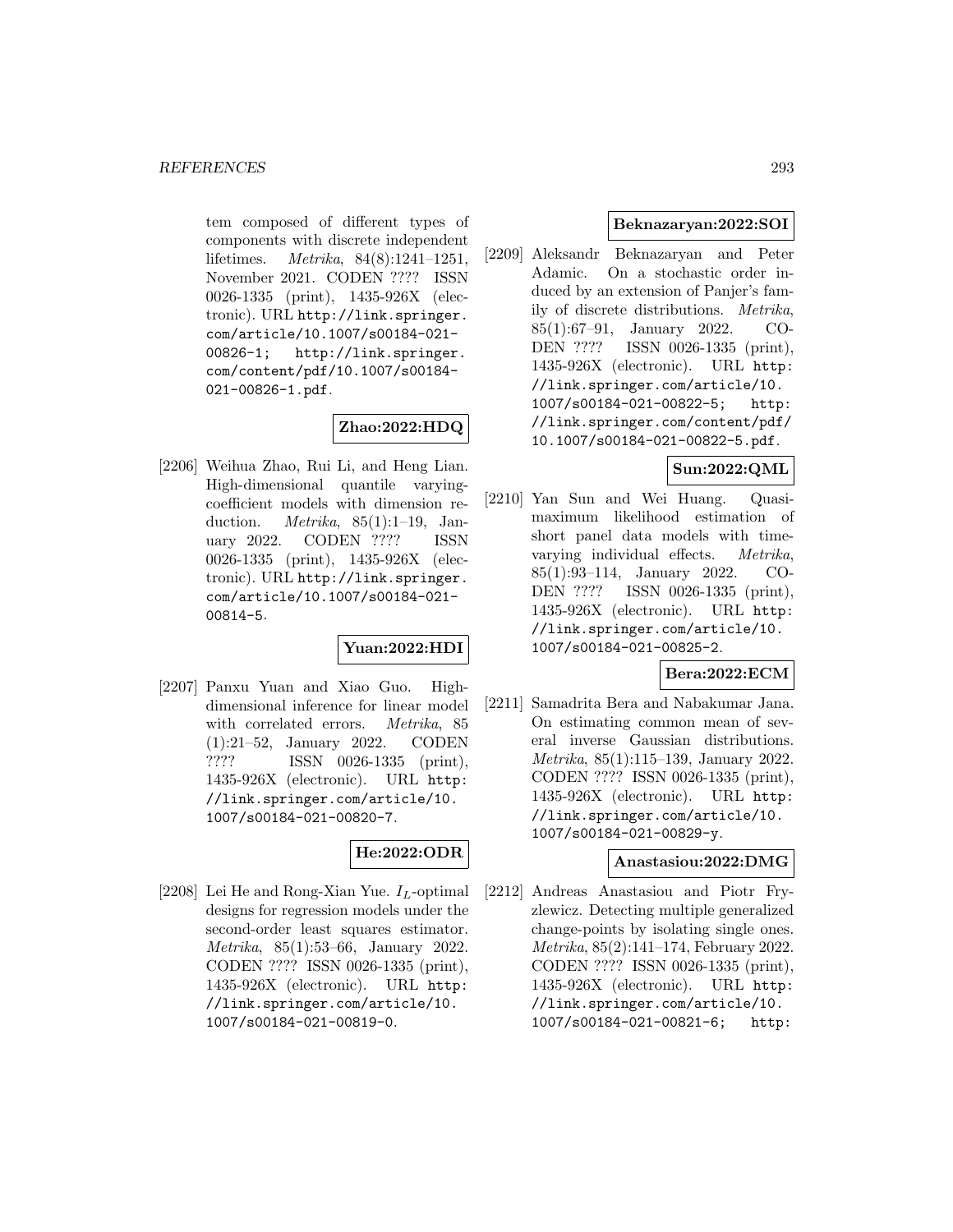//link.springer.com/content/pdf/ 10.1007/s00184-021-00821-6.pdf.

#### **Huang:2022:EPV**

[2213] Zhensheng Huang, Xing Sun, and Riquan Zhang. Estimation for partially varying-coefficient single-index models with distorted measurement errors. Metrika, 85(2):175–201, February 2022. CODEN ???? ISSN 0026-1335 (print), 1435-926X (electronic). URL http: //link.springer.com/article/10. 1007/s00184-021-00823-4.

#### **Yzenbrandt:2022:MRD**

[2214] Kai Yzenbrandt and Julie Zhou. Minimax robust designs for regression models with heteroscedastic errors. Metrika, 85(2):203–222, February 2022. CODEN ???? ISSN 0026-1335 (print), 1435-926X (electronic). URL http: //link.springer.com/article/10. 1007/s00184-021-00827-0.

### **Shao:2022:GPL**

[2215] Yujing Shao and Lei Wang. Generalized partial linear models with nonignorable dropouts. Metrika, 85 (2):223–252, February 2022. CO-DEN ???? ISSN 0026-1335 (print), 1435-926X (electronic). URL http: //link.springer.com/article/10. 1007/s00184-021-00828-z.

#### **Balakrishnan:2022:OJB**

[2216] Narayanaswamy Balakrishnan and Ritwik Bhattacharya. D-optimal joint best linear unbiased prediction of order statistics. Metrika, 85(2):253–267, February 2022. CODEN ???? ISSN 0026-1335 (print), 1435-926X (electronic). URL http://link.springer. com/article/10.1007/s00184-021- 00835-0.

### **Bose:2022:KBE**

[2217] Arup Bose and Santanu Dutta. Kernel based estimation of the distribution function for length biased data. Metrika, 85(3):269–287, April 2022. CODEN ???? ISSN 0026-1335 (print), 1435-926X (electronic). URL https: //link.springer.com/article/10. 1007/s00184-021-00824-3.

### **Phuong:2022:NEC**

[2218] Cao Xuan Phuong, Le Thi Hong Thuy, and Vo Nguyen Tuyet Doan. Nonparametric estimation of cumulative distribution function from noisy data in the presence of Berkson and classical errors. Metrika, 85 (3):289–322, April 2022. CODEN ???? ISSN 0026-1335 (print), 1435- 926X (electronic). URL https: //link.springer.com/article/10. 1007/s00184-021-00830-5.

#### **Hansmann:2022:ECD**

[2219] Matthias Hansmann, Benjamin M. Horn, and Stefan Ulbrich. Estimation of conditional distribution functions from data with additional errors applied to shape optimization. Metrika, 85(3):323–343, April 2022. CODEN ???? ISSN 0026-1335 (print), 1435-926X (electronic). URL https: //link.springer.com/article/10. 1007/s00184-021-00831-4.

#### **Wang:2022:MDT**

[2220] Haoyu Wang and Chongqi Zhang. The mixture design threshold accepting algorithm for generating  $\vec{D}$ optimal designs of the mixture models. Metrika, 85(3):345–371, April 2022. CODEN ???? ISSN 0026-1335 (print),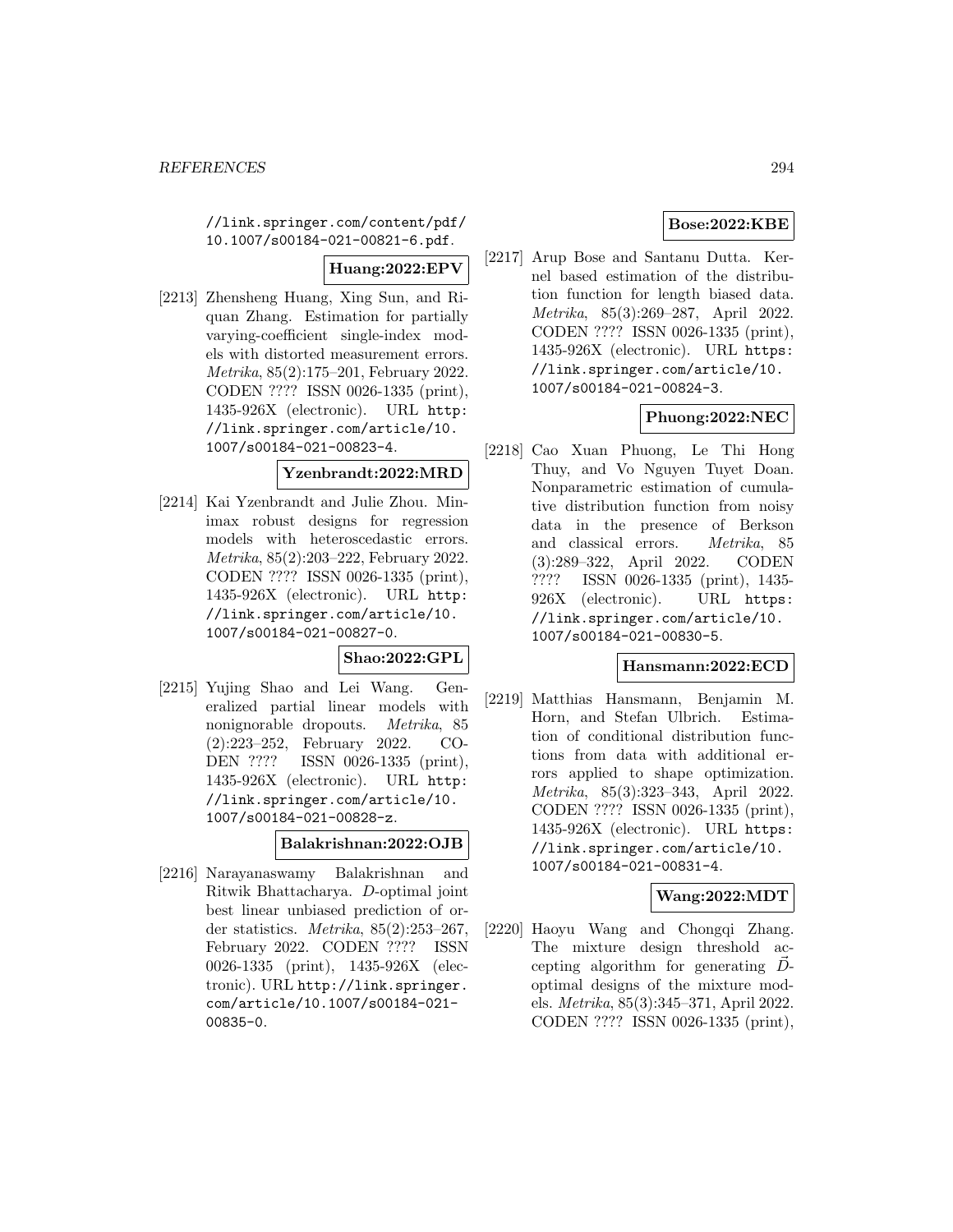1435-926X (electronic). URL https: //link.springer.com/article/10. 1007/s00184-021-00832-3.

#### **Diop:2022:PQC**

[2221] Mamadou Lamine Diop and William Kengne. Poisson QMLE for changepoint detection in general integervalued time series models. Metrika, 85(3):373–403, April 2022. CO-DEN ???? ISSN 0026-1335 (print), 1435-926X (electronic). URL https: //link.springer.com/article/10. 1007/s00184-021-00834-1.

#### **Pang:2022:AOM**

[2222] Tonghui Pang, Yan Wang, and Jian-Feng Yang. Asymptotically optimal maximin distance Latin hypercube designs. Metrika, 85(4): 405–418, May 2022. CODEN ???? ISSN 0026-1335 (print), 1435- 926X (electronic). URL https: //link.springer.com/article/10. 1007/s00184-021-00833-2.

#### **Baringhaus:2022:QM**

[2223] Ludwig Baringhaus and Rudolf Grübel. The quarter median. Metrika, 85 (4):419–458, May 2022. CODEN ???? ISSN 0026-1335 (print), 1435- 926X (electronic). URL https: //link.springer.com/article/10. 1007/s00184-021-00836-z.

#### **Krause:2022:PAL**

[2224] Joscha Krause, Jan Pablo Burgard, and Domingo Morales.  $\ell_2$ penalized approximate likelihood inference in logit mixed models for regional prevalence estimation under covariate rank-deficiency. Metrika, 85 (4):459–489, May 2022. CODEN

???? ISSN 0026-1335 (print), 1435- 926X (electronic). URL https: //link.springer.com/article/10. 1007/s00184-021-00837-y.

### **Tarima:2022:MPT**

[2225] Sergey Tarima and Nancy Flournoy. Most powerful test sequences with early stopping options. Metrika, 85 (4):491–513, May 2022. CODEN ???? ISSN 0026-1335 (print), 1435- 926X (electronic). URL https: //link.springer.com/article/10. 1007/s00184-021-00839-w.

#### **Hamura:2022:BPD**

[2226] Yasuyuki Hamura and Tatsuya Kubokawa. Bayesian predictive density estimation with parametric constraints for the exponential distribution with unknown location. Metrika, 85 (4):515–536, May 2022. CODEN ???? ISSN 0026-1335 (print), 1435- 926X (electronic). URL https: //link.springer.com/article/10. 1007/s00184-021-00840-3.

#### **Yan:2022:MTF**

[2227] Zhaohui Yan and Shengli Zhao. Mixed two- and four-level split-plot designs with combined minimum aberration. Metrika, 85(5):537–555, July 2022. CODEN ???? ISSN 0026-1335 (print), 1435-926X (electronic). URL https: //link.springer.com/article/10. 1007/s00184-021-00838-x.

#### **Cao:2022:HDT**

[2228] Mingxiang Cao and Yuanjing He. A high-dimensional test on linear hypothesis of means under a lowdimensional factor model. Metrika, 85(5):557–572, July 2022. CODEN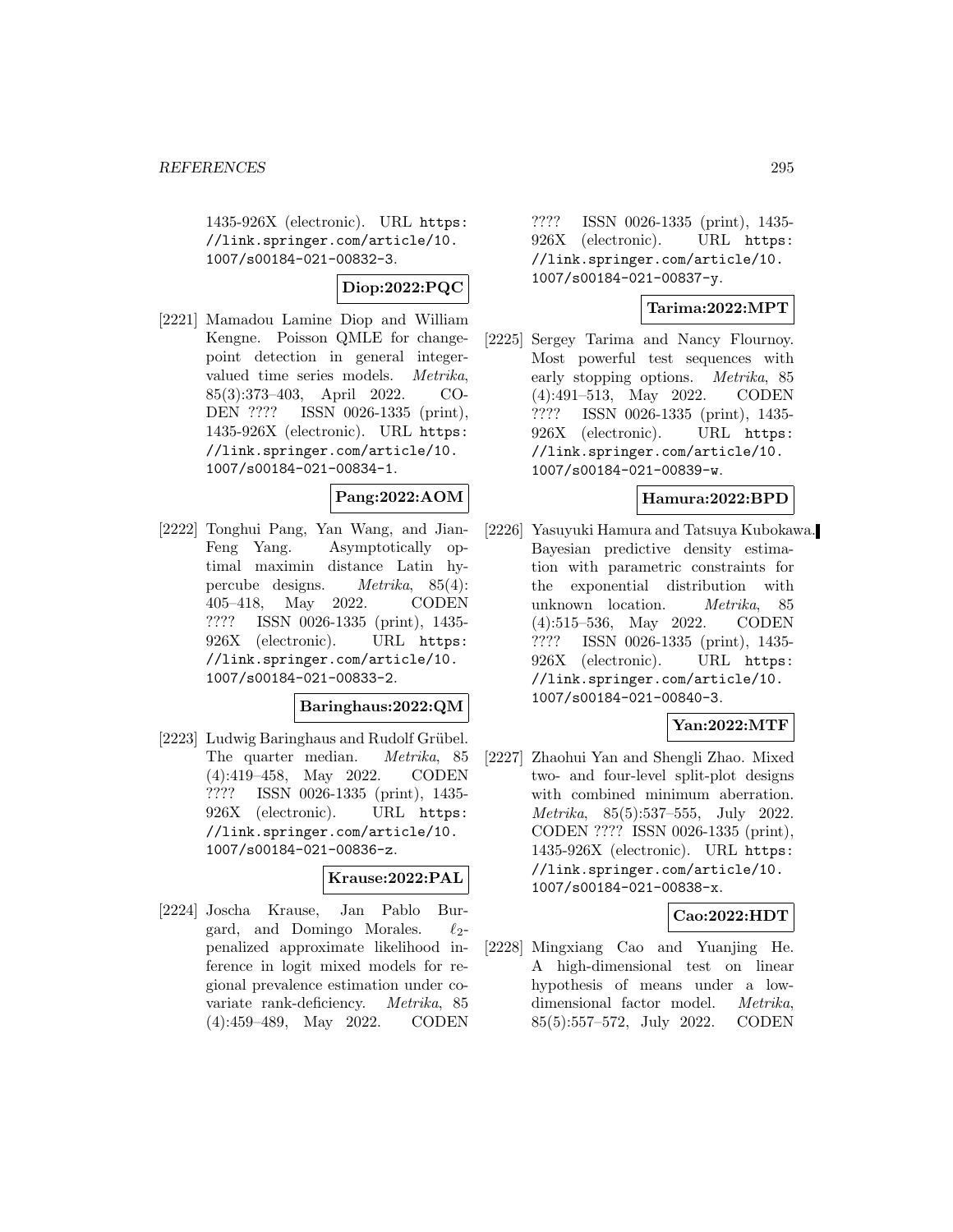???? ISSN 0026-1335 (print), 1435- 926X (electronic). URL https: //link.springer.com/article/10. 1007/s00184-021-00841-2.

# **Dafnis:2022:WRS**

[2229] Spiros D. Dafnis and Frosso S. Makri. Weak runs in sequences of binary trials. Metrika, 85(5):573–603, July 2022. CODEN ???? ISSN 0026-1335 (print), 1435-926X (electronic). URL https: //link.springer.com/article/10. 1007/s00184-021-00842-1.

### **Ding:2022:RBT**

[2230] Yanling Ding, Binghui Liu, and Long Feng. Rank-based test for slope homogeneity in high-dimensional panel data models. Metrika, 85 (5):605–626, July 2022. CODEN ???? ISSN 0026-1335 (print), 1435- 926X (electronic). URL https: //link.springer.com/article/10. 1007/s00184-021-00845-y.

### **Rachdi:2022:ERS**

[2231] Mustapha Rachdi, Ali Laksaci, and Noriah M. Al-Kandari. Expectile regression for spatial functional data analysis (sFDA). Metrika, 85 (5):627–655, July 2022. CODEN ???? ISSN 0026-1335 (print), 1435- 926X (electronic). URL https: //link.springer.com/article/10. 1007/s00184-021-00846-x.

# **Liu:2022:CGS**

[2232] Mengmeng Liu, Min-Qian Liu, and Jinyu Yang. Construction of group strong orthogonal arrays of strength two plus. Metrika, 85(6):657–674, August 2022. CODEN ???? ISSN 0026- 1335 (print), 1435-926X (electronic).

URL https://link.springer.com/ article/10.1007/s00184-021-00843-  $\Omega$ 

# **Navarro:2022:PRV**

[2233] Jorge Navarro. Prediction of record values by using quantile regression curves and distortion functions. Metrika, 85(6):675–706, August 2022. CO-DEN ???? ISSN 0026-1335 (print), 1435-926X (electronic). URL https: //link.springer.com/article/10. 1007/s00184-021-00847-w.

### **Li:2022:RCE**

[2234] Kangqiang Li, Han Bao, and Lixin Zhang. Robust covariance estimation for distributed principal component analysis. Metrika, 85(6): 707–732, August 2022. CODEN ???? ISSN 0026-1335 (print), 1435- 926X (electronic). URL https: //link.springer.com/article/10. 1007/s00184-021-00848-9.

#### **Cali:2022:ARL**

[2235] Camilla Calì, Maria Longobardi, and Barbara Pacchiarotti. Asymptotic results for linear combinations of spacings generated by i.i.d. exponential random variables. Metrika, 85(6):733–752, August 2022. CO-DEN ???? ISSN 0026-1335 (print), 1435-926X (electronic). URL https: //link.springer.com/article/10. 1007/s00184-021-00849-8.

#### **Jiang:2022:CUM**

[2236] Bochuan Jiang, Fei Wang, and Yaping Wang. Construction of uniform mixed-level designs through level permutations. Metrika, 85(6): 753–770, August 2022. CODEN